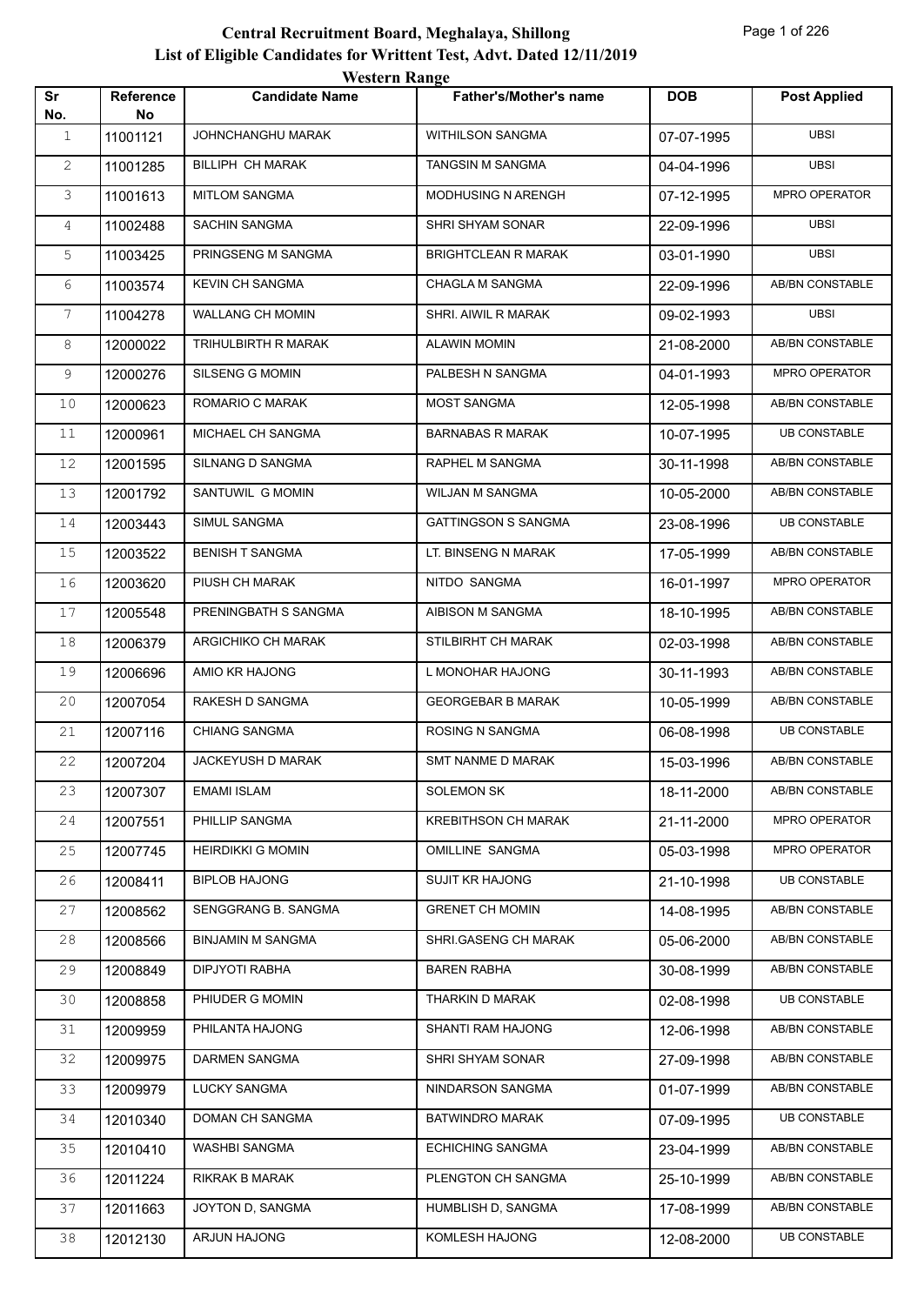|           |                        | <b>Western Range</b>    |                                |            |                        |
|-----------|------------------------|-------------------------|--------------------------------|------------|------------------------|
| Sr<br>No. | <b>Reference</b><br>No | <b>Candidate Name</b>   | Father's/Mother's name         | <b>DOB</b> | <b>Post Applied</b>    |
| 39        | 12012183               | <b>TENGBATH M MOMIN</b> | KILSON M SANGMA                | 29-01-1997 | AB/BN CONSTABLE        |
| 40        | 12012445               | SALJRANG G.MOMIN        | PHILSING CH.MARAK              | 27-08-1996 | AB/BN CONSTABLE        |
| 41        | 12013827               | <b>CHUGAN SANGMA</b>    | <b>GEORGE R MARAK</b>          | 27-09-1995 | AB/BN CONSTABLE        |
| 42        | 12013866               | <b>BENTUSH A SANGMA</b> | <b>ITHARSON CH SANGMA</b>      | 08-02-1999 | AB/BN CONSTABLE        |
| 43        | 12014682               | SANJITH CH MARAK        | <b>IMBU M SANGMA</b>           | 06-08-1993 | AB/BN CONSTABLE        |
| 44        | 12014901               | ARBA THOUSAND R MARAK   | <b>KREMITHSON T SANGMA</b>     | 09-12-2000 | AB/BN CONSTABLE        |
| 45        | 12015362               | <b>MATGRIK CH MARAK</b> | JHAPO CH SANGMA                | 29-04-1999 | AB/BN CONSTABLE        |
| 46        | 12015828               | <b>BIKRAM HAJONG</b>    | SUBHAS HAJONG                  | 07-02-1999 | AB/BN CONSTABLE        |
| 47        | 12016730               | <b>SALKAM SANGMA</b>    | <b>BABI M SANGMA</b>           | 04-10-1998 | <b>UB CONSTABLE</b>    |
| 48        | 12016781               | TROY S. SANGMA          | SHRI. MINJING M MARAK          | 24-02-1996 | AB/BN CONSTABLE        |
| 49        | 12016850               | SEBBASTINE B MARAK      | PILASH MARAK                   | 11-03-1999 | <b>UB CONSTABLE</b>    |
| 50        | 12016934               | <b>WALSENG R MARAK</b>  | RAKJENG CH SANGMA              | 05-03-2000 | AB/BN CONSTABLE        |
| 51        | 12016963               | LUKASH SANGMA           | <b>KILLIPSON MARAK</b>         | 30-01-1998 | <b>UB CONSTABLE</b>    |
| 52        | 12017086               | <b>BALTHASAR MARAK</b>  | <b>JIANSING M SANGMA</b>       | 18-02-1998 | AB/BN CONSTABLE        |
| 53        | 12017098               | RIKKU D SANGMA          | <b>BECKING ARENGH</b>          | 20-08-1998 | AB/BN CONSTABLE        |
| 54        | 12017971               | SENGSRANG G MOMIN       | <b>ANALSON R MARAK</b>         | 22-05-1995 | MPRO OPERATOR          |
| 55        | 12018004               | ANILESH SANGMA          | ARUN R MARAK                   | 31-08-1995 | MPRO OPERATOR          |
| 56        | 12019718               | <b>BERKIM CH SANGMA</b> | <b>DIBEN CH MARAK</b>          | 04-04-1994 | AB/BN CONSTABLE        |
| 57        | 12020159               | <b>WETSON G SANGMA</b>  | <b>GUERAM M MARAK</b>          | 05-10-2000 | AB/BN CONSTABLE        |
| 58        | 12020234               | <b>JABIRTH M SANGMA</b> | <b>JONATHON CH MARAK</b>       | 16-07-2000 | AB/BN CONSTABLE        |
| 59        | 12020285               | <b>SHIVAJI HAJONG</b>   | SINDUBALA HAJONG               | 22-05-1999 | AB/BN CONSTABLE        |
| 60        | 12020294               | <b>SIMON G SANGMA</b>   | KANDUL A MARAK                 | 06-02-1997 | <b>AB/BN CONSTABLE</b> |
| 61        | 12020348               | <b>ARJUNE MARAK</b>     | COUNTFLORICK SANGMA            | 13-05-1996 | <b>AB/BN CONSTABLE</b> |
| 62        | 12021066               | EBISTAR K. SANGMA       | KIMJING N MARAK                | 12-11-1993 | <b>UB CONSTABLE</b>    |
| 63        | 12021238               | PILBATH CH MOMIN        | <b>DIKIN M SANGMA</b>          | 02-02-1997 | <b>UB CONSTABLE</b>    |
| 64        | 12021278               | <b>BRONIUSH M MARAK</b> | RENSON S SANGMA/ RUSILLA M     | 13-11-2000 | AB/BN CONSTABLE        |
| 65        | 12021281               | <b>BIKRAMJIT HAJONG</b> | MARAK<br><b>BALARAM HAJONG</b> | 08-06-1999 | <b>UB CONSTABLE</b>    |
| 66        | 12022094               | TONEY BIRINCHI SANGMA   | <b>MONJING G MOMIN</b>         | 08-03-1993 | <b>UB CONSTABLE</b>    |
| 67        | 12022362               | BISHAL KR RAY           | DILIP RAY                      | 16-02-1998 | MPRO OPERATOR          |
| 68        | 12022528               | KISIN A SANGMA          | RAJEN B MARAK                  | 20-10-1997 | <b>UB CONSTABLE</b>    |
| 69        | 12022544               | MINTHU N SANGMA         | <b>KREWANSING D SHIRA</b>      | 08-10-2000 | MPRO OPERATOR          |
| 70        | 12022568               | SILCHANG SANGMA         | LATE. SALWIN R. MARAK          | 08-02-1994 | AB/BN CONSTABLE        |
| 71        | 12022839               | <b>DINGCHAK N MARAK</b> | LT HENITHSON R SANGMA          | 07-08-1999 | <b>UB CONSTABLE</b>    |
| 72        | 12022856               | JARAK R SANGMA          | <b>LIVINGSTON R MARAK</b>      | 20-08-1997 | AB/BN CONSTABLE        |
| 73        | 12023025               | <b>BRAJIL SANGMA</b>    | <b>GLORINA T SANGMA</b>        | 20-10-1995 | AB/BN CONSTABLE        |
| 74        | 12023254               | ANILSON M. SANGMA       | <b>GAJANG CH. MARAK</b>        | 11-02-1999 | AB/BN CONSTABLE        |
| 75        | 12023474               | <b>GITCHO CH. MARAK</b> | SHAMU R. MARAK                 | 05-06-1994 | MPRO OPERATOR          |
| 76        | 12023511               | ANTHONY M SANGMA        | DINA M SANGMA                  | 20-09-1999 | <b>UB CONSTABLE</b>    |
|           |                        |                         |                                |            |                        |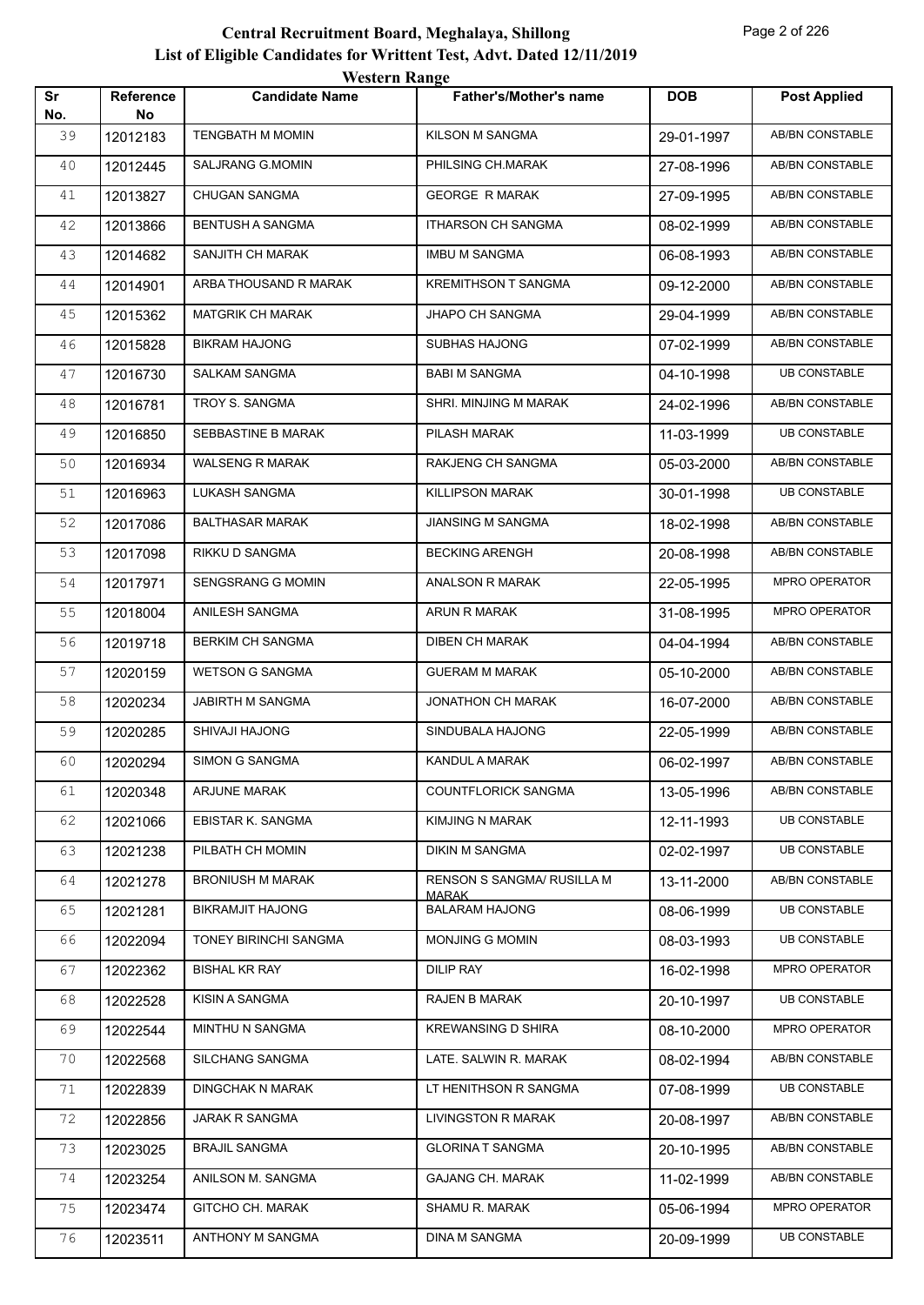|           |                        | <i>Western Kange</i>       |                                    |            |                      |
|-----------|------------------------|----------------------------|------------------------------------|------------|----------------------|
| Sr<br>No. | <b>Reference</b><br>No | <b>Candidate Name</b>      | Father's/Mother's name             | <b>DOB</b> | <b>Post Applied</b>  |
| 77        | 12023576               | <b>JIMRICH MARAK</b>       | HAIRINA M MARAK                    | 05-04-1999 | AB/BN CONSTABLE      |
| 78        | 12023821               | SALJAHAN N SANGMA          | SUMILLA N SANGMA                   | 21-08-1998 | AB/BN CONSTABLE      |
| 79        | 12023844               | SILNANG SANGMA             | <b>HAWITHSON MARAK</b>             | 01-01-1993 | AB/BN CONSTABLE      |
| 80        | 12023999               | <b>CHEMAN K SANGMA</b>     | LT CHRISTER R MARAK                | 12-11-1998 | MPRO OPERATOR        |
| 81        | 12024199               | WANSENG N MARAK            | <b>BIBEN CH SANGMA</b>             | 05-01-2000 | AB/BN CONSTABLE      |
| 82        | 12024288               | PAULIN CH MARAK            | THEDIUSH T. SANGMA                 | 06-01-1998 | AB/BN CONSTABLE      |
| 83        | 12024594               | EUBERTH A SANGMA           | ROBIN CH MARAK                     | 11-05-1999 | AB/BN CONSTABLE      |
| 84        | 12025522               | SILBIRTH CH SANGMA         | SENFORD M SANGMA                   | 31-08-1999 | MPRO OPERATOR        |
| 85        | 12025544               | SHRI. PANSENG M. SANGMA    | SHRI. LADITHSON N. MARAK           | 18-08-1998 | AB/BN CONSTABLE      |
| 86        | 12025684               | PANCHENG M MOMIN           | <b>GRADUET CH SANGMA</b>           | 02-10-1998 | AB/BN CONSTABLE      |
| 87        | 12025757               | <b>SALGIRA D SHIRA</b>     | HIREND G SANGMA                    | 02-01-1998 | AB/BN CONSTABLE      |
| 88        | 12026008               | CARMEL COPPERFIELD R MARAK | <b>BRILLINGTON SANGMA</b>          | 15-02-1996 | MPRO OPERATOR        |
| 89        | 13000240               | <b>NICE D SANGMA</b>       | <b>TRIBALSON G MOMIN</b>           | 03-04-1998 | AB/BN CONSTABLE      |
| 90        | 13000371               | TAISA R SANGMA             | <b>VIBBARSON D MARAK</b>           | 04-01-1998 | MPRO OPERATOR        |
| 91        | 13000388               | <b>SENGJE SANGMA</b>       | EDISON G MOMIN                     | 03-07-1995 | MPRO OPERATOR        |
| 92        | 13000407               | THENIDA CH MARAK           | PREDILSON CH SANGMA                | 14-12-2000 | AB/BN CONSTABLE      |
| 93        | 13000505               | <b>SALCHAME R MARAK</b>    | HAINOLITGSON G MOMIN               | 28-10-1996 | MPRO OPERATOR        |
| 94        | 13000541               | SALKIMCHI B SANGMA         | <b>SENGNANG G MOMIN</b>            | 10-08-1996 | MPRO OPERATOR        |
| 95        | 13000673               | TRESHA TANGSILCHI CH MARAK | MUKKUN M SANGMA                    | 13-07-1996 | <b>UB CONSTABLE</b>  |
| 96        | 13000833               | KANSILLA D SANGMA          | <b>NONSING MARAK</b>               | 17-06-1998 | AB/BN CONSTABLE      |
| 97        | 13000850               | RAPSILLA CH MARAK          | JEPLINE T SANGMA                   | 05-05-2000 | MPRO OPERATOR        |
| 98        | 13000881               | NOGAME CH MARAK            | SHRI. BEROSING B MARAK             | 03-12-1996 | <b>MPRO OPERATOR</b> |
| 99        | 13000937               | PINNO T T SANGMA           | <b>CHAINING MARAK</b>              | 15-04-1997 | AB/BN CONSTABLE      |
| 100       | 13000989               | POLLINA R MARAK            | NATHADINATH G MOMIN                | 23-12-1997 | AB/BN CONSTABLE      |
| 101       | 13001157               | CHANDINI R SANGMA          | <b>BATJING M MARAK</b>             | 24-06-2000 | AB/BN CONSTABLE      |
| 102       | 13001161               | NOKMERA SANGMA             | MIKJANG B MARAK                    | 10-04-2000 | AB/BN CONSTABLE      |
| 103       | 13001178               | SONABI M MARAK             | SOTISH A SANGMA                    | 05-02-2000 | AB/BN CONSTABLE      |
| 104       | 13001481               | RIKKIMCHI D SANGMA         | <b>DERKIN M SANGMA</b>             | 12-02-1995 | <b>UB CONSTABLE</b>  |
| 105       | 13001551               | NODIMA M MARAK             | ANDROSH T SANGMA/ PINODINI M       | 12-11-1997 | AB/BN CONSTABLE      |
| 106       | 13001632               | TENGMATCHI N SANGMA        | <b>MARAK</b><br>TOSENDRO CH SANGMA | 03-11-1997 | <b>UB CONSTABLE</b>  |
| 107       | 13001742               | NOCHISA SANGMA             | ALEXANDER M MARAK                  | 11-11-1999 | AB/BN CONSTABLE      |
| 108       | 13001784               | NEHULDHA D SHIRA           | NAMSIN D SANGMA                    | 08-07-1996 | <b>UB CONSTABLE</b>  |
| 109       | 13001885               | TANGKAME G SANGMA          | <b>RISING B MARAK</b>              | 18-01-1999 | AB/BN CONSTABLE      |
| 110       | 13001894               | SENGANCHI CH MARAK         | <b>GELBIRTH T. SANGMA</b>          | 07-07-1999 | AB/BN CONSTABLE      |
| 111       | 13002045               | RIKMERA D SANGMA           | <b>BALSON T SANGMA</b>             | 01-11-1998 | AB/BN CONSTABLE      |
| 112       | 13002073               | SANAM K SANGMA             | PAUL MOMIN                         | 13-02-1997 | <b>UB CONSTABLE</b>  |
| 113       | 13002100               | SALMATCHI N SANGMA         | LISHA N SANGMA                     | 17-10-1997 | <b>UB CONSTABLE</b>  |
| 114       | 13002296               | <b>JENA CH MARAK</b>       | JANGGIN T SANGMA                   | 22-02-2000 | AB/BN CONSTABLE      |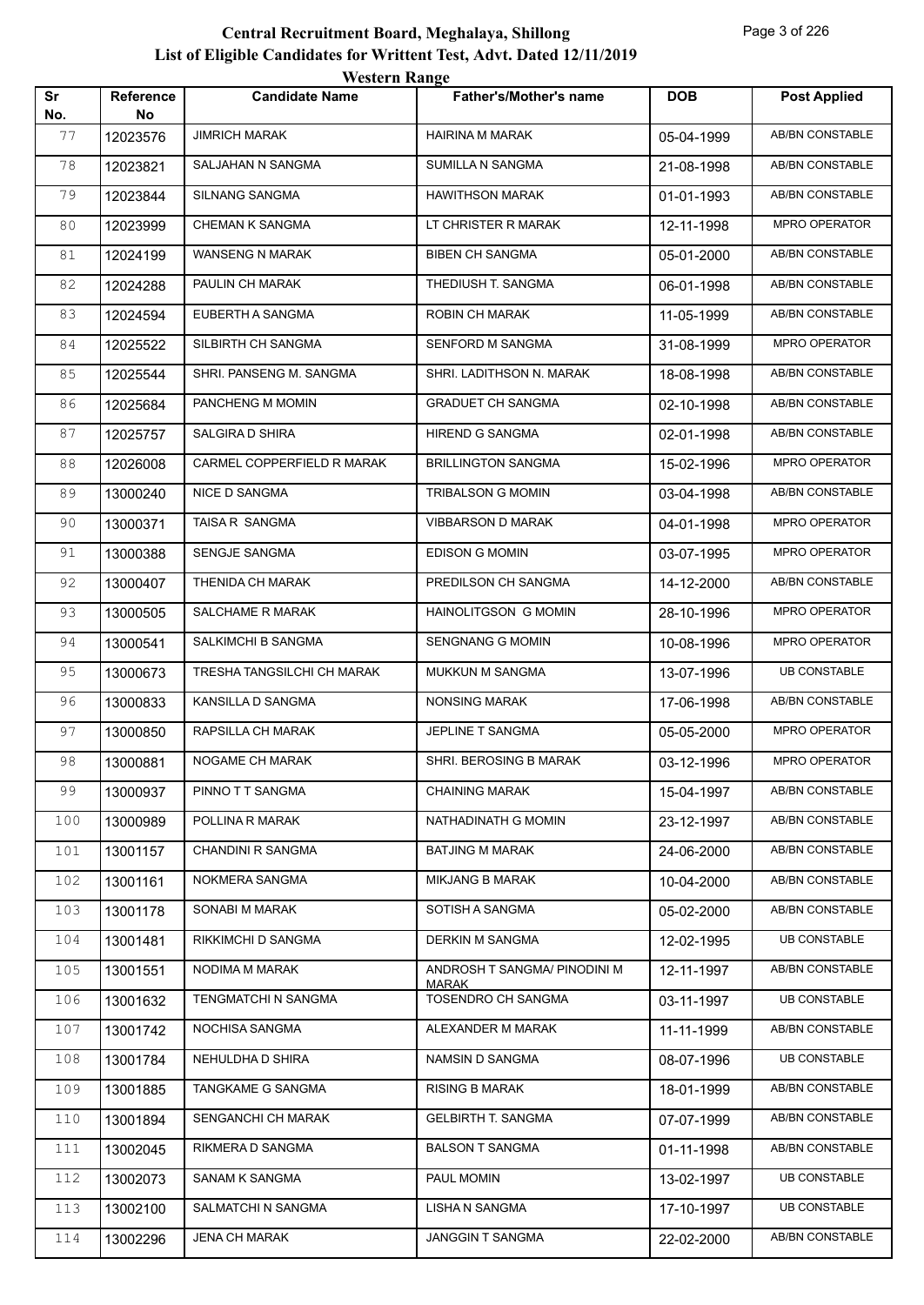|           |                 | western Kange             |                           |            |                      |
|-----------|-----------------|---------------------------|---------------------------|------------|----------------------|
| Sr<br>No. | Reference<br>No | <b>Candidate Name</b>     | Father's/Mother's name    | <b>DOB</b> | <b>Post Applied</b>  |
| 115       | 13002307        | <b>SICHIRA CH MARAK</b>   | PAULSING R MARAK          | 09-05-1995 | MPRO OPERATOR        |
| 116       | 13002603        | <b>JALLINA M MARAK</b>    | LUTHA CH MARAK            | 15-02-1996 | AB/BN CONSTABLE      |
| 117       | 13002685        | <b>RIKME A SANGMA</b>     | <b>EPSON M MARAK</b>      | 28-03-1999 | AB/BN CONSTABLE      |
| 118       | 13002758        | SMT. TANGSIME D SANGMA    | SHRI. MECKNALSON CH MARAK | 18-09-1996 | AB/BN CONSTABLE      |
| 119       | 13002765        | NOMITHA N SANGMA          | LATE= MODILSON K MOMIN    | 13-09-1993 | AB/BN CONSTABLE      |
| 120       | 13002833        | <b>CHINGSIME K MARAK</b>  | <b>GARNETH D SANGMA</b>   | 01-01-2000 | AB/BN CONSTABLE      |
| 121       | 13003077        | TRESALLINE M.SANGMA       | LT.GOGAT CH.MARAK         | 29-08-1997 | AB/BN CONSTABLE      |
| 122       | 13003125        | SECHINA M SANGMA          | SAMUL D MARAK             | 14-01-1999 | AB/BN CONSTABLE      |
| 123       | 13003341        | <b>BALKIME M MARAK</b>    | <b>JELLARSON A SANGMA</b> | 02-08-1999 | AB/BN CONSTABLE      |
| 124       | 14001454        | MANSRANG T. SANGMA        | POLJEN CH. MARAK          | 13-01-1997 | <b>UB CONSTABLE</b>  |
| 125       | 14001539        | JOYTON D SANGMA           | HUMBLISH D SANGMA         | 17-08-1999 | <b>MPRO OPERATOR</b> |
| 126       | 14001624        | <b>LOKHI HAJONG</b>       | BHABENDRA HAJONG          | 17-04-1999 | AB/BN CONSTABLE      |
| 127       | 14002941        | SONALY G MOMIN            | ARSIP N SANGMA            | 19-01-1995 | AB/BN CONSTABLE      |
| 128       | 14003295        | AMITHBRYAN G. MOMIN       | SILME G MOMIN             | 05-08-1999 | MPRO OPERATOR        |
| 129       | 14003554        | <b>BRUCE MAJI SANGMA</b>  | <b>JESENG N SANGMA</b>    | 29-03-1996 | AB/BN CONSTABLE      |
| 130       | 21000107        | <b>GRIKSAL J SANGMA</b>   | STANDLY N MARAK           | 05-07-1993 | <b>UBSI</b>          |
| 131       | 21000253        | KANAKLOTA HAJONG          | RUPENDRA HAJONG           | 11-09-1992 | <b>UBSI</b>          |
| 132       | 21000504        | DAMCHING D SHIRA          | <b>TONGJING ARENGH</b>    | 22-04-1996 | <b>UBSI</b>          |
| 133       | 21000508        | <b>GULSAN SANGMA</b>      | STEPHEN R MARAK           | 01-11-1992 | <b>UBSI</b>          |
| 134       | 21000522        | ROMIO SANGMA              | <b>SUNIL G MOMIN</b>      | 20-03-1990 | <b>UBSI</b>          |
| 135       | 21000761        | RAKDHAM SANGMA            | <b>LIETH S SANGMA</b>     | 14-09-1997 | <b>UBSI</b>          |
| 136       | 21000763        | <b>CHEBIRTH K MARAK</b>   | KALISH S SANGMA           | 14-04-1996 | <b>UBSI</b>          |
| 137       | 21000771        | TERAN A. MARAK            | MARKESH J. SANGMA         | 22-10-1996 | <b>UBSI</b>          |
| 138       | 21000793        | NOSILCHI N. MARAK         | SHRI PARSON SANGMA        | 23-07-1992 | <b>UBSI</b>          |
| 139       | 21000827        | <b>TOPON R MARAK</b>      | <b>JEMSON G MOMIN</b>     | 20-11-1987 | <b>UBSI</b>          |
| 140       | 21000889        | DICKINBERD S SANGMA       | FLOREND N MARAK           | 27-03-1993 | <b>UBSI</b>          |
| 141       | 21000917        | SALIM CH MARAK            | PEMARSON A SANGMA         | 10-02-1989 | <b>UBSI</b>          |
| 142       | 21000949        | MEDULA B SANGMA           | WITNEN A SANGMA           | 05-06-1996 | <b>UBSI</b>          |
| 143       | 21001000        | MASEL WABBE CH SANGMA     | NABAN D SANGMA            | 09-12-1988 | <b>UBSI</b>          |
| 144       | 21001042        | LOTTINGSON D SANGMA       | DINGJIN MOMIN             | 01-02-1993 | <b>UBSI</b>          |
| 145       | 21001117        | <b>DIKSENG T SANGMA</b>   | LATE ARSTONE R MARAK      | 21-01-1994 | <b>UBSI</b>          |
| 146       | 21001120        | <b>BALJATY S SANGMA</b>   | <b>LIMBIRTTH M SANGMA</b> | 08-08-1994 | <b>UBSI</b>          |
| 147       | 21001124        | <b>BANJOPLANG MARWEIN</b> | NICHOLAS UMBAH            | 10-08-1997 | <b>UBSI</b>          |
| 148       | 21001132        | ABHAB CHANDRA RABHA       | SURJADHAN RABHA           | 25-10-1991 | <b>UBSI</b>          |
| 149       | 21001142        | ALTUSH M MARAK            | MONENDRO CH SANGMA        | 13-11-1996 | <b>UBSI</b>          |
| 150       | 21001153        | MICHAEL CHANCHI N SANGMA  | JOHN HIGH CH MARAK        | 09-04-1993 | <b>UBSI</b>          |
| 151       | 21001154        | <b>KRANGSENG M SANGMA</b> | MENIKA M SANGMA           | 24-05-1995 | <b>UBSI</b>          |
| 152       | 21001188        | <b>BOMDILLA N SANGMA</b>  | SMT CHISIL N SANGMA       | 08-05-1997 | <b>UBSI</b>          |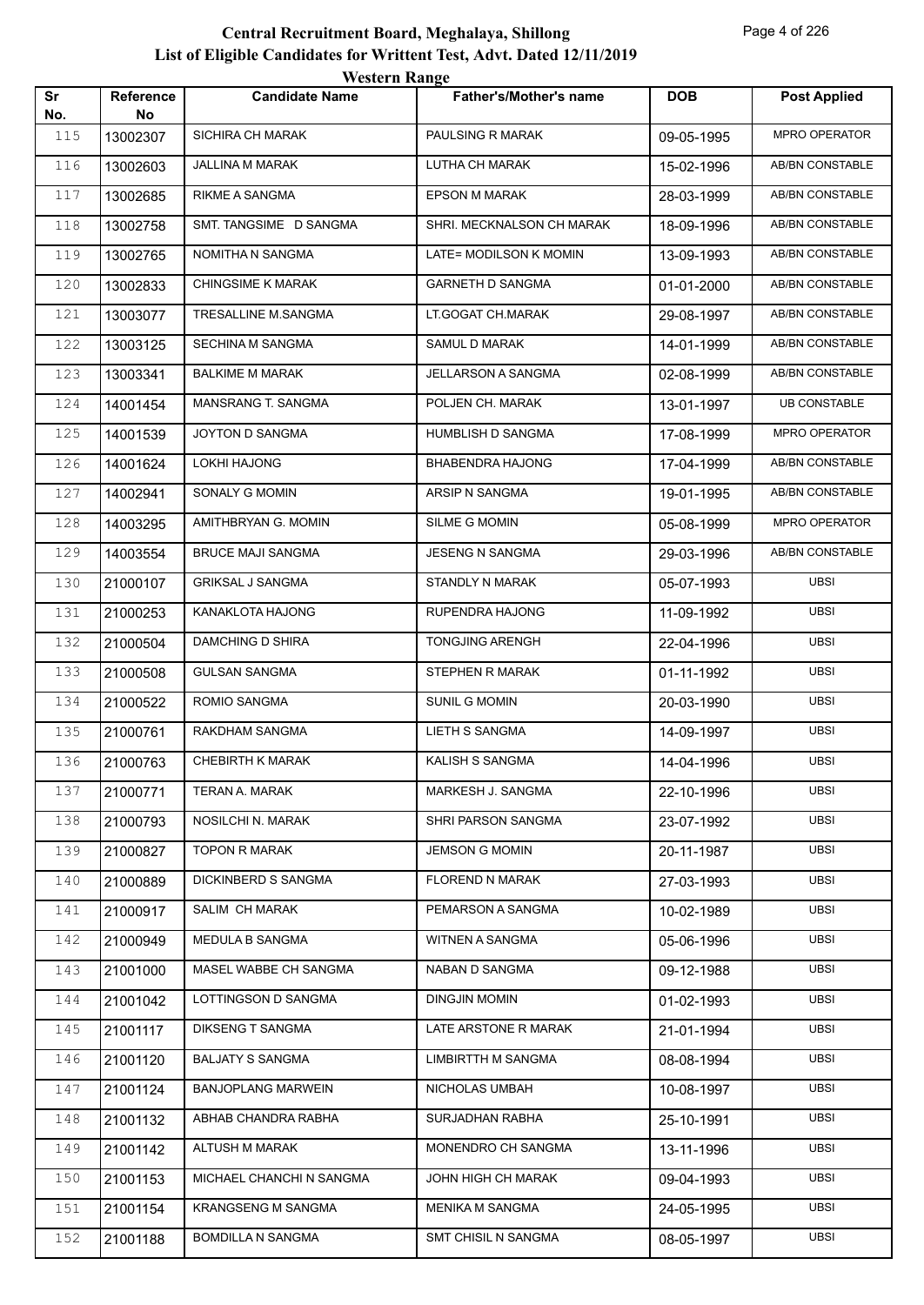|           |                 | western Kange                |                               |            |                     |
|-----------|-----------------|------------------------------|-------------------------------|------------|---------------------|
| Sr<br>No. | Reference<br>No | <b>Candidate Name</b>        | <b>Father's/Mother's name</b> | <b>DOB</b> | <b>Post Applied</b> |
| 153       | 21001256        | KINDIACHEANG MARAK           | <b>AGNESH CH MARAK</b>        | 14-12-1996 | <b>UBSI</b>         |
| 154       | 21001343        | <b>LEBIKSON MOMIN</b>        | <b>SHRIMOTI MOMIN</b>         | 20-02-1995 | <b>UBSI</b>         |
| 155       | 21001447        | DYLNANG CH SANGMA            | SINGHASON D MARAK             | 23-08-1996 | <b>UBSI</b>         |
| 156       | 21001451        | <b>GRIKSRANG R MARAK</b>     | DEBIKA R MARAK                | 07-09-1995 | <b>UBSI</b>         |
| 157       | 21001461        | SALJRANG SANGMA              | SUBASH CH MARAK               | 15-12-1995 | UBSI                |
| 158       | 21001522        | <b>JAKRIMRA D SHIRA</b>      | LT. HERINGTON M MARAK         | 25-11-1993 | <b>UBSI</b>         |
| 159       | 21001590        | TEMAN D MARAK                | PRESULLIN D MARAK             | 17-05-1992 | <b>UBSI</b>         |
| 160       | 21001622        | SINTERA A SANGMA             | <b>GINJAN MARAK</b>           | 15-03-1990 | <b>UBSI</b>         |
| 161       | 21001625        | RANGGIRA M. MARAK            | ORPHEUS M. SANGMA             | 09-03-1993 | <b>UBSI</b>         |
| 162       | 21001661        | <b>MIHIL MARAK</b>           | MONINDRO CH MARAK             | 12-09-1993 | UBSI                |
| 163       | 21001765        | PRINGCHI ARENGH              | <b>BREPMILLA N ARENGH</b>     | 08-07-1997 | <b>UBSI</b>         |
| 164       | 21001810        | CYRIACK CH SANGMA            | <b>BENEDICT MARAK</b>         | 19-01-1998 | <b>UBSI</b>         |
| 165       | 21001817        | RAJEN KUMAR BALMIKI          | PREM KUMAR BALMIKI            | 26-01-1992 | <b>UBSI</b>         |
| 166       | 21001871        | ADITYA HAJONG                | SHRI SADHIN HAJONG            | 10-03-1992 | <b>UBSI</b>         |
| 167       | 21001884        | CHIOOYULU K. SANGMA          | <b>HEBARSON G. MOMIN</b>      | 17-08-1989 | <b>UBSI</b>         |
| 168       | 21001968        | RICHMOND FELIASH M. SANGMA   | <b>BABOSH G. MOMIN</b>        | 08-11-1995 | <b>UBSI</b>         |
| 169       | 21002002        | <b>BILDEN B MARAK</b>        | <b>DEWING M SANGMA</b>        | 15-05-1994 | <b>UBSI</b>         |
| 170       | 21002015        | SENGSENG SHIRA               | <b>HELLITH K MARAK</b>        | 24-05-1994 | <b>UBSI</b>         |
| 171       | 21002027        | AMIT KR RABHA                | LATE. RUPNATH RABHA           | 11-11-1989 | <b>UBSI</b>         |
| 172       | 21002043        | LARRYSLOMO B. MARAK          | <b>GREBIASH K. SANGMA</b>     | 22-12-1995 | <b>UBSI</b>         |
| 173       | 21002051        | <b>GRINGRANG SANGMA</b>      | SONSING M. MARAK              | 05-01-1988 | <b>UBSI</b>         |
| 174       | 21002061        | <b>WILBIRTH CH MARAK</b>     | WITHSON CH MOMIN              | 29-05-1996 | <b>UBSI</b>         |
| 175       | 21002073        | <b>MAMULUSH RICHIL MARAK</b> | NIMU CH SANGMA                | 16-03-1996 | <b>UBSI</b>         |
| 176       | 21002080        | LETUSH CH MARAK              | <b>NENGSON M SANGMA</b>       | 14-04-1994 | <b>UBSI</b>         |
| 177       | 21002108        | <b>GREPSILLA K SANGMA</b>    | JAHANGGIL D MOMIN             | 30-12-1996 | <b>UBSI</b>         |
| 178       | 21002126        | RIKBAN D SANGMA              | LEMITHSON CH MARAK            | 25-05-1995 | <b>UBSI</b>         |
| 179       | 21002169        | PROBATH CH MARAK             | MONESH S SANGMA               | 10-05-1995 | <b>UBSI</b>         |
| 180       | 21002211        | <b>IMBATHSON CH MARAK</b>    | JOLLENDRO M SANGMA            | 02-01-1995 | <b>UBSI</b>         |
| 181       | 21002218        | TATTIANA A SANGMA            | SAMUEL CH MARAK               | 12-05-1993 | <b>UBSI</b>         |
| 182       | 21002226        | <b>HEMOKANTO HAJONG</b>      | <b>HORIDAS HAJONG</b>         | 06-02-1995 | <b>UBSI</b>         |
| 183       | 21002246        | <b>CHIKKU MARAK</b>          | DISHA .M. MARAK               | 08-05-1997 | <b>UBSI</b>         |
| 184       | 21002289        | BRENDAR T SANGMA             | TOGINDRO M SANGMA             | 13-11-1995 | <b>UBSI</b>         |
| 185       | 21002335        | ELIDONALD A SANGMA           | <b>GAJENG B. MARAK</b>        | 13-03-1993 | <b>UBSI</b>         |
| 186       | 21002387        | SILJRANG M MARAK             | DALWIN K SANGMA               | 18-05-1992 | <b>UBSI</b>         |
| 187       | 21002452        | <b>SATON M MARAK</b>         | <b>MALOTI M MARAK</b>         | 18-08-1997 | <b>UBSI</b>         |
| 188       | 21002471        | <b>BALJAGRING SANGMA</b>     | PRAIDISON M. SANGMA           | 04-12-1996 | <b>UBSI</b>         |
| 189       | 21002476        | VENISILINDA SANGMA           | <b>GATJENSON CH MARAK</b>     | 20-04-1992 | <b>UBSI</b>         |
| 190       | 21002562        | SILME T SANGMA               | <b>GILINGSTONE M MARAK</b>    | 12-12-1993 | <b>UBSI</b>         |
|           |                 |                              |                               |            |                     |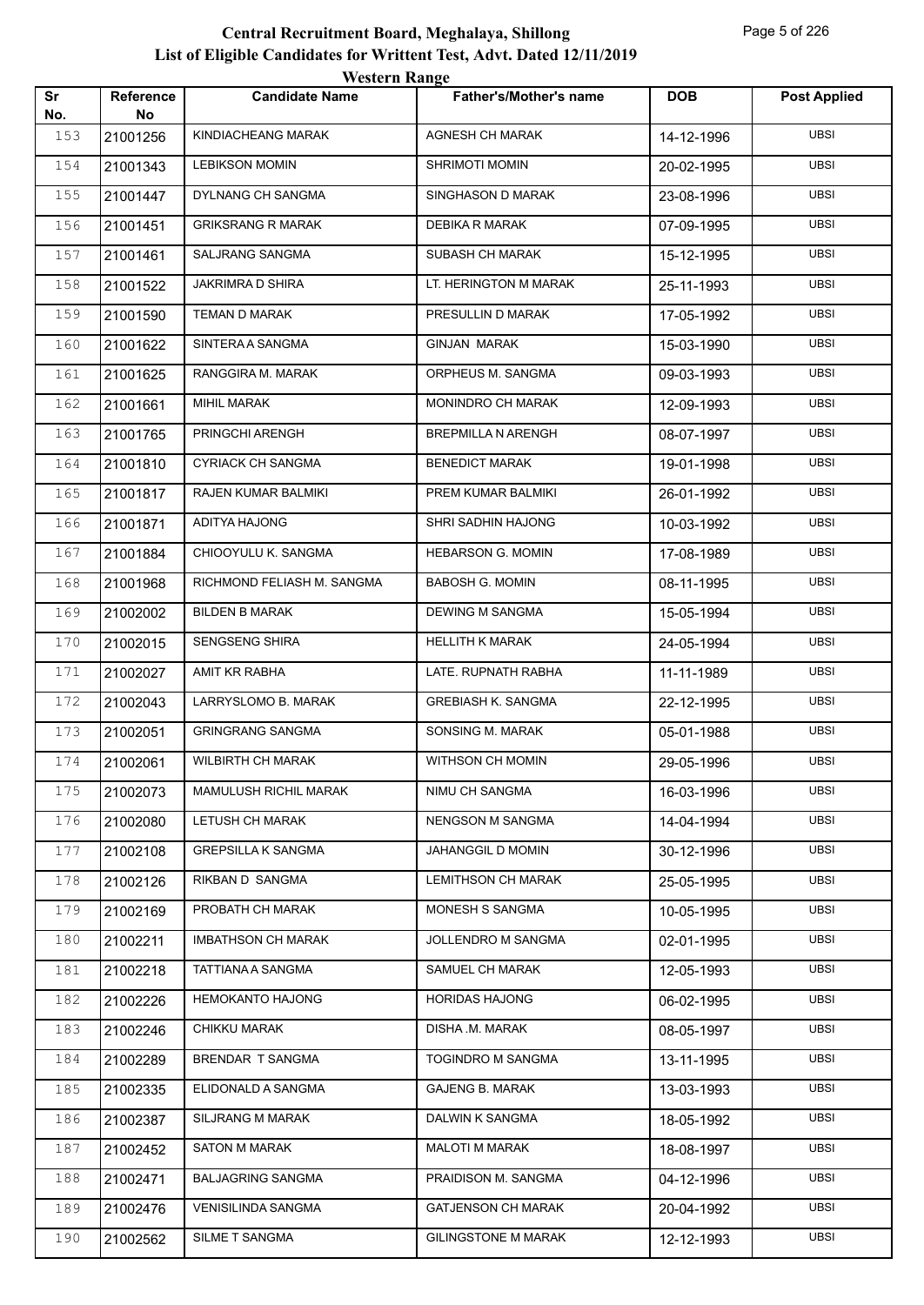|           |                 | western Kange               |                               |            |                     |
|-----------|-----------------|-----------------------------|-------------------------------|------------|---------------------|
| Sr<br>No. | Reference<br>No | <b>Candidate Name</b>       | <b>Father's/Mother's name</b> | <b>DOB</b> | <b>Post Applied</b> |
| 191       | 21002589        | JUNKYPANTE R SANGMA         | <b>HYDRUSH MARAK</b>          | 31-07-1996 | <b>UBSI</b>         |
| 192       | 21002638        | LODIDS D.MOMIN              | ROBINDRO SANGMA               | 15-01-1995 | <b>UBSI</b>         |
| 193       | 21002646        | <b>BAPPU SANGMA</b>         | MARBINA M SANGMA              | 14-12-1994 | <b>UBSI</b>         |
| 194       | 21002790        | SHYSHARLANG PYNGROPE        | L TONELSON LAMARE             | 27-10-1995 | <b>UBSI</b>         |
| 195       | 21002891        | <b>GLISTONE R MARAK</b>     | EATENDRO CH MARAK             | 02-11-1994 | <b>UBSI</b>         |
| 196       | 21002895        | ELDRIN SANGMA               | LT. KENETH MARAK              | 02-12-1996 | <b>UBSI</b>         |
| 197       | 21002912        | NAZIA R. MARAK              | HITLER K. SANGMA              | 28-02-1988 | <b>UBSI</b>         |
| 198       | 21002913        | CHAKRA A MARAK              | <b>BIPPOL CH SANGMA</b>       | 24-09-1994 | <b>UBSI</b>         |
| 199       | 21002914        | MIMY D. SANGMA              | MOHAND R. MARAK               | 24-12-1996 | <b>UBSI</b>         |
| 200       | 21002926        | PATRICK SANGMA              | <b>JOMENSING CH MARAK</b>     | 02-08-1990 | <b>UBSI</b>         |
| 201       | 21002966        | <b>DILSENG CH MARAK</b>     | <b>MIRISON CH MOMIN</b>       | 22-07-1997 | <b>UBSI</b>         |
| 202       | 21003024        | RUTHBEL A. SANGMA           | <b>GALSEN N. MARAK</b>        | 12-10-1997 | <b>UBSI</b>         |
| 203       | 21003043        | AJA A SANGMA                | <b>BINESH M MARAK</b>         | 24-01-1993 | <b>UBSI</b>         |
| 204       | 21003070        | <b>BABITCHON D SANGMA</b>   | KUDIRAM R MARAK               | 27-04-1993 | <b>UBSI</b>         |
| 205       | 21003103        | SENGGAN K. SANGMA           | LAITHINGSON M. MOMIN          | 04-03-1995 | <b>UBSI</b>         |
| 206       | 21003121        | <b>EDMUNT N MARAK</b>       | DIJINDRO M SANGMA             | 13-03-1996 | <b>UBSI</b>         |
| 207       | 21003214        | PANTORA M SANGMA            | PALOT CH MARAK                | 15-07-1992 | <b>UBSI</b>         |
| 208       | 21003229        | <b>MACDUFF MARAK</b>        | <b>HAMSING MOMIN</b>          | 03-02-1994 | <b>UBSI</b>         |
| 209       | 21003258        | <b>TUESLUCK R MARAK</b>     | ANILSON A SANGMA              | 17-03-1995 | <b>UBSI</b>         |
| 210       | 21003269        | <b>CLARA TASRI S SANGMA</b> | <b>REHMAN N MARAK</b>         | 26-10-1996 | <b>UBSI</b>         |
| 211       | 21003293        | HILLASBELL A SANGMA         | <b>NENGJING CH MARAK</b>      | 08-10-1990 | <b>UBSI</b>         |
| 212       | 21003316        | <b>JINDALORD SANGMA</b>     | LT. RABINSTONE MARAK          | 12-10-1991 | <b>UBSI</b>         |
| 213       | 21003319        | JOHN DEVER R MARAK          | THRISON M SANGMA              | 06-06-1992 | <b>UBSI</b>         |
| 214       | 21003328        | <b>SENGTIM MARAK</b>        | <b>DIJENDRA MOMIN</b>         | 26-11-1995 | <b>UBSI</b>         |
| 215       | 21003365        | MERITHA M SANGMA            | HAWELSON D SANGMA             | 29-05-1993 | <b>UBSI</b>         |
| 216       | 21003378        | <b>BERICKSON N MARAK</b>    | <b>JESON SANGMA</b>           | 04-11-1991 | <b>UBSI</b>         |
| 217       | 21003387        | HITLER M. SANGMA            | CHARMINGSTONE K. MOMIN        | 24-08-1989 | <b>UBSI</b>         |
| 218       | 21003400        | RIKSAN D MOMIN              | LT.MOHON B MARAK              | 01-02-1996 | <b>UBSI</b>         |
| 219       | 21003408        | SIMRITCHI M. SANGMA         | <b>DANIEL PETERS</b>          | 22-11-1994 | <b>UBSI</b>         |
| 220       | 21003546        | SAILEN RABHA                | HARTESWAR RABHA               | 01-03-1995 | <b>UBSI</b>         |
| 221       | 21003582        | ELNATHAN M MARAK            | <b>KRENSON N SANGMA</b>       | 25-03-1992 | <b>UBSI</b>         |
| 222       | 21003599        | NOBELSON RABHA              | <b>BINISOR RABHA</b>          | 22-06-1994 | <b>UBSI</b>         |
| 223       | 21003639        | PAPPOSE N SANGMA            | PERLINE N SANGMA              | 24-04-1995 | <b>UBSI</b>         |
| 224       | 21003911        | SALTERA K SANGMA            | <b>LIBINGSTONE B MARAK</b>    | 12-02-1995 | <b>UBSI</b>         |
| 225       | 21003914        | KARTU MARAK                 | APRIL T SANGMA                | 02-06-1997 | <b>UBSI</b>         |
| 226       | 21003917        | <b>BASDEEP R. MARAK</b>     | KARBENSON SANGMA              | 11-01-1997 | <b>UBSI</b>         |
| 227       | 21004009        | PARBINA CH MARAK            | LT, PONSING M MARAK           | 03-05-1988 | <b>UBSI</b>         |
| 228       | 21004024        | SENGNASON N. ARENGH         | JEAN N. SANGMA                | 19-12-1994 | <b>UBSI</b>         |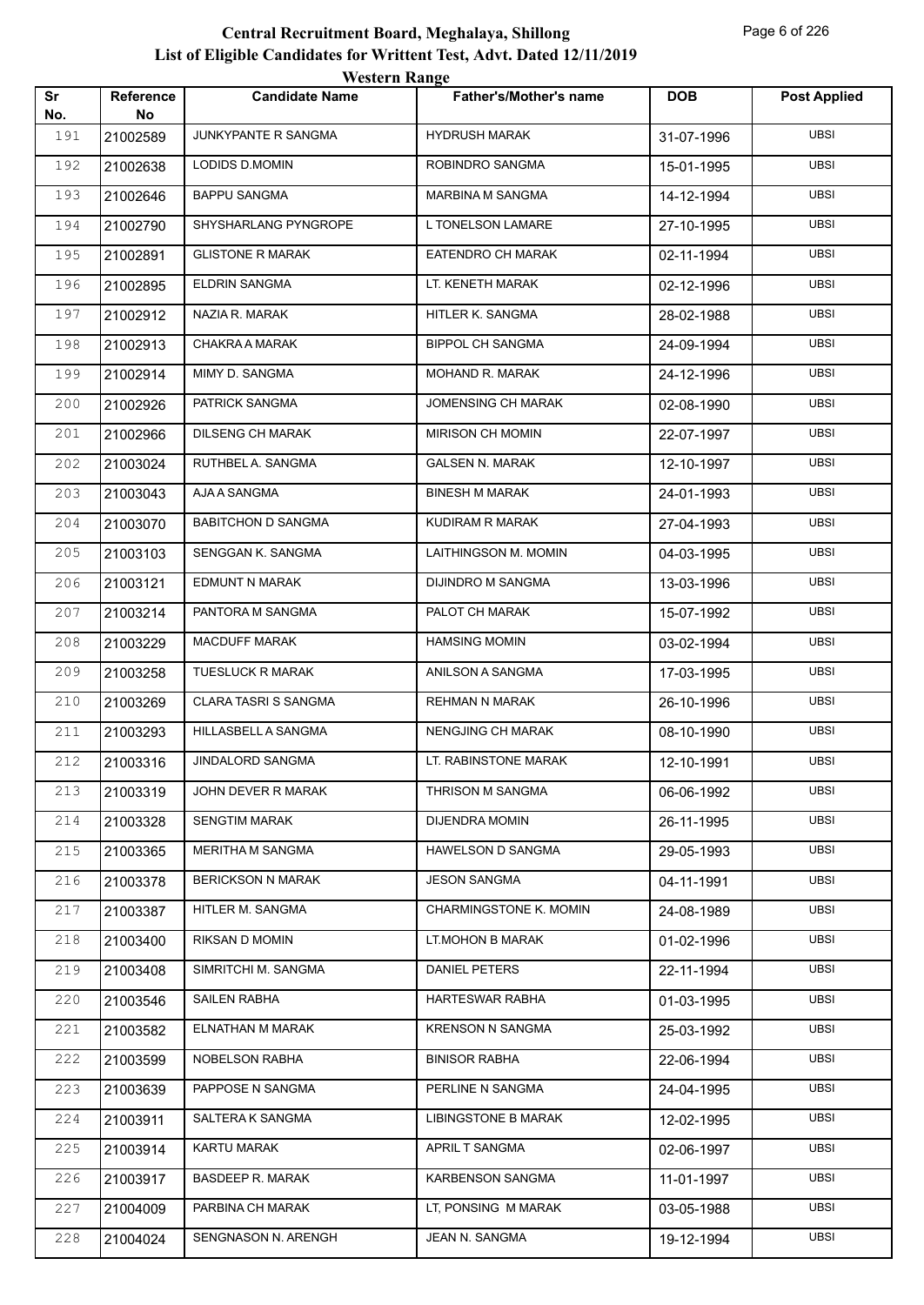|           |                        | <b>Western Range</b>       |                               |            |                     |
|-----------|------------------------|----------------------------|-------------------------------|------------|---------------------|
| Sr<br>No. | <b>Reference</b><br>No | <b>Candidate Name</b>      | <b>Father's/Mother's name</b> | <b>DOB</b> | <b>Post Applied</b> |
| 229       | 21004031               | <b>KRONOLISH R. MARAK</b>  | <b>BACKSTAR G MOMIN</b>       | 04-03-1996 | <b>UBSI</b>         |
| 230       | 21004034               | <b>SUPRIM R MARAK</b>      | SHRI, AKUL CH SANGMA          | 25-09-1992 | <b>UBSI</b>         |
| 231       | 21004037               | <b>CHENAMCHIE SANGMA</b>   | <b>BITHINGTON SANGMA</b>      | 19-11-1996 | <b>UBSI</b>         |
| 232       | 21004044               | APURBO HAJONG              | RAMKRISHNA HAJONG             | 30-07-1996 | <b>UBSI</b>         |
| 233       | 21004068               | QUISHMITHA N SANGMA        | ROHANSING M SANGMA            | 22-11-1994 | <b>UBSI</b>         |
| 234       | 21004100               | <b>CRYSTAR CH MARAK</b>    | MINSENG A SANGMA              | 11-11-1995 | <b>UBSI</b>         |
| 235       | 21004123               | DIMPAW K SANGMA            | <b>RICHARD R MARAK</b>        | 31-07-1995 | <b>UBSI</b>         |
| 236       | 21004127               | <b>WANCELAUS N SANGMA</b>  | <b>SILLIPSON R MARAK</b>      | 14-02-1995 | <b>UBSI</b>         |
| 237       | 21004130               | <b>BESDHON K SANGMA</b>    | <b>TIPIN G MARAK</b>          | 28-04-1996 | <b>UBSI</b>         |
| 238       | 21004140               | TUMITH M. SANGMA           | <b>GALSEN CH. MARAK</b>       | 10-01-1997 | <b>UBSI</b>         |
| 239       | 21004142               | <b>BALKO A. SANGMA</b>     | SHRI, LABON D. SANGMA         | 10-08-1995 | <b>UBSI</b>         |
| 240       | 21004168               | <b>BROOTIL CH MARAK</b>    | SHRI MINALSON M SANGMA        | 19-03-1996 | <b>UBSI</b>         |
| 241       | 21004229               | <b>RODRICK MARAK</b>       | <b>WINDALINE N SANGMA</b>     | 06-04-1992 | <b>UBSI</b>         |
| 242       | 21004243               | AWEL B                     | <b>MARAK</b>                  | 12-07-1990 | <b>UBSI</b>         |
| 243       | 21004287               | ROSTER D SHIRA             | SMT LODINA D SHIRA            | 16-10-1995 | <b>UBSI</b>         |
| 244       | 21004314               | SILCHINA CH SANGMA         | SUDHIN R MARAK                | 03-04-1992 | <b>UBSI</b>         |
| 245       | 21004476               | MEHETAB RAHMAN             | MOSHIFUR RAHMAN               | 03-01-1997 | <b>UBSI</b>         |
| 246       | 21004553               | <b>TANGMAN R MARAK</b>     | JANGBIN D SANGMA              | 11-11-1997 | <b>UBSI</b>         |
| 247       | 21004597               | <b>HEMAN A.SANGMA</b>      | <b>ELBIN MOMIN</b>            | 10-05-1996 | <b>UBSI</b>         |
| 248       | 21004615               | <b>WALMETIRA MOMIN</b>     | PRITJOLASH SANGMA             | 29-08-1988 | <b>UBSI</b>         |
| 249       | 21004622               | AMSRANG M MARAK            | <b>HESTERFIELD R MARAK</b>    | 26-01-1995 | <b>UBSI</b>         |
| 250       | 21004633               | ALOYSIUS M SANGMA          | DAMIAN A MARAK                | 19-02-1996 | <b>UBSI</b>         |
| 251       | 21004637               | RAHUL MARAK                | <b>CLYNFORTH K SANGMA</b>     | 16-07-1995 | <b>UBSI</b>         |
| 252       | 21004708               | PRIYA MARAK                | <b>GOLDIN G MOMIN</b>         | 15-09-1995 | <b>UBSI</b>         |
| 253       | 21004813               | SHAINIKA N SANGMA          | SALSENG M SANGMA              | 08-09-1997 | UBSI                |
| 254       | 21004840               | <b>BILLINGGER D MARAK</b>  | <b>CHANGGIN N SANGMA</b>      | 11-06-1989 | <b>UBSI</b>         |
| 255       | 21004883               | NIKJRANG D SANGMA          | <b>HEMIAR R MARAK</b>         | 02-05-1995 | <b>UBSI</b>         |
| 256       | 21004893               | NOONMAY MARAK              | JENDEN A SANGMA               | 30-05-1991 | <b>UBSI</b>         |
| 257       | 21004896               | <b>KRISHAN SANGMA</b>      | <b>CHARMING R MARAK</b>       | 19-10-1995 | <b>UBSI</b>         |
| 258       | 21004909               | <b>THERISA MARAK</b>       | ROTON.K.SANGMA                | 24-12-1997 | UBSI                |
| 259       | 21004931               | <b>BANSENG SANGMA</b>      | CARRICKBELL K SANGMA          | 23-08-1989 | <b>UBSI</b>         |
| 260       | 21004937               | TRISBELL SANGMA            | HASENDRA N MARAK              | 10-05-1993 | <b>UBSI</b>         |
| 261       | 21005006               | SUMITHA CH. MARAK          | PRADIP B. SANGMA              | 10-04-1992 | <b>UBSI</b>         |
| 262       | 21005029               | RAKSRANG RAPHAEL CH SANGMA | <b>BARNABAS R MARAK</b>       | 20-05-1993 | <b>UBSI</b>         |
| 263       | 21005073               | DONSENG A MARAK            | SONESH A SANGMA               | 18-12-1993 | UBSI                |
| 264       | 21005102               | CRYMINGSTONE N. SANGMA     | LATE. GONENDRO MARAK          | 20-06-1989 | <b>UBSI</b>         |
| 265       | 21005110               | HIMBIRTH CH.MARAK          | MOL CH.MARAK                  | 16-05-1989 | <b>UBSI</b>         |
| 266       | 21005114               | <b>LAXMI G MOMIN</b>       | LUTISH M SANGMA               | 17-07-1990 | UBSI                |
|           |                        |                            |                               |            |                     |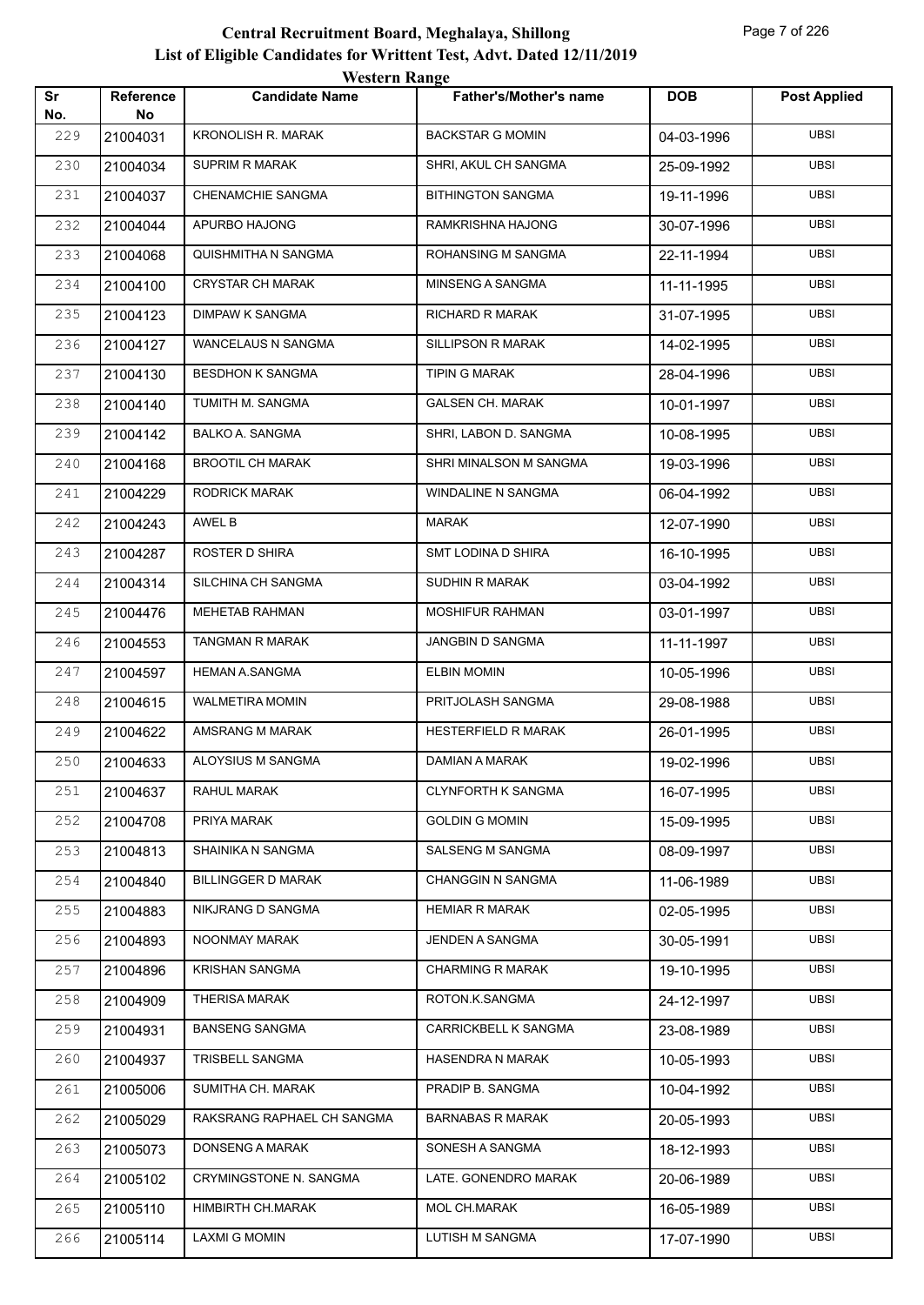| Sr<br>No. | Reference<br>No | WESTEL II INALIZE<br><b>Candidate Name</b> | <b>Father's/Mother's name</b> | <b>DOB</b> | <b>Post Applied</b> |
|-----------|-----------------|--------------------------------------------|-------------------------------|------------|---------------------|
| 267       | 21005139        | NOSAPATIASA ARENGH                         | <b>BOLSING MARAK</b>          | 03-03-1997 | <b>UBSI</b>         |
| 268       | 21005190        | PANLUSH MARAK                              | DOMINIC T SANGMA              | 27-04-1994 | <b>UBSI</b>         |
| 269       | 21005204        | <b>DEMITRIUS SANGMA</b>                    | LATE KIHIR SANGMA             | 09-07-1995 | <b>UBSI</b>         |
| 270       | 21005235        | <b>TERAK R SANGMA</b>                      | <b>MAMINSON CH MARAK</b>      | 17-07-1993 | <b>UBSI</b>         |
| 271       | 21005245        | <b>CELINA RABHA</b>                        | LATE KARAMSING RABHA          | 12-11-1997 | <b>UBSI</b>         |
| 272       | 21005253        | THREEHIT A SANGMA                          | NIMRANG MARAK                 | 04-02-1997 | <b>UBSI</b>         |
| 273       | 21005261        | LAYNEBIRTH S SANGMA                        | LATE HOLDTON N MARAK          | 13-11-1994 | <b>UBSI</b>         |
| 274       | 21005271        | <b>MITHU R MARAK</b>                       | LATE BISHNU PAUL              | 17-05-1993 | <b>UBSI</b>         |
| 275       | 21005333        | CRINCY SWEETY R MARAK                      | PLATISH SYNGKLY               | 05-01-1995 | <b>UBSI</b>         |
| 276       | 21005349        | <b>RIKCHE R MARAK</b>                      | <b>ETHOMEN MARAK</b>          | 15-01-1994 | <b>UBSI</b>         |
| 277       | 21005363        | <b>BAISAKHI R MARAK</b>                    | <b>MAICKEL M MARAK</b>        | 07-10-1996 | <b>UBSI</b>         |
| 278       | 21005366        | ALBINA M MARAK                             | <b>WITHINGSON R MARAK</b>     | 28-04-1995 | <b>UBSI</b>         |
| 279       | 21005382        | SILJAK D MOMIN                             | <b>BRILLIANT K MARAK</b>      | 25-10-1991 | <b>UBSI</b>         |
| 280       | 21005385        | MIKASON CH. MARAK                          | SMT.MIJING CH. MARAK          | 18-12-1996 | <b>UBSI</b>         |
| 281       | 21005410        | RAKME MARAK                                | SANTHONA G SANGMA             | 15-09-1991 | <b>UBSI</b>         |
| 282       | 21005411        | JOSENG D SANGMA                            | PHUGO CH MARAK                | 31-12-1991 | <b>UBSI</b>         |
| 283       | 21005480        | <b>CHAJIANG MARAK</b>                      | PHILDASH CH MARAK             | 11-11-1995 | <b>UBSI</b>         |
| 284       | 21005584        | RONGGRIK N SANGMA                          | NILLASON CH MARAK             | 10-10-1989 | <b>UBSI</b>         |
| 285       | 21005592        | TENGSRANG C MARAK                          | HEBRINGSON R SANGMA           | 22-05-1995 | <b>UBSI</b>         |
| 286       | 21005593        | MITLOM A SANGMA                            | SHRI. MODHUSING N ARENGH      | 07-12-1995 | <b>UBSI</b>         |
| 287       | 21005595        | <b>VERCHI D SANGMA</b>                     | SYLVESTER R MARAK             | 12-01-1995 | <b>UBSI</b>         |
| 288       | 21005600        | RINCHIA A SANGMA                           | <b>KENITH CH MOMIN</b>        | 12-05-1996 | <b>UBSI</b>         |
| 289       | 21005608        | JEJAT R. MARAK                             | NAMEN T. SANGMA               | 14-03-1994 | <b>UBSI</b>         |
| 290       | 21005626        | <b>BUCCIERY K MARAK</b>                    | HUSEN G MOMIN                 | 07-04-1996 | <b>UBSI</b>         |
| 291       | 21005639        | <b>TERIMCHI N SANGMA</b>                   | LATE BIROL R MARAK            | 16-08-1994 | <b>UBSI</b>         |
| 292       | 21005681        | <b>BREDISH M MARAK</b>                     | NANGSON M SANGMA              | 26-09-1993 | <b>UBSI</b>         |
| 293       | 21005687        | <b>GRIKSIME N SANGMA</b>                   | JENDEN T SANGMA               | 08-01-1995 | <b>UBSI</b>         |
| 294       | 21005689        | <b>MATGRIK SANGMA</b>                      | LT. BENSON                    | 22-04-1994 | <b>UBSI</b>         |
| 295       | 21005738        | PRESITHA SANGMA                            | LATE PINGKLING C MARAK        | 01-01-1998 | <b>UBSI</b>         |
| 296       | 21005772        | WALMA SANGMA                               | <b>BIRSHAD SHIRA</b>          | 07-10-1987 | <b>UBSI</b>         |
| 297       | 21005777        | <b>DIMCHI SANGMA</b>                       | RATWIN T SANGMA               | 21-03-1989 | <b>UBSI</b>         |
| 298       | 21005786        | <b>BALNAM D SANGMA</b>                     | <b>GEORGE A SANGMA</b>        | 28-10-1996 | <b>UBSI</b>         |
| 299       | 21005802        | PRECILITHA MARAK                           | <b>FLACKSTON M SANGMA</b>     | 05-07-1993 | <b>UBSI</b>         |
| 300       | 21005813        | <b>DENLEY B SANGMA</b>                     | LATE MACKLINE CH MOMIN        | 17-03-1992 | <b>UBSI</b>         |
| 301       | 21005864        | PINDO M MARAK                              | LOTSING CH SANGMA             | 07-05-1993 | <b>UBSI</b>         |
| 302       | 21005866        | <b>HIRON RABHA</b>                         | ARMILA RABHA                  | 07-04-1993 | <b>UBSI</b>         |
| 303       | 21005872        | <b>BALSE R MARAK</b>                       | PINTHER K SANGMA              | 01-10-1995 | UBSI                |
| 304       | 21005964        | HELSHARINE SANGMA                          | ETHARSON D. SANGMA            | 01-06-1997 | <b>UBSI</b>         |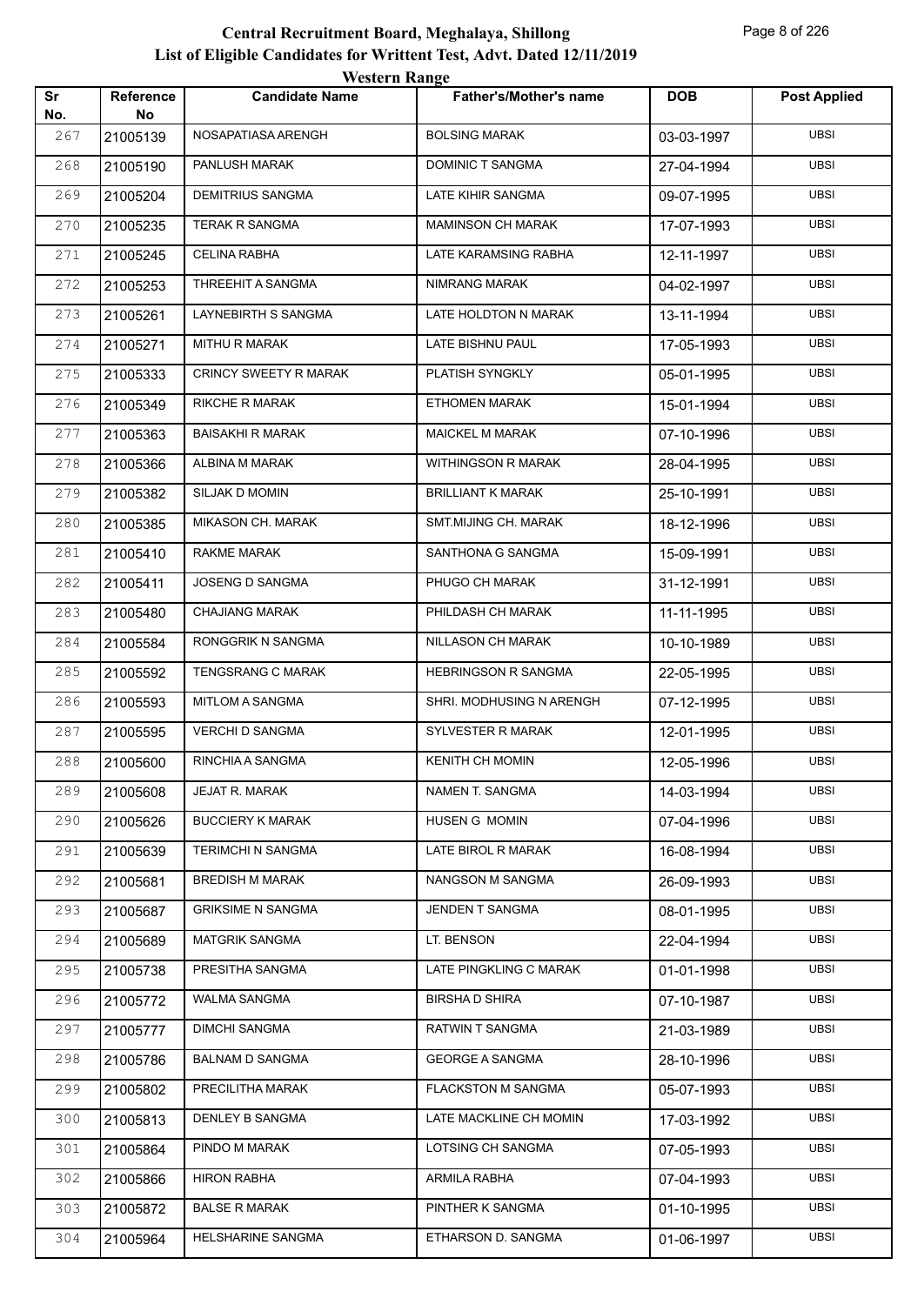|           |                        | <i><b>Western Kange</b></i>  |                               |            |                     |
|-----------|------------------------|------------------------------|-------------------------------|------------|---------------------|
| Sr<br>No. | <b>Reference</b><br>No | <b>Candidate Name</b>        | <b>Father's/Mother's name</b> | <b>DOB</b> | <b>Post Applied</b> |
| 305       | 21006024               | <b>RANGSIL G MOMIN</b>       | PUTTI G MOMIN                 | 06-03-1995 | <b>UBSI</b>         |
| 306       | 21006043               | <b>MITLAN B MARAK</b>        | LATE RANGJING A SANGMA        | 22-06-1995 | <b>UBSI</b>         |
| 307       | 21006137               | <b>JEBIPRINGCHI CH MARAK</b> | MARTHALINA CH MARAK           | 20-02-1997 | <b>UBSI</b>         |
| 308       | 21006226               | TAMATCHI R MARAK             | APPISON M SANGMA              | 28-09-1993 | <b>UBSI</b>         |
| 309       | 21006266               | SHILLANG D. SANGMA           | WALNAN M. MARAK               | 05-11-1995 | <b>UBSI</b>         |
| 310       | 21006280               | <b>HAMALUINA P MARAK</b>     | <b>ANTHONE CH MOMIN</b>       | 16-04-1993 | <b>UBSI</b>         |
| 311       | 21006290               | PILLORITHA MOMIN             | <b>WILSON SANGMA</b>          | 08-04-1991 | <b>UBSI</b>         |
| 312       | 21006294               | MIRJUMLA MIAH                | ALI AKBOR / MOGIMA BIBI       | 01-02-1996 | <b>UBSI</b>         |
| 313       | 21006322               | ANILESH N SANGMA             | ARUN R MARAK                  | 31-08-1995 | <b>UBSI</b>         |
| 314       | 21006334               | MONICA SELES D. SANGMA       | NOLITHSON SANGMA              | 03-05-1995 | <b>UBSI</b>         |
| 315       | 21006345               | <b>TANGCHI R MARAK</b>       | WITHNERSON CH SANGMA          | 18-09-1992 | <b>UBSI</b>         |
| 316       | 21006362               | REKKY K. MARAK               | DONAL M. MOMIN                | 23-04-1997 | <b>UBSI</b>         |
| 317       | 21006369               | MEMARINE CH MARAK            | JUNIL T SANGMA                | 03-12-1995 | <b>UBSI</b>         |
| 318       | 21006401               | POLBATH R MARAK              | <b>WANSING SANGMA</b>         | 14-10-1990 | <b>UBSI</b>         |
| 319       | 21006425               | <b>REDIP RABHA</b>           | PURNA CH RABHA                | 06-08-1996 | <b>UBSI</b>         |
| 320       | 21006440               | RUTH A SANGMA                | <b>COMFORD S MARAK</b>        | 11-12-1992 | <b>UBSI</b>         |
| 321       | 21006459               | SHEELA HAJONG                | RATHINDRA NATH HAJONG         | 28-11-1989 | <b>UBSI</b>         |
| 322       | 21006485               | FEANGCHABA S SANGMA          | <b>KRENAL D MARAK</b>         | 05-11-1995 | UBSI                |
| 323       | 21006518               | MEGHALIN N SANGMA            | MENESH N SANGMA               | 02-01-1994 | <b>UBSI</b>         |
| 324       | 21006519               | <b>GRIKSENG T SANGMA</b>     | PERICK MARAK                  | 10-11-1993 | <b>UBSI</b>         |
| 325       | 21006520               | SENGSIM SANGMA               | DARASING B MARAK              | 28-10-1993 | <b>UBSI</b>         |
| 326       | 21006530               | <b>BILLWOOD R MARAK</b>      | RONJITH CH MARAK              | 12-11-1994 | <b>UBSI</b>         |
| 327       | 21006569               | <b>BONSENG A SANGMA</b>      | MINGJAN B MARAK               | 26-06-1994 | <b>UBSI</b>         |
| 328       | 21006610               | <b>BIKASH MARAK</b>          | WAISTON D SANGMA              | 06-07-1995 | <b>UBSI</b>         |
| 329       | 21006655               | CHRISTY CINTHA B SANGMA      | BRENATH D MOMIN               | 01-01-1987 | <b>UBSI</b>         |
| 330       | 21006718               | SILNI CHERAN MOMIN           | NARESH T SANGMA               | 22-01-1994 | <b>UBSI</b>         |
| 331       | 21006738               | <b>SIMON M MARAK</b>         | DADING M MARAK                | 12-04-1996 | <b>UBSI</b>         |
| 332       | 21006806               | <b>WALSRANG MOMIN</b>        | <b>SELINA G MOMIN</b>         | 22-04-1996 | <b>UBSI</b>         |
| 333       | 21006862               | APPLUSH N MARAK              | <b>BIDSON SANGMA</b>          | 04-05-1994 | <b>UBSI</b>         |
| 334       | 21006900               | <b>TENGKU ARENGH</b>         | ANSILINA ARENGH               | 21-09-1996 | <b>UBSI</b>         |
| 335       | 21006937               | SONNYA KOCH                  | PRATIBHA KOCH                 | 29-10-1994 | <b>UBSI</b>         |
| 336       | 21006941               | STEPHEN ANDY K MOMIN         | JOHN CH SANGMA                | 28-07-1996 | <b>UBSI</b>         |
| 337       | 21007014               | KREBINATH CH MARAK           | JOBANSING K SANGMA            | 05-10-1993 | <b>UBSI</b>         |
| 338       | 21007044               | <b>CHINGGIRA B MARAK</b>     | <b>GREENFIELD R MARAK</b>     | 22-04-1994 | <b>UBSI</b>         |
| 339       | 21007099               | KINGSTON D SANGMA            | <b>EMARSON M SANGMA</b>       | 19-06-1995 | <b>UBSI</b>         |
| 340       | 21007150               | SUMUN T SANGMA               | LT. SURJYO KANTA NEOG         | 28-03-1990 | <b>UBSI</b>         |
| 341       | 21007207               | HEMBIRTH T SANGMA            | ROBLINE N ARENGH              | 20-05-1993 | UBSI                |
| 342       | 21007208               | CHECHILLY B. MARAK           | LUKENDRO D. MOMIN             | 25-12-1991 | UBSI                |
|           |                        |                              |                               |            |                     |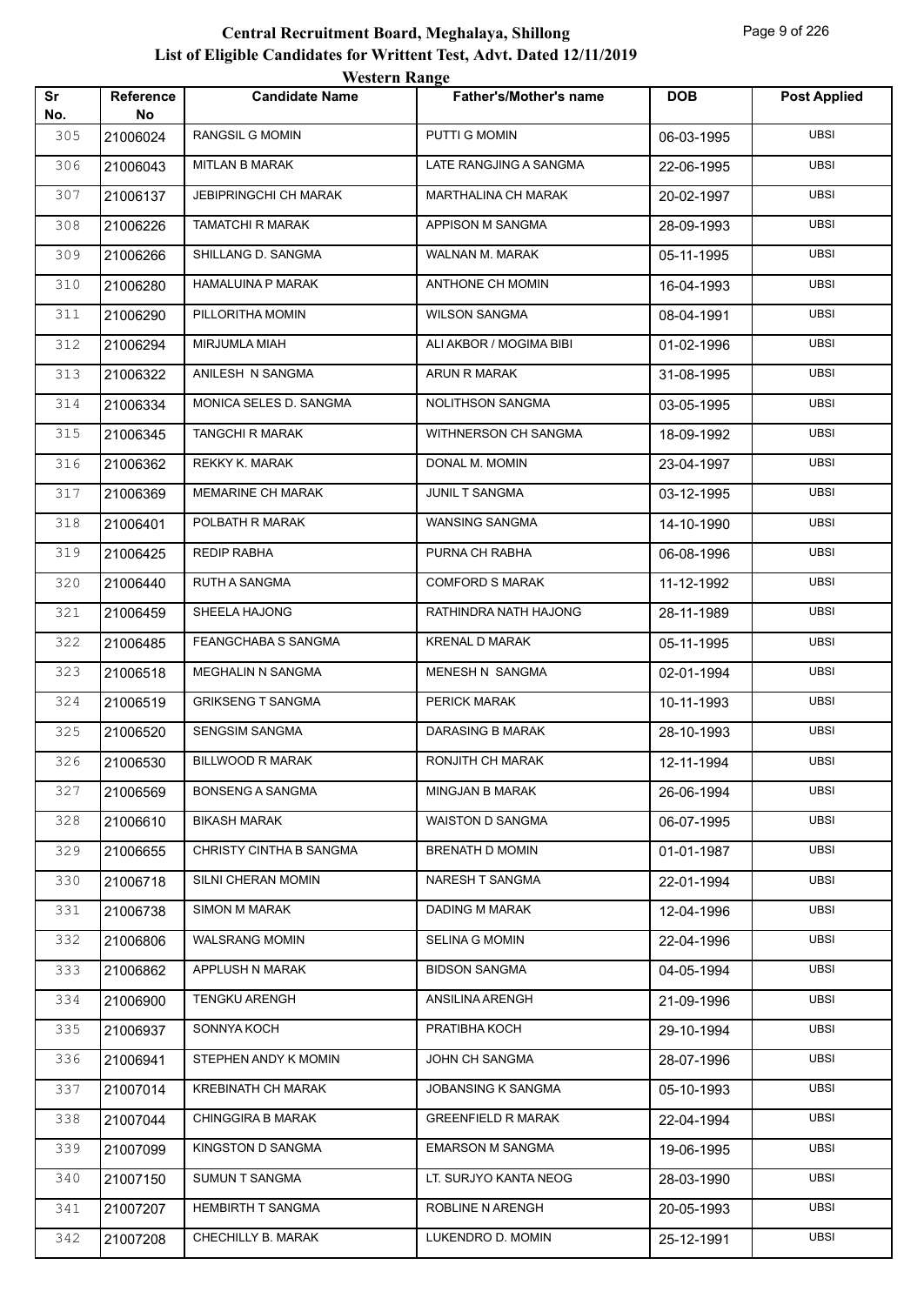|           |                        | <b>Western Range</b>      |                                          |            |                     |
|-----------|------------------------|---------------------------|------------------------------------------|------------|---------------------|
| Sr<br>No. | <b>Reference</b><br>No | <b>Candidate Name</b>     | <b>Father's/Mother's name</b>            | <b>DOB</b> | <b>Post Applied</b> |
| 343       | 21007225               | JOHNSON A SANGMA          | ANJILLA A SANGMA                         | 19-04-1991 | <b>UBSI</b>         |
| 344       | 21007261               | ARLO CHISA CH MOMIN       | <b>GRIKSENG S MOMIN</b>                  | 28-02-1996 | <b>UBSI</b>         |
| 345       | 21007268               | SHRI, RUSTAM M. SANGMA    | SHRI, HAPPINGSTON G. MOMIN               | 14-04-1993 | <b>UBSI</b>         |
| 346       | 21007284               | <b>JACKIE CH MARAK</b>    | <b>JOSH R SANGMA</b>                     | 07-10-1988 | <b>UBSI</b>         |
| 347       | 21007403               | <b>EXPEN SANGMA</b>       | <b>JENISTONE T SANGMA</b>                | 12-10-1997 | <b>UBSI</b>         |
| 348       | 21007409               | NINETY PANDEY G MOMIN     | <b>WILLIARTH MARAK</b>                   | 30-03-1994 | <b>UBSI</b>         |
| 349       | 21007432               | WALDRIN D SANGMA          | RONASH M MARAK                           | 28-10-1992 | <b>UBSI</b>         |
| 350       | 21007510               | TAPSENG N ARENGH          | <b>HEWIN SANGMA</b>                      | 04-02-1996 | <b>UBSI</b>         |
| 351       | 21007525               | JAKIASH M SANGMA          | <b>NENGSIN M MARK</b>                    | 06-03-1996 | <b>UBSI</b>         |
| 352       | 21007529               | DONMERITHA G. MOMIN       | SOTCHIN N SANGMA                         | 15-11-1990 | <b>UBSI</b>         |
| 353       | 21007562               | PETER BARSENG B MARAK     | NAWAN B MARAK, SILLI B MARAK             | 16-04-1992 | <b>UBSI</b>         |
| 354       | 21007569               | SHILBIRTH M MARAK         | <b>GATSENG M SANGMA</b>                  | 18-04-1996 | <b>UBSI</b>         |
| 355       | 21007583               | <b>SILSENG SHIRA</b>      | <b>GENDU SANGMA</b>                      | 12-06-1993 | <b>UBSI</b>         |
| 356       | 21007811               | PANTERA A.SANGMA          | <b>SUJINDRO D.SHIRA</b>                  | 25-04-1995 | <b>UBSI</b>         |
| 357       | 21007846               | <b>BERCY R MARAK</b>      | <b>ELDWIN G MOMIN</b>                    | 08-12-1988 | <b>UBSI</b>         |
| 358       | 21007850               | <b>TAMBUSING R MARAK</b>  | <b>LESAN D SHIRA</b>                     | 14-02-1995 | <b>UBSI</b>         |
| 359       | 21007860               | SANUKHA R MARAK           | <b>DOWN CH MOMIN</b>                     | 10-02-1996 | <b>UBSI</b>         |
| 360       | 21007863               | ANAMIKA KOCH              | DAYAL KOCH                               | 26-08-1993 | <b>UBSI</b>         |
| 361       | 21007950               | RIKSAN M SANGMA           | RONGDASH R SANGMA                        | 17-07-1996 | <b>UBSI</b>         |
| 362       | 21007953               | SINGBATH D SANGMA         | <b>WILNATH A MARAK</b>                   | 07-12-1997 | <b>UBSI</b>         |
| 363       | 21008004               | NIKCHIRA R MARAK          | <b>BENOLSING MARAK</b>                   | 29-11-1995 | <b>UBSI</b>         |
| 364       | 21008047               | <b>TOSHMERRY MARAK</b>    | PLAINSON A SANGMA/LEDINA B               | 11-12-1993 | <b>UBSI</b>         |
| 365       | 21008106               | TENGRAM D MARAK           | <b>MARAK</b><br><b>BOLISON G MOMIN</b>   | 12-10-1994 | <b>UBSI</b>         |
| 366       | 21008109               | <b>GRIMCHANG M. MARAK</b> | SENPOST M. SANGMA                        | 22-09-1987 | <b>UBSI</b>         |
| 367       | 21008146               | <b>SEBASTIN R MARAK</b>   | <b>WIND SANGMA</b>                       | 09-04-1997 | UBSI                |
| 368       | 21008167               | RASNITHA J SANGMA         | <b>RANJEN RABHA</b>                      | 01-08-1995 | <b>UBSI</b>         |
| 369       | 21008181               | JEMEOLIN B MARAK          | <b>DINON M SANGMA</b>                    | 20-08-1992 | UBSI                |
| 370       | 21008199               | ARBINA R SANGMA           | EJINDHA R SAMGMA                         | 29-08-1989 | <b>UBSI</b>         |
| 371       | 21008202               | KALLECK SANGMA            | <b>JINGWAN B MARAK</b>                   | 17-03-1993 | <b>UBSI</b>         |
| 372       | 21008244               | URIA T SANGMA             | DIGENDRO M MARAK/TERESINA T              | 21-07-1990 | UBSI                |
| 373       | 21008261               | <b>BIDARSON S MARAK</b>   | <b>SANGMA</b><br><b>BATNAGAR N MARAK</b> | 07-01-1996 | <b>UBSI</b>         |
| 374       | 21008270               | <b>JAKSILCHI MARAK</b>    | GREGOLISH D. SANGMA                      | 08-01-1997 | UBSI                |
| 375       | 21008281               | KHURUJUNI RABHA           | <b>BANIKANTA RABHA</b>                   | 02-04-1995 | <b>UBSI</b>         |
| 376       | 21008292               | LISHA MARAK               | <b>KARTICK SAHA</b>                      | 18-04-1993 | <b>UBSI</b>         |
| 377       | 21008294               | TANGCHI M SANGMA          | LALITH N SANGMA                          | 09-12-1997 | UBSI                |
| 378       | 21008296               | <b>JASIL CH MARAK</b>     | <b>LEBLIN M SANGMA</b>                   | 05-10-1996 | <b>UBSI</b>         |
| 379       | 21008389               | SNIKDA M SANGMA           | <b>RAMESH R MARAK</b>                    | 10-02-1995 | <b>UBSI</b>         |
| 380       | 21008450               | TEJUSH K SANGMA           | KALENDRO CH MARAK                        | 09-11-1994 | <b>UBSI</b>         |
|           |                        |                           |                                          |            |                     |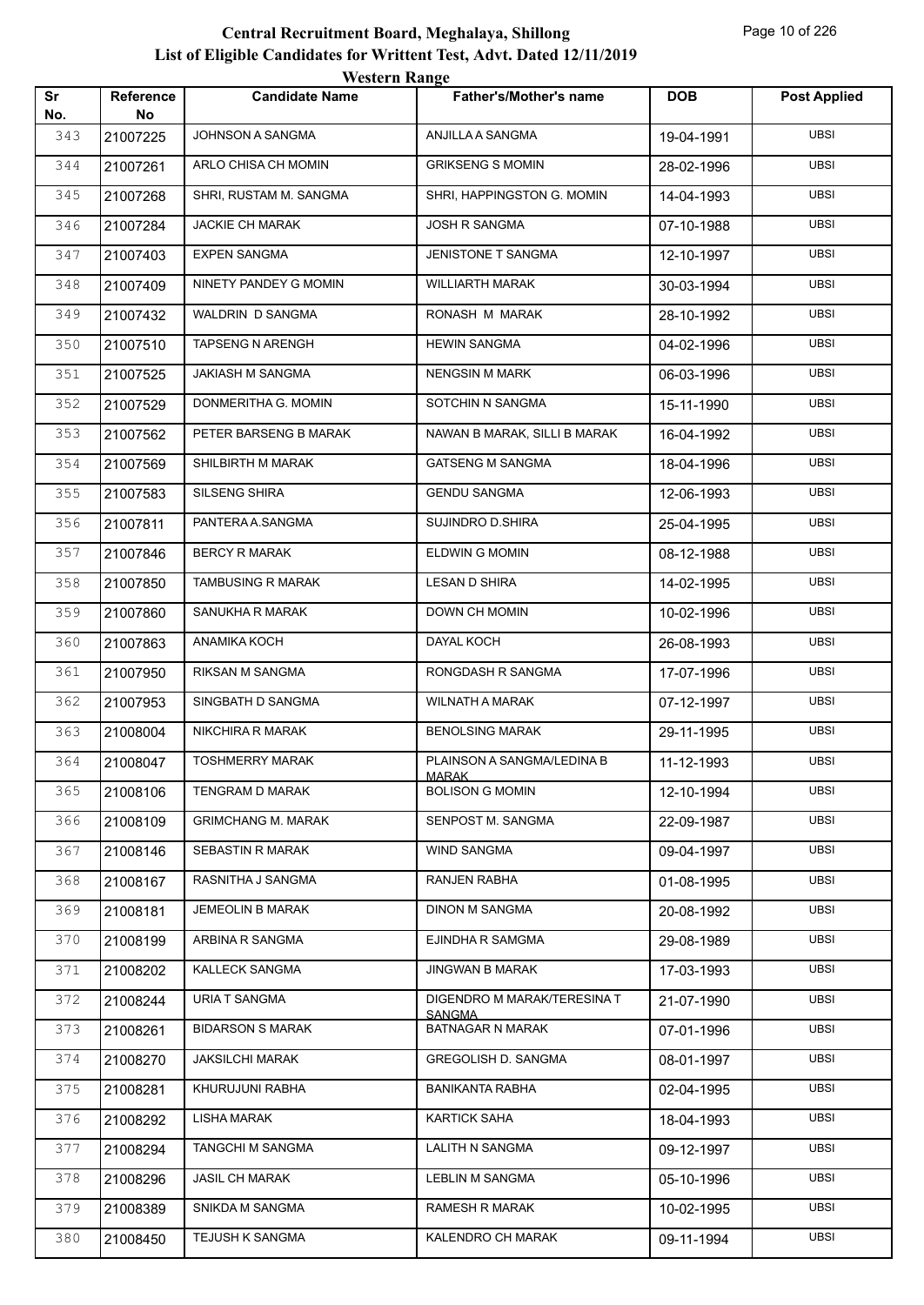| Sr         | Reference      | <b>WESTEL II INALIZE</b><br><b>Candidate Name</b> | <b>Father's/Mother's name</b>              | <b>DOB</b> | <b>Post Applied</b> |
|------------|----------------|---------------------------------------------------|--------------------------------------------|------------|---------------------|
| No.<br>381 | No<br>21008520 | PRETHIN R MARAK                                   | <b>USHEN K SANGMA</b>                      | 10-07-1989 | <b>UBSI</b>         |
| 382        | 21008636       | <b>TALSRANG R MARAK</b>                           | <b>BERISON M SANGMA</b>                    | 25-02-1997 | <b>UBSI</b>         |
| 383        | 21008667       | <b>TENGBIRTH R MARAK</b>                          | LATE. GONENDRO P SANGMA                    | 17-06-1997 | <b>UBSI</b>         |
| 384        | 21008709       | <b>GERALD D MARAK</b>                             | SHRI, FEBIAN M SANGMA/ SMT                 | 23-12-1993 | <b>UBSI</b>         |
| 385        | 21008716       | <b>JOSEPH R MARAK</b>                             | ROSALLINE D MARAK<br><b>LEKENDRO MARAK</b> | 25-04-1992 | <b>UBSI</b>         |
| 386        | 21008746       | JAKRE M SANGMA                                    | <b>WATJAN M MARAK</b>                      | 25-08-1995 | UBSI                |
| 387        | 21008805       | PAULUS N. SANGMA                                  | <b>EDISON SANGMA</b>                       | 13-09-1995 | UBSI                |
| 388        | 21008852       | <b>MENUWEL CH MARAK</b>                           | SALJIN D SHIRA                             | 11-05-1994 | <b>UBSI</b>         |
| 389        | 21008917       | KHILGAN R. MARAK                                  | SHRI. PREBIAN R. MARAK                     | 19-05-1996 | <b>UBSI</b>         |
| 390        | 21008922       | CILACY W SANGMA                                   | <b>MINATHSON R MARAK</b>                   | 20-09-1993 | <b>UBSI</b>         |
| 391        | 21008935       | <b>SENGKHAN R MARAK</b>                           | <b>LUCKARSTON M MOMIN</b>                  | 16-08-1990 | UBSI                |
| 392        | 21008956       | NORATCHI A MARAK                                  | <b>KELBIRTH R MARAK</b>                    | 22-12-1997 | <b>UBSI</b>         |
| 393        | 21008965       | ANNUSHANGIKA HAJONG                               | <b>GARIB DHAR HAJONG</b>                   | 06-06-1989 | <b>UBSI</b>         |
| 394        | 21008998       | <b>BORUN R MARAK</b>                              | ANTHONY M SANGMA                           | 30-09-1991 | <b>UBSI</b>         |
| 395        | 21009064       | SILGERA M SANGMA                                  | <b>HELDRIK K MARAK</b>                     | 29-07-1996 | <b>UBSI</b>         |
| 396        | 21009081       | SINGER R MARAK                                    | ARONGSING SANGMA                           | 12-09-1992 | UBSI                |
| 397        | 21009097       | PRAIMINGTON CH MARAK                              | LATE. DINAN A SANGMA                       | 14-01-1990 | UBSI                |
| 398        | 21009099       | SILLINGCHI S.SANGMA                               | PRODIP G. MOMIN                            | 28-02-1990 | <b>UBSI</b>         |
| 399        | 21009136       | NIKRAK MANSRAM CH MARAK                           | LATE MICHAEL SANGMA                        | 14-11-1991 | <b>UBSI</b>         |
| 400        | 21009161       | BARTIAS TENGNAP J SANGMA                          | LEJIR R SANGMA                             | 06-04-1995 | <b>UBSI</b>         |
| 401        | 21009171       | <b>JEMPHILSON CH SANGMA</b>                       | <b>JEHANDRO CH MARAK</b>                   | 20-12-1995 | UBSI                |
| 402        | 21009201       | <b>SENGCHIRA CH MARAK</b>                         | MECKSON G MOMIN / ROMILLA CH               | 21-10-1988 | <b>UBSI</b>         |
| 403        | 21009407       | <b>ELIZA ARENGH</b>                               | <b>MARAK</b><br>HEMEN CH RABHA             | 27-07-1994 | <b>UBSI</b>         |
| 404        | 21009425       | <b>EBORTRE DKHAR</b>                              | CHOLIHA POHLENG                            | 12-12-1996 | <b>UBSI</b>         |
| 405        | 21009452       | LALISTON CH. MARAK                                | OTHINDRO D. SANGMA                         | 16-05-1994 | UBSI                |
| 406        | 21009513       | SALMEDIKCHI CH SANGMA                             | SAMUEL N MARAK                             | 01-12-1992 | <b>UBSI</b>         |
| 407        | 21009520       | SALKAME R MARAK                                   | <b>FRANCIS R MARAK</b>                     | 04-07-1995 | <b>UBSI</b>         |
| 408        | 21009529       | <b>GEETA KHAKHLARY</b>                            | SMT. KUKILLA KHAKHLARY                     | 20-08-1994 | <b>UBSI</b>         |
| 409        | 21009532       | PRIYANKA D. SHIRA                                 | SHRI. LETTERSON A. SANGMA                  | 09-10-1994 | <b>UBSI</b>         |
| 410        | 21009543       | RANILLA D SANGMA                                  | MONESH D SANGMA                            | 02-07-1994 | <b>UBSI</b>         |
| 411        | 21009545       | WINJARINE R MARAK                                 | RIKRANSON N SANGMA                         | 28-12-1994 | <b>UBSI</b>         |
| 412        | 21009622       | CAPHYSONIA SANGMA                                 | SERAPHBIM R SANGMA                         | 07-12-1992 | <b>UBSI</b>         |
| 413        | 21009624       | LUCKY K SANGMA                                    | <b>FATRICK G MOMIN</b>                     | 01-06-1993 | <b>UBSI</b>         |
| 414        | 21009632       | LIMSTAR D SANGMA                                  | SARENDRO CH SANGMA                         | 05-09-1993 | <b>UBSI</b>         |
| 415        | 21009654       | <b>ODICIOUS B MARAK</b>                           | SITH N SANGMA                              | 13-12-1995 | <b>UBSI</b>         |
| 416        | 21009666       | WIND CH MARAK                                     | WALLEN T SANGMA                            | 30-06-1996 | <b>UBSI</b>         |
| 417        | 21009862       | SILCHANA G MOMIN                                  | LAPHILLING N SANGMA                        | 17-06-1995 | UBSI                |
| 418        | 21009973       | WALSRANG MARAK                                    | NORANI N MARAK                             | 16-11-1994 | <b>UBSI</b>         |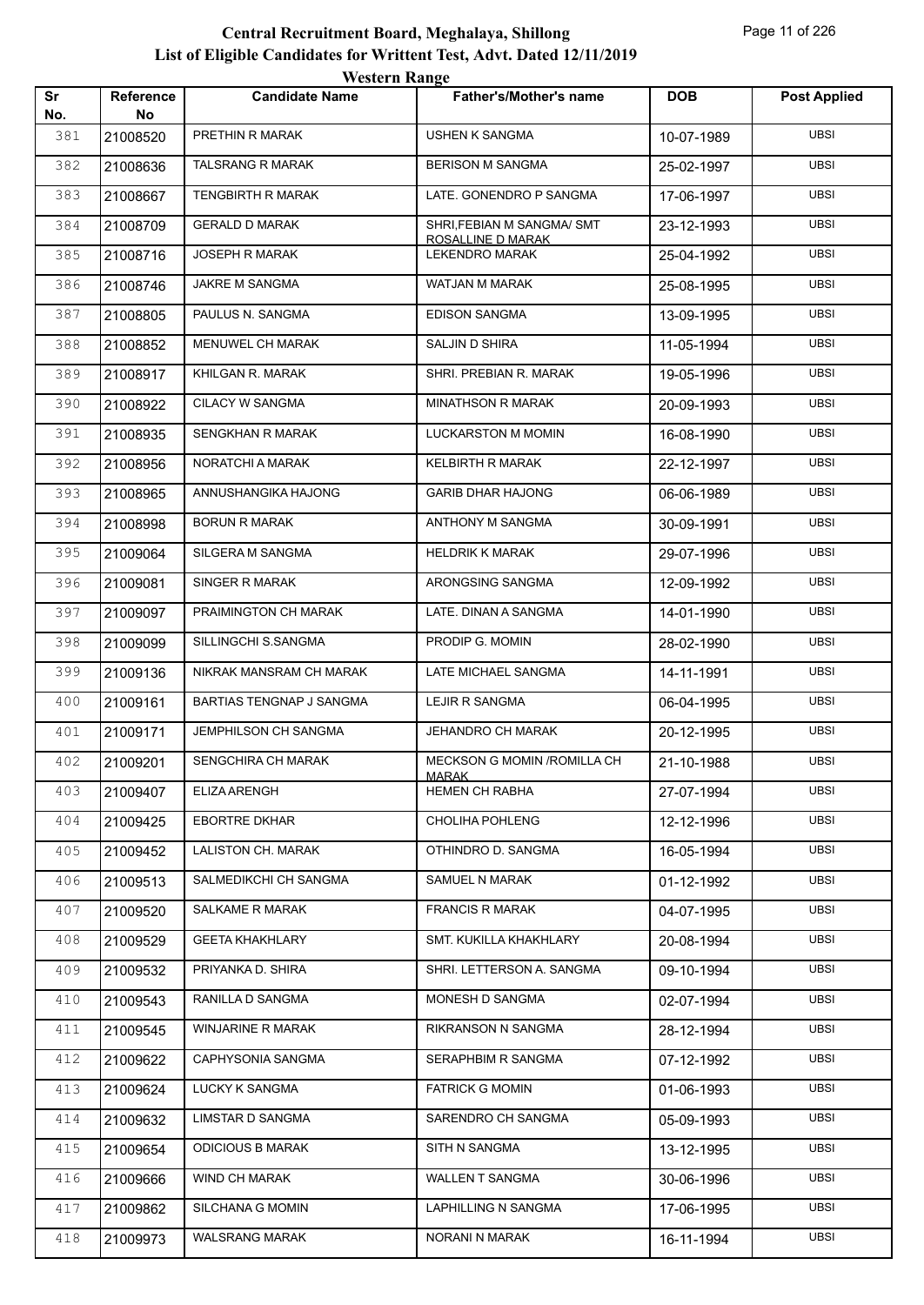| Sr<br>No. | Reference<br>No | <i>western</i> Kange<br><b>Candidate Name</b> | <b>Father's/Mother's name</b>       | <b>DOB</b> | <b>Post Applied</b> |
|-----------|-----------------|-----------------------------------------------|-------------------------------------|------------|---------------------|
| 419       | 21009990        | TONEY BIRINCHI CH SANGMA                      | MONJING G MOMIN                     | 08-03-1993 | <b>UBSI</b>         |
| 420       | 21010048        | NIJENTY MARAK                                 | <b>SENGGAT N MARAK</b>              | 31-07-1991 | <b>UBSI</b>         |
| 421       | 21010079        | <b>KREWIL N MARAK</b>                         | MONGGOL SANGMA                      | 03-05-1995 | <b>UBSI</b>         |
| 422       | 21010087        | DOMINIC CH SANGMA                             | UTTOM KOCH, MURILLA CH              | 20-08-1997 | <b>UBSI</b>         |
| 423       | 21010094        | SANTHARIN R MARAK                             | <b>SANGMA</b><br>PRANONATH S SANGMA | 18-05-1992 | <b>UBSI</b>         |
| 424       | 21010098        | <b>LETUSAN MARAK</b>                          | LATE. LEMUSH R MARAK                | 03-05-1994 | <b>UBSI</b>         |
| 425       | 21010103        | PROSONJIT HAJONG                              | ANANTA HAJONG                       | 06-11-1996 | <b>UBSI</b>         |
| 426       | 21010112        | SILWIN K SANGMA                               | <b>MORMITH MOMIN</b>                | 26-07-1993 | <b>UBSI</b>         |
| 427       | 21010123        | FLINA CANLIDA R. MOMIN                        | SENGBAN A SANGMA                    | 19-02-1994 | <b>UBSI</b>         |
| 428       | 21010124        | <b>MITHUN SANGMA</b>                          | <b>WITSENG CH. MARAK</b>            | 12-01-1994 | <b>UBSI</b>         |
| 429       | 21010136        | <b>LABONI SANGMA</b>                          | ANUP R. MARAK                       | 29-01-1997 | <b>UBSI</b>         |
| 430       | 21010196        | <b>SALSME MARAK</b>                           | STALINE G. MOMIN                    | 16-03-1994 | <b>UBSI</b>         |
| 431       | 21010262        | <b>TINBIRTH MARAK</b>                         | <b>GONGRING N MARAK</b>             | 04-01-1996 | <b>UBSI</b>         |
| 432       | 21010268        | <b>NIKJE SANGMA</b>                           | <b>HEMINGSTON G MOMIN</b>           | 05-09-1992 | <b>UBSI</b>         |
| 433       | 21010278        | <b>TENGSALIN MOMIN</b>                        | ARWINGTHONE K MARAK                 | 16-09-1991 | <b>UBSI</b>         |
| 434       | 21010322        | SILGRIK SANGMA                                | SMT. SILLA D. SANGMA                | 18-10-1994 | <b>UBSI</b>         |
| 435       | 21010363        | SENGMAN A SANGMA                              | LT. MIHILSON R MARAK                | 23-06-1989 | <b>UBSI</b>         |
| 436       | 21010395        | PRANJIT KR RABHA                              | HARESWAR D RABHA                    | 10-02-1994 | <b>UBSI</b>         |
| 437       | 21010423        | ALPONSA D SANGMA                              | MAIKEL D SANGMA                     | 20-03-1994 | <b>UBSI</b>         |
| 438       | 21010438        | <b>DINO M SANGMA</b>                          | DOLINDRO CH SANGMA                  | 21-02-1995 | <b>UBSI</b>         |
| 439       | 21010451        | <b>BECKHY CH MARAK</b>                        | PERITH MARAK                        | 22-04-1996 | <b>UBSI</b>         |
| 440       | 21010459        | <b>LUTAN SANGMA</b>                           | <b>MANLIUSH G MOMIN</b>             | 07-09-1995 | <b>UBSI</b>         |
| 441       | 21010468        | ANTHE JONGSIKE SANGMA                         | LT. PERINGTHON SANGMA               | 05-10-1993 | <b>UBSI</b>         |
| 442       | 21010475        | ZULU NICOBAR D ARENGH                         | PETER T MARAK                       | 24-01-1995 | <b>UBSI</b>         |
| 443       | 21010482        | <b>BRIULINE G SANGMA</b>                      | BATNAGAR M MARAK                    | 12-05-1991 | <b>UBSI</b>         |
| 444       | 21010547        | KRISHWILL CH SANGMA                           | <b>BRILLIANT R MARAK</b>            | 27-07-1994 | <b>UBSI</b>         |
| 445       | 21010556        | <b>DOLITA RABHA</b>                           | SORASWAN RABHA                      | 15-01-1996 | UBSI                |
| 446       | 21010602        | <b>BIRTHSAL CH MARAK</b>                      | <b>GINATHSON T SANGMA</b>           | 27-04-1993 | UBSI                |
| 447       | 21010616        | <b>KEVIN CH SANGMA</b>                        | CHAGLA M SANGMA                     | 22-09-1996 | UBSI                |
| 448       | 21010619        | PRINGLE K. SANGMA                             | LOOKINGSON G. MOMIN                 | 17-12-1996 | <b>UBSI</b>         |
| 449       | 21010630        | RINITA HAJONG                                 | <b>BISTA MOHAN HAJONG</b>           | 11-12-1991 | UBSI                |
| 450       | 21010646        | DEJI MARAK                                    | WALLEN T. SANGMA                    | 25-06-1996 | UBSI                |
| 451       | 21010661        | <b>HALWITH R MARAK</b>                        | RATNENG SANGMA                      | 16-04-1992 | UBSI                |
| 452       | 21010669        | LASTOMER D SANGMA                             | CHURACHAND S MARAK                  | 27-08-1996 | UBSI                |
| 453       | 21010677        | SAILUM T SANGMA                               | MATHUL R MARAK                      | 15-10-1996 | UBSI                |
| 454       | 21010685        | RAMKIE CH MARAK                               | JOSH R SANGMA                       | 26-12-1990 | UBSI                |
| 455       | 21010711        | <b>WICKHY MARAK</b>                           | DRAMUNDRO N SANGMA                  | 26-10-1992 | UBSI                |
| 456       | 21010810        | <b>WAKILUL SHEIKH</b>                         | ABDUL AWAL SHEIKH                   | 07-08-1996 | UBSI                |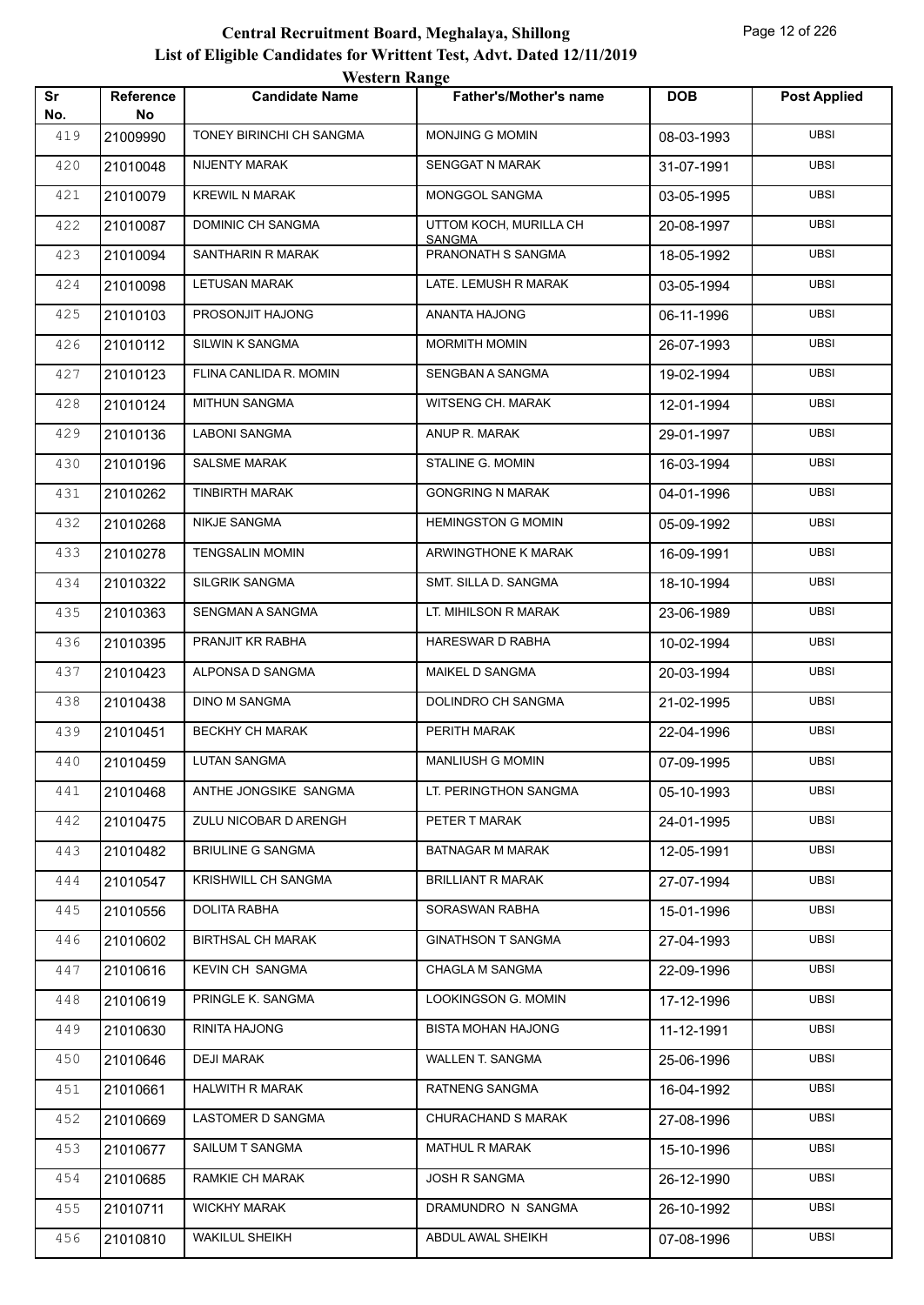|           |                        | <b>Western Range</b>        |                                           |            |                     |
|-----------|------------------------|-----------------------------|-------------------------------------------|------------|---------------------|
| Sr<br>No. | <b>Reference</b><br>No | <b>Candidate Name</b>       | <b>Father's/Mother's name</b>             | <b>DOB</b> | <b>Post Applied</b> |
| 457       | 21010857               | NORINDIK M SANGMA           | PALLINSON B. SANGMA/ ALBELLY<br>M. SANGMA | 29-06-1989 | <b>UBSI</b>         |
| 458       | 21010875               | <b>BARJITHA N. MARAK</b>    | <b>COMFORTH K SANGMA</b>                  | 24-04-1994 | <b>UBSI</b>         |
| 459       | 21010985               | <b>BOUNTY D SANGMA</b>      | HUMBLISH D SANGMA                         | 16-09-1995 | <b>UBSI</b>         |
| 460       | 21011049               | <b>BAKRAN N MARAK</b>       | <b>JERINGSON M SANGMA</b>                 | 31-12-1990 | <b>UBSI</b>         |
| 461       | 21011111               | <b>DECHENG A SANGMA</b>     | <b>WINDAM B MARAK</b>                     | 05-11-1993 | <b>UBSI</b>         |
| 462       | 21011124               | NEILBIRTH CH. MARAK         | SHRI. JENGDON G. SANGMA                   | 20-01-1988 | <b>UBSI</b>         |
| 463       | 21011161               | JONGKAM N MARAK             | LT. SUBIMOL D SANGMA                      | 14-08-1996 | <b>UBSI</b>         |
| 464       | 21011177               | <b>BINDARASH R. MARAK</b>   | <b>KUMAR MOMIN</b>                        | 03-10-1991 | <b>UBSI</b>         |
| 465       | 21011213               | ANAND HAJONG                | LT. BHUPEN HAJONG                         | 15-07-1989 | <b>UBSI</b>         |
| 466       | 21011231               | CHERAME A. SANGMA           | <b>BABUL D. SANGMA</b>                    | 15-01-1995 | <b>UBSI</b>         |
| 467       | 21011233               | KUNAL D SANGMA              | PROHATH MOMIN                             | 13-09-1990 | <b>UBSI</b>         |
| 468       | 21011259               | <b>NAMCHANG MOMIN</b>       | <b>SANFORD G MOMIN</b>                    | 14-05-1995 | <b>UBSI</b>         |
| 469       | 21011275               | <b>GANANG M SANGMA</b>      | LARSEN R SANGMA                           | 17-12-1989 | <b>UBSI</b>         |
| 470       | 21011281               | SENGMATCHI D. SANGMA        | KRISTER A. SANGMA                         | 30-12-1993 | <b>UBSI</b>         |
| 471       | 21011298               | MARTHINA D. SANGMA          | <b>HALLETSON SANGMA</b>                   | 05-12-1990 | <b>UBSI</b>         |
| 472       | 21011299               | <b>SENGJAN MOMIN</b>        | CHUNDASH SANGMA                           | 03-09-1990 | <b>UBSI</b>         |
| 473       | 21011313               | TAKRAKCHI CH SANGMA         | <b>DINAL M SANGMA</b>                     | 01-07-1995 | <b>UBSI</b>         |
| 474       | 21011332               | CHANDANA HAJONG             | CHITTORANJAN HAJONG                       | 04-07-1995 | <b>UBSI</b>         |
| 475       | 21011366               | <b>JOSBIN T SANGMA</b>      | <b>JARAM CH MOMIN</b>                     | 18-05-1994 | <b>UBSI</b>         |
| 476       | 21011439               | DENAM R. MARAK              | JOHNTERU G. MOMIN                         | 26-02-1997 | <b>UBSI</b>         |
| 477       | 21011458               | <b>BABLU KOCH</b>           | LATE BRAJAMOHAN KOCH                      | 12-02-1996 | <b>UBSI</b>         |
| 478       | 21011508               | <b>MAMUNI MARAK</b>         | <b>BODIAR JAMAL</b>                       | 29-10-1996 | <b>UBSI</b>         |
| 479       | 21011534               | <b>EVENINGTON CH. MOMIN</b> | SHRI. SURUS S. SANGMA                     | 01-04-1991 | <b>UBSI</b>         |
| 480       | 21011561               | TANGSENG T SANGMA           | WATJAK T SANGMA                           | 31-03-1993 | <b>UBSI</b>         |
| 481       | 21011562               | <b>BITPO D SANGMA</b>       | NINGRON SANGMA                            | 19-04-1997 | UBSI                |
| 482       | 21011577               | <b>GAUTAM BANAI</b>         | NIRESH BANAI                              | 11-10-1990 | <b>UBSI</b>         |
| 483       | 21011587               | <b>SALGIRA MARAK</b>        | <b>LEMINA K MARAK</b>                     | 06-10-1996 | <b>UBSI</b>         |
| 484       | 21011616               | BISWAJITH A. SANGMA         | DINAN A.SANGMA                            | 23-09-1996 | <b>UBSI</b>         |
| 485       | 21011717               | <b>SHEILA MARAK</b>         | MOHAN SINGH BARTWAL                       | 24-11-1991 | <b>UBSI</b>         |
| 486       | 21011763               | EUBIRTH N MARAK             | <b>JINDALSON R SANGMA</b>                 | 24-02-1994 | UBSI                |
| 487       | 21011777               | <b>JACK SANGMA</b>          | LATE, PORMUZ CH MOMIN                     | 10-02-1994 | <b>UBSI</b>         |
| 488       | 21011779               | <b>TEDIK S MARAK</b>        | <b>GREGORY N MARAK</b>                    | 08-02-1992 | <b>UBSI</b>         |
| 489       | 21011796               | PIOLIN CH. MARAK            | ALLEN M. SANGMA                           | 31-01-1992 | <b>UBSI</b>         |
| 490       | 21011850               | <b>MANKU G MOMIN</b>        | NEMBERSING.N.SANGMA                       | 08-02-1994 | <b>UBSI</b>         |
| 491       | 21011873               | SANRI SAINKUPAR HUJON       | SANJAY WARJRI                             | 29-09-1996 | UBSI                |
| 492       | 21011902               | TREVIOURSTER K SANGMA       | <b>NUJENG B MARAK</b>                     | 31-10-1997 | <b>UBSI</b>         |
| 493       | 21011976               | SIMUL D SANGMA              | <b>GATTINGSON SANGMA</b>                  | 23-08-1996 | <b>UBSI</b>         |
| 494       | 21011977               | POLLINUSH M SANGMA          | PITTILA M SANGMA                          | 20-11-1996 | <b>UBSI</b>         |
|           |                        |                             |                                           |            |                     |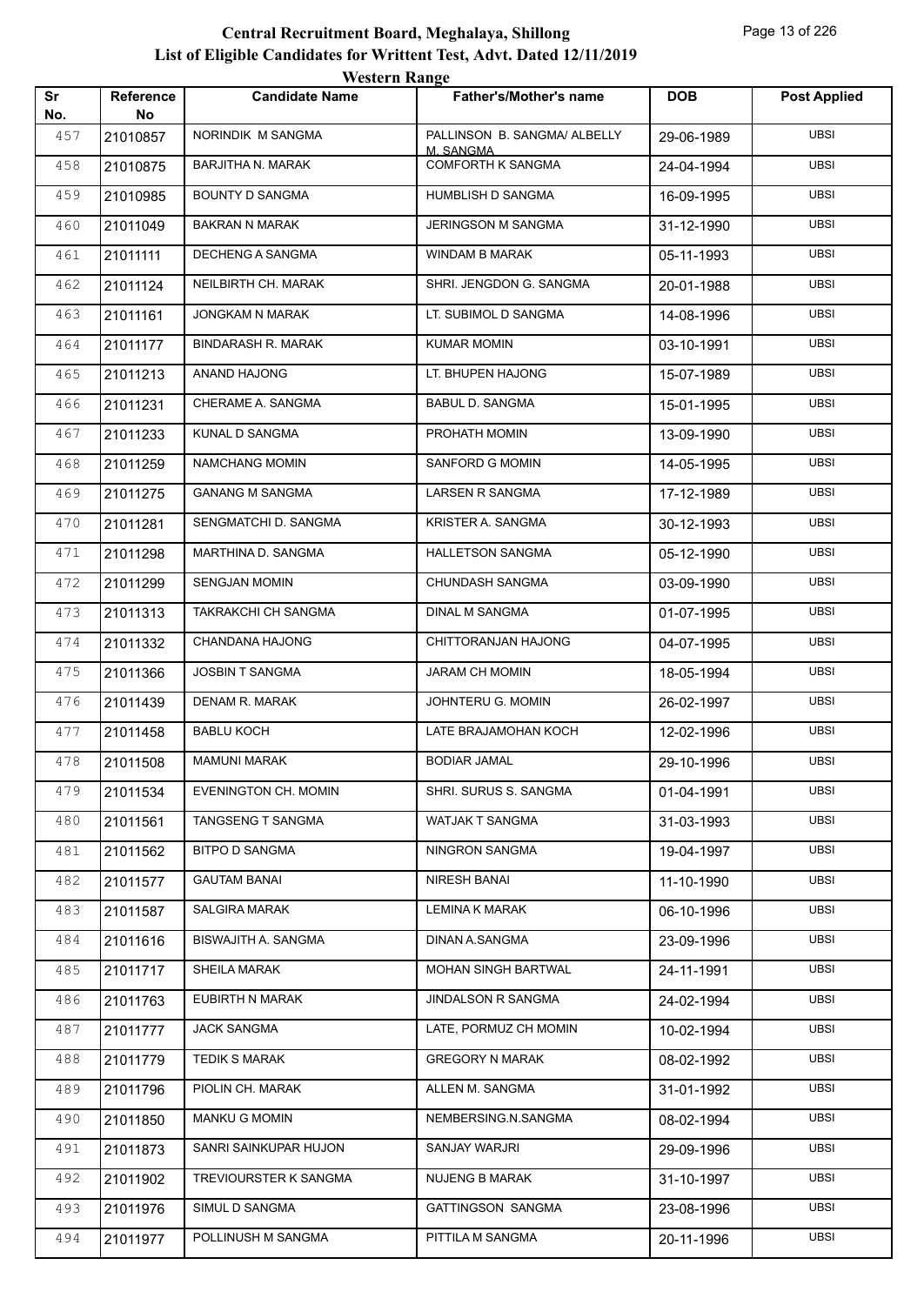| Sr  | Reference | western Range<br><b>Candidate Name</b> | <b>Father's/Mother's name</b> | <b>DOB</b> | <b>Post Applied</b> |
|-----|-----------|----------------------------------------|-------------------------------|------------|---------------------|
| No. | No        |                                        |                               |            |                     |
| 495 | 21012064  | ROGHUNATH RABHA                        | <b>MUKONDO RABHA</b>          | 29-04-1993 | UBSI                |
| 496 | 21012112  | SIMCHI JUSTINA MOMIN                   | BERNADETTE G MOMIN            | 10-06-1987 | <b>UBSI</b>         |
| 497 | 21012220  | <b>JOANA PRINGCHI MARAK</b>            | PRODICKSON CH. SANGMA         | 08-06-1993 | <b>UBSI</b>         |
| 498 | 21012272  | <b>MIZRAM B SANGMA</b>                 | ARIDNEY B SANGMA              | 21-01-1996 | <b>UBSI</b>         |
| 499 | 21012296  | <b>MINGGAMCHI K MARAK</b>              | <b>KRYSTON K SANGMA</b>       | 19-07-1994 | <b>UBSI</b>         |
| 500 | 21012303  | DOMA CH MARAK                          | KILJENG CH SANGMA             | 04-02-1995 | <b>UBSI</b>         |
| 501 | 21012327  | <b>CHANANG MARAK</b>                   | PILATH G MOMIN                | 11-11-1997 | <b>UBSI</b>         |
| 502 | 21012329  | ROJINA N. MARAK                        | SAMUEL D. SANGMA              | 11-07-1991 | <b>UBSI</b>         |
| 503 | 21012368  | CHICHANG TUARA CH. MARAK               | SEPTEN R. MARAK               | 25-05-1995 | <b>UBSI</b>         |
| 504 | 21012377  | <b>DINGKRIME R MARAK</b>               | SUNELISH R MARAK              | 31-10-1993 | <b>UBSI</b>         |
| 505 | 21012388  | <b>BADSHU SHEIKH</b>                   | <b>SHAHOR ALI</b>             | 25-12-1995 | <b>UBSI</b>         |
| 506 | 21012391  | MICHAELANGELO A SANGMA                 | <b>LEONARD A SANGMA</b>       | 12-08-1990 | <b>UBSI</b>         |
| 507 | 21012417  | KRIMPORTH CH. MARAK                    | JHONENDRO S. SANGMA           | 03-01-1991 | <b>UBSI</b>         |
| 508 | 21012438  | <b>LEMITHA R MARAK</b>                 | <b>JOSEPH MARAK</b>           | 13-09-1996 | <b>UBSI</b>         |
| 509 | 21012467  | <b>BEBINA R MARAK</b>                  | <b>EMCHON N SANGMA</b>        | 08-08-1997 | <b>UBSI</b>         |
| 510 | 21012485  | <b>GRICKSENG M SANGMA</b>              | <b>BIBASH MARAK</b>           | 22-04-1994 | <b>UBSI</b>         |
| 511 | 21012502  | <b>SUMIT MARAK</b>                     | SMT. SENNY R MARAK            | 05-09-1993 | <b>UBSI</b>         |
| 512 | 21012554  | TOGAN R. MARAK                         | <b>ESENHAWAR K MARAK</b>      | 12-11-1993 | <b>UBSI</b>         |
| 513 | 21012563  | JESTERFIELD D SANGMA                   | ROBERT M SANGMA               | 26-01-1995 | <b>UBSI</b>         |
| 514 | 21012603  | <b>KILSE A SANGMA</b>                  | <b>CLIVE CH MARAK</b>         | 02-05-1997 | <b>UBSI</b>         |
| 515 | 21012618  | SIVA CHETRY                            | <b>BOMBAHADUR CHETRY</b>      | 01-03-1992 | UBSI                |
| 516 | 21012638  | <b>NIKSENG R MARAK</b>                 | RAKJENG SANGMA                | 16-10-1994 | <b>UBSI</b>         |
| 517 | 21012694  | SENGKAME T SANGMA                      | <b>FRANCIS B MARAK</b>        | 03-09-1993 | UBSI                |
| 518 | 21012700  | <b>TWINDLE CH MARAK</b>                | THOMAS N SANGMA               | 10-12-1995 | <b>UBSI</b>         |
| 519 | 21012764  | <b>CHIANGKU B SANGMA</b>               | <b>JENIUSH R MARAK</b>        | 03-04-1996 | <b>UBSI</b>         |
| 520 | 21012775  | TANGKAN SANGMA                         | <b>KRIMSENG CH SANGMA</b>     | 07-05-1995 | UBSI                |
| 521 | 21012886  | PREJINAR R MARAK                       | NONGJEN A SANGMA              | 02-05-1995 | <b>UBSI</b>         |
| 522 | 21012922  | <b>SENGRA D MARAK</b>                  | PINATH B. MARAK               | 14-01-1992 | <b>UBSI</b>         |
| 523 | 21012937  | PANJENG G SANGMA                       | NATJENG B MARAK               | 22-11-1997 | <b>UBSI</b>         |
| 524 | 21012939  | EMAN A MARAK                           | AMOSH SANGMA                  | 19-07-1993 | <b>UBSI</b>         |
| 525 | 21012941  | MANSRANG SANGMA                        | <b>NEKSUEL MARAK</b>          | 25-11-1996 | <b>UBSI</b>         |
| 526 | 21012964  | <b>TENGNANG MARAK</b>                  | PLANSON SANGMA                | 12-03-1994 | <b>UBSI</b>         |
| 527 | 21012986  | RAKMAN D SANGMA                        | ALBERTH R MARAK               | 30-09-1995 | <b>UBSI</b>         |
| 528 | 21012993  | <b>GRASSFIELD CH MARAK</b>             | LATE ALBONATH M SANGMA        | 31-07-1990 | <b>UBSI</b>         |
| 529 | 21012995  | CHURIK CHEYANG R MARAK                 | LOMISON A SANGMA              | 30-08-1993 | <b>UBSI</b>         |
| 530 | 21013081  | KLIBIRTH T SANGMA                      | <b>BALLEN CH MOMIN</b>        | 01-09-1996 | <b>UBSI</b>         |
| 531 | 21013137  | CHAKRAKCHI CH MARAK                    | LATE STEPSING D SANGMA        | 11-01-1987 | <b>UBSI</b>         |
| 532 | 21013157  | THAMVA LEINA M MARAK                   | JEBISTER.J.SANGMA             | 14-06-1997 | <b>UBSI</b>         |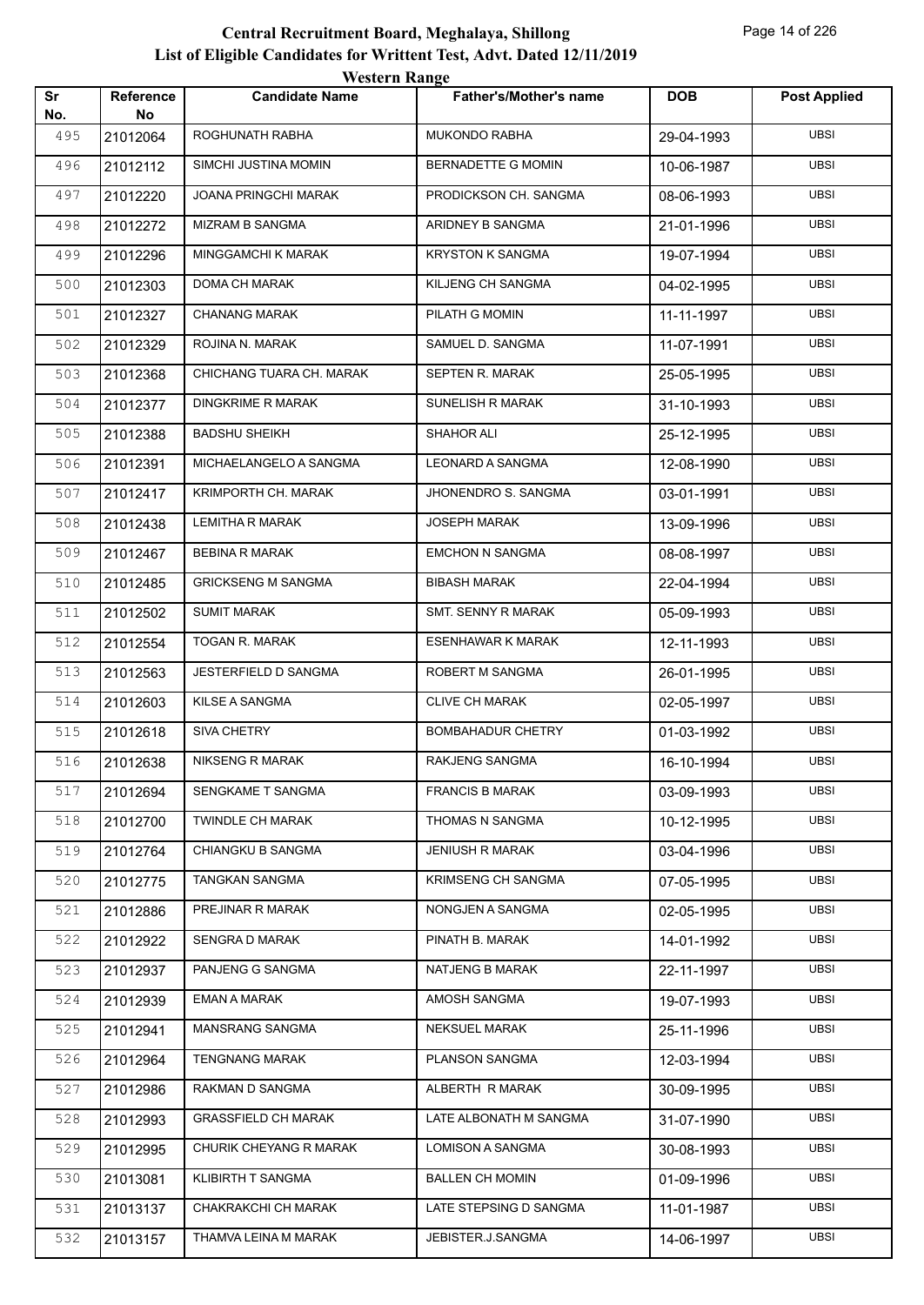|           | <b>Western Range</b>   |                           |                               |            |                     |  |  |
|-----------|------------------------|---------------------------|-------------------------------|------------|---------------------|--|--|
| Sr<br>No. | <b>Reference</b><br>No | <b>Candidate Name</b>     | <b>Father's/Mother's name</b> | <b>DOB</b> | <b>Post Applied</b> |  |  |
| 533       | 21013203               | CHERAK D SANGMA           | <b>GREETINGTON MOMIN</b>      | 07-04-1993 | <b>UBSI</b>         |  |  |
| 534       | 21013204               | MECSTONE G MOMIN          | SHRI ELJIN A SANGMA           | 24-05-1996 | <b>UBSI</b>         |  |  |
| 535       | 21013226               | <b>TANGKU D MOMIN</b>     | <b>ITNEL R MARAK</b>          | 15-06-1995 | <b>UBSI</b>         |  |  |
| 536       | 21013253               | SANCHERA M SANGMA         | <b>REACHARD R MARAK</b>       | 30-01-1997 | <b>UBSI</b>         |  |  |
| 537       | 21013315               | <b>ALEX SANGMA</b>        | <b>WILSON R. MARAK</b>        | 18-11-1995 | <b>UBSI</b>         |  |  |
| 538       | 21013332               | SANIA K. SANGMA           | <b>BIPIN M. SANGMA</b>        | 12-05-1996 | <b>UBSI</b>         |  |  |
| 539       | 21013337               | <b>RIKSENG MARAK</b>      | JONATH MARAK                  | 10-03-1994 | <b>UBSI</b>         |  |  |
| 540       | 21013343               | <b>LOSBIN R MARAK</b>     | JANENDRO A SANGMA             | 02-02-1994 | <b>UBSI</b>         |  |  |
| 541       | 21013371               | SATSRANG G. MOMIN         | RONATH R. MARAK               | 15-08-1997 | <b>UBSI</b>         |  |  |
| 542       | 21013374               | <b>SALMAN MOMIN</b>       | <b>WINALSON R MARAK</b>       | 16-06-1987 | <b>UBSI</b>         |  |  |
| 543       | 21013386               | NIKSRANG SANGMA           | SUKENDRO CH MARAK             | 18-06-1994 | <b>UBSI</b>         |  |  |
| 544       | 21013461               | <b>DIMRAK B MARAK</b>     | <b>GRACEWELL T SANGMA</b>     | 28-11-1996 | <b>UBSI</b>         |  |  |
| 545       | 21013554               | MAYANA M. SANGMA          | MARCHILOR R. MARAK            | 14-09-1990 | <b>UBSI</b>         |  |  |
| 546       | 21013590               | SANDEEP G. MOMIN          | <b>BARNABAS D.SANGMA</b>      | 02-06-1996 | <b>UBSI</b>         |  |  |
| 547       | 21013617               | <b>KAMSENG M MARAK</b>    | <b>ENDOK T SANGMA</b>         | 15-04-1996 | <b>UBSI</b>         |  |  |
| 548       | 21013622               | ROBALLINA R MARAK         | <b>KRITHING CH SANGMA</b>     | 08-04-1997 | <b>UBSI</b>         |  |  |
| 549       | 21013625               | RAHUL CH. MARAK           | <b>BASHU CH MARAK</b>         | 25-07-1992 | <b>UBSI</b>         |  |  |
| 550       | 21013665               | PREMAX METHIN G. MARAK    | JONGBAL K. SANGMA             | 28-04-1994 | <b>UBSI</b>         |  |  |
| 551       | 21013667               | <b>LIMSTONE M SANGMA</b>  | NONGJEN CH MARAK              | 12-01-1997 | <b>UBSI</b>         |  |  |
| 552       | 21013720               | <b>BASILDA CH MARAK</b>   | <b>TOERAM T SANGMA</b>        | 18-05-1995 | <b>UBSI</b>         |  |  |
| 553       | 21013770               | <b>CHANKY G MOMIN</b>     | <b>ASHIM R MARAK</b>          | 15-03-1993 | <b>UBSI</b>         |  |  |
| 554       | 21013774               | APARUP KOCH               | AGHOR KOCH                    | 16-02-1991 | UBSI                |  |  |
| 555       | 21013776               | KIRAN N.MARAK             | LT. MONTI SANGMA              | 05-03-1995 | <b>UBSI</b>         |  |  |
| 556       | 21013853               | <b>CHEAMI R MARAK</b>     | ELBARTH M SANGMA              | 31-10-1995 | <b>UBSI</b>         |  |  |
| 557       | 21013918               | ALTRONIO G. MOMIN         | <b>JOLLAR R. MARAK</b>        | 10-04-1995 | UBSI                |  |  |
| 558       | 21013949               | RONAWEL SHIRA             | <b>ARKINSON S. MARAK</b>      | 09-02-1992 | <b>UBSI</b>         |  |  |
| 559       | 21013952               | <b>TESAN SANGMA</b>       | WINDAM MARAK                  | 06-02-1991 | <b>UBSI</b>         |  |  |
| 560       | 21013961               | SANJOY A MARAK            | <b>GOJEN A SANGMA</b>         | 20-04-1988 | <b>UBSI</b>         |  |  |
| 561       | 21013970               | ANTHON D SANGMA           | <b>CHANGRAN MARAK</b>         | 16-10-1993 | <b>UBSI</b>         |  |  |
| 562       | 21014004               | <b>WALCHIRA T SANGMA</b>  | WATJAK T SANGMA               | 15-05-1992 | UBSI                |  |  |
| 563       | 21014053               | <b>JANOKHY MARAK</b>      | ARBITHSON M MARAK             | 06-11-1991 | <b>UBSI</b>         |  |  |
| 564       | 21014178               | <b>CHINGBATH CH MARAK</b> | KINTHER R SANGMA              | 19-08-1997 | <b>UBSI</b>         |  |  |
| 565       | 21014195               | JEOBARTH R. MARAK         | SHRI TORUN MARAK              | 11-06-1993 | <b>UBSI</b>         |  |  |
| 566       | 21014449               | <b>JENIBORN SANGMA</b>    | JOHNSON D MARAK               | 13-11-1994 | <b>UBSI</b>         |  |  |
| 567       | 21014452               | <b>GITU C MARAK</b>       | PEARSON S SANGMA              | 10-02-1991 | UBSI                |  |  |
| 568       | 21014529               | REJIMAN D SANGMA          | <b>HAPPY CH MOMIN</b>         | 20-02-1995 | <b>UBSI</b>         |  |  |
| 569       | 21014530               | <b>MATSRAM R MARAK</b>    | SHRI.FRANCIS MARAK            | 31-03-1996 | <b>UBSI</b>         |  |  |
| 570       | 21014658               | SENGDINA B MARAK          | PONEN CH SANGMA               | 23-10-1996 | <b>UBSI</b>         |  |  |
|           |                        |                           |                               |            |                     |  |  |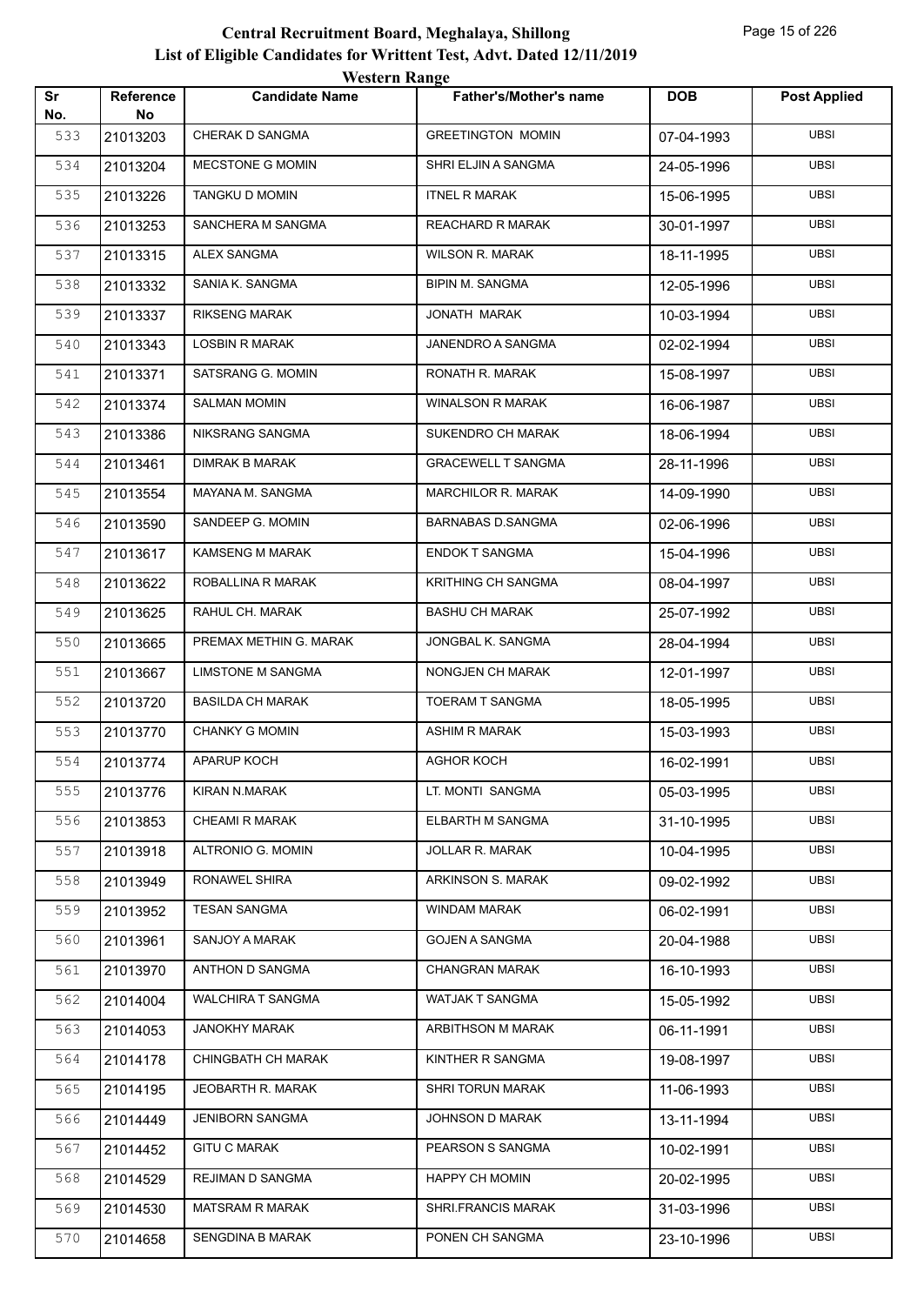|           |                        | <b>Western Range</b>           |                               |            |                     |
|-----------|------------------------|--------------------------------|-------------------------------|------------|---------------------|
| Sr<br>No. | <b>Reference</b><br>No | <b>Candidate Name</b>          | <b>Father's/Mother's name</b> | <b>DOB</b> | <b>Post Applied</b> |
| 571       | 21014698               | <b>JUCILLA BALA RABHA</b>      | GOPAL CHANDRA RABHA           | 20-05-1994 | <b>UBSI</b>         |
| 572       | 21014726               | <b>LEOBIRTH MOMIN</b>          | <b>SELINA G MOMIN</b>         | 11-01-1987 | <b>UBSI</b>         |
| 573       | 21014878               | SENGBATH CH MARAK              | <b>KOLDENSON G MOMIN</b>      | 22-04-1993 | <b>UBSI</b>         |
| 574       | 21014898               | SUNITHA A. SANGMA              | ROHISON M. MARAK              | 06-03-1989 | <b>UBSI</b>         |
| 575       | 21014940               | <b>BILGRAK N SANGMA</b>        | <b>BRENENTHONE R MARAK</b>    | 02-06-1994 | <b>UBSI</b>         |
| 576       | 21014949               | <b>SMART N SANGMA</b>          | <b>HELJINA N SANGMA</b>       | 01-01-1996 | <b>UBSI</b>         |
| 577       | 21014955               | <b>BEBETO G MOMIN</b>          | BENDULSENT M SANGMA           | 08-08-1994 | <b>UBSI</b>         |
| 578       | 21014974               | <b>SALMA MARAK</b>             | <b>RANGMIN MARAK</b>          | 28-10-1996 | <b>UBSI</b>         |
| 579       | 21014986               | ARFIELD D SANGMA               | ROBERT M SANGMA               | 01-01-1991 | <b>UBSI</b>         |
| 580       | 21014988               | BELCHIRA NENGMINJA SANGMA      | LENUSH D SHIRA                | 08-03-1995 | <b>UBSI</b>         |
| 581       | 21015014               | <b>MEXMILE D SHIRA</b>         | PEALISH D SHIRA               | 25-11-1993 | <b>UBSI</b>         |
| 582       | 21015029               | <b>BLUCHAR R. MARAK</b>        | <b>MOSOROT MARAK</b>          | 19-08-1997 | <b>UBSI</b>         |
| 583       | 21015052               | <b>TINTIN R MARAK</b>          | <b>HERINSON CH SANGMA</b>     | 06-07-1993 | <b>UBSI</b>         |
| 584       | 21015083               | <b>BEBEKY D SANGMA</b>         | <b>TOLITHSON B MARAK</b>      | 09-11-1994 | <b>UBSI</b>         |
| 585       | 21015093               | <b>AKRISTON R MARAK</b>        | <b>DENY M MARAK</b>           | 25-12-1993 | <b>UBSI</b>         |
| 586       | 21015110               | DRIMBATH M SANGMA              | SHRI LAIBISON N SANGMA        | 25-04-1994 | <b>UBSI</b>         |
| 587       | 21015175               | <b>BISILCHI TANIA CH MARAK</b> | DIPENDRO M SANGMA             | 06-11-1992 | <b>UBSI</b>         |
| 588       | 21015190               | RABIE G. MOMIN                 | JOLLAR R. MARAK               | 13-12-1994 | <b>UBSI</b>         |
| 589       | 21015262               | DRINBILL B SANGMA              | <b>NECKSON CH MARAK</b>       | 06-04-1995 | <b>UBSI</b>         |
| 590       | 21015276               | <b>GRINGRANG SANGMA</b>        | SONSING M. MARAK              | 05-05-1988 | <b>UBSI</b>         |
| 591       | 21015279               | <b>TANGKAN SANGMA</b>          | <b>CAXTON CH. SANGMA</b>      | 02-10-1995 | <b>UBSI</b>         |
| 592       | 21015291               | <b>MARSIN A SANGMA</b>         | <b>LT.GARSON M MARAK</b>      | 31-12-1988 | <b>UBSI</b>         |
| 593       | 21015356               | <b>SENGSRANG MARAK</b>         | <b>WILLARD N SANGMA</b>       | 19-05-1993 | <b>UBSI</b>         |
| 594       | 21015395               | <b>HEMILLA MARAK</b>           | SHRI WALKEN T SANGMA          | 28-08-1992 | <b>UBSI</b>         |
| 595       | 21015449               | <b>SEBANI M MARAK</b>          | NARGESH M MARAK               | 03-05-1996 | UBSI                |
| 596       | 21015469               | SWITHUN HINGE                  | ALOYSIUS SIANGSHAI            | 07-07-1990 | <b>UBSI</b>         |
| 597       | 21015476               | TIBEN B MARAK                  | <b>BATJENG A SANGMA</b>       | 11-02-1994 | UBSI                |
| 598       | 21015491               | <b>MONSUR SANGMA</b>           | <b>ANTEKSON CH MARAK</b>      | 19-05-1997 | <b>UBSI</b>         |
| 599       | 21015496               | <b>IRMA R MARAK</b>            | <b>HENDLESON K SANGMA</b>     | 10-10-1994 | <b>UBSI</b>         |
| 600       | 21015500               | NITCHAND T SANGMA              | <b>JUGAL A SANGMA</b>         | 12-09-1997 | UBSI                |
| 601       | 21015520               | TENGRAK M SANGMA               | PILANSING B MARAK             | 29-03-1994 | <b>UBSI</b>         |
| 602       | 21015575               | RIKNANG A SANGMA SANGMA        | LT.GREHELSON G MOMIN          | 05-06-1995 | UBSI                |
| 603       | 21015576               | RASBITH CH SANGMA              | LATE. HIRENDRO M SANGMA       | 22-03-1996 | <b>UBSI</b>         |
| 604       | 21015612               | SENGCHENG G. MOMIN             | JIBONSING M. SANGMA           | 17-04-1995 | <b>UBSI</b>         |
| 605       | 21015703               | SALCHI R MARAK                 | PRETINGTON D SANGMA           | 25-08-1995 | UBSI                |
| 606       | 21015706               | MODHUSUDAN DARNENG             | DESENDRA BARCHUNG             | 21-06-1994 | <b>UBSI</b>         |
| 607       | 21015828               | EBISTAR K. SANGMA              | KIMJING N MARAK               | 12-11-1987 | UBSI                |
| 608       | 21015869               | <b>APON RABHA</b>              | NOPENDRA RABHA                | 11-12-1992 | <b>UBSI</b>         |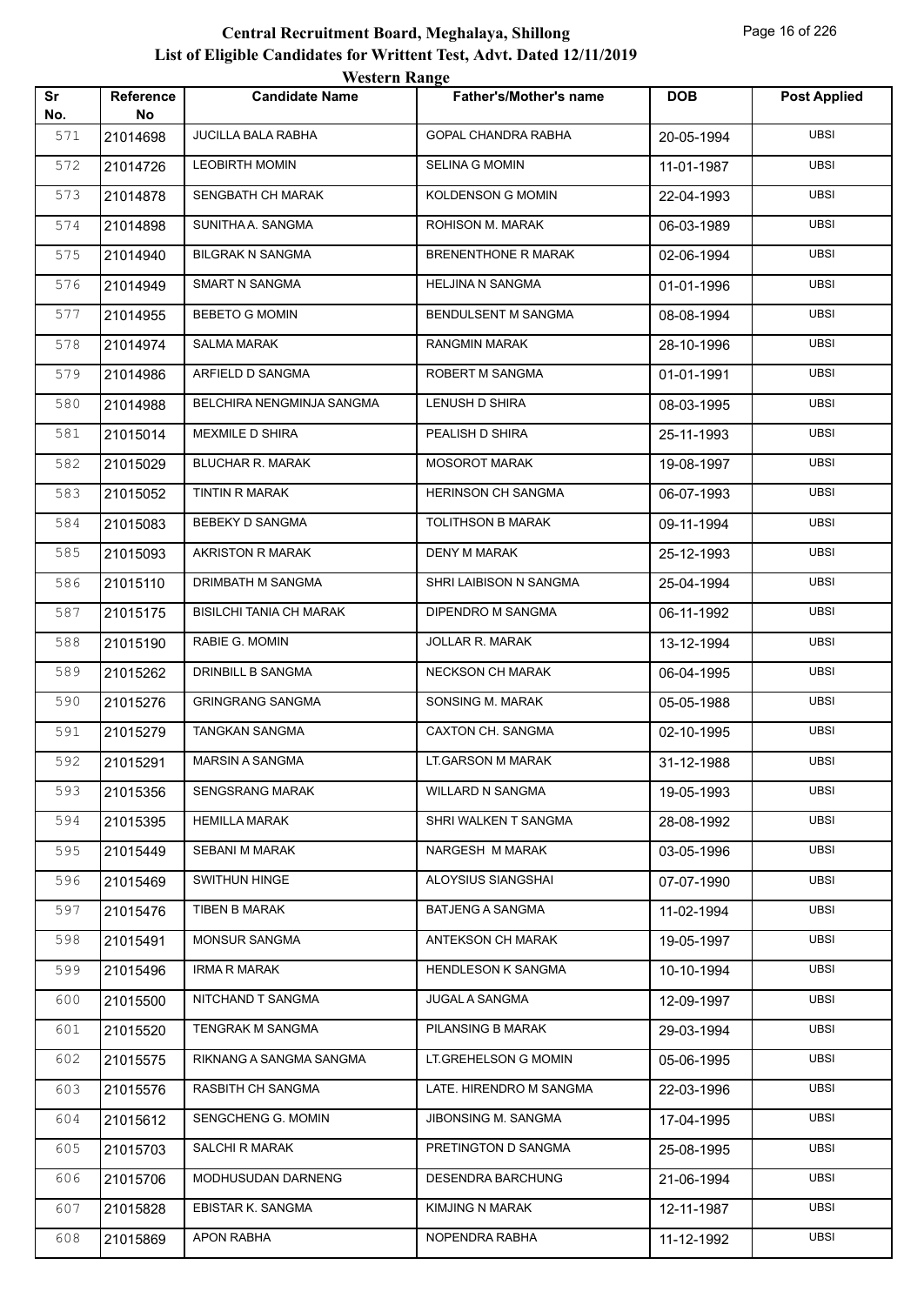| <b>Western Range</b><br>Sr<br><b>DOB</b><br><b>Reference</b><br><b>Candidate Name</b><br><b>Father's/Mother's name</b><br>No.<br>No<br>609<br>NOSAKKRI M MARAK<br>PARNITHSON CH SANGMA<br>21015889<br>27-02-1996<br>610<br>NOKANCHI R MARAK<br><b>GAKTENG SANGMA</b><br>21015948<br>10-10-1995<br>PANGSIME MARAK<br><b>WILLINGTON M SANGMA</b><br>611<br>21016010<br>14-07-1992<br><b>WITHNEL SANGMA</b><br>SUKUMAR R MARAK<br>612<br>21016012<br>26-10-1994<br>613<br><b>ARWIN R MARAK</b><br><b>RONGJEN CG SANGMA</b><br>21016015<br>19-11-1996<br>PAUL B MARAK<br><b>SAMBAN MARAK</b><br>614<br>21016032<br>03-04-1994<br>HEJEKIANOSE CH SANGMA<br><b>SIMON R MARAK</b><br>615<br>21016048<br>12-12-1994 | <b>Post Applied</b><br><b>UBSI</b><br><b>UBSI</b><br><b>UBSI</b><br><b>UBSI</b><br><b>UBSI</b><br><b>UBSI</b><br><b>UBSI</b><br><b>UBSI</b><br><b>UBSI</b> |
|-------------------------------------------------------------------------------------------------------------------------------------------------------------------------------------------------------------------------------------------------------------------------------------------------------------------------------------------------------------------------------------------------------------------------------------------------------------------------------------------------------------------------------------------------------------------------------------------------------------------------------------------------------------------------------------------------------------|------------------------------------------------------------------------------------------------------------------------------------------------------------|
|                                                                                                                                                                                                                                                                                                                                                                                                                                                                                                                                                                                                                                                                                                             |                                                                                                                                                            |
|                                                                                                                                                                                                                                                                                                                                                                                                                                                                                                                                                                                                                                                                                                             |                                                                                                                                                            |
|                                                                                                                                                                                                                                                                                                                                                                                                                                                                                                                                                                                                                                                                                                             |                                                                                                                                                            |
|                                                                                                                                                                                                                                                                                                                                                                                                                                                                                                                                                                                                                                                                                                             |                                                                                                                                                            |
|                                                                                                                                                                                                                                                                                                                                                                                                                                                                                                                                                                                                                                                                                                             |                                                                                                                                                            |
|                                                                                                                                                                                                                                                                                                                                                                                                                                                                                                                                                                                                                                                                                                             |                                                                                                                                                            |
|                                                                                                                                                                                                                                                                                                                                                                                                                                                                                                                                                                                                                                                                                                             |                                                                                                                                                            |
|                                                                                                                                                                                                                                                                                                                                                                                                                                                                                                                                                                                                                                                                                                             |                                                                                                                                                            |
| TINY PRINGCHIRA SANGMA<br><b>BAILINE N SANGMA</b><br>616<br>21016194<br>08-03-1993                                                                                                                                                                                                                                                                                                                                                                                                                                                                                                                                                                                                                          |                                                                                                                                                            |
| <b>WANTSFIELD MARAK</b><br><b>MATHEW M SANGMA</b><br>617<br>21016195<br>06-08-1996                                                                                                                                                                                                                                                                                                                                                                                                                                                                                                                                                                                                                          |                                                                                                                                                            |
| <b>TESENG R SANGMA</b><br><b>KRINPILSTON CH MARAK</b><br>618<br>21016206<br>17-06-1997                                                                                                                                                                                                                                                                                                                                                                                                                                                                                                                                                                                                                      | <b>UBSI</b>                                                                                                                                                |
| RATNA A SANGMA<br>PIANISH A SANGMA<br>619<br>21016310<br>22-01-1987                                                                                                                                                                                                                                                                                                                                                                                                                                                                                                                                                                                                                                         | <b>UBSI</b>                                                                                                                                                |
| <b>KEUBIRTH T SANGMA</b><br>PREDISON B MARAK<br>620<br>21016317<br>14-12-1994                                                                                                                                                                                                                                                                                                                                                                                                                                                                                                                                                                                                                               | <b>UBSI</b>                                                                                                                                                |
| <b>BIDANTO KR HAJONG</b><br>621<br><b>BISWANATH HAJONG</b><br>21016318<br>15-04-1995                                                                                                                                                                                                                                                                                                                                                                                                                                                                                                                                                                                                                        | <b>UBSI</b>                                                                                                                                                |
| <b>CHESAN MARAK</b><br>WITHING N SANGMA<br>622<br>21016421<br>23-01-1996                                                                                                                                                                                                                                                                                                                                                                                                                                                                                                                                                                                                                                    | <b>UBSI</b>                                                                                                                                                |
| NIRANJAN M. SANGMA<br>623<br>NENGGRIK D. SANGMA<br>21016483<br>10-06-1996                                                                                                                                                                                                                                                                                                                                                                                                                                                                                                                                                                                                                                   | <b>UBSI</b>                                                                                                                                                |
| LUTHERGREAT SANGMA<br><b>LIMBIRTH MARAK</b><br>624<br>21016510<br>17-05-1991                                                                                                                                                                                                                                                                                                                                                                                                                                                                                                                                                                                                                                | <b>UBSI</b>                                                                                                                                                |
| <b>TERANG SANGMA</b><br>ELGIN G. MOMIN<br>625<br>21016553<br>05-06-1995                                                                                                                                                                                                                                                                                                                                                                                                                                                                                                                                                                                                                                     | <b>UBSI</b>                                                                                                                                                |
| <b>JUNIA G MOMIN</b><br><b>VINCENT R MARAK</b><br>626<br>21016571<br>18-11-1997                                                                                                                                                                                                                                                                                                                                                                                                                                                                                                                                                                                                                             | <b>UBSI</b>                                                                                                                                                |
| ANCIARL MILES SANGMA<br><b>LUCKSTONE MARAK</b><br>627<br>21016592<br>14-11-1990                                                                                                                                                                                                                                                                                                                                                                                                                                                                                                                                                                                                                             | <b>UBSI</b>                                                                                                                                                |
| 628<br><b>ESINA R MARAK</b><br>SOHISH M SANGMA<br>21016598<br>25-12-1995                                                                                                                                                                                                                                                                                                                                                                                                                                                                                                                                                                                                                                    | <b>UBSI</b>                                                                                                                                                |
| 629<br>ARDIANA VATIRA R MARAK<br><b>TARWINSON M SANGMA</b><br>21016624<br>10-03-1990                                                                                                                                                                                                                                                                                                                                                                                                                                                                                                                                                                                                                        | <b>UBSI</b>                                                                                                                                                |
| APRILLA R MARAK<br>630<br>21016654<br>TRISAL MOMIN<br>09-10-1989                                                                                                                                                                                                                                                                                                                                                                                                                                                                                                                                                                                                                                            | <b>UBSI</b>                                                                                                                                                |
| <b>KROFORD R MARAK</b><br>631<br>RAKKIM MARAK<br>21016662<br>18-01-1987                                                                                                                                                                                                                                                                                                                                                                                                                                                                                                                                                                                                                                     | <b>UBSI</b>                                                                                                                                                |
| <b>LEWITH MARAK</b><br><b>GOJENDRO SANGMA</b><br>632<br>21016676<br>12-12-1995                                                                                                                                                                                                                                                                                                                                                                                                                                                                                                                                                                                                                              | <b>UBSI</b>                                                                                                                                                |
| 633<br>WINSEY NORA R MARAK<br><b>JERANG A SANGMA</b><br>21016731<br>25-05-1993                                                                                                                                                                                                                                                                                                                                                                                                                                                                                                                                                                                                                              | <b>UBSI</b>                                                                                                                                                |
| <b>GARSON M MARAK</b><br>634<br>SILGRAK SANGMA<br>21016748<br>06-10-1995                                                                                                                                                                                                                                                                                                                                                                                                                                                                                                                                                                                                                                    | <b>UBSI</b>                                                                                                                                                |
| CHENAM M SANGMA<br><b>MITHIN SANGMA</b><br>635<br>22-05-1989<br>21016780                                                                                                                                                                                                                                                                                                                                                                                                                                                                                                                                                                                                                                    | <b>UBSI</b>                                                                                                                                                |
| TRIPSILLA CH MARAK<br>JONEN D SANGMA<br>636<br>20-09-1994<br>21016838                                                                                                                                                                                                                                                                                                                                                                                                                                                                                                                                                                                                                                       | <b>UBSI</b>                                                                                                                                                |
| SENGMAN R MARAK<br>PHILIP G SANGMA<br>637<br>21016915<br>09-10-1992                                                                                                                                                                                                                                                                                                                                                                                                                                                                                                                                                                                                                                         | <b>UBSI</b>                                                                                                                                                |
| <b>WANCHERA R MARAK</b><br><b>GRETTI P SANGMA</b><br>638<br>06-01-1996<br>21017028                                                                                                                                                                                                                                                                                                                                                                                                                                                                                                                                                                                                                          | <b>UBSI</b>                                                                                                                                                |
| LATE. SALWIN R. MARAK<br>639<br>SILCHANG A. SANGMA<br>21017035<br>08-02-1994                                                                                                                                                                                                                                                                                                                                                                                                                                                                                                                                                                                                                                | <b>UBSI</b>                                                                                                                                                |
| PRIBAL M. SANGMA<br><b>JECKARIASH R. MARAK</b><br>640<br>05-06-1990<br>21017267                                                                                                                                                                                                                                                                                                                                                                                                                                                                                                                                                                                                                             | <b>UBSI</b>                                                                                                                                                |
| WALSENGJOSEPH B SANGMA<br><b>JINON R MARAK</b><br>641<br>21017419<br>26-01-1994                                                                                                                                                                                                                                                                                                                                                                                                                                                                                                                                                                                                                             | <b>UBSI</b>                                                                                                                                                |
| <b>GRIKSILCHIRA G MOMIN</b><br>ETHANISH G MOMIN<br>642<br>21017451<br>11-08-1991                                                                                                                                                                                                                                                                                                                                                                                                                                                                                                                                                                                                                            | <b>UBSI</b>                                                                                                                                                |
| SANJUT BRITHIN DALBOT SHIRA<br>SUBEL SANGMA<br>643<br>21017461<br>31-07-1994                                                                                                                                                                                                                                                                                                                                                                                                                                                                                                                                                                                                                                | <b>UBSI</b>                                                                                                                                                |
| <b>DERANG SANGMA</b><br>LIVINGSTONE CH SANGMA<br>644<br>21017498<br>01-12-1997                                                                                                                                                                                                                                                                                                                                                                                                                                                                                                                                                                                                                              | <b>UBSI</b>                                                                                                                                                |
| SUMITHRI D SANGMA<br>PARMITSON M MARAK<br>645<br>17-04-1990<br>21017536                                                                                                                                                                                                                                                                                                                                                                                                                                                                                                                                                                                                                                     | <b>UBSI</b>                                                                                                                                                |
| <b>HAMSENG SANGMA</b><br><b>LUNA M SANGMA</b><br>646<br>21017608<br>28-11-1996                                                                                                                                                                                                                                                                                                                                                                                                                                                                                                                                                                                                                              | <b>UBSI</b>                                                                                                                                                |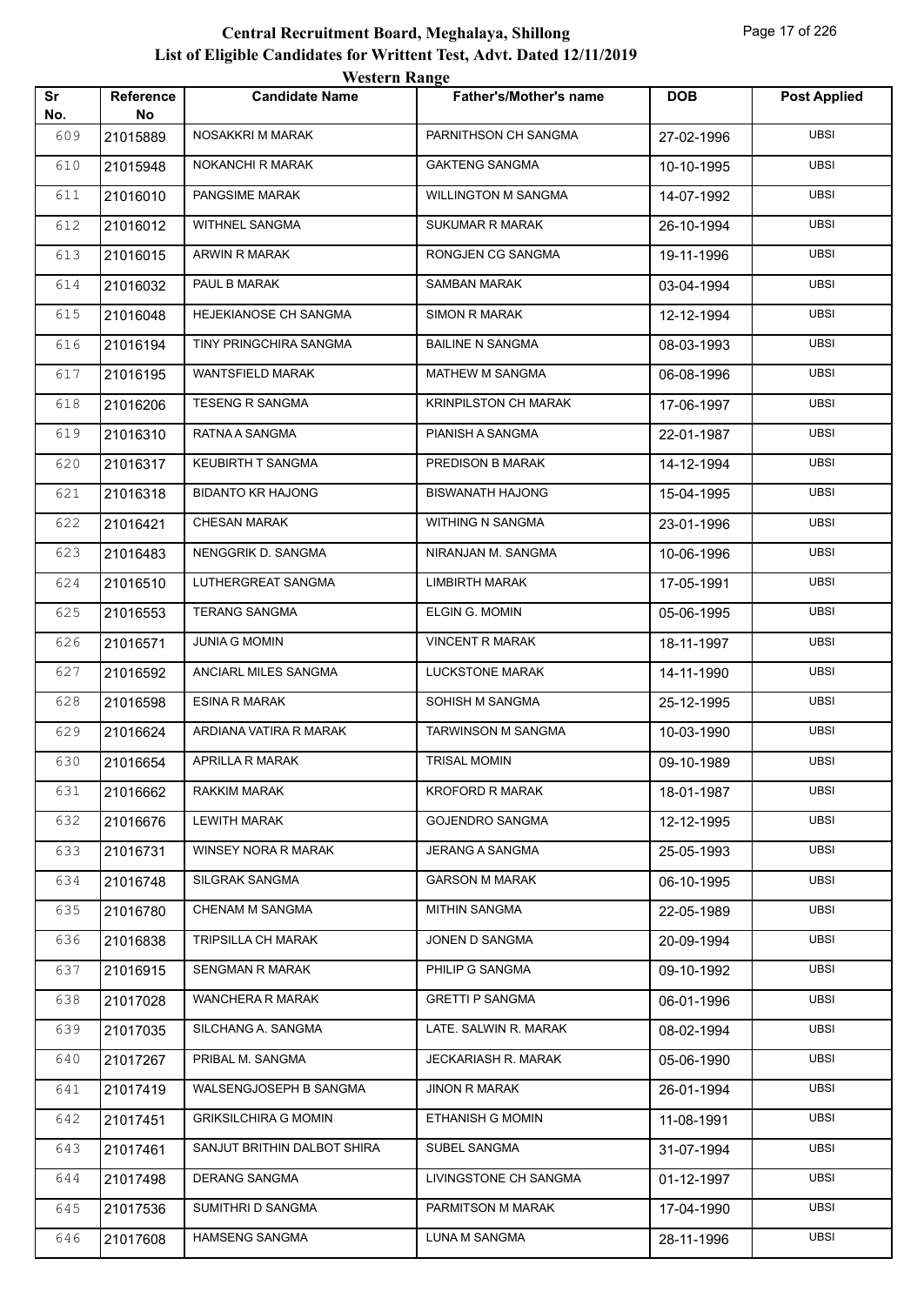|           |                        | <b>Western Range</b>                |                               |            |                     |
|-----------|------------------------|-------------------------------------|-------------------------------|------------|---------------------|
| Sr<br>No. | <b>Reference</b><br>No | <b>Candidate Name</b>               | <b>Father's/Mother's name</b> | <b>DOB</b> | <b>Post Applied</b> |
| 647       | 21017614               | <b>SUNIL BISWAKORMA</b>             | KORNOMAYA BISWAKORMA          | 22-03-1996 | <b>UBSI</b>         |
| 648       | 21017662               | TACKIME MANDA SANGMA                | <b>MAHINDRA S MARAK</b>       | 11-03-1993 | <b>UBSI</b>         |
| 649       | 21017745               | <b>BOSCO GANDIRAS MARAK</b>         | THERESA N. MARAK              | 30-10-1989 | <b>UBSI</b>         |
| 650       | 21017751               | <b>KALME M MARAK</b>                | POLBIN M SANGMA               | 24-11-1996 | <b>UBSI</b>         |
| 651       | 21017760               | SENGNATCHI TANGME S MARAK           | <b>HAMIDSON G MOMIN</b>       | 10-05-1991 | UBSI                |
| 652       | 21017772               | NAMCHANG K MARAK                    | NORMALSON A SANGMA            | 13-02-1993 | <b>UBSI</b>         |
| 653       | 21017850               | <b>TRYLOTHSINGH A SANGMA</b>        | <b>SUKINDRO G MOMIN</b>       | 20-12-1990 | <b>UBSI</b>         |
| 654       | 21017856               | JAMSIRENG ATILLA G MOMIN            | <b>ALISON R MARAK</b>         | 14-09-1995 | <b>UBSI</b>         |
| 655       | 21017874               | SENGRAK D SANGMA                    | SMT. HERUWING D SANGMA        | 15-08-1994 | <b>UBSI</b>         |
| 656       | 21017956               | <b>TAPOSH G MOMIN</b>               | AGURA D SANGMA                | 17-09-1995 | <b>UBSI</b>         |
| 657       | 21017996               | CHESAN D SANGMA                     | <b>ROBIN R MARAK</b>          | 22-10-1994 | <b>UBSI</b>         |
| 658       | 21018026               | RENEY BEAUTY CH MOMIN               | JETILLA CH MOMIN              | 26-06-1991 | <b>UBSI</b>         |
| 659       | 21018081               | CINDRELLA M MARAK                   | POLLENDRO SANGMA              | 20-01-1991 | <b>UBSI</b>         |
| 660       | 21018099               | <b>HARMASH D SHIRA</b>              | JEPHLINE D SANGMA             | 22-12-1992 | <b>UBSI</b>         |
| 661       | 21018280               | <b>BARNASH D SHIRA</b>              | LT.BENJAMIN D SANGMA          | 02-04-1989 | <b>UBSI</b>         |
| 662       | 21018334               | THONOBIRTH G MOMIN                  | PLETSON CH MARAK              | 19-08-1992 | <b>UBSI</b>         |
| 663       | 21018390               | SILJE CH MOMIN                      | SALGIRA M SANGMA              | 01-11-1993 | <b>UBSI</b>         |
| 664       | 21018405               | <b>NANSENG MOMIN</b>                | LT MARWIN CH MARAK            | 12-10-1991 | <b>UBSI</b>         |
| 665       | 21018406               | <b>KELIE B SANGMA</b>               | SHOLINDRO G MOMIN             | 04-01-1989 | <b>UBSI</b>         |
| 666       | 21018435               | NIKJENG M SANGMA                    | <b>BALCHON R MARAK</b>        | 15-12-1996 | <b>UBSI</b>         |
| 667       | 21018467               | SILCHAME M SANGMA                   | RUPALAL B MARAK               | 30-12-1992 | <b>UBSI</b>         |
| 668       | 21018490               | <b>JESTER CH MARAK</b>              | SHRI. TINEL S SANGMA          | 26-04-1988 | <b>UBSI</b>         |
| 669       | 21018527               | FRISKGLITTER N SANGMA               | WINROLD M MARAK               | 05-11-1989 | <b>UBSI</b>         |
| 670       | 21018537               | JACKIE VASS CH SANGMA               | LARQUISH K MARAK              | 03-12-1990 | <b>UBSI</b>         |
| 671       | 21018560               | NATHANIA J MARAK                    | ALEX J MARAK                  | 14-09-1992 | UBSI                |
| 672       | 21018722               | ROTNAKOR RABHA                      | SHRI BICHICHARAN RABHA        | 02-03-1989 | <b>UBSI</b>         |
| 673       | 21018754               | THANMAGNE WALMITHCHI R              | <b>MILTON N MARAK</b>         | 14-02-1992 | UBSI                |
| 674       | 21018784               | <b>MARAK</b><br>JAYNYBERTH M SANGMA | SENTINA M SANGMS              | 05-07-1997 | <b>UBSI</b>         |
| 675       | 21018800               | JULINTHA N SANGMA                   | KILIPSON RAKSAM MARAK         | 13-11-1993 | <b>UBSI</b>         |
| 676       | 21018826               | RODALI RABHA                        | LT BROJONATH RABHA            | 05-03-1997 | UBSI                |
| 677       | 21018870               | PIMPIM MOMIN                        | LT. RUTHERFORD R MARAK        | 02-07-1994 | <b>UBSI</b>         |
| 678       | 21018881               | SENGSRANG M SANGMA                  | EMMANUEL M SANGMA             | 29-07-1992 | UBSI                |
| 679       | 21018969               | RAIFUL ISLAM                        | KHALEK SK                     | 19-05-1997 | <b>UBSI</b>         |
| 680       | 21019028               | CINKAN D SANGMA                     | DIGENDRO CH MARAK             | 15-06-1993 | <b>UBSI</b>         |
| 681       | 21019334               | TRONICK A. SANGMA                   | PROMITHA A. SANGMA            | 11-12-1994 | UBSI                |
| 682       | 21019393               | SALBARIN R. MARAK                   | STEPHEN T. SANGMA             | 26-08-1992 | <b>UBSI</b>         |
| 683       | 21019589               | <b>BLESTER M SANGMA</b>             | SELENDA G MOMIN               | 21-02-1996 | <b>UBSI</b>         |
| 684       | 21019602               | <b>LUTCHY MOMIN</b>                 | NIPSON ARENGH                 | 15-04-1990 | <b>UBSI</b>         |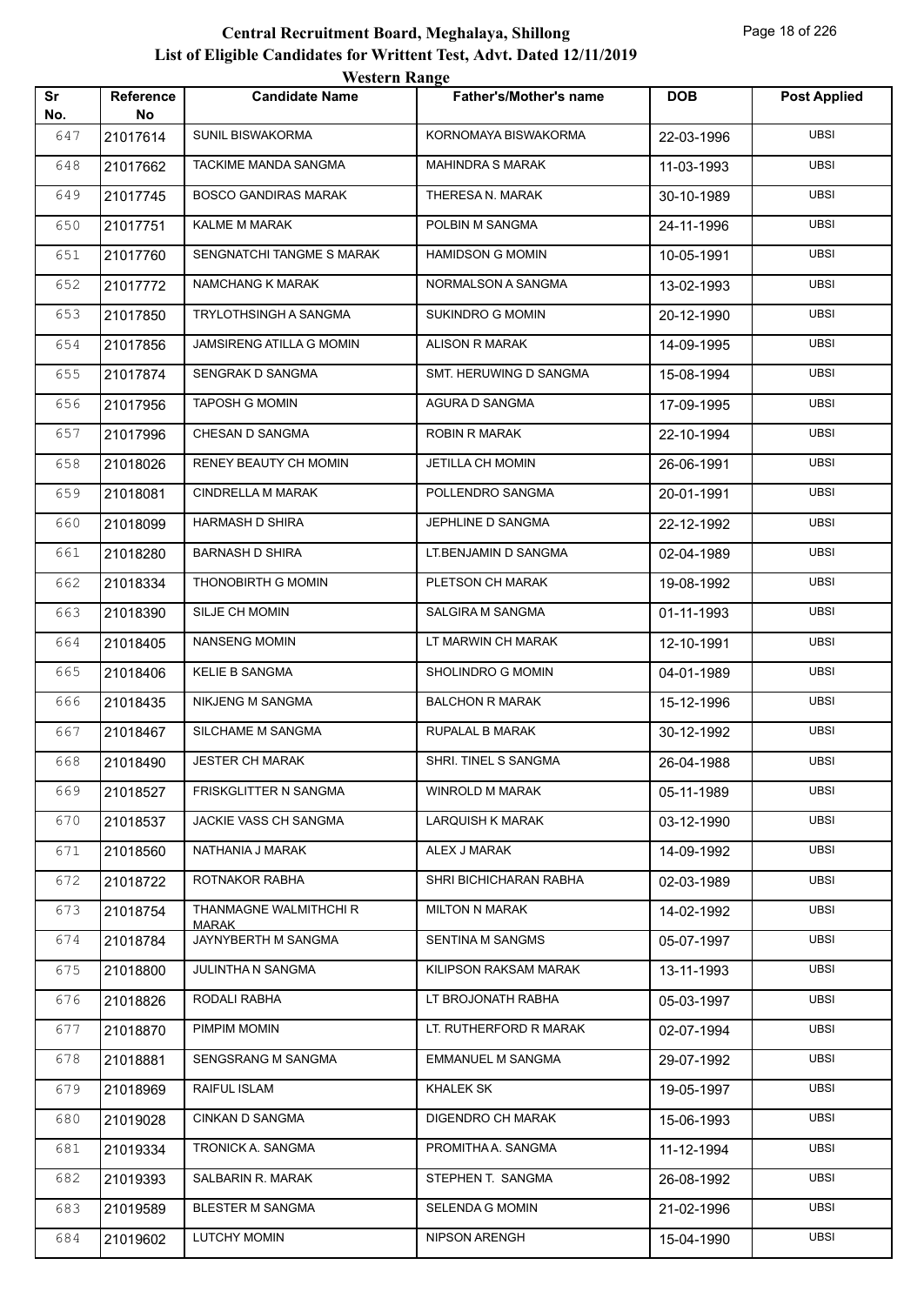| Sr         | Reference      | <b>WUSIUL IVANGU</b><br><b>Candidate Name</b> | <b>Father's/Mother's name</b>                 | <b>DOB</b> | <b>Post Applied</b> |
|------------|----------------|-----------------------------------------------|-----------------------------------------------|------------|---------------------|
| No.<br>685 | No<br>21019604 | <b>RIKCHANG R MARAK</b>                       | DINESH CH SANGMA                              | 29-08-1995 | <b>UBSI</b>         |
| 686        | 21019609       | SENGBATH T SANGMA                             | <b>GREBILSON MARAK</b>                        | 07-04-1988 | <b>UBSI</b>         |
| 687        | 21019686       | TENGSIME T SANGMA                             | <b>TELWITH MOMIN</b>                          | 12-04-1990 | <b>UBSI</b>         |
| 688        | 21019775       | TENGRAK CH. MARAK                             | REGNATH N. MARAK                              | 01-01-1996 | <b>UBSI</b>         |
| 689        | 21019832       | JUNCHANGH R MARAK                             | <b>EMONSING M SANGMA</b>                      | 29-07-1993 | <b>UBSI</b>         |
| 690        |                | TANGO CHEKIM B SANGMA                         | PANKAJ K MARAK                                |            | <b>UBSI</b>         |
| 691        | 21019984       | <b>ENRICKZEN SANGMA</b>                       | KOLOK SYNTHANG MARAK                          | 29-06-1992 | <b>UBSI</b>         |
|            | 21019988       |                                               |                                               | 12-11-1989 |                     |
| 692        | 21019997       | SIMCHI SANGMA                                 | SHER BAHADUR KARTY                            | 22-02-1990 | <b>UBSI</b>         |
| 693        | 21020199       | <b>BIRUSH A MARAK</b>                         | <b>NASIN M MARAK</b>                          | 12-07-1988 | <b>UBSI</b>         |
| 694        | 21020205       | <b>BRENILLA D SANGMA</b>                      | ARBITHSON CH MARAK                            | 24-09-1989 | <b>UBSI</b>         |
| 695        | 21020281       | SILJAR M MARAK                                | <b>EDISON S SANGMA</b>                        | 01-12-1995 | <b>UBSI</b>         |
| 696        | 21020295       | JERILBATH B MARAK                             | NACHENG SANGMA                                | 22-05-1994 | <b>UBSI</b>         |
| 697        | 21020642       | <b>SENGRAK MARAK</b>                          | <b>SARWIN G' MOMIN</b>                        | 21-09-1988 | <b>UBSI</b>         |
| 698        | 21020674       | <b>JASENG M MARAK</b>                         | <b>CLEMENT SANGMA/CARITHA</b><br><b>MARAK</b> | 23-01-1996 | <b>UBSI</b>         |
| 699        | 21020696       | SEBASTIN N SANGMA                             | LT. NANGSIN MARAK                             | 25-04-1994 | <b>UBSI</b>         |
| 700        | 21020721       | ALEX BARNATE SANGMA                           | <b>KARTICK MARAK</b>                          | 31-03-1995 | <b>UBSI</b>         |
| 701        | 22000051       | <b>MONGOL MOMIN</b>                           | SUSIL MARAK                                   | 17-06-1995 | <b>UB CONSTABLE</b> |
| 702        | 22000060       | PRAMPHI SANGMA                                | SHRI LIMBIRT M SANGMA                         | 13-06-1996 | <b>UB CONSTABLE</b> |
| 703        | 22000068       | <b>GRIKSAL J SANGMA</b>                       | STANDLY N MARAK                               | 05-07-1993 | <b>UB CONSTABLE</b> |
| 704        | 22000106       | TRILLING S SANGMA                             | <b>SHAMJING CH MARAK</b>                      | 18-02-1995 | <b>UB CONSTABLE</b> |
| 705        | 22000108       | PURNO HAJONG                                  | <b>LALITA HAJONG</b>                          | 27-03-1995 | <b>UB CONSTABLE</b> |
| 706        | 22000118       | <b>SILMAN K MOMIN</b>                         | <b>LAPPINGSON D MARAK</b>                     | 12-02-1993 | <b>UB CONSTABLE</b> |
| 707        | 22000281       | DAMCHING D SHIRA                              | <b>TONGJING ARENGH</b>                        | 22-04-1996 | <b>UB CONSTABLE</b> |
| 708        | 22000332       | PABINGSTON MOMIN                              | JUNANSING J SANGMA                            | 16-09-1998 | <b>UB CONSTABLE</b> |
| 709        | 22000340       | SILSENG G MOMIN                               | PALBESH N SANGMA                              | 04-01-1996 | <b>UB CONSTABLE</b> |
| 710        | 22000434       | <b>GREATHNING N MARAK</b>                     | IRENSING A SANGMA / GEWILLA N                 | 19-10-1997 | <b>UB CONSTABLE</b> |
| 711        | 22000435       | RUPSON A SANGMA                               | <b>MARAK</b><br><b>RELISON MARAK</b>          | 14-05-1997 | <b>UB CONSTABLE</b> |
| 712        | 22000440       | CHEANBIRTH CH MARAK                           | SONICKSON N SANGMA                            | 14-04-1999 | <b>UB CONSTABLE</b> |
| 713        | 22000452       | NORBATHSING SANGMA                            | SONSING SANGMA/ ALBINA                        | 22-11-1997 | <b>UB CONSTABLE</b> |
| 714        | 22000453       | SAIBANIKA SANGMA                              | <b>SANGMA</b><br><b>BILLASH N SANGMA</b>      | 05-10-1998 | <b>UB CONSTABLE</b> |
| 715        | 22000466       | LAKESH HAJONG                                 | KARNA RAM HAJONG                              | 12-07-1998 | <b>UB CONSTABLE</b> |
| 716        | 22000481       | TERAN A. MARAK                                | MARKESH J. SANGMA                             | 22-10-1996 | <b>UB CONSTABLE</b> |
| 717        | 22000485       | KLEBATH SANGMA                                | <b>SALLIM MARAK</b>                           | 11-07-1997 | <b>UB CONSTABLE</b> |
|            |                | FRIDINATH CH SANGMA                           | LATE. WILLSON S SANGMA                        |            | <b>UB CONSTABLE</b> |
| 718        | 22000491       |                                               |                                               | 05-04-1997 |                     |
| 719        | 22000509       | <b>JECKUISH R MARAK</b>                       | SENFORD T SANGMA/REJILASH R<br>MARAK          | 26-06-2000 | <b>UB CONSTABLE</b> |
| 720        | 22000510       | <b>KREBING CH MARAK</b>                       | TRENGSON CH MOMIN                             | 02-08-1995 | <b>UB CONSTABLE</b> |
| 721        | 22000520       | <b>SENIBAL MOMIN</b>                          | <b>BRENIAL MARAK</b>                          | 15-04-1999 | <b>UB CONSTABLE</b> |
| 722        | 22000530       | MEBAR K MARAK                                 | WASHAN M SANGMA                               | 22-01-1998 | <b>UB CONSTABLE</b> |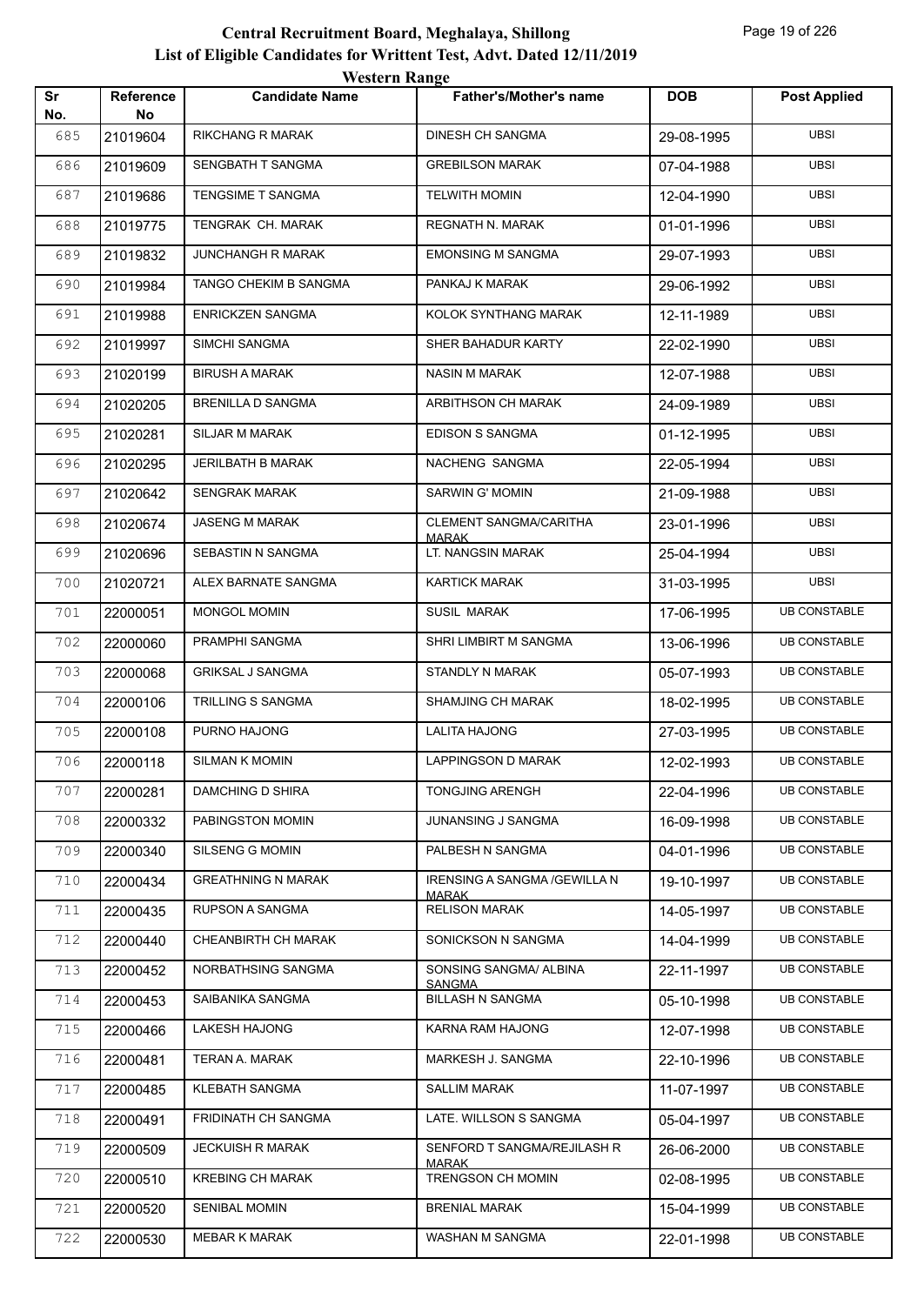|           |                        | <b>Western Range</b>       |                               |            |                     |
|-----------|------------------------|----------------------------|-------------------------------|------------|---------------------|
| Sr<br>No. | <b>Reference</b><br>No | <b>Candidate Name</b>      | <b>Father's/Mother's name</b> | <b>DOB</b> | <b>Post Applied</b> |
| 723       | 22000537               | <b>CHEBIRTH K MARAK</b>    | KALISH S SANGMA               | 14-04-1996 | <b>UB CONSTABLE</b> |
| 724       | 22000555               | <b>FRANKLIN M SANGMA</b>   | <b>MEGATH CH MARAK</b>        | 03-11-1999 | <b>UB CONSTABLE</b> |
| 725       | 22000557               | KHLAINBOR KHYLLAIT         | LINDA KHYLLAIT                | 19-12-1996 | <b>UB CONSTABLE</b> |
| 726       | 22000561               | <b>BHABESWAR HALLO</b>     | PURNAKANTA RABHA              | 31-10-1997 | <b>UB CONSTABLE</b> |
| 727       | 22000577               | <b>SALDINA S MARAK</b>     | <b>KREBILSON K MOMIN</b>      | 14-10-1998 | <b>UB CONSTABLE</b> |
| 728       | 22000593               | <b>BREWING T SANGMA</b>    | MANOTHY T SANGMA              | 31-05-1998 | <b>UB CONSTABLE</b> |
| 729       | 22000594               | TUAN D. SANGMA             | MECKLYNESH MOMIN              | 15-11-2000 | <b>UB CONSTABLE</b> |
| 730       | 22000602               | <b>SENGSRANG R MARAK</b>   | LT. PHILOSH N SANGMA          | 12-12-1994 | <b>UB CONSTABLE</b> |
| 731       | 22000606               | SENGMAN R MARAK            | SHRI GREETHING MOMIN          | 21-01-1993 | <b>UB CONSTABLE</b> |
| 732       | 22000617               | LUTHER CHERAN MOMIN        | <b>CLEMENT M. MARAK</b>       | 19-07-1995 | <b>UB CONSTABLE</b> |
| 733       | 22000622               | <b>CHONME M MARAK</b>      | <b>BOKKIRAM G SANGMA</b>      | 23-12-1996 | <b>UB CONSTABLE</b> |
| 734       | 22000628               | SIMGRAK M MARAK            | KALLEFARE MARAK               | 08-07-1995 | <b>UB CONSTABLE</b> |
| 735       | 22000629               | <b>MICKATH MARAK</b>       | SHRI HASENDRO MARAK           | 16-09-1999 | <b>UB CONSTABLE</b> |
| 736       | 22000641               | <b>JINTHU T SANGMA</b>     | SELWINSTONE D SANGMA          | 20-03-1998 | <b>UB CONSTABLE</b> |
| 737       | 22000648               | RONALD. SHIRA              | JEMSON .M.SANGMA              | 26-11-1993 | <b>UB CONSTABLE</b> |
| 738       | 22000667               | CHEBARIKKIM T SANGMA       | <b>KEDISON CH MARAK</b>       | 28-08-1997 | <b>UB CONSTABLE</b> |
| 739       | 22000686               | <b>GRIKSENG CH SANGMA</b>  | <b>SUJEN M MARAK</b>          | 05-03-1999 | <b>UB CONSTABLE</b> |
| 740       | 22000688               | <b>RAWEN R MARAK</b>       | <b>WENJING CH SANGMA</b>      | 07-04-1997 | <b>UB CONSTABLE</b> |
| 741       | 22000729               | MICHAEL D SANGMA           | <b>RIMJENG R MARAK</b>        | 02-03-1998 | <b>UB CONSTABLE</b> |
| 742       | 22000730               | <b>SEVIER R MARAK</b>      | DOBIN N MARAK                 | 03-01-1997 | <b>UB CONSTABLE</b> |
| 743       | 22000735               | PIUSH MARAK                | <b>NETDO T SANGMA</b>         | 16-01-1997 | <b>UB CONSTABLE</b> |
| 744       | 22000751               | CHIBAM R MARAK             | BENJAMIN S. SANGMA            | 18-11-1993 | <b>UB CONSTABLE</b> |
| 745       | 22000753               | <b>GREENWAL A SANGMA</b>   | RUHI M MARAK                  | 24-07-1997 | <b>UB CONSTABLE</b> |
| 746       | 22000765               | <b>SENGSAL M MARAK</b>     | PELNATH S SANGMA              | 13-01-1996 | <b>UB CONSTABLE</b> |
| 747       | 22000768               | <b>BRILLIANT CH MOMIN</b>  | <b>MAMAN N SANGMA</b>         | 07-04-1996 | <b>UB CONSTABLE</b> |
| 748       | 22000774               | <b>SARAK N MARAK</b>       | AROPOSH MARAK                 | 02-10-1998 | <b>UB CONSTABLE</b> |
| 749       | 22000780               | NIKJRANG N MARAK           | <b>MANSRANG R MARAK</b>       | 07-09-1998 | <b>UB CONSTABLE</b> |
| 750       | 22000791               | <b>CHEMBER SANGMA</b>      | LT JILLO C SANGMA             | 19-11-1996 | <b>UB CONSTABLE</b> |
| 751       | 22000805               | CHINGKAM D. SANGMA         | NENJING M. MARAK              | 16-10-1998 | <b>UB CONSTABLE</b> |
| 752       | 22000811               | <b>WILLOBIRTH M SANGMA</b> | WINSTONE CH MOMIN             | 09-11-1995 | <b>UB CONSTABLE</b> |
| 753       | 22000822               | THENANG R MARAK            | LT. GUGATHSON M SANGMA        | 26-12-1997 | <b>UB CONSTABLE</b> |
| 754       | 22000825               | PRENITHA D. SANGMA         | <b>BALANG ARENGH</b>          | 20-09-1995 | <b>UB CONSTABLE</b> |
| 755       | 22000829               | <b>LACHIANG M MOMIN</b>    | LATE SEXBEAR K SANGMA         | 06-08-1997 | <b>UB CONSTABLE</b> |
| 756       | 22000840               | ALTUSH M. MARAK            | MONENDRO CH SANGMA            | 13-11-1996 | <b>UB CONSTABLE</b> |
| 757       | 22000845               | <b>LECY G SANGMA</b>       | LT. MALCHIN A SANGMA          | 20-08-1997 | <b>UB CONSTABLE</b> |
| 758       | 22000864               | SAHIL B MARAK              | AJAY RABHA                    | 30-03-1995 | <b>UB CONSTABLE</b> |
| 759       | 22000867               | RAKUSH D MOMIN             | PRENALSON T SANGMA            | 23-12-1994 | <b>UB CONSTABLE</b> |
| 760       | 22000868               | <b>FRANCIS SANGMA</b>      | JILLENDRO SANGMA              | 16-10-1994 | <b>UB CONSTABLE</b> |
|           |                        |                            |                               |            |                     |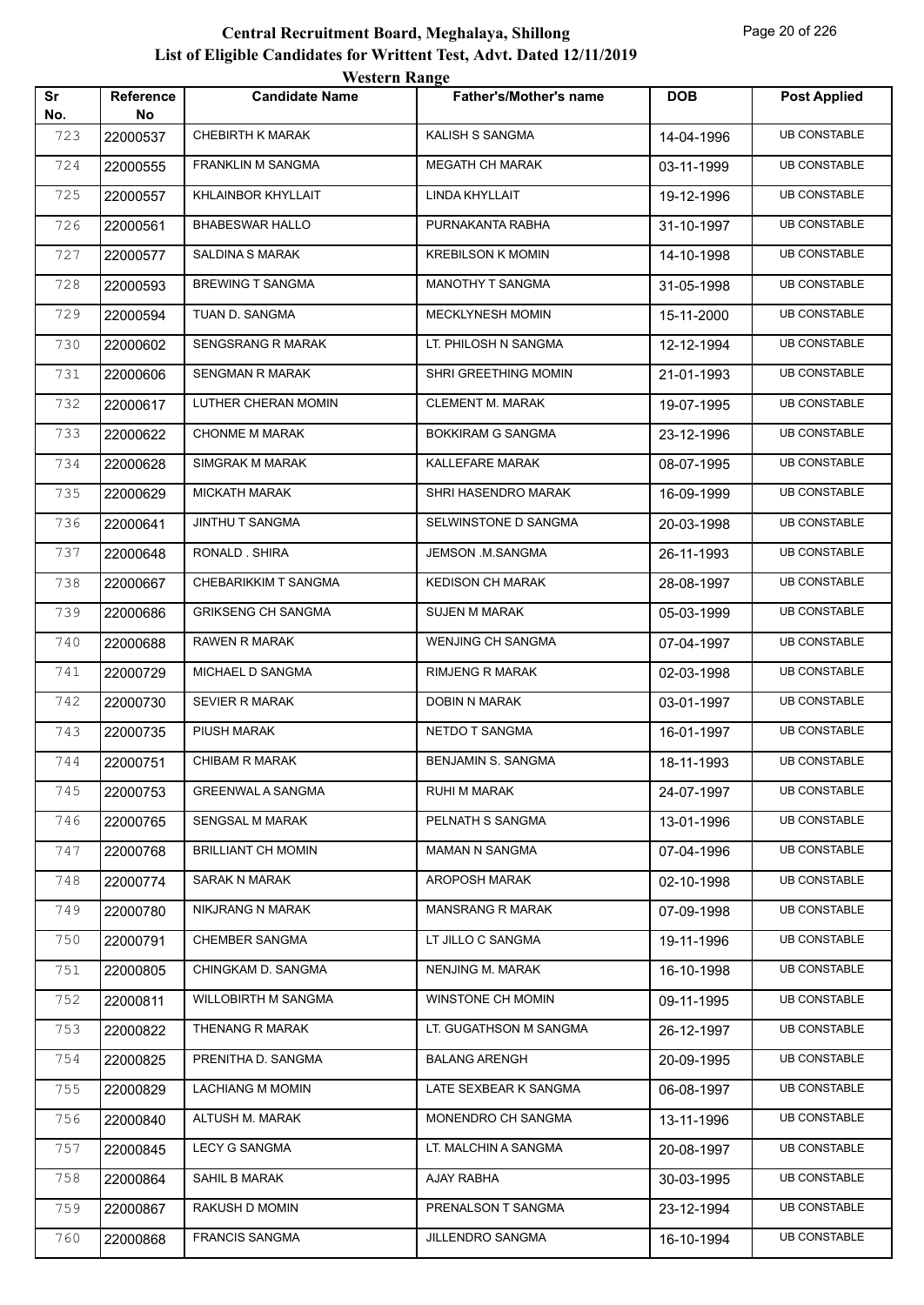| Sr         | Reference      | <b>Candidate Name</b>       | Father's/Mother's name                     | <b>DOB</b> | <b>Post Applied</b> |
|------------|----------------|-----------------------------|--------------------------------------------|------------|---------------------|
| No.<br>761 | No<br>22000872 | <b>NOKSRANG MOMIN</b>       | JELLIPSON A SANGMA                         | 08-04-1996 | <b>UB CONSTABLE</b> |
| 762        | 22000883       | BELLENDASH CH MARAK         | <b>NENGSON M SANGMA</b>                    | 15-12-1996 | <b>UB CONSTABLE</b> |
| 763        | 22000887       | <b>KUNDON HAJONG</b>        | KANISTORAM HAJONG                          | 07-11-1993 | <b>UB CONSTABLE</b> |
| 764        | 22000896       | <b>JESSE M MARAK</b>        | LT KUDIRAM D SANGMA                        | 21-08-1998 | <b>UB CONSTABLE</b> |
| 765        | 22000903       | <b>DIPIKA SANGMA</b>        | <b>GANGGA SANGMA</b>                       | 05-11-1996 | <b>UB CONSTABLE</b> |
| 766        | 22000927       | <b>BANJOPLANG MARWEIN</b>   | NICHOLAS UMBAH                             | 10-08-1997 | <b>UB CONSTABLE</b> |
| 767        | 22000940       | <b>GROVER K MARAK</b>       | <b>GONGMAN D SANGMA</b>                    | 06-04-1998 | <b>UB CONSTABLE</b> |
| 768        | 22000951       | <b>HEBIASH D MARAK</b>      | <b>RIMSENG M SANGMA</b>                    | 04-03-1996 | <b>UB CONSTABLE</b> |
| 769        | 22000958       | NIKCHENG CH MOMIN           | <b>HARUN R MARAK</b>                       | 26-12-1999 | <b>UB CONSTABLE</b> |
| 770        | 22000962       | COMESWELL SANGMA            | JAMAN D SANGMA                             | 15-10-1998 | <b>UB CONSTABLE</b> |
| 771        | 22000973       | FIVECHERA M MARAK           | <b>GARDIN CH MARAK</b>                     | 27-05-1999 | <b>UB CONSTABLE</b> |
| 772        | 22000982       | <b>JEMESCHIANG K SANGMA</b> | SHRI JEHANGGIR MOMIN                       | 18-03-1997 | <b>UB CONSTABLE</b> |
| 773        | 22000983       | <b>SALJRANG R MARAK</b>     | <b>BALLASON A SANGMA</b>                   | 03-04-1998 | <b>UB CONSTABLE</b> |
| 774        | 22000993       | MICHAEL CHANCHI N SANGMA    | JOHN HIGH CH MARAK                         | 09-04-1993 | <b>UB CONSTABLE</b> |
| 775        | 22001002       | KAIN T SANGMA               | SAINTHEDRINE A SANGMA                      | 06-03-1994 | <b>UB CONSTABLE</b> |
| 776        | 22001003       | JENTSKY CH MOMIN            | JEHAL N SANGMA                             | 23-05-1993 | <b>UB CONSTABLE</b> |
| 777        | 22001021       | SAJAN A SANGMA              | <b>LEWITHSON B MARAK</b>                   | 31-12-1996 | <b>UB CONSTABLE</b> |
| 778        | 22001022       | POBITHRO CH MARAK           | BOKUL D SANGMA\STARLINE CH<br><b>MARAK</b> | 07-04-1998 | <b>UB CONSTABLE</b> |
| 779        | 22001032       | KOKON T SANGMA              | SPILSON M MARAK                            | 10-11-1996 | <b>UB CONSTABLE</b> |
| 780        | 22001034       | ROKIME A SANGMA             | <b>JONSEN R MARAK</b>                      | 10-05-1998 | <b>UB CONSTABLE</b> |
| 781        | 22001044       | <b>GODFIELD A SANGMA</b>    | <b>HAMITSON B MARAK</b>                    | 13-12-1997 | <b>UB CONSTABLE</b> |
| 782        | 22001047       | <b>DINGSRANG R MARAK</b>    | ARMITH R SANGMA                            | 13-06-1999 | <b>UB CONSTABLE</b> |
| 783        | 22001049       | JOHNYSTAR R MARAK           | SEKHAR G MOMIN                             | 26-11-1996 | <b>UB CONSTABLE</b> |
| 784        | 22001064       | KINDIACHEANG MARAK          | <b>AGNESH CH MARAK</b>                     | 14-12-1996 | <b>UB CONSTABLE</b> |
| 785        | 22001066       | <b>BRILINGTON M SANGMA</b>  | NANGJON M MARAK                            | 23-08-1996 | <b>UB CONSTABLE</b> |
| 786        | 22001067       | SENGBA RANGSA MARAK         | <b>ROMEN SANGMA</b>                        | 11-11-1997 | <b>UB CONSTABLE</b> |
| 787        | 22001108       | CHONMERANCHI A SANGMA       | <b>INDROCENT N MARAK</b>                   | 30-04-1999 | <b>UB CONSTABLE</b> |
| 788        | 22001111       | SALBIUSH CH MOMIN           | MONENDRO D SANGMA                          | 24-04-1994 | <b>UB CONSTABLE</b> |
| 789        | 22001122       | SILSENG P MARAK             | SILVESTER D SANGMA                         | 24-12-1997 | <b>UB CONSTABLE</b> |
| 790        | 22001124       | SORNDHOR HAJONG             | RADHAKANTHO HAJONG                         | 03-04-1998 | <b>UB CONSTABLE</b> |
| 791        | 22001137       | <b>BALCHIRA MARAK</b>       | DICKENDRO K MARAK                          | 25-10-1998 | <b>UB CONSTABLE</b> |
| 792        | 22001142       | INDRANI A SANGMA            | <b>KEWINGSON G MOMIN</b>                   | 21-05-1999 | <b>UB CONSTABLE</b> |
| 793        | 22001144       | RAKCHANG R MARAK            | <b>HENROY S SANGMA</b>                     | 11-08-1994 | <b>UB CONSTABLE</b> |
| 794        | 22001145       | TREYVIN G MOMIN             | KALEPTON N MARAK                           | 21-12-1997 | <b>UB CONSTABLE</b> |
| 795        | 22001161       | NOZMUL ALOM                 | <b>SURUT ZAMAL</b>                         | 08-01-2000 | <b>UB CONSTABLE</b> |
| 796        | 22001187       | PADEBIPSON D SANGMA         | HELWIN CH MARAK                            | 06-02-1999 | <b>UB CONSTABLE</b> |
| 797        | 22001200       | <b>MUCKE D SHIRA</b>        | JANGIN R SANGMA                            | 14-09-1998 | <b>UB CONSTABLE</b> |
| 798        | 22001212       | RIKSAN M SANGMA             | DEBARSON D SHIRA                           | 26-08-1997 | <b>UB CONSTABLE</b> |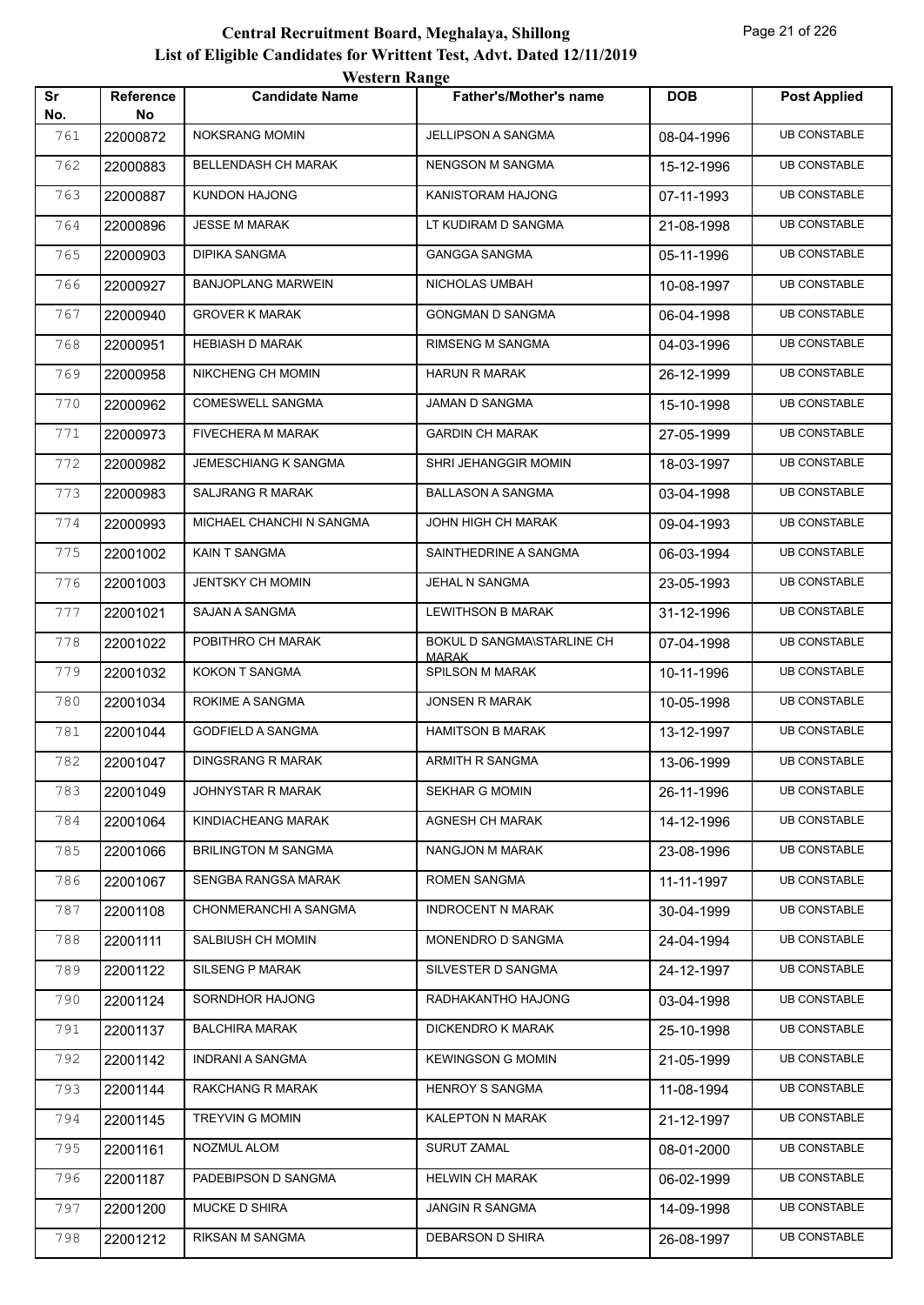|           |                 | western Kange            |                            |            |                     |
|-----------|-----------------|--------------------------|----------------------------|------------|---------------------|
| Sr<br>No. | Reference<br>No | <b>Candidate Name</b>    | Father's/Mother's name     | <b>DOB</b> | <b>Post Applied</b> |
| 799       | 22001219        | SALAKIM CH SANGMA        | <b>SUJIT CH MARAK</b>      | 22-10-1994 | <b>UB CONSTABLE</b> |
| 800       | 22001226        | <b>JIMKLIN M MARAK</b>   | <b>DIMANSON T SANGMA</b>   | 27-01-1998 | <b>UB CONSTABLE</b> |
| 801       | 22001239        | <b>BENIEL D SANGMA</b>   | NOBLIN CH MOMIN            | 18-06-1999 | <b>UB CONSTABLE</b> |
| 802       | 22001290        | WANSENG M. MARAK         | WENNANG CH. SANGMA         | 11-02-2000 | <b>UB CONSTABLE</b> |
| 803       | 22001305        | <b>COLLINS MARAK</b>     | SMT, NARGESH M MARAK       | 02-07-1995 | <b>UB CONSTABLE</b> |
| 804       | 22001343        | <b>WALBA SANGMA</b>      | <b>LEBANON R MARAK</b>     | 15-10-1997 | <b>UB CONSTABLE</b> |
| 805       | 22001344        | CHIRE NORA G MOMIN       | <b>BAKINGSTONE R MARAK</b> | 27-07-1994 | <b>UB CONSTABLE</b> |
| 806       | 22001353        | <b>CHUCHONG MARAK</b>    | JOTIL CH SANGMA            | 23-06-1997 | <b>UB CONSTABLE</b> |
| 807       | 22001354        | <b>FERINA R MARAK</b>    | LATE FRANK CH MARAK        | 31-03-1998 | <b>UB CONSTABLE</b> |
| 808       | 22001367        | <b>BALKIME M MARAK</b>   | <b>JELLARSOM A SANGMA</b>  | 02-08-1999 | <b>UB CONSTABLE</b> |
| 809       | 22001368        | ELIZER CH MARAK          | ROEMOTY CH. MARAK          | 04-08-1995 | <b>UB CONSTABLE</b> |
| 810       | 22001393        | THREENICKA D MARAK       | PRESULLIN D MARAK          | 21-02-1999 | <b>UB CONSTABLE</b> |
| 811       | 22001422        | <b>KABIN SANGMA</b>      | <b>BRENSON B. MARAK</b>    | 29-03-1997 | <b>UB CONSTABLE</b> |
| 812       | 22001440        | <b>SALAKIM R MARAK</b>   | REEVES G MOMIN             | 27-09-1998 | <b>UB CONSTABLE</b> |
| 813       | 22001450        | SELVESH SANGMA           | <b>MALJAN SANGMA</b>       | 17-12-1994 | <b>UB CONSTABLE</b> |
| 814       | 22001456        | <b>BAPPU SANGMA</b>      | <b>BABULAL HAJONG</b>      | 14-12-1994 | <b>UB CONSTABLE</b> |
| 815       | 22001462        | JAKRIMRA D SHIRA         | LT. HERINGTON M MARAK      | 25-11-1993 | <b>UB CONSTABLE</b> |
| 816       | 22001467        | AKAI A MARAK             | TROPIC CH SANGMA           | 20-10-1998 | <b>UB CONSTABLE</b> |
| 817       | 22001477        | SAVIO NIKRANG R SANGMA   | THAMINA R SANGMA           | 28-09-1995 | <b>UB CONSTABLE</b> |
| 818       | 22001514        | TENGSRANG B. MARAK       | ROBILLIN B. MARAK          | 03-09-1996 | <b>UB CONSTABLE</b> |
| 819       | 22001647        | SALNIACHI S. MARAK       | SHRI. CRIMSON M SANGMA     | 16-02-1997 | <b>UB CONSTABLE</b> |
| 820       | 22001660        | SENGTERANOANCHI SANGMA   | SENGBAN S SANGMA           | 31-05-1997 | <b>UB CONSTABLE</b> |
| 821       | 22001718        | <b>MOMOKO DARING</b>     | SHRI. BRILLIANT D SHIRA    | 01-01-1993 | <b>UB CONSTABLE</b> |
| 822       | 22001719        | <b>TAMSENG D.MARAK</b>   | LT.WIPHERSON D.SHIRA       | 02-09-1996 | <b>UB CONSTABLE</b> |
| 823       | 22001721        | PIJITHSON MARAK          | POTJANG SANGMA             | 02-01-1997 | <b>UB CONSTABLE</b> |
| 824       | 22001785        | JANU D SANGMA            | VERONIKA D SANGMA          | 29-01-1996 | <b>UB CONSTABLE</b> |
| 825       | 22001790        | MANRIK BIDAMAN MARAK     | WESLAR R. SANGMA           | 21-01-1999 | <b>UB CONSTABLE</b> |
| 826       | 22001793        | RIKJAN M MARAK           | <b>GANJENG CH SANGMA</b>   | 25-10-1996 | <b>UB CONSTABLE</b> |
| 827       | 22001807        | <b>BITTU DAS</b>         | <b>TAPASHA DAS</b>         | 15-04-1997 | <b>UB CONSTABLE</b> |
| 828       | 22001849        | <b>BAICHONG CH MARAK</b> | ILLENGSON A SANGMA         | 30-05-1999 | <b>UB CONSTABLE</b> |
| 829       | 22001868        | WITHINGSON CH MARAK      | LATE WALMISIN T SANGMA     | 18-05-1997 | <b>UB CONSTABLE</b> |
| 830       | 22001878        | <b>CYENTHIA SANGMA</b>   | <b>GIRISH B SANGMA</b>     | 27-03-1999 | <b>UB CONSTABLE</b> |
| 831       | 22001891        | TOPONSING D SANGMA       | SILDER MARAK               | 10-03-1999 | <b>UB CONSTABLE</b> |
| 832       | 22001895        | SENGKRAM D SANGMA        | <b>BOLMEN B MARAK</b>      | 18-02-2000 | <b>UB CONSTABLE</b> |
| 833       | 22001899        | <b>SENGKU N MARAK</b>    | <b>KRONING D SHIRA</b>     | 06-10-1997 | <b>UB CONSTABLE</b> |
| 834       | 22001906        | LEARYPOM A. SANGMA       | SMT. RATJI A. SANGMA       | 02-09-1996 | <b>UB CONSTABLE</b> |
| 835       | 22001911        | RAJITH M. SANGMA         | EMMANUEL T. SANGMA         | 13-04-1998 | <b>UB CONSTABLE</b> |
| 836       | 22001912        | CHENGSHA CH MARAK        | POLNIN T SANGMA            | 05-09-1996 | <b>UB CONSTABLE</b> |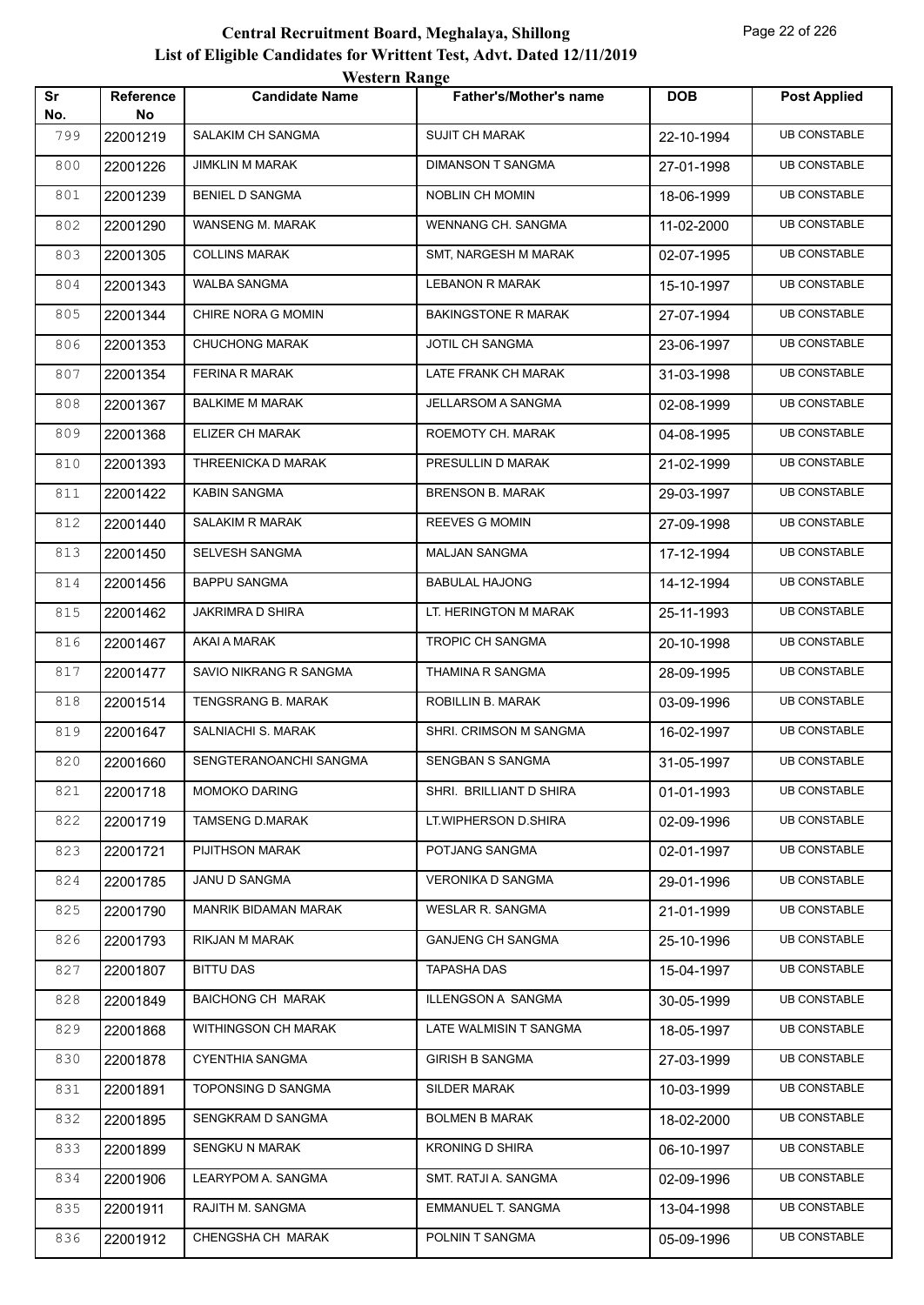|           |                        | <b>Western Range</b>      |                               |            |                     |
|-----------|------------------------|---------------------------|-------------------------------|------------|---------------------|
| Sr<br>No. | <b>Reference</b><br>No | <b>Candidate Name</b>     | <b>Father's/Mother's name</b> | <b>DOB</b> | <b>Post Applied</b> |
| 837       | 22001936               | <b>KITWIL CH MOMIN</b>    | <b>LIPHINSON SANGMA</b>       | 17-04-1998 | <b>UB CONSTABLE</b> |
| 838       | 22001961               | <b>TENGRAK R MARAK</b>    | <b>FRANCISH A SANGMA</b>      | 30-08-1995 | <b>UB CONSTABLE</b> |
| 839       | 22001964               | <b>KARPIN MARAK</b>       | ABEN CH SANGMA                | 10-06-2000 | <b>UB CONSTABLE</b> |
| 840       | 22001974               | <b>GREYBATH M SANGMA</b>  | <b>GREATWINSON CH MARAK</b>   | 06-01-1994 | <b>UB CONSTABLE</b> |
| 841       | 22001975               | <b>BRYAN CH MARAK</b>     | LATE EDISON R MARAK           | 11-04-1994 | <b>UB CONSTABLE</b> |
| 842       | 22001976               | RAKSRANG D. SANGMA        | PREWINSON M. MARAK            | 16-12-1997 | <b>UB CONSTABLE</b> |
| 843       | 22001981               | <b>LANDSTON R MARAK</b>   | SHRI. SIMPU A MARAK           | 07-10-1997 | <b>UB CONSTABLE</b> |
| 844       | 22001999               | RAKSHAN R MARAK           | MINJENG CH SANGMA             | 12-02-1998 | <b>UB CONSTABLE</b> |
| 845       | 22002002               | JASPAR M SANGMA           | PREASBINA M SANGMA            | 13-03-1995 | <b>UB CONSTABLE</b> |
| 846       | 22002003               | DILMERA D SANGMA          | NIKJING D MARAK               | 13-04-2000 | <b>UB CONSTABLE</b> |
| 847       | 22002020               | SUNDARBURN M MOMIN        | <b>BILLARSON M MARAK</b>      | 11-10-1997 | <b>UB CONSTABLE</b> |
| 848       | 22002021               | SENGKAM K SANGMA          | SOSINDRO M MARAK              | 05-03-1999 | <b>UB CONSTABLE</b> |
| 849       | 22002023               | <b>WALJRANG M SANGMA</b>  | <b>HETHLINE G MOMIN</b>       | 17-01-2000 | <b>UB CONSTABLE</b> |
| 850       | 22002025               | <b>BILDEN B MARAK</b>     | <b>DEWING M SANGMA</b>        | 15-05-1994 | <b>UB CONSTABLE</b> |
| 851       | 22002031               | SONTOL A SANGMA           | <b>SIKJEN CH MRAK</b>         | 23-06-1999 | <b>UB CONSTABLE</b> |
| 852       | 22002033               | <b>ENTILLA D SHIRA</b>    | <b>WITHSON SANGMA</b>         | 01-09-1999 | <b>UB CONSTABLE</b> |
| 853       | 22002043               | <b>RANGKU B MARAK</b>     | <b>SUSIL D MARAK</b>          | 14-02-1998 | <b>UB CONSTABLE</b> |
| 854       | 22002047               | <b>ESALLINA SHIRA</b>     | PILLINGTON T SANGMA           | 15-05-2000 | <b>UB CONSTABLE</b> |
| 855       | 22002064               | <b>SENGSENG T SANGMA</b>  | PILLO CH MOMIN                | 01-08-1996 | <b>UB CONSTABLE</b> |
| 856       | 22002068               | <b>SENGBAL B MRAK</b>     | NANJENG T SANGMA              | 21-07-1996 | <b>UB CONSTABLE</b> |
| 857       | 22002072               | <b>JENSHY MARAK</b>       | SELASTINE SANGMA              | 29-08-2000 | <b>UB CONSTABLE</b> |
| 858       | 22002073               | <b>CLIMBIRTH CH MARAK</b> | LATE ROJING A SANGMA          | 09-03-1996 | <b>UB CONSTABLE</b> |
| 859       | 22002082               | <b>SUCHITRA B MARAK</b>   | SHRI.ROMESH M MARAK           | 26-05-2000 | <b>UB CONSTABLE</b> |
| 860       | 22002100               | <b>BARITH D SHIRA</b>     | HOLLINGSTONE R MARAK          | 12-09-1998 | <b>UB CONSTABLE</b> |
| 861       | 22002101               | JEEKI HAJONG              | LT. BIRENDRA HAIONG           | 11-01-1999 | <b>UB CONSTABLE</b> |
| 862       | 22002115               | RIKRAK A. SANGMA          | MINGJON B. MARAK              | 05-06-1996 | <b>UB CONSTABLE</b> |
| 863       | 22002117               | SENGGAN K SANGMA          | LAITHINGSON M MOMIN           | 04-03-1995 | <b>UB CONSTABLE</b> |
| 864       | 22002120               | SANTUWIL G MOMIN          | WILJAN M SANGMA               | 10-05-2000 | <b>UB CONSTABLE</b> |
| 865       | 22002125               | <b>LOJIM M SANGMA</b>     | SMT. MESALLINA M SANGMA       | 12-07-1996 | <b>UB CONSTABLE</b> |
| 866       | 22002133               | THONEY CH MARAK           | LEJINGSTONE R MARAK           | 08-08-1998 | <b>UB CONSTABLE</b> |
| 867       | 22002142               | BUTDRASH T SANGMA         | <b>GORE CHETRE</b>            | 29-03-1998 | <b>UB CONSTABLE</b> |
| 868       | 22002157               | BIBASH M SANGMA M SANGMA  | KINGSTON CH MARAK             | 04-11-1998 | <b>UB CONSTABLE</b> |
| 869       | 22002166               | PENIROCKIM M MARAK        | OMREN M SANGMA                | 28-02-1997 | <b>UB CONSTABLE</b> |
| 870       | 22002175               | DORAM D SHIRA             | <b>KEPAL N SANGMA</b>         | 14-02-2000 | <b>UB CONSTABLE</b> |
| 871       | 22002191               | LICKWINSTAR R MARAK       | <b>BOLDALSON A SANGMA</b>     | 13-05-1997 | <b>UB CONSTABLE</b> |
| 872       | 22002205               | <b>KRISMA G MOMIN</b>     | SHRI. SIRIL A SANGMA          | 23-12-1996 | <b>UB CONSTABLE</b> |
| 873       | 22002215               | BENYAN ELDRICH M SANGMA   | <b>WENSON CH MARAK</b>        | 13-12-1997 | <b>UB CONSTABLE</b> |
| 874       | 22002226               | KAGRANG D SANGMA          | KHILLAN A SANGMA              | 03-04-1996 | <b>UB CONSTABLE</b> |
|           |                        |                           |                               |            |                     |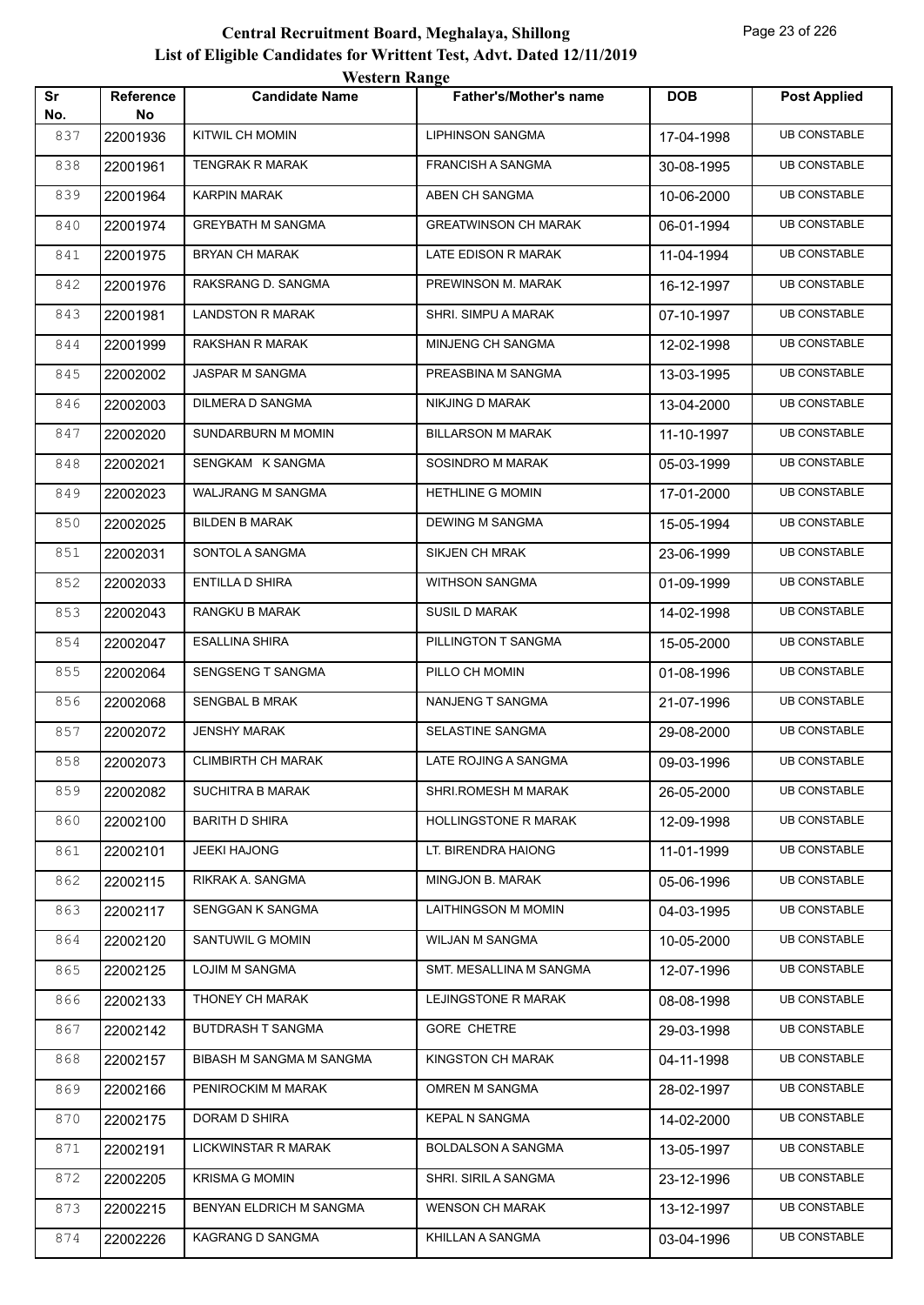| Sr         | Reference       | <i>Western Kange</i><br><b>Candidate Name</b> | <b>Father's/Mother's name</b> | <b>DOB</b> | <b>Post Applied</b> |
|------------|-----------------|-----------------------------------------------|-------------------------------|------------|---------------------|
| No.<br>875 | No.<br>22002228 | SENALISH CH MOMIN                             | MALTUSH D SANGMA              | 18-07-1995 | <b>UB CONSTABLE</b> |
| 876        | 22002237        | <b>TUSAL MARAK</b>                            | PRINSTON SANGMA               | 28-08-1998 | <b>UB CONSTABLE</b> |
|            |                 |                                               |                               |            |                     |
| 877        | 22002240        | RIKRANG JINGJANG CH SANGMA                    | <b>FRANKLIN A SANGMA</b>      | 17-09-1999 | <b>UB CONSTABLE</b> |
| 878        | 22002256        | HILLARY HICKSTONE CH MOMIN                    | ELIASH SANGMA                 | 03-01-1999 | <b>UB CONSTABLE</b> |
| 879        | 22002257        | PROBATH CH MARAK                              | MONESH S SANGMA               | 10-05-1995 | <b>UB CONSTABLE</b> |
| 880        | 22002260        | TENGKAM R MARAK                               | SPOON KUMAR MARAK             | 04-12-1999 | <b>UB CONSTABLE</b> |
| 881        | 22002261        | MAMULUSH RICHIL MARAK                         | NIMU CH SANGMA                | 14-03-1996 | <b>UB CONSTABLE</b> |
| 882        | 22002265        | SANDEEP SANGMA                                | ANILLISH A SANGMA             | 15-01-1997 | <b>UB CONSTABLE</b> |
| 883        | 22002271        | <b>MATHEW ARENGH</b>                          | <b>TERESA N ARENGH</b>        | 13-05-1994 | <b>UB CONSTABLE</b> |
| 884        | 22002273        | LAICHIA CH MARAK                              | ELWINSTONE R MARAK            | 13-07-1996 | <b>UB CONSTABLE</b> |
| 885        | 22002279        | BETHNE CH MARAK                               | <b>GELLEN P SANGMA</b>        | 31-07-1998 | <b>UB CONSTABLE</b> |
| 886        | 22002282        | JABATH M MARAK                                | RAKME M MARAK                 | 14-12-1998 | <b>UB CONSTABLE</b> |
| 887        | 22002296        | PENTOSH T SANGMA                              | <b>GEORGE CH MOMIN</b>        | 16-04-1998 | <b>UB CONSTABLE</b> |
| 888        | 22002297        | POMSENG R MARAK                               | <b>HABIB M SANGMA</b>         | 01-01-1993 | <b>UB CONSTABLE</b> |
| 889        | 22002306        | BAPAN RABHA                                   | <b>BINOY RABHA</b>            | 02-05-2000 | <b>UB CONSTABLE</b> |
| 890        | 22002315        | PRENINGBIRTH SANGMA                           | <b>KEJILLETH M MARAK</b>      | 23-11-1999 | <b>UB CONSTABLE</b> |
| 891        | 22002316        | <b>MONATCHI M MARAK</b>                       | <b>HELSONATH B SANGMA</b>     | 23-07-1993 | <b>UB CONSTABLE</b> |
| 892        | 22002318        | RAKRAN R MARAK                                | RANANG CH SANGMA              | 08-04-1997 | <b>UB CONSTABLE</b> |
| 893        | 22002322        | WALBIRTH A. SANGMA                            | <b>GONGJEN CH MARAK</b>       | 14-04-1998 | <b>UB CONSTABLE</b> |
| 894        | 22002331        | <b>BINETWAR M SANGMA</b>                      | <b>HENOLSING D SANGMA</b>     | 04-02-1998 | <b>UB CONSTABLE</b> |
| 895        | 22002332        | <b>ABHIJEET KOCH</b>                          | PRASANNA KOCH                 | 03-09-1997 | <b>UB CONSTABLE</b> |
| 896        | 22002382        | KAIABATH SANGMA                               | LITHONSING M SANGMA           | 16-03-1998 | <b>UB CONSTABLE</b> |
| 897        | 22002389        | CHESRANG M. SANGMA                            | MONIN A. SANGMA               | 13-03-1998 | <b>UB CONSTABLE</b> |
| 898        | 22002392        | NANTOSH A SANGMA                              | <b>LOSONSING MARAK</b>        | 07-03-2000 | <b>UB CONSTABLE</b> |
| 899        | 22002397        | <b>CHINGKAM N SANGMA</b>                      | ARBITH M MARAK                | 05-02-2000 | <b>UB CONSTABLE</b> |
| 900        | 22002401        | <b>BONTHI MARAK</b>                           | JETTENDRO MOMIN               | 01-05-1995 | <b>UB CONSTABLE</b> |
| 901        | 22002408        | JOVIAL M. SANGMA                              | MARKUSH A. MARAK              | 06-08-2000 | <b>UB CONSTABLE</b> |
| 902        | 22002416        | <b>TRYSTINGBIRTH M MARAK</b>                  | <b>HAMILSON G MOMIN</b>       | 24-09-2000 | <b>UB CONSTABLE</b> |
| 903        | 22002434        | SILSENG CH SANGMA                             | <b>STARLISH M MARAK</b>       | 05-12-1997 | <b>UB CONSTABLE</b> |
| 904        | 22002446        | <b>CHASENG K SANGMA</b>                       | AMEJANG N MARAK               | 08-01-2000 | <b>UB CONSTABLE</b> |
| 905        | 22002449        | LAIMING K SANGMA                              | <b>JENGMIN CH MOMIN</b>       | 18-05-1996 | <b>UB CONSTABLE</b> |
| 906        | 22002458        | SITDIN N SANGMA                               | NIMISON CH SANGMA             | 20-11-1994 | <b>UB CONSTABLE</b> |
| 907        | 22002460        | TENGRANG K SANGMA                             | SALPOSTAR D MARAK             | 11-03-1995 | <b>UB CONSTABLE</b> |
| 908        | 22002475        | <b>NEKSILLA R MARAK</b>                       | POLLINDRO R SANGMA            | 07-11-1996 | <b>UB CONSTABLE</b> |
| 909        | 22002476        | SUNDIP HAJONG                                 | SUNIL HAJONG                  | 08-01-2000 | <b>UB CONSTABLE</b> |
| 910        | 22002478        | KIUBIRTH K SANGMA                             | MOJEN CH MARAK                | 03-02-1998 | <b>UB CONSTABLE</b> |
| 911        | 22002488        | SAINTRICH N SANGMA                            | <b>KENNEDY R MARAK</b>        | 30-04-1995 | <b>UB CONSTABLE</b> |
| 912        | 22002500        | SIMON M SANGMA                                | MARIUSH CH MARAK              | 04-10-1998 | <b>UB CONSTABLE</b> |
|            |                 |                                               |                               |            |                     |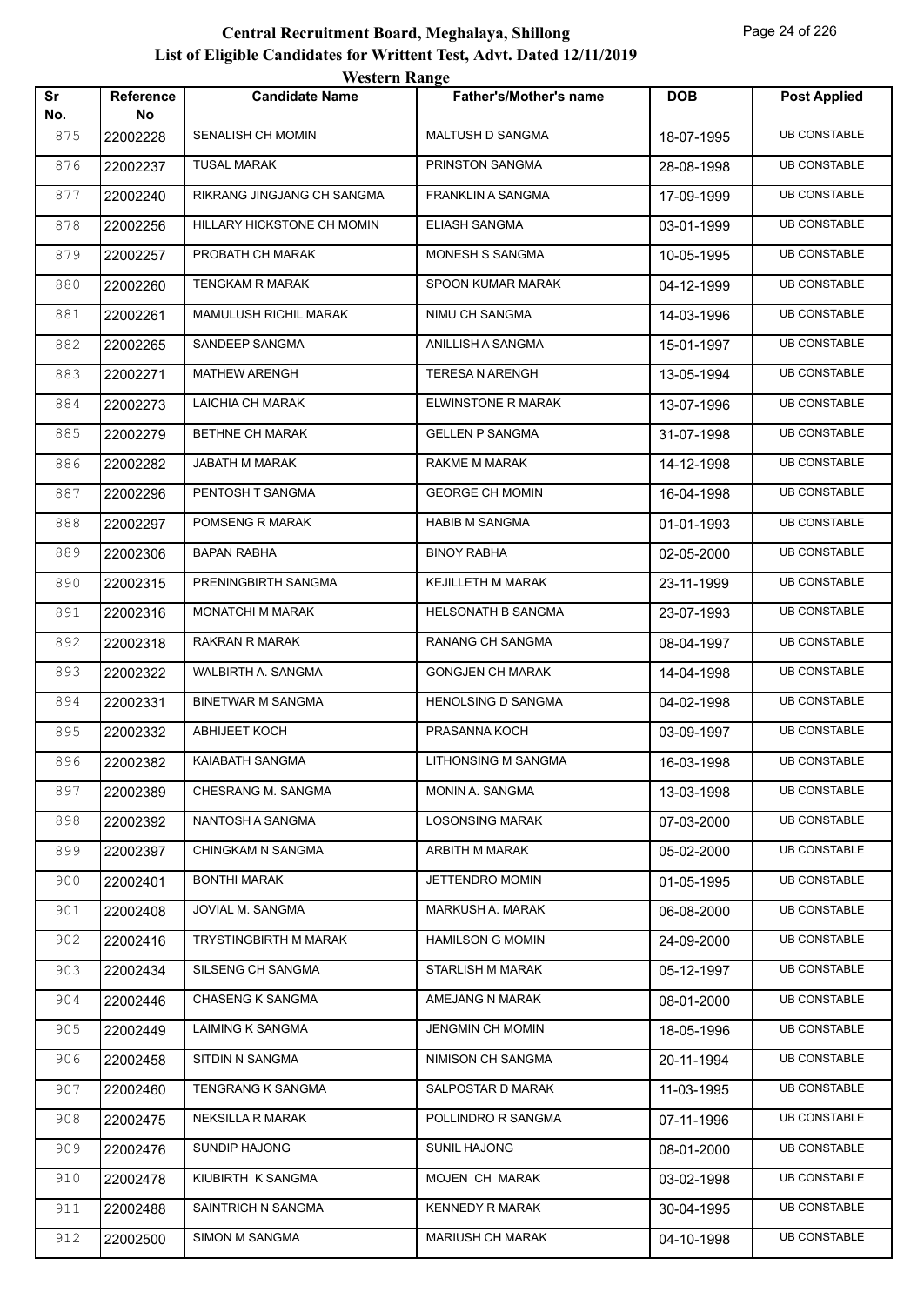|           |                        | <b>Western Range</b>         |                               |            |                     |
|-----------|------------------------|------------------------------|-------------------------------|------------|---------------------|
| Sr<br>No. | <b>Reference</b><br>No | <b>Candidate Name</b>        | <b>Father's/Mother's name</b> | <b>DOB</b> | <b>Post Applied</b> |
| 913       | 22002511               | WALDURA CH MARAK             | <b>GILBARTH N SANGMA</b>      | 15-12-1998 | <b>UB CONSTABLE</b> |
| 914       | 22002516               | <b>SALGIRA G MOMIN</b>       | LATE SUITON D SANGMA          | 14-12-1997 | <b>UB CONSTABLE</b> |
| 915       | 22002522               | ROMAN M SANGMA               | PISENSING CH MARAK            | 03-05-1996 | <b>UB CONSTABLE</b> |
| 916       | 22002542               | CHERENG M. MARAK             | SORINDRO D. SANGMA            | 28-02-1997 | <b>UB CONSTABLE</b> |
| 917       | 22002546               | SENGJE N SANGMA              | <b>EDISON G MOMIN</b>         | 03-07-1995 | <b>UB CONSTABLE</b> |
| 918       | 22002559               | <b>SALGRING A SANGMA</b>     | <b>GUAT B MARAK</b>           | 28-09-1996 | <b>UB CONSTABLE</b> |
| 919       | 22002571               | <b>TAMCHI T SANGMA</b>       | <b>GEORGE CH MARAK</b>        | 19-01-1993 | <b>UB CONSTABLE</b> |
| 920       | 22002592               | SALCHUMAN M SANGMA           | SHRI. PHILLIPSON C MARAK      | 09-02-1998 | <b>UB CONSTABLE</b> |
| 921       | 22002593               | JENINGSTONE N SANGMA         | SANTOSH R MARAK               | 19-06-1999 | <b>UB CONSTABLE</b> |
| 922       | 22002596               | WANSENGGRAHAM MARAK          | <b>GOLLOCK MARAK</b>          | 25-07-1997 | <b>UB CONSTABLE</b> |
| 923       | 22002597               | <b>SANAM K SANGMA</b>        | PIUL G MOMIN                  | 13-02-1997 | <b>UB CONSTABLE</b> |
| 924       | 22002616               | RAMUSH SANGMA                | <b>JOBLIN MOMIN</b>           | 20-05-1995 | <b>UB CONSTABLE</b> |
| 925       | 22002618               | SALBITH T SANGMA             | LATE JENGSIN CH MARAK         | 25-01-1994 | <b>UB CONSTABLE</b> |
| 926       | 22002623               | BRIANTUKARAN MARAK           | <b>GOLLOCK MARAK</b>          | 27-08-1999 | <b>UB CONSTABLE</b> |
| 927       | 22002631               | <b>SENGSALGRIM MARAK</b>     | <b>GILSON ARENGH</b>          | 19-01-2000 | <b>UB CONSTABLE</b> |
| 928       | 22002683               | ROCKING BILZER MARAK         | <b>CLEVER SANGMA</b>          | 17-11-1996 | <b>UB CONSTABLE</b> |
| 929       | 22002692               | ELIDONALD A SANGMA           | <b>GAJENG B MARAK</b>         | 13-03-1993 | <b>UB CONSTABLE</b> |
| 930       | 22002701               | NEWBIRTH T SANGMA            | <b>CANNING N SANGMA</b>       | 04-01-1996 | <b>UB CONSTABLE</b> |
| 931       | 22002716               | <b>MACKINGSTONE M SANGMA</b> | <b>MARKUSH A MARAK</b>        | 20-01-1996 | <b>UB CONSTABLE</b> |
| 932       | 22002717               | ANGKARTH MOMIN               | <b>KANBAR MARAK</b>           | 20-06-1997 | <b>UB CONSTABLE</b> |
| 933       | 22002718               | THINKING N ARENGH            | SMTI DEBIL N ARENGH           | 10-02-2000 | <b>UB CONSTABLE</b> |
| 934       | 22002719               | <b>ELBISH CH MOMIN</b>       | <b>ENJINISH CH MOMIN</b>      | 18-11-1996 | <b>UB CONSTABLE</b> |
| 935       | 22002750               | <b>LAPTUSH MOMIN</b>         | <b>TARMEN SANGMA</b>          | 16-01-1993 | <b>UB CONSTABLE</b> |
| 936       | 22002778               | <b>GERRYRIKRANG MOMIN</b>    | <b>KRAIBALLIN G MOMIN</b>     | 02-02-1998 | <b>UB CONSTABLE</b> |
| 937       | 22002785               | TENGRAN S SANGMA             | JONGMIN D MARAK               | 24-04-1995 | <b>UB CONSTABLE</b> |
| 938       | 22002877               | NIKSENG D SANGMA             | <b>MINGNA CH MARAK</b>        | 04-04-1996 | <b>UB CONSTABLE</b> |
| 939       | 22002888               | TENGSRANG G SANGMA           | MUKKUNDO R MARAK              | 29-11-1999 | <b>UB CONSTABLE</b> |
| 940       | 22002913               | ELIASH M SANGMA              | <b>BADUL R MARAK</b>          | 28-12-1997 | <b>UB CONSTABLE</b> |
| 941       | 22002930               | MAIRA MARAK                  | <b>KEN T. SANGMA</b>          | 02-02-1996 | <b>UB CONSTABLE</b> |
| 942       | 22002940               | <b>DINGRIK R MARAK</b>       | <b>WENIAR SANGMA</b>          | 22-10-1995 | <b>UB CONSTABLE</b> |
| 943       | 22002953               | <b>BADONMAME TANG</b>        | LONTIHUN TANG                 | 19-05-2000 | <b>UB CONSTABLE</b> |
| 944       | 22002970               | TENGJRANG T SANGMA           | SONU G MOMIN                  | 23-07-1996 | <b>UB CONSTABLE</b> |
| 945       | 22002978               | <b>ROHIT ARENGH</b>          | <b>MOLIKA ARENGH</b>          | 23-07-2000 | <b>UB CONSTABLE</b> |
| 946       | 22003012               | BETCHILINE T SANGMA          | WITHERSON CH. MARAK           | 17-03-1998 | <b>UB CONSTABLE</b> |
| 947       | 22003069               | <b>ASHABIRTH R MARAK</b>     | <b>WAISTONE SANGMA</b>        | 12-02-1995 | <b>UB CONSTABLE</b> |
| 948       | 22003075               | <b>CLEBARTH CH MARAK</b>     | DONJENG SANGMA                | 09-10-1995 | <b>UB CONSTABLE</b> |
| 949       | 22003153               | <b>SUSTOM KUMAR HAJONG</b>   | SANTOSH HAJONG                | 01-07-1998 | <b>UB CONSTABLE</b> |
| 950       | 22003167               | NICE D SANGMA                | LT TRIBALSON G MOMIN          | 03-04-1998 | <b>UB CONSTABLE</b> |
|           |                        |                              |                               |            |                     |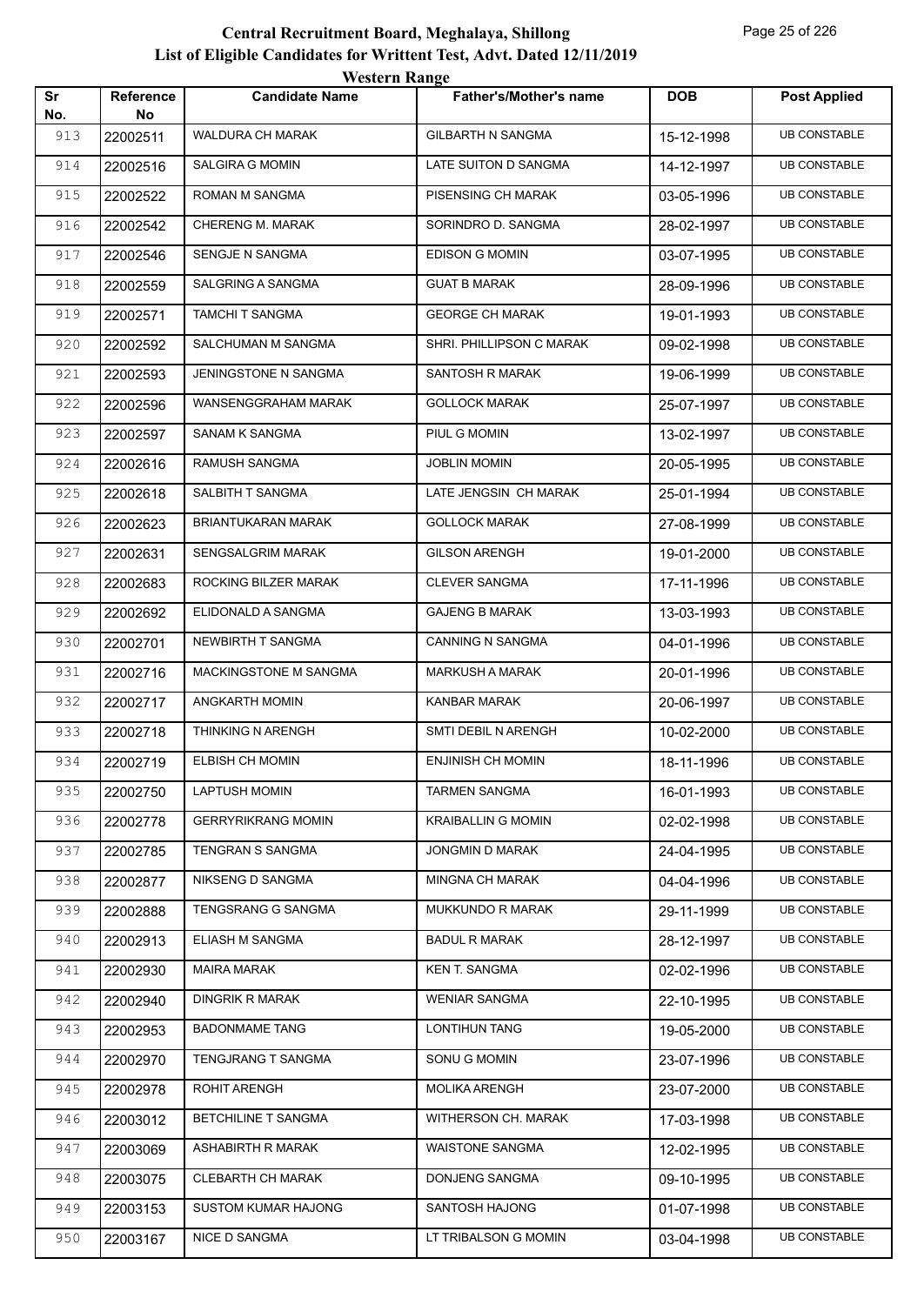|           |                        | <b>Western Range</b>     |                                                        |            |                     |
|-----------|------------------------|--------------------------|--------------------------------------------------------|------------|---------------------|
| Sr<br>No. | <b>Reference</b><br>No | <b>Candidate Name</b>    | <b>Father's/Mother's name</b>                          | <b>DOB</b> | <b>Post Applied</b> |
| 951       | 22003168               | <b>WILNARTH B MARAK</b>  | TANGJEN CH SANGMA                                      | 13-08-1997 | <b>UB CONSTABLE</b> |
| 952       | 22003251               | <b>ONJE G MOMIN</b>      | STENDA N SANGMA                                        | 13-06-2000 | <b>UB CONSTABLE</b> |
| 953       | 22003298               | SHYSHARLANG PYNGROPE     | L TONELSON LAMARE                                      | 27-10-1995 | <b>UB CONSTABLE</b> |
| 954       | 22003319               | <b>DEVISH T SANGMA</b>   | LINGBIRTH D SANGMA/KILSONI T                           | 15-10-1996 | <b>UB CONSTABLE</b> |
| 955       | 22003360               | <b>BRUCELISH R MARAK</b> | <b>SANGMA</b><br>FATHERNAME MINENDRO T                 | 29-01-1999 | <b>UB CONSTABLE</b> |
| 956       | 22003398               | <b>GRITHUS R SANGMA</b>  | SANGMA MOTHER NAME BALBINA<br><b>HOBALSON CH MOMIN</b> | 25-05-1996 | <b>UB CONSTABLE</b> |
| 957       | 22003426               | <b>LEMINATH MARAK</b>    | <b>NEKGEN MARAK</b>                                    | 15-03-2000 | <b>UB CONSTABLE</b> |
| 958       | 22003432               | <b>DIKKIM G SANGMA</b>   | SHRI JOURNEYSTONE R. MARAK                             | 03-08-1996 | <b>UB CONSTABLE</b> |
| 959       | 22003438               | <b>LOMIT HAJONG</b>      | JABU HAJONG                                            | 11-05-1999 | <b>UB CONSTABLE</b> |
| 960       | 22003457               | <b>GURJA M. SANGMA</b>   | ANANTI M SANGMA                                        | 16-04-2000 | <b>UB CONSTABLE</b> |
| 961       | 22003462               | PINTU HAJONG             | RAJUDHAR HAJONG                                        | 09-05-1999 | <b>UB CONSTABLE</b> |
| 962       | 22003465               | RIKRAK CH MARAK          | <b>DENTUSH T SANGMA</b>                                | 12-04-1996 | <b>UB CONSTABLE</b> |
| 963       | 22003471               | PANGKAM A SANGMA         | <b>COMPHEE CH SANGMA</b>                               | 28-05-1999 | <b>UB CONSTABLE</b> |
| 964       | 22003474               | <b>BENITHA G MOMIN</b>   | LT. DARISON SANGMA                                     | 29-11-1996 | <b>UB CONSTABLE</b> |
| 965       | 22003477               | <b>BENISH T SANGMA</b>   | LT BINSENG MARAK                                       | 17-05-1999 | <b>UB CONSTABLE</b> |
| 966       | 22003478               | <b>KREWIL N MARAK</b>    | MONGGOL SANGMA                                         | 03-05-1995 | <b>UB CONSTABLE</b> |
| 967       | 22003481               | <b>TAPPANG DARING</b>    | <b>BRILLIANT D SHIRA</b>                               | 16-05-2000 | <b>UB CONSTABLE</b> |
| 968       | 22003482               | <b>DONSENG A MARAK</b>   | SONESH A SANGMA                                        | 18-12-1993 | <b>UB CONSTABLE</b> |
| 969       | 22003509               | SELLIASH D SHIRA         | <b>LUTHAR SANGMA</b>                                   | 13-10-2000 | <b>UB CONSTABLE</b> |
| 970       | 22003516               | <b>TENGSRANG MARAK</b>   | <b>BIPPOLSON CH SANGMA</b>                             | 03-06-1993 | <b>UB CONSTABLE</b> |
| 971       | 22003525               | <b>GILBIRTH A SANGMA</b> | LT, HELFORD S MARAK                                    | 15-08-1993 | <b>UB CONSTABLE</b> |
| 972       | 22003531               | <b>MISEN M MARAK</b>     | NATSEN CH SANGMA                                       | 22-10-1994 | <b>UB CONSTABLE</b> |
| 973       | 22003539               | <b>BELBIDAIA M MARAK</b> | <b>FRANKLINE K SANGMA</b>                              | 23-12-1997 | <b>UB CONSTABLE</b> |
| 974       | 22003548               | STARNEWS CH MARAK        | DANIEL B MARAK                                         | 23-07-1996 | <b>UB CONSTABLE</b> |
| 975       | 22003552               | <b>TASRANG D SHIRA</b>   | RONJIT SANGMA                                          | 25-05-2000 | <b>UB CONSTABLE</b> |
| 976       | 22003559               | DIKKI D SHIRA            | RANGKIL R MARAK                                        | 16-03-1999 | <b>UB CONSTABLE</b> |
| 977       | 22003567               | <b>DILSENG CH MARAK</b>  | MIRSON CH MOMIN                                        | 22-07-1997 | <b>UB CONSTABLE</b> |
| 978       | 22003573               | TUSH D SANGMA            | <b>MONIRAM MARAK</b>                                   | 16-11-1998 | <b>UB CONSTABLE</b> |
| 979       | 22003576               | PRINGSAN MARAK           | ELINGSTON SANGMA                                       | 07-10-1999 | <b>UB CONSTABLE</b> |
| 980       | 22003584               | BOYANGTHO M SANGMA       | WITHNALD CH MARAK                                      | 05-10-1998 | <b>UB CONSTABLE</b> |
| 981       | 22003594               | NORESIL M SANGMA         | SAILENDRO BORDOLOI                                     | 22-08-1996 | <b>UB CONSTABLE</b> |
| 982       | 22003595               | <b>BIBIAN MOMIN</b>      | SHANKER K SANGMA                                       | 14-04-2000 | <b>UB CONSTABLE</b> |
| 983       | 22003603               | <b>HELPING CH MARAK</b>  | SAMSON M SANGMA                                        | 13-09-1995 | <b>UB CONSTABLE</b> |
| 984       | 22003606               | AKHIM RABHA              | DHANBAR RABHA                                          | 11-10-1998 | <b>UB CONSTABLE</b> |
| 985       | 22003620               | <b>TAMSENG CH MOMIN</b>  | HOMELSON G SANGMA                                      | 14-10-1993 | <b>UB CONSTABLE</b> |
| 986       | 22003621               | RAHUL HAJONG             | BISHNUPADA HAJONG                                      | 25-07-2000 | <b>UB CONSTABLE</b> |
| 987       | 22003627               | CHEARA CHIANG CH MARAK   | SENDISH N SANGMA                                       | 18-01-2000 | <b>UB CONSTABLE</b> |
| 988       | 22003636               | <b>SIXTUS SANGMA</b>     | <b>GOLLENDRO M MARAK</b>                               | 20-08-1996 | <b>UB CONSTABLE</b> |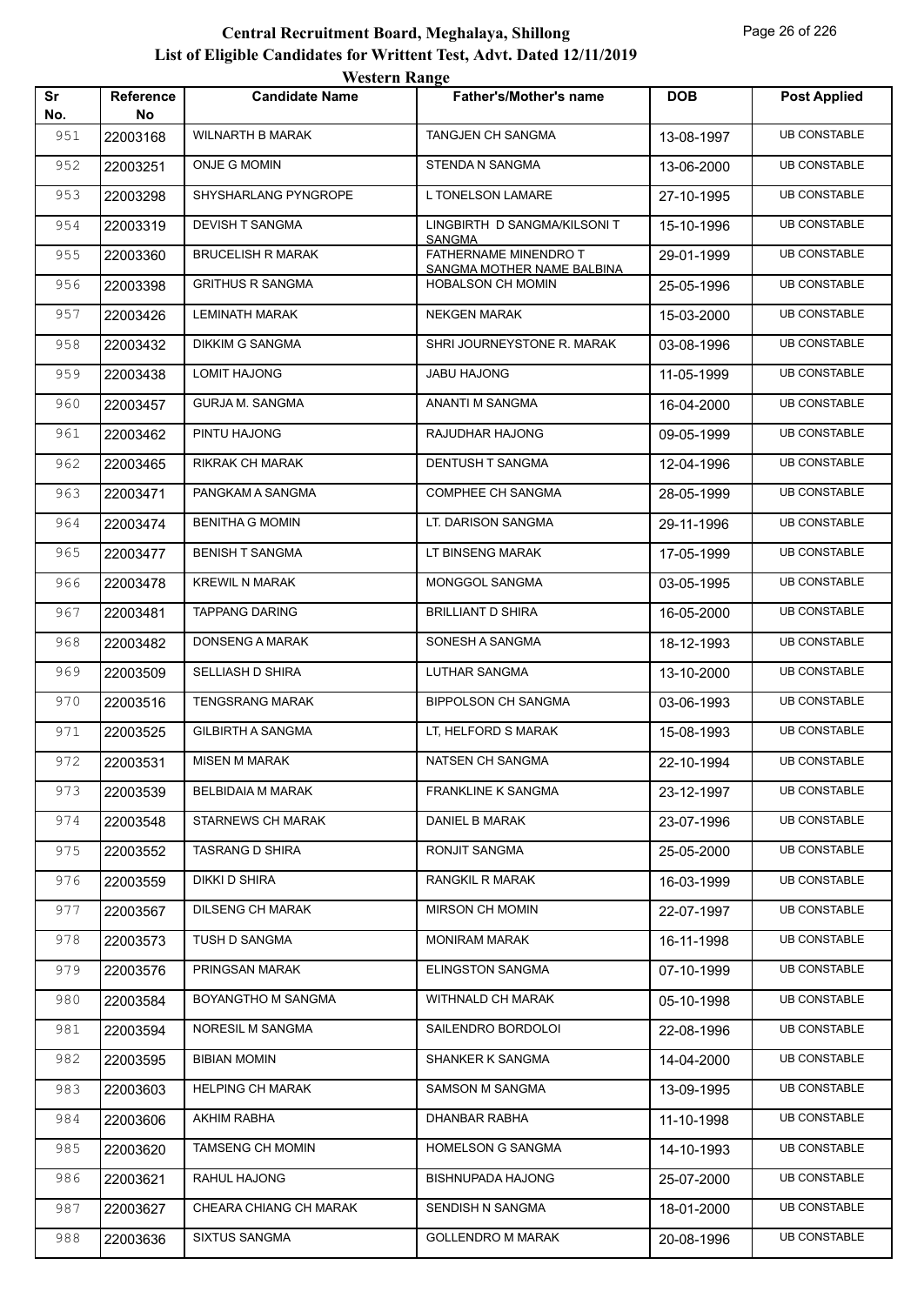|           |                        | <b>Western Range</b>      |                               |            |                     |
|-----------|------------------------|---------------------------|-------------------------------|------------|---------------------|
| Sr<br>No. | <b>Reference</b><br>No | <b>Candidate Name</b>     | <b>Father's/Mother's name</b> | <b>DOB</b> | <b>Post Applied</b> |
| 989       | 22003637               | <b>TENGTHY B MARAK</b>    | <b>RELLINGSTON T SANGMA</b>   | 09-12-1994 | <b>UB CONSTABLE</b> |
| 990       | 22003674               | ROSDOM G MOMIN            | <b>MOST MARAK</b>             | 16-01-1999 | <b>UB CONSTABLE</b> |
| 991       | 22003680               | <b>JASHMIN D SHIRA</b>    | <b>WICKINSON D SANGMA</b>     | 25-01-1998 | <b>UB CONSTABLE</b> |
| 992       | 22003684               | <b>KASTING N SANGMA</b>   | PENANSING M MARAK             | 05-04-1998 | <b>UB CONSTABLE</b> |
| 993       | 22003686               | AJA A SANGMA              | <b>BINESH M MARAK</b>         | 24-01-1993 | <b>UB CONSTABLE</b> |
| 994       | 22003689               | DANIL D SANGMA            | <b>BALSENG CH MOMIN</b>       | 18-12-2000 | <b>UB CONSTABLE</b> |
| 995       | 22003692               | RIKE SANDERIK CH MARAK    | <b>KREDITH A SANGMA</b>       | 14-05-2000 | <b>UB CONSTABLE</b> |
| 996       | 22003698               | <b>BAPIN M MARAK</b>      | KICHIN CH MOMIN               | 10-12-1999 | <b>UB CONSTABLE</b> |
| 997       | 22003699               | <b>LABIN SANGMA</b>       | <b>SEGENDRO MARAK</b>         | 24-04-1995 | <b>UB CONSTABLE</b> |
| 998       | 22003705               | <b>JUBRAJ RABHA</b>       | LT SHYAMACHARAN RABHA         | 10-03-1999 | <b>UB CONSTABLE</b> |
| 999       | 22003716               | <b>TEJANG MOMIN</b>       | <b>REPILSON ARENGH</b>        | 15-10-1996 | <b>UB CONSTABLE</b> |
| 1000      | 22003722               | JOYBIRTH A. SANGMA        | NIRENDRO M. MARAK             | 04-03-1996 | <b>UB CONSTABLE</b> |
| 1001      | 22003725               | LEZRA M SANGMA            | <b>MARTHIN CH MARAK</b>       | 10-09-1998 | <b>UB CONSTABLE</b> |
| 1002      | 22003738               | <b>WALRIKRAK T SANGMA</b> | <b>COPLINE R MARAK</b>        | 23-08-1998 | <b>UB CONSTABLE</b> |
| 1003      | 22003743               | <b>BABITCHON D SANGMA</b> | KUDIRAM R MARAK               | 27-04-1993 | <b>UB CONSTABLE</b> |
| 1004      | 22003747               | JASTWANE M SANGMA         | PUNIK R MARAK                 | 15-07-1998 | <b>UB CONSTABLE</b> |
| 1005      | 22003764               | <b>ERALD R MARAK</b>      | <b>SAMSON M MARAK</b>         | 05-05-1994 | <b>UB CONSTABLE</b> |
| 1006      | 22003774               | PONJESH K SANGMA          | <b>NEMBIL G MOMIN</b>         | 14-11-1998 | <b>UB CONSTABLE</b> |
| 1007      | 22003778               | <b>TENGRIK MARAK</b>      | SHRI. KEBALSON MOMIN          | 12-06-1995 | <b>UB CONSTABLE</b> |
| 1008      | 22003791               | MINGSENG N. MARAK         | PREMILTON CH. MOMIN           | 03-01-1997 | <b>UB CONSTABLE</b> |
| 1009      | 22003826               | <b>RUPME R MARAK</b>      | <b>HEMBARTHON MOMIN</b>       | 30-09-1996 | <b>UB CONSTABLE</b> |
| 1010      | 22003827               | <b>TRESITHA M SANGMA</b>  | <b>KRUSENT M MARAK</b>        | 19-04-1998 | <b>UB CONSTABLE</b> |
| 1011      | 22003845               | SENGSILBIRTH T SANGMA     | MONEN N SANGMA                | 08-06-1995 | <b>UB CONSTABLE</b> |
| 1012      | 22003846               | AUGUSTINE T SANGMA        | SUJOY D SANGMA                | 18-12-2000 | <b>UB CONSTABLE</b> |
| 1013      | 22003863               | RAKKEN CH SANGMA          | SONJEN B MARAK                | 22-06-1998 | <b>UB CONSTABLE</b> |
| 1014      | 22003868               | <b>MINGGAM N MARAK</b>    | GATJENG SANGMA                | 17-07-1996 | <b>UB CONSTABLE</b> |
| 1015      | 22003891               | <b>DRIONY MARAK</b>       | <b>GOSEN M SANGMA</b>         | 10-09-1996 | <b>UB CONSTABLE</b> |
| 1016      | 22003898               | AKKUBIRTH R MARAK         | <b>CLEVER S SANGMA</b>        | 15-09-1993 | <b>UB CONSTABLE</b> |
| 1017      | 22003904               | <b>MRIDULA HAJONG</b>     | SUDHAR HAJONG                 | 01-08-1999 | <b>UB CONSTABLE</b> |
| 1018      | 22003910               | <b>JEBIA R MARAK</b>      | NETHDEN SANGMA                | 22-12-1996 | <b>UB CONSTABLE</b> |
| 1019      | 22003937               | <b>TWINKLE P SANGMA</b>   | JEROME R MARAK                | 11-08-1998 | <b>UB CONSTABLE</b> |
| 1020      | 22003940               | TENGSENG R SANGMA         | <b>KILNANG ARENGH</b>         | 05-01-1997 | <b>UB CONSTABLE</b> |
| 1021      | 22003963               | TENGME M MARAK            | SIRIL S SANGMA                | 15-02-1995 | <b>UB CONSTABLE</b> |
| 1022      | 22003975               | PRINSON B MARAK           | WITHERSON CH MARAK            | 29-02-1996 | <b>UB CONSTABLE</b> |
| 1023      | 22003983               | PARSONATH HAJONG          | <b>CHARAN HAJONG</b>          | 09-04-1998 | <b>UB CONSTABLE</b> |
| 1024      | 22004005               | <b>BRENATH CH SANGMA</b>  | LATE NAWAN B MARAK            | 28-06-1998 | <b>UB CONSTABLE</b> |
| 1025      | 22004024               | <b>GRIKSENG MARAK</b>     | MIDI CH MARAK                 | 09-11-1998 | <b>UB CONSTABLE</b> |
| 1026      | 22004027               | RIPSENG SANGMA            | DEBENDRO MARAK                | 20-05-1995 | <b>UB CONSTABLE</b> |
|           |                        |                           |                               |            |                     |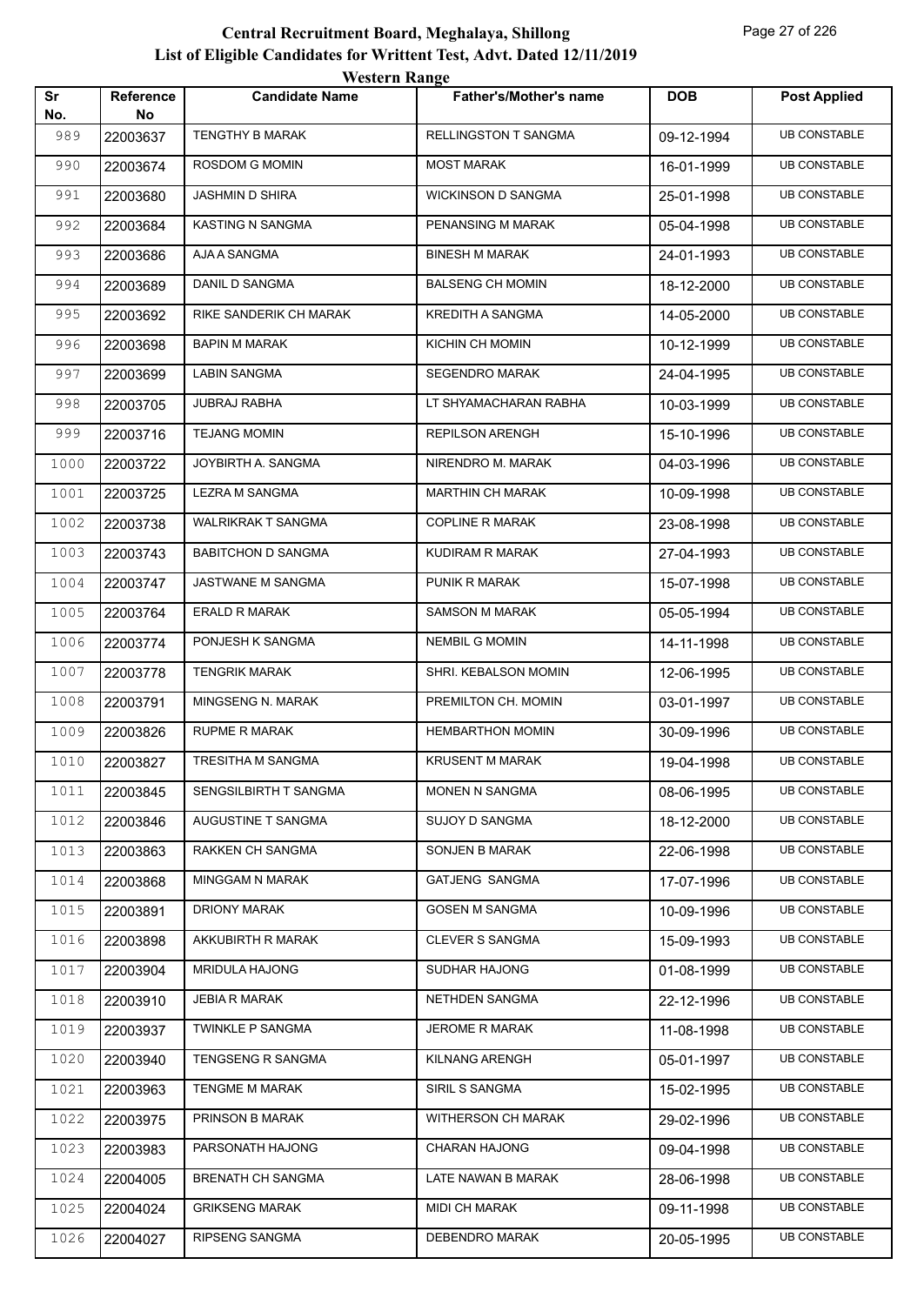|           |                        | <b>Western Range</b>     |                               |            |                     |
|-----------|------------------------|--------------------------|-------------------------------|------------|---------------------|
| Sr<br>No. | <b>Reference</b><br>No | <b>Candidate Name</b>    | <b>Father's/Mother's name</b> | <b>DOB</b> | <b>Post Applied</b> |
| 1027      | 22004029               | WILBARTH M. MARAK        | SEMOLA M. MARAK               | 27-12-1999 | <b>UB CONSTABLE</b> |
| 1028      | 22004032               | MANUEL R MARAK           | <b>JOLDING SANGMA</b>         | 28-11-1999 | <b>UB CONSTABLE</b> |
| 1029      | 22004033               | MAYJUNBIRTH D SANGMA     | <b>DENISOL G MOMIN</b>        | 24-05-1999 | <b>UB CONSTABLE</b> |
| 1030      | 22004035               | <b>JENSILLA N MARAK</b>  | <b>BAPENG D SHIRA</b>         | 03-02-2000 | <b>UB CONSTABLE</b> |
| 1031      | 22004046               | <b>TANGCHURAK MARAK</b>  | POLJIN SANGMA                 | 22-10-1996 | <b>UB CONSTABLE</b> |
| 1032      | 22004053               | <b>MATHISA R MARAK</b>   | <b>SERIMSON MOMIN</b>         | 29-04-1998 | <b>UB CONSTABLE</b> |
| 1033      | 22004059               | DOMABANSAL SANGMA        | HINDATH R MARAK               | 16-02-2000 | <b>UB CONSTABLE</b> |
| 1034      | 22004066               | SATMILLA A SANGMA        | <b>JEPARSON SANGMA</b>        | 15-10-1999 | <b>UB CONSTABLE</b> |
| 1035      | 22004073               | NAGAR D SANGMA           | <b>GAJENG MARAK</b>           | 03-02-1995 | <b>UB CONSTABLE</b> |
| 1036      | 22004095               | CHERAK CH. MARAK         | SHRI, REGNATH N. MARAK        | 01-01-1996 | <b>UB CONSTABLE</b> |
| 1037      | 22004112               | <b>BAPON RABHA</b>       | <b>SARKESOR RABHA</b>         | 11-04-1998 | <b>UB CONSTABLE</b> |
| 1038      | 22004144               | <b>TENGCHI MARAK</b>     | MARTIN CH. SANGMA             | 23-01-1997 | <b>UB CONSTABLE</b> |
| 1039      | 22004147               | AJEAKI CH MOMIN          | LT SALJONG CH MARAK           | 04-09-1999 | <b>UB CONSTABLE</b> |
| 1040      | 22004155               | RIKRAK CH MARAK          | PAKJENG CH SANGMA             | 09-09-1996 | <b>UB CONSTABLE</b> |
| 1041      | 22004162               | <b>JUBLIN A SANGMA</b>   | LODITHSON N SANGMA            | 13-02-2000 | <b>UB CONSTABLE</b> |
| 1042      | 22004165               | <b>SENGRINA MARAK</b>    | SENDING D. SANGMA             | 26-12-1998 | <b>UB CONSTABLE</b> |
| 1043      | 22004186               | RAKNANG CH MOMIN         | PALMEN T SANGMA               | 12-05-1997 | <b>UB CONSTABLE</b> |
| 1044      | 22004205               | <b>BANCHAND CH MARAK</b> | <b>DINGWAN ARENGH</b>         | 13-05-1999 | <b>UB CONSTABLE</b> |
| 1045      | 22004209               | <b>SUJOY KOCH</b>        | LANCHONA KOCH                 | 26-10-2000 | <b>UB CONSTABLE</b> |
| 1046      | 22004212               | <b>BIKRAM N SANGMA</b>   | <b>JITENDRA MARAK</b>         | 07-09-1995 | <b>UB CONSTABLE</b> |
| 1047      | 22004214               | <b>TEGRIK MOMIN</b>      | SHRI. WILLY SANGMA            | 30-01-1997 | <b>UB CONSTABLE</b> |
| 1048      | 22004217               | <b>TUESLUCK R MARAK</b>  | ANILSON A SANGMA              | 17-03-1995 | <b>UB CONSTABLE</b> |
| 1049      | 22004219               | <b>MAYOUR B MARAK</b>    | DUEL T SANGMA                 | 17-08-1998 | <b>UB CONSTABLE</b> |
| 1050      | 22004227               | PIDAREK CH MOMIN         | <b>DONJENG ARENGH</b>         | 08-09-1997 | <b>UB CONSTABLE</b> |
| 1051      | 22004238               | <b>KASHIM HAJONG</b>     | AJAHAL HAJONG                 | 14-03-1999 | <b>UB CONSTABLE</b> |
| 1052      | 22004256               | RAKSRANG G MOMIN         | LT. SAPJING M SANGMA          | 04-05-1994 | <b>UB CONSTABLE</b> |
| 1053      | 22004278               | NOMITHA R SANGMA         | SHRI MECKEN R MARAK           | 27-08-2000 | <b>UB CONSTABLE</b> |
| 1054      | 22004287               | <b>TENGSAL MARAK</b>     | GATJENG SANGMA                | 08-07-1995 | <b>UB CONSTABLE</b> |
| 1055      | 22004288               | ROMI ELEASH CH MOMIN     | PONENDRO MARAK                | 01-03-1998 | <b>UB CONSTABLE</b> |
| 1056      | 22004303               | <b>GREPING CH MOMIN</b>  | <b>ALBITH CH MARAK</b>        | 13-02-1998 | <b>UB CONSTABLE</b> |
| 1057      | 22004305               | ATHAR R MARAK            | <b>GREDIK A SANGMA</b>        | 18-05-2000 | <b>UB CONSTABLE</b> |
| 1058      | 22004310               | SENILLA M SANGMA         | <b>BANSING N SANGMA</b>       | 17-06-1997 | <b>UB CONSTABLE</b> |
| 1059      | 22004321               | <b>VINECENT R. MARAK</b> | LELLY WINDRA D MOMIN          | 25-03-1995 | <b>UB CONSTABLE</b> |
| 1060      | 22004326               | NOSRAMCHI CH.MARAK       | LATE.CHONDROBIR.CH.SANGMA     | 03-03-1993 | <b>UB CONSTABLE</b> |
| 1061      | 22004357               | <b>CHARMS CH SANGMA</b>  | WHEATHLIAM WILSON SANGMA      | 22-01-1996 | <b>UB CONSTABLE</b> |
| 1062      | 22004364               | <b>HEUBERTH CH MARAK</b> | <b>KRENATH T SANGMA</b>       | 21-11-1998 | <b>UB CONSTABLE</b> |
| 1063      | 22004371               | MASTANA M SANGMA         | <b>CLEVER G MOMIN</b>         | 25-01-1997 | <b>UB CONSTABLE</b> |
| 1064      | 22004372               | LEPTEN M SANGMA          | RAJENDRO MARAK                | 15-10-1995 | <b>UB CONSTABLE</b> |
|           |                        |                          |                               |            |                     |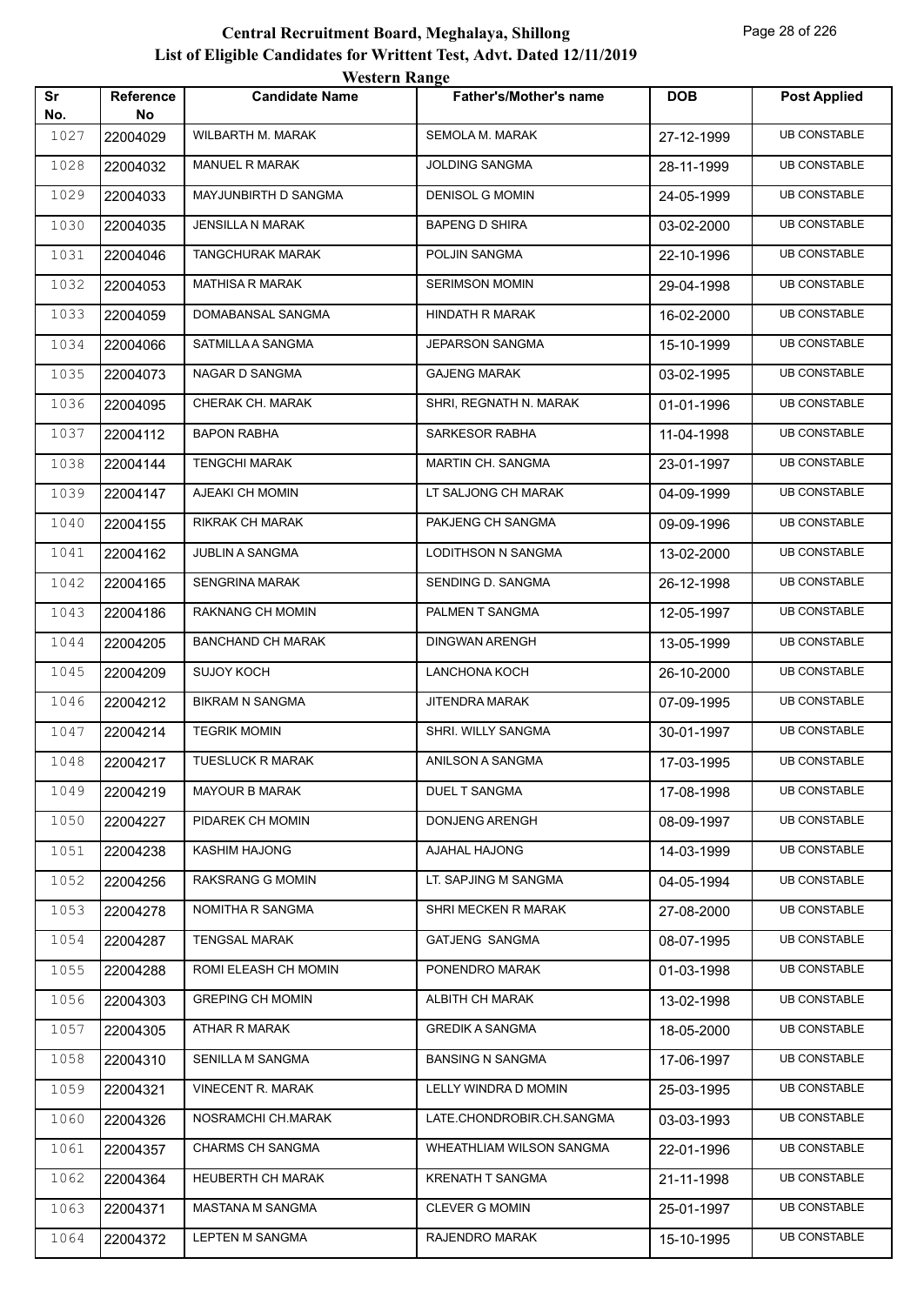|           |                        | <b>Western Range</b>       |                               |            |                     |
|-----------|------------------------|----------------------------|-------------------------------|------------|---------------------|
| Sr<br>No. | <b>Reference</b><br>No | <b>Candidate Name</b>      | <b>Father's/Mother's name</b> | <b>DOB</b> | <b>Post Applied</b> |
| 1065      | 22004378               | NIKWAT M MARAK             | <b>KREWIL CH MOMIN</b>        | 22-12-1997 | <b>UB CONSTABLE</b> |
| 1066      | 22004383               | <b>BRIGHTMIN SANGMA</b>    | ELIKSON N MARAK               | 24-09-1997 | <b>UB CONSTABLE</b> |
| 1067      | 22004390               | HAWARD A SANGMA            | NINGBAN B MARAK               | 17-10-1999 | <b>UB CONSTABLE</b> |
| 1068      | 22004404               | <b>BALSRA M MARAK</b>      | <b>KREWIL CH MOMIN</b>        | 22-05-1999 | <b>UB CONSTABLE</b> |
| 1069      | 22004410               | <b>BALWAN K MARAK</b>      | LT. WINGSTON M MOMIN          | 09-10-1994 | <b>UB CONSTABLE</b> |
| 1070      | 22004427               | SHIBU KR HAJONG            | SONATON HAJONG                | 19-02-1995 | <b>UB CONSTABLE</b> |
| 1071      | 22004438               | <b>SENGGRIK M MARAK</b>    | <b>RAMSON CH SANGMA</b>       | 25-09-1998 | <b>UB CONSTABLE</b> |
| 1072      | 22004447               | KAMRIN CH MARAK            | SOLMON M SANGMA               | 10-08-1999 | <b>UB CONSTABLE</b> |
| 1073      | 22004451               | DEMITHA M SANGMA           | TREJINATH R MARAK             | 30-01-2000 | <b>UB CONSTABLE</b> |
| 1074      | 22004454               | JOGAM D MARAK              | <b>DENEN S SANGMA</b>         | 05-09-1998 | <b>UB CONSTABLE</b> |
| 1075      | 22004455               | <b>TENGBA G MOMIN</b>      | LT. SOBESH M SANGMA           | 15-12-1997 | <b>UB CONSTABLE</b> |
| 1076      | 22004466               | <b>TENGSILCHI CH MARAK</b> | LT, SUDAMSON SANGMA           | 23-11-1997 | <b>UB CONSTABLE</b> |
| 1077      | 22004485               | <b>MERITHA M SANGMA</b>    | <b>HAWELSON D SANGMA</b>      | 29-05-1993 | <b>UB CONSTABLE</b> |
| 1078      | 22004514               | DINESH RABHA               | LT BIDYADHAR RABHA            | 14-03-1998 | <b>UB CONSTABLE</b> |
| 1079      | 22004542               | KHABIRA CH MARAK           | MORDERN M SANGMA              | 28-02-1998 | <b>UB CONSTABLE</b> |
| 1080      | 22004546               | <b>BEBETO R SANGMA</b>     | SUNDAYBIRTH R MARAK           | 26-01-1999 | <b>UB CONSTABLE</b> |
| 1081      | 22004551               | AJEMADIMRIMSA S SANGMA     | <b>KRENAL D MARAK</b>         | 18-03-1997 | <b>UB CONSTABLE</b> |
| 1082      | 22004593               | <b>JASANGTHY K MARAK</b>   | <b>JELLONI MARAK</b>          | 24-01-1994 | <b>UB CONSTABLE</b> |
| 1083      | 22004594               | <b>BALNING CH MARAK</b>    | NETJENG T SANGMA              | 12-02-1994 | <b>UB CONSTABLE</b> |
| 1084      | 22004600               | WILKHAN N MARAK            | ARBERTH N SANGMA              | 03-02-1996 | <b>UB CONSTABLE</b> |
| 1085      | 22004608               | PINKY CH MARAK             | TRUMEN A SANGMA               | 05-03-2000 | <b>UB CONSTABLE</b> |
| 1086      | 22004639               | PRAJINA S SANGMA           | LEMCHUT CH SANGMA             | 30-06-1995 | <b>UB CONSTABLE</b> |
| 1087      | 22004648               | <b>TENGSRANG CH MARAK</b>  | <b>DIJENG T SANGMA</b>        | 03-02-1999 | <b>UB CONSTABLE</b> |
| 1088      | 22004661               | <b>BEPIOUR A SANGMA</b>    | MIHILSON R MARAK              | 22-07-1998 | <b>UB CONSTABLE</b> |
| 1089      | 22004665               | JEBILSTONE T SANGMA        | SHRI: - ROJENSON CH MARAK     | 15-05-1995 | <b>UB CONSTABLE</b> |
| 1090      | 22004687               | <b>SUNRICE M MARAK</b>     | KALLEFARE R MARAK             | 06-05-1994 | <b>UB CONSTABLE</b> |
| 1091      | 22004691               | AUGUSTINE G MOMIN          | <b>MODON PAUL</b>             | 28-06-1995 | <b>UB CONSTABLE</b> |
| 1092      | 22004706               | CHRISTOPHER R SANGMA       | SONJIT A MARAK                | 26-03-1999 | <b>UB CONSTABLE</b> |
| 1093      | 22004709               | <b>BULLEN D SHIRA</b>      | SEBIN M SANGMA                | 12-06-1998 | <b>UB CONSTABLE</b> |
| 1094      | 22004722               | <b>JOSIJOSOLO CH MARAK</b> | <b>REMISH CH MARAK</b>        | 19-02-1997 | <b>UB CONSTABLE</b> |
| 1095      | 22004743               | CHARMBLISTAR N SANGMA      | DEVISON T SANGMA              | 04-11-1996 | <b>UB CONSTABLE</b> |
| 1096      | 22004754               | <b>ELGIN MOMIN</b>         | KARNESH MARAK                 | 25-08-2000 | <b>UB CONSTABLE</b> |
| 1097      | 22004774               | SENGWATH SANGMA            | SEPJILLA M SANGMA             | 28-09-1997 | <b>UB CONSTABLE</b> |
| 1098      | 22004913               | SENGJRANG M SANGMA         | <b>WELCRASH R MARAK</b>       | 13-07-1995 | <b>UB CONSTABLE</b> |
| 1099      | 22004922               | TENGBIRTH D. MARAK         | WILLIPSON G. MOMIN            | 13-11-1996 | <b>UB CONSTABLE</b> |
| 1100      | 22004971               | BROSNAN N. SANGMA          | SMT, BERILLA W SANGMA         | 23-08-1995 | <b>UB CONSTABLE</b> |
| 1101      | 22005032               | ZEFFREE SANGMA             | JOHN HIGH CH MARAK            | 22-12-1993 | <b>UB CONSTABLE</b> |
| 1102      | 22005034               | THIMPU G MOMIN             | SHRI LETHINGSON R SANGMA      | 17-03-1995 | <b>UB CONSTABLE</b> |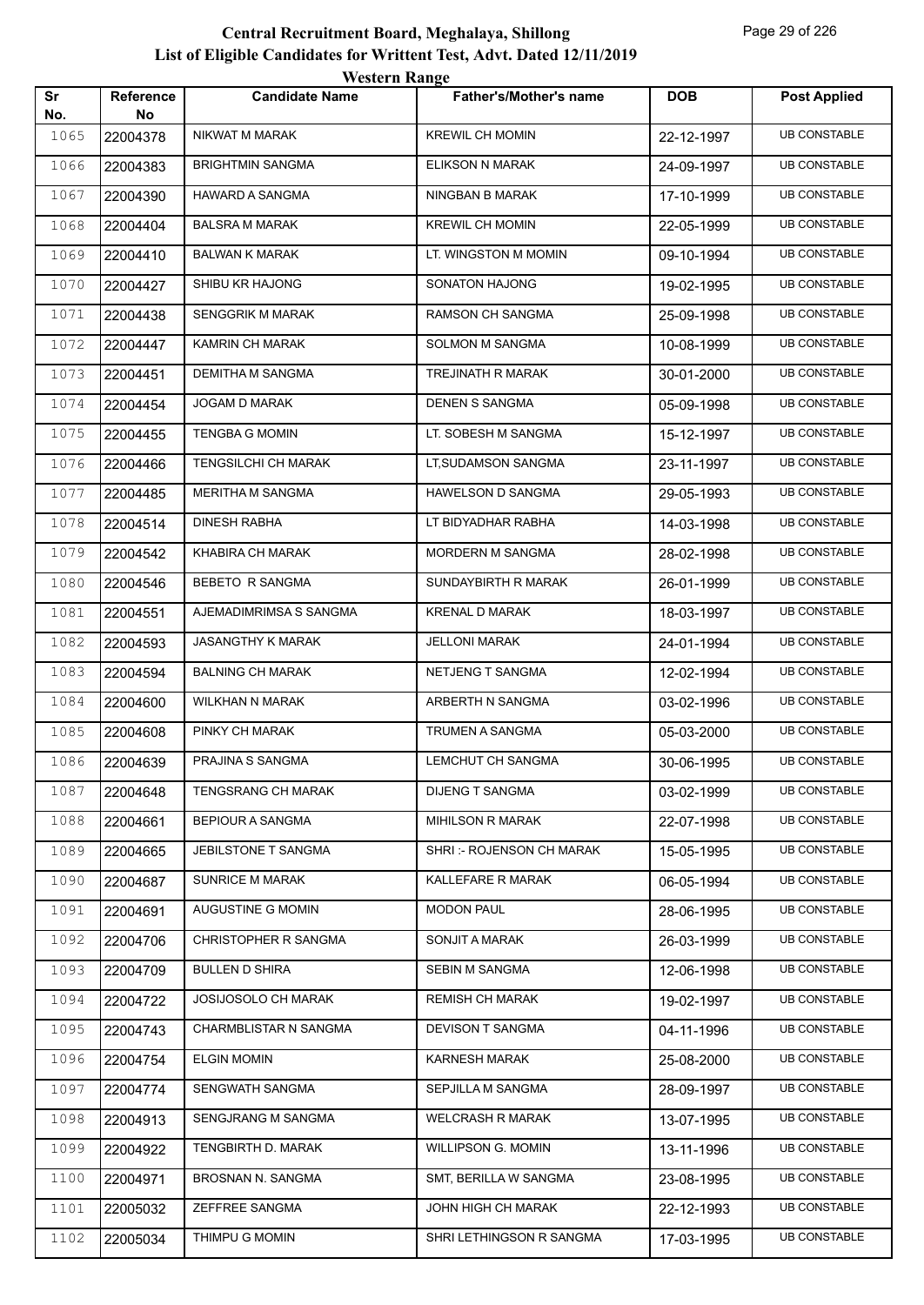|           |                        | <b>Western Range</b>        |                               |            |                     |
|-----------|------------------------|-----------------------------|-------------------------------|------------|---------------------|
| Sr<br>No. | <b>Reference</b><br>No | <b>Candidate Name</b>       | <b>Father's/Mother's name</b> | <b>DOB</b> | <b>Post Applied</b> |
| 1103      | 22005048               | SALCHAME R MARAK            | HAINOLITHSON G MOMIN          | 28-10-1996 | <b>UB CONSTABLE</b> |
| 1104      | 22005113               | SENGGRAD ARENGH             | NEHERAM M MARAK               | 28-08-1998 | <b>UB CONSTABLE</b> |
| 1105      | 22005153               | CHEANGMATGRIK SANGMA        | <b>KRAYDING N MARAK</b>       | 29-10-1995 | <b>UB CONSTABLE</b> |
| 1106      | 22005170               | SENGSRANG. CH MOMIN         | HABISH. N. SANGMA             | 08-11-2000 | <b>UB CONSTABLE</b> |
| 1107      | 22005184               | <b>LETTEN N SANGMA</b>      | SANDILLA N SANGMA             | 17-12-1998 | <b>UB CONSTABLE</b> |
| 1108      | 22005271               | SENDABEL SANGMA             | <b>CHORONSIN R MARAK</b>      | 07-06-1995 | <b>UB CONSTABLE</b> |
| 1109      | 22005276               | <b>WEMBLE R MARAK</b>       | MITHERSON M MARAK             | 03-12-1995 | <b>UB CONSTABLE</b> |
| 1110      | 22005279               | <b>TEMAN A SANGMA</b>       | <b>TREDICKSON B MARAK</b>     | 25-06-1999 | <b>UB CONSTABLE</b> |
| 1111      | 22005316               | <b>CARLUS SANGMA</b>        | ROBIN SANGMA                  | 15-03-1999 | <b>UB CONSTABLE</b> |
| 1112      | 22005320               | <b>JANARDHAN KOCH</b>       | <b>NIRANJAN KOCH</b>          | 31-10-1997 | <b>UB CONSTABLE</b> |
| 1113      | 22005324               | SALTERA K SANGMA            | <b>LIBINGSTONE B MARAK</b>    | 12-02-1995 | <b>UB CONSTABLE</b> |
| 1114      | 22005335               | <b>BINI RABHA</b>           | PONENDRO RABHA                | 21-09-1995 | <b>UB CONSTABLE</b> |
| 1115      | 22005355               | TUESBIRTH K. SANGMA         | EPHIS M. MARAK                | 17-12-1997 | <b>UB CONSTABLE</b> |
| 1116      | 22005382               | <b>BARNARTH CH MARAK</b>    | <b>JUJING M SANGMA</b>        | 13-07-1998 | <b>UB CONSTABLE</b> |
| 1117      | 22005395               | SALSENG D SANGMA            | <b>ELEKSON R MARAK</b>        | 12-05-1995 | <b>UB CONSTABLE</b> |
| 1118      | 22005420               | HEJEKIANOSE CH SANGMA       | <b>SIMON R MARAK</b>          | 12-12-1994 | <b>UB CONSTABLE</b> |
| 1119      | 22005432               | <b>ILCHAND SANGMA</b>       | SABINDRA A SANGMA             | 17-09-1994 | <b>UB CONSTABLE</b> |
| 1120      | 22005435               | TENGCHAM A SANGMA           | <b>BODONSING CH MOMIN</b>     | 27-05-1996 | <b>UB CONSTABLE</b> |
| 1121      | 22005438               | RANA M MARAK                | SONDIP T SANGMA               | 09-11-1995 | <b>UB CONSTABLE</b> |
| 1122      | 22005455               | SANDARSINGH B SANGMA        | SANDING D MARAK               | 20-11-1998 | <b>UB CONSTABLE</b> |
| 1123      | 22005463               | <b>GERRYBHARDY A SANGMA</b> | <b>BENJAMIN D MARAK</b>       | 15-10-1993 | <b>UB CONSTABLE</b> |
| 1124      | 22005466               | <b>MERITH B SANGMA</b>      | LT WATNENSON CH MARAK         | 05-03-1998 | <b>UB CONSTABLE</b> |
| 1125      | 22005472               | RAMU DAS                    | LT. PROBOD DAS                | 11-02-1999 | <b>UB CONSTABLE</b> |
| 1126      | 22005500               | OCESH D SANGMA              | KITISH MARAK                  | 03-05-1995 | <b>UB CONSTABLE</b> |
| 1127      | 22005509               | <b>SKORINA N ARENGH</b>     | PAROLSON M SANGMA             | 19-10-1993 | <b>UB CONSTABLE</b> |
| 1128      | 22005513               | KARNESH M MARAK             | <b>REMJING D SHIRA</b>        | 05-05-1997 | <b>UB CONSTABLE</b> |
| 1129      | 22005537               | <b>GEORGE B MARAK</b>       | SANJING CH SANGMA             | 11-11-1993 | <b>UB CONSTABLE</b> |
| 1130      | 22005544               | <b>NOSIL M MARAK</b>        | WANSENG P SANGMA              | 22-12-1994 | <b>UB CONSTABLE</b> |
| 1131      | 22005547               | MILON K. SANGMA             | <b>KEBALSON R. MARAK</b>      | 06-01-1995 | <b>UB CONSTABLE</b> |
| 1132      | 22005553               | <b>DILCHENG MARAK</b>       | <b>BABRI M SANGMA</b>         | 13-11-1997 | <b>UB CONSTABLE</b> |
| 1133      | 22005570               | TANGSILUSH A. SANGMA        | WADISON B. MARAK              | 22-05-1998 | <b>UB CONSTABLE</b> |
| 1134      | 22005575               | RAKSRANG B MARAK            | LT. RAJENDRO T. SANGMA        | 27-04-1997 | <b>UB CONSTABLE</b> |
| 1135      | 22005596               | KEBARINA MARAK              | JEBISON A SANGMA              | 12-06-2000 | <b>UB CONSTABLE</b> |
| 1136      | 22005602               | WILMOTH D SHIRA             | <b>DILLIPSON M MARAK</b>      | 14-01-1998 | <b>UB CONSTABLE</b> |
| 1137      | 22005615               | SANTA LUCHIA A SANGMA       | <b>TIKUSH R MARAK</b>         | 20-03-1999 | <b>UB CONSTABLE</b> |
| 1138      | 22005626               | ASPILA D SANGMA             | SOTENDRO D MARAK              | 03-06-1993 | <b>UB CONSTABLE</b> |
| 1139      | 22005635               | CHERAK CH MARAK             | SANJA M SANGMA                | 12-07-1997 | <b>UB CONSTABLE</b> |
| 1140      | 22005644               | BONCHENG CH MOMIN           | <b>HARUN R MARAK</b>          | 26-12-1999 | <b>UB CONSTABLE</b> |
|           |                        |                             |                               |            |                     |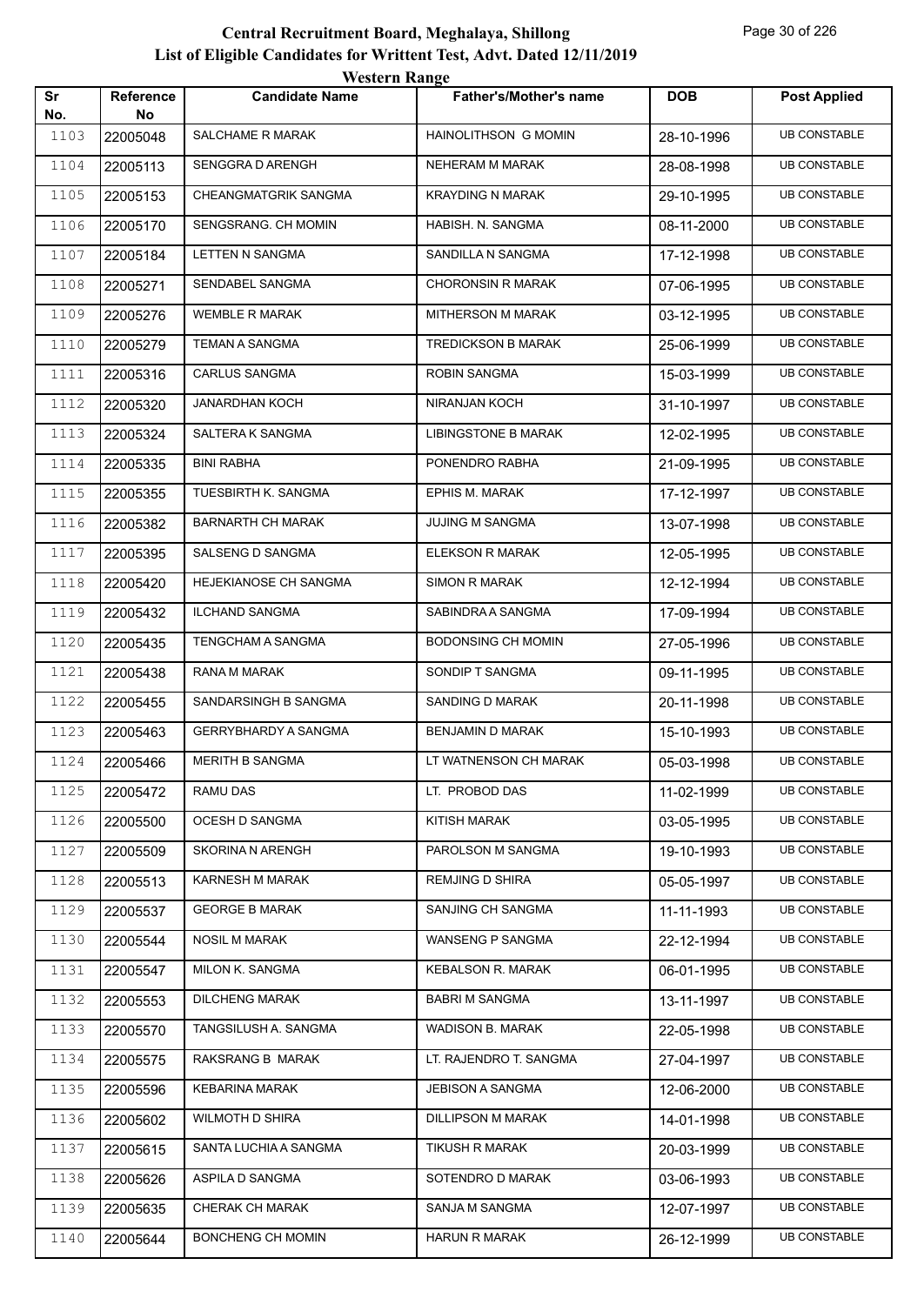|           |                 | western Range            |                               |            |                     |
|-----------|-----------------|--------------------------|-------------------------------|------------|---------------------|
| Sr<br>No. | Reference<br>No | <b>Candidate Name</b>    | <b>Father's/Mother's name</b> | <b>DOB</b> | <b>Post Applied</b> |
| 1141      | 22005650        | ROKI KOCH                | ROMAKANTA KOCH                | 20-12-1999 | <b>UB CONSTABLE</b> |
| 1142      | 22005652        | JOHN KENDRIO K SANGMA    | POLLSTAR MOMIN                | 26-12-1999 | <b>UB CONSTABLE</b> |
| 1143      | 22005667        | HOLYBIRTH SANGMA         | <b>LIPINGSON B MARAK</b>      | 19-11-1995 | <b>UB CONSTABLE</b> |
| 1144      | 22005685        | APURBO HAJONG            | RAMKRISHNA HAJONG             | 30-07-1996 | <b>UB CONSTABLE</b> |
| 1145      | 22005689        | <b>SILSRANG A SANGMA</b> | NONSENG M MARAK               | 27-07-1998 | <b>UB CONSTABLE</b> |
| 1146      | 22005692        | SANIBATH A SANGMA        | <b>GAMBAT R MARAK</b>         | 11-11-1995 | <b>UB CONSTABLE</b> |
| 1147      | 22005705        | <b>SENGJAN MARAK</b>     | <b>KERANSING N SANGMA</b>     | 12-04-1994 | <b>UB CONSTABLE</b> |
| 1148      | 22005717        | NAMSENG MARAK            | <b>BETON SANGMA</b>           | 07-11-1994 | <b>UB CONSTABLE</b> |
| 1149      | 22005722        | CHACHRANG A SANGMA       | RINGSAN CH MARAK              | 17-10-1995 | <b>UB CONSTABLE</b> |
| 1150      | 22005726        | TANGSRANG K SANGMA       | <b>BOLWIN MOMIN</b>           | 13-06-1997 | <b>UB CONSTABLE</b> |
| 1151      | 22005750        | NOSILCHI R SANGMA        | PAROTSING N MARAK             | 11-05-1996 | <b>UB CONSTABLE</b> |
| 1152      | 22005783        | <b>TERANGSAL ARENGH</b>  | DONBOSH R MARAK               | 15-09-1993 | <b>UB CONSTABLE</b> |
| 1153      | 22005789        | SILBINA MARAK            | WAYSTONE SANGMA               | 01-02-1998 | <b>UB CONSTABLE</b> |
| 1154      | 22005795        | <b>RIKSRANG M MOMIN</b>  | <b>LETDINGTHON G MOMIN</b>    | 22-09-1999 | <b>UB CONSTABLE</b> |
| 1155      | 22005801        | <b>CRYSTAR CH MARAK</b>  | MINSENG A SANGMA              | 11-11-1995 | <b>UB CONSTABLE</b> |
| 1156      | 22005812        | LECHI D SANGMA           | <b>JURNASH R MARAK</b>        | 26-02-1996 | <b>UB CONSTABLE</b> |
| 1157      | 22005833        | RIKSANG D SANGMA         | MIHIR M MARAK                 | 12-04-1996 | <b>UB CONSTABLE</b> |
| 1158      | 22005844        | SALCHUGRA M MARAK        | LT. ANARSING SANGMA           | 08-08-1994 | <b>UB CONSTABLE</b> |
| 1159      | 22005854        | <b>TEMAN K MARAK</b>     | <b>HERITHSON MARAK</b>        | 25-01-2000 | <b>UB CONSTABLE</b> |
| 1160      | 22005867        | TUMITH M. SANGMA         | <b>GALSEN CH. MARAK</b>       | 10-01-1997 | <b>UB CONSTABLE</b> |
| 1161      | 22005892        | JITHUL N MARAK           | PROSANTO S SANGMA             | 27-04-1996 | <b>UB CONSTABLE</b> |
| 1162      | 22005910        | SANDIP KUMAR RABHA       | <b>SELARAM RABHA</b>          | 07-07-2000 | <b>UB CONSTABLE</b> |
| 1163      | 22005912        | BALKO A. SANGMA          | SHRI, LABON D. SANGMA         | 10-08-1995 | <b>UB CONSTABLE</b> |
| 1164      | 22005918        | <b>CHINANG MARAK</b>     | WINKLISH M SANGMA             | 06-10-1996 | <b>UB CONSTABLE</b> |
| 1165      | 22005919        | JOHN CHERIAN SANGMA      | LT. GABRIEL CH MARAK          | 17-05-1998 | <b>UB CONSTABLE</b> |
| 1166      | 22005941        | <b>MENUAR R MARAK</b>    | WINDAM N SANGMA               | 08-09-1997 | <b>UB CONSTABLE</b> |
| 1167      | 22005968        | JERRY BABEL N. ARENGH    | <b>KUILSON MOMIN</b>          | 17-11-1998 | <b>UB CONSTABLE</b> |
| 1168      | 22005993        | PANSENG CH MARAK         | <b>TERINNA CH MARAK</b>       | 16-02-1998 | <b>UB CONSTABLE</b> |
| 1169      | 22006009        | <b>BROOTIL CH MARAK</b>  | SHRI MINALSON M SANGMA        | 19-03-1996 | <b>UB CONSTABLE</b> |
| 1170      | 22006033        | <b>SENGCHANG R MARAK</b> | KEEPINGSTONE CH SANGMA        | 11-03-1998 | <b>UB CONSTABLE</b> |
| 1171      | 22006077        | JOHNEXPERT D SANGMA      | NONJING R MARAK               | 13-11-1993 | <b>UB CONSTABLE</b> |
| 1172      | 22006093        | <b>CHEANA MARAK</b>      | QUILINE R MARAK               | 05-01-1999 | <b>UB CONSTABLE</b> |
| 1173      | 22006101        | <b>HANSHY MOMIN</b>      | HARVINGSTONE MARAK            | 27-08-1999 | <b>UB CONSTABLE</b> |
| 1174      | 22006102        | RIKSAME K SANGMA         | <b>WILLITHSON R MARAK</b>     | 04-07-1997 | <b>UB CONSTABLE</b> |
| 1175      | 22006108        | SALGRIMBAL MARAK         | SATWILSON C MARAK             | 09-07-1996 | <b>UB CONSTABLE</b> |
| 1176      | 22006110        | <b>GILJRANG G. MOMIN</b> | UPERTHONE D. MARAK            | 12-04-1996 | <b>UB CONSTABLE</b> |
| 1177      | 22006118        | SENGGRIP W. MOMIN        | LT. LOWRENCE D. SANGMA        | 30-01-2000 | <b>UB CONSTABLE</b> |
| 1178      | 22006119        | MUKESH RABHA             | SAHESURI RABHA                | 03-05-1997 | <b>UB CONSTABLE</b> |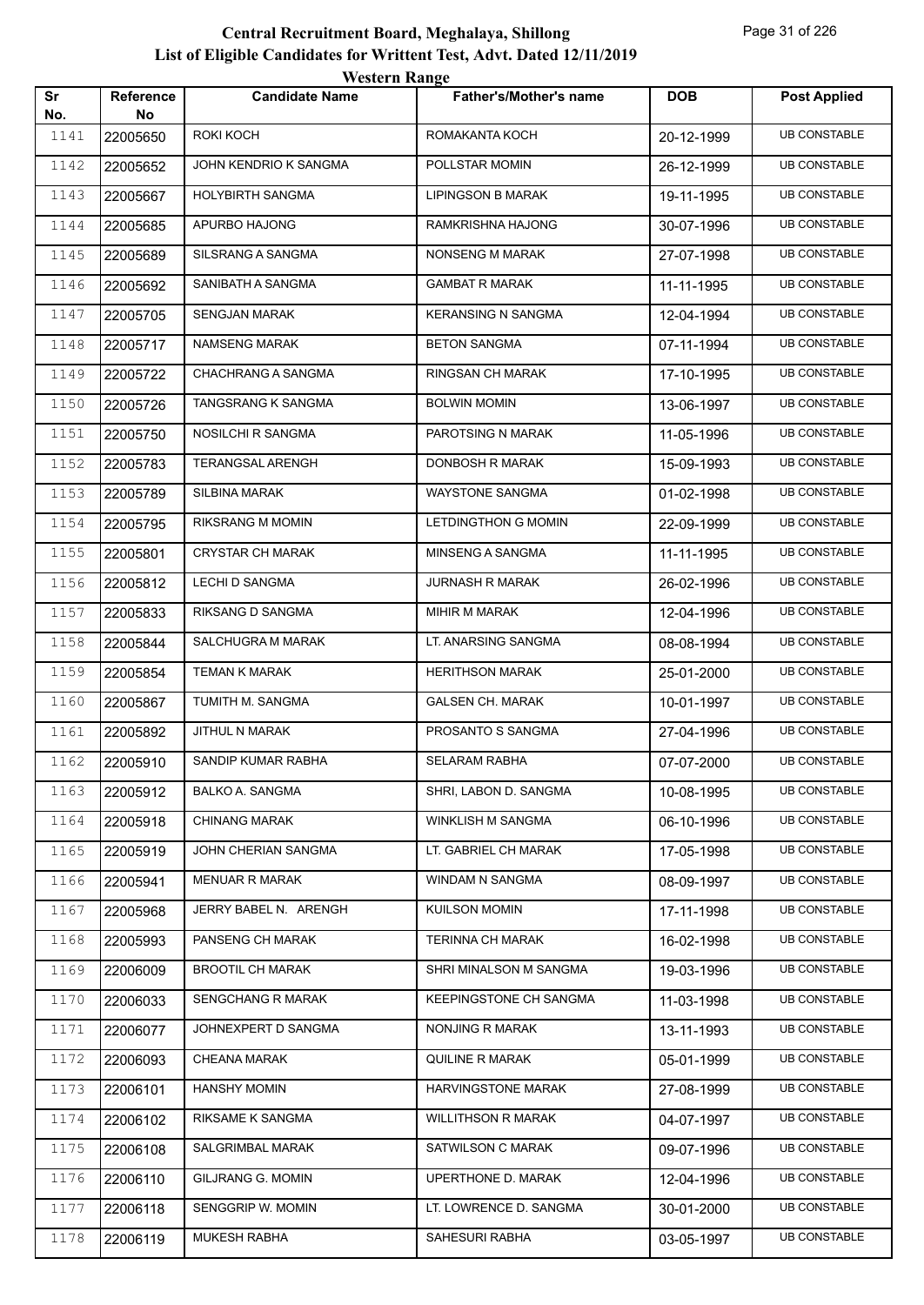|           |                 | western Kange             |                                                         |            |                     |
|-----------|-----------------|---------------------------|---------------------------------------------------------|------------|---------------------|
| Sr<br>No. | Reference<br>No | <b>Candidate Name</b>     | <b>Father's/Mother's name</b>                           | <b>DOB</b> | <b>Post Applied</b> |
| 1179      | 22006120        | <b>KOSAN S MARAK</b>      | <b>TARZAN N SANGMA</b>                                  | 19-04-1997 | <b>UB CONSTABLE</b> |
| 1180      | 22006123        | LUCKYSTAR A SANGMA        | <b>MANTANG N MARAK</b>                                  | 12-09-1997 | <b>UB CONSTABLE</b> |
| 1181      | 22006137        | AYAN SINGKAM M MARAK      | SHRI. SILGRAK M SANGMA / SMT.<br><b>BRISTHA M MARAK</b> | 15-03-1999 | <b>UB CONSTABLE</b> |
| 1182      | 22006180        | ROJILIMA R SANGMA         | POUL M SANGMA                                           | 08-08-1998 | <b>UB CONSTABLE</b> |
| 1183      | 22006186        | <b>SALTING C MARAK</b>    | <b>GOSONI C MARAK</b>                                   | 06-02-1997 | <b>UB CONSTABLE</b> |
| 1184      | 22006188        | CINDY .K. MOMIN           | <b>MONKILAS R MARAK</b>                                 | 20-01-1999 | <b>UB CONSTABLE</b> |
| 1185      | 22006202        | DORAMSHA CH MARAK         | APSON M SANGMA                                          | 04-09-1995 | <b>UB CONSTABLE</b> |
| 1186      | 22006212        | AMOSH MARAK               | LT. HEPLAL MOMIN                                        | 04-12-1996 | <b>UB CONSTABLE</b> |
| 1187      | 22006227        | TABRINA S SANGMA          | LATE NIPUN S SANGMA                                     | 02-05-1996 | <b>UB CONSTABLE</b> |
| 1188      | 22006241        | <b>JALENUR ISLAM</b>      | <b>FORITULLAH SK</b>                                    | 20-12-1999 | <b>UB CONSTABLE</b> |
| 1189      | 22006275        | CHILCHAM A SANGMA         | <b>TREDICKSON B MARAK</b>                               | 03-01-1993 | <b>UB CONSTABLE</b> |
| 1190      | 22006298        | LAKSHMI RABHA             | HARTESWAR RABHA                                         | 15-03-1993 | <b>UB CONSTABLE</b> |
| 1191      | 22006299        | <b>BAIANG A SANGMA</b>    | KIMJENG B. MARAK                                        | 22-08-1998 | <b>UB CONSTABLE</b> |
| 1192      | 22006309        | ABDUL AZAD                | <b>NOFSER ALI</b>                                       | 14-02-1998 | <b>UB CONSTABLE</b> |
| 1193      | 22006311        | SAILEN RABHA              | HARTESWAR RABHA                                         | 01-03-1995 | <b>UB CONSTABLE</b> |
| 1194      | 22006330        | <b>DIMRAK MARAK</b>       | <b>GRACEWELL T SANGMA</b>                               | 28-11-1996 | <b>UB CONSTABLE</b> |
| 1195      | 22006334        | <b>GREATBATH D SANGMA</b> | SIPBASH N MARAK                                         | 27-10-1994 | <b>UB CONSTABLE</b> |
| 1196      | 22006361        | RANGJIM SANGMA            | CHANGBAN CH MOMIN                                       | 06-04-1997 | <b>UB CONSTABLE</b> |
| 1197      | 22006372        | <b>JOBI A SANGMA</b>      | <b>KRISTINA A SANGMA</b>                                | 22-04-1995 | <b>UB CONSTABLE</b> |
| 1198      | 22006381        | DONALD SANGMA             | <b>BENTINA R SANGMA</b>                                 | 03-07-1995 | <b>UB CONSTABLE</b> |
| 1199      | 22006423        | TENGSENG M MARAK MARAK    | FATHER. MIDU M SANGMA                                   | 14-04-1994 | <b>UB CONSTABLE</b> |
| 1200      | 22006450        | KINGSTON D SANGMA         | <b>EMARSON M SANGMA</b>                                 | 19-06-1995 | <b>UB CONSTABLE</b> |
| 1201      | 22006453        | <b>JAMES MARAK</b>        | SMT. PUSHPITA R MARAK                                   | 23-09-1999 | <b>UB CONSTABLE</b> |
| 1202      | 22006460        | SONARAM M SANGMA          | LT. NORESH M SANGMA                                     | 28-10-2000 | <b>UB CONSTABLE</b> |
| 1203      | 22006465        | <b>MATGRIK MOMIN</b>      | MINENDRO N SANGMA                                       | 11-01-1999 | <b>UB CONSTABLE</b> |
| 1204      | 22006476        | SENGSERA G MOMIN          | HEPNALSON D SANGMA                                      | 16-04-1996 | <b>UB CONSTABLE</b> |
| 1205      | 22006477        | KENTILLAT SANGMA          | LOKINGSTON G. MOMIN                                     | 15-02-1997 | <b>UB CONSTABLE</b> |
| 1206      | 22006588        | <b>BASILICA M. MARAK</b>  | PREMISON M. SANGMA                                      | 29-12-1998 | <b>UB CONSTABLE</b> |
| 1207      | 22006592        | <b>BALMAN M MARAK</b>     | JEBISON D SHIRA                                         | 31-12-1994 | <b>UB CONSTABLE</b> |
| 1208      | 22006593        | <b>BIMBER CH MARAK</b>    | TEMSON M SANGMA                                         | 12-11-2000 | <b>UB CONSTABLE</b> |
| 1209      | 22006599        | TROMYEIGHTFIELD M MARAK   | WANJING M SANGMA                                        | 21-11-2000 | <b>UB CONSTABLE</b> |
| 1210      | 22006600        | <b>BREMENTIA G MOMIN</b>  | <b>HENDENSON MARAK</b>                                  | 16-03-1999 | <b>UB CONSTABLE</b> |
| 1211      | 22006605        | ASKURHY G MOMIN           | PEARSON K MARAK                                         | 14-05-2000 | <b>UB CONSTABLE</b> |
| 1212      | 22006611        | AMSRANG M MARAK           | HESTERFIELD R MARAK                                     | 26-01-1995 | <b>UB CONSTABLE</b> |
| 1213      | 22006621        | TANAKURA SANGMA SANGMA    | <b>KRILSON SANGMA</b>                                   | 10-04-1996 | <b>UB CONSTABLE</b> |
| 1214      | 22006631        | AKSHAY KUMAR HAJONG       | SAPAN KUMAR HAJONG                                      | 05-09-1998 | <b>UB CONSTABLE</b> |
| 1215      | 22006652        | MOKSARUL ISLAM            | <b>FAZAL HOQUE</b>                                      | 10-12-1999 | <b>UB CONSTABLE</b> |
| 1216      | 22006675        | KIRASH RABHA              | ROMESON RABHA/BRIHANALA<br><u>RABHA</u>                 | 10-02-1997 | <b>UB CONSTABLE</b> |
|           |                 |                           |                                                         |            |                     |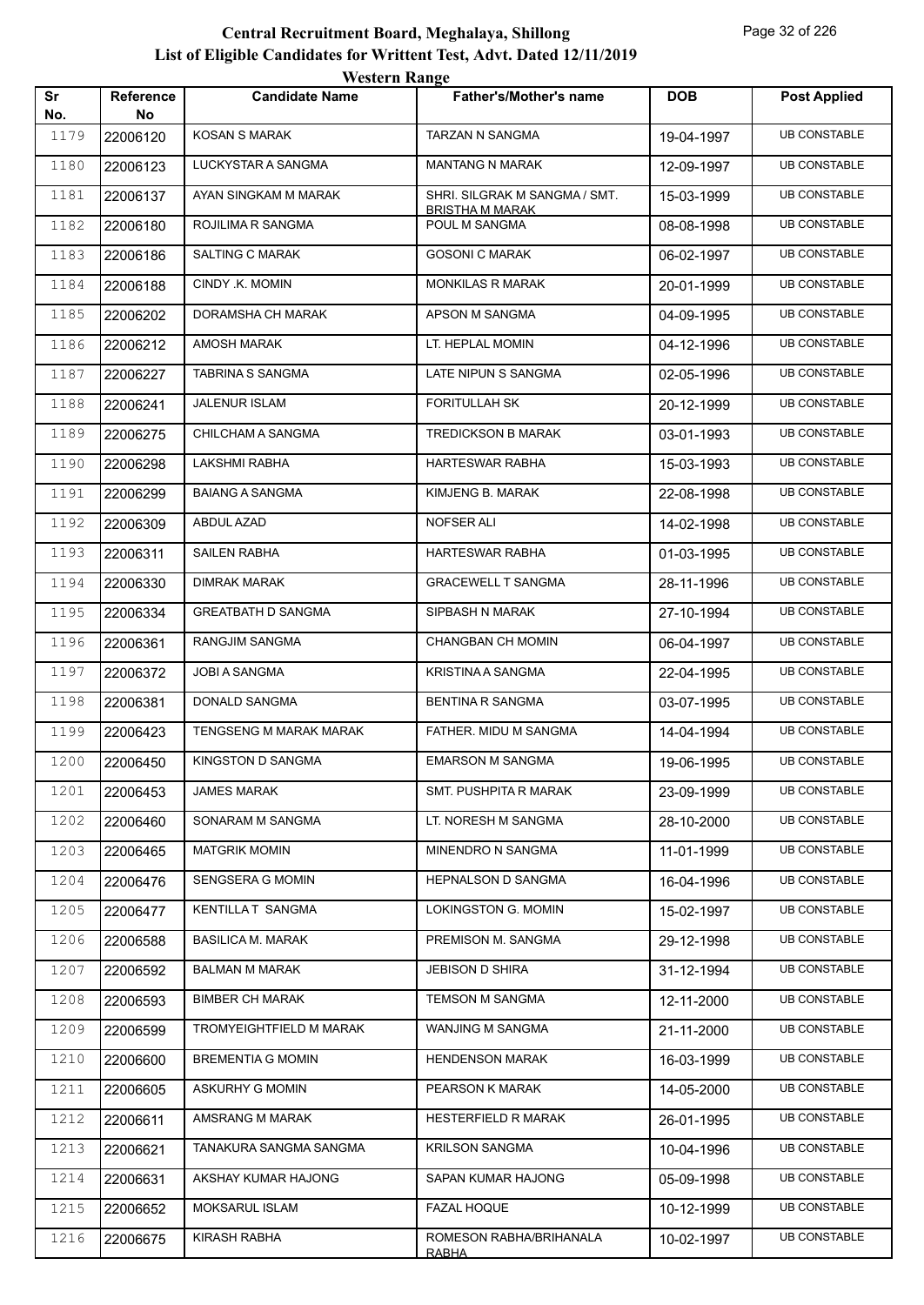|           |                 | western Range              |                               |            |                     |
|-----------|-----------------|----------------------------|-------------------------------|------------|---------------------|
| Sr<br>No. | Reference<br>No | <b>Candidate Name</b>      | <b>Father's/Mother's name</b> | <b>DOB</b> | <b>Post Applied</b> |
| 1217      | 22006676        | KOROBI G. SANGMA           | TRIPENDRO G. SANGMA           | 25-08-1997 | <b>UB CONSTABLE</b> |
| 1218      | 22006689        | LUCIKA M SANGMA            | LOKHINDRO G MOMIN             | 26-04-1998 | <b>UB CONSTABLE</b> |
| 1219      | 22006699        | <b>MARSENG R MARAK</b>     | SATJENG B SANGMA              | 21-03-1998 | <b>UB CONSTABLE</b> |
| 1220      | 22006725        | PRIYA MARAK                | <b>GOLDIN G MOMIN</b>         | 15-09-1995 | <b>UB CONSTABLE</b> |
| 1221      | 22006733        | <b>NURUL ISLAM</b>         | <b>SANOWAR ALI</b>            | 02-01-2000 | <b>UB CONSTABLE</b> |
| 1222      | 22006735        | CHUKAN TENGSUANG SANGMA    | JOHN CASTWELL S SANGMA        | 12-10-1998 | <b>UB CONSTABLE</b> |
| 1223      | 22006751        | NENGRAK D SANGMA           | HILTONE M MARAK               | 25-02-1996 | <b>UB CONSTABLE</b> |
| 1224      | 22006759        | TEMANCHI M SANGMA          | <b>WENSING CH MARAK</b>       | 27-12-1995 | <b>UB CONSTABLE</b> |
| 1225      | 22006764        | MANSRANG D SANGMA          | <b>NEKSUEL MARAK</b>          | 25-11-1996 | <b>UB CONSTABLE</b> |
| 1226      | 22006776        | SONIRAM KOCH               | <b>DASARATH KOCH</b>          | 03-10-1994 | <b>UB CONSTABLE</b> |
| 1227      | 22006781        | <b>TEJANG CH SANGMA</b>    | <b>GENEN D MARAK</b>          | 19-12-2000 | <b>UB CONSTABLE</b> |
| 1228      | 22006806        | <b>SILCHANG MOMIN</b>      | SENALSTONE MOMIN              | 21-02-1997 | <b>UB CONSTABLE</b> |
| 1229      | 22006833        | ELEVIA N SANGMA            | <b>EBARETH G MOMIN</b>        | 24-04-1998 | <b>UB CONSTABLE</b> |
| 1230      | 22006838        | DEMIA N. SANGMA            | <b>EBARETH G MOMIN</b>        | 15-11-1995 | <b>UB CONSTABLE</b> |
| 1231      | 22006849        | AJARIKHA C MARAK           | <b>NIMOJIN C MARAK</b>        | 27-06-1999 | <b>UB CONSTABLE</b> |
| 1232      | 22006870        | PRIYANA ARENGH             | NATHAN A SANGMA               | 20-03-1996 | <b>UB CONSTABLE</b> |
| 1233      | 22006885        | SALKIMCHI B.SANGMA         | SENGNANG G.MOMIN              | 10-08-1996 | <b>UB CONSTABLE</b> |
| 1234      | 22006886        | <b>WISEBIRTH CH SANGMA</b> | <b>DIBASH M SANGMA</b>        | 02-05-1997 | <b>UB CONSTABLE</b> |
| 1235      | 22006890        | NIKSANG SANGMA             | <b>HIKIMSON MOMIN</b>         | 15-10-1996 | <b>UB CONSTABLE</b> |
| 1236      | 22006895        | SHAINIKA N SANGMA          | <b>SALSENG M SANGMA</b>       | 08-09-1997 | <b>UB CONSTABLE</b> |
| 1237      | 22006903        | <b>BALSRANG MARAK</b>      | JALWIND D SANGMA              | 03-10-1997 | <b>UB CONSTABLE</b> |
| 1238      | 22006905        | CHUGRIKCHUCHIANG CH MOMIN  | HARLUTHA MOMIN                | 08-09-1997 | <b>UB CONSTABLE</b> |
| 1239      | 22006925        | PARESH A SANGMA            | AMOL D SANGMA                 | 26-06-1997 | <b>UB CONSTABLE</b> |
| 1240      | 22006938        | SENTCHIBALCHIRA M MOMIN    | NONDRICK R MARAK              | 16-01-1994 | <b>UB CONSTABLE</b> |
| 1241      | 22006965        | <b>BALSAL I. SANGMA</b>    | LINDRITH R. MARAK             | 05-03-1997 | <b>UB CONSTABLE</b> |
| 1242      | 22006973        | SANKOY SANGMA              | PIPARSON MARAK                | 10-06-1995 | <b>UB CONSTABLE</b> |
| 1243      | 22006982        | DEVELOP M SANGMA           | PRENISH S SANGMA              | 11-09-1996 | <b>UB CONSTABLE</b> |
| 1244      | 22007004        | <b>BALSRI MRAK</b>         | <b>LIPSTON M SANGMA</b>       | 02-12-1997 | <b>UB CONSTABLE</b> |
| 1245      | 22007005        | SENGKIM CH. MARAK          | BENTILLA CH. MARAK            | 10-03-1999 | <b>UB CONSTABLE</b> |
| 1246      | 22007012        | TRISBELL SANGMA            | HASENDRA N MARAK              | 10-05-1993 | <b>UB CONSTABLE</b> |
| 1247      | 22007032        | ROZYNIKATCHI SANGMA        | ROSALINE N SANGMA             | 02-09-1994 | <b>UB CONSTABLE</b> |
| 1248      | 22007056        | DRYAN M SANGMA             | <b>DINENG CH MARAK</b>        | 25-09-1994 | <b>UB CONSTABLE</b> |
| 1249      | 22007060        | <b>MATSRAM R MARAK</b>     | WILLENDRO D SHIRA             | 24-01-1999 | <b>UB CONSTABLE</b> |
| 1250      | 22007063        | <b>TWINCEBIRTH MARAK</b>   | MEONATH SAGMA                 | 23-01-1997 | <b>UB CONSTABLE</b> |
| 1251      | 22007075        | PILTER SANGMA              | PITOR MARAK                   | 14-12-1998 | <b>UB CONSTABLE</b> |
| 1252      | 22007114        | <b>SENGPIL MARAK</b>       | KHOSILA A MARAK               | 11-07-1996 | <b>UB CONSTABLE</b> |
| 1253      | 22007121        | <b>BALNITH MARAK</b>       | <b>NEMJEN SANGMA</b>          | 05-06-1995 | <b>UB CONSTABLE</b> |
| 1254      | 22007132        | TERAN S SANGMA             | JONGMIN D MARAK               | 29-05-1994 | <b>UB CONSTABLE</b> |
|           |                 |                            |                               |            |                     |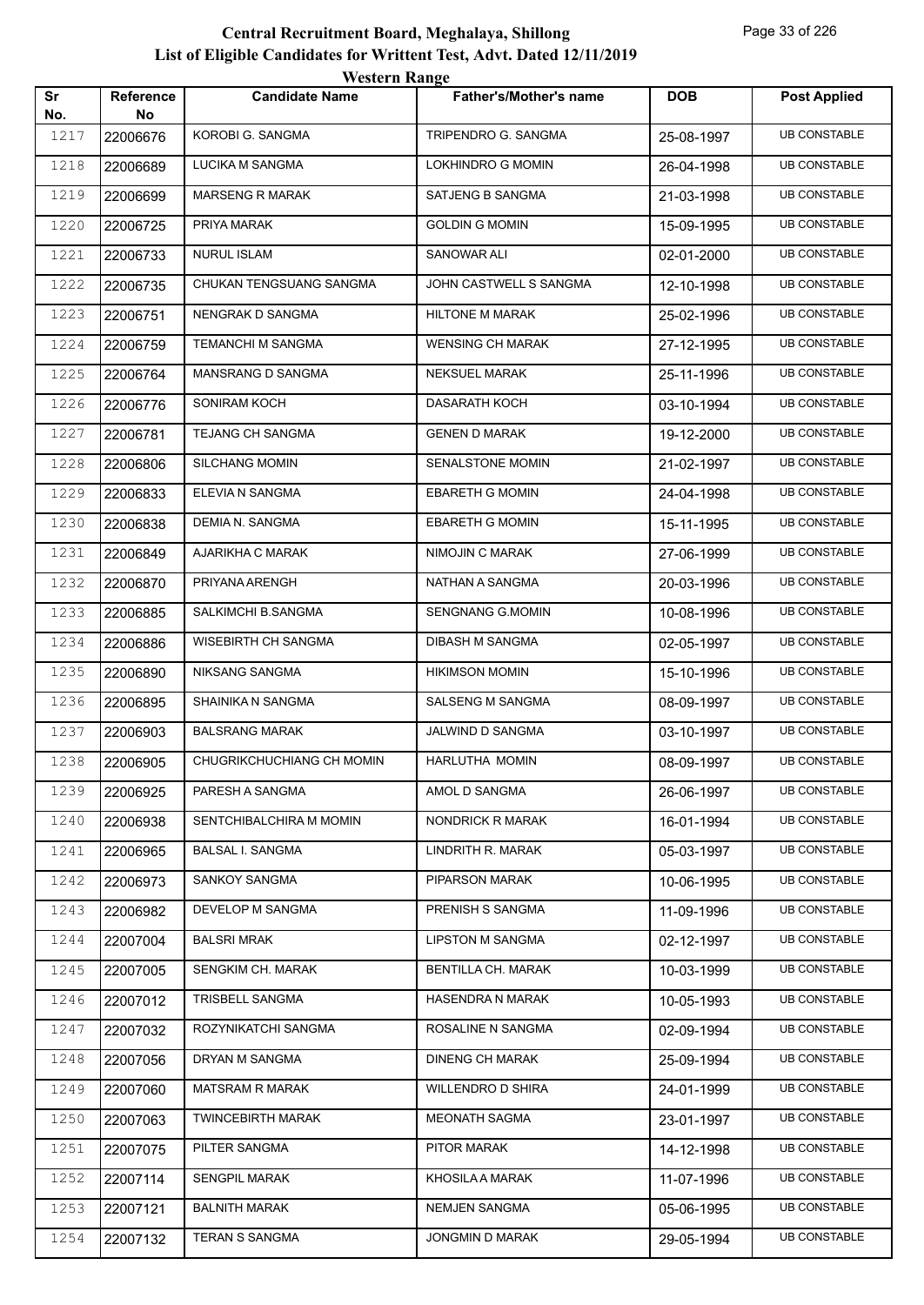|           |                        | <b>Western Range</b>      |                               |            |                     |
|-----------|------------------------|---------------------------|-------------------------------|------------|---------------------|
| Sr<br>No. | <b>Reference</b><br>No | <b>Candidate Name</b>     | <b>Father's/Mother's name</b> | <b>DOB</b> | <b>Post Applied</b> |
| 1255      | 22007174               | <b>SILGRAK SANGMA</b>     | <b>GARSON M MARAK</b>         | 06-10-1995 | <b>UB CONSTABLE</b> |
| 1256      | 22007200               | MEPANGME SANGMA           | TANGMEN.B. MARAK              | 21-05-2000 | <b>UB CONSTABLE</b> |
| 1257      | 22007203               | <b>NIKSENG R MARAK</b>    | RAKJENG CH SANGMA             | 16-10-1994 | <b>UB CONSTABLE</b> |
| 1258      | 22007222               | UNAME A SANGMA            | JOSILLA A SANGMA              | 28-12-1998 | <b>UB CONSTABLE</b> |
| 1259      | 22007223               | SALDANYAN R SANGMA        | <b>NAGESH P MARAK</b>         | 20-04-1996 | <b>UB CONSTABLE</b> |
| 1260      | 22007229               | MARSHAL G MOMIN           | <b>LUTISH M SANGMA</b>        | 12-05-2000 | <b>UB CONSTABLE</b> |
| 1261      | 22007263               | TENGNAL SANGMA            | <b>GRENILLA SANGMA</b>        | 24-06-1996 | <b>UB CONSTABLE</b> |
| 1262      | 22007304               | <b>GREENBAL MARAK</b>     | <b>GENISON SANGMA</b>         | 11-02-1997 | <b>UB CONSTABLE</b> |
| 1263      | 22007321               | CHIBASAL A. SANGMA        | MALLING M. MARAK              | 21-02-1998 | <b>UB CONSTABLE</b> |
| 1264      | 22007352               | PUJIBIRTH CH MARAK        | SILNETH CH MARAK              | 16-12-2000 | <b>UB CONSTABLE</b> |
| 1265      | 22007360               | <b>SHINY SANGMA</b>       | PHILIPS MARAK                 | 03-03-1996 | <b>UB CONSTABLE</b> |
| 1266      | 22007385               | JOHNBOSCO R MARAK         | MUKDA CH SANGMA               | 24-06-1999 | <b>UB CONSTABLE</b> |
| 1267      | 22007393               | <b>BALTHASAR N. MARAK</b> | JIANSING M. SANGMA            | 18-02-1998 | <b>UB CONSTABLE</b> |
| 1268      | 22007404               | AMISON J. MARAK           | <b>KEBIL G. MOMIN</b>         | 27-06-1997 | <b>UB CONSTABLE</b> |
| 1269      | 22007406               | <b>TENGRA CH MOMIN</b>    | NIXON D MARAK                 | 12-01-1996 | <b>UB CONSTABLE</b> |
| 1270      | 22007410               | CHESIL K. MARAK           | JOHN BARLIN R. MARAK          | 28-07-2000 | <b>UB CONSTABLE</b> |
| 1271      | 22007432               | <b>MANUEL MARAK</b>       | <b>GREMING R MARAK</b>        | 05-10-1994 | <b>UB CONSTABLE</b> |
| 1272      | 22007454               | PHANTORA M MARAK          | MORONDRO M MARAK              | 12-05-1996 | <b>UB CONSTABLE</b> |
| 1273      | 22007465               | NECYLINE D MARAK          | SATJING CH MOMIN              | 02-02-1994 | <b>UB CONSTABLE</b> |
| 1274      | 22007477               | <b>RAKSENG R MARAK</b>    | <b>LATE VICTOR MARAK</b>      | 25-09-1999 | <b>UB CONSTABLE</b> |
| 1275      | 22007492               | THREEHIT A SANGMA         | NIMRANG MARAK                 | 04-02-1997 | <b>UB CONSTABLE</b> |
| 1276      | 22007504               | <b>HALLIM R MARAK</b>     | <b>BOTLE MARAK</b>            | 08-02-1994 | <b>UB CONSTABLE</b> |
| 1277      | 22007505               | <b>JENIBIRTH D SANGMA</b> | NITHINGSON A MARAK            | 14-01-2000 | <b>UB CONSTABLE</b> |
| 1278      | 22007515               | PEAR A SANGMA             | <b>RUBISON N MARAK</b>        | 14-01-1994 | <b>UB CONSTABLE</b> |
| 1279      | 22007521               | <b>JEPHIAR CH SANGMA</b>  | <b>KENGJHI M MARAK</b>        | 15-10-2000 | <b>UB CONSTABLE</b> |
| 1280      | 22007524               | <b>SENGCHANG A MARAK</b>  | <b>OBITSON K SANGMA</b>       | 15-03-1998 | <b>UB CONSTABLE</b> |
| 1281      | 22007532               | <b>TOSENG CH MARAK</b>    | RINGSIN D SANGMA              | 07-01-2000 | <b>UB CONSTABLE</b> |
| 1282      | 22007534               | <b>KRISHNA KOCH</b>       | <b>BIJOY KOCH</b>             | 18-10-1998 | <b>UB CONSTABLE</b> |
| 1283      | 22007538               | PRIONATH RABHA            | DEKARAM RABHA                 | 07-02-1995 | <b>UB CONSTABLE</b> |
| 1284      | 22007539               | APSALON R MARAK           | SHRI. MUKARJI S SAMGMA        | 18-10-1995 | <b>UB CONSTABLE</b> |
| 1285      | 22007552               | PRESTINA M MARAK          | SHRI. ARLESTON MYNSONG        | 10-10-1995 | <b>UB CONSTABLE</b> |
| 1286      | 22007553               | <b>LEMISON SANGMA</b>     | LATE BINJANG R MARAK          | 15-03-2000 | <b>UB CONSTABLE</b> |
| 1287      | 22007557               | WATNANG MARAK             | KRESDABAL SANGMA              | 08-08-1996 | <b>UB CONSTABLE</b> |
| 1288      | 22007562               | <b>LITHA T SANGMA</b>     | <b>WITHARSON B MARAK</b>      | 03-08-1997 | <b>UB CONSTABLE</b> |
| 1289      | 22007567               | SALNANG CH. SANGMA        | LATE NIKASH D. SHIRA          | 04-12-1999 | <b>UB CONSTABLE</b> |
| 1290      | 22007573               | <b>MERISHA CH SANGMA</b>  | PREBINATH CH MARAK            | 28-07-1996 | <b>UB CONSTABLE</b> |
| 1291      | 22007583               | <b>CHALINA M MARAK</b>    | MOLENDRO G SANGMA             | 06-10-1999 | <b>UB CONSTABLE</b> |
| 1292      | 22007584               | JOHN R MARAK              | LIUSH R MARAK                 | 11-03-1999 | <b>UB CONSTABLE</b> |
|           |                        |                           |                               |            |                     |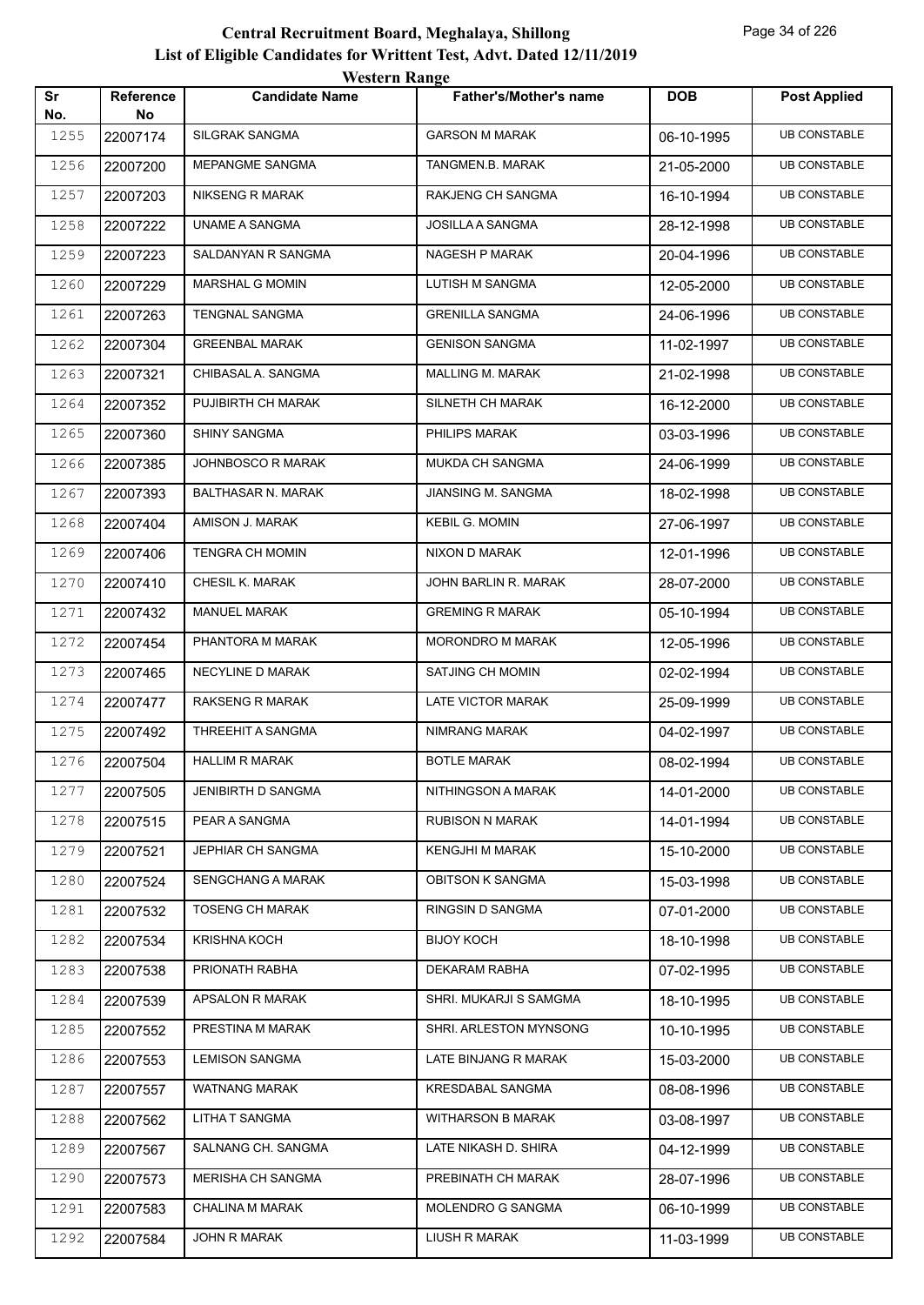|           |                        | <b>Western Range</b>             |                               |            |                     |
|-----------|------------------------|----------------------------------|-------------------------------|------------|---------------------|
| Sr<br>No. | <b>Reference</b><br>No | <b>Candidate Name</b>            | <b>Father's/Mother's name</b> | <b>DOB</b> | <b>Post Applied</b> |
| 1293      | 22007590               | ATCHI TAMARA D MARAK             | LT. KENETH K SANGMA           | 24-02-1998 | <b>UB CONSTABLE</b> |
| 1294      | 22007591               | <b>RIKSENG CH MARAK</b>          | KALLINGSON M SANGMA           | 22-11-1997 | <b>UB CONSTABLE</b> |
| 1295      | 22007594               | JARIM N SANGMA                   | PRINSON M MARAK               | 11-03-1995 | <b>UB CONSTABLE</b> |
| 1296      | 22007599               | <b>SENGNAK G. MOMIN</b>          | PRINSTONE T. SANGMA           | 12-11-1998 | <b>UB CONSTABLE</b> |
| 1297      | 22007608               | <b>DIMSRANG SALGRIK CH MARAK</b> | PROBIN S SANGMA               | 21-03-1999 | <b>UB CONSTABLE</b> |
| 1298      | 22007610               | JALIM M. SANGMA                  | SHRI. JOMEN N. MARAK          | 15-12-1997 | <b>UB CONSTABLE</b> |
| 1299      | 22007615               | CHEANGCHI CH MARAK               | SHRI. ELLISON SANGMA          | 02-11-1997 | <b>UB CONSTABLE</b> |
| 1300      | 22007621               | SAJIBANI CH MARK                 | ROHIMSON D SHIRA              | 15-09-1994 | <b>UB CONSTABLE</b> |
| 1301      | 22007627               | NIKRAK R. MARAK                  | <b>EXCLIVE G. MOMIN</b>       | 17-03-1998 | <b>UB CONSTABLE</b> |
| 1302      | 22007641               | <b>SILJUNA MARAK</b>             | <b>LABINATH M SANGMA</b>      | 19-06-1995 | <b>UB CONSTABLE</b> |
| 1303      | 22007642               | <b>JEONSING M SANGMA</b>         | SIKCENT CH MARAK              | 03-05-1997 | <b>UB CONSTABLE</b> |
| 1304      | 22007644               | <b>ASISH M MARAK</b>             | <b>BARNARD S MARAK</b>        | 08-09-1996 | <b>UB CONSTABLE</b> |
| 1305      | 22007657               | <b>BATSERA K SANGMA</b>          | <b>NEKGUL B MARAK</b>         | 19-04-1995 | <b>UB CONSTABLE</b> |
| 1306      | 22007661               | <b>SENGSIL M MARAK</b>           | NIKARSON N SANGMA             | 10-04-1999 | <b>UB CONSTABLE</b> |
| 1307      | 22007663               | NOSALLISH CH MARAK               | <b>DIJESH R MARAK</b>         | 12-01-1999 | <b>UB CONSTABLE</b> |
| 1308      | 22007666               | NERISHA T. SANGMA                | EBINATH CH. MARAK             | 16-02-1998 | <b>UB CONSTABLE</b> |
| 1309      | 22007672               | MIKSILLA CH MARAK                | <b>SUGRASH MARAK</b>          | 06-07-1999 | <b>UB CONSTABLE</b> |
| 1310      | 22007674               | RUSDOM N ARENGH                  | <b>JACKUSH ARENGH</b>         | 10-05-1996 | <b>UB CONSTABLE</b> |
| 1311      | 22007675               | <b>TENGRIK M MARAK</b>           | MECKMILEND T SANGMA           | 16-03-1999 | <b>UB CONSTABLE</b> |
| 1312      | 22007676               | <b>LEWIND SANGMA</b>             | <b>SIPCHON MARAK</b>          | 13-08-1998 | <b>UB CONSTABLE</b> |
| 1313      | 22007679               | SILLINGSIL D MARAK               | <b>SIMION R MARAK</b>         | 19-09-2000 | <b>UB CONSTABLE</b> |
| 1314      | 22007688               | SENGKU T SANGMA                  | PONGSING CH MARAK             | 07-05-1997 | <b>UB CONSTABLE</b> |
| 1315      | 22007692               | ARWITH R MARAK                   | <b>EVENSING R MARAK</b>       | 14-06-1999 | <b>UB CONSTABLE</b> |
| 1316      | 22007698               | <b>EARSON M. MARAK</b>           | SIRIL S. SANGMA               | 06-01-1998 | <b>UB CONSTABLE</b> |
| 1317      | 22007704               | PREVIOUS R SANGMA                | <b>DENTHER B MARAK</b>        | 27-12-2000 | <b>UB CONSTABLE</b> |
| 1318      | 22007713               | TOBIASH M MARAK                  | <b>GUNATH M MARAK</b>         | 08-01-1998 | <b>UB CONSTABLE</b> |
| 1319      | 22007715               | SILNAM CH MOMIN                  | RIMSENG D SHIRA               | 15-02-1995 | <b>UB CONSTABLE</b> |
| 1320      | 22007729               | CHONCHIE D MARAK                 | LT. DEBENDRO N SANGMA         | 05-07-1997 | <b>UB CONSTABLE</b> |
| 1321      | 22007738               | <b>KAMCHE MARAK</b>              | NUTI M MARAK                  | 18-11-1999 | <b>UB CONSTABLE</b> |
| 1322      | 22007740               | <b>RIKCHE R MARAK</b>            | <b>ETHOMEN MARAK</b>          | 15-01-1994 | <b>UB CONSTABLE</b> |
| 1323      | 22007744               | <b>BELLIN CH MARAK</b>           | SONILLA CH MARAK              | 16-02-1998 | <b>UB CONSTABLE</b> |
| 1324      | 22007756               | <b>DIPPU SANGMA</b>              | <b>KRONO MOMIN</b>            | 02-04-1997 | <b>UB CONSTABLE</b> |
| 1325      | 22007771               | <b>MOMATCHI R MARAK</b>          | <b>HOLDEN SANGMA</b>          | 09-09-1998 | <b>UB CONSTABLE</b> |
| 1326      | 22007780               | KRANATH M. SANGMA                | ROBEN D. SHIRA                | 14-02-1996 | <b>UB CONSTABLE</b> |
| 1327      | 22007786               | <b>TENGRIM GABIL MOMIN</b>       | KRISHNA KANTA BAUMATARY       | 25-08-1993 | <b>UB CONSTABLE</b> |
| 1328      | 22007789               | AGATHA N MARAK                   | POLLARSON R SANGMA            | 02-09-2000 | <b>UB CONSTABLE</b> |
| 1329      | 22007797               | <b>BAISAKHI R MARAK</b>          | <b>MAICKEL M MARAK</b>        | 07-10-1996 | <b>UB CONSTABLE</b> |
| 1330      | 22007805               | SANGKIL G MOMIN                  | SATARSON N MARAK              | 29-09-2000 | <b>UB CONSTABLE</b> |
|           |                        |                                  |                               |            |                     |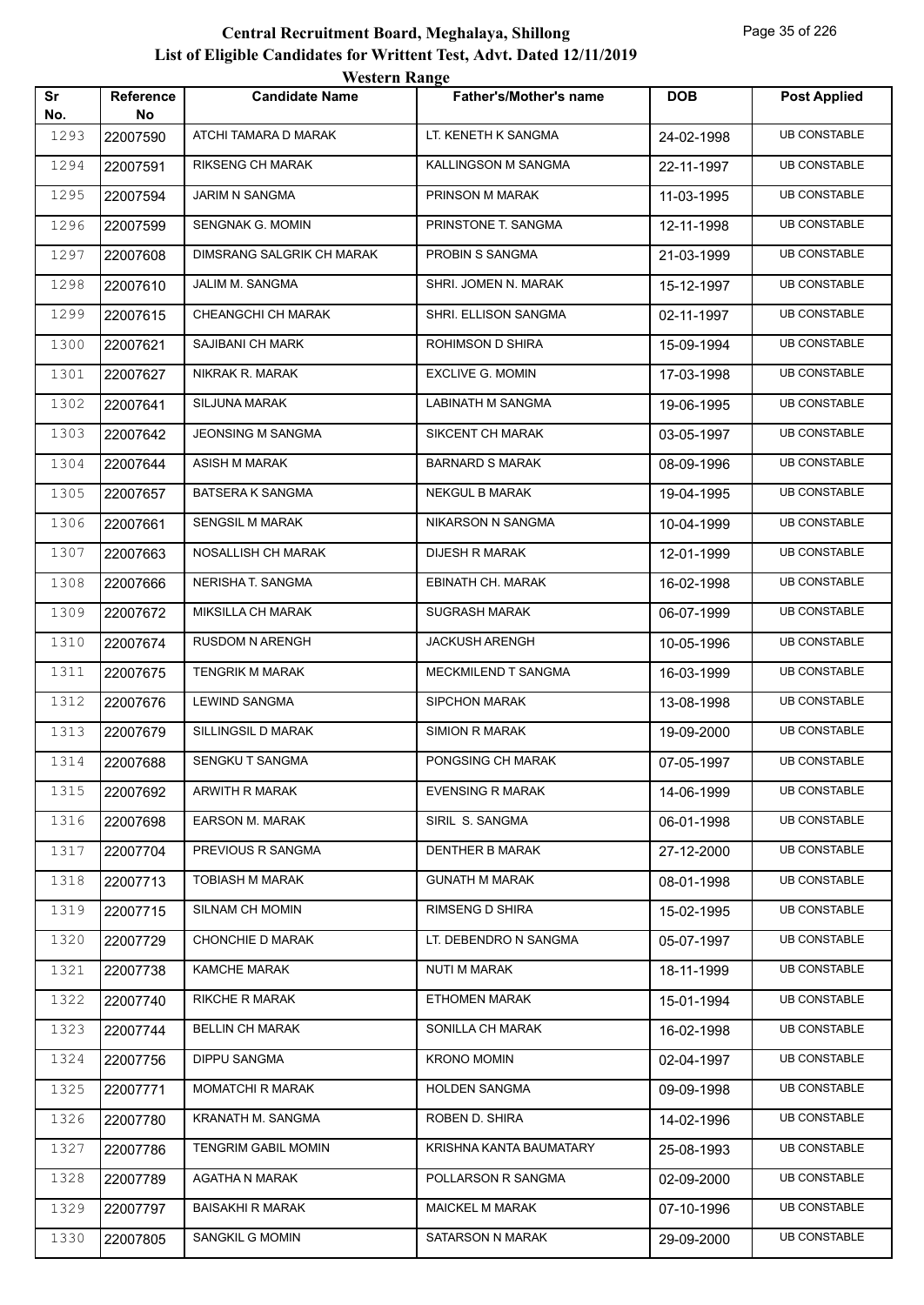|           |                        | western Range              |                                           |            |                     |
|-----------|------------------------|----------------------------|-------------------------------------------|------------|---------------------|
| Sr<br>No. | <b>Reference</b><br>No | <b>Candidate Name</b>      | <b>Father's/Mother's name</b>             | <b>DOB</b> | <b>Post Applied</b> |
| 1331      | 22007806               | <b>GRIMSIL G MOMIN</b>     | T B CAREY SANGMA                          | 13-01-1997 | <b>UB CONSTABLE</b> |
| 1332      | 22007810               | LIMBATH M MARAK            | LATE JEMSON S SANGMA                      | 01-02-1994 | <b>UB CONSTABLE</b> |
| 1333      | 22007817               | RYANCHI N. SANGMA          | NARGISH N. SANGMA                         | 18-03-1999 | <b>UB CONSTABLE</b> |
| 1334      | 22007823               | WALSIM M. MOMIN            | WITHSON R. MARAK                          | 17-01-1995 | <b>UB CONSTABLE</b> |
| 1335      | 22007824               | <b>SALMAN MARAK</b>        | LT. WALSON A. SANGMA                      | 19-04-1999 | <b>UB CONSTABLE</b> |
| 1336      | 22007831               | RAJDEEP DALU               | LT. KIRON DALU                            | 05-09-1999 | <b>UB CONSTABLE</b> |
| 1337      | 22007843               | JACKROLOID MOMIN           | RICHARD K. MARAK                          | 17-08-1995 | <b>UB CONSTABLE</b> |
| 1338      | 22007852               | RAPSILLA CH MARAK          | JEPLINE T SANGMA                          | 02-05-2000 | <b>UB CONSTABLE</b> |
| 1339      | 22007859               | <b>DENY B MARAK</b>        | JONGREN A SANGMA                          | 17-11-1996 | <b>UB CONSTABLE</b> |
| 1340      | 22007881               | ZAKKEUS SANGMA             | <b>WILNEN CH MARAK</b>                    | 10-01-1996 | <b>UB CONSTABLE</b> |
| 1341      | 22007893               | <b>WALSENG R MARAK</b>     | RAKJENG CH. SANGMA                        | 05-03-2000 | <b>UB CONSTABLE</b> |
| 1342      | 22007898               | PHALISTON R.MARAK          | CHANGWAN CH. MOMIN                        | 07-11-1996 | <b>UB CONSTABLE</b> |
| 1343      | 22007927               | CHESRANG R MARAK           | <b>KRISBIN D SHIRA</b>                    | 04-10-1999 | <b>UB CONSTABLE</b> |
| 1344      | 22007936               | <b>AMIT HAJONG</b>         | <b>SURENDRA HAJONG</b>                    | 24-07-2000 | <b>UB CONSTABLE</b> |
| 1345      | 22007942               | RAMDHING SANGMA            | SAWEN CH MARAK                            | 27-09-1997 | <b>UB CONSTABLE</b> |
| 1346      | 22007960               | TENGRABAL A SANGMA         | MESORSING MARAK/PREJINA A                 | 16-04-1998 | <b>UB CONSTABLE</b> |
| 1347      | 22007967               | TENGWAN R MARAK            | <b>SANGMA</b><br>CHESTERFIELD SANGMA      | 09-07-2000 | <b>UB CONSTABLE</b> |
| 1348      | 22007977               | <b>LOSHMON HAJONG</b>      | SRIMANTA HAJONG                           | 26-08-2000 | <b>UB CONSTABLE</b> |
| 1349      | 22008005               | SILATCHI CH MARAK          | <b>GONITHSON R SANGMA</b>                 | 02-12-1996 | <b>UB CONSTABLE</b> |
| 1350      | 22008008               | TENGKAMBIRTH SANGMA        | <b>KENISH S MARAK</b>                     | 29-01-1999 | <b>UB CONSTABLE</b> |
| 1351      | 22008014               | <b>JIMBUS MARAK</b>        | <b>DINESH SANGMA</b>                      | 05-05-1997 | <b>UB CONSTABLE</b> |
| 1352      | 22008018               | RASITHA M MARAK            | <b>BREJITHA M MARAK</b>                   | 14-02-1996 | <b>UB CONSTABLE</b> |
| 1353      | 22008030               | <b>MARTHIN ARENGH</b>      | WELDON MARAK / JENIPAL N                  | 23-03-1995 | <b>UB CONSTABLE</b> |
| 1354      | 22008031               | KRAIBATH M SANGMA          | <u>ARENGH</u><br><b>KRAIDISON D MARAK</b> | 27-10-1997 | <b>UB CONSTABLE</b> |
| 1355      | 22008038               | <b>TANGSENG M MARAK</b>    | SUPU CH MOMIN                             | 01-01-2001 | <b>UB CONSTABLE</b> |
| 1356      | 22008066               | SEVENY M SANGMA            | <b>BALSENG T SANGMA</b>                   | 22-01-2000 | <b>UB CONSTABLE</b> |
| 1357      | 22008083               | AMITHBRYAN G MOMIN         | SILME G MOMIN                             | 05-08-1999 | <b>UB CONSTABLE</b> |
| 1358      | 22008086               | <b>MITHUN CH MARAK</b>     | <b>JANNING R MARAK</b>                    | 10-10-1993 | <b>UB CONSTABLE</b> |
| 1359      | 22008096               | RAKKESH R MARAK            | <b>HANINDRO G MOMIN</b>                   | 06-07-1997 | <b>UB CONSTABLE</b> |
| 1360      | 22008097               | JOWASH SANGMA              | <b>BILLIAR MARAK</b>                      | 14-01-2000 | <b>UB CONSTABLE</b> |
| 1361      | 22008099               | <b>JECKLIN B MARAK</b>     | <b>DOLLEN RABHA</b>                       | 15-01-2000 | <b>UB CONSTABLE</b> |
| 1362      | 22008109               | KAKKU R MARAK              | <b>DILLIP M MARAK</b>                     | 18-12-1993 | <b>UB CONSTABLE</b> |
| 1363      | 22008112               | JALLINA M MARAK            | LUTHA CH SANGMA                           | 15-02-1996 | <b>UB CONSTABLE</b> |
| 1364      | 22008115               | THARTSENG SANGMA           | JANGGRAM B. MARAK                         | 15-03-1995 | <b>UB CONSTABLE</b> |
| 1365      | 22008119               | HELPIUSH T. SANGMA         | <b>JONENDRO MARAK</b>                     | 15-03-1995 | <b>UB CONSTABLE</b> |
| 1366      | 22008129               | NOAME CH MARAK             | DIRAMSING D SANGMA                        | 03-03-1996 | <b>UB CONSTABLE</b> |
| 1367      | 22008130               | <b>GRACEDALINE M MOMIN</b> | HORMEKSON R SANGMA                        | 25-11-1999 | <b>UB CONSTABLE</b> |
| 1368      | 22008139               | <b>TESENG SANGMA</b>       | ARTHIN D. MARAK                           | 25-08-2000 | <b>UB CONSTABLE</b> |
|           |                        |                            |                                           |            |                     |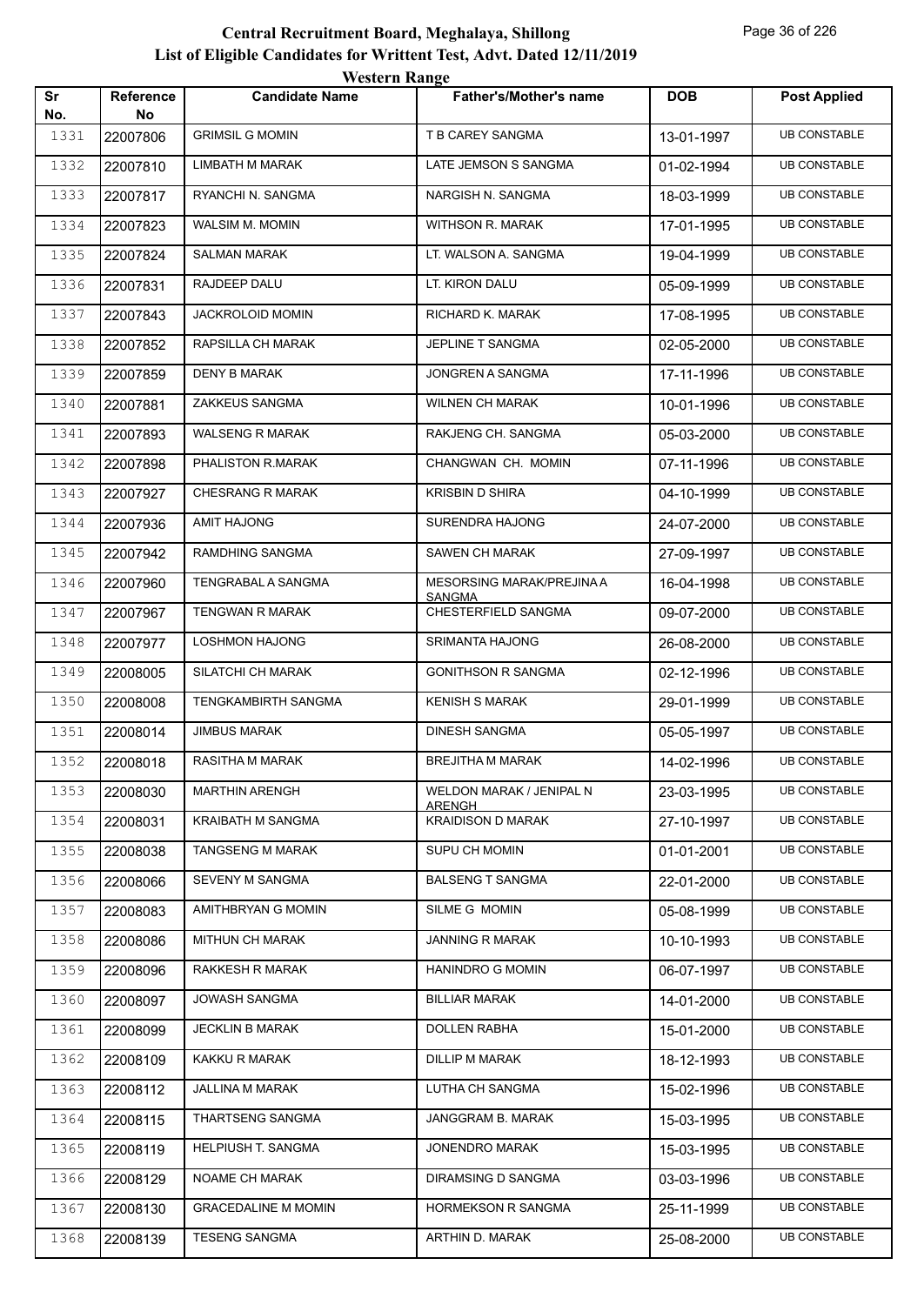|           |                        | <b>Western Range</b>      |                               |            |                     |  |  |
|-----------|------------------------|---------------------------|-------------------------------|------------|---------------------|--|--|
| Sr<br>No. | <b>Reference</b><br>No | <b>Candidate Name</b>     | <b>Father's/Mother's name</b> | <b>DOB</b> | <b>Post Applied</b> |  |  |
| 1369      | 22008140               | <b>NOKAMCHI B MARAK</b>   | <b>GREBILLA B MARAK</b>       | 28-04-1999 | <b>UB CONSTABLE</b> |  |  |
| 1370      | 22008147               | NOGAME CH. MARAK          | SHRI. BEROSING B MARAK        | 03-12-1996 | <b>UB CONSTABLE</b> |  |  |
| 1371      | 22008149               | RAKESH KR RABHA           | SOLENDRA RABHA                | 24-08-1997 | <b>UB CONSTABLE</b> |  |  |
| 1372      | 22008155               | ARJUN A SANGMA            | <b>BARNEN DILWELLINA</b>      | 03-08-1999 | <b>UB CONSTABLE</b> |  |  |
| 1373      | 22008162               | <b>WACHIUNA G MOMIN</b>   | ANDESMAN G MOMIN              | 25-07-1999 | <b>UB CONSTABLE</b> |  |  |
| 1374      | 22008169               | PATIMA M MARAK            | PREDITSON A SANGMA            | 01-10-1996 | <b>UB CONSTABLE</b> |  |  |
| 1375      | 22008178               | <b>ISACCAR D MARAK</b>    | ABARSON M SANGMA              | 09-10-1997 | <b>UB CONSTABLE</b> |  |  |
| 1376      | 22008180               | DITTOR CH MARAK           | <b>RENJING CH MOMIN</b>       | 10-08-1999 | <b>UB CONSTABLE</b> |  |  |
| 1377      | 22008187               | PRESITHA SANGMA           | LATE PINGKLING C MARAK        | 01-01-1998 | <b>UB CONSTABLE</b> |  |  |
| 1378      | 22008195               | SALGAMCHI CH MARAK        | SHRI. BEROSING B MARAK        | 14-11-2000 | <b>UB CONSTABLE</b> |  |  |
| 1379      | 22008197               | TREYSIL G SANGMA          | <b>SALJING M MARAK</b>        | 10-12-1998 | <b>UB CONSTABLE</b> |  |  |
| 1380      | 22008206               | <b>DICCO M MARAK</b>      | <b>KEROSH CH SANGMA</b>       | 18-02-1994 | <b>UB CONSTABLE</b> |  |  |
| 1381      | 22008215               | <b>GRINJILLA R MARAK</b>  | KILLAN A SANGMA               | 02-01-1999 | <b>UB CONSTABLE</b> |  |  |
| 1382      | 22008226               | <b>GILBIRTH A SANGMA</b>  | <b>FRANCIS R MARAK</b>        | 12-03-2000 | <b>UB CONSTABLE</b> |  |  |
| 1383      | 22008227               | <b>MANGRIK M. MOMIN</b>   | <b>THUMLIAN MOMIN</b>         | 26-06-1997 | <b>UB CONSTABLE</b> |  |  |
| 1384      | 22008228               | <b>JUNSHILLA R MARAK</b>  | <b>SECTINGTON K SANGMA</b>    | 13-06-1996 | <b>UB CONSTABLE</b> |  |  |
| 1385      | 22008230               | <b>SENGMITCHI R MARAK</b> | KANJENG CH SANGMA             | 16-03-2000 | <b>UB CONSTABLE</b> |  |  |
| 1386      | 22008272               | SENGMARK N SANGMA         | <b>NUWEN MARAK</b>            | 23-03-1997 | <b>UB CONSTABLE</b> |  |  |
| 1387      | 22008276               | <b>TWINKLE MARAK</b>      | MINENDRO T SANGMA             | 12-09-1995 | <b>UB CONSTABLE</b> |  |  |
| 1388      | 22008277               | SENGCHANG SANGMA          | <b>SUSEN CH MARAK</b>         | 16-02-1994 | <b>UB CONSTABLE</b> |  |  |
| 1389      | 22008292               | <b>DESIMITHA T SANGMA</b> | ASHU M MARAK                  | 25-12-2000 | <b>UB CONSTABLE</b> |  |  |
| 1390      | 22008295               | PRELINA CH MARAK          | <b>DIPPINSON M SANGMA</b>     | 12-05-1999 | <b>UB CONSTABLE</b> |  |  |
| 1391      | 22008298               | CHANDIBAR M MOMIN         | PRODIP MOMIN                  | 10-12-1994 | <b>UB CONSTABLE</b> |  |  |
| 1392      | 22008306               | SALBAN D SANGMA           | <b>LETHINGSON MOMIN</b>       | 08-05-1995 | <b>UB CONSTABLE</b> |  |  |
| 1393      | 22008309               | <b>MANKAN CH MOMIN</b>    | AIWIL R MARAK                 | 21-09-1998 | <b>UB CONSTABLE</b> |  |  |
| 1394      | 22008320               | <b>BRETHIAN T SANGMA</b>  | <b>BONASH CH MARAK</b>        | 10-12-1995 | <b>UB CONSTABLE</b> |  |  |
| 1395      | 22008321               | ELSADORA N. MARAK         | SHRI. DILON SANGMA            | 10-12-1998 | <b>UB CONSTABLE</b> |  |  |
| 1396      | 22008325               | SENGSRANG M. MARAK        | <b>BINJENG CH SANGMA</b>      | 15-11-1995 | <b>UB CONSTABLE</b> |  |  |
| 1397      | 22008340               | RINGRANG G MOMIN          | MODHI A SANGMA                | 14-12-2000 | <b>UB CONSTABLE</b> |  |  |
| 1398      | 22008341               | JUNEBIRTH M MARAK         | <b>HERUT P SANGMA</b>         | 15-06-1996 | <b>UB CONSTABLE</b> |  |  |
| 1399      | 22008344               | NAMSRANG CH MOMIN         | SLEBIN M SANGMA               | 30-08-1994 | <b>UB CONSTABLE</b> |  |  |
| 1400      | 22008376               | <b>BABYANA CH MARAK</b>   | <b>CHESTERBLUN K MARAK</b>    | 02-10-1999 | <b>UB CONSTABLE</b> |  |  |
| 1401      | 22008380               | NIRVANA N MARAK           | RIKSIL D MOMIN                | 10-10-1996 | <b>UB CONSTABLE</b> |  |  |
| 1402      | 22008386               | RELLIBATH CH MARAK        | NATHISON M SANGMA             | 20-12-1996 | <b>UB CONSTABLE</b> |  |  |
| 1403      | 22008391               | <b>LEKI M SANGMA</b>      | <b>GOPAL MARAK</b>            | 15-06-2000 | <b>UB CONSTABLE</b> |  |  |
| 1404      | 22008408               | MITLOM A SANGMA           | SHRI. MODHUSING N ARENGH      | 07-12-1995 | UB CONSTABLE        |  |  |
| 1405      | 22008417               | TETERA T SANGMA           | LT. ENDA R MARAK              | 26-04-2000 | <b>UB CONSTABLE</b> |  |  |
| 1406      | 22008418               | <b>MURAT BASFOR</b>       | DARA BASFOR                   | 27-06-1996 | <b>UB CONSTABLE</b> |  |  |
|           |                        |                           |                               |            |                     |  |  |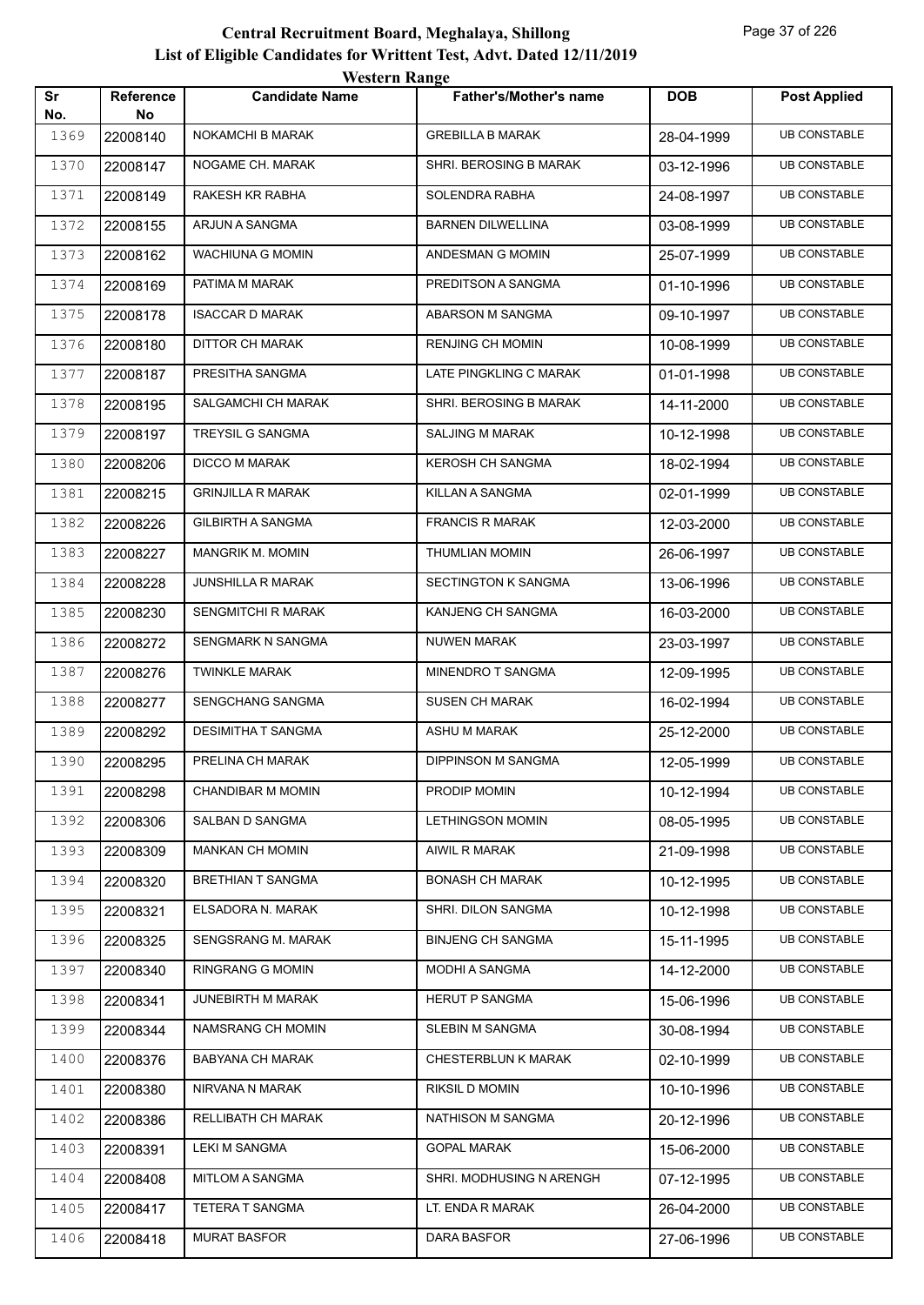|           |                        | <b>Western Range</b>       |                               |            |                     |  |  |
|-----------|------------------------|----------------------------|-------------------------------|------------|---------------------|--|--|
| Sr<br>No. | <b>Reference</b><br>No | <b>Candidate Name</b>      | <b>Father's/Mother's name</b> | <b>DOB</b> | <b>Post Applied</b> |  |  |
| 1407      | 22008430               | PRESIL N MARAK             | <b>HERAN CH SANGMA</b>        | 03-07-1998 | <b>UB CONSTABLE</b> |  |  |
| 1408      | 22008431               | RINCHIA A SANGMA           | <b>KENITH CH MOMIN</b>        | 12-05-1996 | <b>UB CONSTABLE</b> |  |  |
| 1409      | 22008432               | LOTTINGSON D SANGMA        | <b>DINGJIN MOMIN</b>          | 01-02-1993 | <b>UB CONSTABLE</b> |  |  |
| 1410      | 22008435               | <b>MOUNTETHEND G MOMIN</b> | <b>CHANGAN B MARAK</b>        | 16-05-1994 | <b>UB CONSTABLE</b> |  |  |
| 1411      | 22008466               | <b>HEBILSON T SANGMA</b>   | <b>FRANCIS S SANGMA</b>       | 24-05-1993 | <b>UB CONSTABLE</b> |  |  |
| 1412      | 22008472               | <b>JEVIAR S MARAK</b>      | MILLISON M SANGMA             | 09-08-1995 | <b>UB CONSTABLE</b> |  |  |
| 1413      | 22008501               | SENGSA A SANGMA            | <b>BLINGSTON G MOMIN</b>      | 15-06-1996 | <b>UB CONSTABLE</b> |  |  |
| 1414      | 22008507               | CLEWATH N. SANGMA          | <b>LEKISTHEN G MOMIN</b>      | 30-08-2000 | <b>UB CONSTABLE</b> |  |  |
| 1415      | 22008512               | CHENGBERTH D SANGMA        | MIGAN CH. MARAK               | 15-02-1999 | <b>UB CONSTABLE</b> |  |  |
| 1416      | 22008519               | TINA MOMIN                 | LEKH BAHADUR KARKEE           | 09-12-1993 | <b>UB CONSTABLE</b> |  |  |
| 1417      | 22008543               | SALGRAK D SANGMA           | KINGWEL CH MARAK              | 22-11-1996 | <b>UB CONSTABLE</b> |  |  |
| 1418      | 22008547               | <b>KREADING D SANGMA</b>   | POLDING MARAK                 | 19-07-1995 | <b>UB CONSTABLE</b> |  |  |
| 1419      | 22008551               | <b>RIMSENG M SANGMA</b>    | <b>CROSSWELL MOMIN</b>        | 21-03-1996 | <b>UB CONSTABLE</b> |  |  |
| 1420      | 22008556               | BOYLSTONE A. SANGMA        | SEKANDER R. MARAK             | 22-03-1997 | <b>UB CONSTABLE</b> |  |  |
| 1421      | 22008582               | STEPHEN CH. MOMIN          | PIUS D. SANGMA                | 04-12-1999 | <b>UB CONSTABLE</b> |  |  |
| 1422      | 22008593               | <b>WELFORD MARAK</b>       | SUBROWNO T SANGMA             | 10-12-1995 | <b>UB CONSTABLE</b> |  |  |
| 1423      | 22008597               | SAMIL N. SANGMA            | <b>KRECKSTON R. MARAK</b>     | 17-03-1997 | <b>UB CONSTABLE</b> |  |  |
| 1424      | 22008615               | RAJU CH MARAK              | <b>KILJENG SANGMA</b>         | 12-03-1998 | <b>UB CONSTABLE</b> |  |  |
| 1425      | 22008624               | <b>BUCCIERY K MARAK</b>    | <b>HUSEN G MOMIN</b>          | 07-04-1996 | <b>UB CONSTABLE</b> |  |  |
| 1426      | 22008631               | NATHALIS R MARAK           | <b>JOSPINA R MARAK</b>        | 25-12-1998 | <b>UB CONSTABLE</b> |  |  |
| 1427      | 22008642               | <b>BONDEBIRTH M SANGMA</b> | KIMJEN CH MARAK               | 20-01-1998 | <b>UB CONSTABLE</b> |  |  |
| 1428      | 22008666               | <b>BARNISH R MARAK</b>     | <b>EPALSON ARENGH</b>         | 16-03-1998 | <b>UB CONSTABLE</b> |  |  |
| 1429      | 22008683               | TENGKAM R MARAK            | PALON A SANGMA                | 21-04-1999 | <b>UB CONSTABLE</b> |  |  |
| 1430      | 22008686               | HAIJIA MARAK               | JOINISH A. MARAK              | 28-09-1994 | <b>UB CONSTABLE</b> |  |  |
| 1431      | 22008691               | <b>JESIA G MOMIN</b>       | <b>HALLENSON R MARAK</b>      | 02-09-1995 | <b>UB CONSTABLE</b> |  |  |
| 1432      | 22008731               | <b>BLORITH P. SANGMA</b>   | PRANSTONE SANGMA              | 05-01-2000 | <b>UB CONSTABLE</b> |  |  |
| 1433      | 22008744               | <b>EMMANUEL MARAK</b>      | <b>SICKSON C MARAK</b>        | 06-04-2000 | <b>UB CONSTABLE</b> |  |  |
| 1434      | 22008749               | SENGSIME N ARENGH          | PREDITHSON R MARAK            | 08-05-1998 | <b>UB CONSTABLE</b> |  |  |
| 1435      | 22008755               | DORANG SANGMA              | PRAIDISON M. SANGMA           | 16-02-1996 | <b>UB CONSTABLE</b> |  |  |
| 1436      | 22008787               | RAJAT RABHA                | <b>JATISH RABHA</b>           | 11-05-1997 | <b>UB CONSTABLE</b> |  |  |
| 1437      | 22008794               | <b>TANGRIMCHI MARAK</b>    | SHRI. MEKEN R MARAK           | 10-02-1994 | <b>UB CONSTABLE</b> |  |  |
| 1438      | 22008799               | <b>GEMBIRTH D SANGMA</b>   | <b>LETWINSON MARAK</b>        | 16-04-1995 | <b>UB CONSTABLE</b> |  |  |
| 1439      | 22008807               | RICHMOND FELIASH M. SANGMA | <b>BABOSH G. MOMIN</b>        | 08-11-1995 | <b>UB CONSTABLE</b> |  |  |
| 1440      | 22008812               | OLIVER D SHIRA             | LATE OMPRAKASH D SHIRA        | 20-11-1997 | <b>UB CONSTABLE</b> |  |  |
| 1441      | 22008819               | <b>BALJAGRING SANGMA</b>   | PRAIDISON M. SANGMA           | 04-12-1996 | <b>UB CONSTABLE</b> |  |  |
| 1442      | 22008826               | KALEBATH B SANGMA          | <b>CHENGGIN CH MARAK</b>      | 11-03-1998 | UB CONSTABLE        |  |  |
| 1443      | 22008836               | <b>BANSHANBOR MARAK</b>    | LT. EKLINROY LAPANG           | 04-12-2000 | <b>UB CONSTABLE</b> |  |  |
| 1444      | 22008843               | <b>BALNAM D SANGMA</b>     | <b>GEORGE A SANGMA</b>        | 28-10-1996 | <b>UB CONSTABLE</b> |  |  |
|           |                        |                            |                               |            |                     |  |  |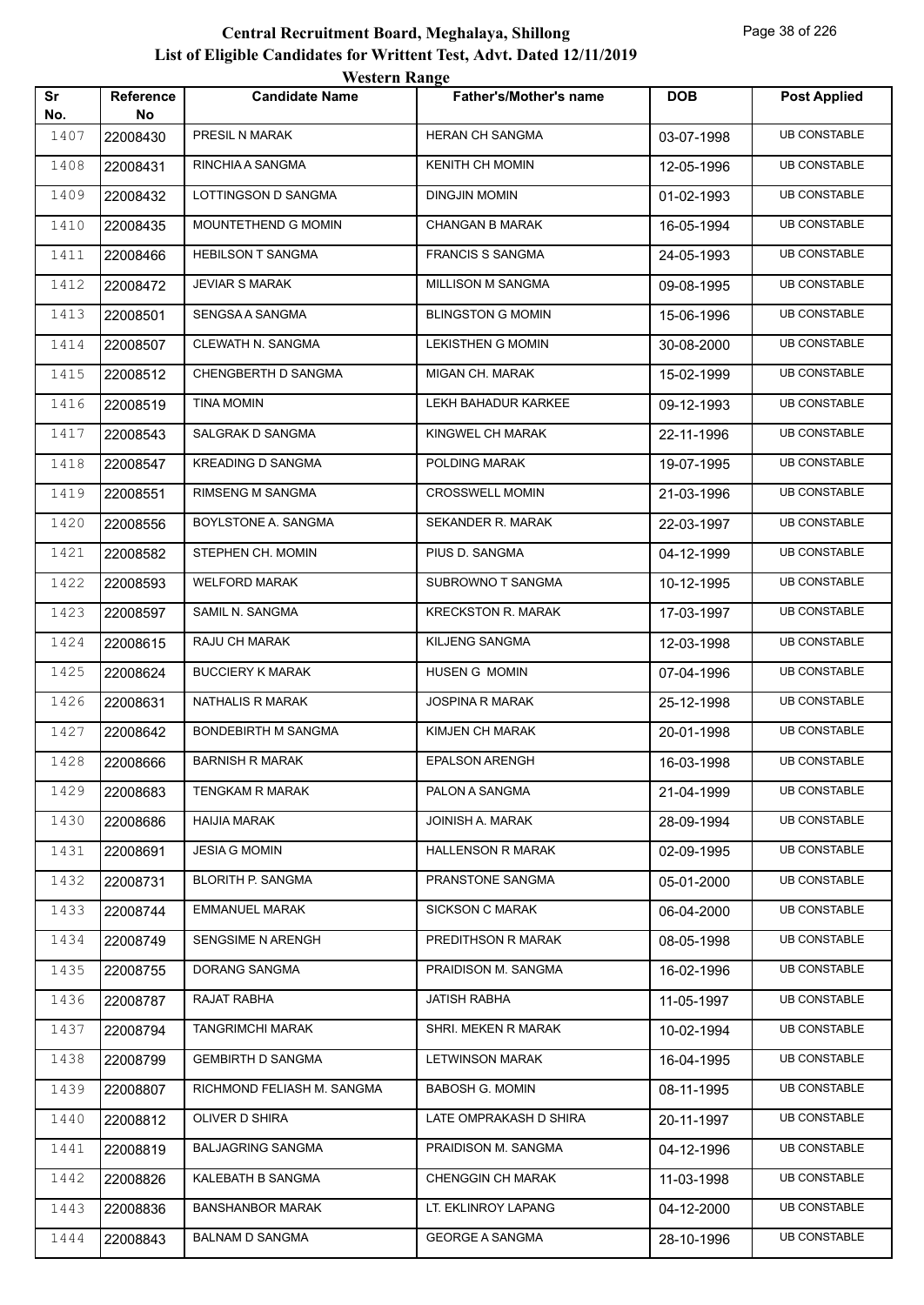|           |                 | western Range                |                               |            |                     |
|-----------|-----------------|------------------------------|-------------------------------|------------|---------------------|
| Sr<br>No. | Reference<br>No | <b>Candidate Name</b>        | <b>Father's/Mother's name</b> | <b>DOB</b> | <b>Post Applied</b> |
| 1445      | 22008844        | PRIYA SENGQUEENCHI CH. MARAK | <b>CHINGME CH. MARAK</b>      | 31-01-1997 | <b>UB CONSTABLE</b> |
| 1446      | 22008848        | SALGRA M SANGMA              | NIKILSON S SANGMA             | 21-01-1994 | <b>UB CONSTABLE</b> |
| 1447      | 22008877        | WALMA SANGMA                 | <b>BIRSHAD SHIRA</b>          | 07-10-1994 | <b>UB CONSTABLE</b> |
| 1448      | 22008880        | SILGRIK M SANGMA             | SMT. ARNO M SANGMA            | 06-09-2000 | <b>UB CONSTABLE</b> |
| 1449      | 22008881        | <b>BATSRANG A SANGMA</b>     | <b>WINDERSON CH MARAK</b>     | 11-11-1999 | <b>UB CONSTABLE</b> |
| 1450      | 22008884        | <b>BUTPON D SANGMA</b>       | <b>BRENALSON MOMIN</b>        | 16-02-1999 | <b>UB CONSTABLE</b> |
| 1451      | 22008900        | CHESRANG CH MARAK            | HANITSON M SANGMA             | 14-12-1998 | <b>UB CONSTABLE</b> |
| 1452      | 22008925        | HOLIWORD R MARAK             | PERISON D SHIRA               | 08-04-1998 | <b>UB CONSTABLE</b> |
| 1453      | 22008936        | RAKESH M MARAK               | RAKRANSON SANGMA              | 30-04-1998 | <b>UB CONSTABLE</b> |
| 1454      | 22008947        | PRECILITHA MARAK             | <b>FLACKSTON M SANGMA</b>     | 05-07-1993 | <b>UB CONSTABLE</b> |
| 1455      | 22008950        | <b>RIKRANG M SANGMA</b>      | PREDISON M MARAK              | 22-09-1999 | <b>UB CONSTABLE</b> |
| 1456      | 22009066        | <b>JINGJAN R MARAK</b>       | CHONGJING SANGMA              | 03-05-1999 | <b>UB CONSTABLE</b> |
| 1457      | 22009076        | PANCHENG MOMIN               | <b>GREDUET CH MOMIN</b>       | 02-10-1998 | <b>UB CONSTABLE</b> |
| 1458      | 22009093        | <b>SENGKUSH R MARAK</b>      | DEWANSING M SANGMA            | 06-06-1998 | <b>UB CONSTABLE</b> |
| 1459      | 22009108        | THINEN MARAK                 | JANGSEN A. SANGMA             | 01-06-1998 | <b>UB CONSTABLE</b> |
| 1460      | 22009125        | CHINTU D SHIRA               | <b>SIMSENG R MARAK</b>        | 23-05-1997 | <b>UB CONSTABLE</b> |
| 1461      | 22009127        | ARYE CHEAN T SANGMA          | WITHWILLSON G MOMIN           | 09-07-1999 | <b>UB CONSTABLE</b> |
| 1462      | 22009132        | NIKSENG B. SANGMA            | LATE DIREN KOCH               | 15-08-1998 | <b>UB CONSTABLE</b> |
| 1463      | 22009142        | CELIANA R SANGMA             | PROJEN R MARAK                | 14-04-1994 | <b>UB CONSTABLE</b> |
| 1464      | 22009172        | <b>WALNATCHI A SANGMA</b>    | SADINA A SANGMA               | 19-07-1998 | <b>UB CONSTABLE</b> |
| 1465      | 22009179        | JOTILA RABHA                 | SARANAN RABHA                 | 02-04-1994 | <b>UB CONSTABLE</b> |
| 1466      | 22009187        | <b>WITHING N MARAK</b>       | LT, PREDISH MOMIN             | 25-01-1994 | <b>UB CONSTABLE</b> |
| 1467      | 22009188        | RAKMAN D SANGMA              | ALBERTH R MARAK               | 30-09-1995 | <b>UB CONSTABLE</b> |
| 1468      | 22009201        | FRANCISH SANGMA              | DILLIP C MARAK                | 26-01-1997 | <b>UB CONSTABLE</b> |
| 1469      | 22009206        | <b>MAHABIR SWARNKAR</b>      | SURYA NATH SWARNKAR           | 09-08-1998 | <b>UB CONSTABLE</b> |
| 1470      | 22009226        | <b>BRIJITHA R MARAK</b>      | <b>BRAITILLSON N SANGMA</b>   | 25-04-1998 | <b>UB CONSTABLE</b> |
| 1471      | 22009230        | <b>JOBANG SANGMA</b>         | SAMUEL MARAK                  | 16-11-1996 | <b>UB CONSTABLE</b> |
| 1472      | 22009271        | JIM A SANGMA                 | LATHIN MARAK                  | 05-12-1995 | <b>UB CONSTABLE</b> |
| 1473      | 22009302        | SALSRANG SANGMA              | <b>WEJING A MARAK</b>         | 02-12-1999 | <b>UB CONSTABLE</b> |
| 1474      | 22009308        | <b>TERANG SANGMA</b>         | ELGIN G. MOMIN                | 05-06-1995 | <b>UB CONSTABLE</b> |
| 1475      | 22009337        | CHENGNANG M. MOMIN           | KORINA MOMIN                  | 24-12-1996 | <b>UB CONSTABLE</b> |
| 1476      | 22009346        | <b>MELKIOR R MARAK</b>       | ADENAUR N SANGMA              | 12-08-1997 | <b>UB CONSTABLE</b> |
| 1477      | 22009353        | PRINGSAL S SANGMA            | SHRI DEBATOSH R MARAK         | 10-12-1997 | <b>UB CONSTABLE</b> |
| 1478      | 22009359        | <b>GRASPER D MARAK</b>       | SMT, PILJI D MARAK            | 15-02-1998 | <b>UB CONSTABLE</b> |
| 1479      | 22009414        | JAMSENG B MARAK              | JATJENG CH SANGMA             | 06-03-1995 | <b>UB CONSTABLE</b> |
| 1480      | 22009490        | <b>HERCULIAN CH MARAK</b>    | LT. ONIL T SANGMA             | 10-06-1994 | <b>UB CONSTABLE</b> |
| 1481      | 22009509        | <b>HEIRDIKKI G MOMIN</b>     | <b>OMILLINE SANGMA</b>        | 05-03-1998 | <b>UB CONSTABLE</b> |
| 1482      | 22009512        | EKBAL HUSSAIN                | ABDUL MALAK SARKAR            | 04-03-1999 | <b>UB CONSTABLE</b> |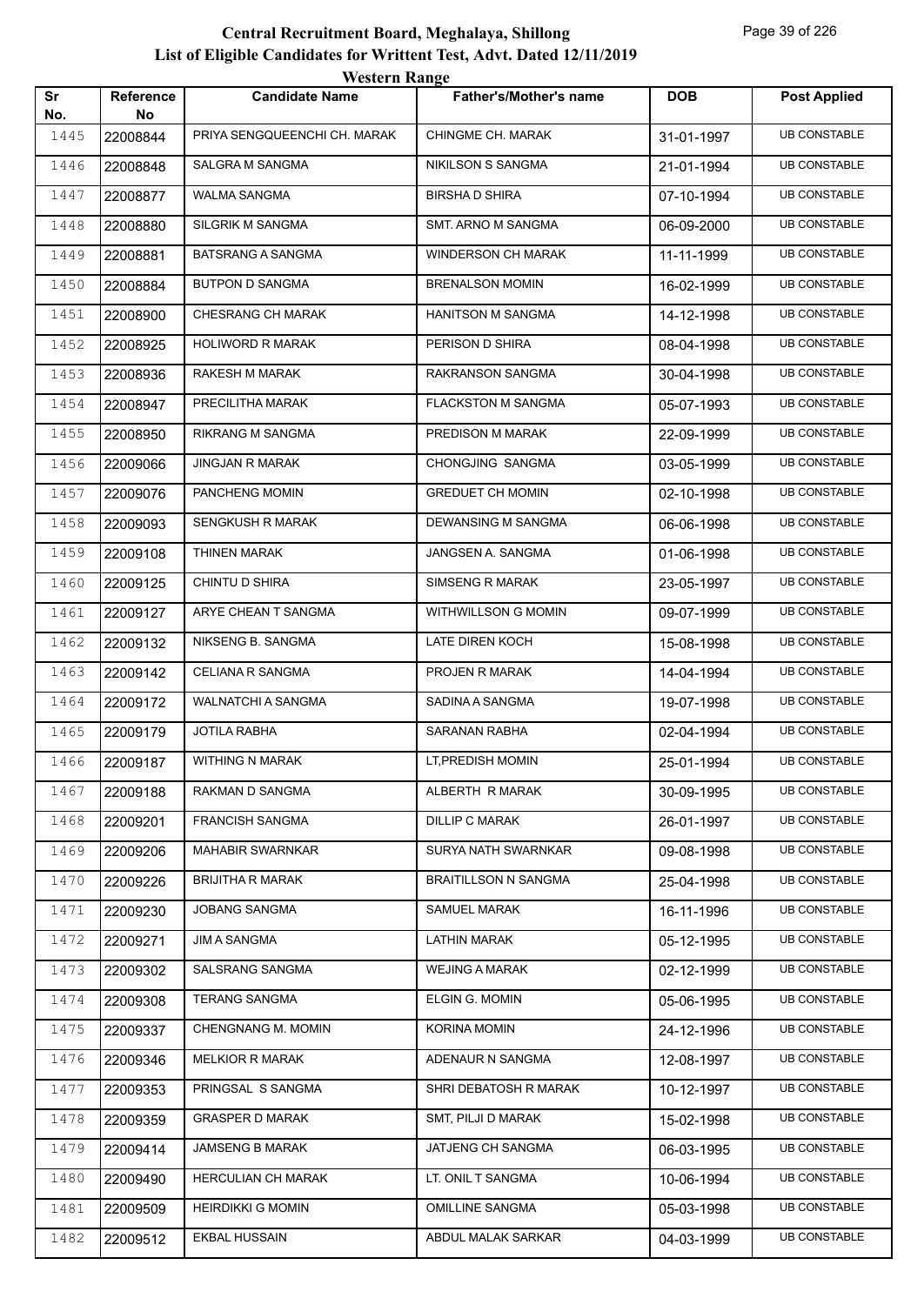| Sr   | Reference | <b><i>WESTER INARRY</i></b><br><b>Candidate Name</b> | <b>Father's/Mother's name</b> | <b>DOB</b> | <b>Post Applied</b> |
|------|-----------|------------------------------------------------------|-------------------------------|------------|---------------------|
| No.  | No        |                                                      |                               |            |                     |
| 1483 | 22009524  | <b>TENIMOON CH.MOMIN</b>                             | <b>STARSON SANGMA</b>         | 06-11-1993 | <b>UB CONSTABLE</b> |
| 1484 | 22009526  | <b>TESENG R SANGMA</b>                               | KRINPIKSTON CH MARAK          | 17-06-1997 | <b>UB CONSTABLE</b> |
| 1485 | 22009527  | DALSRANG M SANGMA                                    | <b>EMSON CH MARAK</b>         | 13-10-1994 | <b>UB CONSTABLE</b> |
| 1486 | 22009538  | <b>TESRANG SANGMA</b>                                | SALSENG M. SANGMA             | 16-06-1995 | <b>UB CONSTABLE</b> |
| 1487 | 22009570  | <b>MIKRANG A SANGMA</b>                              | <b>KRANSING CH MARAK</b>      | 09-01-1993 | <b>UB CONSTABLE</b> |
| 1488 | 22009578  | SOPING A SANGMA                                      | PERALISH A SANGMA             | 06-11-1997 | <b>UB CONSTABLE</b> |
| 1489 | 22009589  | <b>HEMANWELL M SANGMA</b>                            | PUNIK R MARAK                 | 05-05-1996 | <b>UB CONSTABLE</b> |
| 1490 | 22009590  | <b>JIMSERA MARAK</b>                                 | KURIDIN M SANGMA              | 08-12-1995 | <b>UB CONSTABLE</b> |
| 1491 | 22009616  | DEBILLAR B MARAK                                     | <b>DAMIEN S MARAK</b>         | 28-08-2000 | <b>UB CONSTABLE</b> |
| 1492 | 22009642  | ARCHANA K MARAK                                      | HOLLIPSON SANGMA              | 21-07-1995 | <b>UB CONSTABLE</b> |
| 1493 | 22009647  | NIKRAK D SANGMA                                      | <b>GEORGE A SANGMA</b>        | 26-02-1999 | <b>UB CONSTABLE</b> |
| 1494 | 22009668  | SENGJRANG R. MARAK                                   | SHRI. RUPSING R. MARAK        | 06-01-1996 | <b>UB CONSTABLE</b> |
| 1495 | 22009673  | CHEKU CHUANGTE R MARAK                               | SALSENG M SANGMA              | 13-02-1997 | <b>UB CONSTABLE</b> |
| 1496 | 22009714  | SENGPRANG CH MOMIN                                   | <b>WILBAR D SHIRA</b>         | 05-07-1994 | <b>UB CONSTABLE</b> |
| 1497 | 22009773  | TANGSIK S. SANGMA                                    | DORONI S. SANGMA              | 02-10-1994 | <b>UB CONSTABLE</b> |
| 1498 | 22009779  | JASENG CH.MOMIN                                      | SOPPINDRO N.MARAK             | 12-11-1997 | <b>UB CONSTABLE</b> |
| 1499 | 22009841  | PRISKILLA CH MOMIN                                   | MUKONDO CH MARAK              | 10-07-1999 | <b>UB CONSTABLE</b> |
| 1500 | 22009843  | KANITHER R MARAK                                     | <b>TENGIN M SANGMA</b>        | 16-05-1998 | <b>UB CONSTABLE</b> |
| 1501 | 22009846  | PRASANTA KOCH                                        | LT.OLESWAR KOCH               | 12-05-1995 | <b>UB CONSTABLE</b> |
| 1502 | 22009856  | <b>SILCHIRA MARAK</b>                                | PAULSING R MARAK              | 09-05-1995 | <b>UB CONSTABLE</b> |
| 1503 | 22009864  | <b>CHINGKAM SANGMA</b>                               | <b>GRETING R MARAK</b>        | 10-01-1998 | <b>UB CONSTABLE</b> |
| 1504 | 22009865  | SILMAN CH SANGMA                                     | <b>TOSANG R MARAK</b>         | 05-03-1996 | <b>UB CONSTABLE</b> |
| 1505 | 22009880  | NOBELSON RABHA                                       | <b>BINISOR RABHA</b>          | 22-06-1994 | <b>UB CONSTABLE</b> |
| 1506 | 22009911  | MERRYCHRITBENEY N SANGMA                             | <b>KENENDRO T SANGMA</b>      | 11-09-1993 | <b>UB CONSTABLE</b> |
| 1507 | 22009919  | <b>RAKSENG CH MARAK</b>                              | WARAM M MARAK                 | 07-06-1998 | <b>UB CONSTABLE</b> |
| 1508 | 22009928  | AKINGSTONE A SANGMA                                  | SHEAMSON G MIOMIN             | 19-09-1995 | <b>UB CONSTABLE</b> |
| 1509 | 22009935  | BATHE BENITHO SANGMA                                 | METTRINSON G. MOMIN           | 17-03-1995 | <b>UB CONSTABLE</b> |
| 1510 | 22009939  | <b>BAPON KOCH</b>                                    | <b>LALIT KOCH</b>             | 31-12-1996 | <b>UB CONSTABLE</b> |
| 1511 | 22009945  | <b>GRITBARTH T SANGMA</b>                            | TEN M MARAK                   | 07-01-1999 | <b>UB CONSTABLE</b> |
| 1512 | 22009949  | LEWITH N MARAK                                       | SHRI. DANIEL T SANGMA         | 12-11-1999 | <b>UB CONSTABLE</b> |
| 1513 | 22009961  | <b>TAPSENG M MARAK</b>                               | CHANGJON SANGMA               | 30-11-1995 | <b>UB CONSTABLE</b> |
| 1514 | 22009973  | ZIARUL ISLAM                                         | <b>JUHIRUL ISLAM</b>          | 12-04-1998 | <b>UB CONSTABLE</b> |
| 1515 | 22009976  | ARMAN CH MOMIN                                       | <b>MENDUNI CH MOMIN</b>       | 16-07-1999 | <b>UB CONSTABLE</b> |
| 1516 | 22009989  | SILRAK D SANGMA                                      | <b>BENJING T SANGMA</b>       | 06-01-1998 | <b>UB CONSTABLE</b> |
| 1517 | 22010006  | JAHANUR ALOM MOLLAH                                  | <b>MANNAN MOLLAH</b>          | 12-10-1999 | <b>UB CONSTABLE</b> |
| 1518 | 22010010  | CHISEL D SHIRA                                       | <b>JENGBIN CH MARAK</b>       | 28-12-1996 | <b>UB CONSTABLE</b> |
| 1519 | 22010013  | VIVEK KUMAR                                          | BIJAY KUMAR MALLAH            | 03-08-2000 | <b>UB CONSTABLE</b> |
| 1520 | 22010016  | KISHOR CH SANGMA                                     | <b>CLEMENT G SANGMA</b>       | 30-04-1998 | <b>UB CONSTABLE</b> |
|      |           |                                                      |                               |            |                     |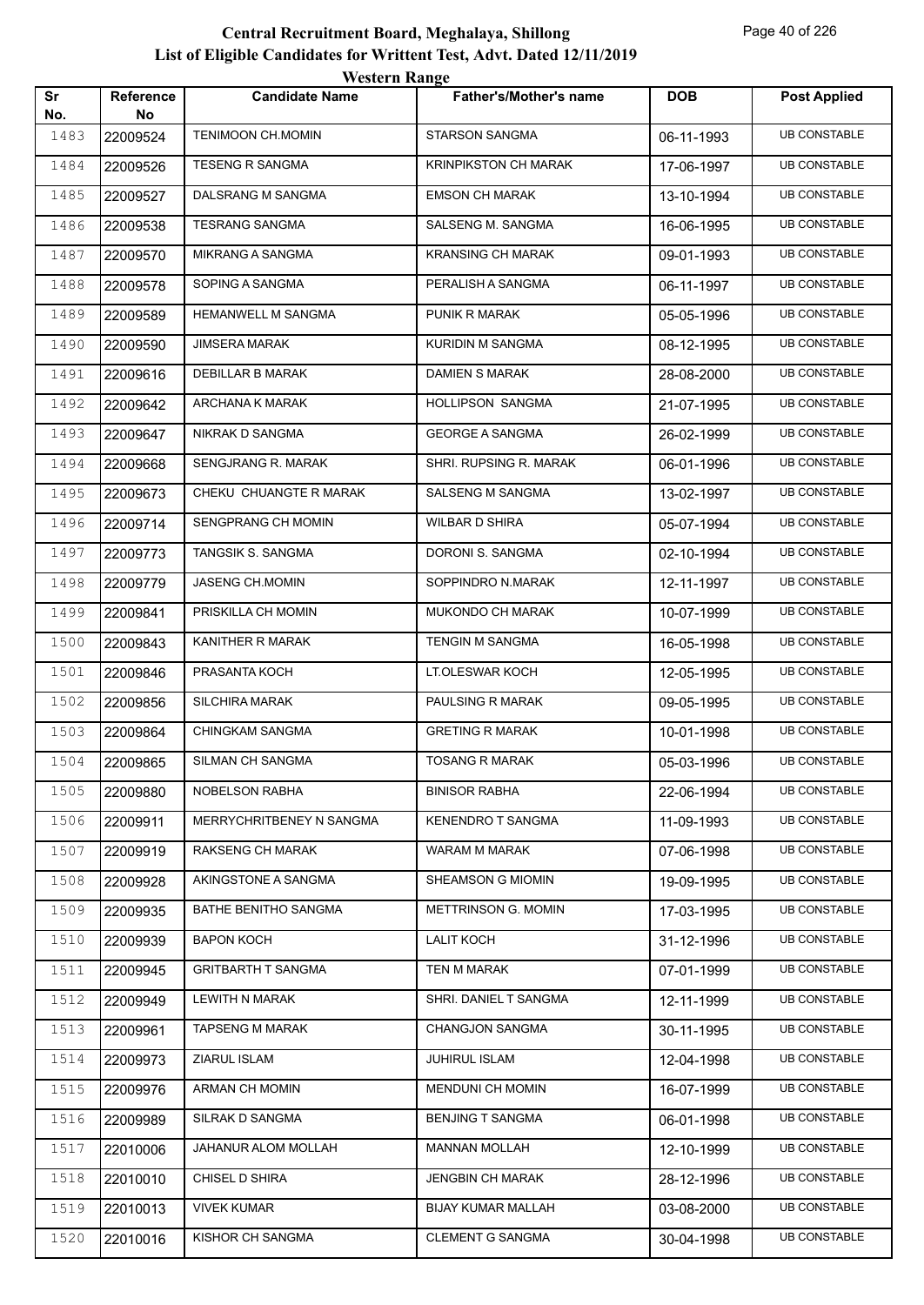|           |                 | western Kange              |                               |            |                     |
|-----------|-----------------|----------------------------|-------------------------------|------------|---------------------|
| Sr<br>No. | Reference<br>No | <b>Candidate Name</b>      | <b>Father's/Mother's name</b> | <b>DOB</b> | <b>Post Applied</b> |
| 1521      | 22010018        | <b>TREWITH CH SANGMA</b>   | <b>CHRISTER CH MOMIN</b>      | 24-01-1998 | <b>UB CONSTABLE</b> |
| 1522      | 22010034        | MEXMILE D SHIRA            | LATE KHEMILLEN D MARAK        | 25-11-1993 | <b>UB CONSTABLE</b> |
| 1523      | 22010102        | SIXSONBIRTH K SANGMA       | JOELSON G MOMIN               | 12-05-1997 | <b>UB CONSTABLE</b> |
| 1524      | 22010119        | PRODUM BANAI               | PHILISON BANAI                | 01-11-1997 | <b>UB CONSTABLE</b> |
| 1525      | 22010127        | <b>BEJU R MARAK</b>        | PRITSON A SANGMA              | 04-07-1993 | <b>UB CONSTABLE</b> |
| 1526      | 22010132        | <b>CHINGRANG G MOMIN</b>   | <b>CLAIMBIRTH CH MARAK</b>    | 07-09-1999 | <b>UB CONSTABLE</b> |
| 1527      | 22010143        | PINAR A. SANGMA            | SENMI A. SANGMA               | 14-08-2000 | <b>UB CONSTABLE</b> |
| 1528      | 22010144        | <b>TENGCHI MARAK</b>       | <b>GRENITHSON M SANGMA</b>    | 14-02-1998 | <b>UB CONSTABLE</b> |
| 1529      | 22010147        | <b>TOSINA M MARAK</b>      | LATE JOGENDRO M SANGMA        | 19-04-1996 | <b>UB CONSTABLE</b> |
| 1530      | 22010156        | SENGTUEL M SANGMA          | SENGJAN M SANGMA              | 05-09-1997 | <b>UB CONSTABLE</b> |
| 1531      | 22010172        | <b>TUANGGA MARAK</b>       | <b>STILBIRTH MARAK</b>        | 10-10-1999 | <b>UB CONSTABLE</b> |
| 1532      | 22010207        | <b>BIKROM HAJONG</b>       | <b>BIRKHUMOHON HAJONG</b>     | 30-06-1998 | <b>UB CONSTABLE</b> |
| 1533      | 22010212        | RAMKE T SANGMA             | TOTAN CH. MARAK               | 23-06-2000 | <b>UB CONSTABLE</b> |
| 1534      | 22010214        | <b>TANGKAN MARAK</b>       | SAWINDRO A SANGMA             | 01-01-1996 | <b>UB CONSTABLE</b> |
| 1535      | 22010227        | <b>ISHAIA D SHIRA</b>      | <b>JULIUS SANGMA</b>          | 18-07-1999 | <b>UB CONSTABLE</b> |
| 1536      | 22010240        | <b>GRESDALLIN M SANGMA</b> | DINON M MARAK                 | 28-03-2000 | <b>UB CONSTABLE</b> |
| 1537      | 22010243        | SIXSIMBEDIANA M. SANGMA    | JOPPOLSING T. SANGMA          | 28-08-1995 | <b>UB CONSTABLE</b> |
| 1538      | 22010255        | REKKY K. MARAK             | DONAL M. MOMIN                | 23-04-1997 | <b>UB CONSTABLE</b> |
| 1539      | 22010257        | PREYBIA MARAK              | <b>EMBER R MARAK</b>          | 16-04-1996 | <b>UB CONSTABLE</b> |
| 1540      | 22010261        | DEVRAJ KUMAR MANN          | NIRMAL KUMAR MANN             | 12-11-1994 | <b>UB CONSTABLE</b> |
| 1541      | 22010266        | <b>MILTON A. SANGMA</b>    | SATJENG B. MARAK              | 28-10-1999 | <b>UB CONSTABLE</b> |
| 1542      | 22010267        | SENGKAL SANGMA             | <b>GAJEN R. MARAK</b>         | 01-12-1999 | <b>UB CONSTABLE</b> |
| 1543      | 22010270        | DULAL HAJONG               | NIROD HAJONG                  | 25-06-1997 | <b>UB CONSTABLE</b> |
| 1544      | 22010280        | <b>BALCHAMBE A SANGMA</b>  | LT. RONGNAN B MARAK           | 15-08-2000 | <b>UB CONSTABLE</b> |
| 1545      | 22010281        | MARKARIASH D SANGMA        | <b>NOELSON MARAK</b>          | 03-09-1998 | <b>UB CONSTABLE</b> |
| 1546      | 22010282        | HEMALLIN CH. MARAK         | RONISH M. SANGMA              | 03-11-1994 | <b>UB CONSTABLE</b> |
| 1547      | 22010317        | ALANGKA SANGMA             | ELIRAM CH MARAK               | 24-06-1993 | <b>UB CONSTABLE</b> |
| 1548      | 22010318        | MINGGAM S SANGMA           | ELBISTER N MARAK              | 02-02-1996 | <b>UB CONSTABLE</b> |
| 1549      | 22010342        | LOJITHSON R SANGMA         | NAMMING MARAK                 | 10-07-1998 | <b>UB CONSTABLE</b> |
| 1550      | 22010358        | JOGESWAR RABHA             | THAKENDRO RABHA               | 10-04-1995 | <b>UB CONSTABLE</b> |
| 1551      | 22010364        | NORWIN M SANGMA            | JANGGAN D MARAK               | 08-05-1995 | <b>UB CONSTABLE</b> |
| 1552      | 22010377        | LENITHA R MARAK            | ALEXSON CH MARAK              | 14-04-1995 | <b>UB CONSTABLE</b> |
| 1553      | 22010382        | KREJOLINA D SANGMA         | AJIM R MARAK                  | 02-12-1996 | <b>UB CONSTABLE</b> |
| 1554      | 22010391        | CHENSENG D SANGMA          | MULLARD K SANGMA              | 28-06-1997 | <b>UB CONSTABLE</b> |
| 1555      | 22010394        | <b>SENGRE B MARAK</b>      | JERENDRO K SANGMA             | 13-07-1994 | <b>UB CONSTABLE</b> |
| 1556      | 22010401        | LAKSHMI CH MARAK           | KINJILLA CH MARAK             | 26-07-1994 | <b>UB CONSTABLE</b> |
| 1557      | 22010408        | LOLITHA CH MOMIN           | <b>KENAN CH MARAK</b>         | 24-03-1999 | <b>UB CONSTABLE</b> |
| 1558      | 22010426        | MATGRIK CH.MARAK           | AUGUSTINE M.SANGMA            | 17-07-1999 | <b>UB CONSTABLE</b> |
|           |                 |                            |                               |            |                     |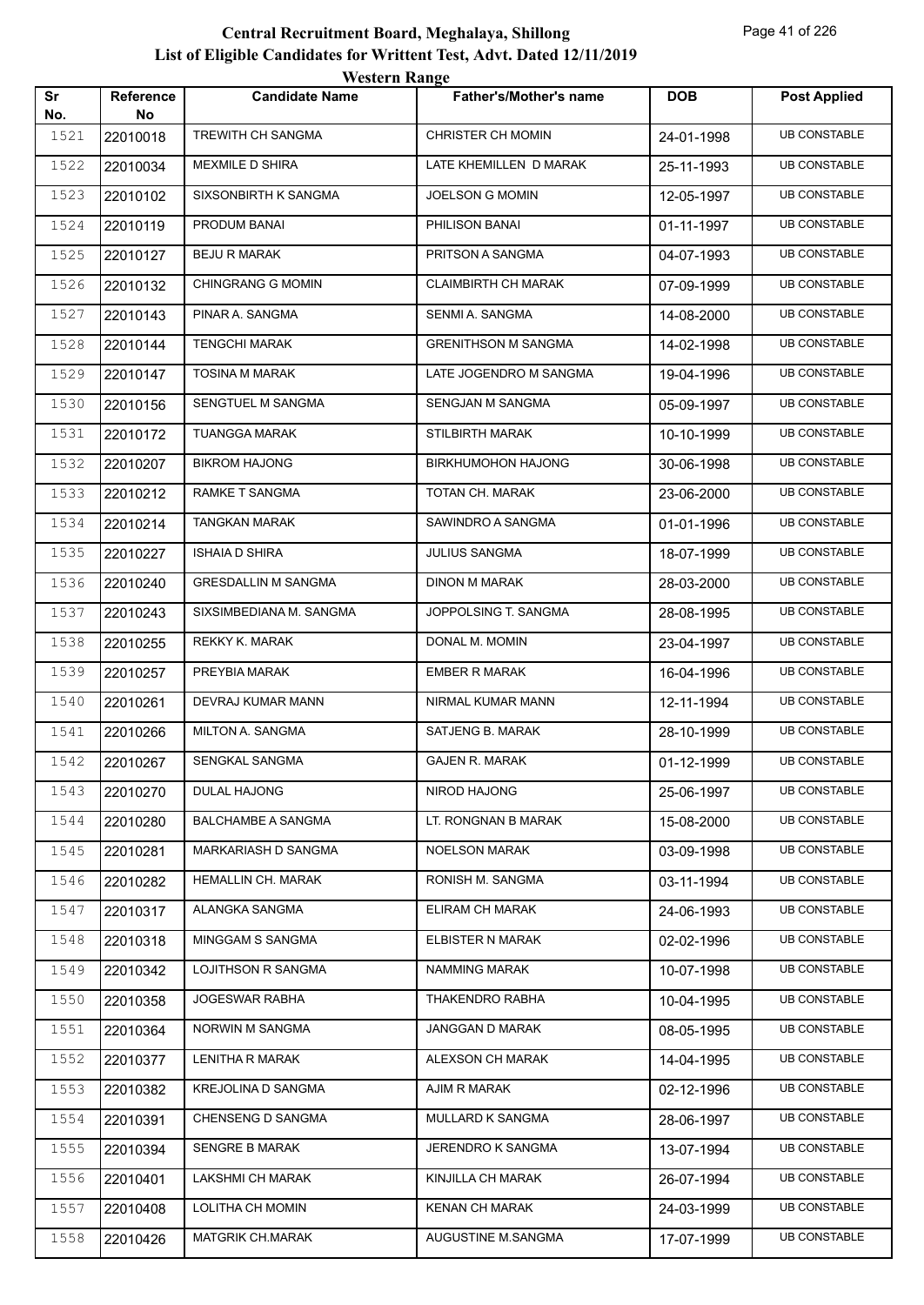|           |                 | western Kange              |                               |            |                     |
|-----------|-----------------|----------------------------|-------------------------------|------------|---------------------|
| Sr<br>No. | Reference<br>No | <b>Candidate Name</b>      | <b>Father's/Mother's name</b> | <b>DOB</b> | <b>Post Applied</b> |
| 1559      | 22010427        | <b>BRIGHTFIELD R MARAK</b> | SANGJING CH SANGMA            | 12-04-1994 | <b>UB CONSTABLE</b> |
| 1560      | 22010433        | <b>BRIMCHI G MOMIN</b>     | HEMLETH CH SANGMA             | 29-03-1999 | <b>UB CONSTABLE</b> |
| 1561      | 22010444        | JICOBEN SANGMA             | KHARSIN M SANGMA              | 17-01-1995 | <b>UB CONSTABLE</b> |
| 1562      | 22010449        | PECHI MARAK                | <b>GENDA MARAK</b>            | 14-04-1998 | <b>UB CONSTABLE</b> |
| 1563      | 22010453        | <b>DIMSEY M MARAK</b>      | <b>MARKSING CH MARAK</b>      | 17-09-1998 | <b>UB CONSTABLE</b> |
| 1564      | 22010454        | <b>SUDHON HAJONG</b>       | LT. NOGEN HAJONG              | 21-12-1999 | <b>UB CONSTABLE</b> |
| 1565      | 22010474        | <b>HEBIRTH B MARAK</b>     | <b>KRECKSON T SANGMA</b>      | 17-09-1998 | <b>UB CONSTABLE</b> |
| 1566      | 22010482        | <b>RIKREY CH MARAK</b>     | <b>MECKSON G MOMIN</b>        | 07-07-1996 | <b>UB CONSTABLE</b> |
| 1567      | 22010497        | RINGRANG T SANGMA          | <b>GATJENSON CH MARAK</b>     | 08-03-1997 | <b>UB CONSTABLE</b> |
| 1568      | 22010502        | RAKRAN CH MARAK            | <b>MORNINGSTON M SANGMA</b>   | 21-05-1994 | <b>UB CONSTABLE</b> |
| 1569      | 22010510        | <b>DECEMBIRTH MARAK</b>    | PEDISON N. MARAK              | 25-12-1998 | <b>UB CONSTABLE</b> |
| 1570      | 22010512        | ARTHER T SANGMA            | <b>JANME T SANGMA</b>         | 12-07-1999 | <b>UB CONSTABLE</b> |
| 1571      | 22010521        | <b>BOUTROSH G. MOMIN</b>   | RONATH R MARAK                | 05-01-2000 | <b>UB CONSTABLE</b> |
| 1572      | 22010534        | <b>TENGPAN CH MARAK</b>    | MAJING D SANGMA               | 05-04-1997 | <b>UB CONSTABLE</b> |
| 1573      | 22010543        | SALGIRA CH. MOMIN          | RINGBAN M. MARAK              | 13-01-1996 | <b>UB CONSTABLE</b> |
| 1574      | 22010545        | TAMSENG SANGMA             | REDIN D SHIRA                 | 12-10-1993 | <b>UB CONSTABLE</b> |
| 1575      | 22010553        | THENGNANG M SANGMA         | <b>KREBENSON G MARAK</b>      | 08-11-1995 | <b>UB CONSTABLE</b> |
| 1576      | 22010554        | <b>TAKKIM R SANGMA</b>     | <b>MARIUSH R MARAK</b>        | 30-10-1999 | <b>UB CONSTABLE</b> |
| 1577      | 22010567        | <b>CHINANG SANGMA</b>      | <b>HOGILSON K MARAK</b>       | 14-12-1995 | <b>UB CONSTABLE</b> |
| 1578      | 22010570        | AKSAI M MARAK              | <b>SUBITA M MARAK</b>         | 19-07-1998 | <b>UB CONSTABLE</b> |
| 1579      | 22010571        | <b>GRIKSAL CH. MARAK</b>   | RAPA SANGMA                   | 10-11-2000 | <b>UB CONSTABLE</b> |
| 1580      | 22010578        | LODISH KR, KOCH            | LOKKON KOCH                   | 12-08-1996 | <b>UB CONSTABLE</b> |
| 1581      | 22010582        | LINGDOSH S MARAK           | APILTON J SANGMA              | 17-07-1998 | <b>UB CONSTABLE</b> |
| 1582      | 22010604        | <b>GRIKSENG T SANGMA</b>   | PERICK MARAK                  | 10-11-1993 | <b>UB CONSTABLE</b> |
| 1583      | 22010616        | THINTHIN R. MARAK          | PORIMOL CH MARAK              | 14-06-1996 | <b>UB CONSTABLE</b> |
| 1584      | 22010619        | SHRI PANSENG M SANGMA      | <b>LADITHSON N MARAK</b>      | 18-08-1998 | <b>UB CONSTABLE</b> |
| 1585      | 22010638        | OKON R MARAK               | NIRADON M SANGMA              | 02-03-1994 | <b>UB CONSTABLE</b> |
| 1586      | 22010655        | SALIP CH SANGMA            | RINGTI M MARAK                | 07-08-1994 | <b>UB CONSTABLE</b> |
| 1587      | 22010671        | <b>JENSILITHA K SANGMA</b> | JOHARAL D SANGMA              | 23-08-1999 | <b>UB CONSTABLE</b> |
| 1588      | 22010709        | WALCHUKAN A SANGMA         | ABUTCHAND M MARAK             | 14-10-1998 | <b>UB CONSTABLE</b> |
| 1589      | 22010710        | SENGRANG R MARAK           | RINGSENG G SANGMA             | 12-07-1999 | <b>UB CONSTABLE</b> |
| 1590      | 22010736        | <b>BONSENG A SANGMA</b>    | MINGJAN B MARAK               | 26-06-1994 | <b>UB CONSTABLE</b> |
| 1591      | 22010738        | KANDURA M MARAK            | SARANSING M SANGMA            | 26-08-1996 | <b>UB CONSTABLE</b> |
| 1592      | 22010746        | <b>GRIKMAY N SANGMA</b>    | LAWIN CH MARAK                | 13-06-1994 | <b>UB CONSTABLE</b> |
| 1593      | 22010759        | JEJAT R MARAK              | NAMEN T SANGMA                | 14-03-1994 | <b>UB CONSTABLE</b> |
| 1594      | 22010762        | <b>BALLENG R. MARAK</b>    | SENGRAN A. SANGMA             | 09-06-1998 | <b>UB CONSTABLE</b> |
| 1595      | 22010774        | SENGAN CH. MARAK           | LT. RENSIN SANGMA             | 25-11-1994 | <b>UB CONSTABLE</b> |
| 1596      | 22010775        | SENGBAN G MOMIN            | <b>TIJENDRO MOMIN</b>         | 14-05-1993 | <b>UB CONSTABLE</b> |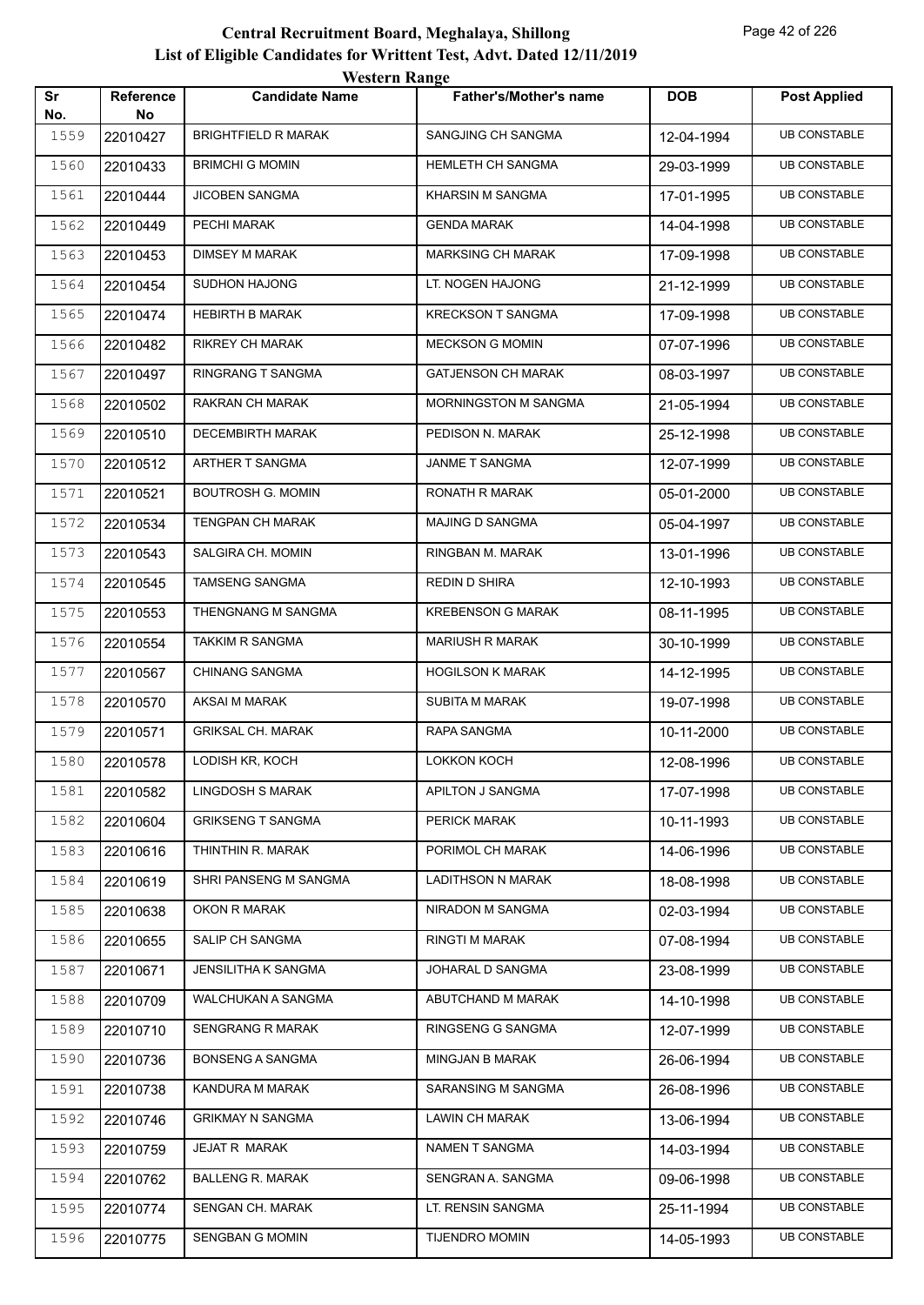| Sr   | Reference | <i>Western Kange</i><br><b>Candidate Name</b> | Father's/Mother's name                   | <b>DOB</b> | <b>Post Applied</b> |
|------|-----------|-----------------------------------------------|------------------------------------------|------------|---------------------|
| No.  | No.       |                                               |                                          |            |                     |
| 1597 | 22010783  | SENGCHA M SANGMA                              | <b>HENBRISON CH MARAK</b>                | 28-02-2000 | <b>UB CONSTABLE</b> |
| 1598 | 22010797  | <b>BAPON HAJONG</b>                           | <b>MAGIC HAJONG</b>                      | 05-02-1998 | <b>UB CONSTABLE</b> |
| 1599 | 22010810  | <b>GRIKME M MARAK</b>                         | LATE PALLINDRO M SANGMA                  | 15-07-1993 | <b>UB CONSTABLE</b> |
| 1600 | 22010818  | PERSIUSH M MOMIN                              | DEBONATH K SANGMA                        | 07-05-1999 | <b>UB CONSTABLE</b> |
| 1601 | 22010819  | WITNAR A SANGMA                               | <b>WINDERSON CH MARAK</b>                | 30-01-1999 | <b>UB CONSTABLE</b> |
| 1602 | 22010834  | <b>BRUNO A. SANGMA</b>                        | JENORIKHA A. SANGMA                      | 03-10-1999 | <b>UB CONSTABLE</b> |
| 1603 | 22010836  | SILINBIRTH CH MOMIN                           | <b>BARTHALINE R MARAK</b>                | 30-07-1998 | <b>UB CONSTABLE</b> |
| 1604 | 22010837  | <b>SENGNATCHI ARENGH</b>                      | <b>CLEMENT G. MOMIN</b>                  | 26-01-1997 | <b>UB CONSTABLE</b> |
| 1605 | 22010845  | ZEGY PANGKAM N SANGMA                         | LATE NEVERSWET CH MARAK                  | 27-11-1999 | <b>UB CONSTABLE</b> |
| 1606 | 22010855  | <b>CLINTON M SANGMA</b>                       | <b>ERAN M MARAK</b>                      | 05-01-1996 | <b>UB CONSTABLE</b> |
| 1607 | 22010863  | <b>BREDIN CH MARAK</b>                        | <b>HEWALSON CH MOMIN</b>                 | 09-05-1993 | <b>UB CONSTABLE</b> |
| 1608 | 22010891  | PREDIBAT SANGMA                               | ROHEN R. MARAK                           | 06-09-1998 | <b>UB CONSTABLE</b> |
| 1609 | 22010896  | <b>SENGBAL R MARAK</b>                        | PALON A SANGMA                           | 12-08-1997 | <b>UB CONSTABLE</b> |
| 1610 | 22010924  | MISHILLA A SANGMA                             | NATJENG CH MARAK                         | 25-10-1996 | <b>UB CONSTABLE</b> |
| 1611 | 22010926  | TAMRENG N MARAK                               | <b>HIRASON MARAK</b>                     | 09-05-1998 | <b>UB CONSTABLE</b> |
| 1612 | 22010927  | LUKASH RABHA                                  | <b>KIROD RABHA</b>                       | 16-11-2000 | <b>UB CONSTABLE</b> |
| 1613 | 22010947  | <b>JASTINE SANGMA</b>                         | WINATH MARAK                             | 11-05-1998 | <b>UB CONSTABLE</b> |
| 1614 | 22010957  | <b>NAHUM B MARAK</b>                          | PROLOY CH SANGMA                         | 25-06-2000 | <b>UB CONSTABLE</b> |
| 1615 | 22010960  | SHAYAM KITTU SANGMA                           | <b>BARNIKSON MOMIN</b>                   | 06-05-1998 | <b>UB CONSTABLE</b> |
| 1616 | 22010963  | RIKSANG R MARAK                               | ARDENT M SANGMA/ ONOMY R<br><b>MARAK</b> | 07-04-1999 | <b>UB CONSTABLE</b> |
| 1617 | 22010972  | <b>GREVITH D SANGMA</b>                       | <b>JEMENDRO R MARAK</b>                  | 26-11-1999 | <b>UB CONSTABLE</b> |
| 1618 | 22010977  | NOSILCHI CH MARAK                             | LALIN A SANGMA                           | 27-03-2000 | <b>UB CONSTABLE</b> |
| 1619 | 22010989  | JHONMASFIEL MARAK                             | FATHER. CLEARSON SANGMA                  | 01-01-1994 | <b>UB CONSTABLE</b> |
| 1620 | 22010994  | RIKSRANG M. MARAK                             | <b>HEPILTON S. MOMIN</b>                 | 25-12-1999 | <b>UB CONSTABLE</b> |
| 1621 | 22011015  | RIKSENG N ARENGH                              | <b>JACKUSH G MOMIN</b>                   | 21-07-1994 | <b>UB CONSTABLE</b> |
| 1622 | 22011021  | RUMA M SANGMA                                 | CHITORONJON CH MOMIN                     | 11-03-1998 | <b>UB CONSTABLE</b> |
| 1623 | 22011041  | JOYLIN D. SANGMA                              | LATE, POTISON M. MARAK                   | 19-05-1998 | <b>UB CONSTABLE</b> |
| 1624 | 22011043  | <b>BRIANG CH SANGMA</b>                       | <b>DINANG D MOMIN</b>                    | 15-09-1998 | <b>UB CONSTABLE</b> |
| 1625 | 22011065  | ELSITHA T.SANGMA                              | ROBLINE N.ARENGH                         | 05-06-1997 | <b>UB CONSTABLE</b> |
| 1626 | 22011102  | KALSENG P MARAK                               | DIMAN M SANGMA                           | 20-10-1999 | <b>UB CONSTABLE</b> |
| 1627 | 22011132  | <b>BAPPI R MARAK</b>                          | <b>NOREN SANGMA</b>                      | 12-12-1997 | <b>UB CONSTABLE</b> |
| 1628 | 22011147  | LUCKINGSTONE D SANGMA                         | LATE PINGKLING C MARAK                   | 19-03-1994 | <b>UB CONSTABLE</b> |
| 1629 | 22011150  | RITCHICORRIER CH SANGMA                       | <b>GRETING R MARAK</b>                   | 25-02-1994 | <b>UB CONSTABLE</b> |
| 1630 | 22011154  | <b>LAYKING MARAK</b>                          | <b>NICKIUSH</b>                          | 23-01-2000 | <b>UB CONSTABLE</b> |
| 1631 | 22011173  | <b>CHONTENG P MARAK</b>                       | TANGJING N SANGMA                        | 16-02-1996 | <b>UB CONSTABLE</b> |
| 1632 | 22011178  | <b>JINNA K SANGMA</b>                         | <b>HARBITH R MARAK</b>                   | 16-04-1998 | <b>UB CONSTABLE</b> |
| 1633 | 22011211  | WANSILLA N MARAK                              | TOBANSING SANGMA                         | 05-02-1994 | <b>UB CONSTABLE</b> |
| 1634 | 22011215  | LASBIN M SANGMA                               | <b>GITA M SANGMA</b>                     | 04-05-1994 | <b>UB CONSTABLE</b> |
|      |           |                                               |                                          |            |                     |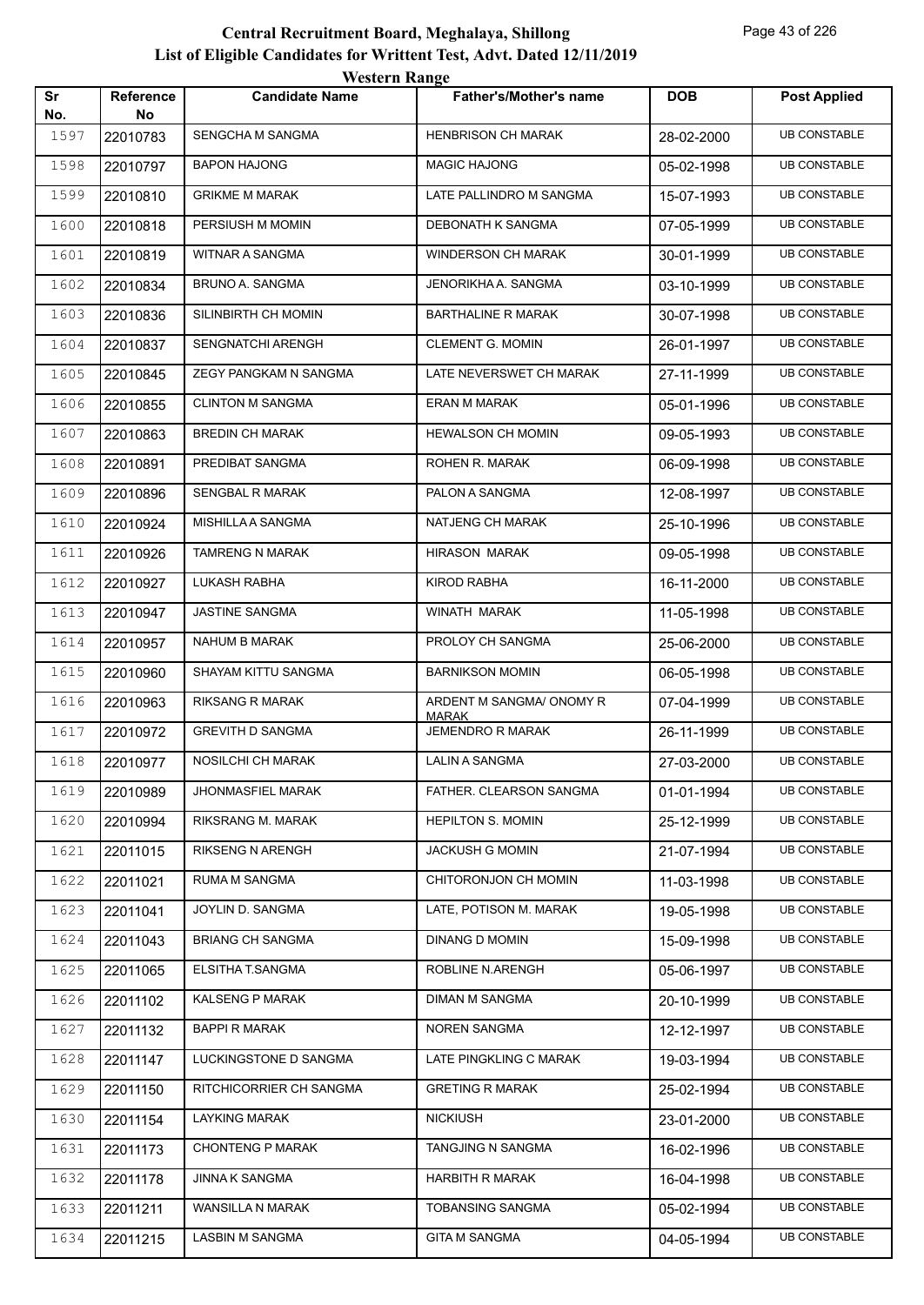| Sr          | Reference      | <b><i>HESKLE KAHEC</i></b><br><b>Candidate Name</b> | Father's/Mother's name    | <b>DOB</b> | <b>Post Applied</b> |
|-------------|----------------|-----------------------------------------------------|---------------------------|------------|---------------------|
| No.<br>1635 | No<br>22011256 | PITHINGTON R SANGMA                                 | PETAISON R MARAK          | 07-06-1996 | <b>UB CONSTABLE</b> |
| 1636        | 22011287       | <b>MILTON SANGMA</b>                                | <b>JOHNA R MARAK</b>      | 15-08-1996 | <b>UB CONSTABLE</b> |
| 1637        | 22011297       | CHONSHIRA R MARAK                                   | <b>KRENATH G MOMIN</b>    | 12-06-1993 | <b>UB CONSTABLE</b> |
| 1638        | 22011306       | TUSTAR CH SANGMA                                    | SATARLISH M MARAK         | 18-12-2000 | <b>UB CONSTABLE</b> |
| 1639        | 22011331       | DESRANG D. MARAK                                    | RUJENG A. SANGMA          | 05-06-1999 | <b>UB CONSTABLE</b> |
| 1640        | 22011349       | WALLNANG B. SANGMA                                  | METRILLA B. SANGMA        | 03-12-1995 | <b>UB CONSTABLE</b> |
| 1641        | 22011365       | <b>RIKRAK SANGMA</b>                                | <b>BABAK SANGMA</b>       | 14-04-1996 | <b>UB CONSTABLE</b> |
| 1642        | 22011480       | <b>GRISTER CH MARAK</b>                             | TINEL S.SANGMA            | 30-06-1998 | <b>UB CONSTABLE</b> |
| 1643        | 22011484       | BETCHITHA MARAK                                     | PELDINATH SANGMA          | 13-12-1993 | <b>UB CONSTABLE</b> |
| 1644        | 22011494       | BRINBAL D SHIRA                                     | LEBI N MARAK              | 20-01-1998 | <b>UB CONSTABLE</b> |
| 1645        | 22011519       | SOMBIBONATH KOCH                                    | <b>BISAMONI KOCH</b>      | 11-09-2001 | <b>UB CONSTABLE</b> |
| 1646        | 22011526       | ANUWAR R MARAK                                      | SMT.UTJOLLA R MARAK       | 09-10-1996 | <b>UB CONSTABLE</b> |
| 1647        | 22011527       | <b>BIGGYAN HAJONG</b>                               | SOPEN HAJONG/BILAI HAJONG | 13-05-1997 | <b>UB CONSTABLE</b> |
| 1648        | 22011544       | KARAN HAJONG                                        | MATHURA HAJONG            | 02-02-1996 | <b>UB CONSTABLE</b> |
| 1649        | 22011555       | <b>GREATHNOLA M MARAK</b>                           | <b>CANING CH MOMIN</b>    | 28-05-1998 | <b>UB CONSTABLE</b> |
| 1650        | 22011567       | TENGSRANG R MARAK                                   | MUKUL S. SANGMA           | 30-09-1995 | <b>UB CONSTABLE</b> |
| 1651        | 22011623       | JANU JUNNO CH MARAK                                 | LT. CHIMISIN A SANGMA     | 08-06-1994 | <b>UB CONSTABLE</b> |
| 1652        | 22011671       | <b>GEORINA C. MARAK</b>                             | ARWIN D. SANGMA           | 14-10-1996 | <b>UB CONSTABLE</b> |
| 1653        | 22011676       | TENGCHAKCHI R MARAK                                 | <b>RUPSING R MARAK</b>    | 07-03-2000 | <b>UB CONSTABLE</b> |
| 1654        | 22011687       | DHANARAJ KOCH                                       | ASHOK.KOCH                | 14-05-1999 | <b>UB CONSTABLE</b> |
| 1655        | 22011691       | <b>ELITON CH MARAK</b>                              | IMPALSON A SANGMA         | 05-06-1996 | <b>UB CONSTABLE</b> |
| 1656        | 22011712       | CHINGGIRA B MARAK                                   | <b>GREENFIELD R MARAK</b> | 22-04-1994 | <b>UB CONSTABLE</b> |
| 1657        | 22011725       | NINETY PANDEY G MOMIN                               | <b>WILLIARTH MARAK</b>    | 30-03-1994 | <b>UB CONSTABLE</b> |
| 1658        | 22011760       | <b>CLARSON S SANGMA</b>                             | LATE, DIJENDRO M MARAK    | 12-03-1998 | <b>UB CONSTABLE</b> |
| 1659        | 22011815       | TENGNANG CH SANGMA                                  | <b>CAPTAIN CH MARAK</b>   | 26-05-1996 | <b>UB CONSTABLE</b> |
| 1660        | 22011826       | <b>BIPOSH SANGMA</b>                                | PIJENG SANGMA             | 04-02-1997 | <b>UB CONSTABLE</b> |
| 1661        | 22011859       | RIKSIL D SHIRA                                      | NENGJANG S SANGMA         | 06-04-1994 | <b>UB CONSTABLE</b> |
| 1662        | 22011966       | <b>BIKASH MARAK</b>                                 | WAISTON D SANGMA          | 06-07-1995 | <b>UB CONSTABLE</b> |
| 1663        | 22011989       | SENGRAK D. SANGMA                                   | SMT, HERUWING D. SANGMA   | 15-08-1994 | <b>UB CONSTABLE</b> |
| 1664        | 22011991       | SUNDAYBIRTH C MARAK                                 | ANTHONY A SANGMA          | 23-10-1994 | <b>UB CONSTABLE</b> |
| 1665        | 22012015       | <b>MATGRIK SANGMA</b>                               | LT. BENSON SANGMA         | 22-04-1994 | <b>UB CONSTABLE</b> |
| 1666        | 22012039       | <b>GRACY SANGMA</b>                                 | ANUP R. MARAK             | 07-11-1994 | <b>UB CONSTABLE</b> |
| 1667        | 22012054       | SELDIN CH MOMIN                                     | RAJENG CH SANGMA          | 01-02-1994 | <b>UB CONSTABLE</b> |
| 1668        | 22012059       | TAICHANG SANGMA                                     | <b>GETSON R SANGMA</b>    | 10-10-1994 | <b>UB CONSTABLE</b> |
| 1669        | 22012072       | DIPBO RABHA                                         | <b>MARESH RABHA</b>       | 09-01-1998 | <b>UB CONSTABLE</b> |
| 1670        | 22012085       | <b>GRENTIAR M SANGMA</b>                            | <b>ESTING G MOMIN</b>     | 16-11-1998 | <b>UB CONSTABLE</b> |
| 1671        | 22012088       | CARESS .R. MARAK                                    | PRINCIPAL MOMIN           | 21-02-1994 | <b>UB CONSTABLE</b> |
| 1672        | 22012094       | SALCHANG CH. SANGMA                                 | HAWARD R. MARAK           | 14-11-1998 | <b>UB CONSTABLE</b> |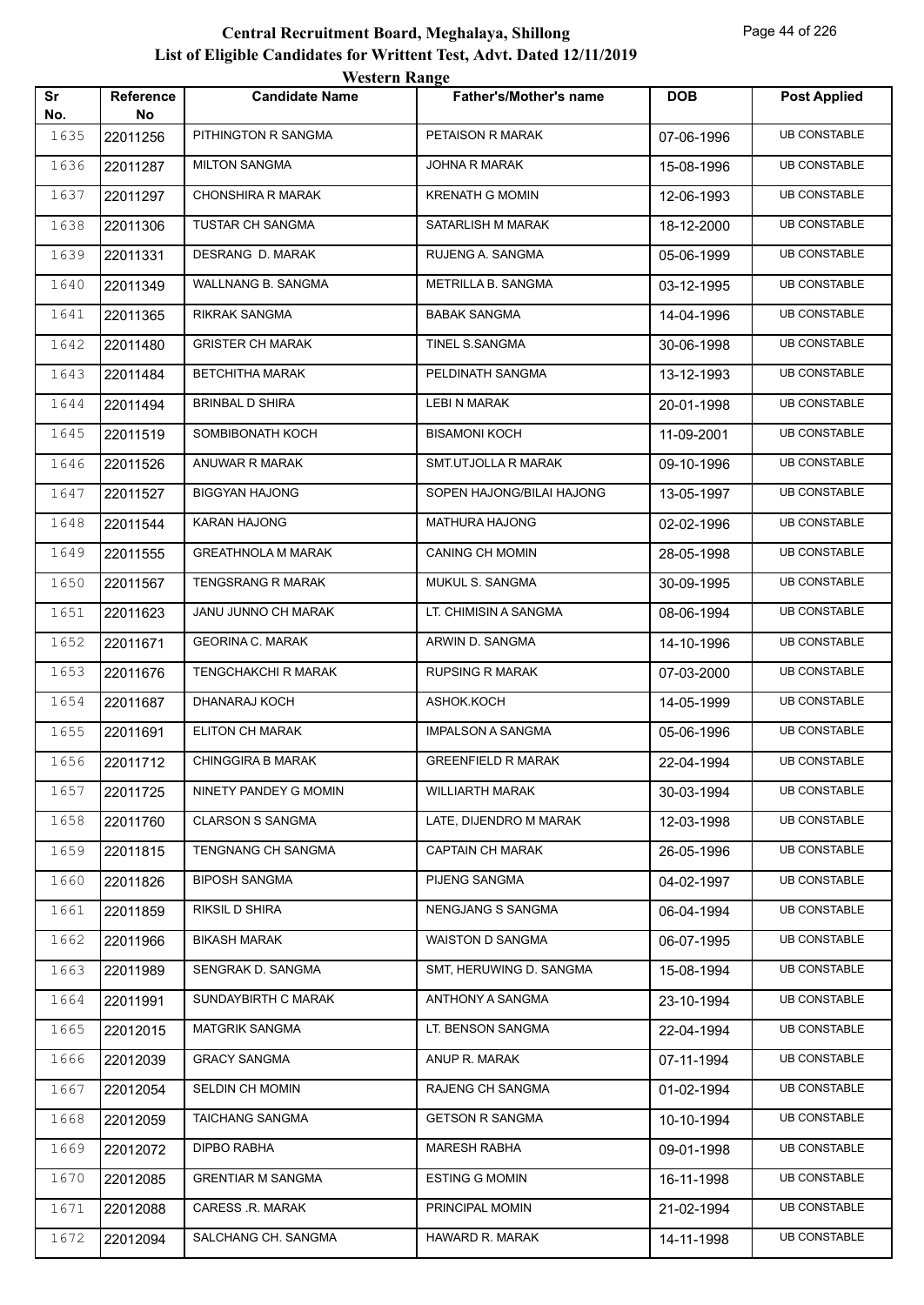|           |                 | western Kange            |                               |            |                     |
|-----------|-----------------|--------------------------|-------------------------------|------------|---------------------|
| Sr<br>No. | Reference<br>No | <b>Candidate Name</b>    | <b>Father's/Mother's name</b> | <b>DOB</b> | <b>Post Applied</b> |
| 1673      | 22012105        | KAIKAI CH MARAK          | <b>DINAK CH MARAK</b>         | 16-06-1999 | <b>UB CONSTABLE</b> |
| 1674      | 22012122        | WALLINGTON MARAK         | KILJAN M SANGMA               | 10-03-1995 | <b>UB CONSTABLE</b> |
| 1675      | 22012166        | <b>SUBHOJIT BANAI</b>    | <b>GOKUL BANAI</b>            | 21-09-2000 | <b>UB CONSTABLE</b> |
| 1676      | 22012176        | <b>CHANAME CH MARAK</b>  | SERKHAN CH SANGMA             | 31-05-1999 | <b>UB CONSTABLE</b> |
| 1677      | 22012192        | ABINASH HAJONG           | RASENDRA HAJONG               | 30-06-1999 | <b>UB CONSTABLE</b> |
| 1678      | 22012197        | RINJA SERIYAN I SANGMA   | SEDHINATH R MARAK             | 28-10-1996 | <b>UB CONSTABLE</b> |
| 1679      | 22012200        | SENGTOT D. MOMIN         | SHRI. UPBENSING MARAK         | 05-12-1998 | <b>UB CONSTABLE</b> |
| 1680      | 22012204        | ARPHIN M SANGMA          | <b>JONASH MARAK</b>           | 10-10-1997 | <b>UB CONSTABLE</b> |
| 1681      | 22012217        | THIRTINA M SANGMA        | <b>BALSENG D SHIRA</b>        | 12-10-1994 | <b>UB CONSTABLE</b> |
| 1682      | 22012224        | <b>DENITHA CH MARAK</b>  | <b>TANGSENG D SANGMA</b>      | 31-12-1999 | <b>UB CONSTABLE</b> |
| 1683      | 22012228        | ALBERAN D. MARAK         | CLEVERSON N. SANGMA           | 21-07-1993 | <b>UB CONSTABLE</b> |
| 1684      | 22012232        | <b>SENGTIK MOMIN</b>     | SHRI BRENALSON ARENGH         | 19-09-1997 | <b>UB CONSTABLE</b> |
| 1685      | 22012234        | NORIA BANSE MOMIN        | JINGBAN M SANGMA              | 25-11-1998 | <b>UB CONSTABLE</b> |
| 1686      | 22012239        | <b>HEMBIRTH T SANGMA</b> | ROBLINE N ARENGH              | 20-05-1993 | <b>UB CONSTABLE</b> |
| 1687      | 22012254        | RIKCHIMBE CH MARAK       | <b>MALLICKSON CH MOMIN</b>    | 30-11-1999 | <b>UB CONSTABLE</b> |
| 1688      | 22012298        | ANUJ CH MARAK            | SALINDRO CH MARAK             | 14-11-1996 | <b>UB CONSTABLE</b> |
| 1689      | 22012314        | BITDRA RABHA             | AMLAY RABHA                   | 01-04-1996 | <b>UB CONSTABLE</b> |
| 1690      | 22012331        | RIKSENG D SANGMA         | BITHERSON M. MARAK            | 02-10-1997 | <b>UB CONSTABLE</b> |
| 1691      | 22012335        | <b>TAPSHE B MARAK</b>    | <b>BOSSOM M SANGMA</b>        | 28-03-1995 | <b>UB CONSTABLE</b> |
| 1692      | 22012336        | <b>TANUJA R MARAK</b>    | <b>JAMESBIRTH T SANGMA</b>    | 16-03-1994 | <b>UB CONSTABLE</b> |
| 1693      | 22012349        | TANGSIL G. MOMIN         | <b>RAITISH MARAK</b>          | 08-08-1998 | <b>UB CONSTABLE</b> |
| 1694      | 22012352        | KORMENDRO RABHA          | <b>LOKHON RABHA</b>           | 30-01-1999 | <b>UB CONSTABLE</b> |
| 1695      | 22012357        | RAKKAN A. SANGMA         | RANGJENG B. MARAK             | 10-03-1998 | <b>UB CONSTABLE</b> |
| 1696      | 22012361        | RAKSENG B MARAK          | NAJENG MARAK                  | 31-03-1998 | <b>UB CONSTABLE</b> |
| 1697      | 22012373        | TABITHA CH. SANGMA       | NIKASH D. SHIRA               | 03-07-1994 | <b>UB CONSTABLE</b> |
| 1698      | 22012376        | SALCHERA G SANGMA        | <b>WET A SANGMA</b>           | 18-06-1998 | <b>UB CONSTABLE</b> |
| 1699      | 22012382        | WESTER R MARAK           | <b>JEMISON D MARAK</b>        | 15-09-1997 | <b>UB CONSTABLE</b> |
| 1700      | 22012386        | MEGMERRILIESH D MARAK    | <b>WAIPILLISH MARAK</b>       | 04-12-1997 | <b>UB CONSTABLE</b> |
| 1701      | 22012412        | <b>ODOBIAS B MARAK</b>   | LATE RAJENDRA T SANGMA        | 17-10-1995 | <b>UB CONSTABLE</b> |
| 1702      | 22012420        | UTTISOR N MARAK          | <b>EMERSON M SANGMA</b>       | 11-08-1997 | <b>UB CONSTABLE</b> |
| 1703      | 22012435        | SANUKHA MARAK            | DOWN CH MOMIN                 | 10-02-1996 | <b>UB CONSTABLE</b> |
| 1704      | 22012440        | SENGSATCHI CH MARAK      | <b>RAISING CH MARAK</b>       | 06-01-1999 | <b>UB CONSTABLE</b> |
| 1705      | 22012443        | TENGSRANG SANGMA         | EBENSING CH. MOMIN            | 24-07-1999 | <b>UB CONSTABLE</b> |
| 1706      | 22012444        | RYAN SAMPRAS CH SANGMA   | CHAGLA M SANGMA               | 27-06-1993 | <b>UB CONSTABLE</b> |
| 1707      | 22012445        | SILLAME A SANGMA         | SHRI WINJENG B. MARAK         | 10-03-1999 | <b>UB CONSTABLE</b> |
| 1708      | 22012448        | <b>CHIGAN G MOMIN</b>    | <b>MALSIT SANGMA</b>          | 03-05-2000 | <b>UB CONSTABLE</b> |
| 1709      | 22012449        | <b>INDRICK N MARAK</b>   | PITARSON SANGMA               | 16-12-1995 | <b>UB CONSTABLE</b> |
| 1710      | 22012477        | IDOBATH M MARAK          | LUINSON M SANGMA              | 15-03-2000 | <b>UB CONSTABLE</b> |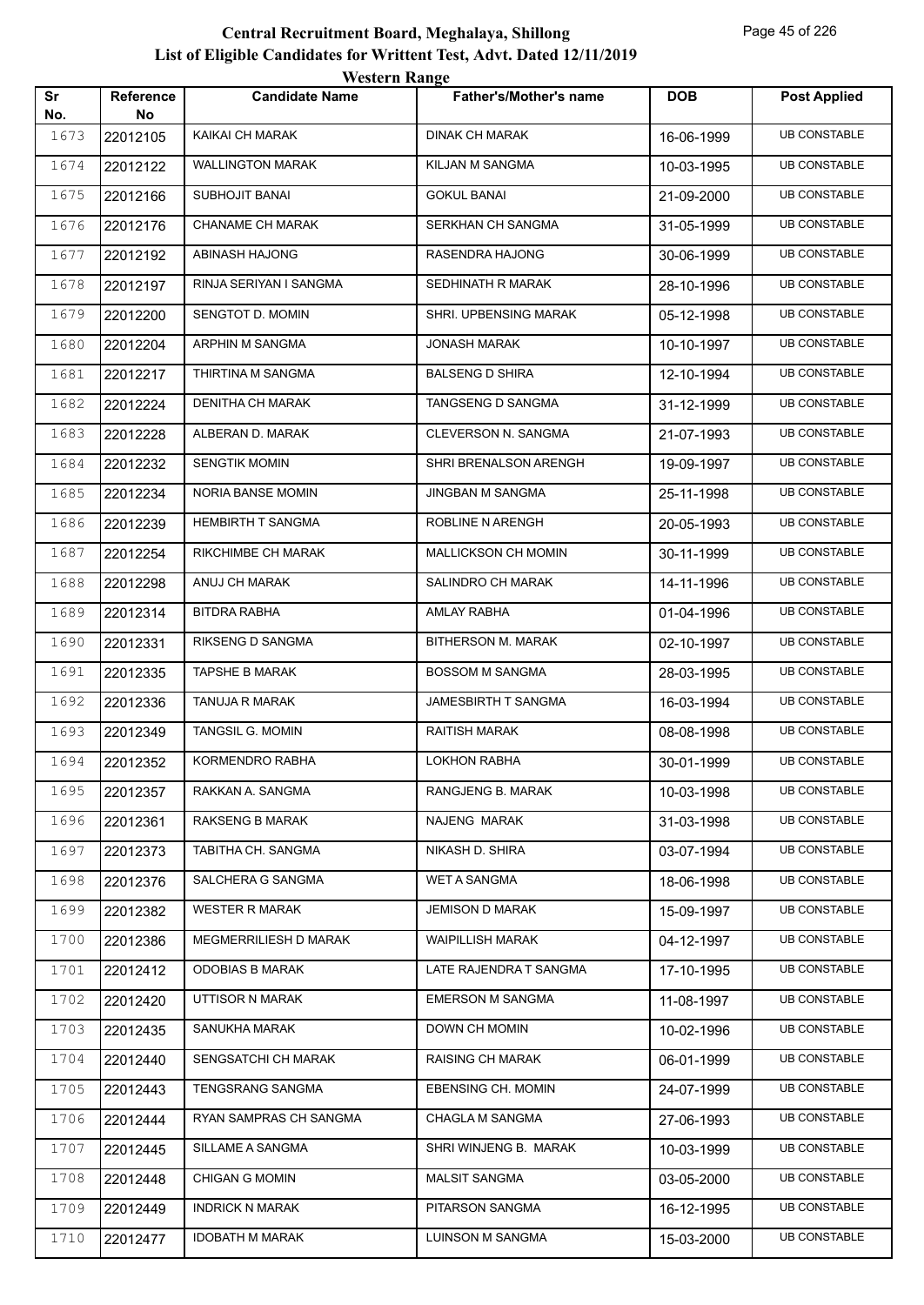|           |                        | <b>Western Range</b>        |                               |            |                     |
|-----------|------------------------|-----------------------------|-------------------------------|------------|---------------------|
| Sr<br>No. | <b>Reference</b><br>No | <b>Candidate Name</b>       | <b>Father's/Mother's name</b> | <b>DOB</b> | <b>Post Applied</b> |
| 1711      | 22012485               | <b>JAMBIAN N MARAK</b>      | PHILLIP S SANGMA              | 25-03-1999 | <b>UB CONSTABLE</b> |
| 1712      | 22012489               | <b>LENNY R MARAK</b>        | DEVANOND M MARAK              | 15-11-1996 | <b>UB CONSTABLE</b> |
| 1713      | 22012491               | DHARKHAN MARAK              | ELECTION CH. MOMIN            | 01-10-1999 | <b>UB CONSTABLE</b> |
| 1714      | 22012502               | <b>KEBITH CH MOMIN</b>      | NAMJANG N MARAK               | 12-04-1998 | <b>UB CONSTABLE</b> |
| 1715      | 22012520               | CHINGRE D. SANGMA           | <b>FRANCIS M MOMIN</b>        | 10-04-1997 | <b>UB CONSTABLE</b> |
| 1716      | 22012531               | ANAPURNA HAJONG             | ADHINDRA CH HAJONG            | 21-09-1998 | <b>UB CONSTABLE</b> |
| 1717      | 22012545               | AMBIKA SANGMA               | <b>ALKRIP G MOMIN</b>         | 26-03-1997 | <b>UB CONSTABLE</b> |
| 1718      | 22012554               | <b>CHEKPOT M MARAK</b>      | POLMENDRO CH MARAK            | 08-03-1997 | <b>UB CONSTABLE</b> |
| 1719      | 22012566               | SIMBAL CH MARAK             | SUNEN A SANGMA                | 14-02-1995 | <b>UB CONSTABLE</b> |
| 1720      | 22012581               | SAPPIELD M. MARAK           | ROLLING M SANGMA              | 01-10-1996 | <b>UB CONSTABLE</b> |
| 1721      | 22012582               | NOATCHIDEARA R MARAK        | <b>JANUEL G MOMIN</b>         | 09-11-1997 | <b>UB CONSTABLE</b> |
| 1722      | 22012601               | STEWARD SANGMA              | <b>HEMSON SANGMA</b>          | 11-09-1998 | <b>UB CONSTABLE</b> |
| 1723      | 22012616               | <b>BILLY BAILS CH MOMIN</b> | <b>LINDERSON T SANGMA</b>     | 21-12-1993 | <b>UB CONSTABLE</b> |
| 1724      | 22012618               | <b>SPAIN R MARAK</b>        | DAVID M SANGMA                | 14-12-1996 | <b>UB CONSTABLE</b> |
| 1725      | 22012620               | <b>SALKAME T SANGMA</b>     | <b>SENJING SHIRA</b>          | 09-10-1999 | <b>UB CONSTABLE</b> |
| 1726      | 22012643               | STAYBIRTH R MARAK           | PREDINAT C MARAK              | 02-12-1995 | <b>UB CONSTABLE</b> |
| 1727      | 22012659               | PRETTY SANGMA               | AILAPSON M MARAK              | 08-06-1994 | <b>UB CONSTABLE</b> |
| 1728      | 22012692               | <b>DEEPAK KOCH</b>          | LT. NILKANTA KOCH             | 01-07-1998 | <b>UB CONSTABLE</b> |
| 1729      | 22012710               | <b>SAURAV RABHA</b>         | SUNIRMOL RABHA                | 06-02-1999 | <b>UB CONSTABLE</b> |
| 1730      | 22012716               | <b>JUTTON MARAK</b>         | LT SONTOSH R MARAK            | 02-10-1994 | <b>UB CONSTABLE</b> |
| 1731      | 22012744               | <b>JOEL R SANGMA</b>        | LIPPINDRO R MARAK             | 30-12-1997 | <b>UB CONSTABLE</b> |
| 1732      | 22012753               | LOCARBATH SANGMA            | LT SAMTON N SANGMA            | 13-04-1998 | <b>UB CONSTABLE</b> |
| 1733      | 22012780               | <b>BABULAR B.MARAK</b>      | LENINGSTONE A.SANGMA          | 30-08-1997 | <b>UB CONSTABLE</b> |
| 1734      | 22012782               | TENOKCHI CH. MOMIN          | BILLAM B. MARAK               | 15-03-1997 | <b>UB CONSTABLE</b> |
| 1735      | 22012802               | <b>SENGMAN D SHIRA</b>      | <b>SENGJAN R MARAK</b>        | 03-02-1996 | <b>UB CONSTABLE</b> |
| 1736      | 22012803               | <b>GUNGUN A SANGMA</b>      | <b>CHITORSING M SANGMA</b>    | 20-01-1999 | <b>UB CONSTABLE</b> |
| 1737      | 22012821               | <b>RESAV KOCH</b>           | <b>BIJAY KOCH</b>             | 09-03-1997 | <b>UB CONSTABLE</b> |
| 1738      | 22012823               | <b>MANCHANG D SHIRA</b>     | RIEFSTHONE ARENGH             | 01-01-1999 | <b>UB CONSTABLE</b> |
| 1739      | 22012833               | DALIMBIRTH D SANGMA         | ARWINSON D MOMIN              | 08-03-1996 | <b>UB CONSTABLE</b> |
| 1740      | 22012851               | JENSUWELL D SANGMA          | <b>RUSHMEL MARAK</b>          | 12-11-1998 | <b>UB CONSTABLE</b> |
| 1741      | 22012854               | <b>BALJIM CH MOMIN</b>      | PRETHINGSTONE N MARAK         | 30-09-1998 | <b>UB CONSTABLE</b> |
| 1742      | 22012878               | <b>MANRANG M SANGMA</b>     | PERISON B MARAK               | 16-01-1997 | <b>UB CONSTABLE</b> |
| 1743      | 22012885               | ANDROW S SANGMA             | OTILSON M SANGMA              | 18-06-1998 | <b>UB CONSTABLE</b> |
| 1744      | 22012892               | CHENIRIK A SANGMA           | <b>BLORENCE M MARAK</b>       | 22-05-1995 | <b>UB CONSTABLE</b> |
| 1745      | 22012897               | <b>JIMBERTH CH. MARAK</b>   | LATE DILLIP M SANGMA          | 12-09-1995 | <b>UB CONSTABLE</b> |
| 1746      | 22012963               | <b>JEWING B MARAK</b>       | <b>EMAN M SANGMA</b>          | 02-03-1997 | UB CONSTABLE        |
| 1747      | 22012994               | SENGSIL G MOMIN             | BHUPENDRA D SANGMA            | 14-05-1997 | <b>UB CONSTABLE</b> |
| 1748      | 22013029               | NIRUPHA M SANGMA            | <b>METHISON N MARAK</b>       | 13-03-1996 | <b>UB CONSTABLE</b> |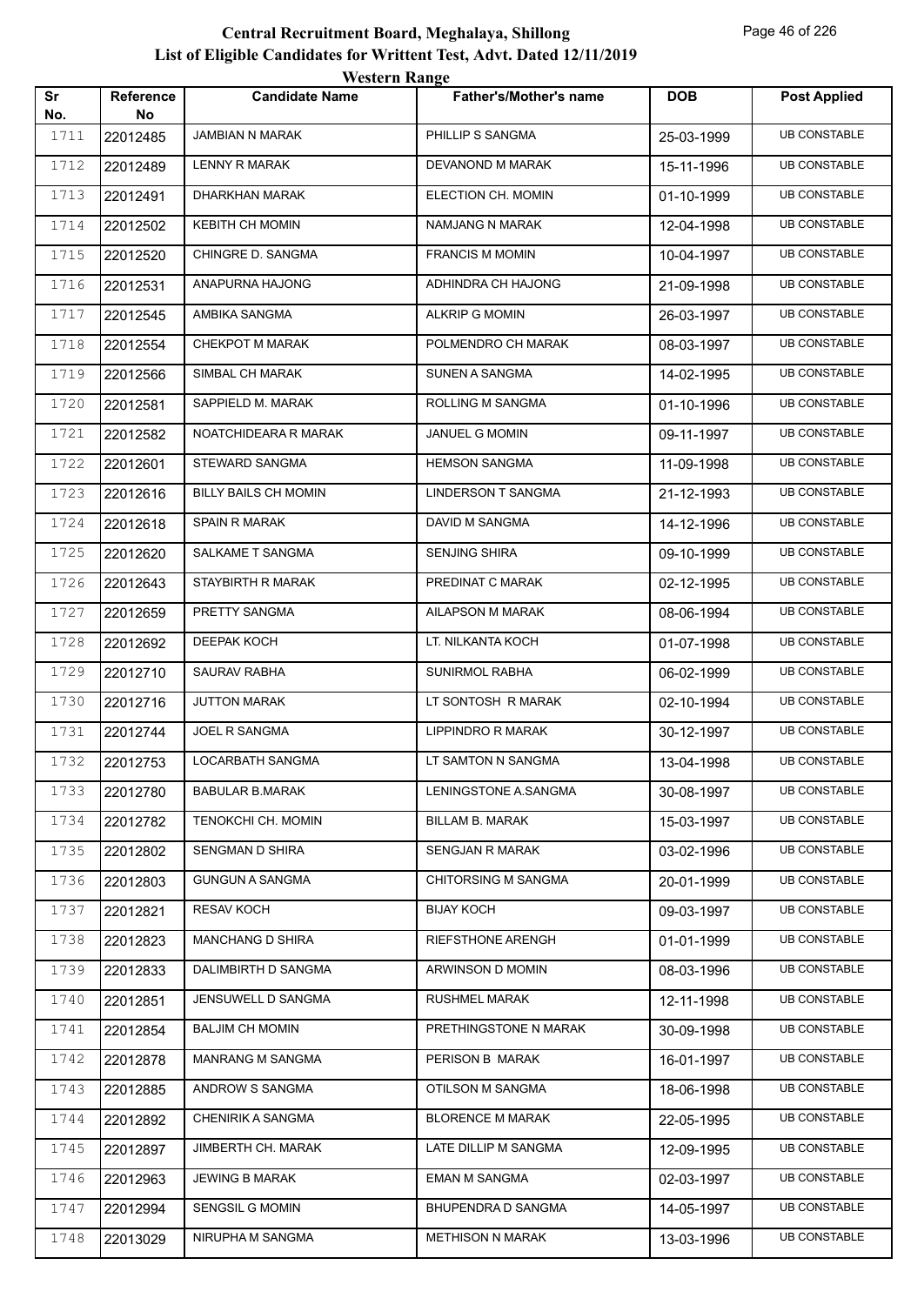|           |                        | <b>Western Range</b>     |                                                    |            |                     |
|-----------|------------------------|--------------------------|----------------------------------------------------|------------|---------------------|
| Sr<br>No. | <b>Reference</b><br>No | <b>Candidate Name</b>    | <b>Father's/Mother's name</b>                      | <b>DOB</b> | <b>Post Applied</b> |
| 1749      | 22013040               | NENDAR A SANGMA          | MAJANG MARAK/SENNE SANGMA                          | 25-06-1998 | <b>UB CONSTABLE</b> |
| 1750      | 22013041               | PETER MOMIN              | <b>LUTISH SANGMA</b>                               | 07-07-1994 | <b>UB CONSTABLE</b> |
| 1751      | 22013048               | SILSENG SHIRA            | <b>GENDU SANGMA</b>                                | 12-06-1993 | <b>UB CONSTABLE</b> |
| 1752      | 22013078               | SINSENG D SANGMA         | <b>BITHERSON M MARAK</b>                           | 10-04-1998 | <b>UB CONSTABLE</b> |
| 1753      | 22013093               | BRILLCLEAN D SANGMA      | LUTHER R MARAK                                     | 19-03-1999 | <b>UB CONSTABLE</b> |
| 1754      | 22013144               | SILBATH M SANGMA         | LATE RAGAN B MARAK                                 | 08-06-1998 | <b>UB CONSTABLE</b> |
| 1755      | 22013153               | <b>LINGBIRTH R MARAK</b> | CRYSTAR B MARAK / SIMCHI R<br><b>MARAK</b>         | 11-07-1994 | <b>UB CONSTABLE</b> |
| 1756      | 22013157               | <b>DEBAGAN RABHA</b>     | ARJEN RABHA                                        | 01-12-1993 | <b>UB CONSTABLE</b> |
| 1757      | 22013173               | SENGJRANG T SANGMA       | ROSONSING A SANGMA                                 | 06-11-1999 | <b>UB CONSTABLE</b> |
| 1758      | 22013193               | ADAMBO D MOMIN           | <b>JUSTING K MARAK/ MECKLISH D</b><br><b>MOMIN</b> | 14-04-1996 | <b>UB CONSTABLE</b> |
| 1759      | 22013229               | <b>KIRAN N MARAK</b>     | <b>MONTI SANGMA</b>                                | 05-03-1995 | <b>UB CONSTABLE</b> |
| 1760      | 22013241               | TANGRAK M SANGMA         | JODISH M SANGMA                                    | 11-07-1995 | <b>UB CONSTABLE</b> |
| 1761      | 22013264               | SIMTALIN D SANGMA        | PAPHU K MARAK                                      | 20-03-1998 | <b>UB CONSTABLE</b> |
| 1762      | 22013270               | RAHUL RABHA              | SORBONATH RABHA                                    | 19-07-1999 | <b>UB CONSTABLE</b> |
| 1763      | 22013274               | <b>BALIRAM RABHA</b>     | <b>SALANTA RABHA</b>                               | 09-06-1999 | <b>UB CONSTABLE</b> |
| 1764      | 22013283               | <b>SENGKAM S SANGMA</b>  | <b>RAKSON B MARAK</b>                              | 17-06-1994 | <b>UB CONSTABLE</b> |
| 1765      | 22013309               | <b>TANGSAN SANGMA</b>    | SABINDRA A. SANGMA                                 | 10-08-1996 | <b>UB CONSTABLE</b> |
| 1766      | 22013335               | <b>TIPSWARI KOCH</b>     | <b>NUNI KOCH</b>                                   | 02-11-1996 | <b>UB CONSTABLE</b> |
| 1767      | 22013354               | <b>SURAJ N MARAK</b>     | JOYANTA KR BORO                                    | 12-09-1997 | <b>UB CONSTABLE</b> |
| 1768      | 22013366               | SENGNAM CH SANGMA        | <b>HELKUL G MOMIN</b>                              | 03-01-1996 | <b>UB CONSTABLE</b> |
| 1769      | 22013373               | NIKAMPARAKU G.MOMIN      | <b>MARSHAL K SANGMA</b>                            | 05-05-1999 | <b>UB CONSTABLE</b> |
| 1770      | 22013376               | <b>BARSHA KOCH</b>       | <b>SAMIRON KOCH</b>                                | 05-02-1998 | <b>UB CONSTABLE</b> |
| 1771      | 22013385               | <b>SILLANG K SANGMA</b>  | PILLATHSON D SANGMA                                | 28-10-1997 | <b>UB CONSTABLE</b> |
| 1772      | 22013416               | MEDANRIU A SANGMA        | SHRI STILSON A MARAK                               | 08-08-1997 | <b>UB CONSTABLE</b> |
| 1773      | 22013425               | SOLARTINA CH MARAK       | PEMARSON A SANGMA                                  | 24-10-1995 | <b>UB CONSTABLE</b> |
| 1774      | 22013471               | LASTMAY G.MOMIN          | <b>CHARNESH R.MARAK</b>                            | 05-05-1997 | <b>UB CONSTABLE</b> |
| 1775      | 22013490               | <b>BECKIUSH MOMIN</b>    | <b>RUPBING ARENG</b>                               | 10-01-1999 | <b>UB CONSTABLE</b> |
| 1776      | 22013547               | CHUANGCHONG MOMIN        | <b>GRENDETHSON MOMIN</b>                           | 03-09-1999 | <b>UB CONSTABLE</b> |
| 1777      | 22013568               | RAKSIN A. SANGMA         | LATE DEGATH CH. MARAK                              | 05-06-1995 | <b>UB CONSTABLE</b> |
| 1778      | 22013569               | PRINGPRANG R MARAK       | SIMION B SANGMA                                    | 17-11-2000 | <b>UB CONSTABLE</b> |
| 1779      | 22013604               | DENUKA S MARAK           | <b>BALMIT S MARAK</b>                              | 24-10-1998 | <b>UB CONSTABLE</b> |
| 1780      | 22013614               | <b>DEKIES MOMIN</b>      | GILTHONSING D SANGMA                               | 26-07-1995 | <b>UB CONSTABLE</b> |
| 1781      | 22013631               | <b>JAKIRUL ISLAM</b>     | ABDUL WAHAB                                        | 03-02-1999 | <b>UB CONSTABLE</b> |
| 1782      | 22013657               | LAKSHMI R MARAK          | <b>BERISON A SANGMA</b>                            | 03-08-1999 | <b>UB CONSTABLE</b> |
| 1783      | 22013683               | <b>NOSILA R MARAK</b>    | <b>RAISING R MARAK</b>                             | 14-11-2000 | <b>UB CONSTABLE</b> |
| 1784      | 22013707               | <b>BELINA N SANGMA</b>   | DENISH A SANGMA                                    | 06-02-1999 | <b>UB CONSTABLE</b> |
| 1785      | 22013711               | <b>TANGSENG MARAK</b>    | <b>WINSTONE MOMIN</b>                              | 12-06-1995 | <b>UB CONSTABLE</b> |
| 1786      | 22013881               | RANGGAM MOMIN            | <b>GREHONSING SANGMA</b>                           | 04-01-1996 | <b>UB CONSTABLE</b> |
|           |                        |                          |                                                    |            |                     |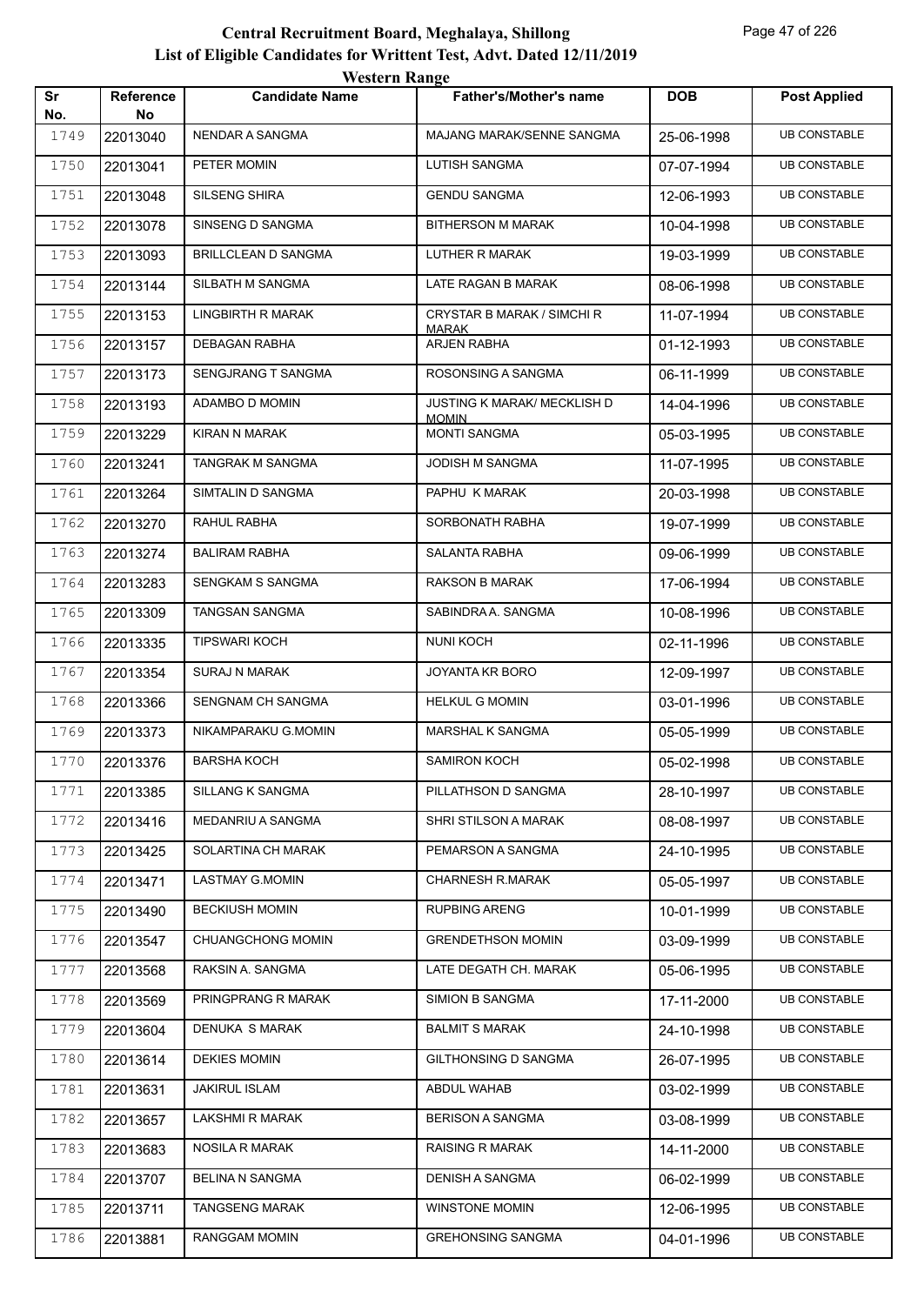|           |                        | <b>Western Range</b>      |                               |            |                     |  |
|-----------|------------------------|---------------------------|-------------------------------|------------|---------------------|--|
| Sr<br>No. | <b>Reference</b><br>No | <b>Candidate Name</b>     | <b>Father's/Mother's name</b> | <b>DOB</b> | <b>Post Applied</b> |  |
| 1787      | 22013898               | <b>SENGRIK R MARAK</b>    | ARWING K SANGMA               | 19-12-1997 | <b>UB CONSTABLE</b> |  |
| 1788      | 22013906               | <b>BARMAN T SANGMA</b>    | <b>GOLGOL MARAK</b>           | 02-04-2000 | <b>UB CONSTABLE</b> |  |
| 1789      | 22013909               | MULTIBIRTH R MARAK        | LT, NELLEY M SANGMA           | 15-10-1994 | <b>UB CONSTABLE</b> |  |
| 1790      | 22013912               | <b>SANJENG N ARENGH</b>   | <b>SUNDAR MOMIN</b>           | 11-05-1997 | <b>UB CONSTABLE</b> |  |
| 1791      | 22013929               | DECYANA RANI MALNGIANG    | LT. BONELSON R MARAK          | 26-12-1998 | <b>UB CONSTABLE</b> |  |
| 1792      | 22013934               | <b>BARNALI RABHA</b>      | AMULYA RABHA                  | 25-03-1997 | <b>UB CONSTABLE</b> |  |
| 1793      | 22013942               | SENGKAL M. MARAK          | SALLINA M. MARAK              | 14-11-1993 | <b>UB CONSTABLE</b> |  |
| 1794      | 22013945               | <b>FRANCIS G SANGMA</b>   | <b>JIREN MARAK</b>            | 20-03-1998 | <b>UB CONSTABLE</b> |  |
| 1795      | 22013960               | <b>SENGRIK SANGMA</b>     | <b>RAKSENG MOMIN</b>          | 19-06-1993 | <b>UB CONSTABLE</b> |  |
| 1796      | 22013962               | <b>GRIMCHANG MARAK</b>    | SENPOST M. SANGMA             | 22-09-1996 | <b>UB CONSTABLE</b> |  |
| 1797      | 22013966               | TEOFIELD M SANGMA         | <b>MORNING CH MARAK</b>       | 01-03-1998 | <b>UB CONSTABLE</b> |  |
| 1798      | 22013976               | MEGHARAKSRANG D. SANGMA   | SHRI. SUNINDRO. M. MARAK      | 16-05-1993 | <b>UB CONSTABLE</b> |  |
| 1799      | 22013981               | <b>RAKRANG CH MARAK</b>   | SHRI. PREM T SANGMA           | 15-07-1994 | <b>UB CONSTABLE</b> |  |
| 1800      | 22013985               | PREBIUSH D MARAK          | <b>CLEMEN K SANGMA</b>        | 24-10-1997 | <b>UB CONSTABLE</b> |  |
| 1801      | 22013988               | <b>SUJITH G MOMIN</b>     | <b>ITNALSON S SANGMA</b>      | 14-04-1995 | <b>UB CONSTABLE</b> |  |
| 1802      | 22014007               | <b>CHANANG G SANGMA</b>   | RAPELSON M MARAK              | 06-02-1996 | <b>UB CONSTABLE</b> |  |
| 1803      | 22014017               | <b>TRANGKRIM CH MARAK</b> | NATHARSON CH SANGMA           | 31-10-1995 | <b>UB CONSTABLE</b> |  |
| 1804      | 22014023               | <b>GREATSCIENCE MARAK</b> | <b>KEROLINA MARAK</b>         | 15-07-1997 | <b>UB CONSTABLE</b> |  |
| 1805      | 22014035               | RASNITHA J SANGMA         | <b>RANJEN RABHA</b>           | 01-08-1995 | <b>UB CONSTABLE</b> |  |
| 1806      | 22014036               | <b>SUBONATH RABHA</b>     | MOHADOY RABHA                 | 28-03-2000 | <b>UB CONSTABLE</b> |  |
| 1807      | 22014050               | SAULINBIRTH R MARAK       | PAULINOSH MOMIN               | 27-11-1996 | <b>UB CONSTABLE</b> |  |
| 1808      | 22014051               | <b>SENGGAN G MOMIN</b>    | <b>WEVEING R SANGMA</b>       | 08-02-1995 | <b>UB CONSTABLE</b> |  |
| 1809      | 22014055               | BILLWOOD R MARAK          | RONJITH CH MARAK              | 12-11-1994 | <b>UB CONSTABLE</b> |  |
| 1810      | 22014059               | TWENALISH G MOMIN         | <b>ELWITHSON N MARAK</b>      | 20-12-1999 | <b>UB CONSTABLE</b> |  |
| 1811      | 22014076               | HOPPY BARTOO D MOMIN      | <b>BONBON K SANGMA</b>        | 17-09-1996 | <b>UB CONSTABLE</b> |  |
| 1812      | 22014091               | <b>CHENANG M SANGMA</b>   | <b>MINGJIN CH MARAK</b>       | 23-04-2000 | <b>UB CONSTABLE</b> |  |
| 1813      | 22014100               | <b>ENZYO MARAK</b>        | <b>DIPANKAR RAKSAM</b>        | 22-09-1999 | <b>UB CONSTABLE</b> |  |
| 1814      | 22014111               | <b>GREBION A SANGMA</b>   | KARSON D SANGMA               | 14-11-1999 | <b>UB CONSTABLE</b> |  |
| 1815      | 22014114               | HENRYBIRTH D MARAK        | <b>GEDINSON G MOMIN</b>       | 06-08-1994 | <b>UB CONSTABLE</b> |  |
| 1816      | 22014118               | NANCHI D SANGMA           | <b>TALWIN CH MOMIN</b>        | 17-04-1993 | <b>UB CONSTABLE</b> |  |
| 1817      | 22014121               | PEBOTY CH MARAK           | <b>SENILISH CH MARAK</b>      | 23-02-1998 | <b>UB CONSTABLE</b> |  |
| 1818      | 22014128               | <b>KROSTING SANGMA</b>    | DONATHSON CH MARAK            | 05-10-1995 | <b>UB CONSTABLE</b> |  |
| 1819      | 22014130               | JUSTMINE D SANGMA         | NITTYANANDA SANGMA            | 04-08-1994 | <b>UB CONSTABLE</b> |  |
| 1820      | 22014138               | CHEGRIK A SANGMA          | <b>CHERENG G MOMIN</b>        | 15-11-1999 | <b>UB CONSTABLE</b> |  |
| 1821      | 22014144               | <b>NEMOLISH CH MARAK</b>  | KILBAN N SANGMA               | 05-02-1998 | <b>UB CONSTABLE</b> |  |
| 1822      | 22014156               | <b>CHEANG R MARAK</b>     | LATE DRONSING N SANGMA        | 05-07-1998 | UB CONSTABLE        |  |
| 1823      | 22014178               | CHIBASAL D SANGMA         | <b>GANDHIRA D SANGMA</b>      | 13-02-1997 | <b>UB CONSTABLE</b> |  |
| 1824      | 22014184               | <b>KRENASH CH MARAK</b>   | STISON T SANGMA               | 29-04-1997 | <b>UB CONSTABLE</b> |  |
|           |                        |                           |                               |            |                     |  |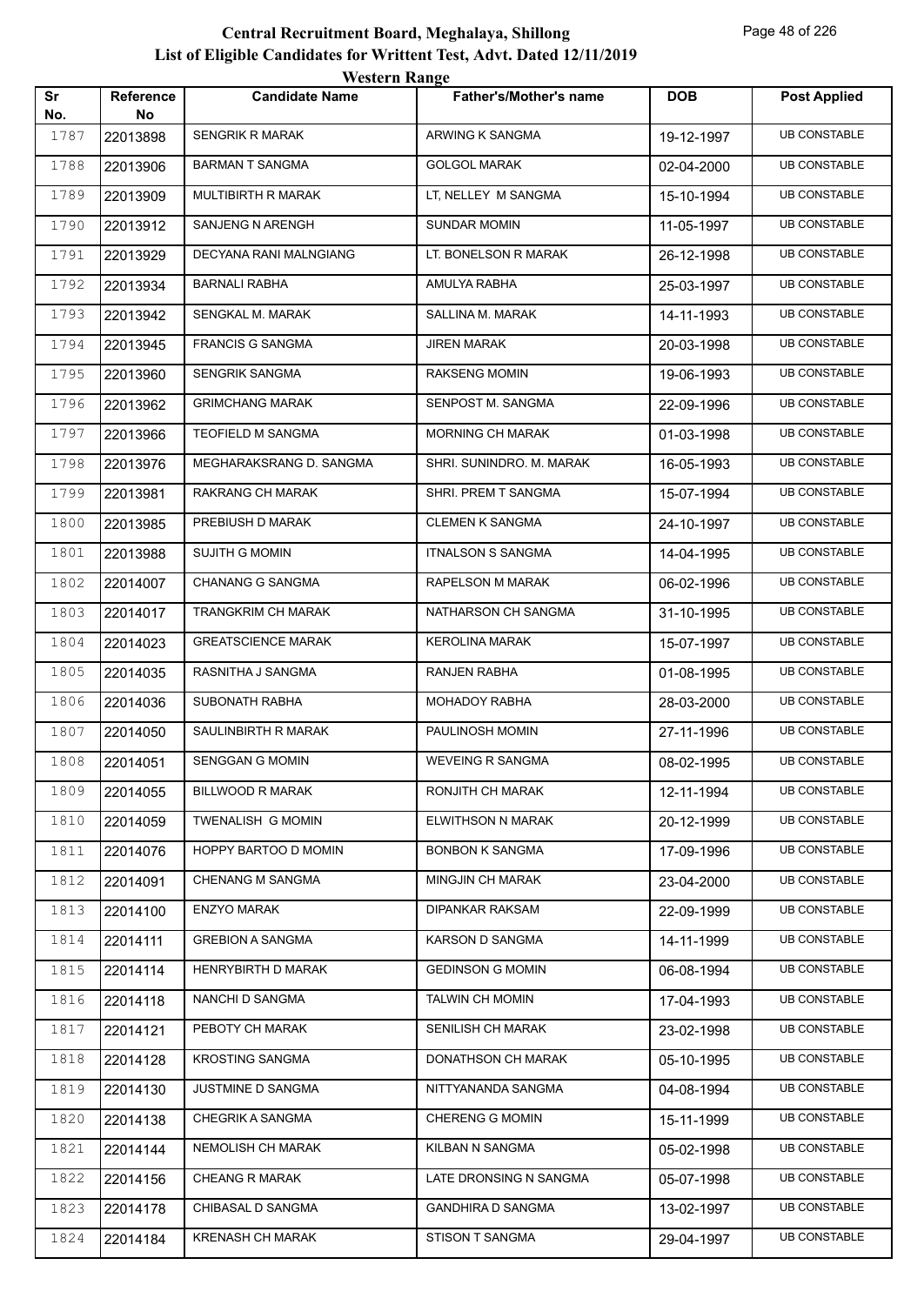|           |                 | western Kange             |                               |            |                     |
|-----------|-----------------|---------------------------|-------------------------------|------------|---------------------|
| Sr<br>No. | Reference<br>No | <b>Candidate Name</b>     | <b>Father's/Mother's name</b> | <b>DOB</b> | <b>Post Applied</b> |
| 1825      | 22014193        | <b>LIMSTONE M SANGMA</b>  | NONGJEN CH MARAK              | 01-12-1998 | <b>UB CONSTABLE</b> |
| 1826      | 22014198        | MADRICKCLEAN T SANGMA     | <b>KRISTINA T SANGMA</b>      | 12-05-1997 | <b>UB CONSTABLE</b> |
| 1827      | 22014211        | <b>GAMJULLINA G MOMIN</b> | WILLINGSTONE N SANGMA         | 21-06-1994 | <b>UB CONSTABLE</b> |
| 1828      | 22014214        | CHINGCHRANG CH MARAK      | <b>ENSILLA CH MARAK</b>       | 13-04-1994 | <b>UB CONSTABLE</b> |
| 1829      | 22014218        | <b>SHAJU HOSSAIN</b>      | ABUBAKKAR SIDDQUE             | 28-11-1999 | <b>UB CONSTABLE</b> |
| 1830      | 22014223        | <b>MOSES MOMIN</b>        | ALIRAM M MARAK                | 15-02-1997 | <b>UB CONSTABLE</b> |
| 1831      | 22014225        | JECKINGBIRTH N MARAK      | LT. HORESH K SANGMA           | 12-03-1996 | <b>UB CONSTABLE</b> |
| 1832      | 22014230        | <b>CRINBIRTH M SANGMA</b> | <b>GOLEBER CH MARAK</b>       | 12-10-1997 | <b>UB CONSTABLE</b> |
| 1833      | 22014243        | SANGRACE M SANGMA         | SHRI.NALGIN M MARAK           | 08-01-1999 | <b>UB CONSTABLE</b> |
| 1834      | 22014254        | TABIN J MARAK             | ALEN N ARENGH                 | 03-09-1994 | <b>UB CONSTABLE</b> |
| 1835      | 22014287        | <b>GRIMCHI CH SANGMA</b>  | RAMU R MARAK                  | 21-02-1996 | <b>UB CONSTABLE</b> |
| 1836      | 22014298        | <b>LENICAR R MARAK</b>    | <b>CANNING T SANGMA</b>       | 15-10-1996 | <b>UB CONSTABLE</b> |
| 1837      | 22014299        | <b>TENIKSON R MARAK</b>   | <b>GINSENG D SANGMA</b>       | 11-12-1997 | <b>UB CONSTABLE</b> |
| 1838      | 22014300        | SENGKRI A SANGMA          | LT, HALJING A MOMIN           | 10-01-1993 | <b>UB CONSTABLE</b> |
| 1839      | 22014303        | ARTHAVAN K SANGMA         | SEMINGSTONE MARAK             | 15-09-2000 | <b>UB CONSTABLE</b> |
| 1840      | 22014305        | NOMITHA SANGMA            | LATE= MODILSON K MOMIN        | 13-09-1993 | <b>UB CONSTABLE</b> |
| 1841      | 22014319        | HANINGBIRTH M SANGMA      | NIBALSON M SANGMA             | 14-03-1993 | <b>UB CONSTABLE</b> |
| 1842      | 22014320        | <b>BONCHI CH SANGMA</b>   | RAMU R MARAK                  | 16-02-1998 | <b>UB CONSTABLE</b> |
| 1843      | 22014335        | PITOR CH SANGMA           | JEPSON D SANGMA               | 19-04-1999 | <b>UB CONSTABLE</b> |
| 1844      | 22014341        | RASBITH CH SANGMA         | HIRENDRO M SANGMA             | 22-03-1996 | <b>UB CONSTABLE</b> |
| 1845      | 22014354        | NOSALIN D SANGMA          | LT, STENSON CH MOMIN          | 16-02-1999 | <b>UB CONSTABLE</b> |
| 1846      | 22014358        | MEGHARAM J SANGMA         | <b>ARWEN M MARAK</b>          | 10-04-1995 | <b>UB CONSTABLE</b> |
| 1847      | 22014360        | CHAMANTA CH MARAK         | ELPHISH M MARAK               | 16-02-1999 | <b>UB CONSTABLE</b> |
| 1848      | 22014361        | SONIA M MARAK             | AJIT A SANGMA                 | 27-10-1994 | <b>UB CONSTABLE</b> |
| 1849      | 22014368        | HEPZIVA N MARAK           | POLLAN N SANGMA               | 26-08-1995 | <b>UB CONSTABLE</b> |
| 1850      | 22014380        | TENGCHINA R MARAK         | <b>MEBIKAL R MARAK</b>        | 01-04-1999 | <b>UB CONSTABLE</b> |
| 1851      | 22014395        | <b>DEXINA R MARAK</b>     | <b>MEBIKAL R MARAK</b>        | 14-03-1995 | <b>UB CONSTABLE</b> |
| 1852      | 22014403        | <b>HELPINGSON MOMIN</b>   | <b>LOANSON ARENGH</b>         | 06-09-1998 | <b>UB CONSTABLE</b> |
| 1853      | 22014404        | SALMAN N MARAK            | DINGSIN CH SANGMA             | 21-09-1994 | <b>UB CONSTABLE</b> |
| 1854      | 22014415        | SAMARITHA T. SANGMA       | ROJENSING CH. MARAK           | 09-10-1995 | <b>UB CONSTABLE</b> |
| 1855      | 22014426        | <b>MIKWEN M MARAK</b>     | NENGON CH SANGMA              | 17-02-2000 | <b>UB CONSTABLE</b> |
| 1856      | 22014429        | CHILLE R MARAK            | JAMESBIRTH T SANGMA           | 28-04-1998 | <b>UB CONSTABLE</b> |
| 1857      | 22014440        | WALSRANG K MARAK          | <b>BRODESH R SANGMA</b>       | 22-08-1994 | <b>UB CONSTABLE</b> |
| 1858      | 22014447        | ARCHIRA K. MARAK          | KALDENSON SANGMA              | 24-06-1994 | <b>UB CONSTABLE</b> |
| 1859      | 22014477        | NAMBE CH SANGMA           | <b>LOJIN CH MARAK</b>         | 18-04-1993 | <b>UB CONSTABLE</b> |
| 1860      | 22014560        | MANSENG A SANGMA          | SALSENG N SANGMA              | 19-11-1997 | <b>UB CONSTABLE</b> |
| 1861      | 22014576        | <b>TRIDEEP RABHA</b>      | <b>BANIKANTA RABHA</b>        | 14-08-1999 | <b>UB CONSTABLE</b> |
| 1862      | 22014577        | RONISH A SANGMA           | ANINDRO D SANGMA              | 25-12-1995 | <b>UB CONSTABLE</b> |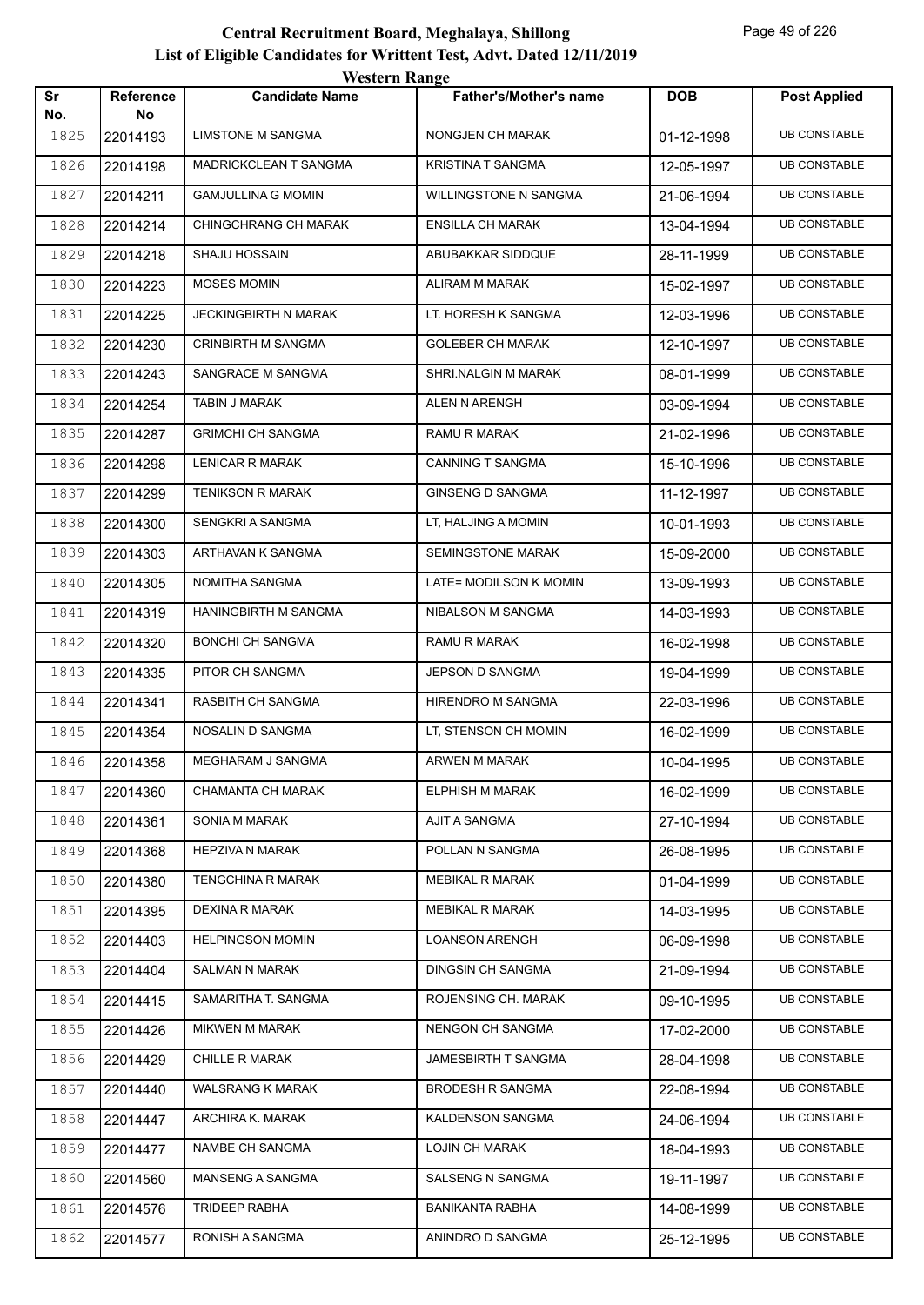|           |                        | <b>Western Range</b>      |                               |            |                     |
|-----------|------------------------|---------------------------|-------------------------------|------------|---------------------|
| Sr<br>No. | <b>Reference</b><br>No | <b>Candidate Name</b>     | <b>Father's/Mother's name</b> | <b>DOB</b> | <b>Post Applied</b> |
| 1863      | 22014602               | <b>DIGANTO RABHA</b>      | DARENDRO RABHA                | 05-12-2000 | <b>UB CONSTABLE</b> |
| 1864      | 22014640               | TECHANG N. SANGMA         | <b>LIPSON CH MOMIN</b>        | 11-11-1999 | <b>UB CONSTABLE</b> |
| 1865      | 22014641               | CHEMBERLINE CH MOMIN      | <b>WATNANG T SANGMA</b>       | 23-08-1996 | <b>UB CONSTABLE</b> |
| 1866      | 22014645               | <b>NIKBE B MARAK</b>      | <b>LETHISON ARENGH</b>        | 18-07-1999 | <b>UB CONSTABLE</b> |
| 1867      | 22014693               | <b>MATSRAM CH MOMIN</b>   | <b>LEKINSON R MARAK</b>       | 09-03-1996 | <b>UB CONSTABLE</b> |
| 1868      | 22014710               | <b>NEWSTAR CH MOMIN</b>   | <b>SENGNAN MOMIN</b>          | 27-01-1993 | <b>UB CONSTABLE</b> |
| 1869      | 22014713               | NEWBIRTH M MARAK          | <b>OCHETSON M SANGMA</b>      | 07-12-1995 | <b>UB CONSTABLE</b> |
| 1870      | 22014718               | EVA BIANCHI R MARAK       | <b>LOMISON A SANGMA</b>       | 30-04-1995 | <b>UB CONSTABLE</b> |
| 1871      | 22014743               | KISHANTA HAJONG           | RAMENDRA HAJONG               | 30-01-1999 | <b>UB CONSTABLE</b> |
| 1872      | 22014762               | <b>TEJUSH K SANGMA</b>    | KALENDRO CH MARAK             | 09-11-1994 | <b>UB CONSTABLE</b> |
| 1873      | 22014776               | WALSIMBARTH K MARAK       | <b>KEMPLINE N SANGMA</b>      | 20-11-1998 | <b>UB CONSTABLE</b> |
| 1874      | 22014793               | <b>SURAJ PRASAD</b>       | <b>UMA PRASAD</b>             | 28-12-1999 | <b>UB CONSTABLE</b> |
| 1875      | 22014812               | JEMINGSTONE N SANGMA      | LT. KREBITHSON K MARAK        | 19-09-1995 | <b>UB CONSTABLE</b> |
| 1876      | 22014847               | <b>ABHIJIT RABHA</b>      | DURJADHAN RABHA               | 10-04-1998 | <b>UB CONSTABLE</b> |
| 1877      | 22014872               | <b>BESDHON K SANGMA</b>   | TIPIN G MARAK                 | 28-04-1996 | <b>UB CONSTABLE</b> |
| 1878      | 22014911               | <b>SUBHOM RABHA</b>       | <b>KAW RABHA</b>              | 03-03-1998 | <b>UB CONSTABLE</b> |
| 1879      | 22014933               | <b>TECHANG MARAK</b>      | <b>BABILSTONE MARAK</b>       | 15-06-1998 | <b>UB CONSTABLE</b> |
| 1880      | 22014939               | <b>NEHA G MOMIN</b>       | <b>GRAPPILSON SANGMA</b>      | 06-01-1997 | <b>UB CONSTABLE</b> |
| 1881      | 22014958               | <b>ANARUL ISLAM</b>       | OPIAL HOQUE                   | 15-05-2000 | <b>UB CONSTABLE</b> |
| 1882      | 22015014               | <b>MARCURIN M SANGMA</b>  | ROLENSON SANGMA               | 25-03-1997 | <b>UB CONSTABLE</b> |
| 1883      | 22015050               | <b>TITUSH SANGMA</b>      | ROMEO M MARAK                 | 26-06-1998 | <b>UB CONSTABLE</b> |
| 1884      | 22015059               | <b>CHEGEN SANGMA</b>      | <b>KETCHINAR S MARAK</b>      | 05-05-2000 | <b>UB CONSTABLE</b> |
| 1885      | 22015061               | PANTERA A.SANGMA          | <b>SUJINDRO D.SHIRA</b>       | 25-04-1995 | <b>UB CONSTABLE</b> |
| 1886      | 22015084               | SANISENDIK S SANGMA       | ARMIKSON M SANGMA             | 07-05-1999 | <b>UB CONSTABLE</b> |
| 1887      | 22015163               | CHANGKIM BENICER N SANGMA | PRESIL N SANGMA               | 01-10-1996 | <b>UB CONSTABLE</b> |
| 1888      | 22015177               | SADIP RABHA               | PATMINI RABHA                 | 25-07-1997 | <b>UB CONSTABLE</b> |
| 1889      | 22015182               | CASABIANCA MARAK          | CAMPLINE K. SANGMA            | 03-02-1995 | <b>UB CONSTABLE</b> |
| 1890      | 22015186               | SOMBERTH SANGMA           | <b>KEMPOT B MARAK</b>         | 15-01-1997 | <b>UB CONSTABLE</b> |
| 1891      | 22015189               | SENGMAN A MARAK           | SHRI. CHONDERAM ARENGH        | 18-09-1995 | <b>UB CONSTABLE</b> |
| 1892      | 22015240               | <b>TAMATCHI R MARAK</b>   | APPISON M SANGMA              | 28-09-1993 | <b>UB CONSTABLE</b> |
| 1893      | 22015241               | <b>GRIKJAN D SHIRA</b>    | SHRI EMONSING M SANGMA        | 13-06-1996 | <b>UB CONSTABLE</b> |
| 1894      | 22015260               | <b>BARKHAN R. MARAK</b>   | OMLIN K.SANGMA                | 15-06-1998 | <b>UB CONSTABLE</b> |
| 1895      | 22015297               | ROHIT K SANGMA            | <b>EKZENDRO G MOMIN</b>       | 04-03-1998 | <b>UB CONSTABLE</b> |
| 1896      | 22015350               | JAKRE M SANGMA            | WATJAN M MARAK                | 25-08-1995 | <b>UB CONSTABLE</b> |
| 1897      | 22015367               | RAMIZ HUSSAIN             | AKTAR HUSSAIN                 | 15-08-2000 | <b>UB CONSTABLE</b> |
| 1898      | 22015371               | TENGBASAL W MOMIN         | <b>WINFORT MARAK</b>          | 01-03-1994 | <b>UB CONSTABLE</b> |
| 1899      | 22015393               | SHIVDOT RABHA             | SAHA RAM RABHA                | 15-03-1998 | <b>UB CONSTABLE</b> |
| 1900      | 22015397               | NASRANG B MARAK           | <b>IRINGTON D MARAK</b>       | 13-09-1999 | <b>UB CONSTABLE</b> |
|           |                        |                           |                               |            |                     |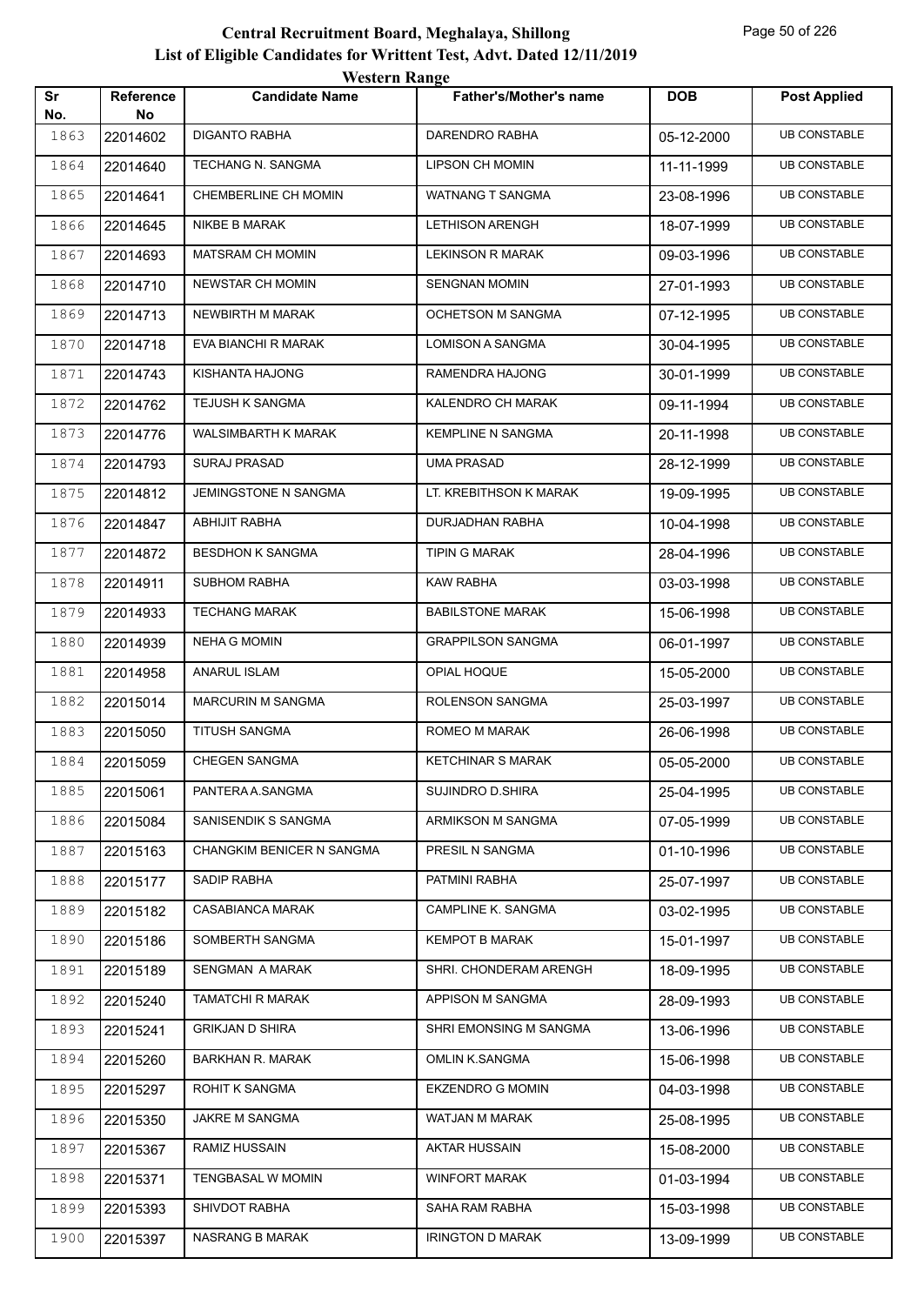|           |                        | <b>Western Range</b>      |                                           |            |                     |
|-----------|------------------------|---------------------------|-------------------------------------------|------------|---------------------|
| Sr<br>No. | <b>Reference</b><br>No | <b>Candidate Name</b>     | <b>Father's/Mother's name</b>             | <b>DOB</b> | <b>Post Applied</b> |
| 1901      | 22015404               | PREDICKSON CH MARAK       | POLNIN T SANGMA                           | 21-01-2000 | <b>UB CONSTABLE</b> |
| 1902      | 22015411               | SENGKAN SANGMA            | <b>NETSENG MARAK</b>                      | 04-10-1999 | AB/BN CONSTABLE     |
| 1903      | 22015424               | <b>KELBIN MARAK</b>       | <b>JONA R MARAK</b>                       | 16-12-1996 | <b>UB CONSTABLE</b> |
| 1904      | 22015431               | <b>MERRYBIRTH R MARAK</b> | <b>SELWYN MOMIN</b>                       | 03-10-1995 | <b>UB CONSTABLE</b> |
| 1905      | 22015435               | PAULUS N. SANGMA          | <b>EDISON SANGMA</b>                      | 13-09-1995 | <b>UB CONSTABLE</b> |
| 1906      | 22015445               | MEDOSEN K SANGMA          | <b>KENILSON R SANGMA</b>                  | 01-05-1996 | <b>UB CONSTABLE</b> |
| 1907      | 22015453               | MRILSFIELD J. SANGMA      | JONJING CH. MARAK                         | 06-08-1997 | <b>UB CONSTABLE</b> |
| 1908      | 22015470               | <b>SALKU N MARAK</b>      | <b>JUMBILLA N MARAK</b>                   | 20-07-1998 | <b>UB CONSTABLE</b> |
| 1909      | 22015471               | TINGSENGA CH MARAK        | <b>JUGAN SANGMA</b>                       | 05-04-1994 | <b>UB CONSTABLE</b> |
| 1910      | 22015472               | <b>BISWAJIT RABHA</b>     | PORITOSH RABHA                            | 16-04-2000 | <b>UB CONSTABLE</b> |
| 1911      | 22015481               | TENGKRANG D SANGMA        | NAKJING CH MARAK                          | 11-11-1995 | <b>UB CONSTABLE</b> |
| 1912      | 22015484               | SILNANG D. SANGMA         | RAPHEL M SANGMA/ARNISH D<br><b>SANGMA</b> | 30-11-1998 | <b>UB CONSTABLE</b> |
| 1913      | 22015488               | <b>KAUSAR R MARAK</b>     | BECKARSTONE N SANGMA                      | 28-01-1994 | <b>UB CONSTABLE</b> |
| 1914      | 22015489               | SUTHINDAR M SANGMA        | <b>HENDRICKSON CH MARAK</b>               | 02-02-1997 | <b>UB CONSTABLE</b> |
| 1915      | 22015491               | RABI N MARAK              | <b>WELBINGSTONE G MOMIN</b>               | 07-05-2000 | <b>UB CONSTABLE</b> |
| 1916      | 22015503               | <b>BALKAMBE M MARAK</b>   | ARMITHSON A SANGMA                        | 29-09-1996 | <b>UB CONSTABLE</b> |
| 1917      | 22015506               | CHRISTHERBERTH R MARAK    | WINBERTH T SANGMA                         | 01-01-1994 | <b>UB CONSTABLE</b> |
| 1918      | 22015507               | NAMRAK SANGMA             | <b>RIKSENG A SANGMA</b>                   | 19-12-1999 | <b>UB CONSTABLE</b> |
| 1919      | 22015540               | NOSIMCHI CH. MARAK        | PIPENG A. SANGMA                          | 08-02-1998 | <b>UB CONSTABLE</b> |
| 1920      | 22015542               | DONTERA M SANGMA          | NICKOLASH B SANGMA                        | 17-03-1999 | <b>UB CONSTABLE</b> |
| 1921      | 22015551               | <b>NITWIN SANGMA</b>      | NICKOLASH B SANGMA                        | 21-10-1998 | <b>UB CONSTABLE</b> |
| 1922      | 22015558               | <b>BHIM HAJONG</b>        | <b>MOLINDRO HAJONG</b>                    | 12-04-1996 | <b>UB CONSTABLE</b> |
| 1923      | 22015575               | CHIRAMI CH MARAK          | <b>SENOLI CH MARAK</b>                    | 10-10-2000 | <b>UB CONSTABLE</b> |
| 1924      | 22015586               | SANIA K. SANGMA           | <b>BIPIN M. SANGMA</b>                    | 12-05-1996 | <b>UB CONSTABLE</b> |
| 1925      | 22015592               | LONIRITHA MARAK           | LT. OMILSON SANGMA                        | 02-11-1995 | <b>UB CONSTABLE</b> |
| 1926      | 22015603               | NAMSRANG W SANGMA         | MAUEL G MARAK                             | 24-12-1999 | <b>UB CONSTABLE</b> |
| 1927      | 22015666               | <b>SENGSIM B MARAK</b>    | <b>MIKLEN SANGMA</b>                      | 02-10-1997 | <b>UB CONSTABLE</b> |
| 1928      | 22015671               | ANAMIKA KOCH              | DAYAL KOCH                                | 26-08-1993 | <b>UB CONSTABLE</b> |
| 1929      | 22015673               | <b>WILLINGSON R MARAK</b> | LATE ANAND SANGMA                         | 22-08-1995 | <b>UB CONSTABLE</b> |
| 1930      | 22015688               | <b>CHEGRIK M MARAK</b>    | PRODIP D SANGMA                           | 10-03-2000 | <b>UB CONSTABLE</b> |
| 1931      | 22015706               | PANGRANG R MARAK          | SHILL M SANGMA                            | 21-09-1996 | <b>UB CONSTABLE</b> |
| 1932      | 22015732               | NORATCHI A MARAK          | <b>KELBIRTH R MARAK</b>                   | 22-12-1997 | <b>UB CONSTABLE</b> |
| 1933      | 22015733               | BETSEY D SANGMA           | JOHANSING R MARAK                         | 09-02-1998 | <b>UB CONSTABLE</b> |
| 1934      | 22015747               | RINGRANG N SANGMA         | <b>SUTHIN G MOMIN</b>                     | 26-01-1998 | <b>UB CONSTABLE</b> |
| 1935      | 22015754               | PILSENG CH MARAK          | <b>WALJING T SANGMA</b>                   | 25-02-1993 | <b>UB CONSTABLE</b> |
| 1936      | 22015756               | TAMKI CH SANGMA           | LT PREDHI G MOMIN                         | 27-07-1994 | <b>UB CONSTABLE</b> |
| 1937      | 22015758               | ALAP CH MARAK             | TOMEN T SANGMA                            | 10-04-1996 | <b>UB CONSTABLE</b> |
| 1938      | 22015774               | LACKME N SANGMA           | <b>GANDIRASH CH MARAK</b>                 | 07-11-1994 | <b>UB CONSTABLE</b> |
|           |                        |                           |                                           |            |                     |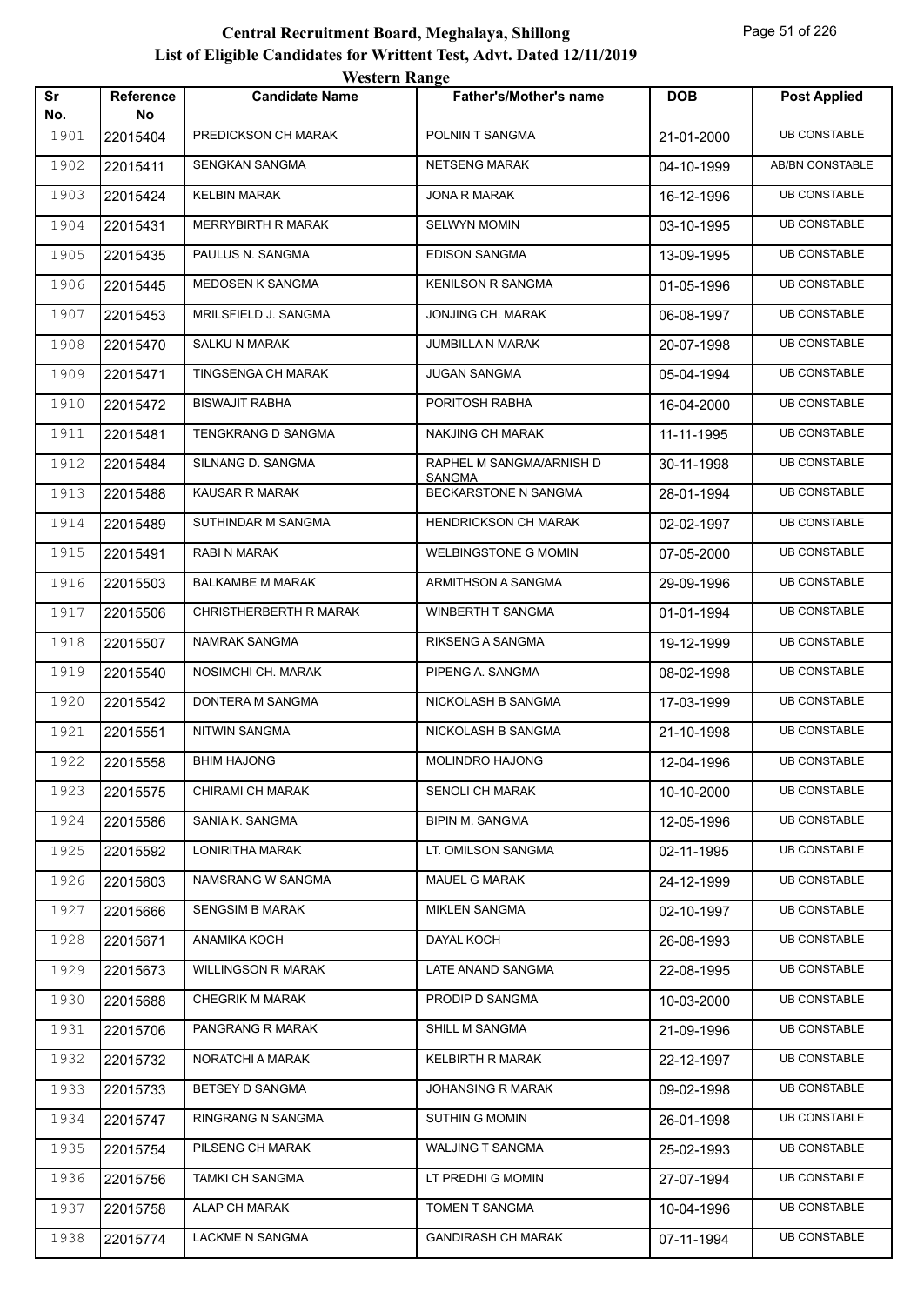|           |                 | <b>WESTERN MARGE</b>              |                                    |            |                     |
|-----------|-----------------|-----------------------------------|------------------------------------|------------|---------------------|
| Sr<br>No. | Reference<br>No | <b>Candidate Name</b>             | <b>Father's/Mother's name</b>      | <b>DOB</b> | <b>Post Applied</b> |
| 1939      | 22015775        | DILSRANG D SHIRA                  | WITHNI D SHIRA                     | 07-03-2000 | <b>UB CONSTABLE</b> |
| 1940      | 22015788        | <b>TENGSIM M MARAK</b>            | <b>JANJENG B MARAK</b>             | 02-05-1997 | <b>UB CONSTABLE</b> |
| 1941      | 22015800        | <b>WALJHAGRING N SANGMA</b>       | <b>LENIAN MARAK</b>                | 26-08-2000 | <b>UB CONSTABLE</b> |
| 1942      | 22015807        | <b>SANGMA</b><br>PINTUTH CH MARAK | DAMEN D SANGMA                     | 06-03-1994 | <b>UB CONSTABLE</b> |
| 1943      | 22015809        | RIKCHERA D SANGMA                 | <b>JANSING SANGMA</b>              | 09-11-1999 | <b>UB CONSTABLE</b> |
| 1944      | 22015834        | NIKBATH M. SANGMA                 | MANASH G. MOMIN                    | 07-07-1993 | <b>UB CONSTABLE</b> |
| 1945      | 22015890        | RIKJAGRING SANGMA                 | WITHINGTONE CH MARAK               | 20-01-1993 | <b>UB CONSTABLE</b> |
| 1946      | 22015891        | NANGRIM M MARAK                   | <b>HEADERSON K SANGMA</b>          | 09-07-1996 | <b>UB CONSTABLE</b> |
| 1947      | 22015907        | <b>BEBUSH CH SANGMA</b>           | <b>BENEDICK CH MARAK</b>           | 21-07-1997 | <b>UB CONSTABLE</b> |
| 1948      | 22015969        | <b>BIDANSENG D. SANGMA</b>        | WITHJILSTONE R. MARAK              | 25-03-1999 | <b>UB CONSTABLE</b> |
| 1949      | 22015986        | NOSILDA N SANGMA                  | DINGJAN M SANGMA                   | 03-04-1999 | <b>UB CONSTABLE</b> |
| 1950      | 22015988        | <b>BARTIAS TENGNAP J SANGMA</b>   | LEJIR R SANGMA                     | 06-04-1995 | <b>UB CONSTABLE</b> |
| 1951      | 22015994        | <b>KAMBHIK HAJONG</b>             | LT. SUNIL CHANDRA HAJONG           | 05-08-1993 | <b>UB CONSTABLE</b> |
| 1952      | 22016052        | <b>BRILLIANT BANDI B MARAK</b>    | <b>GROSSFIELD D SANGMA</b>         | 24-02-1998 | <b>UB CONSTABLE</b> |
| 1953      | 22016053        | ARPON HAJONG                      | <b>SHUDAR HAJONG</b>               | 02-02-1997 | <b>UB CONSTABLE</b> |
| 1954      | 22016072        | <b>DISEN M SANGMA</b>             | LATE CHEKJAN CH MARAK              | 19-12-1996 | <b>UB CONSTABLE</b> |
| 1955      | 22016089        | <b>CHESRANG R MARAK</b>           | <b>BREMILSON CH SANGMA</b>         | 24-11-1998 | <b>UB CONSTABLE</b> |
| 1956      | 22016129        | ANISALIMA SANGMA                  | ROSEND CH MOMIN                    | 05-04-1999 | <b>UB CONSTABLE</b> |
| 1957      | 22016138        | LEMBERTH M SANGMA                 | RUCHANG CH MARAK/RIMCHI M          | 31-05-1998 | <b>UB CONSTABLE</b> |
| 1958      | 22016142        | AMBEDKAR N ARENGH                 | <b>SANGMA</b><br>ODENDRO R. SANGMA | 15-06-1994 | <b>UB CONSTABLE</b> |
| 1959      | 22016145        | <b>CHIBASAL B MARAK</b>           | OSMOLLINE B MARAK                  | 10-08-1997 | <b>UB CONSTABLE</b> |
| 1960      | 22016157        | ELDIASH CH. MOMIN                 | LATE.WINDERSON M. SANGMA           | 24-06-1999 | <b>UB CONSTABLE</b> |
| 1961      | 22016168        | KARBIN N SANGMA                   | <b>BOTCHINA G MOMIN</b>            | 05-09-1993 | <b>UB CONSTABLE</b> |
| 1962      | 22016178        | <b>CHAKRIK M SANGMA</b>           | DIRIT R MARAK                      | 15-08-1997 | <b>UB CONSTABLE</b> |
| 1963      | 22016183        | <b>UDPONA RABHA</b>               | <b>DIPTI RABHA</b>                 | 01-01-2000 | <b>UB CONSTABLE</b> |
| 1964      | 22016447        | RUPONA M SANGMA                   | ARBINASH MARAK                     | 10-04-1997 | <b>UB CONSTABLE</b> |
| 1965      | 22016470        | SOBAL M MARAK                     | <b>CHANGMI M MARAK</b>             | 20-12-1994 | <b>UB CONSTABLE</b> |
| 1966      | 22016527        | ELIA J SANGMA                     | SMITHSON K MOMIN                   | 28-01-1996 | <b>UB CONSTABLE</b> |
| 1967      | 22016539        | HUNSBRITH G MOMIN                 | <b>GANNE G MOMIN</b>               | 20-10-1998 | <b>UB CONSTABLE</b> |
| 1968      | 22016555        | CHUHANA N MARAK                   | HORESTONE K SANGMA                 | 31-08-2000 | <b>UB CONSTABLE</b> |
| 1969      | 22016604        | CHANGKU B. MARAK                  | RANTHU M. SANGMA                   | 14-04-1996 | <b>UB CONSTABLE</b> |
| 1970      | 22016627        | SALWIN R SANGMA                   | STEWARD D MOMIN                    | 29-05-1995 | <b>UB CONSTABLE</b> |
| 1971      | 22016641        | <b>BIPURI RABHA</b>               | <b>JUBOTI RABHA</b>                | 15-06-1998 | <b>UB CONSTABLE</b> |
| 1972      | 22016651        | SANJITH CH MOMIN                  | SELLESH N SANGMA                   | 09-10-1993 | <b>UB CONSTABLE</b> |
| 1973      | 22016656        | LALISTON CH. MARAK                | OTHINDRO D. SANGMA                 | 16-05-1994 | <b>UB CONSTABLE</b> |
| 1974      | 22016664        | PRIYANKA SHIRA                    | LETTERSON A SANGMA                 | 09-10-1994 | <b>UB CONSTABLE</b> |
| 1975      | 22016693        | NICKITHA G MOMIN                  | THRIWILSON K SANGMA                | 19-09-1998 | <b>UB CONSTABLE</b> |
| 1976      | 22016704        | ALAN SANGMA                       | <b>TRENSON SANGMA</b>              | 15-02-1995 | <b>UB CONSTABLE</b> |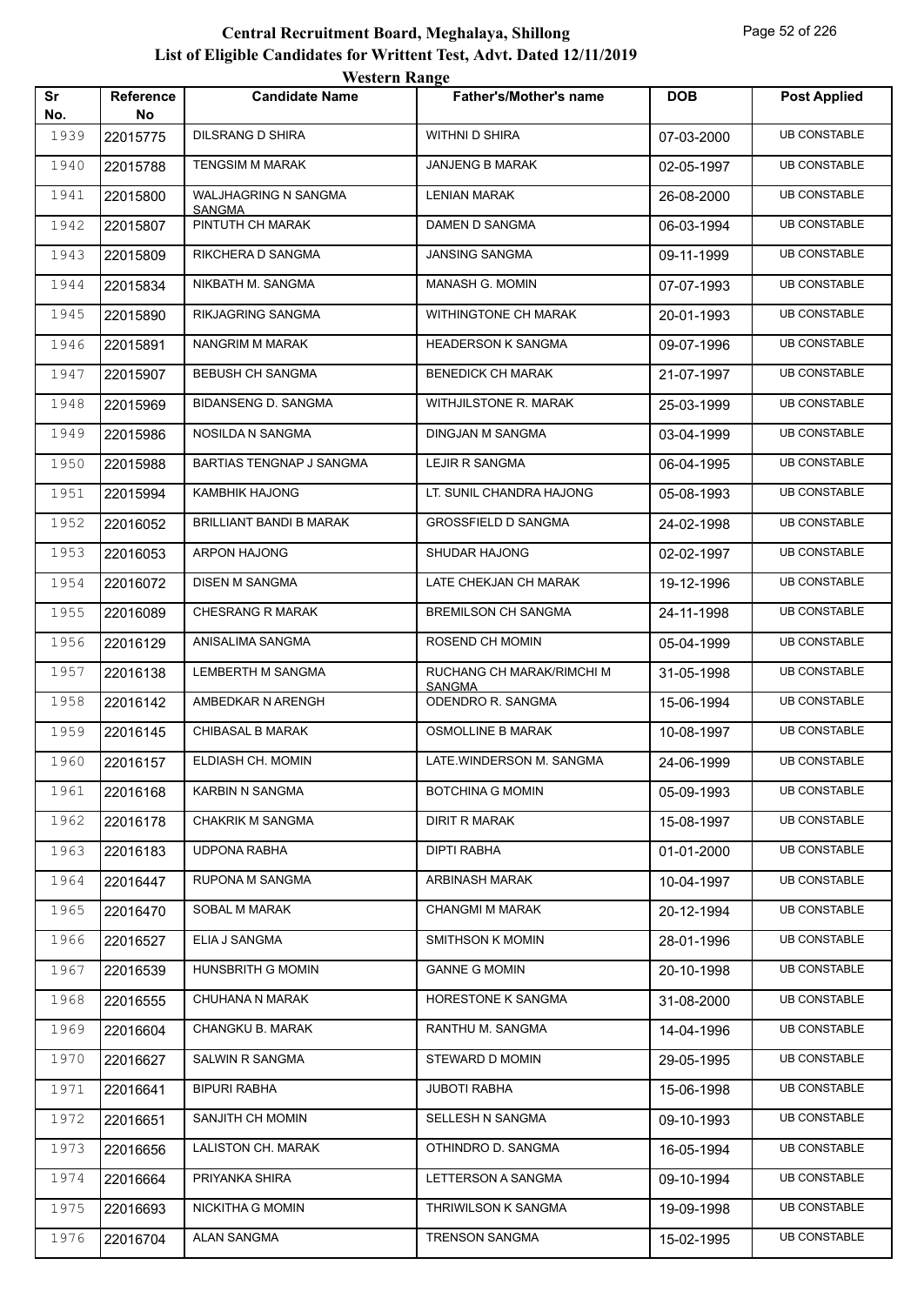|           |                  | WESTEL II INALIZE       |                                           |            |                     |
|-----------|------------------|-------------------------|-------------------------------------------|------------|---------------------|
| Sr<br>No. | Reference<br>No. | <b>Candidate Name</b>   | <b>Father's/Mother's name</b>             | <b>DOB</b> | <b>Post Applied</b> |
| 1977      | 22016731         | SALMAN R. MARAK         | WILNATH B. MARAK                          | 05-12-1997 | <b>UB CONSTABLE</b> |
| 1978      | 22016749         | ANISHA A SANGMA         | MINA A SANGMA                             | 23-05-1996 | <b>UB CONSTABLE</b> |
| 1979      | 22016757         | DESANGRACHANDO K SANGMA | <b>KRUSUWELL M MARAK</b>                  | 04-08-2000 | <b>UB CONSTABLE</b> |
| 1980      | 22016766         | CHRISTINARAKME MARAK    | HALWEN A. SANGMA                          | 03-06-1998 | <b>UB CONSTABLE</b> |
| 1981      | 22016774         | <b>BRUJIT RABHA</b>     | <b>GANESH RABHA</b>                       | 12-02-1998 | <b>UB CONSTABLE</b> |
| 1982      | 22016789         | MASUD SK                | KABULUDDIN                                | 11-12-1999 | <b>UB CONSTABLE</b> |
| 1983      | 22016790         | NITHOBARTH N MARAK      | <b>MEROIN N MARAK</b>                     | 12-07-1999 | <b>UB CONSTABLE</b> |
| 1984      | 22016807         | NIKCHENG D SANGMA       | LT SUILSON ARENGH                         | 24-08-1999 | <b>UB CONSTABLE</b> |
| 1985      | 22016809         | SALKAME R MARAK         | <b>FRANCIS R MARAK</b>                    | 04-07-1995 | <b>UB CONSTABLE</b> |
| 1986      | 22016812         | SENGRIK A SANGMA        | RODONSING G MOMIN                         | 09-11-1993 | <b>UB CONSTABLE</b> |
| 1987      | 22016813         | TAMJING M SANGMA        | <b>BATJENG CH MARAK</b>                   | 24-10-1997 | UB CONSTABLE        |
| 1988      | 22016816         | MALMIRA R MARAK         | SATNENG A SANGMA                          | 26-12-1999 | <b>UB CONSTABLE</b> |
| 1989      | 22016819         | SENGRIM CH MARAK        | RINGGAN A SANGMA                          | 18-11-2000 | <b>UB CONSTABLE</b> |
| 1990      | 22016826         | <b>HENWITH D SANGMA</b> | NORESH D SANGMA                           | 30-09-1997 | <b>UB CONSTABLE</b> |
| 1991      | 22016834         | <b>JECHIA M MARAK</b>   | PONJEN RABHA                              | 12-08-1994 | <b>UB CONSTABLE</b> |
| 1992      | 22016836         | ARUNA SANJU K. SANGMA   | <b>KREPSTAR MOMIN</b>                     | 12-09-1996 | UB CONSTABLE        |
| 1993      | 22016842         | SENGGAM G SANGMA        | MINGJENG R MARAK                          | 18-10-1997 | <b>UB CONSTABLE</b> |
| 1994      | 22016848         | NAMRE D MARAK           | DAMALSON D SANGMA                         | 01-07-2000 | <b>UB CONSTABLE</b> |
| 1995      | 22016852         | RANILLA D SANGMA        | MONESH D SANGMA                           | 02-07-1994 | <b>UB CONSTABLE</b> |
| 1996      | 22016869         | KAIDITHSON A SANGMA     | JANON R MARAK                             | 30-01-1996 | <b>UB CONSTABLE</b> |
| 1997      | 22016875         | WINJARINE R MARAK       | RIKRANSON N SANGMA                        | 28-12-1994 | UB CONSTABLE        |
| 1998      | 22016882         | POKON RABHA             | SAHADEV RABHA                             | 05-02-1999 | <b>UB CONSTABLE</b> |
| 1999      | 22016889         | ANAMIKA MARAK           | SHISIL A SANGMA                           | 23-07-1994 | <b>UB CONSTABLE</b> |
| 2000      | 22016896         | <b>LEANG SANGMA</b>     | JORNASH CH MARAK                          | 08-08-1997 | <b>UB CONSTABLE</b> |
| 2001      | 22016913         | WILLIPSON CH SANGMA     | <b>JEHANDRO CH MARAK</b>                  | 05-05-1996 | <b>UB CONSTABLE</b> |
| 2002      | 22016921         | NAMSRANG N SANGMA       | LT.CLORINE MARAK                          | 24-09-1998 | <b>UB CONSTABLE</b> |
| 2003      | 22016967         | BALDERANISH D SANGMA    | <b>BENSING G SANGMA</b>                   | 23-11-1999 | <b>UB CONSTABLE</b> |
| 2004      | 22017005         | SENGSRANG CH MARAK      | PALJING CH MARAK/NEKMI CH<br><b>MARAK</b> | 21-01-1998 | <b>UB CONSTABLE</b> |
| 2005      | 22017013         | LIMSTAR D SANGMA        | SARENDRO CH SANGMA                        | 05-09-1993 | <b>UB CONSTABLE</b> |
| 2006      | 22017016         | SENGKAME CH MARAK       | <b>CHINGME CH MARAK</b>                   | 09-05-1999 | <b>UB CONSTABLE</b> |
| 2007      | 22017025         | <b>ODICIOUS B MARAK</b> | SITH N SANGMA                             | 13-12-1995 | <b>UB CONSTABLE</b> |
| 2008      | 22017045         | SENGKAN A SANGMA        | POLBEN CH MARAK                           | 21-12-1999 | <b>UB CONSTABLE</b> |
| 2009      | 22017052         | DAISY N SANGMA          | <b>GEORGE SANGMA</b>                      | 27-03-1993 | <b>UB CONSTABLE</b> |
| 2010      | 22017069         | CHENGKAN T SANGMA       | ROMENDRO A SANGMA                         | 10-02-2000 | <b>UB CONSTABLE</b> |
| 2011      | 22017072         | LATKU KOCH              | SOHAR KOCH                                | 03-02-1995 | <b>UB CONSTABLE</b> |
| 2012      | 22017082         | BELLIANTHINA T SANGMA   | LOSTONE CH MARAK                          | 08-09-1994 | <b>UB CONSTABLE</b> |
| 2013      | 22017089         | <b>GRENITHA R MARAK</b> | LT. HONITHSON K SANGMA                    | 13-09-1998 | <b>UB CONSTABLE</b> |
| 2014      | 22017094         | WIND CH MARAK           | WALLEN T SANGMA                           | 30-06-1996 | <b>UB CONSTABLE</b> |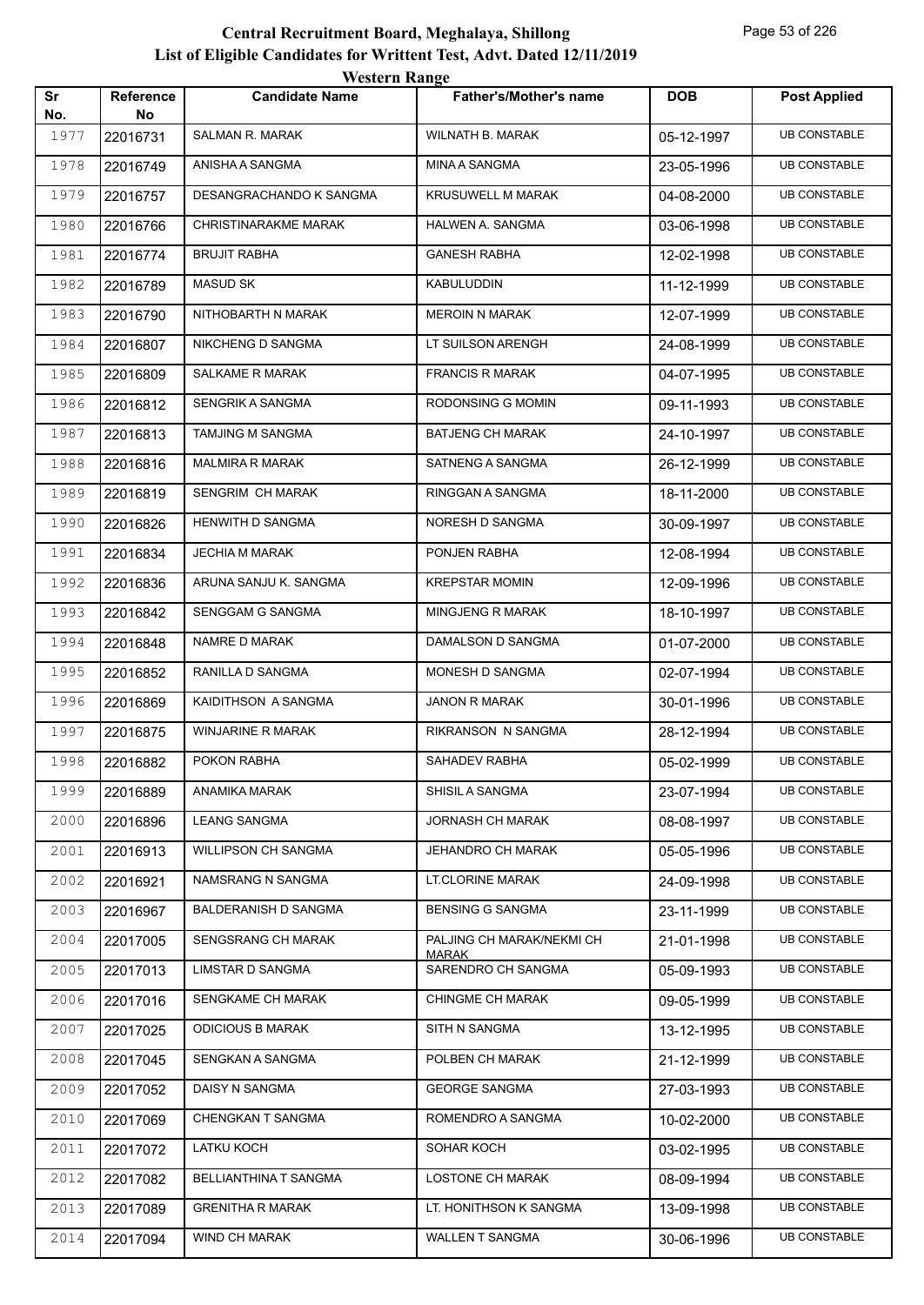|           |                        | <b>Western Range</b>      |                               |            |                     |
|-----------|------------------------|---------------------------|-------------------------------|------------|---------------------|
| Sr<br>No. | <b>Reference</b><br>No | <b>Candidate Name</b>     | <b>Father's/Mother's name</b> | <b>DOB</b> | <b>Post Applied</b> |
| 2015      | 22017168               | <b>TERENGGIL M SANGMA</b> | <b>GONALSING R MARAK</b>      | 08-09-1998 | <b>UB CONSTABLE</b> |
| 2016      | 22017176               | <b>SENGRAN G MARAK</b>    | <b>WILLI M SANGMA</b>         | 14-05-1999 | <b>UB CONSTABLE</b> |
| 2017      | 22017192               | <b>KETWINDRO S SANGMA</b> | <b>HALWITH R MARAK</b>        | 09-09-1994 | <b>UB CONSTABLE</b> |
| 2018      | 22017225               | <b>FAVIJIUSH N SANGMA</b> | <b>BENEDICT A SANGMA</b>      | 11-06-1994 | <b>UB CONSTABLE</b> |
| 2019      | 22017230               | PRAISTIN G MOMIN          | <b>NEMSING K MARAK</b>        | 10-05-1996 | <b>UB CONSTABLE</b> |
| 2020      | 22017281               | <b>GILOBATH M MARAK</b>   | <b>WILLINDRO D SHIRA</b>      | 14-05-1999 | <b>UB CONSTABLE</b> |
| 2021      | 22017299               | <b>TUSINNA MARAK</b>      | PILLINGTON N. SANGMA          | 24-12-1993 | <b>UB CONSTABLE</b> |
| 2022      | 22017303               | RAJU DAS                  | SUBAL CHANDRA DAS             | 31-01-1993 | <b>UB CONSTABLE</b> |
| 2023      | 22017315               | ZIARUL ISLAM              | ABDUS SALAM                   | 07-07-1998 | <b>UB CONSTABLE</b> |
| 2024      | 22017317               | SALCHUGRA CH. MOMIN       | PONINDRO N. MARAK             | 06-11-1998 | <b>UB CONSTABLE</b> |
| 2025      | 22017377               | <b>HIRON RABHA</b>        | ARMILA RABHA                  | 07-04-1993 | <b>UB CONSTABLE</b> |
| 2026      | 22017384               | <b>DINONATH RABHA</b>     | SYAMAL RABHA                  | 03-10-1997 | <b>UB CONSTABLE</b> |
| 2027      | 22017399               | <b>DIKSENG CH MARAK</b>   | PORENSON D SANGMA             | 20-12-1999 | <b>UB CONSTABLE</b> |
| 2028      | 22017420               | <b>KHORIKA CHETRY</b>     | KULBAHADUR CHETRY             | 20-05-1994 | <b>UB CONSTABLE</b> |
| 2029      | 22017427               | <b>MEOBA M SANGMA</b>     | RONGDASH R SANGMA             | 04-05-1999 | <b>UB CONSTABLE</b> |
| 2030      | 22017453               | SILCHANA G MOMIN          | LAPHILLING N SANGMA           | 17-06-1995 | <b>UB CONSTABLE</b> |
| 2031      | 22017547               | <b>MODAK SANGMA</b>       | WANSON CH MARAK               | 27-11-1997 | <b>UB CONSTABLE</b> |
| 2032      | 22017572               | <b>CHUANGME A SANGMA</b>  | <b>TURUL MARAK</b>            | 17-01-2000 | <b>UB CONSTABLE</b> |
| 2033      | 22017595               | <b>TENGSRANG C MARAK</b>  | <b>HEBRINGSON R SANGMA</b>    | 22-05-1995 | <b>UB CONSTABLE</b> |
| 2034      | 22017650               | HERLISTAR K. SANGMA       | AGENATH CH. SANGMA            | 02-12-1999 | <b>UB CONSTABLE</b> |
| 2035      | 22017657               | <b>TENGKAI K SANGMA</b>   | <b>CHAVAN N ARENGH</b>        | 25-03-1998 | <b>UB CONSTABLE</b> |
| 2036      | 22017669               | RAJ RABHA                 | <b>GIRIDHARI RABHA</b>        | 06-03-1994 | <b>UB CONSTABLE</b> |
| 2037      | 22017677               | <b>CHERAK MARAK</b>       | <b>LAIDON MOMIN</b>           | 06-07-1995 | <b>UB CONSTABLE</b> |
| 2038      | 22017688               | <b>RIKRAK R MARAK</b>     | <b>WINKLE M SANGMA</b>        | 03-10-1993 | <b>UB CONSTABLE</b> |
| 2039      | 22017689               | <b>CHUGAN A SANGMA</b>    | <b>GEORGE R MARAK</b>         | 27-09-1995 | <b>UB CONSTABLE</b> |
| 2040      | 22017697               | MRITUNJAY C RABHA         | ABHAY RABHA                   | 06-11-1996 | <b>UB CONSTABLE</b> |
| 2041      | 22017706               | RADHIKA RABHA             | SIBONATH RABHA                | 02-09-2000 | <b>UB CONSTABLE</b> |
| 2042      | 22017710               | <b>GENAROSE CH MARAK</b>  | AGAL D SANGMA                 | 25-03-1999 | <b>UB CONSTABLE</b> |
| 2043      | 22017731               | PINNO T.SANGMA            | <b>CHAINING MARAK</b>         | 15-04-1997 | <b>UB CONSTABLE</b> |
| 2044      | 22017733               | <b>AMRIT RABHA</b>        | DASARATH RABHA                | 29-10-1998 | <b>UB CONSTABLE</b> |
| 2045      | 22017735               | TALSRANG R MARAK          | <b>BERISON M SANGMA</b>       | 25-02-1997 | <b>UB CONSTABLE</b> |
| 2046      | 22017736               | <b>BALKARIN CH SANGMA</b> | NAHIN N SANGMA                | 22-01-1997 | <b>UB CONSTABLE</b> |
| 2047      | 22017739               | RATCHIME W SANGMA         | MOHON MOMIN                   | 29-05-1999 | <b>UB CONSTABLE</b> |
| 2048      | 22017748               | LIWELSON M SANGMA         | SUDHINDRO M MARAK             | 12-03-1995 | <b>UB CONSTABLE</b> |
| 2049      | 22017755               | <b>BALSAN R MARAK</b>     | <b>MULJE R MARAK</b>          | 08-06-1994 | <b>UB CONSTABLE</b> |
| 2050      | 22017757               | TENGSRAM MARAK            | DIJAN K SANGMA                | 30-11-1993 | <b>UB CONSTABLE</b> |
| 2051      | 22017761               | <b>HASHIDUR ISLAM</b>     | MAJIAL HOQUE                  | 21-11-1999 | <b>UB CONSTABLE</b> |
| 2052      | 22017766               | BROWNY TEJANG A SANGMA    | REWILLA A SANGMA              | 13-08-2000 | <b>UB CONSTABLE</b> |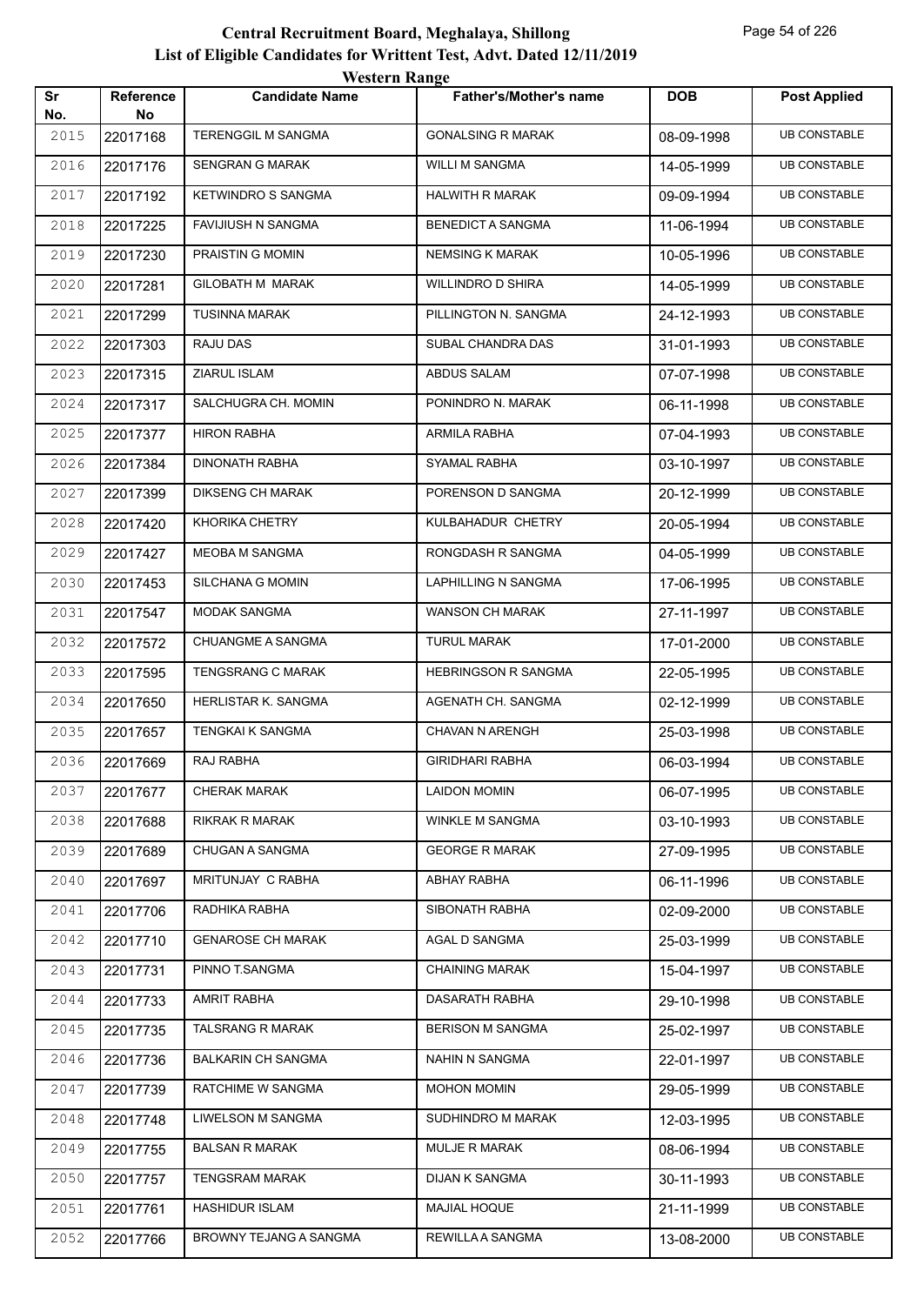|           |                        | <b>Western Range</b>       |                               |            |                     |
|-----------|------------------------|----------------------------|-------------------------------|------------|---------------------|
| Sr<br>No. | <b>Reference</b><br>No | <b>Candidate Name</b>      | <b>Father's/Mother's name</b> | <b>DOB</b> | <b>Post Applied</b> |
| 2053      | 22017767               | <b>WALGRIK G MOMIN</b>     | SHRI MORGIN R MARAK           | 23-03-2000 | <b>UB CONSTABLE</b> |
| 2054      | 22017779               | SALCHUGRA N MARAK NOKREK   | LT SHUK D SHIRA               | 22-08-1994 | <b>UB CONSTABLE</b> |
| 2055      | 22017780               | AMULYA HAJONG              | <b>ABIRAM HAJONG</b>          | 15-03-1998 | <b>UB CONSTABLE</b> |
| 2056      | 22017781               | <b>MANKIN MOMIN</b>        | SHRIMP LAWINDRO K MARAK       | 22-11-1998 | <b>UB CONSTABLE</b> |
| 2057      | 22017786               | YANGSTONE A. SANGMA        | KITJING CH MARAK/ WENJILLISH  | 05-02-1997 | <b>UB CONSTABLE</b> |
| 2058      | 22017791               | <b>TOCHANG K SANGMA</b>    | A.SANGMA<br>AGENDRO SANGMA    | 20-10-1997 | <b>UB CONSTABLE</b> |
| 2059      | 22017798               | <b>LETUSAN MARAK</b>       | LATE. LEMUSH R MARAK          | 03-05-1994 | <b>UB CONSTABLE</b> |
| 2060      | 22017805               | <b>WALBIN R MARAK</b>      | <b>MIKSENG B MARAK</b>        | 01-06-1998 | <b>UB CONSTABLE</b> |
| 2061      | 22017813               | FLINA CANLIDA R. MOMIN     | SENGBAN A SANGMA              | 19-02-1994 | <b>UB CONSTABLE</b> |
| 2062      | 22017817               | PROSONJIT HAJONG           | ANANTA HAJONG                 | 06-11-1996 | <b>UB CONSTABLE</b> |
| 2063      | 22017841               | <b>BANESWAR RABHA</b>      | ROHINATH RABHA                | 08-06-1999 | <b>UB CONSTABLE</b> |
| 2064      | 22017844               | CHALANG S. SANGMA          | SHRI KOLPOBINATH D. SANGMA    | 28-12-2000 | <b>UB CONSTABLE</b> |
| 2065      | 22017853               | <b>MANTU RABHA</b>         | <b>HARIDHAN RABHA</b>         | 03-04-1999 | <b>UB CONSTABLE</b> |
| 2066      | 22017868               | JEHAS D SANGMA             | ANTUSH R SANGMA               | 27-09-1994 | <b>UB CONSTABLE</b> |
| 2067      | 22017877               | <b>BREZIL A SANGMA</b>     | <b>KRILLER K SANGMA</b>       | 15-09-1996 | <b>UB CONSTABLE</b> |
| 2068      | 22017883               | TECHIM DORIME SANGMA       | <b>NILSOSH S MARAK</b>        | 30-01-1997 | <b>UB CONSTABLE</b> |
| 2069      | 22017884               | <b>JESTBIRT A SANGMA</b>   | <b>LELLI A SANGMA</b>         | 25-09-1998 | <b>UB CONSTABLE</b> |
| 2070      | 22017897               | <b>GREATWILL CH. MARAK</b> | ARWENDRO M. SANGMA            | 01-09-1993 | <b>UB CONSTABLE</b> |
| 2071      | 22017903               | <b>BRITHILA M MARAK</b>    | NANGRIN CH MOMIN              | 04-08-1995 | <b>UB CONSTABLE</b> |
| 2072      | 22017949               | <b>TADIK T SANGMA</b>      | THARJENDRO R MARAK            | 10-09-1995 | <b>UB CONSTABLE</b> |
| 2073      | 22017950               | REBEKA K MOMIN             | <b>HOLLINDRO D MARAK</b>      | 17-08-1997 | <b>UB CONSTABLE</b> |
| 2074      | 22017954               | <b>GIPSRANG D SANGMA</b>   | <b>MELLISON MARAK</b>         | 02-04-1997 | <b>UB CONSTABLE</b> |
| 2075      | 22017962               | JOHN TIROT N SANGMA        | <b>MONICKSON D. MARAK</b>     | 02-12-1998 | <b>UB CONSTABLE</b> |
| 2076      | 22017998               | RIKSERA T. SANGMA          | DERICKSON N. SANGMA           | 13-05-1999 | <b>UB CONSTABLE</b> |
| 2077      | 22018020               | BAKAM WEGARA N SANGMA      | <b>HEDRICK G MOMIN</b>        | 16-10-1996 | <b>UB CONSTABLE</b> |
| 2078      | 22018055               | TEJI D SANGMA              | <b>MONU CH SANGMA</b>         | 10-08-1994 | <b>UB CONSTABLE</b> |
| 2079      | 22018065               | JUDITHA N MARAK            | PETER R MARAK                 | 10-11-1993 | <b>UB CONSTABLE</b> |
| 2080      | 22018068               | <b>JACKINIAR D SANGMA</b>  | MONU CH SANGMA                | 12-11-1995 | <b>UB CONSTABLE</b> |
| 2081      | 22018079               | PRANAB HAJONG              | SUKROMOHAN HAJONG             | 13-02-1998 | <b>UB CONSTABLE</b> |
| 2082      | 22018115               | TANGKAME G SANGMA          | <b>RISING B MARAK</b>         | 18-02-1999 | <b>UB CONSTABLE</b> |
| 2083      | 22018116               | PRONOP K.SANGMA            | DEBILA K SANGMA               | 14-05-1994 | <b>UB CONSTABLE</b> |
| 2084      | 22018123               | <b>BERNARD M. MARAK</b>    | SHRI. SIRIL R. MARAK          | 28-01-1998 | <b>UB CONSTABLE</b> |
| 2085      | 22018138               | BELUBEN M MARAK            | <b>GUTNIL SANGMA</b>          | 13-10-1998 | <b>UB CONSTABLE</b> |
| 2086      | 22018143               | PANGRIK SENGSRANG R MARAK  | TENJING CH SANGMA             | 26-07-1998 | <b>UB CONSTABLE</b> |
| 2087      | 22018157               | ARTIMOS M. SANGMA          | SELESTINE MARAK               | 07-02-1998 | <b>UB CONSTABLE</b> |
| 2088      | 22018158               | <b>MENI M SANGMA</b>       | SITONATH W MOMIN              | 07-12-1997 | <b>UB CONSTABLE</b> |
| 2089      | 22018159               | <b>RIKSENG MARAK</b>       | ROTORSING MOMIN               | 07-10-1997 | <b>UB CONSTABLE</b> |
| 2090      | 22018178               | JOHN KARNICKAR K SANGMA    | DILSON CH. MARAK              | 05-03-1998 | <b>UB CONSTABLE</b> |
|           |                        |                            |                               |            |                     |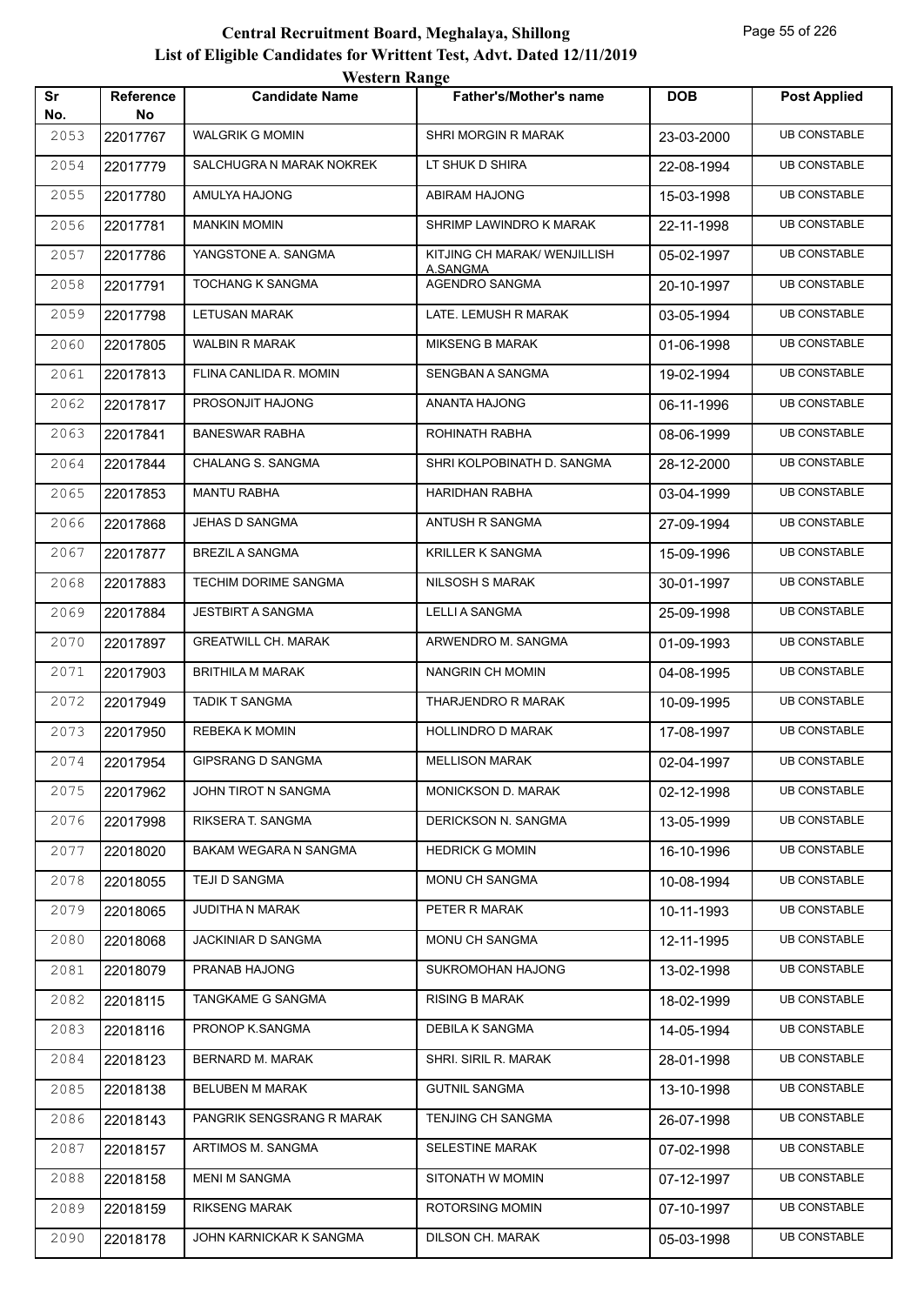|           |                        | <b>Western Range</b>           |                               |            |                     |
|-----------|------------------------|--------------------------------|-------------------------------|------------|---------------------|
| Sr<br>No. | <b>Reference</b><br>No | <b>Candidate Name</b>          | <b>Father's/Mother's name</b> | <b>DOB</b> | <b>Post Applied</b> |
| 2091      | 22018214               | TRINSWELL N SANGMA             | <b>MUKENDRO MARAK</b>         | 10-01-1995 | <b>UB CONSTABLE</b> |
| 2092      | 22018217               | <b>MATGRIK S MARAK</b>         | CONRATH A SANGMA              | 02-08-2000 | <b>UB CONSTABLE</b> |
| 2093      | 22018222               | RAKMUL G MOMIN                 | <b>GINSENG M SANGMA</b>       | 27-03-1999 | <b>UB CONSTABLE</b> |
| 2094      | 22018225               | CHAKRADHAN KR RABHA            | <b>MOHESH RABHA</b>           | 15-04-2000 | <b>UB CONSTABLE</b> |
| 2095      | 22018226               | RAHIM B MARAK                  | SOTDENDRO G MOMIN             | 01-11-1993 | <b>UB CONSTABLE</b> |
| 2096      | 22018242               | <b>JAGAN M SANGMA</b>          | <b>JIKMAN D SANGMA</b>        | 07-06-1993 | <b>UB CONSTABLE</b> |
| 2097      | 22018255               | MIKKIMCHI D SANGMA             | SENGJAK D SANGMA              | 17-11-1999 | <b>UB CONSTABLE</b> |
| 2098      | 22018273               | JEBELION T. SANGMA             | <b>BINSEN CH MOMIN</b>        | 12-12-1995 | <b>UB CONSTABLE</b> |
| 2099      | 22018291               | ALPONSA D SANGMA               | MAIKEL D SANGMA               | 20-03-1994 | <b>UB CONSTABLE</b> |
| 2100      | 22018315               | SANJIV N MARAK                 | LT, HEWITH R SANGMA           | 29-07-1995 | <b>UB CONSTABLE</b> |
| 2101      | 22018323               | <b>BENITHA M SANGMA</b>        | PROBITH R MARAK               | 08-08-1995 | <b>UB CONSTABLE</b> |
| 2102      | 22018327               | SANJIB DAS                     | <b>MILON DAS</b>              | 23-11-1996 | <b>UB CONSTABLE</b> |
| 2103      | 22018333               | CHANGRAK D SANGMA              | <b>JAMEN CH MOMIN</b>         | 30-11-1994 | <b>UB CONSTABLE</b> |
| 2104      | 22018337               | PEASUWAR M SANGMA              | <b>SUDHAN MOMIN</b>           | 12-02-2000 | <b>UB CONSTABLE</b> |
| 2105      | 22018364               | CHONCHIRA A SANGMA             | <b>JOGOTH M MARAK</b>         | 18-11-1998 | <b>UB CONSTABLE</b> |
| 2106      | 22018366               | JOSE D. SANGMA                 | <b>LEMSON B. MARAK</b>        | 11-12-1997 | <b>UB CONSTABLE</b> |
| 2107      | 22018379               | SENGRANCHI N SANGMA            | <b>LEWIN G MOMIN</b>          | 15-01-1994 | <b>UB CONSTABLE</b> |
| 2108      | 22018400               | ZULU NICOBAR ARENGH            | PETER T MARAK                 | 24-01-1995 | <b>UB CONSTABLE</b> |
| 2109      | 22018404               | SALBILSON B. MARAK             | LT. HENITHSON T. SANGMA       | 21-07-1998 | <b>UB CONSTABLE</b> |
| 2110      | 22018426               | SENTILLA M. MARAK              | MELEN CH. SANGMA              | 21-11-1997 | <b>UB CONSTABLE</b> |
| 2111      | 22018444               | <b>DIMSENG CH MARAK</b>        | SHRI.TRIPTO CH MARAK          | 08-11-1997 | <b>UB CONSTABLE</b> |
| 2112      | 22018446               | <b>NIKRANG MOMIN</b>           | LT. JANGRAT MARAK             | 13-12-1993 | <b>UB CONSTABLE</b> |
| 2113      | 22018450               | NAMCHANG K MARAK               | NORMALSON A SANGMA            | 13-02-1993 | <b>UB CONSTABLE</b> |
| 2114      | 22018462               | LETHIA CH SANGMA               | WILMINATH N ARENGH            | 16-05-1993 | <b>UB CONSTABLE</b> |
| 2115      | 22018466               | LOKNATH RABHA                  | <b>DHANISWAR RABHA</b>        | 21-04-1999 | <b>UB CONSTABLE</b> |
| 2116      | 22018481               | <b>CHINGKAM A SANGMA</b>       | SHILLA A SANGMA               | 30-07-1997 | <b>UB CONSTABLE</b> |
| 2117      | 22018509               | <b>BRILLIANT CINDY S MARAK</b> | <b>STENSING A SANGMA</b>      | 18-09-1998 | <b>UB CONSTABLE</b> |
| 2118      | 22018549               | JOMINSUDHA RABHA               | SODAGOR RABHA                 | 15-01-1999 | <b>UB CONSTABLE</b> |
| 2119      | 22018551               | <b>WALSRANG MOMIN</b>          | <b>SELINA G MOMIN</b>         | 22-04-1996 | <b>UB CONSTABLE</b> |
| 2120      | 22018580               | WILLIAMSMITH CH MARAK          | <b>DENISHING M MARAK</b>      | 18-04-1994 | <b>UB CONSTABLE</b> |
| 2121      | 22018594               | JERIAN R MARAK                 | ELIASH D SANGMA               | 18-06-1999 | <b>UB CONSTABLE</b> |
| 2122      | 22018602               | SANU CH MARAK                  | SUSANA CH MARAK               | 12-06-1997 | <b>UB CONSTABLE</b> |
| 2123      | 22018603               | SILJAK R MARAK                 | <b>ELIASH SANGMA</b>          | 21-01-1995 | <b>UB CONSTABLE</b> |
| 2124      | 22018641               | <b>BILSON R SANGMA</b>         | <b>CHEMPION M SANGMA</b>      | 16-02-1999 | <b>UB CONSTABLE</b> |
| 2125      | 22018678               | LOTIF SHEIKH                   | ABDUL HAMID SHEIKH            | 13-06-2000 | <b>UB CONSTABLE</b> |
| 2126      | 22018682               | SONJITH D SANGMA               | <b>BREMSON M MARAK</b>        | 12-03-1999 | UB CONSTABLE        |
| 2127      | 22018705               | NIKSRANG SANGMA                | SUKENDRO CH MARAK             | 18-06-1994 | <b>UB CONSTABLE</b> |
| 2128      | 22018710               | SIMBALLINA N MARAK             | <b>GARBARDSON R SANGMA</b>    | 26-08-1994 | <b>UB CONSTABLE</b> |
|           |                        |                                |                               |            |                     |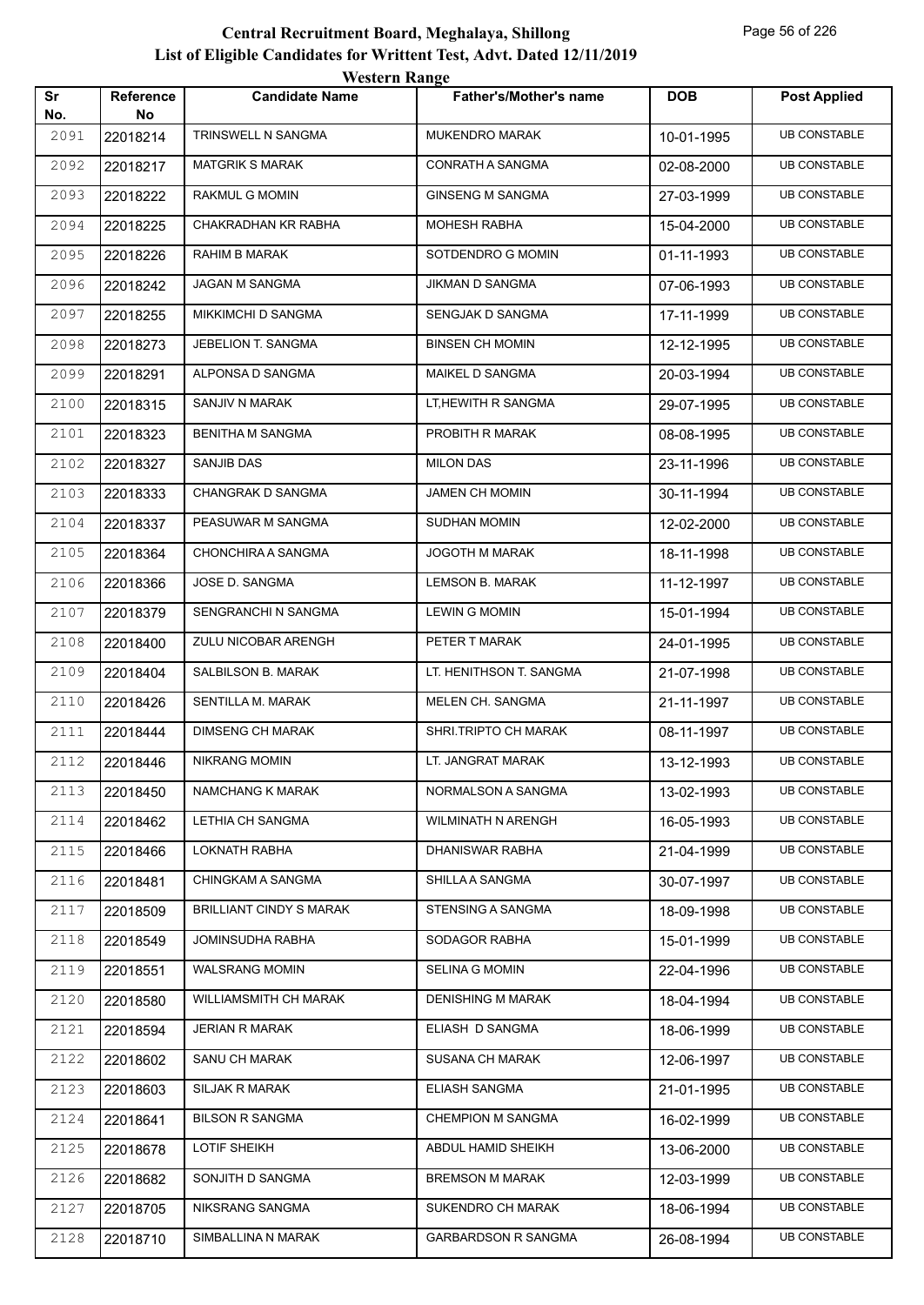| Sr<br>No. | <b>Reference</b><br>No | <b><i>HESKLE KAHEC</i></b><br><b>Candidate Name</b> | <b>Father's/Mother's name</b>                   | <b>DOB</b> | <b>Post Applied</b> |
|-----------|------------------------|-----------------------------------------------------|-------------------------------------------------|------------|---------------------|
| 2129      | 22018711               | <b>TENGSU MARAK</b>                                 | <b>ARJIT G MOMIN</b>                            | 11-08-1997 | <b>UB CONSTABLE</b> |
| 2130      | 22018716               | SENGBAN N SANGMA                                    | <b>SUBALNO MARAK</b>                            | 24-11-1997 | <b>UB CONSTABLE</b> |
| 2131      | 22018727               | <b>DEJI MARAK</b>                                   | <b>WALLEN T. SANGMA</b>                         | 25-06-1996 | <b>UB CONSTABLE</b> |
| 2132      | 22018750               | SENGMERA R SANGMA                                   | SEBANI R SANGMA                                 | 25-11-1997 | <b>UB CONSTABLE</b> |
| 2133      | 22018806               | <b>SECRIBIRTH R MARAK</b>                           | LOBESH CH MARAK                                 | 09-01-1993 | <b>UB CONSTABLE</b> |
| 2134      | 22018810               | <b>TOPSEN A MARAK</b>                               | <b>BIPPOL CH SANGMA</b>                         | 24-09-1997 | <b>UB CONSTABLE</b> |
| 2135      | 22018897               | RENYTHA M. SANGMA                                   | DICKSON CH. MARAK                               | 21-09-2000 | <b>UB CONSTABLE</b> |
| 2136      | 22018904               | <b>ERIC G MOMIN</b>                                 | <b>KREDINSON S SANGMA</b>                       | 06-04-1999 | <b>UB CONSTABLE</b> |
| 2137      | 22018905               | KHADANANDA RABHA                                    | NEDHI SINGH RABHA                               | 11-08-1999 | <b>UB CONSTABLE</b> |
| 2138      | 22018940               | RIKBAN D SANGMA                                     | <b>LEMITHSON CH MARAK</b>                       | 25-05-1995 | <b>UB CONSTABLE</b> |
| 2139      | 22018969               | JAKSRENG T SANGMA                                   | <b>NENNEN CH MARAK</b>                          | 06-07-1998 | <b>UB CONSTABLE</b> |
| 2140      | 22019000               | <b>HARDING A SANGMA</b>                             | TIMBI N MARAK                                   | 25-12-1997 | <b>UB CONSTABLE</b> |
| 2141      | 22019002               | RAKSAN MARAK                                        | <b>HEADUL MOMIN</b>                             | 21-05-2000 | <b>UB CONSTABLE</b> |
| 2142      | 22019051               | <b>EMANUEL N SANGMA</b>                             | <b>SIMEN CH MARAK</b>                           | 25-06-1996 | <b>UB CONSTABLE</b> |
| 2143      | 22019071               | SANJAY CH MARAK                                     | RANSENG D SHIRA                                 | 16-03-1996 | <b>UB CONSTABLE</b> |
| 2144      | 22019072               | DUAN BOLERO R MARAK                                 | NELSON M MARAK & HIRAMONI R                     | 27-07-1996 | <b>UB CONSTABLE</b> |
| 2145      | 22019105               | <b>DECHENG A SANGMA</b>                             | <b>MARAK</b><br>WINDAM B MARAK                  | 05-11-1993 | <b>UB CONSTABLE</b> |
| 2146      | 22019118               | <b>BARJITHA N. MARAK</b>                            | <b>COMFORTH K SANGMA</b>                        | 24-04-1994 | <b>UB CONSTABLE</b> |
| 2147      | 22019138               | <b>LEWITH MARAK</b>                                 | <b>GOJENDRO SANGMA</b>                          | 12-12-1995 | <b>UB CONSTABLE</b> |
| 2148      | 22019187               | <b>BRITHSWEET CH MARAK</b>                          | <b>HANTHINGTON K MARAK</b>                      | 02-07-2000 | <b>UB CONSTABLE</b> |
| 2149      | 22019196               | TENGSRANG M SANGMA                                  | <b>HAPPY CH MARAK</b>                           | 11-11-1998 | <b>UB CONSTABLE</b> |
| 2150      | 22019198               | LEDISHTER CH SANGMA                                 | <b>WENJING CH MARAK</b>                         | 27-01-1996 | <b>UB CONSTABLE</b> |
| 2151      | 22019205               | PALMEN ARENGH                                       | <b>RAMESING CH MARAK</b>                        | 06-09-1997 | <b>UB CONSTABLE</b> |
| 2152      | 22019238               | <b>BARNDI A SANGMA</b>                              | RENTI M MARAK                                   | 15-05-1997 | <b>UB CONSTABLE</b> |
| 2153      | 22019339               | MANSRANG CH. MARAK                                  | SHRI MOTINSON M SANGMA                          | 04-02-2000 | <b>UB CONSTABLE</b> |
| 2154      | 22019348               | <b>MENJAR CH SANGMA</b>                             | <b>BALMITHSON G. MOMIN</b>                      | 05-02-1994 | <b>UB CONSTABLE</b> |
| 2155      | 22019355               | HALWITH R.MARAK                                     | RATNENG SANGMA                                  | 16-04-1995 | <b>UB CONSTABLE</b> |
| 2156      | 22019359               | PILBIRTH M MARAK                                    | OCHETSON M SANGMA                               | 20-06-2000 | <b>UB CONSTABLE</b> |
| 2157      | 22019375               | <b>TEJANG SANGMA</b>                                | <b>SENGJIT G MOMIN</b>                          | 22-12-1993 | <b>UB CONSTABLE</b> |
| 2158      | 22019376               | TENGSRANG R. MARAK                                  | BABULU A. SANGMA                                | 15-04-1994 | <b>UB CONSTABLE</b> |
| 2159      | 22019385               | CHADAM CH MARAK                                     | <b>MISONI CH MARAK</b>                          | 18-12-1995 | <b>UB CONSTABLE</b> |
| 2160      | 22019390               | LOHITA KOCH                                         | NIMCHARAN KOCH                                  | 30-11-1998 | <b>UB CONSTABLE</b> |
| 2161      | 22019398               | RIKRIK B. MOMIN                                     | LT. NIMITH R. SANGMA                            | 07-04-1996 | <b>UB CONSTABLE</b> |
| 2162      | 22019412               | CHURAN SANGMA                                       | <b>WILLIBAR MARAK</b>                           | 30-04-1996 | <b>UB CONSTABLE</b> |
| 2163      | 22019440               | CHESRANG M SANGMA                                   | PROBITH R MARAK / FREBELINDA<br><b>M SANGMA</b> | 08-09-1997 | <b>UB CONSTABLE</b> |
| 2164      | 22019462               | <b>IKAN RABHA</b>                                   | DHANESWAR RABHA                                 | 12-07-1997 | <b>UB CONSTABLE</b> |
| 2165      | 22019465               | SENGSIMME M SANGMA                                  | <b>GOREP N SANGMA</b>                           | 18-09-1998 | <b>UB CONSTABLE</b> |
| 2166      | 22019470               | JOHNCHANGHU M. MARAK                                | WITHILSON SANGMA                                | 07-07-1995 | <b>UB CONSTABLE</b> |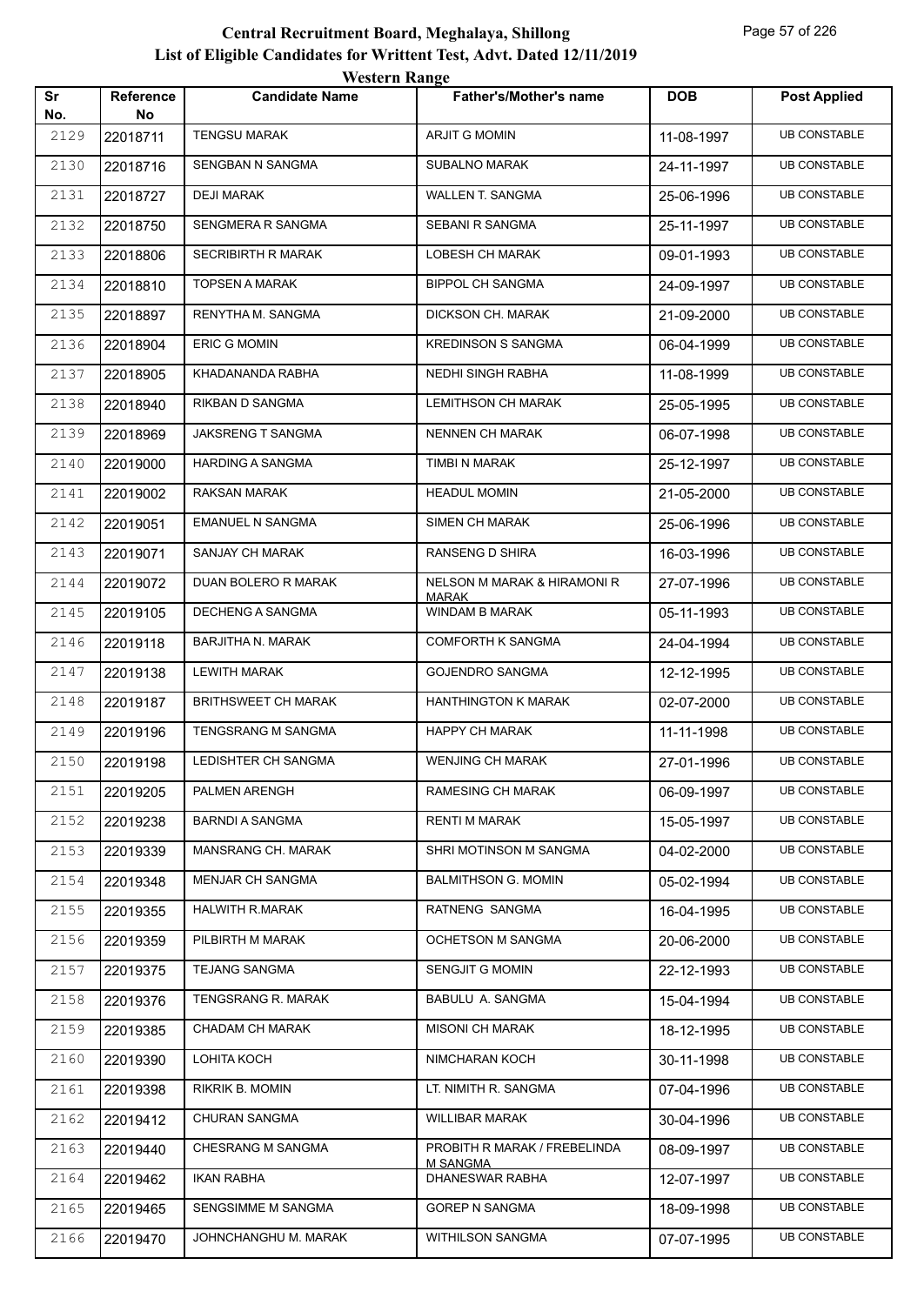|           |                         | <i>western</i> Kange       |                               |            |                     |
|-----------|-------------------------|----------------------------|-------------------------------|------------|---------------------|
| Sr<br>No. | <b>Reference</b><br>No. | <b>Candidate Name</b>      | <b>Father's/Mother's name</b> | <b>DOB</b> | <b>Post Applied</b> |
| 2167      | 22019472                | SOIVA RABHA                | DHURUNI RABHA                 | 24-06-1996 | <b>UB CONSTABLE</b> |
| 2168      | 22019489                | SALMATCHI N SANGMA         | JAN M MARAK                   | 25-10-1996 | <b>UB CONSTABLE</b> |
| 2169      | 22019494                | PRYANGKA K MARAK           | <b>GRESTONE K SANGMA</b>      | 12-08-1998 | <b>UB CONSTABLE</b> |
| 2170      | 22019499                | ROSALINE R MARAK           | PRADIP D SANGMA               | 02-10-1993 | UB CONSTABLE        |
| 2171      | 22019501                | <b>BIRTHSAL CH MARAK</b>   | <b>GINATHSON T SANGMA</b>     | 27-04-1993 | <b>UB CONSTABLE</b> |
| 2172      | 22019516                | MENUWELL MARAK             | LETHINGSON CH SANGMA          | 04-05-1999 | <b>UB CONSTABLE</b> |
| 2173      | 22019536                | LAHIT HAJONG               | ABHAYRAM HAJONG               | 10-04-2000 | <b>UB CONSTABLE</b> |
| 2174      | 22019543                | RICKRAKBARTHER MOMIN       | <b>LIMICKSON SANGMA</b>       | 09-03-1993 | <b>UB CONSTABLE</b> |
| 2175      | 22019552                | JONGKAM N MARAK            | LT. SUBIMOL D SANGMA          | 14-08-1996 | <b>UB CONSTABLE</b> |
| 2176      | 22019579                | ANANDA RABHA               | <b>ATUL RABHA</b>             | 13-08-1999 | <b>UB CONSTABLE</b> |
| 2177      | 22019581                | <b>DINGCHIRIK D SANGMA</b> | <b>KRETINATH G MOMIN</b>      | 05-01-2000 | <b>UB CONSTABLE</b> |
| 2178      | 22019590                | JAIPIL N. SANGMA           | <b>BASENDRO G MOMIN</b>       | 28-11-1994 | <b>UB CONSTABLE</b> |
| 2179      | 22019600                | <b>MANDELLA B MARAK</b>    | LT. PROJENGTON CH MOMIN       | 03-11-1999 | <b>UB CONSTABLE</b> |
| 2180      | 22019602                | CHERISH D SANGMA           | PREMONY D SANGMA              | 19-02-1995 | <b>UB CONSTABLE</b> |
| 2181      | 22019611                | <b>MOZIDUR ISLAM</b>       | MOHAMMAD HOSSAIN              | 20-01-1998 | <b>UB CONSTABLE</b> |
| 2182      | 22019633                | WATSENG MOMIN              | <b>GEORGE R MARAK</b>         | 07-08-1995 | <b>UB CONSTABLE</b> |
| 2183      | 22019635                | TENGSU CH MOMIN            | SHRI. GATWIN CH SANGMA        | 27-09-1993 | <b>UB CONSTABLE</b> |
| 2184      | 22019646                | <b>BIDARSON S MARAK</b>    | <b>BATNAGAR N MARAK</b>       | 07-01-1996 | <b>UB CONSTABLE</b> |
| 2185      | 22019650                | <b>TENGKAM SANGMA</b>      | ARKISH N ARENGH               | 02-08-1993 | <b>UB CONSTABLE</b> |
| 2186      | 22019656                | CHERAME A. SANGMA          | <b>BABUL D. SANGMA</b>        | 15-01-1995 | <b>UB CONSTABLE</b> |
| 2187      | 22019675                | LUTHIN RABHA               | PHUKAN RABHA                  | 05-01-1999 | <b>UB CONSTABLE</b> |
| 2188      | 22019678                | POLLENDRO MARAK            | RONGJAN SANGMA                | 21-05-1999 | <b>UB CONSTABLE</b> |
| 2189      | 22019701                | MERINNA D SANGMA           | <b>LIPTON RECHIL MARAK</b>    | 09-09-1993 | <b>UB CONSTABLE</b> |
| 2190      | 22019718                | MELLIBAR CH MOMIN          | <b>WILLISON R MARAK</b>       | 09-10-1995 | <b>UB CONSTABLE</b> |
| 2191      | 22019734                | <b>MANCHIRA N SANGMA</b>   | LENUSH SANGMA                 | 17-08-1998 | <b>UB CONSTABLE</b> |
| 2192      | 22019740                | APPIAN CH.MARAK            | OTTONSING P.SANGMA            | 18-11-1999 | <b>UB CONSTABLE</b> |
| 2193      | 22019742                | SENGMATCHI D. SANGMA       | KRISTER A. SANGMA             | 30-12-1993 | <b>UB CONSTABLE</b> |
| 2194      | 22019779                | SENGBIL R SANGMA           | <b>MARTIN M MARAK</b>         | 15-03-1998 | <b>UB CONSTABLE</b> |
| 2195      | 22019790                | <b>CHIJANGGI ARENGH</b>    | <b>DIRONG MARAK</b>           | 08-01-1999 | <b>UB CONSTABLE</b> |
| 2196      | 22019809                | SUNNYFORD MARAK            | JEETENDRO A. SANGMA           | 20-11-1997 | <b>UB CONSTABLE</b> |
| 2197      | 22019810                | TAKRAKCHI CH SANGMA        | DINAL M SANGMA                | 01-07-1995 | <b>UB CONSTABLE</b> |
| 2198      | 22019815                | RASHANG G. SANGMA          | WILTHER R. MARAK              | 25-08-1998 | <b>UB CONSTABLE</b> |
| 2199      | 22019820                | SENGPANG SANGMA            | KAIRUSH T. SANGMA             | 21-11-1996 | <b>UB CONSTABLE</b> |
| 2200      | 22019824                | <b>AKIRUL ISLAM</b>        | SAIFUL ALOM AHMED             | 16-05-1999 | <b>UB CONSTABLE</b> |
| 2201      | 22019836                | RIKSRANG R MARAK           | <b>CHANDRA M SANGMA</b>       | 27-03-2000 | <b>UB CONSTABLE</b> |
| 2202      | 22019854                | MAYPOLTHIN M MARAK         | RABISON D SHIRA               | 14-05-1995 | <b>UB CONSTABLE</b> |
| 2203      | 22019870                | <b>GRINTHOBATH MARAK</b>   | RABISON D. SHIRA              | 01-01-1993 | <b>UB CONSTABLE</b> |
| 2204      | 22019881                | CHUKAMBE S MOMIN           | PROBINGSON M SANGMA           | 26-06-1999 | <b>UB CONSTABLE</b> |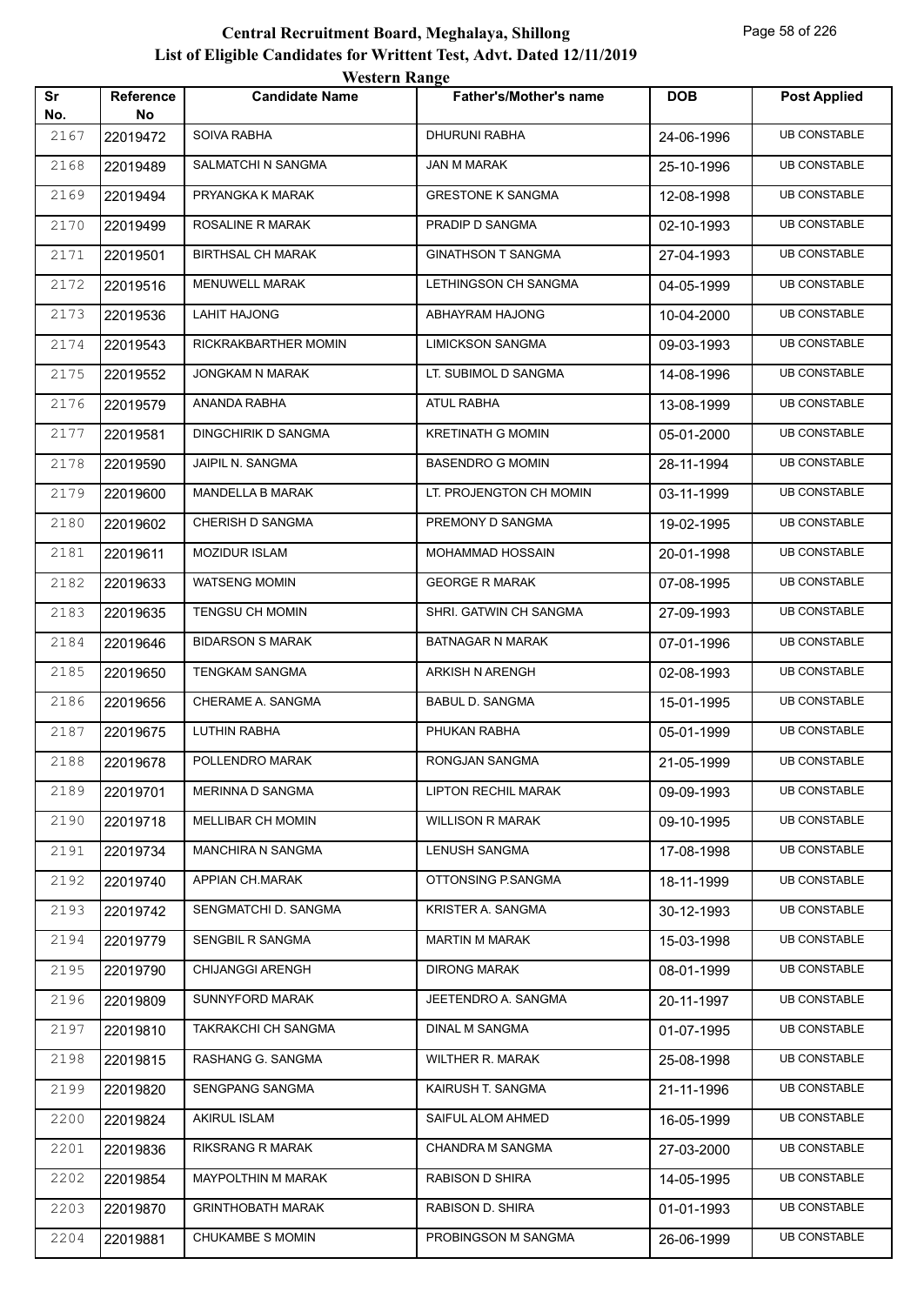|           |                        | <b>Western Range</b>         |                                     |            |                     |
|-----------|------------------------|------------------------------|-------------------------------------|------------|---------------------|
| Sr<br>No. | <b>Reference</b><br>No | <b>Candidate Name</b>        | <b>Father's/Mother's name</b>       | <b>DOB</b> | <b>Post Applied</b> |
| 2205      | 22019894               | <b>BETTAR R MARAK</b>        | <b>LEPSON B MARAK</b>               | 03-02-1995 | <b>UB CONSTABLE</b> |
| 2206      | 22019901               | <b>RAKCHAR CH SANGMA</b>     | <b>RUPILLA CH SANGMA</b>            | 26-07-2000 | <b>UB CONSTABLE</b> |
| 2207      | 22019943               | MECHELLIS RAMSIEJ            | <b>E RAMSIEJ</b>                    | 15-01-1996 | <b>UB CONSTABLE</b> |
| 2208      | 22020018               | <b>CRESENTY MARAK</b>        | <b>BENINGSTON M SANGMA</b>          | 18-09-1998 | <b>UB CONSTABLE</b> |
| 2209      | 22020032               | <b>TEMUR M SANGMA</b>        | SILVANASH R MARAK                   | 02-07-1997 | <b>UB CONSTABLE</b> |
| 2210      | 22020042               | PROSHIP MOMIN                | <b>JOSIKA MARAK</b>                 | 09-06-1994 | <b>UB CONSTABLE</b> |
| 2211      | 22020140               | <b>MAMUNI MARAK</b>          | <b>BODIAR JAMAL</b>                 | 29-10-1996 | <b>UB CONSTABLE</b> |
| 2212      | 22020154               | <b>TANGSENG T SANGMA</b>     | WATJAK T SANGMA                     | 31-03-1993 | <b>UB CONSTABLE</b> |
| 2213      | 22020172               | BONSENG A, SANGMA            | ROJAN B MARAK                       | 17-06-1995 | <b>UB CONSTABLE</b> |
| 2214      | 22020193               | <b>LEWINDRICK D SANGMA</b>   | <b>JALLIPSON B MARAK</b>            | 28-02-1996 | <b>UB CONSTABLE</b> |
| 2215      | 22020207               | <b>KEMANISH N MARAK</b>      | PIUSH D SANGMA                      | 22-11-1995 | <b>UB CONSTABLE</b> |
| 2216      | 22020214               | <b>SUNIKA MARAK</b>          | <b>STEN CH SANGMA</b>               | 23-11-1995 | <b>UB CONSTABLE</b> |
| 2217      | 22020239               | <b>SILWIN K SANGMA</b>       | <b>MORMITH MOMIN</b>                | 26-07-1993 | <b>UB CONSTABLE</b> |
| 2218      | 22020380               | <b>BALSRANG R MARAK</b>      | <b>SENGNANG N SANGMA</b>            | 21-06-1997 | <b>UB CONSTABLE</b> |
| 2219      | 22020406               | <b>SILJAR M MARAK</b>        | <b>EDISON S SANGMA</b>              | 01-12-1995 | <b>UB CONSTABLE</b> |
| 2220      | 22020448               | <b>MITHU A SANGMA</b>        | <b>MONUSH MARAK</b>                 | 14-01-1999 | <b>UB CONSTABLE</b> |
| 2221      | 22020489               | <b>TENGKRIMCHI A SANGMA</b>  | <b>RIKJENG G SANGMA</b>             | 14-10-1995 | <b>UB CONSTABLE</b> |
| 2222      | 22020493               | <b>BAJRANG K MARAK</b>       | <b>KREDITHSON K MARAK</b>           | 18-12-1993 | <b>UB CONSTABLE</b> |
| 2223      | 22020495               | JOHNBIRTH R MARAK            | <b>SAMUEL N MARAK</b>               | 15-08-1994 | <b>UB CONSTABLE</b> |
| 2224      | 22020532               | <b>CHESIM MARAK</b>          | <b>TROWING SANGMA</b>               | 12-09-1999 | <b>UB CONSTABLE</b> |
| 2225      | 22020546               | <b>BINU HAJONG</b>           | CHALANTA HAJONG                     | 26-01-1995 | <b>UB CONSTABLE</b> |
| 2226      | 22020549               | <b>RIKNANG CH MOMIN</b>      | <b>MIREN CH MOMIN</b>               | 24-05-1998 | <b>UB CONSTABLE</b> |
| 2227      | 22020550               | <b>NITUL RABHA</b>           | <b>DILIP BAKSHOKA</b>               | 09-11-1999 | <b>UB CONSTABLE</b> |
| 2228      | 22020555               | MINITHA T SANGMA             | SENGRIK CH MOMIN                    | 19-01-1994 | <b>UB CONSTABLE</b> |
| 2229      | 22020557               | EUBIRTH N MARAK              | <b>JINDALSON R SANGMA</b>           | 24-02-1994 | <b>UB CONSTABLE</b> |
| 2230      | 22020568               | <b>JAMES BONSENG S MARAK</b> | <b>GREGORY N MARAK</b>              | 18-07-1999 | <b>UB CONSTABLE</b> |
| 2231      | 22020588               | SILCHENG K SANGMA            | <b>WITTINGSON B MARAK</b>           | 09-12-1994 | <b>UB CONSTABLE</b> |
| 2232      | 22020601               | <b>TENGSENG SANGMA</b>       | <b>TRENSON SANGMA</b>               | 14-05-1996 | <b>UB CONSTABLE</b> |
| 2233      | 22020616               | <b>MARKOSH R MARAK</b>       | <b>GAPDEN M SANGMA</b>              | 06-10-1994 | <b>UB CONSTABLE</b> |
| 2234      | 22020617               | NAMCHANG G. MOMIN            | SANFORD G. MOMIN                    | 14-05-1995 | <b>UB CONSTABLE</b> |
| 2235      | 22020626               | JENYFARCAPRIATI N MARAK      | WARNESH N MARAK                     | 30-08-1994 | <b>UB CONSTABLE</b> |
| 2236      | 22020641               | <b>BENSIRITHA R MARAK</b>    | <b>WINSTONE T SANGMA</b>            | 16-10-1997 | <b>UB CONSTABLE</b> |
| 2237      | 22020643               | <b>MAMONI HAJONG</b>         | SHRIBASH HAJONG / NOBANI            | 01-02-1999 | <b>UB CONSTABLE</b> |
| 2238      | 22020647               | TENGMERA D SANGMA            | HAJONG<br><b>TARKINSON R SANGMA</b> | 14-01-1995 | <b>UB CONSTABLE</b> |
| 2239      | 22020651               | <b>KRABATH M MARAK</b>       | NIBESH R MARAK                      | 07-04-1999 | <b>UB CONSTABLE</b> |
| 2240      | 22020655               | THINDA CH. MARAK             | MINALSON M. SANGMA                  | 24-12-1997 | <b>UB CONSTABLE</b> |
| 2241      | 22020660               | SENGNATCHI M SANGMA          | <b>JAGNA R MARAK</b>                | 01-03-1998 | <b>UB CONSTABLE</b> |
| 2242      | 22020673               | SENGCHAT G MOLMIN            | <b>HEWIL SANGMA</b>                 | 22-08-1998 | <b>UB CONSTABLE</b> |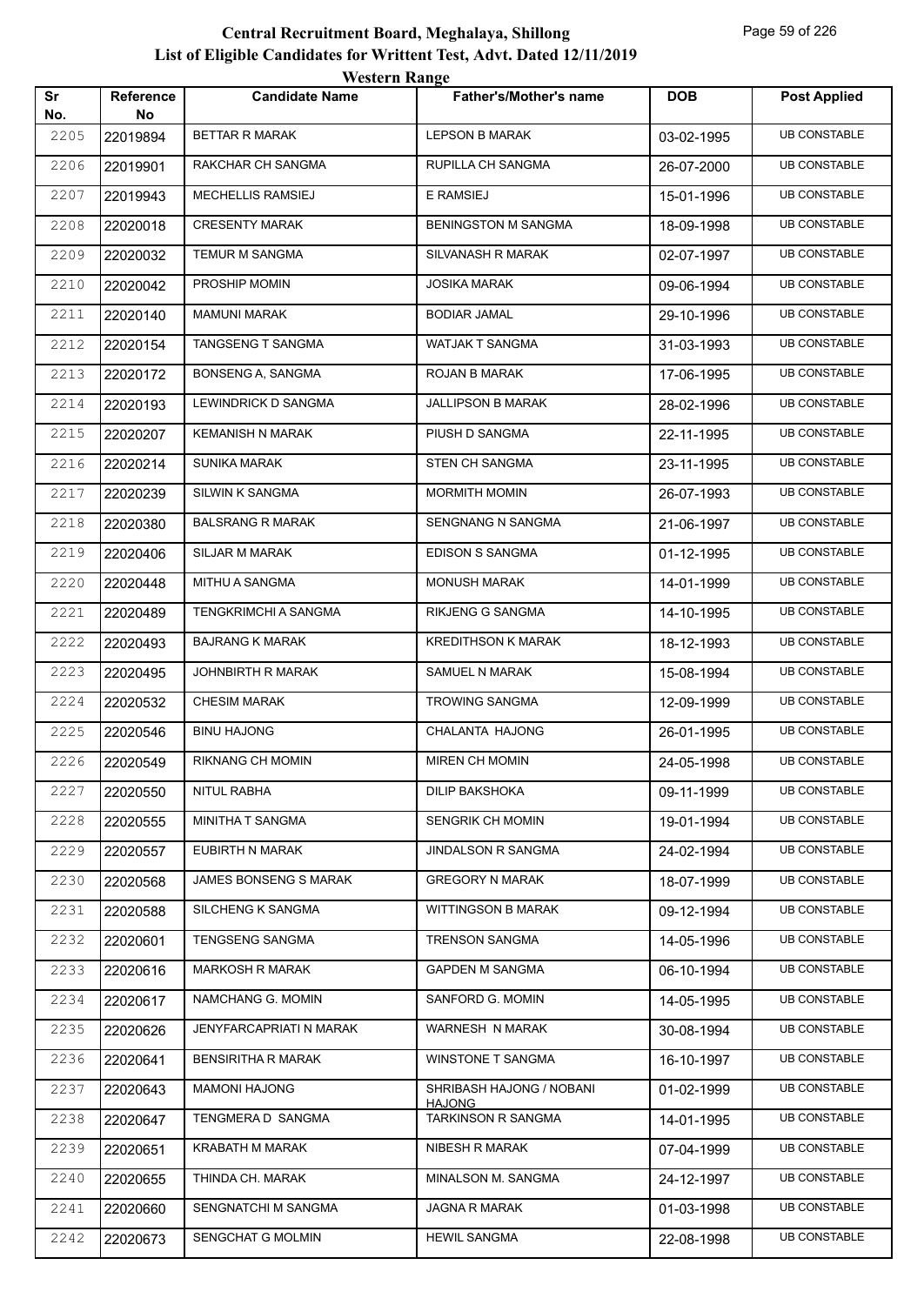|           |                        | <b>Western Range</b>     |                               |            |                     |  |
|-----------|------------------------|--------------------------|-------------------------------|------------|---------------------|--|
| Sr<br>No. | <b>Reference</b><br>No | <b>Candidate Name</b>    | <b>Father's/Mother's name</b> | <b>DOB</b> | <b>Post Applied</b> |  |
| 2243      | 22020693               | NINEMARCH M MARAK        | LUINSON M SANGMA              | 14-09-1997 | <b>UB CONSTABLE</b> |  |
| 2244      | 22020714               | RAKKIM M MARAK           | <b>BETHYEL R MARAK</b>        | 19-03-1995 | <b>UB CONSTABLE</b> |  |
| 2245      | 22020715               | <b>BIANCHI D SANGMA</b>  | ROLLENDRO CH MARAK            | 02-02-1993 | <b>UB CONSTABLE</b> |  |
| 2246      | 22020742               | <b>WALNANG MARAK</b>     | <b>CREDINALD SANGMA</b>       | 19-01-1996 | <b>UB CONSTABLE</b> |  |
| 2247      | 22020743               | SILWAN S. MARAK          | PREDICK MARAK                 | 15-10-1997 | <b>UB CONSTABLE</b> |  |
| 2248      | 22020745               | THARIM GAREY MOMIN       | WINDERSON M SANGMA            | 19-02-1997 | <b>UB CONSTABLE</b> |  |
| 2249      | 22020764               | SILGRAK CH MARAK         | <b>REGNATH N MARAK</b>        | 05-08-1999 | <b>UB CONSTABLE</b> |  |
| 2250      | 22020766               | <b>BENEDICT G MOMIN</b>  | PRONALSON K SANGMA            | 30-09-1995 | <b>UB CONSTABLE</b> |  |
| 2251      | 22020781               | <b>BALDHO CH SANGMA</b>  | KELJUNATH M MARAK             | 01-07-1993 | <b>UB CONSTABLE</b> |  |
| 2252      | 22020800               | <b>MARTI K SANGMA</b>    | <b>MIHILSON B MARAK</b>       | 03-07-1998 | <b>UB CONSTABLE</b> |  |
| 2253      | 22020823               | <b>GAIVER M MARAK</b>    | <b>WILLENDRO CH SANGMA</b>    | 20-01-1994 | <b>UB CONSTABLE</b> |  |
| 2254      | 22020832               | NANGGAN R MARAK          | <b>JOLAP K SANGMA</b>         | 27-03-1997 | <b>UB CONSTABLE</b> |  |
| 2255      | 22020845               | PRONIT KUMAR HAJONG      | PURNENDU HAJONG               | 16-09-1998 | <b>UB CONSTABLE</b> |  |
| 2256      | 22020885               | POLLINUSH M SANGMA       | PITTILA M SANGMA              | 20-11-1996 | <b>UB CONSTABLE</b> |  |
| 2257      | 22020886               | <b>EZEKIEL CH SANGMA</b> | <b>SOLOMON R MARAK</b>        | 11-01-1999 | <b>UB CONSTABLE</b> |  |
| 2258      | 22020894               | CHIKAMPANGRIK SANGMA     | SURENDRO CH MARAK             | 17-05-1999 | <b>UB CONSTABLE</b> |  |
| 2259      | 22020923               | <b>BISHAL KR RAY</b>     | <b>DILIP ROY</b>              | 16-02-1998 | <b>UB CONSTABLE</b> |  |
| 2260      | 22020925               | <b>KREDRICK M SANGMA</b> | <b>SERIL CH MARAK</b>         | 06-03-1999 | <b>UB CONSTABLE</b> |  |
| 2261      | 22020955               | <b>CHALLANG T SANGMA</b> | ANIELBERTH CH MARAK           | 26-01-1996 | <b>UB CONSTABLE</b> |  |
| 2262      | 22020985               | ROBIRIKHA M.MARAK        | <b>HEPPILTON S.MOMIN</b>      | 20-11-1996 | <b>UB CONSTABLE</b> |  |
| 2263      | 22021027               | RIKSRANG K SANGMA        | SOLOMON N SANGMA              | 15-10-1997 | <b>UB CONSTABLE</b> |  |
| 2264      | 22021069               | <b>ACHIRE T SANGMA</b>   | AMRITH CH MARAK               | 04-09-1999 | <b>UB CONSTABLE</b> |  |
| 2265      | 22021073               | ROGHUNATH RABHA          | <b>MUKONDO RABHA</b>          | 29-04-1993 | <b>UB CONSTABLE</b> |  |
| 2266      | 22021076               | <b>JENIBIUS CH MOMIN</b> | CHELLEN CH SANGMA             | 01-05-1995 | <b>UB CONSTABLE</b> |  |
| 2267      | 22021078               | <b>DIPANKAR HAJONG</b>   | RAJKUMAR HAJONG               | 30-12-1999 | <b>UB CONSTABLE</b> |  |
| 2268      | 22021098               | <b>NELLIMA MARAK</b>     | LT.GEHONSING G MOMIN          | 16-12-1993 | <b>UB CONSTABLE</b> |  |
| 2269      | 22021099               | HUBERTH R MARAK          | AUGUSTINE A SANGMA            | 29-05-1996 | <b>UB CONSTABLE</b> |  |
| 2270      | 22021114               | SENGBAR B MARAK          | JONENDRO K SANGMA             | 13-03-1996 | <b>UB CONSTABLE</b> |  |
| 2271      | 22021115               | MANBARTH A SANGMA        | LT, TRYBLING D SHIRA          | 30-05-1998 | <b>UB CONSTABLE</b> |  |
| 2272      | 22021169               | <b>CHANNANG K MARAK</b>  | <b>LAILOSH G MOMIN</b>        | 10-04-1996 | <b>UB CONSTABLE</b> |  |
| 2273      | 22021220               | ALPHIUSH CH MOMIN        | SAPENSON G SANGMA             | 15-03-1997 | <b>UB CONSTABLE</b> |  |
| 2274      | 22021229               | NAMCHONG MARAK           | LETHWIN CH MOMIN              | 06-11-1996 | <b>UB CONSTABLE</b> |  |
| 2275      | 22021298               | <b>EPCHON SANGMA</b>     | KETI R. MARAK                 | 05-07-1997 | <b>UB CONSTABLE</b> |  |
| 2276      | 22021350               | JOBAB HAJONG HAJONG      | <b>OSIT HAJONG</b>            | 25-11-1998 | <b>UB CONSTABLE</b> |  |
| 2277      | 22021428               | DHRUBA RABHA             | ANITA RABHA                   | 11-09-1995 | <b>UB CONSTABLE</b> |  |
| 2278      | 22021444               | JOHN HILLARD MARAK       | FREBITHSON K SANGMA           | 14-09-1998 | <b>UB CONSTABLE</b> |  |
| 2279      | 22021449               | PRONALI RABHA            | NILTHOS RABHA                 | 19-04-1996 | <b>UB CONSTABLE</b> |  |
| 2280      | 22021451               | <b>TENGBATH MOMIN</b>    | KILSON M SANGMA               | 29-01-1997 | <b>UB CONSTABLE</b> |  |
|           |                        |                          |                               |            |                     |  |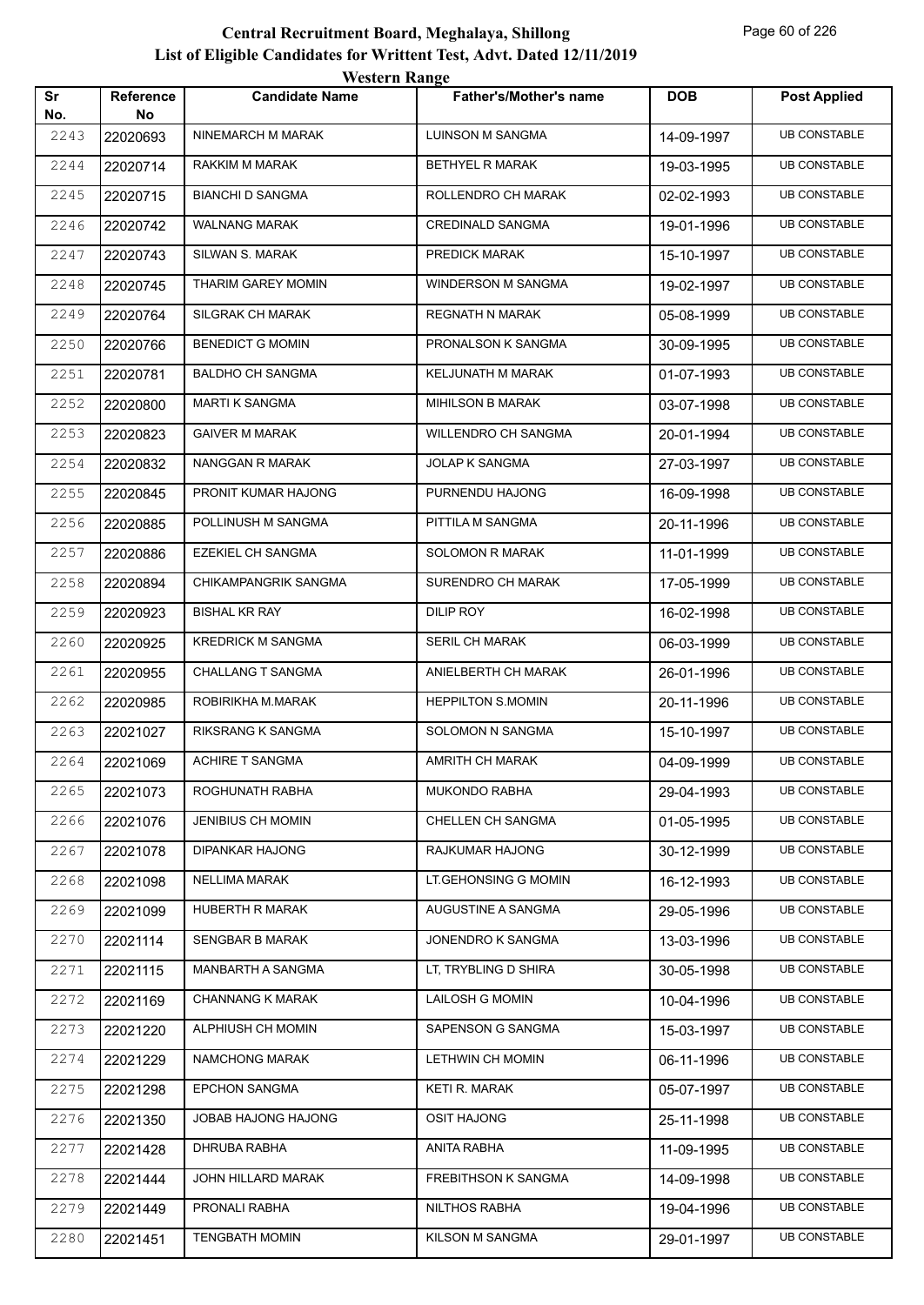| Sr   | Reference | <b>WUSIUL IVANGU</b><br><b>Candidate Name</b> | <b>Father's/Mother's name</b>        | <b>DOB</b> | <b>Post Applied</b> |
|------|-----------|-----------------------------------------------|--------------------------------------|------------|---------------------|
| No.  | No        |                                               |                                      |            |                     |
| 2281 | 22021455  | DOMA CH MARAK                                 | KILJENG CH SANGMA                    | 04-02-1995 | <b>UB CONSTABLE</b> |
| 2282 | 22021479  | <b>JAMBO K MARAK</b>                          | <b>BARTHIMORE K SANGMA</b>           | 22-03-1993 | <b>UB CONSTABLE</b> |
| 2283 | 22021482  | RAKHIL MARAK                                  | NIBAN MOMIN                          | 05-01-1998 | <b>UB CONSTABLE</b> |
| 2284 | 22021495  | CHENGSRANG D SANGMA                           | KURENDRO SANGMA                      | 03-11-1998 | <b>UB CONSTABLE</b> |
| 2285 | 22021512  | <b>FORSAN B MARAK</b>                         | <b>GREATLAND SANGMA</b>              | 15-03-1994 | <b>UB CONSTABLE</b> |
| 2286 | 22021520  | DABILSON T SANGMA                             | JOLIN A MARAK                        | 27-08-2000 | <b>UB CONSTABLE</b> |
| 2287 | 22021530  | MODHUSUDAN DARNENG                            | DESENDRA BARCHUNG                    | 21-06-1994 | <b>UB CONSTABLE</b> |
| 2288 | 22021540  | <b>GRETPIN D SANGMA</b>                       | JOHN T SANGMA                        | 07-05-1996 | <b>UB CONSTABLE</b> |
| 2289 | 22021555  | TROY S. SANGMA                                | SHRI. MINJING M. MARAK               | 24-02-1996 | <b>UB CONSTABLE</b> |
| 2290 | 22021560  | SILLINGCHI R MARAK                            | SENGBAT N SANGMA                     | 10-11-1998 | <b>UB CONSTABLE</b> |
| 2291 | 22021562  | <b>KRITWIN CH MARAK</b>                       | FATHER'S NAME : BIJENDRO M<br>SANGMA | 15-04-1994 | <b>UB CONSTABLE</b> |
| 2292 | 22021572  | MALBUSH A. MOMIN                              | MERAL A. SANGMA                      | 23-03-1995 | <b>UB CONSTABLE</b> |
| 2293 | 22021581  | <b>BIVAKAR HAJONG</b>                         | <b>SUGAR CH HAJONG</b>               | 03-02-1999 | <b>UB CONSTABLE</b> |
| 2294 | 22021601  | SALGRA T SANGMA                               | PRODIP SANGMA                        | 06-02-1994 | <b>UB CONSTABLE</b> |
| 2295 | 22021609  | CHINGKU B MARAK                               | <b>GREDER A SANGMA</b>               | 01-10-1994 | <b>UB CONSTABLE</b> |
| 2296 | 22021626  | JOHNSINGBATH CH. SANGMA                       | PINJI CH. SANGMA                     | 14-11-1995 | <b>UB CONSTABLE</b> |
| 2297 | 22021649  | DILLINSTONE R MARAK                           | MEBONATH M SANGMA                    | 06-04-1998 | <b>UB CONSTABLE</b> |
| 2298 | 22021651  | MOUNTEROW CH. SANGMA                          | SAGUNATH R. MARAK                    | 15-05-1996 | <b>UB CONSTABLE</b> |
| 2299 | 22021670  | <b>ENOK CH MARAK</b>                          | KALITSON CH SANGMA                   | 10-12-1995 | <b>UB CONSTABLE</b> |
| 2300 | 22021696  | TENGCHENG CH MARAK                            | SINJING D SANGMA                     | 07-03-1994 | <b>UB CONSTABLE</b> |
| 2301 | 22021714  | <b>KRETERSON BOLWARI MARAK</b>                | LIPTON G SANGMA                      | 18-01-1999 | <b>UB CONSTABLE</b> |
| 2302 | 22021719  | <b>MERINA HATO</b>                            | JATINDRA RABHA                       | 11-04-1998 | <b>UB CONSTABLE</b> |
| 2303 | 22021727  | ALIA N SANGMA                                 | <b>HEMANTO MARAK</b>                 | 05-10-1999 | <b>UB CONSTABLE</b> |
| 2304 | 22021754  | INDASH D SANGMA                               | <b>GUNI SANGMA</b>                   | 18-02-2000 | <b>UB CONSTABLE</b> |
| 2305 | 22021761  | <b>BEBINA R MARAK</b>                         | <b>EMCHON N SANGMA</b>               | 08-08-1997 | <b>UB CONSTABLE</b> |
| 2306 | 22021774  | <b>JOSHI MARAK</b>                            | <b>KENWARSON MARAK</b>               | 05-02-1998 | <b>UB CONSTABLE</b> |
| 2307 | 22021791  | TANGSENG CH SANGMA                            | PIUSH D MARAK                        | 09-08-1999 | <b>UB CONSTABLE</b> |
| 2308 | 22021793  | KARMINGSTONE N MARAK                          | SURENDRO M SANGMA                    | 09-02-1995 | <b>UB CONSTABLE</b> |
| 2309 | 22021825  | <b>RELIUSH CH MARAK</b>                       | PHILLIPSON A SANGMA                  | 11-11-1993 | <b>UB CONSTABLE</b> |
| 2310 | 22021851  | <b>TENGNANG B MARAK</b>                       | PLANSON CH SANGMA                    | 12-03-1994 | <b>UB CONSTABLE</b> |
| 2311 | 22021869  | <b>HELDITSON M MARAK</b>                      | SEMSON D SANGMA                      | 21-01-1994 | <b>UB CONSTABLE</b> |
| 2312 | 22021884  | EVABOUN M SANGMA                              | RODHINDRA B MARAK                    | 15-03-1996 | <b>UB CONSTABLE</b> |
| 2313 | 22021919  | SIBASH R. MARAK                               | <b>ISON S. SANGMA</b>                | 15-04-2000 | <b>UB CONSTABLE</b> |
| 2314 | 22021953  | <b>DIKSENG SANGMA</b>                         | MITHERSON T SANGMA                   | 27-11-1996 | <b>UB CONSTABLE</b> |
| 2315 | 22021973  | ASHOK GODARA                                  | MAGARAM GODARA                       | 01-01-2001 | <b>UB CONSTABLE</b> |
| 2316 | 22022021  | JENIBIRTH CH MARAK                            | WATJANG M SANGMA                     | 20-08-1997 | <b>UB CONSTABLE</b> |
| 2317 | 22022061  | JINJIBELT D. SANGMA                           | ANTHON R. MARAK                      | 15-02-1995 | <b>UB CONSTABLE</b> |
| 2318 | 22022105  | ZAHANGIR HOSSAIN                              | ABDUS SALAM GOLZAHARA                | 25-12-1999 | <b>UB CONSTABLE</b> |
|      |           |                                               | <b>BEGUM</b>                         |            |                     |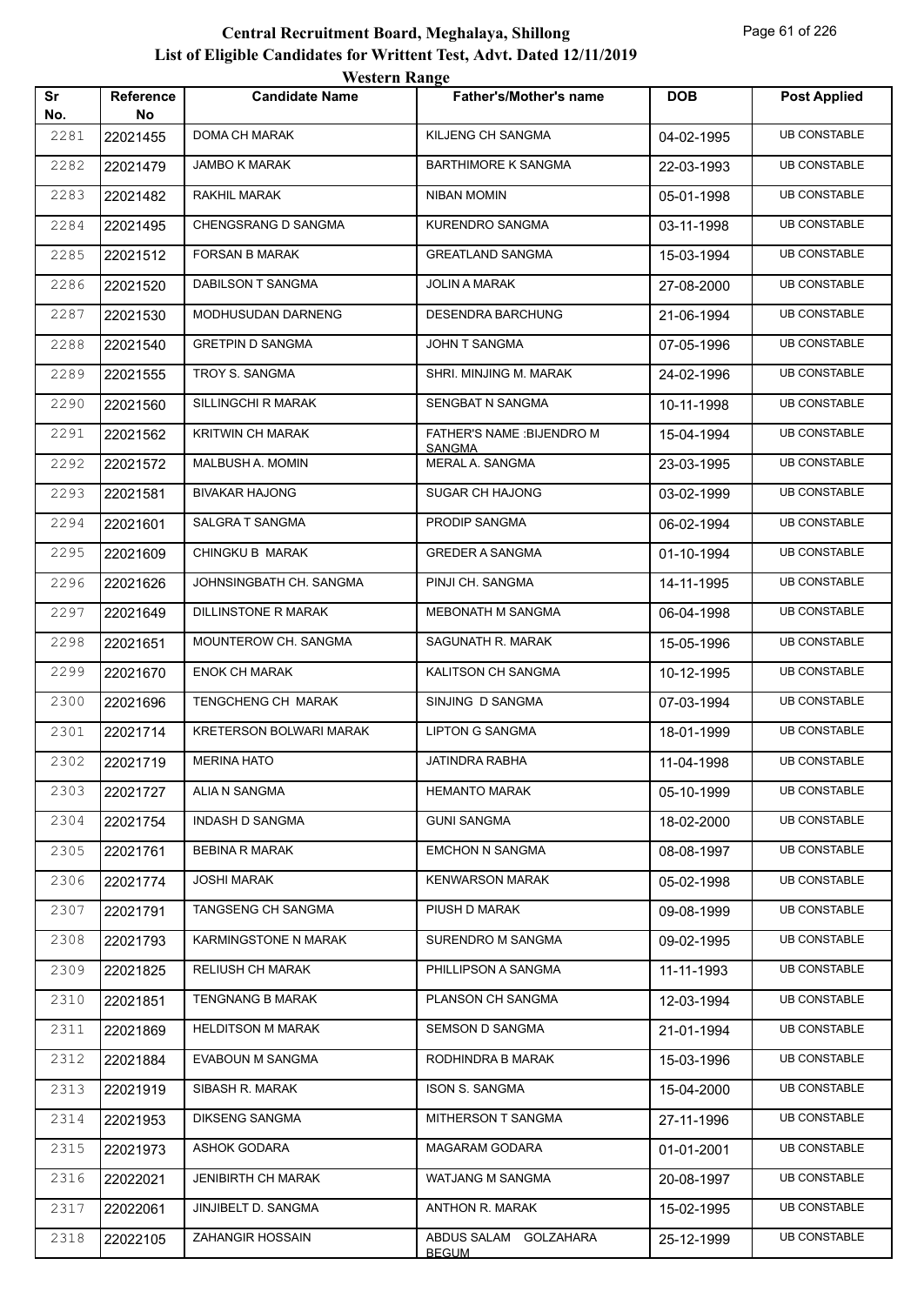|           |                        | western Kange              |                            |            |                     |
|-----------|------------------------|----------------------------|----------------------------|------------|---------------------|
| Sr<br>No. | <b>Reference</b><br>No | <b>Candidate Name</b>      | Father's/Mother's name     | <b>DOB</b> | <b>Post Applied</b> |
| 2319      | 22022106               | RODAMMI R SANGMA           | <b>MODU B MARAK</b>        | 10-12-1996 | <b>UB CONSTABLE</b> |
| 2320      | 22022137               | NILBERTH CH MARAK          | LATHILSON A SANGMA         | 17-02-1995 | <b>UB CONSTABLE</b> |
| 2321      | 22022166               | <b>TWINDLE CH MARAK</b>    | THOMAS N SANGMA            | 10-12-1995 | <b>UB CONSTABLE</b> |
| 2322      | 22022221               | MATHEW MARWAL D. SANGMA    | <b>KEMINATH G MOMIN</b>    | 20-03-1998 | <b>UB CONSTABLE</b> |
| 2323      | 22022232               | <b>BERNARD SANGMA</b>      | <b>WILSON M SANGMA</b>     | 02-05-1997 | <b>UB CONSTABLE</b> |
| 2324      | 22022274               | <b>TOANIK CH MOMIN</b>     | <b>MATSON D SANGMA</b>     | 28-04-1993 | <b>UB CONSTABLE</b> |
| 2325      | 22022287               | SENGSRANG A SANGMA         | NONJILISH A SANGMA         | 09-05-1999 | <b>UB CONSTABLE</b> |
| 2326      | 22022302               | SENGCHRAK M MARAK          | <b>WISHBIRTH R SANGMA</b>  | 02-06-1999 | <b>UB CONSTABLE</b> |
| 2327      | 22022315               | RIKNANG A SANGMA SANGMA    | LT.GREHELSON G MOMIN       | 05-06-1995 | <b>UB CONSTABLE</b> |
| 2328      | 22022319               | <b>NOJET B. MARAK</b>      | <b>HENITHSON T. SANGMA</b> | 12-03-1998 | <b>UB CONSTABLE</b> |
| 2329      | 22022333               | SANCHE R MARAK             | <b>KERUT P SANGMA</b>      | 19-05-1999 | <b>UB CONSTABLE</b> |
| 2330      | 22022344               | SMART N SANGMA             | <b>HELJINA N SANGMA</b>    | 01-01-1996 | <b>UB CONSTABLE</b> |
| 2331      | 22022348               | <b>IGNATIUSH SANGMA</b>    | <b>SUKEN MARAK</b>         | 20-11-1996 | <b>UB CONSTABLE</b> |
| 2332      | 22022367               | KUNUSH KOCH                | DHARMENDRA KOCH            | 25-07-1998 | <b>UB CONSTABLE</b> |
| 2333      | 22022381               | <b>WEBSTAR D MARAK</b>     | RAWAN CH. SANGMA           | 12-02-1997 | <b>UB CONSTABLE</b> |
| 2334      | 22022387               | SARPAN SANGMA              | AMOL D SANGMA              | 22-12-1995 | <b>UB CONSTABLE</b> |
| 2335      | 22022404               | <b>JENIANG P MARAK</b>     | <b>BABUL R MOMIN</b>       | 12-11-1995 | <b>UB CONSTABLE</b> |
| 2336      | 22022406               | <b>GRIKCHI S MARAK</b>     | SIMON R SANGMA             | 08-10-1998 | <b>UB CONSTABLE</b> |
| 2337      | 22022419               | RIKMERA NORIMCHI CH SANGMA | HALMILLA CH SANGMA         | 01-09-1998 | <b>UB CONSTABLE</b> |
| 2338      | 22022430               | DRYAN SENGRIK CH. MARAK    | LETISH A SANGMA            | 18-07-1994 | <b>UB CONSTABLE</b> |
| 2339      | 22022439               | CHEBA M.SANGMA             | KELLISON CH. MARAK         | 10-10-1996 | <b>UB CONSTABLE</b> |
| 2340      | 22022445               | RAKMAN R MARAK             | PRODIP MARAK               | 15-03-1999 | <b>UB CONSTABLE</b> |
| 2341      | 22022470               | NAIROBI SANGMA             | HERENNI T. SANGMA          | 31-10-1996 | <b>UB CONSTABLE</b> |
| 2342      | 22022471               | SENGMITSON M SANGMA        | <b>ENALSON S MARAK</b>     | 07-04-2000 | <b>UB CONSTABLE</b> |
| 2343      | 22022479               | <b>JUGEANO M SANGMA</b>    | JONENDRO SANGMA            | 04-06-1994 | <b>UB CONSTABLE</b> |
| 2344      | 22022487               | PREJITHSON SANGMA          | SARONATH MOMIN             | 09-10-1996 | <b>UB CONSTABLE</b> |
| 2345      | 22022495               | JANULISH CH SANGMA         | LEWINSTONE N MARAK         | 04-01-1994 | <b>UB CONSTABLE</b> |
| 2346      | 22022526               | QUEENDA SANGMA             | WALINGSTON MARAK           | 18-05-1993 | <b>UB CONSTABLE</b> |
| 2347      | 22022560               | SALNATH K. SANGMA          | ARAM R MARAK               | 10-07-1995 | <b>UB CONSTABLE</b> |
| 2348      | 22022564               | WALCHI CH SANGMA           | DAVID R MARAK              | 09-03-1999 | <b>UB CONSTABLE</b> |
| 2349      | 22022575               | TUSABELL SANGMA            | PROHING MOMIN              | 14-01-1995 | <b>UB CONSTABLE</b> |
| 2350      | 22022577               | DOKKIME N SANGMA           | AILAPSON M MARAK           | 19-11-2000 | <b>UB CONSTABLE</b> |
| 2351      | 22022578               | <b>HELSHARINE SANGMA</b>   | ETHARSON D. SANGMA         | 01-06-1997 | <b>UB CONSTABLE</b> |
| 2352      | 22022623               | SUNDAYBIRTH G MOMIN        | BLUE MERY G MOMIN          | 18-05-1999 | <b>UB CONSTABLE</b> |
| 2353      | 22022653               | SENGMEN M SANGMA           | RASENG R MARAK             | 23-03-1998 | <b>UB CONSTABLE</b> |
| 2354      | 22022661               | SUMIT MARAK IP             | SMT. SENNY R MARAK         | 05-09-1993 | <b>UB CONSTABLE</b> |
| 2355      | 22022686               | RIKSHALBIRTH T SANGMA      | PHINEN A SANGMA            | 24-08-1997 | <b>UB CONSTABLE</b> |
| 2356      | 22022756               | HEMARTH B MARAK            | JINGNEN A SANGMA           | 02-06-1998 | <b>UB CONSTABLE</b> |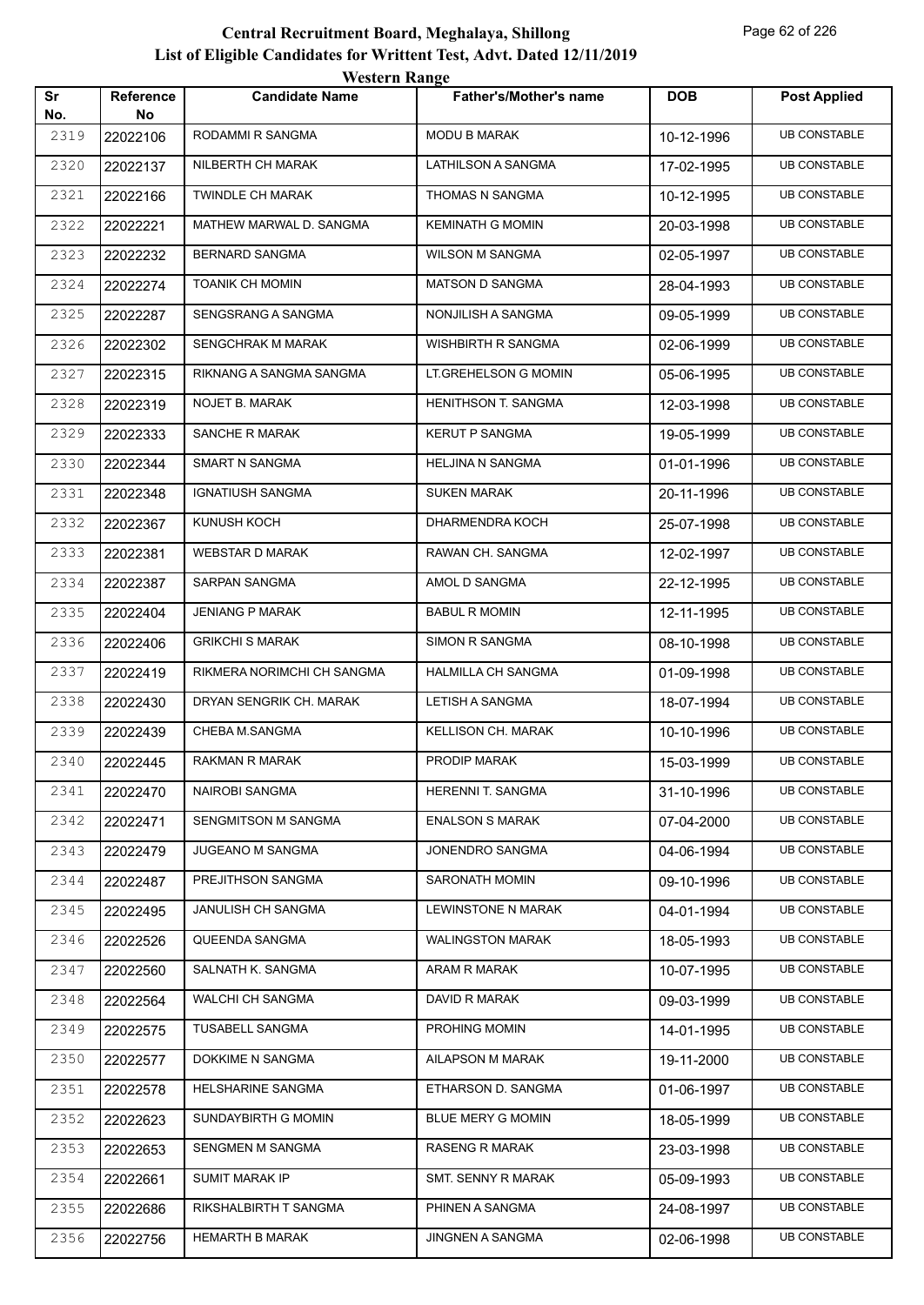|           |                        | <b>Western Range</b>     |                                       |            |                     |
|-----------|------------------------|--------------------------|---------------------------------------|------------|---------------------|
| Sr<br>No. | <b>Reference</b><br>No | <b>Candidate Name</b>    | <b>Father's/Mother's name</b>         | <b>DOB</b> | <b>Post Applied</b> |
| 2357      | 22022757               | <b>KHILSENG G MOMIN</b>  | <b>KILANG S SANGMA</b>                | 03-03-1993 | <b>UB CONSTABLE</b> |
| 2358      | 22022784               | <b>DIMAL M SANGMA</b>    | PITAL CH MARAK                        | 26-04-1998 | <b>UB CONSTABLE</b> |
| 2359      | 22022812               | SALJRANG SANGMA          | <b>SUPRIEL MOMIN</b>                  | 26-08-1998 | <b>UB CONSTABLE</b> |
| 2360      | 22022816               | NOKME R. MARAK           | SHRI. KERUTH SANGMA                   | 12-07-1998 | <b>UB CONSTABLE</b> |
| 2361      | 22022896               | <b>BONDONA RABHA</b>     | <b>GONESH RABHA</b>                   | 10-12-1996 | <b>UB CONSTABLE</b> |
| 2362      | 22022909               | PRINGSAN G MOMIN         | <b>GERUSH K SANGMA</b>                | 07-04-1997 | <b>UB CONSTABLE</b> |
| 2363      | 22022910               | SENGCHANA SANGMA         | MILESH M MOMIN                        | 16-01-1997 | <b>UB CONSTABLE</b> |
| 2364      | 22022920               | LIUKAR SHIRA             | <b>BENORISH SHIRA</b>                 | 24-04-1996 | <b>UB CONSTABLE</b> |
| 2365      | 22022933               | KILJRANG D.SHIRA         | MEATLESS N.MARAK / BEBITHA            | 14-03-1997 | <b>UB CONSTABLE</b> |
| 2366      | 22022966               | ARMSTRONG M SANGMA       | <b>D.SHIRA</b><br><b>JOHN M MARAK</b> | 27-03-1999 | <b>UB CONSTABLE</b> |
| 2367      | 22022991               | <b>MITHUN SANGMA</b>     | WITSENG CH. MARAK                     | 12-01-1994 | <b>UB CONSTABLE</b> |
| 2368      | 22023021               | WALDI CH SANGMA          | SONSING M MARAK                       | 15-03-1998 | <b>UB CONSTABLE</b> |
| 2369      | 22023048               | <b>SALRIKRAK M MARAK</b> | <b>IMBERTH G SANGMA</b>               | 29-03-1997 | <b>UB CONSTABLE</b> |
| 2370      | 22023050               | <b>SENGGRA G MOMIN</b>   | <b>KRIMSON M SANGMA</b>               | 24-04-1999 | <b>UB CONSTABLE</b> |
| 2371      | 22023057               | YOUNGCLE MARAK           | <b>WARESTON MARAK</b>                 | 20-04-2000 | <b>UB CONSTABLE</b> |
| 2372      | 22023062               | <b>EZEKIEL MARAK</b>     | <b>WARESTON R MARAK</b>               | 23-02-1997 | <b>UB CONSTABLE</b> |
| 2373      | 22023096               | DOMBINA A SANGMA         | SINGNAN D SANGMA                      | 01-05-1998 | <b>UB CONSTABLE</b> |
| 2374      | 22023098               | <b>BILBATH D SANGMA</b>  | <b>LEMSON B MARAK</b>                 | 09-12-1998 | <b>UB CONSTABLE</b> |
| 2375      | 22023108               | <b>MRENY R MARAK</b>     | <b>JONSING G SANGMA</b>               | 30-12-1994 | <b>UB CONSTABLE</b> |
| 2376      | 22023115               | SENGSRANG G MOMIN        | <b>ANALSON MARAK</b>                  | 22-05-1995 | <b>UB CONSTABLE</b> |
| 2377      | 22023127               | ANTONY CH SANGMA         | <b>ELKUL MOMIN</b>                    | 15-08-1998 | <b>UB CONSTABLE</b> |
| 2378      | 22023129               | KHELLU M MARAK           | JENGWIL A SANGMA                      | 15-02-1997 | <b>UB CONSTABLE</b> |
| 2379      | 22023131               | <b>ARTUSH SANGMA</b>     | NONGJEN CH MARAK                      | 14-01-1993 | <b>UB CONSTABLE</b> |
| 2380      | 22023164               | JUDHA B MARAK            | DONOTH A SANGMA                       | 16-10-1996 | <b>UB CONSTABLE</b> |
| 2381      | 22023165               | ANILESH N SANGMA         | ARUN R MARAK                          | 31-08-1995 | <b>UB CONSTABLE</b> |
| 2382      | 22023173               | SALGRA.S. SANGMA         | <b>GREGORY M MARAK</b>                | 03-12-1996 | <b>UB CONSTABLE</b> |
| 2383      | 22023175               | <b>WELBISH B MOMIN</b>   | <b>GONELSING MARAK</b>                | 02-01-1999 | <b>UB CONSTABLE</b> |
| 2384      | 22023182               | <b>AMIR RABHA</b>        | CHENDRO RABHA                         | 15-09-1995 | <b>UB CONSTABLE</b> |
| 2385      | 22023202               | JALNESH M. SANGMA        | SILLENDRO D. SANGMA                   | 20-07-1997 | <b>UB CONSTABLE</b> |
| 2386      | 22023213               | <b>KRENDER D SHIRA</b>   | <b>MALLEN MARAK</b>                   | 12-03-1995 | <b>UB CONSTABLE</b> |
| 2387      | 22023226               | <b>BINSERA R MARAK</b>   | LAINATH T SANGMA                      | 16-10-1995 | <b>UB CONSTABLE</b> |
| 2388      | 22023241               | <b>JERUSH R MARAK</b>    | UMA G MOMIN                           | 04-07-1997 | <b>UB CONSTABLE</b> |
| 2389      | 22023252               | <b>BIGEST SANGMA</b>     | MEKLINE SANGMA                        | 16-02-1999 | <b>UB CONSTABLE</b> |
| 2390      | 22023267               | <b>RIKSENG MARAK</b>     | JONATH MARAK                          | 10-03-1994 | <b>UB CONSTABLE</b> |
| 2391      | 22023282               | MOHANDAS RABHA           | PHUKAN RABHA                          | 20-11-1993 | <b>UB CONSTABLE</b> |
| 2392      | 22023303               | LOSBIN R MARAK           | JANENDRO A SANGMA                     | 02-02-1994 | <b>UB CONSTABLE</b> |
| 2393      | 22023332               | CHERAK D.SANGMA          | SMT.PEDENY D.SANGMA                   | 12-09-1999 | <b>UB CONSTABLE</b> |
| 2394      | 22023357               | <b>TERAK R SANGMA</b>    | <b>MAMINSON CH MARAK</b>              | 17-07-1993 | <b>UB CONSTABLE</b> |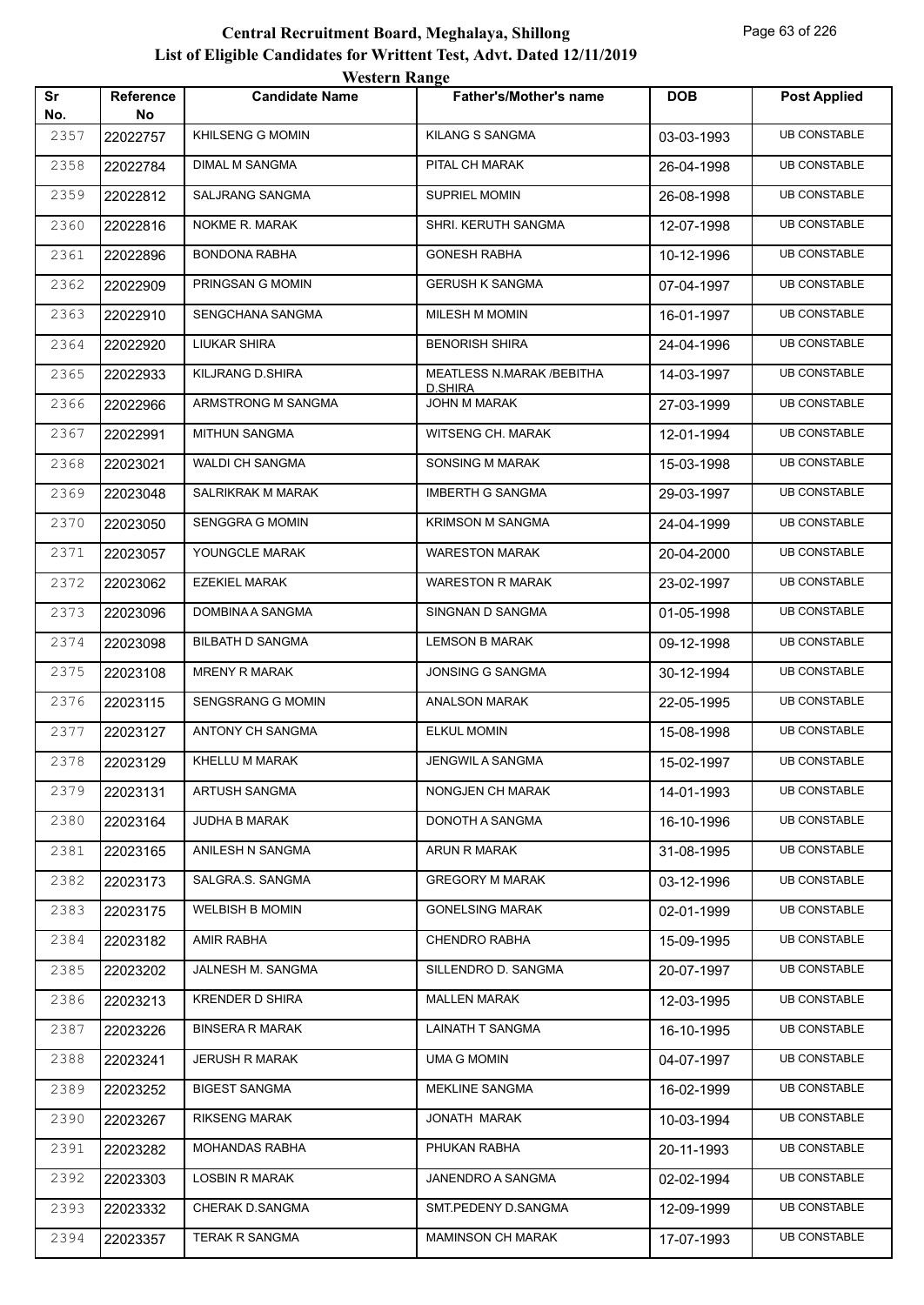|           |                 | western Kange             |                               |            |                     |
|-----------|-----------------|---------------------------|-------------------------------|------------|---------------------|
| Sr<br>No. | Reference<br>No | <b>Candidate Name</b>     | <b>Father's/Mother's name</b> | <b>DOB</b> | <b>Post Applied</b> |
| 2395      | 22023360        | <b>MANIRA M MARAK</b>     | SATDET D SANGMA               | 22-02-1999 | <b>UB CONSTABLE</b> |
| 2396      | 22023364        | SIRSUN SANGMA             | DHIRENDRO MARAK               | 21-10-1994 | <b>UB CONSTABLE</b> |
| 2397      | 22023370        | KACHARI GACHENG SANGMA    | ADMIRAL R MARAK               | 07-09-1994 | <b>UB CONSTABLE</b> |
| 2398      | 22023381        | TISHBIA D MARAK           | DIANSING D SHIRA              | 18-03-2000 | <b>UB CONSTABLE</b> |
| 2399      | 22023385        | SERITHA M. SANGMA         | JEWEND CH. MARAK              | 14-10-1994 | <b>UB CONSTABLE</b> |
| 2400      | 22023388        | KAPIL KANTA RABHA         | RAMANI KANTA RABHA            | 15-10-1997 | <b>UB CONSTABLE</b> |
| 2401      | 22023429        | LECTUSH SANGMA            | <b>BIGEN MARAK</b>            | 12-08-1996 | <b>UB CONSTABLE</b> |
| 2402      | 22023432        | <b>GREVIO G MOMIN</b>     | LONESH R MARAK                | 27-02-1998 | <b>UB CONSTABLE</b> |
| 2403      | 22023470        | SHININGSTAR MARAK         | <b>GREBITHSON MARAK</b>       | 05-08-1996 | <b>UB CONSTABLE</b> |
| 2404      | 22023501        | SATTAJEET RABHA           | SUSHUNATH RABHA               | 10-01-1999 | <b>UB CONSTABLE</b> |
| 2405      | 22023540        | LAKOSHA A SANGMA          | <b>EVERTHUS SANGMA</b>        | 30-08-1998 | <b>UB CONSTABLE</b> |
| 2406      | 22023541        | TENGSRANG N. SANGMA       | LT CLEATUSH S. MARAK          | 03-07-1998 | <b>UB CONSTABLE</b> |
| 2407      | 22023542        | PITUSE SANGMA             | <b>MANUEL MARAK</b>           | 18-07-1994 | <b>UB CONSTABLE</b> |
| 2408      | 22023612        | CHANDRIKA HAJONG          | KAMALA KANTA HAJONG           | 08-08-2000 | <b>UB CONSTABLE</b> |
| 2409      | 22023668        | <b>SENGMITH S MARAK</b>   | <b>GITAL R SANGMA</b>         | 21-02-2000 | <b>UB CONSTABLE</b> |
| 2410      | 22023679        | KLINGTHON D SANGMA        | LT. BUTSON SANGMA             | 17-09-1999 | <b>UB CONSTABLE</b> |
| 2411      | 22023689        | KLIBIRTH T SANGMA         | <b>BALLEN CH MOMIN</b>        | 01-09-1996 | <b>UB CONSTABLE</b> |
| 2412      | 22023704        | CHURCHIL CH MARAK         | <b>BOSTON R MARAK</b>         | 08-01-1993 | <b>UB CONSTABLE</b> |
| 2413      | 22023720        | <b>BIDANTO KR HAJONG</b>  | <b>BISWANATH HAJONG</b>       | 15-04-1995 | <b>UB CONSTABLE</b> |
| 2414      | 22023759        | RAHUL HAJONG              | KALACHAN HAJONG               | 10-05-1999 | <b>UB CONSTABLE</b> |
| 2415      | 22023768        | <b>WILSANG S SANGMA</b>   | SENGGAN D MARAK               | 07-03-1998 | <b>UB CONSTABLE</b> |
| 2416      | 22023777        | KAMSENG M MARAK           | <b>ENDOK T SANGMA</b>         | 15-04-1996 | <b>UB CONSTABLE</b> |
| 2417      | 22023784        | REZAUL KARIM              | MOFIJUL HOQUE                 | 10-01-1998 | <b>UB CONSTABLE</b> |
| 2418      | 22023786        | <b>JACKIARSH MARAK</b>    | <b>HOILASH R MARAK</b>        | 22-12-1999 | <b>UB CONSTABLE</b> |
| 2419      | 22023815        | RAJIV MARAK               | PROFULA MOMIN/MELLISH MARAK   | 05-06-1999 | <b>UB CONSTABLE</b> |
| 2420      | 22023818        | KENY ROZER B MARAK        | PALENSON A SANGMA             | 16-02-1994 | <b>UB CONSTABLE</b> |
| 2421      | 22023819        | <b>SENGCHUANG R MARAK</b> | BATHMILLA R MARAK             | 19-08-1998 | <b>UB CONSTABLE</b> |
| 2422      | 22023833        | PHILBERTH D. SANGMA       | CHIMAN CH MARAK               | 01-04-1994 | <b>UB CONSTABLE</b> |
| 2423      | 22023839        | AIJORA MARAK              | PIA D SANGMA                  | 01-12-1994 | <b>UB CONSTABLE</b> |
| 2424      | 22023862        | STAYBIRTH SANGMA          | LAKSON M SANGMA               | 12-04-1996 | <b>UB CONSTABLE</b> |
| 2425      | 22023908        | TRINIKA R MARAK           | LATE HEMITHSON R MARAK        | 18-06-1997 | <b>UB CONSTABLE</b> |
| 2426      | 22023996        | NIKJRANG R. MARAK         | WAIBY R. SANGMA               | 13-09-1997 | <b>UB CONSTABLE</b> |
| 2427      | 22024021        | <b>EMARSON CH MARAK</b>   | PENALSON D SANGMA             | 17-03-1998 | <b>UB CONSTABLE</b> |
| 2428      | 22024088        | LASHMI B. MARAK           | <b>BIKRAM M. MARAK</b>        | 05-08-1998 | <b>UB CONSTABLE</b> |
| 2429      | 22024111        | NAMBILLA B MARAK          | <b>HEBINGSON A SANGMA</b>     | 28-09-1996 | <b>UB CONSTABLE</b> |
| 2430      | 22024116        | BRIKAT RABHA              | <b>BICHITRA RABHA</b>         | 17-12-1997 | <b>UB CONSTABLE</b> |
| 2431      | 22024117        | <b>SURAJIT HAJONG</b>     | SONJIV HAJONG                 | 03-06-1994 | <b>UB CONSTABLE</b> |
| 2432      | 22024187        | <b>SENGCHAN G MOMIN</b>   | CHURCHILL N SANGMA            | 25-05-1994 | <b>UB CONSTABLE</b> |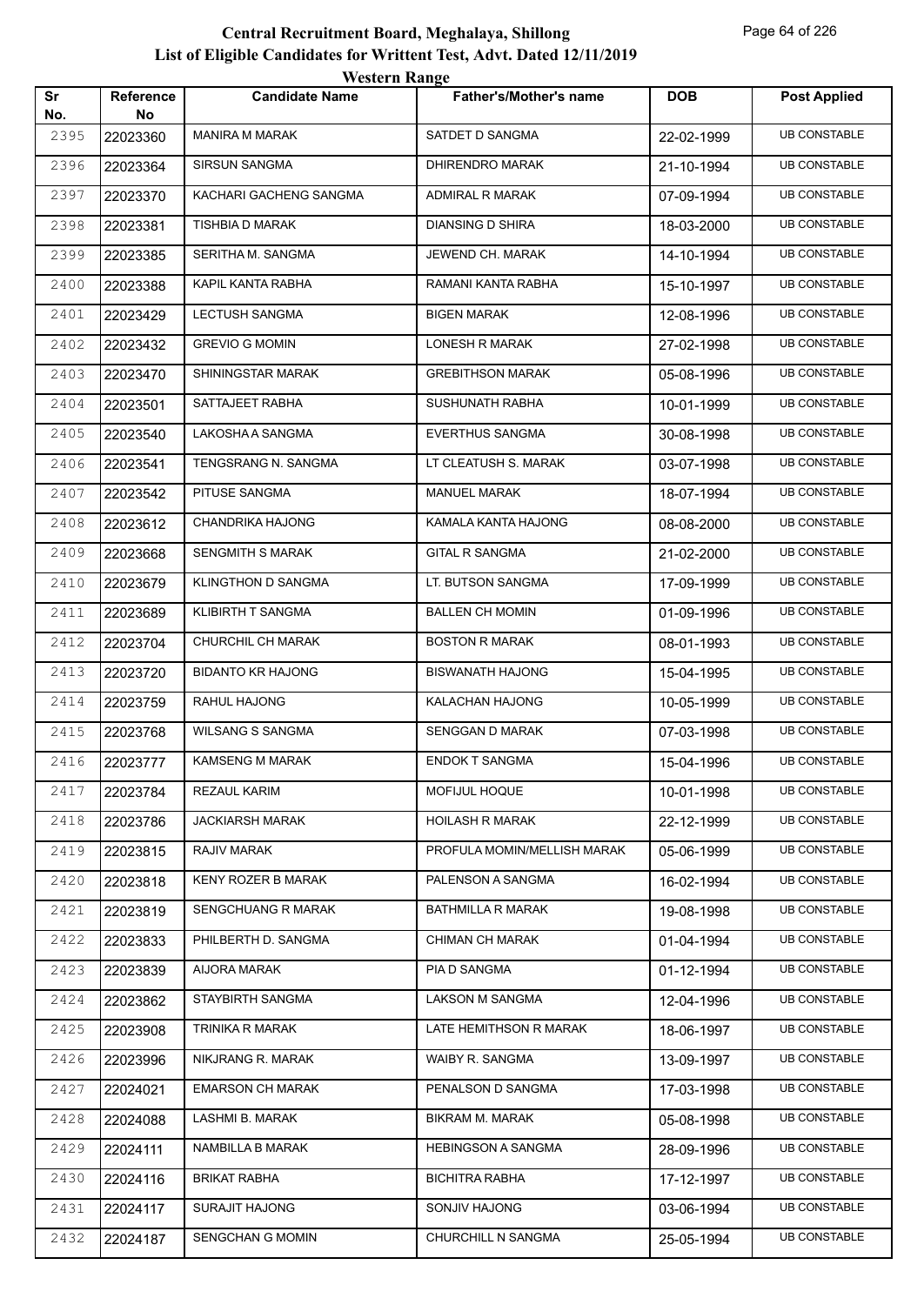|           |                        | <i><b>WEBULL WATER</b></i> |                                                       |            |                     |
|-----------|------------------------|----------------------------|-------------------------------------------------------|------------|---------------------|
| Sr<br>No. | <b>Reference</b><br>No | <b>Candidate Name</b>      | <b>Father's/Mother's name</b>                         | <b>DOB</b> | <b>Post Applied</b> |
| 2433      | 22024199               | <b>DIME SANGMA</b>         | JOHN BREGEDIAR MARAK                                  | 15-11-1996 | <b>UB CONSTABLE</b> |
| 2434      | 22024210               | KINDBARD R MARAK           | ANDRIO M SANGMA                                       | 04-05-1997 | <b>UB CONSTABLE</b> |
| 2435      | 22024213               | <b>GOVINSON A SANGMA</b>   | TOMEN B MARAK                                         | 23-04-1999 | <b>UB CONSTABLE</b> |
| 2436      | 22024220               | <b>CHEANGKA R MARAK</b>    | FATHERNAME MINENDRO T                                 | 10-10-1997 | <b>UB CONSTABLE</b> |
| 2437      | 22024222               | SEPHTINA D SHIRA           | SANGMA MOTHER NAME BALBINA<br><b>MAHAM R MARAK</b>    | 14-09-1997 | <b>UB CONSTABLE</b> |
| 2438      | 22024228               | ROMARIO MARAK              | MOST T. SANGMA                                        | 12-05-1998 | <b>UB CONSTABLE</b> |
| 2439      | 22024231               | <b>MONISHA G MARAK</b>     | JONASH M SANGMA                                       | 22-07-1996 | <b>UB CONSTABLE</b> |
| 2440      | 22024264               | SENGJRANG SANGMA           | SIKENDRO CH MARAK                                     | 30-10-1996 | <b>UB CONSTABLE</b> |
| 2441      | 22024279               | <b>JAKSILCHI MARAK</b>     | GREGOLISH D. SANGMA                                   | 08-01-1997 | <b>UB CONSTABLE</b> |
| 2442      | 22024282               | MILSERINA R MARAK          | <b>BLUESTONE K SANGMA</b>                             | 15-03-1997 | <b>UB CONSTABLE</b> |
| 2443      | 22024338               | LEMITHA R MARAK            | <b>JOSEPH MARAK</b>                                   | 13-09-1996 | <b>UB CONSTABLE</b> |
| 2444      | 22024355               | ALIVER SANGMA              | <b>HENITHSON MARAK</b>                                | 03-03-1995 | <b>UB CONSTABLE</b> |
| 2445      | 22024372               | <b>LEOCHIN B SANGMA</b>    | SHRI. DONEN A SANGMA                                  | 14-08-1994 | <b>UB CONSTABLE</b> |
| 2446      | 22024381               | <b>JANTIL T SANGMA</b>     | SHRI RENITHSON MARAK                                  | 29-09-1998 | <b>UB CONSTABLE</b> |
| 2447      | 22024390               | LUCY T. SANGMA             | TIJING CH SANGMA                                      | 23-01-1997 | <b>UB CONSTABLE</b> |
| 2448      | 22024401               | PITNAL R. MARAK            | PRENALSON M. SANGMA                                   | 30-12-1993 | <b>UB CONSTABLE</b> |
| 2449      | 22024413               | JONYCLEBARTH M MARAK       | PERISON SANGMA                                        | 28-12-2000 | <b>UB CONSTABLE</b> |
| 2450      | 22024437               | <b>BALKAMCHI M SANGMA</b>  | RAJU R MARAK                                          | 08-12-2000 | <b>UB CONSTABLE</b> |
| 2451      | 22024463               | CHIBITHA CH MARAK          | ANONDO M SANGMA / LT.                                 | 16-08-1998 | <b>UB CONSTABLE</b> |
| 2452      | 22024512               | SILLIAN CH. MOMIN          | <b>WANMILLA CH MARAK</b><br><b>BARTHALINE R MARAK</b> | 06-04-1996 | <b>UB CONSTABLE</b> |
| 2453      | 22024521               | NANGRIME D SANGMA          | JOHON M MARAK                                         | 30-11-1996 | <b>UB CONSTABLE</b> |
| 2454      | 22024603               | FRENDYLOUIS G. MOMIN       | PRICKSTONE R. MARAK                                   | 21-06-1995 | <b>UB CONSTABLE</b> |
| 2455      | 22024635               | <b>SALMAN M SANGMA</b>     | SOMINGSTONE K MARAK                                   | 21-02-1994 | <b>UB CONSTABLE</b> |
| 2456      | 22024654               | <b>JOHN CH MARAK</b>       | MONSING MARAK SOMJILA CH<br><b>MARAK</b>              | 22-11-1993 | <b>UB CONSTABLE</b> |
| 2457      | 22024694               | SILRINGCHI SANGMA          | LATE KENIN SANGMA                                     | 12-07-1995 | <b>UB CONSTABLE</b> |
| 2458      | 22024695               | <b>TENGBAT SANGMA</b>      | <b>BALSENG M.MARAK</b>                                | 12-02-1998 | <b>UB CONSTABLE</b> |
| 2459      | 22024748               | ALIPSON RABHA              | RUPINAL RABHA                                         | 08-11-1998 | <b>UB CONSTABLE</b> |
| 2460      | 22024807               | <b>HEMINGSON N SANGMA</b>  | <b>ENTERSON R SANGMA</b>                              | 27-07-1993 | <b>UB CONSTABLE</b> |
| 2461      | 22024852               | <b>METHIL SANGMA</b>       | <b>BAGAN.S.MARAK</b>                                  | 18-08-2000 | <b>UB CONSTABLE</b> |
| 2462      | 22024855               | <b>BALNANG R MARAK</b>     | MINCHANG M SANGMA                                     | 06-06-1995 | <b>UB CONSTABLE</b> |
| 2463      | 22024872               | NEWSEBIUSH R MARAK         | PRANKUMAR S SANGMA                                    | 28-05-1998 | <b>UB CONSTABLE</b> |
| 2464      | 22024892               | JEOBARTH R. MARAK          | <b>SHRI TORUN MARAK</b>                               | 11-06-1993 | <b>UB CONSTABLE</b> |
| 2465      | 22024979               | SUNDAR CH MARAK            | SHRI. JEOL A SANGMA                                   | 13-08-2000 | <b>UB CONSTABLE</b> |
| 2466      | 22024992               | <b>TENGKAN MOMIN</b>       | LT. KREVINGSTONE SANGMA                               | 05-02-1995 | <b>UB CONSTABLE</b> |
| 2467      | 22025007               | DELINA T SANGMA            | BETNAL MARAK                                          | 27-03-1998 | <b>UB CONSTABLE</b> |
| 2468      | 22025009               | DIPPHA D. SANGMA           | CLAMENT A. SANGMA                                     | 17-03-1993 | <b>UB CONSTABLE</b> |
| 2469      | 22025012               | TOGAN CH. MARAK            | SHAMAREEN A MARAK                                     | 10-09-1998 | <b>UB CONSTABLE</b> |
| 2470      | 22025016               | JEMIMA CH. MARAK           | SAMILSON D. SANGMA                                    | 10-03-1996 | <b>UB CONSTABLE</b> |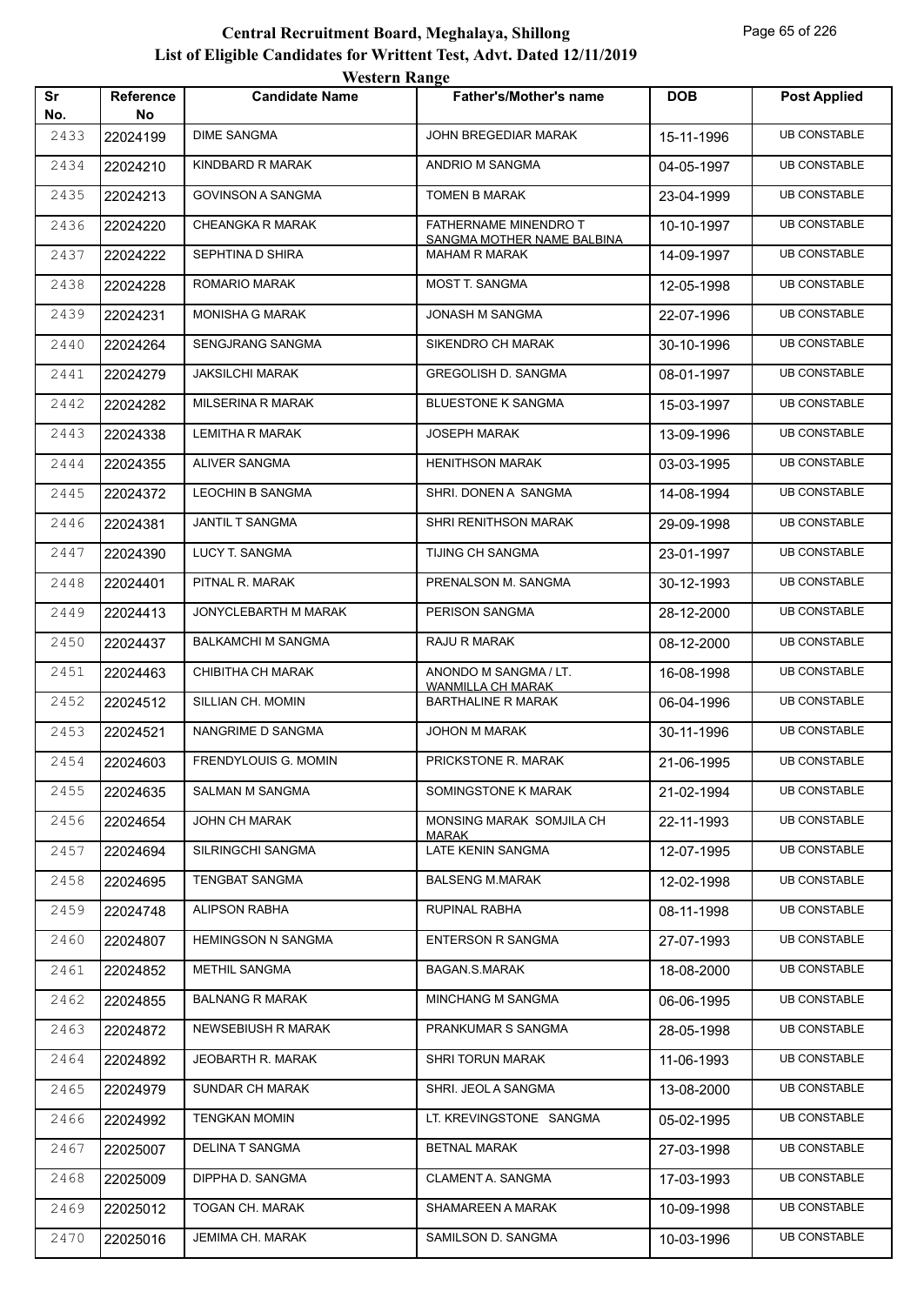|           |                        | <b>Western Range</b>    |                               |            |                     |
|-----------|------------------------|-------------------------|-------------------------------|------------|---------------------|
| Sr<br>No. | <b>Reference</b><br>No | <b>Candidate Name</b>   | <b>Father's/Mother's name</b> | <b>DOB</b> | <b>Post Applied</b> |
| 2471      | 22025017               | RATNESWAR HAJONG        | LT. SONOTH HAJONG             | 04-12-1995 | <b>UB CONSTABLE</b> |
| 2472      | 22025095               | <b>BUKUL HAJONG</b>     | KARMESWAR HAJONG              | 05-03-2000 | <b>UB CONSTABLE</b> |
| 2473      | 22025104               | SANJITH B MARAK         | <b>GANGA SHARMA</b>           | 14-09-1997 | <b>UB CONSTABLE</b> |
| 2474      | 22025117               | <b>SENGSIL B. MARAK</b> | KRAIBI CH. SANGMA             | 16-08-2000 | <b>UB CONSTABLE</b> |
| 2475      | 22025129               | <b>JENIBORN SANGMA</b>  | JOHNSON D MARAK               | 13-11-1994 | <b>UB CONSTABLE</b> |
| 2476      | 22025135               | PANGJRANG T. SANGMA     | <b>HEMBARSON G. MOMIN</b>     | 26-02-1999 | <b>UB CONSTABLE</b> |
| 2477      | 22025148               | SENGKAM A SANGMA        | <b>NANSENG M MARAK</b>        | 27-10-1996 | <b>UB CONSTABLE</b> |
| 2478      | 22025156               | KANIL SANGMA            | <b>BETHINGSON G MOMIN</b>     | 24-12-1998 | <b>UB CONSTABLE</b> |
| 2479      | 22025194               | <b>REKSI SANGMA</b>     | DINESH CH MOMIN               | 04-12-1993 | <b>UB CONSTABLE</b> |
| 2480      | 22025206               | <b>GRIKSRANG SHIRA</b>  | <b>METRUSON K SANGMA</b>      | 12-08-1996 | <b>UB CONSTABLE</b> |
| 2481      | 22025211               | <b>ALNATH CH MARAK</b>  | <b>NIKKIL A SANGMA</b>        | 21-03-1997 | <b>UB CONSTABLE</b> |
| 2482      | 22025216               | AMSRANG B MARAK         | RANENDRO A SANGMA             | 07-10-1998 | <b>UB CONSTABLE</b> |
| 2483      | 22025221               | <b>AMRIT RABHA</b>      | <b>TIPIN RABHA</b>            | 05-03-1995 | <b>UB CONSTABLE</b> |
| 2484      | 22025238               | <b>GITCHO CH MARAK</b>  | <b>SHAMU R MARAK</b>          | 05-06-1994 | <b>UB CONSTABLE</b> |
| 2485      | 22025254               | AIANNA D SHIRA          | LT.WEVING M.SANGMA            | 13-02-1998 | <b>UB CONSTABLE</b> |
| 2486      | 22025314               | VANDEEP RABHA           | KHARGESWAR RABHA              | 01-04-1997 | <b>UB CONSTABLE</b> |
| 2487      | 22025319               | DONBOSCO M SANGMA       | <b>CHEKSIN CH MARAK</b>       | 13-08-1997 | <b>UB CONSTABLE</b> |
| 2488      | 22025334               | PRESICA R SANGMA        | <b>LEWIN S MARAK</b>          | 17-08-1998 | <b>UB CONSTABLE</b> |
| 2489      | 22025398               | <b>TENGSIME A MARAK</b> | <b>GLORIA A MARAK</b>         | 19-12-1998 | <b>UB CONSTABLE</b> |
| 2490      | 22025492               | ANDRECH CH MARAK        | RAMPU M SANGMA                | 04-10-1996 | <b>UB CONSTABLE</b> |
| 2491      | 22025501               | <b>SENGDINA B MARAK</b> | PONEN CH SANGMA               | 23-10-1996 | <b>UB CONSTABLE</b> |
| 2492      | 22025524               | <b>SENGRAP R MARAK</b>  | WITHEN A SANGMA               | 23-07-1993 | <b>UB CONSTABLE</b> |
| 2493      | 22025543               | KINGBIRTH CH MARAK      | LT. NEXTON K SANGMA           | 23-09-1996 | <b>UB CONSTABLE</b> |
| 2494      | 22025562               | <b>BABLU HAJONG</b>     | <b>GADILA HAJONG</b>          | 18-05-1997 | <b>UB CONSTABLE</b> |
| 2495      | 22025568               | <b>LOCKING S MARAK</b>  | <b>CARBEN G MOMIN</b>         | 27-05-1994 | <b>UB CONSTABLE</b> |
| 2496      | 22025602               | <b>JERRY S SANGMA</b>   | <b>SENGKAL M MARAK</b>        | 10-10-2000 | <b>UB CONSTABLE</b> |
| 2497      | 22025607               | JAMBUEL MARAK           | JETLINGSTON D SANGMA          | 10-04-1998 | <b>UB CONSTABLE</b> |
| 2498      | 22025624               | STARBIN SANGMA          | BOBENDRO SANGMA               | 26-09-2000 | <b>UB CONSTABLE</b> |
| 2499      | 22025651               | AKKRA B MARAK           | <b>GREENBIRTH T SANGMA</b>    | 14-11-1995 | <b>UB CONSTABLE</b> |
| 2500      | 22025669               | <b>JENUSH SANGMA</b>    | <b>BROMILA SANGMA</b>         | 15-07-1996 | <b>UB CONSTABLE</b> |
| 2501      | 22025672               | TRYBIRTH B MARAK        | BENBEN A SANGMA               | 21-12-1998 | <b>UB CONSTABLE</b> |
| 2502      | 22025685               | DULARAM RABHA           | <b>JONALI RABHA</b>           | 01-11-1993 | <b>UB CONSTABLE</b> |
| 2503      | 22025691               | <b>MANSRANG M MARAK</b> | NANGBAN G SANGMA              | 14-11-1998 | <b>UB CONSTABLE</b> |
| 2504      | 22025738               | <b>MALSEK M MARAK</b>   | SALJONG B SANGMA              | 12-03-1998 | <b>UB CONSTABLE</b> |
| 2505      | 22025785               | WASHBATH R MARAK        | SULLENDRO D SANGMA            | 30-03-1999 | <b>UB CONSTABLE</b> |
| 2506      | 22025815               | KRISTAR R. MARAK        | PREMSON M. SANGMA             | 25-11-1998 | <b>UB CONSTABLE</b> |
| 2507      | 22025827               | MOKYO R.SANGMA          | SAMUEL S.MARAK                | 08-07-1995 | <b>UB CONSTABLE</b> |
| 2508      | 22025848               | <b>ENVISH A MARAK</b>   | LATE JEKWILSON S MARAK        | 27-06-1994 | <b>UB CONSTABLE</b> |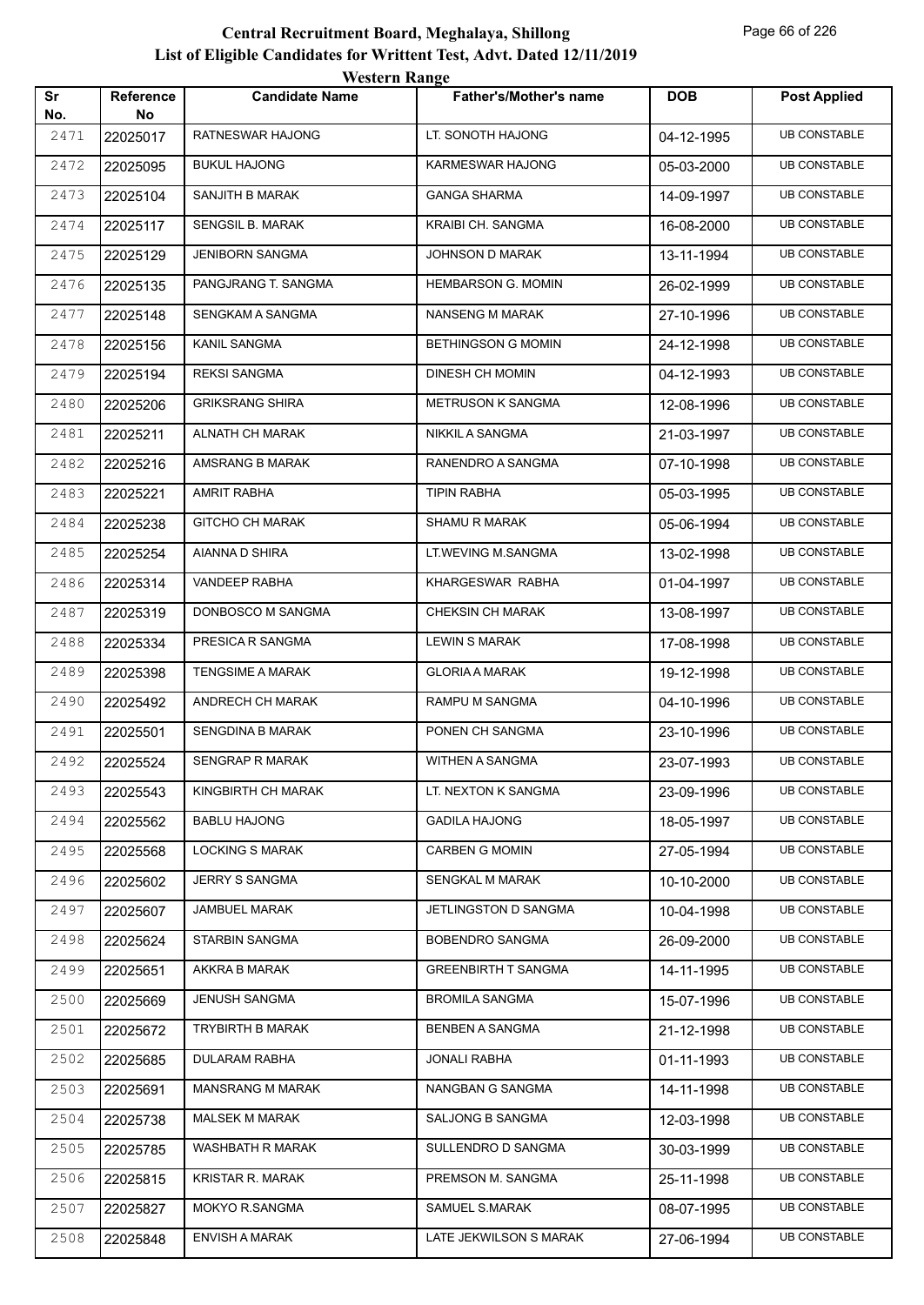| Sr          | Reference      | <i><b>WEBULL WALLET</b></i><br><b>Candidate Name</b> | <b>Father's/Mother's name</b> | <b>DOB</b> | <b>Post Applied</b> |
|-------------|----------------|------------------------------------------------------|-------------------------------|------------|---------------------|
| No.<br>2509 | No<br>22025864 | <b>HELBIN N ARENGH</b>                               | <b>SUN B MARAK</b>            | 08-01-1998 | <b>UB CONSTABLE</b> |
| 2510        | 22025927       | TONY CH SANGMA                                       | ALBATH S MARAK                | 10-12-1993 | <b>UB CONSTABLE</b> |
| 2511        | 22025929       | KENY CH MARAK                                        | RANON A SANGMA                | 10-01-1998 | <b>UB CONSTABLE</b> |
| 2512        | 22025935       | <b>GAGRA M SANGMA</b>                                | JIBONSING CH. MARAK           | 26-11-1996 | <b>UB CONSTABLE</b> |
| 2513        | 22025936       | <b>SENGKUSH MARAK</b>                                | <b>GREWILSON S MARAK</b>      | 19-10-1993 | <b>UB CONSTABLE</b> |
| 2514        | 22025967       | <b>CHARLES CARRY R MARAK</b>                         | <b>JINATHSON SANGMA</b>       | 31-01-1995 | <b>UB CONSTABLE</b> |
| 2515        | 22025991       | <b>TRENSILLA R MARAK</b>                             | <b>HEWILSON MARAK</b>         | 05-06-1993 | <b>UB CONSTABLE</b> |
| 2516        | 22025997       | CHIANG JERICHO SANGMA                                | SMT.RINKU I. SANGMA           | 09-12-1997 | <b>UB CONSTABLE</b> |
| 2517        | 22026017       | BELCHIRA NENGMINJA SANGMA                            | LENUSH D SHIRA                | 08-03-1995 | <b>UB CONSTABLE</b> |
| 2518        | 22026021       | <b>KESOP M SANGMA</b>                                | TREBELSON D MARAK             | 03-04-1997 | <b>UB CONSTABLE</b> |
| 2519        | 22026025       | STABELL G MOMIN                                      | ARKUSH R MARAK                | 22-01-1998 | <b>UB CONSTABLE</b> |
| 2520        | 22026026       | TAPSRANG N SANGMA                                    | <b>MONSING R MARAK</b>        | 13-11-1999 | <b>UB CONSTABLE</b> |
| 2521        | 22026029       | <b>MEWIL M SANGMA</b>                                | KANSING D SHIRA               | 21-05-1996 | <b>UB CONSTABLE</b> |
| 2522        | 22026036       | <b>BIJU SANGMA</b>                                   | NETHISON MOMIN                | 23-10-1997 | <b>UB CONSTABLE</b> |
| 2523        | 22026045       | SALSE G MOMIN                                        | PINDRICK M SANGMA             | 30-07-1996 | <b>UB CONSTABLE</b> |
| 2524        | 22026074       | RANGCHI MARAK                                        | <b>BIMEN A SANGMA</b>         | 21-10-1994 | <b>UB CONSTABLE</b> |
| 2525        | 22026076       | <b>GREENBIRTH A SANGMA</b>                           | NAMJANG B MARAK               | 01-01-1997 | <b>UB CONSTABLE</b> |
| 2526        | 22026088       | SUPORNA KOCH                                         | LATE-ARUN KOCH                | 20-11-1996 | <b>UB CONSTABLE</b> |
| 2527        | 22026109       | ALTRONIO G. MOMIM                                    | JOLLAR R. MARAK               | 10-04-1995 | <b>UB CONSTABLE</b> |
| 2528        | 22026110       | <b>HAMAN A SANGMA</b>                                | JESUWILL D SANGMA             | 01-08-1993 | <b>UB CONSTABLE</b> |
| 2529        | 22026115       | BLUCHAR R. MARAK                                     | <b>MOSOROT MARAK</b>          | 19-08-1997 | <b>UB CONSTABLE</b> |
| 2530        | 22026121       | TEMHSIME A SANGMA                                    | WALLEN D SHIRA                | 20-08-1996 | <b>UB CONSTABLE</b> |
| 2531        | 22026129       | SATSRANG G. MOMIN                                    | RONATH R. MARAK               | 15-08-1997 | <b>UB CONSTABLE</b> |
| 2532        | 22026137       | TINTIN R MARAK                                       | <b>HERINSON CH SANGMA</b>     | 06-07-1993 | <b>UB CONSTABLE</b> |
| 2533        | 22026149       | CHEKIM M. MARAK                                      | PRIMSON CH. MOMIN             | 12-04-1999 | <b>UB CONSTABLE</b> |
| 2534        | 22026160       | KEUBIRTH T SANGMA                                    | PREDISON B MARAK              | 14-12-1994 | <b>UB CONSTABLE</b> |
| 2535        | 22026203       | AKRISTON R MARAK                                     | DENY M MARAK                  | 25-12-1993 | <b>UB CONSTABLE</b> |
| 2536        | 22026223       | CHARLIANFIELD K MARAK                                | <b>WILBAR CH MARAK</b>        | 06-01-1994 | <b>UB CONSTABLE</b> |
| 2537        | 22026224       | SUNBIRTH CH SANGMA                                   | BERILSTONE CH MARAK           | 19-04-1999 | <b>UB CONSTABLE</b> |
| 2538        | 22026241       | <b>KENNEDY S SANGMA</b>                              | <b>KESHOP MARAK</b>           | 01-07-1994 | <b>UB CONSTABLE</b> |
| 2539        | 22026245       | RIJOY HAJONG                                         | ANITYA HAJONG                 | 02-04-1998 | <b>UB CONSTABLE</b> |
| 2540        | 22026286       | TANGME N SANGMA                                      | JOHAN M SANGMA                | 15-06-1999 | <b>UB CONSTABLE</b> |
| 2541        | 22026310       | DALRAK M SANGMA                                      | LATE. NOVILLENDRO R MARAK     | 21-02-2000 | <b>UB CONSTABLE</b> |
| 2542        | 22026331       | <b>EMANUEL CH SANGMA</b>                             | LESILDA CH SANGMA             | 06-06-2000 | <b>UB CONSTABLE</b> |
| 2543        | 22026344       | NIKJRANG G MOMIN                                     | KHOKAN R MARAK                | 15-10-2000 | <b>UB CONSTABLE</b> |
| 2544        | 22026366       | RABIE G. MOMIN                                       | <b>JOLLAR R MARAK</b>         | 13-12-1994 | <b>UB CONSTABLE</b> |
| 2545        | 22026370       | <b>WILNATH T SANGMA</b>                              | SMT. DEBILLA T SANGMA         | 12-12-1993 | <b>UB CONSTABLE</b> |
| 2546        | 22026488       | <b>KENNEDY RABHA</b>                                 | LT. NARESWAR RABHA            | 19-09-1996 | <b>UB CONSTABLE</b> |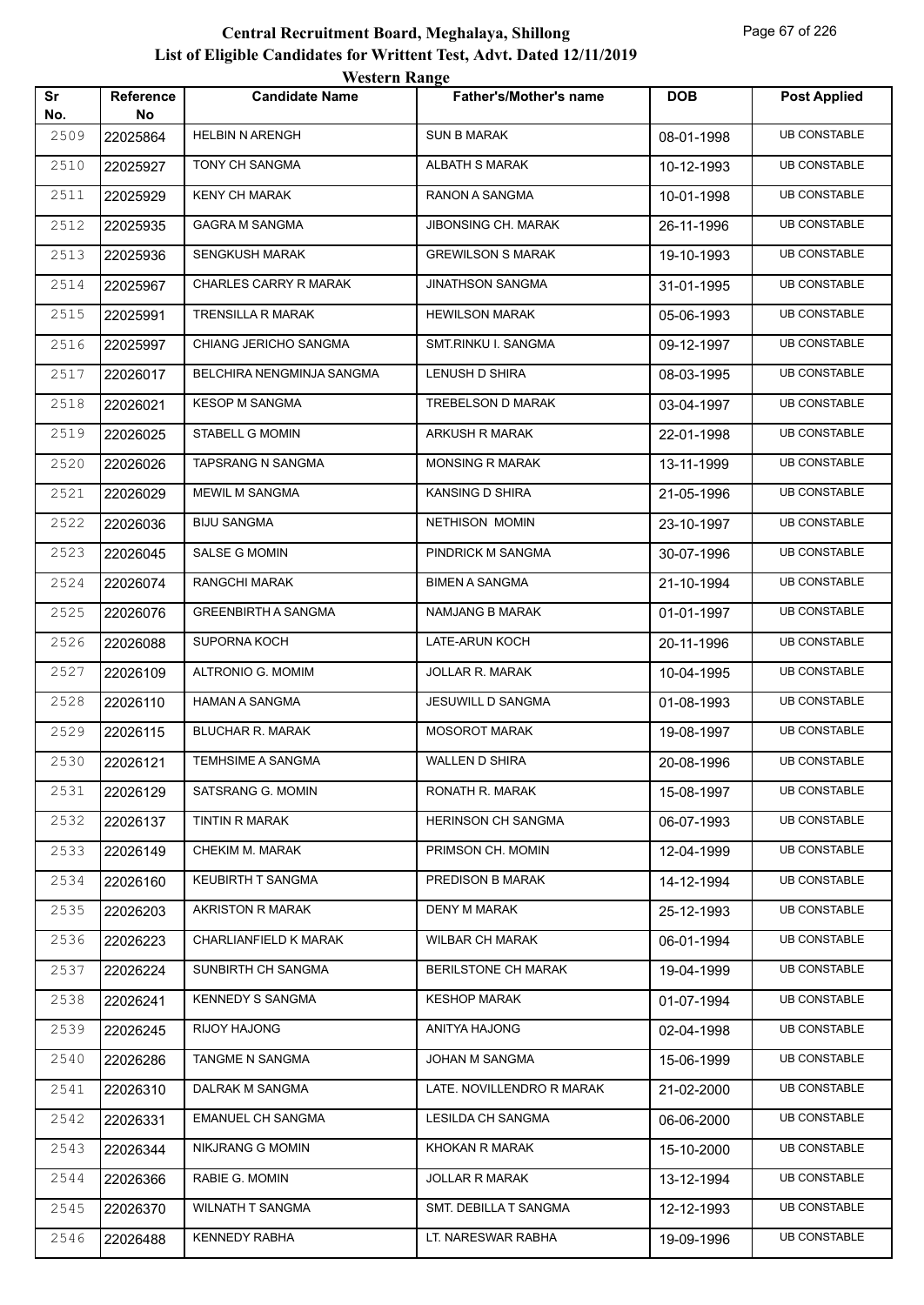| Sr<br>DOB<br><b>Reference</b><br><b>Candidate Name</b><br><b>Father's/Mother's name</b>  | <b>Post Applied</b> |
|------------------------------------------------------------------------------------------|---------------------|
| No.<br>No                                                                                |                     |
| 2547<br><b>GINETH M SANGMA</b><br><b>KILJAN CH MARAK</b><br>22026491<br>10-03-1995       | <b>UB CONSTABLE</b> |
| 2548<br>SEBIKA T SANGMA<br>PIPILIKA T SANGMA<br>22026511<br>17-03-1993                   | <b>UB CONSTABLE</b> |
| <b>BILLAR T SANGMA</b><br>2549<br>NATHAN B MARAK<br>22026523<br>29-03-1996               | <b>UB CONSTABLE</b> |
| 2550<br><b>CHASENG KOKSI SANGMA</b><br><b>EXPERTH MARAK</b><br>22026544<br>23-10-1993    | <b>UB CONSTABLE</b> |
| 2551<br>HOMESTONE D SANGMA D<br><b>MELLISON MARAK</b><br>22026547<br>03-03-1998          | <b>UB CONSTABLE</b> |
| <b>SANGMA</b><br>RANGKAME MOMIN<br>2552<br>(L) WINJING M MARAK<br>22026550<br>19-05-1999 | <b>UB CONSTABLE</b> |
| EDNAL M SANGMA<br><b>ROMISON M MARAK</b><br>2553<br>22026614<br>20-06-1995               | <b>UB CONSTABLE</b> |
| 2554<br><b>MARIA J SANGMA</b><br>NERUBALLA J SANGMA<br>22026616<br>25-12-1996            | <b>UB CONSTABLE</b> |
| 2555<br>EJILIN CH SANGMA<br><b>EASTERSON M MARAK</b><br>22026627<br>05-05-1999           | <b>UB CONSTABLE</b> |
| 2556<br><b>SENGSRANG MARAK</b><br><b>WILLARD N SANGMA</b><br>22026670<br>19-05-1993      | <b>UB CONSTABLE</b> |
| SABIRTON .M. SANGMA<br>STON .D. SANGMA<br>2557<br>22026730<br>25-11-1998                 | <b>UB CONSTABLE</b> |
| <b>SALNIANG MARAK</b><br>PINEN MARAK<br>2558<br>22026735<br>18-12-1995                   | <b>UB CONSTABLE</b> |
| <b>CHONSILLA M SANGMA</b><br>2559<br><b>MATHERSON T SANGMA</b><br>22026760<br>18-04-1997 | <b>UB CONSTABLE</b> |
| 2560<br><b>ANTAMI B MARAK</b><br>PHILDASH CH MARAK<br>22026776<br>12-12-1999             | <b>UB CONSTABLE</b> |
| 2561<br><b>APRISA MARAK</b><br><b>KRIPSTON D MOMIN</b><br>22026810<br>21-04-1996         | <b>UB CONSTABLE</b> |
| DHARMENDRA HAJONG<br>2562<br>PRALAY HAJONG<br>22026811<br>04-03-2000                     | <b>UB CONSTABLE</b> |
| <b>SUBANG A MARAK</b><br>DOYAL SANGMA<br>2563<br>22026812<br>14-02-1996                  | <b>UB CONSTABLE</b> |
| <b>IRMA R MARAK</b><br>2564<br><b>HENDLESON K SANGMA</b><br>22026849<br>10-10-1994       | <b>UB CONSTABLE</b> |
| 2565<br><b>JEWIL R MARAK</b><br>PAILACK D SANGMA<br>22026853<br>29-04-2000               | <b>UB CONSTABLE</b> |
| 2566<br><b>BIJOY HAJONG</b><br>LT NAGENDRA HAJONG<br>22026859<br>04-10-1996              | <b>UB CONSTABLE</b> |
| LOHIT CH SANGMA<br>SILBATH M MARAK<br>2567<br>22026878<br>10-04-1994                     | <b>UB CONSTABLE</b> |
| 2568<br>22026888<br>TENGRAK M SANGMA<br>PILANSING B MARAK<br>29-03-1994                  | <b>UB CONSTABLE</b> |
| 2569<br>ELSY NOARI R MARAK<br><b>WONDER CH SANGMA</b><br>22026894<br>10-12-2000          | <b>UB CONSTABLE</b> |
| 2570<br><b>TEZANG R MARAK</b><br><b>HASINA R MARAK</b><br>22026925<br>30-09-1996         | <b>UB CONSTABLE</b> |
| 2571<br><b>STRICKSON M MARAK</b><br>RINGWAN N MARAK<br>22026932<br>02-11-1994            | <b>UB CONSTABLE</b> |
| CHEGAN BALKASIN A SANGMA<br>2572<br>AMARA A SANGMA<br>22026968<br>02-04-1993             | <b>UB CONSTABLE</b> |
| AKSHAR D SHIRA<br>KABIL R MARAK<br>2573<br>22026982<br>25-07-1998                        | <b>UB CONSTABLE</b> |
| <b>MRIDUL RANKHA</b><br>SHILA DEVI RABHA<br>2574<br>22026998<br>26-03-1993               | <b>UB CONSTABLE</b> |
| 2575<br>RAVICHAR M MARAK<br><b>FLORINA M MARAK</b><br>22027004<br>04-07-1995             | <b>UB CONSTABLE</b> |
| 2576<br><b>BENINGSTAR K MARAK</b><br><b>JEDISON SANGMA</b><br>22027010<br>01-02-1995     | <b>UB CONSTABLE</b> |
| 2577<br><b>SKY T SANGMA</b><br><b>FATHER/EPIN MARAK</b><br>22027016<br>06-08-1995        | <b>UB CONSTABLE</b> |
| <b>BAPHU M SANGMA</b><br>PROSANTO G MOMIN<br>2578<br>22027029<br>02-05-1993              | <b>UB CONSTABLE</b> |
| JOHNKEY T SANGMA<br>LATE FILATH B MARAK<br>2579<br>19-07-2000<br>22027054                | <b>UB CONSTABLE</b> |
| 2580<br>SELLISH M. SANGMA<br>LATE WILHEAD N. SANGMA<br>22027080<br>29-03-1994            | <b>UB CONSTABLE</b> |
| 2581<br><b>JOSUAMEY CH MARAK</b><br><b>GENTLE A SANGMA</b><br>22027091<br>29-01-2000     | <b>UB CONSTABLE</b> |
| <b>BENJING M SANGMA</b><br>TRASON CH MARAK<br>2582<br>22027101<br>04-04-1994             | <b>UB CONSTABLE</b> |
| RANGME R MARAK<br>SHRI. BATTU A SANGMA<br>2583<br>22027103<br>23-12-1994                 | <b>UB CONSTABLE</b> |
| NANGSENG G MOMIN<br>MINGJAN T. SANGMA<br>2584<br>22027130<br>18-02-1998                  | <b>UB CONSTABLE</b> |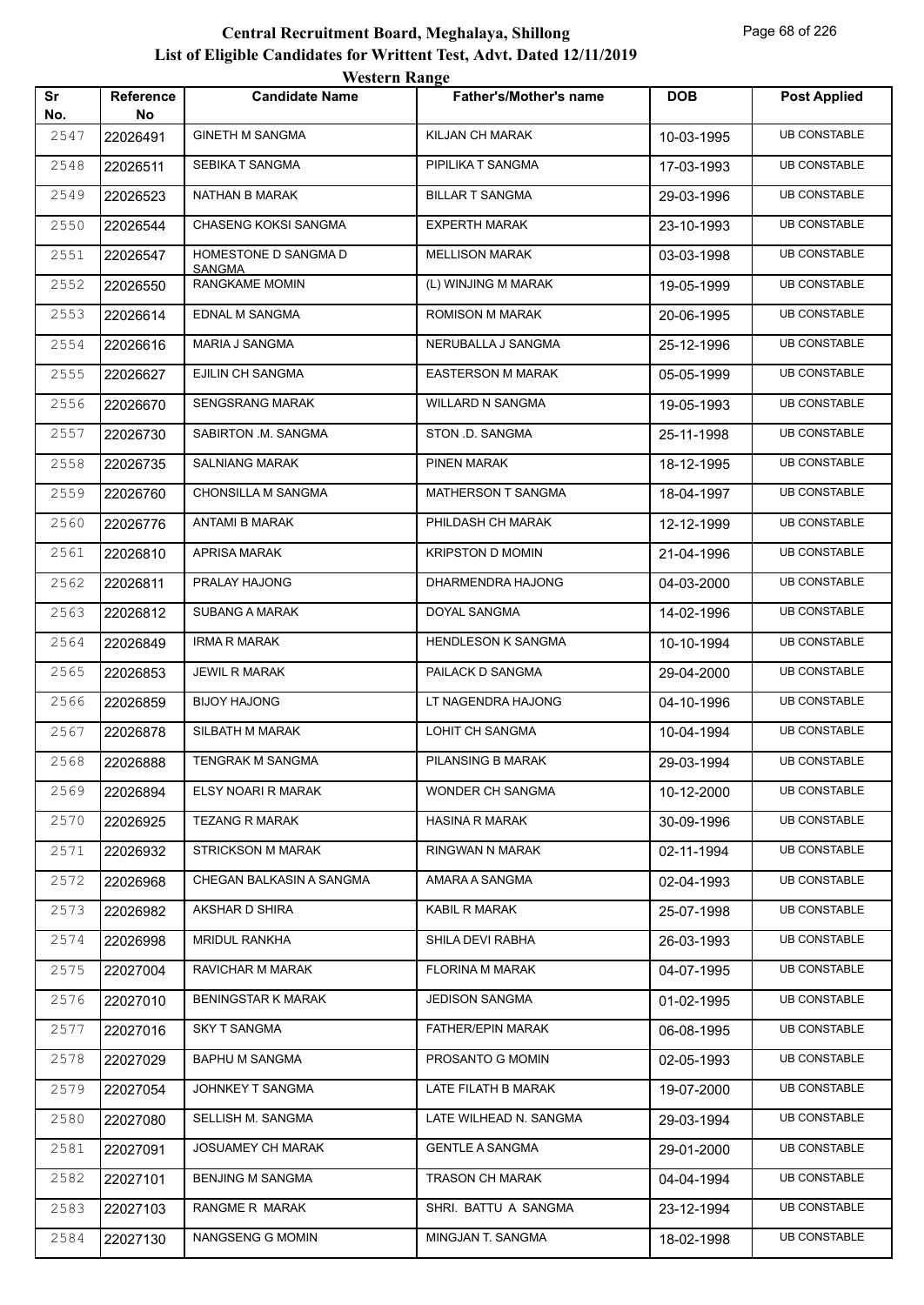| Sr          | <b>Reference</b> | <b><i>HUSIGER INAILEE</i></b><br><b>Candidate Name</b> | <b>Father's/Mother's name</b>                | <b>DOB</b> | <b>Post Applied</b> |
|-------------|------------------|--------------------------------------------------------|----------------------------------------------|------------|---------------------|
| No.<br>2585 | No<br>22027147   | <b>SUBAM N MARAK</b>                                   | SILBES SANGMA                                | 09-11-1997 | <b>UB CONSTABLE</b> |
| 2586        | 22027152         | <b>BRINDABAN RABHA</b>                                 | ANIRAM RABHA                                 | 06-02-1996 | <b>UB CONSTABLE</b> |
| 2587        | 22027163         | KAKIM D. SANGMA                                        | BINASH MARAK/MOLLINA D.                      | 20-03-2000 | <b>UB CONSTABLE</b> |
| 2588        | 22027186         | SANMERIA K SANGMA                                      | <b>SANGMA</b><br><b>LT.PROBINSON G MOMIN</b> | 14-10-1996 | <b>UB CONSTABLE</b> |
| 2589        | 22027202         | <b>TENGSIL MARAK</b>                                   | NOJINDRO MARAK                               | 12-02-1997 | <b>UB CONSTABLE</b> |
| 2590        | 22027222         | ANTEROSH M SANGMA                                      | <b>MARTIN CH MOMIN</b>                       | 15-05-1998 | <b>UB CONSTABLE</b> |
| 2591        | 22027260         | <b>WALSENG CH MARAK</b>                                | ARSING M SANGMA                              | 13-05-1997 | <b>UB CONSTABLE</b> |
| 2592        | 22027283         | LILY N MARAK                                           | LETHINGSTON D SANGMA                         | 12-12-1996 | <b>UB CONSTABLE</b> |
| 2593        | 22027338         | MODILSON A MOMIN                                       | <b>DINATH G MOMIN</b>                        | 08-08-1994 | <b>UB CONSTABLE</b> |
| 2594        | 22027397         | SUJIT KUMAR RABHA                                      | ANITA RABHA                                  | 01-12-1993 | <b>UB CONSTABLE</b> |
| 2595        | 22027411         | PANTERA N MARAK                                        | STIPSON R MARAK                              | 24-12-1997 | <b>UB CONSTABLE</b> |
| 2596        | 22027425         | <b>JANULLA MOMIN</b>                                   | YEARSPINE SANGMA                             | 08-01-1994 | <b>UB CONSTABLE</b> |
| 2597        | 22027426         | SONATCHI M MARAK                                       | <b>JUSENDRO A SANGMA</b>                     | 29-06-1997 | <b>UB CONSTABLE</b> |
| 2598        | 22027438         | NENGSAN G MOMIN                                        | <b>JERANG MARAK</b>                          | 01-09-1998 | <b>UB CONSTABLE</b> |
| 2599        | 22027466         | DORYANS T SANGMA                                       | SONJONI T SANGMA                             | 03-05-1999 | <b>UB CONSTABLE</b> |
| 2600        | 22027475         | <b>CHIGRIK B MARAK</b>                                 | <b>HELISON SANGMA</b>                        | 18-11-1997 | <b>UB CONSTABLE</b> |
| 2601        | 22027516         | PANGSANG MARAK                                         | <b>JENSING M MARAK</b>                       | 18-10-1993 | <b>UB CONSTABLE</b> |
| 2602        | 22027567         | TENGKAM M SANGMA                                       | <b>KEBISON R SANGMA</b>                      | 19-11-1997 | <b>UB CONSTABLE</b> |
| 2603        | 22027577         | CHRISTOPER JAPPU G. MOMIN                              | HENDEN R. MARAK                              | 12-10-1993 | <b>UB CONSTABLE</b> |
| 2604        | 22027595         | SAMUEL A SANGMA                                        | TIKKENDRO CH MARAK                           | 29-04-1995 | <b>UB CONSTABLE</b> |
| 2605        | 22027598         | HOSEA CH MOMIN                                         | <b>LMPRITHSON CH MARAK</b>                   | 25-09-1995 | <b>UB CONSTABLE</b> |
| 2606        | 22027609         | TENGSRANG CH MOMIN                                     | ARMEN SANGMA                                 | 16-12-1999 | <b>UB CONSTABLE</b> |
| 2607        | 22027610         | <b>BRENITHA N SANGMA</b>                               | <b>HAMITH D SHIRA</b>                        | 26-09-1995 | <b>UB CONSTABLE</b> |
| 2608        | 22027614         | PRONOSH D.SHIRA                                        | <b>MONOSH MARAK</b>                          | 27-03-1996 | <b>UB CONSTABLE</b> |
| 2609        | 22027638         | <b>SENGNAM B MARAK</b>                                 | JOHEND A SANGMA                              | 09-06-1996 | <b>UB CONSTABLE</b> |
| 2610        | 22027644         | RINGRANG CH MARAK                                      | <b>MEJITHA CH MARAK</b>                      | 14-09-2000 | <b>UB CONSTABLE</b> |
| 2611        | 22027650         | JALLIM M SANGMA                                        | <b>KRANSON M MARAK</b>                       | 05-06-1997 | <b>UB CONSTABLE</b> |
| 2612        | 22027652         | <b>BILSHA A SANGMA</b>                                 | SAMUEL SANGMA                                | 06-04-1998 | <b>UB CONSTABLE</b> |
| 2613        | 22027662         | <b>XAVIER R MARAK</b>                                  | <b>HENDRICK R SANGMA</b>                     | 13-01-1999 | <b>UB CONSTABLE</b> |
| 2614        | 22027666         | <b>LUTAN SANGMA</b>                                    | <b>MANLIUSH G MOMIN</b>                      | 07-09-1995 | <b>UB CONSTABLE</b> |
| 2615        | 22027671         | SHAHINUR ISLAM SARKAR                                  | ABU BAKKAR SIDDIQUE                          | 12-01-2000 | <b>UB CONSTABLE</b> |
| 2616        | 22027683         | <b>CHIME D SANGMA</b>                                  | <b>CHITERSON K MARAK</b>                     | 10-10-1999 | <b>UB CONSTABLE</b> |
| 2617        | 22027684         | <b>BIBILINDU KOCH</b>                                  | <b>LONDAN KOCH</b>                           | 25-02-1998 | <b>UB CONSTABLE</b> |
| 2618        | 22027688         | <b>CHINGSRANG MOMIN</b>                                | NOMITHA G MOMIN                              | 30-01-1999 | <b>UB CONSTABLE</b> |
| 2619        | 22027689         | <b>STARSON MARAK</b>                                   | <b>GANDING R MARAK</b>                       | 07-09-1998 | <b>UB CONSTABLE</b> |
| 2620        | 22027732         | PREJINAR R MARAK                                       | NONGJEN A SANGMA                             | 02-05-1995 | <b>UB CONSTABLE</b> |
| 2621        | 22027753         | PROSENJIT KOCH                                         | <b>BANBIHARI KOCH</b>                        | 18-10-1997 | <b>UB CONSTABLE</b> |
| 2622        | 22027772         | ARWIN R MARAK                                          | RONGJEN CH SANGMA                            | 19-11-1996 | <b>UB CONSTABLE</b> |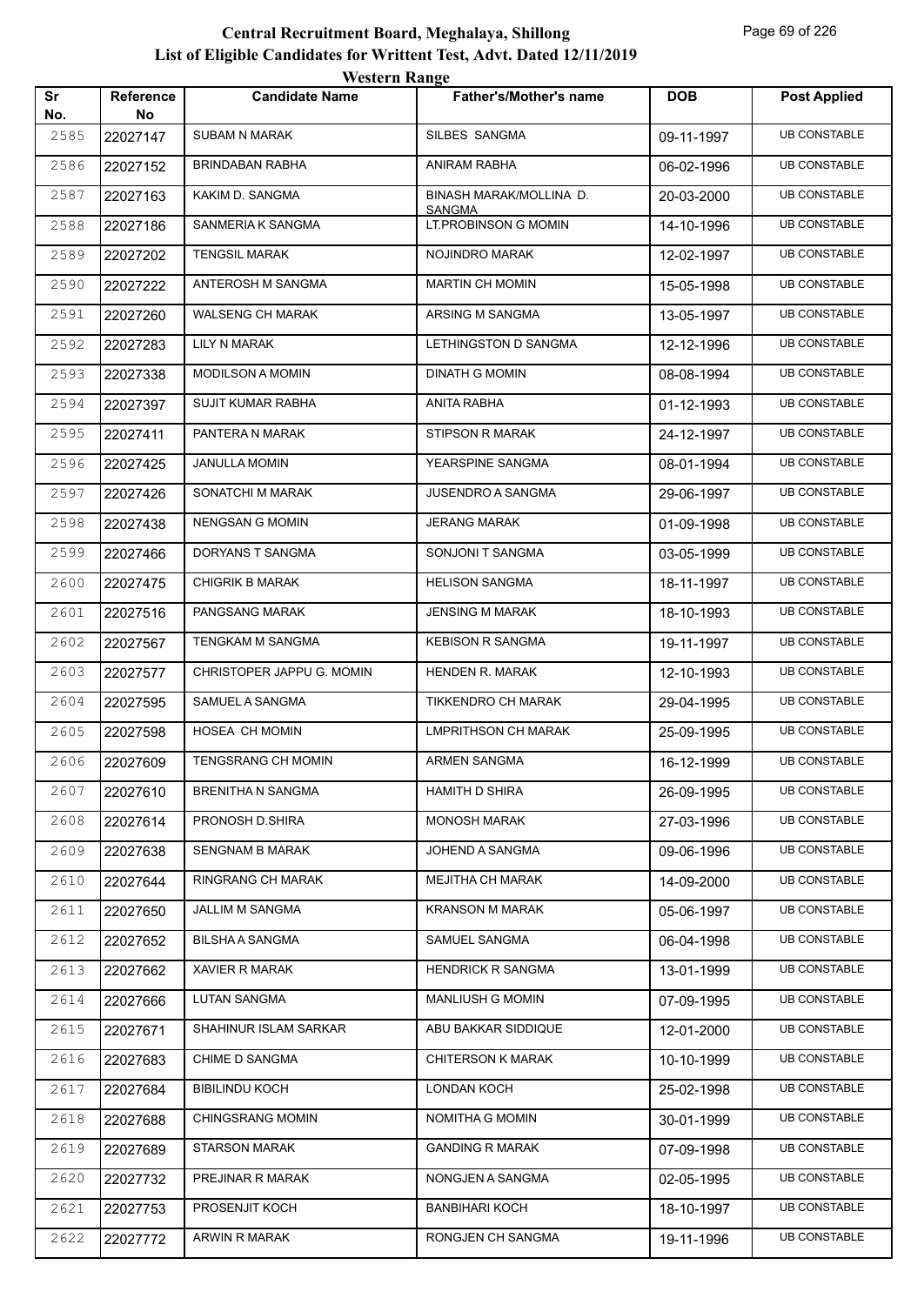| Sr          | <b>Reference</b> | <b>TUGILI II IXAIIZU</b><br><b>Candidate Name</b> | <b>Father's/Mother's name</b> | <b>DOB</b> | <b>Post Applied</b> |
|-------------|------------------|---------------------------------------------------|-------------------------------|------------|---------------------|
| No.<br>2623 | No<br>22027773   | WITHNEL SANGMA                                    | <b>SUKUMAR R MARAK</b>        | 26-10-1994 | <b>UB CONSTABLE</b> |
| 2624        | 22027779         | JEHANSINGH A SANGMA                               | THILSON MOMIN                 | 02-04-1996 | <b>UB CONSTABLE</b> |
| 2625        | 22027807         | ROBIRTH CH MARAK                                  | POLJENG B MARAK               | 11-05-1994 | <b>UB CONSTABLE</b> |
| 2626        | 22027839         | <b>CHALAK S MARAK</b>                             | SHRI. HELBARTH SANGMA         | 12-01-1994 | <b>UB CONSTABLE</b> |
| 2627        | 22027852         | <b>BENDIBIRTH CH SANGMA</b>                       | ROSHINDRO ARENGH              | 05-02-1995 | <b>UB CONSTABLE</b> |
| 2628        | 22027867         | <b>BRONIUSH M MARAK</b>                           | <b>RENSON S SANGMA</b>        | 13-11-2000 | <b>UB CONSTABLE</b> |
| 2629        | 22027933         | <b>GONIRAK G MOMIN</b>                            | <b>HELWINSON R SANGMA</b>     | 07-11-1995 | <b>UB CONSTABLE</b> |
| 2630        | 22027936         | LASTEN CH SANGMA                                  | ALBATH S MARAK                | 28-10-2000 | <b>UB CONSTABLE</b> |
| 2631        | 22027950         | POLLINA R MARAK                                   | ROMILLA R MARAK               | 23-12-1997 | <b>UB CONSTABLE</b> |
| 2632        | 22027951         | <b>CHONSENG MARAK</b>                             | DEARSON D.SANGMA              | 01-02-1998 | <b>UB CONSTABLE</b> |
| 2633        | 22027976         | SAVIO A SANGMA                                    | <b>BENIDIC D SHIRA</b>        | 17-09-1998 | <b>UB CONSTABLE</b> |
| 2634        | 22028005         | PRINGCHI ARENGH                                   | <b>BREPMILLA N ARENGH</b>     | 08-07-1997 | <b>UB CONSTABLE</b> |
| 2635        | 22028039         | ULLYBIRTH T SANGMA                                | <b>ENDERSON CH MARAK</b>      | 25-03-1998 | <b>UB CONSTABLE</b> |
| 2636        | 22028081         | <b>GRIKNANG D SANGMA</b>                          | SOTTEN G MARAK                | 12-11-1995 | <b>UB CONSTABLE</b> |
| 2637        | 22028091         | <b>MAINOSH W SANGMA</b>                           | RAJEN SANGMA                  | 06-02-1993 | <b>UB CONSTABLE</b> |
| 2638        | 22028093         | SILBIRTH M MARAK                                  | SHRI OCHETSON M SANGMA        | 14-12-1996 | <b>UB CONSTABLE</b> |
| 2639        | 22028188         | <b>TENGSIM MOMIN</b>                              | BAILETH D SANGMA              | 14-11-1996 | <b>UB CONSTABLE</b> |
| 2640        | 22028226         | RONJOY KR HAJONG                                  | JOYRAJ HAJONG                 | 18-04-1996 | <b>UB CONSTABLE</b> |
| 2641        | 22028258         | SENGGRICK SANGMA                                  | <b>SANGMIN MARAK</b>          | 10-09-1993 | <b>UB CONSTABLE</b> |
| 2642        | 22028337         | <b>JUNPIRA K MARAK</b>                            | SOMILSON MOMIN                | 11-06-1996 | <b>UB CONSTABLE</b> |
| 2643        | 22028352         | RINGKU T SANGMA                                   | SEKENDRO CH MARAK             | 13-11-2000 | <b>UB CONSTABLE</b> |
| 2644        | 22028356         | PANGSENG CH MARAK                                 | WINDALSON CH SANGMA           | 04-06-1999 | <b>UB CONSTABLE</b> |
| 2645        | 22028370         | ARJUO MOMIN                                       | <b>BROJENDRO SANGMA</b>       | 26-11-1994 | <b>UB CONSTABLE</b> |
| 2646        | 22028390         | <b>SILTUN MOMIN</b>                               | PHARMELU D SANGMA             | 22-07-1996 | <b>UB CONSTABLE</b> |
| 2647        | 22028405         | <b>ERICHVON K SANGMA</b>                          | HAFEZ G MOMIN                 | 04-12-1996 | <b>UB CONSTABLE</b> |
| 2648        | 22028431         | EDWARD D. SANGMA                                  | ANTHON R. MARAK               | 21-03-1999 | <b>UB CONSTABLE</b> |
| 2649        | 22028455         | TENGSE G. MOMIN                                   | KITNALSON MARAK               | 02-01-1999 | <b>UB CONSTABLE</b> |
| 2650        | 22028489         | PATMINI SANGMA                                    | <b>MOJEN MARAK</b>            | 22-11-1998 | <b>UB CONSTABLE</b> |
| 2651        | 22028491         | SALJRANG G MOMIN                                  | SHRI BARGESH M MARAK          | 21-02-1996 | <b>UB CONSTABLE</b> |
| 2652        | 22028496         | RIKMAN MARAK                                      | PAIROLINA M MARAK             | 11-11-1995 | <b>UB CONSTABLE</b> |
| 2653        | 22028500         | MUR M SANGMA                                      | PREBEN                        | 26-02-1995 | <b>UB CONSTABLE</b> |
| 2654        | 22028506         | <b>GRIKSRANG SANGMA</b>                           | HENSTAR SANGMA                | 12-06-1993 | <b>UB CONSTABLE</b> |
| 2655        | 22028617         | RASEL M SANGMA                                    | SKAULEE A MARAK               | 26-02-1995 | <b>UB CONSTABLE</b> |
| 2656        | 22028638         | DELLINGTON R. MARAK                               | SANKAR G. MOMIN               | 06-10-2000 | <b>UB CONSTABLE</b> |
| 2657        | 22028676         | NENGGRIK D. SANGMA                                | NIRANJAN M. SANGMA            | 10-06-1996 | <b>UB CONSTABLE</b> |
| 2658        | 22028685         | SENGGAN SANGMA                                    | RANDAK SANGMA                 | 20-04-1996 | <b>UB CONSTABLE</b> |
| 2659        | 22028715         | DOTHAN DIPO B MARAK                               | JEBLIN A SANGMA               | 07-12-1993 | <b>UB CONSTABLE</b> |
| 2660        | 22028782         | <b>DIMCHENG M MARAK</b>                           | <b>BIMBAR CH SANGMA</b>       | 09-03-1995 | <b>UB CONSTABLE</b> |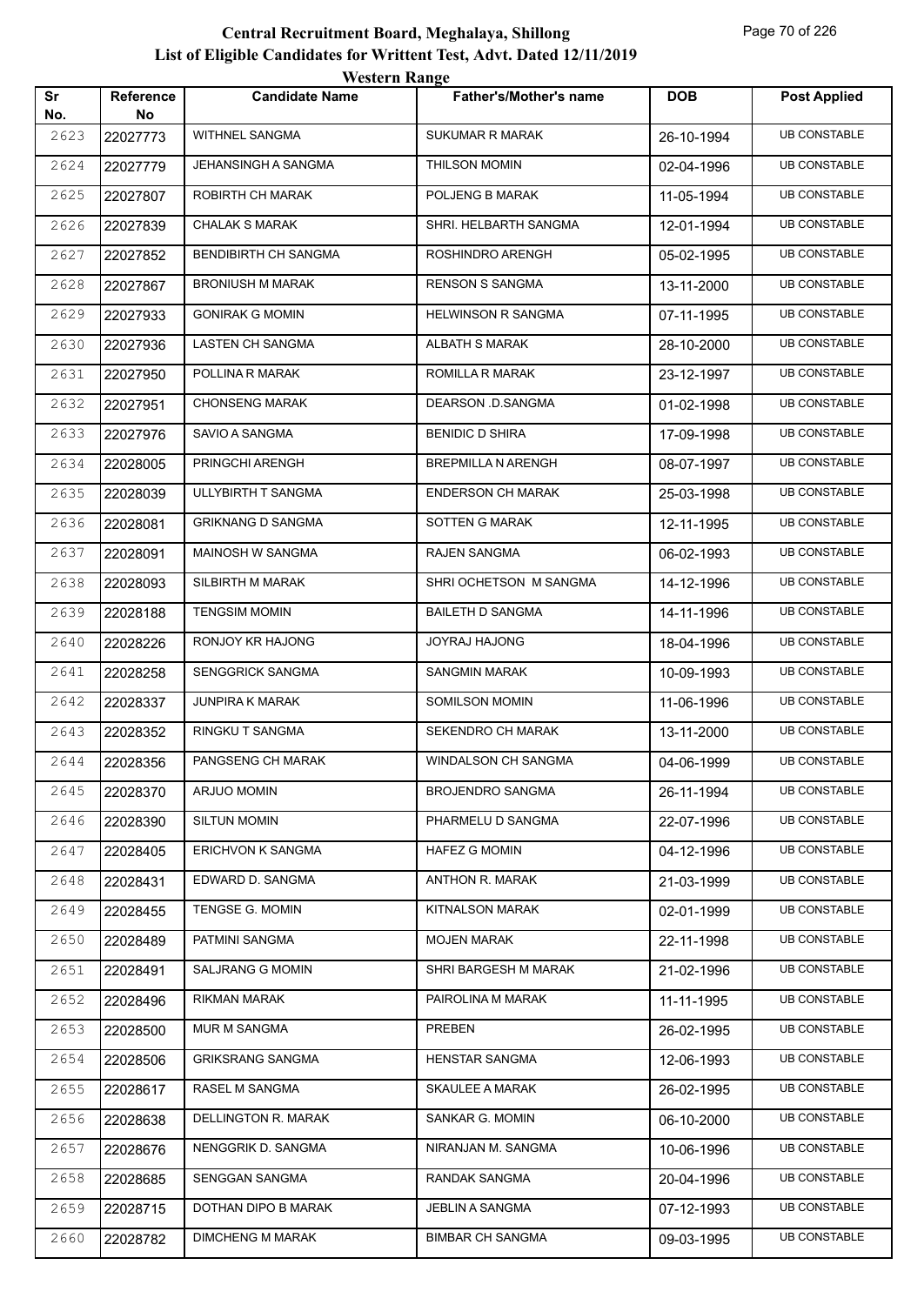| Sr          | Reference      | <b>Candidate Name</b>    | <b>Father's/Mother's name</b> | <b>DOB</b> | <b>Post Applied</b> |
|-------------|----------------|--------------------------|-------------------------------|------------|---------------------|
| No.<br>2661 | No<br>22028803 | NIKMAN MARAK             | KENITH D SANGMA               | 07-03-1995 | <b>UB CONSTABLE</b> |
| 2662        | 22028804       | RITU RAJ RABHA           | THAKUR SINGH RABHA            | 04-12-1999 | <b>UB CONSTABLE</b> |
| 2663        | 22028815       | <b>SENGCHANG R MARAK</b> | WITHNOL SANGMA                | 17-05-1998 | <b>UB CONSTABLE</b> |
| 2664        | 22028826       | SILLANGKHAN G MOMIN      | ARSIP N SANGMA                | 28-12-1998 | <b>UB CONSTABLE</b> |
| 2665        | 22028834       | <b>JUNIA G MOMIN</b>     | <b>VINCENT R MARAK</b>        | 18-11-1997 | <b>UB CONSTABLE</b> |
| 2666        | 22028838       | JOBANG M. SANGMA         | <b>FRANCISE CH. MARAK</b>     | 27-12-1994 | <b>UB CONSTABLE</b> |
| 2667        | 22028855       | <b>BALLIT SANGMA</b>     | <b>NENNE SANGMA</b>           | 01-03-1998 | <b>UB CONSTABLE</b> |
| 2668        | 22028858       | MALLANG SANGMA           | LATE GONSENG M MARAK          | 01-01-1995 | <b>UB CONSTABLE</b> |
| 2669        | 22028866       | ANTHONY G MARAK          | LT HEMALOT M SANGMA           | 04-05-1994 | <b>UB CONSTABLE</b> |
| 2670        | 22028891       | <b>TRAISTIN SANGMA</b>   | JELINA B SANGMA               | 23-09-1996 | <b>UB CONSTABLE</b> |
| 2671        | 22028893       | LUCKY PILLAR R MARAK     | TARWINSON M SANGMA            | 31-03-2000 | <b>UB CONSTABLE</b> |
| 2672        | 22028961       | DECLARE CH MARAK         | DISON CH MARAK JUNISH CH      | 08-08-1997 | <b>UB CONSTABLE</b> |
| 2673        | 22029012       | <b>TENGKAN MOMIN</b>     | <b>MARAK</b><br>SAILA BARMAN  | 31-07-1995 | <b>UB CONSTABLE</b> |
| 2674        |                | <b>SIMON M MARAK</b>     | DADING M MARAK                |            | <b>UB CONSTABLE</b> |
|             | 22029031       | HUBERTH SANGMA           | HILBERTH N SANGMA             | 12-04-1996 | <b>UB CONSTABLE</b> |
| 2675        | 22029047       |                          |                               | 01-05-1998 |                     |
| 2676        | 22029049       | <b>CHALLANG MARAK</b>    | DETHARSON M.MARAK             | 01-01-1998 | <b>UB CONSTABLE</b> |
| 2677        | 22029116       | <b>KRENIEL MOMIN</b>     | SUBOSH R. MARAK               | 01-06-1996 | <b>UB CONSTABLE</b> |
| 2678        | 22029118       | SAPNARITHA K SANGMA      | <b>BENJEN MARAK</b>           | 09-01-1995 | <b>UB CONSTABLE</b> |
| 2679        | 22029122       | SEMPILLAR CH SANGMA      | TANGWAN SANGMA                | 23-01-1995 | <b>UB CONSTABLE</b> |
| 2680        | 22029141       | <b>HERVEY SANGMA</b>     | <b>MITHIN SANGMA</b>          | 15-05-1994 | <b>UB CONSTABLE</b> |
| 2681        | 22029159       | <b>HEBIL T SANGMA</b>    | <b>KUE T SANGMA</b>           | 05-03-1996 | <b>UB CONSTABLE</b> |
| 2682        | 22029163       | <b>WINCHIA MARAK</b>     | <b>STIMSON SANGMA</b>         | 23-11-1994 | <b>UB CONSTABLE</b> |
| 2683        | 22029168       | <b>FRANCIS B MARAK</b>   | NATJENG A SANGMA              | 01-01-1996 | <b>UB CONSTABLE</b> |
| 2684        | 22029195       | PROSHONO HAJONG          | SRIDHAR HAJONG                | 20-06-1994 | <b>UB CONSTABLE</b> |
| 2685        | 22029197       | <b>BRAI D MARAK</b>      | LT DONDON M MARAK             | 12-09-1996 | <b>UB CONSTABLE</b> |
| 2686        | 22029201       | KILLINA CH SANGMA        | ARWIN CH SANGMA               | 08-05-1998 | <b>UB CONSTABLE</b> |
| 2687        | 22029208       | <b>CHISRANG M MARAK</b>  | PREVERSON D SANGMA            | 27-04-1995 | <b>UB CONSTABLE</b> |
| 2688        | 22029215       | SIDARTHA RABHA           | <b>MUKUL RABHA</b>            | 09-04-1996 | <b>UB CONSTABLE</b> |
| 2689        | 22029220       | SEBANI M.MARAK           | SMT, NARGESH M MARAK          | 03-05-1996 | <b>UB CONSTABLE</b> |
| 2690        | 22029225       | <b>ATTAMCHI K MARAK</b>  | LT. JOHN BARTISH SANGMA       | 14-12-1994 | <b>UB CONSTABLE</b> |
| 2691        | 22029236       | ROBLUN M MARAK           | PROJITHSON A SANGMA           | 03-03-1998 | <b>UB CONSTABLE</b> |
| 2692        | 22029265       | MALTI MARAK              | NENGJAN A SANGMA              | 11-06-1993 | <b>UB CONSTABLE</b> |
| 2693        | 22029279       | SAMIRON HAJONG           | NARAYAN HAJONG                | 03-09-1999 | <b>UB CONSTABLE</b> |
| 2694        | 22029282       | KARMEN CH MOMIN          | PRENTHING R MARAK             | 08-11-1994 | <b>UB CONSTABLE</b> |
| 2695        | 22029307       | DEPISTBIRTH SANGMA       | LATE PORESH MARAK             | 20-01-1995 | <b>UB CONSTABLE</b> |
| 2696        | 22029313       | RAKKIME T SANGMA         | <b>HABITH CH MARAK</b>        | 01-10-1997 | <b>UB CONSTABLE</b> |
| 2697        | 22029317       | LUNNSTAR MARAK           | POGOTH D SHIRA                | 21-08-1997 | <b>UB CONSTABLE</b> |
| 2698        | 22029324       | LAKHA K SANGMA           | <b>MAHADEP MARAK</b>          | 07-05-1999 | <b>UB CONSTABLE</b> |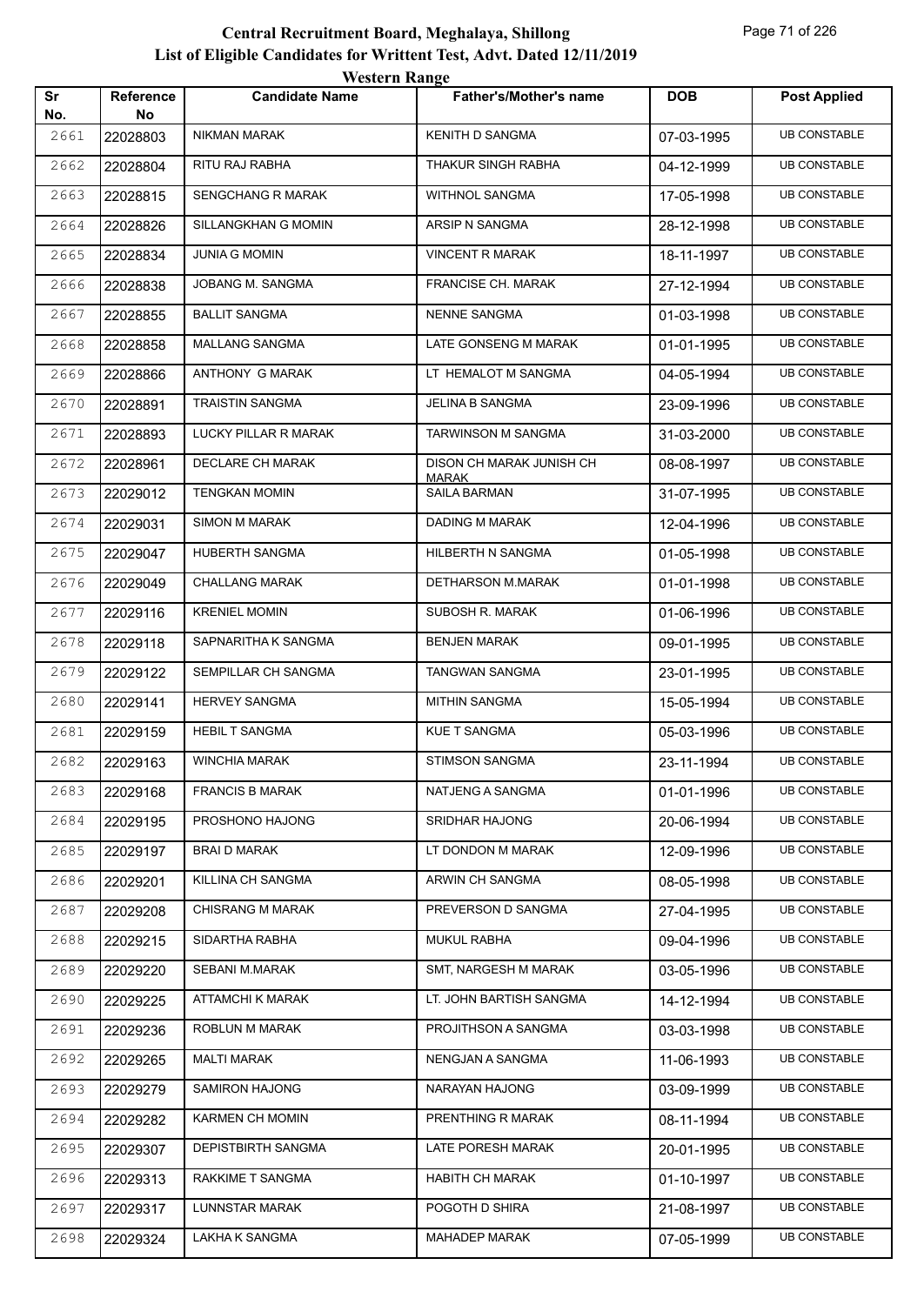|           |                        | <b>Western Range</b>     |                               |            |                     |
|-----------|------------------------|--------------------------|-------------------------------|------------|---------------------|
| Sr<br>No. | <b>Reference</b><br>No | <b>Candidate Name</b>    | <b>Father's/Mother's name</b> | <b>DOB</b> | <b>Post Applied</b> |
| 2699      | 22029338               | SILJRANG M. SANGMA       | MINITLIN M. SANGMA            | 18-05-1998 | <b>UB CONSTABLE</b> |
| 2700      | 22029340               | <b>ROBIN SANGMA</b>      | <b>BISHO MARAK</b>            | 03-07-1994 | <b>UB CONSTABLE</b> |
| 2701      | 22029355               | RUSKIN N. SANGMA         | SAPSHING CH. MARAK            | 20-03-1999 | <b>UB CONSTABLE</b> |
| 2702      | 22029363               | <b>KARAK N SANGMA</b>    | <b>WILBISON R MARAK</b>       | 25-09-1998 | <b>UB CONSTABLE</b> |
| 2703      | 22029366               | TANGRAK M. MARAK         | <b>MINENG M. MARAK</b>        | 19-12-1999 | <b>UB CONSTABLE</b> |
| 2704      | 22029369               | <b>KREWIL B MARAK</b>    | <b>HELNATH T SANGMA</b>       | 10-10-1998 | <b>UB CONSTABLE</b> |
| 2705      | 22029414               | <b>WILSENG CH MARAK</b>  | <b>WATSIN T SANGMA</b>        | 13-03-1995 | <b>UB CONSTABLE</b> |
| 2706      | 22029437               | ANDREN M SANGMA          | ROMINGTHON MOMIN              | 14-02-1998 | <b>UB CONSTABLE</b> |
| 2707      | 22029460               | <b>EMAN A MARAK</b>      | AMOSH SANGMA                  | 19-07-1993 | <b>UB CONSTABLE</b> |
| 2708      | 22029466               | <b>DILSENG SANGMA</b>    | PRENSONATH B. MARAK           | 20-12-1999 | <b>UB CONSTABLE</b> |
| 2709      | 22029467               | <b>GRESILLA M SANGMA</b> | RANETH M SANGMA               | 18-03-1998 | <b>UB CONSTABLE</b> |
| 2710      | 22029481               | <b>BILGRAK B SANGMA</b>  | PRANCIS SANGMA                | 06-02-1999 | <b>UB CONSTABLE</b> |
| 2711      | 22029507               | <b>SEMIR CH MOMIN</b>    | AILLINE R MARAK               | 15-11-1999 | <b>UB CONSTABLE</b> |
| 2712      | 22029555               | PINKU D SANGMA           | SOLLENDRO R MARAK             | 21-08-1994 | <b>UB CONSTABLE</b> |
| 2713      | 22029563               | TENGSRAP T. SANGMA       | <b>WENJING CH MARAK</b>       | 13-05-1998 | <b>UB CONSTABLE</b> |
| 2714      | 22029587               | SANCLEAR M SANGMA        | PUJINGSON M MARAK             | 08-01-1994 | <b>UB CONSTABLE</b> |
| 2715      | 22029611               | <b>CHYWWANG S MARAK</b>  | DIRENDRO A SANGMA             | 21-02-1993 | <b>UB CONSTABLE</b> |
| 2716      | 22029638               | JODHA CH MARAK           | <b>KRENALSON G SANGMA</b>     | 24-01-1999 | <b>UB CONSTABLE</b> |
| 2717      | 22029665               | <b>GOMS N MARAK</b>      | <b>WESTONE ARENGH</b>         | 20-01-1996 | <b>UB CONSTABLE</b> |
| 2718      | 22029667               | <b>DEBIRTH M SANGMA</b>  | ANSENG R MARAK                | 22-02-1999 | <b>UB CONSTABLE</b> |
| 2719      | 22029682               | <b>JULYAN SANGMA</b>     | MOJENDRO SANGMA               | 24-07-1996 | <b>UB CONSTABLE</b> |
| 2720      | 22029683               | PRONITA HAJONG           | LANKESWAR HAJONG              | 14-06-1999 | <b>UB CONSTABLE</b> |
| 2721      | 22029708               | <b>TENGSALCHI SANGMA</b> | LIGHTJESPER MARAK             | 18-01-1994 | <b>UB CONSTABLE</b> |
| 2722      | 22029711               | LIANA CH SANGMA          | NETTLE R MARAK                | 16-03-1995 | <b>UB CONSTABLE</b> |
| 2723      | 22029721               | <b>ROHIT S MARAK</b>     | <b>JONIL N MARAK</b>          | 27-12-1995 | <b>UB CONSTABLE</b> |
| 2724      | 22029760               | <b>TERISA SANGMA</b>     | <b>KORNENSON N MARAK</b>      | 17-08-1997 | <b>UB CONSTABLE</b> |
| 2725      | 22029764               | JAMCHENG M SANGMA        | SUBASH R MARAK                | 15-03-1997 | <b>UB CONSTABLE</b> |
| 2726      | 22029789               | KAPIL RABHA              | <b>BUDRU RAM RABHA</b>        | 20-04-1999 | <b>UB CONSTABLE</b> |
| 2727      | 22029795               | RAJ KISHAN BAITHA        | HARI KISHAN BAITHA            | 08-03-1995 | <b>UB CONSTABLE</b> |
| 2728      | 22029804               | <b>MALSENG G MARAK</b>   | MORONSING N SANGMA            | 12-11-1997 | <b>UB CONSTABLE</b> |
| 2729      | 22029831               | RYANBETHER D SANGMA      | <b>BIJOLISH D SANGMA</b>      | 16-08-1996 | <b>UB CONSTABLE</b> |
| 2730      | 22029875               | HILBIRTH A SANGMA        | NINGCHENG M SANGMA            | 16-04-1995 | <b>UB CONSTABLE</b> |
| 2731      | 22029891               | DONSENG SANGMA           | LATE BIDON M SANGMA           | 06-04-1995 | <b>UB CONSTABLE</b> |
| 2732      | 22029900               | NEIL ARMSTRONG B MARAK   | <b>LEOPOLD S MARAK</b>        | 06-03-1994 | <b>UB CONSTABLE</b> |
| 2733      | 22029933               | SHERAS HUSSAIN           | JAMSED ALI                    | 15-06-1999 | <b>UB CONSTABLE</b> |
| 2734      | 22030044               | DIMCHENG JERYO CH. MARAK | MINBIRTH D. SANGMA            | 01-11-1994 | <b>UB CONSTABLE</b> |
| 2735      | 22030058               | <b>DERANG SANGMA</b>     | LIVINGSTONE CH SANGMA         | 01-12-1997 | <b>UB CONSTABLE</b> |
| 2736      | 22030136               | <b>BISWAMITRA RABHA</b>  | <b>GONAPUTI RABHA</b>         | 23-04-1993 | <b>UB CONSTABLE</b> |
|           |                        |                          |                               |            |                     |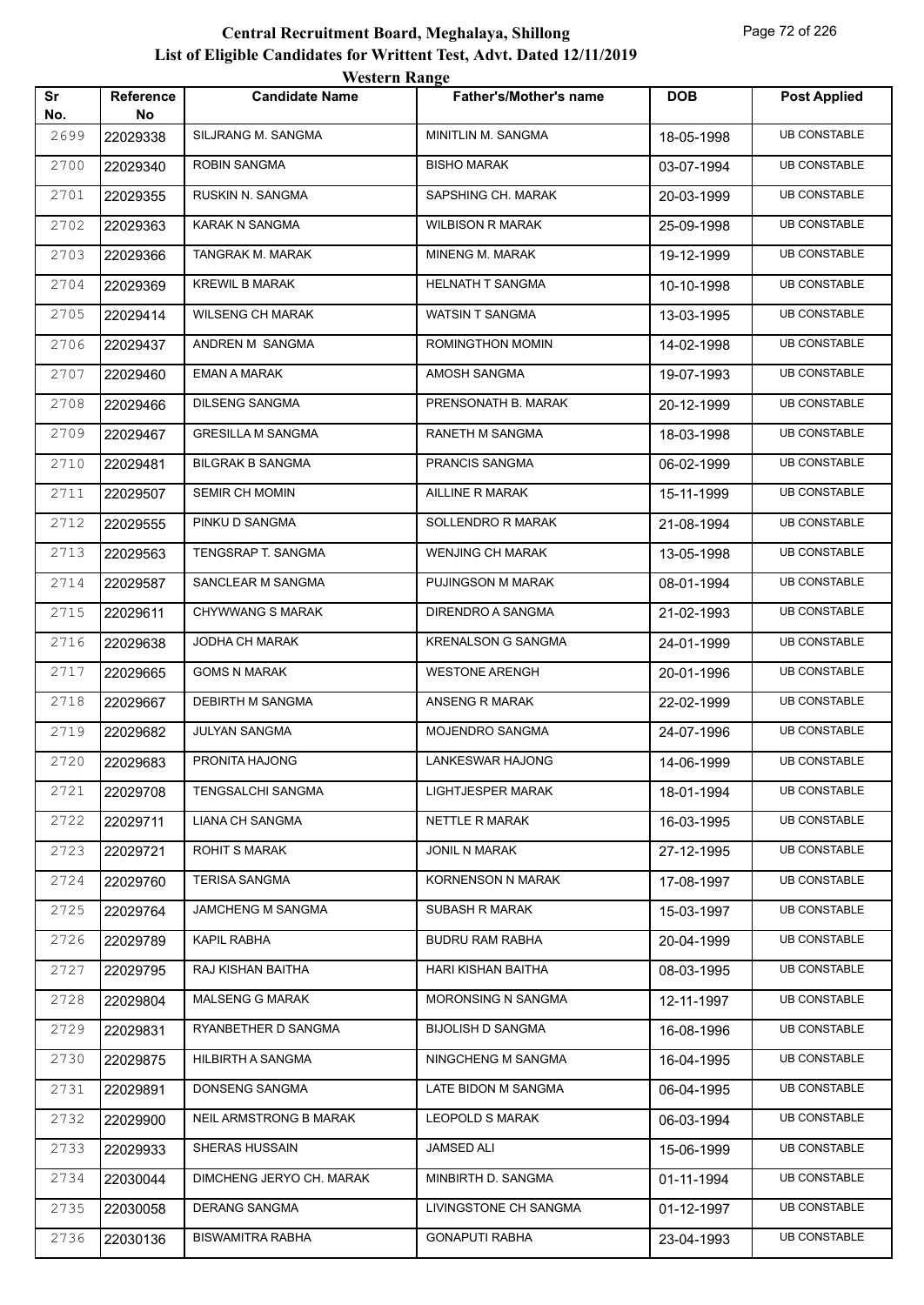| Sr<br>No. | Reference<br>No | $\mathbf{v}$ color in Trange<br><b>Candidate Name</b> | <b>Father's/Mother's name</b> | <b>DOB</b> | <b>Post Applied</b> |
|-----------|-----------------|-------------------------------------------------------|-------------------------------|------------|---------------------|
| 2737      | 22030148        | RIKME K.SANGMA                                        | ROSSIBALA K.SANGMA            | 10-06-1996 | <b>UB CONSTABLE</b> |
| 2738      | 22030159        | SONNYA KOCH                                           | PRATIBHA KOCH                 | 29-10-1994 | <b>UB CONSTABLE</b> |
| 2739      | 22030216        | <b>BRISTAR MARAK</b>                                  | <b>BRITHINSON CH SANGMA</b>   | 09-09-1995 | <b>UB CONSTABLE</b> |
| 2740      | 22030227        | <b>GREATSON LIMBIRTH MARAK</b>                        | SHRI KARNITHSON A SANGMA      | 28-03-1993 | <b>UB CONSTABLE</b> |
| 2741      | 22030244        | WAYNO CHIANG R MARAK                                  | THRENIN CH MARAK              | 29-12-1997 | <b>UB CONSTABLE</b> |
| 2742      | 22030260        | KUMAR SANU MARAK                                      | MONEN D. SANGMA               | 08-04-1999 | <b>UB CONSTABLE</b> |
| 2743      | 22030264        | SENJIASH SANGMA                                       | RONALD MOMIN                  | 12-04-1999 | <b>UB CONSTABLE</b> |
| 2744      | 22030296        | SHRI, DINGCHIK R MARAK                                | SONTUSH G MOMIN               | 14-12-1998 | <b>UB CONSTABLE</b> |
| 2745      | 22030346        | <b>GENIUS G MOMIN</b>                                 | PREDITTON K SANGMA            | 21-05-1995 | <b>UB CONSTABLE</b> |
| 2746      | 22030354        | SENGSRANG K. SANGMA                                   | SHRI, NEKARAM B. MARAK        | 31-08-1997 | <b>UB CONSTABLE</b> |
| 2747      | 22030370        | <b>BALSIM G MOMIN</b>                                 | <b>MARTHINASH N ARENGH</b>    | 27-11-1994 | <b>UB CONSTABLE</b> |
| 2748      | 22030381        | PROTASH G MOMIN                                       | AGURA D SANGMA                | 20-05-1997 | <b>UB CONSTABLE</b> |
| 2749      | 22030435        | CHEMAN M MARAK                                        | DILLIP D SANGMA               | 09-01-1995 | <b>UB CONSTABLE</b> |
| 2750      | 22030453        | PRICKSTONE A SANGMA                                   | <b>GATNENGSAON B MARAK</b>    | 08-03-1997 | <b>UB CONSTABLE</b> |
| 2751      | 22030469        | TAMBUSING R MARAK                                     | LESAN D SHIRA                 | 14-02-1995 | <b>UB CONSTABLE</b> |
| 2752      | 22030495        | SILKAN MANDA SANGMA                                   | ROBY S SANGMA                 | 19-11-1994 | <b>UB CONSTABLE</b> |
| 2753      | 22030517        | PERICLESH MARAK                                       | REPISING SANGMA               | 04-03-1994 | <b>UB CONSTABLE</b> |
| 2754      | 22030525        | <b>SALGRA MARAK</b>                                   | SHRI. SAMSON T SANGMA         | 02-07-1995 | <b>UB CONSTABLE</b> |
| 2755      | 22030529        | SENGKU K. MARAK                                       | TELFORD CH. MARAK             | 24-01-1995 | <b>UB CONSTABLE</b> |
| 2756      | 22030552        | TOMER RICO CH MARAK                                   | WATME CH MARAK                | 04-12-1996 | <b>UB CONSTABLE</b> |
| 2757      | 22030559        | JULYBATH MARAK                                        | SHRI. HEMITHSON R MARAK       | 25-07-1995 | <b>UB CONSTABLE</b> |
| 2758      | 22030583        | TENANG A SANGMA                                       | SHRI. ELBING R MARAK          | 16-04-1995 | <b>UB CONSTABLE</b> |
| 2759      | 22030607        | <b>HAMSENG SANGMA</b>                                 | LUNA M SANGMA                 | 28-11-1996 | <b>UB CONSTABLE</b> |
| 2760      | 22030623        | <b>CHEBA SHIRA</b>                                    | <b>JENGBIN CH MARAK</b>       | 09-09-1999 | <b>UB CONSTABLE</b> |
| 2761      | 22030661        | CHANGSAN PANGCHAK MARAK                               | <b>MARGRESH MARAK</b>         | 17-11-1997 | <b>UB CONSTABLE</b> |
| 2762      | 22030670        | JASWELL N MARAK                                       | <b>WINITH MARAK</b>           | 04-06-1997 | <b>UB CONSTABLE</b> |
| 2763      | 22030713        | <b>TORAMUNI RABHA</b>                                 | JAYANTA RABHA                 | 29-01-1999 | <b>UB CONSTABLE</b> |
| 2764      | 22030771        | NIKCHIRA A. SANGMA                                    | <b>JINGNA CH MARAK</b>        | 14-03-1999 | <b>UB CONSTABLE</b> |
| 2765      | 22030782        | KARNESH N SANGMA                                      | ROKENDRO R MARAK              | 16-10-1997 | <b>UB CONSTABLE</b> |
| 2766      | 22030786        | TENGSAL B SANGMA                                      | <b>GRENSON MARAK</b>          | 16-05-1998 | <b>UB CONSTABLE</b> |
| 2767      | 22030808        | CHIONRIK BAJAMAN SANGMA                               | <b>NENGJING CH MARAK</b>      | 05-01-1997 | <b>UB CONSTABLE</b> |
| 2768      | 22030818        | <b>BENISHA R MARAK</b>                                | <b>BIDUSH D SANGMA</b>        | 03-03-1996 | <b>UB CONSTABLE</b> |
| 2769      | 22030820        | <b>EMANUR ISLAM</b>                                   | <b>ESHA HOQUE</b>             | 06-01-1999 | <b>UB CONSTABLE</b> |
| 2770      | 22030840        | LASTON M. SANGMA                                      | SUNI M. MARAK                 | 06-05-1993 | <b>UB CONSTABLE</b> |
| 2771      | 22030842        | <b>BIKASH B MARAK</b>                                 | ROMIO B MARAK                 | 16-02-1999 | <b>UB CONSTABLE</b> |
| 2772      | 22030843        | <b>MIKSRANG CH MARAK</b>                              | <b>RASENG B MARAK</b>         | 15-12-1999 | <b>UB CONSTABLE</b> |
| 2773      | 22030852        | <b>EASTER CH MARAK</b>                                | CLEVER T SANGMA               | 09-04-1998 | <b>UB CONSTABLE</b> |
| 2774      | 22030858        | TENGBATHSON G MOMIN                                   | PELMESON SANGMA               | 19-11-1997 | <b>UB CONSTABLE</b> |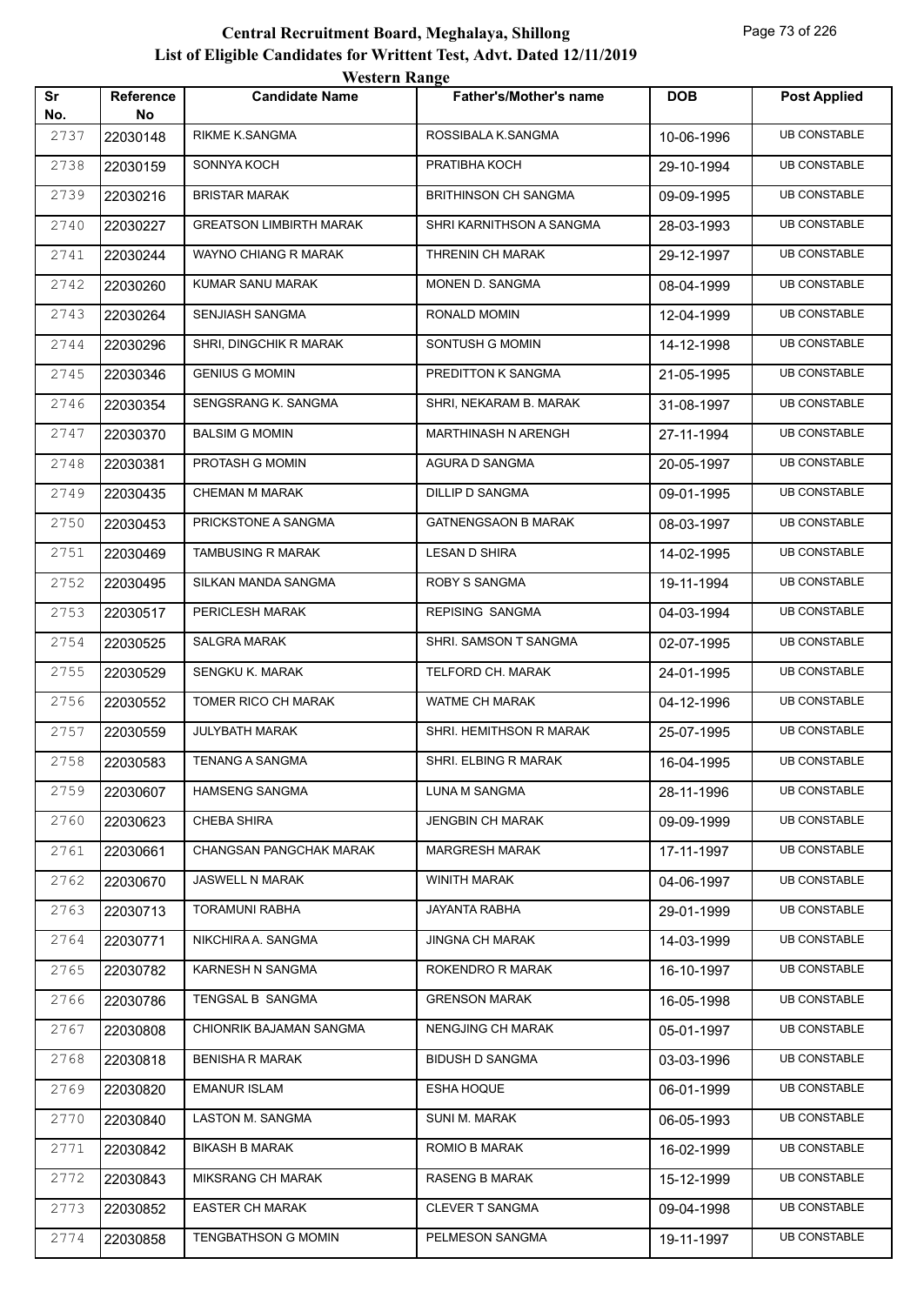| Sr          | Reference       | WESTEL II INALIZE<br><b>Candidate Name</b> | <b>Father's/Mother's name</b> | <b>DOB</b> | <b>Post Applied</b> |
|-------------|-----------------|--------------------------------------------|-------------------------------|------------|---------------------|
| No.<br>2775 | No.<br>22030864 | <b>HEMARSON R SANGMA</b>                   | <b>RASENG CH MARAK</b>        | 28-02-1995 | <b>UB CONSTABLE</b> |
| 2776        | 22030865        | AKSHILLY D SANGMA                          | <b>BEFORESON N MARAK</b>      | 29-12-1995 | <b>UB CONSTABLE</b> |
| 2777        | 22030897        | <b>TAJESH RABHA</b>                        | <b>DINESH RABHA</b>           | 11-03-1998 | <b>UB CONSTABLE</b> |
| 2778        | 22030898        | CHEA CH MARAK                              | DINANG A SANGMA               | 01-01-1994 | <b>UB CONSTABLE</b> |
| 2779        | 22030914        | JAKMERA CH. SANGMA                         | ROPETH CH SANGMA              | 15-03-1999 | <b>UB CONSTABLE</b> |
| 2780        | 22030926        | LEO M MARAK                                | <b>ANTHONY R SANGMA</b>       | 03-03-1999 | <b>UB CONSTABLE</b> |
| 2781        | 22030930        | <b>TENGSILCHI A SANGMA</b>                 | DHISEN R MARAK                | 10-10-1997 | <b>UB CONSTABLE</b> |
| 2782        | 22030932        | <b>TERAK BILGRIK K MARAK</b>               | RAJEN M SANGMA                | 04-02-1999 | <b>UB CONSTABLE</b> |
| 2783        | 22030958        | OMILIN R MARAK                             | JENGSIN CH MARAK              | 06-10-1998 | <b>UB CONSTABLE</b> |
| 2784        | 22030967        | ENITH A SANGMA                             | SHRI.DEWITH CH MARAK          | 02-02-1997 | <b>UB CONSTABLE</b> |
| 2785        | 22030999        | DEEPAK DAIMARY                             | NIKHIL DAIMARY                | 01-10-1999 | <b>UB CONSTABLE</b> |
| 2786        | 22031012        | <b>GREJITHA CH. MARAK</b>                  | WILLIAM M. SANGMA             | 22-04-1996 | <b>UB CONSTABLE</b> |
| 2787        | 22031042        | ROHIBUL KAZI                               | JAHANUDDIN KAZI               | 01-03-1999 | <b>UB CONSTABLE</b> |
| 2788        | 22031055        | JAKARIA R MARAK                            | AJENDRO R SANGMA              | 03-12-1999 | <b>UB CONSTABLE</b> |
| 2789        | 22031056        | PANCHIANG MARAK                            | PHILDASH CH MARAK             | 07-10-1998 | <b>UB CONSTABLE</b> |
| 2790        | 22031059        | RONGGRIKJRANG M MARAK                      | RITJENG A SANGMA              | 27-09-1997 | <b>UB CONSTABLE</b> |
| 2791        | 22031062        | <b>BICKSBIRTH G MOMIN</b>                  | <b>WINSTONE K MARAK</b>       | 24-12-1998 | <b>UB CONSTABLE</b> |
| 2792        | 22031080        | <b>ASIFF MOMIN</b>                         | ASHOK K. SANGMA               | 04-07-1995 | <b>UB CONSTABLE</b> |
| 2793        | 22031104        | <b>KRISTON CH MARAK</b>                    | SENSING M SANGMA              | 10-02-1997 | <b>UB CONSTABLE</b> |
| 2794        | 22031105        | TUSINGBATH R MARAK                         | <b>JININGSON M SANGMA</b>     | 07-05-1997 | <b>UB CONSTABLE</b> |
| 2795        | 22031115        | <b>BIPHOL RABHA</b>                        | <b>JOYRAM RABHA</b>           | 05-05-1995 | <b>UB CONSTABLE</b> |
| 2796        | 22031142        | JAYANTHO CH HAJONG                         | JYOTISH CH HAJONG             | 29-07-1997 | <b>UB CONSTABLE</b> |
| 2797        | 22031167        | WATTU G MOMIN                              | ARPITH N SANGMA               | 01-02-2000 | <b>UB CONSTABLE</b> |
| 2798        | 22031204        | NENGKA M SANGMA                            | <b>SETSON R MARAK</b>         | 20-07-1997 | <b>UB CONSTABLE</b> |
| 2799        | 22031241        | MIKTESIL P SANGMA                          | <b>TEWALSON R MARAK</b>       | 31-01-2000 | <b>UB CONSTABLE</b> |
| 2800        | 22031245        | PIJU G MOMIN                               | <b>GREBILLISH G MOMIN</b>     | 18-10-1994 | <b>UB CONSTABLE</b> |
| 2801        | 22031278        | MILSENG T SANGMA                           | OCHITRO M SANGMA              | 15-05-1994 | <b>UB CONSTABLE</b> |
| 2802        | 22031339        | SILCHANG CH SANGMA                         | <b>KEROLSING D MARAK</b>      | 19-01-1994 | <b>UB CONSTABLE</b> |
| 2803        | 22031392        | KONIKA RABHA                               | RAJKUMAR RABHA                | 02-01-2000 | <b>UB CONSTABLE</b> |
| 2804        | 22031404        | <b>CHERIK SANGMA</b>                       | LABINSTONE CH MOMIN           | 03-10-1994 | <b>UB CONSTABLE</b> |
| 2805        | 22031440        | <b>MONIRUL ISLAM</b>                       | NUR MAHAMMOD ALI              | 01-01-2000 | <b>UB CONSTABLE</b> |
| 2806        | 22031521        | SILNANG SANGMA                             | <b>HAWITHSON MARAK</b>        | 14-02-1996 | <b>UB CONSTABLE</b> |
| 2807        | 22031532        | CARTHER M SANGMA                           | <b>SEMSON M SANGMA</b>        | 28-08-1998 | <b>UB CONSTABLE</b> |
| 2808        | 22031552        | CHIKKU MARAK                               | <b>DISHA M MARAK</b>          | 08-05-1997 | <b>UB CONSTABLE</b> |
| 2809        | 22031580        | OPHI CH MARAK                              | <b>JESON T SANGMA</b>         | 04-05-1993 | <b>UB CONSTABLE</b> |
| 2810        | 22031594        | JOSEOUR CH MARAK                           | PINDERSON M SANGMA            | 31-10-1994 | <b>UB CONSTABLE</b> |
| 2811        | 22031702        | JOSHWINTON N MARAK                         | JOLLINDRO MARAK               | 08-11-1994 | <b>UB CONSTABLE</b> |
| 2812        | 22031813        | <b>TENGRENG M MARAK</b>                    | <b>WILLIPSON A SANGMA</b>     | 06-09-1998 | <b>UB CONSTABLE</b> |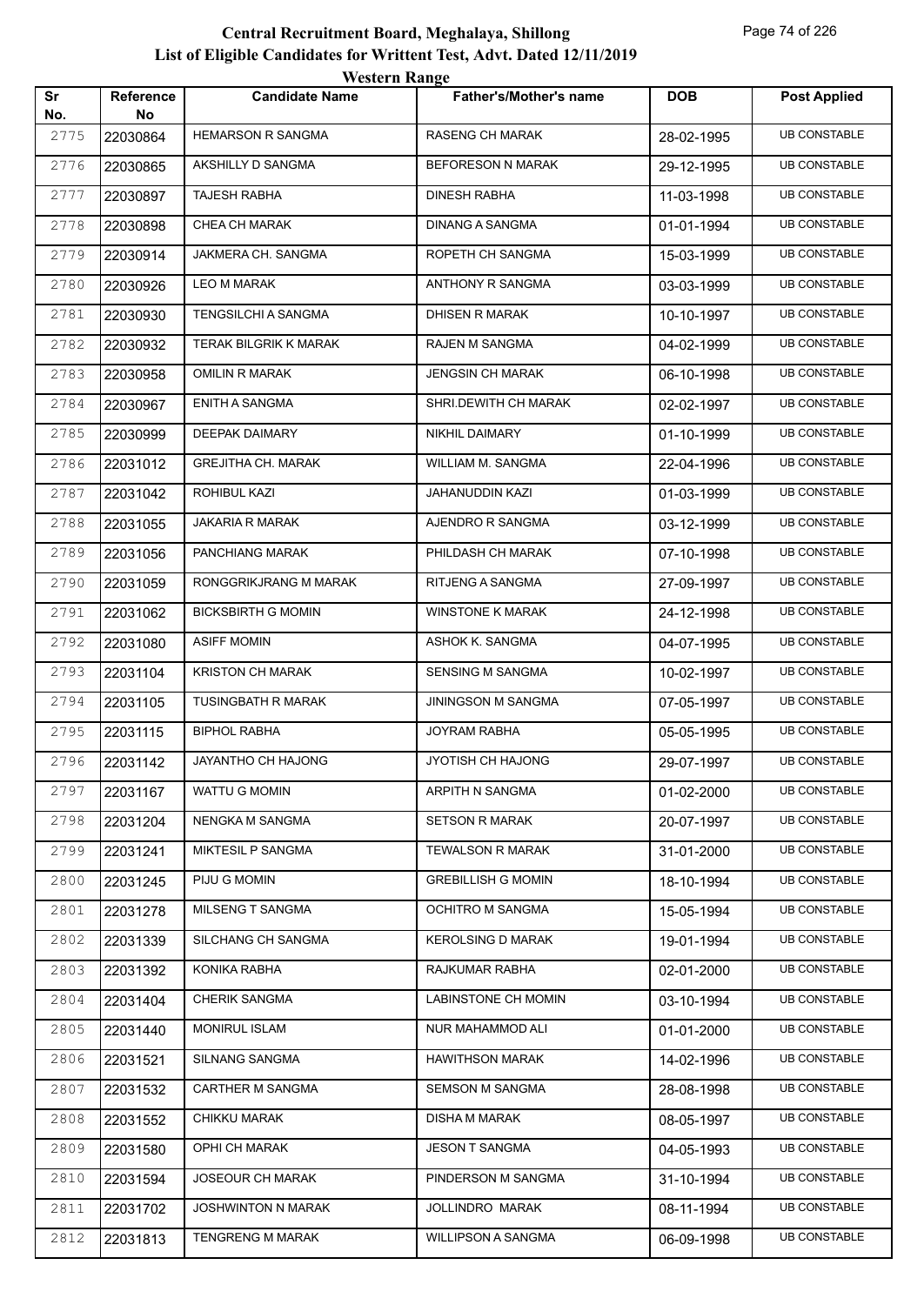|           |                        | <b>Western Range</b>     |                                       |            |                     |
|-----------|------------------------|--------------------------|---------------------------------------|------------|---------------------|
| Sr<br>No. | <b>Reference</b><br>No | <b>Candidate Name</b>    | <b>Father's/Mother's name</b>         | <b>DOB</b> | <b>Post Applied</b> |
| 2813      | 22031818               | ABIGAIL D SHIRA          | EFDINDRO N MARAK                      | 16-08-2000 | <b>UB CONSTABLE</b> |
| 2814      | 22031851               | BEBICKA M. SANGMA        | PREDINATH R MARAK                     | 08-04-1997 | <b>UB CONSTABLE</b> |
| 2815      | 22031871               | TRESALLINE M. SANGMA     | LT.GOGAR CH.MARAK                     | 29-08-1997 | <b>UB CONSTABLE</b> |
| 2816      | 22031900               | SILJE CH MOMIN           | SALGIRA M SANGMA                      | 10-11-1993 | <b>UB CONSTABLE</b> |
| 2817      | 22031911               | SENGWIL A SANGMA         | <b>LEKSON R MARAK</b>                 | 22-11-1997 | <b>UB CONSTABLE</b> |
| 2818      | 22031926               | ELBIANA D. SANGMA        | RABINDRA MARAK                        | 16-12-1998 | <b>UB CONSTABLE</b> |
| 2819      | 22031941               | <b>JOBSH CH MARAK</b>    | <b>CHIDARSH CH MARAK</b>              | 14-11-2000 | <b>UB CONSTABLE</b> |
| 2820      | 22031949               | <b>SENGAN G MOMIN</b>    | PILOT R MARAK                         | 17-04-1997 | <b>UB CONSTABLE</b> |
| 2821      | 22031953               | LOISE PINKERTON M SANGMA | DINGBON CH. MARAK                     | 09-07-1995 | <b>UB CONSTABLE</b> |
| 2822      | 22031998               | NIKJENG M SANGMA         | <b>BALCHON R MARAK</b>                | 15-12-1996 | <b>UB CONSTABLE</b> |
| 2823      | 22032013               | SENGNIK A.SANGMA         | <b>BITHINDRO D.SANGMA</b>             | 15-02-1993 | <b>UB CONSTABLE</b> |
| 2824      | 22032042               | <b>BAHUPRIYA HAJONG</b>  | <b>BHUBOTI HAJONG</b>                 | 07-12-1996 | <b>UB CONSTABLE</b> |
| 2825      | 22032048               | SUNPIR N SANGMA          | WILNASH CH SANGMA                     | 28-08-1997 | <b>UB CONSTABLE</b> |
| 2826      | 22032092               | <b>TENGKAN SANGMA</b>    | SINJAK A SANGMA                       | 10-01-1998 | <b>UB CONSTABLE</b> |
| 2827      | 22032110               | <b>JELSENG A SANGMA</b>  | <b>JOLLENDRO R MARAK</b>              | 16-09-1998 | <b>UB CONSTABLE</b> |
| 2828      | 22032115               | MALTHIOUS G. MOMIN       | GITHAN M. SANGMA                      | 06-03-2000 | <b>UB CONSTABLE</b> |
| 2829      | 22032131               | PRASENJIT BORO           | PRATAP BORO                           | 15-12-1996 | <b>UB CONSTABLE</b> |
| 2830      | 22032133               | HENMITDA CH SANGMA       | <b>HANONSING MARAK</b>                | 13-05-1998 | <b>UB CONSTABLE</b> |
| 2831      | 22032137               | MENIKHA D SANGMA         | <b>SKINGTON MARAK</b>                 | 02-11-1994 | <b>UB CONSTABLE</b> |
| 2832      | 22032155               | <b>KARBEN CH SANGMA</b>  | AFGHANSINGH R MARAK                   | 24-05-2000 | <b>UB CONSTABLE</b> |
| 2833      | 22032157               | <b>MANNA S MARAK</b>     | ASHOK J SANGMA                        | 22-01-1994 | <b>UB CONSTABLE</b> |
| 2834      | 22032160               | <b>GREMBIR S SANGMA</b>  | <b>JONISON M MARAK</b>                | 18-02-1997 | <b>UB CONSTABLE</b> |
| 2835      | 22032182               | <b>RINGRANG B MARAK</b>  | ROBINS S SANGMA                       | 16-02-2000 | <b>UB CONSTABLE</b> |
| 2836      | 22032195               | ALVARITHA K SANGMA       | <b>JECKILLSON MOMIN</b>               | 15-03-1998 | <b>UB CONSTABLE</b> |
| 2837      | 22032196               | APILA A SANGMA           | <b>GOMIN M MARAK</b>                  | 15-12-1995 | <b>UB CONSTABLE</b> |
| 2838      | 22032229               | SENGNANG A. SANGMA       | DINGWAN M. SANGMA/ TANTI A.<br>SANGMA | 12-02-1997 | <b>UB CONSTABLE</b> |
| 2839      | 22032244               | <b>JAKIASH SANGMA</b>    | <b>NENGSIN M MARAK</b>                | 06-03-1996 | <b>UB CONSTABLE</b> |
| 2840      | 22032246               | <b>SENGRIK ARENGH</b>    | <b>LOKINDRO K MARAK</b>               | 27-07-1994 | <b>UB CONSTABLE</b> |
| 2841      | 22032266               | HEUBIRTH M SANGMA        | NIKESH G SANGMA                       | 02-03-1996 | <b>UB CONSTABLE</b> |
| 2842      | 22032269               | TENGKIMSAL A SANGMA      | <b>MESPIL N MARAK</b>                 | 27-10-2000 | <b>UB CONSTABLE</b> |
| 2843      | 22032297               | KOFSAR ALI               | <b>BADHSAR ALI</b>                    | 11-02-2000 | <b>UB CONSTABLE</b> |
| 2844      | 22032350               | TRIBATH A SANGMA         | <b>CHALLISTONE G MOMIN</b>            | 14-03-1998 | <b>UB CONSTABLE</b> |
| 2845      | 22032360               | RAKSRANG MARAK           | HENDLESON K SANGMA                    | 06-03-1997 | <b>UB CONSTABLE</b> |
| 2846      | 22032369               | MINGSHAN R. MARAK        | LATE- JENYTH M. SANGMA                | 16-10-1996 | <b>UB CONSTABLE</b> |
| 2847      | 22032419               | JEANSTAR C.MARAK         | SUSILLINA C.MARAK                     | 15-12-1997 | <b>UB CONSTABLE</b> |
| 2848      | 22032449               | RIPRAP B MARAK           | POLSING D SANGMA                      | 04-04-1999 | <b>UB CONSTABLE</b> |
| 2849      | 22032463               | PANGSRANG D SHIRA        | ONINDRO N SANGMA                      | 09-12-2000 | <b>UB CONSTABLE</b> |
| 2850      | 22032483               | DIANA CH SANGMA          | <b>KEWILSON G MOMIN</b>               | 14-05-1997 | <b>UB CONSTABLE</b> |
|           |                        |                          |                                       |            |                     |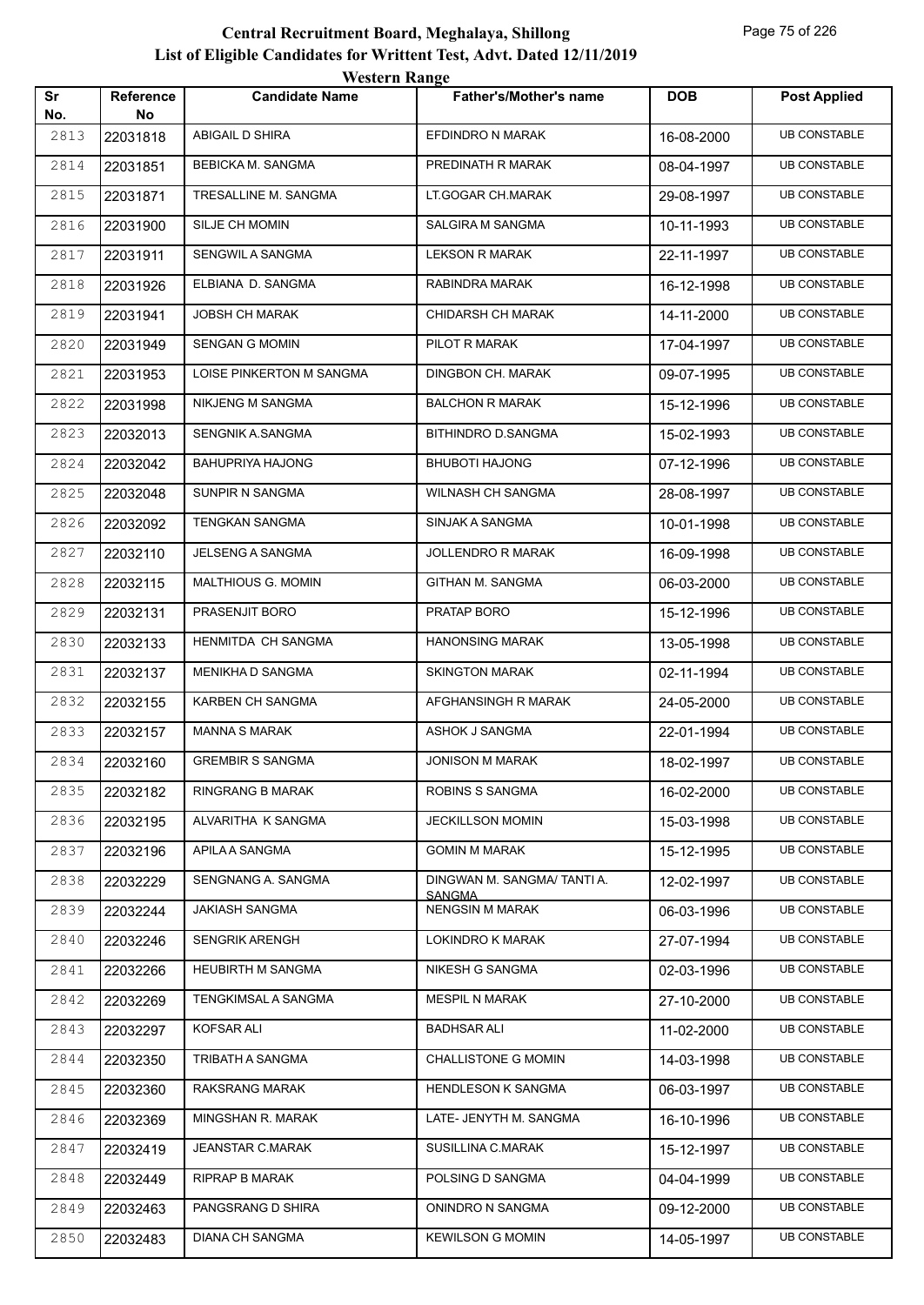|           |                        | <b>Western Range</b>         |                               |            |                     |
|-----------|------------------------|------------------------------|-------------------------------|------------|---------------------|
| Sr<br>No. | <b>Reference</b><br>No | <b>Candidate Name</b>        | <b>Father's/Mother's name</b> | <b>DOB</b> | <b>Post Applied</b> |
| 2851      | 22032500               | <b>EXERBIRTH CH MARAK</b>    | <b>GRONATH R MARAK</b>        | 17-01-1993 | <b>UB CONSTABLE</b> |
| 2852      | 22032502               | PHUNGKHA BORO                | <b>SUBASH BORO</b>            | 12-10-1999 | <b>UB CONSTABLE</b> |
| 2853      | 22032506               | PEAR M MARAK                 | PANSON R MARAK                | 24-12-1998 | <b>UB CONSTABLE</b> |
| 2854      | 22032564               | <b>SENGTRI B MARAK</b>       | <b>TWELSTONE M SANGMA</b>     | 05-04-1995 | <b>UB CONSTABLE</b> |
| 2855      | 22032646               | <b>CHENGKAM MARAK</b>        | <b>KRAIPILLING M SANGMA</b>   | 24-09-1996 | <b>UB CONSTABLE</b> |
| 2856      | 22032653               | ANJU RABHA                   | <b>BULLEN RABHA</b>           | 19-01-1996 | <b>UB CONSTABLE</b> |
| 2857      | 22032683               | <b>BUGERA G MOMIN</b>        | BENDULSENT M SANGMA           | 16-09-1997 | <b>UB CONSTABLE</b> |
| 2858      | 22032716               | JULINTHA NENGMINJA SANGMA    | KILIPSON RAKSAM MARAK         | 13-11-1993 | <b>UB CONSTABLE</b> |
| 2859      | 22032729               | RODALI RABHA                 | LT BROJONATH RABHA            | 05-03-1997 | <b>UB CONSTABLE</b> |
| 2860      | 22032755               | CHUANGKU CH MARAK            | LATE SHRI DEBITHSON D SANGMA  | 19-03-1996 | <b>UB CONSTABLE</b> |
| 2861      | 22032825               | SANJAIBATH M SANGMA          | <b>THRISON G MOMIN</b>        | 23-03-1996 | <b>UB CONSTABLE</b> |
| 2862      | 22032832               | ANDYCHUANG P MARAK           | <b>BHUPEN A MARAK</b>         | 02-10-1995 | <b>UB CONSTABLE</b> |
| 2863      | 22032840               | <b>BENCHI A SANGMA</b>       | <b>WENTON CH.MARAK</b>        | 02-03-1999 | <b>UB CONSTABLE</b> |
| 2864      | 22032859               | <b>CHENSIPBIRTH R MARAK</b>  | <b>JOHN MOMIN</b>             | 02-01-1996 | <b>UB CONSTABLE</b> |
| 2865      | 22032864               | <b>BALGRIMCHI M MARAK</b>    | <b>BENEDICK CH MARAK</b>      | 27-01-1997 | <b>UB CONSTABLE</b> |
| 2866      | 22032871               | <b>GONANG M MARAK</b>        | SENGGIN A SANGMA              | 14-08-1999 | <b>UB CONSTABLE</b> |
| 2867      | 22032876               | ROTON KOCH                   | <b>FAREST KOCH</b>            | 15-02-1994 | <b>UB CONSTABLE</b> |
| 2868      | 22033009               | <b>BISHAL BARMAN</b>         | LATE. SUBASH BARMAN           | 20-02-1999 | <b>UB CONSTABLE</b> |
| 2869      | 22033141               | WALSRANG M MARAK             | JEPARSON N SANGMA             | 11-08-1996 | <b>UB CONSTABLE</b> |
| 2870      | 22033149               | MARCHFIL DENDIBIRTH K SANGMA | DREWILSON R MARAK             | 19-03-1996 | <b>UB CONSTABLE</b> |
| 2871      | 22033184               | <b>SUNJITA HAJONG</b>        | SUDHANGSHU HAJONG             | 31-01-1998 | <b>UB CONSTABLE</b> |
| 2872      | 22033187               | <b>JIMSRANG G MOMIN</b>      | <b>BARTHIMIUSE CH MARAK</b>   | 29-09-1997 | <b>UB CONSTABLE</b> |
| 2873      | 22033207               | RICKSRANG MRONG MARAK        | <b>JOHINDRO DSANGMA</b>       | 05-04-1999 | <b>UB CONSTABLE</b> |
| 2874      | 22033320               | POROHIT HAJONG               | POLIN HAJONG                  | 06-11-1998 | <b>UB CONSTABLE</b> |
| 2875      | 22033336               | RAHUL HAMJA FEROZ            | <b>SAMSUL HOQUE</b>           | 11-01-1998 | <b>UB CONSTABLE</b> |
| 2876      | 22033426               | RIKSAN M SANGMA              | RONGDASH R SANGMA             | 17-07-1996 | <b>UB CONSTABLE</b> |
| 2877      | 22033507               | <b>CHALLANG MARAK</b>        | JULLINGTON R SANGMA           | 29-03-1995 | <b>UB CONSTABLE</b> |
| 2878      | 22033589               | JINGJANGRIKCHAK R MARAK      | HELLETH T SANGMA              | 11-04-1995 | <b>UB CONSTABLE</b> |
| 2879      | 22033599               | TENGSUAT D SHIRA             | JOHNLINARD MARAK              | 23-01-1997 | <b>UB CONSTABLE</b> |
| 2880      | 22033647               | ZIZANGCUT SANGMA             | <b>BASENTH MARAK</b>          | 26-05-1998 | <b>UB CONSTABLE</b> |
| 2881      | 22033661               | RAKBATH N. SANGMA            | JINJINA N SANGMA              | 05-02-1999 | <b>UB CONSTABLE</b> |
| 2882      | 22033680               | JAKSENG T SANGMA             | <b>TIALSON M MARAK</b>        | 26-04-1999 | <b>UB CONSTABLE</b> |
| 2883      | 22033689               | SANJAY R MARAK               | ABAN G MOMIN                  | 27-03-1998 | <b>UB CONSTABLE</b> |
| 2884      | 22033698               | <b>SAJON SAH</b>             | <b>GOYA SAH</b>               | 08-05-2000 | <b>UB CONSTABLE</b> |
| 2885      | 22033763               | <b>NUKUL PAM</b>             | MRS. BONOLOTA RABHA           | 14-12-1999 | <b>UB CONSTABLE</b> |
| 2886      | 22033776               | SILGRE CH MARAK              | <b>KRIMSON CH SANGMA</b>      | 18-03-1994 | <b>UB CONSTABLE</b> |
| 2887      | 22033824               | DERIAN N SANGMA              | <b>HEMINDRO K MARAK</b>       | 18-05-1999 | <b>UB CONSTABLE</b> |
| 2888      | 22033828               | SILGRIK SANGMA               | <b>TENJING</b>                | 21-12-2000 | <b>UB CONSTABLE</b> |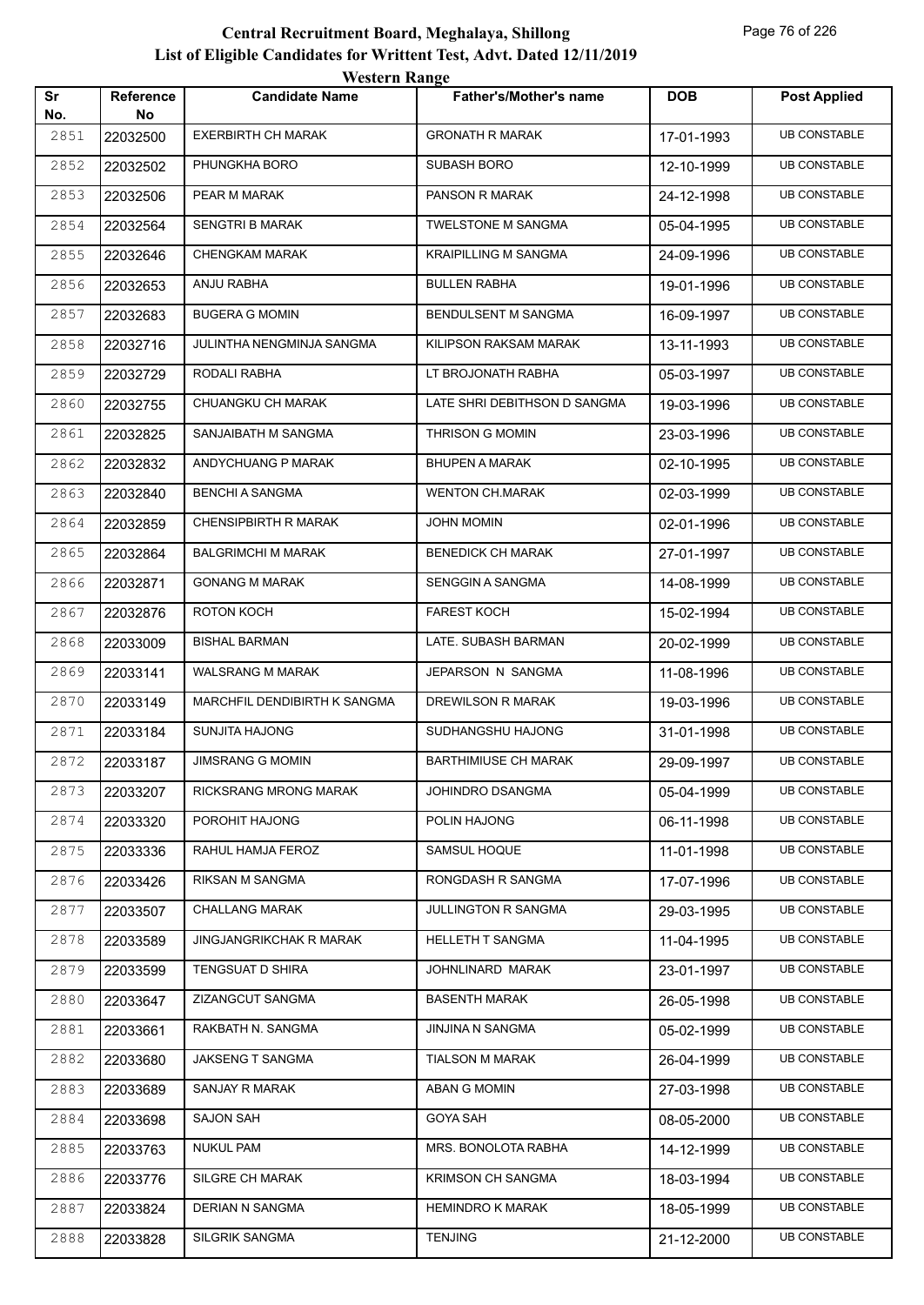|           |                        | <b>Western Range</b>     |                                           |            |                     |
|-----------|------------------------|--------------------------|-------------------------------------------|------------|---------------------|
| Sr<br>No. | <b>Reference</b><br>No | <b>Candidate Name</b>    | <b>Father's/Mother's name</b>             | <b>DOB</b> | <b>Post Applied</b> |
| 2889      | 22033837               | <b>MODON G MARAK</b>     | NIRENA N SANGMA                           | 05-01-2000 | <b>UB CONSTABLE</b> |
| 2890      | 22033838               | <b>HAPPILYA SANGMA</b>   | <b>JEBION M SANGMA</b>                    | 16-10-1995 | <b>UB CONSTABLE</b> |
| 2891      | 22033860               | <b>BALSRANG CH MARAK</b> | <b>OMETH R MARAK</b>                      | 10-12-1999 | <b>UB CONSTABLE</b> |
| 2892      | 22033896               | PRESIL MARAK             | <b>MALJEN SANGMA</b>                      | 03-07-1994 | <b>UB CONSTABLE</b> |
| 2893      | 22033908               | RINGRANG CH SANGMA       | <b>GONOTSING R MARAK</b>                  | 12-04-1995 | <b>UB CONSTABLE</b> |
| 2894      | 22033923               | <b>BORIS W SANGMA</b>    | <b>WEBSTAR R MARAK</b>                    | 29-10-1995 | <b>UB CONSTABLE</b> |
| 2895      | 22033950               | SENGRIKKAM D SANGMA      | <b>GRENVILSON S MOMIN</b>                 | 20-07-1995 | <b>UB CONSTABLE</b> |
| 2896      | 22033997               | <b>BALSENG MARAK</b>     | <b>KREMINGSON SANGMA</b>                  | 07-11-1996 | <b>UB CONSTABLE</b> |
| 2897      | 22034010               | RICHARD HADLEE G MOMIN   | LT. AJIT D SANGMA                         | 13-11-1995 | <b>UB CONSTABLE</b> |
| 2898      | 22034052               | ALBERT R SANGMA          | <b>EMMANUEL G MOMIN</b>                   | 17-11-1997 | <b>UB CONSTABLE</b> |
| 2899      | 22034072               | LITHINGSON N MARAK       | SHRI JANGSENG M SANGMA                    | 25-07-1995 | <b>UB CONSTABLE</b> |
| 2900      | 22034112               | MONGERA R SANGMA         | AUGUSTER K MARAK                          | 29-09-1997 | <b>UB CONSTABLE</b> |
| 2901      | 22034120               | <b>BILLIPH CH MARAK</b>  | TANGSIN M SANGMA                          | 04-04-1996 | <b>UB CONSTABLE</b> |
| 2902      | 22034130               | SENGGRANG SANGMA         | <b>GRENETH CH. MOMIN</b>                  | 14-08-1995 | <b>UB CONSTABLE</b> |
| 2903      | 22034149               | <b>JIMMY MOMIN</b>       | BREDINGTHONE M SANGNA                     | 21-03-1995 | <b>UB CONSTABLE</b> |
| 2904      | 22034246               | <b>CHONBE K SANGMA</b>   | LUNESH K MARAK                            | 10-11-1996 | <b>UB CONSTABLE</b> |
| 2905      | 22034412               | <b>WEDMILLA M MARAK</b>  | MINGANG A.SANGMA                          | 06-02-1996 | <b>UB CONSTABLE</b> |
| 2906      | 22034451               | SENGCHON A SANGMA        | <b>SIKJEN CH MARAK</b>                    | 27-01-1997 | <b>UB CONSTABLE</b> |
| 2907      | 22034462               | <b>JIMBIRTH M MARAK</b>  | <b>DIKCHON S SANGMA</b>                   | 06-01-1997 | <b>UB CONSTABLE</b> |
| 2908      | 22034492               | <b>NAMBAN G MOMIN</b>    | <b>OMILLINE SANGMA</b>                    | 05-01-1996 | <b>UB CONSTABLE</b> |
| 2909      | 22034584               | JANURINA M SANGMA        | NITHERSON D MARAK                         | 16-10-1997 | <b>UB CONSTABLE</b> |
| 2910      | 22034615               | ARTHER SANGMA            | STEPHAN CH MOMIN                          | 18-12-1998 | <b>UB CONSTABLE</b> |
| 2911      | 22034632               | <b>MARKUSH R MARAK</b>   | PRANTON M SANGMA                          | 20-10-1994 | <b>UB CONSTABLE</b> |
| 2912      | 22034637               | <b>SATON M MARAK</b>     | LT. GARAM D SANGMA                        | 18-08-1997 | <b>UB CONSTABLE</b> |
| 2913      | 22034641               | <b>BENIBALCHIA MOMIN</b> | <b>SONATHON MARAK</b>                     | 01-03-1997 | <b>UB CONSTABLE</b> |
| 2914      | 22034645               | <b>RASSUEL M SANGMA</b>  | NONDOLAL R SANGMA                         | 24-01-2000 | <b>UB CONSTABLE</b> |
| 2915      | 22034666               | JEBALKAM R MARAK         | <b>ROSILIN R MARAK</b>                    | 04-01-1996 | <b>UB CONSTABLE</b> |
| 2916      | 22034679               | <b>SENGSIM A SANGMA</b>  | <b>MANENG CH MARAK</b>                    | 05-01-1998 | <b>UB CONSTABLE</b> |
| 2917      | 22034681               | <b>HEWETH K SANGMA</b>   | JEBAL SANGMA                              | 26-03-1997 | <b>UB CONSTABLE</b> |
| 2918      | 22034764               | JEJEBEL K SANGMA         | HEADTILSON D. MARAK                       | 24-10-1994 | <b>UB CONSTABLE</b> |
| 2919      | 22034777               | <b>SUCCESS R MARAK</b>   | PRINCIPAL M MOMIN                         | 01-01-1999 | <b>UB CONSTABLE</b> |
| 2920      | 22034792               | <b>JUNCHANGH MARAK</b>   | <b>EMONSING M SANGMA</b>                  | 29-07-1993 | <b>UB CONSTABLE</b> |
| 2921      | 22034799               | THESILCHI MOMIN          | <b>KRAISTAL SANGMA</b>                    | 13-07-1999 | <b>UB CONSTABLE</b> |
| 2922      | 22034816               | <b>BELTICA M MARAK</b>   | LATE. NATHINDRO D. SANGMA                 | 30-11-1996 | <b>UB CONSTABLE</b> |
| 2923      | 22034907               | ULJAN D SANGMA           | <b>BIJOY M SANGMA</b>                     | 15-06-1998 | <b>UB CONSTABLE</b> |
| 2924      | 22034915               | TENGKAM R SANGMA         | <b>JHONSPELL CH MOMIN</b>                 | 24-07-1996 | <b>UB CONSTABLE</b> |
| 2925      | 22034919               | RIKE AIMTY M MARAK       | PRODIP M SANGMA/ JOKJILLA<br><b>MARAK</b> | 27-02-1998 | <b>UB CONSTABLE</b> |
| 2926      | 22034928               | <b>ELASH R MARAK</b>     | NENGGIN S SANGMA                          | 24-12-1995 | <b>UB CONSTABLE</b> |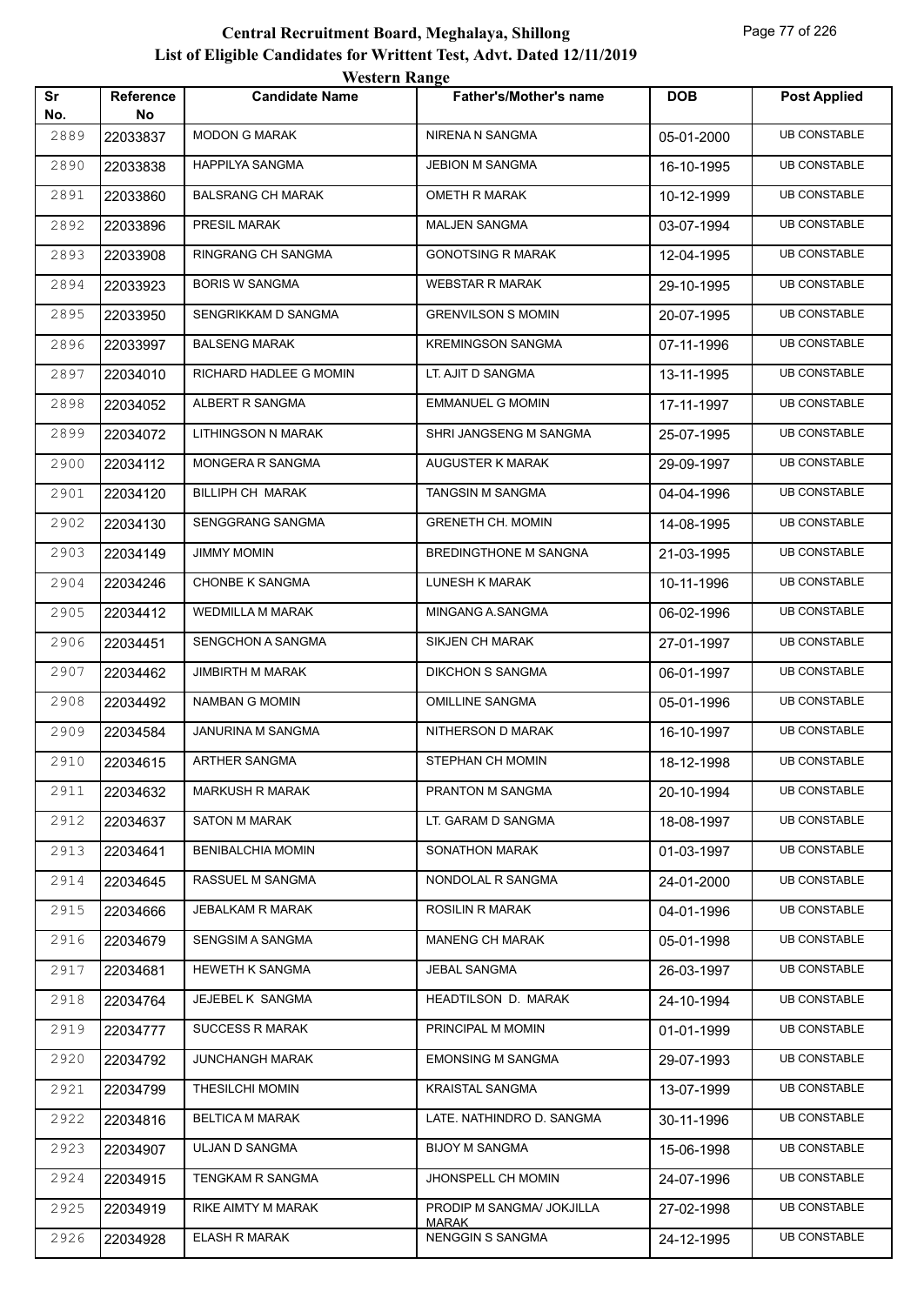|           |                        | <b>Western Range</b>       |                          |            |                     |
|-----------|------------------------|----------------------------|--------------------------|------------|---------------------|
| Sr<br>No. | <b>Reference</b><br>No | <b>Candidate Name</b>      | Father's/Mother's name   | <b>DOB</b> | <b>Post Applied</b> |
| 2927      | 22034932               | ARTIN M SANGMA             | PORESH D SANGMA          | 13-04-1996 | <b>UB CONSTABLE</b> |
| 2928      | 22034978               | MODIL CH. SANGMA           | <b>JONGMAN R MARAK</b>   | 25-11-1998 | <b>UB CONSTABLE</b> |
| 2929      | 22035001               | <b>WILLING D SHIRA</b>     | <b>LASBIN M MARAK</b>    | 16-09-1999 | <b>UB CONSTABLE</b> |
| 2930      | 22035017               | PRAKASH JOGI               | <b>IMNATH JOGI</b>       | 19-06-2000 | <b>UB CONSTABLE</b> |
| 2931      | 22035050               | <b>ESSEM N MARAK</b>       | <b>KEJING N SANGMA</b>   | 16-01-1999 | <b>UB CONSTABLE</b> |
| 2932      | 22035059               | <b>MATHEW SANGMA</b>       | ROSALINA A SANGMA        | 31-12-1996 | <b>UB CONSTABLE</b> |
| 2933      | 22035094               | ANDREW K MARAK             | ALIPSON A SANGMA         | 30-12-1995 | <b>UB CONSTABLE</b> |
| 2934      | 22035097               | <b>TENGRANG SANGMA</b>     | <b>CHRISTINAT MARAK</b>  | 26-07-1998 | <b>UB CONSTABLE</b> |
| 2935      | 22035105               | NOPENDRO B MARAK           | <b>ASEN K MARAK</b>      | 02-11-1995 | <b>UB CONSTABLE</b> |
| 2936      | 22035112               | CHEANGKU G MOMIN           | <b>TUNEN A SANGMA</b>    | 21-06-1997 | <b>UB CONSTABLE</b> |
| 2937      | 22035211               | RUSTAM M. SANGMA           | HAPPINGSTON G. MOMIN     | 14-04-1993 | <b>UB CONSTABLE</b> |
| 2938      | 23000044               | SIBERLAND LYNGDOH          | LATE KLETUS MAWIONG      | 03-08-1997 | MPRO OPERATOR       |
| 2939      | 23000064               | <b>SILGAN R MARAK</b>      | <b>NEKHA K MARAK</b>     | 26-11-1996 | MPRO OPERATOR       |
| 2940      | 23000081               | <b>CYRIACK CH SANGMA</b>   | <b>BENEDICT MARAK</b>    | 19-01-1998 | MPRO OPERATOR       |
| 2941      | 23000137               | ALBERT G MOMIN             | DAVID D SANGMA           | 11-01-2000 | MPRO OPERATOR       |
| 2942      | 23000165               | <b>KLEBATH SANGMA</b>      | <b>SALLIM MARAK</b>      | 11-07-1997 | MPRO OPERATOR       |
| 2943      | 23000181               | <b>CHONME M MARAK</b>      | <b>BOKKIRAM G SANGMA</b> | 23-12-1996 | MPRO OPERATOR       |
| 2944      | 23000188               | CHEBARIKKIM T SANGMA       | <b>KEDISON CH MARAK</b>  | 28-08-1997 | MPRO OPERATOR       |
| 2945      | 23000232               | <b>LECY G SANGMA</b>       | LT. MALCHIN A SANGMA     | 20-08-1997 | MPRO OPERATOR       |
| 2946      | 23000233               | <b>GILSRANG MOMIN</b>      | PELKUSH K SANGMA         | 15-04-1994 | MPRO OPERATOR       |
| 2947      | 23000248               | <b>BANJOPLANG MARWEIN</b>  | NICHOLAS UMBAH           | 10-08-1997 | MPRO OPERATOR       |
| 2948      | 23000282               | KOKON T SANGMA             | <b>SPILSON M MARAK</b>   | 10-11-1996 | MPRO OPERATOR       |
| 2949      | 23000290               | <b>BRILINGTON M SANGMA</b> | <b>NANGJON M MARAK</b>   | 23-08-1996 | MPRO OPERATOR       |
| 2950      | 23000327               | TREYVIN G MOMIN            | KALEPTON N MARAK         | 21-12-1997 | MPRO OPERATOR       |
| 2951      | 23000344               | SALAKIM CH SANGMA          | <b>SUJIT CH MARAK</b>    | 22-10-1994 | MPRO OPERATOR       |
| 2952      | 23000412               | SALSRANG SANGMA            | PRINSTAR CH MARAK        | 26-02-1999 | MPRO OPERATOR       |
| 2953      | 23000419               | <b>JITUL RABHA</b>         | <b>JAKEN RABHA</b>       | 02-09-1998 | MPRO OPERATOR       |
| 2954      | 23000511               | TENGSIME SANGMA            | ASHARINA .R.SANGMA       | 04-01-1995 | MPRO OPERATOR       |
| 2955      | 23000531               | <b>EMANUEL CH SANGMA</b>   | LT DINISON R MARAK       | 06-06-2000 | MPRO OPERATOR       |
| 2956      | 23000575               | <b>BRYAN CH MARAK</b>      | LATE EDISON R MARAK      | 11-04-1994 | MPRO OPERATOR       |
| 2957      | 23000584               | DILMERA SANGMA             | NIKJING D MARAK          | 13-04-2000 | MPRO OPERATOR       |
| 2958      | 23000610               | VIVA VERSILLISH T SANGMA   | PREWIN B MARAK           | 01-01-1999 | MPRO OPERATOR       |
| 2959      | 23000618               | SENGSENG SHIRA             | <b>HELLITH K MARAK</b>   | 24-05-1994 | MPRO OPERATOR       |
| 2960      | 23000619               | MAMULUSH RICHIL MARAK      | LATE NIMU CH SANGMA      | 14-03-1996 | MPRO OPERATOR       |
| 2961      | 23000638               | <b>ABHIJEET KOCH</b>       | PRASANNA KOCH            | 03-09-1997 | MPRO OPERATOR       |
| 2962      | 23000649               | WANSENGGRAHAM MARAK        | <b>GOLLOCK MARAK</b>     | 25-07-1997 | MPRO OPERATOR       |
| 2963      | 23000663               | SILSENG CH SANGMA          | STARLISH M MARAK         | 05-12-1997 | MPRO OPERATOR       |
| 2964      | 23000731               | SALBITH T SANGMA           | LATE JENGSIN CH MARAK    | 25-01-1994 | MPRO OPERATOR       |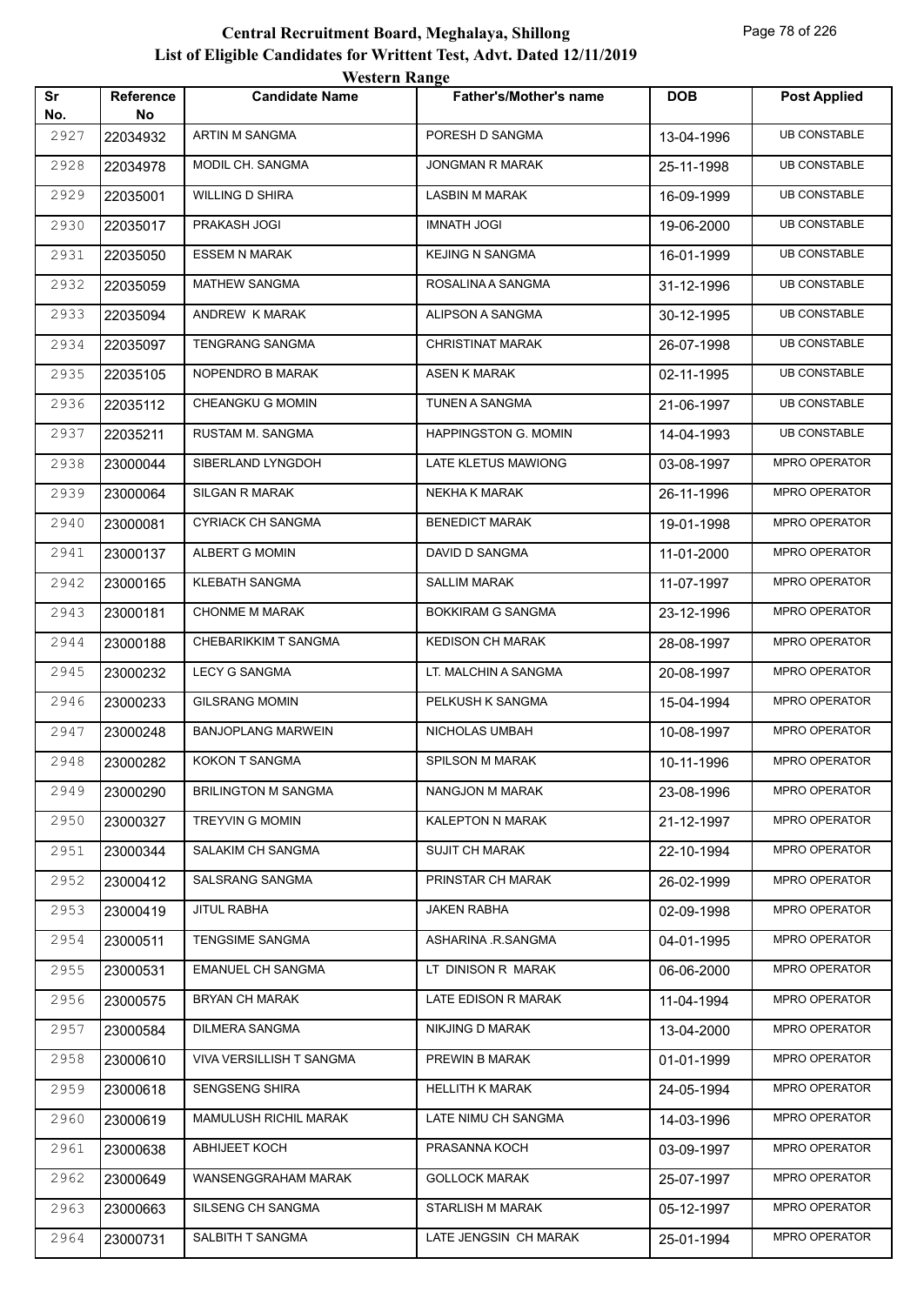| Sr<br>No. | Reference<br>No | <b>Candidate Name</b>     | <b>Father's/Mother's name</b>           | <b>DOB</b> | <b>Post Applied</b>  |
|-----------|-----------------|---------------------------|-----------------------------------------|------------|----------------------|
| 2965      | 23000747        | <b>WALBA SANGMA</b>       | <b>LEBANON R MARAK</b>                  | 15-10-1997 | MPRO OPERATOR        |
| 2966      | 23000750        | NEWBIRTH T SANGMA         | <b>CANNING N SANGMA</b>                 | 04-01-1996 | MPRO OPERATOR        |
| 2967      | 23000761        | TENGRAN S SANGMA          | JONGMIN D MARAK                         | 24-04-1995 | MPRO OPERATOR        |
| 2968      | 23000840        | BETCHILINE T SANGMA       | WITHERSON CH. MARAK                     | 17-03-1998 | MPRO OPERATOR        |
| 2969      | 23000873        | <b>TENANG CH MARAK</b>    | <b>MECKEN MARAK</b>                     | 04-11-1997 | MPRO OPERATOR        |
| 2970      | 23000878        | <b>BESDHON K SANGMA</b>   | <b>TIPIN G MARAK</b>                    | 28-04-1996 | <b>MPRO OPERATOR</b> |
| 2971      | 23000912        | ALIVER S. SANGMA          | <b>HENITHSON MARAK</b>                  | 03-03-1995 | MPRO OPERATOR        |
| 2972      | 23000915        | <b>DEVISH SANGMA</b>      | LINGBIRTH D SANGMA/KILSONIT             | 15-10-1996 | MPRO OPERATOR        |
| 2973      | 23000945        | FIVECHERA M MARAK         | <b>SANGMA</b><br><b>GARDIN CH MARAK</b> | 27-05-1999 | MPRO OPERATOR        |
| 2974      | 23000982        | <b>CORNIELIAN G MOMIN</b> | WINITHSON B SANGMA                      | 12-04-1996 | <b>MPRO OPERATOR</b> |
| 2975      | 23000989        | MOMOKO DARING             | <b>BRILLIANT D SHIRA</b>                | 17-06-1993 | MPRO OPERATOR        |
| 2976      | 23000995        | <b>GILBIRTH A SANGMA</b>  | LT, HELFORD S MARAK                     | 15-08-1993 | MPRO OPERATOR        |
| 2977      | 23001012        | SELLIASH D SHIRA          | <b>LUTHAR SANGMA</b>                    | 13-10-2000 | MPRO OPERATOR        |
| 2978      | 23001028        | <b>WALRIKRAK T SANGMA</b> | <b>COPLINE R MARAK</b>                  | 23-08-1998 | MPRO OPERATOR        |
| 2979      | 23001038        | ROSDOM G MOMIN            | <b>MOST MARAK</b>                       | 16-01-1999 | MPRO OPERATOR        |
| 2980      | 23001042        | <b>BAPIN M MARAK</b>      | KICHIN CH MOMIN                         | 10-12-1999 | MPRO OPERATOR        |
| 2981      | 23001050        | RIKRAK CH MARAK           | DENTUSH T SANGMA                        | 12-04-1996 | MPRO OPERATOR        |
| 2982      | 23001055        | <b>BABITCHON D SANGMA</b> | KUDIRAM R MARAK                         | 27-04-1993 | MPRO OPERATOR        |
| 2983      | 23001060        | ROKIME A SANGMA           | JONSEN R MARAK                          | 10-05-1998 | MPRO OPERATOR        |
| 2984      | 23001120        | LEMBERTH .SANGMA          | RUCHANG CH MARAK                        | 31-05-1998 | MPRO OPERATOR        |
| 2985      | 23001129        | PHANSENG RAKSAM MARAK     | ARMILLA R MARAK                         | 23-08-1994 | <b>MPRO OPERATOR</b> |
| 2986      | 23001163        | RIPRE DOMA CH MARAK       | <b>TIANGHO MARAK</b>                    | 23-02-1999 | MPRO OPERATOR        |
| 2987      | 23001177        | <b>TENGSAL MARAK</b>      | <b>GATJENG SANGMA</b>                   | 08-07-1995 | <b>MPRO OPERATOR</b> |
| 2988      | 23001187        | ROMI ELEASH CH MOMIN      | PONENDRO MARAK                          | 01-03-1998 | MPRO OPERATOR        |
| 2989      | 23001209        | <b>LERINA SANGMA</b>      | <b>WELSTONE MARAK</b>                   | 30-07-1997 | MPRO OPERATOR        |
| 2990      | 23001246        | <b>SHANKAR BASFOR</b>     | <b>SUKARI BASFOR</b>                    | 19-05-1999 | MPRO OPERATOR        |
| 2991      | 23001258        | BEBETO R SANGMA           | SUNDAYBIRTH R MARAK                     | 26-01-1999 | MPRO OPERATOR        |
| 2992      | 23001293        | <b>SUNRICE M MARAK</b>    | KALLEFARE R MARAK                       | 06-05-1994 | MPRO OPERATOR        |
| 2993      | 23001348        | SENGBA RANGSA MARAK       | <b>ROMEN SANGMA</b>                     | 11-11-1997 | MPRO OPERATOR        |
| 2994      | 23001416        | ZEFFREE SANGMA            | JOHN HIGH CH MARAK                      | 22-12-1993 | MPRO OPERATOR        |
| 2995      | 23001449        | <b>TANGCHURAK MARAK</b>   | POLJIN SANGMA                           | 22-10-1996 | MPRO OPERATOR        |
| 2996      | 23001488        | JANARDHAN KOCH            | NIRANJAN KOCH                           | 31-10-1997 | MPRO OPERATOR        |
| 2997      | 23001504        | TRIBATHING G. MOMIN       | MENTINAT N. ARENGH                      | 23-06-1994 | MPRO OPERATOR        |
| 2998      | 23001506        | HEJEKIANOSE CH SANGMA     | <b>SIMON R MARAK</b>                    | 12-12-1994 | MPRO OPERATOR        |
| 2999      | 23001520        | MARKSEL N ARENGH          | ARNA N ARENGH                           | 07-04-1997 | MPRO OPERATOR        |
| 3000      | 23001526        | LAPSENG A. SANGMA         | MATIOUSH CH. MARAK                      | 02-03-1996 | MPRO OPERATOR        |
| 3001      | 23001527        | JOHNCROSS R MARAK         | <b>HELLIMSON MARAK</b>                  | 14-08-1997 | MPRO OPERATOR        |
| 3002      | 23001542        | <b>TANYA G MOMIN</b>      | LT. HEWITHSON N SANGMA                  | 15-08-1998 | MPRO OPERATOR        |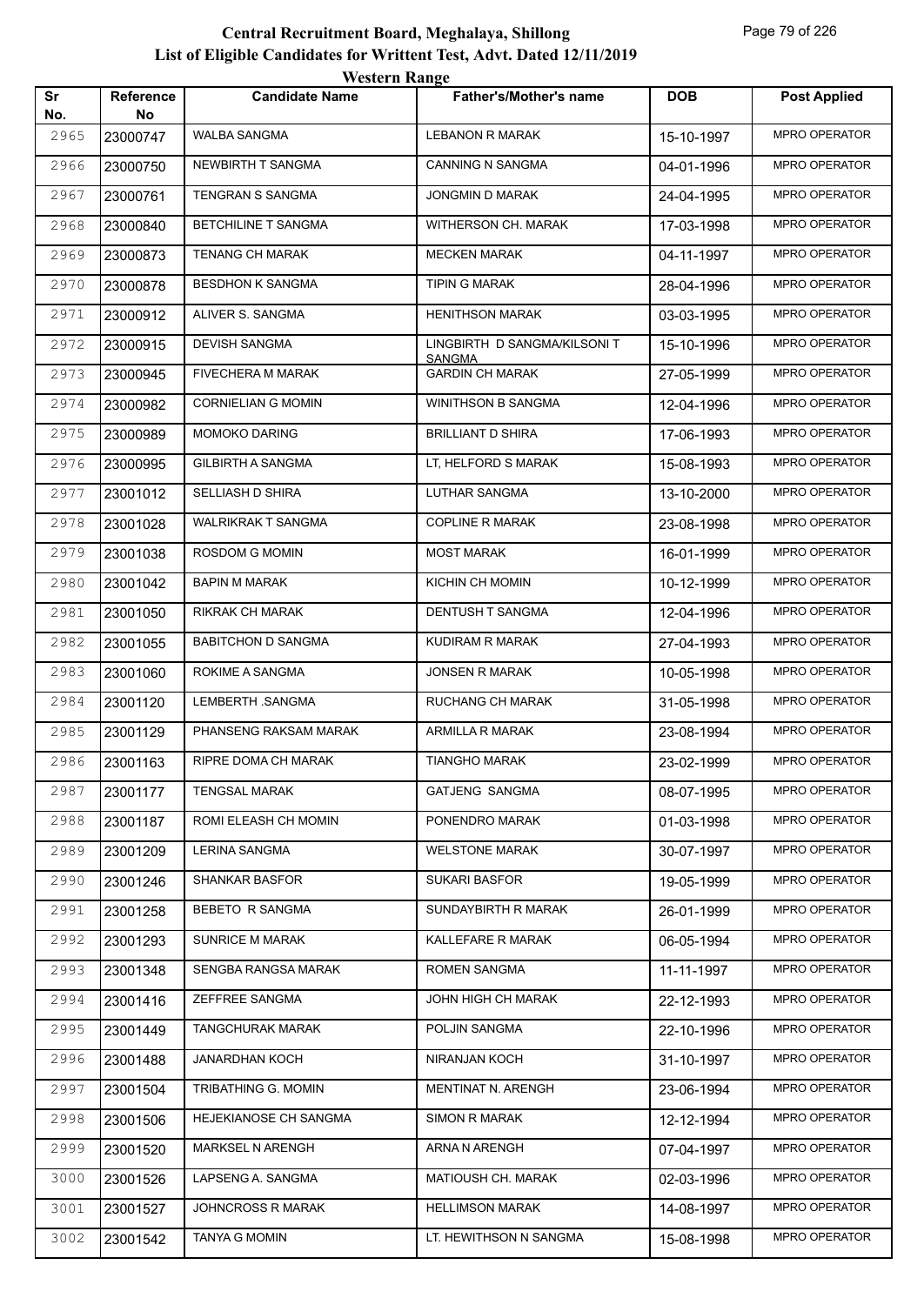| Sr<br>No. | Reference<br>No | <b>Candidate Name</b>        | <b>Father's/Mother's name</b> | <b>DOB</b> | <b>Post Applied</b>  |
|-----------|-----------------|------------------------------|-------------------------------|------------|----------------------|
| 3003      | 23001561        | <b>KRONOLISH R MARAK</b>     | <b>BACKSTAR G MOMIN</b>       | 04-03-1996 | MPRO OPERATOR        |
| 3004      | 23001579        | SENGNASON A ARENGH           | <b>JEAN SANGMA</b>            | 19-12-1994 | MPRO OPERATOR        |
| 3005      | 23001591        | <b>CRYSTAR CH MARAK</b>      | MINSENG A SANGMA              | 11-11-1995 | MPRO OPERATOR        |
| 3006      | 23001601        | <b>DIMPAW K SANGMA</b>       | RICHARD R MARAK               | 31-07-1995 | MPRO OPERATOR        |
| 3007      | 23001605        | SALCHUGRA M MARAK            | LT. ANARSING SANGMA           | 01-01-1993 | MPRO OPERATOR        |
| 3008      | 23001650        | <b>GAMJULLINA G MOMIN</b>    | <b>WILLINGSTON N SANGMA</b>   | 21-06-1994 | <b>MPRO OPERATOR</b> |
| 3009      | 23001674        | JIPTIO S SANGMA              | <b>JAMES R MARAK</b>          | 06-01-1994 | MPRO OPERATOR        |
| 3010      | 23001708        | <b>JAMBU CH MARAK</b>        | STEEMSON A SANGMA             | 25-03-1996 | MPRO OPERATOR        |
| 3011      | 23001715        | <b>BAIANG A SANGMA</b>       | KIMJENG B. MARAK              | 22-08-1998 | MPRO OPERATOR        |
| 3012      | 23001771        | DRYAN SANGMA                 | <b>DINENG CH MARAK</b>        | 25-09-1994 | <b>MPRO OPERATOR</b> |
| 3013      | 23001782        | <b>BIMBER CH MARAK</b>       | TEMSON M SANGMA               | 12-11-2000 | MPRO OPERATOR        |
| 3014      | 23001806        | BRIANTUKARAN MARAK           | <b>GOLLOCK MARAK</b>          | 27-08-1999 | MPRO OPERATOR        |
| 3015      | 23001809        | LUCIKA SANGMA                | LOKHINDRO G MOMIN             | 26-04-1998 | MPRO OPERATOR        |
| 3016      | 23001819        | CHUKAN TENGSUANG SANGMA      | JOHN CASTWELL S SANGMA        | 12-10-1998 | MPRO OPERATOR        |
| 3017      | 23001849        | SENGSIM A SANGMA             | <b>MANENG CH MARAK</b>        | 05-01-1998 | MPRO OPERATOR        |
| 3018      | 23001854        | PRIYANA ARENGH               | NATHAN A SANGMA               | 20-03-1996 | MPRO OPERATOR        |
| 3019      | 23001870        | <b>WISEBIRTH CH SANGMA</b>   | <b>DIBASH M SANGMA</b>        | 02-05-1997 | MPRO OPERATOR        |
| 3020      | 23001892        | KAGRANG D SANGMA             | KHILLAN A SANGMA              | 03-04-1996 | MPRO OPERATOR        |
| 3021      | 23001895        | <b>THERISA MARAK</b>         | ROTON.K.SANGMA                | 24-12-1997 | MPRO OPERATOR        |
| 3022      | 23001904        | SENGKIM CH. MARAK            | BENTILLA CH. MARAK            | 10-03-1999 | MPRO OPERATOR        |
| 3023      | 23001906        | TRISBELL SANGMA              | <b>HASENDRA N MARAK</b>       | 10-05-1993 | MPRO OPERATOR        |
| 3024      | 23001966        | <b>SENGTRI B MARAK</b>       | <b>TWELSTONE M SANGMA</b>     | 05-04-1995 | MPRO OPERATOR        |
| 3025      | 23001987        | NIMA M SANGMA                | SEBENDRO N. MARAK             | 21-03-1996 | <b>MPRO OPERATOR</b> |
| 3026      | 23001990        | AYAN SINGKAM M MARAK         | SILGRAK M SANGMA              | 15-03-1999 | MPRO OPERATOR        |
| 3027      | 23001997        | CELESTINE SANGMA             | <b>WILSON R MARAK</b>         | 06-07-1995 | MPRO OPERATOR        |
| 3028      | 23002032        | <b>HEWITH MARAK</b>          | NANGJAN M SANGMA              | 12-07-1995 | MPRO OPERATOR        |
| 3029      | 23002060        | MERISHA CH SANGMA            | PREBINATH CH MARAK            | 28-07-1996 | MPRO OPERATOR        |
| 3030      | 23002063        | HAPPILYA SANGMA              | <b>JEBION M SANGMA</b>        | 16-10-1995 | MPRO OPERATOR        |
| 3031      | 23002065        | DIMSRANG SALGRIK CH MARAK    | PROBIN S SANGMA               | 21-03-1999 | MPRO OPERATOR        |
| 3032      | 23002091        | <b>NIKSENG MARAK</b>         | CHENGJING S SANGMA            | 17-04-1996 | MPRO OPERATOR        |
| 3033      | 23002102        | ARWITH R MARAK               | <b>EVENSING R MOMIN</b>       | 14-06-1999 | MPRO OPERATOR        |
| 3034      | 23002106        | <b>CRINCY SWEETY R MARAK</b> | PLATISH SYNGKLY               | 05-01-1995 | MPRO OPERATOR        |
| 3035      | 23002111        | ROSHAN M MOMIN               | URSING A SANGMA               | 25-03-1997 | MPRO OPERATOR        |
| 3036      | 23002123        | <b>LIMBATH M MARAK</b>       | LATE JEMSON S SANGMA          | 01-02-1994 | MPRO OPERATOR        |
| 3037      | 23002148        | ZAKKEUS SANGMA               | <b>WILNEN CH MARAK</b>        | 10-01-1996 | MPRO OPERATOR        |
| 3038      | 23002158        | <b>CHESRANG R MARAK</b>      | <b>KRISBIN D SHIRA</b>        | 04-10-1999 | MPRO OPERATOR        |
| 3039      | 23002169        | RASITHA M MARAK              | BREJITHA M MARAK              | 14-02-1996 | MPRO OPERATOR        |
| 3040      | 23002183        | KRAIBATH M SANGMA            | <b>KRAIDISON D MARAK</b>      | 27-10-1997 | MPRO OPERATOR        |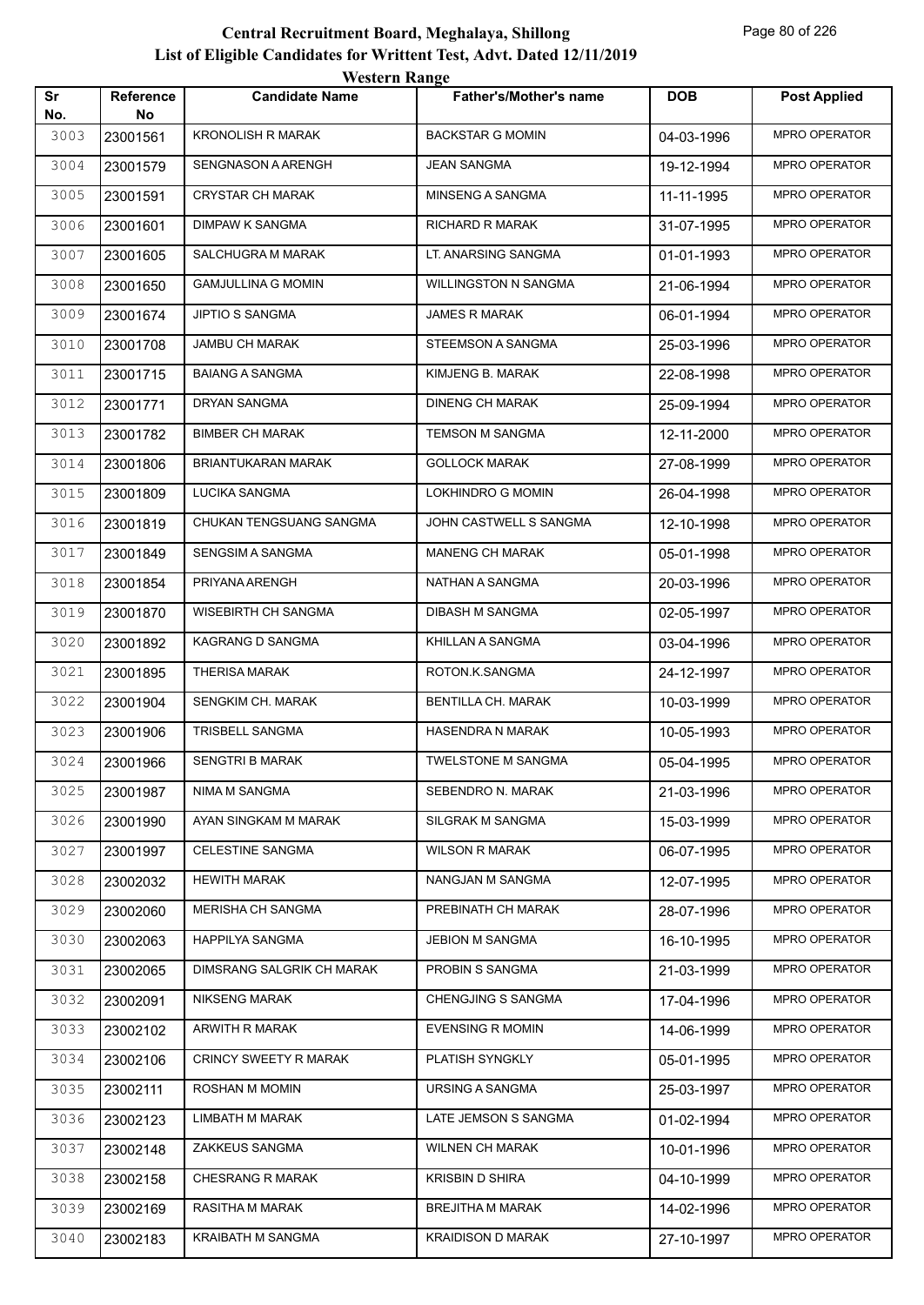| Sr<br>No. | <b>Reference</b><br>No | <b>Candidate Name</b>    | <b>Father's/Mother's name</b> | <b>DOB</b> | <b>Post Applied</b>  |
|-----------|------------------------|--------------------------|-------------------------------|------------|----------------------|
| 3041      | 23002192               | SILSRAK .M. MOMIN        | <b>DICKINSON MARAK</b>        | 26-08-1999 | MPRO OPERATOR        |
| 3042      | 23002197               | <b>CHAJIANG MARAK</b>    | PHILDASH CH MARAK             | 11-11-1995 | MPRO OPERATOR        |
| 3043      | 23002213               | <b>TENGCHANG MOMIN</b>   | <b>MICKSON ARENGH</b>         | 19-04-1998 | MPRO OPERATOR        |
| 3044      | 23002236               | <b>BANDHY B MARAK</b>    | <b>CHANSENG B MARAK</b>       | 16-10-1994 | MPRO OPERATOR        |
| 3045      | 23002244               | PAMPAS N. SANGMA         | PERLINE N. SANGMA             | 24-04-1995 | <b>MPRO OPERATOR</b> |
| 3046      | 23002265               | <b>CLEWATH N SANGMA</b>  | LEKISTHEN G MOMIN             | 30-08-2000 | <b>MPRO OPERATOR</b> |
| 3047      | 23002297               | <b>BREDISH M MARAK</b>   | NANGSON M SANGMA              | 26-09-1993 | MPRO OPERATOR        |
| 3048      | 23002330               | TANGRIMCHI MARAK         | SHRI. MEKEN R MARAK           | 10-02-1994 | MPRO OPERATOR        |
| 3049      | 23002342               | EMMANUEL D MARAK         | <b>SICKSON C MARAK</b>        | 06-04-2000 | MPRO OPERATOR        |
| 3050      | 23002352               | RICHMOND FELIASH SANGMA  | <b>BABOSH G. MOMIN</b>        | 08-11-1995 | MPRO OPERATOR        |
| 3051      | 23002368               | <b>BANSHANBOR MARAK</b>  | LT. EKLINROY LAPANG           | 04-12-2000 | MPRO OPERATOR        |
| 3052      | 23002389               | SANDEEP SANGMA           | ANILLISH A SANGMA             | 15-01-1997 | <b>MPRO OPERATOR</b> |
| 3053      | 23002501               | <b>MELKIOR R MARAK</b>   | ADENAUR N SANGMA              | 12-08-1997 | MPRO OPERATOR        |
| 3054      | 23002508               | <b>GRASPER D MARAK</b>   | SMT, PILJI D MARAK            | 15-02-1998 | <b>MPRO OPERATOR</b> |
| 3055      | 23002626               | TENGRAK CH. MARAK        | <b>REGNATH N. MARAK</b>       | 01-01-1996 | MPRO OPERATOR        |
| 3056      | 23002663               | <b>MINGGAM MARAK</b>     | GATJENG SANGMA                | 17-07-1996 | MPRO OPERATOR        |
| 3057      | 23002679               | <b>COLLINS M MARAK</b>   | SMT, NARGESH M MARAK          | 02-07-1995 | MPRO OPERATOR        |
| 3058      | 23002684               | MERRYCHRITBENEY N SANGMA | <b>KENENDRO T SANGMA</b>      | 11-09-1993 | MPRO OPERATOR        |
| 3059      | 23002695               | DORYANS T SANGMA         | SONJONI T SANGMA              | 03-05-1999 | MPRO OPERATOR        |
| 3060      | 23002739               | <b>BEJU R MARAK</b>      | PRITSON A SANGMA              | 04-07-1993 | MPRO OPERATOR        |
| 3061      | 23002795               | SENGRE B MARAK           | JERENDRO K SANGMA             | 13-07-1994 | <b>MPRO OPERATOR</b> |
| 3062      | 23002796               | ALANGKA SANGMA           | ELIRAM CH MARAK               | 24-06-1993 | MPRO OPERATOR        |
| 3063      | 23002798               | REDIP RABHA              | PURNA CH RABHA                | 06-08-1996 | <b>MPRO OPERATOR</b> |
| 3064      | 23002825               | <b>BATCHENG ARENGH</b>   | JOWINGSON R SANGMA            | 18-04-1996 | MPRO OPERATOR        |
| 3065      | 23002827               | ARTHER T SANGMA          | JANME T SANGMA                | 12-07-1999 | MPRO OPERATOR        |
| 3066      | 23002829               | AKSAI M MARAK            | <b>SUBITA M MARAK</b>         | 19-07-1998 | MPRO OPERATOR        |
| 3067      | 23002837               | SALGIRA CH. MOMIN        | RINGBAN M. MARAK              | 13-01-1996 | MPRO OPERATOR        |
| 3068      | 23002869               | WALCHUKAN A SANGMA       | ABUTCHAND M MARAK             | 14-10-1998 | MPRO OPERATOR        |
| 3069      | 23002884               | <b>GRIKME M MARAK</b>    | LATE PALLINDRO M SANGMA       | 15-07-1993 | MPRO OPERATOR        |
| 3070      | 23002912               | JENINGSTONE N SANGMA     | SANTOSH R MARAK               | 01-01-1993 | MPRO OPERATOR        |
| 3071      | 23002920               | <b>GODFIELD A SANGMA</b> | <b>HAMITSON B MARAK</b>       | 13-12-1997 | MPRO OPERATOR        |
| 3072      | 23002966               | RIKKAM D SANGMA          | <b>DICKY B SANGMA</b>         | 19-04-1996 | MPRO OPERATOR        |
| 3073      | 23003014               | AKKRA B MARAK            | <b>GREENBIRTH T SANGMA</b>    | 14-11-1995 | MPRO OPERATOR        |
| 3074      | 23003032               | TRYBIRTH B MARAK         | BENBEN A SANGMA               | 21-12-1998 | MPRO OPERATOR        |
| 3075      | 23003112               | NEVALIN SANGMA           | <b>BENTINA SANGMA</b>         | 13-08-1999 | MPRO OPERATOR        |
| 3076      | 23003139               | NIKSRANG SANGMA          | SUKENDRO CH MARAK             | 18-06-1994 | MPRO OPERATOR        |
| 3077      | 23003181               | SENGJRANG M SANGMA       | <b>WELCRASH R MARAK</b>       | 13-07-1995 | MPRO OPERATOR        |
| 3078      | 23003196               | DECYANA RANI MALNGIANG   | LT. BONELSON R MARAK          | 26-12-1998 | MPRO OPERATOR        |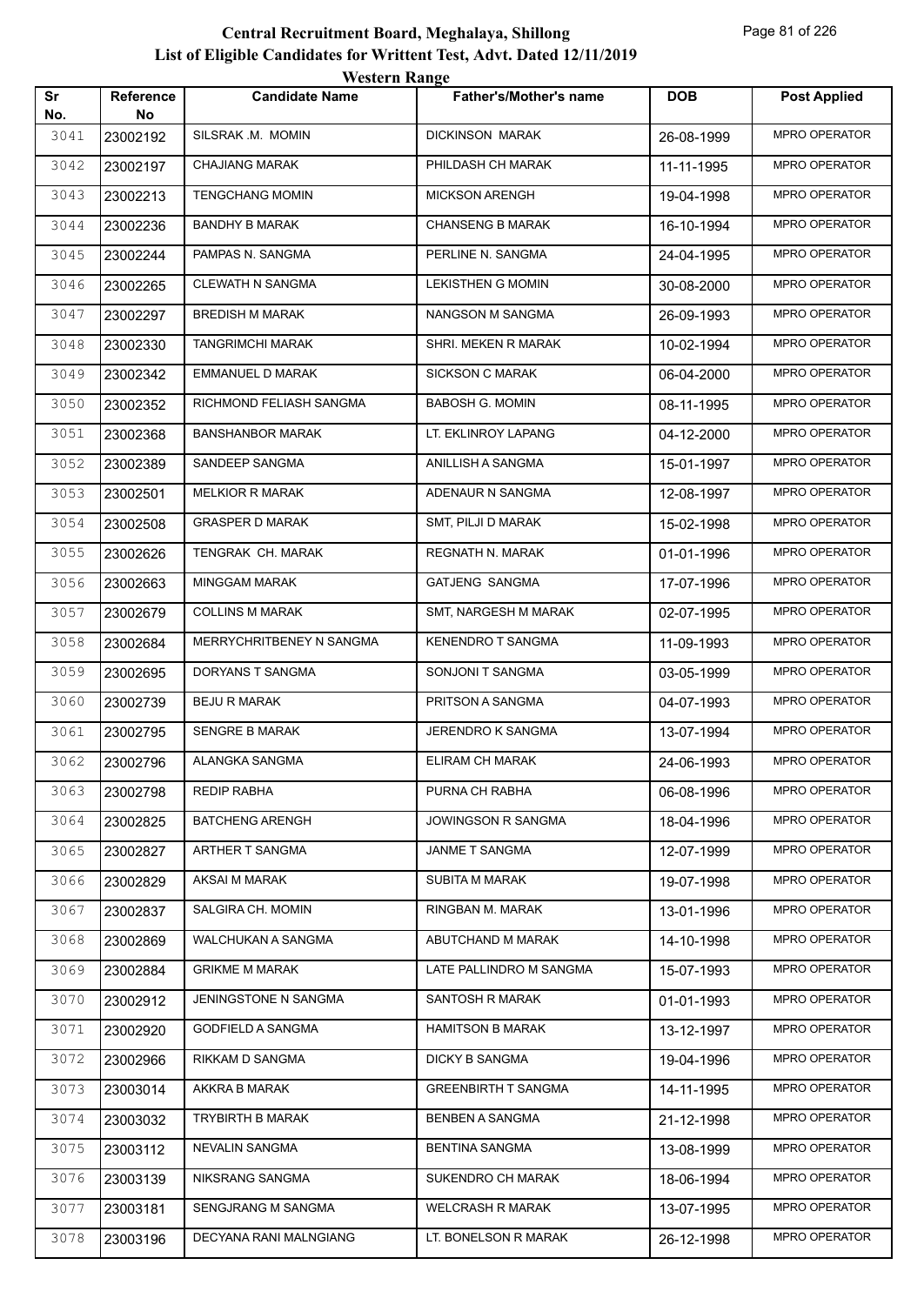|           | <b>Western Range</b>   |                                |                            |            |                      |  |
|-----------|------------------------|--------------------------------|----------------------------|------------|----------------------|--|
| Sr<br>No. | <b>Reference</b><br>No | <b>Candidate Name</b>          | Father's/Mother's name     | <b>DOB</b> | <b>Post Applied</b>  |  |
| 3079      | 23003198               | <b>MATGRIK SANGMA</b>          | LT. BENSON SANGMA          | 22-04-1994 | MPRO OPERATOR        |  |
| 3080      | 23003212               | CARESS .R. MARAK               | PRINCIPAL MOMIN            | 21-02-1994 | <b>MPRO OPERATOR</b> |  |
| 3081      | 23003229               | <b>SHINY SANGMA</b>            | PHILIPS MARAK              | 03-03-1996 | MPRO OPERATOR        |  |
| 3082      | 23003236               | <b>MODON DAS</b>               | <b>SUBOD DAS</b>           | 02-05-1999 | MPRO OPERATOR        |  |
| 3083      | 23003252               | TONEY BIRINCHI CH SANGMA       | <b>MONJING G MOMIN</b>     | 08-03-1993 | <b>MPRO OPERATOR</b> |  |
| 3084      | 23003283               | NOLING D SANGMA                | SPALSON B MARAK            | 09-10-1996 | MPRO OPERATOR        |  |
| 3085      | 23003300               | BRENDAR T SANGMA               | ARMISH T SANGMA            | 13-11-1995 | MPRO OPERATOR        |  |
| 3086      | 23003335               | <b>SENGTIK MOMIN</b>           | SHRI BRENALSON ARENGH      | 19-09-1997 | MPRO OPERATOR        |  |
| 3087      | 23003339               | <b>DIKSENG CH MARAK</b>        | PORENSON D SANGMA          | 20-12-1999 | <b>MPRO OPERATOR</b> |  |
| 3088      | 23003355               | NINETY PANDEY G MOMIN          | <b>WILLIARTH MARAK</b>     | 30-03-1994 | MPRO OPERATOR        |  |
| 3089      | 23003357               | KINGNOBAL B MARAK              | <b>LIMBASTON D SANGMA</b>  | 01-11-1993 | MPRO OPERATOR        |  |
| 3090      | 23003374               | <b>DISIRENAISMY N MARAK</b>    | ARBINGSTONE N ARENGH       | 08-09-1998 | MPRO OPERATOR        |  |
| 3091      | 23003422               | <b>JAINING R MARAK</b>         | <b>DOMINIC SHIRA</b>       | 15-02-1999 | MPRO OPERATOR        |  |
| 3092      | 23003423               | <b>GUNGUN A SANGMA</b>         | <b>CHITORSING M SANGMA</b> | 20-01-1999 | MPRO OPERATOR        |  |
| 3093      | 23003426               | RONGSIL M SANGMA               | ELBISON CH SANGMA          | 06-03-1997 | MPRO OPERATOR        |  |
| 3094      | 23003428               | <b>GITTING RIKKIMCHI MARAK</b> | <b>HELLAM A SANGMA</b>     | 08-05-1996 | MPRO OPERATOR        |  |
| 3095      | 23003438               | JUDAH WAYNE G MOMIN            | PIJOSH G MOMIN             | 26-06-1999 | MPRO OPERATOR        |  |
| 3096      | 23003505               | PETER MOMIN                    | <b>LUTISH SANGMA</b>       | 07-07-1994 | MPRO OPERATOR        |  |
| 3097      | 23003584               | TANGRAK M SANGMA               | JODISH M SANGMA            | 11-07-1995 | MPRO OPERATOR        |  |
| 3098      | 23003627               | SILCHIME A SANGMA              | <b>BRITHEN MOMIN</b>       | 16-03-1998 | MPRO OPERATOR        |  |
| 3099      | 23003660               | SOLARTINA CH MARAK             | PEMARSON A SANGMA          | 24-10-1995 | MPRO OPERATOR        |  |
| 3100      | 23003687               | <b>BANTE D MARAK</b>           | JOSENDRO D SANGMA          | 26-05-1996 | MPRO OPERATOR        |  |
| 3101      | 23003690               | <b>BECKIUSH MOMIN</b>          | <b>RUPBING ARENG</b>       | 10-01-1999 | MPRO OPERATOR        |  |
| 3102      | 23003734               | NOMITHA SANGMA                 | LT= MODILSON K MOMIN       | 13-09-1993 | MPRO OPERATOR        |  |
| 3103      | 23003833               | <b>DIPBONS N MARAK</b>         | PERILLA MARAK              | 23-04-1996 | MPRO OPERATOR        |  |
| 3104      | 23003834               | RYAN SAMPRAS SANGMA            | <b>CHAGLA M SANGMA</b>     | 27-06-1993 | MPRO OPERATOR        |  |
| 3105      | 23003858               | <b>GREATSCIENCE MARAK</b>      | <b>KEROLINA MARAK</b>      | 15-07-1997 | MPRO OPERATOR        |  |
| 3106      | 23003903               | <b>ASISH MARAK</b>             | SHRI. SONTUSH A SANGMA     | 10-08-1997 | MPRO OPERATOR        |  |
| 3107      | 23003956               | SALMAN N MARAK                 | DINGSIN CH SANGMA          | 21-09-1994 | MPRO OPERATOR        |  |
| 3108      | 23003960               | MANCHINA M. MARAK              | ALDRICK JAMES S. SANGMA    | 02-05-1994 | MPRO OPERATOR        |  |
| 3109      | 23003961               | PHANTORA M MARAK               | <b>MORONDRO M MARAK</b>    | 12-05-1996 | MPRO OPERATOR        |  |
| 3110      | 23004052               | KINDBARD R MARAK               | ANDRIO M SANGMA            | 04-05-1997 | MPRO OPERATOR        |  |
| 3111      | 23004158               | <b>TITUSH SANGMA</b>           | ROMEO M MARAK              | 26-06-1998 | MPRO OPERATOR        |  |
| 3112      | 23004204               | SEMIR CH MOMIN                 | AILLINE R. MARAK           | 15-11-1999 | MPRO OPERATOR        |  |
| 3113      | 23004215               | <b>CASABIANCA MARAK</b>        | SHRI. CAMPLINE K. SANGMA   | 03-02-1995 | MPRO OPERATOR        |  |
| 3114      | 23004216               | NAIROBI T. SANGMA              | HERENNI T. SANGMA          | 31-10-1996 | MPRO OPERATOR        |  |
| 3115      | 23004234               | <b>GONIRAK G MOMIN</b>         | LT. HELWINSON R SANGMA     | 07-11-1995 | MPRO OPERATOR        |  |
| 3116      | 23004284               | TENGBASAL W MOMIN              | <b>WINFORT MARAK</b>       | 01-03-1994 | MPRO OPERATOR        |  |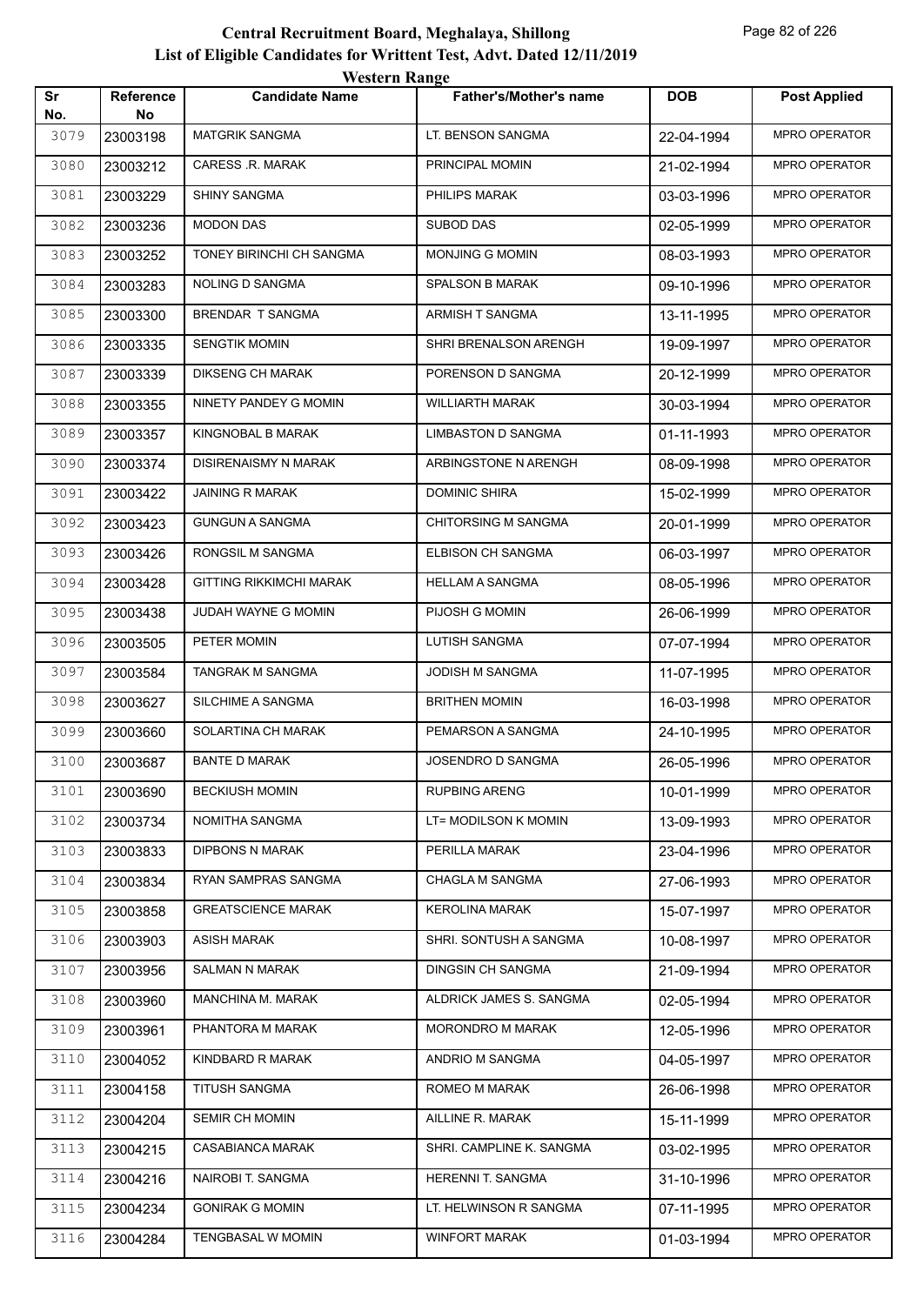| Sr          | Reference      | <b>Candidate Name</b>    | <b>Father's/Mother's name</b>                   | <b>DOB</b> | <b>Post Applied</b>  |
|-------------|----------------|--------------------------|-------------------------------------------------|------------|----------------------|
| No.<br>3117 | No<br>23004319 | <b>ISHAK G MOMIN</b>     | PERSING N SANGMA                                | 10-01-1997 | MPRO OPERATOR        |
| 3118        | 23004340       | <b>BHIM HAJONG</b>       | MOLINDRO HAJONG                                 | 12-04-1996 | MPRO OPERATOR        |
| 3119        | 23004371       | WILLINGSON R MARAK       | LATE ANAND SANGMA                               | 22-08-1995 | <b>MPRO OPERATOR</b> |
| 3120        | 23004382       | <b>TAMKI SANGMA</b>      | LT PREDHI G MOMIN                               | 27-07-1994 | <b>MPRO OPERATOR</b> |
| 3121        | 23004398       | SENGSIL G MOMIN          | BHUPENDRA D SANGMA                              | 14-05-1997 | <b>MPRO OPERATOR</b> |
| 3122        | 23004453       | <b>SAKSENG M. MARAK</b>  | <b>JUSENG M SANGMA</b>                          | 29-01-1999 | <b>MPRO OPERATOR</b> |
| 3123        | 23004466       | BRILLIANT BANDI B MARAK  | <b>GROSSFIELD D SANGMA</b>                      | 24-02-1998 | <b>MPRO OPERATOR</b> |
| 3124        | 23004487       | AMBEDKAR N. ARENGH       | ODENDRO R. SANGMA                               | 15-06-1994 | <b>MPRO OPERATOR</b> |
| 3125        | 23004505       | SENGKAM S. SANGMA        | RAKSON B. MARAK                                 | 17-06-1994 | <b>MPRO OPERATOR</b> |
| 3126        | 23004513       | <b>CINDY K MOMIN</b>     | MONKILAS R MARAK                                | 20-01-1999 | <b>MPRO OPERATOR</b> |
| 3127        | 23004681       | DESANGRACHANDO K SANGMA  | KRUSUWELL M MARAK                               | 04-08-2000 | <b>MPRO OPERATOR</b> |
| 3128        | 23004688       | SENGSRANG A SANGMA       | NONJILISH A SANGMA                              | 09-05-1999 | <b>MPRO OPERATOR</b> |
| 3129        | 23004694       | <b>NIKCHENG SANGMA</b>   | LT SUILSON ARENGH                               | 24-08-1999 | <b>MPRO OPERATOR</b> |
| 3130        | 23004698       | SENGRIM CH MARAK         | RINGGAN A SANGMA                                | 18-11-2000 | <b>MPRO OPERATOR</b> |
| 3131        | 23004718       | CHEGAM R SANGMA          | SUNDAYBIRTH R MARAK                             | 23-09-1997 | <b>MPRO OPERATOR</b> |
| 3132        | 23004749       | <b>GRIKCHANG M MARAK</b> | LUTHERSON K MARAK                               | 14-02-1995 | <b>MPRO OPERATOR</b> |
| 3133        | 23004762       | <b>ALTRONIO G MOMIM</b>  | JOLLAR R MARAK                                  | 10-04-1995 | <b>MPRO OPERATOR</b> |
| 3134        | 23004772       | MRILSFIELD J. SANGMA     | JONGJING CH. MARAK                              | 06-08-1997 | <b>MPRO OPERATOR</b> |
| 3135        | 23004773       | TAPASHREE B. HADU        | <b>MADHAB RABHA</b>                             | 12-08-1994 | <b>MPRO OPERATOR</b> |
| 3136        | 23004797       | WIND CH MARAK            | WALLEN T SANGMA                                 | 30-06-1996 | <b>MPRO OPERATOR</b> |
| 3137        | 23004822       | PRAISTIN G MOMIN         | NEMSING K MARAK                                 | 10-05-1996 | MPRO OPERATOR        |
| 3138        | 23004827       | SHELWIN M MARAK          | PEDALSON T SANGMA                               | 02-07-1997 | <b>MPRO OPERATOR</b> |
| 3139        | 23004849       | TANGSIK S SANGMA         | DORONI S SANGMA                                 | 02-10-1994 | <b>MPRO OPERATOR</b> |
| 3140        | 23004856       | KARMINGSTONE MARAK       | <b>SUSEN M SANGMA</b>                           | 09-02-1995 | <b>MPRO OPERATOR</b> |
| 3141        | 23004962       | RITCHICORRIER CH SANGMA  | <b>GRETING R MARAK</b>                          | 25-02-1994 | MPRO OPERATOR        |
| 3142        | 23005002       | YANGSTONE A. SANGMA      | KITJING CH MARAK/ WENJILLISH<br><u>A.SANGMA</u> | 05-02-1997 | MPRO OPERATOR        |
| 3143        | 23005009       | HOMESTONE D SANGMA       | <b>MELLISON MARAK</b>                           | 03-03-1998 | <b>MPRO OPERATOR</b> |
| 3144        | 23005057       | CHEANGMATGRIK SANGMA     | <b>KRAYDING N MARAK</b>                         | 29-10-1995 | MPRO OPERATOR        |
| 3145        | 23005077       | <b>CHINGRE G MOMIN</b>   | <b>TUNILLA G MOMIN</b>                          | 08-10-1994 | MPRO OPERATOR        |
| 3146        | 23005105       | TEJI D SANGMA            | MONU CH SANGMA                                  | 10-08-1994 | MPRO OPERATOR        |
| 3147        | 23005107       | BLESTER M. SANGMA        | SELENDA G. MOMIN                                | 21-02-1996 | MPRO OPERATOR        |
| 3148        | 23005118       | BERNARD M. MARAK         | SHRI. SIRIL R. MARAK                            | 28-01-1998 | MPRO OPERATOR        |
| 3149        | 23005128       | TENGJRANG SANGMA         | SAIDINA R SANGMA                                | 19-09-1997 | MPRO OPERATOR        |
| 3150        | 23005133       | <b>MENI M SANGMA</b>     | SITONATH W MOMIN                                | 07-12-1993 | MPRO OPERATOR        |
| 3151        | 23005194       | ZULU NICOBAR D ARENGH    | PETER T MARAK                                   | 24-01-1995 | MPRO OPERATOR        |
| 3152        | 23005244       | WALSRANG MOMIN           | SELINA G MOMIN                                  | 22-04-1996 | MPRO OPERATOR        |
| 3153        | 23005245       | JOMINSUDHA RABHA         | SODAGOR RABHA                                   | 15-01-1999 | MPRO OPERATOR        |
| 3154        | 23005249       | DOLITA RABHA             | SORASWAN RABHA                                  | 15-01-1996 | MPRO OPERATOR        |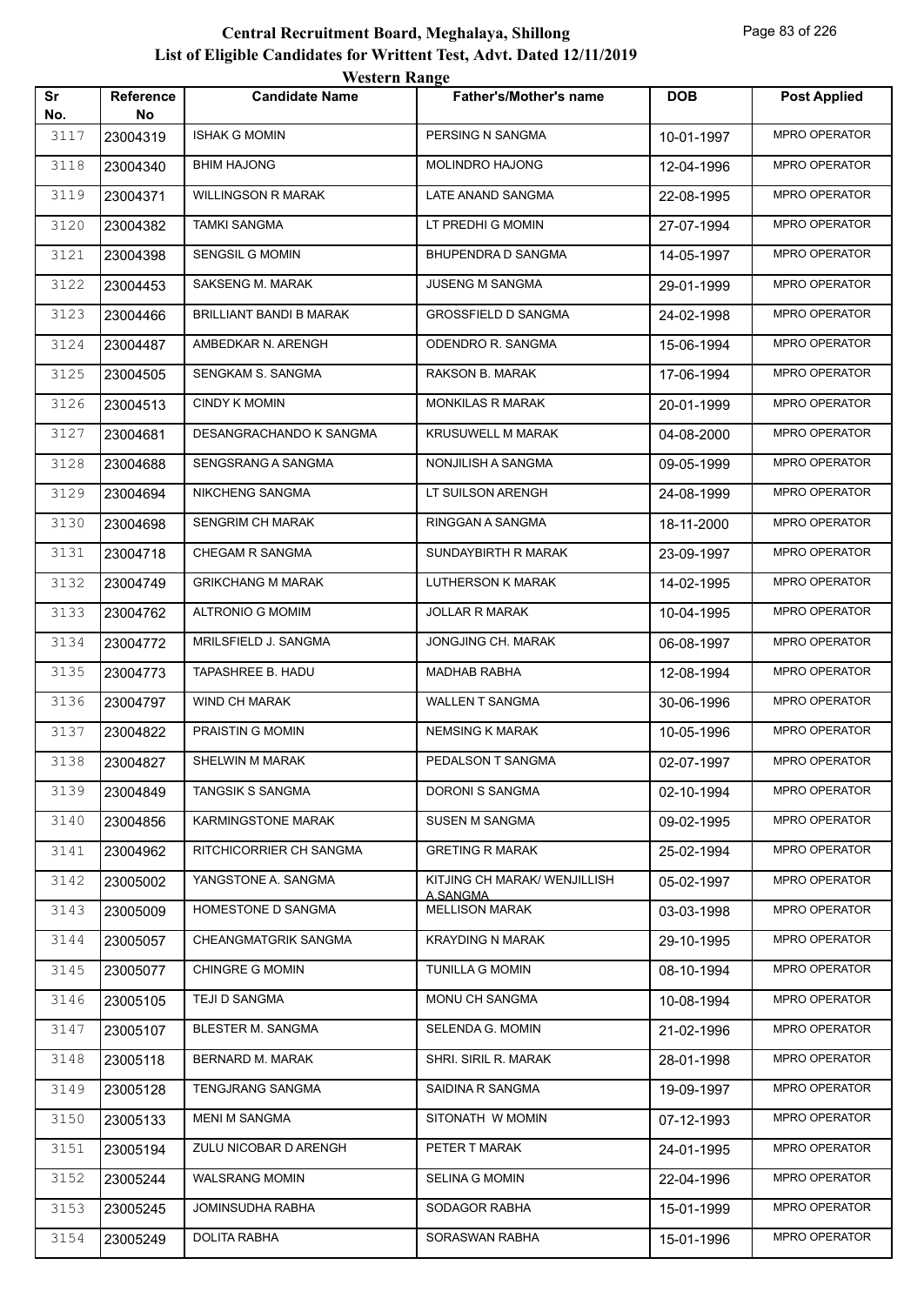| Sr          | Reference      | <b>Candidate Name</b>     | Father's/Mother's name     | <b>DOB</b> | <b>Post Applied</b>  |
|-------------|----------------|---------------------------|----------------------------|------------|----------------------|
| No.<br>3155 | No<br>23005278 | RINGKU T SANGMA           | SEKENDRO CH MARAK          | 13-11-2000 | MPRO OPERATOR        |
| 3156        | 23005281       | SONJITH D SANGMA          | <b>BREMSON M MARAK</b>     | 12-03-1999 | MPRO OPERATOR        |
| 3157        | 23005290       | JIMSERA MARAK             | KURIDIN M SANGMA           | 08-12-1995 | <b>MPRO OPERATOR</b> |
| 3158        | 23005303       | DEJI CH. MARAK            | WALLEN T. SANGMA           | 25-06-1996 | MPRO OPERATOR        |
| 3159        | 23005304       | <b>JEJAT R MARAK</b>      | NAMEN T SANGMA             | 14-03-1994 | <b>MPRO OPERATOR</b> |
| 3160        | 23005398       | DECHENG A SANGMA          | WINDAM B MARAK             | 05-11-1993 | <b>MPRO OPERATOR</b> |
| 3161        | 23005421       | ALGARIAN G SANGMA         | ANGRACE CH MARAK           | 26-11-1995 | <b>MPRO OPERATOR</b> |
| 3162        | 23005437       | TENGSRANG M SANGMA        | HAPPY CH MARAK             | 11-11-1998 | <b>MPRO OPERATOR</b> |
| 3163        | 23005488       | MENJAR CH SANGMA          | <b>BALMITHSON G. MOMIN</b> | 05-02-1994 | <b>MPRO OPERATOR</b> |
| 3164        | 23005491       | SILBIRTH M MARAK          | SHRI OCHETSON M SANGMA     | 14-12-1996 | <b>MPRO OPERATOR</b> |
| 3165        | 23005504       | CHADAM CH MARAK           | <b>MISONI CH MARAK</b>     | 18-12-1995 | <b>MPRO OPERATOR</b> |
| 3166        | 23005512       | THINGROTH SANGMA          | SHRI SENGNATH MOMIN        | 02-02-1998 | <b>MPRO OPERATOR</b> |
| 3167        | 23005515       | <b>BEBETO K MARAK</b>     | <b>CHANDAN BANAI</b>       | 16-04-1995 | <b>MPRO OPERATOR</b> |
| 3168        | 23005565       | RICKRAKBARTHER MOMIN      | <b>LIMICKSON SANGMA</b>    | 09-03-1993 | <b>MPRO OPERATOR</b> |
| 3169        | 23005578       | <b>BIJU SANGMA</b>        | <b>NETHISON MOMIN</b>      | 23-10-1997 | <b>MPRO OPERATOR</b> |
| 3170        | 23005585       | POLLENDRO MARAK           | RONGJAN SANGMA             | 21-05-1999 | <b>MPRO OPERATOR</b> |
| 3171        | 23005605       | APPIAN CH.MARAK           | OTTONSING P.SANGMA         | 18-11-1999 | <b>MPRO OPERATOR</b> |
| 3172        | 23005625       | SAHIL MARAK               | AJAY RABHA                 | 30-03-1995 | <b>MPRO OPERATOR</b> |
| 3173        | 23005638       | JOSBIN T SANGMA           | JARAM CH MOMIN             | 18-05-1994 | <b>MPRO OPERATOR</b> |
| 3174        | 23005654       | <b>DIKSENG T SANGMA</b>   | LT ARSTONE R MARAK         | 21-01-1994 | MPRO OPERATOR        |
| 3175        | 23005692       | PIJUSH R MARAK            | PARMESH D SANGMA           | 28-09-1995 | MPRO OPERATOR        |
| 3176        | 23005703       | <b>MAMUNI MARAK</b>       | <b>BODIAR JAMAL</b>        | 29-10-1996 | <b>MPRO OPERATOR</b> |
| 3177        | 23005727       | TENGKRIMCHI A SANGMA      | RIKJENG G SANGMA           | 14-10-1995 | <b>MPRO OPERATOR</b> |
| 3178        | 23005760       | BISWAJITH A. SANGMA       | DINAN A SANGMA             | 23-09-1996 | MPRO OPERATOR        |
| 3179        | 23005774       | RIKSERA T. SANGMA         | DERICKSON N. SANGMA        | 13-05-1999 | MPRO OPERATOR        |
| 3180        | 23005827       | <b>RIKSENG MARAK</b>      | ROTORSING MOMIN            | 07-10-1997 | MPRO OPERATOR        |
| 3181        | 23005831       | RAKMAN D SANGMA           | ALBERTH R MARAK            | 30-09-1995 | MPRO OPERATOR        |
| 3182        | 23005834       | EUBIRTH N MARAK           | JINDALSON R SANGMA         | 24-02-1994 | MPRO OPERATOR        |
| 3183        | 23005875       | MAXWELL D MARAK           | ABARSON M SANGMA           | 27-10-1997 | MPRO OPERATOR        |
| 3184        | 23006025       | ALPHIUSH CH MOMIN         | SAPENSON G SANGMA          | 15-03-1997 | MPRO OPERATOR        |
| 3185        | 23006031       | LEWINDRICK SANGMA         | <b>JALLIPSON B MARAK</b>   | 28-02-1996 | MPRO OPERATOR        |
| 3186        | 23006133       | DABILSON T SANGMA         | JOLIN A MARAK              | 27-08-2000 | MPRO OPERATOR        |
| 3187        | 23006163       | CHINGKU B MARAK           | <b>GREDER A SANGMA</b>     | 01-10-1994 | MPRO OPERATOR        |
| 3188        | 23006226       | <b>RELIUSH CH MARAK</b>   | PHILLIPSON A SANGMA        | 11-11-1993 | MPRO OPERATOR        |
| 3189        | 23006272       | <b>BARSILLIN CH MOMIN</b> | <b>MOENI CH MOMIN</b>      | 26-03-1997 | MPRO OPERATOR        |
| 3190        | 23006273       | SENGBATH N MARAK MARAK    | PROSAD CH SANGMA           | 02-11-1996 | MPRO OPERATOR        |
| 3191        | 23006285       | DIKSENG SANGMA            | MITHERSON T SANGMA         | 27-11-1996 | MPRO OPERATOR        |
| 3192        | 23006336       | CHURAN SANGMA             | <b>WILLIBAR MARAK</b>      | 30-04-1996 | MPRO OPERATOR        |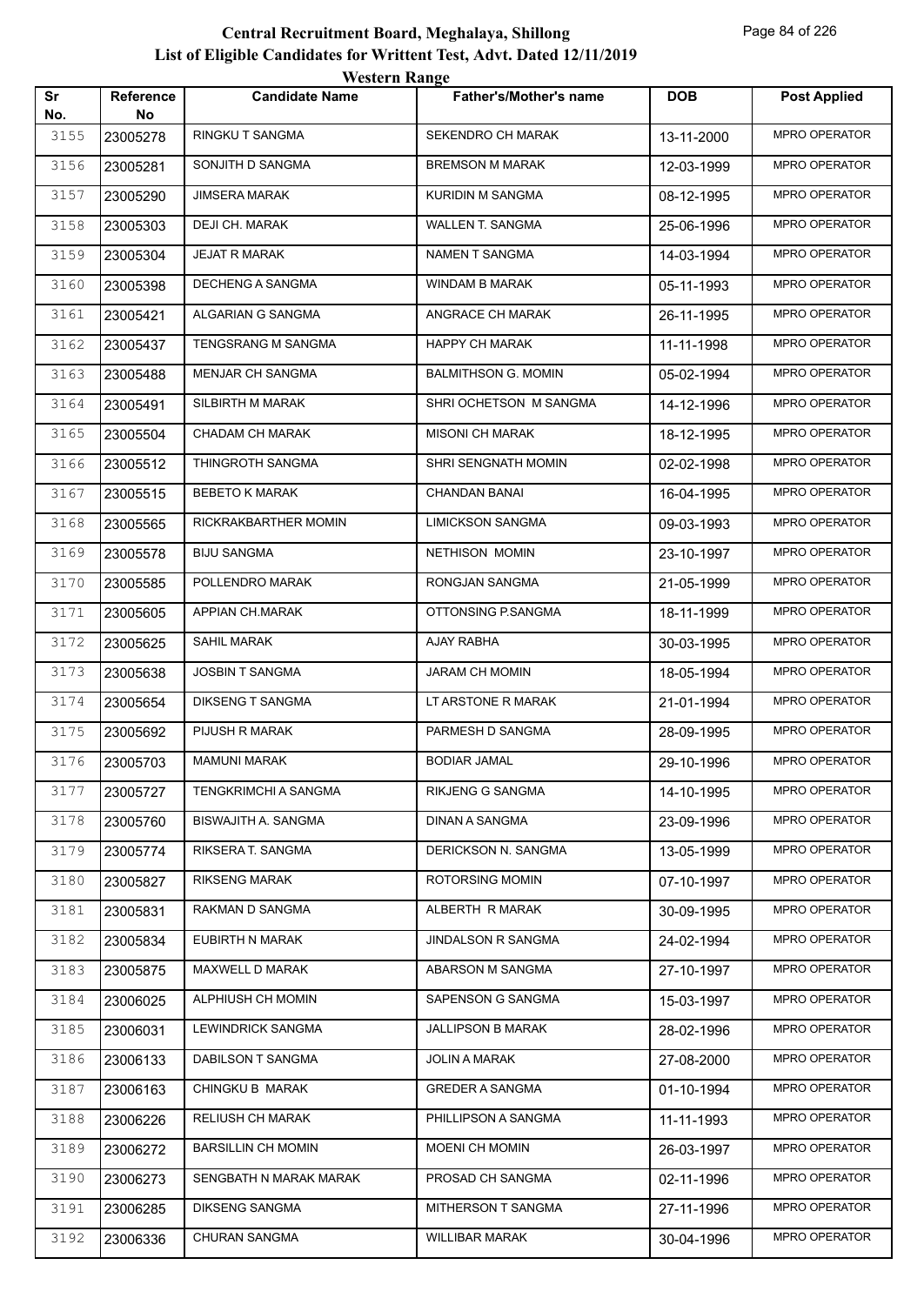| Sr          | Reference      | <b>Candidate Name</b>     | <b>Father's/Mother's name</b>        | <b>DOB</b> | <b>Post Applied</b>  |
|-------------|----------------|---------------------------|--------------------------------------|------------|----------------------|
| No.<br>3193 | No<br>23006400 | CHIANGKU B SANGMA         | <b>JENIUSH R MARAK</b>               | 03-04-1996 | MPRO OPERATOR        |
| 3194        | 23006407       | TADIK T. SANGMA           | THERJENDRO R MARAK                   | 09-10-1995 | MPRO OPERATOR        |
| 3195        | 23006410       | <b>KREDRICK M SANGMA</b>  | SERIL MARAK                          | 06-03-1999 | <b>MPRO OPERATOR</b> |
| 3196        | 23006411       | SILGRAK SANGMA            | <b>GARSON M MARAK</b>                | 06-10-1995 | <b>MPRO OPERATOR</b> |
| 3197        | 23006429       | <b>TAMRENG N MARAK</b>    | <b>HIRASON MARAK</b>                 | 09-05-1998 | <b>MPRO OPERATOR</b> |
| 3198        | 23006435       | SENGCHRAK M MARAK         | WISHBIRTH R SANGMA                   | 02-06-1999 | <b>MPRO OPERATOR</b> |
| 3199        | 23006446       | SOMJUBIRTH MOMIN          | CLEVERSON N SANGMA                   | 23-04-1994 | <b>MPRO OPERATOR</b> |
| 3200        | 23006451       | HENRYBIRTH D MARAK        | <b>GEDINSON G MOMIN</b>              | 06-08-1994 | <b>MPRO OPERATOR</b> |
| 3201        | 23006506       | WALCHI CH SANGMA          | DAVID R MARAK                        | 09-03-1999 | <b>MPRO OPERATOR</b> |
| 3202        | 23006642       | KILJRANG D.SHIRA          | MEATLESS N.MARAK / BEBITHA           | 14-03-1997 | <b>MPRO OPERATOR</b> |
| 3203        | 23006668       | DITU M SANGMA             | D.SHIRA<br><b>BIDARSON CH. MARAK</b> | 28-02-1995 | MPRO OPERATOR        |
| 3204        | 23006672       | <b>DIKCHIRA G MOMIN</b>   | <b>RAITISH R MARAK</b>               | 21-02-1993 | <b>MPRO OPERATOR</b> |
| 3205        | 23006676       | <b>BONSENG A SANGMA</b>   | ROJAN B MARAK                        | 17-06-1995 | <b>MPRO OPERATOR</b> |
| 3206        | 23006678       | <b>CARLUS SANGMA</b>      | <b>ROBIN SANGMA</b>                  | 15-03-1999 | <b>MPRO OPERATOR</b> |
| 3207        | 23006798       | SHININGSTAR MARAK         | <b>GREBITHSON MARAK</b>              | 05-08-1996 | <b>MPRO OPERATOR</b> |
| 3208        | 23006817       | <b>JIMBERTH MARAK</b>     | LATE DILLIP M SANGMA                 | 12-09-1995 | MPRO OPERATOR        |
| 3209        | 23006852       | <b>SENGMITH S MARAK</b>   | <b>GITAL R SANGMA</b>                | 21-02-2000 | <b>MPRO OPERATOR</b> |
| 3210        | 23006957       | <b>BASANIO P. SANGMA</b>  | <b>DINGCHANG R MARAK</b>             | 24-09-1993 | <b>MPRO OPERATOR</b> |
| 3211        | 23006991       | ROMSON G MOMIN            | <b>STIMSON SANGMA</b>                | 29-01-1997 | <b>MPRO OPERATOR</b> |
| 3212        | 23006996       | NOERA SANGMA              | ATTENDSING SANGMA                    | 23-02-2000 | MPRO OPERATOR        |
| 3213        | 23007021       | <b>MIKSILLA CH MARAK</b>  | <b>SUGRASH MARAK</b>                 | 06-07-1999 | MPRO OPERATOR        |
| 3214        | 23007052       | LISHA MARAK               | <b>KARTICK SAHA</b>                  | 18-04-1993 | MPRO OPERATOR        |
| 3215        | 23007085       | SILLIAN CH. MOMIN         | <b>BARTHALINE R MARAK</b>            | 06-04-1996 | <b>MPRO OPERATOR</b> |
| 3216        | 23007089       | TONY THINKER D SANGMA     | <b>ARTISH CH MARAK</b>               | 20-03-1994 | MPRO OPERATOR        |
| 3217        | 23007107       | NITWIN M SANGMA           | NICKOLASH B SANGMA                   | 21-10-1998 | MPRO OPERATOR        |
| 3218        | 23007113       | <b>BREDIN CH MARAK</b>    | <b>HEWALSON CH MOMIN</b>             | 09-05-1993 | MPRO OPERATOR        |
| 3219        | 23007168       | PREMAX METHIN MARAK       | JONGBAL K. SANGMA                    | 28-04-1994 | MPRO OPERATOR        |
| 3220        | 23007290       | ONONTO M MARAK            | PUTUL MRAK                           | 28-02-1998 | MPRO OPERATOR        |
| 3221        | 23007330       | <b>WALSRANG B MARAK</b>   | <b>GASING MARAK</b>                  | 14-09-1994 | MPRO OPERATOR        |
| 3222        | 23007360       | SILCHIRA K SANGMA         | WELSMINATH J SANGMA                  | 12-02-1996 | MPRO OPERATOR        |
| 3223        | 23007361       | SILSENG N MARAK           | ROSTON SANGMA                        | 22-11-1998 | MPRO OPERATOR        |
| 3224        | 23007375       | <b>SENGCHUANG R MARAK</b> | BATHMILLA R MARAK                    | 19-08-1998 | MPRO OPERATOR        |
| 3225        | 23007391       | MATSRAM CH MOMIN          | <b>LEKINSON R MARAK</b>              | 09-03-1996 | MPRO OPERATOR        |
| 3226        | 23007396       | CHEMBERLNE CH MOMIN       | <b>WATNANG T SANGMA</b>              | 23-08-1996 | MPRO OPERATOR        |
| 3227        | 23007419       | TENGCHAM A SANGMA         | <b>BODONSING CH MOMIN</b>            | 27-05-1996 | MPRO OPERATOR        |
| 3228        | 23007423       | RANGJIM M SANGMA          | CHANGBAN CH MOMIN                    | 06-04-1997 | MPRO OPERATOR        |
| 3229        | 23007463       | SENGDINA B MARAK          | PONEN CH SANGMA                      | 23-10-1996 | MPRO OPERATOR        |
| 3230        | 23007466       | <b>BRELLIANT MARAK</b>    | LATE.NOLITHSON MARAK                 | 11-06-1999 | MPRO OPERATOR        |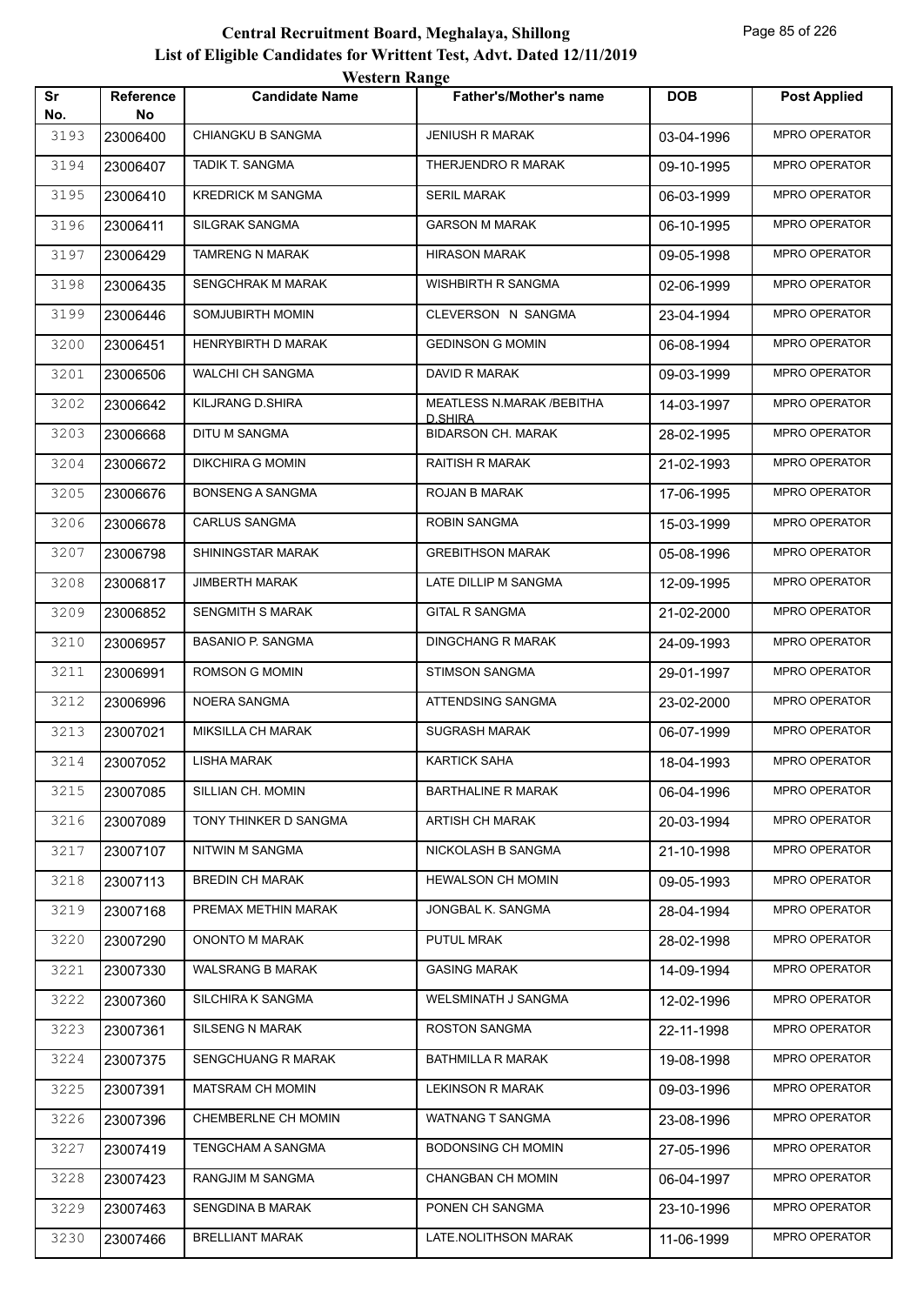|           |                        | <b>Western Range</b>        |                               |            |                      |
|-----------|------------------------|-----------------------------|-------------------------------|------------|----------------------|
| Sr<br>No. | <b>Reference</b><br>No | <b>Candidate Name</b>       | <b>Father's/Mother's name</b> | <b>DOB</b> | <b>Post Applied</b>  |
| 3231      | 23007502               | <b>MATHEW ARENGH</b>        | TERESA N ARENGH               | 13-05-1994 | MPRO OPERATOR        |
| 3232      | 23007590               | <b>TONY SANGMA</b>          | <b>ALBATH S MARAK</b>         | 10-12-1993 | MPRO OPERATOR        |
| 3233      | 23007595               | <b>SENGKUSH MARAK</b>       | <b>GREWILSON S MARAK</b>      | 19-10-1993 | MPRO OPERATOR        |
| 3234      | 23007598               | NENDAR A. SANGMA            | LATE. MAJANG MARAK            | 25-06-1998 | MPRO OPERATOR        |
| 3235      | 23007602               | <b>BILGRAK N SANGMA</b>     | <b>BRENENTHONE R MARAK</b>    | 02-06-1994 | <b>MPRO OPERATOR</b> |
| 3236      | 23007657               | <b>MANIBHA RABHA</b>        | KHAGEN RABHA                  | 15-02-1999 | MPRO OPERATOR        |
| 3237      | 23007672               | <b>SALAKIM MARAK</b>        | <b>REEVES G MOMIN</b>         | 27-09-1998 | MPRO OPERATOR        |
| 3238      | 23007701               | SAULINBIRTH R MARAK         | PAULINOSH MOMIN               | 27-11-1996 | MPRO OPERATOR        |
| 3239      | 23007761               | <b>WILNATH T SANGMA</b>     | SMT. DEBILLA T SANGMA         | 12-12-1993 | <b>MPRO OPERATOR</b> |
| 3240      | 23007762               | JEBILSTONE T SANGMA         | SHRI: - ROJENSON CH MARAK     | 15-05-1995 | <b>MPRO OPERATOR</b> |
| 3241      | 23007776               | LENICAR R. MARAK            | CANNING T. SANGMA             | 15-10-1996 | MPRO OPERATOR        |
| 3242      | 23007790               | <b>GINETH M SANGMA</b>      | KILJAN CH MARAK               | 10-03-1995 | MPRO OPERATOR        |
| 3243      | 23007850               | SENGSRANG MARAK             | <b>WILLARD N SANGMA</b>       | 19-05-1993 | MPRO OPERATOR        |
| 3244      | 23007888               | <b>WALCHIDOME N SANGMA</b>  | DAYANA N SANGMA               | 24-09-1999 | MPRO OPERATOR        |
| 3245      | 23007906               | <b>NOKRIKME G MOMIN</b>     | <b>GRESILDA G MOMIN</b>       | 26-09-1998 | MPRO OPERATOR        |
| 3246      | 23007918               | <b>JEWIL R MARAK</b>        | PAILACK D SANGMA              | 29-04-2000 | MPRO OPERATOR        |
| 3247      | 23007928               | SENGSENG D SANGMA           | <b>LIGHTNING J SANGMA</b>     | 25-04-1994 | MPRO OPERATOR        |
| 3248      | 23007941               | <b>CHIBASAL B MARAK</b>     | <b>OSMOLLINE B MARAK</b>      | 10-08-1997 | MPRO OPERATOR        |
| 3249      | 23007974               | CHEGANBALKASIN A SANGMA     | AMARA A SANGMA                | 02-04-1993 | MPRO OPERATOR        |
| 3250      | 23007982               | <b>ZINGGU M MARAK</b>       | PREDICK D SANGMA              | 29-08-1998 | MPRO OPERATOR        |
| 3251      | 23007991               | RAKKIM M MARAK              | <b>BETHYEL R MARAK</b>        | 19-03-1995 | MPRO OPERATOR        |
| 3252      | 23008010               | <b>MRIDUL RANKHA</b>        | SHILA DEVI RABHA              | 26-03-1993 | MPRO OPERATOR        |
| 3253      | 23008019               | SELLISH M. SANGMA           | LATE WILHEAD N. SANGMA        | 29-03-1994 | MPRO OPERATOR        |
| 3254      | 23008051               | ANTEROSH M SANGMA           | <b>MARTIN CH MOMIN</b>        | 15-05-1998 | MPRO OPERATOR        |
| 3255      | 23008129               | DHRUBA RABHA                | ANITA RABHA                   | 11-09-1995 | MPRO OPERATOR        |
| 3256      | 23008133               | <b>CHINANG K MARAK</b>      | WINKLISH M SANGMA             | 06-10-1996 | MPRO OPERATOR        |
| 3257      | 23008142               | <b>CHIGRIK B MARAK</b>      | <b>HELISON SANGMA</b>         | 18-11-1997 | MPRO OPERATOR        |
| 3258      | 23008143               | CHINGKAM D. SANGMA          | NENJING M. MARAK              | 16-10-1998 | MPRO OPERATOR        |
| 3259      | 23008201               | PILBATH MOMIN               | DIKIN M SANGMA                | 02-02-1997 | MPRO OPERATOR        |
| 3260      | 23008219               | <b>CHINGSRANG MOMIN</b>     | NOMITHA G MOMIN               | 30-01-1999 | MPRO OPERATOR        |
| 3261      | 23008230               | LUTAN SANGMA                | <b>MANLIUSH G MOMIN</b>       | 07-09-1995 | MPRO OPERATOR        |
| 3262      | 23008374               | <b>GRIKNANG D SANGMA</b>    | SOTTEN G MARAK                | 12-11-1995 | MPRO OPERATOR        |
| 3263      | 23008418               | RONJOY KR HAJONG            | JOYRAJ HAJONG                 | 18-04-1996 | MPRO OPERATOR        |
| 3264      | 23008697               | AKSHAR D SHIRA              | KABIL R MARAK                 | 25-07-1998 | MPRO OPERATOR        |
| 3265      | 23008728               | <b>BRAID MARAK</b>          | LT. DONDON M MARAK            | 12-09-1996 | MPRO OPERATOR        |
| 3266      | 23008732               | <b>BILLY BAILS CH MOMIN</b> | LINDERSON T SENGNA            | 21-12-1993 | MPRO OPERATOR        |
| 3267      | 23008758               | CHONSENG .A. MARAK          | DEARSON .D.SANGMA             | 01-02-1998 | MPRO OPERATOR        |
| 3268      | 23008767               | SILJRANG M SANGMA           | MINITLIN M. SANGMA            | 18-05-1998 | MPRO OPERATOR        |
|           |                        |                             |                               |            |                      |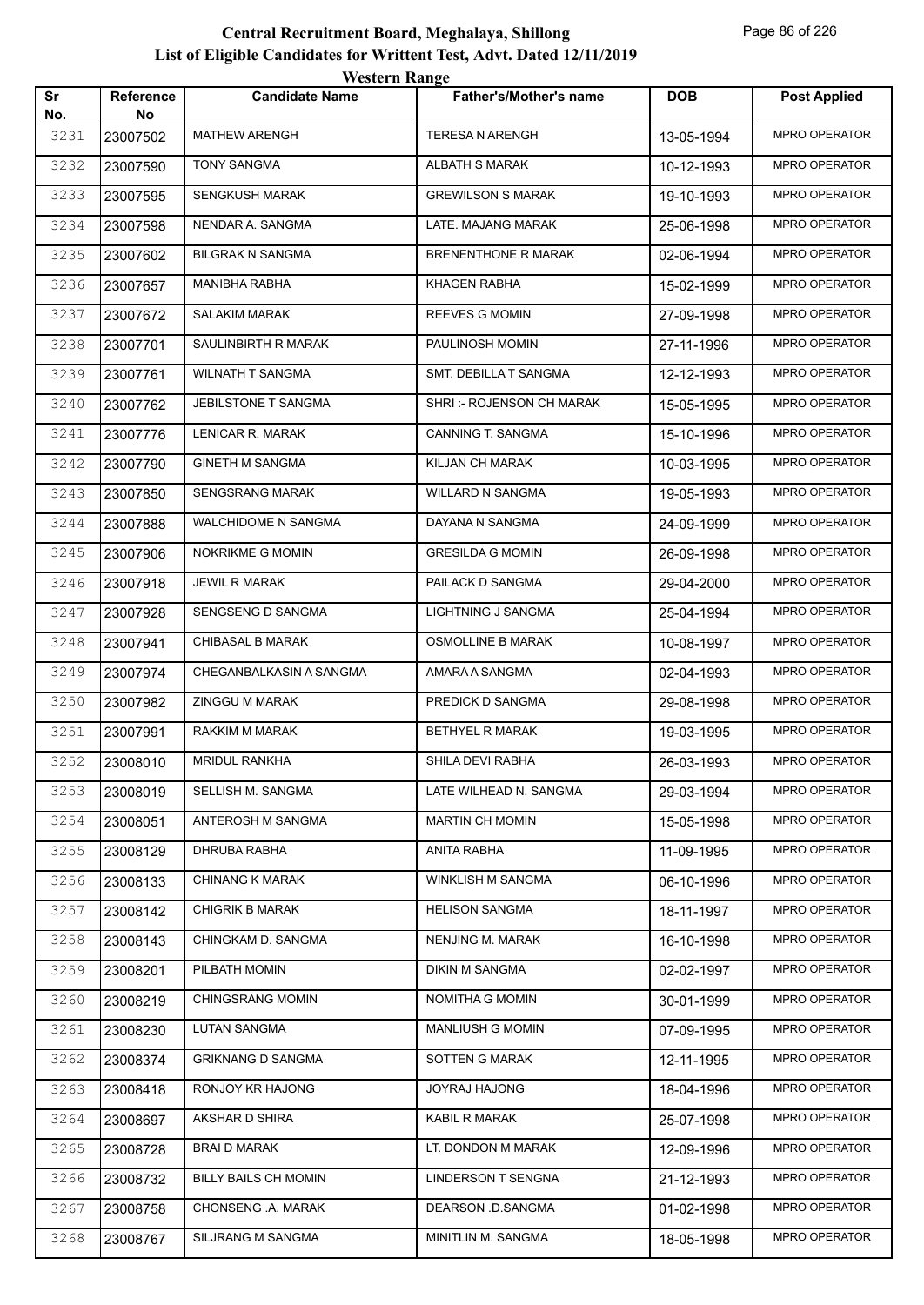| Sr<br>No. | <b>Reference</b><br>No | $\cdots$<br><b>Candidate Name</b> | Father's/Mother's name      | <b>DOB</b> | <b>Post Applied</b>  |
|-----------|------------------------|-----------------------------------|-----------------------------|------------|----------------------|
| 3269      | 23008813               | <b>MERRYBIRTH R MARAK</b>         | <b>SELWYN MOMIN</b>         | 03-10-1995 | MPRO OPERATOR        |
| 3270      | 23008840               | <b>JENY RIPAMCHI G MOMIN</b>      | <b>SENDA G MOMIN</b>        | 01-10-1995 | MPRO OPERATOR        |
| 3271      | 23009006               | EZECKIEL SANGMA                   | <b>GILLICKSON CH MARAK</b>  | 06-09-1995 | <b>MPRO OPERATOR</b> |
| 3272      | 23009012               | SUJIT KUMAR RABHA                 | ANITA RABHA                 | 01-12-1993 | MPRO OPERATOR        |
| 3273      | 23009082               | JENYFARCAPRIATY N MARAK           | WARNESH N MARAK             | 30-08-1994 | MPRO OPERATOR        |
| 3274      | 23009091               | PROTASH G MOMIN                   | AGURA D SANGMA              | 20-05-1997 | MPRO OPERATOR        |
| 3275      | 23009128               | PERICLESH R MARAK                 | <b>REPISING SANGMA</b>      | 04-03-1994 | MPRO OPERATOR        |
| 3276      | 23009147               | NERISA R.MARAK                    | HALBI A.SANGMA              | 01-01-2001 | <b>MPRO OPERATOR</b> |
| 3277      | 23009176               | LIUKAR D SHIRA                    | <b>BENORISH D SHIRA</b>     | 24-04-1996 | MPRO OPERATOR        |
| 3278      | 23009179               | <b>HAMSENG SANGMA</b>             | LUNA M SANGMA               | 28-11-1996 | MPRO OPERATOR        |
| 3279      | 23009236               | SILJAK R MARAK                    | ELISH SANGMA                | 21-01-1995 | <b>MPRO OPERATOR</b> |
| 3280      | 23009245               | RAKBATH N SANGMA                  | <b>JINJINA N SANGMA</b>     | 05-02-1999 | <b>MPRO OPERATOR</b> |
| 3281      | 23009257               | <b>KRENASH CH MARAK</b>           | STISON T SANGMA             | 29-04-1997 | <b>MPRO OPERATOR</b> |
| 3282      | 23009258               | TENGSILCHI A SANGMA               | DHISEN R MARAK              | 10-10-1997 | MPRO OPERATOR        |
| 3283      | 23009294               | PANCHIANG MARAK                   | PHILDASH CH MARAK           | 07-10-1998 | MPRO OPERATOR        |
| 3284      | 23009297               | KHABIRA CH MARAK                  | MORDERN M SANGMA            | 28-02-1998 | MPRO OPERATOR        |
| 3285      | 23009302               | ROCKY ARENGH                      | JOSEPH SANGMA               | 26-05-1994 | <b>MPRO OPERATOR</b> |
| 3286      | 23009340               | NATHENIEL CH. MOMIN               | JEPPERSON D SANGMA          | 01-12-1996 | <b>MPRO OPERATOR</b> |
| 3287      | 23009342               | <b>TAPOSH G MOMIN</b>             | AGURA D SANGMA              | 17-09-1995 | MPRO OPERATOR        |
| 3288      | 23009344               | ANDROW S SANGMA                   | OTILSON M SANGMA            | 18-06-1998 | MPRO OPERATOR        |
| 3289      | 23009347               | PREJUSH R MARAK                   | <b>KROTHONSING R SANGMA</b> | 08-04-1998 | MPRO OPERATOR        |
| 3290      | 23009350               | <b>BRAYETHING CH. MOMIN</b>       | JANGMAN D. MARAK            | 26-01-1998 | MPRO OPERATOR        |
| 3291      | 23009351               | <b>TRIDEEP RABHA</b>              | TITHI RABHA                 | 14-08-1999 | MPRO OPERATOR        |
| 3292      | 23009357               | PIJU G MOMIN                      | <b>GREBILLISH G MOMIN</b>   | 18-10-1994 | MPRO OPERATOR        |
| 3293      | 23009384               | SANCLEAR M SANGMA                 | PUJINGSON M MARAK           | 08-01-1994 | MPRO OPERATOR        |
| 3294      | 23009506               | <b>DHONOSH RABHA</b>              | LATE URDHO RABHA            | 16-02-1997 | MPRO OPERATOR        |
| 3295      | 23009586               | NAMCHANG K MARAK                  | NORMALSON A SANGMA          | 13-02-1993 | MPRO OPERATOR        |
| 3296      | 23009614               | <b>DIPANKAR KOCH</b>              | <b>URMILA KOCH</b>          | 24-08-1995 | MPRO OPERATOR        |
| 3297      | 23009622               | BENINGSTAR .K. MARAK              | <b>JEDISON SANGMA</b>       | 01-02-1995 | MPRO OPERATOR        |
| 3298      | 23009635               | <b>BRITHUEL G SANGMA</b>          | <b>KEMOSH M SANGMA</b>      | 01-01-1993 | MPRO OPERATOR        |
| 3299      | 23009694               | <b>MANNA S MARAK</b>              | ASHOK J SANGMA              | 22-01-1994 | MPRO OPERATOR        |
| 3300      | 23009710               | <b>SENGRIK ARENGH</b>             | LOKINDRO K MARAK            | 27-07-1994 | MPRO OPERATOR        |
| 3301      | 23009771               | ANTHONY G MARAK                   | LT.HEMALOT M SANGMA         | 04-05-1994 | MPRO OPERATOR        |
| 3302      | 23009772               | <b>MATHEWS K MARAK</b>            | <b>GENENDRO S SANGMA</b>    | 22-02-1996 | MPRO OPERATOR        |
| 3303      | 23009777               | AIBANI SANGMA                     | <b>KENINNA SANGMA</b>       | 15-08-1996 | MPRO OPERATOR        |
| 3304      | 23009831               | <b>MALMIRA R MARAK</b>            | SATNENG A SANGMA            | 26-12-1999 | MPRO OPERATOR        |
| 3305      | 23009834               | MENIKHA D SANGMA                  | <b>SKINGTON MARAK</b>       | 02-11-1994 | MPRO OPERATOR        |
| 3306      | 23009844               | TOKYO R SANGMA                    | SAMUEL S MARAK              | 09-12-1994 | MPRO OPERATOR        |
|           |                        |                                   |                             |            |                      |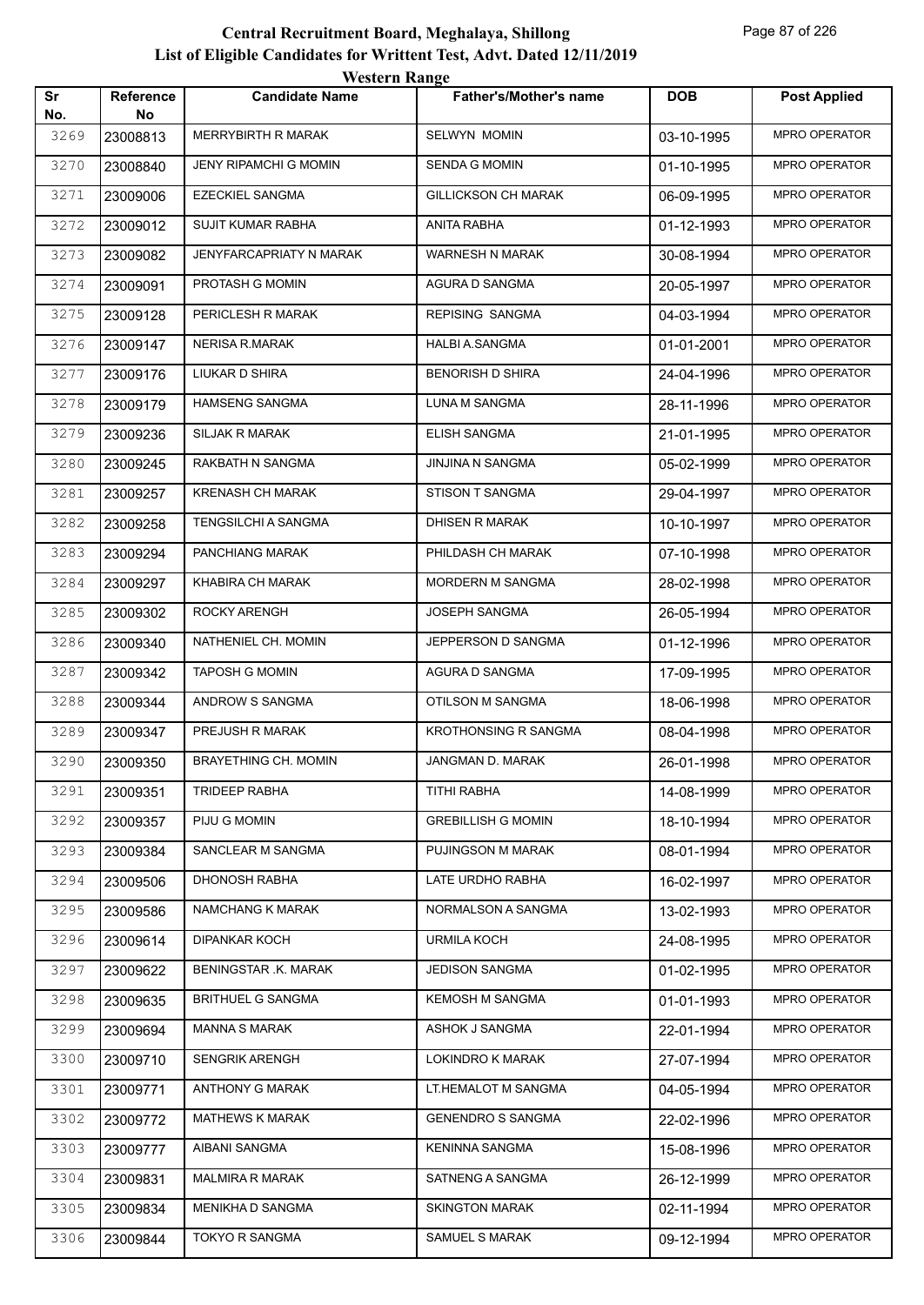|           |                        | <i>Western Kange</i>          |                                            |            |                      |
|-----------|------------------------|-------------------------------|--------------------------------------------|------------|----------------------|
| Sr<br>No. | <b>Reference</b><br>No | <b>Candidate Name</b>         | <b>Father's/Mother's name</b>              | <b>DOB</b> | <b>Post Applied</b>  |
| 3307      | 23009870               | <b>BUGERA G MOMIN</b>         | BENDULSENT M SANGMA                        | 16-09-1997 | <b>MPRO OPERATOR</b> |
| 3308      | 23009878               | JULINTHA NENGMINJA SANGMA     | KILIPSON RAKSAM MARAK                      | 13-11-1993 | <b>MPRO OPERATOR</b> |
| 3309      | 23009903               | CHUANGKU CH MARAK             | LATE SHRI DEBITHSON D SANGMA               | 19-03-1996 | <b>MPRO OPERATOR</b> |
| 3310      | 23009997               | <b>BISHAL BARMAN</b>          | LATE. SUBASH BARMAN                        | 20-02-1999 | <b>MPRO OPERATOR</b> |
| 3311      | 23010041               | ABHINASH HAJONG               | RAJENDRA HAJONG                            | 30-06-1999 | <b>MPRO OPERATOR</b> |
| 3312      | 23010246               | TENGSUAT D SHIRA              | JOHNLINARD MARAK                           | 23-01-1997 | <b>MPRO OPERATOR</b> |
| 3313      | 23010270               | MONGERA R SANGMA              | AUGUSTER K MARAK                           | 29-09-1997 | <b>MPRO OPERATOR</b> |
| 3314      | 23010277               | WILLINA B. MARAK              | PONIL D. SANGMA                            | 15-04-1995 | <b>MPRO OPERATOR</b> |
| 3315      | 23010295               | JENYBIRTH SANGMA              | BRIGHTCLEAN R MARAK                        | 24-07-1993 | <b>MPRO OPERATOR</b> |
| 3316      | 23010297               | CHINGKAM A. SANGMA            | <b>BODONSING CH MOMIN</b>                  | 30-07-1997 | <b>MPRO OPERATOR</b> |
| 3317      | 23010300               | SUJITH G MOMIN                | <b>ITNALSON S SANGMA</b>                   | 14-04-1995 | <b>MPRO OPERATOR</b> |
| 3318      | 23010318               | RIKCHANG R MARAK              | <b>DINESH CH SANGMA</b>                    | 29-08-1995 | <b>MPRO OPERATOR</b> |
| 3319      | 23010354               | SANJAY MARAK MARAK            | <b>WAISTONE MARAK</b>                      | 06-02-1993 | <b>MPRO OPERATOR</b> |
| 3320      | 23010415               | DINGRIK R MARAK               | <b>WENIAR SANGMA</b>                       | 22-10-1995 | <b>MPRO OPERATOR</b> |
| 3321      | 23010445               | ALBERT R SANGMA               | <b>EMMANUEL G MOMIN</b>                    | 17-11-1997 | <b>MPRO OPERATOR</b> |
| 3322      | 23010479               | <b>JIMMY MOMIN</b>            | BREDINGTHONE M SANGMA                      | 21-03-1995 | <b>MPRO OPERATOR</b> |
| 3323      | 23010526               | <b>GRACEDALINE M. MOMIN</b>   | SHRI. HORMEKSON R. SANGMA                  | 25-11-1999 | <b>MPRO OPERATOR</b> |
| 3324      | 23010633               | <b>HEBILSON T SANGMA</b>      | <b>FRANCIS S SANGMA</b>                    | 24-05-1993 | <b>MPRO OPERATOR</b> |
| 3325      | 23010659               | LASTON M SANGMA               | <b>SUNI M MARAK</b>                        | 06-05-1993 | <b>MPRO OPERATOR</b> |
| 3326      | 23010669               | <b>NEIL ARMSTRONG B MARAK</b> | <b>LEOPOLD S MARAK</b>                     | 06-03-1994 | <b>MPRO OPERATOR</b> |
| 3327      | 23010689               | <b>HEWETH K SANGMA</b>        | JEBAL SANGMA                               | 26-03-1997 | <b>MPRO OPERATOR</b> |
| 3328      | 23010711               | RAKSIN A. SANGMA              | LATE DEGATH CH. MARAK                      | 05-06-1995 | <b>MPRO OPERATOR</b> |
| 3329      | 23010722               | <b>JUNCHANGH MARAK</b>        | <b>EMONSING SANGMA</b>                     | 29-07-1993 | <b>MPRO OPERATOR</b> |
| 3330      | 23010741               | TAIPIL N. SANGMA              | <b>BASENDRO G. MOMIN</b>                   | 28-10-1994 | MPRO OPERATOR        |
| 3331      | 23010744               | RUTTENBIRTH M SANGMA          | SITONATH W MOMIN                           | 12-12-1998 | MPRO OPERATOR        |
| 3332      | 23010754               | <b>RIKSENG MARAK</b>          | JONATH MARAK                               | 10-03-1994 | MPRO OPERATOR        |
| 3333      | 23010760               | <b>KREBING CH MARAK</b>       | LT. TRINGSON CH MOMIN                      | 02-08-1995 | MPRO OPERATOR        |
| 3334      | 23010765               | <b>HERVEY SANGMA</b>          | <b>MITHIN SANGMA</b>                       | 15-05-1994 | MPRO OPERATOR        |
| 3335      | 23010788               | JOSHWINTON N MARAK            | JOLLINDRO M MARAK                          | 08-11-1994 | MPRO OPERATOR        |
| 3336      | 23010799               | CHANGSAN PANGCHAK MARAK       | MARGRESH MARAK                             | 17-11-1997 | MPRO OPERATOR        |
| 3337      | 23010811               | TEKAM CH MARAK                | PARMINGSTON CH MOMIN                       | 29-05-1998 | MPRO OPERATOR        |
| 3338      | 23010826               | BENRITH K MARAK               | SHRI. BIRTHWILTHON K MARAK                 | 26-09-1999 | MPRO OPERATOR        |
| 3339      | 23010882               | <b>BARUK N SANGMA</b>         | <b>GALISON CH MARAK</b>                    | 01-01-1995 | MPRO OPERATOR        |
| 3340      | 26000008               | <b>CORNELLIUS R MARAK</b>     | KRINSON D SANGMA                           | 05-02-1993 | AB/BN CONSTABLE      |
| 3341      | 26000037               | <b>CHRISTNAL M SANGMA</b>     | EDWIN MOMIN                                | 21-12-1996 | AB/BN CONSTABLE      |
| 3342      | 26000067               | <b>SILMAN K MOMIN</b>         | LAPPINGSON D MARAK                         | 12-02-1993 | AB/BN CONSTABLE      |
| 3343      | 26000255               | PRANGKYBIRTH M MOMIN          | ORUN R MARAK / PRONALISH M<br><b>MOMIN</b> | 19-04-2000 | AB/BN CONSTABLE      |
| 3344      | 26000272               | <b>GRIKSIL G MOMIN</b>        | PALBESH N SANGMA                           | 05-01-1996 | AB/BN CONSTABLE      |
|           |                        |                               |                                            |            |                      |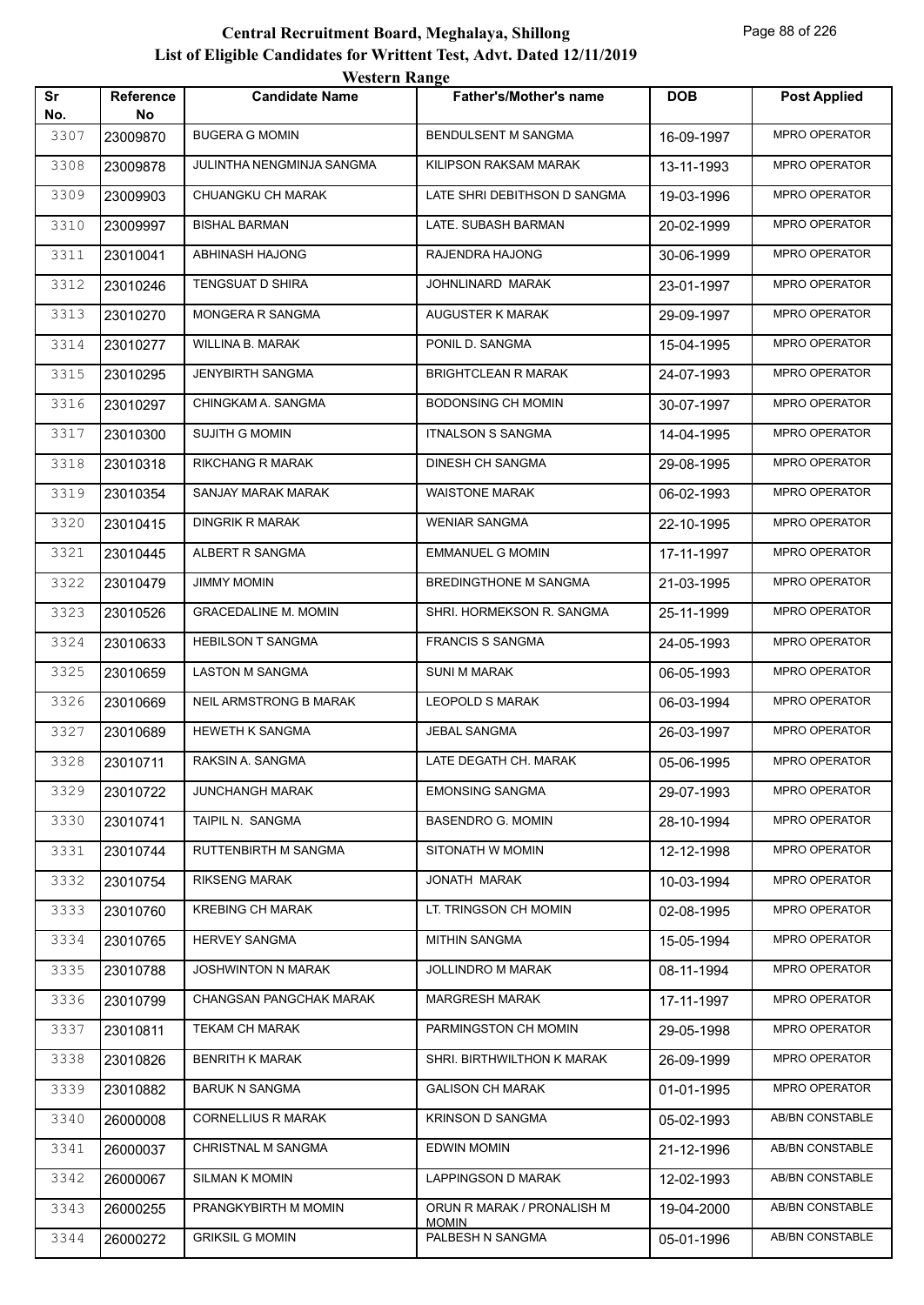|           |                 | <b>WUSIUL IVANGU</b>       |                               |            |                        |
|-----------|-----------------|----------------------------|-------------------------------|------------|------------------------|
| Sr<br>No. | Reference<br>No | <b>Candidate Name</b>      | <b>Father's/Mother's name</b> | <b>DOB</b> | <b>Post Applied</b>    |
| 3345      | 26000284        | SILSENG G MOMIN            | PALBESH N SANGMA              | 04-01-1996 | AB/BN CONSTABLE        |
| 3346      | 26000294        | <b>CRIENE SANGMA</b>       | <b>ESTERSON M MARAK</b>       | 12-01-1995 | AB/BN CONSTABLE        |
| 3347      | 26000330        | <b>BIRTHTHING R. MARAK</b> | FARDINAND N. SANGMA           | 17-12-1995 | AB/BN CONSTABLE        |
| 3348      | 26000343        | <b>CHANGKEY MARAK</b>      | SMT JENNILA CH MARAK          | 09-04-1995 | AB/BN CONSTABLE        |
| 3349      | 26000367        | POILOT KOCH                | LATE ETISH KOCH               | 27-12-1996 | AB/BN CONSTABLE        |
| 3350      | 26000446        | <b>BLEZAR MARAK</b>        | SILBERISH MARAK               | 17-03-1999 | AB/BN CONSTABLE        |
| 3351      | 26000458        | FRIDINATH CH SANGMA        | LATE WILLSON S SANGMA         | 05-04-1997 | AB/BN CONSTABLE        |
| 3352      | 26000473        | KLEBATH SANGMA             | SALLIM MARAK                  | 11-07-1997 | AB/BN CONSTABLE        |
| 3353      | 26000493        | <b>MEBAR K MARAK</b>       | WASHAN M SANGMA               | 22-01-1998 | AB/BN CONSTABLE        |
| 3354      | 26000520        | SALJAGRING K MARAK         | KALISH S SANGMA               | 17-10-2000 | AB/BN CONSTABLE        |
| 3355      | 26000530        | FRANKLIN M SANGMA          | <b>MEGATH CH MARAK</b>        | 03-11-1999 | <b>AB/BN CONSTABLE</b> |
| 3356      | 26000533        | CHEBIRTH K MARAK           | KALISH S SANGMA               | 14-04-1996 | AB/BN CONSTABLE        |
| 3357      | 26000570        | MAXWELLING T SANGMA        | TITENDRO CH MARAK             | 12-02-1998 | AB/BN CONSTABLE        |
| 3358      | 26000577        | <b>JOMOSH MARAK</b>        | <b>GINJENG CH MARAK</b>       | 08-08-1998 | AB/BN CONSTABLE        |
| 3359      | 26000587        | <b>TENGSU R MARAK</b>      | <b>UTTOM M SANGMA</b>         | 20-07-1998 | AB/BN CONSTABLE        |
| 3360      | 26000589        | <b>SENGSENG M MARAK</b>    | PROTHIN MOMIN                 | 13-09-1996 | <b>AB/BN CONSTABLE</b> |
| 3361      | 26000604        | <b>KRENING M MARAK</b>     | DILLIPSING D SANGMA           | 26-07-1997 | AB/BN CONSTABLE        |
| 3362      | 26000607        | <b>SENGSRANG R MARAK</b>   | LT. PHILOSH N SANGMA          | 12-12-1994 | AB/BN CONSTABLE        |
| 3363      | 26000613        | JOHN FLEAR A SANGMA        | HAPPRISHMONY A SANGMA         | 06-11-1997 | AB/BN CONSTABLE        |
| 3364      | 26000646        | <b>JACKIUSH M MARAK</b>    | JEN M SANGMA                  | 03-03-1996 | AB/BN CONSTABLE        |
| 3365      | 26000692        | <b>BILMAN A SANGMA</b>     | DEKKA CH MARAK                | 10-03-1999 | AB/BN CONSTABLE        |
| 3366      | 26000709        | <b>BIGHWILL A SANGMA</b>   | <b>MINGJON MARAK</b>          | 25-02-1999 | AB/BN CONSTABLE        |
| 3367      | 26000712        | PENGKU CH MARAK            | <b>ONILSON MARAK</b>          | 16-10-1997 | AB/BN CONSTABLE        |
| 3368      | 26000718        | <b>SEVIER R MARAK</b>      | DOBIN N MARAK                 | 03-01-1997 | AB/BN CONSTABLE        |
| 3369      | 26000760        | CHEMBER SANGMA             | LT. JILLO C SANGMA            | 19-11-1996 | AB/BN CONSTABLE        |
| 3370      | 26000764        | SENGPAN G MOMIN            | <b>BALLENDRO B SANGMA</b>     | 16-04-1996 | AB/BN CONSTABLE        |
| 3371      | 26000775        | <b>SARAK N MARAK</b>       | AROPOSH MARAK                 | 02-10-1998 | AB/BN CONSTABLE        |
| 3372      | 26000798        | PRINITH B MARAK            | LT POLJEN B SANGMA            | 02-03-1994 | AB/BN CONSTABLE        |
| 3373      | 26000801        | <b>GILSRANG MOMIN</b>      | PELKUSH K SANGMA              | 15-04-1994 | AB/BN CONSTABLE        |
| 3374      | 26000810        | SIMCHI M MARAK             | <b>LEDISON SANGMA</b>         | 17-10-2000 | AB/BN CONSTABLE        |
| 3375      | 26000823        | THENANG R MARAK            | <b>GUGATHSON M SANGMA</b>     | 26-12-1997 | AB/BN CONSTABLE        |
| 3376      | 26000833        | SENGSIL SANGMA             | ANTHON D SANGMA               | 20-07-1993 | AB/BN CONSTABLE        |
| 3377      | 26000844        | MICKY ROSSOY R MARAK       | AMBROSE D SANGMA              | 05-07-2000 | AB/BN CONSTABLE        |
| 3378      | 26000854        | RONU S SANGMA              | <b>HELLEN D SANGMA</b>        | 10-07-1994 | AB/BN CONSTABLE        |
| 3379      | 26000867        | TERAN A. MARAK             | MARKESH J. SANGMA             | 01-01-2001 | AB/BN CONSTABLE        |
| 3380      | 26000883        | BELLENDASH CH MARAK        | NENGSON M SANGMA              | 15-12-1996 | AB/BN CONSTABLE        |
| 3381      | 26000901        | RIPAM M SANGMA             | POLINA M SANGMA               | 21-01-1997 | AB/BN CONSTABLE        |
| 3382      | 26000908        | MORNINGBIRTH M SANGMA      | LATE RODORSON N SANGMA        | 11-07-1995 | AB/BN CONSTABLE        |
|           |                 |                            |                               |            |                        |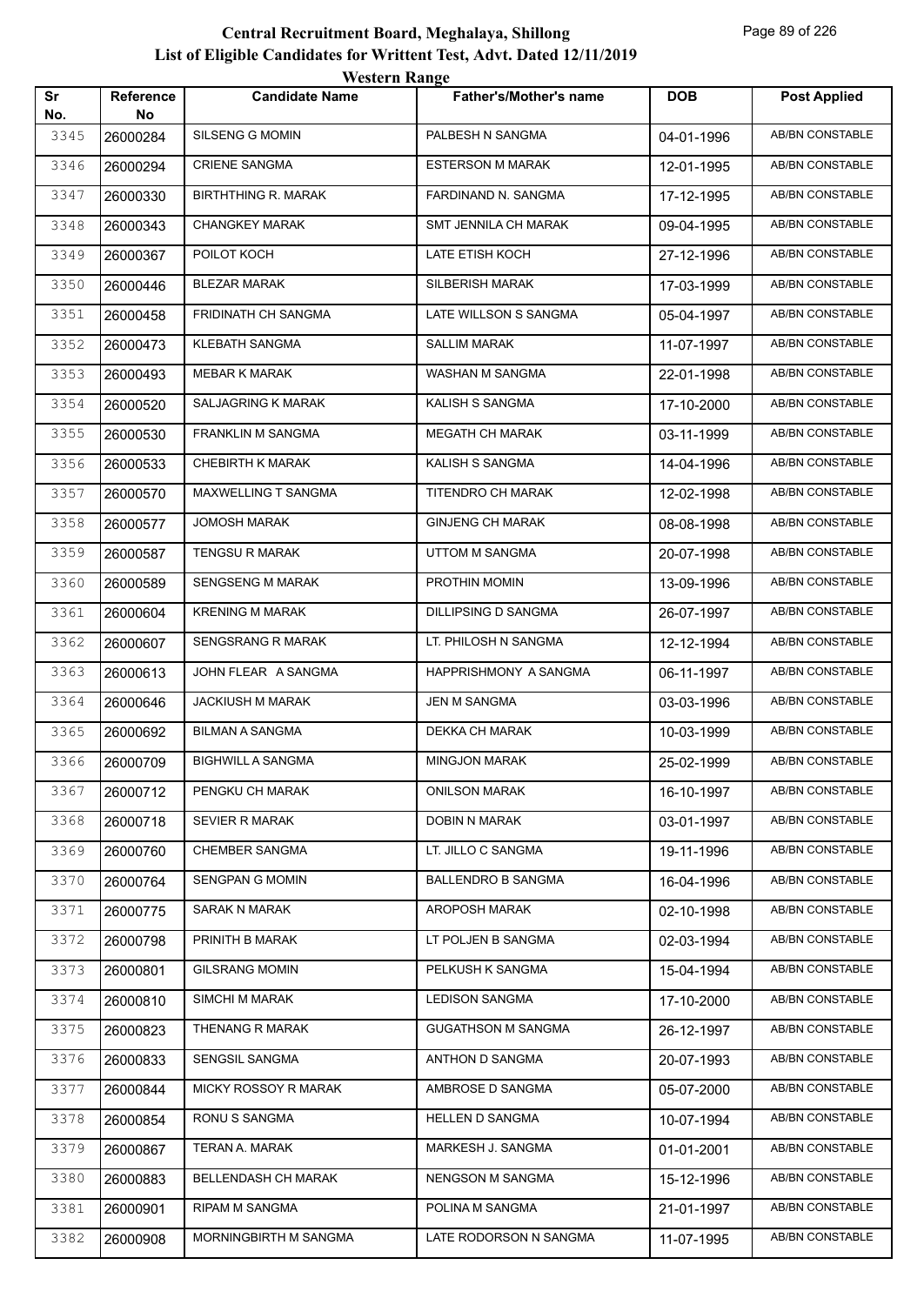|           |                 | <i>Western Kange</i>     |                               |            |                        |
|-----------|-----------------|--------------------------|-------------------------------|------------|------------------------|
| Sr<br>No. | Reference<br>No | <b>Candidate Name</b>    | <b>Father's/Mother's name</b> | <b>DOB</b> | <b>Post Applied</b>    |
| 3383      | 26000913        | <b>LUCKSTONE N MARAK</b> | <b>BENARSON M SANGMA</b>      | 27-04-1993 | <b>AB/BN CONSTABLE</b> |
| 3384      | 26000943        | <b>TWINBIRTH N MARAK</b> | JINDALSON R SANGMA            | 18-05-1998 | <b>AB/BN CONSTABLE</b> |
| 3385      | 26000959        | <b>KEMPHING R MARAK</b>  | <b>WELKIN M SANGMA</b>        | 13-12-1999 | <b>AB/BN CONSTABLE</b> |
| 3386      | 26000961        | ROBERTH CH SANGMA        | <b>JINENDRO M MARAK</b>       | 23-03-1999 | AB/BN CONSTABLE        |
| 3387      | 26000962        | <b>GROVER K MARAK</b>    | <b>GONGMAN D SANGMA</b>       | 06-04-1998 | AB/BN CONSTABLE        |
| 3388      | 26000990        | JEMESCHIANG K SANGMA     | SHRI JEHANGGIR MOMIN          | 18-01-1993 | AB/BN CONSTABLE        |
| 3389      | 26001004        | <b>MALSEK M MARAK</b>    | SALJONG B SANGMA              | 12-03-1998 | AB/BN CONSTABLE        |
| 3390      | 26001005        | DONALD N. SANGMA         | <b>GOBINDRA MARAK</b>         | 05-09-1998 | AB/BN CONSTABLE        |
| 3391      | 26001010        | LACKSENG R MARAK         | SHRI LALITH T SANGMA          | 05-10-1995 | AB/BN CONSTABLE        |
| 3392      | 26001024        | RAKSRANG CH SANGMA       | PEWING CH MARAK               | 21-11-2000 | AB/BN CONSTABLE        |
| 3393      | 26001036        | KAIN T SANGMA            | SAINTHEDRINE A SANGMA         | 06-03-1994 | AB/BN CONSTABLE        |
| 3394      | 26001042        | MICHAEL CHANCHI N SANGMA | <b>JOHN HIGH CH MARAK</b>     | 09-04-1993 | AB/BN CONSTABLE        |
| 3395      | 26001043        | <b>COMESWELL SANGMA</b>  | JAMAN D SANGMA                | 15-10-1998 | AB/BN CONSTABLE        |
| 3396      | 26001046        | <b>MOSTADUR RAHMAN</b>   | ABDUS SOBUR                   | 11-12-1999 | AB/BN CONSTABLE        |
| 3397      | 26001047        | SENGRAK M SANGMA         | PARSHO M SANGMA               | 10-12-1999 | <b>AB/BN CONSTABLE</b> |
| 3398      | 26001060        | KILSENG CH MARAK         | TAJENG CH SANGMA              | 18-10-1996 | AB/BN CONSTABLE        |
| 3399      | 26001078        | <b>JENTSKY CH MOMIN</b>  | JEHAL N SANGMA                | 23-05-1995 | AB/BN CONSTABLE        |
| 3400      | 26001093        | TONEY BIRINCHI CH SANGMA | MONJING G MOMIN               | 08-03-1993 | AB/BN CONSTABLE        |
| 3401      | 26001095        | NUTSENBATH CH SANGMA     | PRAIDINATH N MARAK            | 25-09-2000 | AB/BN CONSTABLE        |
| 3402      | 26001124        | <b>BHIM HAJONG</b>       | KOMLESH HAJONG                | 12-08-2000 | AB/BN CONSTABLE        |
| 3403      | 26001138        | KRENITHA CH MARAK        | <b>MEWIL CH MARAK</b>         | 30-01-1997 | AB/BN CONSTABLE        |
| 3404      | 26001146        | <b>BIVASH HAJONG</b>     | KAMLESH HAJONG                | 18-05-1996 | AB/BN CONSTABLE        |
| 3405      | 26001164        | MITHUN HAJONG            | KOMLESH HAJONG                | 21-08-1998 | <b>AB/BN CONSTABLE</b> |
| 3406      | 26001172        | <b>ANTON SANGMA</b>      | ELISHA A SANGMA               | 16-07-1997 | AB/BN CONSTABLE        |
| 3407      | 26001176        | SALBIUSH CH MOMIN        | MONENDRO D SANGMA             | 04-04-1994 | AB/BN CONSTABLE        |
| 3408      | 26001178        | <b>TREYVIN G MOMIN</b>   | KALEPTON N MARAK              | 21-12-1997 | AB/BN CONSTABLE        |
| 3409      | 26001199        | RAKCHANG R MARAK         | <b>HENROY S SANGMA</b>        | 11-08-1994 | AB/BN CONSTABLE        |
| 3410      | 26001205        | SILSRANG R. SANGMA       | <b>BARNATH B MARAK</b>        | 12-06-2000 | AB/BN CONSTABLE        |
| 3411      | 26001217        | SILJRANG A SANGMA        | ARWIN R MARAK                 | 14-07-1997 | AB/BN CONSTABLE        |
| 3412      | 26001231        | PADEBIPSON D SANGMA      | <b>HELWIN CH MARAK</b>        | 06-02-1999 | AB/BN CONSTABLE        |
| 3413      | 26001250        | ROMJAN ALI               | <b>MUNTAJ ALI</b>             | 13-12-2000 | AB/BN CONSTABLE        |
| 3414      | 26001252        | SENGKU R MARAK           | THENITDRO M SANGMA            | 12-03-1996 | AB/BN CONSTABLE        |
| 3415      | 26001275        | RIKSAN M SANGMA          | DEBARSON D SHIRA              | 26-08-1997 | AB/BN CONSTABLE        |
| 3416      | 26001300        | SAILITH R MARAK          | ARMSTRONG B MARAK             | 31-10-1997 | AB/BN CONSTABLE        |
| 3417      | 26001375        | <b>EVEREST SANGMA</b>    | <b>SENGSAN MOMIN</b>          | 16-06-1996 | AB/BN CONSTABLE        |
| 3418      | 26001400        | <b>GRIKSRANG R MARAK</b> | <b>DEBIKA R MARAK</b>         | 07-09-1995 | AB/BN CONSTABLE        |
| 3419      | 26001442        | ELIZER CH. MARAK         | ROEMOTY CH. MARAK             | 04-08-1995 | AB/BN CONSTABLE        |
| 3420      | 26001456        | <b>CHUCHONG MARAK</b>    | JOTIL CH SANGMA               | 23-06-1997 | AB/BN CONSTABLE        |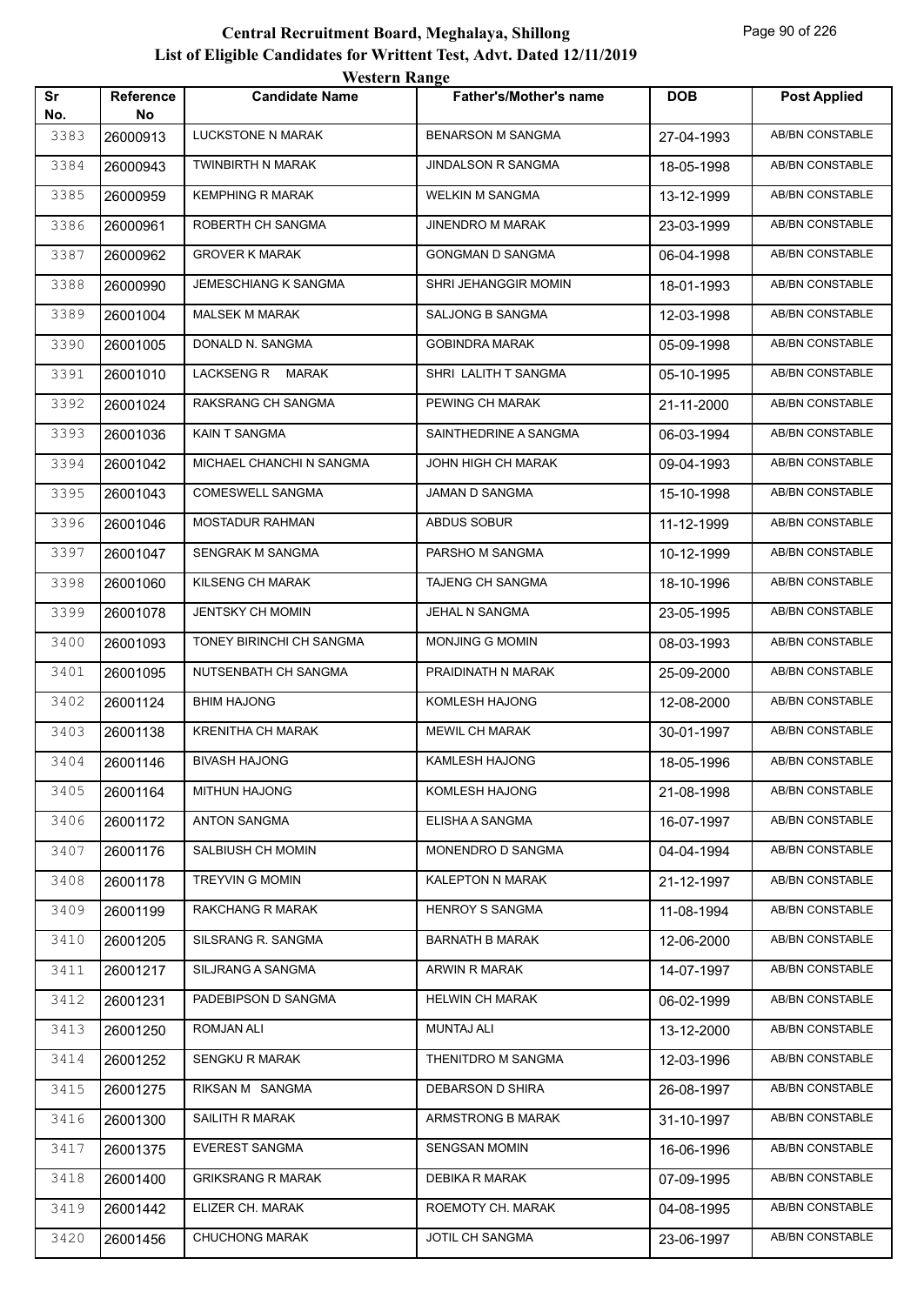| Sr   | <b>Reference</b> | WESTEL II INALIZE<br><b>Candidate Name</b> | <b>Father's/Mother's name</b>        | <b>DOB</b> | <b>Post Applied</b>    |
|------|------------------|--------------------------------------------|--------------------------------------|------------|------------------------|
| No.  | No               |                                            |                                      |            |                        |
| 3421 | 26001474         | THREENICKA D MARAK                         | PRESULLIN D MARAK                    | 21-02-1999 | <b>AB/BN CONSTABLE</b> |
| 3422 | 26001485         | <b>BRIJINATH CH MOMIN</b>                  | LT RAGEN T SANGMA                    | 04-06-1998 | AB/BN CONSTABLE        |
| 3423 | 26001497         | KAIKAI CH. MARAK                           | LATE CHANGWEN G. MANGMA              | 16-06-1999 | AB/BN CONSTABLE        |
| 3424 | 26001521         | JAKRIMRA D SHIRA                           | LT. HERINGTON M MARAK                | 25-11-1993 | AB/BN CONSTABLE        |
| 3425 | 26001538         | <b>TENGBATH M MARAK</b>                    | EBILLIN A SANGMA                     | 12-06-1999 | AB/BN CONSTABLE        |
| 3426 | 26001548         | KABIN SANGMA                               | <b>BRENSON B. MARAK</b>              | 29-03-1997 | <b>AB/BN CONSTABLE</b> |
| 3427 | 26001552         | DILCHENG D MARAK                           | PRESULLIN D MARAK                    | 26-08-1995 | AB/BN CONSTABLE        |
| 3428 | 26001557         | ZACHARIUSH CH MARAK                        | SYLVESTER G MOMIN                    | 06-12-1997 | AB/BN CONSTABLE        |
| 3429 | 26001591         | SALAKIM R MARAK                            | REEVES G MOMIN                       | 27-09-1998 | AB/BN CONSTABLE        |
| 3430 | 26001598         | <b>BANSHANLANG NONGREM</b>                 | <b>KARBIN MARWEIN</b>                | 14-08-1994 | <b>AB/BN CONSTABLE</b> |
| 3431 | 26001714         | <b>MANGRIK N SANGMA</b>                    | <b>JASWING M MARAK</b>               | 19-03-2000 | AB/BN CONSTABLE        |
| 3432 | 26001787         | SENGNATH B MARAK                           | SIKJENG B SANGMA                     | 09-04-1996 | AB/BN CONSTABLE        |
| 3433 | 26001851         | MANRIK BIDAMAN R. MARAK                    | <b>WESLAR R. SANGMA</b>              | 21-01-1999 | AB/BN CONSTABLE        |
| 3434 | 26001855         | JANU D SANGMA                              | <b>BERONIKA D SANGMA</b>             | 29-01-1996 | AB/BN CONSTABLE        |
| 3435 | 26001876         | SENGSILCHI M SANGMA                        | WILMO CH MOMIN/ JOSILLA M            | 12-11-1999 | <b>AB/BN CONSTABLE</b> |
| 3436 | 26001916         | <b>JOBANG SANGMA</b>                       | <b>SANGMA</b><br><b>SAMUEL MARAK</b> | 16-11-1996 | AB/BN CONSTABLE        |
| 3437 | 26001926         | <b>HELLISTER T SANGMA</b>                  | <b>BEARSON RIMSU</b>                 | 16-04-1994 | AB/BN CONSTABLE        |
| 3438 | 26001929         | <b>TERANG M MARAK</b>                      | LT.NEPHEN D SANGMA                   | 14-02-2000 | AB/BN CONSTABLE        |
| 3439 | 26001931         | ELEVEN CH MARAK                            | RIMSON DO SANGMA                     | 11-11-1996 | AB/BN CONSTABLE        |
| 3440 | 26001935         | <b>GLOBIN R. MARAK</b>                     | <b>JINGSAN MARAK</b>                 | 20-01-1999 | AB/BN CONSTABLE        |
| 3441 | 26001944         | <b>KELIOSTAR PDAI</b>                      | <b>KENAR KSHIAR</b>                  | 24-07-1996 | AB/BN CONSTABLE        |
| 3442 | 26001954         | ARPONDRA HAJONG                            | KHUDIRAM HAJONG                      | 10-01-1993 | AB/BN CONSTABLE        |
| 3443 | 26001958         | PAULUS MYNSONG                             | LINUS KHYMDEIT                       | 15-12-1994 | AB/BN CONSTABLE        |
| 3444 | 26001963         | <b>BANANG R MARAK</b>                      | JOSIN CH SANGMA                      | 16-09-1993 | AB/BN CONSTABLE        |
| 3445 | 26001994         | MICHAEL CH SANGMA                          | SHRI. BARNABAS R MARAK               | 10-07-1995 | AB/BN CONSTABLE        |
| 3446 | 26001995         | <b>BITOPON HAJONG</b>                      | LT ASWANI KR HAJONG                  | 13-03-1994 | AB/BN CONSTABLE        |
| 3447 | 26002029         | TONIBIRTH M MARAK TONIBIRTH M              | DARMINGSON MOMIN                     | 23-05-1999 | AB/BN CONSTABLE        |
| 3448 | 26002044         | <b>MARAK</b><br>LAKCHAM CH MOMIN           | SENGME CH MOMIN                      | 20-12-1997 | AB/BN CONSTABLE        |
| 3449 | 26002046         | <b>TENGRAK R MARAK</b>                     | <b>FRANCISH A SANGMA</b>             | 30-08-1995 | AB/BN CONSTABLE        |
| 3450 | 26002049         | BELIHAM M SANGMA                           | SULWNDRO MARAK                       | 12-01-1994 | AB/BN CONSTABLE        |
| 3451 | 26002058         | SEMIR CH MOMIN                             | AILLINE R. MARAK                     | 15-11-1999 | AB/BN CONSTABLE        |
| 3452 | 26002067         | JOHNTESBIRTH D MARAK                       | NANGSON S SANGMA                     | 02-01-1999 | AB/BN CONSTABLE        |
| 3453 | 26002070         | MANSRANG M SANGMA                          | <b>EMALSON MARAK</b>                 | 12-03-1999 | AB/BN CONSTABLE        |
| 3454 | 26002081         | TREATHY CH. SANGMA                         | HINDINBIRTH G. MOMIN                 | 09-10-1998 | AB/BN CONSTABLE        |
| 3455 | 26002097         | NOKME DAMSIL S MARAK                       | <b>SEMITHSON R MARAK</b>             | 06-01-1994 | AB/BN CONSTABLE        |
| 3456 | 26002107         | RAJITH M SANGMA                            | HORINA M. SANGMA                     | 13-04-1998 | AB/BN CONSTABLE        |
| 3457 | 26002110         | ROPITH CH MARAK                            | PUJEN A SANGMA                       | 21-10-1993 | AB/BN CONSTABLE        |
| 3458 | 26002120         | <b>BRYAN CH MARAK</b>                      | LATE EDISON R MARAK                  | 11-04-1994 | AB/BN CONSTABLE        |
|      |                  |                                            |                                      |            |                        |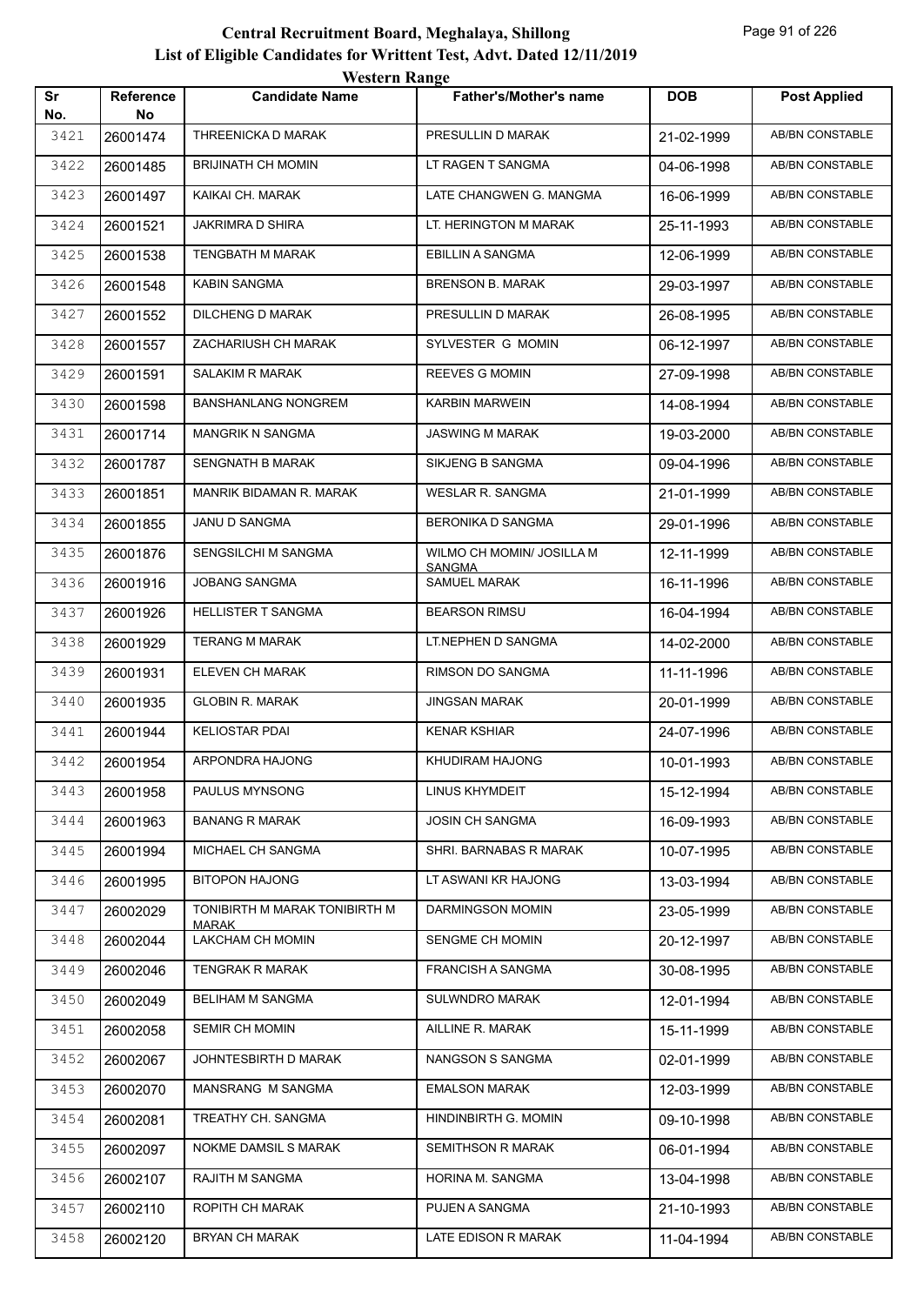| <b>Western Range</b> |                        |                          |                               |            |                        |  |
|----------------------|------------------------|--------------------------|-------------------------------|------------|------------------------|--|
| Sr<br>No.            | <b>Reference</b><br>No | <b>Candidate Name</b>    | <b>Father's/Mother's name</b> | <b>DOB</b> | <b>Post Applied</b>    |  |
| 3459                 | 26002124               | <b>GREYBATH M SANGMA</b> | <b>GREATWINSON CH MARAK</b>   | 06-01-1994 | <b>AB/BN CONSTABLE</b> |  |
| 3460                 | 26002128               | <b>TENGSANA MARAK</b>    | <b>RANJIT SANGMA</b>          | 15-09-1993 | <b>AB/BN CONSTABLE</b> |  |
| 3461                 | 26002143               | SAJAN A SANGMA           | <b>LEWITHSON B MARAK</b>      | 31-12-1996 | AB/BN CONSTABLE        |  |
| 3462                 | 26002160               | WALJRANG M SANGMA        | <b>HETHLINE G MOMIN</b>       | 17-01-2000 | <b>AB/BN CONSTABLE</b> |  |
| 3463                 | 26002169               | SENSIBLE N. SANGMA       | <b>HALLINGTON K SANGMA</b>    | 15-10-1999 | <b>AB/BN CONSTABLE</b> |  |
| 3464                 | 26002176               | NAMBIRTH T SANGMA        | <b>WEBINGSTON MARAK</b>       | 02-05-1997 | <b>AB/BN CONSTABLE</b> |  |
| 3465                 | 26002177               | <b>SENGSENG B.MARAK</b>  | SAJING A.SANGMA               | 05-02-1999 | AB/BN CONSTABLE        |  |
| 3466                 | 26002182               | <b>ENTILLA D SHIRA</b>   | WITHSON SANGMA                | 01-09-1999 | <b>AB/BN CONSTABLE</b> |  |
| 3467                 | 26002183               | SENGPAL B. MARAK         | EBI M. SANGMA                 | 14-03-1999 | <b>AB/BN CONSTABLE</b> |  |
| 3468                 | 26002189               | <b>BRENING R MARAK</b>   | LT. BODANSING R SANGMA        | 27-09-1997 | <b>AB/BN CONSTABLE</b> |  |
| 3469                 | 26002200               | <b>KABIN D MARAK</b>     | <b>CLEMENT CH SANGMA</b>      | 21-12-1994 | <b>AB/BN CONSTABLE</b> |  |
| 3470                 | 26002201               | SALJRANG SANGMA          | SUPRIEL MOMIN                 | 26-08-1998 | AB/BN CONSTABLE        |  |
| 3471                 | 26002204               | RANGSIL CH. MOMIN        | <b>WILBIRTH B MARAK</b>       | 03-04-1998 | <b>AB/BN CONSTABLE</b> |  |
| 3472                 | 26002207               | <b>ESALLINA D SHIRA</b>  | PILLINGTON T SANGMA           | 15-05-2000 | <b>AB/BN CONSTABLE</b> |  |
| 3473                 | 26002221               | JEOBELD T. SANGMA        | <b>MILAN CH MARAK</b>         | 18-07-1996 | <b>AB/BN CONSTABLE</b> |  |
| 3474                 | 26002237               | ROHIM BADSHAH            | SIRAJUL ISLAM                 | 30-05-1998 | <b>AB/BN CONSTABLE</b> |  |
| 3475                 | 26002239               | NITTO KOCH               | NIRONJON KOCH                 | 25-01-1996 | AB/BN CONSTABLE        |  |
| 3476                 | 26002243               | <b>HELTHING N SANGMA</b> | PRISON CH MOMIN               | 04-07-1999 | <b>AB/BN CONSTABLE</b> |  |
| 3477                 | 26002255               | <b>DILSANG D SANGMA</b>  | ANIL B SANGMA                 | 13-03-2000 | <b>AB/BN CONSTABLE</b> |  |
| 3478                 | 26002263               | <b>DILMERA SANGMA</b>    | <b>NIKJING D MARAK</b>        | 13-04-2000 | <b>AB/BN CONSTABLE</b> |  |
| 3479                 | 26002266               | <b>BITUL RABHA</b>       | <b>MORESWAR RABHA</b>         | 11-03-1998 | AB/BN CONSTABLE        |  |
| 3480                 | 26002272               | SUKRO CH RABHA           | PARMIT RABHA                  | 16-08-2000 | <b>AB/BN CONSTABLE</b> |  |
| 3481                 | 26002291               | <b>SENGKAM B MARAK</b>   | <b>NASIN SANGMA</b>           | 19-01-1998 | AB/BN CONSTABLE        |  |
| 3482                 | 26002296               | SILBEN M SANGMA          | <b>BERISON D SANGMA</b>       | 06-04-1998 | AB/BN CONSTABLE        |  |
| 3483                 | 26002318               | <b>BEAUTY R MARAK</b>    | JACKSON A SANGMA              | 03-03-1998 | AB/BN CONSTABLE        |  |
| 3484                 | 26002333               | JEEKI HAJONG             | LT. BIRENDRA HAJONG           | 11-01-1999 | AB/BN CONSTABLE        |  |
| 3485                 | 26002344               | <b>WILBIRTH CH MARAK</b> | WITHSON CH MOMIN              | 29-05-1996 | AB/BN CONSTABLE        |  |
| 3486                 | 26002347               | JONATHAN SANGMA          | PRENATH MOMIN                 | 07-12-1994 | AB/BN CONSTABLE        |  |
| 3487                 | 26002368               | <b>BIRBAR N SANGMA</b>   | <b>BILLASON C MARAK</b>       | 14-04-1993 | AB/BN CONSTABLE        |  |
| 3488                 | 26002374               | <b>BARNEN B. MARAK</b>   | TIJENG CH. SANGMA             | 16-03-2000 | AB/BN CONSTABLE        |  |
| 3489                 | 26002397               | SANDILBIRTH M SANGMA     | <b>MENJI M SANGMA</b>         | 15-07-2000 | AB/BN CONSTABLE        |  |
| 3490                 | 26002400               | KATRISON D SANGMA        | <b>JOSEF R MARAK</b>          | 24-01-1999 | AB/BN CONSTABLE        |  |
| 3491                 | 26002414               | SENGRANG D SANGMA        | <b>METTARSON CH MARAK</b>     | 12-03-1998 | AB/BN CONSTABLE        |  |
| 3492                 | 26002417               | JEPHUSH D SANGMA         | SUBEN R MARAK                 | 20-03-1996 | AB/BN CONSTABLE        |  |
| 3493                 | 26002427               | <b>HELTIN A SANGMA</b>   | <b>BALJENG ARENGH</b>         | 05-06-1998 | AB/BN CONSTABLE        |  |
| 3494                 | 26002432               | LIPPINGBIRTH CH MARAK    | <b>BRUSH CH MOMIN</b>         | 15-10-1999 | AB/BN CONSTABLE        |  |
| 3495                 | 26002437               | <b>GITSON SANGMA</b>     | <b>GUJENG CH MARAK</b>        | 06-03-1996 | AB/BN CONSTABLE        |  |
| 3496                 | 26002438               | EDWARTH R MARAK          | <b>JONGSAN MARAK</b>          | 05-03-1997 | AB/BN CONSTABLE        |  |
|                      |                        |                          |                               |            |                        |  |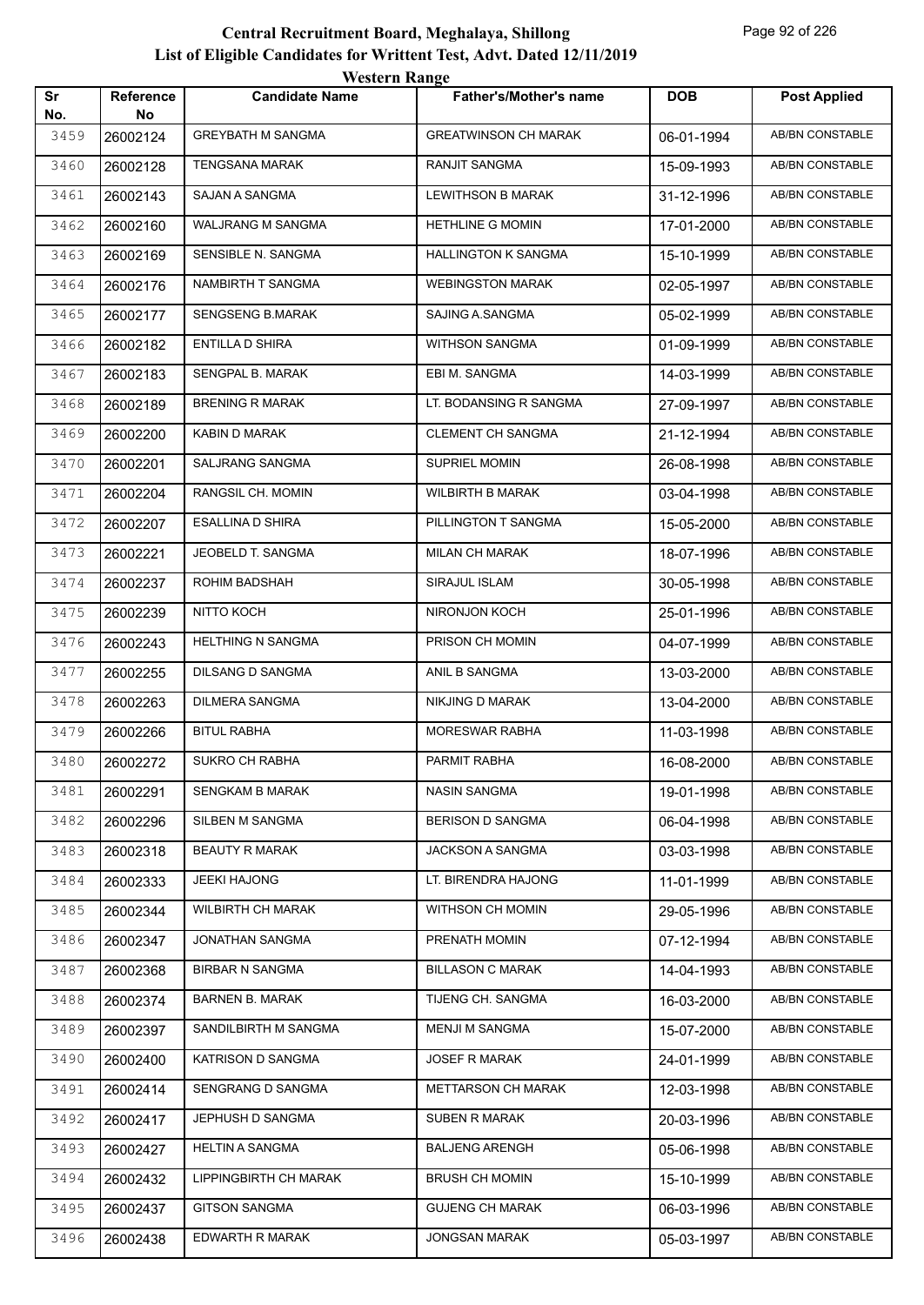|           |                        | <b>Western Range</b>        |                               |            |                        |
|-----------|------------------------|-----------------------------|-------------------------------|------------|------------------------|
| Sr<br>No. | <b>Reference</b><br>No | <b>Candidate Name</b>       | <b>Father's/Mother's name</b> | <b>DOB</b> | <b>Post Applied</b>    |
| 3497      | 26002453               | SENGMITCHI N SANGMA         | <b>BARSONATH N MARAK</b>      | 18-05-1993 | <b>AB/BN CONSTABLE</b> |
| 3498      | 26002472               | MENITHA D SANGMA            | <b>JOHN R SANGMA</b>          | 12-05-1995 | <b>AB/BN CONSTABLE</b> |
| 3499      | 26002479               | <b>KREBINGSTON G MOMIN</b>  | SUKUMAR S SANGMA              | 15-08-1999 | <b>AB/BN CONSTABLE</b> |
| 3500      | 26002490               | <b>HITESH RABHA</b>         | <b>MANOB RABHA</b>            | 16-12-1999 | <b>AB/BN CONSTABLE</b> |
| 3501      | 26002494               | <b>DILSRANG B MARAK</b>     | <b>SUSIL D MARAK</b>          | 16-09-1995 | AB/BN CONSTABLE        |
| 3502      | 26002499               | <b>ANTHING CH MARAK</b>     | <b>RAJEN S SANGMA</b>         | 02-09-1998 | AB/BN CONSTABLE        |
| 3503      | 26002503               | <b>DIPU SANGMA</b>          | <b>MANNA R MARAK</b>          | 05-08-1999 | AB/BN CONSTABLE        |
| 3504      | 26002510               | <b>GRETIK D</b>             | SANGMA                        | 09-02-2000 | <b>AB/BN CONSTABLE</b> |
| 3505      | 26002530               | <b>EBENTI M SANGMA</b>      | <b>BERISON D SANGMA</b>       | 15-10-1996 | <b>AB/BN CONSTABLE</b> |
| 3506      | 26002531               | <b>ELAP CH SANGMA</b>       | <b>RATJON M MARAK</b>         | 04-03-1997 | <b>AB/BN CONSTABLE</b> |
| 3507      | 26002534               | <b>TUSAL MARAK</b>          | PRINSTON SANGMA               | 28-08-1998 | AB/BN CONSTABLE        |
| 3508      | 26002552               | MANSRANG SANGMA             | <b>MINENG A SANGMA</b>        | 29-12-1998 | AB/BN CONSTABLE        |
| 3509      | 26002557               | KILLINGBATH M SANGMA        | WITHINBAR CH MARAK            | 12-07-1997 | AB/BN CONSTABLE        |
| 3510      | 26002578               | <b>LUTHIN RABHA</b>         | PHUKAN RABHA                  | 05-01-1999 | <b>AB/BN CONSTABLE</b> |
| 3511      | 26002590               | <b>DRUPOT HAJONG</b>        | KAMALINI HAJONG               | 25-10-1995 | AB/BN CONSTABLE        |
| 3512      | 26002594               | <b>MATIUSH R SANGMA</b>     | <b>LETISON MARAK</b>          | 16-09-1998 | <b>AB/BN CONSTABLE</b> |
| 3513      | 26002612               | <b>INDRANI A SANGMA</b>     | <b>KEWINGSON G MOMIN</b>      | 21-05-1999 | AB/BN CONSTABLE        |
| 3514      | 26002654               | CHANGKI CH. SANGMA          | MINISON M. SANGMA             | 01-09-1995 | <b>AB/BN CONSTABLE</b> |
| 3515      | 26002656               | <b>BRAMUL G MOMIN</b>       | MOLLINDRO SANGMA              | 01-01-2001 | <b>AB/BN CONSTABLE</b> |
| 3516      | 26002666               | MENDEN D. SANGMA            | <b>WALLITSON SANGMA</b>       | 15-05-1994 | <b>AB/BN CONSTABLE</b> |
| 3517      | 26002693               | JOHN LEVIWARD S SANGMA      | PARTIUSH G MOMIN              | 02-10-1997 | AB/BN CONSTABLE        |
| 3518      | 26002694               | <b>TENGBIRTH M SANGMA</b>   | MONABAL M SANGMA              | 06-02-1998 | <b>AB/BN CONSTABLE</b> |
| 3519      | 26002707               | <b>GREATBILIAN T SANGMA</b> | <b>GALSON CH MOMIN</b>        | 02-06-1999 | AB/BN CONSTABLE        |
| 3520      | 26002711               | <b>BALSRANG SANGMA</b>      | <b>WITHINGTON SANGMA</b>      | 09-10-1993 | AB/BN CONSTABLE        |
| 3521      | 26002719               | <b>BIHAS R MARAK</b>        | PRISKILLA R MARAK             | 05-06-1994 | AB/BN CONSTABLE        |
| 3522      | 26002724               | <b>BENIA G SANGMA</b>       | NENGRAN N ARENGH              | 16-05-1998 | AB/BN CONSTABLE        |
| 3523      | 26002737               | <b>ELGIN MOMIN</b>          | KARNESH R MARAK               | 25-08-2000 | AB/BN CONSTABLE        |
| 3524      | 26002759               | RICKADERAK S SANGMA         | NINGJAN M MARAK               | 28-01-1998 | AB/BN CONSTABLE        |
| 3525      | 26002770               | <b>ABHIJEET KOCH</b>        | PRASANNA KOCH                 | 03-09-1997 | AB/BN CONSTABLE        |
| 3526      | 26002777               | CHENGRAN R MARAK            | <b>LEGISON N ARENGH</b>       | 23-12-1998 | AB/BN CONSTABLE        |
| 3527      | 26002782               | KRITTINA D SANGMA           | <b>KETISON D SANGMA</b>       | 22-11-2000 | AB/BN CONSTABLE        |
| 3528      | 26002793               | TANGCHINA S SANGMA          | ALIBIRTH MARAK                | 10-08-1996 | AB/BN CONSTABLE        |
| 3529      | 26002831               | <b>HEBINGBATH M MOMIN</b>   | <b>MARBINSTONE MARAK</b>      | 26-03-1995 | AB/BN CONSTABLE        |
| 3530      | 26002833               | DORPON HAJONG               | LT ASWINI KR HAJONG           | 18-12-1999 | AB/BN CONSTABLE        |
| 3531      | 26002865               | WILMAN R SANGMA             | <b>NANANG M MARAK</b>         | 14-10-2000 | AB/BN CONSTABLE        |
| 3532      | 26002885               | JAYANA K SANGMA             | <b>BLINGSTON A SANGMA</b>     | 27-01-1996 | AB/BN CONSTABLE        |
| 3533      | 26002890               | KANGKU CH MOMIN             | JESLINGTON N SANGMA           | 26-05-1993 | AB/BN CONSTABLE        |
| 3534      | 26002891               | FETIT R MARAK               | <b>GELNET T SANGMA</b>        | 27-12-1996 | AB/BN CONSTABLE        |
|           |                        |                             |                               |            |                        |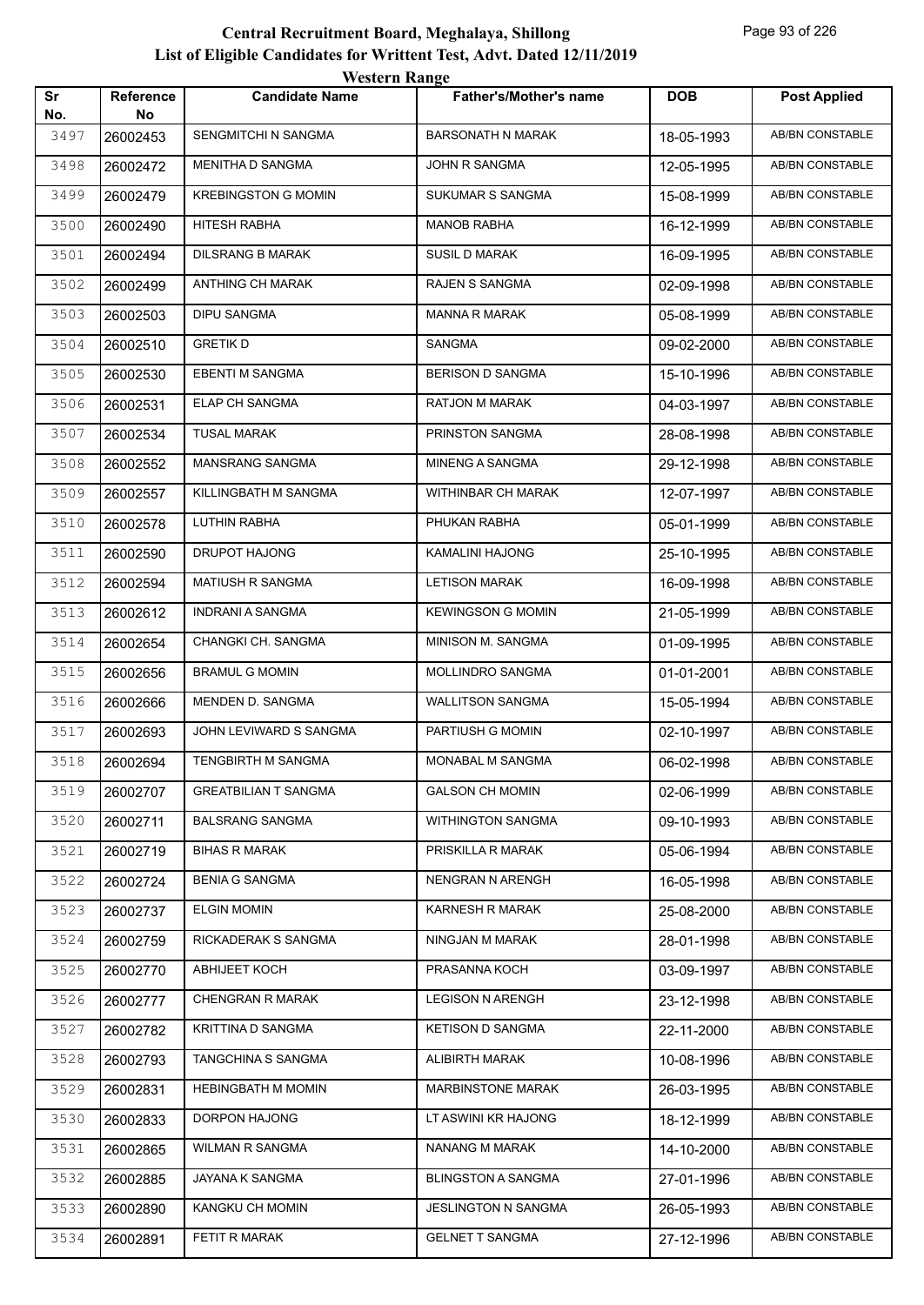| Sr<br>No. | Reference<br>No | <b>Candidate Name</b>       | <b>Father's/Mother's name</b> | <b>DOB</b> | <b>Post Applied</b>    |
|-----------|-----------------|-----------------------------|-------------------------------|------------|------------------------|
| 3535      | 26002906        | NIPPA MARAK                 | WAINILLA N MARAK              | 12-11-1994 | AB/BN CONSTABLE        |
| 3536      | 26002913        | <b>GLASSBER R MARAK</b>     | <b>HERON G MARAK</b>          | 29-08-1998 | AB/BN CONSTABLE        |
| 3537      | 26002916        | ZIZANGCUT SANGMA            | <b>BASENTH MARAK</b>          | 26-05-1998 | AB/BN CONSTABLE        |
| 3538      | 26002928        | SITDIN N SANGMA             | NIMISON CH SANGMA             | 20-11-1994 | AB/BN CONSTABLE        |
| 3539      | 26002936        | TENGJRANGBIRTH C MARAK      | <b>GREMILSON R SANGMA</b>     | 19-03-2000 | AB/BN CONSTABLE        |
| 3540      | 26002956        | <b>BANTHERA D MARAK</b>     | MARJINA CH MOMIN              | 10-02-1993 | <b>AB/BN CONSTABLE</b> |
| 3541      | 26002957        | RAKESH HAJONG               | LATE ROHENDRA HAJONG          | 08-02-1994 | AB/BN CONSTABLE        |
| 3542      | 26002959        | <b>BAPBU MOMIN</b>          | <b>MUN R MARAK</b>            | 03-04-1994 | AB/BN CONSTABLE        |
| 3543      | 26002964        | <b>CHRAMIN MOMIN</b>        | SUKENSING SANGMA              | 23-02-1997 | AB/BN CONSTABLE        |
| 3544      | 26002986        | <b>DEEPAK HAJONG</b>        | PRAMOD HAJONG                 | 13-03-1995 | AB/BN CONSTABLE        |
| 3545      | 26002991        | <b>NORIN MARAK</b>          | NIRONJON RABHA                | 06-07-1998 | <b>AB/BN CONSTABLE</b> |
| 3546      | 26003004        | <b>KREBATH N MARAK</b>      | NASIN D SANGMA                | 16-10-1997 | AB/BN CONSTABLE        |
| 3547      | 26003009        | <b>KRANATH M SANGMA</b>     | ROBEN D SHIRA                 | 14-02-1996 | AB/BN CONSTABLE        |
| 3548      | 26003087        | WANSENGGRAHAM MARAK         | <b>GOLLOCK MARAK</b>          | 25-07-1997 | AB/BN CONSTABLE        |
| 3549      | 26003093        | KOKON T SANGMA              | SPILSON M MARAK               | 10-11-1996 | AB/BN CONSTABLE        |
| 3550      | 26003094        | RAJIP W SANGMA              | <b>JOGORAM MARAK</b>          | 16-07-1999 | AB/BN CONSTABLE        |
| 3551      | 26003103        | SANLIU K SANGMA             | <b>CAMPINGSTON MARAK</b>      | 17-09-1994 | AB/BN CONSTABLE        |
| 3552      | 26003123        | <b>SALGRING A SANGMA</b>    | <b>GUAT B MARAK</b>           | 28-09-1996 | AB/BN CONSTABLE        |
| 3553      | 26003127        | <b>BATSILBIRTH T SANGMA</b> | ELDESH D SANGMA               | 05-09-1999 | AB/BN CONSTABLE        |
| 3554      | 26003129        | <b>BOJESHWAR RABHA</b>      | NIMOHON RABHA                 | 10-04-2000 | <b>AB/BN CONSTABLE</b> |
| 3555      | 26003132        | PRINGSON R MARAK            | JOLLEN A SANGMA               | 19-10-1999 | AB/BN CONSTABLE        |
| 3556      | 26003155        | <b>ENBARD B MARAK</b>       | <b>MENDILA WSANGMA</b>        | 15-02-1998 | AB/BN CONSTABLE        |
| 3557      | 26003157        | PRINGCHINA R SANGMA         | DILLIP D SANGMA               | 26-07-1993 | AB/BN CONSTABLE        |
| 3558      | 26003166        | JINJOY D SHIRA              | SOHIT M SANGMA                | 20-04-1997 | AB/BN CONSTABLE        |
| 3559      | 26003179        | SENGSALGRIM MARAK           | <b>GILSON ARENGH</b>          | 19-01-2000 | <b>AB/BN CONSTABLE</b> |
| 3560      | 26003180        | BRIANTUKARAN MARAK          | <b>GOLLOCK MARAK</b>          | 27-08-1999 | AB/BN CONSTABLE        |
| 3561      | 26003191        | <b>NENGSIL R MARAK</b>      | JEHONAT S SANGMA              | 30-11-1999 | AB/BN CONSTABLE        |
| 3562      | 26003195        | SENGKAL ARENGH              | LT, SUSANTO D SHIRA           | 15-02-1998 | AB/BN CONSTABLE        |
| 3563      | 26003215        | SENGKIM SANGMA              | SHRI. GREATHARSON CH MARAK    | 06-04-1999 | AB/BN CONSTABLE        |
| 3564      | 26003242        | SILVANIUS R SANGMA          | PRERITH G SANGMA              | 19-02-1996 | AB/BN CONSTABLE        |
| 3565      | 26003243        | ARTERINA G MOMIN            | LATE. ROBARSON SANGMA         | 14-09-2000 | AB/BN CONSTABLE        |
| 3566      | 26003244        | JACKSMILLINE R MARAK        | SANGWAN M SANGMA              | 04-08-1999 | AB/BN CONSTABLE        |
| 3567      | 26003254        | <b>ENTHY SANGMA</b>         | KARNISH CH. MOMIN             | 03-11-2000 | AB/BN CONSTABLE        |
| 3568      | 26003309        | KRELIATH G MARAK            | TRIBILINE W SANGMA            | 09-10-1995 | AB/BN CONSTABLE        |
| 3569      | 26003354        | ELTINA N MARAK              | <b>BIJOY M SANGMA</b>         | 01-10-1996 | AB/BN CONSTABLE        |
| 3570      | 26003384        | <b>KRIMSON A SANGMA</b>     | <b>RELISON R MARAK</b>        | 19-01-1998 | AB/BN CONSTABLE        |
| 3571      | 26003412        | <b>CAMBILE CH MARAK</b>     | PROBATSON A SANGMA            | 27-07-1999 | AB/BN CONSTABLE        |
| 3572      | 26003436        | ARTIN M SANGMA              | PORESH D SANGMA               | 13-04-1996 | AB/BN CONSTABLE        |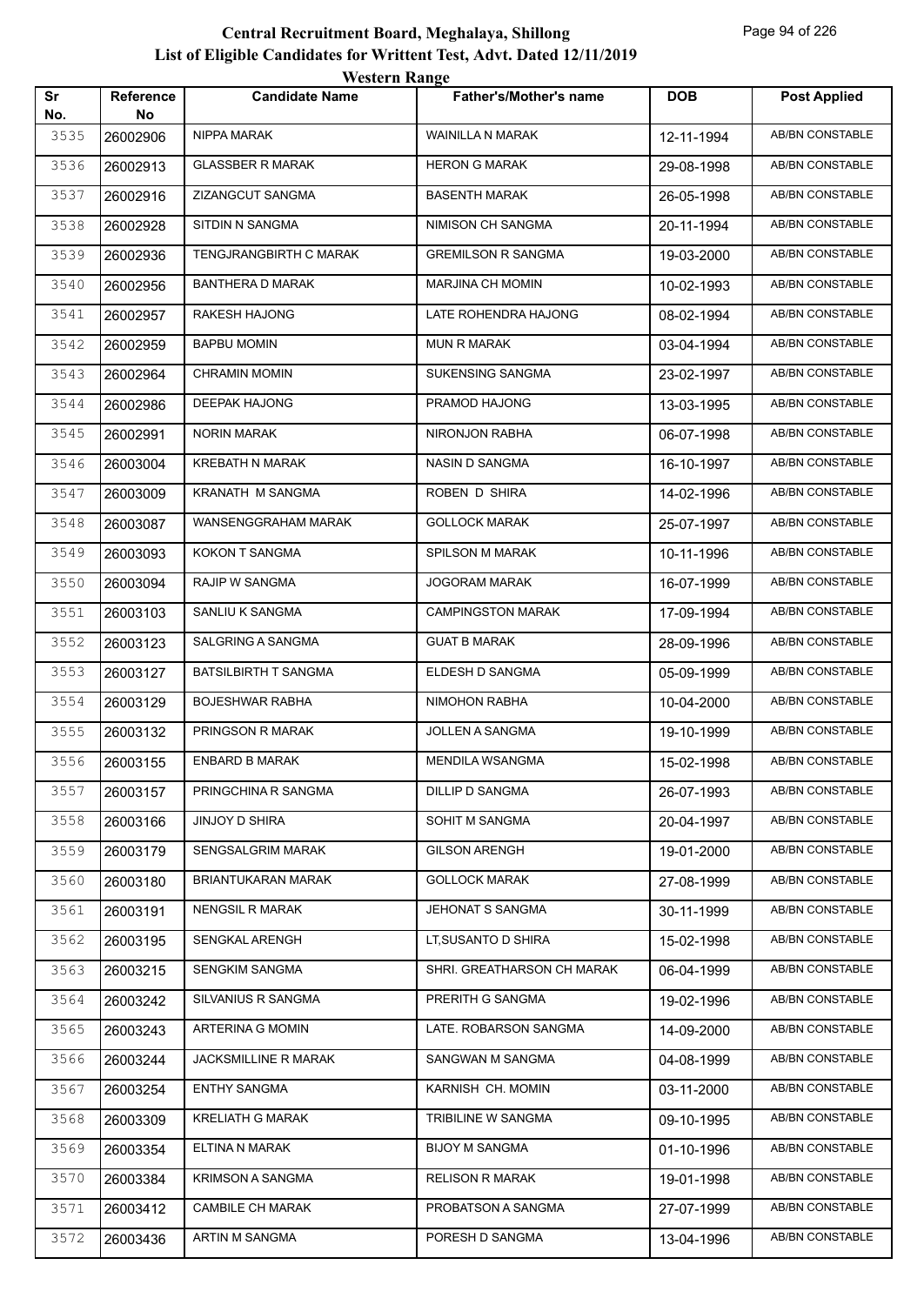| Sr<br>No. | <b>Reference</b><br>No | <b>Candidate Name</b>     | <b>Father's/Mother's name</b> | <b>DOB</b> | <b>Post Applied</b>    |
|-----------|------------------------|---------------------------|-------------------------------|------------|------------------------|
| 3573      | 26003463               | <b>BENCHI SANGMA</b>      | <b>BESONAT N. MARAK</b>       | 17-02-1998 | AB/BN CONSTABLE        |
| 3574      | 26003471               | <b>SATON M MARAK</b>      | <b>MALOTI M MARAK</b>         | 18-08-1997 | AB/BN CONSTABLE        |
| 3575      | 26003477               | <b>SALVISIN MARAK</b>     | LATE HEMINGTON K SANGMA       | 19-06-1996 | AB/BN CONSTABLE        |
| 3576      | 26003503               | <b>LIMATHUNG K SANGMA</b> | KOCHAMO LOTHA                 | 28-01-1995 | AB/BN CONSTABLE        |
| 3577      | 26003508               | <b>DEBOJIT RABHA</b>      | <b>MALIN CH RABHA</b>         | 12-05-1999 | AB/BN CONSTABLE        |
| 3578      | 26003546               | SIMRIK S SANGMA           | <b>EDMIRSON M MARAK</b>       | 20-02-1999 | AB/BN CONSTABLE        |
| 3579      | 26003548               | SALON D SANGMA            | <b>BRINGING MARAK</b>         | 15-07-1994 | AB/BN CONSTABLE        |
| 3580      | 26003554               | SENGSRANG D SANGMA        | PROMILLA D SANGMA             | 05-11-2000 | AB/BN CONSTABLE        |
| 3581      | 26003557               | ELIASH M SANGMA           | <b>BADUL R MARAK</b>          | 28-12-1997 | AB/BN CONSTABLE        |
| 3582      | 26003564               | NITHINDRA N MARAK         | SHRI GOLLINDRO S SANGMA       | 06-11-1993 | <b>AB/BN CONSTABLE</b> |
| 3583      | 26003589               | ARMITH D MARAK            | <b>HOLDINSON SANGMA</b>       | 03-03-1994 | AB/BN CONSTABLE        |
| 3584      | 26003608               | MINGKU R MARAK            | <b>SNEL R MARAK</b>           | 26-08-1998 | <b>AB/BN CONSTABLE</b> |
| 3585      | 26003618               | TENGKAM D. SANGMA         | SHRI, WILL R. MARAK           | 30-01-1998 | AB/BN CONSTABLE        |
| 3586      | 26003625               | NIKBATH R MARAK           | SANEL R MARAK                 | 28-04-1995 | AB/BN CONSTABLE        |
| 3587      | 26003713               | SOMBIRTH CH MARAK         | <b>DIJENG G SANGMA</b>        | 05-11-1996 | AB/BN CONSTABLE        |
| 3588      | 26003718               | <b>JECKING B MARAK</b>    | JANGBIN SANGMA                | 01-03-1996 | AB/BN CONSTABLE        |
| 3589      | 26003748               | <b>LIANGLY SANGMA</b>     | DRAPPILTON K SANGMA           | 13-08-1995 | AB/BN CONSTABLE        |
| 3590      | 26003771               | KONIKA RABHA              | RAJKUMAR RABHA                | 02-01-2000 | AB/BN CONSTABLE        |
| 3591      | 26003774               | ASHABIRTH R MARAK         | <b>WAISTONE SANGMA</b>        | 12-02-1995 | AB/BN CONSTABLE        |
| 3592      | 26003777               | <b>BIDDUT SANGMA</b>      | <b>TEPHOT SANGMA</b>          | 01-01-1995 | AB/BN CONSTABLE        |
| 3593      | 26003801               | <b>LAXMI RABHA</b>        | MOBIL RABHA                   | 02-09-1998 | AB/BN CONSTABLE        |
| 3594      | 26003806               | <b>TENANG CH MARAK</b>    | <b>MECKEN MARAK</b>           | 04-11-1997 | <b>AB/BN CONSTABLE</b> |
| 3595      | 26003844               | <b>TENJIKAR SANGMA</b>    | AMSARI MARAK                  | 03-11-2000 | AB/BN CONSTABLE        |
| 3596      | 26003857               | ANJONA RABHA              | ROTNESWAR RABHA               | 21-10-1999 | AB/BN CONSTABLE        |
| 3597      | 26003861               | HENRY JACKSON R SANGMA    | THAMINA R SANGMA              | 26-09-1997 | AB/BN CONSTABLE        |
| 3598      | 26003867               | <b>ATHING MARAK</b>       | <b>NALLANI R MARAK</b>        | 12-07-1997 | AB/BN CONSTABLE        |
| 3599      | 26003877               | KUMAR SANU K MARAK        | MONEN D SANGMA                | 08-04-1999 | AB/BN CONSTABLE        |
| 3600      | 26003880               | PINKY RABHA               | <b>HABIL RABHA</b>            | 02-06-1996 | AB/BN CONSTABLE        |
| 3601      | 26003958               | SAVIO NIKRANG R SANGMA    | THAMINA R SANGMA              | 28-09-1995 | AB/BN CONSTABLE        |
| 3602      | 26004083               | SENGTERANOANCHI SANGMA    | SENGBAN S SANGMA              | 31-05-1997 | AB/BN CONSTABLE        |
| 3603      | 26004167               | SIMSAKBIRTH K SANGMA      | <b>RINGJENG R MARAK</b>       | 05-06-1998 | AB/BN CONSTABLE        |
| 3604      | 26004176               | PROKHANTO RABHA           | PRODEEP RABHA                 | 11-08-1993 | AB/BN CONSTABLE        |
| 3605      | 26004194               | PROSANTO RABHA            | PARMESWAR RABHA               | 25-10-1997 | AB/BN CONSTABLE        |
| 3606      | 26004223               | <b>WAICHANG T SANGMA</b>  | LT. SIMPANG B MARAK           | 05-01-2000 | AB/BN CONSTABLE        |
| 3607      | 26004246               | SIMBIRTH SANGMA           | <b>WILKINSTONE K MARAK</b>    | 01-01-1999 | AB/BN CONSTABLE        |
| 3608      | 26004276               | SENGKAL D SHIRA           | NONJING CH MARAK              | 02-01-1996 | AB/BN CONSTABLE        |
| 3609      | 26004295               | <b>SENGKA K MARAK</b>     | WALLINGSTAR G MOMIN           | 05-10-2000 | AB/BN CONSTABLE        |
| 3610      | 26004298               | RANGGAN R MARAK           | <b>BALDIN R MARAK</b>         | 17-02-2000 | AB/BN CONSTABLE        |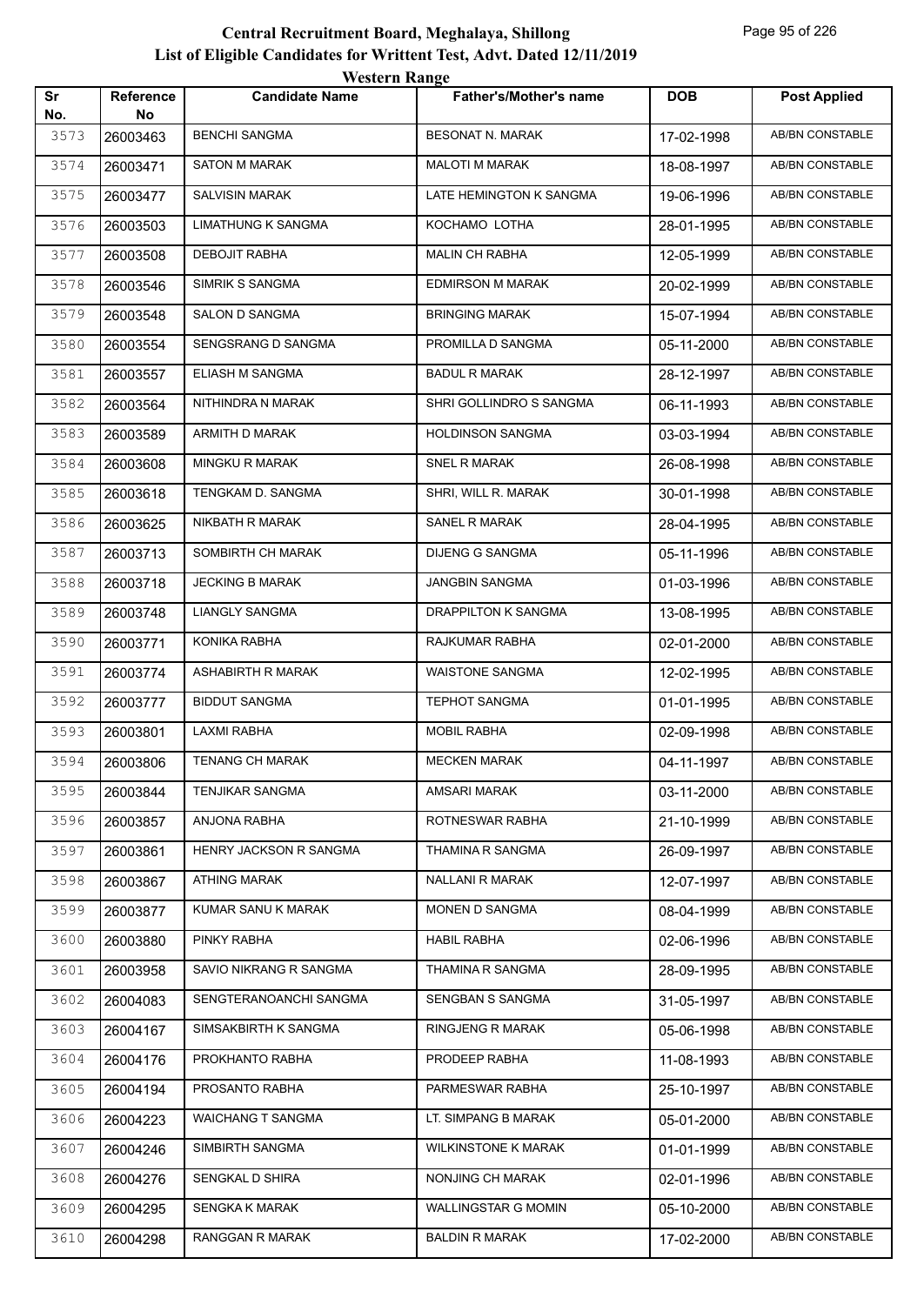|           |                        | <b>Western Range</b>      |                                                   |            |                        |
|-----------|------------------------|---------------------------|---------------------------------------------------|------------|------------------------|
| Sr<br>No. | <b>Reference</b><br>No | <b>Candidate Name</b>     | <b>Father's/Mother's name</b>                     | <b>DOB</b> | <b>Post Applied</b>    |
| 3611      | 26004308               | TANGSENG RECHIL MARAK     | LT. BININGSON D. SANGMA/ SMT.<br>LIMISH R. MARAK. | 08-12-1996 | <b>AB/BN CONSTABLE</b> |
| 3612      | 26004315               | <b>CINDY K MOMIN</b>      | <b>MONKILAS R MARAK</b>                           | 20-01-1999 | AB/BN CONSTABLE        |
| 3613      | 26004353               | TIMOTI M MARAK            | ABINASH CH SANGMA                                 | 20-05-1996 | AB/BN CONSTABLE        |
| 3614      | 26004360               | SILSENG CH MARAK          | WALLING A SANGMA                                  | 14-11-1997 | <b>AB/BN CONSTABLE</b> |
| 3615      | 26004362               | SOMBALINA CH. MARAK       | ANDRIK R. SANGMA                                  | 19-07-1997 | AB/BN CONSTABLE        |
| 3616      | 26004379               | <b>STARNEWS CH MARAK</b>  | <b>DANIEL B MARAK</b>                             | 23-07-1996 | AB/BN CONSTABLE        |
| 3617      | 26004381               | <b>MISEN M MARAK</b>      | NATSEN CH SANGMA                                  | 22-10-1994 | AB/BN CONSTABLE        |
| 3618      | 26004387               | <b>WILLISTER M SANGMA</b> | <b>KILMASH K MOMIN</b>                            | 29-08-1996 | <b>AB/BN CONSTABLE</b> |
| 3619      | 26004402               | <b>SENGJITH R MARAK</b>   | PRESINGTON G MOMIN                                | 21-02-1993 | <b>AB/BN CONSTABLE</b> |
| 3620      | 26004403               | <b>GENESIS CH MARAK</b>   | DENTUSH T SANGMA                                  | 22-05-2000 | <b>AB/BN CONSTABLE</b> |
| 3621      | 26004404               | <b>RASENG CH MARAK</b>    | <b>SOPON M MARAK</b>                              | 19-04-1993 | <b>AB/BN CONSTABLE</b> |
| 3622      | 26004410               | RAKNAN R. MARAK           | PROMOD R MARAK                                    | 12-10-1995 | <b>AB/BN CONSTABLE</b> |
| 3623      | 26004424               | GOVYND CH SANGMA          | PENALSON D SANGMA                                 | 27-03-1999 | <b>AB/BN CONSTABLE</b> |
| 3624      | 26004425               | <b>NENGGRIK CH SANGMA</b> | <b>WANSING R MARAK</b>                            | 05-07-1996 | <b>AB/BN CONSTABLE</b> |
| 3625      | 26004436               | SUNNY CH HAJONG           | TURUNI KANTA HAJONG                               | 15-11-1994 | AB/BN CONSTABLE        |
| 3626      | 26004446               | <b>SALSENG MOMIN</b>      | <b>JINGBAN M SANGM</b>                            | 26-02-1997 | <b>AB/BN CONSTABLE</b> |
| 3627      | 26004490               | SENGBA N SANGMA           | NIMOSH M SANGMA                                   | 03-10-1995 | AB/BN CONSTABLE        |
| 3628      | 26004503               | MIKKASAL CH MOMIN         | SINTUSH K SANGMA                                  | 23-03-1999 | <b>AB/BN CONSTABLE</b> |
| 3629      | 26004509               | SENGSENG CH MARAK         | <b>HEWALSON CH MOMIN</b>                          | 12-08-1998 | <b>AB/BN CONSTABLE</b> |
| 3630      | 26004511               | <b>GOHITH RABHA</b>       | <b>GRIHONATH RABHA</b>                            | 20-01-1998 | AB/BN CONSTABLE        |
| 3631      | 26004518               | <b>BABITHA M MARAK</b>    | <b>JOWISH CH SANGMA</b>                           | 07-09-1993 | AB/BN CONSTABLE        |
| 3632      | 26004522               | <b>GISOY A MARAK</b>      | <b>ONJIN SANGMA</b>                               | 01-02-2000 | <b>AB/BN CONSTABLE</b> |
| 3633      | 26004526               | KEMASA CH MARAK           | <b>MARTHALINA CH MARAK</b>                        | 25-12-1999 | AB/BN CONSTABLE        |
| 3634      | 26004536               | TENGTHY B MARAK           | RELLINGSTON T SANGMA                              | 09-12-1994 | AB/BN CONSTABLE        |
| 3635      | 26004543               | DEMITHA M SANGMA          | TREJINATH R MARAK                                 | 30-01-2000 | AB/BN CONSTABLE        |
| 3636      | 26004546               | <b>GILBERT G MOMIN</b>    | HARKA N MARAK                                     | 16-08-1997 | AB/BN CONSTABLE        |
| 3637      | 26004548               | WILLOBIRTH M SANGMA       | WINSTONE CH MOMIN                                 | 09-11-1995 | AB/BN CONSTABLE        |
| 3638      | 26004552               | SILSRANG A SANGMA         | KOBENDRO SANGMA                                   | 21-07-1997 | AB/BN CONSTABLE        |
| 3639      | 26004557               | <b>TENGBAT A SANGMA</b>   | WETHERSON M SANGMA                                | 16-09-1997 | AB/BN CONSTABLE        |
| 3640      | 26004562               | <b>BANIKANTO RABHA</b>    | <b>MAJONI RABHA</b>                               | 22-10-1997 | AB/BN CONSTABLE        |
| 3641      | 26004579               | NILKAMAL RABHA            | USMEN RABHA                                       | 11-03-1996 | AB/BN CONSTABLE        |
| 3642      | 26004594               | ROYNATH RABHA             | <b>MAKRONG RABHA</b>                              | 10-04-1998 | AB/BN CONSTABLE        |
| 3643      | 26004615               | WALCHITA M SANGMA         | NOBESH ARENGH                                     | 02-03-2000 | AB/BN CONSTABLE        |
| 3644      | 26004621               | NETSEN CH SANGMA          | <b>MALJAN M MARAK</b>                             | 22-08-1999 | AB/BN CONSTABLE        |
| 3645      | 26004626               | ROSDOM MOMIN              | <b>MOST MARAK</b>                                 | 16-01-1999 | AB/BN CONSTABLE        |
| 3646      | 26004628               | CHEBARIKKIM T SANGMA      | <b>KEDISON CH MARAK</b>                           | 28-08-1997 | AB/BN CONSTABLE        |
| 3647      | 26004644               | <b>TARENG RABHA</b>       | <b>BHILNATH RABHA</b>                             | 07-12-1998 | AB/BN CONSTABLE        |
| 3648      | 26004652               | <b>IATMAN MARAK</b>       | <b>MELLON MARAK</b>                               | 17-05-1997 | AB/BN CONSTABLE        |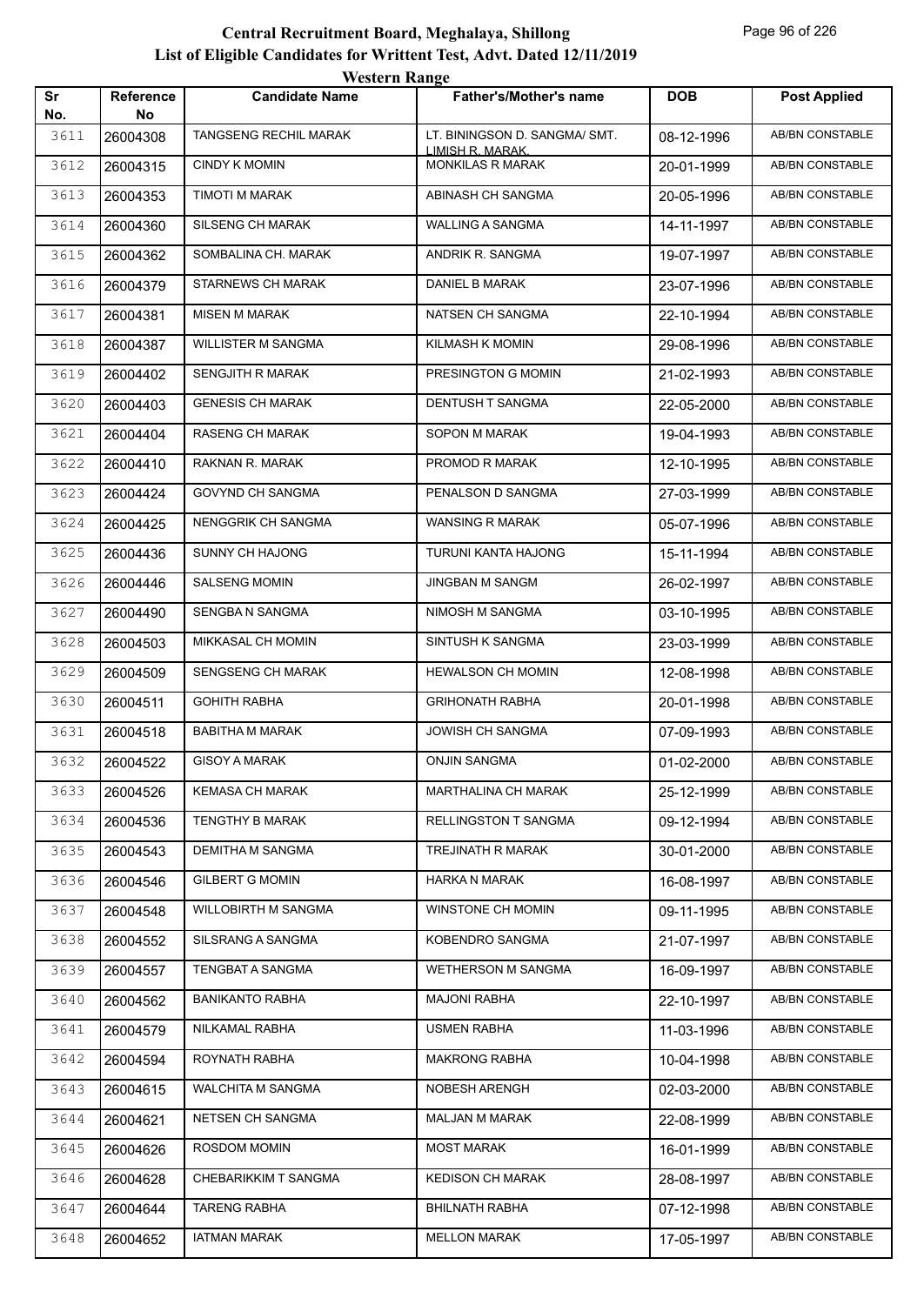|           |                  | <i><b>WESTELL INAILLY</b></i> |                               |            |                        |
|-----------|------------------|-------------------------------|-------------------------------|------------|------------------------|
| Sr<br>No. | Reference<br>No. | <b>Candidate Name</b>         | <b>Father's/Mother's name</b> | <b>DOB</b> | <b>Post Applied</b>    |
| 3649      | 26004659         | <b>TURALI RABHA</b>           | <b>JEBISWAN RABHA</b>         | 02-12-1999 | <b>AB/BN CONSTABLE</b> |
| 3650      | 26004662         | <b>DANIL D SANGMA</b>         | <b>BALSENG CH MOMIN</b>       | 18-12-2000 | AB/BN CONSTABLE        |
| 3651      | 26004666         | <b>DECHRANG G MOMIN</b>       | SAMPLINE R MARAK              | 12-02-1998 | <b>AB/BN CONSTABLE</b> |
| 3652      | 26004677         | LABIN SANGMA                  | <b>SEGENDRO MARAK</b>         | 24-04-1995 | AB/BN CONSTABLE        |
| 3653      | 26004685         | <b>CHEBU K SANGMA</b>         | SOLOMON N SANGMA              | 11-02-1994 | <b>AB/BN CONSTABLE</b> |
| 3654      | 26004687         | TENGRAK CH SANGMA             | <b>GANCHENG CH MARAK</b>      | 12-02-1996 | <b>AB/BN CONSTABLE</b> |
| 3655      | 26004688         | <b>BELWIN CH MARAK</b>        | <b>WITHINGTON K SANGMA</b>    | 03-06-1993 | AB/BN CONSTABLE        |
| 3656      | 26004696         | <b>TEJANG MOMIN</b>           | <b>REPILSON ARENGH</b>        | 15-10-1996 | <b>AB/BN CONSTABLE</b> |
| 3657      | 26004698         | <b>BEBUSH CH SANGMA</b>       | <b>BENEDICK CH MARAK</b>      | 21-07-1997 | AB/BN CONSTABLE        |
| 3658      | 26004699         | RAKHIL MARAK                  | <b>BILLENDRO MOMIN</b>        | 20-03-1993 | <b>AB/BN CONSTABLE</b> |
| 3659      | 26004704         | SEBA RABHA                    | DEBOJIT RABHA                 | 18-10-2000 | <b>AB/BN CONSTABLE</b> |
| 3660      | 26004715         | TENGRITH R MARAK              | <b>GATDET M SANGMA</b>        | 22-08-2000 | AB/BN CONSTABLE        |
| 3661      | 26004718         | SENGKU N. MARAK               | ROLLING SANGMA                | 16-01-2000 | <b>AB/BN CONSTABLE</b> |
| 3662      | 26004729         | BOOKER D SANGMA               | <b>KREMEN R MARAK</b>         | 24-03-1996 | AB/BN CONSTABLE        |
| 3663      | 26004730         | <b>CLIBOTH T SANGMA</b>       | <b>MANJENG CH MARAK</b>       | 26-11-1998 | <b>AB/BN CONSTABLE</b> |
| 3664      | 26004731         | CHIGASIL A SANGMA             | PITNATH R MARAK               | 30-09-1996 | <b>AB/BN CONSTABLE</b> |
| 3665      | 26004735         | SENGBATH CH MOMIN             | <b>BRITHON CH SANGMA</b>      | 20-04-1993 | <b>AB/BN CONSTABLE</b> |
| 3666      | 26004736         | CHIDAMBEO M SANGMA            | LT.BARBITHSON CH MARAK        | 18-12-1999 | <b>AB/BN CONSTABLE</b> |
| 3667      | 26004758         | RIKRAK CH MARAK               | DENTUSH T SANGMA              | 12-04-1996 | AB/BN CONSTABLE        |
| 3668      | 26004773         | TAMSENG CH MARAK              | PERISON M SANGMA              | 23-05-2000 | <b>AB/BN CONSTABLE</b> |
| 3669      | 26004785         | ALEXANDER A SANGMA            | <b>WILNENG CH MARAK</b>       | 17-03-2000 | <b>AB/BN CONSTABLE</b> |
| 3670      | 26004794         | TETENG CH MARAK               | PERISON M SANGMA              | 16-06-1997 | AB/BN CONSTABLE        |
| 3671      | 26004805         | <b>BABITCHON D SANGMA</b>     | KUDIRAM R MARAK               | 27-04-1993 | AB/BN CONSTABLE        |
| 3672      | 26004835         | <b>MILTON D SANGMA</b>        | <b>TEPSING MARAK</b>          | 17-11-1998 | AB/BN CONSTABLE        |
| 3673      | 26004870         | <b>GUNSILA MARAK</b>          | <b>MELLON MARAK</b>           | 06-03-1997 | AB/BN CONSTABLE        |
| 3674      | 26004875         | THINGKINGWAISHLY N SANGMA     | DREMENDRO G MOMIN             | 04-09-1994 | AB/BN CONSTABLE        |
| 3675      | 26004894         | RUPME R MARAK                 | <b>HEMBARTHON MOMIN</b>       | 30-09-1996 | AB/BN CONSTABLE        |
| 3676      | 26004901         | <b>CHENIA B SANGMA</b>        | <b>GRENETH CH MOMIN</b>       | 08-04-2000 | AB/BN CONSTABLE        |
| 3677      | 26004906         | <b>BABISH CH MARAK</b>        | <b>BABLU R MARAK</b>          | 24-07-1999 | AB/BN CONSTABLE        |
| 3678      | 26004912         | SALRAKBIRTH CH MOMIN          | TONENG D SANGMA               | 15-10-1999 | AB/BN CONSTABLE        |
| 3679      | 26004929         | EKKO RABHA                    | DOYAL RABHA                   | 02-03-1997 | AB/BN CONSTABLE        |
| 3680      | 26004949         | SILCHI CH MOMIN               | <b>BALENDRO M MARAK</b>       | 08-08-1999 | AB/BN CONSTABLE        |
| 3681      | 26004958         | <b>GAMSENG R SANGMA</b>       | <b>GERENDAS M SANGMA</b>      | 12-04-1999 | AB/BN CONSTABLE        |
| 3682      | 26004964         | PROMANANDA KOCH               | <b>NUNI KOCH</b>              | 02-11-1996 | AB/BN CONSTABLE        |
| 3683      | 26004972         | CHEGAM CH MOMIN               | TURBO K MARAK                 | 16-04-1999 | AB/BN CONSTABLE        |
| 3684      | 26004993         | <b>BONCHI NORIK C MARAK</b>   | <b>SUBAN N MARAK</b>          | 08-10-1998 | AB/BN CONSTABLE        |
| 3685      | 26005007         | <b>GRIKSENG CH MARAK</b>      | MIDI CH MARAK                 | 09-11-1998 | AB/BN CONSTABLE        |
| 3686      | 26005012         | <b>KUDAL SANGMA</b>           | <b>NARSON MOMIN</b>           | 16-10-1994 | AB/BN CONSTABLE        |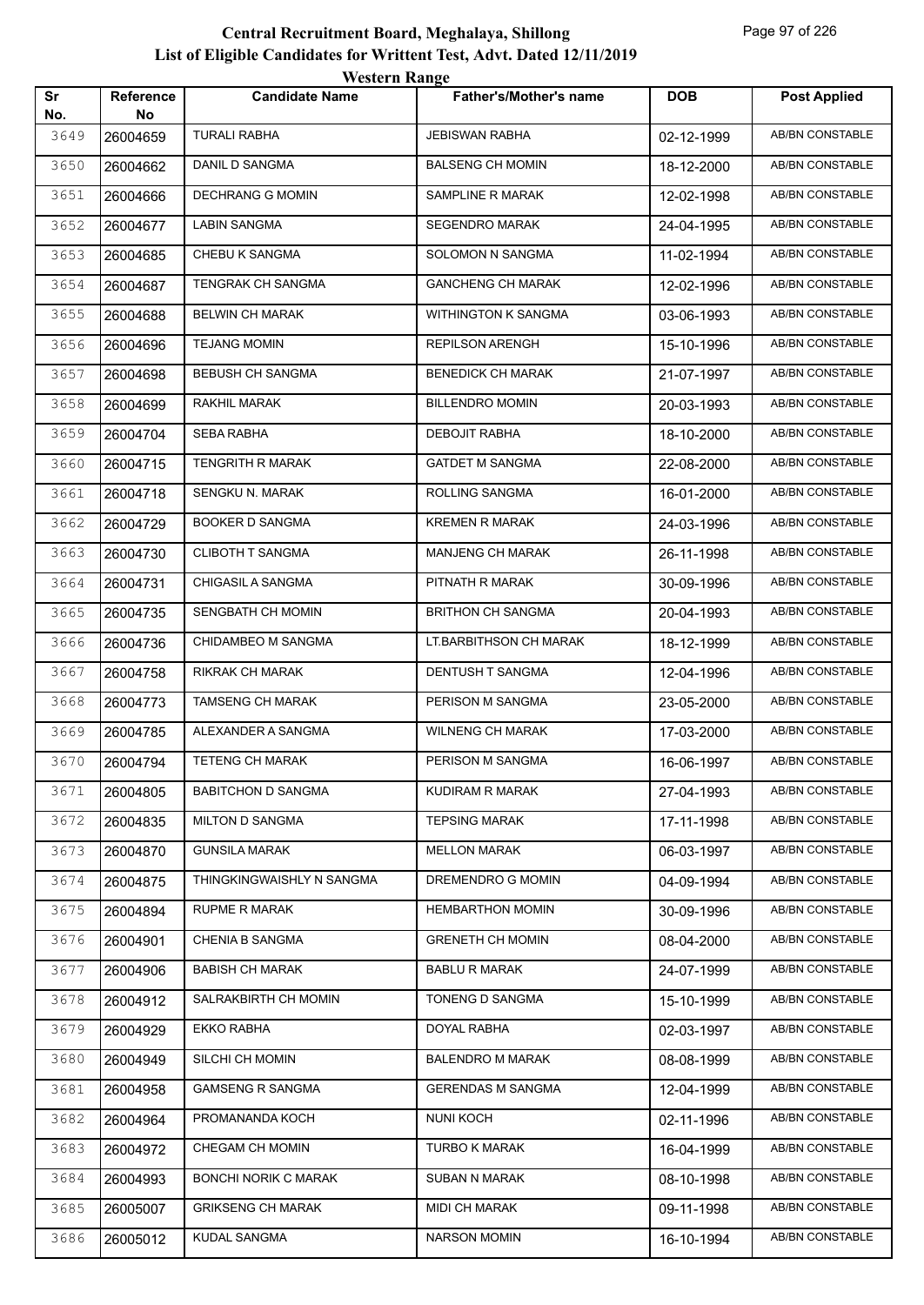| Sr<br>No. | Reference<br>No | <b>Candidate Name</b>    | <b>Father's/Mother's name</b> | <b>DOB</b>               | <b>Post Applied</b>    |
|-----------|-----------------|--------------------------|-------------------------------|--------------------------|------------------------|
| 3687      | 26005021        | <b>JEBIA R MARAK</b>     | NETHDEN SANGMA                | 22-12-1996               | AB/BN CONSTABLE        |
| 3688      | 26005051        | TENGME M MARAK           | SIRIL S SANGMA                | 15-02-1995               | AB/BN CONSTABLE        |
| 3689      | 26005058        | <b>ONKI HAJONG</b>       | KARENDRA HAJONG               | 16-10-1999               | <b>AB/BN CONSTABLE</b> |
| 3690      | 26005062        | <b>MINGGAM MARAK</b>     | <b>GATJENG SANGMA</b>         | 17-07-1996               | AB/BN CONSTABLE        |
| 3691      | 26005071        | <b>DUPIRIN MARAK</b>     | <b>KLIFORD MOMIN</b>          | 01-01-2001               | AB/BN CONSTABLE        |
| 3692      | 26005083        | PRINSON B MARAK          | WITHERSON CH MARAK            | 29-02-1996               | AB/BN CONSTABLE        |
| 3693      | 26005089        | <b>ARKIN R MARAK</b>     | SENGWAN D SANGMA              | 30-10-1998               | AB/BN CONSTABLE        |
| 3694      | 26005092        | TAMCHI SANGMA            | <b>GEORGE CH MARAK</b>        | 19-01-1993               | AB/BN CONSTABLE        |
| 3695      | 26005132        | PILSERA CH MARAK         | PREMITSON A MARAK             | 15-08-1999               | AB/BN CONSTABLE        |
| 3696      | 26005138        | <b>ARTISH SANGMA</b>     | <b>LONJING MARAK</b>          | 21-03-1997               | <b>AB/BN CONSTABLE</b> |
| 3697      | 26005139        | PARSONATH HAJONG         | <b>CHARAN HAJONG</b>          | 09-04-1998               | AB/BN CONSTABLE        |
| 3698      | 26005157        | SANDEEP SANGMA           | ANILLISH A SANGMA             | 15-01-1997               | AB/BN CONSTABLE        |
| 3699      | 26005161        | <b>SENGKIL MARAK</b>     | <b>WELBINGSTONE MOMIN</b>     | 16-04-2000               | AB/BN CONSTABLE        |
| 3700      | 26005175        | JUNILLA G MOMIN          | <b>HENDRISE G MOMIN</b>       | 18-07-1997               | AB/BN CONSTABLE        |
| 3701      | 26005180        | SIMCHI R MARAK           | ROGENDRO A SANGMA             | 07-05-1995               | AB/BN CONSTABLE        |
| 3702      | 26005192        | NIGAN R MARAK            | NANGGIN M SANGMA              | 10-02-1998               | <b>AB/BN CONSTABLE</b> |
| 3703      | 26005197        | LUTHER R SANGMA          | <b>RONI MARAK</b>             | 28-09-1997               | AB/BN CONSTABLE        |
| 3704      | 26005209        | <b>MRIDULA HAJONG</b>    | SUDHAR HAJONG                 | 01-08-1999               | AB/BN CONSTABLE        |
| 3705      | 26005218        | JANSRANG SANGMA          | <b>DIGENDRO MARAK</b>         | 18-02-1996               | AB/BN CONSTABLE        |
| 3706      | 26005220        | <b>KEMRON MARAK</b>      | MOLIN M SANGMA                | 17-03-1999               | AB/BN CONSTABLE        |
| 3707      | 26005240        | URMILA HAJONG            | <b>JUBARAJ HAJONG</b>         | 12-06-1998               | AB/BN CONSTABLE        |
| 3708      | 26005244        | NITCHOLLASH CH MOMIN     | <b>JAMENDRO M MARAK</b>       | 31-01-2000               | AB/BN CONSTABLE        |
| 3709      | 26005252        | <b>ANTHON R MARAK</b>    | <b>DISAN MARAK</b>            | 19-03-1995               | AB/BN CONSTABLE        |
| 3710      | 26005254        | SABITH CH MOMIN          | LT TOMIL M SANGMA             | 12-02-1996               | AB/BN CONSTABLE        |
| 3711      | 26005279        | PRONOI BORO              | LATE HORENDRO BORO            | 27-01-2000               | AB/BN CONSTABLE        |
| 3712      | 26005285        | WALGRA JOHN N. ARENGH    | SHRI NATHAN A. SANGMA         | 04-12-1997               | AB/BN CONSTABLE        |
| 3713      | 26005287        | <b>CHUANG M MOMIN</b>    | PROHITSON N ARENGH            | 11-04-1997               | AB/BN CONSTABLE        |
| 3714      | 26005301        | <b>BAKRIMCHI R MARAK</b> | <b>BAHARSON S SANGMA</b>      | 05-10-2000               | AB/BN CONSTABLE        |
| 3715      | 26005326        | JOEL R MARAK             | SHRI. FILBATSON K SANGMA      | 15-03-1996               | AB/BN CONSTABLE        |
| 3716      | 26005341        | SENGRIK CH MOMIN         | ROMBIL R MARAK                | 02-09-1994               | AB/BN CONSTABLE        |
| 3717      | 26005348        | <b>VINECENT R MARAK</b>  | LELLY WINDRA D MOMIN          | 25-03-1995               | AB/BN CONSTABLE        |
| 3718      | 26005351        | <b>MENIKSON R MARAK</b>  | <b>CHANGBAN SANGMA</b>        | 14-02-1999               | AB/BN CONSTABLE        |
| 3719      | 26005352        | RAMU KR RABHA            | SATYANATH RABHA               | 03-03-1997               | AB/BN CONSTABLE        |
| 3720      | 26005381        | OLIVER N MARAK           | <b>LIPTON SANGMA</b>          | 31-03-2000               | AB/BN CONSTABLE        |
| 3721      |                 | CHERAN R. MARAK          | <b>BRAMITSON SANGMA</b>       |                          | AB/BN CONSTABLE        |
| 3722      | 26005383        | <b>JAKRIKRAN</b>         | SANGMA                        | 14-02-1997               | AB/BN CONSTABLE        |
| 3723      | 26005390        | PANSRANG MOMIN           | SENTHILINA MOMIN              | 13-09-1998<br>10-03-1998 | AB/BN CONSTABLE        |
| 3724      | 26005395        | WALIUM G SANGMA          | <b>BATNAGAR M MARAK</b>       |                          | AB/BN CONSTABLE        |
|           | 26005415        |                          |                               | 23-08-1996               |                        |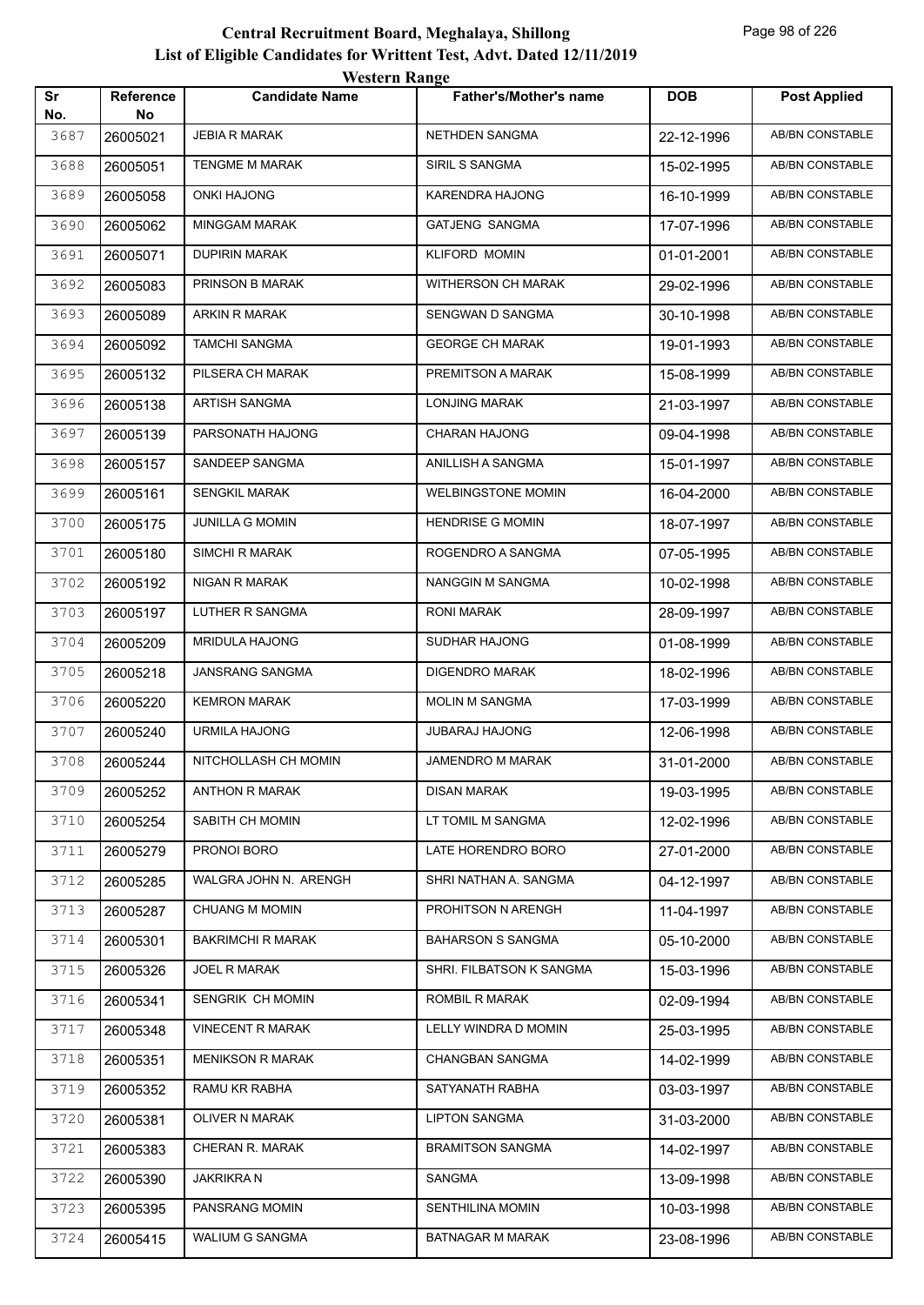| Sr          | Reference      | $\mathbf{v}$ color in Trange<br><b>Candidate Name</b> | <b>Father's/Mother's name</b> | <b>DOB</b> | <b>Post Applied</b>    |
|-------------|----------------|-------------------------------------------------------|-------------------------------|------------|------------------------|
| No.<br>3725 | No<br>26005421 | LUKASH M SANGMA                                       | NANJING R MARAK               | 08-11-1998 | <b>AB/BN CONSTABLE</b> |
| 3726        | 26005433       | PRYANGKA K MARAK                                      | <b>GRESTONE K SANGMA</b>      | 12-08-1998 | AB/BN CONSTABLE        |
| 3727        | 26005434       | PATRICK CH MOMIN                                      | <b>GOAL M MARAK</b>           | 14-05-1997 | AB/BN CONSTABLE        |
| 3728        | 26005438       | ANTHON CH MARAK                                       | NAMJAK MARAK                  | 11-05-2000 | AB/BN CONSTABLE        |
| 3729        | 26005440       | PREDIPER CH MARAK                                     | WITHNALSON M SANGMA           | 10-04-1995 | AB/BN CONSTABLE        |
| 3730        | 26005459       | NIKSENG B SANGMA                                      | LATE DIREN KOCH               | 15-08-1998 | <b>AB/BN CONSTABLE</b> |
| 3731        | 26005497       | <b>BIKRAM N SANGMA</b>                                | JITENDRA MARAK                | 07-09-1995 | AB/BN CONSTABLE        |
| 3732        | 26005499       | SENGNIK A.SANGMA                                      | BITHINDRO D.SANGMA            | 15-02-1993 | <b>AB/BN CONSTABLE</b> |
| 3733        | 26005505       | PANGSRANG T SANGMA                                    | DILIPSON CH MOMIN             | 08-08-1997 | AB/BN CONSTABLE        |
| 3734        | 26005529       | AMARJYOTI RABHA                                       | <b>BHODRESWAR RABHA</b>       | 14-06-1996 | AB/BN CONSTABLE        |
| 3735        | 26005531       | <b>TWINKLE M SANGMA</b>                               | MANOJ B SANGMA                | 07-05-1993 | <b>AB/BN CONSTABLE</b> |
| 3736        | 26005533       | KILBATH A SANGMA                                      | PUNI SANGMA                   | 08-12-1994 | AB/BN CONSTABLE        |
| 3737        | 26005540       | <b>TERANG G. MOMIN</b>                                | JIPPORA G. MOMIN              | 26-01-1995 | AB/BN CONSTABLE        |
| 3738        | 26005557       | JOSBERTH CH SANGMA                                    | LT JINGAN M MARAK             | 09-10-2000 | AB/BN CONSTABLE        |
| 3739        | 26005567       | PRIYANKA M SANGMA                                     | <b>SUDIP MARAK</b>            | 24-12-1996 | AB/BN CONSTABLE        |
| 3740        | 26005585       | DALCHURAK G MOMIN                                     | NEPOLTHON SANGMA              | 26-10-1997 | AB/BN CONSTABLE        |
| 3741        | 26005595       | JENGGILBIRTH CH MARAK                                 | SONJING S SANGMA              | 15-06-1997 | AB/BN CONSTABLE        |
| 3742        | 26005597       | <b>JELPIN SANGMA</b>                                  | <b>KRAIDISTAR MARAK</b>       | 10-11-2000 | AB/BN CONSTABLE        |
| 3743        | 26005629       | LETTIN N. MARAK                                       | JONTAL N. SANGMA              | 07-02-1996 | AB/BN CONSTABLE        |
| 3744        | 26005679       | SALSENG M SANGMA                                      | PRODIPSON CH SANGMA           | 15-05-1994 | AB/BN CONSTABLE        |
| 3745        | 26005698       | PRYANKA N MARAK                                       | NORISH N MARAK                | 26-08-1998 | AB/BN CONSTABLE        |
| 3746        | 26005706       | DEROSIO D SANGMA                                      | ROLLINGSTONE SANGMA           | 15-02-1998 | AB/BN CONSTABLE        |
| 3747        | 26005723       | AGHAMSING D SANGMA                                    | MONILSON SANGMA               | 30-11-1999 | AB/BN CONSTABLE        |
| 3748        | 26005733       | <b>TENGRAN B MARAK</b>                                | JOHETSON A SANGMA             | 22-06-1998 | AB/BN CONSTABLE        |
| 3749        | 26005734       | <b>KERIAN D SHIRA</b>                                 | ELLICKSON SANGMA              | 14-03-1996 | AB/BN CONSTABLE        |
| 3750        | 26005741       | THINKING N ARENGH                                     | SMTI DEBIL N ARENGH           | 10-02-2000 | AB/BN CONSTABLE        |
| 3751        | 26005744       | DRIONY MARAK                                          | <b>GOSEN M SANGMA</b>         | 10-09-1996 | AB/BN CONSTABLE        |
| 3752        | 26005752       | SHRI. SIPBAN A. SANGMA                                | SHRI. JEMSUTH R. MARAK        | 05-01-1998 | AB/BN CONSTABLE        |
| 3753        | 26005775       | WEDNEBIRTH R. SANGMA                                  | DINESH K. MARAK               | 09-03-1997 | AB/BN CONSTABLE        |
| 3754        | 26005812       | BALSRANG SANGMA                                       | <b>KRENICKSON MARAK</b>       | 10-07-2000 | AB/BN CONSTABLE        |
| 3755        | 26005824       | HAWARD A SANGMA                                       | NINGBAN B MARAK               | 17-10-1999 | AB/BN CONSTABLE        |
| 3756        | 26005831       | DANIAL RABHA                                          | THIRENDRA RABHA               | 03-12-1997 | AB/BN CONSTABLE        |
| 3757        | 26005850       | KAMRIN CH MARAK                                       | SOLMON M SANGMA               | 10-08-1999 | AB/BN CONSTABLE        |
| 3758        | 26005852       | MICHAEL A. SANGMA                                     | CHEMPU MARAK                  | 20-01-2000 | AB/BN CONSTABLE        |
| 3759        | 26005864       | LUMSTAR M SANGMA                                      | ALBERTH MARAK                 | 27-08-1998 | AB/BN CONSTABLE        |
| 3760        | 26005880       | WALNANG D SHIRA                                       | <b>TEROL N MARAK</b>          | 05-09-1997 | AB/BN CONSTABLE        |
| 3761        | 26005901       | SILKRANG M SANGMA                                     | LT. JIMEN A SANGMA            | 19-01-2000 | AB/BN CONSTABLE        |
| 3762        | 26005903       | RAHUL CH.MARAK                                        | LT, LOTH MARAK                | 02-02-1998 | AB/BN CONSTABLE        |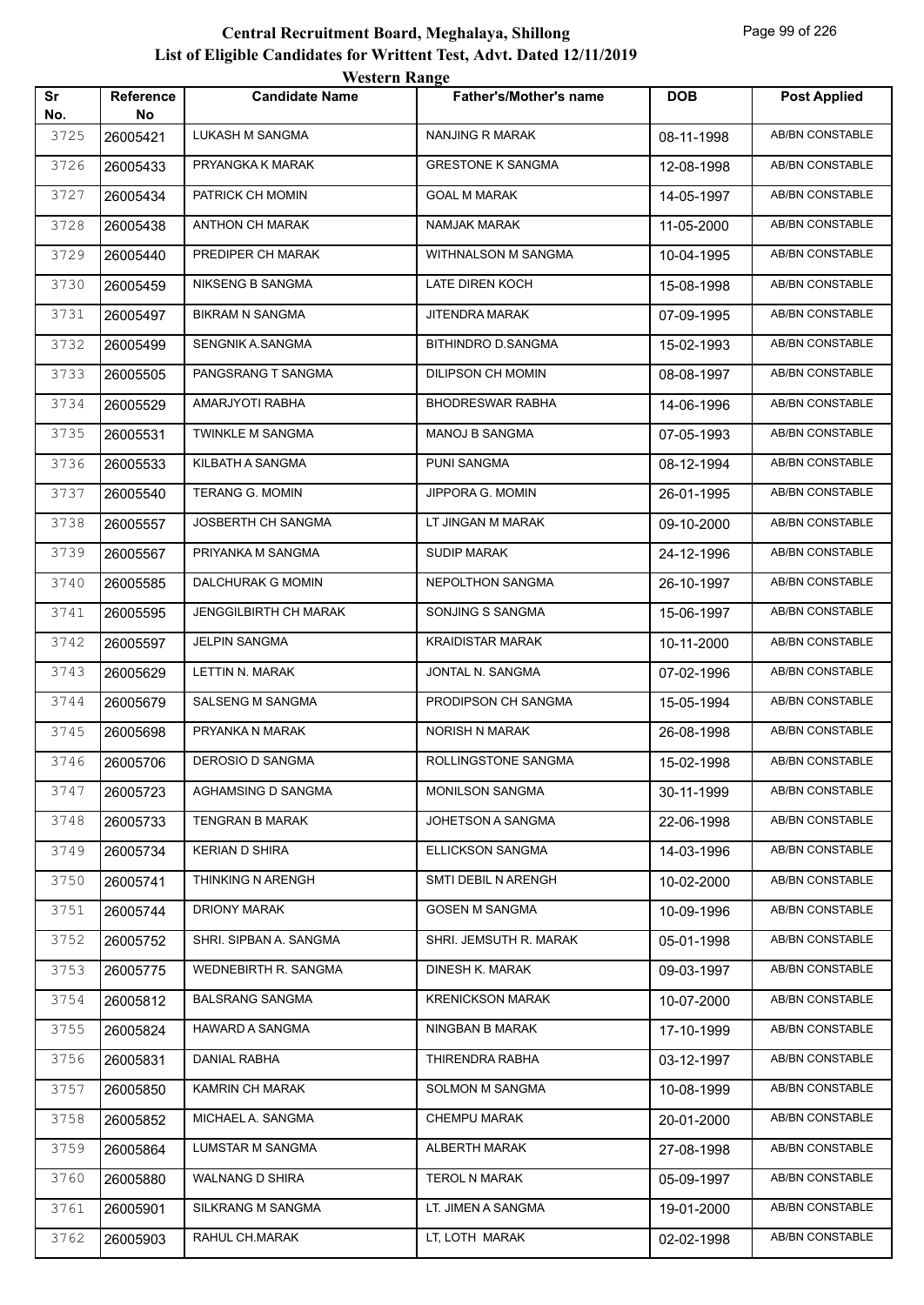|           |                        | <i>western</i> Kange       |                               |            |                        |
|-----------|------------------------|----------------------------|-------------------------------|------------|------------------------|
| Sr<br>No. | <b>Reference</b><br>No | <b>Candidate Name</b>      | <b>Father's/Mother's name</b> | <b>DOB</b> | <b>Post Applied</b>    |
| 3763      | 26005919               | PINJENG N. MARAK           | SHRI. PARSING A. SANGMA       | 02-01-1998 | <b>AB/BN CONSTABLE</b> |
| 3764      | 26005926               | <b>BALCHAM A SANGMA</b>    | <b>ROMEN CH MARAK</b>         | 11-02-1999 | AB/BN CONSTABLE        |
| 3765      | 26005932               | <b>LOSMON RABHA</b>        | <b>HOLI RABHA</b>             | 17-08-1998 | <b>AB/BN CONSTABLE</b> |
| 3766      | 26005935               | <b>SHANKAR BASFOR</b>      | <b>SUKARI BASFOR</b>          | 19-05-1999 | AB/BN CONSTABLE        |
| 3767      | 26005970               | <b>ANIT RABHA</b>          | <b>MAJID RABHA</b>            | 11-03-1997 | AB/BN CONSTABLE        |
| 3768      | 26005974               | DEBOJIT HAJONG             | MANOJ HAJONG                  | 22-03-2000 | <b>AB/BN CONSTABLE</b> |
| 3769      | 26005980               | RUMA M SANGMA              | CHITORONJON CH MOMIN          | 11-03-1998 | AB/BN CONSTABLE        |
| 3770      | 26006002               | NINEDRO SANGMA             | <b>RASU P MARAK</b>           | 13-08-1999 | AB/BN CONSTABLE        |
| 3771      | 26006006               | <b>BALNING CH MARAK</b>    | NETJENG T SANGMA              | 12-02-1994 | AB/BN CONSTABLE        |
| 3772      | 26006011               | <b>MARKSEL N ARENGH</b>    | ARNA N ARENGH                 | 07-04-1997 | AB/BN CONSTABLE        |
| 3773      | 26006025               | NIKRAKHI K SANGMA          | SONARAM D MARAK               | 12-01-1999 | <b>AB/BN CONSTABLE</b> |
| 3774      | 26006032               | PORITH CH SANGMA           | JOYSON CH MARAK               | 13-01-1998 | AB/BN CONSTABLE        |
| 3775      | 26006035               | <b>MUKESH HAJONG</b>       | <b>CHARAN HAJONG</b>          | 20-01-1994 | AB/BN CONSTABLE        |
| 3776      | 26006042               | <b>MACHUM SARKAR</b>       | AZIZAR RAHMAN                 | 12-11-1998 | AB/BN CONSTABLE        |
| 3777      | 26006056               | <b>BONSAN G MOMIN</b>      | PINTHERSON A SANGMA           | 17-06-1998 | <b>AB/BN CONSTABLE</b> |
| 3778      | 26006060               | LINDAL N MARAK             | KAWIL M SANGMA                | 26-01-1994 | <b>AB/BN CONSTABLE</b> |
| 3779      | 26006066               | <b>WILKHAN N MARAK</b>     | ARBERTH N SANGMA              | 03-02-1996 | AB/BN CONSTABLE        |
| 3780      | 26006068               | <b>MITHUN CH MARAK</b>     | <b>JANNING R MARAK</b>        | 10-10-1993 | AB/BN CONSTABLE        |
| 3781      | 26006090               | MEETANG SANGMA             | <b>EBARTUSH S MARAK</b>       | 27-01-1999 | AB/BN CONSTABLE        |
| 3782      | 26006094               | SENGRAK M SANGMA           | PORESH T SANGMA               | 20-07-1995 | <b>AB/BN CONSTABLE</b> |
| 3783      | 26006103               | <b>CHINGSTONE CH MARAK</b> | <b>CHENGGIN CH SANGMA</b>     | 12-08-1997 | <b>AB/BN CONSTABLE</b> |
| 3784      | 26006110               | PORMASOR RABHA             | <b>RATASING RABHA</b>         | 25-04-1999 | <b>AB/BN CONSTABLE</b> |
| 3785      | 26006115               | PIJUSH R MARAK             | PARMESH D SANGMA              | 28-09-1995 | AB/BN CONSTABLE        |
| 3786      | 26006134               | PRINGNAM G MOMIN           | PROTUSH SANGMA                | 02-02-1997 | AB/BN CONSTABLE        |
| 3787      | 26006140               | PRANJAL RABHA              | <b>HARESWAR RABHA</b>         | 16-03-1996 | AB/BN CONSTABLE        |
| 3788      | 26006177               | <b>BIBISON CH MARAK</b>    | CHATRA M SANGMA               | 17-08-1996 | AB/BN CONSTABLE        |
| 3789      | 26006220               | AUGUSTINE G MOMIN          | <b>MODON PAUL</b>             | 28-06-1995 | AB/BN CONSTABLE        |
| 3790      | 26006227               | PRAJINA S SANGMA           | LEMCHUT CH SANGMA             | 30-06-1995 | AB/BN CONSTABLE        |
| 3791      | 26006251               | CHEBANI R MARAK            | <b>HELNATH G MOMIN</b>        | 24-08-1996 | AB/BN CONSTABLE        |
| 3792      | 26006258               | CHRISTOPHER R SANGMA       | SONJIT A MARAK                | 26-03-1999 | AB/BN CONSTABLE        |
| 3793      | 26006311               | SANRAIT SANGMA             | PITOR MOMIN                   | 10-12-1998 | AB/BN CONSTABLE        |
| 3794      | 26006370               | FAKIRCHAND RAHMAN          | <b>GAJI RAHMAN</b>            | 21-01-1998 | AB/BN CONSTABLE        |
| 3795      | 26006391               | AUGUSTINE SANGMA           | SUJOY DANGGO MARAK            | 18-12-2000 | AB/BN CONSTABLE        |
| 3796      | 26006423               | ELDORA K SANGMA            | <b>FRANCHIS CH MOMIN</b>      | 10-01-1993 | AB/BN CONSTABLE        |
| 3797      | 26006490               | SENGBA RANGSA MARAK        | ROMEN SANGMA                  | 11-11-1997 | AB/BN CONSTABLE        |
| 3798      | 26006517               | <b>SALMAN MARAK</b>        | PRISTAR T. SANGMA             | 03-06-1999 | AB/BN CONSTABLE        |
| 3799      | 26006527               | SILBATH M SANGMA           | <b>WALSIN CH MARAK</b>        | 17-11-1993 | AB/BN CONSTABLE        |
| 3800      | 26006528               | <b>CHISIMBIRTH R MARAK</b> | <b>KELSON SANGMA</b>          | 13-03-1999 | AB/BN CONSTABLE        |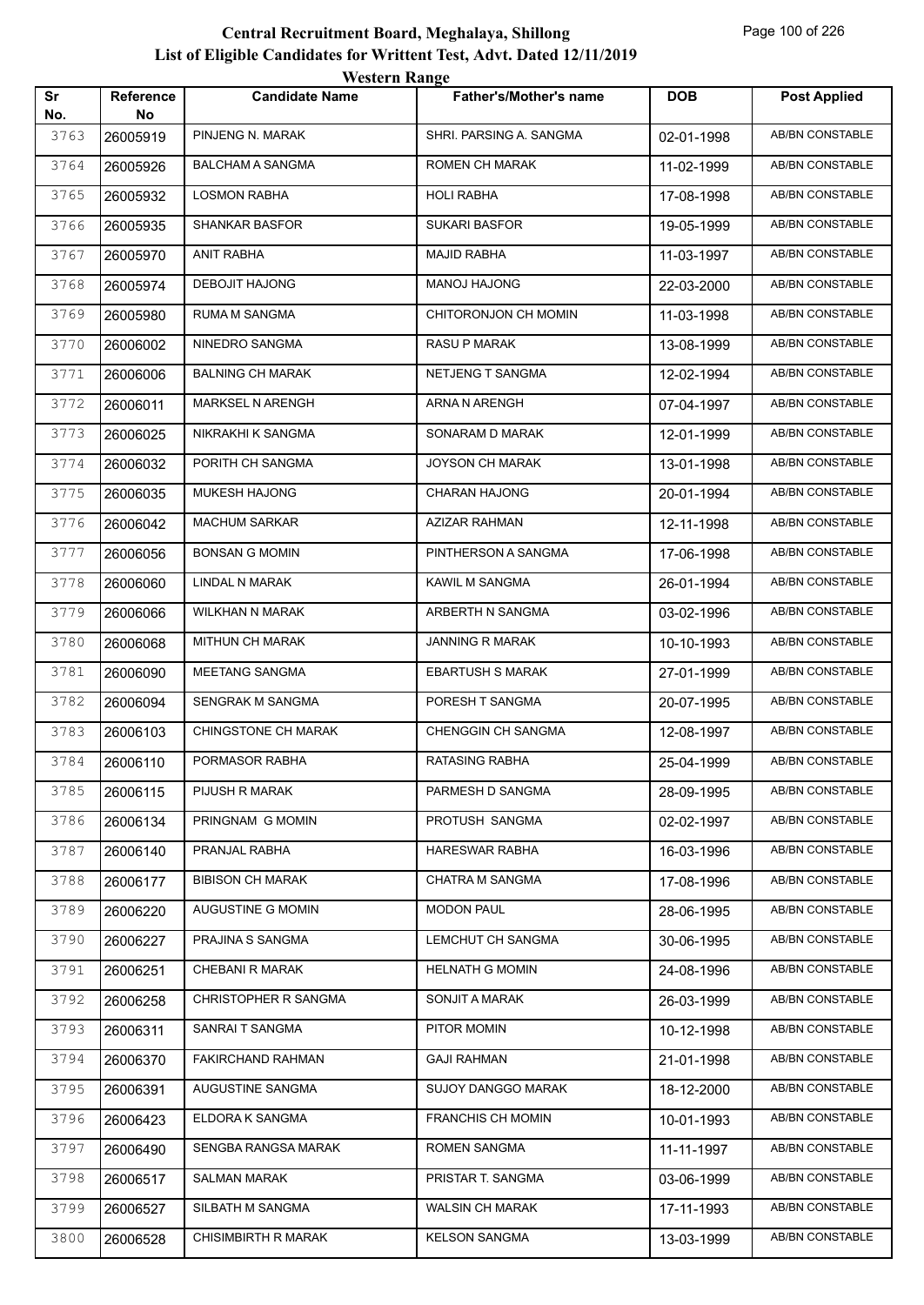| Sr<br>No. | <b>Reference</b><br>No | <b>Candidate Name</b>       | <b>Father's/Mother's name</b>                | <b>DOB</b> | <b>Post Applied</b>    |
|-----------|------------------------|-----------------------------|----------------------------------------------|------------|------------------------|
| 3801      | 26006529               | <b>KERVINEWS CH SANGMA</b>  | <b>ENEN MARAK</b>                            | 25-05-2000 | <b>AB/BN CONSTABLE</b> |
| 3802      | 26006559               | CHONCHIRA M MARAK           | ARUN M SANGMA                                | 24-03-1999 | AB/BN CONSTABLE        |
| 3803      | 26006563               | <b>BARSILINA CHAMBUGONG</b> | CHIBANI CH MARAK                             | 10-10-1996 | AB/BN CONSTABLE        |
| 3804      | 26006595               | MINTU AHMED                 | ALI HUSSAIN                                  | 14-11-1999 | AB/BN CONSTABLE        |
| 3805      | 26006651               | JOSEPH M MARAK              | ARUN M SANGMA                                | 18-10-2000 | <b>AB/BN CONSTABLE</b> |
| 3806      | 26006652               | TENGBIRTH D. MARAK          | <b>WILLIPSON G. MOMIN</b>                    | 13-11-1996 | AB/BN CONSTABLE        |
| 3807      | 26006653               | CHINGCHERA N SANGMA         | <b>LEBATHSON R MARAK</b>                     | 18-10-1999 | AB/BN CONSTABLE        |
| 3808      | 26006656               | JANATH N MARAK              | <b>KEMISON T SANGMA</b>                      | 12-09-1998 | AB/BN CONSTABLE        |
| 3809      | 26006660               | TENGSRANG D SANGMA          | <b>MEWAN M MARAK</b>                         | 09-04-1993 | AB/BN CONSTABLE        |
| 3810      | 26006664               | RANGKU B MARAK              | <b>SUSIL D MARAK</b>                         | 14-02-1998 | <b>AB/BN CONSTABLE</b> |
| 3811      | 26006698               | SARLSE S. SANGMA            | SPITSON M. SANGMA                            | 12-07-1995 | AB/BN CONSTABLE        |
| 3812      | 26006703               | MERRYBIRTH R MARAK          | SELWYN CH MOMIN                              | 03-10-1995 | <b>AB/BN CONSTABLE</b> |
| 3813      | 26006708               | <b>BROSNAN SANGMA</b>       | SMT, BERILLA W SANGMA                        | 23-08-1995 | AB/BN CONSTABLE        |
| 3814      | 26006721               | <b>GRIKKAM MOMIN</b>        | SHRI. ARPHY A. SANGMA                        | 19-08-1998 | <b>AB/BN CONSTABLE</b> |
| 3815      | 26006760               | PISAN CH MARAK              | NANJENG S SANGMA                             | 02-01-2000 | AB/BN CONSTABLE        |
| 3816      | 26006792               | ZEFFREE SANGMA              | JOHN HIGH CH MARAK                           | 22-12-1993 | AB/BN CONSTABLE        |
| 3817      | 26006812               | <b>COLLINS M. MARAK</b>     | SMT, NARGESH M MARAK                         | 02-07-1995 | AB/BN CONSTABLE        |
| 3818      | 26006819               | MATCHIAS J SANGMA           | SHRI KENTING MOMIN                           | 12-06-1995 | AB/BN CONSTABLE        |
| 3819      | 26006836               | RUSSELBIRTH SANGMA          | JOHN HIGH CH MARAK                           | 28-10-1997 | <b>AB/BN CONSTABLE</b> |
| 3820      | 26006837               | <b>BONSRANG B MARAK</b>     | <b>GREDERSON A SANGMA</b>                    | 29-12-2000 | AB/BN CONSTABLE        |
| 3821      | 26006851               | RAKUSH D MOMIN              | PRENALSON T SANGMA                           | 23-12-1994 | AB/BN CONSTABLE        |
| 3822      | 26006863               | <b>WALLANG M SANGMA</b>     | <b>RANIJING M SANGMA</b>                     | 10-12-2000 | <b>AB/BN CONSTABLE</b> |
| 3823      | 26006886               | ISHMAIL A. SANGMA           | (L) FRANCIS G MOMIN                          | 18-03-1994 | AB/BN CONSTABLE        |
| 3824      | 26006892               | THIMPU G MOMIN              | SHRI. LETHINGSON R SANGMA                    | 17-03-1995 | AB/BN CONSTABLE        |
| 3825      | 26006896               | <b>KRIMCHI SANGMA</b>       | <b>JASENG MARAK</b>                          | 01-02-1999 | AB/BN CONSTABLE        |
| 3826      | 26006904               | PAIRISH MARAK               | <b>ELLWIN MOMIN</b>                          | 22-01-1996 | AB/BN CONSTABLE        |
| 3827      | 26006909               | <b>BELDI S SANGMA</b>       | MEBINDRO CH SANGMA                           | 10-05-1999 | AB/BN CONSTABLE        |
| 3828      | 26006912               | NINGBAT W MOMIN             | JEBAN J SANGMA                               | 15-11-1999 | AB/BN CONSTABLE        |
| 3829      | 26006922               | TANGSENG S.MARAK            | <b>JOSTIN MARAK</b>                          | 25-03-1998 | AB/BN CONSTABLE        |
| 3830      | 26006923               | SENGJRANG M SANGMA          | <b>WELCRASH R MARAK</b>                      | 13-07-1995 | AB/BN CONSTABLE        |
| 3831      | 26006928               | <b>GREATHNING N MARAK</b>   | IRENSING A SANGMA/ GEWILLA N<br><b>MARAK</b> | 19-10-1997 | AB/BN CONSTABLE        |
| 3832      | 26006939               | SENGGRAD ARENGH             | NEHERAM M MARAK                              | 28-08-1998 | AB/BN CONSTABLE        |
| 3833      | 26007029               | NENGBIRTH SANGMA            | <b>BANJU MARAK</b>                           | 03-03-1994 | AB/BN CONSTABLE        |
| 3834      | 26007034               | JANGSENG G MOMIN            | <b>CRYSTOBAR MARAK</b>                       | 25-04-1998 | AB/BN CONSTABLE        |
| 3835      | 26007049               | <b>BIMBER CH MARAK</b>      | TEMSON M SANGMA                              | 12-11-2000 | AB/BN CONSTABLE        |
| 3836      | 26007081               | <b>BRIGHTMIN SANGMA</b>     | ELIKSON N MARAK                              | 24-09-1997 | AB/BN CONSTABLE        |
| 3837      | 26007092               | TEMAN A SANGMA              | TREDICKSON B MARAK                           | 25-06-1999 | AB/BN CONSTABLE        |
| 3838      | 26007114               | ABRIASH K MARAK             | CLEBIN N MARAK/ BIURITHA K<br><b>MARAK</b>   | 30-03-2000 | AB/BN CONSTABLE        |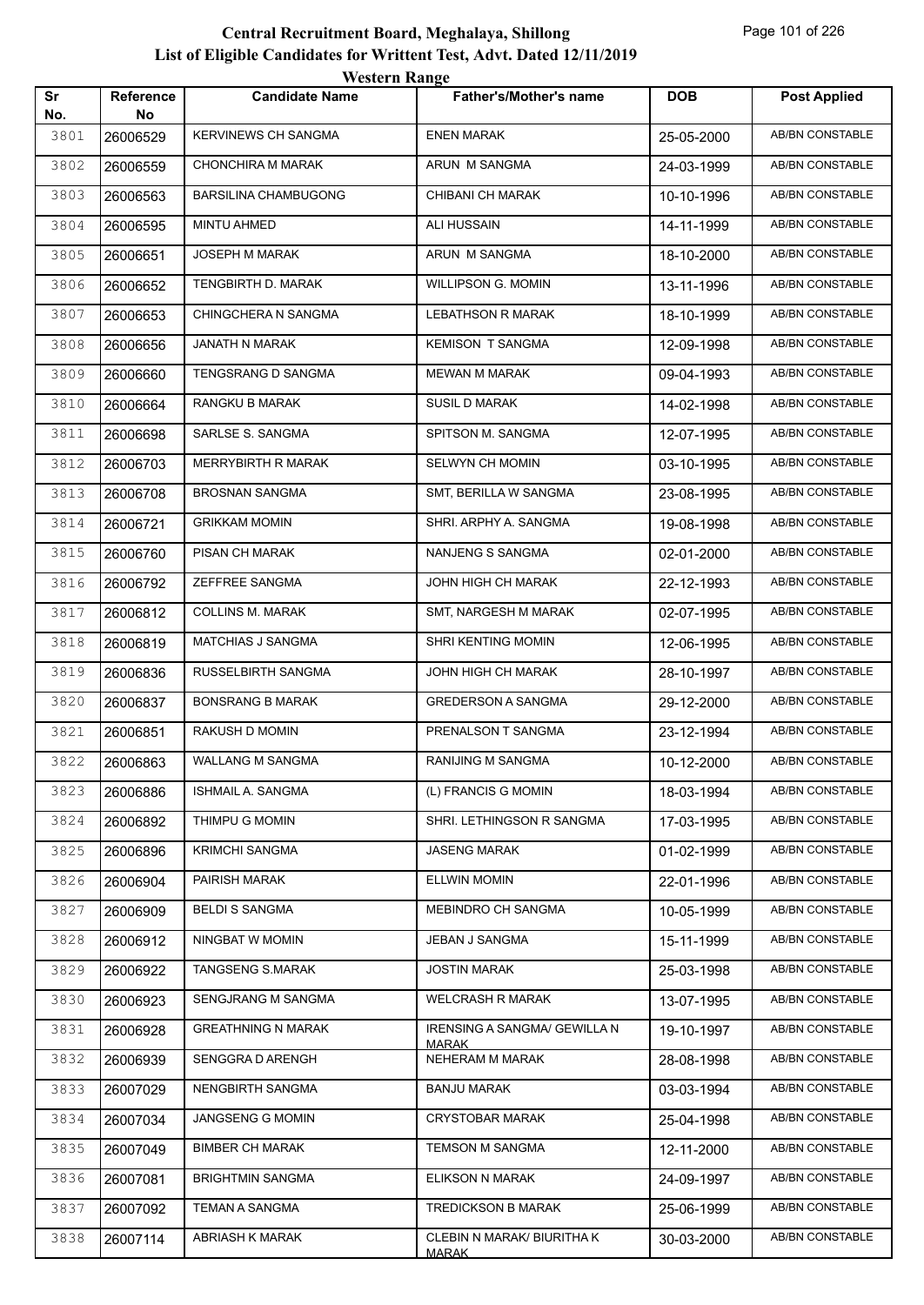| Sr          | Reference      | <b>TUGILLE IMARGU</b><br><b>Candidate Name</b> | <b>Father's/Mother's name</b> | <b>DOB</b> | <b>Post Applied</b>    |
|-------------|----------------|------------------------------------------------|-------------------------------|------------|------------------------|
| No.<br>3839 | No<br>26007115 | <b>NIKKU G MOMIN</b>                           | SHRI. LETHINSON R SANGMA      | 10-03-2000 | <b>AB/BN CONSTABLE</b> |
| 3840        | 26007125       | CARLUS SANGMA                                  | <b>ROBIN SANGMA</b>           | 15-03-1999 | AB/BN CONSTABLE        |
| 3841        | 26007156       | CHALLANG MIKKIM R MARAK                        | TUMEN R SANGMA                | 10-01-1999 | AB/BN CONSTABLE        |
| 3842        |                | TENGBAN R. MARAK                               | <b>LEWATH SANGMA</b>          |            | AB/BN CONSTABLE        |
|             | 26007160       | <b>SENGRAN MARAK</b>                           | APJALSING SANGMA              | 13-12-1999 | AB/BN CONSTABLE        |
| 3843        | 26007168       |                                                |                               | 12-01-1998 |                        |
| 3844        | 26007172       | <b>EMPHYL M MARAK</b>                          | <b>FRANKLIN K SANGMA</b>      | 16-03-1996 | AB/BN CONSTABLE        |
| 3845        | 26007175       | APSODIN N ARENGH                               | LOHISON M SANGMA              | 08-01-1999 | AB/BN CONSTABLE        |
| 3846        | 26007182       | SURAK K MARAK                                  | MARKASH D SANGMA              | 29-07-1994 | AB/BN CONSTABLE        |
| 3847        | 26007184       | KHANKHAN W MOMIN                               | PERPESH MOMIN                 | 19-06-1997 | AB/BN CONSTABLE        |
| 3848        | 26007190       | <b>MOGAM MARAK</b>                             | <b>SUBITSON M SANGMA</b>      | 08-04-2000 | AB/BN CONSTABLE        |
| 3849        | 26007203       | <b>TROSIKA CH MOMIN</b>                        | <b>CHARLES R MARAK</b>        | 22-05-1999 | AB/BN CONSTABLE        |
| 3850        | 26007228       | SINGBIRTH N SANGMA                             | <b>HALLINGTON K SANGMA</b>    | 06-02-1998 | AB/BN CONSTABLE        |
| 3851        | 26007258       | MOSE M. MARAK                                  | SHRI, NENGRAN D. SHIRA        | 04-01-1996 | AB/BN CONSTABLE        |
| 3852        | 26007263       | <b>BARNARTH CH MARAK</b>                       | <b>JUJING M SANGMA</b>        | 13-07-1998 | AB/BN CONSTABLE        |
| 3853        | 26007265       | CHESAN N SANGMA                                | JANAN B MARAK                 | 20-12-2000 | AB/BN CONSTABLE        |
| 3854        | 26007272       | SALGRA T SANGMA                                | TRUMEN CH MOMIN               | 06-02-1994 | AB/BN CONSTABLE        |
| 3855        | 26007275       | PROBIN RABHA                                   | SONTOSH RABHA                 | 01-01-1999 | AB/BN CONSTABLE        |
| 3856        | 26007296       | RIKJIANA SANGMA                                | <b>KRENAL MARAK</b>           | 14-08-1993 | AB/BN CONSTABLE        |
| 3857        | 26007332       | NIKHU RABHA                                    | NARAYAN RABHA                 | 15-12-2000 | AB/BN CONSTABLE        |
| 3858        | 26007337       | SIKANDAL M. MOMIN                              | <b>RAKESH SANGMA</b>          | 13-02-1999 | AB/BN CONSTABLE        |
| 3859        | 26007342       | <b>BRITAINDRO KOCH</b>                         | HAIBARAM KOCH                 | 03-06-1994 | AB/BN CONSTABLE        |
| 3860        | 26007351       | RAJ RABHA                                      | <b>GIRIDHARI RABHA</b>        | 06-03-1994 | <b>AB/BN CONSTABLE</b> |
| 3861        | 26007354       | PALSING MOMIN                                  | ROSBEL MARAK                  | 07-02-1995 | AB/BN CONSTABLE        |
| 3862        | 26007362       | <b>AMIAR HUSSAIN</b>                           | ABDUL LOLIL SK                | 10-04-2000 | AB/BN CONSTABLE        |
| 3863        | 26007374       | RIKRAK B MARAK                                 | WALLEN A SANGMA               | 13-01-1998 | AB/BN CONSTABLE        |
| 3864        | 26007381       | <b>SUROJIT HAJONG</b>                          | AMRITA HAJONG                 | 21-02-1998 | AB/BN CONSTABLE        |
| 3865        | 26007384       | <b>BONSRANG R MARAK</b>                        | PEKSON T SANGMA               | 15-03-1993 | AB/BN CONSTABLE        |
| 3866        | 26007391       | HEJEKIANOSE CH SANGMA                          | <b>SIMON R MARAK</b>          | 12-12-1994 | AB/BN CONSTABLE        |
| 3867        | 26007394       | LOWRENCE R MARAK                               | <b>SUISON MARAK</b>           | 16-07-1997 | AB/BN CONSTABLE        |
| 3868        | 26007397       | <b>TENGSIPBIRTH SANGMA</b>                     | AKULAN MOMIN                  | 15-12-2000 | AB/BN CONSTABLE        |
| 3869        | 26007400       | RAKBAN CH SANGMA                               | DILIP S. MARAK                | 11-03-1996 | AB/BN CONSTABLE        |
| 3870        | 26007405       | RAKAMSING A SANGMA                             | HONENDRO R MARAK              | 05-01-2000 | AB/BN CONSTABLE        |
| 3871        | 26007410       | <b>MIKRAKSENG MARAK</b>                        | ROHIM MOMIN                   | 16-09-1999 | AB/BN CONSTABLE        |
| 3872        | 26007413       | <b>FUNGSWRANG BORO</b>                         | <b>GEGANG BORO</b>            | 29-07-2000 | AB/BN CONSTABLE        |
| 3873        | 26007440       | <b>WEMBLE R MARAK</b>                          | MITHERSON M MARAK             | 03-12-1995 | AB/BN CONSTABLE        |
| 3874        | 26007442       | CHRISTHINA M SANGMA                            | <b>ONNAT CH MARAK</b>         | 16-12-1999 | AB/BN CONSTABLE        |
| 3875        | 26007447       | TENGRAN MARAK                                  | <b>BINJAMEN MARAK</b>         |            | AB/BN CONSTABLE        |
|             |                | NALSENG R MARAK                                | POLJENDRO G MOMIN             | 03-02-1999 | AB/BN CONSTABLE        |
| 3876        | 26007449       |                                                |                               | 13-02-1997 |                        |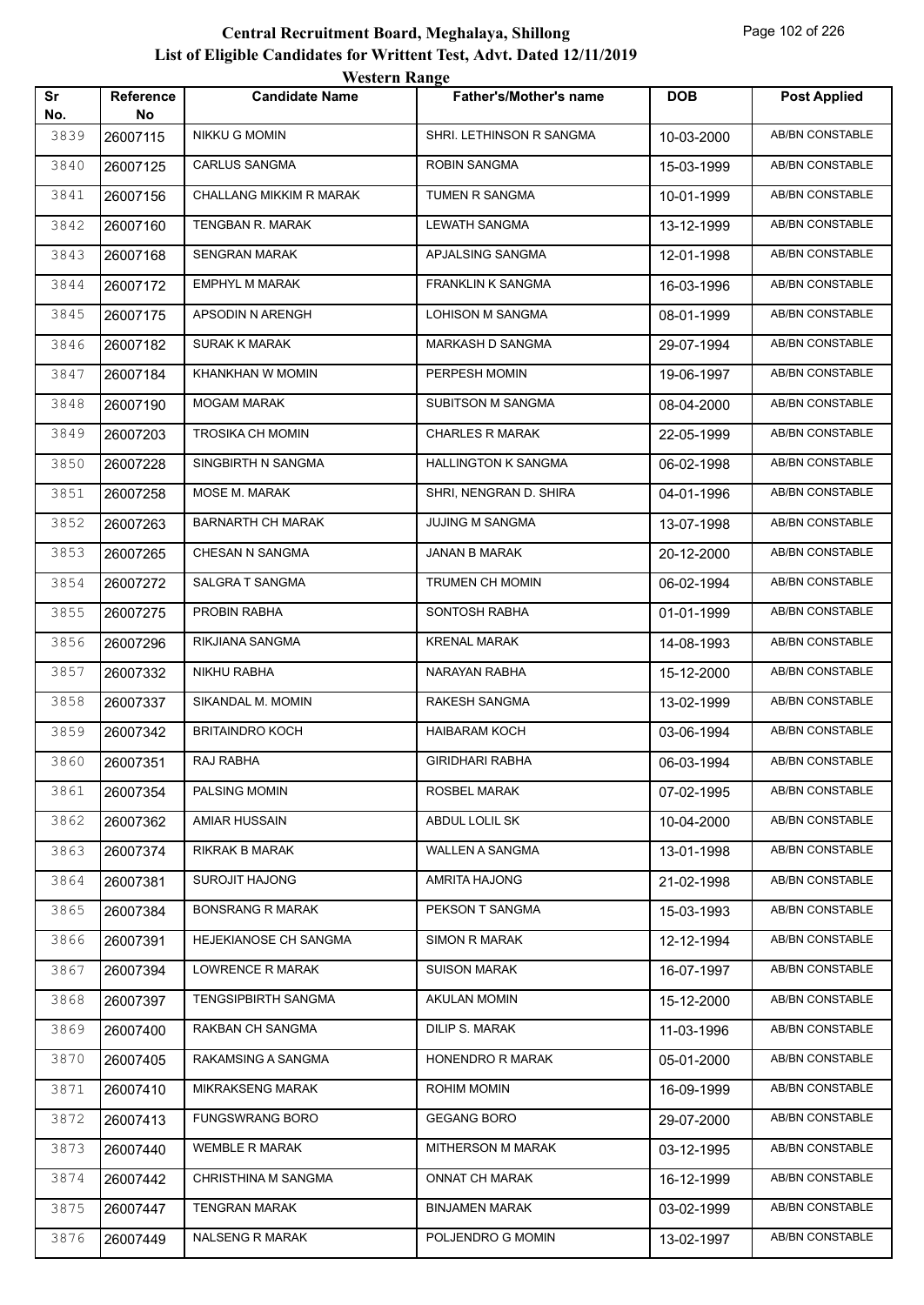| Sr   | <b>Reference</b> | western Kange<br><b>Candidate Name</b> | Father's/Mother's name      | <b>DOB</b> | <b>Post Applied</b>    |
|------|------------------|----------------------------------------|-----------------------------|------------|------------------------|
| No.  | No               |                                        |                             |            |                        |
| 3877 | 26007453         | SORESH SANGMA                          | <b>NOLSING A MARAK</b>      | 13-01-2000 | <b>AB/BN CONSTABLE</b> |
| 3878 | 26007455         | <b>DIDIMUS R. MARAK</b>                | MARK ANTHONY R. MARAK       | 02-02-1998 | AB/BN CONSTABLE        |
| 3879 | 26007463         | SENGRAK D SHIRA                        | <b>KRISTOVHER MOMIN</b>     | 15-03-1996 | AB/BN CONSTABLE        |
| 3880 | 26007464         | <b>NOSILLA R MARAK</b>                 | KILLAN A SANGMA             | 10-03-1994 | <b>AB/BN CONSTABLE</b> |
| 3881 | 26007471         | <b>BALKIM M SANGMA</b>                 | <b>MOJITSON CH MOMIN</b>    | 07-08-2000 | AB/BN CONSTABLE        |
| 3882 | 26007478         | REDIAN R MARAK                         | ANDRIO M SANGMA             | 20-02-1999 | AB/BN CONSTABLE        |
| 3883 | 26007482         | <b>MRINAL RABHA</b>                    | <b>OBIT RABHA</b>           | 11-09-2000 | AB/BN CONSTABLE        |
| 3884 | 26007489         | BITBALLIN M. MARAK                     | SATJENG N. SANGMA           | 18-06-2000 | AB/BN CONSTABLE        |
| 3885 | 26007492         | TWISTHINGBATH MARAK                    | <b>HAMILTHON MOMIN</b>      | 11-02-1999 | <b>AB/BN CONSTABLE</b> |
| 3886 | 26007519         | KARBEN R SANGMA                        | POHIRAN M SANGMA            | 01-11-2000 | AB/BN CONSTABLE        |
| 3887 | 26007532         | <b>LEGHBEAR MARAK</b>                  | <b>HARBITSON SANGMA</b>     | 12-03-1994 | AB/BN CONSTABLE        |
| 3888 | 26007542         | RAMU DAS                               | PROBOD DAS                  | 11-02-1999 | AB/BN CONSTABLE        |
| 3889 | 26007556         | <b>LELINGBIRTH G MOMIN</b>             | JIBONSING M SANGMA          | 04-03-1996 | AB/BN CONSTABLE        |
| 3890 | 26007566         | SALJAGRING T. SANGMA                   | <b>FLORENCE T SANGMA</b>    | 10-09-1995 | <b>AB/BN CONSTABLE</b> |
| 3891 | 26007576         | FRYDAR M SANGMA                        | <b>KALWIN SANGMA</b>        | 01-01-2000 | AB/BN CONSTABLE        |
| 3892 | 26007579         | RAKSRANG B MARAK                       | LT. RAJENDRO T. SANGMA      | 24-04-1997 | AB/BN CONSTABLE        |
| 3893 | 26007580         | RANILASH G MOMIN                       | JIBONSING SANGMA            | 19-08-1999 | AB/BN CONSTABLE        |
| 3894 | 26007582         | <b>BINI RABHA</b>                      | PONENDRO RABHA              | 21-09-1995 | AB/BN CONSTABLE        |
| 3895 | 26007588         | <b>BASENG B MARAK</b>                  | PERETH D SANGMA             | 01-01-1993 | AB/BN CONSTABLE        |
| 3896 | 26007592         | KABIL K SANGMA                         | SMT.DOROTHY K SANGMA        | 17-07-1997 | AB/BN CONSTABLE        |
| 3897 | 26007597         | PATTRICK SANGMA                        | <b>STARSON MARAK</b>        | 29-04-2000 | AB/BN CONSTABLE        |
| 3898 | 26007601         | <b>ZITESH RABHA</b>                    | <b>KLESH RABHA</b>          | 14-03-2000 | AB/BN CONSTABLE        |
| 3899 | 26007607         | RAKBATH N. SANGMA                      | <b>OPPONEN MOMIN</b>        | 27-11-2000 | AB/BN CONSTABLE        |
| 3900 | 26007608         | FRIDAYBRTH K SANGMA                    | <b>MENTHON R MARAK</b>      | 01-03-1997 | AB/BN CONSTABLE        |
| 3901 | 26007613         | <b>BIKKING A SANGMA</b>                | <b>MASON M MARAK</b>        | 22-02-1996 | AB/BN CONSTABLE        |
| 3902 | 26007615         | <b>LAIZAR SANGMA</b>                   | RUJAN M. MARAK              | 07-07-2000 | AB/BN CONSTABLE        |
| 3903 | 26007627         | <b>TEROK R. MARAK</b>                  | MUKKENG CH. SANGMA          | 18-03-1999 | AB/BN CONSTABLE        |
| 3904 | 26007633         | <b>SILNANG R MARAK</b>                 | PENDRICK N MARAK            | 14-04-1997 | AB/BN CONSTABLE        |
| 3905 | 26007635         | SUPRIYA A. SANGMA                      | SEVILLA A. SANGMA           | 10-06-1998 | AB/BN CONSTABLE        |
| 3906 | 26007649         | <b>SALSRANG R MARAK</b>                | SMT.CHRISTMARY MARAK        | 25-02-1999 | AB/BN CONSTABLE        |
| 3907 | 26007650         | <b>LESINGBIRTH MOMIN</b>               | LT.RAISILA MOMIN            | 31-12-1995 | AB/BN CONSTABLE        |
| 3908 | 26007661         | ROTIMA RABHA                           | <b>TIPIN RABHA</b>          | 10-11-1998 | AB/BN CONSTABLE        |
| 3909 | 26007667         | <b>MANCHANG SANGMA</b>                 | AJAY R MARAK                | 04-01-1997 | AB/BN CONSTABLE        |
| 3910 | 26007697         | <b>JOLISH B MARAK</b>                  | JONGA M SANGMA              | 27-12-1996 | AB/BN CONSTABLE        |
| 3911 | 26007708         | <b>MANTU RABHA</b>                     | HARIDHAN RABHA              | 03-04-1999 | AB/BN CONSTABLE        |
| 3912 | 26007744         | PALITHA SANGMA                         | <b>STARSON MARAK</b>        | 15-11-1999 | AB/BN CONSTABLE        |
| 3913 | 26007758         | HOLYBIRTH SANGMA                       | <b>LIPINGSON B MARAK</b>    | 19-11-1995 | AB/BN CONSTABLE        |
| 3914 | 26007767         | CHENGKAM M MARAK                       | <b>GRINDERSON CH SANGMA</b> | 10-01-1999 | AB/BN CONSTABLE        |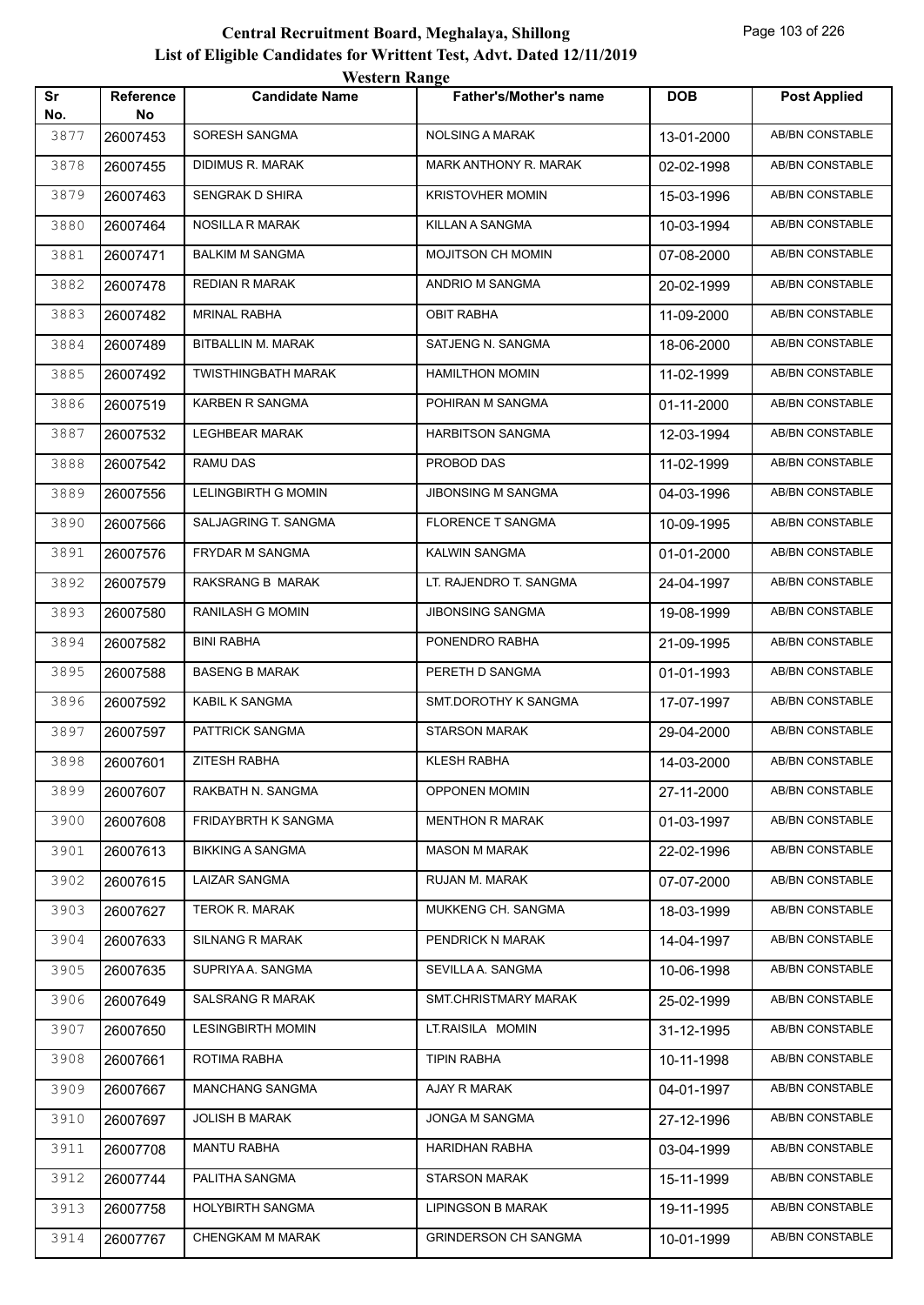|           |                        | WESTEL II INALIZE           |                               |            |                        |
|-----------|------------------------|-----------------------------|-------------------------------|------------|------------------------|
| Sr<br>No. | <b>Reference</b><br>No | <b>Candidate Name</b>       | <b>Father's/Mother's name</b> | <b>DOB</b> | <b>Post Applied</b>    |
| 3915      | 26007770               | <b>IGNATIUS MARAK</b>       | PHILEMON N MARAK              | 31-07-1997 | <b>AB/BN CONSTABLE</b> |
| 3916      | 26007794               | RUNIKA RABHA                | KONENDRA RABHA                | 05-10-1997 | AB/BN CONSTABLE        |
| 3917      | 26007796               | TENGCHAM A. SANGMA          | <b>BODONSING CH MOMIN</b>     | 27-05-1996 | AB/BN CONSTABLE        |
| 3918      | 26007798               | ZECKARYAN CH MOMIN          | SAKEL CH MARAK                | 01-01-2000 | AB/BN CONSTABLE        |
| 3919      | 26007805               | LAPLAP K MARAK              | NIRONJON MARAK                | 03-04-1993 | AB/BN CONSTABLE        |
| 3920      | 26007807               | <b>BANESWAR RABHA</b>       | ROHINATH RABHA                | 08-06-1999 | <b>AB/BN CONSTABLE</b> |
| 3921      | 26007812               | <b>CHENANG D SANGMA</b>     | TINISH MARAK                  | 27-11-2000 | AB/BN CONSTABLE        |
| 3922      | 26007814               | <b>MILTON R MARAK</b>       | <b>SEBOLLIN R MARAK</b>       | 08-04-1999 | AB/BN CONSTABLE        |
| 3923      | 26007827               | SENGBAL CH MOMIN            | WATJANG R MARAK               | 11-02-2000 | AB/BN CONSTABLE        |
| 3924      | 26007828               | PAULSON M. MARAK            | ENDERSON A. SANGMA            | 26-11-1995 | <b>AB/BN CONSTABLE</b> |
| 3925      | 26007838               | RUPJOY RABHA                | ATOL RABHA                    | 14-03-2000 | AB/BN CONSTABLE        |
| 3926      | 26007846               | <b>IBINATH M MARAK</b>      | JATJENG CH SANGMA             | 02-11-1993 | AB/BN CONSTABLE        |
| 3927      | 26007848               | JASENG M.MARAK              | <b>DEXTER MARAK</b>           | 05-03-2000 | AB/BN CONSTABLE        |
| 3928      | 26007850               | AMRITA RABHA                | <b>BANESWAR RABHA</b>         | 15-12-1995 | AB/BN CONSTABLE        |
| 3929      | 26007863               | MITHIN CH. MARAK            | NASIN T SANGMA                | 12-07-1993 | <b>AB/BN CONSTABLE</b> |
| 3930      | 26007864               | PREDICKSON CH MARAK         | POLNIN T SANGMA               | 21-01-2000 | <b>AB/BN CONSTABLE</b> |
| 3931      | 26007874               | <b>HERANG R MARAK</b>       | <b>GOJINDRO A SANGMA</b>      | 05-03-1997 | AB/BN CONSTABLE        |
| 3932      | 26007877               | TEKSILA CH SANGMA           | SIMPANG A SANGMA              | 21-12-1999 | AB/BN CONSTABLE        |
| 3933      | 26007884               | <b>WINCES K SANGMA</b>      | STEVENSON D MARAK             | 09-09-1995 | AB/BN CONSTABLE        |
| 3934      | 26007892               | TRECILLA N SANGMA           | <b>HEMOTHSING D SANGMA</b>    | 21-07-1996 | AB/BN CONSTABLE        |
| 3935      | 26007902               | <b>BILLINGBIRTH K MARAK</b> | NEPOL SANGMA                  | 20-11-1994 | AB/BN CONSTABLE        |
| 3936      | 26007912               | <b>BRISTON SANGMA</b>       | <b>BIRASH MARAK</b>           | 14-09-1994 | AB/BN CONSTABLE        |
| 3937      | 26007914               | RONIAL M. SANGMA            | LAMBU N. MARAK                | 01-02-1994 | AB/BN CONSTABLE        |
| 3938      | 26007928               | <b>BOLWIN R MARAK</b>       | <b>SEROLIS R MARAK</b>        | 01-03-1996 | AB/BN CONSTABLE        |
| 3939      | 26007947               | SILVANIUS R. SANGMA         | PRERITH G SANGMA              | 19-02-1996 | AB/BN CONSTABLE        |
| 3940      | 26007955               | JENSPER M MARAK             | MARKINGSTON N ARENGH          | 02-08-2000 | AB/BN CONSTABLE        |
| 3941      | 26007960               | <b>LIGHTJI MARAK</b>        | ALDUNATH SANGMA               | 08-01-1995 | AB/BN CONSTABLE        |
| 3942      | 26007961               | <b>TESRANG G MOMIN</b>      | LT. GRENATH SANGMA            | 20-11-1998 | AB/BN CONSTABLE        |
| 3943      | 26007969               | NARMA R MARAK               | JAMESFORTH CH. MARAK          | 21-05-1994 | AB/BN CONSTABLE        |
| 3944      | 26007984               | NAMCHANG M SANGMA           | DOLLOBIN MARAK                | 20-09-1996 | AB/BN CONSTABLE        |
| 3945      | 26007988               | MERAN M SANGMA              | AMOL R MARAK                  | 09-03-1999 | AB/BN CONSTABLE        |
| 3946      | 26008019               | <b>FLORENCE R MARAK</b>     | BOYKONTO M SANGMA             | 05-06-1997 | AB/BN CONSTABLE        |
| 3947      | 26008028               | PANSRANG CH MOMIN           | SIMISON SANGMA                | 22-06-1996 | AB/BN CONSTABLE        |
| 3948      | 26008030               | RAMBANG SANGMA              | <b>BOLJING T SANGMA</b>       | 23-03-1998 | AB/BN CONSTABLE        |
| 3949      | 26008034               | <b>TENGKAN MOMIN</b>        | SAILA BARMAN                  | 31-07-1995 | AB/BN CONSTABLE        |
| 3950      | 26008045               | RAKSILBIRTH D SHIRA         | <b>MARTIN R MARAK</b>         | 03-06-1995 | AB/BN CONSTABLE        |
| 3951      | 26008054               | SENGCHANG D MOMIN           | <b>GREENSON K SANGMA</b>      | 14-03-1998 | AB/BN CONSTABLE        |
| 3952      | 26008060               | SALNAM R MARAK              | RONGBANG MARAK                | 01-10-1996 | AB/BN CONSTABLE        |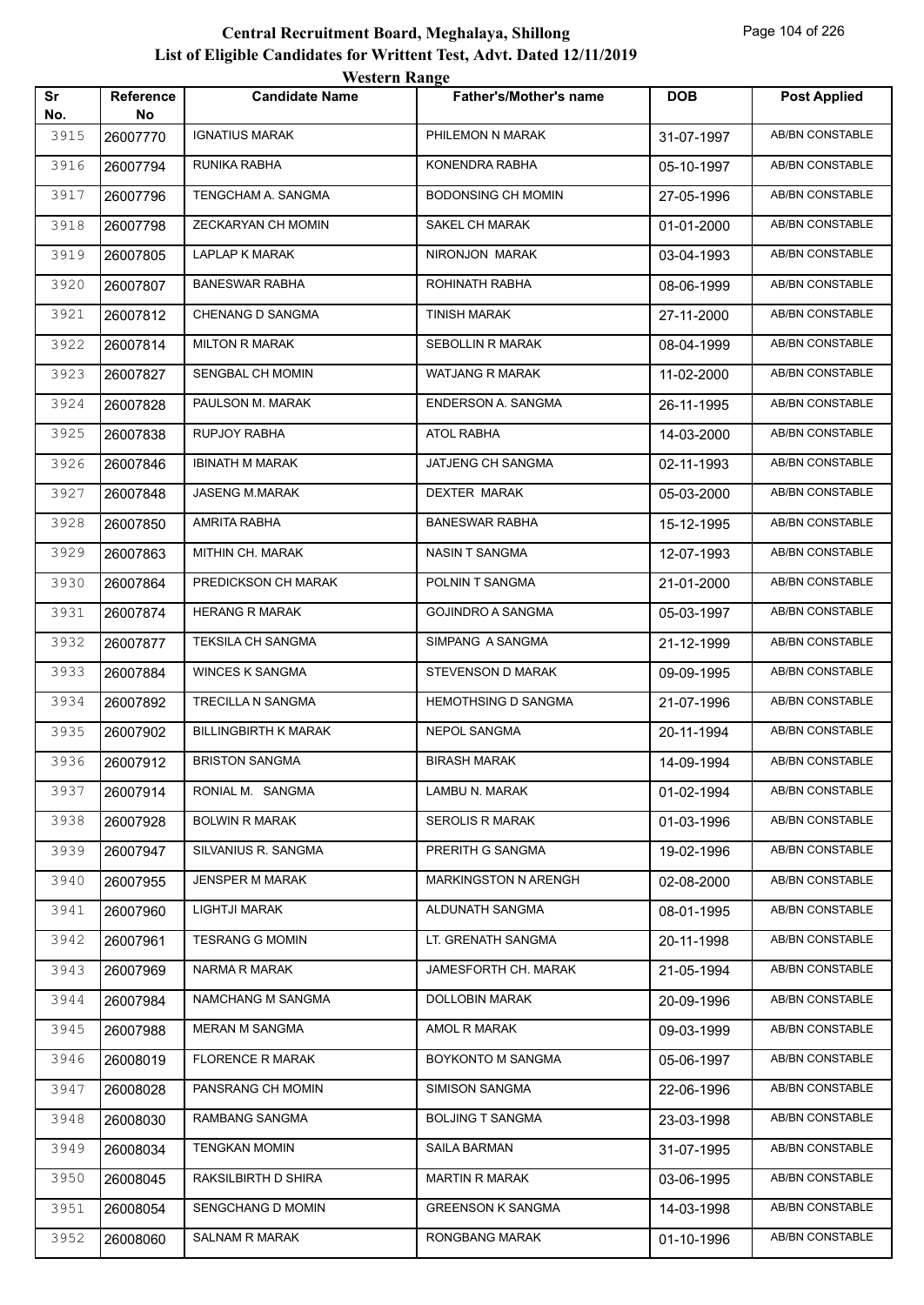|           |                        | western Kange              |                             |            |                        |
|-----------|------------------------|----------------------------|-----------------------------|------------|------------------------|
| Sr<br>No. | <b>Reference</b><br>No | <b>Candidate Name</b>      | Father's/Mother's name      | <b>DOB</b> | <b>Post Applied</b>    |
| 3953      | 26008063               | <b>RINGKAME CH MOMIN</b>   | <b>SIMISON SANGMA</b>       | 11-12-2000 | AB/BN CONSTABLE        |
| 3954      | 26008068               | <b>SUJITA RABHA</b>        | <b>DEHJUR MARAK</b>         | 23-10-1999 | AB/BN CONSTABLE        |
| 3955      | 26008085               | <b>MONIKA HAJONG</b>       | <b>KAMAL HAJONG</b>         | 05-08-1996 | AB/BN CONSTABLE        |
| 3956      | 26008098               | <b>GREINBAR B MARAK</b>    | TANGJEN CH SANGMA           | 25-12-1993 | <b>AB/BN CONSTABLE</b> |
| 3957      | 26008101               | <b>RIKSRANG M MOMIN</b>    | LETDINGTHON G MOMIN         | 22-09-1999 | AB/BN CONSTABLE        |
| 3958      | 26008129               | <b>MONJIB HAJONG</b>       | <b>SURESH HAJONG</b>        | 08-09-1995 | AB/BN CONSTABLE        |
| 3959      | 26008133               | FRIDA A MARAK              | <b>JOY MARAK</b>            | 20-09-1995 | AB/BN CONSTABLE        |
| 3960      | 26008137               | <b>LECHI D SANGMA</b>      | <b>JURNASH R MARAK</b>      | 26-02-1996 | AB/BN CONSTABLE        |
| 3961      | 26008172               | PINDALSON MOMIN            | <b>INDOLSING ARENGH</b>     | 12-05-1999 | <b>AB/BN CONSTABLE</b> |
| 3962      | 26008174               | RIKSANG D SANGMA           | MIHIR M MARAK               | 12-04-1996 | AB/BN CONSTABLE        |
| 3963      | 26008203               | <b>TENGSRAM K MOMIN</b>    | <b>ROLIT N ARENGH</b>       | 23-04-1998 | AB/BN CONSTABLE        |
| 3964      | 26008210               | DANTE R. MARAK             | DILLAK D. SANGMA            | 01-04-2000 | AB/BN CONSTABLE        |
| 3965      | 26008215               | <b>WALSENG R MARAK</b>     | <b>WILLISON A SANGMA</b>    | 20-11-1998 | AB/BN CONSTABLE        |
| 3966      | 26008221               | <b>KAIRUSH SANGMA</b>      | PIUS MOMIN                  | 06-04-1998 | <b>AB/BN CONSTABLE</b> |
| 3967      | 26008229               | <b>GREVIO G MOMIN</b>      | <b>LONESH R MARAK</b>       | 27-02-1998 | AB/BN CONSTABLE        |
| 3968      | 26008236               | BALTHAZAR M SANGMA         | <b>EMPOLSON MARAK</b>       | 15-06-2000 | AB/BN CONSTABLE        |
| 3969      | 26008248               | MARVILLINA M SANGMA        | LINCORN D SHIRA             | 05-05-1999 | AB/BN CONSTABLE        |
| 3970      | 26008251               | RAHUL G SANGMA             | SANDIP R. MARAK             | 28-01-1997 | AB/BN CONSTABLE        |
| 3971      | 26008252               | SANDIP KUMAR RABHA         | <b>SELARAM RABHA</b>        | 07-07-2000 | <b>AB/BN CONSTABLE</b> |
| 3972      | 26008258               | JITHUL N MARAK             | PROSANTO S SANGMA           | 27-04-1996 | AB/BN CONSTABLE        |
| 3973      | 26008259               | ASMITHA SANGMA             | <b>MONOLSING MARAK</b>      | 11-09-2000 | AB/BN CONSTABLE        |
| 3974      | 26008261               | <b>MERIK G MOMIN</b>       | SIRIL A SANGMA              | 16-02-1995 | AB/BN CONSTABLE        |
| 3975      | 26008266               | RIPRAP SANGMA              | PARMISON SANGMA             | 06-01-2000 | AB/BN CONSTABLE        |
| 3976      | 26008271               | SALCHUGRA M MARAK          | LT. ANARSING SANGMA         | 08-08-1994 | AB/BN CONSTABLE        |
| 3977      | 26008275               | BALKO A. SANGMA            | SHRI, LABON D. SANGMA       | 10-08-1995 | AB/BN CONSTABLE        |
| 3978      | 26008289               | POBITHDRO HAJONG           | <b>BABUL HAJONG</b>         | 18-08-1997 | AB/BN CONSTABLE        |
| 3979      | 26008290               | PARUN D. SANGMA            | NEWBIRTH R. MARAK           | 22-01-2000 | AB/BN CONSTABLE        |
| 3980      | 26008302               | PREJUSH R MARAK            | <b>KROTHONSING R SANGMA</b> | 08-04-1998 | AB/BN CONSTABLE        |
| 3981      | 26008304               | NIRMAL RABHA               | NAKIRAM RABHA               | 13-02-1998 | AB/BN CONSTABLE        |
| 3982      | 26008305               | SALBITHA CH MOMIN          | JAMENDRO M MARAK            | 05-12-1996 | AB/BN CONSTABLE        |
| 3983      | 26008308               | <b>CHINANG MARAK</b>       | WINKLISH M SANGMA           | 06-10-1996 | AB/BN CONSTABLE        |
| 3984      | 26008310               | ROMAN R MARAK              | <b>STARSON B MARAK</b>      | 06-11-1995 | AB/BN CONSTABLE        |
| 3985      | 26008330               | <b>TOTSENG W SANGMA</b>    | <b>GELBIN G MOMIN</b>       | 28-06-1997 | AB/BN CONSTABLE        |
| 3986      | 26008341               | <b>BANSALTESH R SANGMA</b> | JOHITSON CH MARAK           | 05-08-2000 | AB/BN CONSTABLE        |
| 3987      | 26008351               | <b>MENUAR R MARAK</b>      | WINDAM N SANGMA             | 08-09-1997 | AB/BN CONSTABLE        |
| 3988      | 26008357               | AUGUSTINE CH MOMIN         | <b>JEMAL A MARAK</b>        | 23-08-1995 | AB/BN CONSTABLE        |
| 3989      | 26008362               | <b>GRIKCHANG T SANGMA</b>  | SONDIT MARAK                | 12-02-2000 | AB/BN CONSTABLE        |
| 3990      | 26008424               | JOHNEXPERT D SANGMA        | NONJING R MARAK             | 13-11-1993 | AB/BN CONSTABLE        |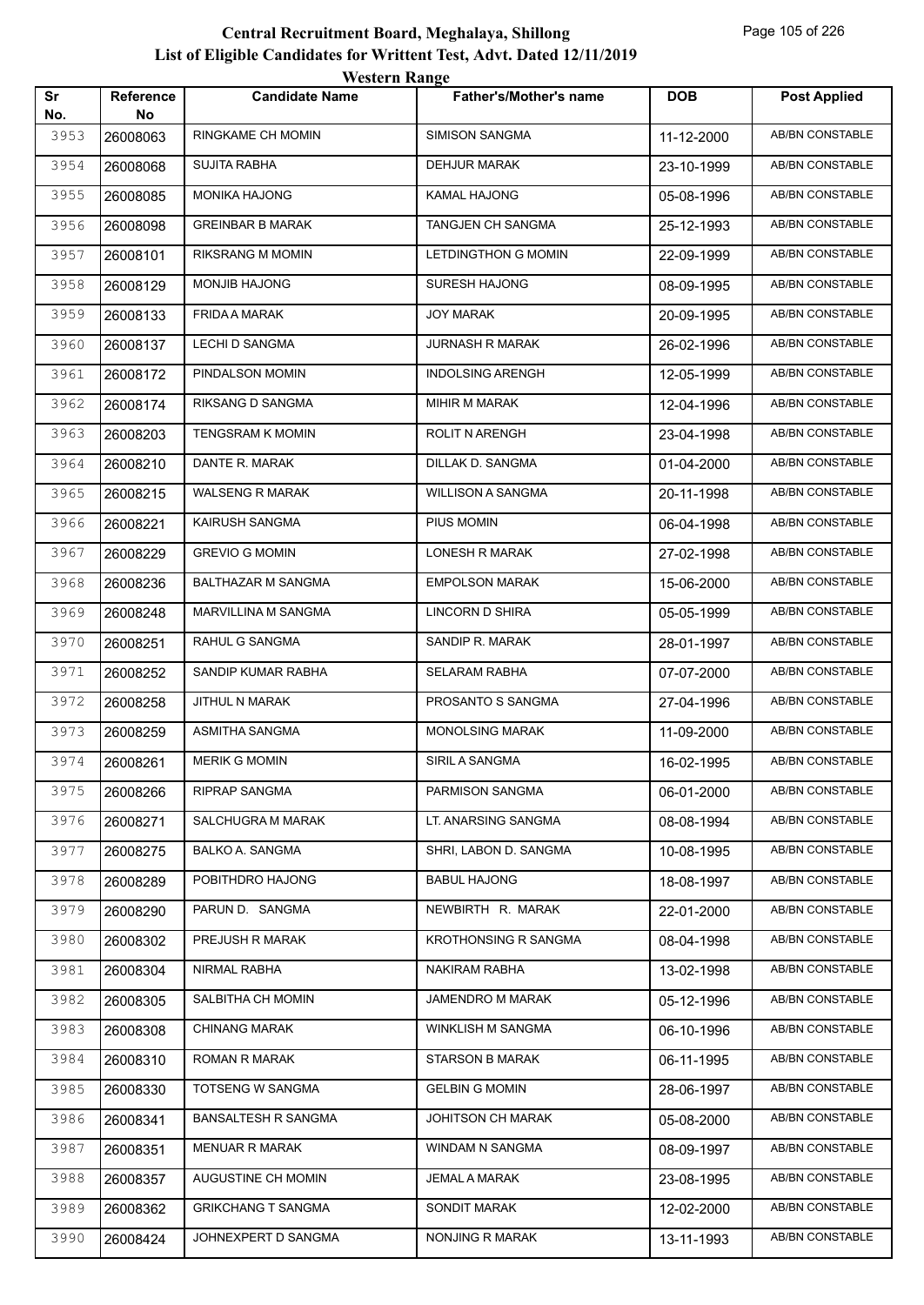|           |                 | western Range             |                                               |            |                        |
|-----------|-----------------|---------------------------|-----------------------------------------------|------------|------------------------|
| Sr<br>No. | Reference<br>No | <b>Candidate Name</b>     | <b>Father's/Mother's name</b>                 | <b>DOB</b> | <b>Post Applied</b>    |
| 3991      | 26008434        | <b>SENGNIK M MARAK</b>    | <b>MANIKSON S SANGMA</b>                      | 29-12-1999 | AB/BN CONSTABLE        |
| 3992      | 26008449        | RAZIUL ISLAM              | <b>AZZAD HUSSAIN</b>                          | 01-01-2001 | AB/BN CONSTABLE        |
| 3993      | 26008454        | <b>TENGMAN SANGMA</b>     | <b>RONESH MOMIN</b>                           | 17-03-1996 | AB/BN CONSTABLE        |
| 3994      | 26008519        | <b>KETWINDRO S SANGMA</b> | <b>HALWITH R MARAK</b>                        | 09-09-1994 | <b>AB/BN CONSTABLE</b> |
| 3995      | 26008548        | <b>CARNELIAS N SANGMA</b> | RENULLA N SANGMA                              | 27-04-1995 | AB/BN CONSTABLE        |
| 3996      | 26008558        | <b>CHUANGKY S MARAK</b>   | <b>BRELLIAN D SANGMA</b>                      | 31-08-1996 | <b>AB/BN CONSTABLE</b> |
| 3997      | 26008628        | SALCHAME R MARAK          | HAINOLITHSON G MOMIN                          | 28-10-1996 | <b>AB/BN CONSTABLE</b> |
| 3998      | 26008640        | CHIGRIM CH MOMIN          | ROJENDRO M SANGMA                             | 05-06-1994 | AB/BN CONSTABLE        |
| 3999      | 26008641        | SILNABEL D. SHIRA         | <b>BIPBON R MARAK</b>                         | 23-01-1998 | <b>AB/BN CONSTABLE</b> |
| 4000      | 26008655        | <b>CHESILDA SHIRA</b>     | <b>SUBAS MARAK</b>                            | 08-05-2000 | AB/BN CONSTABLE        |
| 4001      | 26008679        | PREBALINA R MARAK         | LOTISH CH SANGMA                              | 11-02-1994 | AB/BN CONSTABLE        |
| 4002      | 26008701        | VELERINA SANGMA           | PRAKESH MARAK                                 | 28-06-1997 | AB/BN CONSTABLE        |
| 4003      | 26008724        | MENTU D SANGMA            | PEARSON MARAK                                 | 04-01-2000 | AB/BN CONSTABLE        |
| 4004      | 26008729        | <b>SENGCHANG MOMIN</b>    | PREDING I. SANGMA                             | 25-01-1993 | <b>AB/BN CONSTABLE</b> |
| 4005      | 26008737        | ARJITH R SANGMA           | <b>RINGSTON R MARAK</b>                       | 18-05-1997 | AB/BN CONSTABLE        |
| 4006      | 26008739        | <b>SAHINUR SK</b>         | KADER ALI SK                                  | 10-07-1999 | AB/BN CONSTABLE        |
| 4007      | 26008776        | ARJUN SANGMA              | MICHAEL R. MARAK                              | 14-02-1996 | AB/BN CONSTABLE        |
| 4008      | 26008800        | TABRINA S SANGMA          | LATE NIPUN S SANGMA                           | 02-05-1996 | AB/BN CONSTABLE        |
| 4009      | 26008875        | <b>HASINA R MARAK</b>     | <b>GRENKLINE N MARAK</b>                      | 01-12-1999 | <b>AB/BN CONSTABLE</b> |
| 4010      | 26008891        | <b>BABLU SHEIKH</b>       | ABDUL WADUT                                   | 01-01-2001 | AB/BN CONSTABLE        |
| 4011      | 26008893        | CHILCHAM A SANGMA         | <b>TREDICKSON B MARAK</b>                     | 03-01-1993 | AB/BN CONSTABLE        |
| 4012      | 26008900        | SALGIRA SANGMA            | SELBRETH M. MARAK                             | 14-03-1998 | AB/BN CONSTABLE        |
| 4013      | 26008905        | JANGRIK D. SHIRA          | KHILLON K. SANGMA                             | 05-10-1994 | AB/BN CONSTABLE        |
| 4014      | 26008936        | NIRON RABHA               | <b>BHARAT RABHA</b>                           | 02-03-1999 | AB/BN CONSTABLE        |
| 4015      | 26008964        | SALNANGRA B MARAK         | <b>HERISON A SANGMA</b>                       | 15-04-1998 | AB/BN CONSTABLE        |
| 4016      | 26008975        | <b>GETCHINA M SANGMA</b>  | MARTIN CH MOMIN, LT JAKSEM M<br><b>SANGMA</b> | 13-04-1997 | AB/BN CONSTABLE        |
| 4017      | 26008998        | HAFIZUR RAHMAN            | ABDUL LATIF SK                                | 10-09-1999 | AB/BN CONSTABLE        |
| 4018      | 26009007        | MINCHENG SANGMA           | <b>GREPINNA D. SANGMA</b>                     | 03-05-1997 | AB/BN CONSTABLE        |
| 4019      | 26009035        | <b>CHINGKU B MARAK</b>    | <b>GREDER A SANGMA</b>                        | 01-10-1994 | AB/BN CONSTABLE        |
| 4020      | 26009050        | ALISHA CH SANGMA          | <b>SUGEN CH MARAK</b>                         | 02-01-1998 | AB/BN CONSTABLE        |
| 4021      | 26009065        | TENGKU R MARAK            | <b>NENTILLA R MARAK</b>                       | 05-04-2000 | AB/BN CONSTABLE        |
| 4022      | 26009085        | <b>TEXSILLA MARAK</b>     | <b>RENSENG D SANGMA</b>                       | 14-03-1997 | AB/BN CONSTABLE        |
| 4023      | 26009098        | TEANGKU SANGMA            | PRODIPSON K SANGMA                            | 14-01-1999 | AB/BN CONSTABLE        |
| 4024      | 26009100        | <b>DINESH HAJONG</b>      | LT.MOHAN HAJONG                               | 02-07-1996 | AB/BN CONSTABLE        |
| 4025      | 26009110        | WALDO B SANGMA            | KARDING R MARAK                               | 07-07-2000 | AB/BN CONSTABLE        |
| 4026      | 26009129        | RONJOY HAJONG             | LT.MOHAN HAJONG                               | 17-10-1999 | AB/BN CONSTABLE        |
| 4027      | 26009139        | JIMRIPHT N. MARAK         | RENDERSON A SANGMA                            | 13-06-1998 | AB/BN CONSTABLE        |
| 4028      | 26009146        | PAILOT D MOMIN            | <b>KENETHSON SHIRA</b>                        | 29-12-1998 | AB/BN CONSTABLE        |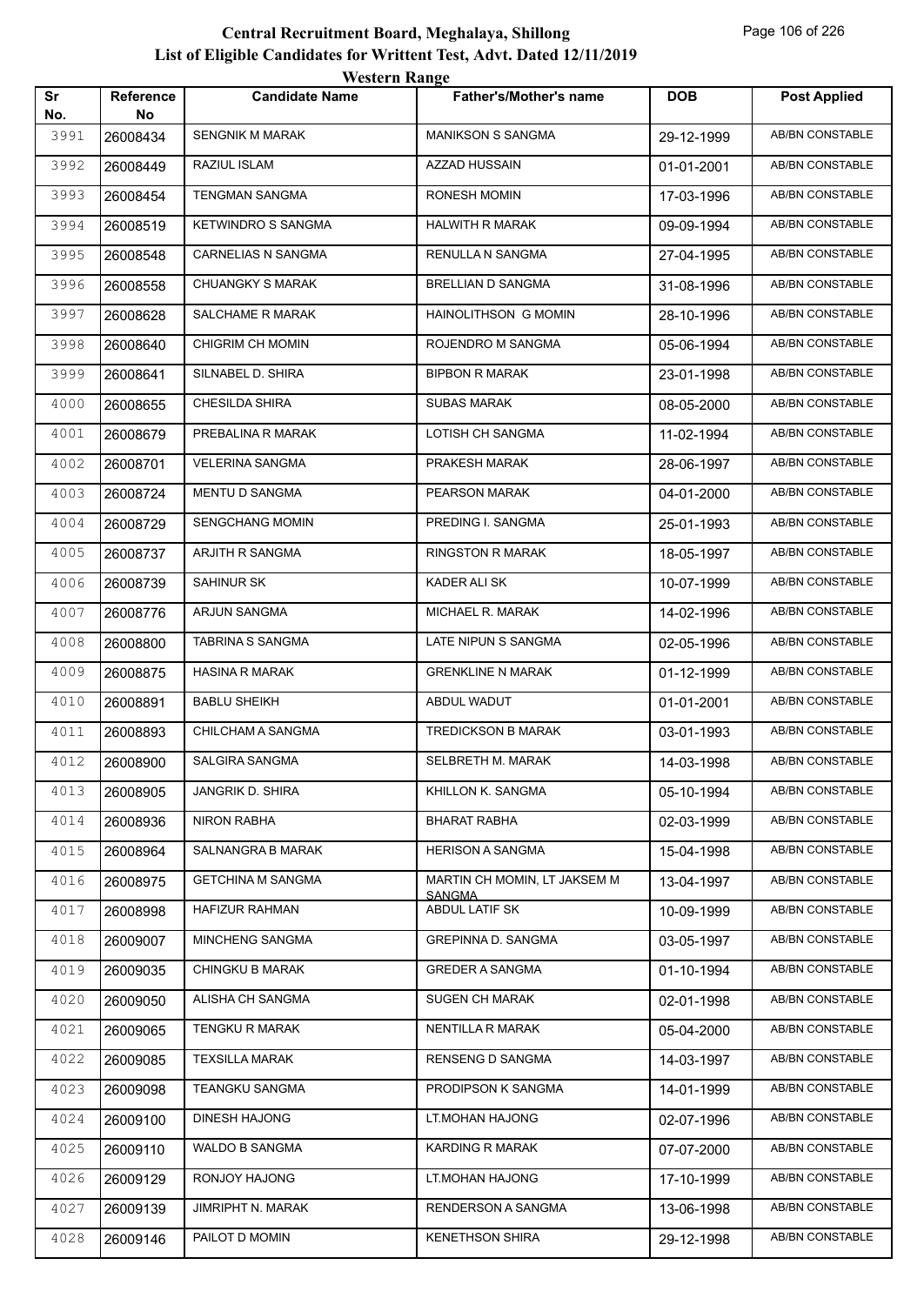|           |                        | <b>WESTEL II INALIZE</b> |                                            |            |                        |
|-----------|------------------------|--------------------------|--------------------------------------------|------------|------------------------|
| Sr<br>No. | <b>Reference</b><br>No | <b>Candidate Name</b>    | <b>Father's/Mother's name</b>              | <b>DOB</b> | <b>Post Applied</b>    |
| 4029      | 26009158               | <b>CHIMCHIM SANGMA</b>   | PRODICKSON K SANGMA                        | 11-06-1999 | <b>AB/BN CONSTABLE</b> |
| 4030      | 26009198               | TENGSENG M MARAK MARAK   | FATHER. MIDU M SANGMA                      | 14-04-1994 | AB/BN CONSTABLE        |
| 4031      | 26009200               | <b>BETUEL M SANGMA</b>   | LATE ROMY N MARAK                          | 15-07-1997 | AB/BN CONSTABLE        |
| 4032      | 26009212               | THARTIANA MARAK          | <b>MINISON N SANGMA</b>                    | 11-08-1994 | AB/BN CONSTABLE        |
| 4033      | 26009225               | TANGRAK M MARAK          | <b>MINENG M MARAK</b>                      | 19-12-1999 | AB/BN CONSTABLE        |
| 4034      | 26009241               | JAMES MARAK              | SMT. PUSHPITA R MARAK                      | 23-09-1999 | AB/BN CONSTABLE        |
| 4035      | 26009247               | SIMSE SANGMA             | <b>TUMEN MARAK</b>                         | 15-12-1996 | AB/BN CONSTABLE        |
| 4036      | 26009265               | KENTILLA T SANGMA        | LOKINGSTON G. MOMIN                        | 15-02-1997 | AB/BN CONSTABLE        |
| 4037      | 26009339               | SANIUSH CH MARAK         | JOHON N SANGMA                             | 28-02-1997 | AB/BN CONSTABLE        |
| 4038      | 26009342               | SAGAR K MARAK            | SAILENDRO .B. SANGMA                       | 19-01-2000 | <b>AB/BN CONSTABLE</b> |
| 4039      | 26009368               | <b>CHENANG A SANGMA</b>  | <b>SALNANG CH MARAK</b>                    | 29-10-1997 | AB/BN CONSTABLE        |
| 4040      | 26009401               | <b>SILCHENG MARAK</b>    | <b>KEMPLINE N SANGMA</b>                   | 17-10-1996 | AB/BN CONSTABLE        |
| 4041      | 26009405               | TONIK K SANGMA           | <b>MENTILASH K SANGMA</b>                  | 09-04-2000 | AB/BN CONSTABLE        |
| 4042      | 26009420               | RUKMA KOCH               | SUCHITRO KOCH                              | 21-06-2000 | AB/BN CONSTABLE        |
| 4043      | 26009423               | <b>BALSRANG .G MOMIN</b> | <b>GILBIRTH SANGMA</b>                     | 01-02-1996 | <b>AB/BN CONSTABLE</b> |
| 4044      | 26009434               | BISBANT A. SANGMA        | SHRI. PITERSON M. MARAK                    | 12-11-2000 | AB/BN CONSTABLE        |
| 4045      | 26009451               | SALKAMBE N ARENGH        | <b>GETHDRICK D ARENGH</b>                  | 05-05-1997 | AB/BN CONSTABLE        |
| 4046      | 26009487               | <b>ROHIT SARKAR</b>      | <b>TOPAN SARKAR</b>                        | 18-03-2000 | AB/BN CONSTABLE        |
| 4047      | 26009514               | DRYAN SANGMA             | <b>DINENG CH MARAK</b>                     | 25-09-1994 | AB/BN CONSTABLE        |
| 4048      | 26009534               | WALMIK D SHIRA           | HARWITH G MOMIN KARIMCHI D<br><b>SHIRA</b> | 27-06-1999 | AB/BN CONSTABLE        |
| 4049      | 26009538               | ANITA HAJONG             | SOILESH HAJONG                             | 17-04-1995 | AB/BN CONSTABLE        |
| 4050      | 26009546               | <b>RECKET M SANGMA</b>   | NAJAN A SANGMA                             | 12-04-1999 | AB/BN CONSTABLE        |
| 4051      | 26009547               | THISBE M SANGMA          | LT RANEN SANGMA                            | 22-06-1993 | AB/BN CONSTABLE        |
| 4052      | 26009560               | RAVIN MARAK              | <b>CLYNFORTH K SANGMA</b>                  | 05-04-1998 | AB/BN CONSTABLE        |
| 4053      | 26009581               | SANGGRA M SANGMA         | <b>GILLECK MOMIN</b>                       | 20-10-1998 | AB/BN CONSTABLE        |
| 4054      | 26009585               | <b>TATARA SANGMA</b>     | DIRUST T SANGMA                            | 09-04-1999 | AB/BN CONSTABLE        |
| 4055      | 26009586               | <b>DIKCHANG D SHIRA</b>  | HARWITH G MOMIN KARIMCHI D<br><b>SHIRA</b> | 21-04-1997 | AB/BN CONSTABLE        |
| 4056      | 26009623               | KIRASH RABHA             | ROMESON RABHA/BRIHANALA<br>RABHA           | 10-02-1997 | AB/BN CONSTABLE        |
| 4057      | 26009624               | <b>BENUDHAR RABHA</b>    | ANANDO RABHA                               | 08-08-1998 | <b>AB/BN CONSTABLE</b> |
| 4058      | 26009631               | AMRIT RABHA              | AJOY RABHA                                 | 12-05-1999 | AB/BN CONSTABLE        |
| 4059      | 26009652               | <b>DHIREN RABHA</b>      | <b>TIRTHA RABHA</b>                        | 20-10-1998 | AB/BN CONSTABLE        |
| 4060      | 26009656               | SANITHA MARAK            | LT. ALBINATH M. SANGMA                     | 03-02-2000 | AB/BN CONSTABLE        |
| 4061      | 26009666               | <b>BIPUL RABHA</b>       | <b>UPEN RABHA</b>                          | 04-04-1999 | AB/BN CONSTABLE        |
| 4062      | 26009675               | NIRMA CH SANGMA          | SUBHASH A MARAK                            | 30-11-1997 | AB/BN CONSTABLE        |
| 4063      | 26009689               | AMELIA MARAK             | ALLENDRO M MOMIN                           | 10-07-1995 | AB/BN CONSTABLE        |
| 4064      | 26009699               | SHUJIT RABHA             | RINA BALA RABHA                            | 15-10-1998 | AB/BN CONSTABLE        |
| 4065      | 26009711               | BENJAMEN B. MARAK        | SOLJENG M. SANGMA                          | 08-12-2000 | AB/BN CONSTABLE        |
| 4066      | 26009713               | <b>LEBA D SANGMA</b>     | <b>NETSING M MARAK</b>                     | 19-11-1998 | AB/BN CONSTABLE        |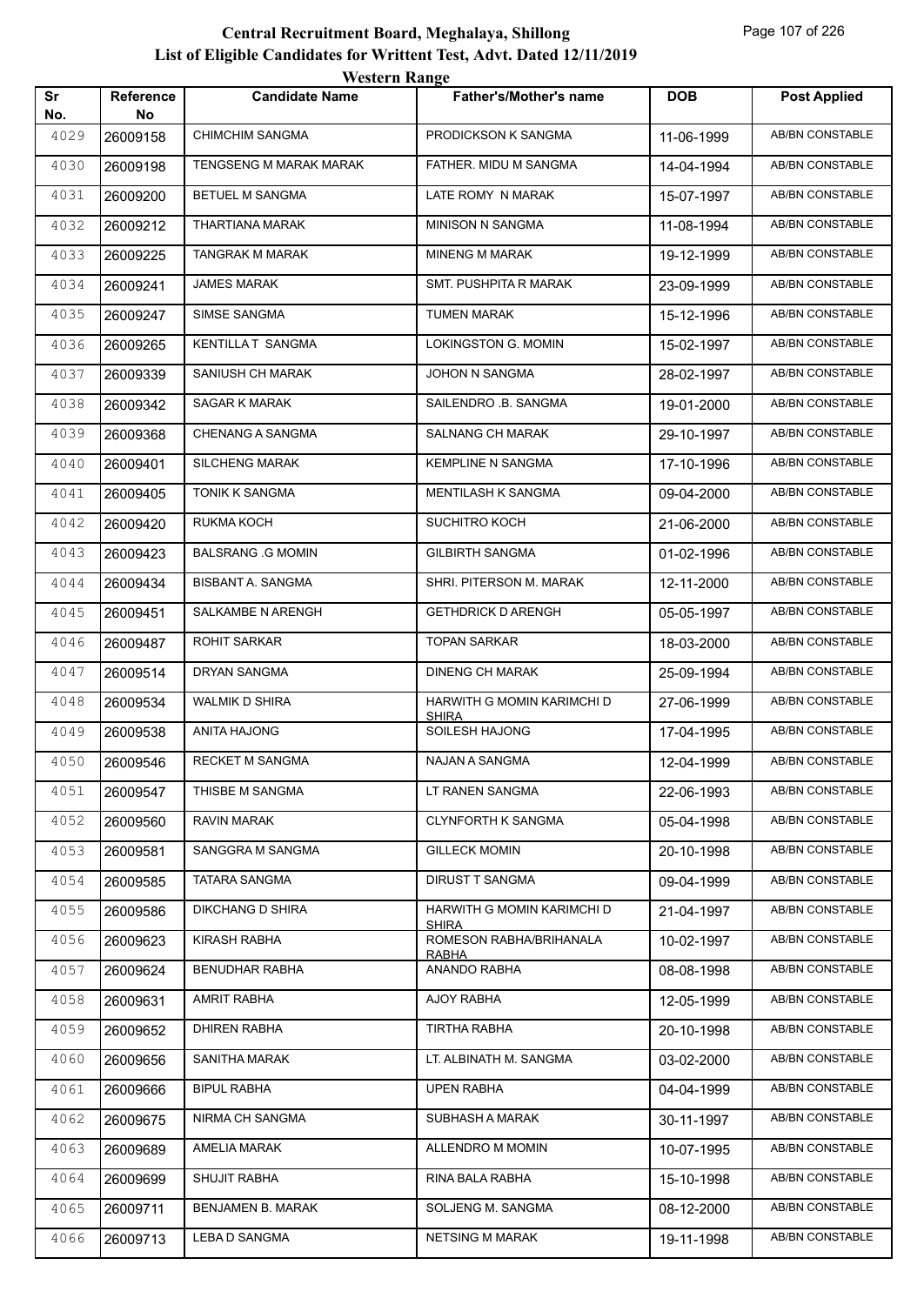|           |                        | western Kange           |                             |            |                        |
|-----------|------------------------|-------------------------|-----------------------------|------------|------------------------|
| Sr<br>No. | <b>Reference</b><br>No | <b>Candidate Name</b>   | Father's/Mother's name      | <b>DOB</b> | <b>Post Applied</b>    |
| 4067      | 26009715               | AIANA S SANGMA          | YARSON R MARAK              | 26-09-2000 | AB/BN CONSTABLE        |
| 4068      | 26009720               | <b>ENJAZUL ALOM</b>     | <b>AJIBOR RAHMAN</b>        | 30-08-1999 | AB/BN CONSTABLE        |
| 4069      | 26009740               | SATYAJIT HAJONG         | <b>SARAT HAJONG</b>         | 23-02-1998 | AB/BN CONSTABLE        |
| 4070      | 26009743               | <b>TENGRIK SANGMA</b>   | ARBIRAM MARAK               | 03-04-1994 | AB/BN CONSTABLE        |
| 4071      | 26009754               | RAKIBUL ISLAM           | SAYDUR RAHMAN               | 10-01-2000 | <b>AB/BN CONSTABLE</b> |
| 4072      | 26009755               | <b>EMANUEL N SANGMA</b> | <b>SIMEN CH MARAK</b>       | 25-06-1996 | <b>AB/BN CONSTABLE</b> |
| 4073      | 26009757               | PILCHI D SANGMA         | PROBITSON D MARAK           | 09-11-1994 | AB/BN CONSTABLE        |
| 4074      | 26009761               | TENGCHENGGRIK SHIRA     | <b>OMATI MOMIN</b>          | 06-01-1999 | AB/BN CONSTABLE        |
| 4075      | 26009790               | ECHANG A. MARAK         | <b>JUBLIN SANGMA</b>        | 24-05-1997 | AB/BN CONSTABLE        |
| 4076      | 26009831               | CHUKAN TENGSUANG SANGMA | JOHN CASTWELL S SANGMA      | 12-10-1998 | AB/BN CONSTABLE        |
| 4077      | 26009836               | PULAN CH. MARAK         | PROMINATH D SANGMA          | 16-07-1997 | <b>AB/BN CONSTABLE</b> |
| 4078      | 26009866               | <b>DANLE MARAK</b>      | <b>JINATH SANGMA</b>        | 23-03-1997 | AB/BN CONSTABLE        |
| 4079      | 26009867               | DORIC CH. MARAK         | SONGKOL CH. MOMIN           | 08-11-1994 | <b>AB/BN CONSTABLE</b> |
| 4080      | 26009874               | RAJU N SANGMA           | NIRONJON W SANGMA           | 19-11-1999 | <b>AB/BN CONSTABLE</b> |
| 4081      | 26009875               | RISHMA HAJONG           | <b>SACHIN HAJONG</b>        | 17-07-1998 | AB/BN CONSTABLE        |
| 4082      | 26009876               | <b>MARSENG R MARAK</b>  | SATJENG B SANGMA            | 21-03-1998 | <b>AB/BN CONSTABLE</b> |
| 4083      | 26009877               | SONIRAM KOCH            | <b>DASARATH KOCH</b>        | 03-10-1994 | <b>AB/BN CONSTABLE</b> |
| 4084      | 26009888               | SWEETSTAR .M. MOMIN     | HILARD. D. MARAK            | 02-09-1998 | AB/BN CONSTABLE        |
| 4085      | 26009894               | SENGCHON D. SANGMA      | DONIRAM R. MARAK            | 06-07-1995 | AB/BN CONSTABLE        |
| 4086      | 26009895               | MIKSENG A SANGMA        | LATE KIMJING R MARAK        | 19-11-1995 | AB/BN CONSTABLE        |
| 4087      | 26009897               | ROMITA HAJONG           | JATINDRA HAJONG             | 30-08-1998 | AB/BN CONSTABLE        |
| 4088      | 26009901               | <b>SENTUS G MOMIN</b>   | <b>ONILSON R SANGMA</b>     | 04-03-1994 | <b>AB/BN CONSTABLE</b> |
| 4089      | 26009915               | ROCKSAND CH MARAK       | JOLPOSED G MOMIN            | 12-12-1999 | AB/BN CONSTABLE        |
| 4090      | 26009925               | ANDRES M. SANGMA        | BENJAMIN M. MARAK           | 03-01-1999 | AB/BN CONSTABLE        |
| 4091      | 26009926               | RIKMAN CH MARAK         | <b>BAJENDRO SANGMA</b>      | 20-06-1997 | AB/BN CONSTABLE        |
| 4092      | 26009929               | TENGSRANG B MARAK       | <b>LETHISON ARENGH</b>      | 05-11-1994 | AB/BN CONSTABLE        |
| 4093      | 26009951               | DHONIKA KOCH            | <b>BIKRAM KOCH</b>          | 04-04-1999 | AB/BN CONSTABLE        |
| 4094      | 26009968               | <b>MEBATH MOMIN</b>     | <b>STINSON MARAK</b>        | 16-05-1996 | AB/BN CONSTABLE        |
| 4095      | 26009979               | <b>SIKSAK MARAK</b>     | <b>BRIJIT SANGMA</b>        | 16-08-2000 | AB/BN CONSTABLE        |
| 4096      | 26009987               | JOHN RIKKI .G. MOMIN    | DINESH N SANGMA             | 21-03-1998 | AB/BN CONSTABLE        |
| 4097      | 26009999               | MANOVER M SANGMA        | <b>JIBONSING CH MARAK</b>   | 03-01-1998 | AB/BN CONSTABLE        |
| 4098      | 26010042               | <b>SENGKRA B MARAK</b>  | <b>SANGIN MOMIN</b>         | 08-12-1994 | AB/BN CONSTABLE        |
| 4099      | 26010052               | TINATH M MARAK          | <b>KREDITSON SANGMA</b>     | 02-03-1996 | AB/BN CONSTABLE        |
| 4100      | 26010056               | MILKLAS M SANGMA        | NANJING R MARAK             | 05-06-1997 | AB/BN CONSTABLE        |
| 4101      | 26010077               | ROMITH MARAK            | NIKJING MARAK               | 19-07-2000 | AB/BN CONSTABLE        |
| 4102      | 26010083               | ABRASEND SANGMA         | <b>LEOLINE R MARAK</b>      | 26-07-1998 | AB/BN CONSTABLE        |
| 4103      | 26010093               | TENGRAK M SANGMA        | <b>JIBONSING CH MARAK</b>   | 09-02-1996 | AB/BN CONSTABLE        |
| 4104      | 26010094               | <b>SENGJRANG MOMIN</b>  | POLESON MARAK/ENELLIA MOMIN | 23-12-1997 | AB/BN CONSTABLE        |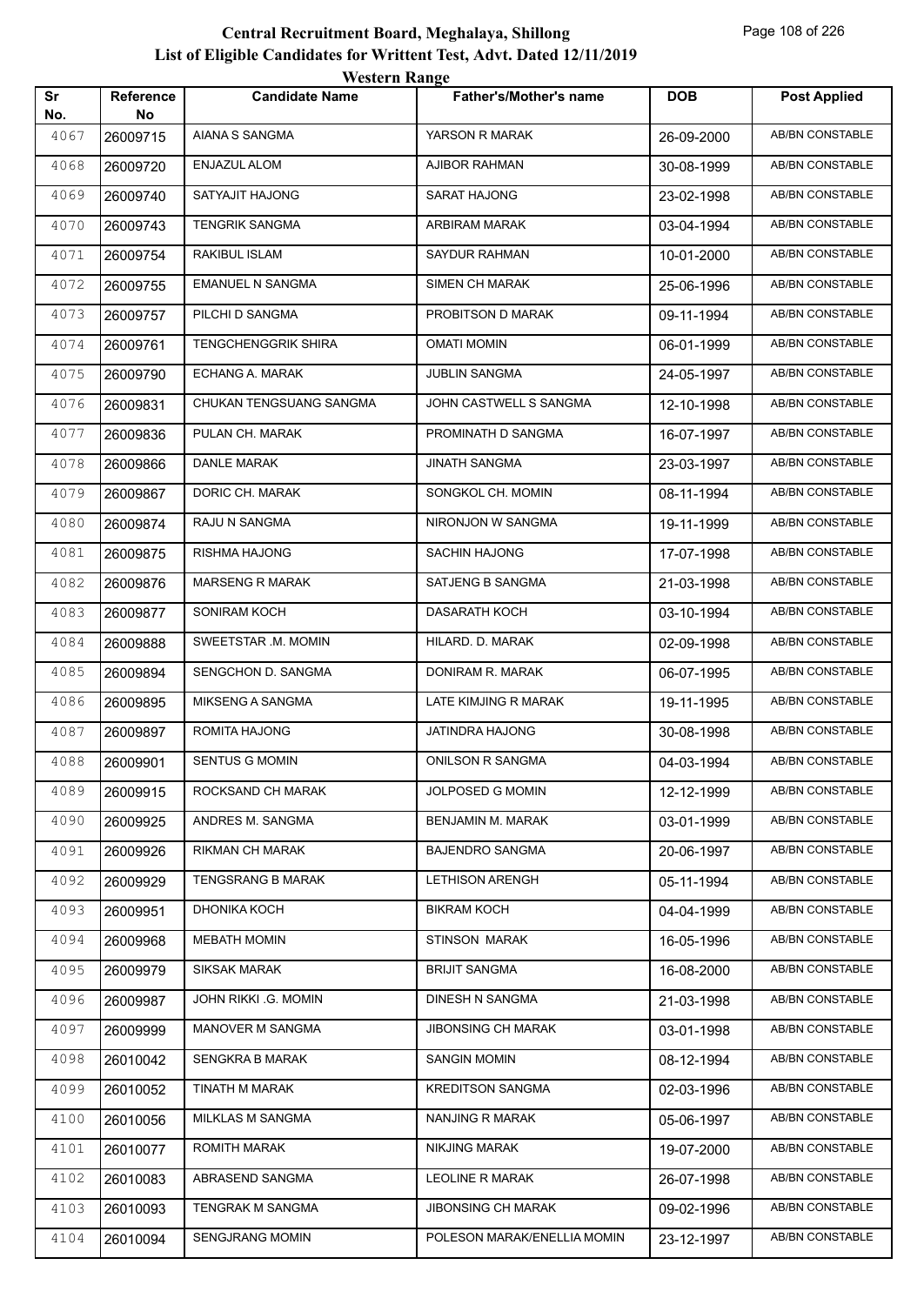|           |                 | western Kange               |                                |            |                        |
|-----------|-----------------|-----------------------------|--------------------------------|------------|------------------------|
| Sr<br>No. | Reference<br>No | <b>Candidate Name</b>       | Father's/Mother's name         | <b>DOB</b> | <b>Post Applied</b>    |
| 4105      | 26010112        | ASHA DEVI HAJONG            | <b>JOYANTI HAJONG</b>          | 25-03-1998 | <b>AB/BN CONSTABLE</b> |
| 4106      | 26010113        | <b>GANESH RABHA</b>         | <b>BHUBANTA RABHA</b>          | 05-09-1995 | AB/BN CONSTABLE        |
| 4107      | 26010134        | <b>TAMARA G.MOMIN</b>       | ARBITSON G.MOMIN               | 21-06-1997 | AB/BN CONSTABLE        |
| 4108      | 26010140        | <b>GURINATH RABHA</b>       | LT. RAMJANG RABHA              | 07-11-1997 | <b>AB/BN CONSTABLE</b> |
| 4109      | 26010176        | PATANG MOMIN                | <b>JUSTIN K SANGMA</b>         | 15-11-1995 | <b>AB/BN CONSTABLE</b> |
| 4110      | 26010202        | PARESH A SANGMA             | AMOL D SANGMA                  | 26-06-1997 | AB/BN CONSTABLE        |
| 4111      | 26010213        | DALIM K SANGMA              | <b>RANSING MARAK</b>           | 02-07-1998 | AB/BN CONSTABLE        |
| 4112      | 26010220        | THEJI R MARAK               | SANJING M SANGMA               | 15-01-1995 | AB/BN CONSTABLE        |
| 4113      | 26010243        | RAKKAN R MARAK              | ALDA SANGMA                    | 11-02-1999 | <b>AB/BN CONSTABLE</b> |
| 4114      | 26010247        | SENGSRANG N SANGMA          | SIMBAR B MARAK                 | 07-02-1995 | AB/BN CONSTABLE        |
| 4115      | 26010248        | <b>ADHIT RABHA</b>          | <b>JAHER RABHA</b>             | 01-01-1998 | AB/BN CONSTABLE        |
| 4116      | 26010254        | SALGRA N SANGMA             | PICKSON M SANGMA               | 16-02-1996 | AB/BN CONSTABLE        |
| 4117      | 26010269        | AMIR R MARAK                | EVEN D SANGMA                  | 01-01-1995 | AB/BN CONSTABLE        |
| 4118      | 26010294        | SILARIAN CH SANGNA          | NIKAL R MARAK                  | 21-09-2000 | <b>AB/BN CONSTABLE</b> |
| 4119      | 26010303        | LOSTINA M SANGMA            | MODEN N SANGMA                 | 23-10-1999 | AB/BN CONSTABLE        |
| 4120      | 26010312        | <b>GILBARTH M SANGMA</b>    | KOCHIN SANGMA                  | 05-03-1998 | AB/BN CONSTABLE        |
| 4121      | 26010335        | RITU RABHA                  | <b>MADAN RABHA</b>             | 12-11-1994 | AB/BN CONSTABLE        |
| 4122      | 26010349        | CHISRANG SANGMA             | <b>GOBE N MARAK</b>            | 17-04-2000 | AB/BN CONSTABLE        |
| 4123      | 26010353        | SANTA LUCHIA A SANGMA       | <b>TIKUSH R MARAK</b>          | 20-03-1999 | <b>AB/BN CONSTABLE</b> |
| 4124      | 26010359        | <b>TRONIK SANGMA</b>        | ETHINDRO A. SANGMA             | 05-08-2000 | AB/BN CONSTABLE        |
| 4125      | 26010363        | <b>TENGKIM R SANGMA</b>     | PAUL T SANGMA                  | 12-06-1999 | AB/BN CONSTABLE        |
| 4126      | 26010374        | ANANDA HAJONG               | ANANTO RAM HAJONG              | 05-04-1996 | AB/BN CONSTABLE        |
| 4127      | 26010382        | <b>SENGKIM CH MARAK</b>     | <b>BENTILLA CH MARAK</b>       | 10-03-1999 | AB/BN CONSTABLE        |
| 4128      | 26010391        | SANGKAR D SANGMA            | PRAINITH G MOMIN               | 15-11-1999 | AB/BN CONSTABLE        |
| 4129      | 26010406        | TENWAR N. SANGMA            | <b>BAITHIN CH. SANGMA</b>      | 12-01-1995 | AB/BN CONSTABLE        |
| 4130      | 26010408        | <b>TANGSILCHI SHIRA</b>     | BILDITH SANGMA / TENILLA SHIRA | 15-07-1997 | AB/BN CONSTABLE        |
| 4131      | 26010433        | <b>GAGAN ALDRIZ N MARAK</b> | SHRI HELLEYMENT G MOMIN        | 07-04-2000 | AB/BN CONSTABLE        |
| 4132      | 26010473        | THRUF CH.MARAK              | PRODIP B.SANGMA                | 24-07-1995 | AB/BN CONSTABLE        |
| 4133      | 26010475        | PRENASH SANGMA              | PREMESON D SANGMA              | 11-07-1994 | AB/BN CONSTABLE        |
| 4134      | 26010482        | JEMBIL CH MARAK             | JEMEN M SANGMA                 | 15-12-2000 | AB/BN CONSTABLE        |
| 4135      | 26010491        | <b>LENION A MARAK</b>       | AMRUSH A SANGMA                | 21-04-1994 | AB/BN CONSTABLE        |
| 4136      | 26010501        | PEMPUSTAR G. MOMIN          | TRUMOLISH G. MOMIN             | 15-08-1996 | AB/BN CONSTABLE        |
| 4137      | 26010503        | <b>MANUHAR KOCH</b>         | PRAFULLA KOCH                  | 15-04-1996 | AB/BN CONSTABLE        |
| 4138      | 26010510        | SONU CH. MARAK              | PRODIP B.SANGMA                | 13-05-1997 | AB/BN CONSTABLE        |
| 4139      | 26010520        | SIXWELL A SANGMA            | <b>JION CH MARAK</b>           | 02-02-1995 | AB/BN CONSTABLE        |
| 4140      | 26010528        | TAMBERA SANGMA              | <b>NENSON B MARAK</b>          | 13-03-2000 | AB/BN CONSTABLE        |
| 4141      | 26010537        | PAROTH D SANGMA             | ROLLINGSTONE SANGMA            | 06-09-1999 | AB/BN CONSTABLE        |
| 4142      | 26010549        | PREBON CH. SANGMA           | <b>BINOY ARENGH</b>            | 25-10-1996 | AB/BN CONSTABLE        |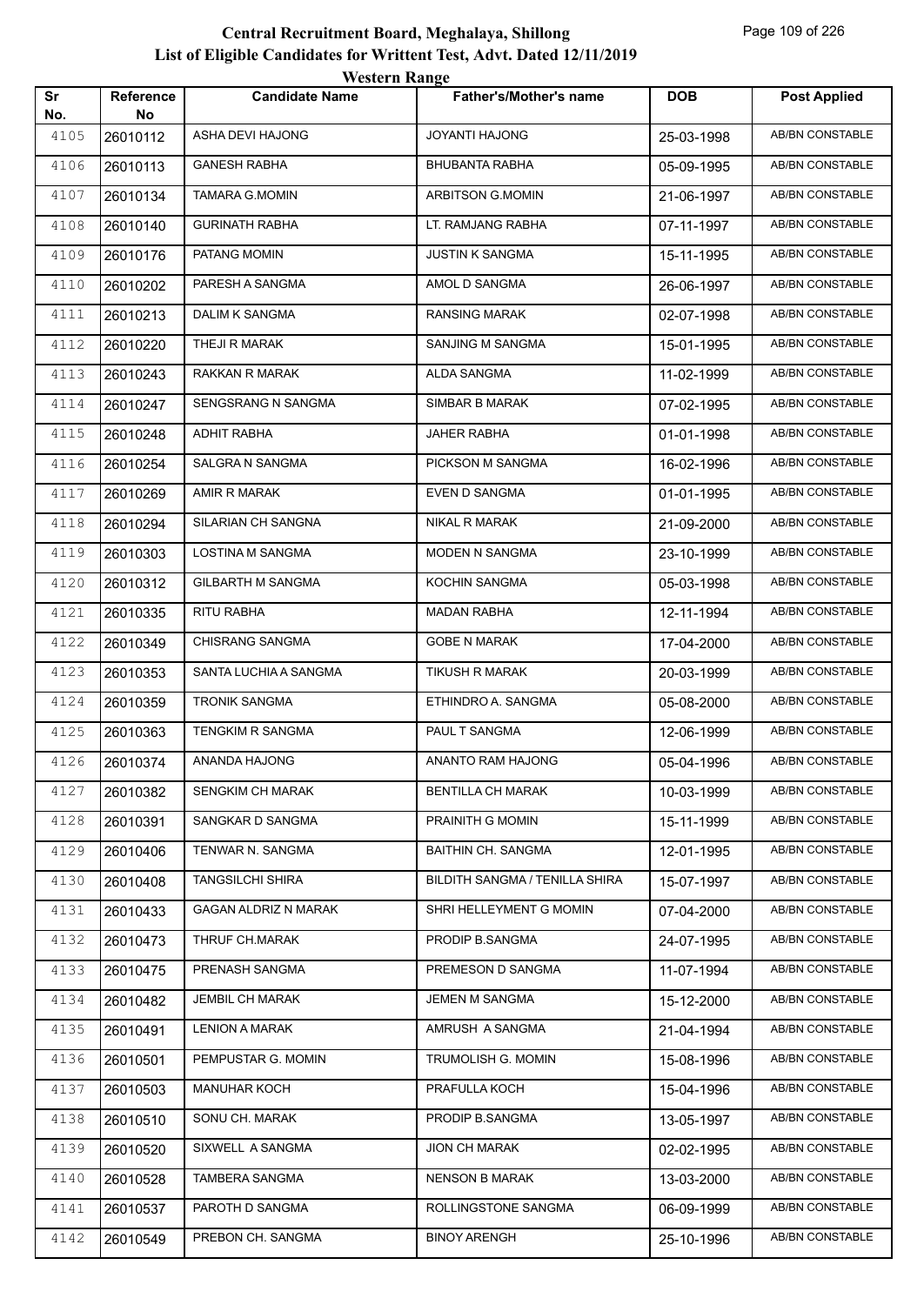| Sr          | Reference | <i>W</i> USIUL IVANGU<br><b>Candidate Name</b> | <b>Father's/Mother's name</b>      | <b>DOB</b> | <b>Post Applied</b>    |
|-------------|-----------|------------------------------------------------|------------------------------------|------------|------------------------|
| No.<br>4143 | No.       | RIKNANG S. MARAK                               | <b>CLEFORD CH. SANGMA</b>          |            | AB/BN CONSTABLE        |
|             | 26010565  | <b>TENGSIL CH MARAK</b>                        | ALLAM T SANGMA                     | 12-06-1996 | AB/BN CONSTABLE        |
| 4144        | 26010581  |                                                |                                    | 02-10-2000 |                        |
| 4145        | 26010586  | <b>NOSILLIK MARAK</b>                          | <b>GATSON M MARAK</b>              | 28-03-1995 | AB/BN CONSTABLE        |
| 4146        | 26010685  | TANGSENG D. SHIRA                              | <b>LIWINGTON N MARAK</b>           | 06-11-2000 | AB/BN CONSTABLE        |
| 4147        | 26010698  | <b>HEATLOVE M MARAK</b>                        | RABINDRA M MARAK                   | 06-06-2000 | AB/BN CONSTABLE        |
| 4148        | 26010706  | <b>BIMOL S MARAK</b>                           | <b>BOJEN A SANGMA</b>              | 07-05-1998 | AB/BN CONSTABLE        |
| 4149        | 26010707  | AMIR G SANGMA                                  | <b>MOMEN R MARAK</b>               | 26-12-1997 | AB/BN CONSTABLE        |
| 4150        | 26010720  | SALDANYAN R SANGMA                             | NAGESH P MARAK                     | 20-04-1996 | AB/BN CONSTABLE        |
| 4151        | 26010723  | TENGSAL K SANGMA                               | <b>SEGEN MOMIN</b>                 | 02-11-1995 | AB/BN CONSTABLE        |
| 4152        | 26010725  | LILITHA A.SANGMA                               | POLNANG CH.MARAK                   | 05-11-1997 | AB/BN CONSTABLE        |
| 4153        | 26010733  | <b>NIKSENG R MARAK</b>                         | RAKJENG CH SANGMA                  | 16-10-1994 | AB/BN CONSTABLE        |
| 4154        | 26010738  | ROZYNIKATCHI SANGMA                            | ROSALINE N SANGMA                  | 02-09-1994 | AB/BN CONSTABLE        |
| 4155        | 26010739  | <b>ISHAK G MOMIN</b>                           | PERSING N SANGMA                   | 10-01-1997 | AB/BN CONSTABLE        |
| 4156        | 26010742  | MEPANGME SANGMA                                | TANGMEN.B. MARAK                   | 21-05-2000 | <b>AB/BN CONSTABLE</b> |
| 4157        | 26010773  | CHIGARIK DEMISAL MARAK                         | <b>CLEVER R MARAK</b>              | 12-07-1996 | AB/BN CONSTABLE        |
| 4158        | 26010833  | DALSAN.R.MARAK RECHIL MARAK                    | MUKERJI .D.MARAK                   | 27-08-1993 | <b>AB/BN CONSTABLE</b> |
| 4159        | 26010838  | <b>MARKAN MARAK</b>                            | SOLESH G SANGMA / EGILLA CH        | 18-08-1998 | AB/BN CONSTABLE        |
| 4160        | 26010860  | JOHENDRO B MARAK                               | <b>MARAK</b><br>NANGNANG CH SANGMA | 16-05-1997 | AB/BN CONSTABLE        |
| 4161        | 26010895  | WANCHANG K SANGMA                              | <b>JEHANGIR MOMIN</b>              | 22-04-2000 | AB/BN CONSTABLE        |
| 4162        | 26010925  | SONARAM SANGMA                                 | <b>TEKARSON MARAK</b>              | 03-01-1995 | AB/BN CONSTABLE        |
| 4163        | 26010931  | <b>BALTHON ARENGH</b>                          | SANSENG D SANGMA                   | 17-08-1997 | AB/BN CONSTABLE        |
| 4164        | 26010981  | <b>BARGEOUSH S SANGMA</b>                      | SHRI. JEBILSTONE R MARAK           | 13-08-1994 | AB/BN CONSTABLE        |
| 4165        | 26010990  | TINTIN R MARAK                                 | EBEN M MARAK                       | 13-09-1998 | AB/BN CONSTABLE        |
| 4166        | 26011003  | <b>LAPSENG CH MARAK</b>                        | KHILJE CH MARAK                    | 08-04-1996 | AB/BN CONSTABLE        |
| 4167        | 26011011  | TENGRA CH MOMIN                                | NIXON D MARAK                      | 12-01-1996 | AB/BN CONSTABLE        |
| 4168        | 26011015  | AMISON J. MARAK                                | <b>KEBIL G. MOMIN</b>              | 27-06-1997 | AB/BN CONSTABLE        |
| 4169        | 26011016  | RIYA KOCH                                      | NIKUNJOY KOCH                      | 17-12-2000 | AB/BN CONSTABLE        |
| 4170        | 26011025  | NILCHON P. SANGMA                              | THIARSON K. MARAK                  | 16-12-1998 | AB/BN CONSTABLE        |
| 4171        | 26011028  | RINGRAK K MARAK                                | <b>HELPINSON A MOMIN</b>           | 04-08-1997 | <b>AB/BN CONSTABLE</b> |
| 4172        | 26011039  | ENGELBELL B MARAK                              | DAMIEN S MARAK                     | 02-11-1998 | AB/BN CONSTABLE        |
| 4173        | 26011041  | <b>MANUEL MARK</b>                             | <b>GREMING R MARAK</b>             | 05-10-1994 | AB/BN CONSTABLE        |
| 4174        | 26011050  | TENGNAL SANGMA                                 | <b>GRENILLA SANGMA</b>             | 24-06-1996 | AB/BN CONSTABLE        |
| 4175        | 26011054  | KRITH M MARAK                                  | LOBENDRO CH SANGMA                 | 27-05-1996 | AB/BN CONSTABLE        |
| 4176        | 26011060  | NECYLINE D MARAK                               | SATJING CH MOMIN                   | 02-02-1994 | AB/BN CONSTABLE        |
| 4177        | 26011062  | NEVER R. MARAK                                 | JENAM MARAK                        | 21-04-1998 | AB/BN CONSTABLE        |
| 4178        | 26011071  | SENGRIP R MARAK                                | NEITHERBATH SHIRA                  | 09-04-1999 | AB/BN CONSTABLE        |
| 4179        | 26011073  | JATMILLA ARENGH                                | TIJANG CH SANGMA                   | 15-03-1993 | AB/BN CONSTABLE        |
| 4180        | 26011075  | SEVENNITHA M SANGMA                            | <b>BILLINGSON N SANGMA</b>         | 13-06-1994 | AB/BN CONSTABLE        |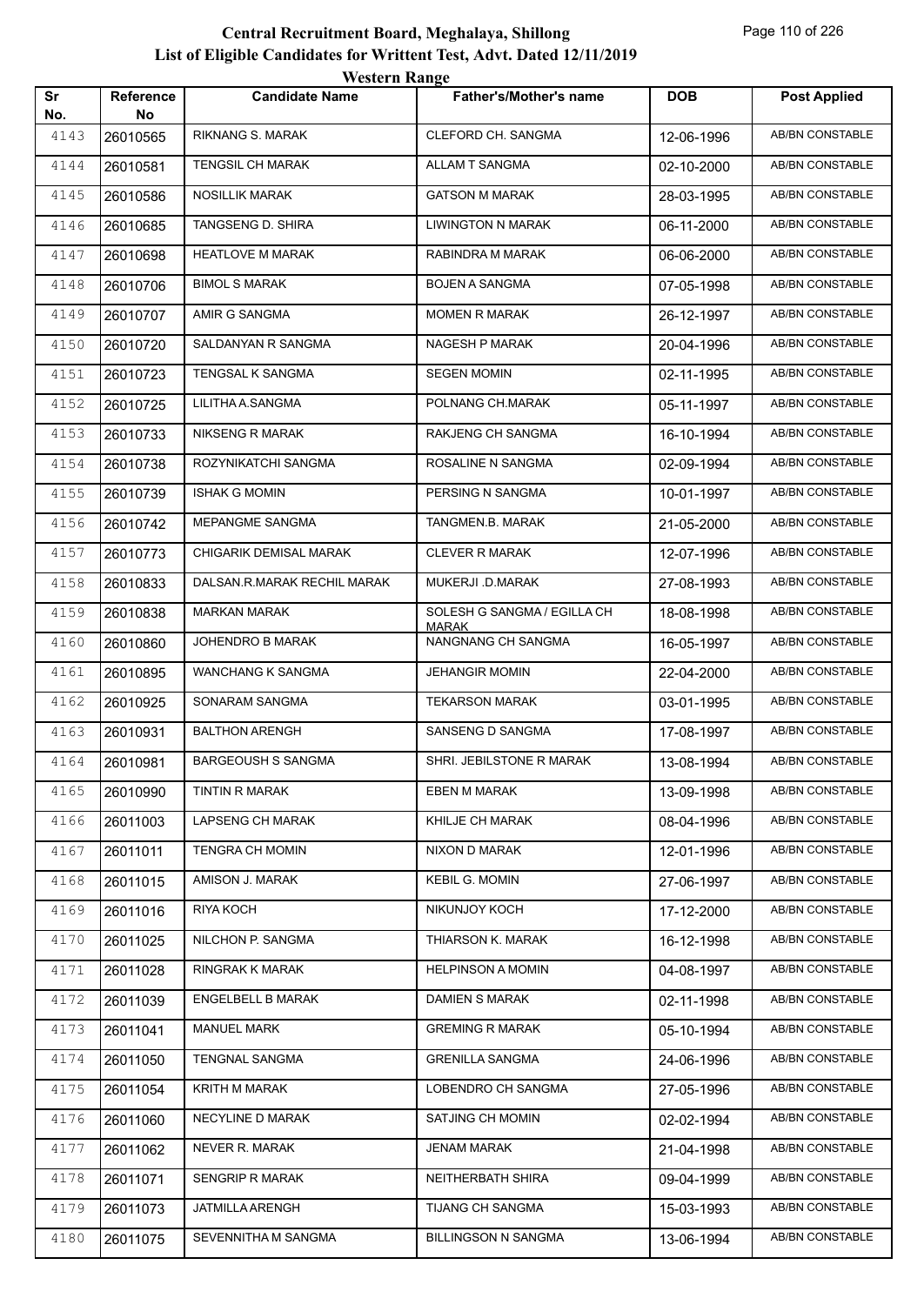|           |                 | <i>Western Kange</i>           |                               |            |                        |
|-----------|-----------------|--------------------------------|-------------------------------|------------|------------------------|
| Sr<br>No. | Reference<br>No | <b>Candidate Name</b>          | <b>Father's/Mother's name</b> | <b>DOB</b> | <b>Post Applied</b>    |
| 4181      | 26011105        | PREWIN N SANGMA                | <b>WILNANG M MARAK</b>        | 06-06-1993 | <b>AB/BN CONSTABLE</b> |
| 4182      | 26011119        | <b>DONOBATH SANGMA</b>         | <b>SADHAN MARAK</b>           | 26-03-2000 | <b>AB/BN CONSTABLE</b> |
| 4183      | 26011120        | THREEHIT A SANGMA              | NIMRANG MARAK                 | 04-02-1997 | <b>AB/BN CONSTABLE</b> |
| 4184      | 26011124        | <b>BRIJYA G MOMIN</b>          | NIMILSTON N ARENGH            | 08-02-1999 | AB/BN CONSTABLE        |
| 4185      | 26011140        | DEBONATH RABHA                 | ROJONI RABHA                  | 15-04-1996 | AB/BN CONSTABLE        |
| 4186      | 26011141        | PENOSH M SANGMA                | SATJING N SANGMA              | 05-10-1997 | AB/BN CONSTABLE        |
| 4187      | 26011162        | <b>MIKRAKCHI M MOMIN</b>       | PAILOT MARAK                  | 28-12-1999 | AB/BN CONSTABLE        |
| 4188      | 26011173        | POTMESWAR RABHA                | <b>SEKH 1RABHA</b>            | 25-02-1996 | AB/BN CONSTABLE        |
| 4189      | 26011182        | <b>CHANANG D SANGMA</b>        | <b>WALLINGTON M MARAK</b>     | 17-10-1999 | AB/BN CONSTABLE        |
| 4190      | 26011187        | CHENINGBIRTH D SHIRA           | <b>BIMOL B MARAK</b>          | 12-12-1999 | AB/BN CONSTABLE        |
| 4191      | 26011193        | LAMBU CH MOMIN                 | <b>NOJAN M MARAK</b>          | 13-07-1995 | AB/BN CONSTABLE        |
| 4192      | 26011203        | LOKHONDRO R SANGMA             | <b>MOJENDRO G MOMIN</b>       | 01-03-1997 | AB/BN CONSTABLE        |
| 4193      | 26011204        | <b>EXPEN SANGMA</b>            | JENISTONE T SANGMA            | 12-10-1997 | AB/BN CONSTABLE        |
| 4194      | 26011207        | SILBATH K SANGMA               | <b>INDROBIN SANGMA</b>        | 08-10-1999 | AB/BN CONSTABLE        |
| 4195      | 26011215        | <b>CHARLLINGSTONE S SANGMA</b> | LATE HOLDTON N MARAK          | 14-10-2000 | <b>AB/BN CONSTABLE</b> |
| 4196      | 26011221        | LITCHARD K SANGMA              | BETHERSON D SANGMA            | 05-08-1995 | AB/BN CONSTABLE        |
| 4197      | 26011227        | <b>BREDISHANG D SANGMA</b>     | LT. CHONDRO G MOMIN           | 29-07-1997 | AB/BN CONSTABLE        |
| 4198      | 26011228        | BALSRAMEJAKRIME T SANGMA       | WIND CH MARAK                 | 03-10-2000 | AB/BN CONSTABLE        |
| 4199      | 26011229        | CHARTINA T SANGMA              | KALSIM R MARAK                | 22-04-2000 | AB/BN CONSTABLE        |
| 4200      | 26011230        | TIPSRE JENORY K MOMIN          | CRYSPER A SANGMA              | 24-03-1998 | AB/BN CONSTABLE        |
| 4201      | 26011234        | KRENGBERTH CH MARAK            | MINGJENG A. SANGMA            | 03-03-1997 | AB/BN CONSTABLE        |
| 4202      | 26011238        | <b>ENSURIOUSH M MOMIN</b>      | <b>MENALSON R SANGMA</b>      | 05-05-1998 | AB/BN CONSTABLE        |
| 4203      | 26011270        | PRESTINA M MARAK               | SHRI. ARLESTON MYNSONG        | 10-10-1995 | AB/BN CONSTABLE        |
| 4204      | 26011286        | <b>BINON G MOMIN</b>           | STINDRO MARAK                 | 14-06-1997 | AB/BN CONSTABLE        |
| 4205      | 26011295        | LITHA T SANGMA                 | <b>WITHARSON B MARAK</b>      | 03-08-1997 | AB/BN CONSTABLE        |
| 4206      | 26011297        | MADONASH T SANGMA              | CHOKRO M SANGMA               | 31-03-1998 | AB/BN CONSTABLE        |
| 4207      | 26011298        | DIPSENG T. SANGMA              | JISON A. SANGMA               | 10-07-1998 | AB/BN CONSTABLE        |
| 4208      | 26011317        | <b>KRISHNA KOCH</b>            | <b>BIJOY KOCH</b>             | 18-10-1998 | AB/BN CONSTABLE        |
| 4209      | 26011323        | KALLINSH SANGMA                | PENSON CH. MARAK              | 24-11-2000 | AB/BN CONSTABLE        |
| 4210      | 26011345        | RIKSENG CH MARAK               | KALLINGSON M SANGMA           | 22-11-1997 | AB/BN CONSTABLE        |
| 4211      | 26011350        | SENGRAN N SANGMA               | <b>BROBHAT MOMIN</b>          | 11-05-1999 | AB/BN CONSTABLE        |
| 4212      | 26011360        | AIRUSH N SANGMA                | BASAN MARAK                   | 07-11-2000 | AB/BN CONSTABLE        |
| 4213      | 26011361        | <b>SOLUSON RABHA</b>           | PEPENAL RABHA                 | 04-04-1997 | AB/BN CONSTABLE        |
| 4214      | 26011370        | SUBIN A SANGMA                 | RAISONSING D SANGMA           | 10-06-1998 | AB/BN CONSTABLE        |
| 4215      | 26011401        | CHIRIKAM M MARAK               | MONTU N SANGMA                | 18-08-1997 | AB/BN CONSTABLE        |
| 4216      | 26011413        | WINSEN A SANGMA                | CHEKJI A SANGMA               | 09-09-1998 | AB/BN CONSTABLE        |
| 4217      | 26011414        | CHEANGCHI CH MARAK             | SHRI. ELLISON SANGMA          | 02-11-1997 | AB/BN CONSTABLE        |
| 4218      | 26011420        | NIKSENG M SANGMA               | <b>MIJANG CH MARAK</b>        | 16-02-1999 | AB/BN CONSTABLE        |
|           |                 |                                |                               |            |                        |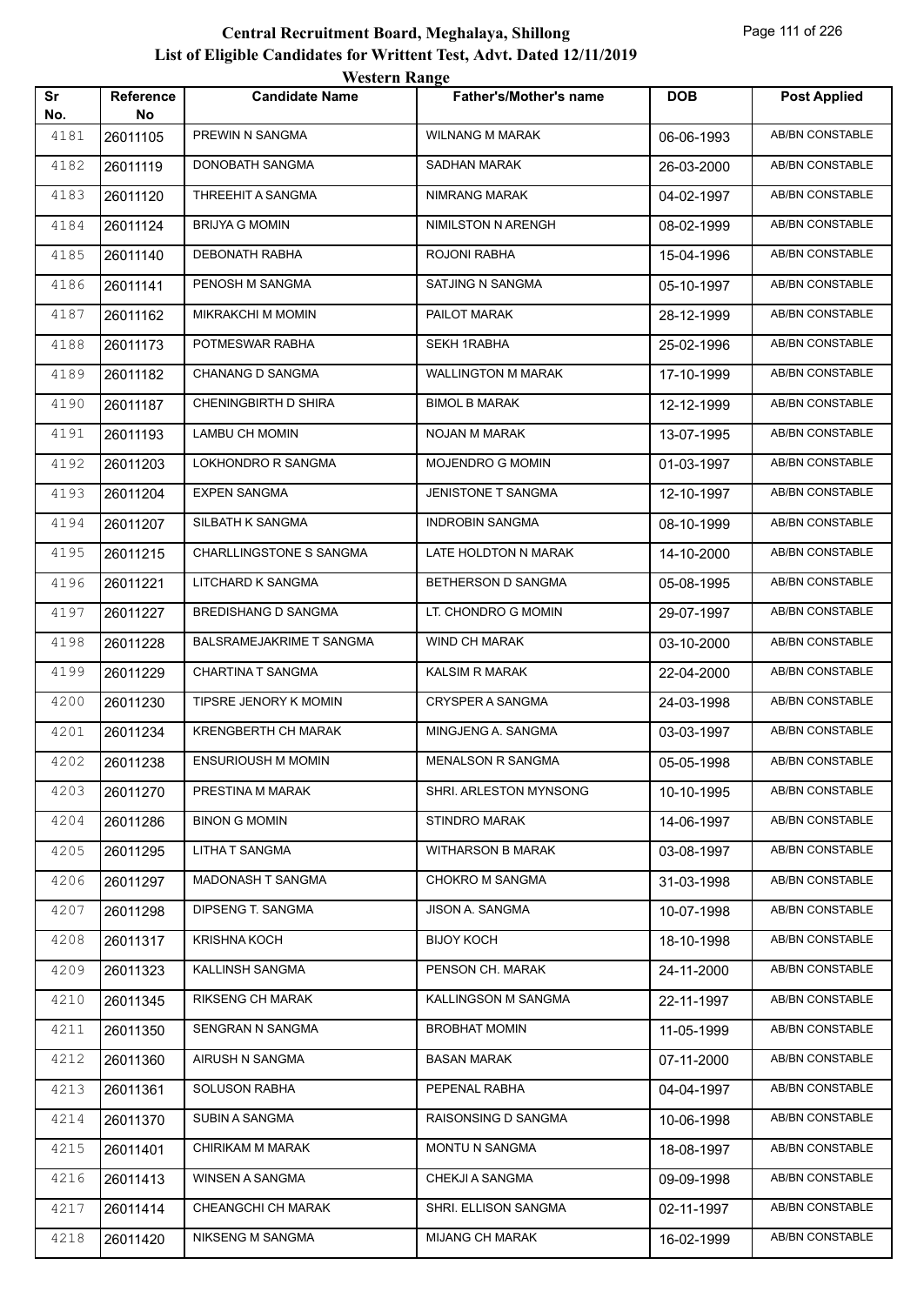|           |                        | WESTEL II INALIZE        |                               |            |                        |
|-----------|------------------------|--------------------------|-------------------------------|------------|------------------------|
| Sr<br>No. | <b>Reference</b><br>No | <b>Candidate Name</b>    | <b>Father's/Mother's name</b> | <b>DOB</b> | <b>Post Applied</b>    |
| 4219      | 26011422               | <b>NIKRAK R. MARAK</b>   | <b>EXCLIVE G. MOMIN</b>       | 17-03-1998 | <b>AB/BN CONSTABLE</b> |
| 4220      | 26011424               | SAJIBANI CH MARK         | ROHIMSON D SHIRA              | 15-09-1994 | <b>AB/BN CONSTABLE</b> |
| 4221      | 26011428               | SENGBAT R. MARAK         | <b>RESBIN M. MOMIN</b>        | 20-03-1997 | AB/BN CONSTABLE        |
| 4222      | 26011429               | MADHAV RABHA             | DOYAL RABHA                   | 21-07-1999 | AB/BN CONSTABLE        |
| 4223      | 26011430               | SENGRIK N SANGMA         | <b>MIRASH SANGMA</b>          | 17-03-2000 | AB/BN CONSTABLE        |
| 4224      | 26011441               | BRYAN MACMILLAN MARAK    | <b>CLEVER R MARAK</b>         | 10-05-1994 | AB/BN CONSTABLE        |
| 4225      | 26011443               | <b>BENEDICK CH MARAK</b> | AGUSTINE M SANGMA             | 15-02-2000 | <b>AB/BN CONSTABLE</b> |
| 4226      | 26011449               | SEJINA CH. MARAK         | DONJING CH. MOMIN             | 01-07-1999 | AB/BN CONSTABLE        |
| 4227      | 26011464               | <b>SUSANTO RABHA</b>     | <b>SUKUMAR RABHA</b>          | 12-05-1999 | <b>AB/BN CONSTABLE</b> |
| 4228      | 26011474               | SALLING SANGMA           | <b>JONGBAN MOMIN</b>          | 12-11-1995 | <b>AB/BN CONSTABLE</b> |
| 4229      | 26011479               | WILBIRTH A SANGMA        | <b>RIKSENG G MOMIN</b>        | 27-11-1996 | AB/BN CONSTABLE        |
| 4230      | 26011495               | <b>JEONSING M SANGMA</b> | SIKCENT CH MARAK              | 03-05-1997 | AB/BN CONSTABLE        |
| 4231      | 26011502               | <b>DILGEN MOMIN</b>      | SOMRAT SANGMA                 | 02-12-1995 | AB/BN CONSTABLE        |
| 4232      | 26011508               | DEEP RABHA               | LT ROBHESH RABHA              | 18-10-2000 | AB/BN CONSTABLE        |
| 4233      | 26011509               | SENGKU T SANGMA          | PONGSING CH MARAK             | 07-05-1997 | AB/BN CONSTABLE        |
| 4234      | 26011524               | <b>SENGTON G MOMIN</b>   | <b>GREWILSON SANGMA</b>       | 03-04-1999 | AB/BN CONSTABLE        |
| 4235      | 26011533               | NERISHA T. SANGMA        | EBINATH CH. MARAK             | 16-02-1998 | <b>AB/BN CONSTABLE</b> |
| 4236      | 26011539               | CHONCHIE D MARAK         | LT. DEBENDRO N SANGMA         | 05-07-1997 | AB/BN CONSTABLE        |
| 4237      | 26011542               | LAITHING T. SANGMA       | WILLING A. SANGMA             | 01-01-1999 | AB/BN CONSTABLE        |
| 4238      | 26011547               | LETTINGSON A. SANGMA     | LATE KRISNO R. MARAK          | 15-07-1998 | AB/BN CONSTABLE        |
| 4239      | 26011551               | SILLINGSIL D MARAK       | <b>SIMION R MARAK</b>         | 19-09-2000 | AB/BN CONSTABLE        |
| 4240      | 26011558               | LACKSTAR B MARAK         | <b>GRINSON CH SANGMA</b>      | 18-06-1997 | AB/BN CONSTABLE        |
| 4241      | 26011560               | SALKAM K SANGMA          | EJIK B MARAK                  | 03-05-1996 | AB/BN CONSTABLE        |
| 4242      | 26011578               | TRINGKINGBATH B MARAK    | SOMBITHSON D SANGMA           | 26-08-1998 | AB/BN CONSTABLE        |
| 4243      | 26011579               | <b>JINGJANG SANGMA</b>   | JANSEN SANGMA                 | 04-03-1999 | AB/BN CONSTABLE        |
| 4244      | 26011589               | SENGSAL N MARAK          | WITNAR SANGMA                 | 25-06-1998 | AB/BN CONSTABLE        |
| 4245      | 26011597               | <b>KRENICK M.MARAK</b>   | SINGWAN N SANGMA              | 05-11-2000 | AB/BN CONSTABLE        |
| 4246      | 26011608               | <b>BILBAR N MARAK</b>    | <b>HEWILSON M SANGMA</b>      | 14-08-1997 | AB/BN CONSTABLE        |
| 4247      | 26011609               | TENGKAN D MARAK          | SINGBAT SANGMA                | 14-04-1998 | AB/BN CONSTABLE        |
| 4248      | 26011616               | RAKJEN M MARAK           | DENGAM M SANGMA               | 23-12-1997 | AB/BN CONSTABLE        |
| 4249      | 26011623               | RANGKHAN N MARAK         | KENETH M SANGMA               | 27-07-1999 | AB/BN CONSTABLE        |
| 4250      | 26011635               | JENSILLA N MARAK         | <b>BAPENG D SHIRA</b>         | 03-02-2000 | AB/BN CONSTABLE        |
| 4251      | 26011639               | PENSPARTH K SANGMA       | LT PINENDRO N MARAK           | 07-06-1998 | AB/BN CONSTABLE        |
| 4252      | 26011640               | <b>WENSAL CH MARAK</b>   | <b>GARLINDRO HAJONG</b>       | 26-03-1996 | AB/BN CONSTABLE        |
| 4253      | 26011644               | LENUSH CH.MARAK          | JOLINATH A. SANGMA            | 20-06-1999 | AB/BN CONSTABLE        |
| 4254      | 26011660               | <b>EARSON M. MARAK</b>   | SIRIL S. SANGMA               | 06-01-1998 | AB/BN CONSTABLE        |
| 4255      | 26011675               | <b>LALITO HAJONG</b>     | NOBO KR HAJONG                | 17-05-1996 | AB/BN CONSTABLE        |
| 4256      | 26011676               | <b>METI R MARAK</b>      | JONEK CH SANGMA               | 22-07-1996 | AB/BN CONSTABLE        |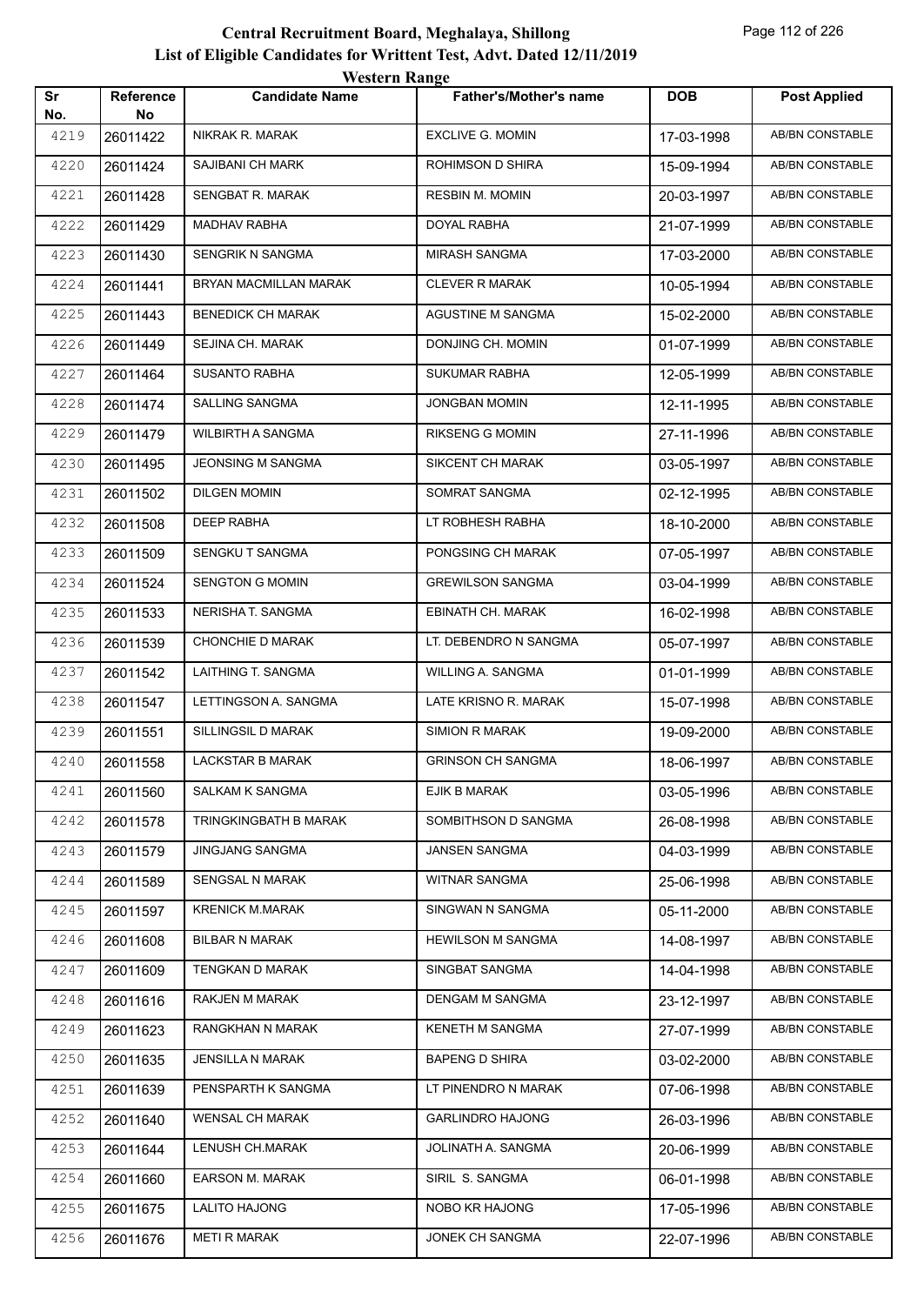|           |                        | <b>Western Range</b>     |                               |            |                        |
|-----------|------------------------|--------------------------|-------------------------------|------------|------------------------|
| Sr<br>No. | <b>Reference</b><br>No | <b>Candidate Name</b>    | <b>Father's/Mother's name</b> | <b>DOB</b> | <b>Post Applied</b>    |
| 4257      | 26011677               | <b>NEMAN K. MARAK</b>    | PREMINGSTON SANGMA            | 26-11-1996 | <b>AB/BN CONSTABLE</b> |
| 4258      | 26011682               | SATMILLA A SANGMA        | <b>JEPARSON SANGMA</b>        | 15-10-1999 | <b>AB/BN CONSTABLE</b> |
| 4259      | 26011686               | PRASANTA RABHA           | KALI CHARAN RABHA             | 07-08-1997 | AB/BN CONSTABLE        |
| 4260      | 26011693               | <b>SUJIT RABHA</b>       | AMRITH RABHA                  | 21-04-1999 | <b>AB/BN CONSTABLE</b> |
| 4261      | 26011703               | SENGNABATH B. MARAK      | SOTJENG SANGMA                | 19-09-1995 | AB/BN CONSTABLE        |
| 4262      | 26011704               | <b>ARWITH R MARAK</b>    | <b>EVENSING R MOMIN</b>       | 14-06-1999 | <b>AB/BN CONSTABLE</b> |
| 4263      | 26011706               | AMBEDKAR RABHA           | PROJIT RABHA                  | 02-04-1997 | AB/BN CONSTABLE        |
| 4264      | 26011721               | RIKNANG CH. MARAK        | <b>BALMEN T. SANGMA</b>       | 15-02-2000 | <b>AB/BN CONSTABLE</b> |
| 4265      | 26011722               | ROBALSON T. SANGMA       | KALEKSON CH. MARAK            | 01-10-1998 | <b>AB/BN CONSTABLE</b> |
| 4266      | 26011723               | SALGRA SANGMA            | <b>GARDENSON CH. MARAK</b>    | 22-06-1998 | <b>AB/BN CONSTABLE</b> |
| 4267      | 26011724               | <b>TALSENG SANGMA</b>    | MIJI D SANGMA                 | 08-03-2000 | <b>AB/BN CONSTABLE</b> |
| 4268      | 26011733               | <b>SALMAN MARAK</b>      | LT.WALSON A. SANGMA           | 19-04-1999 | <b>AB/BN CONSTABLE</b> |
| 4269      | 26011736               | OSHIM A SANGMA           | SHRI JENGBAN N MARAK          | 03-09-1998 | <b>AB/BN CONSTABLE</b> |
| 4270      | 26011739               | <b>GOVIN RABHA</b>       | <b>HEMEN RABHA</b>            | 24-06-2000 | <b>AB/BN CONSTABLE</b> |
| 4271      | 26011753               | <b>MOMATCHI MARAK</b>    | <b>HOLDEN SANGMA</b>          | 09-09-1998 | AB/BN CONSTABLE        |
| 4272      | 26011767               | <b>SANJAY R MARAK</b>    | <b>ABAN G MOMIN</b>           | 27-03-1998 | <b>AB/BN CONSTABLE</b> |
| 4273      | 26011772               | <b>MIRISON M MARAK</b>   | AGENG CH SANGMA               | 24-06-2000 | AB/BN CONSTABLE        |
| 4274      | 26011775               | ROSHNI D SANGMA          | <b>WAKKAR R MARAK</b>         | 08-10-1995 | <b>AB/BN CONSTABLE</b> |
| 4275      | 26011788               | <b>GRIKSENG SANGMA</b>   | PHOLSTAR MOMIN                | 16-06-1997 | <b>AB/BN CONSTABLE</b> |
| 4276      | 26011802               | <b>MODON MARAK</b>       | NIRENA N SANGMA               | 05-01-2000 | AB/BN CONSTABLE        |
| 4277      | 26011807               | RAKSAN D MARAK           | CARRIO COMFORTH M MOMIN       | 16-06-1998 | AB/BN CONSTABLE        |
| 4278      | 26011809               | <b>ROHIT S MARAK</b>     | <b>JONIL N MARAK</b>          | 27-12-1995 | AB/BN CONSTABLE        |
| 4279      | 26011810               | CHEMBALIN A.SANGMA       | DINANG R.MARAK                | 02-09-1993 | AB/BN CONSTABLE        |
| 4280      | 26011821               | PREMITSON CH. MOMIN      | SHRI, KALEN M. SANGMA         | 10-10-1998 | AB/BN CONSTABLE        |
| 4281      | 26011822               | <b>BAISAKHI R MARAK</b>  | <b>MAICKEL M MARAK</b>        | 07-10-1996 | AB/BN CONSTABLE        |
| 4282      | 26011830               | SAREN D SANGMA           | <b>INTARSON B MARAK</b>       | 13-11-1994 | AB/BN CONSTABLE        |
| 4283      | 26011846               | METHUN S SANGMA          | JENGRIN N SANGMA              | 15-10-1993 | AB/BN CONSTABLE        |
| 4284      | 26011859               | <b>MEDISON MARAK</b>     | <b>BATA D SANGMA</b>          | 31-12-1996 | AB/BN CONSTABLE        |
| 4285      | 26011865               | TENGKAN CH MOMIN         | KARBEN N MARAK                | 07-01-1998 | AB/BN CONSTABLE        |
| 4286      | 26011867               | <b>DIMSRANG K SANGMA</b> | <b>DIGARETH MOMIN</b>         | 01-04-1999 | AB/BN CONSTABLE        |
| 4287      | 26011872               | MADHUSUDAN RABHA         | ATUL RABHA                    | 07-02-1995 | AB/BN CONSTABLE        |
| 4288      | 26011876               | AIRADY SANKEY CH MARAK   | LT. ROHIMSON D SHIRA          | 03-02-2000 | AB/BN CONSTABLE        |
| 4289      | 26011884               | TEJAK M MOMIN            | PAILOT R MARAK                | 30-03-1999 | AB/BN CONSTABLE        |
| 4290      | 26011898               | SENGRIK A SANGMA         | SEDINATH N MARAK              | 24-11-1996 | AB/BN CONSTABLE        |
| 4291      | 26011906               | <b>BRAKIL RABHA</b>      | <b>BASHIRAM RABHA</b>         | 14-03-1999 | AB/BN CONSTABLE        |
| 4292      | 26011918               | <b>TENGRIK SANGMA</b>    | <b>JENGSIN R MARAK</b>        | 30-04-1998 | AB/BN CONSTABLE        |
| 4293      | 26011931               | <b>DENY B MARAK</b>      | JONGREN A SANGMA              | 17-11-1996 | AB/BN CONSTABLE        |
| 4294      | 26011938               | PREBITHSON CH. MARAK     | <b>WAILESH MARAK</b>          | 20-09-1998 | AB/BN CONSTABLE        |
|           |                        |                          |                               |            |                        |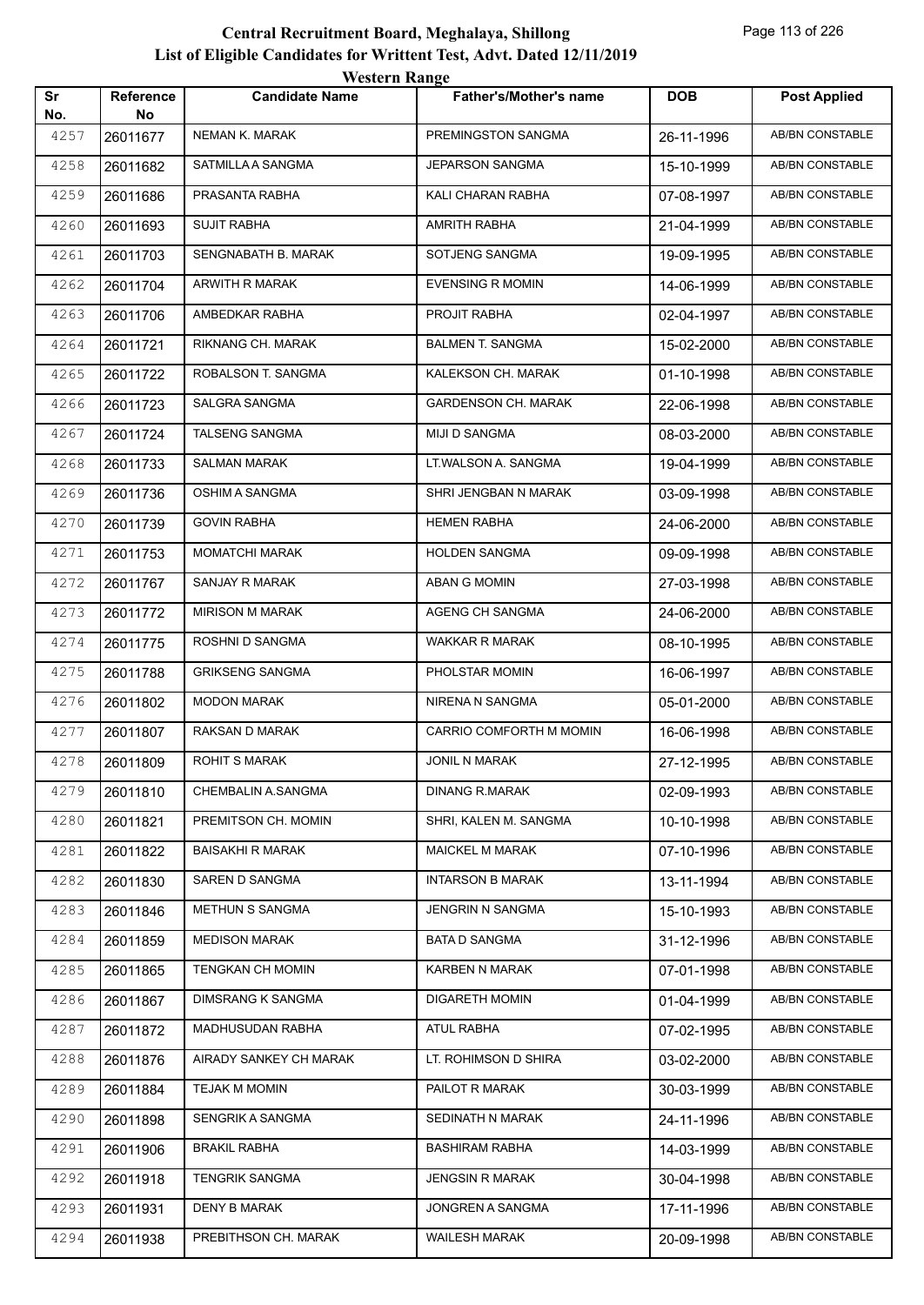|           |                        | WESTEL II INALIZE        |                               |            |                        |
|-----------|------------------------|--------------------------|-------------------------------|------------|------------------------|
| Sr<br>No. | <b>Reference</b><br>No | <b>Candidate Name</b>    | <b>Father's/Mother's name</b> | <b>DOB</b> | <b>Post Applied</b>    |
| 4295      | 26011943               | <b>CHONBATH N MARAK</b>  | PHILLIPSON M MARAK            | 23-02-2000 | <b>AB/BN CONSTABLE</b> |
| 4296      | 26011945               | ANDRASH SANGMA           | UTTOM A. MARAK                | 18-06-2000 | AB/BN CONSTABLE        |
| 4297      | 26011955               | <b>SIMING G MOMIN</b>    | THRILLIN D SHIRA              | 18-08-1995 | AB/BN CONSTABLE        |
| 4298      | 26011966               | <b>BRILLIANT B MARAK</b> | JONGREN A SANGMA              | 07-09-1998 | AB/BN CONSTABLE        |
| 4299      | 26011973               | PANGKIM S SANGMA         | <b>GREBARSON R MARAK</b>      | 11-01-2000 | AB/BN CONSTABLE        |
| 4300      | 26011989               | ATTAMCHI SANGMA          | <b>KRONO MOMIN</b>            | 28-08-1999 | AB/BN CONSTABLE        |
| 4301      | 26011994               | SHRI WELSING B. MARAK    | SHRI PESALSING SANGMA         | 11-11-1996 | AB/BN CONSTABLE        |
| 4302      | 26011996               | SILLANG T. SANGMA        | <b>REMSON CH. MARAK</b>       | 20-06-1996 | AB/BN CONSTABLE        |
| 4303      | 26012024               | SEBASTINE B MARAK        | PILASH MARAK                  | 11-03-1999 | AB/BN CONSTABLE        |
| 4304      | 26012027               | <b>BINBIN SANGMA</b>     | <b>BALIN T SANGMA</b>         | 18-07-1994 | <b>AB/BN CONSTABLE</b> |
| 4305      | 26012045               | SENGKAME SANGMA          | JETHARSON MARAK               | 23-02-2000 | AB/BN CONSTABLE        |
| 4306      | 26012070               | EJICKIER M MARAK         | <b>MORONDRO M MARAK</b>       | 10-02-2000 | AB/BN CONSTABLE        |
| 4307      | 26012079               | <b>GHREMPIL M MARAK</b>  | <b>HIALSON M SAGMA</b>        | 10-08-1996 | AB/BN CONSTABLE        |
| 4308      | 26012082               | <b>TENGRAK MOMIN</b>     | DEONATH SANGMA                | 14-02-1997 | AB/BN CONSTABLE        |
| 4309      | 26012084               | LIUCHEN G MOMIN          | PONSENG D SANGMA              | 18-03-1995 | <b>AB/BN CONSTABLE</b> |
| 4310      | 26012088               | <b>BORONJITH RABHA</b>   | PRODIP RABHA                  | 21-05-1999 | AB/BN CONSTABLE        |
| 4311      | 26012095               | <b>KEBARETH SANGMA</b>   | <b>DARSON MARAK</b>           | 10-05-1993 | <b>AB/BN CONSTABLE</b> |
| 4312      | 26012097               | <b>GEORGE I. SANGMA</b>  | DEBASH G. MOMIN               | 19-03-1997 | AB/BN CONSTABLE        |
| 4313      | 26012110               | CHADEMAN G. MOMIN        | PRODIPSON B. SANGMA           | 11-12-1997 | AB/BN CONSTABLE        |
| 4314      | 26012111               | <b>CHESRANG R MARAK</b>  | <b>KRISBIN D SHIRA</b>        | 04-10-1999 | AB/BN CONSTABLE        |
| 4315      | 26012116               | <b>GETILA K SANGMA</b>   | <b>RIMJANG R MARAK</b>        | 10-05-1995 | AB/BN CONSTABLE        |
| 4316      | 26012129               | KALIT CH MARAK           | <b>MENASON CH SANGMA</b>      | 13-09-1998 | AB/BN CONSTABLE        |
| 4317      | 26012130               | THURSTMY R SANGMA        | PERICKSON R MARAK             | 05-03-1996 | AB/BN CONSTABLE        |
| 4318      | 26012131               | JAMES M SANGMA           | WITSENG CH MARAK              | 08-09-1999 | AB/BN CONSTABLE        |
| 4319      | 26012159               | TILBERTH G MARAK         | <b>KEARSON R MARAK</b>        | 03-02-1999 | AB/BN CONSTABLE        |
| 4320      | 26012167               | SENGCHANG SANGMA         | <b>GREMPILSTONE MARAK</b>     | 27-01-2000 | AB/BN CONSTABLE        |
| 4321      | 26012179               | SINCHERA M MARAK         | NANGBAN G SANGMA              | 13-07-1999 | AB/BN CONSTABLE        |
| 4322      | 26012184               | <b>WINSANG B MARAK</b>   | TANGJING SANGMA               | 31-12-1994 | AB/BN CONSTABLE        |
| 4323      | 26012191               | NORBATHSING SANGMA       | SONSING SANGMA                | 22-11-1997 | AB/BN CONSTABLE        |
| 4324      | 26012236               | MANSRAM CH. MARAK        | PRENATH M. SANGMA             | 14-04-1998 | AB/BN CONSTABLE        |
| 4325      | 26012237               | <b>MIRANDA G MOMIN</b>   | <b>ENEN CH MARAK</b>          | 24-08-1999 | AB/BN CONSTABLE        |
| 4326      | 26012253               | SALSENG CH MARAK         | <b>JEBILLIN MOMIN</b>         | 19-06-1999 | AB/BN CONSTABLE        |
| 4327      | 26012255               | CHEBIRTH M MARAK         | WALJAN CH MOMIN               | 01-09-2000 | AB/BN CONSTABLE        |
| 4328      | 26012261               | <b>TENGKAM MOMIN</b>     | HAMBARTH SANGMA               | 17-09-1998 | AB/BN CONSTABLE        |
| 4329      | 26012262               | LETWIN MARAK             | RAJAN R. SANGMA               | 26-04-1998 | AB/BN CONSTABLE        |
| 4330      | 26012270               | MIKASON CH. MARAK        | SMT.MIJING CH. MARAK          | 18-12-1996 | AB/BN CONSTABLE        |
| 4331      | 26012278               | RAKESH KR RABHA          | SOLENDRA RABHA                | 24-08-1997 | AB/BN CONSTABLE        |
| 4332      | 26012287               | <b>BATTING CH MARAK</b>  | JECKSON A SANGMA              | 03-12-1993 | AB/BN CONSTABLE        |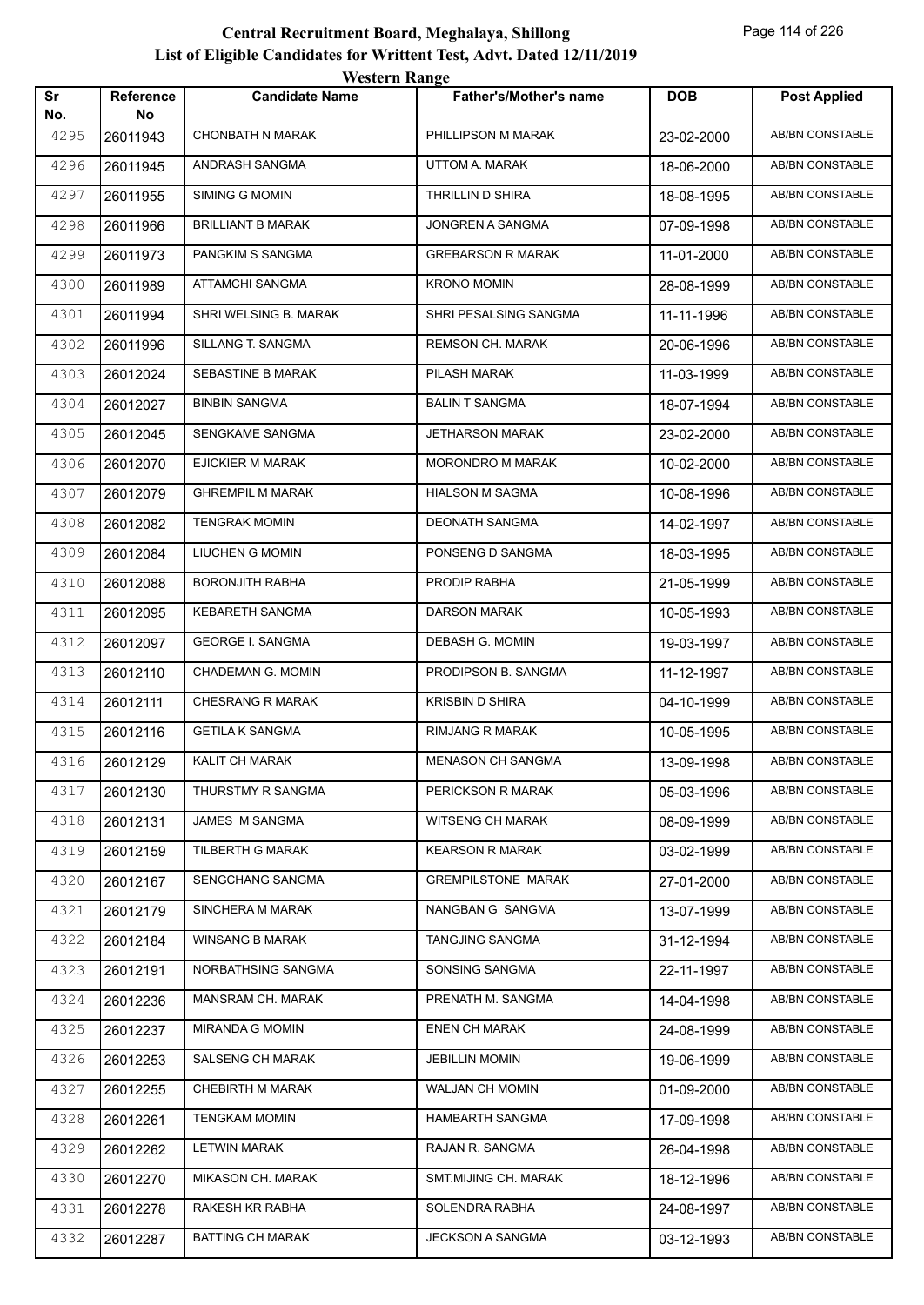| Sr          | <b>Reference</b> | $\cdots$<br><b>Candidate Name</b> | <b>Father's/Mother's name</b> | <b>DOB</b> | <b>Post Applied</b>    |
|-------------|------------------|-----------------------------------|-------------------------------|------------|------------------------|
| No.<br>4333 | No<br>26012304   | <b>GREJITHA CH. MARAK</b>         | WILLIAM M. SANGMA             | 22-04-1996 | <b>AB/BN CONSTABLE</b> |
| 4334        | 26012305         | TONY JONGCHON A SANGMA            | <b>SHOBASON S MARAK</b>       | 11-11-2000 | <b>AB/BN CONSTABLE</b> |
| 4335        | 26012312         | JIMBUS MARAK                      | <b>DINESH SANGMA</b>          | 05-05-1997 | AB/BN CONSTABLE        |
| 4336        | 26012322         | <b>TEOFIELD SANGMA</b>            | <b>MORNING CH MARAK</b>       | 01-03-1998 | <b>AB/BN CONSTABLE</b> |
| 4337        | 26012327         | KAMILSON G SANGMA                 | RAJENG R MARAK                | 12-10-1994 | AB/BN CONSTABLE        |
| 4338        | 26012332         | DINGNAM D SANGMA                  | <b>DISANSING MARAK</b>        | 16-02-1998 | AB/BN CONSTABLE        |
| 4339        | 26012334         | <b>CHANANG CH MARAK</b>           | TUELSON CH SANGMA             | 17-03-1999 | <b>AB/BN CONSTABLE</b> |
| 4340        | 26012353         | PONITA KOCH                       | PUSPO RAM KOCH                | 01-04-1994 | AB/BN CONSTABLE        |
| 4341        | 26012375         | ROZER D SHIRA                     | JONNY CROSSILLY A SANGMA      | 30-07-1999 | <b>AB/BN CONSTABLE</b> |
| 4342        | 26012376         | MERRY CHISTABELL SANGMA           | <b>BENTING B MARAK</b>        | 05-12-1997 | AB/BN CONSTABLE        |
| 4343        | 26012383         | RIKSENG D SANGMA                  | <b>DINGRIN B MARAK</b>        | 15-04-1997 | AB/BN CONSTABLE        |
| 4344        | 26012397         | MECKDONIAN M. SANGMA              | <b>BALMEN CH. MARAK</b>       | 07-01-1996 | <b>AB/BN CONSTABLE</b> |
| 4345        | 26012405         | <b>GROMITH CH MARAK</b>           | <b>BUDIT T SANGMA</b>         | 16-10-1998 | AB/BN CONSTABLE        |
| 4346        | 26012408         | <b>TORIKSON SANGMA</b>            | PILLINGTH SANGMA              | 31-12-1999 | <b>AB/BN CONSTABLE</b> |
| 4347        | 26012409         | <b>TENGCHANG M SANGMA</b>         | NONJENG CH MARAK              | 16-06-1996 | <b>AB/BN CONSTABLE</b> |
| 4348        | 26012416         | LALINTUSH R MARAK                 | ONDIL CH SANGMA               | 02-05-1998 | AB/BN CONSTABLE        |
| 4349        | 26012420         | RAJITH D SANGMA                   | <b>GOSPEL R MARAK</b>         | 15-02-2000 | <b>AB/BN CONSTABLE</b> |
| 4350        | 26012427         | KAKKU R MARAK                     | DILLIP M MARAK                | 18-12-1993 | AB/BN CONSTABLE        |
| 4351        | 26012445         | PELLYSTO M SANGMA                 | SUNTUSH C MARAK               | 18-12-1999 | <b>AB/BN CONSTABLE</b> |
| 4352        | 26012451         | <b>TESENG SANGMA</b>              | ARTHIN D. MARAK               | 25-08-2000 | <b>AB/BN CONSTABLE</b> |
| 4353        | 26012466         | <b>BILGRIK R MARAK</b>            | 0BADIA N SANGMA               | 04-08-1998 | AB/BN CONSTABLE        |
| 4354        | 26012472         | SALNANG A SANGMA                  | <b>GALSENG D SANGMA</b>       | 23-05-1997 | AB/BN CONSTABLE        |
| 4355        | 26012483         | TENGKAN M SANGMA                  | JOHN PHILLIPS B.MARAK         | 08-04-2000 | AB/BN CONSTABLE        |
| 4356        | 26012485         | <b>MARIUSH R MARAK</b>            | <b>BIDUSH D SANGMA</b>        | 12-04-1997 | AB/BN CONSTABLE        |
| 4357        | 26012488         | SANU KR RABHA                     | MONORANJON RABHA              | 16-02-2000 | AB/BN CONSTABLE        |
| 4358        | 26012494         | <b>GRAHAMBEL MOMIN</b>            | <b>WALTING MOMIN</b>          | 06-04-1994 | AB/BN CONSTABLE        |
| 4359        | 26012496         | PRENITHA D SANGMA                 | <b>BALNANG ARENGH</b>         | 20-09-1995 | AB/BN CONSTABLE        |
| 4360        | 26012502         | HEDITHSON CH. SANGMA              | NAKSI CH. SANGMA              | 17-08-1997 | AB/BN CONSTABLE        |
| 4361        | 26012507         | NOAME CH MARAK                    | DIRAMSING D SANGMA            | 03-03-1996 | AB/BN CONSTABLE        |
| 4362        | 26012519         | JOSEPH A SANGMA                   | <b>GAKJAK A SANGMA</b>        | 02-07-1998 | AB/BN CONSTABLE        |
| 4363        | 26012531         | <b>TENGANCHI R MARAK</b>          | KOPOL G MOMIN                 | 26-09-1997 | AB/BN CONSTABLE        |
| 4364        | 26012534         | CHIKKU MARAK                      | FERDINAND SANGMA              | 21-04-1999 | AB/BN CONSTABLE        |
| 4365        | 26012535         | <b>CHONBIRTH M SANGMA</b>         | LT. MINGCHA CH MARAK          | 24-02-1996 | AB/BN CONSTABLE        |
| 4366        | 26012555         | NIPUL PENANG                      | KUNJO B. RABHA                | 17-08-1999 | AB/BN CONSTABLE        |
| 4367        | 26012558         | PURNA RABHA                       | LT NITEN RABHA                | 01-01-1997 | AB/BN CONSTABLE        |
| 4368        | 26012562         | RAKSENG D SANGMA                  | LOLITH CH MARAK               | 03-06-1997 | AB/BN CONSTABLE        |
| 4369        | 26012566         | PILAT M SANGMA                    | <b>GAWAN CH MARAK</b>         | 07-09-1998 | AB/BN CONSTABLE        |
| 4370        | 26012573         | CHARITRA KOCH                     | PROBONAT KOCH                 | 08-03-1999 | AB/BN CONSTABLE        |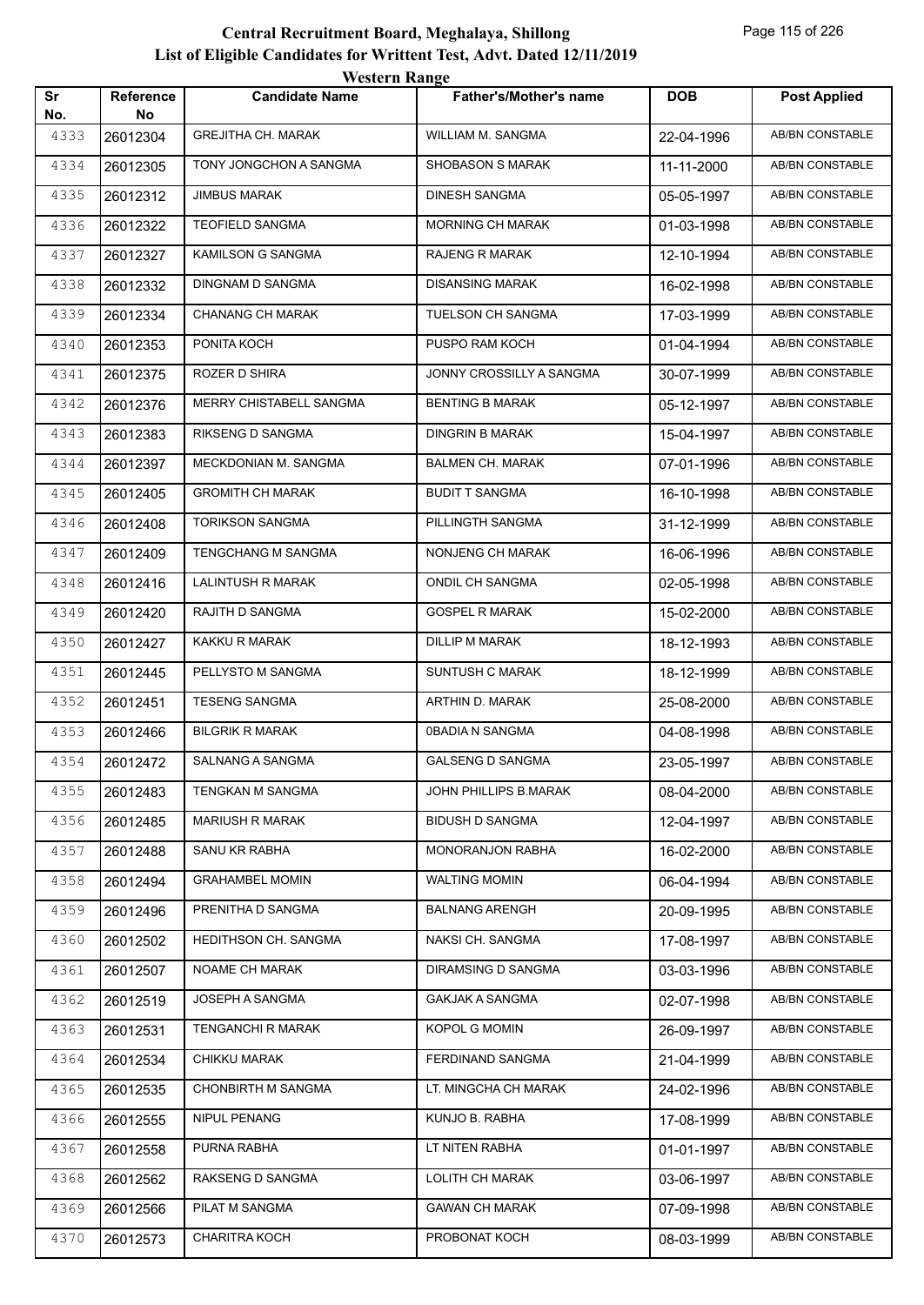| Sr          | Reference      | <b>Candidate Name</b>     | <b>Father's/Mother's name</b> | <b>DOB</b> | <b>Post Applied</b>    |
|-------------|----------------|---------------------------|-------------------------------|------------|------------------------|
| No.<br>4371 | No<br>26012578 | <b>WALNANG MOMIN</b>      | <b>KIPSON SANGMA</b>          | 06-02-1997 | <b>AB/BN CONSTABLE</b> |
| 4372        | 26012579       | DALAM CH MARAK            | DENDEN A SANGMA               | 11-04-1998 | AB/BN CONSTABLE        |
| 4373        | 26012589       | SENGSRANG M. MARAK        | DICHIN MOMIN                  | 13-10-1995 | <b>AB/BN CONSTABLE</b> |
| 4374        | 26012595       | SAHENI M SANGMA           | <b>GOSENG N MARAK</b>         | 22-04-2000 | AB/BN CONSTABLE        |
| 4375        | 26012596       | <b>DITTOR CH MARAK</b>    | <b>RENJING CH MOMIN</b>       | 10-08-1999 | AB/BN CONSTABLE        |
| 4376        | 26012608       | PANTARA CH SANGMA         | <b>DEARSON D MOMIN</b>        | 07-09-1997 | AB/BN CONSTABLE        |
| 4377        | 26012623       | <b>TANGSIL D.MOMIN</b>    | LOOKINGBIRTH MARAK            | 01-01-2001 | AB/BN CONSTABLE        |
| 4378        | 26012630       | NIPARSON M SANGMA         | <b>GIRISH T MARAK</b>         | 18-07-1998 | AB/BN CONSTABLE        |
| 4379        | 26012631       | JOEL CH MOMIN             | RAKSING D MARAK               | 22-04-1994 | AB/BN CONSTABLE        |
| 4380        | 26012642       | <b>DICCO M MARAK</b>      | <b>KEROSH CH SANGMA</b>       | 18-02-1994 | AB/BN CONSTABLE        |
| 4381        | 26012651       | SONINDRO M MARAK          | <b>JINJENG N SANGMA</b>       | 17-03-1996 | AB/BN CONSTABLE        |
| 4382        | 26012653       | TRILLINGBIRTH K MARAK     | <b>BALMING A SANGMA</b>       | 05-02-1999 | AB/BN CONSTABLE        |
| 4383        | 26012663       | <b>BALJINA CH MARAK</b>   | NORENDRO R MARAK              | 10-02-1996 | AB/BN CONSTABLE        |
| 4384        | 26012686       | NIWARD MARAK              | LT. PREDISON SANGMA           | 04-09-1994 | AB/BN CONSTABLE        |
| 4385        | 26012688       | TARINGCHI D. SANGMA       | <b>BENARJIE R MARAK</b>       | 02-10-1997 | AB/BN CONSTABLE        |
| 4386        | 26012689       | AKASH KOCH                | NITAI KOCH                    | 20-01-2000 | AB/BN CONSTABLE        |
| 4387        | 26012695       | MANGRIK M. MOMIN          | <b>THUMLIAN MOMIN</b>         | 26-06-1997 | AB/BN CONSTABLE        |
| 4388        | 26012696       | LATINSA M MARAK           | KILJENG A SANGMA              | 12-02-1999 | AB/BN CONSTABLE        |
| 4389        | 26012699       | RAPSINA MOMIN             | <b>KLONATH MARAK</b>          | 24-06-1998 | AB/BN CONSTABLE        |
| 4390        | 26012702       | <b>GRINJILLA R MARAK</b>  | KILLAN A SANGMA               | 02-01-1999 | AB/BN CONSTABLE        |
| 4391        | 26012712       | RIKKIM D SANGMA           | <b>KIPSON CH MOMIN</b>        | 12-02-1998 | AB/BN CONSTABLE        |
| 4392        | 26012725       | KARANSING M SANGMA        | <b>RINGNON M SANGMA</b>       | 03-05-1997 | <b>AB/BN CONSTABLE</b> |
| 4393        | 26012736       | <b>BRENING M SANGMA</b>   | <b>WILLIKSON D SANGMA</b>     | 16-05-1998 | AB/BN CONSTABLE        |
| 4394        | 26012761       | LIPBIN D SANGMA           | MINGA R. SANGMA               | 19-11-1999 | AB/BN CONSTABLE        |
| 4395        | 26012767       | TENGNAK CH. SANGMA        | CHENGGAN CH. MARAK            | 07-08-1999 | AB/BN CONSTABLE        |
| 4396        | 26012786       | PHEMPHY ARENGH            | <b>BULBUL SANGMA</b>          | 06-02-1998 | AB/BN CONSTABLE        |
| 4397        | 26012788       | <b>BIRJU R MARAK</b>      | <b>TORUN SANGMA</b>           | 21-06-1998 | AB/BN CONSTABLE        |
| 4398        | 26012792       | SENGCHANG SANGMA          | <b>SUSEN CH MARAK</b>         | 16-02-1994 | AB/BN CONSTABLE        |
| 4399        | 26012798       | <b>KEROTTING D SANGMA</b> | SHRI PHILIPS A SANGMA         | 27-10-1995 | AB/BN CONSTABLE        |
| 4400        | 26012803       | KRISTNIMA K MARAK         | JONENDRO SANGMA               | 07-05-1998 | AB/BN CONSTABLE        |
| 4401        | 26012806       | SENGJAGRING G MOMIN       | ROHINDRO K SANGMA             | 03-03-1994 | AB/BN CONSTABLE        |
| 4402        | 26012822       | <b>BARNAT M SANGMA</b>    | LIVINGSTON CH MARAK           | 02-04-1999 | AB/BN CONSTABLE        |
| 4403        | 26012832       | KALMAN R MARAK            | <b>SAMIRSON R MARAK</b>       | 27-12-1996 | AB/BN CONSTABLE        |
| 4404        | 26012837       | <b>ALTUSH M MARAK</b>     | LT. MONENDRO CH SANGMA        |            | AB/BN CONSTABLE        |
| 4405        |                | <b>BRETHIAN T SANGMA</b>  | <b>BONASH CH MARAK</b>        | 13-11-1996 | AB/BN CONSTABLE        |
| 4406        | 26012848       | <b>BICKAR G SANGMA</b>    | NENGSON CH MARAK              | 10-12-1995 | AB/BN CONSTABLE        |
| 4407        | 26012851       | CHANDIBAR M MOMIN         | PRODIP MOMIN                  | 24-08-1993 | AB/BN CONSTABLE        |
|             | 26012862       |                           |                               | 10-12-1994 |                        |
| 4408        | 26012873       | <b>CHAKRANG D SHIRA</b>   | MONABJOL CH MARAK             | 18-07-1998 | AB/BN CONSTABLE        |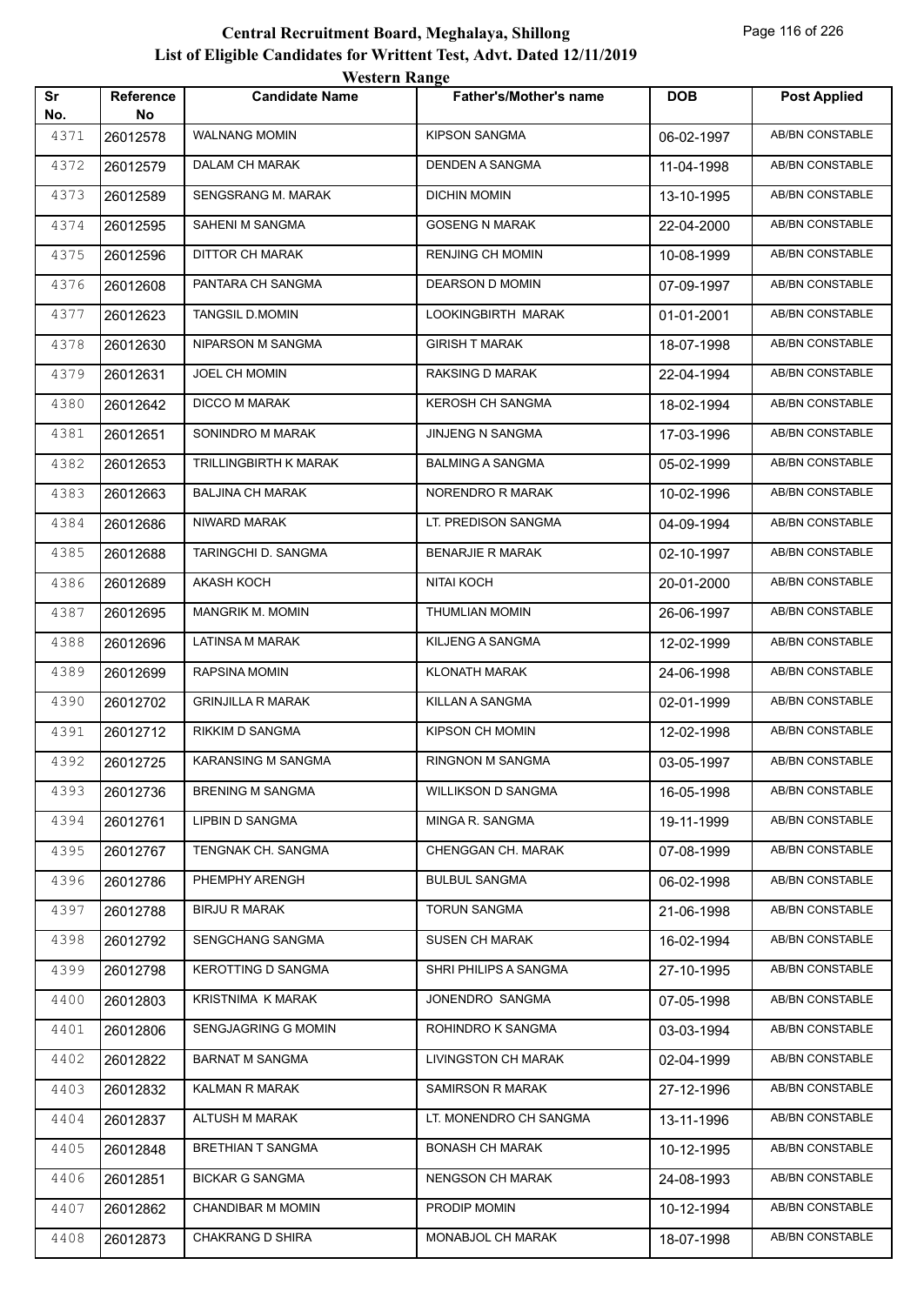|           |                        | WESTEL II INALIZE         |                               |            |                        |
|-----------|------------------------|---------------------------|-------------------------------|------------|------------------------|
| Sr<br>No. | <b>Reference</b><br>No | <b>Candidate Name</b>     | <b>Father's/Mother's name</b> | <b>DOB</b> | <b>Post Applied</b>    |
| 4409      | 26012885               | SENGKIL T SANGMA          | <b>CLEMENT R MARAK</b>        | 05-01-1998 | <b>AB/BN CONSTABLE</b> |
| 4410      | 26012886               | DRABIT D SANGMA           | <b>BENARJIE R MARAK</b>       | 12-06-1998 | <b>AB/BN CONSTABLE</b> |
| 4411      | 26012887               | <b>SPEN M MARAK</b>       | LATE NINGSIN SANGMA           | 06-07-1996 | AB/BN CONSTABLE        |
| 4412      | 26012888               | TOGAM M MARAK             | NAKAN D SANGMA                | 15-01-2000 | AB/BN CONSTABLE        |
| 4413      | 26012889               | <b>JENIBARTH CH MARAK</b> | PONSING LILLA                 | 22-02-1997 | AB/BN CONSTABLE        |
| 4414      | 26012907               | <b>HANDWARD SANGMA</b>    | <b>SEMISON MARAK</b>          | 07-03-1995 | <b>AB/BN CONSTABLE</b> |
| 4415      | 26012909               | <b>GRIKCHANG M SANGMA</b> | <b>METHO CH MARAK</b>         | 17-10-1996 | <b>AB/BN CONSTABLE</b> |
| 4416      | 26012913               | PILBIRTH T SANGMA         | <b>GONJENG B MARAK</b>        | 19-05-1998 | AB/BN CONSTABLE        |
| 4417      | 26012917               | <b>TWINKLE MARAK</b>      | MINENDRO T SANGMA             | 12-09-1995 | <b>AB/BN CONSTABLE</b> |
| 4418      | 26012924               | <b>WILKRESH CH MARAK</b>  | ROELSON SANGMA                | 29-03-1997 | <b>AB/BN CONSTABLE</b> |
| 4419      | 26012929               | CHEKAN R. MARAK           | <b>TUBANSING MARAK</b>        | 14-02-1996 | AB/BN CONSTABLE        |
| 4420      | 26012933               | NIKSENGBIRTH N SANGMA     | <b>CHENGWAN B MARAK</b>       | 04-07-1999 | AB/BN CONSTABLE        |
| 4421      | 26012936               | NICKSARKOZY D. SHIRA      | SHRI. CHARCHIL R. MARAK       | 13-03-2000 | AB/BN CONSTABLE        |
| 4422      | 26012941               | NILKAN M SANGMA           | SCHOOLSON M SANGMA            | 22-11-1998 | AB/BN CONSTABLE        |
| 4423      | 26012944               | TUSABELL SANGMA           | PROHING MOMIN                 | 14-01-1995 | AB/BN CONSTABLE        |
| 4424      | 26012946               | SANMITH M MOMIN           | <b>HALLINGTON D MARAK</b>     | 23-11-1998 | AB/BN CONSTABLE        |
| 4425      | 26012952               | ARJUN A SANGMA            | <b>BARNEN DILWELLINA</b>      | 03-08-1999 | <b>AB/BN CONSTABLE</b> |
| 4426      | 26012953               | SUSANNA T SANGMA          | <b>DOLKAN MOMIN</b>           | 16-08-2000 | AB/BN CONSTABLE        |
| 4427      | 26012955               | AKIMETESA SANGMA          | LNK BENJAMIN A MARAK          | 10-11-2000 | AB/BN CONSTABLE        |
| 4428      | 26012960               | PREBITH CH MARAK          | RANSENG D SHIRA               | 24-10-1993 | AB/BN CONSTABLE        |
| 4429      | 26012977               | <b>MURAT BASFOR</b>       | DARA BASFOR                   | 27-06-1996 | AB/BN CONSTABLE        |
| 4430      | 26012984               | <b>KARAN G MOMIN</b>      | <b>NAJIM G MOMIN</b>          | 13-03-1999 | AB/BN CONSTABLE        |
| 4431      | 26013005               | <b>LEKI M SANGMA</b>      | <b>GOPAL MARAK</b>            | 15-06-2000 | AB/BN CONSTABLE        |
| 4432      | 26013014               | <b>BARITH CH MARAK</b>    | JETTRO M SANGMA               | 14-04-2000 | AB/BN CONSTABLE        |
| 4433      | 26013023               | <b>CHIANGCHI G MOMIN</b>  | KAIN ARENGH                   | 28-09-1998 | AB/BN CONSTABLE        |
| 4434      | 26013025               | <b>SRENY MOMIN</b>        | ANILSON G MOMIN               | 07-07-1996 | AB/BN CONSTABLE        |
| 4435      | 26013045               | ANBATH MARAK              | <b>MOJIM SANGMA</b>           | 17-03-1994 | AB/BN CONSTABLE        |
| 4436      | 26013056               | <b>CRESIL S SANGMA</b>    | REPILENT D SHIRA              | 10-12-2000 | AB/BN CONSTABLE        |
| 4437      | 26013058               | FLEMING N SANGMA          | LATE BIROL R MARAK            | 13-02-1999 | AB/BN CONSTABLE        |
| 4438      | 26013059               | DIGAMBAR RABHA            | ALOG RABHA                    | 03-07-1998 | AB/BN CONSTABLE        |
| 4439      | 26013073               | DILLENDRO M SANGMA        | JOHN PAUL D SANGMA            | 05-04-1997 | AB/BN CONSTABLE        |
| 4440      | 26013075               | PRESIL N MARAK            | HERAN CH SANGMA               | 03-07-1998 | AB/BN CONSTABLE        |
| 4441      | 26013086               | TENGCHENG K. SANGMA       | MACKSWELL CH. MOMIN           | 18-02-1998 | AB/BN CONSTABLE        |
| 4442      | 26013102               | TUSTON N SANGMA           | LT. JOGESH G MOMIN            | 09-10-1999 | AB/BN CONSTABLE        |
| 4443      | 26013128               | <b>MANSENG S SANGMA</b>   | <b>REMISH D SANGMA</b>        | 18-07-1994 | AB/BN CONSTABLE        |
| 4444      | 26013131               | LATISH RABHA              | LT AMULA RABHA                | 19-07-1993 | AB/BN CONSTABLE        |
| 4445      | 26013135               | PRAIDINA K MARAK          | <b>GLITTER G MOMIN</b>        | 01-01-2001 | AB/BN CONSTABLE        |
| 4446      | 26013144               | JEJAT R. MARAK            | NAMEN T. SANGMA               | 14-03-1994 | AB/BN CONSTABLE        |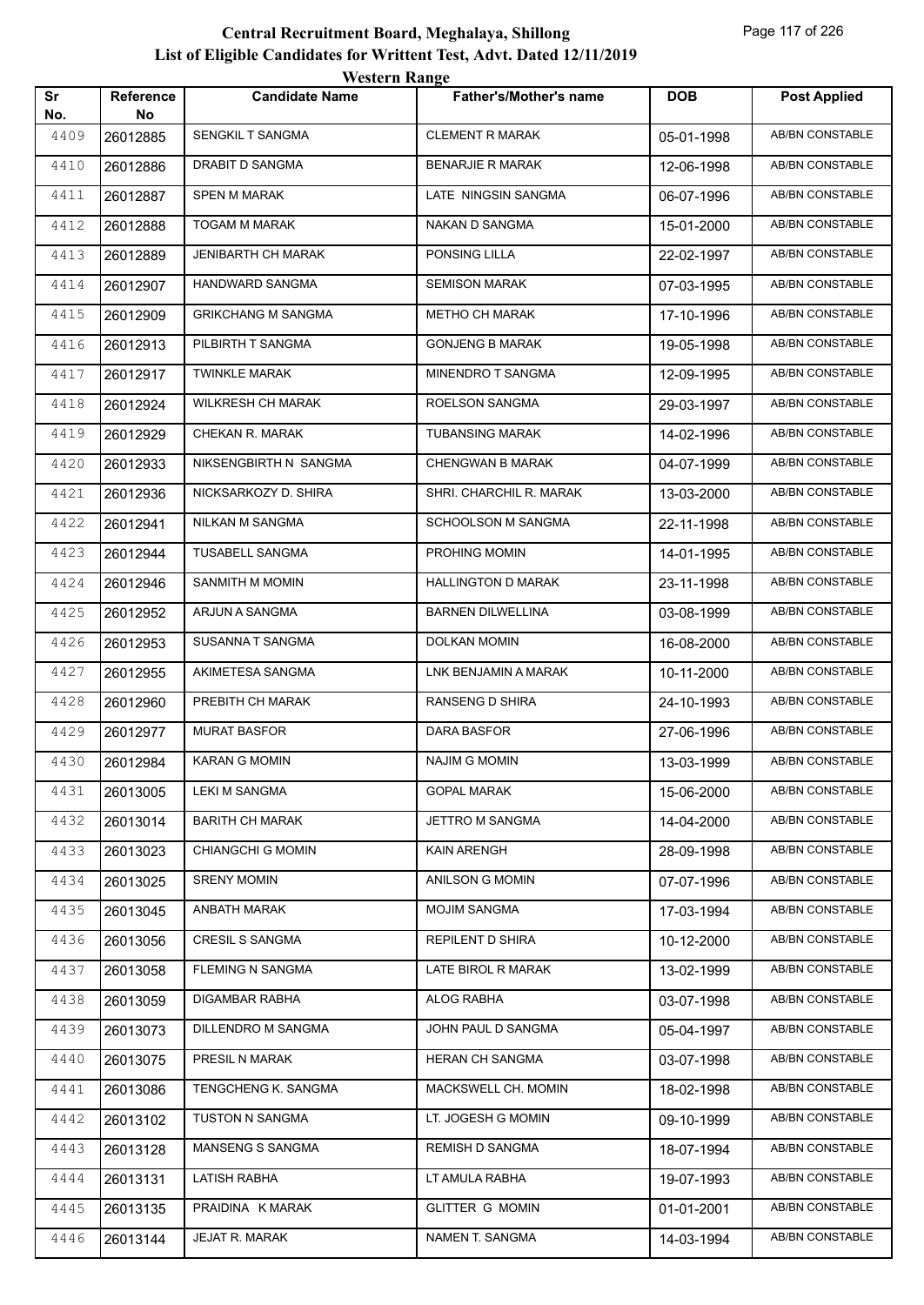| Sr          | <b>Reference</b> | <b>Candidate Name</b>    | <b>Father's/Mother's name</b> | <b>DOB</b> | <b>Post Applied</b> |
|-------------|------------------|--------------------------|-------------------------------|------------|---------------------|
| No.<br>4447 | No<br>26013154   | <b>JECKLIN MARAK</b>     | <b>DOLLEN RABHA</b>           | 15-01-2000 | AB/BN CONSTABLE     |
| 4448        | 26013155         | RIMPHA MARAK             | SEMOL SANGMA                  | 04-02-1996 | AB/BN CONSTABLE     |
| 4449        | 26013156         | JAKSRAM D. SHIRA         | WINPOST M. MARAK              | 12-04-1995 | AB/BN CONSTABLE     |
| 4450        | 26013174         | <b>GRIKSENG CH MARAK</b> | PONJI CH MARAK                | 26-10-1996 | AB/BN CONSTABLE     |
| 4451        | 26013182         | JOVIAL M SANGMA          | <b>MARKUSH A MARAK</b>        | 06-08-2000 | AB/BN CONSTABLE     |
| 4452        | 26013187         | <b>GARANG CH MARAK</b>   | <b>EREN CH MOMIN</b>          | 07-08-1999 | AB/BN CONSTABLE     |
| 4453        | 26013197         | SALMU K SANGMA           | ROBESH G MOMIN                | 15-06-1999 | AB/BN CONSTABLE     |
| 4454        | 26013215         | WALTHAM CH SANGMA        | <b>DEBITHSON SANGMA</b>       | 09-01-1996 | AB/BN CONSTABLE     |
| 4455        | 26013218         | PISILLINDA SANGMA        | <b>BEARBIN B SANGMA</b>       | 04-05-1996 | AB/BN CONSTABLE     |
| 4456        | 26013228         | <b>SENGMAN MARAK</b>     | <b>GREETHING MOMIN</b>        | 21-01-1999 | AB/BN CONSTABLE     |
| 4457        | 26013231         | <b>TERIMCHI N SANGMA</b> | LATE BIROL R MARAK            | 16-08-1994 | AB/BN CONSTABLE     |
| 4458        | 26013236         | <b>DEXINA R MARAK</b>    | <b>MEBIKAL R MARAK</b>        | 14-03-1995 | AB/BN CONSTABLE     |
| 4459        | 26013237         | <b>OMRITH SANGMA</b>     | <b>BONG BAHADUR RAY</b>       | 06-12-1994 | AB/BN CONSTABLE     |
| 4460        | 26013241         | KILSE G. MOMIN           | DILLIPSON K. SANGMA           | 06-07-2000 | AB/BN CONSTABLE     |
| 4461        | 26013251         | <b>BABUL RABHA</b>       | <b>KALSING RABHA</b>          | 04-12-1995 | AB/BN CONSTABLE     |
| 4462        | 26013258         | SAIANG CH MARAK          | <b>WILLINGSON SANGMA</b>      | 27-08-1994 | AB/BN CONSTABLE     |
| 4463        | 26013266         | <b>RUBEN M ARENGH</b>    | JEFFERSON G MOMIN             | 13-02-1999 | AB/BN CONSTABLE     |
| 4464        | 26013270         | NOMAN M MARAK            | NANGRAN MARAK                 | 28-04-1997 | AB/BN CONSTABLE     |
| 4465        | 26013272         | <b>MICKATH MARAK</b>     | HASENDRO MARAK                | 16-09-1999 | AB/BN CONSTABLE     |
| 4466        | 26013278         | <b>TENGCHINA R MARAK</b> | <b>MEBIKAL R MARAK</b>        | 01-04-1999 | AB/BN CONSTABLE     |
| 4467        | 26013280         | ROSENTH S MARAK          | <b>SMT NITHA S MARAK</b>      | 28-04-1999 | AB/BN CONSTABLE     |
| 4468        | 26013283         | <b>DAIRUSH CH MOMIN</b>  | DONJING SANGMA                | 11-04-1998 | AB/BN CONSTABLE     |
| 4469        | 26013295         | <b>MATGRIK D SHIRA</b>   | RABIN CH MARAK                | 23-01-1996 | AB/BN CONSTABLE     |
| 4470        | 26013316         | SALBATH D SANGMA         | WITHINDRO CH MARAK            | 01-02-1996 | AB/BN CONSTABLE     |
| 4471        | 26013319         | JITUL RABHA              | KHUBOJIT RABHA                | 11-01-1994 | AB/BN CONSTABLE     |
| 4472        | 26013327         | SUPER KOCH               | SHIRING KOCH                  | 05-02-1997 | AB/BN CONSTABLE     |
| 4473        | 26013336         | TENGBAN SANGMA           | <b>BRENATH A SANGMA</b>       | 27-09-1998 | AB/BN CONSTABLE     |
| 4474        | 26013341         | PANUA R SANGMA           | SHRI.EKNALSON ARENGH          | 15-03-1996 | AB/BN CONSTABLE     |
| 4475        | 26013356         | <b>NEWSTAR CH MOMIN</b>  | SENGNAN CH MOMIN              | 27-01-1993 | AB/BN CONSTABLE     |
| 4476        | 26013375         | RIKNANG M SANGMA         | RAMCHONDRO K MARAK            | 19-05-1999 | AB/BN CONSTABLE     |
| 4477        | 26013420         | <b>BOSCO CH MARAK</b>    | <b>JINGGAN CH MARAK</b>       | 21-07-1993 | AB/BN CONSTABLE     |
| 4478        | 26013421         | CHUKAM T SANGMA          | BARNATH SANGMA                | 06-07-2000 | AB/BN CONSTABLE     |
| 4479        | 26013437         | NIKSERA MARAK            | <b>WESTON MOMIN</b>           | 11-12-2000 | AB/BN CONSTABLE     |
| 4480        | 26013444         | SHILVERSTONE SANGMA      | <b>RALSINGH MARAK</b>         | 15-12-1994 | AB/BN CONSTABLE     |
| 4481        | 26013449         | RAJKUMAR PAM             | RABINDRA RABHA                | 06-09-1998 | AB/BN CONSTABLE     |
| 4482        | 26013457         | SEVENSON SANGMA          | SAITISH CH MARAK              | 01-05-1999 | AB/BN CONSTABLE     |
| 4483        | 26013458         | <b>BUCCIERY K MARAK</b>  | HUSEN G MOMIN                 | 07-04-1996 | AB/BN CONSTABLE     |
| 4484        | 26013460         | FRIDAYBIRTH B .MARAK     | MANSING M.SANGMA              | 09-10-1997 | AB/BN CONSTABLE     |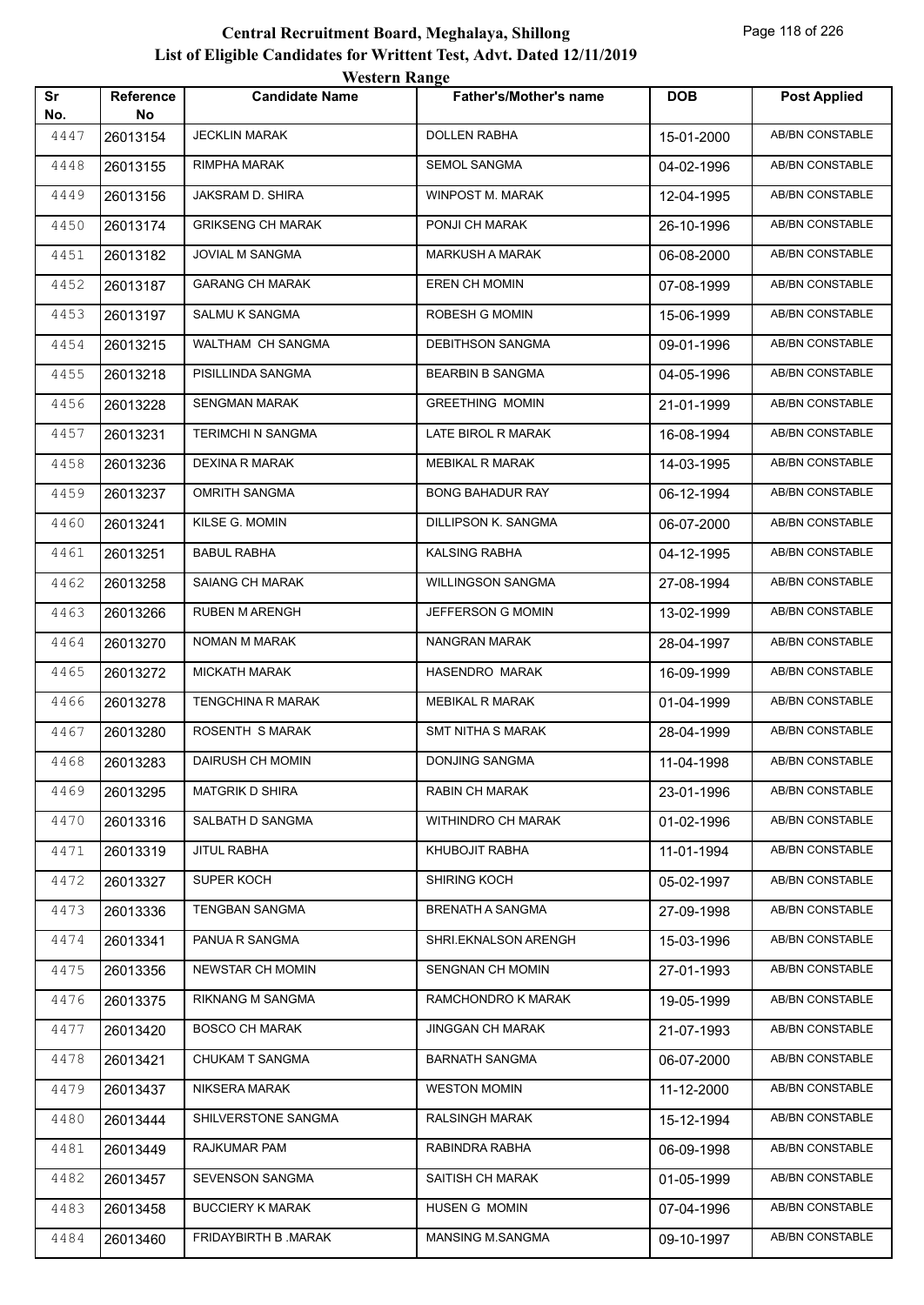|           |                 | western Kange            |                                     |            |                        |
|-----------|-----------------|--------------------------|-------------------------------------|------------|------------------------|
| Sr<br>No. | Reference<br>No | <b>Candidate Name</b>    | <b>Father's/Mother's name</b>       | <b>DOB</b> | <b>Post Applied</b>    |
| 4485      | 26013479        | <b>FIRSTDIN G MOMIN</b>  | LETTISON K MARAK                    | 01-06-1993 | AB/BN CONSTABLE        |
| 4486      | 26013488        | NIPON RABHA              | <b>JOYDEV RABHA</b>                 | 01-08-1997 | AB/BN CONSTABLE        |
| 4487      | 26013489        | <b>JESIA G MOMIN</b>     | <b>HALLENSON R MARAK</b>            | 02-09-1995 | AB/BN CONSTABLE        |
| 4488      | 26013491        | SENGMIN A SANGMA         | <b>MINDALSON</b>                    | 14-11-2000 | AB/BN CONSTABLE        |
| 4489      | 26013494        | <b>SENGSON A MARAK</b>   | <b>ETEN M SANGMA</b>                | 12-09-1993 | AB/BN CONSTABLE        |
| 4490      | 26013504        | SANGITA D. RADUNG        | <b>MUKUL RABHA</b>                  | 01-02-1997 | AB/BN CONSTABLE        |
| 4491      | 26013518        | ROMEN S. SANGMA          | SHRI.RONESH D. SANGMA               | 29-07-1995 | AB/BN CONSTABLE        |
| 4492      | 26013542        | <b>TENGKAM R MARAK</b>   | PALON A SANGMA                      | 21-04-1999 | AB/BN CONSTABLE        |
| 4493      | 26013546        | WALSRANG A SANGMA        | LASBIN CH MARAK                     | 16-10-1999 | AB/BN CONSTABLE        |
| 4494      | 26013579        | <b>SENGSIME N ARENGH</b> | PREDITHSON R MARAK                  | 08-05-1998 | AB/BN CONSTABLE        |
| 4495      | 26013614        | MITALI RABHA             | NITAI RABHA                         | 15-10-1996 | AB/BN CONSTABLE        |
| 4496      | 26013629        | MARTHO CH MOMIN          | <b>FRANCIS M MARAK</b>              | 25-03-1996 | AB/BN CONSTABLE        |
| 4497      | 26013643        | <b>MANSON CH MARAK</b>   | SINNANG T SANGMA                    | 05-12-1998 | AB/BN CONSTABLE        |
| 4498      | 26013652        | RAJU CH MARAK            | KILJENG SANGMA                      | 12-03-1998 | AB/BN CONSTABLE        |
| 4499      | 26013660        | DORANG SANGMA            | PRAIDISON M. SANGMA                 | 16-02-1996 | AB/BN CONSTABLE        |
| 4500      | 26013671        | RAHIL R MARAK            | <b>HAMILSON SANGMA</b>              | 26-11-1997 | AB/BN CONSTABLE        |
| 4501      | 26013681        | NIZAM ALI SARKAR         | ZIADUR RAHAMAN                      | 30-12-1999 | AB/BN CONSTABLE        |
| 4502      | 26013684        | MEWIL M SANGMA           | KANSING D SHIRA                     | 21-05-1996 | AB/BN CONSTABLE        |
| 4503      | 26013724        | <b>TAMRENG N MARAK</b>   | <b>HIRASON MARAK</b>                | 09-05-1998 | AB/BN CONSTABLE        |
| 4504      | 26013726        | <b>SUNITHA B MARAK</b>   | SISIL D SANGMA                      | 28-01-1999 | AB/BN CONSTABLE        |
| 4505      | 26013728        | NOSILCHI CH MARAK        | ELLENDRO M SANGMA                   | 23-09-1999 | <b>AB/BN CONSTABLE</b> |
| 4506      | 26013741        | <b>SILNANG CH MARAK</b>  | <b>BACKSTER T SANGMA</b>            | 29-09-1999 | AB/BN CONSTABLE        |
| 4507      | 26013785        | <b>BATSRANG A SANGMA</b> | <b>WINDERSON CH MARAK</b>           | 11-11-1999 | AB/BN CONSTABLE        |
| 4508      | 26013800        | PUSBA CH MARAK           | <b>BRIJ MOHAN</b>                   | 12-09-1995 | AB/BN CONSTABLE        |
| 4509      | 26013815        | <b>TENGRANG G MOMIN</b>  | <b>GRETWILSON K MARAK</b>           | 20-08-1997 | AB/BN CONSTABLE        |
| 4510      | 26013843        | RAKSAN MARAK             | <b>LARWINGSTON MOMIN</b>            | 07-05-1997 | AB/BN CONSTABLE        |
| 4511      | 26013884        | <b>SANJET G MOMIN</b>    | GOERING T SANGMA/NIRILA G           | 08-05-1998 | AB/BN CONSTABLE        |
| 4512      | 26013913        | <b>BANSHANBOR MARAK</b>  | <b>MOMIN</b><br>LT. EKLINROY LAPANG | 04-12-2000 | AB/BN CONSTABLE        |
| 4513      | 26013915        | <b>BUDHIMAN G. MOMIN</b> | PADHOM CHETRY                       | 20-03-1999 | AB/BN CONSTABLE        |
| 4514      | 26013951        | <b>BUTPON D SANGMA</b>   | <b>BRENALSON MOMIN</b>              | 16-02-1999 | AB/BN CONSTABLE        |
| 4515      | 26013964        | <b>BABU S SANGMA</b>     | JOHN M MARAK                        | 07-09-1996 | AB/BN CONSTABLE        |
| 4516      | 26013977        | SARKAN S SANGMA          | ARELSON CH MARAK                    | 26-05-2000 | AB/BN CONSTABLE        |
| 4517      | 26013997        | MICHAEL D. SANGMA        | PEDI R. MARAK                       | 19-04-2000 | AB/BN CONSTABLE        |
| 4518      | 26014022        | <b>JEKIAR N SANGMA</b>   | KULLINDRO G MARAK                   | 30-04-1995 | AB/BN CONSTABLE        |
| 4519      | 26014034        | NAMSENG MARAK            | <b>DINENDRO MARAK</b>               | 03-05-1998 | AB/BN CONSTABLE        |
| 4520      | 26014044        | CHINANG CH MARAK         | WALLET N MARAK                      | 12-08-1999 | AB/BN CONSTABLE        |
| 4521      | 26014055        | ASIM MARAK               | BOTNALSON SANGMA                    | 02-07-1999 | AB/BN CONSTABLE        |
| 4522      | 26014079        | MARTIBIRTH R MARAK       | <b>GRITHING G MOMIN</b>             | 08-09-1999 | AB/BN CONSTABLE        |
|           |                 |                          |                                     |            |                        |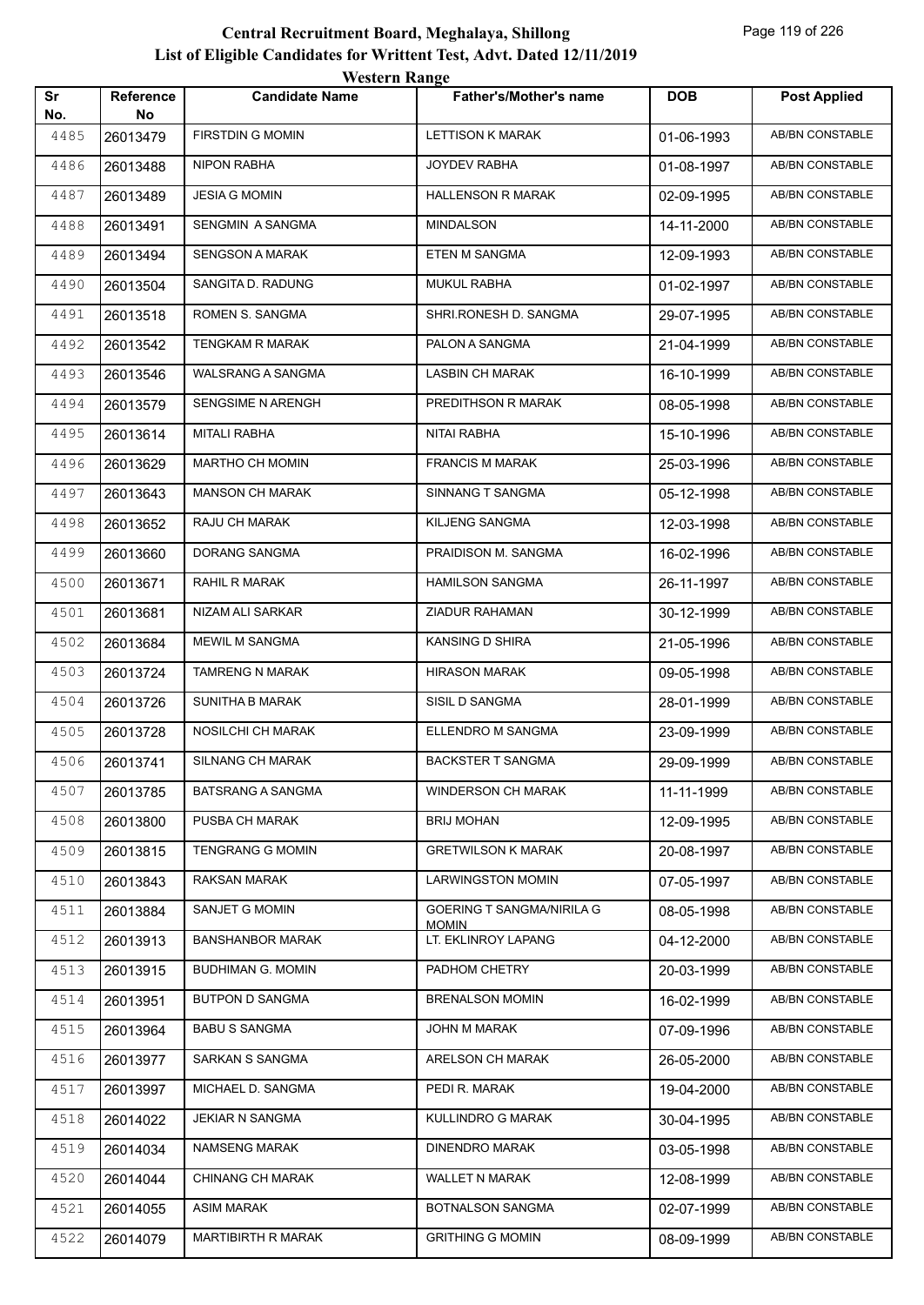|           |                  | <i>Western Kange</i>    |                               |            |                        |
|-----------|------------------|-------------------------|-------------------------------|------------|------------------------|
| Sr<br>No. | Reference<br>No. | <b>Candidate Name</b>   | <b>Father's/Mother's name</b> | <b>DOB</b> | <b>Post Applied</b>    |
| 4523      | 26014089         | <b>CHARMING MARAK</b>   | <b>JINATH SANGMA</b>          | 18-04-1999 | <b>AB/BN CONSTABLE</b> |
| 4524      | 26014103         | <b>BUDHADEV HAJONG</b>  | ATIN HAJONG                   | 25-05-1999 | AB/BN CONSTABLE        |
| 4525      | 26014110         | <b>JAMES R MARAK</b>    | <b>RATHON K SANGMA</b>        | 14-04-1997 | AB/BN CONSTABLE        |
| 4526      | 26014119         | <b>GETHISON MARAK</b>   | <b>BARSONATH SANGMA</b>       | 01-01-1995 | AB/BN CONSTABLE        |
| 4527      | 26014129         | <b>BRISON R SANGMA</b>  | SAIRAM G MOMIN                | 12-06-1996 | <b>AB/BN CONSTABLE</b> |
| 4528      | 26014186         | SOMIT KR RABHA          | NEW KR RABHA                  | 10-09-1993 | <b>AB/BN CONSTABLE</b> |
| 4529      | 26014204         | <b>BALSENG MARAK</b>    | <b>KREMINGSON SANGMA</b>      | 07-11-1996 | AB/BN CONSTABLE        |
| 4530      | 26014224         | RONGCHANG N MARAK       | <b>CAXTON MARAK</b>           | 17-07-1995 | AB/BN CONSTABLE        |
| 4531      | 26014233         | HIRON RABHA             | ARMILA RABHA                  | 07-04-1993 | AB/BN CONSTABLE        |
| 4532      | 26014238         | PINGGAS CH.MARAK        | PAILOT SANGMA                 | 17-01-1996 | <b>AB/BN CONSTABLE</b> |
| 4533      | 26014249         | <b>TUWING MARAK</b>     | SURONJON D SANGMA             | 01-02-1997 | <b>AB/BN CONSTABLE</b> |
| 4534      | 26014253         | PANGSENG M SANGMA       | <b>MOJEN CH MARAK</b>         | 13-07-2000 | AB/BN CONSTABLE        |
| 4535      | 26014259         | DODIME M MARAK          | LINGASH N SANGMA              | 13-03-1997 | AB/BN CONSTABLE        |
| 4536      | 26014261         | HUANGCHI CH SANGMA      | <b>JOLIASH MOMIN</b>          | 29-05-1999 | AB/BN CONSTABLE        |
| 4537      | 26014273         | TENGBATH R MARAK        | NATHADINATH G MOMIN           | 11-08-2000 | <b>AB/BN CONSTABLE</b> |
| 4538      | 26014283         | TAMINA G MOMIN          | LT. JANGGIN N SANGMA          | 11-04-2000 | <b>AB/BN CONSTABLE</b> |
| 4539      | 26014310         | LESTEN R. MARAK         | <b>JONGBIN SANGMA</b>         | 10-03-1998 | <b>AB/BN CONSTABLE</b> |
| 4540      | 26014315         | <b>JERITHA SANGMA</b>   | MOLLINDRO CH.MARAK.           | 21-09-1996 | <b>AB/BN CONSTABLE</b> |
| 4541      | 26014345         | SILTIL CH.MOMIN         | SHRI.BARTHALINE R.MARAK       | 27-05-1995 | AB/BN CONSTABLE        |
| 4542      | 26014369         | <b>BRIJITHA R MARAK</b> | <b>BRAITILLSON N SANGMA</b>   | 25-04-1998 | <b>AB/BN CONSTABLE</b> |
| 4543      | 26014390         | CHIANGSIL D SHIRA       | <b>CHEMSTONE MARAK</b>        | 18-03-2000 | <b>AB/BN CONSTABLE</b> |
| 4544      | 26014395         | <b>JOTILA RABHA</b>     | SARANAN RABHA                 | 02-04-1994 | AB/BN CONSTABLE        |
| 4545      | 26014400         | <b>GALSENG MARAK</b>    | HELLIKSON A. SANGMA           | 04-02-1997 | AB/BN CONSTABLE        |
| 4546      | 26014405         | <b>TANGJAN ARENGH</b>   | <b>RETTING R MARAK</b>        | 01-06-2000 | <b>AB/BN CONSTABLE</b> |
| 4547      | 26014417         | SENGBAN G SANGMA        | LT. WINDERSON M SANGMA        | 15-04-1997 | AB/BN CONSTABLE        |
| 4548      | 26014422         | <b>NORIK MOMIN</b>      | SHRI. HILARD MARAK            | 15-07-1996 | AB/BN CONSTABLE        |
| 4549      | 26014441         | RAJU HAJONG             | SHRI. ROSEN HAJONG            | 12-05-1993 | AB/BN CONSTABLE        |
| 4550      | 26014448         | TAMSENG SANGMA          | SIKENDRO M MARAK              | 18-11-2000 | AB/BN CONSTABLE        |
| 4551      | 26014488         | JAKSRANG SANGMA         | ETHARSON D. SANGMA            | 04-04-1993 | AB/BN CONSTABLE        |
| 4552      | 26014489         | <b>CHANG MOMIN</b>      | LT. JITEN R MARAK             | 01-05-1997 | AB/BN CONSTABLE        |
| 4553      | 26014490         | NOMATCHI CH MOMIN       | SURENDRO K SANGMA             | 29-12-2000 | AB/BN CONSTABLE        |
| 4554      | 26014494         | TENGKU T SANGMA         | FINESTAR A SANGMA             | 12-03-1999 | AB/BN CONSTABLE        |
| 4555      | 26014495         | TENGSENG D. SANGMA      | LT. NANGMAN M SANGMA          | 16-01-1993 | AB/BN CONSTABLE        |
| 4556      | 26014514         | ARIK R MARAK            | TIPU S SANGMA MERINA R MARAK  | 21-06-2000 | AB/BN CONSTABLE        |
| 4557      | 26014517         | NENGSRAM R MARAK        | NEKUNJO SHIRA                 | 30-03-1999 | AB/BN CONSTABLE        |
| 4558      | 26014533         | MANKAM W MOMIN          | <b>READERSON</b>              | 27-08-1996 | AB/BN CONSTABLE        |
| 4559      | 26014545         | <b>GRASPER D MARAK</b>  | SMT, PILJI D MARAK            | 15-02-1998 | AB/BN CONSTABLE        |
| 4560      | 26014633         | KINDARSON D SANGMA      | <b>LEMINGSTON CH MARAK</b>    | 01-12-1996 | AB/BN CONSTABLE        |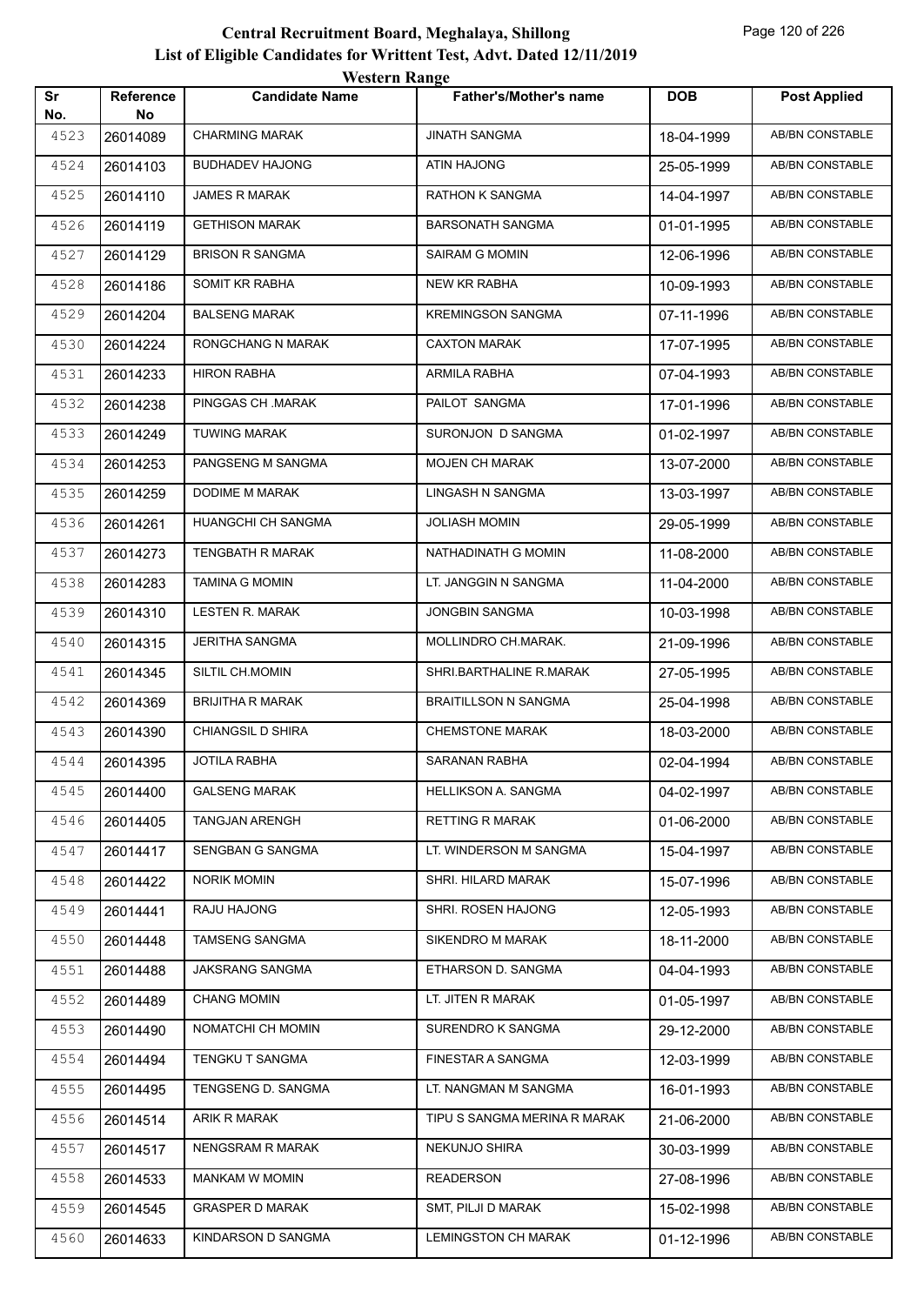|           |                 | WUSULI RAHEU              |                               |            |                        |
|-----------|-----------------|---------------------------|-------------------------------|------------|------------------------|
| Sr<br>No. | Reference<br>No | <b>Candidate Name</b>     | <b>Father's/Mother's name</b> | <b>DOB</b> | <b>Post Applied</b>    |
| 4561      | 26014661        | <b>TENGSINCHI R MARAK</b> | <b>SUBA M SANGMA</b>          | 03-02-1994 | <b>AB/BN CONSTABLE</b> |
| 4562      | 26014670        | NAZARY CH MARAK           | DONITH D SANGMA               | 26-04-1998 | AB/BN CONSTABLE        |
| 4563      | 26014675        | <b>AZIZUL ALI</b>         | SABUR ALI                     | 02-03-1998 | AB/BN CONSTABLE        |
| 4564      | 26014680        | <b>SANJU MOMIN</b>        | <b>BRENIDISH K MOMIN</b>      | 25-11-1996 | AB/BN CONSTABLE        |
| 4565      | 26014701        | RAKSENG SANGMA            | <b>LEWITH MARAK</b>           | 05-04-2000 | AB/BN CONSTABLE        |
| 4566      | 26014723        | ELSHADA N SANGMA          | JANGME N SANGMA               | 15-03-2000 | <b>AB/BN CONSTABLE</b> |
| 4567      | 26014740        | GONGGARAM G SANGMA        | BATNAGAR M MARAK              | 12-01-1999 | AB/BN CONSTABLE        |
| 4568      | 26014781        | RAKRIM K MARAK            | PROBINA K MARAK               | 19-01-2000 | AB/BN CONSTABLE        |
| 4569      | 26014809        | SANEN A SANGMA            | ARANG D SANGMA                | 29-05-1996 | AB/BN CONSTABLE        |
| 4570      | 26014816        | WALCHUANG D SANGMA        | <b>JANGWIL R MARAK</b>        | 19-10-1996 | <b>AB/BN CONSTABLE</b> |
| 4571      | 26014818        | PROSONJIT A SANGMA        | <b>INDRANI A SANGMA</b>       | 30-09-1997 | <b>AB/BN CONSTABLE</b> |
| 4572      | 26014832        | <b>BRENIKSON M SANGMA</b> | NENJING D SANGMA              | 29-11-1997 | AB/BN CONSTABLE        |
| 4573      | 26014853        | <b>BRENATH A SANGMA</b>   | WALNAK A SANGMA               | 15-05-1998 | AB/BN CONSTABLE        |
| 4574      | 26014882        | NIKSENG N.SANGMA          | WANJANG SANGMA                | 24-08-1999 | <b>AB/BN CONSTABLE</b> |
| 4575      | 26014889        | <b>NURUL MIAH</b>         | SOBAN ALI                     | 10-01-1999 | AB/BN CONSTABLE        |
| 4576      | 26014892        | JEBANIO CH MOMIN          | PORILLA CH MOMIN              | 28-12-1993 | AB/BN CONSTABLE        |
| 4577      | 26014895        | <b>XAVIER M MARAK</b>     | JONIN A SANGMA                | 01-01-1994 | AB/BN CONSTABLE        |
| 4578      | 26014902        | <b>CHANGSAN S MOMIN</b>   | <b>KEMPLIN D MARAK</b>        | 23-06-1998 | AB/BN CONSTABLE        |
| 4579      | 26014908        | HERCULIAN CH MARAK        | LT. ONIL T SANGMA             | 10-06-1994 | <b>AB/BN CONSTABLE</b> |
| 4580      | 26014930        | ALUK SANGMA               | <b>WILSON R MARAK</b>         | 14-04-1993 | AB/BN CONSTABLE        |
| 4581      | 26014940        | MISERA R.MARAK            | NELENDRO A.SANGMA             | 21-11-1994 | AB/BN CONSTABLE        |
| 4582      | 26014963        | RIKKAM D SANGMA           | <b>DICKY B SANGMA</b>         | 19-04-1996 | AB/BN CONSTABLE        |
| 4583      | 26015007        | <b>BETINA MOMIN</b>       | <b>RULING ARENG</b>           | 02-05-1996 | AB/BN CONSTABLE        |
| 4584      | 26015033        | BENZUBEN SANGMA           | SHRI.SUNENDRO                 | 24-06-1999 | AB/BN CONSTABLE        |
| 4585      | 26015050        | PANSENG D SANGMA          | LEWITH MARAK                  | 02-06-2000 | AB/BN CONSTABLE        |
| 4586      | 26015071        | JUNNY SHARA G MOMIN       | <b>AJIT SANGMA</b>            | 28-06-1994 | AB/BN CONSTABLE        |
| 4587      | 26015079        | TRAISTING M SANGMA        | NANGNANG A SANGMA             | 24-09-1997 | AB/BN CONSTABLE        |
| 4588      | 26015089        | DEBILLAR B MARAK          | <b>DAMIEN S MARAK</b>         | 28-08-2000 | AB/BN CONSTABLE        |
| 4589      | 26015110        | MANSENG SANGMA            | KRITHINATH MOMIN              | 24-03-1996 | <b>AB/BN CONSTABLE</b> |
| 4590      | 26015152        | SENGJRANG R. MARAK        | SHRI. RUPSING R. MARAK        | 06-01-1996 | AB/BN CONSTABLE        |
| 4591      | 26015175        | PAUL D SANGMA             | <b>RINGSAN MARAK</b>          | 07-04-1998 | AB/BN CONSTABLE        |
| 4592      | 26015210        | <b>BILBAL CH MOMIN</b>    | <b>JEBISON T SANGMA</b>       | 25-11-1997 | AB/BN CONSTABLE        |
| 4593      | 26015274        | NANU R.MARAK              | SHRI, ELINGSTON SANGMA        | 02-08-1996 | AB/BN CONSTABLE        |
| 4594      | 26015279        | ARIMCHI M MARAK           | WICKLIP J SANGMA              | 05-08-1997 | AB/BN CONSTABLE        |
| 4595      | 26015290        | SAINITH MARAK             | LATE TANGJA D SANGMA          | 25-09-1998 | AB/BN CONSTABLE        |
| 4596      | 26015300        | <b>MOLIT RABHA</b>        | <b>BIDYUT RABHA</b>           | 15-03-1996 | AB/BN CONSTABLE        |
| 4597      | 26015312        | SHYSTER RABHA             | URDHO RABHA                   | 09-09-1998 | AB/BN CONSTABLE        |
| 4598      | 26015347        | <b>TORUN RABHA</b>        | KOLPONATH RABHA               | 13-09-1998 | AB/BN CONSTABLE        |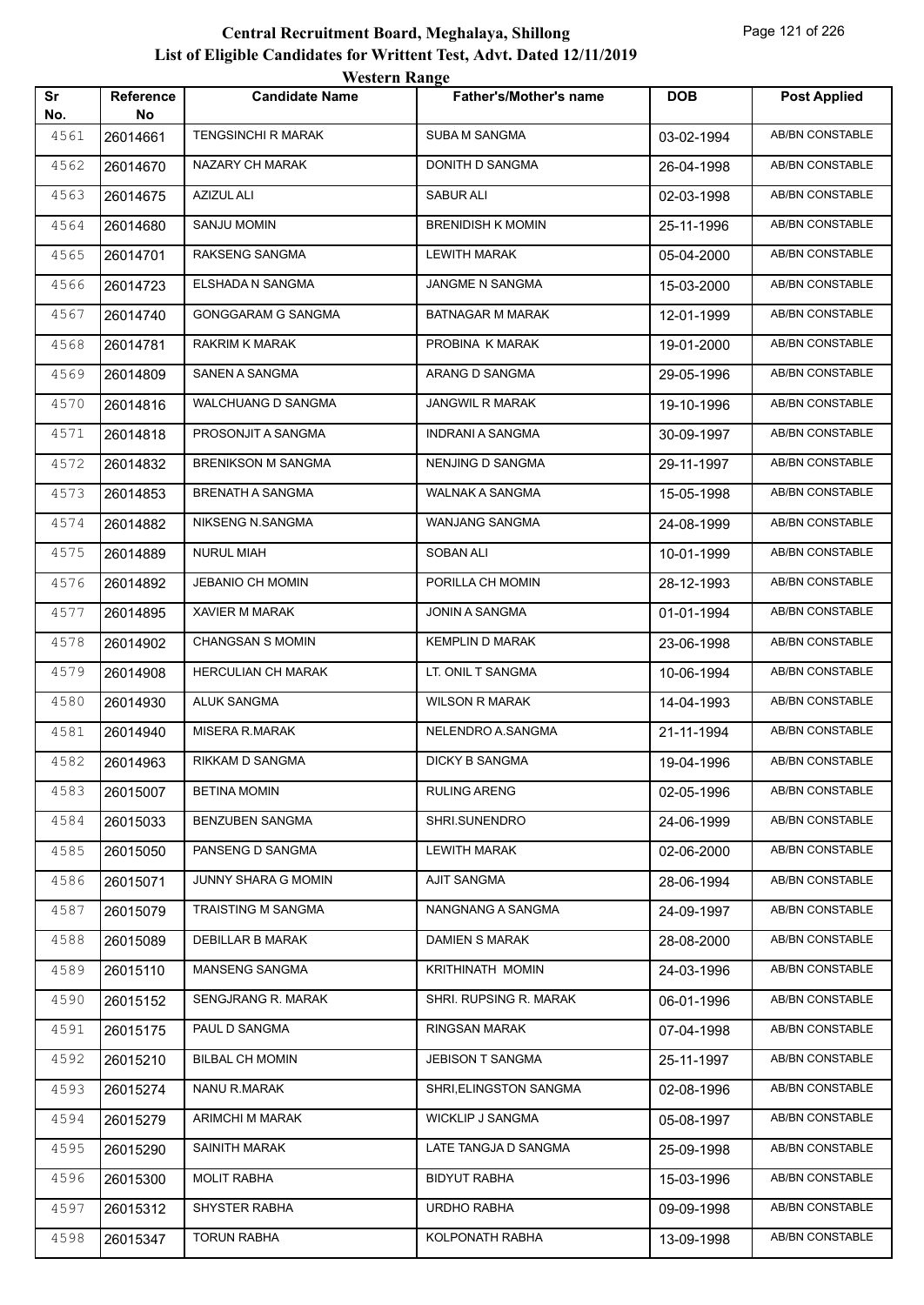|           |                         | WESTEL II INALIZE         |                                  |            |                        |
|-----------|-------------------------|---------------------------|----------------------------------|------------|------------------------|
| Sr<br>No. | <b>Reference</b><br>No. | <b>Candidate Name</b>     | <b>Father's/Mother's name</b>    | <b>DOB</b> | <b>Post Applied</b>    |
| 4599      | 26015365                | MIKCHIRA D SANGMA         | <b>SUNITA SANGMA</b>             | 01-01-1994 | <b>AB/BN CONSTABLE</b> |
| 4600      | 26015398                | NATSENG R. MARAK          | WILNATH A. SANGMA                | 22-03-1997 | AB/BN CONSTABLE        |
| 4601      | 26015419                | SALWILL D SANGMA          | <b>BIDING MARAK</b>              | 22-01-2000 | AB/BN CONSTABLE        |
| 4602      | 26015436                | <b>KEMBAR ARENGH</b>      | RASIN SANGMA                     | 14-11-1998 | AB/BN CONSTABLE        |
| 4603      | 26015437                | <b>SILSRANG N MARAK</b>   | <b>RENDRIKSON MOMIN</b>          | 01-01-1999 | <b>AB/BN CONSTABLE</b> |
| 4604      | 26015446                | NITHESTONE CH MARAK       | <b>GAMESAL G MOMIN. PENOLASH</b> | 21-10-1998 | AB/BN CONSTABLE        |
| 4605      | 26015449                | PRISKILLA CH MOMIN        | CH MARAK<br>MUKONDO CH MARAK     | 10-07-1999 | AB/BN CONSTABLE        |
| 4606      | 26015460                | NENGRAK CH MOMIN          | SINGJAN CH MARAK                 | 13-02-2000 | AB/BN CONSTABLE        |
| 4607      | 26015463                | TANGO CHEKKIM G MOMIN     | T. B. CAREY SANGMA               | 16-03-2000 | AB/BN CONSTABLE        |
| 4608      | 26015472                | <b>MINGNAM N MARAK</b>    | <b>GATJENG SANGMA</b>            | 03-09-1999 | <b>AB/BN CONSTABLE</b> |
| 4609      | 26015474                | <b>JOSHAN SANGMA</b>      | KENGDONATH K SANGMA              | 04-02-2000 | AB/BN CONSTABLE        |
| 4610      | 26015484                | <b>DARNEY MOMIN</b>       | KANBAR MARAK                     | 05-10-1998 | AB/BN CONSTABLE        |
| 4611      | 26015486                | <b>MENIBATH B.SANGMA</b>  | <b>LEBITHSON MOMIN</b>           | 27-11-1996 | AB/BN CONSTABLE        |
| 4612      | 26015502                | PHISNEL G.MOMIN           | PHAIRASH K.SANGMA                | 04-01-1997 | AB/BN CONSTABLE        |
| 4613      | 26015529                | <b>BIDANCHI R MARAK</b>   | <b>GREWITH K SANGMA</b>          | 24-07-1998 | <b>AB/BN CONSTABLE</b> |
| 4614      | 26015544                | <b>TERING D MOMIN</b>     | SIMSENG T SANGMA                 | 06-02-2000 | AB/BN CONSTABLE        |
| 4615      | 26015556                | <b>WILSENG MOMIN</b>      | ONIL SANGMA                      | 04-08-1999 | AB/BN CONSTABLE        |
| 4616      | 26015564                | <b>UDPONA RABHA</b>       | DIPTI RABHA                      | 01-01-2000 | AB/BN CONSTABLE        |
| 4617      | 26015610                | <b>TOSRANG MARAK</b>      | NASON M SANGMA                   | 21-02-1994 | AB/BN CONSTABLE        |
| 4618      | 26015616                | AKINGSTONE A SANGMA       | SHEAMSON G MIOMIN                | 19-09-1995 | AB/BN CONSTABLE        |
| 4619      | 26015632                | <b>JAKSBIRTH SANGMA</b>   | LATE RAMJANG MARAK               | 28-10-1994 | AB/BN CONSTABLE        |
| 4620      | 26015644                | <b>GRITBARTH T SANGMA</b> | TEN M MARAK                      | 07-01-1999 | AB/BN CONSTABLE        |
| 4621      | 26015658                | SUNDAYBIRTH R MARAK       | LT. CLENSON R SANGMA             | 11-09-1996 | AB/BN CONSTABLE        |
| 4622      | 26015660                | <b>TEMAN R MARAK</b>      | NOSEN T SANGMA                   | 01-07-1995 | AB/BN CONSTABLE        |
| 4623      | 26015665                | RONDING G MOMIN           | <b>HOLLING R SANGMA</b>          | 16-02-1999 | AB/BN CONSTABLE        |
| 4624      | 26015667                | <b>RATNEN MARAK</b>       | NANSENG CH. SANGMA               | 12-06-1999 | AB/BN CONSTABLE        |
| 4625      | 26015670                | PRITAMJOY HAJONG          | ROHUNI HAJONG                    | 04-10-1998 | AB/BN CONSTABLE        |
| 4626      | 26015671                | RAJITH M SANGMA           | ARPILSON D MARAK                 | 02-06-1995 | AB/BN CONSTABLE        |
| 4627      | 26015701                | PREWIL CH MOMIN           | <b>LIPHINSON T SANGMA</b>        | 16-12-1997 | AB/BN CONSTABLE        |
| 4628      | 26015703                | KLEBIRTH A SANGMA         | <b>TENGJENG R MARAK</b>          | 04-03-1999 | AB/BN CONSTABLE        |
| 4629      | 26015704                | SALTHING A SANGMA         | <b>WIDITHSON CH MARAK</b>        | 04-04-2000 | AB/BN CONSTABLE        |
| 4630      | 26015710                | LUKINGBIRTH R. MARAK      | RUBILLA R. MARAK                 | 05-07-1998 | AB/BN CONSTABLE        |
| 4631      | 26015719                | CHIONGRAK M SANGMA        | PILLISON CH MARAK                | 29-12-1999 | AB/BN CONSTABLE        |
| 4632      | 26015720                | <b>DINGRAN R MARAK</b>    | JENGSON R SANGMA                 | 22-04-1996 | AB/BN CONSTABLE        |
| 4633      | 26015723                | TENGCHON M SANGMA         | <b>HENILSON R MARAK</b>          | 21-12-1995 | AB/BN CONSTABLE        |
| 4634      | 26015727                | <b>WILBARTH M MARAK</b>   | <b>SEMOLA M MARAK</b>            | 27-12-1999 | AB/BN CONSTABLE        |
| 4635      | 26015734                | <b>JABATH SANGMA</b>      | JEPILASH SANGMA                  | 18-11-1999 | AB/BN CONSTABLE        |
| 4636      | 26015751                | MATSRAM D MOMIN           | <b>LELINGSTON R MARAK</b>        | 11-01-1998 | AB/BN CONSTABLE        |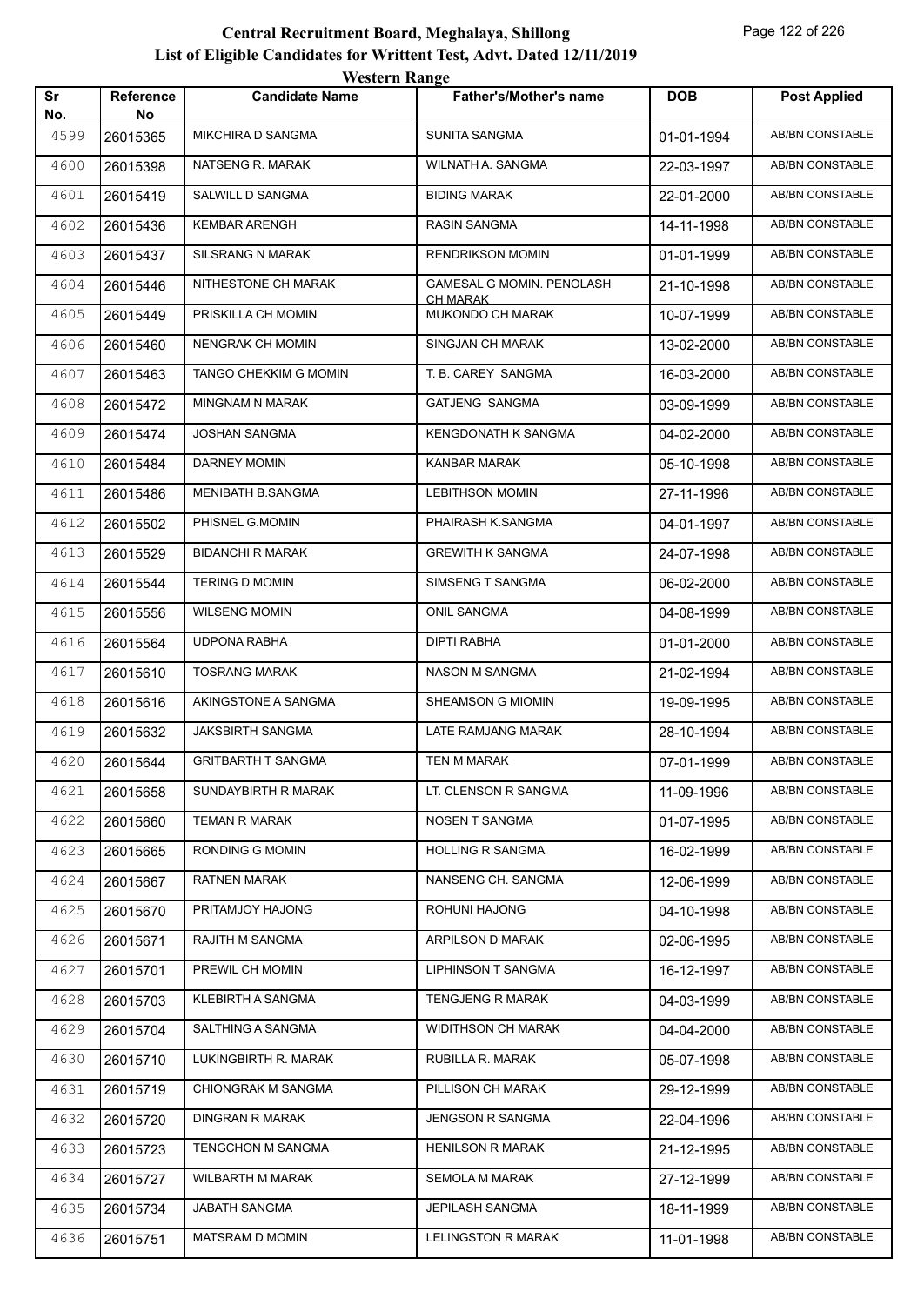| Sr          | Reference      | <b>TUGILLE INALIZE</b><br><b>Candidate Name</b> | <b>Father's/Mother's name</b> | <b>DOB</b> | <b>Post Applied</b>    |
|-------------|----------------|-------------------------------------------------|-------------------------------|------------|------------------------|
| No.<br>4637 | No<br>26015756 | RABEHAT K MARAK                                 | SMTI HEROLISH K MARAK         | 05-10-1997 | <b>AB/BN CONSTABLE</b> |
| 4638        | 26015758       | CHEKAM CH MOMIN                                 | <b>MIKSENG K SANGMA</b>       | 11-05-1999 | <b>AB/BN CONSTABLE</b> |
| 4639        | 26015766       | <b>GUNBAI SANGMA</b>                            | RODSON ARENGH                 | 13-08-1993 | <b>AB/BN CONSTABLE</b> |
| 4640        | 26015767       | SALSAME M MARAK                                 | KELNATH CH SANGMA             | 18-06-2000 | <b>AB/BN CONSTABLE</b> |
| 4641        | 26015773       | <b>VIVEK KUMAR</b>                              | BIJAY KUMAR MALLAH            | 03-08-2000 | AB/BN CONSTABLE        |
| 4642        | 26015777       | LEFTING N SANGMA                                | JOHN FROLIC D SANGMA          | 22-01-1999 | <b>AB/BN CONSTABLE</b> |
| 4643        | 26015781       | <b>TEWIL SANGMA</b>                             | <b>BRENINGSTON MARAK</b>      | 23-11-1999 | <b>AB/BN CONSTABLE</b> |
| 4644        | 26015784       | POKON RABHA                                     | SAHADEV RABHA                 | 05-02-1999 | <b>AB/BN CONSTABLE</b> |
| 4645        | 26015796       | PELWIN MARAK                                    | <b>SARDINSON MOMIN</b>        | 20-02-2000 | <b>AB/BN CONSTABLE</b> |
| 4646        | 26015800       | <b>KRISHNO RABHA</b>                            | SUBAL RABHA                   | 15-06-1997 | AB/BN CONSTABLE        |
| 4647        | 26015807       | TREWITH CH SANGMA                               | <b>CHRISTER CH MOMIN</b>      | 24-01-1998 | AB/BN CONSTABLE        |
| 4648        | 26015812       | RIPBAMCHI M SANGMA                              | <b>MERINA M SANGMA</b>        | 29-12-1999 | <b>AB/BN CONSTABLE</b> |
| 4649        | 26015821       | RAKSRANG SHIRA                                  | <b>KREDINSON N MARAK</b>      | 16-04-1999 | <b>AB/BN CONSTABLE</b> |
| 4650        | 26015827       | MEXMILE D SHIRA                                 | LATE KHEMILLEN D MARAK        | 25-11-1993 | <b>AB/BN CONSTABLE</b> |
| 4651        | 26015833       | ARTHINSBIRTH CH MOMIN                           | AWENSING M MARAK              | 07-01-1998 | AB/BN CONSTABLE        |
| 4652        | 26015836       | <b>MUNSTAR MARAK</b>                            | THICKEN MARAK                 | 01-06-2000 | AB/BN CONSTABLE        |
| 4653        | 26015857       | HAWARD N ARENGH                                 | FREMBASTONE N MARAK           | 21-04-1995 | AB/BN CONSTABLE        |
| 4654        | 26015864       | KENISA J SANGMA                                 | SOLJING CH MOMIN              | 15-04-1999 | <b>AB/BN CONSTABLE</b> |
| 4655        | 26015874       | <b>GRIKSENG CH MARAK</b>                        | WALSIN M SANGMA               | 22-10-1997 | AB/BN CONSTABLE        |
| 4656        | 26015903       | <b>HERUT A MARAK</b>                            | <b>JOSPIN S SANGMA</b>        | 30-01-1998 | AB/BN CONSTABLE        |
| 4657        | 26015911       | PARDESH M MARAK                                 | MINA R MARAK                  | 08-01-1994 | AB/BN CONSTABLE        |
| 4658        | 26015919       | NILLASH G SANGMA                                | <b>JIRIN G MOMIN</b>          | 15-12-1997 | <b>AB/BN CONSTABLE</b> |
| 4659        | 26015930       | PRODUM BANAI                                    | PHILISON BANAI                | 01-11-1997 | AB/BN CONSTABLE        |
| 4660        | 26015938       | SIXSONBIRTH K SANGMA                            | <b>JOELSON G MOMIN</b>        | 12-05-1997 | AB/BN CONSTABLE        |
| 4661        | 26015941       | SANDILINA CH SANGMA                             | ORO CH SANGMA                 | 30-06-1998 | AB/BN CONSTABLE        |
| 4662        | 26015956       | <b>TANGSENG R MARAK</b>                         | <b>DEMISON R MARAK</b>        | 10-02-1995 | AB/BN CONSTABLE        |
| 4663        | 26015958       | JOHAN A MARAK                                   | NOGORBASHI SANGMA             | 02-10-1997 | AB/BN CONSTABLE        |
| 4664        | 26015965       | SUNJANA A.MARAK                                 | <b>BOMEN T SANGMA</b>         | 26-06-1996 | AB/BN CONSTABLE        |
| 4665        | 26015971       | SUBIT KR RABHA                                  | <b>TITISON RABHA</b>          | 13-03-1994 | AB/BN CONSTABLE        |
| 4666        | 26016013       | SOLMA SAVIO MOMIN                               | <b>KUREN MOMIN</b>            | 21-12-1995 | AB/BN CONSTABLE        |
| 4667        | 26016017       | PRETTY A SANGMA                                 | LT. MECKSON G. MOMIN          | 02-09-1996 | AB/BN CONSTABLE        |
| 4668        | 26016026       | WILWIL R. MARAK                                 | LINGDHO G. MOMIN              | 18-10-1998 | AB/BN CONSTABLE        |
| 4669        | 26016029       | LORD WILLIAM BENTHING CH<br><b>MARAK</b>        | <b>HAWILSON A SANGMA</b>      | 16-12-1999 | AB/BN CONSTABLE        |
| 4670        | 26016032       | SAHIP CH SANGMA                                 | ORO CH SANGMA                 | 03-03-1999 | AB/BN CONSTABLE        |
| 4671        | 26016036       | <b>BIJOY SANGMA</b>                             | SAINA SANGMA                  | 10-05-1998 | AB/BN CONSTABLE        |
| 4672        | 26016050       | <b>LUCY SANGMA</b>                              | TIJING CH. SANGMA             | 23-01-1997 | AB/BN CONSTABLE        |
| 4673        | 26016052       | SENGPAN M SANGMA                                | <b>BASAN CH MARAK</b>         | 02-08-1999 | AB/BN CONSTABLE        |
| 4674        | 26016062       | <b>GREATMAYSBIRTH G MOMIN</b>                   | <b>ROHEN MARAK</b>            | 28-05-2000 | AB/BN CONSTABLE        |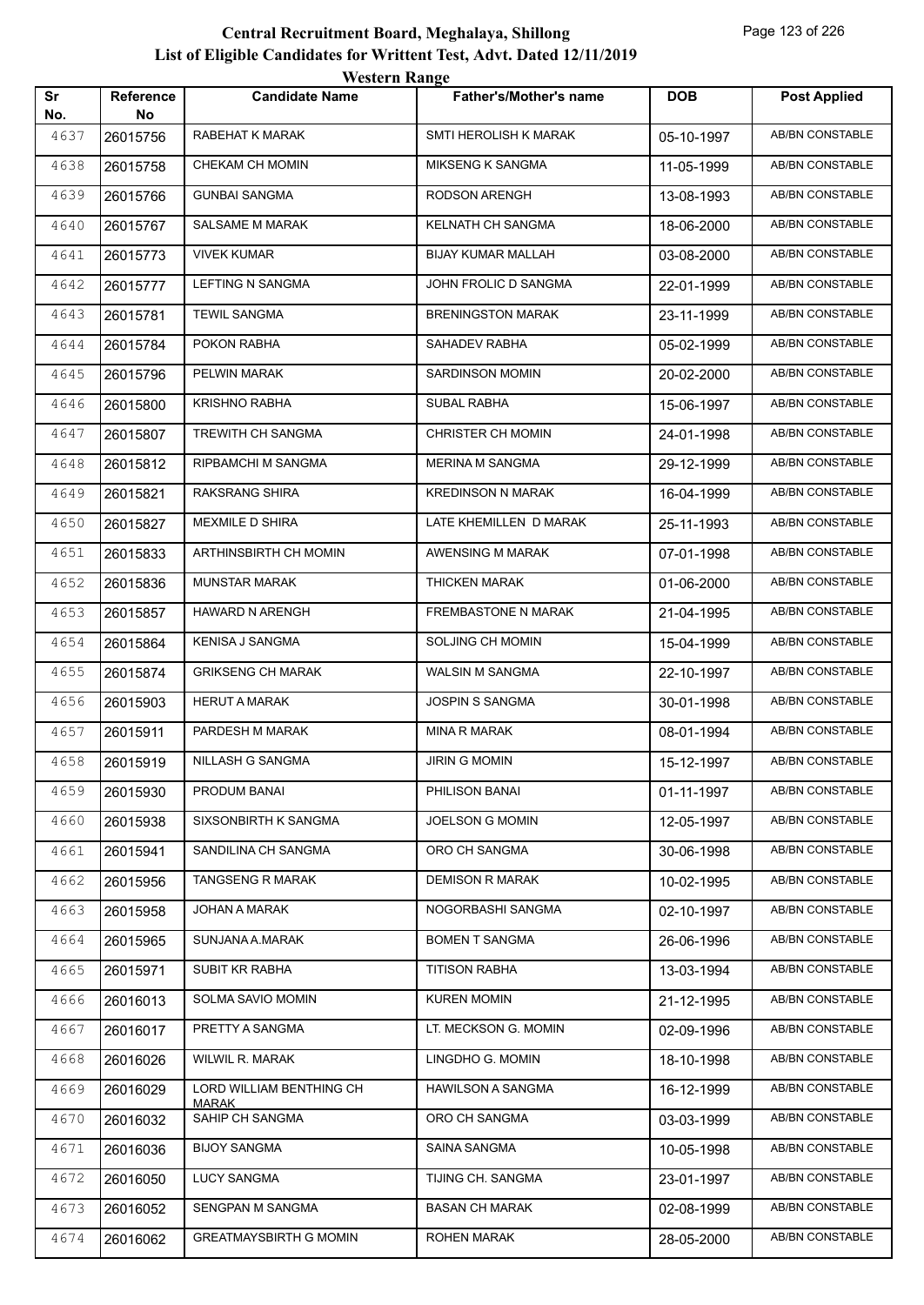|           |                 | western Range              |                               |            |                        |
|-----------|-----------------|----------------------------|-------------------------------|------------|------------------------|
| Sr<br>No. | Reference<br>No | <b>Candidate Name</b>      | <b>Father's/Mother's name</b> | <b>DOB</b> | <b>Post Applied</b>    |
| 4675      | 26016063        | <b>MELLU R. MARAK</b>      | LINGDHO G. MOMIN              | 14-08-1996 | AB/BN CONSTABLE        |
| 4676      | 26016083        | <b>HARISH RABHA</b>        | BOTESWAR RABHA                | 06-09-1996 | AB/BN CONSTABLE        |
| 4677      | 26016095        | MR. BITHU R.MARAK          | <b>BASU T. SANGMA</b>         | 25-06-1994 | AB/BN CONSTABLE        |
| 4678      | 26016097        | ANANDA HAJONG              | <b>GIRIDHAR HAJONG</b>        | 17-06-1997 | <b>AB/BN CONSTABLE</b> |
| 4679      | 26016098        | <b>BUDHO RABHA</b>         | <b>JAYONTI RABHA</b>          | 16-03-2000 | AB/BN CONSTABLE        |
| 4680      | 26016104        | <b>BINJOSHCH SANGMA</b>    | <b>GIRIN R MARAK</b>          | 16-08-1993 | AB/BN CONSTABLE        |
| 4681      | 26016115        | CHANGJAN SANGMA            | RIKWAN MARAK                  | 12-08-1998 | AB/BN CONSTABLE        |
| 4682      | 26016117        | TENGRIMCHUBA CH SANGMA     | PREMITHSON M SANGMA           | 29-03-2000 | AB/BN CONSTABLE        |
| 4683      | 26016118        | <b>SENGSILCHI G MOMIN</b>  | <b>BREJITH R MARAK</b>        | 16-01-1997 | AB/BN CONSTABLE        |
| 4684      | 26016138        | <b>GOBENG D SANGMA</b>     | <b>SLIPSON A SANGMA</b>       | 01-03-1998 | AB/BN CONSTABLE        |
| 4685      | 26016143        | KALBINGA A SANGMA          | <b>RAJANG MARAK</b>           | 07-02-1997 | AB/BN CONSTABLE        |
| 4686      | 26016146        | RAKRAN CH. MARAK           | MORNINGSTON M. SANGMA         | 21-05-1994 | AB/BN CONSTABLE        |
| 4687      | 26016147        | <b>HARBIN ARENGH</b>       | <b>KREDITH A SANGMA</b>       | 25-08-1995 | AB/BN CONSTABLE        |
| 4688      | 26016155        | CHEBATH A SANGMA           | <b>HELLOY MARAK</b>           | 24-07-1999 | AB/BN CONSTABLE        |
| 4689      | 26016158        | <b>SMT. SONIA MOMIN</b>    | SHRI. BIPALSON MARAK          | 23-02-1997 | AB/BN CONSTABLE        |
| 4690      | 26016160        | WALKASH B. MARAK           | SANGMEN P. MARAK              | 06-07-1998 | AB/BN CONSTABLE        |
| 4691      | 26016164        | RAKKAME CH MARAK           | RONGBALIN CH MARAK            | 18-08-1998 | AB/BN CONSTABLE        |
| 4692      | 26016166        | RAMESON N SANGMA           | DURGA BORO                    | 21-02-1996 | AB/BN CONSTABLE        |
| 4693      | 26016168        | <b>JOKNAN R.MARAK</b>      | <b>WILMAN SANGMA</b>          | 11-02-1998 | <b>AB/BN CONSTABLE</b> |
| 4694      | 26016179        | DILMAN D SHIRA             | PREMISH CHANDRA RABHA         | 18-11-1999 | AB/BN CONSTABLE        |
| 4695      | 26016186        | WALTOS N SANGMA            | NIMISON CH SANGMA             | 14-06-1996 | AB/BN CONSTABLE        |
| 4696      | 26016195        | SANGRACE M. SANGMA         | <b>NALGIN M. MARAK</b>        | 08-01-1999 | AB/BN CONSTABLE        |
| 4697      | 26016196        | KANANGKAMBE M. SANGMA      | JOPOLSING T. SANGMA           | 21-01-2000 | AB/BN CONSTABLE        |
| 4698      | 26016203        | <b>KRIMITH T SANGMA</b>    | SATINGSON MARAK               | 27-05-1997 | <b>AB/BN CONSTABLE</b> |
| 4699      | 26016212        | ENMILLA M MARAK            | SINEM A SANGMA                | 01-01-1998 | AB/BN CONSTABLE        |
| 4700      | 26016219        | <b>HOLDING MOMIN</b>       | WITHPINSON T. SANGMA          | 25-05-1997 | AB/BN CONSTABLE        |
| 4701      | 26016244        | SUNNY RAM RABHA            | <b>MIJENDRA RABHA</b>         | 05-03-1997 | AB/BN CONSTABLE        |
| 4702      | 26016247        | SENGSRANG K SANGMA         | SHRI ENATH MOMIN              | 12-09-1994 | AB/BN CONSTABLE        |
| 4703      | 26016252        | <b>GRIKSIN G MOMIN</b>     | YOUTH N MARAK                 | 27-12-1998 | AB/BN CONSTABLE        |
| 4704      | 26016266        | SALCHIRA CH MARAK          | WITHSON CH MOMIN              | 06-10-1998 | AB/BN CONSTABLE        |
| 4705      | 26016269        | <b>MOON RABHA</b>          | <b>ADHIR RABHA</b>            | 01-07-1997 | AB/BN CONSTABLE        |
| 4706      | 26016275        | KANCHIRA D. SANGMA         | WALNAN M. MARAK               | 09-03-2000 | AB/BN CONSTABLE        |
| 4707      | 26016278        | ARTUSH M SANGMA            | NONGJEN CH MARAK              | 14-01-1993 | AB/BN CONSTABLE        |
| 4708      | 26016290        | <b>GRESDALLIN M SANGMA</b> | <b>DINON M MARAK</b>          | 28-03-2000 | AB/BN CONSTABLE        |
| 4709      | 26016293        | <b>LANDSTON R MARAK</b>    | SIMPU A MARAK                 | 07-10-1997 | AB/BN CONSTABLE        |
| 4710      | 26016296        | <b>JEMPISTON R MARAK</b>   | <b>GOSTIN R MARAK</b>         | 27-02-1996 | AB/BN CONSTABLE        |
| 4711      | 26016322        | SAMJAN R.MARAK             | <b>GADENA SANGMA</b>          | 08-10-1998 | AB/BN CONSTABLE        |
| 4712      | 26016332        | MITHUN A SANGMA            | KHIMSON N MARAK               | 05-01-1999 | AB/BN CONSTABLE        |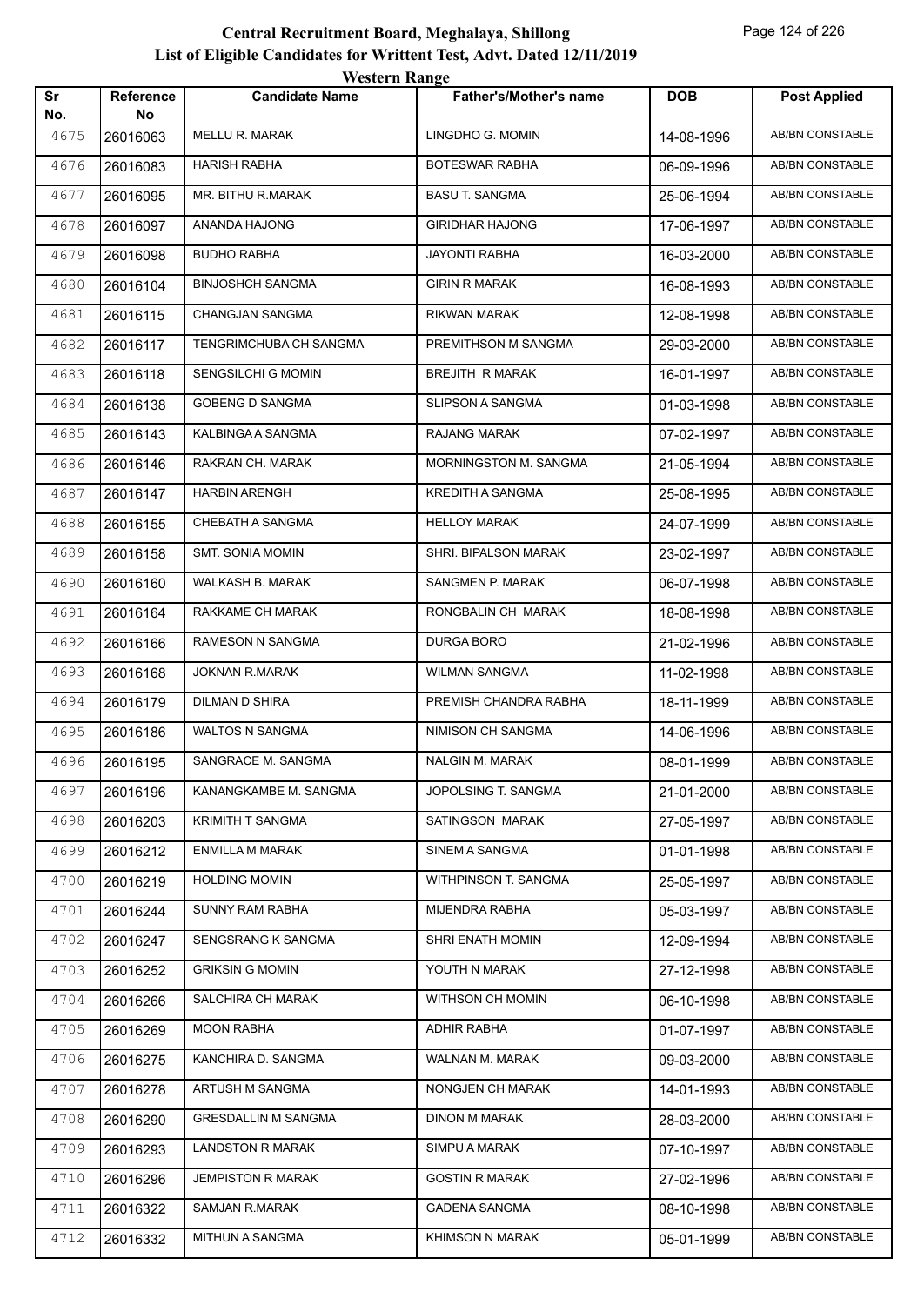| Sr<br>No. | Reference<br>No | $\cdots$<br><b>Candidate Name</b> | <b>Father's/Mother's name</b> | <b>DOB</b> | <b>Post Applied</b>    |
|-----------|-----------------|-----------------------------------|-------------------------------|------------|------------------------|
| 4713      | 26016335        | SENGKAL SANGMA                    | <b>GAJEN R. MARAK</b>         | 01-12-1999 | <b>AB/BN CONSTABLE</b> |
| 4714      | 26016357        | CHENGRANG CH. SANGMA              | LATE DISANSING R. MARAK       | 29-04-1994 | AB/BN CONSTABLE        |
| 4715      | 26016364        | <b>TENGMEL M MARAK</b>            | LT. DINGJAN A SANGMA          | 06-05-1998 | <b>AB/BN CONSTABLE</b> |
| 4716      | 26016366        | <b>TENGSAT R MARAK</b>            | <b>JORENDRO MARAK</b>         | 26-07-1999 | AB/BN CONSTABLE        |
| 4717      | 26016370        | MILTON A. SANGMA                  | SATJENG B. MARAK              | 28-10-1999 | AB/BN CONSTABLE        |
| 4718      | 26016377        | MINGGAM S SANGMA                  | ELBISTER N MARAK              | 02-02-1996 | AB/BN CONSTABLE        |
| 4719      | 26016384        | <b>BALCHAMBE A SANGMA</b>         | LT. RONGNAN B MARAK           | 15-08-2000 | AB/BN CONSTABLE        |
| 4720      | 26016389        | RAHUL KOCH                        | NIKUNJA B KOCH                | 05-07-1996 | AB/BN CONSTABLE        |
| 4721      | 26016397        | SILMAN D. SHIRA                   | MOLISON M. SANGMA             | 16-06-1998 | <b>AB/BN CONSTABLE</b> |
| 4722      | 26016402        | <b>GRIMSCHANG M SANGMA</b>        | ROHETRO MARAK                 | 11-08-1998 | AB/BN CONSTABLE        |
| 4723      | 26016403        | SILBIRTH M. MARAK                 | SHRI. OCHETSON M. SANGMA      | 14-12-1996 | AB/BN CONSTABLE        |
| 4724      | 26016417        | TENGRAK CH. MARAK                 | <b>WILSENG MARAK</b>          | 16-10-1993 | AB/BN CONSTABLE        |
| 4725      | 26016418        | SUNDAYJUNE K MARAK                | NORILLA MARAK                 | 29-06-1999 | AB/BN CONSTABLE        |
| 4726      | 26016421        | SALDINA S. MARAK                  | <b>KREBILSON K. MOMIN</b>     | 14-10-1998 | AB/BN CONSTABLE        |
| 4727      | 26016425        | <b>UPAKUL KOCH</b>                | <b>DINESH KOCH</b>            | 05-01-2000 | AB/BN CONSTABLE        |
| 4728      | 26016429        | <b>SEMION R MARAK</b>             | SONGJING CH SANGMA            | 14-03-1993 | AB/BN CONSTABLE        |
| 4729      | 26016431        | ANJARIA MARAK                     | TENGOTH S SANGMA              | 25-04-1999 | <b>AB/BN CONSTABLE</b> |
| 4730      | 26016441        | <b>TEMAN R MARAK</b>              | REPEN T. SANGMA               | 06-05-1998 | <b>AB/BN CONSTABLE</b> |
| 4731      | 26016444        | BIANGKU M. SANGMA                 | <b>WILLENGSON CH. MARASK</b>  | 07-07-2000 | AB/BN CONSTABLE        |
| 4732      | 26016449        | RAKMAN A. SANGMA                  | NELJINA A. SANGMA             | 12-03-1994 | AB/BN CONSTABLE        |
| 4733      | 26016460        | <b>JEROUS CH MARAK</b>            | <b>GREENFORD R MARAK</b>      | 12-11-2000 | AB/BN CONSTABLE        |
| 4734      | 26016468        | <b>GANORAJ RABHA</b>              | RUPENDRO RABHA                | 05-05-1997 | AB/BN CONSTABLE        |
| 4735      | 26016473        | MALSAN K SANGMA                   | <b>SUTHIN MARAK</b>           | 09-11-1998 | AB/BN CONSTABLE        |
| 4736      | 26016489        | PRODON RABHA                      | DILIP RABHA                   | 15-01-1999 | AB/BN CONSTABLE        |
| 4737      | 26016495        | SILNANG N SANGMA                  | CHANGBAN N MARAK              | 25-12-1999 | AB/BN CONSTABLE        |
| 4738      | 26016496        | ALANGKA SANGMA                    | ELIRAM CH MARAK               | 24-06-1993 | AB/BN CONSTABLE        |
| 4739      | 26016510        | <b>SLUNA MARAK</b>                | <b>BANERAM SANGMA</b>         | 01-11-1993 | AB/BN CONSTABLE        |
| 4740      | 26016526        | SALBIKA T SANGMA                  | NAMJING CH MARAK              | 07-06-1995 | AB/BN CONSTABLE        |
| 4741      | 26016533        | TENGSAL N MARAK                   | HELIBERSON SANGMA             | 08-07-2000 | AB/BN CONSTABLE        |
| 4742      | 26016536        | SANJEET RABHA                     | <b>DILIP RABHA</b>            | 16-04-1993 | AB/BN CONSTABLE        |
| 4743      | 26016538        | <b>JOSNAL R MARAK</b>             | <b>JIMBART K SANGMA</b>       | 16-05-1995 | AB/BN CONSTABLE        |
| 4744      | 26016541        | <b>TAPSING CH MARAK</b>           | OMESH M SANGMA                | 28-10-1993 | AB/BN CONSTABLE        |
| 4745      | 26016543        | JOGESWAR RABHA                    | THAKENDRO RABHA               | 10-04-1995 | AB/BN CONSTABLE        |
| 4746      | 26016546        | SENGRE B MARAK                    | JERENDRO K SANGMA             | 13-07-1994 | AB/BN CONSTABLE        |
| 4747      | 26016557        | SENGGAN K SANGMA                  | LAITHINGSON M MOMIN           | 04-03-1995 | AB/BN CONSTABLE        |
| 4748      | 26016562        | DINGRAK D SANGMA                  | <b>CHANDISON CH MARAK</b>     | 01-03-1999 | AB/BN CONSTABLE        |
| 4749      | 26016584        | TENGMATCHI CH. MARAK              | BENTHING A. SANGMA            | 18-09-1996 | AB/BN CONSTABLE        |
| 4750      | 26016592        | APARJIT HAJONG                    | MOTINDRA HAJONG               | 10-02-1997 | AB/BN CONSTABLE        |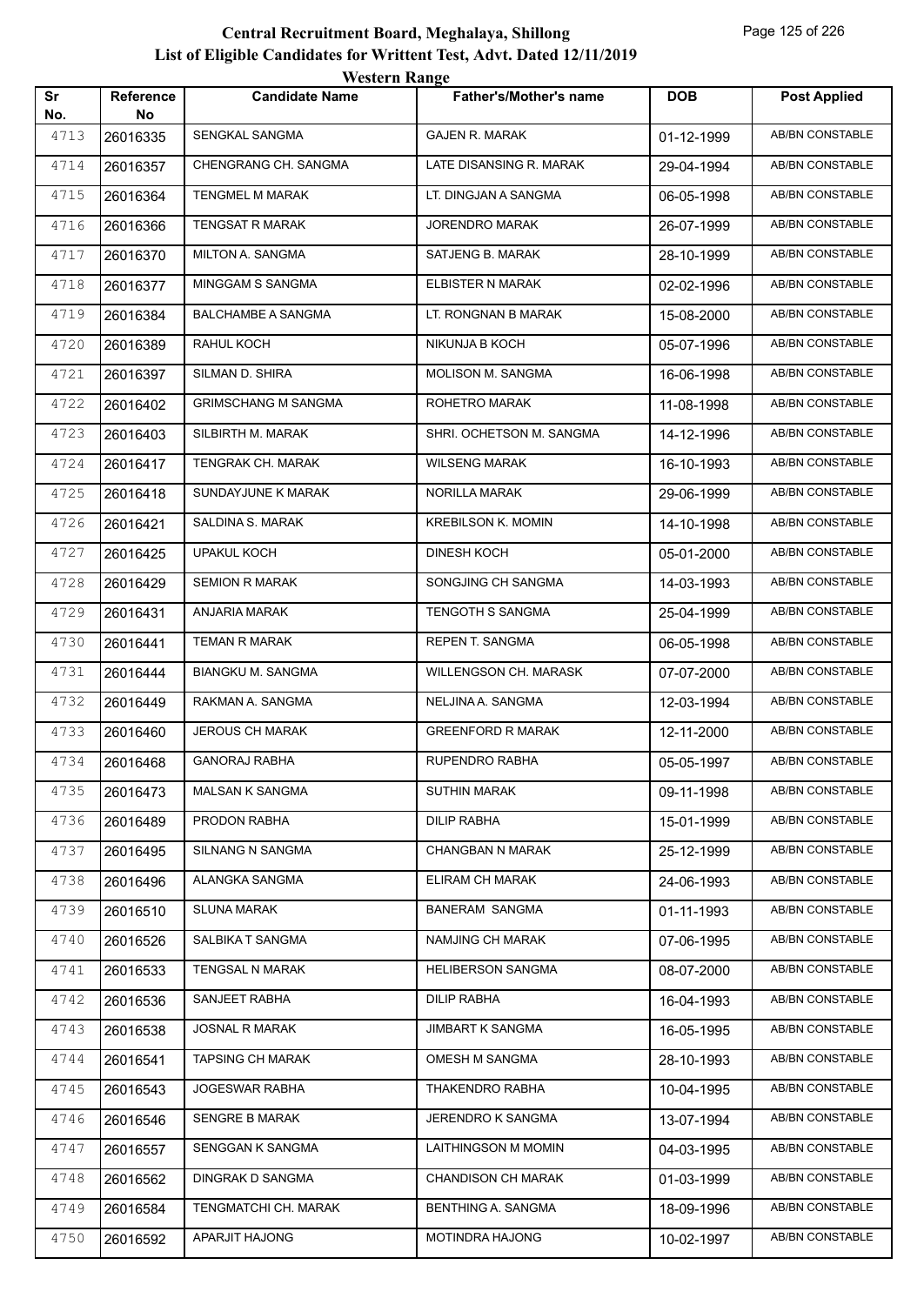|           |                        | <b>Western Range</b>       |                               |            |                        |
|-----------|------------------------|----------------------------|-------------------------------|------------|------------------------|
| Sr<br>No. | <b>Reference</b><br>No | <b>Candidate Name</b>      | <b>Father's/Mother's name</b> | <b>DOB</b> | <b>Post Applied</b>    |
| 4751      | 26016600               | <b>MENALD G SANGMA</b>     | RONGSENG CH MARAK             | 15-05-1998 | <b>AB/BN CONSTABLE</b> |
| 4752      | 26016601               | <b>CHUANG N SANGMA</b>     | <b>DULAR M SANGMA</b>         | 05-06-1999 | <b>AB/BN CONSTABLE</b> |
| 4753      | 26016618               | <b>NEW CH MARAK</b>        | JONA M SANGMA                 | 13-03-1998 | AB/BN CONSTABLE        |
| 4754      | 26016619               | <b>AMIR RABHA</b>          | CHENDRO RABHA                 | 15-09-1995 | <b>AB/BN CONSTABLE</b> |
| 4755      | 26016620               | KYRUSBETTER K MARAK        | <b>MEWILSON G MOMIN</b>       | 15-08-1995 | <b>AB/BN CONSTABLE</b> |
| 4756      | 26016623               | <b>SENGGRIM SANGMA</b>     | <b>RENUSH SANGMA</b>          | 29-08-2000 | <b>AB/BN CONSTABLE</b> |
| 4757      | 26016626               | <b>JENY P MARAK</b>        | <b>DIMAN M SANGMA</b>         | 12-10-1998 | AB/BN CONSTABLE        |
| 4758      | 26016628               | <b>NENGSAN B MARAK</b>     | <b>GEDION R MARAK</b>         | 23-11-1999 | <b>AB/BN CONSTABLE</b> |
| 4759      | 26016629               | SALNIBIRTH D SANGMA        | MEKKENSON CH SANGMA           | 06-12-1996 | <b>AB/BN CONSTABLE</b> |
| 4760      | 26016631               | <b>CHENSENG D SANGMA</b>   | <b>MULLARD K SANGMA</b>       | 28-06-1997 | <b>AB/BN CONSTABLE</b> |
| 4761      | 26016634               | <b>LAKSHMI CH MARAK</b>    | KINJILLA CH MARAK             | 26-07-1994 | <b>AB/BN CONSTABLE</b> |
| 4762      | 26016636               | <b>BRIMCHI G MOMIN</b>     | HEMLETH CH SANGMA             | 29-03-1999 | AB/BN CONSTABLE        |
| 4763      | 26016650               | RANGVER RABHA              | <b>ORUN RABHA</b>             | 20-03-2000 | <b>AB/BN CONSTABLE</b> |
| 4764      | 26016655               | <b>BRILLIANT A. SANGMA</b> | <b>CHEMFORD MARAK</b>         | 22-10-1999 | <b>AB/BN CONSTABLE</b> |
| 4765      | 26016658               | AERISHCHEJE G MOMIN        | NARAYAN CH MOMIN              | 02-02-1994 | AB/BN CONSTABLE        |
| 4766      | 26016676               | <b>BIBISTON G SANGMA</b>   | <b>BALNANG M MARAK</b>        | 04-11-1998 | <b>AB/BN CONSTABLE</b> |
| 4767      | 26016681               | ANNA DEVIS K MARAK         | <b>MEWILSON G MOMIN</b>       | 17-08-1999 | AB/BN CONSTABLE        |
| 4768      | 26016689               | <b>NEKRAK MARAK</b>        | ELLONG SANGMA                 | 08-10-1999 | <b>AB/BN CONSTABLE</b> |
| 4769      | 26016714               | <b>NEWRIKA T SANGMA</b>    | EBINATH MARAK/ABONI SANGMA    | 08-05-1999 | <b>AB/BN CONSTABLE</b> |
| 4770      | 26016716               | APLISON KOCH               | DILIP KR. KOCH                | 04-02-1996 | AB/BN CONSTABLE        |
| 4771      | 26016726               | AMINA CH. MARAK            | TERTUS T. SANGMA              | 18-08-2000 | AB/BN CONSTABLE        |
| 4772      | 26016728               | ANISA R MARAK              | <b>JNIOR MOMIN</b>            | 07-04-1999 | <b>AB/BN CONSTABLE</b> |
| 4773      | 26016734               | RUP KR RABHA               | RENDARAM RABHA                | 10-03-1997 | AB/BN CONSTABLE        |
| 4774      | 26016740               | LOLITHA CH MOMIN           | <b>KENAN CH MARAK</b>         | 24-03-1999 | AB/BN CONSTABLE        |
| 4775      | 26016749               | <b>RIKSENG R MARAK</b>     | <b>JAKOP M SANGMA</b>         | 10-03-1996 | AB/BN CONSTABLE        |
| 4776      | 26016751               | ROMAN M SANGMA             | PISENSING CH MARAK            | 03-05-1996 | AB/BN CONSTABLE        |
| 4777      | 26016758               | MONONJOY RABHA             | MOYDHANI RABHA                | 16-02-1996 | AB/BN CONSTABLE        |
| 4778      | 26016760               | TEWINSON G SANGMA          | <b>JENGA CH MARAK</b>         | 20-02-1999 | AB/BN CONSTABLE        |
| 4779      | 26016770               | <b>MINISH RABHA</b>        | LT SODAGAR RABHA              | 03-07-1998 | AB/BN CONSTABLE        |
| 4780      | 26016818               | <b>JENYBIRTH M. MARAK</b>  | CHOTI S. SANGMA               | 10-01-1997 | AB/BN CONSTABLE        |
| 4781      | 26016833               | LAKSMI MARAK               | TIROT M SANGMA                | 03-05-1993 | AB/BN CONSTABLE        |
| 4782      | 26016837               | <b>MIKASAL R MARAK</b>     | <b>LESTHER G MOMIN</b>        | 07-03-1995 | AB/BN CONSTABLE        |
| 4783      | 26016862               | PURAN KOCH                 | LATE OMBAHADUR SARKEY         | 07-09-1996 | AB/BN CONSTABLE        |
| 4784      | 26016863               | PRAPULLA A SANGMA          | PRODUSH R MARAK               | 22-04-1998 | AB/BN CONSTABLE        |
| 4785      | 26016872               | SODANANDA RABHA            | ALBERTH RABHA                 | 14-05-1996 | AB/BN CONSTABLE        |
| 4786      | 26016881               | XAVIER CH MARAK            | PITER D SANGAM                | 10-05-1995 | AB/BN CONSTABLE        |
| 4787      | 26016886               | STEYWARD D MOMIN           | <b>BALKAR M MOMIN</b>         | 27-08-1997 | AB/BN CONSTABLE        |
| 4788      | 26016889               | TAMSENG SANGMA             | REDIN D SHIRA                 | 12-10-1993 | AB/BN CONSTABLE        |
|           |                        |                            |                               |            |                        |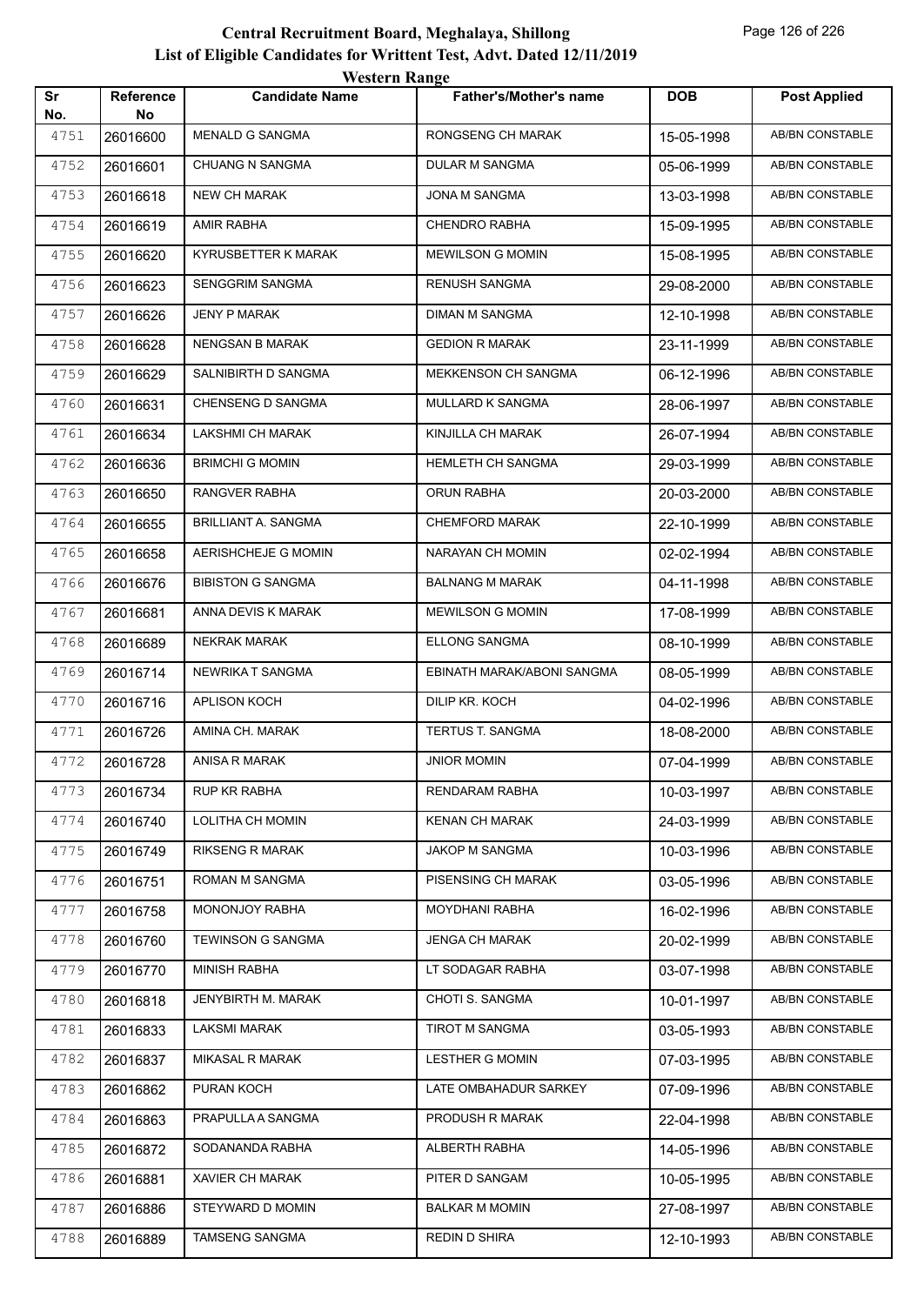| Sr          | Reference      | <b>Candidate Name</b>    | <b>Father's/Mother's name</b> | <b>DOB</b> | <b>Post Applied</b>    |
|-------------|----------------|--------------------------|-------------------------------|------------|------------------------|
| No.<br>4789 | No<br>26016891 | MOSE M MARAK             | SHRI. NENGRAN D SHIRA         | 04-01-1996 | AB/BN CONSTABLE        |
| 4790        | 26016901       | CHONTERAK A SANGMA       | REWILLA A SANGMA              | 28-04-2000 | <b>AB/BN CONSTABLE</b> |
| 4791        | 26016910       | SALTIN D SANGMA          | LEBENDRO CH MARAK             | 24-06-1999 | <b>AB/BN CONSTABLE</b> |
| 4792        | 26016916       | TINUBIRTH G MOMIN        | <b>GELLENDRO M MARAK</b>      | 11-09-1999 | AB/BN CONSTABLE        |
| 4793        | 26016921       | SENGPANG R MARAK         | <b>CAXTON M SANGMA</b>        | 26-07-1999 | <b>AB/BN CONSTABLE</b> |
| 4794        | 26016922       | ENKY N. SANGMA           | RAJEN CH. MARAK               | 12-12-1999 | AB/BN CONSTABLE        |
| 4795        | 26016937       | ASIN M MARAK             | JOSEPH CH SANGMA              | 02-02-1996 | <b>AB/BN CONSTABLE</b> |
| 4796        | 26016939       | NITHOBARTH N MARAK       | <b>MEROIN N MARAK</b>         | 12-07-1999 | AB/BN CONSTABLE        |
| 4797        | 26016953       | RIKAMCHI SANGMA          | SANJENDRO MARAK               | 06-08-1998 | AB/BN CONSTABLE        |
| 4798        | 26016963       | WALMAN CH MOMIN          | TIGAN D MARAK                 | 10-03-1997 | <b>AB/BN CONSTABLE</b> |
| 4799        | 26016973       | RUSENG T SANGMA          | KALLEN CH MARAK               | 22-01-1998 | AB/BN CONSTABLE        |
| 4800        | 26016975       | TRIPMENT N MARAK         | JIANSING M SANGMA             | 03-07-1998 | <b>AB/BN CONSTABLE</b> |
| 4801        | 26016983       | <b>SENGNANG CH MOMIN</b> | RAISING N MARAK               | 03-12-1999 | AB/BN CONSTABLE        |
| 4802        | 26016985       | ARMELIEU G MOMIN         | <b>HAPTEN R SANGMA</b>        | 20-11-1994 | AB/BN CONSTABLE        |
| 4803        | 26017021       | <b>AKSAI MARAK</b>       | <b>SUBITA M MARAK</b>         | 19-07-1998 | <b>AB/BN CONSTABLE</b> |
| 4804        | 26017037       | PRANSING N. MARAK        | RAKSAN M. SANGMA              | 04-04-1997 | AB/BN CONSTABLE        |
| 4805        | 26017054       | <b>TAPSENG D MARAK</b>   | <b>MICHON S SANGMA</b>        | 20-11-2000 | <b>AB/BN CONSTABLE</b> |
| 4806        | 26017067       | TYSENGBIRTH N MARAK      | ROSIN D SHIRA                 | 13-12-2000 | AB/BN CONSTABLE        |
| 4807        | 26017077       | TENGRABAL A. SANGMA      | <b>MESORSING MARAK</b>        | 16-04-1998 | AB/BN CONSTABLE        |
| 4808        | 26017081       | SALWATH MOMIN            | ELCILISH SANGMA               | 27-11-1999 | <b>AB/BN CONSTABLE</b> |
| 4809        | 26017091       | TESRANG CH. MARAK        | DORIN D. MARAK                | 10-02-1999 | AB/BN CONSTABLE        |
| 4810        | 26017096       | <b>SEEMA KOCH</b>        | <b>MAKAND KOCH</b>            | 11-07-1993 | <b>AB/BN CONSTABLE</b> |
| 4811        | 26017100       | JARVIS R. MARAK          | WINDERSON M. MARAK            | 06-08-1994 | AB/BN CONSTABLE        |
| 4812        | 26017102       | TENGSRANG R SANGMA       | ROTNO D SHIRA                 | 12-01-2000 | AB/BN CONSTABLE        |
| 4813        | 26017104       | SALMAN B MARAK           | ANSENG SANGMA                 | 13-09-1996 | AB/BN CONSTABLE        |
| 4814        | 26017115       | TENGMAN CH MARAK         | <b>GILBIRTH D SANGMA</b>      | 04-06-1995 | AB/BN CONSTABLE        |
| 4815        | 26017129       | PANDEY RABHA             | RAI KR RABHA                  | 05-01-1995 | AB/BN CONSTABLE        |
| 4816        | 26017155       | WASLINA A SANGMA         | SILASON M SANGMA              | 08-04-1994 | AB/BN CONSTABLE        |
| 4817        | 26017160       | <b>GILSRANG K SANGMA</b> | ASIRAM G MOMIN                | 23-10-1999 | AB/BN CONSTABLE        |
| 4818        | 26017162       | RAKKISH A SANGMA         | MOCHINATH R MARAK             | 01-01-2000 | AB/BN CONSTABLE        |
| 4819        | 26017166       | JABIRTH CH MARAK         | JONATHON R SANGMA             | 05-07-1998 | AB/BN CONSTABLE        |
| 4820        | 26017169       | SENGCHENG CH SANGMA      | STARSON MARAK                 | 05-07-1999 | AB/BN CONSTABLE        |
| 4821        | 26017190       | <b>DIMCHANG M SANGMA</b> | HITENDRO G MOMIN              | 19-09-1998 | AB/BN CONSTABLE        |
| 4822        | 26017206       | SALIP CH SANGMA          | <b>RINGTI M MARAK</b>         | 07-08-1994 | AB/BN CONSTABLE        |
| 4823        | 26017207       | <b>RYPRANG MARAK</b>     | <b>KENNADY A SANGMA</b>       | 03-03-1996 | AB/BN CONSTABLE        |
| 4824        | 26017209       | <b>BALLENG R. MARAK</b>  | SENGRAN A. SANGMA             | 09-06-1998 | AB/BN CONSTABLE        |
| 4825        | 26017213       | RAKBATH M MARAK          | <b>HERENDRO R MARAK</b>       | 17-02-2000 | AB/BN CONSTABLE        |
| 4826        | 26017215       | RIKMAN N ARENGH          | <b>KULLIPSON MOMIN</b>        | 07-05-1999 | AB/BN CONSTABLE        |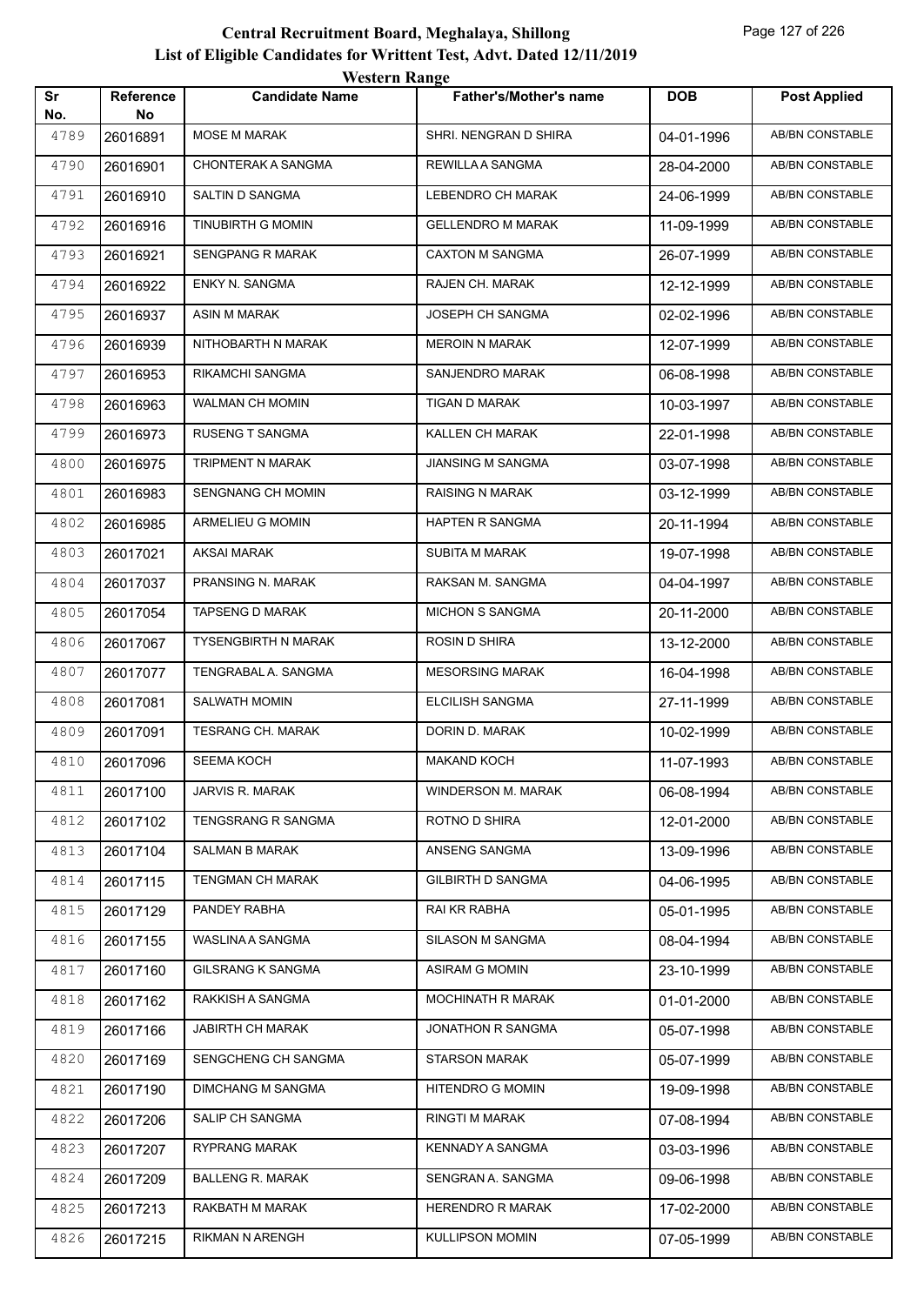|           |                 | <i>Western Kange</i>     |                               |            |                        |
|-----------|-----------------|--------------------------|-------------------------------|------------|------------------------|
| Sr<br>No. | Reference<br>No | <b>Candidate Name</b>    | <b>Father's/Mother's name</b> | <b>DOB</b> | <b>Post Applied</b>    |
| 4827      | 26017222        | <b>TENGKIME SANGMA</b>   | <b>BILNEN B MARAK</b>         | 21-03-1996 | <b>AB/BN CONSTABLE</b> |
| 4828      | 26017224        | BETHUEL M SANGMA         | PROBATH R MARAK               | 09-08-1999 | AB/BN CONSTABLE        |
| 4829      | 26017236        | CHICHENG CH. MARAK       | SEMISON A. SANGMA             | 01-03-1993 | AB/BN CONSTABLE        |
| 4830      | 26017240        | TUPAN D MARAK            | GATWIN A. SANGMA              | 15-07-1999 | AB/BN CONSTABLE        |
| 4831      | 26017252        | DANIEL N SANGMA          | SILMERITHA N SANGMA           | 12-10-1997 | AB/BN CONSTABLE        |
| 4832      | 26017258        | RAKNANG CH MARAK         | POLLIN CH SANGMA              | 01-04-1997 | <b>AB/BN CONSTABLE</b> |
| 4833      | 26017263        | SUPORNA KOCH             | LATE-ARUN KOCH                | 20-11-1996 | AB/BN CONSTABLE        |
| 4834      | 26017273        | RABINATH HAJONG          | DHIREN HAJONG                 | 06-01-2000 | AB/BN CONSTABLE        |
| 4835      | 26017276        | SALMAN CH SANGMA         | <b>GIRIN R MARAK</b>          | 17-01-1998 | AB/BN CONSTABLE        |
| 4836      | 26017307        | EZEKIEL CH SANGMA        | SOLOMON R MARAK               | 11-01-1999 | <b>AB/BN CONSTABLE</b> |
| 4837      | 26017316        | <b>TANGKAM MOMIN</b>     | <b>HILLAR RIMSU</b>           | 31-10-1996 | <b>AB/BN CONSTABLE</b> |
| 4838      | 26017364        | RONANG CH MARAK          | <b>GINSING D SANGMA</b>       | 03-10-1998 | AB/BN CONSTABLE        |
| 4839      | 26017371        | NILCHOND D SANGMA        | KHIJING M MARAK               | 30-11-1998 | AB/BN CONSTABLE        |
| 4840      | 26017393        | SALVIANG N SANGMA        | <b>BELLINGSTONE R MARAK</b>   | 01-01-2001 | AB/BN CONSTABLE        |
| 4841      | 26017403        | POLOMBIR S. SANGMA       | STEPHEN R. SANGMA             | 21-06-1998 | <b>AB/BN CONSTABLE</b> |
| 4842      | 26017405        | <b>MORNING R. MARAK</b>  | JAMES T. SANGMA               | 31-08-2000 | <b>AB/BN CONSTABLE</b> |
| 4843      | 26017430        | MONION M MARAK           | <b>MORISON D SANGMA</b>       | 14-01-1998 | AB/BN CONSTABLE        |
| 4844      | 26017431        | ADIBIRTH SANGMA          | <b>LIPSON R MARAK</b>         | 01-10-2000 | AB/BN CONSTABLE        |
| 4845      | 26017434        | <b>LERIKAM MARAK</b>     | <b>HEMIL N SANGMA</b>         | 20-03-1999 | AB/BN CONSTABLE        |
| 4846      | 26017442        | LASPARTH M.SANGMA        | PEDRICK M. SANGMA             | 06-12-1999 | AB/BN CONSTABLE        |
| 4847      | 26017456        | SILNANG CH SANGMA        | SUBIN CH MARAK                | 06-05-1997 | <b>AB/BN CONSTABLE</b> |
| 4848      | 26017467        | SILSENG A SANGMA         | <b>MARTIN M SANGMA</b>        | 20-03-1997 | AB/BN CONSTABLE        |
| 4849      | 26017468        | METHIUSH T. SANGMA       | LT.HAMISH A. SANGMA           | 10-05-1993 | AB/BN CONSTABLE        |
| 4850      | 26017469        | SILINBIRTH CH MOMIN      | <b>BARTHALINE R MARAK</b>     | 30-07-1998 | AB/BN CONSTABLE        |
| 4851      | 26017478        | FARDINAND R MARAK        | <b>WELSON N MARAK</b>         | 04-01-2000 | AB/BN CONSTABLE        |
| 4852      | 26017482        | WITNAR A SANGMA          | WINDERSON CH MARAK            | 30-01-1999 | AB/BN CONSTABLE        |
| 4853      | 26017490        | <b>SILCHANG N MARAK</b>  | SHRI POLTAPSON M SANGMA       | 13-07-1996 | AB/BN CONSTABLE        |
| 4854      | 26017496        | <b>TOMALSON M MARAK</b>  | <b>GENESH CH MOMIN</b>        | 13-11-1999 | AB/BN CONSTABLE        |
| 4855      | 26017498        | <b>TUNING MARAK</b>      | RAINING CH. MARAK             | 24-12-1997 | AB/BN CONSTABLE        |
| 4856      | 26017518        | <b>ELINSON ARENGH</b>    | <b>BASOR N MARAK</b>          | 22-09-1995 | AB/BN CONSTABLE        |
| 4857      | 26017520        | <b>TENGRIK MARAK</b>     | <b>KEBALSON MOMIN</b>         | 12-05-1995 | AB/BN CONSTABLE        |
| 4858      | 26017521        | TENGRAK K SANGMA         | JINGSAN T SANGMA              | 02-02-1995 | AB/BN CONSTABLE        |
| 4859      | 26017531        | SENGNATCHI ARENGH        | <b>CLEMENT G. MOMIN</b>       | 26-01-1997 | AB/BN CONSTABLE        |
| 4860      | 26017532        | CHONTENGBATH M SANGMA    | <b>GRETINGSON CH. MARAK</b>   | 29-04-1997 | AB/BN CONSTABLE        |
| 4861      | 26017545        | <b>BILZO B MARAK</b>     | PUGUSH DO SANGMA              | 30-11-2000 | AB/BN CONSTABLE        |
| 4862      | 26017562        | <b>GRIKSRANG R MARAK</b> | APNIL SANGMA                  | 28-06-1996 | AB/BN CONSTABLE        |
| 4863      | 26017603        | TENGBANSTON R MARAK      | <b>HEBITHSON A SANGMA</b>     | 18-07-1995 | AB/BN CONSTABLE        |
| 4864      | 26017604        | NIKJRANG T SANGMA        | <b>DISON G MOMIN</b>          | 18-05-1997 | AB/BN CONSTABLE        |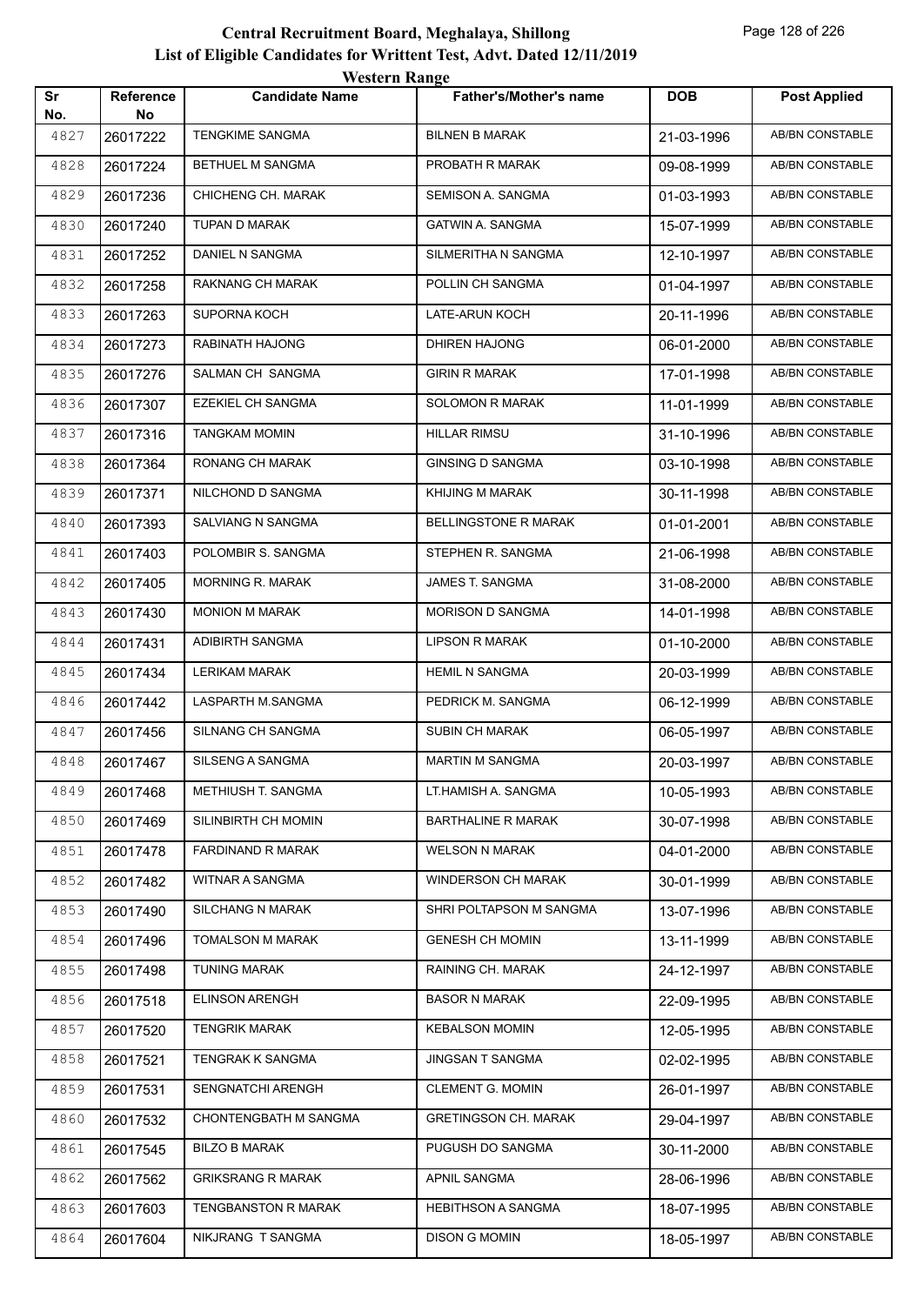|           |                        | <b>Western Range</b>        |                                          |            |                        |
|-----------|------------------------|-----------------------------|------------------------------------------|------------|------------------------|
| Sr<br>No. | <b>Reference</b><br>No | <b>Candidate Name</b>       | <b>Father's/Mother's name</b>            | <b>DOB</b> | <b>Post Applied</b>    |
| 4865      | 26017608               | OFFERSON G MOMIN            | <b>MALLEN W SANGMA</b>                   | 06-10-1994 | AB/BN CONSTABLE        |
| 4866      | 26017611               | SHUBAM D. SANGMA            | <b>JENITH MARAK</b>                      | 02-01-1997 | AB/BN CONSTABLE        |
| 4867      | 26017615               | <b>WALSEN B MARAK</b>       | NENGNENG SANGMA                          | 12-01-1999 | AB/BN CONSTABLE        |
| 4868      | 26017623               | SIMRIK K SANGMA             | <b>LINGBERTH MOMIN</b>                   | 01-06-1997 | AB/BN CONSTABLE        |
| 4869      | 26017626               | JENINGSTONE N SANGMA        | <b>SANTOSH R MARAK</b>                   | 19-06-1999 | <b>AB/BN CONSTABLE</b> |
| 4870      | 26017627               | <b>RINGKU T SANGMA</b>      | SEKENDRO CH MARAK                        | 13-11-2000 | <b>AB/BN CONSTABLE</b> |
| 4871      | 26017640               | DOMINICK R MARAK            | <b>EJEN SANGMA</b>                       | 16-05-1999 | AB/BN CONSTABLE        |
| 4872      | 26017686               | <b>RIKSANG R MARAK</b>      | ARDENT M SANGMA/ ONOMY R                 | 07-04-1999 | AB/BN CONSTABLE        |
| 4873      | 26017696               | <b>ARJUN MOMIN</b>          | <b>MARAK</b><br>FATHER. BROJENDRO SANGMA | 26-11-1994 | AB/BN CONSTABLE        |
| 4874      | 26017697               | <b>BRUCELY M SANGMA</b>     | ROENATH R SANGMA                         | 19-08-1998 | AB/BN CONSTABLE        |
| 4875      | 26017707               | PURNIMA B MARAK             | <b>GEORGE FERDINAND D SANGMA</b>         | 12-02-1997 | AB/BN CONSTABLE        |
| 4876      | 26017749               | <b>JASTINE SANGMA</b>       | WINATH MARAK                             | 11-05-1998 | AB/BN CONSTABLE        |
| 4877      | 26017758               | <b>BALSENBIRTH MARAK</b>    | THUPAN CH SANGMA                         | 03-07-1999 | <b>AB/BN CONSTABLE</b> |
| 4878      | 26017763               | <b>RUPES RABHA</b>          | <b>GABEN RABHA</b>                       | 05-01-2000 | AB/BN CONSTABLE        |
| 4879      | 26017770               | <b>CHENG D SHIRA</b>        | SOHIT M SANGMA                           | 30-01-1993 | AB/BN CONSTABLE        |
| 4880      | 26017776               | <b>GREVITH D SANGMA</b>     | <b>JEMENDRO R MARAK</b>                  | 26-11-1999 | AB/BN CONSTABLE        |
| 4881      | 26017779               | DORIKIL CH SANGMA           | ETINSON M SANGMA                         | 01-01-1997 | AB/BN CONSTABLE        |
| 4882      | 26017784               | DAMAN D. SANGMA             | PREDITTON MARAK                          | 19-10-1996 | AB/BN CONSTABLE        |
| 4883      | 26017795               | STEPHEN ANDY K MOMIN        | JOHN CH SANGMA                           | 28-07-1996 | AB/BN CONSTABLE        |
| 4884      | 26017801               | <b>BEMAR D SANGMA</b>       | LT.GATJING CH MARAK                      | 07-03-1999 | AB/BN CONSTABLE        |
| 4885      | 26017803               | SHRI MARCHBIBIANGTU G MOMIN | LT. HAMTON R MARAK                       | 03-03-1997 | AB/BN CONSTABLE        |
| 4886      | 26017820               | <b>BRIGHT MARAAK</b>        | <b>SICKSON MARAK</b>                     | 01-03-1998 | AB/BN CONSTABLE        |
| 4887      | 26017835               | TORAN K. MARAK              | PREMINGSTONE MARAK                       | 22-04-1996 | AB/BN CONSTABLE        |
| 4888      | 26017838               | <b>SENTUSH M MARAK</b>      | LT. PRODIP N SANGMA                      | 06-09-1998 | AB/BN CONSTABLE        |
| 4889      | 26017850               | <b>MONIL A SANGMA</b>       | <b>JOBAB R MARAK</b>                     | 08-09-1996 | AB/BN CONSTABLE        |
| 4890      | 26017887               | MININGSON D SANGMA          | <b>REJAL G MOMIN</b>                     | 04-01-1993 | AB/BN CONSTABLE        |
| 4891      | 26017891               | <b>BATHSENGBATH S MARAK</b> | <b>MISTER A SANGMA</b>                   | 17-03-1996 | AB/BN CONSTABLE        |
| 4892      | 26017903               | <b>TAMPRU MARAK</b>         | RAJENG SANGMA                            | 06-05-1994 | AB/BN CONSTABLE        |
| 4893      | 26017906               | PINKU HATO                  | DINESH RABHA                             | 27-08-1995 | AB/BN CONSTABLE        |
| 4894      | 26017907               | <b>JEANCHI CH MARAK</b>     | <b>MARCHISTER M SANGMA</b>               | 02-01-1998 | AB/BN CONSTABLE        |
| 4895      | 26017939               | NITUL RABHA                 | PHUNA RABHA                              | 12-11-1997 | AB/BN CONSTABLE        |
| 4896      | 26017945               | TONI R MARAK                | TRIPENDRO S SANGMA                       | 20-09-1998 | AB/BN CONSTABLE        |
| 4897      | 26017954               | <b>SALMINA SHIRA</b>        | RAMKE CH MARAK                           | 07-03-1997 | AB/BN CONSTABLE        |
| 4898      | 26017963               | MARBLINE G SANGMA           | WASINGTON N MARAK                        | 23-05-1998 | AB/BN CONSTABLE        |
| 4899      | 26017973               | ANTHONY R MARAK             | <b>RENGTON R MARAK</b>                   | 16-03-1999 | AB/BN CONSTABLE        |
| 4900      | 26017986               | <b>JUNTIA MOMIN</b>         | <b>SENGSIL K MARAK</b>                   | 30-06-1999 | AB/BN CONSTABLE        |
| 4901      | 26017994               | <b>BRASTING M MARAK</b>     | TIROT M SANGMA                           | 15-03-2000 | AB/BN CONSTABLE        |
| 4902      | 26017997               | <b>JEKKY A MARAK</b>        | <b>KEVINGSTNE M MARAK</b>                | 12-01-1998 | AB/BN CONSTABLE        |
|           |                        |                             |                                          |            |                        |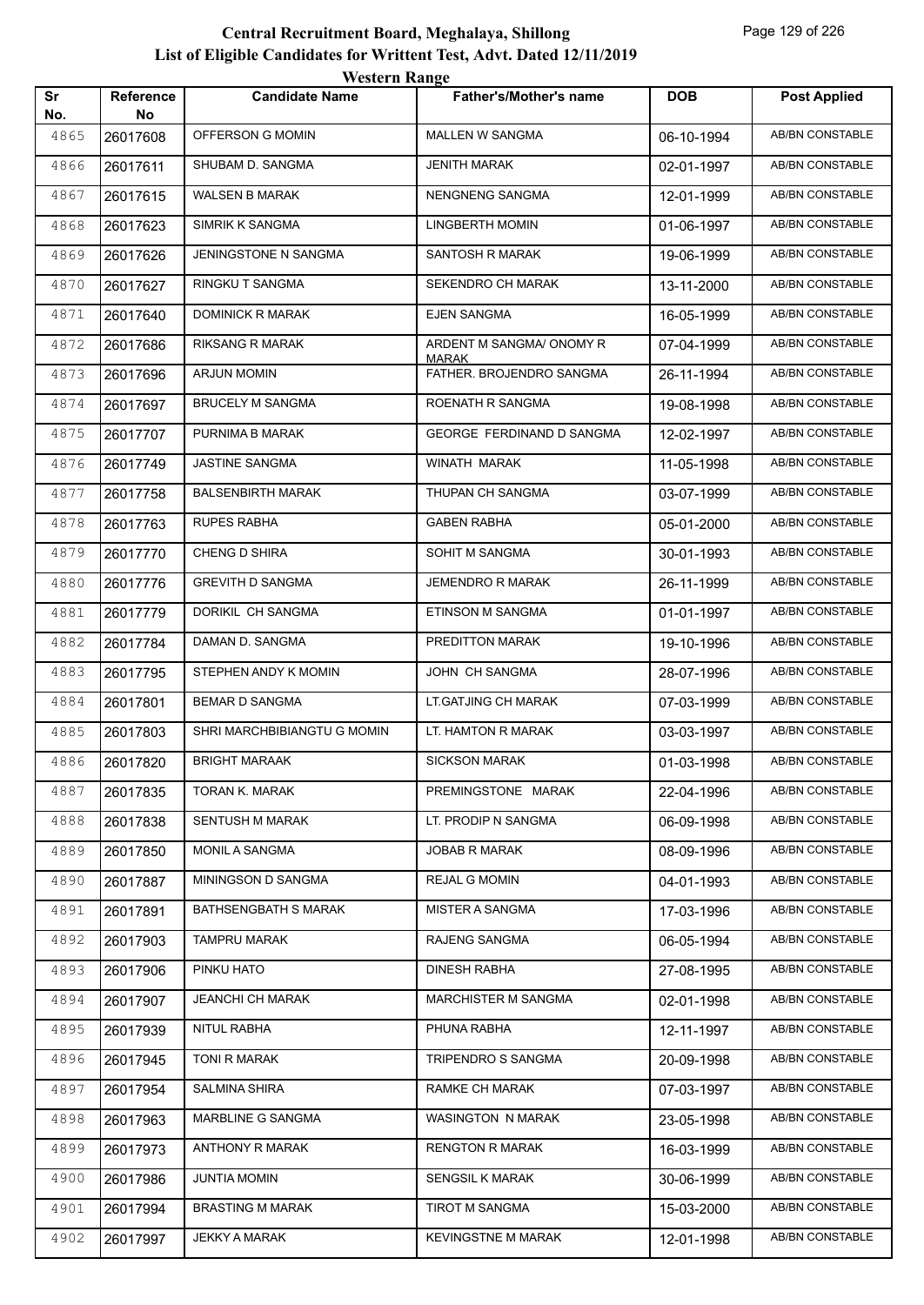|           |                        | WESTEL II INALIZE       |                               |            |                        |
|-----------|------------------------|-------------------------|-------------------------------|------------|------------------------|
| Sr<br>No. | <b>Reference</b><br>No | <b>Candidate Name</b>   | <b>Father's/Mother's name</b> | <b>DOB</b> | <b>Post Applied</b>    |
| 4903      | 26018003               | APRANS D. SANGMA        | SHRI.HERISON CH MARAK         | 01-01-1999 | <b>AB/BN CONSTABLE</b> |
| 4904      | 26018011               | LUBATH MARAK            | PEPARSON MARAK                | 11-05-1999 | AB/BN CONSTABLE        |
| 4905      | 26018025               | <b>BILBAR D SANGMA</b>  | <b>KEBINGSTON N MOMIN</b>     | 16-04-1999 | AB/BN CONSTABLE        |
| 4906      | 26018029               | <b>JENGSON RABHA</b>    | <b>JUGANTO RABHA</b>          | 17-07-1995 | <b>AB/BN CONSTABLE</b> |
| 4907      | 26018031               | <b>GOERA MARAK</b>      | <b>BALLINA R MARAK</b>        | 02-02-2000 | <b>AB/BN CONSTABLE</b> |
| 4908      | 26018033               | RAJIB HAJONG            | LT. JARA HAJONG               | 18-02-1996 | <b>AB/BN CONSTABLE</b> |
| 4909      | 26018037               | NIJWIM BASUMATARY       | <b>BIHOY BASUMATARY</b>       | 21-11-2000 | <b>AB/BN CONSTABLE</b> |
| 4910      | 26018045               | <b>JUDIASH MARAK</b>    | NAGILLEND SANGMA              | 15-05-1999 | AB/BN CONSTABLE        |
| 4911      | 26018049               | BAPPI R MARAK           | NOREN SANGMA                  | 12-12-1997 | <b>AB/BN CONSTABLE</b> |
| 4912      | 26018059               | RANJAN R. SANGMA        | ROSEN CH. MOMIN               | 05-02-2000 | <b>AB/BN CONSTABLE</b> |
| 4913      | 26018067               | PANPAN M SANGMA         | LATE RODARSON N SANGMA        | 11-03-1998 | <b>AB/BN CONSTABLE</b> |
| 4914      | 26018092               | NISHA HAJONG            | <b>NARESH HAJONG</b>          | 16-02-2000 | <b>AB/BN CONSTABLE</b> |
| 4915      | 26018100               | <b>JUNELIASH MOMIN</b>  | <b>KEBISTONE SANGMA</b>       | 16-06-1998 | AB/BN CONSTABLE        |
| 4916      | 26018108               | RISTURAM BASUMATARY     | <b>SUTUL BASUMATARY</b>       | 19-09-1998 | <b>AB/BN CONSTABLE</b> |
| 4917      | 26018136               | BRANGKU N MARAK         | ROHILAR D SANGMA              | 28-12-1999 | <b>AB/BN CONSTABLE</b> |
| 4918      | 26018139               | LAYKING MARAK           | NICKIUSH D MOMIN              | 23-01-2000 | <b>AB/BN CONSTABLE</b> |
| 4919      | 26018141               | RAHIBUL ALOM            | <b>MOSLEM ALI</b>             | 15-01-2000 | <b>AB/BN CONSTABLE</b> |
| 4920      | 26018142               | NAMBEL SANGMA           | <b>CHENGRAN MARAK</b>         | 10-04-1993 | AB/BN CONSTABLE        |
| 4921      | 26018143               | DIMAS SANGMA            | SONARAM MOMIN                 | 01-02-1995 | <b>AB/BN CONSTABLE</b> |
| 4922      | 26018146               | UMASANKAR HAJONG        | AMALENDU HAJONG               | 01-04-2000 | <b>AB/BN CONSTABLE</b> |
| 4923      | 26018159               | NUSFIELD SANGMA         | KAMINATH CH MARAK             | 07-10-1998 | <b>AB/BN CONSTABLE</b> |
| 4924      | 26018186               | <b>DABITH KOCH</b>      | <b>BISWAJIT KOCH</b>          | 13-10-2000 | AB/BN CONSTABLE        |
| 4925      | 26018196               | <b>VIKRAM K MARAK</b>   | POTHE K MARAK                 | 21-11-2000 | AB/BN CONSTABLE        |
| 4926      | 26018214               | PLANTO R. MARAK         | ANDERSON N. SANGMA            | 24-08-1996 | AB/BN CONSTABLE        |
| 4927      | 26018239               | NATHANIAL CH SANGMA     | LATE PREDHI G MOMIN           | 12-10-1998 | AB/BN CONSTABLE        |
| 4928      | 26018256               | <b>WAIFSON CH MARAK</b> | M INGSON CH MARAK             | 14-03-1999 | AB/BN CONSTABLE        |
| 4929      | 26018271               | <b>TENGBATH SANGMA</b>  | <b>HAJONSIN MARAK</b>         | 16-05-1999 | AB/BN CONSTABLE        |
| 4930      | 26018288               | <b>MARSENG M MARAK</b>  | <b>KINGSON P SANGMA</b>       | 05-11-1997 | AB/BN CONSTABLE        |
| 4931      | 26018292               | PANGSRANG G SANGMA      | <b>REJAK G SANGMA</b>         | 02-04-1997 | AB/BN CONSTABLE        |
| 4932      | 26018301               | RIKCHANG M MARAK        | SALJING CH SANGMA             | 21-04-1998 | AB/BN CONSTABLE        |
| 4933      | 26018327               | <b>BAIKAM MARAK</b>     | <b>LIPSON MARAK</b>           | 22-08-1999 | AB/BN CONSTABLE        |
| 4934      | 26018336               | <b>HANDE CH MARAK</b>   | <b>CHURENG</b>                | 17-04-2000 | AB/BN CONSTABLE        |
| 4935      | 26018344               | <b>MIKKIM R MARAK</b>   | PREMITHA R MARAK              | 13-01-2000 | AB/BN CONSTABLE        |
| 4936      | 26018346               | <b>RIKRAN K MARAK</b>   | FEBARSON R SANGMA             | 07-01-1996 | AB/BN CONSTABLE        |
| 4937      | 26018347               | SMARTH K SANGMA         | <b>BULLEY K MARAK</b>         | 23-11-1996 | AB/BN CONSTABLE        |
| 4938      | 26018349               | CLAUDIUS S.SANGMA       | PRODIP G. MOMIN               | 08-11-1995 | AB/BN CONSTABLE        |
| 4939      | 26018384               | SAIDINA M SANGMA        | PARDIN CH MOMIN               | 20-04-2000 | AB/BN CONSTABLE        |
| 4940      | 26018395               | KINGBIRTH N SANGMA      | <b>WILLINGSON M MARAK</b>     | 05-02-1999 | AB/BN CONSTABLE        |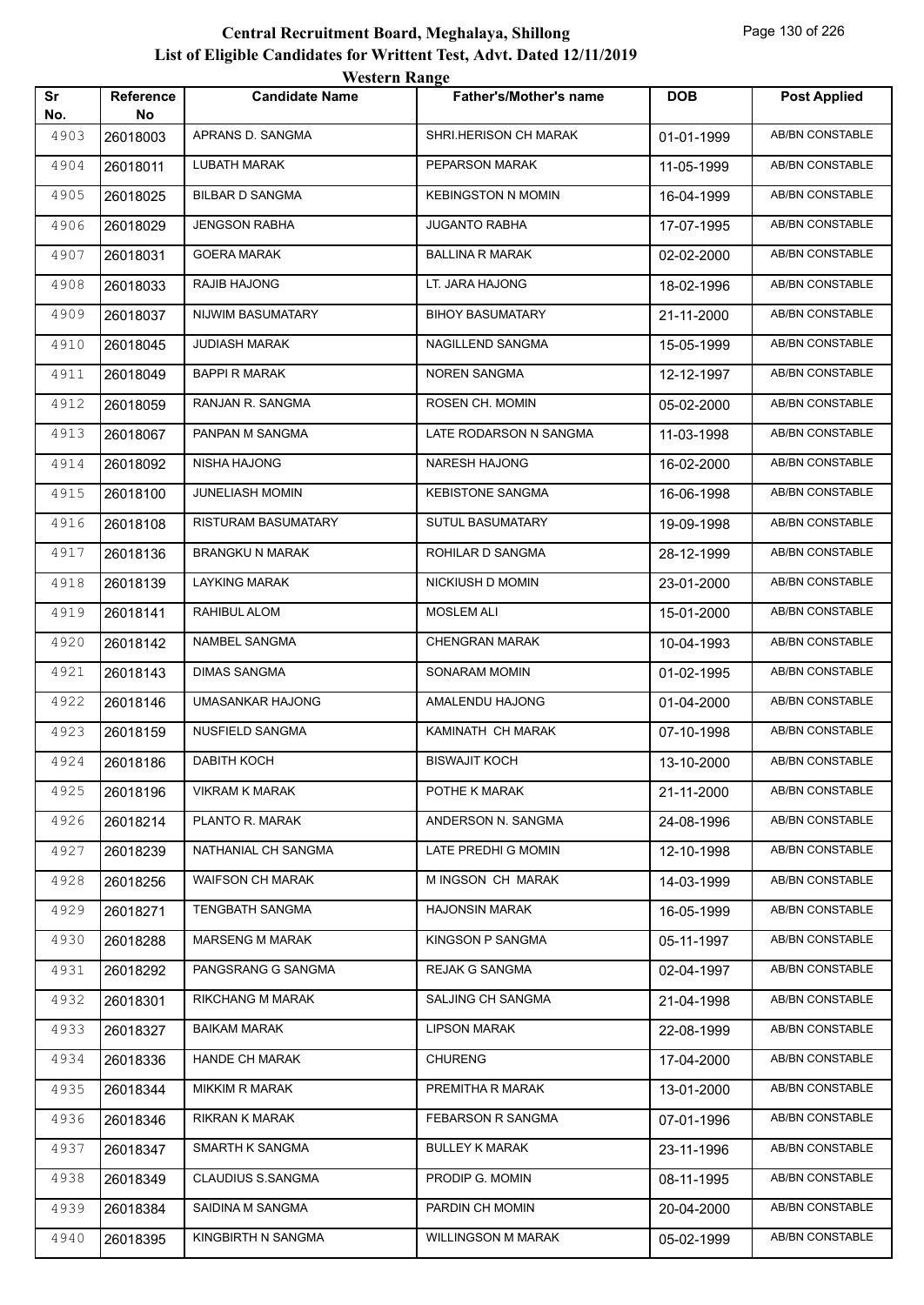|           |                  | <i>Western Kange</i>      |                                     |            |                        |
|-----------|------------------|---------------------------|-------------------------------------|------------|------------------------|
| Sr<br>No. | Reference<br>No. | <b>Candidate Name</b>     | <b>Father's/Mother's name</b>       | <b>DOB</b> | <b>Post Applied</b>    |
| 4941      | 26018397         | <b>IMANUEL M SANGMA</b>   | <b>JINGBAL R MARAK</b>              | 06-12-1993 | <b>AB/BN CONSTABLE</b> |
| 4942      | 26018421         | <b>JUNY PRINCE MARAK</b>  | LATE LINE SANGMA                    | 10-02-1997 | AB/BN CONSTABLE        |
| 4943      | 26018430         | ANKEZA D MARAK            | LORENCE D SANGMA                    | 12-02-1996 | <b>AB/BN CONSTABLE</b> |
| 4944      | 26018440         | <b>CHICHANG M MARAK</b>   | ORPHEUS M SANGMA                    | 25-08-1996 | AB/BN CONSTABLE        |
| 4945      | 26018452         | <b>BRINDE DEVI RABHA</b>  | ASHOK KR RABHA                      | 01-07-1996 | <b>AB/BN CONSTABLE</b> |
| 4946      | 26018455         | <b>JONCHANG SANGMA</b>    | RAI CH MARAK                        | 15-02-1994 | <b>AB/BN CONSTABLE</b> |
| 4947      | 26018456         | PARITUSH HAJONG           | <b>BERIPUTHI HAJONG</b>             | 29-11-1999 | AB/BN CONSTABLE        |
| 4948      | 26018459         | NIKJRANG N MARAK          | <b>MANSRANG R MARAK</b>             | 07-09-1998 | <b>AB/BN CONSTABLE</b> |
| 4949      | 26018502         | SENGKAM CH MARAK          | POLASH S SANGMA                     | 03-01-1997 | AB/BN CONSTABLE        |
| 4950      | 26018508         | BACHON GRIMRA D. SANGMA   | MAIKEL D.SANGMA                     | 07-04-2000 | <b>AB/BN CONSTABLE</b> |
| 4951      | 26018512         | <b>CHEBATH SANGMA</b>     | <b>TIBILON MARAK</b>                | 12-07-1997 | <b>AB/BN CONSTABLE</b> |
| 4952      | 26018516         | <b>DECEMAN ARENGH</b>     | SHRI. BROSBIN CH SANGMA             | 31-12-1999 | AB/BN CONSTABLE        |
| 4953      | 26018517         | <b>LAKSHMI RABHA</b>      | HARTESWAR RABHA                     | 15-03-1993 | <b>AB/BN CONSTABLE</b> |
| 4954      | 26018520         | DELUXE MARAK              | <b>JENILSON MOMIN/ SMT RUCHE</b>    | 07-01-2000 | AB/BN CONSTABLE        |
| 4955      | 26018523         | PROSONTI HAJONG           | <b>MARAK</b><br>MEENA KUMARI HAJONG | 14-02-1998 | <b>AB/BN CONSTABLE</b> |
| 4956      | 26018524         | WALLNANG B. SANGMA        | METRILLA B. SANGMA                  | 03-12-1995 | <b>AB/BN CONSTABLE</b> |
| 4957      | 26018542         | <b>JOSHI MARAK</b>        | <b>BOJONSING SANGMA</b>             | 07-03-1999 | <b>AB/BN CONSTABLE</b> |
| 4958      | 26018556         | SENGWATH M SANGMA         | SEPJILLA M SANGMA                   | 28-09-1997 | AB/BN CONSTABLE        |
| 4959      | 26018586         | SALSRANG CH MARAK         | <b>GOJEN A SANGMA</b>               | 24-12-1997 | AB/BN CONSTABLE        |
| 4960      | 26018606         | <b>WALLAPSING B MARAK</b> | <b>CHANSENG CH MARAK</b>            | 10-09-1994 | <b>AB/BN CONSTABLE</b> |
| 4961      | 26018656         | <b>JINGGO CH MOMIN</b>    | TAPAN M SANGMA                      | 02-06-1999 | <b>AB/BN CONSTABLE</b> |
| 4962      | 26018665         | <b>GILSANG SANGMA</b>     | <b>TINGSON G MOMIN</b>              | 11-01-2000 | AB/BN CONSTABLE        |
| 4963      | 26018689         | <b>BALSAM CH. MARAK</b>   | <b>GENENDRO P. MARAK</b>            | 07-01-1998 | AB/BN CONSTABLE        |
| 4964      | 26018697         | SEVERUSH N MARAK          | MANUEL CH. SANGMA                   | 02-02-1996 | AB/BN CONSTABLE        |
| 4965      | 26018707         | <b>BISWAJIT RABHA</b>     | PORITOSH RABHA                      | 16-04-2000 | AB/BN CONSTABLE        |
| 4966      | 26018756         | <b>ALIPSON RABHA</b>      | RUPINAL RABHA                       | 08-11-1998 | AB/BN CONSTABLE        |
| 4967      | 26018777         | <b>BISHAL M SANGMA</b>    | <b>MANOJ SANGMA</b>                 | 27-01-2000 | AB/BN CONSTABLE        |
| 4968      | 26018784         | PRENGKIL MARAK            | <b>KEONATH K SANGMA</b>             | 16-10-2000 | AB/BN CONSTABLE        |
| 4969      | 26018787         | SENGTHIN N MARAK          | SINGJAK N MARAK                     | 16-02-1999 | AB/BN CONSTABLE        |
| 4970      | 26018811         | CHERIKKU N SANGMA         | <b>DEBISON T SANGMA</b>             | 14-02-1999 | AB/BN CONSTABLE        |
| 4971      | 26018815         | SENGKAN G SANGMA          | TANGSIN M MARAK                     | 19-02-2000 | AB/BN CONSTABLE        |
| 4972      | 26018820         | RAKSIL D SHIRA            | <b>LEBITSON SANGMA</b>              | 23-12-2000 | AB/BN CONSTABLE        |
| 4973      | 26018826         | <b>SUPAM SANGMA</b>       | <b>GELPINGSTON MARAK</b>            | 22-05-2000 | AB/BN CONSTABLE        |
| 4974      | 26018840         | <b>CHONSENG CH MARAK</b>  | TAJENG CH SANGMA                    | 12-10-1996 | AB/BN CONSTABLE        |
| 4975      | 26018857         | CHUCHANG R SANGMA         | <b>MERUTH R MARAK</b>               | 02-08-2000 | AB/BN CONSTABLE        |
| 4976      | 26018872         | RANA MODAK                | SANTOSH MODAK                       | 29-11-2000 | AB/BN CONSTABLE        |
| 4977      | 26018884         | JONDU CH<br>MARAK         | LT SONENDRO SANGMA                  | 17-11-1994 | AB/BN CONSTABLE        |
| 4978      | 26018887         | MEREKSAN SANGMA           | <b>TAIBING MOMIN</b>                | 10-05-1993 | AB/BN CONSTABLE        |
|           |                  |                           |                                     |            |                        |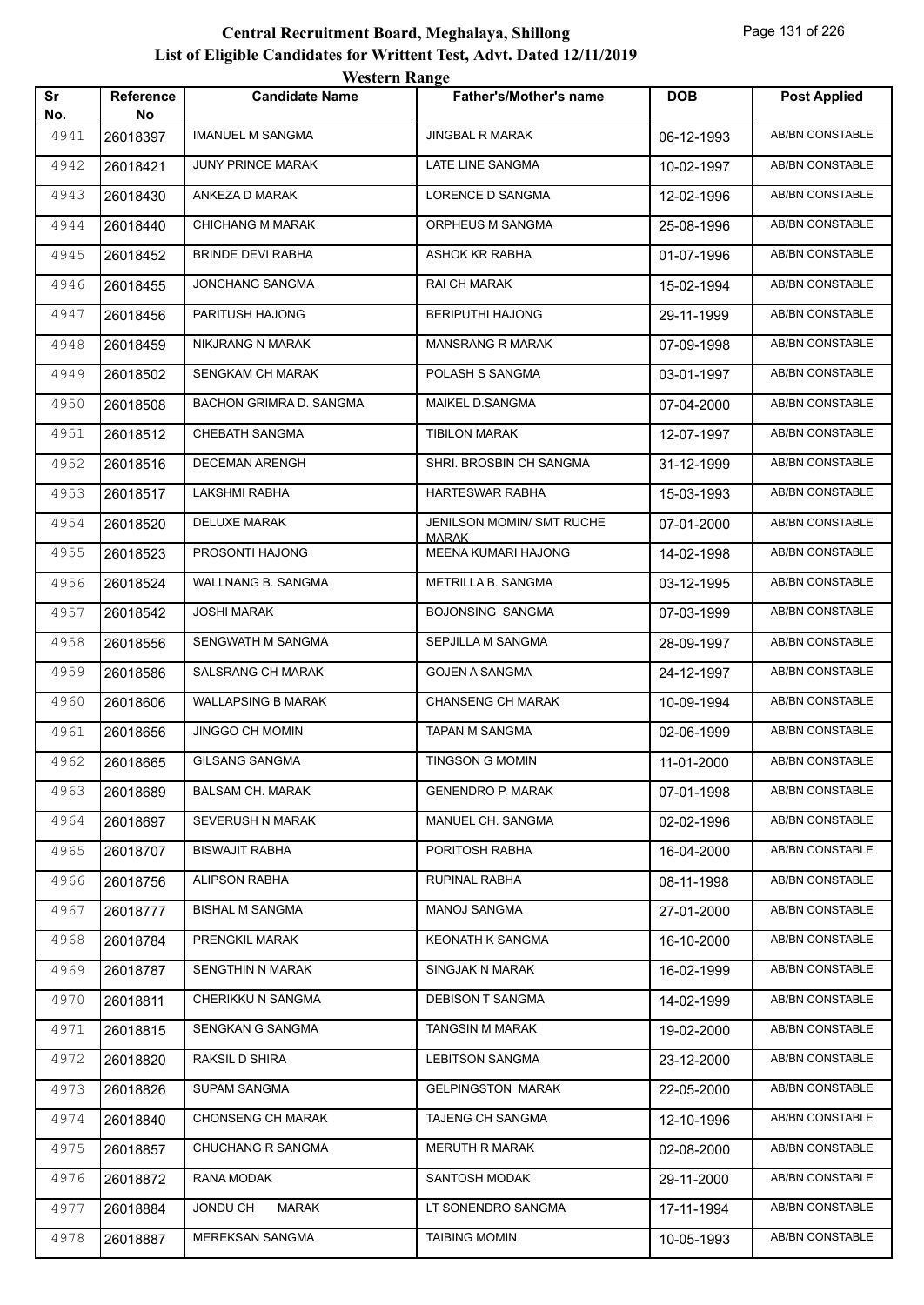|           |                        | WESTEL II INALIZE           |                               |            |                        |
|-----------|------------------------|-----------------------------|-------------------------------|------------|------------------------|
| Sr<br>No. | <b>Reference</b><br>No | <b>Candidate Name</b>       | <b>Father's/Mother's name</b> | <b>DOB</b> | <b>Post Applied</b>    |
| 4979      | 26018895               | <b>SONTON SANGMA</b>        | RAJENG SANGMA                 | 29-05-1999 | <b>AB/BN CONSTABLE</b> |
| 4980      | 26018912               | AISAN MARAK                 | <b>GRITEN SANGMA</b>          | 01-10-2000 | AB/BN CONSTABLE        |
| 4981      | 26018936               | <b>TAPSENGRA CH MARAK</b>   | ROMEN A SANGMA                | 23-03-1999 | AB/BN CONSTABLE        |
| 4982      | 26018942               | <b>BENEMIKA M MOMIN</b>     | <b>WICKLEFFE SANGMA</b>       | 01-09-1996 | AB/BN CONSTABLE        |
| 4983      | 26018945               | ALBATHIN MARAK              | PROMOT M MARAK                | 22-05-2000 | AB/BN CONSTABLE        |
| 4984      | 26018950               | <b>GRESILDA G SANGMA</b>    | NONSING M MARAK               | 13-02-2000 | <b>AB/BN CONSTABLE</b> |
| 4985      | 26018967               | LONDON A MARAK              | <b>BOMEN T SANGMA</b>         | 13-03-1995 | AB/BN CONSTABLE        |
| 4986      | 26019021               | <b>MANRAK K MARAK</b>       | PEACELY SANGMA                | 28-02-1994 | AB/BN CONSTABLE        |
| 4987      | 26019042               | NINETY PANDEY G MOMIN       | <b>WILLIARTH MARAK</b>        | 30-03-1994 | AB/BN CONSTABLE        |
| 4988      | 26019052               | <b>TANGCHIRING G MOMIN</b>  | <b>EBLINE K SANGMA</b>        | 10-02-1997 | <b>AB/BN CONSTABLE</b> |
| 4989      | 26019068               | KILSON S SANGMA             | SAMSON B. MARAK               | 14-03-1998 | AB/BN CONSTABLE        |
| 4990      | 26019085               | RAHUL SANGMA                | <b>RIMRANG MARAK</b>          | 15-04-2000 | AB/BN CONSTABLE        |
| 4991      | 26019090               | THENGKIANGBIRTH MARAK       | <b>SMT TRIPTI S MARAK</b>     | 23-12-1993 | AB/BN CONSTABLE        |
| 4992      | 26019096               | MONJEET SANGMA              | LT.MONAI R MARAK              | 15-03-1998 | AB/BN CONSTABLE        |
| 4993      | 26019099               | <b>WILLIT CH MARAK</b>      | DIJENG G SANGMA               | 07-06-1995 | <b>AB/BN CONSTABLE</b> |
| 4994      | 26019113               | TANGBANG SANGMA             | ALBINGSTONE CH MOMIN          | 21-08-1998 | AB/BN CONSTABLE        |
| 4995      | 26019126               | <b>BIPIL CH MARAK</b>       | SATJENG G SANGMA              | 13-03-1998 | AB/BN CONSTABLE        |
| 4996      | 26019128               | MONDEEP SANGMA              | LT.MONAI R.MARAK              | 12-04-2000 | AB/BN CONSTABLE        |
| 4997      | 26019146               | FRENCY M MARAK              | FATHER/ARUN M SANGMA          | 25-07-1998 | AB/BN CONSTABLE        |
| 4998      | 26019177               | <b>TENGSRANG R MARAK</b>    | MUKUL S. SANGMA               | 30-09-1995 | AB/BN CONSTABLE        |
| 4999      | 26019185               | <b>CLARSON S SANGMA</b>     | LATE, DIJENDRO M MARAK        | 12-03-1998 | AB/BN CONSTABLE        |
| 5000      | 26019225               | MINGGAM SANGMA              | <b>ELKING MOMIN</b>           | 23-02-2000 | AB/BN CONSTABLE        |
| 5001      | 26019228               | <b>GONIRAK G MOMIN</b>      | LT. HELWINSON R SANGMA        | 07-11-1995 | AB/BN CONSTABLE        |
| 5002      | 26019315               | <b>DILSRANG B MARAK</b>     | <b>DINENDRO MARAK</b>         | 06-10-2000 | AB/BN CONSTABLE        |
| 5003      | 26019365               | <b>BENINGSTING T SANGMA</b> | TANTUL M SANGMA               | 13-05-1999 | AB/BN CONSTABLE        |
| 5004      | 26019374               | JARAMBONG N SANGMA          | <b>DURASING R MARAK</b>       | 12-01-1999 | AB/BN CONSTABLE        |
| 5005      | 26019380               | NIKRINGRANG P MARAK         | SHRI MINGNAN M MARAK          | 27-03-2000 | AB/BN CONSTABLE        |
| 5006      | 26019385               | JEMBOSH K SANGMA            | DOROTHY K SANGMA              | 24-03-2000 | AB/BN CONSTABLE        |
| 5007      | 26019431               | NINEPRI ASANGMA             | <b>ELBIN MOMIN</b>            | 29-07-1993 | AB/BN CONSTABLE        |
| 5008      | 26019439               | <b>GRIKSRANG R MARAK</b>    | WATSON CH SANGMA              | 10-09-1999 | AB/BN CONSTABLE        |
| 5009      | 26019487               | NAMSANG A. SANGMA           | ROBINDRO MARAK                | 10-08-1994 | AB/BN CONSTABLE        |
| 5010      | 26019491               | <b>JINGJANG MARAK</b>       | ANJALI CH MARAK               | 18-04-1995 | AB/BN CONSTABLE        |
| 5011      | 26019494               | <b>BAKROSH R MARAK</b>      | MIKERJEN SANGMA               | 27-09-1998 | AB/BN CONSTABLE        |
| 5012      | 26019497               | ANGELA MOMIN                | <b>STALLINE MOMIN</b>         | 13-11-1996 | AB/BN CONSTABLE        |
| 5013      | 26019499               | SENGNATH SANGMA             | CHORONSING MARAK              | 18-07-1999 | AB/BN CONSTABLE        |
| 5014      | 26019500               | PITUSE SANGMA               | <b>MANUEL MARAK</b>           | 18-07-1994 | AB/BN CONSTABLE        |
| 5015      | 26019509               | SALJRANG MOMIN              | DIPENDRA MARAK                | 22-03-2000 | AB/BN CONSTABLE        |
| 5016      | 26019520               | <b>ABHIJIT KOCH</b>         | LATE.SHYAMAL KOCH             | 09-01-1996 | AB/BN CONSTABLE        |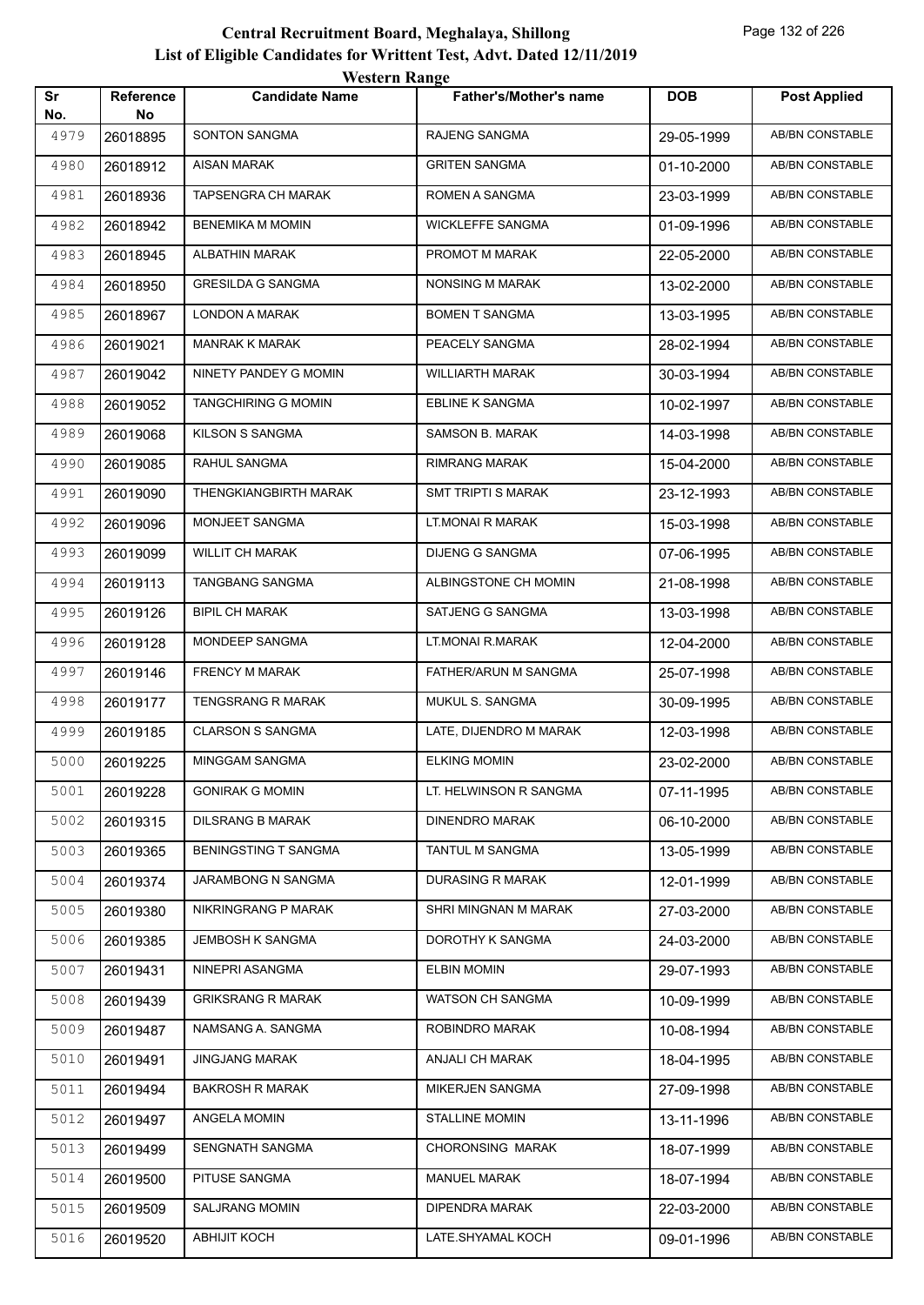|           |                 | western Range             |                           |            |                        |
|-----------|-----------------|---------------------------|---------------------------|------------|------------------------|
| Sr<br>No. | Reference<br>No | <b>Candidate Name</b>     | Father's/Mother's name    | <b>DOB</b> | <b>Post Applied</b>    |
| 5017      | 26019525        | SOMBERTH SANGMA           | <b>KEMPOT B MARAK</b>     | 15-01-1997 | <b>AB/BN CONSTABLE</b> |
| 5018      | 26019569        | NOKMERA SANGMA            | <b>MIKJANG B SANGMA</b>   | 10-04-2000 | AB/BN CONSTABLE        |
| 5019      | 26019570        | <b>LINGSTON SANGMA</b>    | <b>JOBANSING MARAK</b>    | 16-04-1996 | AB/BN CONSTABLE        |
| 5020      | 26019572        | NIKJRANG D SANGMA         | <b>MALMAL M MARAK</b>     | 31-08-1998 | AB/BN CONSTABLE        |
| 5021      | 26019579        | <b>CHESRANG MOMIN</b>     | <b>SHANKER MARAK</b>      | 12-12-1998 | <b>AB/BN CONSTABLE</b> |
| 5022      | 26019580        | <b>GREENSBIRTH SANGMA</b> | PRENATHSON CH MARAK       | 26-10-2000 | AB/BN CONSTABLE        |
| 5023      | 26019582        | SONTON M SANGMA           | RAJENG SANGMA             | 29-05-1999 | AB/BN CONSTABLE        |
| 5024      | 26019616        | TUANGLAY D SANGMA         | BHUPENDRA N.MARAK         | 04-01-1996 | AB/BN CONSTABLE        |
| 5025      | 26019617        | <b>BENINGSTAR K MARAK</b> | <b>JEDISON SANGMA</b>     | 08-07-1999 | AB/BN CONSTABLE        |
| 5026      | 26019618        | <b>SENGMAN K MARAK</b>    | ARJENDRO MARAK            | 24-06-1994 | <b>AB/BN CONSTABLE</b> |
| 5027      | 26019624        | <b>TAICHANG A SANGMA</b>  | <b>GETSON R SANGMA</b>    | 10-10-1994 | AB/BN CONSTABLE        |
| 5028      | 26019637        | <b>DIPIKA SANGMA</b>      | <b>GANGGA SANGMA</b>      | 05-11-1996 | AB/BN CONSTABLE        |
| 5029      | 26019638        | <b>BANTE R MARAK</b>      | DOLCHENG MOMIN            | 03-09-1993 | <b>AB/BN CONSTABLE</b> |
| 5030      | 26019639        | PRODIOM RABHA             | LT BENDOK RABHA           | 07-01-2000 | AB/BN CONSTABLE        |
| 5031      | 26019647        | PIJANSON M MARAK          | NINGJAN S SANGMA          | 08-04-1999 | <b>AB/BN CONSTABLE</b> |
| 5032      | 26019650        | <b>MIKTEROK SANGMA</b>    | <b>INTERSON D SANGMA</b>  | 13-03-1998 | AB/BN CONSTABLE        |
| 5033      | 26019654        | SUNDAYBIRTH C MARAK       | ANTHONY A SANGMA          | 23-10-1994 | AB/BN CONSTABLE        |
| 5034      | 26019658        | <b>MAINESH KOCH</b>       | <b>MONGOL KOCH</b>        | 14-08-1996 | AB/BN CONSTABLE        |
| 5035      | 26019685        | <b>NIKSENG B MARAK</b>    | SISIL D SANGMA            | 03-03-1995 | AB/BN CONSTABLE        |
| 5036      | 26019686        | <b>SILIN MARAK</b>        | POBENDRO MARAK            | 27-03-1994 | <b>AB/BN CONSTABLE</b> |
| 5037      | 26019687        | <b>MARTI SANGMA</b>       | LT. ELPHINSON MOMIN       | 21-04-1994 | AB/BN CONSTABLE        |
| 5038      | 26019688        | <b>SENGSRANG SANGMA</b>   | OHMED CH MARAK            | 27-12-1997 | AB/BN CONSTABLE        |
| 5039      | 26019691        | SODOM CH MARAK            | JONGSANG CH MOMIN         | 26-11-1998 | AB/BN CONSTABLE        |
| 5040      | 26019692        | SIMIBIRTH SANGMA          | JULLINDRO MARAK           | 08-09-1997 | AB/BN CONSTABLE        |
| 5041      | 26019703        | KANCHANA CH MARAK         | KALJENG M SANGMA          | 05-02-1996 | AB/BN CONSTABLE        |
| 5042      | 26019708        | <b>TENGKAM ARENGH</b>     | ARNESH MARAK              | 18-06-1999 | AB/BN CONSTABLE        |
| 5043      | 26019711        | SALCHANG CH. SANGMA       | <b>HAWARD R. MARAK</b>    | 14-11-1998 | AB/BN CONSTABLE        |
| 5044      | 26019719        | CHANGCHANG A SANGMA       | KUNJALOTHA A SANGMA       | 11-02-1999 | AB/BN CONSTABLE        |
| 5045      | 26019727        | SIMBATH R MARAK           | <b>DIJENDRO B MARAK</b>   | 06-07-1999 | AB/BN CONSTABLE        |
| 5046      | 26019732        | JOHN B MARAK              | KILLART M MARAK           | 06-09-2000 | AB/BN CONSTABLE        |
| 5047      | 26019736        | RIKNANG D MARAK           | <b>TARMEN CH MARAK</b>    | 26-08-1999 | AB/BN CONSTABLE        |
| 5048      | 26019751        | <b>DINGKE MARAK</b>       | NONJE B MARAK             | 25-10-1996 | AB/BN CONSTABLE        |
| 5049      | 26019757        | JORIP D MARAK             | <b>BONIPASH CH SANGMA</b> | 03-02-1995 | AB/BN CONSTABLE        |
| 5050      | 26019761        | <b>RUPON S SANGMA</b>     | SIMON T SANGMA            | 10-11-2000 | AB/BN CONSTABLE        |
| 5051      | 26019765        | ASHMINA S SANGMA          | SALSIN D SANGMA           | 17-09-2000 | AB/BN CONSTABLE        |
| 5052      | 26019767        | <b>WALLINGTON MARAK</b>   | KILJAN M SANGMA           | 01-01-1993 | AB/BN CONSTABLE        |
| 5053      | 26019779        | KREJITHA CH. MARAK        | KANDENT T. SANGMA         | 22-02-1993 | AB/BN CONSTABLE        |
| 5054      | 26019787        | CHADAN CH SANGMA          | SONIRAM M MARAK           | 01-04-2000 | AB/BN CONSTABLE        |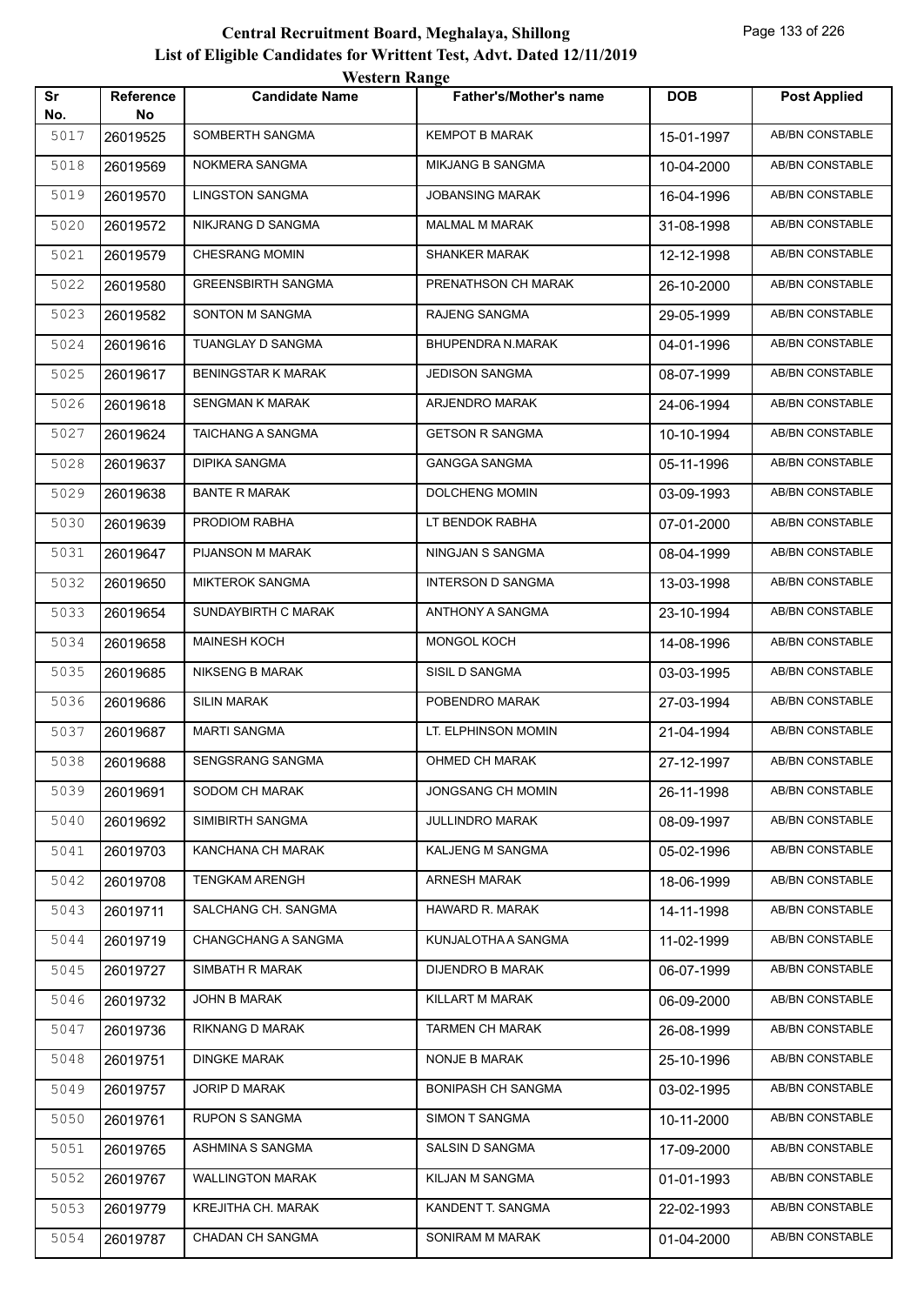| Sr          | Reference      | <b>Candidate Name</b>    | <b>Father's/Mother's name</b> | <b>DOB</b> | <b>Post Applied</b>    |
|-------------|----------------|--------------------------|-------------------------------|------------|------------------------|
| No.<br>5055 | No<br>26019805 | <b>SUBHOJIT BANAI</b>    | <b>GOKUL BANAI</b>            | 21-09-2000 | <b>AB/BN CONSTABLE</b> |
| 5056        | 26019822       | <b>KRAISON B MARAK</b>   | SHRI. WILSON R MARAK          | 23-07-1996 | AB/BN CONSTABLE        |
| 5057        | 26019826       | SHRI KENKEN D SANGMA     | SHRI KEXTON K SANGMA          | 16-01-1997 | <b>AB/BN CONSTABLE</b> |
| 5058        | 26019828       | TILLIKSON N MARAK        | LAL BAHADUR TAMANG            | 15-04-1994 | <b>AB/BN CONSTABLE</b> |
| 5059        | 26019829       | THAIMON M MARAK          | SENGRAN CH MOMIN              | 14-04-1999 | AB/BN CONSTABLE        |
| 5060        | 26019834       | <b>BIJOY RABHA</b>       | PRONO RABHA                   | 17-08-1999 | AB/BN CONSTABLE        |
| 5061        | 26019836       | RONGSANG G SANGMA        | <b>NEN G SANGMA</b>           | 23-09-1996 | AB/BN CONSTABLE        |
| 5062        | 26019842       | <b>BELTUSH A MARAK</b>   | NIRON N ARENGH                | 13-01-1996 | AB/BN CONSTABLE        |
| 5063        | 26019879       | PALOT A MARAK            | NIRON ARENGH                  | 02-03-1994 | <b>AB/BN CONSTABLE</b> |
| 5064        | 26019887       | JASALBIRTH M SANGMA      | SHRI. PROBITH R MARAK         | 12-12-1996 | AB/BN CONSTABLE        |
| 5065        | 26019892       | RAKKAM N MARAK           | JOHN PIAR S SANGMA            | 07-12-2000 | AB/BN CONSTABLE        |
| 5066        | 26019904       | <b>SILSRANG MARAK</b>    | PELSON SANGMA                 | 03-01-1999 | AB/BN CONSTABLE        |
| 5067        | 26019909       | <b>CHENOSH G MOMIN</b>   | <b>SUNIL S SANGMA</b>         | 10-02-1999 | AB/BN CONSTABLE        |
| 5068        | 26019910       | <b>MARBIANG K SANGMA</b> | LT OBIMOL D SANGMA            | 01-12-1996 | <b>AB/BN CONSTABLE</b> |
| 5069        | 26019916       | ARPHIN M SANGMA          | <b>JONASH MARAK</b>           | 10-10-1997 | AB/BN CONSTABLE        |
| 5070        | 26019928       | TENGCHANG M SANGMA       | LATE TOMASH CH SANGMA         | 11-01-1998 | AB/BN CONSTABLE        |
| 5071        | 26019931       | <b>BESTAR D MARAK</b>    | <b>BINSON MARAK</b>           | 20-03-1995 | AB/BN CONSTABLE        |
| 5072        | 26019934       | ABINASH HAJONG           | RASENDRA HAJONG               | 30-06-1999 | AB/BN CONSTABLE        |
| 5073        | 26019940       | <b>BIKRO NATH RABHA</b>  | <b>BILU RAM RABHA</b>         | 14-08-1994 | <b>AB/BN CONSTABLE</b> |
| 5074        | 26019972       | THIRTINA M SANGMA        | <b>BALSENG D SHIRA</b>        | 12-10-1994 | AB/BN CONSTABLE        |
| 5075        | 26019981       | ESATH A MARAK            | LASMERY A MARAK               | 05-01-2000 | AB/BN CONSTABLE        |
| 5076        | 26019991       | <b>DEVRAJ KUMAR MANN</b> | NIRMAL KUMAR MANN             | 12-11-1994 | AB/BN CONSTABLE        |
| 5077        | 26019997       | USEN CH MOMIN            | SHRI. GUCHANG CH MARAK        | 14-07-1996 | AB/BN CONSTABLE        |
| 5078        | 26019999       | NAMSIM N SANGMA          | PRENICKSON MARAK              | 07-08-1999 | AB/BN CONSTABLE        |
| 5079        | 26020008       | JUNTIUSH N MARAK         | HENUEL R SANGMA               | 28-07-1998 | AB/BN CONSTABLE        |
| 5080        | 26020011       | SENGSIN D. MOMIN         | SHRI. GENINGDRO G. MOMIN      | 16-02-1999 | AB/BN CONSTABLE        |
| 5081        | 26020023       | HEMBIRTH T SANGMA        | ROBLINE N ARENGH              | 20-05-1993 | AB/BN CONSTABLE        |
| 5082        | 26020026       | <b>DAMINI KOCH</b>       | ROBINDRA KOCH                 | 08-12-1997 | AB/BN CONSTABLE        |
| 5083        | 26020043       | UTJAL RABHA              | ANANDA RABHA                  | 21-07-2000 | AB/BN CONSTABLE        |
| 5084        | 26020050       | SAPER MARAK              | SENDRALLIA MARAK              | 01-03-1994 | AB/BN CONSTABLE        |
| 5085        | 26020052       | JACQULLINE CH. MARAK     | SHRI. JANGBIN CH. MARAK       | 23-01-1999 | AB/BN CONSTABLE        |
| 5086        | 26020064       | DOMA CH SANGMA           | PILLISH R MARAK               | 11-01-1999 | AB/BN CONSTABLE        |
| 5087        | 26020072       | ALBERAN D. MARAK         | CLEVERSON N. SANGMA           | 21-07-1993 | AB/BN CONSTABLE        |
| 5088        | 26020085       | <b>JENIBIRTH S MARAK</b> | SUSIL D SANGMA                | 17-07-2000 | AB/BN CONSTABLE        |
| 5089        | 26020088       | AGRIK ACHURA SANGMA      | ALLAN SANGMA                  | 10-03-1993 | AB/BN CONSTABLE        |
| 5090        | 26020098       | RANGGAM MARAK            | <b>BABLU M SANGMA</b>         | 24-12-1999 | AB/BN CONSTABLE        |
| 5091        | 26020099       | DHRUBA RABHA             | ASHOK RABHA                   | 17-10-1998 | AB/BN CONSTABLE        |
| 5092        | 26020106       | <b>DILAKS B MARAK</b>    | MINGCHENG MOMIN               | 19-04-1998 | AB/BN CONSTABLE        |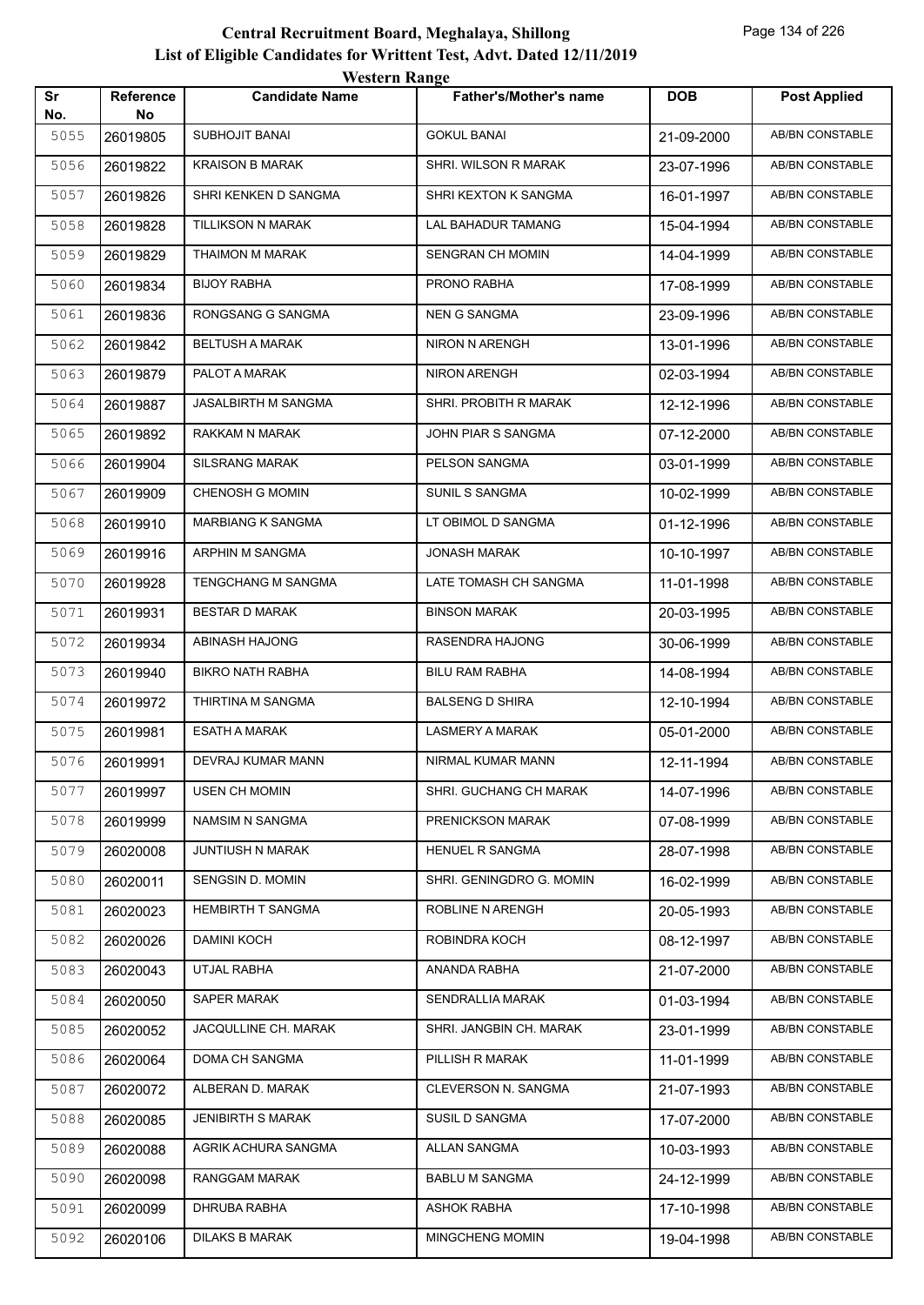|           |                         | western Kange             |                               |            |                        |
|-----------|-------------------------|---------------------------|-------------------------------|------------|------------------------|
| Sr<br>No. | <b>Reference</b><br>No. | <b>Candidate Name</b>     | <b>Father's/Mother's name</b> | <b>DOB</b> | <b>Post Applied</b>    |
| 5093      | 26020117                | DORITH R MARAK            | <b>DEBLUE T SANGMA</b>        | 18-08-1999 | <b>AB/BN CONSTABLE</b> |
| 5094      | 26020121                | <b>NENSTAR SANGMA</b>     | <b>KESOP G MOMIN</b>          | 04-04-1994 | AB/BN CONSTABLE        |
| 5095      | 26020126                | KORMENDRO RABHA           | <b>LOKHON RABHA</b>           | 30-01-1999 | AB/BN CONSTABLE        |
| 5096      | 26020135                | <b>DEMALIN SANGMA</b>     | NENGBIN A MARAK               | 07-12-1999 | <b>AB/BN CONSTABLE</b> |
| 5097      | 26020146                | JULESTER D MARAK          | SELBISTER SANGMA              | 09-12-2000 | AB/BN CONSTABLE        |
| 5098      | 26020148                | <b>LASTHAN CH SANGMA</b>  | <b>MOHITSON M MARAK</b>       | 07-04-1996 | AB/BN CONSTABLE        |
| 5099      | 26020152                | <b>BALTOLOMIO MARAK</b>   | <b>GOLEN MOMIN</b>            | 20-07-2000 | AB/BN CONSTABLE        |
| 5100      | 26020158                | <b>BITDRA RABHA</b>       | AMLAY RABHA                   | 01-04-1996 | AB/BN CONSTABLE        |
| 5101      | 26020159                | CHILLINDRO MOMIN          | <b>SUBASH KOCH</b>            | 05-06-1994 | <b>AB/BN CONSTABLE</b> |
| 5102      | 26020165                | <b>JRANGBATH MARAK</b>    | SIMING D SANGMA               | 24-03-1997 | AB/BN CONSTABLE        |
| 5103      | 26020174                | <b>TRAISA G MOMIN</b>     | <b>WILLIARTH MARAK</b>        | 08-12-1999 | AB/BN CONSTABLE        |
| 5104      | 26020191                | <b>RAMU MARAK</b>         | <b>SEMFORD R MARAK</b>        | 06-12-1994 | AB/BN CONSTABLE        |
| 5105      | 26020201                | <b>GRENEWBIRTH SANGMA</b> | PREDITSON D SANGMA            | 14-09-1998 | AB/BN CONSTABLE        |
| 5106      | 26020202                | <b>RAMSENG MARAK</b>      | <b>EBITHSON SANGMA</b>        | 09-03-1995 | <b>AB/BN CONSTABLE</b> |
| 5107      | 26020203                | <b>JEHAN K SANGMA</b>     | <b>BOJETSON N MARAK</b>       | 18-05-1995 | <b>AB/BN CONSTABLE</b> |
| 5108      | 26020210                | <b>BATTILOMI MARAK</b>    | <b>WATNANG SHIRA</b>          | 15-03-1997 | AB/BN CONSTABLE        |
| 5109      | 26020211                | DONESH KOCH               | KABICHAND KOCH                | 05-01-2000 | AB/BN CONSTABLE        |
| 5110      | 26020223                | PLARE D SHIRA             | <b>MISON B MARAK</b>          | 18-09-1999 | AB/BN CONSTABLE        |
| 5111      | 26020228                | TANGSIL G. MOMIN          | RAITISH MARAK                 | 08-08-1998 | AB/BN CONSTABLE        |
| 5112      | 26020229                | RAJU KUMAR RABHA          | <b>FALGUNI RABHA</b>          | 16-10-1995 | AB/BN CONSTABLE        |
| 5113      | 26020237                | SILBARIN CH MARAK         | SONJING S. SANGMA             | 11-07-1999 | AB/BN CONSTABLE        |
| 5114      | 26020246                | <b>LEVI LESILLY MOMIN</b> | <b>BIOLINE MOMIN</b>          | 07-06-2000 | AB/BN CONSTABLE        |
| 5115      | 26020272                | LODITH ARENGH             | SORONATH K SANGMA             | 12-04-1996 | AB/BN CONSTABLE        |
| 5116      | 26020277                | SENGKAN A SANGMA          | SHRI WINJENG B. MARAK         | 09-09-1997 | AB/BN CONSTABLE        |
| 5117      | 26020283                | STILLINGBATH R MARAK      | ARBEN SANGMA                  | 15-09-1998 | AB/BN CONSTABLE        |
| 5118      | 26020294                | NAMCHINA MOMIN            | <b>HILBHATSON MARAK</b>       | 10-02-1997 | AB/BN CONSTABLE        |
| 5119      | 26020301                | <b>VICKY G MOMIN</b>      | <b>BRUSTON K MARAK</b>        | 12-09-1997 | AB/BN CONSTABLE        |
| 5120      | 26020318                | <b>GATNENDRO M SANGMA</b> | <b>JIBAN R MARAK</b>          | 17-09-1996 | AB/BN CONSTABLE        |
| 5121      | 26020327                | RAHIL M MARAK             | <b>GINON M SANGMA</b>         | 20-07-1999 | AB/BN CONSTABLE        |
| 5122      | 26020331                | JOES CH SANGMA            | MHOE RABHA                    | 20-02-1998 | AB/BN CONSTABLE        |
| 5123      | 26020333                | SONIBATH D. SHIRA         | <b>BRICKSON D. SANGMA</b>     | 20-11-1999 | AB/BN CONSTABLE        |
| 5124      | 26020345                | RAMNAL RABHA              | <b>BONKE RABHA</b>            | 03-01-1997 | AB/BN CONSTABLE        |
| 5125      | 26020357                | CHIBASAL SANGMA           | MAILING M. MARAK              | 21-02-1998 | AB/BN CONSTABLE        |
| 5126      | 26020369                | SALBRAP M SANMGA          | <b>MINTIL SANGMA</b>          | 08-03-2000 | AB/BN CONSTABLE        |
| 5127      | 26020371                | <b>SALGRANG R MARAK</b>   | SHRI. JITEL D SHIRA           | 05-07-2000 | AB/BN CONSTABLE        |
| 5128      | 26020375                | PEDRONATH RABHA           | PROMOD RABHA                  | 01-01-2000 | AB/BN CONSTABLE        |
| 5129      | 26020383                | CHANJAK CH SANGMA         | LT. NENGGIN R MARAK           | 20-07-1997 | AB/BN CONSTABLE        |
| 5130      | 26020388                | SANUKHA MARAK             | DOWN CH MOMIN                 | 10-02-1996 | AB/BN CONSTABLE        |
|           |                         |                           |                               |            |                        |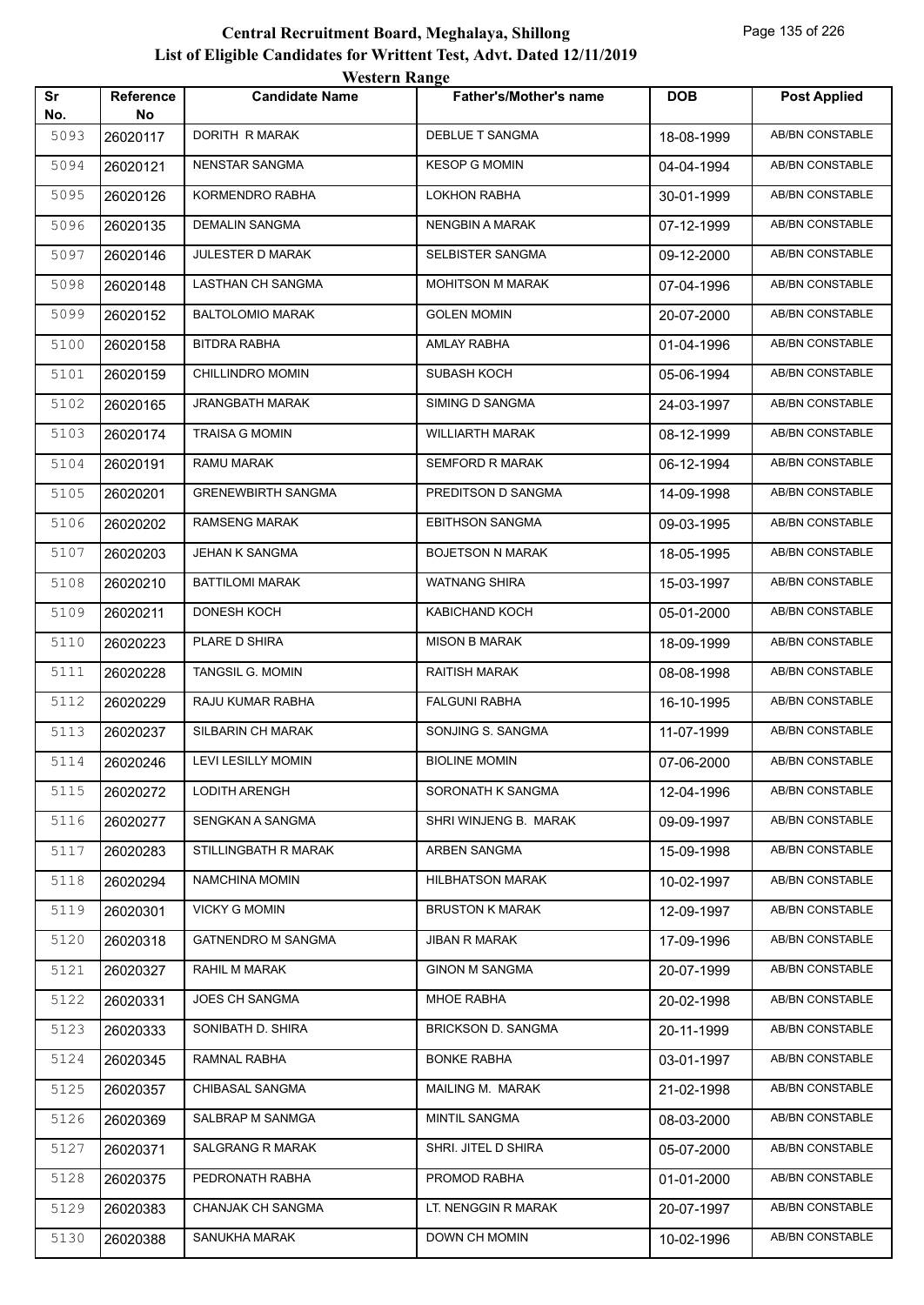|                                                                                                                                   |                        | western Range             |                               |            |                        |
|-----------------------------------------------------------------------------------------------------------------------------------|------------------------|---------------------------|-------------------------------|------------|------------------------|
|                                                                                                                                   | <b>Reference</b><br>No | <b>Candidate Name</b>     | <b>Father's/Mother's name</b> | <b>DOB</b> | <b>Post Applied</b>    |
|                                                                                                                                   | 26020393               | <b>ANITA RAJAK</b>        | SAKICHAND RAJAK               | 14-07-1995 | AB/BN CONSTABLE        |
|                                                                                                                                   | 26020413               | <b>SENGTIK MOMIN</b>      | SHRI BRENALSON ARENGH         | 19-09-1997 | AB/BN CONSTABLE        |
|                                                                                                                                   | 26020418               | <b>TENGSRANG SANGMA</b>   | EBENSING CH. MOMIN            | 24-07-1999 | AB/BN CONSTABLE        |
|                                                                                                                                   | 26020422               | SILLAME A SANGMA          | SHRI WINJENG B. MARAK         | 10-03-1999 | AB/BN CONSTABLE        |
| Sr<br>No.<br>5131<br>5132<br>5133<br>5134<br>5135<br>26020436<br>5136<br>26020443<br>5137<br>26020462<br>5138<br>26020463<br>5139 |                        | <b>BALSRANG K MARAK</b>   | PLAWIN K MARAK                | 16-09-1997 | AB/BN CONSTABLE        |
|                                                                                                                                   |                        | DRENI CHUKAM CH SANGMA    | <b>WITHARSON S MARAK</b>      | 11-12-1998 | AB/BN CONSTABLE        |
|                                                                                                                                   |                        | <b>HEMASWARI RABHA</b>    | <b>ADHIR RAVA</b>             | 16-02-1998 | AB/BN CONSTABLE        |
|                                                                                                                                   |                        | NOKAMCHI B MARAK          | <b>GREBILLA B MARAK</b>       | 28-04-1999 | AB/BN CONSTABLE        |
|                                                                                                                                   | 26020466               | <b>SENGSAN CH MARAK</b>   | <b>DERANG M SANGMA</b>        | 15-05-1997 | AB/BN CONSTABLE        |
| 5140                                                                                                                              | 26020472               | JARIM D SANGMA            | <b>CHANGSENG M. MARAK</b>     | 12-04-1995 | AB/BN CONSTABLE        |
| 5141                                                                                                                              | 26020476               | <b>WESTER MARAK</b>       | <b>JEMISON D MARAK</b>        | 15-09-1997 | AB/BN CONSTABLE        |
| 5142                                                                                                                              | 26020483               | <b>MANSENG CH MARAK</b>   | SOLLEN M SANGMA               | 16-09-1998 | AB/BN CONSTABLE        |
| 5143                                                                                                                              | 26020492               | <b>IDOBATH M MARAK</b>    | LUINSON M SANGMA              | 15-03-2000 | AB/BN CONSTABLE        |
| 5144                                                                                                                              | 26020494               | RAKRAN A SANGMA           | NITARONJON R MARAK            | 14-03-1997 | <b>AB/BN CONSTABLE</b> |
| 5145                                                                                                                              | 26020499               | RIKSAME R MARAK           | SHRI. KALJENG M SANGMA        | 15-08-1999 | <b>AB/BN CONSTABLE</b> |
| 5146                                                                                                                              | 26020527               | NIKRANG M SANGMA          | ONENDRO CH. MARAK             | 27-05-1996 | AB/BN CONSTABLE        |
| 5147                                                                                                                              | 26020538               | NAMSE D SANGMA            | <b>KEBINGSTON MOMIN</b>       | 01-01-1993 | AB/BN CONSTABLE        |
| 5148                                                                                                                              | 26020544               | <b>GRIKMAN MARAK</b>      | KILSON A SANGMA               | 15-04-2000 | AB/BN CONSTABLE        |
| 5149                                                                                                                              | 26020560               | TANGME R. SANGMA          | PRODIP R MARAK                | 01-01-2001 | AB/BN CONSTABLE        |
| 5150                                                                                                                              | 26020563               | KOPOLI RABHA              | LT PWENDRO RABHA              | 05-11-2000 | AB/BN CONSTABLE        |
| 5151                                                                                                                              | 26020564               | <b>LENNY R MARAK</b>      | DEVANOND M MARAK              | 15-11-1996 | AB/BN CONSTABLE        |
| 5152                                                                                                                              | 26020569               | <b>RAKSIL M MARAK</b>     | <b>GOPAL SANGMA</b>           | 04-01-1997 | AB/BN CONSTABLE        |
| 5153                                                                                                                              | 26020570               | <b>RESWILD MOMIN</b>      | <b>GREATWILSON K MARAK</b>    | 10-07-1995 | AB/BN CONSTABLE        |
| 5154                                                                                                                              | 26020574               | DOKAM M MARAK             | ROCKSWELL N SANGMA            | 25-09-2000 | AB/BN CONSTABLE        |
| 5155                                                                                                                              | 26020585               | <b>CHANAMBER M SANGMA</b> | JONENDRO SANGMA               | 05-06-1995 | AB/BN CONSTABLE        |
| 5156                                                                                                                              | 26020587               | PROTISH RABHA             | <b>TILING RABHA</b>           | 16-02-1994 | AB/BN CONSTABLE        |
| 5157                                                                                                                              | 26020600               | AJARI M MARAK             | <b>MEGAR CH MARAK</b>         | 17-01-1995 | AB/BN CONSTABLE        |
| 5158                                                                                                                              | 26020610               | <b>MARTHEN R MARAK</b>    | LT SUNIL M SANGMA             | 19-11-1999 | AB/BN CONSTABLE        |
| 5159                                                                                                                              | 26020613               | <b>BISHAL DAS</b>         | <b>GAURANGA DAS</b>           | 20-03-2000 | AB/BN CONSTABLE        |
| 5160                                                                                                                              | 26020616               | <b>BONCHRANG SANGMA</b>   | <b>BENINGSTON SANGMA</b>      | 01-01-2001 | AB/BN CONSTABLE        |
| 5161                                                                                                                              | 26020637               | FRINCEY D ARENGH          | POLINA D ARENGH               | 06-06-1999 | AB/BN CONSTABLE        |
| 5162                                                                                                                              | 26020663               | <b>INDRICK N MARAK</b>    | PITARSON SANGMA               | 16-12-1995 | AB/BN CONSTABLE        |
| 5163                                                                                                                              | 26020670               | LOCARBATH SANGMA          | LT SAMTON N SANGMA            | 13-04-1998 | AB/BN CONSTABLE        |
| 5164                                                                                                                              | 26020671               | MOJINDAL M MARAK          | ANTON N SANGMA                | 08-03-1994 | AB/BN CONSTABLE        |
| 5165                                                                                                                              | 26020693               | <b>TENGRE MARAK</b>       | MINOTH A. SANGMA              | 30-04-1998 | AB/BN CONSTABLE        |
| 5166                                                                                                                              | 26020694               | MONOSH SANGMA             | <b>GONENDRO MARAK</b>         | 25-02-2000 | AB/BN CONSTABLE        |
| 5167                                                                                                                              | 26020701               | <b>BIMCHINA SANGMA</b>    | SHRI MITROSEN MOMIN           | 29-11-2000 | AB/BN CONSTABLE        |
| 5168                                                                                                                              | 26020702               | <b>JERIOUS MARAK</b>      | RONENSING MOMIN               | 07-12-1998 | AB/BN CONSTABLE        |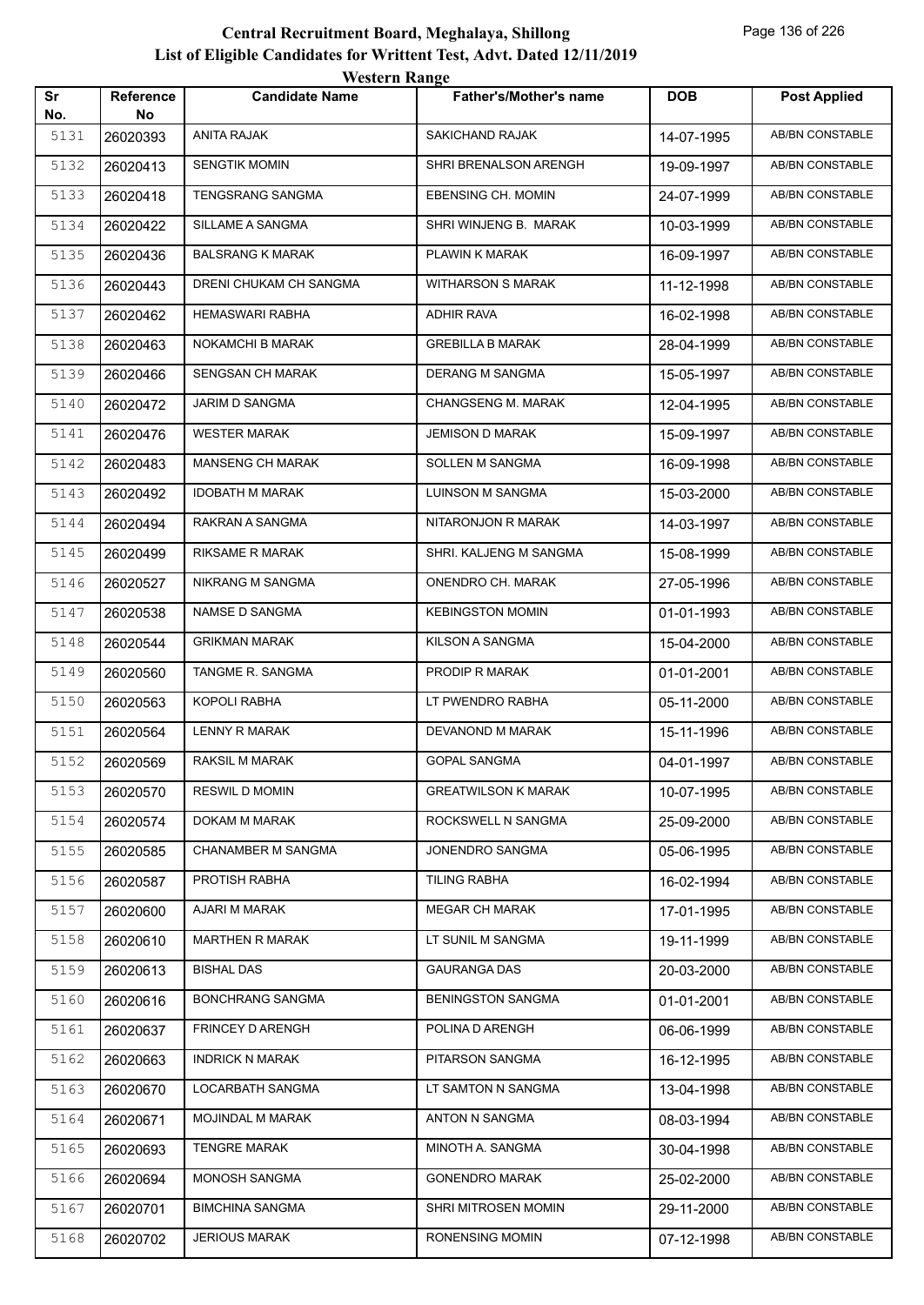|           |                 | western Range            |                                          |            |                        |
|-----------|-----------------|--------------------------|------------------------------------------|------------|------------------------|
| Sr<br>No. | Reference<br>No | <b>Candidate Name</b>    | Father's/Mother's name                   | <b>DOB</b> | <b>Post Applied</b>    |
| 5169      | 26020738        | <b>MERINGTON P MARAK</b> | <b>WILLINGTON M SANGMA</b>               | 02-01-2000 | AB/BN CONSTABLE        |
| 5170      | 26020741        | <b>LAKSRANG MARAK</b>    | <b>KRENSTONE D SANGMA</b>                | 23-11-1999 | AB/BN CONSTABLE        |
| 5171      | 26020754        | ROMILLA RABHA            | JOGORAM RABHA / RUPAWATI<br><b>RABHA</b> | 19-10-1997 | AB/BN CONSTABLE        |
| 5172      | 26020762        | <b>TENGWAL M MARAK</b>   | SENGGAN M SANGMA                         | 04-05-1996 | AB/BN CONSTABLE        |
| 5173      | 26020768        | <b>MARSILLA T SANGMA</b> | <b>JANEN CH MARAK</b>                    | 13-03-1999 | AB/BN CONSTABLE        |
| 5174      | 26020770        | PANSENG M SANGMA         | <b>JEWIL MARAK</b>                       | 18-05-1995 | AB/BN CONSTABLE        |
| 5175      | 26020791        | <b>TESANG MOMIN</b>      | SUDHERSON SANGMA                         | 01-02-1996 | AB/BN CONSTABLE        |
| 5176      | 26020799        | <b>MAGILSON N SANGMA</b> | <b>ISTER R SANGMA</b>                    | 02-04-1995 | AB/BN CONSTABLE        |
| 5177      | 26020812        | THAININGBIRTH R MARAK    | SOTOSING CH SANGMA                       | 27-09-1993 | AB/BN CONSTABLE        |
| 5178      | 26020819        | <b>MALDRIN M MARAK</b>   | NOJENDRO R SANGMA                        | 01-01-2000 | AB/BN CONSTABLE        |
| 5179      | 26020825        | MINGSENG R. MARAK        | <b>JENGNAN CH MOMIN</b>                  | 27-07-1995 | AB/BN CONSTABLE        |
| 5180      | 26020831        | <b>CHITRA R SANGMA</b>   | <b>MARPIT S SANGMA</b>                   | 29-08-1996 | AB/BN CONSTABLE        |
| 5181      | 26020854        | <b>KRANSON M SANGMA</b>  | PANJING CH MARAK                         | 10-12-1998 | <b>AB/BN CONSTABLE</b> |
| 5182      | 26020858        | <b>BILSENG R MARAK</b>   | <b>RENATHSON M MARAK/ LEJINA R</b>       | 11-09-1998 | AB/BN CONSTABLE        |
| 5183      | 26020876        | RANGSIL W SANGMA         | <b>MARAK</b><br>SLECTON A SANGMA         | 23-04-1995 | <b>AB/BN CONSTABLE</b> |
| 5184      | 26020904        | <b>REBATSON MARAK</b>    | TANESWAR SANGMA                          | 20-03-1998 | AB/BN CONSTABLE        |
| 5185      | 26020906        | RIKSHALBIRTHT SANGMA     | PHINEN A SANGMA                          | 24-08-1997 | AB/BN CONSTABLE        |
| 5186      | 26020921        | <b>JUTTON MARAK</b>      | LT SONTOSH R MARAK                       | 02-10-1994 | AB/BN CONSTABLE        |
| 5187      | 26020928        | RATNESWAR HAJONG         | LT. SONOTH HAJONG                        | 04-12-1995 | AB/BN CONSTABLE        |
| 5188      | 26020934        | <b>MEDISON A.MARAK</b>   | PISON CH SANGMA                          | 17-09-1998 | <b>AB/BN CONSTABLE</b> |
| 5189      | 26020950        | <b>HARJIT KOCH</b>       | <b>TINESH KOCH</b>                       | 15-11-1998 | AB/BN CONSTABLE        |
| 5190      | 26020955        | DALSENG A SANGMA         | <b>MINAN B MARAK</b>                     | 13-04-1998 | AB/BN CONSTABLE        |
| 5191      | 26020974        | TENGWAN M SANGMA         | PRAN MOMIN                               | 17-10-2000 | AB/BN CONSTABLE        |
| 5192      | 26020975        | ELITHAM D SANGMA         | <b>HEMAR N MARAK</b>                     | 20-11-1996 | AB/BN CONSTABLE        |
| 5193      | 26020990        | WASHBATH R. MARAK        | SULLENDRO D. SANGMA                      | 30-03-1999 | AB/BN CONSTABLE        |
| 5194      | 26020996        | <b>ENJAR SANGMA</b>      | <b>BRENA N. MARAK</b>                    | 04-03-1995 | AB/BN CONSTABLE        |
| 5195      | 26021012        | <b>EXWELL R. MARAK</b>   | CHEMICAL M. SANGMA                       | 03-12-1993 | AB/BN CONSTABLE        |
| 5196      | 26021014        | TENOKCHI CH. MOMIN       | BILLAM B. MARAK                          | 15-03-1997 | AB/BN CONSTABLE        |
| 5197      | 26021018        | <b>TENGJRA CH MARAK</b>  | TENGSIN M SANGMA                         | 04-09-1999 | AB/BN CONSTABLE        |
| 5198      | 26021030        | NIKSRANG MARAK           | ARKINSON CH. SANGMA                      | 23-01-1997 | AB/BN CONSTABLE        |
| 5199      | 26021049        | RAKMAN MARAK             | EVEL N MARAK                             | 28-08-2000 | AB/BN CONSTABLE        |
| 5200      | 26021054        | <b>GOERA CH MARAK</b>    | TOBILESH D SANGMA                        | 03-05-1995 | AB/BN CONSTABLE        |
| 5201      | 26021055        | SILBIRTH MOMIN           | HARNINGBIRT CH MARAK                     | 20-05-1997 | AB/BN CONSTABLE        |
| 5202      | 26021061        | <b>MANCHANG D SHIRA</b>  | <b>RIEFSTHONE ARENGH</b>                 | 01-01-1999 | AB/BN CONSTABLE        |
| 5203      | 26021088        | KEWIL R MARAK            | SENGMAN D SANGMA                         | 02-04-2000 | AB/BN CONSTABLE        |
| 5204      | 26021090        | <b>BALJIM CH MOMIN</b>   | PRETHINGSTONE N MARAK                    | 30-09-1998 | AB/BN CONSTABLE        |
| 5205      | 26021091        | NEWBELL SANGMA           | <b>KENTING CH MARAK</b>                  | 12-06-1997 | AB/BN CONSTABLE        |
| 5206      | 26021103        | RIPRAP JEMSTAR MARAK     | NOTSENG M SANGMA                         | 18-11-1998 | AB/BN CONSTABLE        |
|           |                 |                          |                                          |            |                        |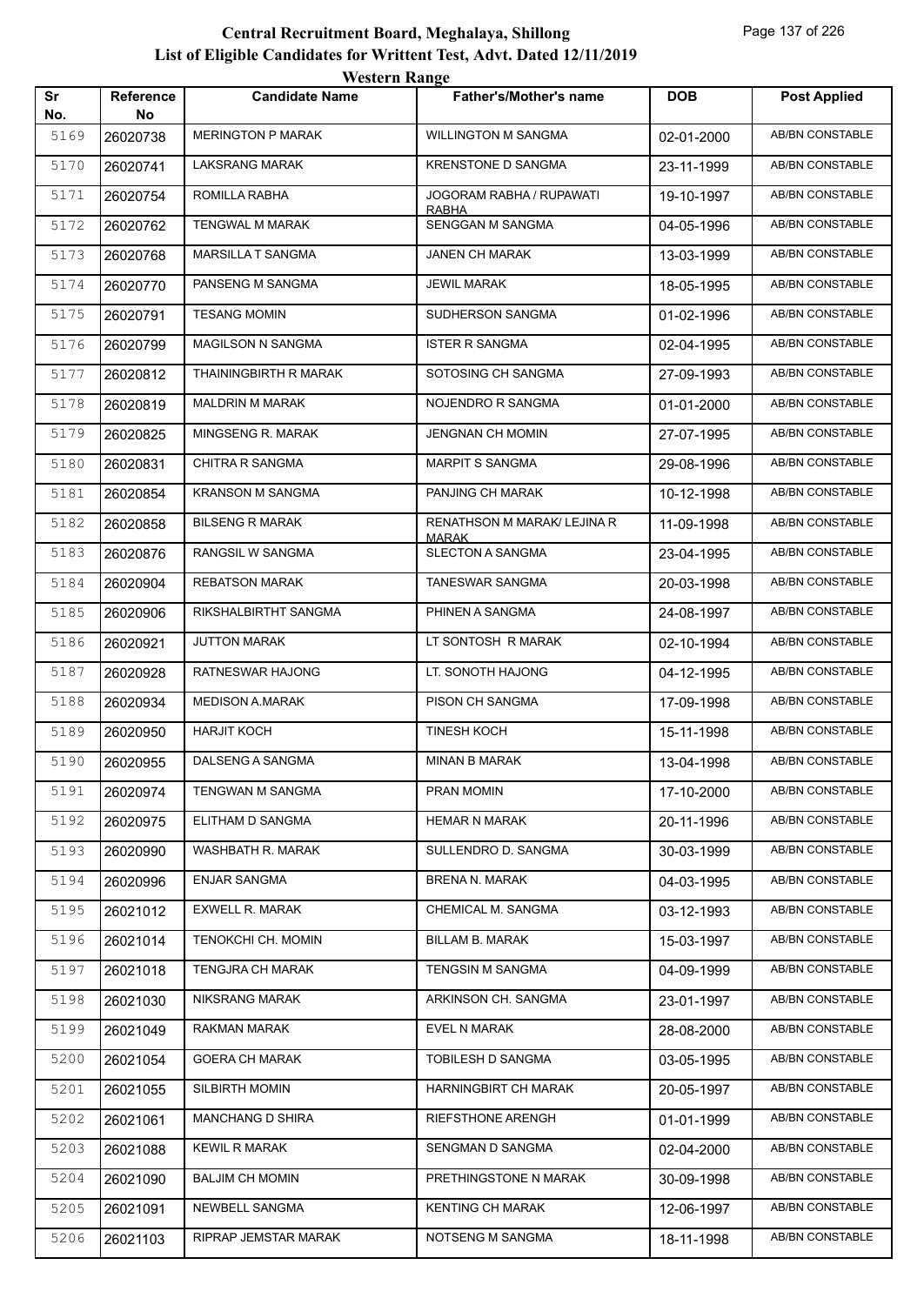|           |                        | <b>Western Range</b>      |                               |            |                        |
|-----------|------------------------|---------------------------|-------------------------------|------------|------------------------|
| Sr<br>No. | <b>Reference</b><br>No | <b>Candidate Name</b>     | <b>Father's/Mother's name</b> | <b>DOB</b> | <b>Post Applied</b>    |
| 5207      | 26021119               | <b>NAMPOT CH MARAK</b>    | LT.BRANTON D SANGMA           | 01-01-1993 | <b>AB/BN CONSTABLE</b> |
| 5208      | 26021133               | <b>GALSRAM T SANGMA</b>   | <b>WATMI T SANGMA</b>         | 15-04-1999 | AB/BN CONSTABLE        |
| 5209      | 26021171               | MARSHAL G MOMIN           | LUTISH M SANGMA               | 12-05-2000 | AB/BN CONSTABLE        |
| 5210      | 26021178               | <b>DINGCHAK N MARAK</b>   | LT, HENITHSON R SANGMA        | 07-08-1999 | <b>AB/BN CONSTABLE</b> |
| 5211      | 26021193               | <b>JEANTHINE M MARAK</b>  | NELJOHN SANGMA                | 03-05-1996 | AB/BN CONSTABLE        |
| 5212      | 26021195               | <b>HAMING SANGMA</b>      | <b>WILLIAM MARAK</b>          | 10-06-1999 | AB/BN CONSTABLE        |
| 5213      | 26021196               | RANANG N. SANGMA          | JERON M. SANGMA               | 16-10-1999 | AB/BN CONSTABLE        |
| 5214      | 26021206               | JOHN WILLIAM A SANGMA     | <b>KENITH CH MOMIN</b>        | 27-12-1999 | <b>AB/BN CONSTABLE</b> |
| 5215      | 26021219               | CHINCHIYOUNG SANGMA       | DYUKE N SANGMA                | 03-09-1999 | <b>AB/BN CONSTABLE</b> |
| 5216      | 26021224               | <b>BILSENG A SANGMA</b>   | <b>RASAN CH MARAK</b>         | 24-05-1993 | AB/BN CONSTABLE        |
| 5217      | 26021248               | <b>ARNABATH MOMIN</b>     | MOCHIROTH M. SANGMA           | 13-11-1997 | <b>AB/BN CONSTABLE</b> |
| 5218      | 26021254               | <b>RINGKY K MARAK</b>     | KARMILAR D SANGMA             | 12-01-2000 | AB/BN CONSTABLE        |
| 5219      | 26021265               | ROKIME R MARAK            | <b>NOBIN SANGMA</b>           | 14-12-1997 | <b>AB/BN CONSTABLE</b> |
| 5220      | 26021293               | JRANGKEAR CH MOMIN        | <b>MARTHIN MOMIN</b>          | 16-12-1997 | <b>AB/BN CONSTABLE</b> |
| 5221      | 26021322               | OMIA R MARAK              | LUCASH T SANGMA               | 17-12-1997 | AB/BN CONSTABLE        |
| 5222      | 26021349               | <b>DODIME M MARAK</b>     | JOSHINA A SANGMA              | 26-04-1998 | <b>AB/BN CONSTABLE</b> |
| 5223      | 26021355               | <b>SASIMKAN B MARAK</b>   | <b>JOHNMINAR MOMIN</b>        | 25-04-2000 | AB/BN CONSTABLE        |
| 5224      | 26021376               | MILLISORON BASUMATARY     | NAROTH BASUMATARY             | 12-02-1994 | <b>AB/BN CONSTABLE</b> |
| 5225      | 26021380               | <b>BONTHI M SANGMA</b>    | <b>BISING SANGMA</b>          | 20-04-1997 | <b>AB/BN CONSTABLE</b> |
| 5226      | 26021390               | SALMATCHI S SANGMA        | LT. BANGKISON DALU            | 31-05-1997 | <b>AB/BN CONSTABLE</b> |
| 5227      | 26021392               | <b>SENGSIL G MOMIN</b>    | BHUPENDRA D SANGMA            | 14-05-1997 | AB/BN CONSTABLE        |
| 5228      | 26021409               | PROHOLLAD RABHA           | PARIMAL RABHA                 | 23-02-1999 | AB/BN CONSTABLE        |
| 5229      | 26021474               | NICKU MARAK               | ROMEL SANGMA                  | 02-06-1997 | AB/BN CONSTABLE        |
| 5230      | 26021517               | SILBINA MARAK             | WAYSTONE SANGMA               | 01-02-1998 | AB/BN CONSTABLE        |
| 5231      | 26021543               | <b>JASIKKIME CH MARAK</b> | <b>LIPSON M SANGMA</b>        | 22-12-1998 | AB/BN CONSTABLE        |
| 5232      | 26021565               | NOSILCHI R SANGMA         | PAROTSING N MARAK             | 11-05-1996 | AB/BN CONSTABLE        |
| 5233      | 26021572               | <b>TENGAN MARAK</b>       | ROBEN MARAK                   | 18-08-1998 | AB/BN CONSTABLE        |
| 5234      | 26021629               | WALSRAM SANGMA            | <b>WALLIM MARAK</b>           | 28-04-2000 | AB/BN CONSTABLE        |
| 5235      | 26021654               | <b>TUNATH MARAK</b>       | JONGBIN SANGMA                | 12-03-1994 | AB/BN CONSTABLE        |
| 5236      | 26021679               | JONSENG CH MOMIN          | <b>GONENDRA MARAK</b>         | 22-09-1996 | AB/BN CONSTABLE        |
| 5237      | 26021683               | SANJILLA CH MARAK         | <b>GATJING D SANGMA</b>       | 18-06-1998 | AB/BN CONSTABLE        |
| 5238      | 26021696               | JOSEPH CH MARAK           | KALLIPSON M MARAK             | 10-07-2000 | AB/BN CONSTABLE        |
| 5239      | 26021718               | TATARA RABUGA T SANGMA    | LAIDINA T SANGMA              | 16-06-1994 | AB/BN CONSTABLE        |
| 5240      | 26021731               | <b>TENGSRAM MOMIN</b>     | NERU MARAK                    | 25-11-2000 | AB/BN CONSTABLE        |
| 5241      | 26021753               | SIWAN R SANGMA            | POLIT A SANGMA                | 03-02-1999 | AB/BN CONSTABLE        |
| 5242      | 26021758               | ELLIANTH G MOMIN          | BOSINATH SANGMA               | 20-03-1999 | AB/BN CONSTABLE        |
| 5243      | 26021780               | TITTIO M SANGMA           | SUNTUSH G MOMIN               | 05-02-1999 | AB/BN CONSTABLE        |
| 5244      | 26021811               | <b>HENRY R MARAK</b>      | SELESTINE T SNAGMA            | 02-09-1999 | AB/BN CONSTABLE        |
|           |                        |                           |                               |            |                        |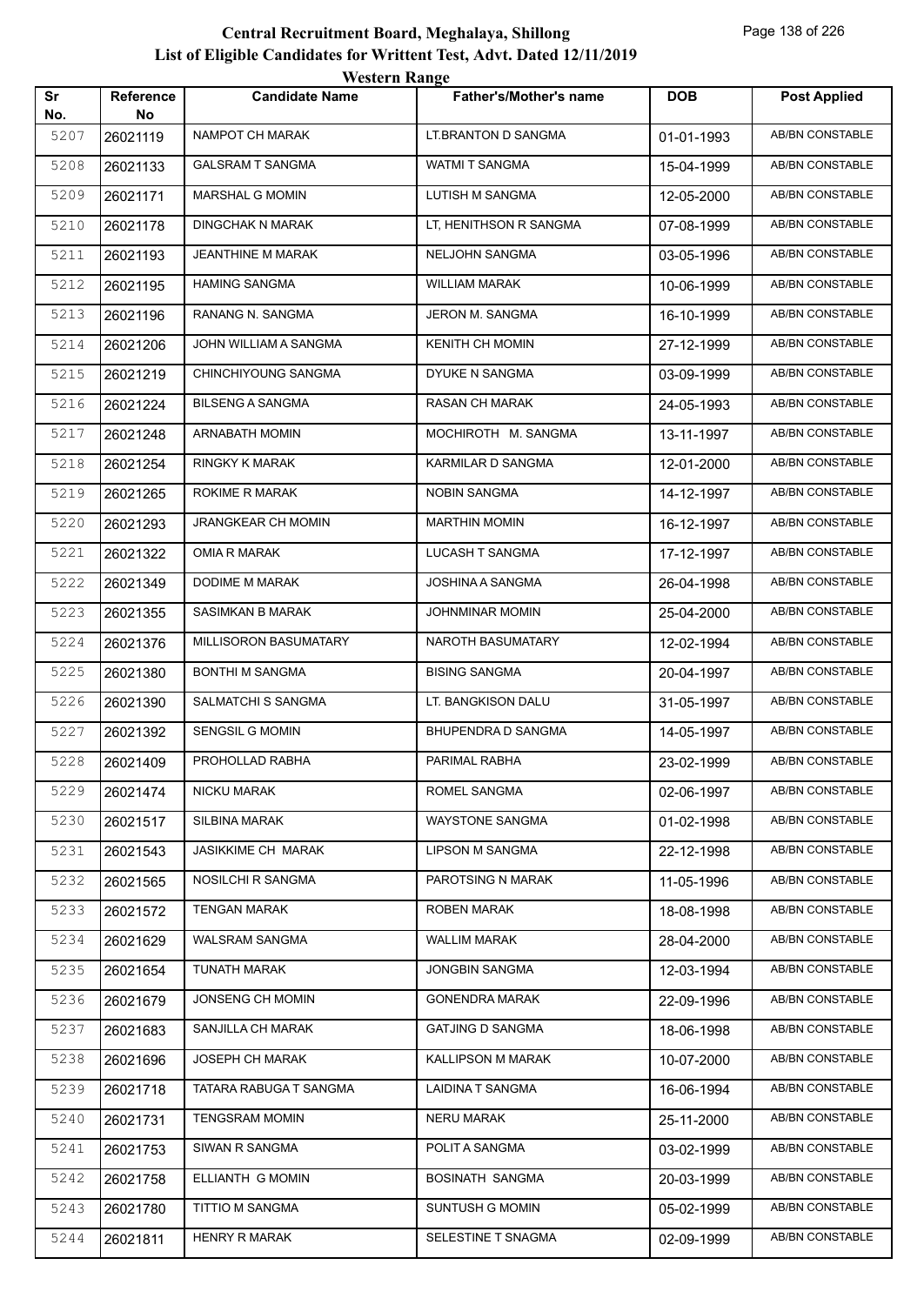|           |                 | western Kange            |                                    |            |                        |
|-----------|-----------------|--------------------------|------------------------------------|------------|------------------------|
| Sr<br>No. | Reference<br>No | <b>Candidate Name</b>    | Father's/Mother's name             | <b>DOB</b> | <b>Post Applied</b>    |
| 5245      | 26021812        | FRANCISE CH. SANGMA      | <b>MACKSON D SHIRA</b>             | 06-05-1999 | <b>AB/BN CONSTABLE</b> |
| 5246      | 26021817        | <b>TRIDIP KOCH</b>       | <b>KEPT KOCH</b>                   | 16-12-1999 | <b>AB/BN CONSTABLE</b> |
| 5247      | 26021820        | JOHNCALVIN NONGPHUD      | KANDAR LYNGKHOI                    | 07-03-1993 | <b>AB/BN CONSTABLE</b> |
| 5248      | 26021831        | SINCHANG M SANGMA        | SAHITH CH MARAK                    | 19-08-1998 | AB/BN CONSTABLE        |
| 5249      | 26021836        | <b>EMDON SANGMA</b>      | <b>ENENDRO A SANGMA</b>            | 12-01-1994 | AB/BN CONSTABLE        |
| 5250      | 26021839        | MAHANANDA HAJONG         | ANANTA HAJONG                      | 16-09-1999 | AB/BN CONSTABLE        |
| 5251      | 26021857        | SATMELISH A MARAK        | <b>CLEANSON SANGMA</b>             | 10-02-1997 | AB/BN CONSTABLE        |
| 5252      | 26021861        | KIRAN N MARAK            | <b>MONTI SANGMA</b>                | 05-03-1995 | <b>AB/BN CONSTABLE</b> |
| 5253      | 26021887        | <b>BRELNETH CH MARAK</b> | RAIMINSON R SANGMA                 | 12-03-1995 | AB/BN CONSTABLE        |
| 5254      | 26021897        | <b>SILCHIRA M MOMIN</b>  | PREDILSON MARAK                    | 01-02-1993 | AB/BN CONSTABLE        |
| 5255      | 26021904        | TANGSAN M SANGMA         | SABINDRA A. SANGMA                 | 10-08-1996 | <b>AB/BN CONSTABLE</b> |
| 5256      | 26021935        | SILTRIN S SANGMA         | JONATHSON CH MARAK                 | 22-04-1999 | AB/BN CONSTABLE        |
| 5257      | 26021947        | <b>BALIRAM RABHA</b>     | <b>SALANTA RABHA</b>               | 09-06-1999 | AB/BN CONSTABLE        |
| 5258      | 26021959        | HAREN D. SANGMA          | LATE. BENEDISH R. MARAK            | 15-04-1997 | AB/BN CONSTABLE        |
| 5259      | 26021963        | NANIGOPAL RABHA          | ANANDO RABHA                       | 01-01-1999 | AB/BN CONSTABLE        |
| 5260      | 26021976        | LEVING A. SANGMA         | MOHON T. SANGMA                    | 19-06-1994 | AB/BN CONSTABLE        |
| 5261      | 26021992        | SENGWATH CH MARAK        | <b>DIJESH MARAK</b>                | 18-09-1998 | <b>AB/BN CONSTABLE</b> |
| 5262      | 26022019        | RAJAT M. SANGMA          | GITA M. SANGMA                     | 28-04-1997 | AB/BN CONSTABLE        |
| 5263      | 26022035        | SENGNANG A SANGMA        | <b>JEBISON M SANGMA</b>            | 31-01-1994 | AB/BN CONSTABLE        |
| 5264      | 26022049        | <b>RAKESH BASUMATARY</b> | LT SARBESWAR BASUMATARY            | 26-11-1997 | AB/BN CONSTABLE        |
| 5265      | 26022092        | <b>BONASON MARAK</b>     | NANI D SANGMA                      | 08-04-2000 | AB/BN CONSTABLE        |
| 5266      | 26022110        | SAMUEL N SANGMA          | LATE HUMAIOD G MOMIN               | 26-05-1998 | AB/BN CONSTABLE        |
| 5267      | 26022142        | <b>GRANFILD A SANGMA</b> | KRILLER K SANGMA                   | 31-08-1999 | AB/BN CONSTABLE        |
| 5268      | 26022157        | GILBIRTH A. SANGMA       | LT. HELFORD S MARAK                | 15-08-1993 | AB/BN CONSTABLE        |
| 5269      | 26022201        | LENIBERTH N SANGMA       | <b>LUXBERTH MOMIN</b>              | 09-03-2000 | AB/BN CONSTABLE        |
| 5270      | 26022233        | DILJA N MARAK            | BOTME M SANGMA                     | 21-12-2000 | AB/BN CONSTABLE        |
| 5271      | 26022251        | BRIYANLONA S. SANGMA     | NENJIN N. MARAK                    | 14-02-1994 | AB/BN CONSTABLE        |
| 5272      | 26022333        | FRIDAYBIRTH R. MARAK     | MR, HEBIN MARAK/ SMT. SAILISH      | 10-10-1999 | AB/BN CONSTABLE        |
| 5273      | 26022337        | <b>REMIAR SANGMA</b>     | R. MARAK<br><b>BODONSING MOMIN</b> | 21-10-1998 | AB/BN CONSTABLE        |
| 5274      | 26022338        | WISHDOM N SANGMA         | <b>WATERSON G MOMIN</b>            | 29-01-1993 | AB/BN CONSTABLE        |
| 5275      | 26022346        | SALSRANG CH MARAK        | JERATSON A SANGMA                  | 06-03-1996 | AB/BN CONSTABLE        |
| 5276      | 26022351        | AHINUR ISLAM             | JOHURUL ISLAM                      | 10-06-2000 | AB/BN CONSTABLE        |
| 5277      | 26022405        | ARTHWEL M SANGMA         | TENENDRO CH MARAK                  | 04-07-1996 | AB/BN CONSTABLE        |
| 5278      | 26022448        | CHUANGCHONG MOMIN        | <b>GRENDETHSON MOMIN</b>           | 03-09-1999 | AB/BN CONSTABLE        |
| 5279      | 26022466        | LUKKE SALGRIK SANGMA     | SENGBATH G. MOMIN                  | 04-12-2000 | AB/BN CONSTABLE        |
| 5280      | 26022471        | <b>BRADI CH SANGMA</b>   | PULBARIN CH SANGMA                 | 18-08-1999 | AB/BN CONSTABLE        |
| 5281      | 26022522        | <b>KRISHNA RABHA</b>     | <b>DULUK RABHA</b>                 | 18-03-1998 | AB/BN CONSTABLE        |
| 5282      | 26022611        | <b>JIKKO CH MARAK</b>    | LUBITH D SANGMA                    | 14-03-1996 | AB/BN CONSTABLE        |
|           |                 |                          |                                    |            |                        |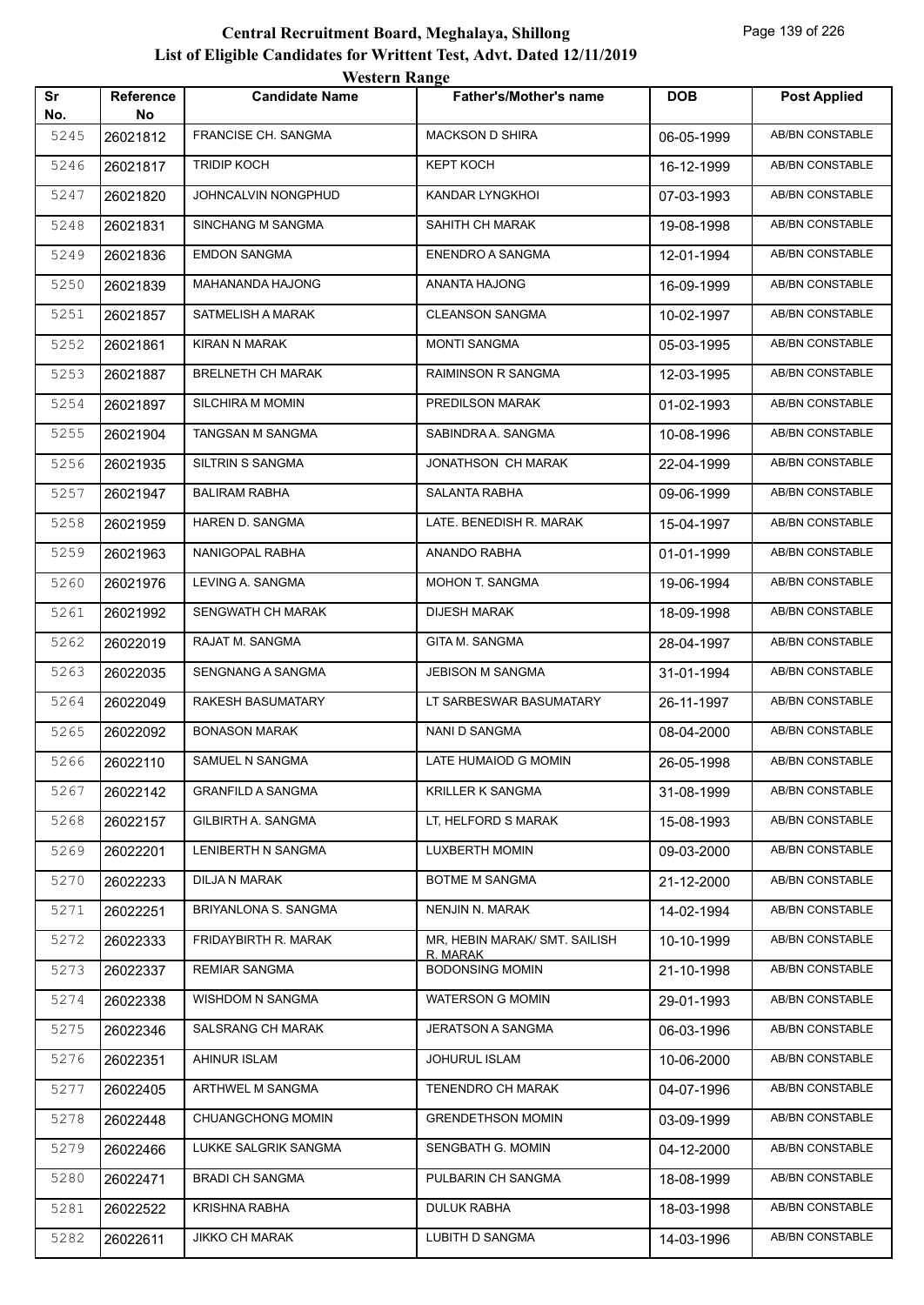|           |                        | <b>Western Range</b>                    |                               |            |                        |
|-----------|------------------------|-----------------------------------------|-------------------------------|------------|------------------------|
| Sr<br>No. | <b>Reference</b><br>No | <b>Candidate Name</b>                   | <b>Father's/Mother's name</b> | <b>DOB</b> | <b>Post Applied</b>    |
| 5283      | 26022658               | SHRI. RIKKISTON R. SANGMA               | SHRI. KRESWELL M. MARAK       | 27-01-1999 | <b>AB/BN CONSTABLE</b> |
| 5284      | 26022678               | RAPSE N SANGMA                          | SIPARSON R SANGMA             | 21-02-2000 | <b>AB/BN CONSTABLE</b> |
| 5285      | 26022826               | CHERANG .M.MARAK MRONG                  | KEBINATH .M.MARAK             | 08-03-2000 | <b>AB/BN CONSTABLE</b> |
| 5286      | 26022909               | <b>MARAK</b><br><b>BALNIAN A SANGMA</b> | ROMEN CH MARAK                | 12-03-1996 | <b>AB/BN CONSTABLE</b> |
| 5287      | 26022960               | <b>ENCY GLO PIDIA MOMIN</b>             | <b>LIPSTON MARAK</b>          | 14-07-2000 | AB/BN CONSTABLE        |
| 5288      | 26022968               | <b>TENGSRANG CH SANGMA</b>              | <b>RIMJENG CH MARAK</b>       | 03-04-1998 | AB/BN CONSTABLE        |
| 5289      | 26022986               | CHANDRABATH D SANGMA                    | <b>WETCHON CH MARAK</b>       | 15-01-2000 | AB/BN CONSTABLE        |
| 5290      | 26022987               | <b>TENGRITHA CH MARAK</b>               | DARWIN R MARAK                | 05-01-1999 | <b>AB/BN CONSTABLE</b> |
| 5291      | 26022990               | <b>ELARTHSON K SANGMA</b>               | <b>EMSING D MARAK</b>         | 05-04-1994 | <b>AB/BN CONSTABLE</b> |
| 5292      | 26023001               | MERULNISHA SANGMA                       | <b>RUTHENBIRTH MARAK</b>      | 01-08-1993 | <b>AB/BN CONSTABLE</b> |
| 5293      | 26023011               | AKKINGWEL M SANGMA                      | <b>MENJING CH MOMIN</b>       | 27-07-1998 | AB/BN CONSTABLE        |
| 5294      | 26023037               | HILLSON M SANGMA                        | DAMBILLINA M SANGMA           | 11-11-2000 | AB/BN CONSTABLE        |
| 5295      | 26023038               | ELBISTONE M SANGMA                      | SHRI. EPSON CH MARAK          | 16-11-1999 | AB/BN CONSTABLE        |
| 5296      | 26023040               | RETHCHART CH MARAK                      | DIJANSING CH SANGMA           | 29-06-1996 | <b>AB/BN CONSTABLE</b> |
| 5297      | 26023048               | <b>WERITSON B MARAK</b>                 | MINGSON M SANGMA              | 11-03-1999 | AB/BN CONSTABLE        |
| 5298      | 26023061               | CHEEKAM D ARENGH                        | SHRI. POTSING MARAK           | 15-10-2000 | <b>AB/BN CONSTABLE</b> |
| 5299      | 26023062               | KALTONG .R. SANGMA                      | <b>GOLLOTSHING MOMIN</b>      | 23-06-1999 | AB/BN CONSTABLE        |
| 5300      | 26023066               | ARSENG SANGMA                           | <b>LIFESTONE MOMIN</b>        | 19-06-1999 | <b>AB/BN CONSTABLE</b> |
| 5301      | 26023072               | SANCHIBATH MOMIN                        | ROPINDRO MARAK                | 10-10-1999 | <b>AB/BN CONSTABLE</b> |
| 5302      | 26023076               | <b>IK RABHA</b>                         | <b>CHORON RABHA</b>           | 21-08-1998 | AB/BN CONSTABLE        |
| 5303      | 26023093               | ARCHANA K MARAK                         | <b>HOLLIPSON SANGMA</b>       | 21-07-1995 | AB/BN CONSTABLE        |
| 5304      | 26023095               | WITHSONBIRTH CH MARAK                   | <b>TATA CH MARAK</b>          | 20-06-1993 | AB/BN CONSTABLE        |
| 5305      | 26023096               | PODMA RABHA                             | MOJEN RABHA                   | 17-09-1993 | AB/BN CONSTABLE        |
| 5306      | 26023100               | RYAN SAMPRAS SANGMA                     | CHAGLA M SANGMA               | 27-06-1993 | AB/BN CONSTABLE        |
| 5307      | 26023112               | TENGBATH R SANGMA                       | <b>TALZAN SANGMA</b>          | 12-05-1999 | AB/BN CONSTABLE        |
| 5308      | 26023115               | PROVENSON N SANGMA                      | MELONATH B MARAK              | 16-07-1993 | AB/BN CONSTABLE        |
| 5309      | 26023119               | <b>LUCKY SANGMA</b>                     | NINDARSON MOMIN               | 01-07-1997 | AB/BN CONSTABLE        |
| 5310      | 26023124               | SENGKAL M. MARAK                        | SALLINA M. MARAK              | 14-11-1993 | AB/BN CONSTABLE        |
| 5311      | 26023130               | SENGKRANG M MARAK                       | ARWINSON D SHIRA              | 07-06-1993 | AB/BN CONSTABLE        |
| 5312      | 26023136               | <b>GRIMCHANG M. MARAK</b>               | SENPOST M. SANGMA             | 22-09-1996 | AB/BN CONSTABLE        |
| 5313      | 26023150               | SIXLAY A MARAK                          | <b>LIPTON SANGMA</b>          | 10-10-1994 | AB/BN CONSTABLE        |
| 5314      | 26023154               | KELLARBATH M. SANGMA                    | SHRI. UNENDRO M. MARAK        | 19-06-1999 | AB/BN CONSTABLE        |
| 5315      | 26023160               | NIKSENG SANGMA                          | NABINDRO M MARAK              | 12-07-1994 | AB/BN CONSTABLE        |
| 5316      | 26023163               | PAIRSON M. MARAK                        | ROHESH N. SANGMA              | 03-08-1995 | AB/BN CONSTABLE        |
| 5317      | 26023179               | TANGSENG R. MARAK                       | PANSENG G. MOMIN              | 04-03-1998 | AB/BN CONSTABLE        |
| 5318      | 26023187               | AMRIT RABHA                             | <b>TIPIN RABHA</b>            | 05-03-1995 | AB/BN CONSTABLE        |
| 5319      | 26023207               | RADINGGA R MARAK                        | FROBESH G MOMIN               | 30-10-1998 | AB/BN CONSTABLE        |
| 5320      | 26023215               | RAKRANG CH MARAK                        | SHRI. PREM T SANGMA           | 15-07-1994 | AB/BN CONSTABLE        |
|           |                        |                                         |                               |            |                        |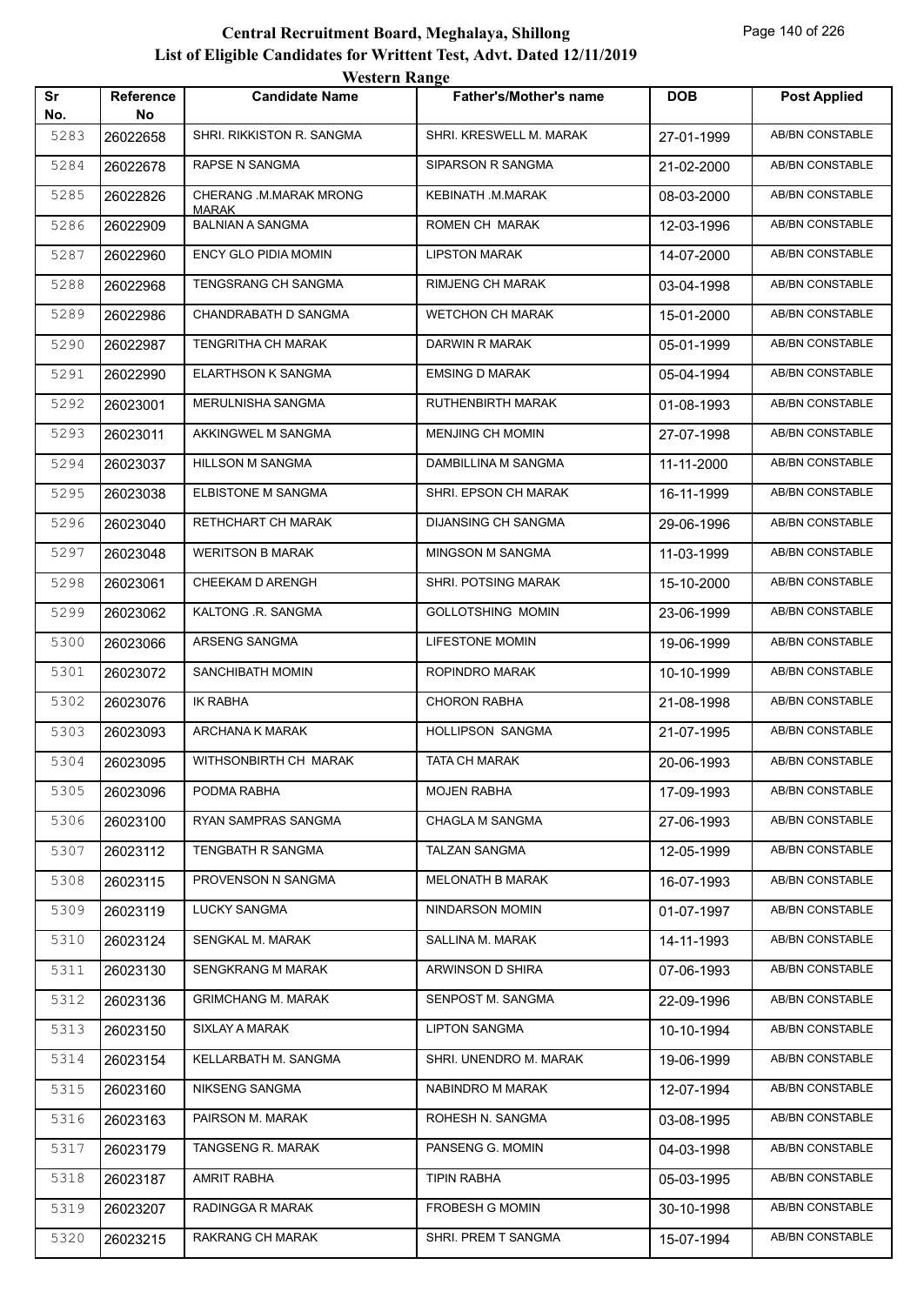| Sr          | Reference      | <b>Candidate Name</b>      | <b>Father's/Mother's name</b>     | <b>DOB</b> | <b>Post Applied</b>    |
|-------------|----------------|----------------------------|-----------------------------------|------------|------------------------|
| No.<br>5321 | No<br>26023220 | RANSENG SANGMA             | <b>GANJENG R MARAK</b>            | 15-12-2000 | AB/BN CONSTABLE        |
| 5322        | 26023221       | MELKUSH SANGMA             | PRITSON MARAK                     | 10-04-1997 | AB/BN CONSTABLE        |
| 5323        | 26023236       | ANSENG A. SANGMA           | TANGJAN CH MARAK                  | 15-10-1997 | <b>AB/BN CONSTABLE</b> |
| 5324        | 26023251       | TRANGKRIM CH MARAK         | NATHARSON CH SANGMA               | 31-10-1995 | AB/BN CONSTABLE        |
| 5325        | 26023252       | SILCHON K SANGMA           | <b>NAJANG M SANGMA</b>            | 20-02-1998 | AB/BN CONSTABLE        |
| 5326        | 26023255       | SALCHE CH MOMIN            | <b>KEEPERSON M MARAK</b>          | 13-10-1999 | AB/BN CONSTABLE        |
| 5327        | 26023256       | <b>RIKRAK R MARAK</b>      | KONGA CH MARAK                    | 22-04-1999 | <b>AB/BN CONSTABLE</b> |
| 5328        | 26023260       | <b>BIJU SANGMA</b>         | <b>NETHISON MOMIN</b>             | 23-10-1997 | AB/BN CONSTABLE        |
| 5329        | 26023267       | KLINDER CH. MARAK          | <b>EMONSING CH. MARAK</b>         | 25-07-1995 | AB/BN CONSTABLE        |
| 5330        | 26023279       | ALDRIN M SANGMA            | <b>DIJING MARAK</b>               | 28-11-1995 | AB/BN CONSTABLE        |
| 5331        | 26023284       | STARFIELD SANGMA           | <b>MARIUS SANGMA</b>              | 26-08-2000 | AB/BN CONSTABLE        |
| 5332        | 26023291       | JELLYBIRTH M SANGMA        | NANGWAN CH MARAK                  | 02-01-1997 | <b>AB/BN CONSTABLE</b> |
| 5333        | 26023301       | <b>SENSEBIRTH N ARENGH</b> | ETHINATH MARAK                    | 21-07-2000 | AB/BN CONSTABLE        |
| 5334        | 26023314       | <b>MANSRANG B MARAK</b>    | KILSON T SANGMA                   | 04-12-1995 | AB/BN CONSTABLE        |
| 5335        | 26023319       | <b>JECKUISH R MARAK</b>    | SENFORD T SANGMA/REJILASH R       | 26-06-2000 | AB/BN CONSTABLE        |
| 5336        | 26023327       | WILWAL T SANGMA            | <b>MARAK</b><br>HANSTING CH MARAK | 31-01-2000 | AB/BN CONSTABLE        |
| 5337        | 26023330       | <b>BANETH M SANGMA</b>     | ROBATSON SANGMA                   | 15-02-1998 | <b>AB/BN CONSTABLE</b> |
| 5338        | 26023341       | TUENBATH G. MOMIN          | PINGSTONE A. SANGMA               | 05-07-1994 | <b>AB/BN CONSTABLE</b> |
| 5339        |                | DERISHBIRTH M MARAK        | SOHENDRO CH MOMIN                 |            | AB/BN CONSTABLE        |
| 5340        | 26023354       | <b>JULIUS T SANGMA</b>     | <b>JENETHSON R MARAK</b>          | 16-02-1996 | AB/BN CONSTABLE        |
| 5341        | 26023363       | <b>LASTHIN D MARAK</b>     | SOTHENDRO SANGMA                  | 02-04-1996 | AB/BN CONSTABLE        |
|             | 26023404       |                            |                                   | 01-08-1994 | AB/BN CONSTABLE        |
| 5342        | 26023418       | <b>KENDRID D. SANGMA</b>   | RAFEL M SANGMA/ARNISH D<br>SANGMA | 07-04-1999 |                        |
| 5343        | 26023428       | <b>SILKIRA MARAK</b>       | <b>MALJENG MARAK</b>              | 16-12-1996 | AB/BN CONSTABLE        |
| 5344        | 26023449       | PAPUSH SANGMA              | SHRI. RONESH MARAK                | 15-06-1997 | AB/BN CONSTABLE        |
| 5345        | 26023467       | LIVINGSTON N. ARENGH       | <b>HIMBIN SANGMA</b>              | 22-06-1997 | AB/BN CONSTABLE        |
| 5346        | 26023468       | APRIN M MARAK              | <b>DIJING MARAK</b>               | 08-04-1998 | AB/BN CONSTABLE        |
| 5347        | 26023470       | ASPILLINE CH. MARAK        | <b>GETWILL SANGMA</b>             | 13-10-2000 | AB/BN CONSTABLE        |
| 5348        | 26023480       | PRENIAR A SANGMA           | TINITH D SHIRA                    | 01-09-1995 | AB/BN CONSTABLE        |
| 5349        | 26023482       | RASNITHA J SANGMA          | RANJEN RABHA                      | 01-08-1995 | AB/BN CONSTABLE        |
| 5350        | 26023484       | NIKSRANG D. SHIRA          | TIJENG M. MARAK                   | 09-08-1998 | AB/BN CONSTABLE        |
| 5351        | 26023492       | RABIO SANGMA               | <b>KEMINDAL MARAK</b>             | 22-06-1995 | AB/BN CONSTABLE        |
| 5352        | 26023496       | <b>MARCOS B MARAK</b>      | JINGAN CH SANGMA                  | 05-08-1999 | AB/BN CONSTABLE        |
| 5353        | 26023506       | RIMCHI D SHIRA             | LUSTAR A SANGMA                   | 31-01-1997 | AB/BN CONSTABLE        |
| 5354        | 26023509       | <b>GREBION A SANGMA</b>    | KARSON D SANGMA                   | 14-11-1999 | AB/BN CONSTABLE        |
| 5355        | 26023512       | HENRYBIRTH D MARAK         | <b>GEDINSON G MOMIN</b>           | 06-08-1994 | AB/BN CONSTABLE        |
| 5356        | 26023518       | NIRMALA D. SANGMA          | SHRI. RONGBOL R. MARAK            | 06-02-1999 | AB/BN CONSTABLE        |
| 5357        | 26023522       | DONSENG G. MOMIN           | <b>KRUJILL R. MARAK</b>           | 06-08-1996 | AB/BN CONSTABLE        |
| 5358        | 26023529       | DONSENG G. MOMIN           | ALPIUSH R. MARAK                  | 07-05-1997 | AB/BN CONSTABLE        |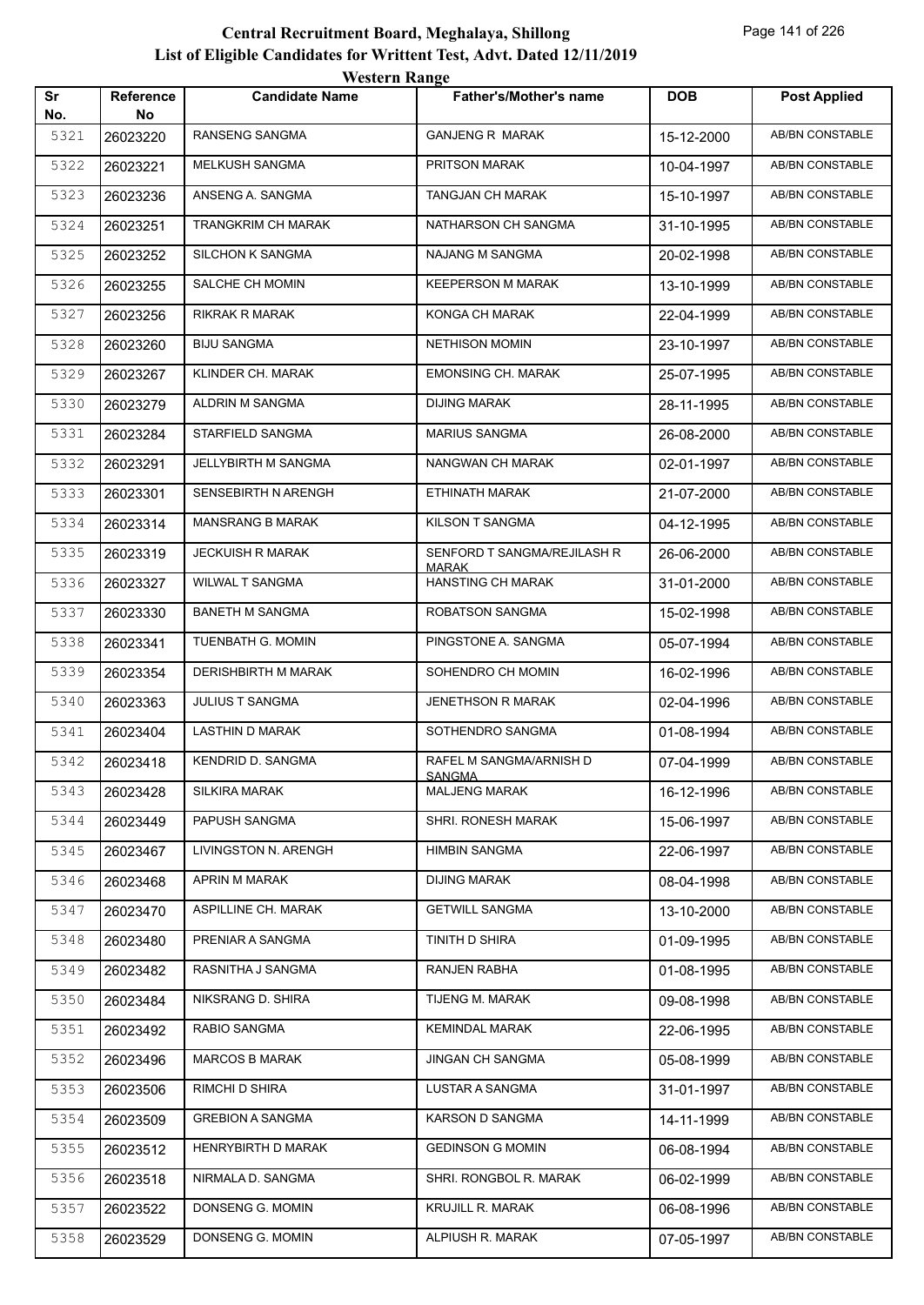|           |                        | <b>Western Range</b>       |                                           |            |                        |
|-----------|------------------------|----------------------------|-------------------------------------------|------------|------------------------|
| Sr<br>No. | <b>Reference</b><br>No | <b>Candidate Name</b>      | <b>Father's/Mother's name</b>             | <b>DOB</b> | <b>Post Applied</b>    |
| 5359      | 26023541               | <b>CLEANSON T SANGMA</b>   | CRUNALETH D SANGMA                        | 20-09-1993 | <b>AB/BN CONSTABLE</b> |
| 5360      | 26023544               | <b>SILMAN CH MARAK</b>     | <b>KEPRI SANGMA</b>                       | 13-03-1993 | AB/BN CONSTABLE        |
| 5361      | 26023545               | <b>NIKRE SANGMA</b>        | <b>KRINGSON MARAK</b>                     | 15-01-1993 | <b>AB/BN CONSTABLE</b> |
| 5362      | 26023559               | PEBOTY CH MARAK            | <b>SENILISH CH MARAK</b>                  | 23-02-1998 | <b>AB/BN CONSTABLE</b> |
| 5363      | 26023568               | <b>MENDHISON CH. MARAK</b> | PILSON A SANGMA                           | 21-03-1993 | AB/BN CONSTABLE        |
| 5364      | 26023571               | <b>JEBITHA CH MARAK</b>    | SHRI JECKSON SANGMA                       | 16-05-1999 | <b>AB/BN CONSTABLE</b> |
| 5365      | 26023575               | <b>TREWIN R MARAK</b>      | <b>RAMITH CH MARAK</b>                    | 06-05-1999 | AB/BN CONSTABLE        |
| 5366      | 26023598               | NECCROSBERTH R SANGMA      | APISH M SANGMA/TREMILLA R                 | 20-05-1994 | <b>AB/BN CONSTABLE</b> |
| 5367      | 26023600               | JAMBAL D SHIRA             | <b>SANGMA</b><br><b>RIEFSTHONE ARENGH</b> | 25-06-2000 | <b>AB/BN CONSTABLE</b> |
| 5368      | 26023604               | SHYAMAL RABHA              | <b>JATAN RABHA</b>                        | 24-02-2000 | AB/BN CONSTABLE        |
| 5369      | 26023618               | <b>KECHE M MARAK</b>       | <b>ROLL CH MARAK</b>                      | 13-11-1997 | <b>AB/BN CONSTABLE</b> |
| 5370      | 26023625               | <b>DOJANG SANGMA</b>       | PRENI SANGMA                              | 31-12-1999 | <b>AB/BN CONSTABLE</b> |
| 5371      | 26023626               | <b>JUHIBIRTH CH. MARAK</b> | WITHILLA CH. MARAK                        | 15-03-1999 | <b>AB/BN CONSTABLE</b> |
| 5372      | 26023636               | <b>BARCELONA SANGMA</b>    | ROMONTUS M MARAK                          | 03-04-2000 | <b>AB/BN CONSTABLE</b> |
| 5373      | 26023637               | <b>FRANCISH D SANGMA</b>   | <b>JOHN R MARAK</b>                       | 25-08-1996 | AB/BN CONSTABLE        |
| 5374      | 26023640               | THANGBOY CH SANGMA         | <b>HEMSTONE CH MARAK</b>                  | 30-10-1998 | <b>AB/BN CONSTABLE</b> |
| 5375      | 26023646               | <b>LIANGBIRTH N MARAK</b>  | <b>DISIN D SANGMA</b>                     | 03-02-1996 | AB/BN CONSTABLE        |
| 5376      | 26023654               | SHEL KUMAR RABHA           | MAJENDRA RABHA                            | 15-11-1997 | <b>AB/BN CONSTABLE</b> |
| 5377      | 26023659               | THELLINGSTON A. SANGMA     | TANGMEK CH MARAK/BANJI A                  | 04-01-1994 | <b>AB/BN CONSTABLE</b> |
| 5378      | 26023660               | <b>JIJIK K MARAK</b>       | <b>SANGMA</b><br>AMINSON R MARAK          | 22-03-1998 | <b>AB/BN CONSTABLE</b> |
| 5379      | 26023676               | <b>ASISH R MARAK</b>       | SHRI. SONTUSH A SANGMA                    | 10-08-1997 | <b>AB/BN CONSTABLE</b> |
| 5380      | 26023688               | <b>BAIDER MARAK</b>        | NOLASH T SANGMA                           | 22-03-1996 | AB/BN CONSTABLE        |
| 5381      | 26023690               | ALAUDIL R                  | MARAK                                     | 10-01-1997 | AB/BN CONSTABLE        |
| 5382      | 26023692               | SHRI. RAKCHANG G. MOMIN    | LT. BIJOY K. SANGMA                       | 24-06-1998 | AB/BN CONSTABLE        |
| 5383      | 26023699               | <b>FEDERAL B MARAK</b>     | <b>ENATHSON N SANGMA</b>                  | 23-10-1993 | AB/BN CONSTABLE        |
| 5384      | 26023712               | RUPMARRY MARAK             | <b>CLISON MARAK</b>                       | 30-08-1996 | AB/BN CONSTABLE        |
| 5385      | 26023718               | <b>MILDRIN B MARAK</b>     | <b>WALTER A SANGMA</b>                    | 16-06-1999 | AB/BN CONSTABLE        |
| 5386      | 26023722               | <b>RIKRIME D SHIRA</b>     | <b>GLOSTERWEL K MARAK</b>                 | 18-11-1997 | AB/BN CONSTABLE        |
| 5387      | 26023733               | ASTIER J SANGMA            | PRENI J SANGMA                            | 20-04-1997 | AB/BN CONSTABLE        |
| 5388      | 26023734               | <b>LENICAR R MARAK</b>     | CANNING T SANGMA                          | 15-10-1996 | AB/BN CONSTABLE        |
| 5389      | 26023745               | MADRICKCLEAN T SANGMA      | <b>KRISTINA T SANGMA</b>                  | 12-05-1997 | AB/BN CONSTABLE        |
| 5390      | 26023752               | <b>BECKGAR M SANGMA</b>    | <b>GRINBATH G MOMIN</b>                   | 15-11-1998 | AB/BN CONSTABLE        |
| 5391      | 26023770               | MOSES CH MOMIN             | ALIRAM M MARAK                            | 15-02-1997 | AB/BN CONSTABLE        |
| 5392      | 26023774               | PRINOTH MARAK              | <b>NELBISTON SANGMA</b>                   | 07-08-1998 | AB/BN CONSTABLE        |
| 5393      | 26023779               | RANGKAM CH. SANGMA         | <b>HEMSTONE CH MARAK</b>                  | 05-06-1999 | AB/BN CONSTABLE        |
| 5394      | 26023786               | <b>LIMSTONE SANGMA</b>     | NONGJEN CH MARAK                          | 12-01-1998 | AB/BN CONSTABLE        |
| 5395      | 26023787               | AMANUR ZAMAN SK            | <b>IDARUZZAMAN SHEIKH</b>                 | 17-06-1999 | AB/BN CONSTABLE        |
| 5396      | 26023793               | SILANGCHINA MARAK          | PALCHENG A SANGMA                         | 02-03-1998 | AB/BN CONSTABLE        |
|           |                        |                            |                                           |            |                        |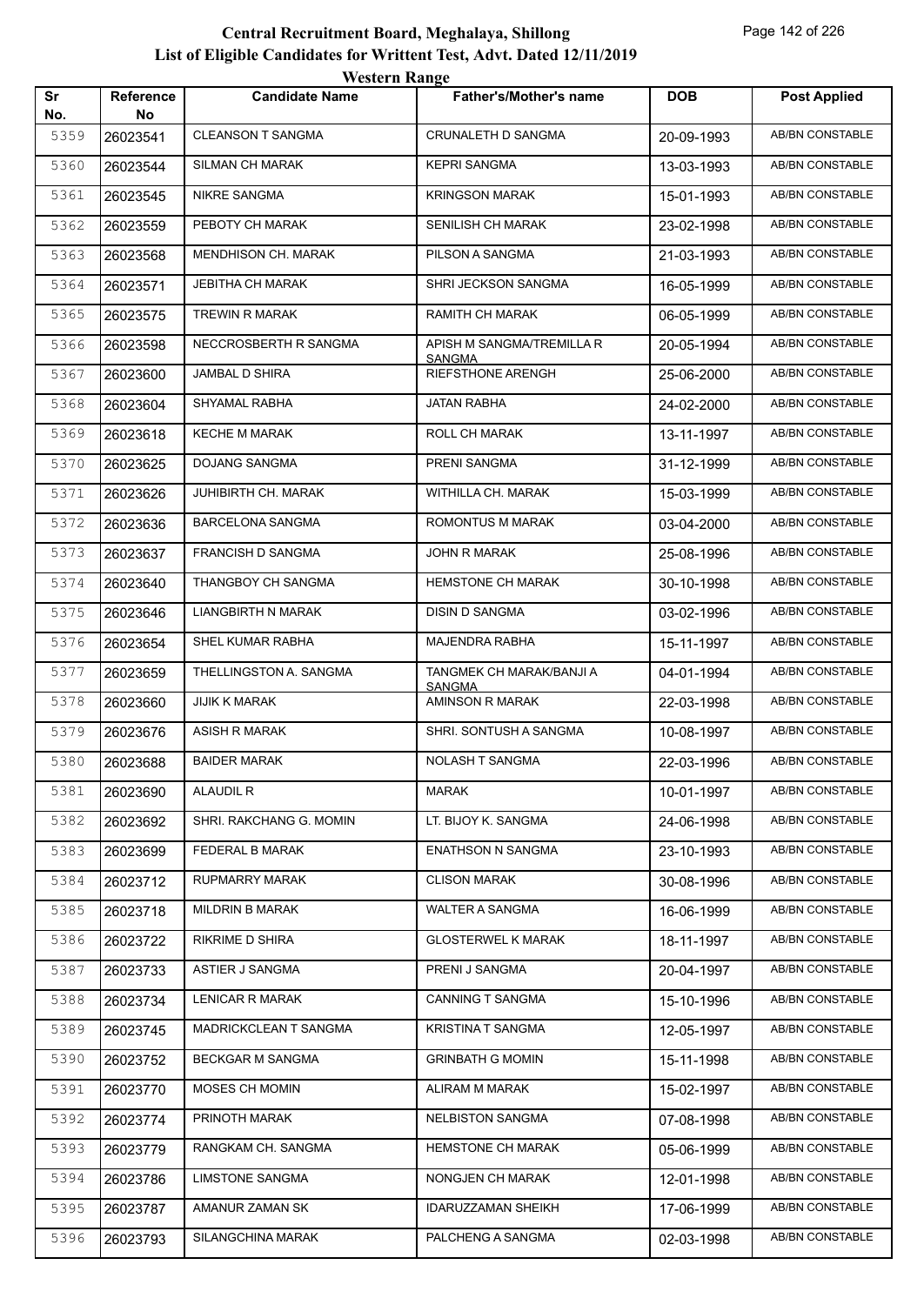|           |                 | <i>Western Kange</i>      |                               |            |                        |
|-----------|-----------------|---------------------------|-------------------------------|------------|------------------------|
| Sr<br>No. | Reference<br>No | <b>Candidate Name</b>     | <b>Father's/Mother's name</b> | <b>DOB</b> | <b>Post Applied</b>    |
| 5397      | 26023805        | CHINGCHRANG CH MARAK      | <b>ENSILLA CH MARAK</b>       | 13-04-1994 | <b>AB/BN CONSTABLE</b> |
| 5398      | 26023808        | <b>KEWIL CH MARAK</b>     | <b>NENSING T SANGMA</b>       | 15-04-1996 | AB/BN CONSTABLE        |
| 5399      | 26023810        | MICHEAL M MARAK           | REPRENSON A SANGMA            | 10-02-1997 | <b>AB/BN CONSTABLE</b> |
| 5400      | 26023820        | <b>TENGCHON M SANGMA</b>  | NORENG CH MARAK               | 04-04-1997 | AB/BN CONSTABLE        |
| 5401      | 26023821        | JECKINGBIRTH N MARAK      | LT. HORESH K SANGMA           | 12-03-1996 | AB/BN CONSTABLE        |
| 5402      | 26023823        | WALNANG MARAK             | <b>CREDINALD SANGMA</b>       | 19-01-1996 | <b>AB/BN CONSTABLE</b> |
| 5403      | 26023825        | <b>CRINBIRTH M SANGMA</b> | <b>GOLEBER CH MARAK</b>       | 12-10-1997 | AB/BN CONSTABLE        |
| 5404      | 26023830        | SAKINA K SANGMA           | <b>HEALINA SANGMA</b>         | 02-12-1998 | AB/BN CONSTABLE        |
| 5405      | 26023832        | JUDA MARAK                | ROJING M MOMIN                | 04-02-1999 | AB/BN CONSTABLE        |
| 5406      | 26023843        | <b>TENGRAK G MOMIN</b>    | <b>WARNINGSTON MARAK</b>      | 03-04-2000 | AB/BN CONSTABLE        |
| 5407      | 26023848        | <b>CLEAR MOMIN</b>        | <b>WALTING MOMIN</b>          | 06-01-2000 | AB/BN CONSTABLE        |
| 5408      | 26023858        | TENMAND MARAK             | ROMESH N ARENGH               | 28-07-1998 | AB/BN CONSTABLE        |
| 5409      | 26023877        | ALBINUS CH MOMIN          | <b>FRANCIS MARAK</b>          | 07-07-2000 | AB/BN CONSTABLE        |
| 5410      | 26023887        | <b>BALSRANG R MARAK</b>   | <b>JAMSTAR K MARAK</b>        | 06-09-1995 | AB/BN CONSTABLE        |
| 5411      | 26023890        | ANCHILIA SANGMA           | <b>BISNO N MARAK</b>          | 11-09-1996 | AB/BN CONSTABLE        |
| 5412      | 26023896        | <b>CHANANG CH MARAK</b>   | SIMOLSING B MARAK             | 17-02-1994 | AB/BN CONSTABLE        |
| 5413      | 26023897        | <b>BHAGIROTHI RABHA</b>   | <b>BETEN RABHA</b>            | 15-03-2000 | AB/BN CONSTABLE        |
| 5414      | 26023902        | THIRD CHONBIRTH N SANGMA  | <b>SENGMAN R MARAK</b>        | 04-10-2000 | AB/BN CONSTABLE        |
| 5415      | 26023903        | <b>GETDAL N. MARAK</b>    | AWANSING CH. MARAK            | 15-03-1994 | AB/BN CONSTABLE        |
| 5416      | 26023909        | AFCHILLA S SANGMA         | ACHEKSON M MARAK              | 30-01-2000 | AB/BN CONSTABLE        |
| 5417      | 26023932        | SENGJRANG K MARAK         | AMINSON R MARAK               | 06-03-1996 | AB/BN CONSTABLE        |
| 5418      | 26023934        | <b>FRANCIS SANGMA</b>     | <b>JILLENDRO SANGMA</b>       | 16-10-1994 | AB/BN CONSTABLE        |
| 5419      | 26023938        | RANJU MARAK               | <b>KADILSON MOMIN</b>         | 16-08-1996 | AB/BN CONSTABLE        |
| 5420      | 26023955        | NIKSAK CH MARAK           | RAJENG CH SANGMA              | 15-06-1998 | AB/BN CONSTABLE        |
| 5421      | 26023971        | SENGKRI A SANGMA          | LT, HALJING A MOMIN           | 10-01-1993 | AB/BN CONSTABLE        |
| 5422      | 26023992        | <b>MANJENG MARAK</b>      | WANJA SANGMA                  | 13-01-1995 | AB/BN CONSTABLE        |
| 5423      | 26023997        | RADAN MOMIN               | <b>BALMING SANGMA</b>         | 05-03-1999 | AB/BN CONSTABLE        |
| 5424      | 26024023        | <b>BIJUPON RABHA</b>      | AHA RABHA                     | 01-01-2001 | AB/BN CONSTABLE        |
| 5425      | 26024025        | SENGKU M SANGMA           | TENGTHE SANGMA                | 24-11-1997 | AB/BN CONSTABLE        |
| 5426      | 26024030        | LAPBU SANGMA              | SENTILLA SANGMA               | 13-01-2000 | AB/BN CONSTABLE        |
| 5427      | 26024043        | METUASH CH SANGMA         | JEMBIL A SANGMA               | 29-03-1999 | AB/BN CONSTABLE        |
| 5428      | 26024045        | <b>JACKIUSH CH MOMIN</b>  | MARTUSH D SANGMA              | 01-01-1999 | AB/BN CONSTABLE        |
| 5429      | 26024048        | <b>VICTOR MOMIN</b>       | LT. MEDISON SANGMA            | 02-02-1998 | AB/BN CONSTABLE        |
| 5430      | 26024052        | LASBINA SANGMA            | MINGJENG CH MARAK             | 24-04-1999 | AB/BN CONSTABLE        |
| 5431      | 26024053        | <b>MARTIN M MARAK</b>     | SHAKESPEARE A SANGMA          | 04-04-1995 | AB/BN CONSTABLE        |
| 5432      | 26024054        | CHIRIME T SANGMA          | SOMPIL CH MARAK               | 18-01-1998 | AB/BN CONSTABLE        |
| 5433      | 26024069        | PITOR CH SANGMA           | JEPSON D SANGMA               | 19-04-1999 | AB/BN CONSTABLE        |
| 5434      | 26024078        | LINGBIRTH R MARAK         | <b>CRYSTAR B MARAK</b>        | 11-07-1994 | AB/BN CONSTABLE        |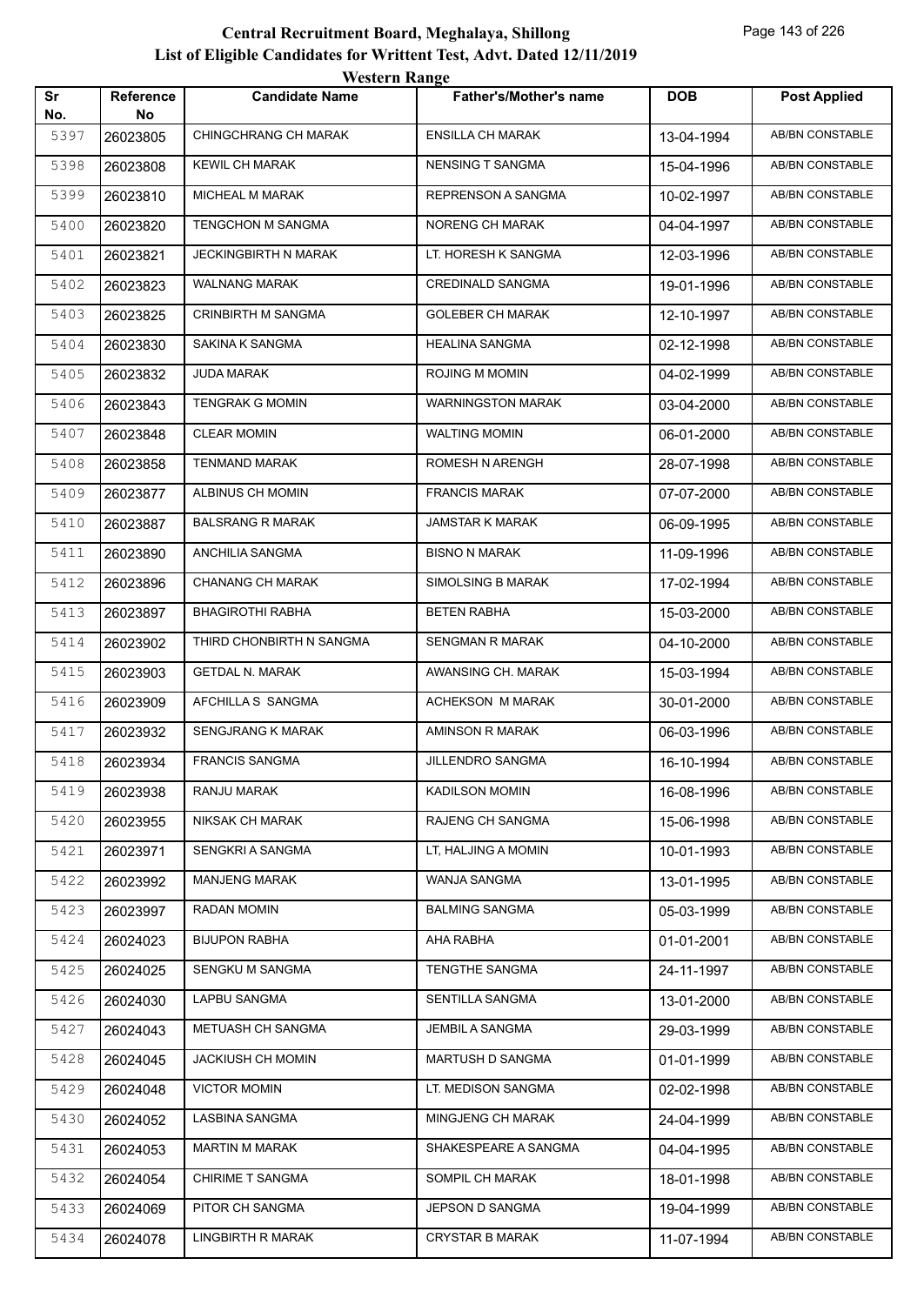|           |                 | western Kange            |                            |            |                        |
|-----------|-----------------|--------------------------|----------------------------|------------|------------------------|
| Sr<br>No. | Reference<br>No | <b>Candidate Name</b>    | Father's/Mother's name     | <b>DOB</b> | <b>Post Applied</b>    |
| 5435      | 26024079        | <b>DESIRIK R. MARAK</b>  | <b>EPALSON ARENG</b>       | 27-12-1997 | AB/BN CONSTABLE        |
| 5436      | 26024095        | <b>SENALISH CH MOMIN</b> | MALTUSH D SANGMA           | 18-07-1995 | AB/BN CONSTABLE        |
| 5437      | 26024097        | <b>JECKHILL K MARAK</b>  | LT. ANKON CH RABHA         | 24-02-2000 | AB/BN CONSTABLE        |
| 5438      | 26024105        | <b>SELIM SARKAR</b>      | ABDUS SALAM SARKAR         | 15-11-1998 | AB/BN CONSTABLE        |
| 5439      | 26024110        | NIRU N MARAK             | <b>MIBAN CH SANGMA</b>     | 15-01-1999 | AB/BN CONSTABLE        |
| 5440      | 26024131        | ANJALI D MARAK           | NOBEN CH MARAK             | 16-04-2000 | AB/BN CONSTABLE        |
| 5441      | 26024132        | ADAMBO D MOMIN           | <b>JUSTING K MARAK</b>     | 14-04-1996 | AB/BN CONSTABLE        |
| 5442      | 26024134        | WALCHENG CH MARAK        | WATJING SANGMA             | 10-11-2000 | AB/BN CONSTABLE        |
| 5443      | 26024162        | SAMARITHA T. SANGMA      | ROJENSING CH. MARAK        | 09-10-1995 | AB/BN CONSTABLE        |
| 5444      | 26024167        | <b>MANGRAK G SANGMA</b>  | <b>BRILLINGTON</b>         | 23-10-2000 | AB/BN CONSTABLE        |
| 5445      | 26024169        | SENGSRANG M MARAK        | PERISON G SANGMA           | 10-08-1996 | AB/BN CONSTABLE        |
| 5446      | 26024170        | TRUSTMEET D SANGMA       | PREDITSON R MARAK          | 02-04-1998 | AB/BN CONSTABLE        |
| 5447      | 26024197        | TENANGBAL SANGMA         | <b>WALLINGSTON K MARAK</b> | 27-01-1999 | AB/BN CONSTABLE        |
| 5448      | 26024199        | PHANTORA M MARAK         | <b>MORONDRO M MARAK</b>    | 12-05-1996 | AB/BN CONSTABLE        |
| 5449      | 26024202        | <b>WALSIM CH MARAK</b>   | <b>THOMAS MARAK</b>        | 20-10-1998 | AB/BN CONSTABLE        |
| 5450      | 26024204        | AIRINA A MARAK           | <b>JITTO A MARAK</b>       | 24-02-1999 | AB/BN CONSTABLE        |
| 5451      | 26024205        | AMITHBRYAN G. MOMIN      | SILME G MOMIN              | 05-08-1999 | AB/BN CONSTABLE        |
| 5452      | 26024222        | RAJETSOR HAJONG          | RAMANANDA HAJONG           | 06-05-1995 | AB/BN CONSTABLE        |
| 5453      | 26024237        | DILLING M MARAK          | CHOKI CH SANGMA            | 02-10-1998 | AB/BN CONSTABLE        |
| 5454      | 26024238        | POLJAMANG MARAK          | KILLINGSTONE SANGMA        | 18-03-1999 | AB/BN CONSTABLE        |
| 5455      | 26024248        | <b>WEBSTAR CH SANGMA</b> | WINILSON N MARAK           | 15-03-1999 | <b>AB/BN CONSTABLE</b> |
| 5456      | 26024261        | <b>BIKRAM KOCH</b>       | <b>JOHAR RAM KOCH</b>      | 10-02-1998 | <b>AB/BN CONSTABLE</b> |
| 5457      | 26024269        | ARCHIRA K. MARAK         | KALDENSON SANGMA           | 24-06-1994 | AB/BN CONSTABLE        |
| 5458      | 26024280        | <b>GRIPJOY BORO</b>      | LATE TUKILAL BORO          | 09-06-1995 | AB/BN CONSTABLE        |
| 5459      | 26024283        | <b>BETHELBIRTH MOMIN</b> | NOLLENSING A SANGMA        | 31-08-1996 | AB/BN CONSTABLE        |
| 5460      | 26024293        | DONTESWAR HAJONG         | <b>GOHAN CH HAJONG</b>     | 03-01-1994 | AB/BN CONSTABLE        |
| 5461      | 26024298        | WESHAN T SANGMA          | <b>LICKSON MOMIN</b>       | 30-03-2000 | AB/BN CONSTABLE        |
| 5462      | 26024309        | DIPSENG D SANGMA         | SHRI.DILLIPSON CH MARAK    | 16-01-2000 | AB/BN CONSTABLE        |
| 5463      | 26024314        | <b>BANTI T SANGMA</b>    | TOTAN CH MARAK             | 15-07-1995 | AB/BN CONSTABLE        |
| 5464      | 26024317        | <b>GREATUSH G.MOMIN</b>  | ELPOST K.MARAK             | 17-09-1995 | AB/BN CONSTABLE        |
| 5465      | 26024318        | <b>GUNCHAT B. SANGMA</b> | <b>GETH MARAK</b>          | 06-03-1998 | AB/BN CONSTABLE        |
| 5466      | 26024341        | <b>SENGTON MARAK</b>     | <b>HASBEL MOMIN</b>        | 10-11-1997 | AB/BN CONSTABLE        |
| 5467      | 26024374        | <b>WELTU T SANGMA</b>    | <b>WILLON R MARAK</b>      | 14-11-1999 | AB/BN CONSTABLE        |
| 5468      | 26024375        | LOEYMOND N SANGMA        | LONDON R MARAK             | 04-12-1995 | AB/BN CONSTABLE        |
| 5469      | 26024376        | <b>SITTING MOMIN</b>     | LT. KEWINGSON S SANGMA     | 02-06-1998 | AB/BN CONSTABLE        |
| 5470      | 26024404        | LATTIK N MARAK           | JANGRAN M SANGMA           | 03-04-2000 | AB/BN CONSTABLE        |
| 5471      | 26024415        | RABBIT RABHA             | DAMBANG RABHA              | 27-02-1998 | AB/BN CONSTABLE        |
| 5472      | 26024417        | PREMOLA MARAK            | <b>BOSWEL N SANGMA</b>     | 29-11-1998 | AB/BN CONSTABLE        |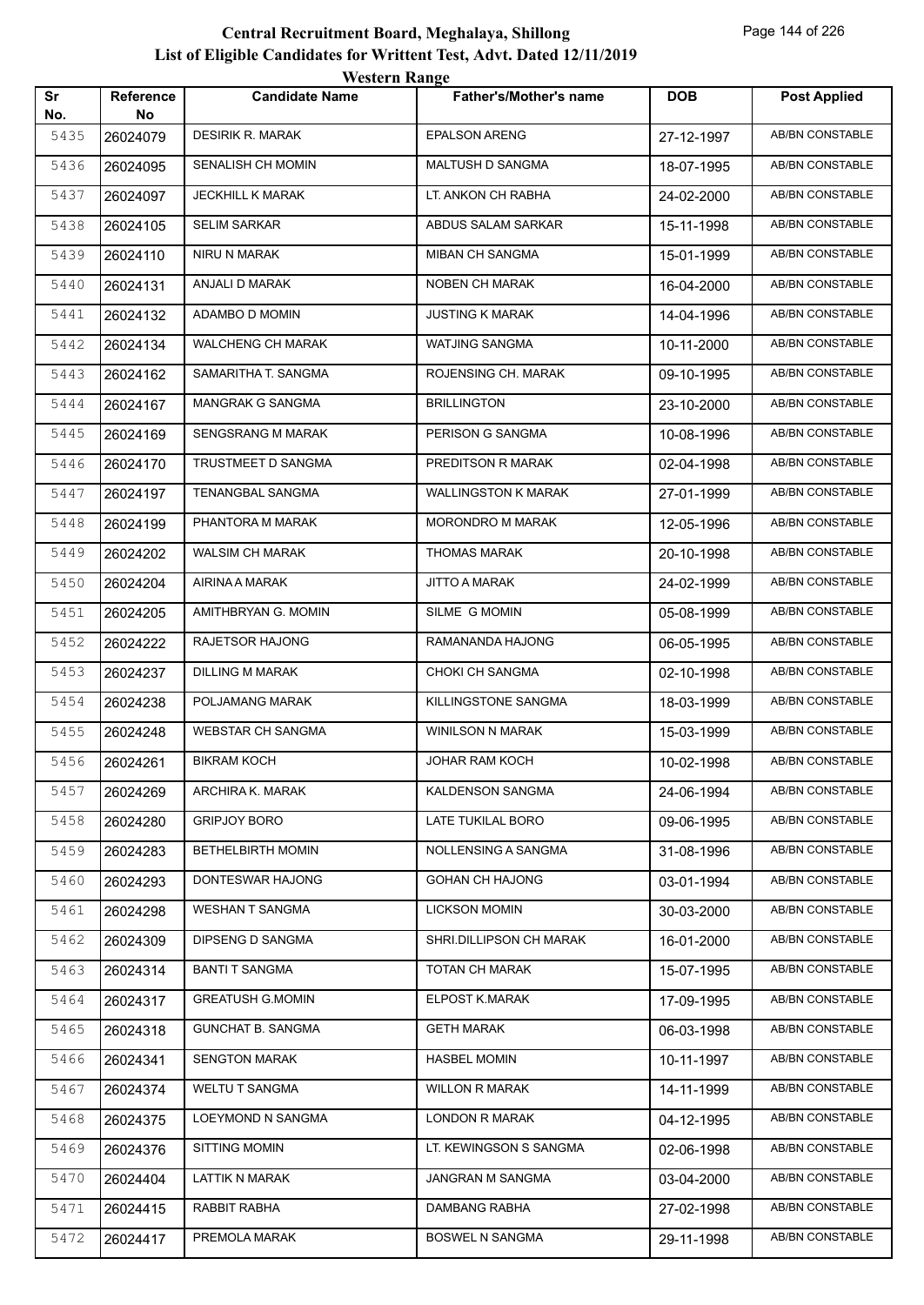|           |                        | <b>Western Range</b>      |                               |            |                        |
|-----------|------------------------|---------------------------|-------------------------------|------------|------------------------|
| Sr<br>No. | <b>Reference</b><br>No | <b>Candidate Name</b>     | <b>Father's/Mother's name</b> | <b>DOB</b> | <b>Post Applied</b>    |
| 5473      | 26024434               | <b>TOGAN D SANGMA</b>     | <b>KLEMSON B MARAK</b>        | 02-09-1997 | <b>AB/BN CONSTABLE</b> |
| 5474      | 26024444               | AMITABH RABHA             | LT BINENDRO RABHA             | 12-03-1996 | <b>AB/BN CONSTABLE</b> |
| 5475      | 26024448               | <b>BATBAT T SANGMA</b>    | NATINDRO CH. MARAK            | 20-03-1999 | AB/BN CONSTABLE        |
| 5476      | 26024474               | <b>SENGJRANG A MARAK</b>  | <b>GLEXTON SANGMA</b>         | 11-08-1999 | <b>AB/BN CONSTABLE</b> |
| 5477      | 26024477               | <b>SENGRIM SANGMA</b>     | DENE CH. MARAK                | 04-02-2000 | <b>AB/BN CONSTABLE</b> |
| 5478      | 26024483               | JIMBIN CH. MOMIN          | WANDEN M. MARAK               | 04-09-1997 | <b>AB/BN CONSTABLE</b> |
| 5479      | 26024494               | NAHIM M SANGMA            | <b>ALTON M MARAK</b>          | 10-05-1998 | AB/BN CONSTABLE        |
| 5480      | 26024498               | <b>TRIDEEP RABHA</b>      | <b>BANIKANTA RABHA</b>        | 14-08-1999 | <b>AB/BN CONSTABLE</b> |
| 5481      | 26024503               | <b>TREWIL MOMIN</b>       | PONJENG MARAK                 | 07-03-1996 | <b>AB/BN CONSTABLE</b> |
| 5482      | 26024504               | RASBITH CH SANGMA         | LT.HIRENDRO M SANGMA          | 22-03-1996 | <b>AB/BN CONSTABLE</b> |
| 5483      | 26024505               | <b>HETHIUSH MARAK</b>     | <b>CHODOREN G MOMIN</b>       | 19-08-1993 | <b>AB/BN CONSTABLE</b> |
| 5484      | 26024532               | RIKSRANG M MARAK          | <b>HEPILTON S MOMIN</b>       | 25-12-1999 | <b>AB/BN CONSTABLE</b> |
| 5485      | 26024545               | <b>BILLING CH MARAK</b>   | <b>GATNANG M SANGMA</b>       | 23-01-1995 | <b>AB/BN CONSTABLE</b> |
| 5486      | 26024558               | <b>DIGANTO RABHA</b>      | DARENDRO RABHA                | 05-12-2000 | <b>AB/BN CONSTABLE</b> |
| 5487      | 26024584               | <b>JAKIM SANGMA</b>       | <b>DININGSON MARAK</b>        | 13-03-2000 | AB/BN CONSTABLE        |
| 5488      | 26024611               | RABUSH CH SANGMA          | SHRI MINARSON M MARAK         | 06-10-1996 | <b>AB/BN CONSTABLE</b> |
| 5489      | 26024614               | MANSRANG CH MOMIN         | PRENJING T. SANGMA            | 25-04-2000 | AB/BN CONSTABLE        |
| 5490      | 26024627               | PRANDIL K SANGMA          | <b>GRETHNITHSON D SHIRA</b>   | 11-07-1998 | <b>AB/BN CONSTABLE</b> |
| 5491      | 26024628               | SILNANG SANGMA            | <b>JEPILASH SANGMA</b>        | 26-03-1995 | <b>AB/BN CONSTABLE</b> |
| 5492      | 26024629               | <b>TEJANG M MOMIN</b>     | <b>KRESHWEL SANGMA</b>        | 26-05-2000 | <b>AB/BN CONSTABLE</b> |
| 5493      | 26024633               | <b>BILLHENRY N MARAK</b>  | <b>KREMINGSTONE D SANGMA</b>  | 16-05-1996 | AB/BN CONSTABLE        |
| 5494      | 26024655               | NAMSENG A SANGMA          | `LT TETISH CH MARAK           | 04-01-1996 | <b>AB/BN CONSTABLE</b> |
| 5495      | 26024677               | KAMAN SANGMA              | THOMASH G MOMIN               | 06-04-1994 | AB/BN CONSTABLE        |
| 5496      | 26024681               | <b>WILLIAMSON M MARAK</b> | <b>KRECKSON CH SANGMA</b>     | 12-04-1997 | AB/BN CONSTABLE        |
| 5497      | 26024698               | <b>BANDHIT SANGMA</b>     | PHILLIPSON CH MARAK           | 01-03-1995 | AB/BN CONSTABLE        |
| 5498      | 26024721               | LAPPRI N. MARAK           | <b>BALLIN T. SANGMA</b>       | 16-03-2000 | AB/BN CONSTABLE        |
| 5499      | 26024737               | SENGJRANG R MARAK         | <b>BALDIN R MARAK</b>         | 24-10-1994 | AB/BN CONSTABLE        |
| 5500      | 26024752               | MARJITHA A SANGMA         | <b>GENDU T SANGMA</b>         | 04-08-2000 | AB/BN CONSTABLE        |
| 5501      | 26024758               | BEKKU K SANGMA            | <b>ENNY N ARENGH</b>          | 05-02-2000 | AB/BN CONSTABLE        |
| 5502      | 26024768               | <b>FRANCISH N SANGMA</b>  | <b>GHOLMISH D MARAK</b>       | 23-06-1997 | AB/BN CONSTABLE        |
| 5503      | 26024770               | DAMBU CH MARAK            | <b>GOSIN A SANGMA</b>         | 10-06-1993 | AB/BN CONSTABLE        |
| 5504      | 26024771               | NILASH SANGMA             | THOMASH G MOMIN               | 27-03-1999 | AB/BN CONSTABLE        |
| 5505      | 26024794               | KISHANTA HAJONG           | RAMENDRA HAJONG               | 30-01-1999 | AB/BN CONSTABLE        |
| 5506      | 26024808               | THRENAS B MARAK           | <b>WELBISON CH MARAK</b>      | 21-03-1998 | AB/BN CONSTABLE        |
| 5507      | 26024823               | MANSENG SANGMA            | RAWENDRO SANGMA               | 24-03-2000 | AB/BN CONSTABLE        |
| 5508      | 26024840               | POJIP R SANGMA            | MINGAT CH MARAK               | 25-12-1996 | AB/BN CONSTABLE        |
| 5509      | 26024846               | RIKSENG SANGMA            | PARRY N ARENG                 | 28-11-1993 | AB/BN CONSTABLE        |
| 5510      | 26024847               | TECHANG N. SANGMA         | <b>LIPSON CH MOMIN</b>        | 11-11-1999 | AB/BN CONSTABLE        |
|           |                        |                           |                               |            |                        |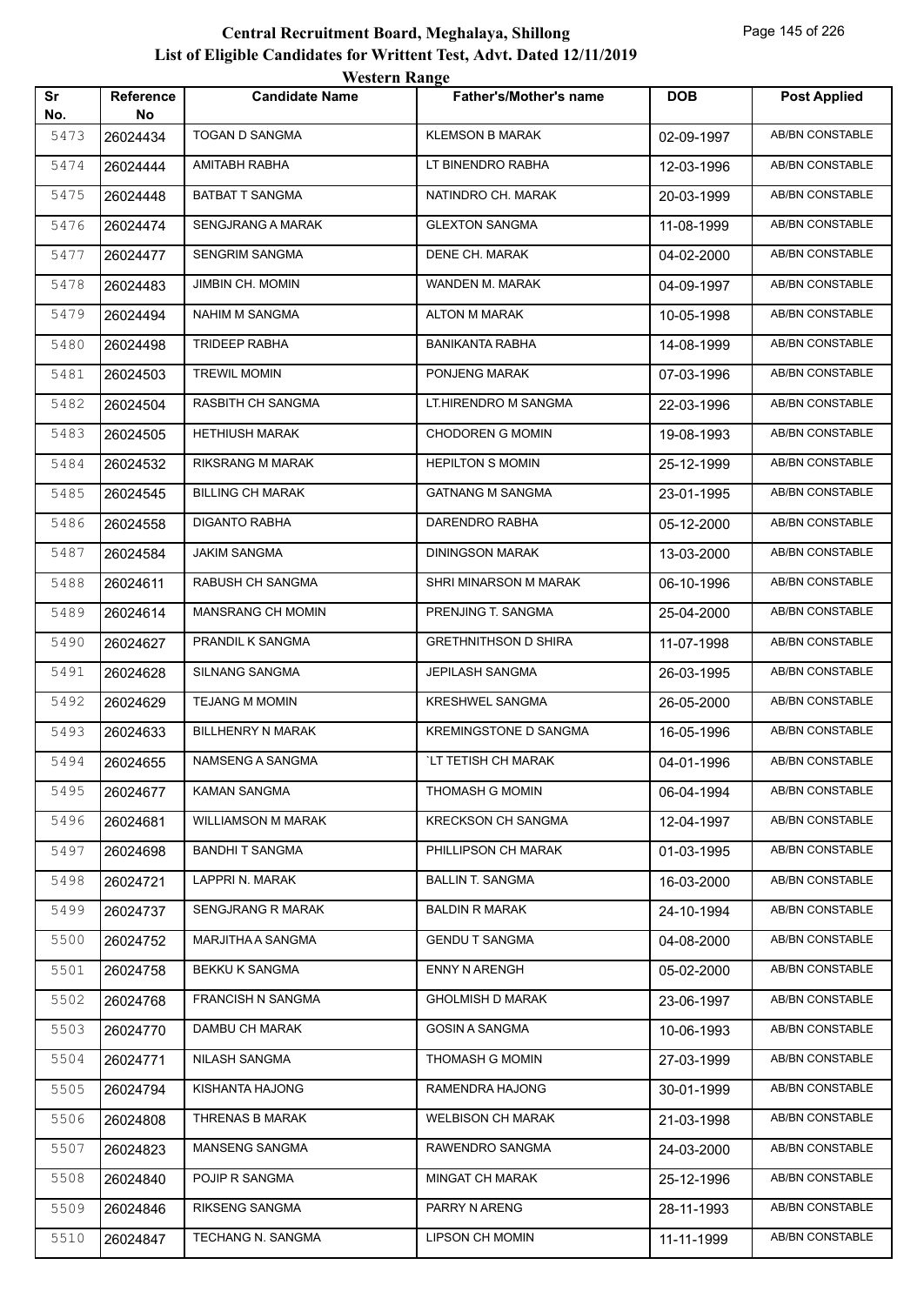|           |                  | <i><b>WESTELL INAILLY</b></i> |                                           |            |                        |
|-----------|------------------|-------------------------------|-------------------------------------------|------------|------------------------|
| Sr<br>No. | Reference<br>No. | <b>Candidate Name</b>         | <b>Father's/Mother's name</b>             | <b>DOB</b> | <b>Post Applied</b>    |
| 5511      | 26024848         | <b>ARBACH HUSSAIN</b>         | <b>ZAKIR HUSSAIN</b>                      | 08-07-2000 | <b>AB/BN CONSTABLE</b> |
| 5512      | 26024852         | JOSENG T. SANGMA              | PRESISON D. MARAK                         | 18-05-1998 | AB/BN CONSTABLE        |
| 5513      | 26024861         | SENGSAL R MARAK               | KILLISON K SANGMA                         | 03-01-1995 | AB/BN CONSTABLE        |
| 5514      | 26024883         | <b>WILNEN CH MARAK</b>        | DINGBIN D SANGMA                          | 05-06-1997 | AB/BN CONSTABLE        |
| 5515      | 26024886         | <b>SURAJ PRASAD</b>           | UMA PRASAD                                | 28-12-1999 | AB/BN CONSTABLE        |
| 5516      | 26024893         | RIPRANG B SANGMA              | <b>BINITHSON MOMIN</b>                    | 28-12-1998 | AB/BN CONSTABLE        |
| 5517      | 26024895         | <b>GUMBOR BRAHMA</b>          | LT RAGHUNATH BROHMO                       | 18-06-1999 | AB/BN CONSTABLE        |
| 5518      | 26024896         | SAMARINA R SANGMA             | LATE, CHENGRAN CH MARAK                   | 18-10-1997 | AB/BN CONSTABLE        |
| 5519      | 26024897         | SENGGRANG T SANGMA            | FINESTAR A SANGMA                         | 10-11-1994 | AB/BN CONSTABLE        |
| 5520      | 26024912         | KAIABATH SANGMA               | LITHONSING M SANGMA                       | 16-03-1998 | <b>AB/BN CONSTABLE</b> |
| 5521      | 26024921         | SONORITHA RABHA               | PANDIT RABHA                              | 01-04-1999 | <b>AB/BN CONSTABLE</b> |
| 5522      | 26024928         | JEMINGSTONE N SANGMA          | LT. KREBITHSON K MARAK                    | 19-09-1995 | AB/BN CONSTABLE        |
| 5523      | 26024929         | AUGHAR D SANGMA               | <b>MARTIN MARAK</b>                       | 08-07-1997 | AB/BN CONSTABLE        |
| 5524      | 26024937         | KARPHIN SANGMA                | LITHONSING M SANGMA                       | 09-12-1999 | AB/BN CONSTABLE        |
| 5525      | 26024939         | <b>MAXICO R MARAK</b>         | OMINDRO N MARAK                           | 20-03-1994 | <b>AB/BN CONSTABLE</b> |
| 5526      | 26024966         | ARAINYA RABHA                 | <b>BISHNU RABHA</b>                       | 12-12-1994 | AB/BN CONSTABLE        |
| 5527      | 26025020         | <b>CHOMPHU MARAK</b>          | <b>JUSTFIRE MOMIN</b>                     | 21-06-1994 | AB/BN CONSTABLE        |
| 5528      | 26025024         | <b>BROMITH D SHIRA</b>        | DENISON D SANGMA                          | 08-11-1995 | <b>AB/BN CONSTABLE</b> |
| 5529      | 26025033         | ABHIJIT RABHA                 | DURJADHAN RABHA                           | 10-04-1998 | AB/BN CONSTABLE        |
| 5530      | 26025034         | <b>RIKSIL MARAK</b>           | <b>MICKWILSTONE MARAK</b>                 | 05-11-1996 | AB/BN CONSTABLE        |
| 5531      | 26025051         | ZENETH K. SANGMA              | <b>GALLICKSON D. SANGMA</b>               | 03-12-1999 | <b>AB/BN CONSTABLE</b> |
| 5532      | 26025061         | <b>GRIKME D MOMIN</b>         | <b>HALLENDRO R MARAK</b>                  | 07-02-1997 | AB/BN CONSTABLE        |
| 5533      | 26025104         | <b>ADATSING MOMIN</b>         | PREDICK SANGMA                            | 05-03-1998 | AB/BN CONSTABLE        |
| 5534      | 26025105         | <b>MATHIASH MOMIN</b>         | KOKON MARAK                               | 14-07-1994 | AB/BN CONSTABLE        |
| 5535      | 26025108         | SAMUEL CH. SANGMA             | RAMEN A. MARAK                            | 14-09-2000 | AB/BN CONSTABLE        |
| 5536      | 26025127         | <b>SUBHOM RABHA</b>           | <b>KAW RABHA</b>                          | 03-03-1998 | AB/BN CONSTABLE        |
| 5537      | 26025137         | <b>BIBIT HAJONG</b>           | <b>SUDEV HAJONG</b>                       | 01-01-2000 | AB/BN CONSTABLE        |
| 5538      | 26025138         | PAPU RABHA                    | RADHIKA RABHA                             | 27-02-2000 | AB/BN CONSTABLE        |
| 5539      | 26025142         | DIPESH HAJONG                 | <b>BISHNURAM HAJONG</b>                   | 19-11-2000 | AB/BN CONSTABLE        |
| 5540      | 26025154         | <b>RUPOM RABHA</b>            | ASHISH RABHA                              | 22-12-2000 | AB/BN CONSTABLE        |
| 5541      | 26025161         | SIMCHENG M.SANGMA             | <b>KRUELSON MOMIN</b>                     | 10-09-1994 | AB/BN CONSTABLE        |
| 5542      | 26025167         | SUCHWAN HAJONG                | MINA HAJONG                               | 27-08-1999 | AB/BN CONSTABLE        |
| 5543      | 26025172         | ANITHSING MARAK               | DABINDRO D SANGMA                         | 16-12-1999 | AB/BN CONSTABLE        |
| 5544      | 26025208         | <b>BIKROM D SANGMA</b>        | SONARAM G MOMIN                           | 21-04-1999 | AB/BN CONSTABLE        |
| 5545      | 26025230         | ANARUL ISLAM                  | OPIAL HOQUE                               | 15-05-2000 | AB/BN CONSTABLE        |
| 5546      | 26025250         | UJIPSTAR M MARAK              | RAPJENG D SHIRA BITMILA M<br><b>MARAK</b> | 09-03-1995 | AB/BN CONSTABLE        |
| 5547      | 26025255         | LATHON J SANGMA               | <b>JOGODISH SINGH</b>                     | 13-10-1998 | AB/BN CONSTABLE        |
| 5548      | 26025282         | <b>GREUSH G MOMIN</b>         | HERENDRO MOMIN                            | 01-02-1994 | AB/BN CONSTABLE        |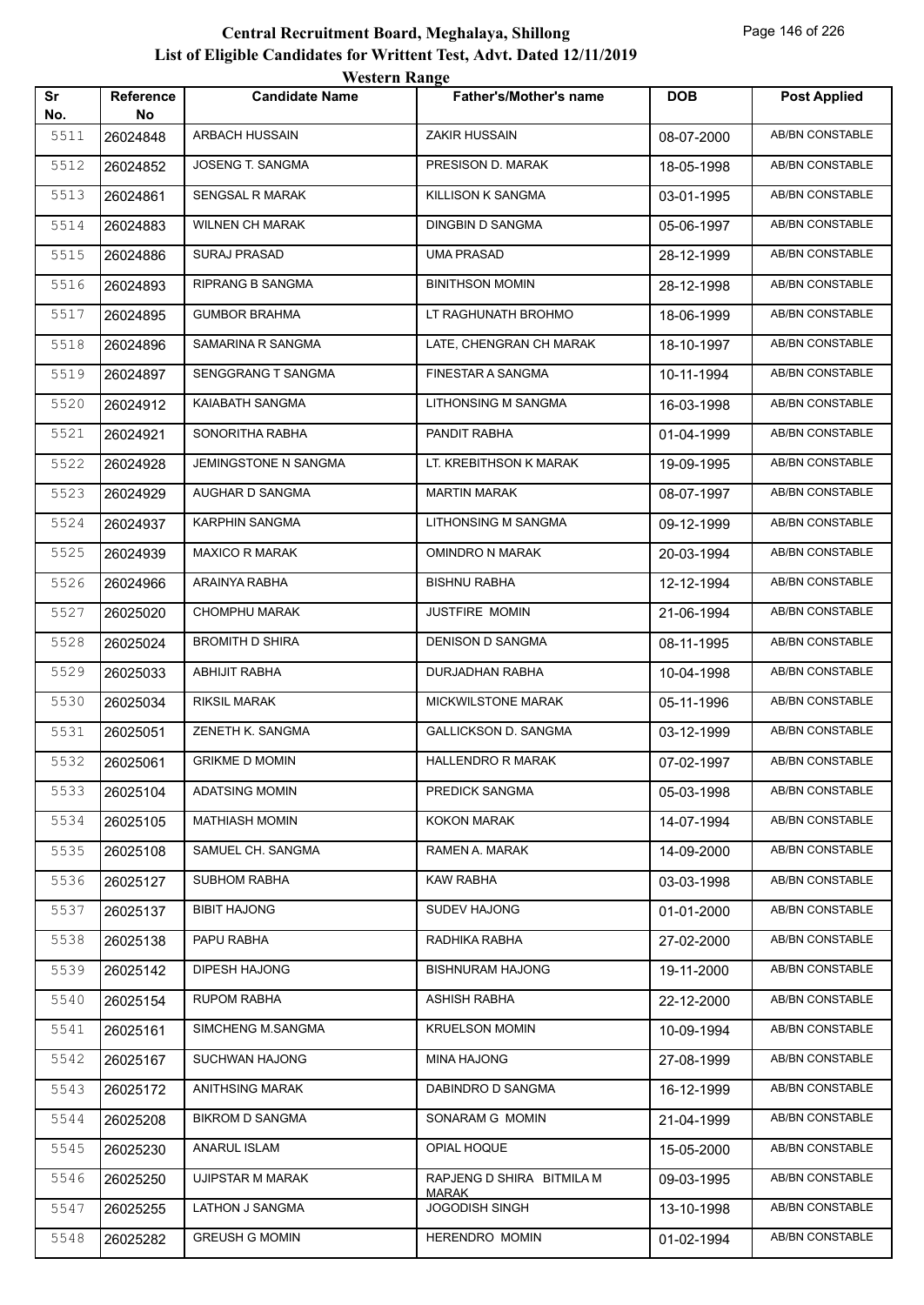|           |                        | <b>Western Range</b>            |                                                  |            |                        |
|-----------|------------------------|---------------------------------|--------------------------------------------------|------------|------------------------|
| Sr<br>No. | <b>Reference</b><br>No | <b>Candidate Name</b>           | <b>Father's/Mother's name</b>                    | <b>DOB</b> | <b>Post Applied</b>    |
| 5549      | 26025283               | RUMILLA CH MARAK                | <b>NAJENG M SANGMA</b>                           | 19-12-1996 | AB/BN CONSTABLE        |
| 5550      | 26025286               | NODIMA .M. MARAK                | FATHER: SHRI ANDROSH.T.<br>SANGMA. MOTHER: SMTI. | 12-11-1997 | AB/BN CONSTABLE        |
| 5551      | 26025291               | <b>MARCURIN SANGMA</b>          | ROLENSON SANGMA                                  | 25-03-1997 | AB/BN CONSTABLE        |
| 5552      | 26025317               | <b>JOBEL SANGMA</b>             | POBISON MARAK                                    | 05-10-1996 | AB/BN CONSTABLE        |
| 5553      | 26025346               | <b>CHEANGKO R MARAK</b>         | EDWIN N SANGMA                                   | 07-02-1996 | AB/BN CONSTABLE        |
| 5554      | 26025376               | <b>JEJRANG MOMIN</b>            | <b>BINON A SANGMA</b>                            | 07-08-1999 | AB/BN CONSTABLE        |
| 5555      | 26025384               | TENGSRANG CH, MARAK MARAK       | <b>WENGIN CH, MARAK</b>                          | 10-01-1999 | AB/BN CONSTABLE        |
| 5556      | 26025396               | <b>MALIRAM MARAK</b>            | BHABANATH SANGMA/ EJONIBALA<br><b>MARAK</b>      | 27-05-1996 | AB/BN CONSTABLE        |
| 5557      | 26025414               | PANCHITH K. MARAK MARAK         | DIJANG M. SANGMA                                 | 03-03-1995 | AB/BN CONSTABLE        |
| 5558      | 26025466               | AUGUSTJENIAN SANGMA             | <b>CLEWIN MOMIN</b>                              | 12-08-1995 | AB/BN CONSTABLE        |
| 5559      | 26025486               | THAMSENG SANGMA                 | LATE PRAN G. MOMIN                               | 26-04-1999 | AB/BN CONSTABLE        |
| 5560      | 26025491               | <b>TENGSAL SANGMA</b>           | <b>HAWITHSON MARAK</b>                           | 19-03-1997 | AB/BN CONSTABLE        |
| 5561      | 26025540               | <b>RINBIRTH SHIRA</b>           | <b>LEBITSON SANGMA</b>                           | 26-10-1998 | AB/BN CONSTABLE        |
| 5562      | 26025543               | <b>WIKNIFIELD SANGMA</b>        | <b>WALNETH</b>                                   | 25-05-1998 | AB/BN CONSTABLE        |
| 5563      | 26025579               | PRINGCHI D SANGMA               | MUKUT R MARAK CHAMRITHA D                        | 16-04-1999 | AB/BN CONSTABLE        |
| 5564      | 26025609               | <b>TAPPIO MARAK</b>             | <b>SANGMA</b><br><b>JEMPIL ARENGH</b>            | 14-04-2000 | AB/BN CONSTABLE        |
| 5565      | 26025616               | <b>JAKSIL T SANGMA</b>          | OHENDRO M MARAK                                  | 26-06-1999 | AB/BN CONSTABLE        |
| 5566      | 26025618               | AKALABYA RABHA                  | KULAPATI RABHA                                   | 06-03-1995 | AB/BN CONSTABLE        |
| 5567      | 26025630               | <b>SENGMAN A MARAK</b>          | SHRI. CHONDERAM ARENGH                           | 18-09-1995 | AB/BN CONSTABLE        |
| 5568      | 26025632               | SONIABIDANCHI R. MARAK          | SYLVESTER D. SANGMA                              | 30-07-1994 | AB/BN CONSTABLE        |
| 5569      | 26025748               | SOBAL M MARAK                   | <b>CHANGMI M MARAK</b>                           | 20-12-1994 | <b>AB/BN CONSTABLE</b> |
| 5570      | 26025776               | <b>ROHIT K SANGMA</b>           | <b>EKZENDRO G MOMIN</b>                          | 04-03-1998 | AB/BN CONSTABLE        |
| 5571      | 26025779               | CHIONGRAK M SANGMA              | PILLISON CH MARAK                                | 28-12-1999 | <b>AB/BN CONSTABLE</b> |
| 5572      | 26025786               | SHAMIERNEWZER MOMIN             | <b>TERILSON SANGMA</b>                           | 08-08-1999 | AB/BN CONSTABLE        |
| 5573      | 26025796               | <b>CHECHANG M MARAK</b>         | MOTHER/LEMBUNI M MARAK                           | 05-04-1997 | AB/BN CONSTABLE        |
| 5574      | 26025808               | LENUSH A SANGMA                 | <b>NIKLASH R MARAK</b>                           | 20-02-1998 | AB/BN CONSTABLE        |
| 5575      | 26025819               | CHANGCHANG.D.MARAK DAJEL        | <b>GRENALSON.D.SHIRA</b>                         | 16-11-1997 | AB/BN CONSTABLE        |
| 5576      | 26025838               | <b>MARAK</b><br>POBISON R MARAK | LOTISH CH SANGMA                                 | 15-06-1993 | AB/BN CONSTABLE        |
| 5577      | 26025902               | <b>GLADSON SANGMA</b>           | PANSENG D.SHIRA                                  | 23-11-1996 | AB/BN CONSTABLE        |
| 5578      | 26025911               | <b>CROSSWILL MARAK</b>          | <b>GRETHINGBEL SANGMA</b>                        | 08-03-1998 | AB/BN CONSTABLE        |
| 5579      | 26025916               | <b>RIKJAN M MARAK</b>           | <b>GANJENG CH SANGMA</b>                         | 25-10-1996 | AB/BN CONSTABLE        |
| 5580      | 26025935               | KOLOMBUSH G MOMIN               | JOHN M MOMIN                                     | 08-03-1993 | AB/BN CONSTABLE        |
| 5581      | 26025943               | JAMUNA R. MARAK                 | LT. BINISON D. SANGMA/SMT.                       | 12-11-1997 | AB/BN CONSTABLE        |
| 5582      | 26025979               | <b>TRISING B MARAK</b>          | <u>LIMISH R. MARAK.</u><br>POLENDRO MARAK        | 03-03-1997 | AB/BN CONSTABLE        |
| 5583      | 26025989               | RAHUL RABHA                     | SORBONATH RABHA                                  | 19-07-1999 | AB/BN CONSTABLE        |
| 5584      | 26026027               | SWEETAN. ARENGH                 | BIRILSON MOMIN                                   | 25-02-1995 | AB/BN CONSTABLE        |
| 5585      | 26026039               | MEENAKSHI BASUMATARY            | PRASHANTA BASUMATARY                             | 06-02-1994 | AB/BN CONSTABLE        |
| 5586      | 26026041               | <b>JEBIAR R MARAK</b>           | ABLINGSTONE SANGMA                               | 02-06-1999 | AB/BN CONSTABLE        |
|           |                        |                                 |                                                  |            |                        |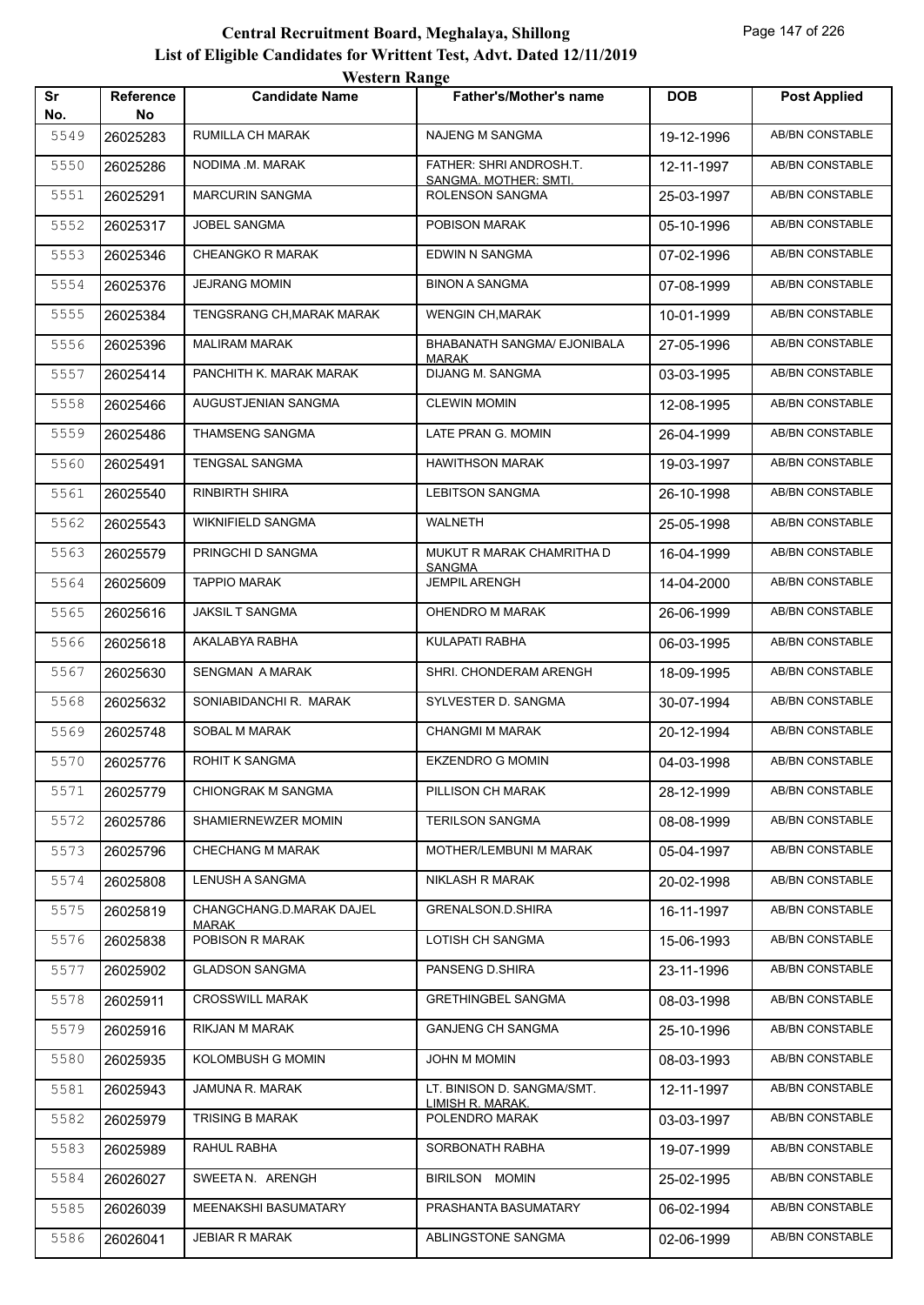| <b>Reference</b> | <b><i>HESKLE IMANGU</i></b><br><b>Candidate Name</b> | <b>Father's/Mother's name</b> | <b>DOB</b> | <b>Post Applied</b>    |
|------------------|------------------------------------------------------|-------------------------------|------------|------------------------|
| No               |                                                      |                               |            |                        |
| 26026044         | <b>SATCHIN SANGMA</b>                                | <b>DANIEL MOMIN</b>           | 19-12-1999 | <b>AB/BN CONSTABLE</b> |
| 26026057         | JEWILL K MARAK                                       | LAYBINDRO MOMIN               | 06-03-1996 | AB/BN CONSTABLE        |
| 26026069         | REPBINA SANGMA                                       | POSOM MARAK                   | 13-06-1994 | AB/BN CONSTABLE        |
| 26026074         | <b>BICKY M. SANGMA</b>                               | MILLIKSON CH MARAK            | 05-02-1994 | AB/BN CONSTABLE        |
| 26026086         | MRILSFIELD J. SANGMA                                 | JONJING CH. MARAK             | 06-08-1997 | AB/BN CONSTABLE        |
| 26026092         | DONSRANG R MARAK                                     | <b>HORIT A SANGMA</b>         | 28-12-1999 | <b>AB/BN CONSTABLE</b> |
| 26026095         | RAKJILLA T. SANGMA                                   | EJAN CH. MARAK                | 05-11-1994 | AB/BN CONSTABLE        |
| 26026096         | <b>KREMISON MARAK</b>                                | SATNEN A SANGMA               | 29-01-1995 | AB/BN CONSTABLE        |
| 26026098         | RAJA RABHA                                           | KOLPIN RABHA                  | 21-04-2000 | AB/BN CONSTABLE        |
| 26026103         | CHEMCHEM N. ARENGH                                   | SILSENG MOMIN                 | 20-03-1999 | AB/BN CONSTABLE        |
| 26026114         | <b>JAGAN RABHA</b>                                   | RAMBABU RABHA                 | 12-05-1995 | <b>AB/BN CONSTABLE</b> |
| 26026124         | <b>STEFFORD MARAK</b>                                | <b>KEWING R. MARAK</b>        | 10-06-2000 | AB/BN CONSTABLE        |
| 26026127         | TENGSIL N SANGMA                                     | WILNANG M MARAK               | 27-06-1997 | AB/BN CONSTABLE        |
| 26026130         | JOYDEV KOCH                                          | <b>MEGHNATH KOCH</b>          | 28-12-1998 | AB/BN CONSTABLE        |
| 26026138         | LOLOM A SANGMA                                       | PRAFULA HAJONG                | 09-02-1993 | AB/BN CONSTABLE        |
| 26026140         | WALSENG K SANGMA                                     | RENGALSON SANGMA              | 13-04-1997 | <b>AB/BN CONSTABLE</b> |
| 26026143         | NORVIN M MARAK                                       | <b>GOBAN SANGMA</b>           | 26-02-1993 | AB/BN CONSTABLE        |
| 26026158         | SENGCHA N. MARAK                                     | BILLAN N. SANGMA              | 13-03-1996 | AB/BN CONSTABLE        |
| 26026167         | LAPANG CH SANGMA                                     | <b>LASTON CH MARAK</b>        | 15-02-1999 | AB/BN CONSTABLE        |
| 26026173         | <b>SUNIRMOL HAJONG</b>                               | CHHITTORANJAN HAJONG          | 15-04-2000 | AB/BN CONSTABLE        |
| 26026182         | SALATCHIA A. SANGMA                                  | ROJENG CH. MARAK              | 28-04-1996 | <b>AB/BN CONSTABLE</b> |
| 26026192         | <b>EMBATH R MARAK</b>                                | TEN SANGMA                    | 01-09-1996 | AB/BN CONSTABLE        |
| 26026196         | <b>SALGRA MARAK</b>                                  | <b>LAWINGSTON SANGMA</b>      | 21-07-1997 | AB/BN CONSTABLE        |
| 26026200         | <b>TENGAT G MOMIN</b>                                | SHRI CHIDING CH MOMIN         | 05-08-1998 | AB/BN CONSTABLE        |
| 26026202         | <b>GRINBIRTH S SANGMA</b>                            | NANGSENG ARENGH               | 13-03-1997 | AB/BN CONSTABLE        |
| 26026206         | <b>WEBIN CH MARAK</b>                                | TEBLLENSON M SANGMA           | 03-09-1993 | AB/BN CONSTABLE        |
| 26026208         | SALIP M MARAK                                        | SITJING M SANGMA              | 15-02-2000 | AB/BN CONSTABLE        |
| 26026211         | <b>BENITHA R MARAK</b>                               | <b>RIMJING M SANGMA</b>       | 10-11-2000 | <b>AB/BN CONSTABLE</b> |
| 26026216         | PILTER SANGMA                                        | PITOR MARAK                   | 14-12-1998 | AB/BN CONSTABLE        |
| 26026221         | SHRI. SANJIVAN SANGMA                                | SHRI. JETTATSON SANGMA        | 26-01-1999 | AB/BN CONSTABLE        |
| 26026222         | ANDREW SANGMA                                        | POLLOMEN MARAK                | 20-10-1994 | AB/BN CONSTABLE        |
| 26026235         | JEBIL M MARAK                                        | LT BIBISON D SANGMA           | 05-11-2000 | AB/BN CONSTABLE        |
| 26026276         | <b>JESHWING MARAK</b>                                | <b>BOCHON MOMIN</b>           | 12-10-1993 | AB/BN CONSTABLE        |
| 26026282         | <b>TUSINNA MARAK</b>                                 | PILLINGTON N. SANGMA          | 24-12-1993 | AB/BN CONSTABLE        |
| 26026283         | <b>CHIRONI RABHA</b>                                 | SOTENDRO RABHA                | 04-07-1997 | AB/BN CONSTABLE        |
| 26026287         | MENUWEL MARAK                                        | SALJIN D SHIRA                | 11-05-1994 | AB/BN CONSTABLE        |
| 26026288         | <b>GEBIRTH MARAK</b>                                 | PHILIPSON M SANGMA            | 14-03-1996 | AB/BN CONSTABLE        |
| 26026300         | WALSENG A SANGMA                                     | <b>BROJENDRO A MARAK</b>      | 15-10-1993 | AB/BN CONSTABLE        |
|                  |                                                      |                               |            |                        |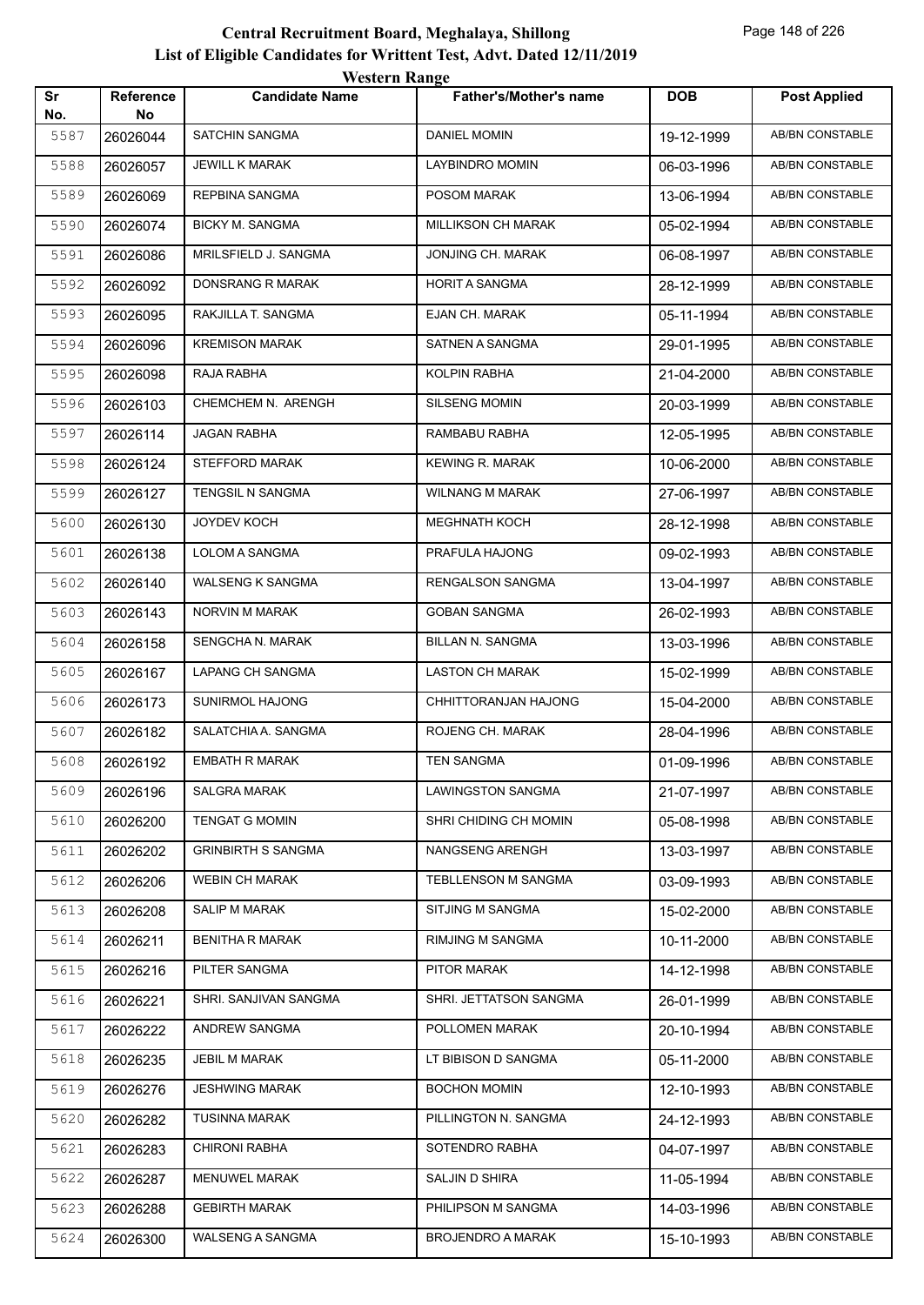| Sr   | Reference | <b>TUGILLE IMARGU</b><br><b>Candidate Name</b> | <b>Father's/Mother's name</b> | <b>DOB</b> | <b>Post Applied</b>    |
|------|-----------|------------------------------------------------|-------------------------------|------------|------------------------|
| No.  | No        |                                                |                               |            |                        |
| 5625 | 26026302  | DIMSE M. SANGMA                                | RAJENDRO CH. MARAK            | 20-12-2001 | <b>AB/BN CONSTABLE</b> |
| 5626 | 26026304  | PRENICKA CH MOMIN                              | SUSANTHO R MARAK              | 12-02-1996 | <b>AB/BN CONSTABLE</b> |
| 5627 | 26026309  | ABASALAM CH MOMIN                              | <b>GOODMOL D SANGMA</b>       | 07-07-1996 | AB/BN CONSTABLE        |
| 5628 | 26026315  | TINGKU KOCH                                    | UTTOM KOCH                    | 29-06-2000 | AB/BN CONSTABLE        |
| 5629 | 26026354  | <b>SILKAME MARAK</b>                           | <b>ISALSON SANGMA</b>         | 09-09-1998 | AB/BN CONSTABLE        |
| 5630 | 26026368  | <b>BIKRAM HAJONG</b>                           | <b>SUKRADHAR HAJONG</b>       | 02-01-1994 | AB/BN CONSTABLE        |
| 5631 | 26026371  | CHEBATH CH MARAK                               | KALSIN R MARAK                | 04-05-1995 | AB/BN CONSTABLE        |
| 5632 | 26026373  | <b>SENGBALSON MOMIN</b>                        | ALBINGSTON MOMIN              | 05-03-1993 | AB/BN CONSTABLE        |
| 5633 | 26026379  | DAKNANG SANGMA                                 | LT. JEBISON MOMIN             | 16-11-1998 | AB/BN CONSTABLE        |
| 5634 | 26026395  | SUCHONA CH SANGMA                              | PONUSH M MARAK                | 16-11-1994 | AB/BN CONSTABLE        |
| 5635 | 26026414  | SENGBIAN M SANGMA                              | <b>THRIWILL MOMIN</b>         | 04-06-1996 | <b>AB/BN CONSTABLE</b> |
| 5636 | 26026417  | <b>BHIM HAJONG</b>                             | MOLINDRO HAJONG               | 12-04-1996 | AB/BN CONSTABLE        |
| 5637 | 26026421  | ROMANTUDI D SANGMA                             | <b>JETHURINE MARAK</b>        | 01-01-1993 | AB/BN CONSTABLE        |
| 5638 | 26026443  | MITHUN M SANGMA                                | <b>BENUER R MARAK</b>         | 13-06-1994 | AB/BN CONSTABLE        |
| 5639 | 26026449  | SENGRAK W SANGMA                               | PRANALSON MOMIN               | 04-02-1994 | AB/BN CONSTABLE        |
| 5640 | 26026476  | <b>BIKRAM B MARAK</b>                          | <b>CREWITHSON SANGMA</b>      | 12-04-1996 | AB/BN CONSTABLE        |
| 5641 | 26026493  | CHUGRA T SANGMA                                | NANGJAN M MARAK               | 21-07-1999 | AB/BN CONSTABLE        |
| 5642 | 26026494  | NIKSRANG R MARAK                               | MAIKEL CH SANGMA              | 09-02-1999 | AB/BN CONSTABLE        |
| 5643 | 26026515  | JECKSINAL CH SANGMA                            | WAREN M MARAK                 | 15-03-1998 | AB/BN CONSTABLE        |
| 5644 | 26026529  | <b>HOLLINDRO SANGMA</b>                        | PERISON A MARAK               | 21-08-1997 | AB/BN CONSTABLE        |
| 5645 | 26026537  | RIKNANG A SANGMA SANGMA                        | LT.GREHELSON G MOMIN          | 05-06-1995 | AB/BN CONSTABLE        |
| 5646 | 26026548  | <b>FREDICK A SANGMA</b>                        | DOBONSING D SANGMA            | 25-04-1998 | AB/BN CONSTABLE        |
| 5647 | 26026553  | PERISON M. SANGMA                              | NANGJAN CH. MARAK             | 28-02-1997 | AB/BN CONSTABLE        |
| 5648 | 26026554  | <b>SILSRANG MRONG MARAK</b>                    | <b>WAJANG M MARAK</b>         | 04-01-1998 | AB/BN CONSTABLE        |
| 5649 | 26026556  | NIBATH MARAK                                   | DEKSON CH. SANGMA             | 25-12-1994 | AB/BN CONSTABLE        |
| 5650 | 26026571  | <b>BIPRO HAJONG</b>                            | ANJANA HAJONG                 | 09-09-1997 | AB/BN CONSTABLE        |
| 5651 | 26026578  | NOSERA M SANGMA                                | TUMEN M SANGMA                | 24-11-1993 | AB/BN CONSTABLE        |
| 5652 | 26026579  | RONATH G MOMIN                                 | ELJIN A SANGMA                | 04-04-1997 | AB/BN CONSTABLE        |
| 5653 | 26026586  | <b>TENJING M MARAK</b>                         | SILDA SANGMA                  | 05-09-1997 | AB/BN CONSTABLE        |
| 5654 | 26026588  | STUVEL N SANGMA                                | SUSANTO A SANGMA              | 07-10-1996 | AB/BN CONSTABLE        |
| 5655 | 26026597  | <b>WALCHIANG B MARAK</b>                       | <b>LIBERBONG MOMIN</b>        | 10-11-1998 | AB/BN CONSTABLE        |
| 5656 | 26026605  | SONTOL A SANGMA                                | <b>SIKJEN CH MARAK</b>        | 23-06-1999 | AB/BN CONSTABLE        |
| 5657 | 26026614  | <b>BABULU HAJONG</b>                           | ROHENDRA HAJONG               | 03-02-1998 | AB/BN CONSTABLE        |
| 5658 | 26026648  | SEBASTIN A SANGMA                              | <b>RASAN CH MARAK</b>         | 06-05-1997 | AB/BN CONSTABLE        |
| 5659 | 26026656  | SENGITHSON SANGMA                              | <b>RUSTIN CH MARAK</b>        | 15-04-1998 | AB/BN CONSTABLE        |
| 5660 | 26026657  | <b>WILLINGSON R MARAK</b>                      | LATE ANAND SANGMA             | 22-08-1995 | AB/BN CONSTABLE        |
| 5661 | 26026661  | <b>SENGSIM B MARAK</b>                         | <b>MIKLEN SANGMA</b>          | 02-10-1997 | AB/BN CONSTABLE        |
| 5662 | 26026684  | SANGSANG N SANGMA                              | PREBISON M SANGMA             | 03-03-1998 | AB/BN CONSTABLE        |
|      |           |                                                |                               |            |                        |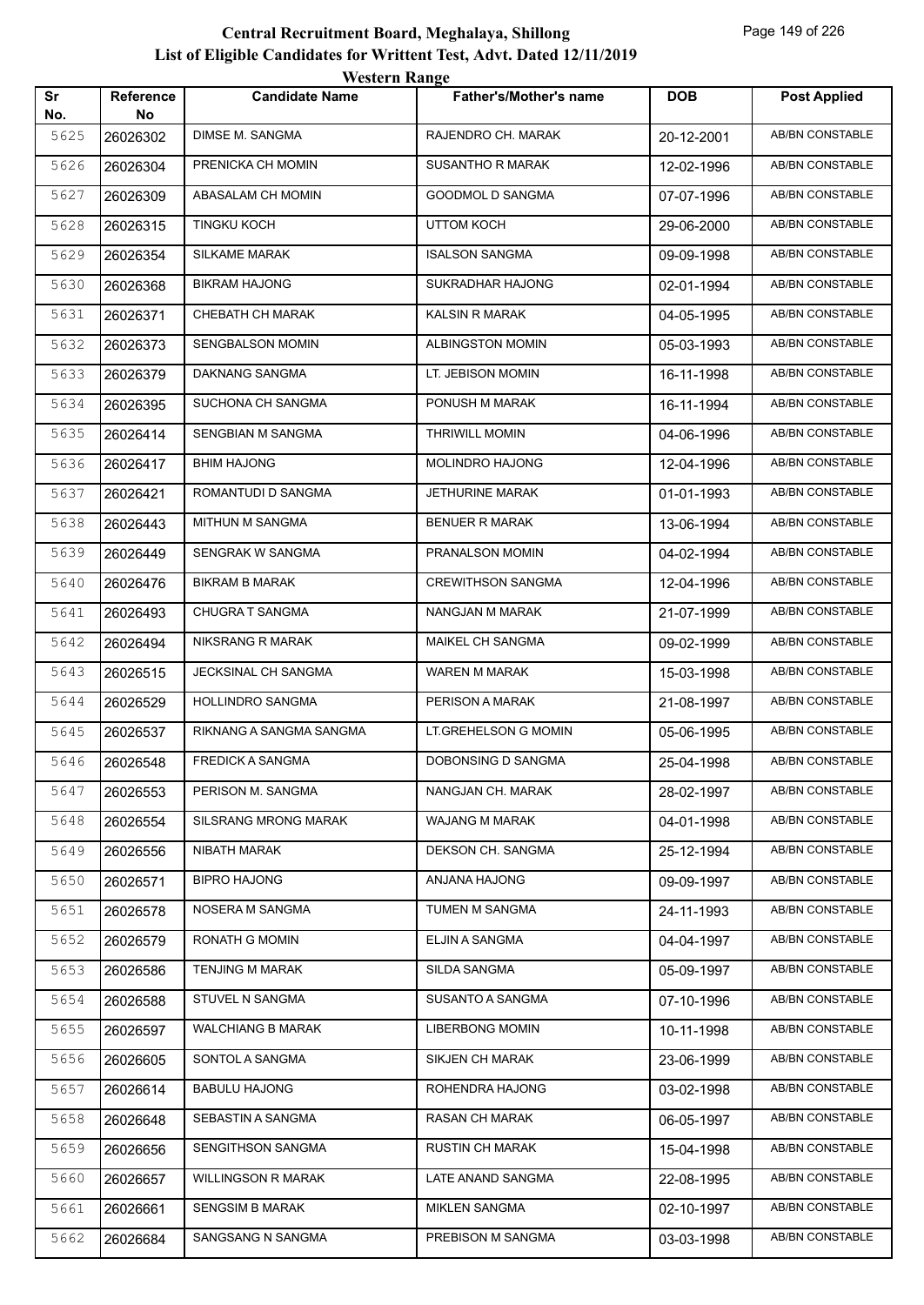| western Kange<br>Sr<br><b>DOB</b><br><b>Candidate Name</b><br>Father's/Mother's name<br><b>Reference</b><br>No.<br>No<br>5663<br>TANGSRANG M SANGMA<br><b>BASAN CH MARAK</b><br>26026685<br>07-09-2000<br>5664<br>ANDREW. R MARAK<br>JOSHBINA. R. MARAK<br>26026695<br>12-11-1996<br>RAHUL R MARAK<br><b>DINESH ARENGH</b><br>5665<br>26026697<br>24-06-1997<br><b>BALBERA M SANGMA</b><br><b>DILIPSON R MARAK</b><br>5666<br>26026724<br>29-05-1999<br><b>ELHESH MOMIN</b><br><b>ELKINSON SANGMA</b><br>5667<br>26026734<br>15-09-1997<br>SEBIAR G SANGMA<br><b>GITTING CH MARAK</b><br>5668<br>26026738<br>03-10-1994<br>WALAM M. MARAK<br>SOBHA MARAK<br>5669<br>26026740<br>17-02-1999<br>KRUNDENT N ARENGH<br>LT.PROJINGSON K SANGMA<br>5670<br>26026758<br>02-03-1993<br>5671<br><b>EKSUBARTH SANGMA</b><br>26026760<br><b>DINIKSON MOMIN</b><br>25-05-1995<br><b>BABUSTONE M SANGMA</b><br>JENAL M. MARAK<br>5672<br>26026764<br>28-01-2000<br>5673<br><b>JARIM N SANGMA</b><br>SHRI PRINSON M MARAK<br>26026772<br>11-03-1995<br><b>BAJITHA D SANGMA</b><br>JOHANSING R MARAK<br>5674<br>26026783<br>02-02-1996<br>5675<br>TAIPIL N SANGMA<br><b>BASENDRO G MOMIN</b><br>28-11-1994<br>26026792<br>5676<br><b>CHEBAN K MARAK</b><br><b>JIBERSON MARAK</b><br>05-12-1996<br>26026796 | <b>Post Applied</b><br><b>AB/BN CONSTABLE</b><br>AB/BN CONSTABLE<br>AB/BN CONSTABLE<br>AB/BN CONSTABLE<br>AB/BN CONSTABLE<br><b>AB/BN CONSTABLE</b><br>AB/BN CONSTABLE<br>AB/BN CONSTABLE<br>AB/BN CONSTABLE<br>AB/BN CONSTABLE<br><b>AB/BN CONSTABLE</b><br>AB/BN CONSTABLE |
|---------------------------------------------------------------------------------------------------------------------------------------------------------------------------------------------------------------------------------------------------------------------------------------------------------------------------------------------------------------------------------------------------------------------------------------------------------------------------------------------------------------------------------------------------------------------------------------------------------------------------------------------------------------------------------------------------------------------------------------------------------------------------------------------------------------------------------------------------------------------------------------------------------------------------------------------------------------------------------------------------------------------------------------------------------------------------------------------------------------------------------------------------------------------------------------------------------------------------------------------------------------------------------------------|------------------------------------------------------------------------------------------------------------------------------------------------------------------------------------------------------------------------------------------------------------------------------|
|                                                                                                                                                                                                                                                                                                                                                                                                                                                                                                                                                                                                                                                                                                                                                                                                                                                                                                                                                                                                                                                                                                                                                                                                                                                                                             |                                                                                                                                                                                                                                                                              |
|                                                                                                                                                                                                                                                                                                                                                                                                                                                                                                                                                                                                                                                                                                                                                                                                                                                                                                                                                                                                                                                                                                                                                                                                                                                                                             |                                                                                                                                                                                                                                                                              |
|                                                                                                                                                                                                                                                                                                                                                                                                                                                                                                                                                                                                                                                                                                                                                                                                                                                                                                                                                                                                                                                                                                                                                                                                                                                                                             |                                                                                                                                                                                                                                                                              |
|                                                                                                                                                                                                                                                                                                                                                                                                                                                                                                                                                                                                                                                                                                                                                                                                                                                                                                                                                                                                                                                                                                                                                                                                                                                                                             |                                                                                                                                                                                                                                                                              |
|                                                                                                                                                                                                                                                                                                                                                                                                                                                                                                                                                                                                                                                                                                                                                                                                                                                                                                                                                                                                                                                                                                                                                                                                                                                                                             |                                                                                                                                                                                                                                                                              |
|                                                                                                                                                                                                                                                                                                                                                                                                                                                                                                                                                                                                                                                                                                                                                                                                                                                                                                                                                                                                                                                                                                                                                                                                                                                                                             |                                                                                                                                                                                                                                                                              |
|                                                                                                                                                                                                                                                                                                                                                                                                                                                                                                                                                                                                                                                                                                                                                                                                                                                                                                                                                                                                                                                                                                                                                                                                                                                                                             |                                                                                                                                                                                                                                                                              |
|                                                                                                                                                                                                                                                                                                                                                                                                                                                                                                                                                                                                                                                                                                                                                                                                                                                                                                                                                                                                                                                                                                                                                                                                                                                                                             |                                                                                                                                                                                                                                                                              |
|                                                                                                                                                                                                                                                                                                                                                                                                                                                                                                                                                                                                                                                                                                                                                                                                                                                                                                                                                                                                                                                                                                                                                                                                                                                                                             |                                                                                                                                                                                                                                                                              |
|                                                                                                                                                                                                                                                                                                                                                                                                                                                                                                                                                                                                                                                                                                                                                                                                                                                                                                                                                                                                                                                                                                                                                                                                                                                                                             |                                                                                                                                                                                                                                                                              |
|                                                                                                                                                                                                                                                                                                                                                                                                                                                                                                                                                                                                                                                                                                                                                                                                                                                                                                                                                                                                                                                                                                                                                                                                                                                                                             |                                                                                                                                                                                                                                                                              |
|                                                                                                                                                                                                                                                                                                                                                                                                                                                                                                                                                                                                                                                                                                                                                                                                                                                                                                                                                                                                                                                                                                                                                                                                                                                                                             |                                                                                                                                                                                                                                                                              |
|                                                                                                                                                                                                                                                                                                                                                                                                                                                                                                                                                                                                                                                                                                                                                                                                                                                                                                                                                                                                                                                                                                                                                                                                                                                                                             |                                                                                                                                                                                                                                                                              |
|                                                                                                                                                                                                                                                                                                                                                                                                                                                                                                                                                                                                                                                                                                                                                                                                                                                                                                                                                                                                                                                                                                                                                                                                                                                                                             | AB/BN CONSTABLE                                                                                                                                                                                                                                                              |
|                                                                                                                                                                                                                                                                                                                                                                                                                                                                                                                                                                                                                                                                                                                                                                                                                                                                                                                                                                                                                                                                                                                                                                                                                                                                                             | AB/BN CONSTABLE                                                                                                                                                                                                                                                              |
| <b>SAIMON MARAK</b><br><b>WELLINGTON M SANGMA</b><br>5677<br>26026798<br>10-03-1996                                                                                                                                                                                                                                                                                                                                                                                                                                                                                                                                                                                                                                                                                                                                                                                                                                                                                                                                                                                                                                                                                                                                                                                                         | AB/BN CONSTABLE                                                                                                                                                                                                                                                              |
| 5678<br>SILGRAK CH MOMIN<br>HENA MARAK<br>26026800<br>09-07-1997                                                                                                                                                                                                                                                                                                                                                                                                                                                                                                                                                                                                                                                                                                                                                                                                                                                                                                                                                                                                                                                                                                                                                                                                                            | <b>AB/BN CONSTABLE</b>                                                                                                                                                                                                                                                       |
| BETSEY D SANGMA<br><b>JOHANSING R MARAK</b><br>5679<br>26026820<br>09-02-1998                                                                                                                                                                                                                                                                                                                                                                                                                                                                                                                                                                                                                                                                                                                                                                                                                                                                                                                                                                                                                                                                                                                                                                                                               | <b>AB/BN CONSTABLE</b>                                                                                                                                                                                                                                                       |
| <b>GONGA D SANGMA</b><br><b>ODITHSON SANGMA</b><br>5680<br>26026839<br>01-01-1999                                                                                                                                                                                                                                                                                                                                                                                                                                                                                                                                                                                                                                                                                                                                                                                                                                                                                                                                                                                                                                                                                                                                                                                                           | AB/BN CONSTABLE                                                                                                                                                                                                                                                              |
| 5681<br><b>SUCHITRA B MARAK</b><br>ROMESH M MARAK<br>26026844<br>26-05-2000                                                                                                                                                                                                                                                                                                                                                                                                                                                                                                                                                                                                                                                                                                                                                                                                                                                                                                                                                                                                                                                                                                                                                                                                                 | AB/BN CONSTABLE                                                                                                                                                                                                                                                              |
| LAIMING K SANGMA<br>JENGMIN CH MOMIN<br>5682<br>26026846<br>18-05-1996                                                                                                                                                                                                                                                                                                                                                                                                                                                                                                                                                                                                                                                                                                                                                                                                                                                                                                                                                                                                                                                                                                                                                                                                                      | <b>AB/BN CONSTABLE</b>                                                                                                                                                                                                                                                       |
| 5683<br>RAKRIK N SANGMA<br>DILLARSON M SANGMA<br>26026859<br>14-04-1999                                                                                                                                                                                                                                                                                                                                                                                                                                                                                                                                                                                                                                                                                                                                                                                                                                                                                                                                                                                                                                                                                                                                                                                                                     | <b>AB/BN CONSTABLE</b>                                                                                                                                                                                                                                                       |
| 5684<br>SENGMAN M SANGMA<br>26026863<br><b>ARATHON G MOMIN</b><br>14-10-2000                                                                                                                                                                                                                                                                                                                                                                                                                                                                                                                                                                                                                                                                                                                                                                                                                                                                                                                                                                                                                                                                                                                                                                                                                | <b>AB/BN CONSTABLE</b>                                                                                                                                                                                                                                                       |
| 5685<br><b>FEVERSON CH MARAK</b><br>JAMES A SANGMA<br>26026887<br>23-02-1995                                                                                                                                                                                                                                                                                                                                                                                                                                                                                                                                                                                                                                                                                                                                                                                                                                                                                                                                                                                                                                                                                                                                                                                                                | AB/BN CONSTABLE                                                                                                                                                                                                                                                              |
| LT PREDHI G MOMIN<br>5686<br><b>TAMKI SANGMA</b><br>26026891<br>27-07-1994                                                                                                                                                                                                                                                                                                                                                                                                                                                                                                                                                                                                                                                                                                                                                                                                                                                                                                                                                                                                                                                                                                                                                                                                                  | AB/BN CONSTABLE                                                                                                                                                                                                                                                              |
| 5687<br>TANKI K MARAK<br><b>MEWILSON G MOMIN</b><br>26026914<br>15-04-2000                                                                                                                                                                                                                                                                                                                                                                                                                                                                                                                                                                                                                                                                                                                                                                                                                                                                                                                                                                                                                                                                                                                                                                                                                  | AB/BN CONSTABLE                                                                                                                                                                                                                                                              |
| NAMRAN R MARAK<br>TUBANSING K MARAK<br>5688<br>26026916<br>10-06-1993                                                                                                                                                                                                                                                                                                                                                                                                                                                                                                                                                                                                                                                                                                                                                                                                                                                                                                                                                                                                                                                                                                                                                                                                                       | AB/BN CONSTABLE                                                                                                                                                                                                                                                              |
| KASANE CH SANGMA<br>LEWINSTONE N MARAK<br>5689<br>26026919<br>04-02-2000                                                                                                                                                                                                                                                                                                                                                                                                                                                                                                                                                                                                                                                                                                                                                                                                                                                                                                                                                                                                                                                                                                                                                                                                                    | AB/BN CONSTABLE                                                                                                                                                                                                                                                              |
| WALJHAGRING N SANGMA<br>5690<br>LENIAN MARAK<br>26026930<br>26-08-2000<br><b>SANGMA</b>                                                                                                                                                                                                                                                                                                                                                                                                                                                                                                                                                                                                                                                                                                                                                                                                                                                                                                                                                                                                                                                                                                                                                                                                     | AB/BN CONSTABLE                                                                                                                                                                                                                                                              |
| PRINGSTONE MARAK<br>SENGJING CH MARAK<br>5691<br>26026950<br>18-02-1997                                                                                                                                                                                                                                                                                                                                                                                                                                                                                                                                                                                                                                                                                                                                                                                                                                                                                                                                                                                                                                                                                                                                                                                                                     | AB/BN CONSTABLE                                                                                                                                                                                                                                                              |
| 5692<br>WILSENG D MARAK<br>LUKESH MARAK<br>26026959<br>10-05-1993                                                                                                                                                                                                                                                                                                                                                                                                                                                                                                                                                                                                                                                                                                                                                                                                                                                                                                                                                                                                                                                                                                                                                                                                                           | AB/BN CONSTABLE                                                                                                                                                                                                                                                              |
| JANULISH CH SANGMA<br>LEWINSTONE N MARAK<br>5693<br>26026975<br>04-01-1994                                                                                                                                                                                                                                                                                                                                                                                                                                                                                                                                                                                                                                                                                                                                                                                                                                                                                                                                                                                                                                                                                                                                                                                                                  | AB/BN CONSTABLE                                                                                                                                                                                                                                                              |
| MOONSEN SANGMA<br><b>MARKASH G MOMIN</b><br>5694<br>26026976<br>12-02-1995                                                                                                                                                                                                                                                                                                                                                                                                                                                                                                                                                                                                                                                                                                                                                                                                                                                                                                                                                                                                                                                                                                                                                                                                                  | AB/BN CONSTABLE                                                                                                                                                                                                                                                              |
| <b>CHIJAKSIL R MARAK</b><br><b>WILLISON CH MARAK</b><br>5695<br>28-01-1997<br>26027053                                                                                                                                                                                                                                                                                                                                                                                                                                                                                                                                                                                                                                                                                                                                                                                                                                                                                                                                                                                                                                                                                                                                                                                                      | AB/BN CONSTABLE                                                                                                                                                                                                                                                              |
| CHRANGBOY CH MARAK<br><b>WILTHON T SANGMA</b><br>5696<br>26027054<br>20-03-1995                                                                                                                                                                                                                                                                                                                                                                                                                                                                                                                                                                                                                                                                                                                                                                                                                                                                                                                                                                                                                                                                                                                                                                                                             | AB/BN CONSTABLE                                                                                                                                                                                                                                                              |
| 5697<br>SUNDAYBIRTH CH SANGMA<br>WITTINGTON M MARAK<br>26027083<br>07-02-1994                                                                                                                                                                                                                                                                                                                                                                                                                                                                                                                                                                                                                                                                                                                                                                                                                                                                                                                                                                                                                                                                                                                                                                                                               | AB/BN CONSTABLE                                                                                                                                                                                                                                                              |
| NIKCHERA M. SANGMA<br>ALBATH M. MARAK<br>5698<br>27-11-2000<br>26027091                                                                                                                                                                                                                                                                                                                                                                                                                                                                                                                                                                                                                                                                                                                                                                                                                                                                                                                                                                                                                                                                                                                                                                                                                     |                                                                                                                                                                                                                                                                              |
| LOKSIME A. SANGMA<br>ROJENG CH. MARAK<br>5699<br>26027107<br>17-02-1993                                                                                                                                                                                                                                                                                                                                                                                                                                                                                                                                                                                                                                                                                                                                                                                                                                                                                                                                                                                                                                                                                                                                                                                                                     | AB/BN CONSTABLE                                                                                                                                                                                                                                                              |
| SILCHANG D SANGMA<br>LT. LILU K SANGMA<br>5700<br>26027110<br>15-05-1998                                                                                                                                                                                                                                                                                                                                                                                                                                                                                                                                                                                                                                                                                                                                                                                                                                                                                                                                                                                                                                                                                                                                                                                                                    | AB/BN CONSTABLE                                                                                                                                                                                                                                                              |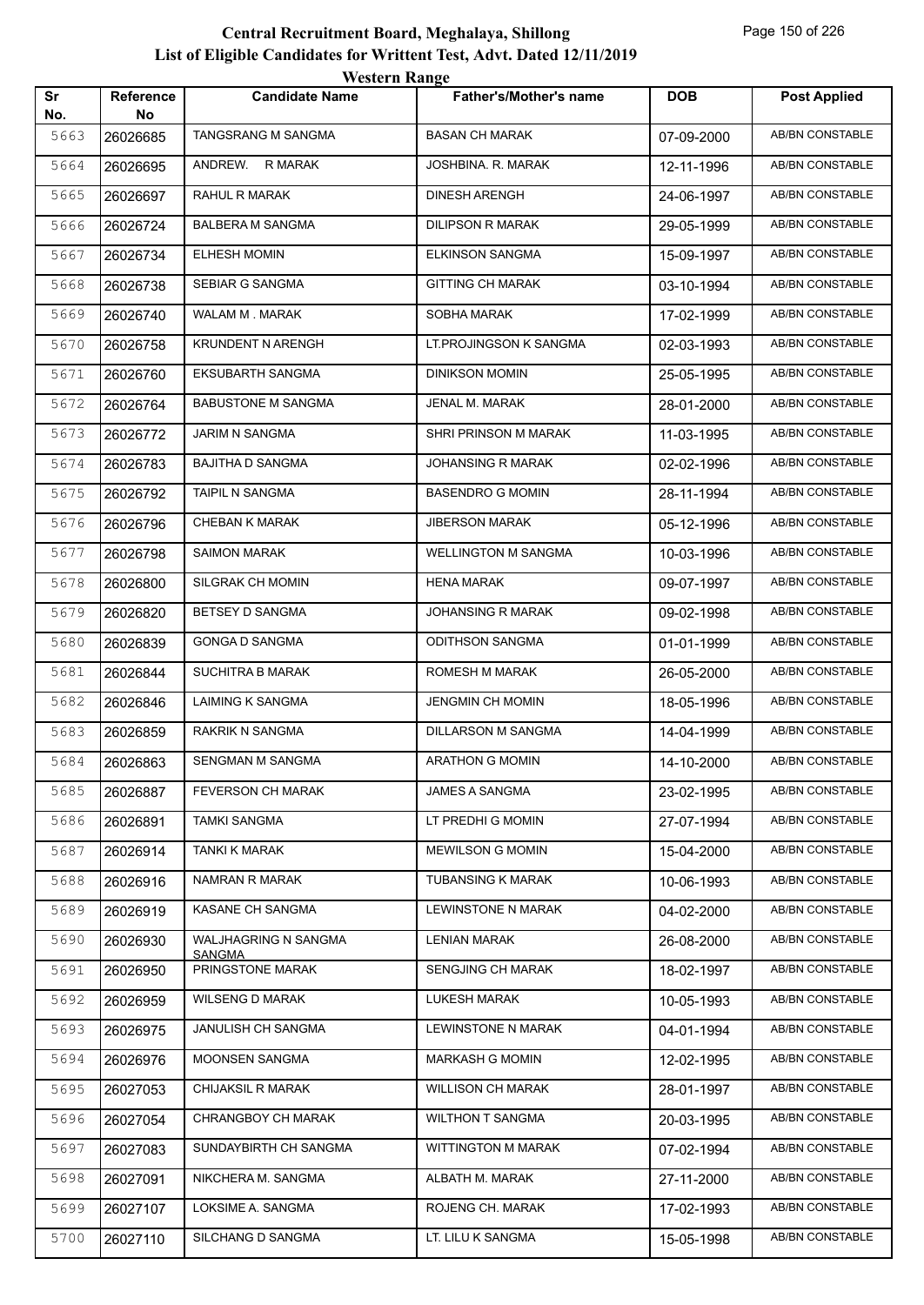|           |                        | western Kange             |                                        |            |                        |
|-----------|------------------------|---------------------------|----------------------------------------|------------|------------------------|
| Sr<br>No. | <b>Reference</b><br>No | <b>Candidate Name</b>     | Father's/Mother's name                 | <b>DOB</b> | <b>Post Applied</b>    |
| 5701      | 26027129               | <b>BOBITHA B. MARAK</b>   | ROTTOR T. SANGMA                       | 18-08-1998 | <b>AB/BN CONSTABLE</b> |
| 5702      | 26027140               | <b>JENICK MOMIN</b>       | PREJING MARAK                          | 27-11-2000 | AB/BN CONSTABLE        |
| 5703      | 26027141               | <b>EASTHONE CH MARAK</b>  | PEKKONUTH D SHIRA                      | 11-10-1998 | <b>AB/BN CONSTABLE</b> |
| 5704      | 26027146               | TENGBATH CH MARAK         | NONJING A SANGMA                       | 13-03-1999 | AB/BN CONSTABLE        |
| 5705      | 26027172               | SILSRANG SANGMA           | <b>KROMISON CH MARAK</b>               | 19-09-1995 | AB/BN CONSTABLE        |
| 5706      | 26027188               | DEBIRTH M SANGMA          | ANSENG R MARAK                         | 22-02-1999 | AB/BN CONSTABLE        |
| 5707      | 26027227               | SENGGA D SANGMA           | MITTALSON K MARAK                      | 15-05-1995 | AB/BN CONSTABLE        |
| 5708      | 26027245               | RAJU R MARAK              | <b>REPEN SANGMA</b>                    | 23-07-1995 | AB/BN CONSTABLE        |
| 5709      | 26027298               | <b>RIKRAK CH. MOMIN</b>   | SHRI. SALEN T. SANGMA                  | 29-11-1993 | AB/BN CONSTABLE        |
| 5710      | 26027299               | <b>SALCHUANG M MOMIN</b>  | RAMINATH N ARENGH/SENITHA M            | 15-01-1994 | AB/BN CONSTABLE        |
| 5711      | 26027318               | LIPIKA HAJONG             | <b>MOMIN</b><br><b>DIGENDRA HAJONG</b> | 05-12-1999 | AB/BN CONSTABLE        |
| 5712      | 26027333               | ARTHAVAN K                | <b>SEMINGSTONE MARAK</b>               | 15-09-2000 | <b>AB/BN CONSTABLE</b> |
| 5713      | 26027345               | SENGCHAN M SANGMA         | DICKOST N SANGMA                       | 15-10-1994 | AB/BN CONSTABLE        |
| 5714      | 26027353               | JINGJANG A. SANGMA        | <b>BROOCE MOMIN</b>                    | 11-02-1997 | AB/BN CONSTABLE        |
| 5715      | 26027366               | <b>MANSRAM K SANGMA</b>   | <b>JEPARSON CH MARAK</b>               | 25-04-1997 | AB/BN CONSTABLE        |
| 5716      | 26027400               | JAMEVHILER CH MARAK       | DONJING M SANGMA                       | 27-10-2000 | AB/BN CONSTABLE        |
| 5717      | 26027405               | <b>MOMEN ALI SK</b>       | SAMINUL ISLAM                          | 20-09-1999 | <b>AB/BN CONSTABLE</b> |
| 5718      | 26027408               | ARIA HEMIE D.MARAK        | ONIL S. SANGMA                         | 03-09-1999 | AB/BN CONSTABLE        |
| 5719      | 26027411               | <b>BARNALI RABHA</b>      | AMULYA RABHA                           | 25-03-1997 | AB/BN CONSTABLE        |
| 5720      | 26027417               | <b>LEJEK MARAK</b>        | <b>ARJIK MARAK</b>                     | 13-08-1998 | AB/BN CONSTABLE        |
| 5721      | 26027438               | <b>BIMANSING CH MARAK</b> | HEMENDRO A SANGMA                      | 22-02-2000 | AB/BN CONSTABLE        |
| 5722      | 26027439               | SALSAN N. MARAK           | ALMEN D. SHIRA                         | 11-11-1998 | <b>AB/BN CONSTABLE</b> |
| 5723      | 26027459               | <b>BIROT CH RABHA</b>     | BHUPENDRA RABHA                        | 12-06-1997 | AB/BN CONSTABLE        |
| 5724      | 26027477               | ARPON HAJONG              | SHUDAR HAJONG                          | 02-02-1997 | AB/BN CONSTABLE        |
| 5725      | 26027498               | MENTUBELL M SANGMA        | RAVEN SANGMA                           | 22-03-1997 | AB/BN CONSTABLE        |
| 5726      | 26027500               | THACHIRA N SANGMA         | SHRI JAIOHIN MARAK                     | 05-09-2000 | AB/BN CONSTABLE        |
| 5727      | 26027508               | DESEN M SANGMA            | LATE CHEKJAN CH MARAK                  | 19-12-1996 | AB/BN CONSTABLE        |
| 5728      | 26027520               | TIRANG M MARAK            | GOSING CH SANGMA                       | 04-02-1999 | AB/BN CONSTABLE        |
| 5729      | 26027531               | <b>BREBIAL N MOMIN</b>    | SHRI LUTHER                            | 03-04-1999 | AB/BN CONSTABLE        |
| 5730      | 26027548               | PROSBATH N ARENGH         | SHRI NORTHING G MOMIN                  | 28-06-1998 | AB/BN CONSTABLE        |
| 5731      | 26027549               | JAMBO M SANGMA            | JOMEN CH MARAK                         | 14-04-2000 | AB/BN CONSTABLE        |
| 5732      | 26027550               | CHINTHU MARAK             | PREDINGSON SANGMA                      | 12-02-1998 | AB/BN CONSTABLE        |
| 5733      | 26027596               | BARTIAS TENGNAP J SANGMA  | LEJIR R SANGMA                         | 06-04-1995 | AB/BN CONSTABLE        |
| 5734      | 26027615               | ANISALIMA SANGMA          | ROSEND CH MOMIN                        | 05-04-1999 | AB/BN CONSTABLE        |
| 5735      | 26027643               | <b>TERANG M SANGMA</b>    | SONTOSH CH MOMIN                       | 03-06-1998 | AB/BN CONSTABLE        |
| 5736      | 26027647               | <b>HAMJI N SANGMA</b>     | ERINA N SANGMA                         | 05-11-1998 | AB/BN CONSTABLE        |
| 5737      | 26027665               | ROJANSING SANGMA          | <b>NETHSON MARAK</b>                   | 09-07-1999 | AB/BN CONSTABLE        |
| 5738      | 26027674               | NEPOLLIN M MARAK          | PHILIMON SANGMA                        | 22-02-1999 | AB/BN CONSTABLE        |
|           |                        |                           |                                        |            |                        |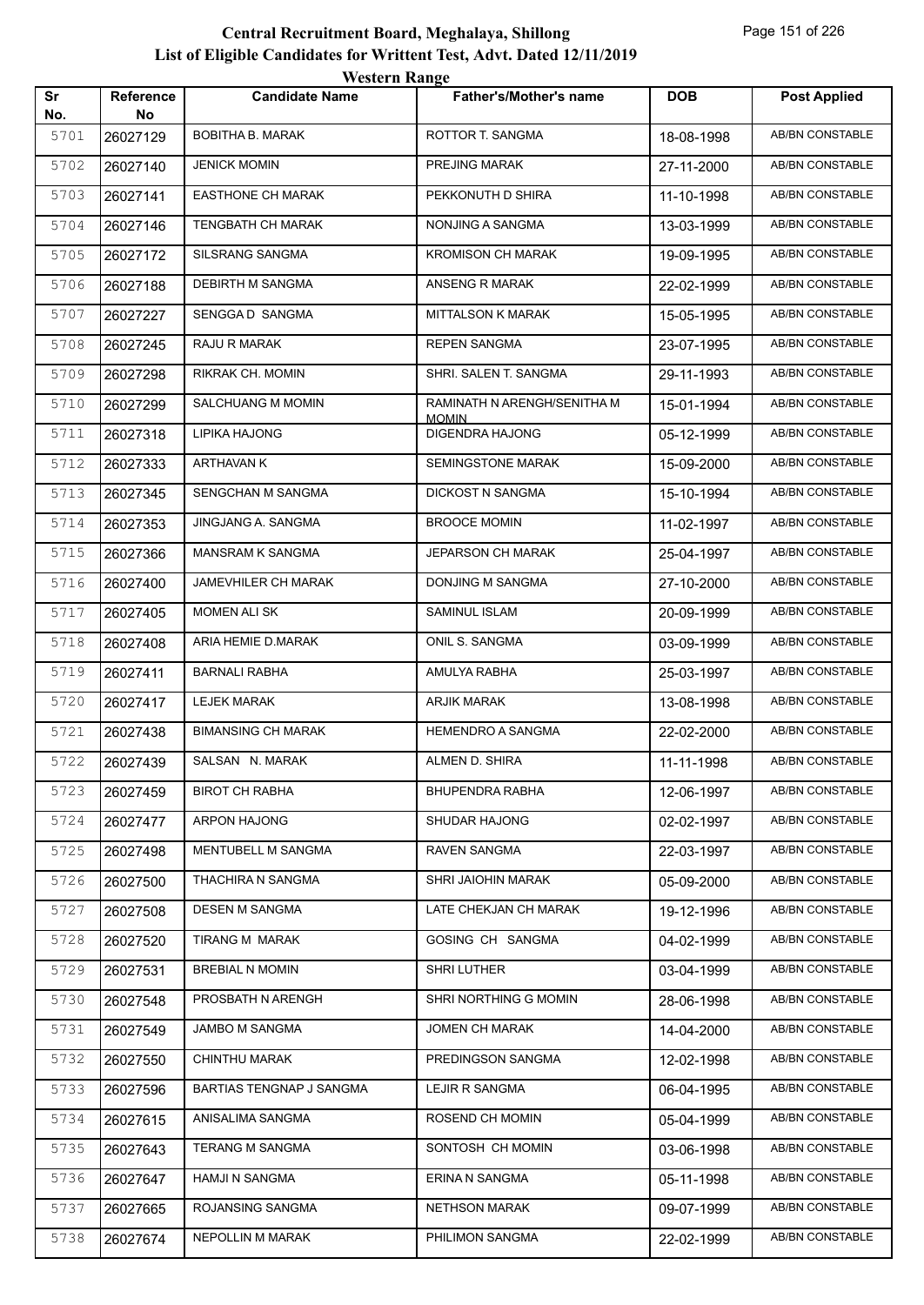|           |                        | <b>Western Range</b>       |                               |            |                        |
|-----------|------------------------|----------------------------|-------------------------------|------------|------------------------|
| Sr<br>No. | <b>Reference</b><br>No | <b>Candidate Name</b>      | <b>Father's/Mother's name</b> | <b>DOB</b> | <b>Post Applied</b>    |
| 5739      | 26027676               | RIKRAK M SANGMA            | <b>WITTING N MARAK</b>        | 21-07-1996 | <b>AB/BN CONSTABLE</b> |
| 5740      | 26027692               | <b>BRELLIANT MARAK</b>     | LATE.NOLITSON MARAK           | 10-07-1993 | AB/BN CONSTABLE        |
| 5741      | 26027764               | <b>BIBASH M SANGMA</b>     | KINGSTON CH MARAK             | 04-11-1998 | AB/BN CONSTABLE        |
| 5742      | 26027780               | <b>ILLISH CH SANGMA</b>    | <b>ISHAK N SANGMA</b>         | 01-01-2001 | <b>AB/BN CONSTABLE</b> |
| 5743      | 26027800               | <b>HENY JANGSENG MARAK</b> | ARPLLINE SANGMA               | 28-06-1995 | AB/BN CONSTABLE        |
| 5744      | 26027805               | <b>SILRAK R MARAK</b>      | PREBATH SANGMA                | 29-09-1995 | AB/BN CONSTABLE        |
| 5745      | 26027852               | ARTHADIO M SANGMA          | LT.RAMNANDA POSWAN            | 09-06-1998 | AB/BN CONSTABLE        |
| 5746      | 26027863               | <b>JENARIUSH G SANGMA</b>  | SULEKHA G SANGMA              | 10-01-1994 | <b>AB/BN CONSTABLE</b> |
| 5747      | 26027910               | <b>JEJE SANGMA</b>         | LUKIDISH SANGMA               | 14-05-1998 | <b>AB/BN CONSTABLE</b> |
| 5748      | 26027914               | MIRANSING B. MARAK         | KINJAK B. MARAK               | 27-10-1997 | <b>AB/BN CONSTABLE</b> |
| 5749      | 26027920               | <b>DIPUL RABHA</b>         | <b>MUKTO RABHA</b>            | 26-10-2000 | AB/BN CONSTABLE        |
| 5750      | 26027929               | SHAININGSTAR IAWPHNIAW     | <b>WILFRED KHARMAW</b>        | 01-07-1996 | <b>AB/BN CONSTABLE</b> |
| 5751      | 26027935               | <b>ENAMUL HAQUE</b>        | <b>MATIOR RAHMAN</b>          | 01-02-1998 | <b>AB/BN CONSTABLE</b> |
| 5752      | 26027937               | CHESRANG R MARAK           | ANDRUSH M MOMIN               | 17-10-1998 | <b>AB/BN CONSTABLE</b> |
| 5753      | 26027940               | <b>SALJRANG CH MARAK</b>   | SHRI. ROHIM M SANGMA          | 07-04-1996 | AB/BN CONSTABLE        |
| 5754      | 26027966               | <b>WALSRANG R MARAK</b>    | <b>TESENG M SANGMA</b>        | 01-09-1999 | <b>AB/BN CONSTABLE</b> |
| 5755      | 26027973               | <b>BALJRANG N MARAK</b>    | <b>BUNAL MOMIN</b>            | 27-03-1999 | AB/BN CONSTABLE        |
| 5756      | 26028057               | <b>LAKHESWAR RABHA</b>     | <b>RAMEN RABHA</b>            | 17-04-1993 | <b>AB/BN CONSTABLE</b> |
| 5757      | 26028085               | SENGBATH SANGMA            | <b>GOSANG MARAK</b>           | 03-02-2000 | <b>AB/BN CONSTABLE</b> |
| 5758      | 26028088               | SANCHERA CH. MOMIN         | ROCHON T. SANGMA              | 27-04-1999 | AB/BN CONSTABLE        |
| 5759      | 26028110               | MELKEW CHENGRE CH. MOMIN   | <b>JETHINSON M. MARAK</b>     | 16-11-2000 | AB/BN CONSTABLE        |
| 5760      | 26028118               | KITJE CH MARAK             | <b>CHENGGIN</b>               | 03-06-1993 | AB/BN CONSTABLE        |
| 5761      | 26028125               | PAHALINA G MOMIN           | RODASON N SANGMA              | 28-08-1995 | AB/BN CONSTABLE        |
| 5762      | 26028206               | <b>MIGHTY MARAK</b>        | JENJENMIGHT MOMIN             | 25-03-1996 | AB/BN CONSTABLE        |
| 5763      | 26028226               | <b>GENIUS MOMIN</b>        | PREDITSON K SANGMA            | 21-05-1995 | AB/BN CONSTABLE        |
| 5764      | 26028232               | RINGRANG A SANGMA          | NOBENDRO MARAK                | 07-10-1995 | AB/BN CONSTABLE        |
| 5765      | 26028236               | <b>BULLEN SHIRA</b>        | SEBIN M SANGMA                | 12-06-1998 | AB/BN CONSTABLE        |
| 5766      | 26028249               | RUPONA M SANGMA            | ARBINASH MARAK                | 10-04-1997 | AB/BN CONSTABLE        |
| 5767      | 26028267               | WILBER B SANGMA            | <b>KREBITHSON MOMIN</b>       | 12-04-1995 | AB/BN CONSTABLE        |
| 5768      | 26028276               | <b>DILSENG CH MARAK</b>    | <b>WATSENG N SANGMA</b>       | 10-03-1998 | AB/BN CONSTABLE        |
| 5769      | 26028307               | <b>EMARSON M MARAK</b>     | LT.SIRIL S SANGMA             | 05-06-1996 | AB/BN CONSTABLE        |
| 5770      | 26028314               | AMENLEY K SANGMA           | BLUESTAR D SANGMA             | 22-03-1999 | AB/BN CONSTABLE        |
| 5771      | 26028333               | CHIMRIKI D. SANGMA         | <b>MEWINGSTON D MARAK</b>     | 08-02-2000 | AB/BN CONSTABLE        |
| 5772      | 26028339               | <b>MARCHIRITHA MARAK</b>   | JENJENMIGHT MOMIN             | 25-03-1994 | AB/BN CONSTABLE        |
| 5773      | 26028340               | JACKSON D. SANGMA          | ORPHALIE D. SANGMA            | 12-07-1999 | AB/BN CONSTABLE        |
| 5774      | 26028361               | SAITIN D SHIRA             | SMT TANILLA D SHIRA           | 24-12-1998 | AB/BN CONSTABLE        |
| 5775      | 26028375               | CHUHANA N MARAK            | HORESTONE K SANGMA            | 31-08-2000 | AB/BN CONSTABLE        |
| 5776      | 26028441               | NOSILDA N SANGMA           | DINGJAN M SANGMA              | 03-04-1999 | AB/BN CONSTABLE        |
|           |                        |                            |                               |            |                        |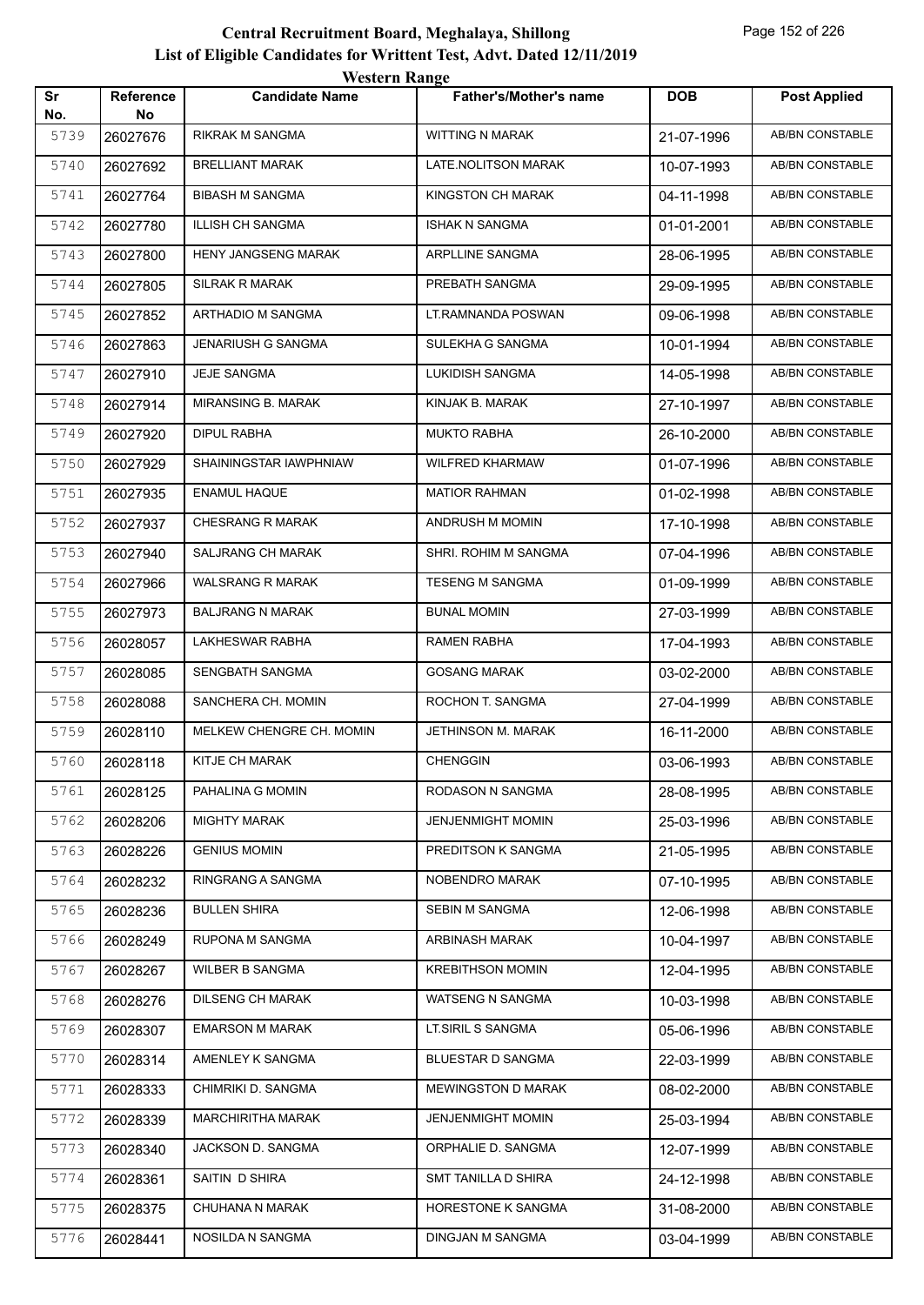| Sr   | Reference | <b>WESTERN MARGE</b><br><b>Candidate Name</b> | <b>Father's/Mother's name</b>           | <b>DOB</b> | <b>Post Applied</b>    |
|------|-----------|-----------------------------------------------|-----------------------------------------|------------|------------------------|
| No.  | No        |                                               |                                         |            |                        |
| 5777 | 26028474  | <b>WILKESH SANGMA</b>                         | PINBIRTH R MARAK                        | 03-05-1995 | AB/BN CONSTABLE        |
| 5778 | 26028482  | <b>BREZIL A SANGMA</b>                        | KRILLER K SANGMA                        | 15-09-1996 | <b>AB/BN CONSTABLE</b> |
| 5779 | 26028485  | DIMCHENG JERYO CH MARAK                       | MINBIRTH D. SANGMA                      | 01-11-1994 | AB/BN CONSTABLE        |
| 5780 | 26028501  | SALNIANG D. SHIRA                             | LT. JANGBAN R. MARAK                    | 24-11-1998 | AB/BN CONSTABLE        |
| 5781 | 26028536  | <b>TENGSIM K MARAK</b>                        | WALLINGSTAR G MOMILMA<br>DORENG SARAMIN | 27-04-1996 | AB/BN CONSTABLE        |
| 5782 | 26028557  | KITWIL CH. MOMIN                              | LIPHINSON T. SANGMA                     | 17-04-1998 | <b>AB/BN CONSTABLE</b> |
| 5783 | 26028568  | <b>LAIBIRTH MOMIN</b>                         | KLINBIRTH SANGMA                        | 23-05-1999 | AB/BN CONSTABLE        |
| 5784 | 26028569  | ARCHITA KOCH                                  | <b>BHAKANTA KOCH</b>                    | 11-12-1997 | <b>AB/BN CONSTABLE</b> |
| 5785 | 26028592  | <b>SENGCHIBATH MARAK</b>                      | <b>RISON SANGMA</b>                     | 14-07-1996 | AB/BN CONSTABLE        |
| 5786 | 26028605  | DOANG G MOMIN                                 | <b>MODHI A SANGMA</b>                   | 09-03-1998 | AB/BN CONSTABLE        |
| 5787 | 26028628  | TENGANG SANGMA                                | SHRI,LAKMAN R SANGMA                    | 23-04-1996 | AB/BN CONSTABLE        |
| 5788 | 26028643  | <b>OJOY MARAK</b>                             | <b>KEONATH SANGMA</b>                   | 21-02-1999 | <b>AB/BN CONSTABLE</b> |
| 5789 | 26028653  | RIKSENG D SANGMA                              | <b>ENDRONATH R MARAK</b>                | 11-05-1995 | AB/BN CONSTABLE        |
| 5790 | 26028668  | ARTHY R. MARAK                                | NEKSTER B. MARAK                        | 05-03-1999 | AB/BN CONSTABLE        |
| 5791 | 26028677  | <b>DIMSENG M SANGMA</b>                       | <b>ASHIN D SHIRA</b>                    | 07-06-1998 | AB/BN CONSTABLE        |
| 5792 | 26028687  | TIORA SENGNE CH MARAK                         | SAJING G SANGMA                         | 10-06-1998 | AB/BN CONSTABLE        |
| 5793 | 26028707  | SUCHITRA R MARAK                              | <b>BARTHON CH MOMIN</b>                 | 23-10-1999 | AB/BN CONSTABLE        |
| 5794 | 26028712  | THINGSBIRDH M SANGMA                          | <b>LETCHONGSING M MARAK</b>             | 16-03-1997 | AB/BN CONSTABLE        |
| 5795 | 26028715  | SUN KR RABHA                                  | KUJARIMAI RABHA                         | 12-02-1998 | AB/BN CONSTABLE        |
| 5796 | 26028717  | <b>DEEPAMONI RABHA</b>                        | ANANDA RABHA                            | 14-01-1995 | AB/BN CONSTABLE        |
| 5797 | 26028722  | SHERIFFSON R MARAK                            | <b>SOLLIL G MOMIN</b>                   | 04-04-1994 | AB/BN CONSTABLE        |
| 5798 | 26028733  | AJOY SANGMA                                   | TARJAN MARAK                            | 21-01-1996 | AB/BN CONSTABLE        |
| 5799 | 26028734  | CHONDON CH.SANGMA                             | RASIN R. MARAK                          | 06-08-1997 | AB/BN CONSTABLE        |
| 5800 | 26028752  | <b>JRING SEMION MOMIN</b>                     | <b>LIPSTON MARAK</b>                    | 01-01-2001 | AB/BN CONSTABLE        |
| 5801 | 26028764  | NANAK R SANGMA                                | SINGHAM M SANGMA                        | 17-03-2000 | AB/BN CONSTABLE        |
| 5802 | 26028770  | JONESBIRTH G MOMIN                            | REHONATH K SANGMA                       | 16-06-1995 | AB/BN CONSTABLE        |
| 5803 | 26028780  | <b>BIKRAM T SANGMA</b>                        | <b>JEARSON SANGMA</b>                   | 19-03-2000 | AB/BN CONSTABLE        |
| 5804 | 26028786  | ANISHA A SANGMA                               | MINA A SANGMA                           | 23-05-1996 | AB/BN CONSTABLE        |
| 5805 | 26028790  | APRILBATH MOMIN                               | <b>MEDISON</b>                          | 05-01-1999 | AB/BN CONSTABLE        |
| 5806 | 26028792  | SHRI WANSENG MARAK                            | SHRI TRAINIEKSON SANGMA                 | 14-12-2000 | AB/BN CONSTABLE        |
| 5807 | 26028793  | <b>DINESH RABHA</b>                           | LT ROJEN RABHA                          | 19-04-1998 | AB/BN CONSTABLE        |
| 5808 | 26028803  | <b>MILON SANGMA</b>                           | <b>KEBALSON R MARAK</b>                 | 06-01-1995 | AB/BN CONSTABLE        |
| 5809 | 26028809  | MAYJINA SANGMA                                | <b>JOSNCLEDITH MARAK</b>                | 23-05-1998 | AB/BN CONSTABLE        |
| 5810 | 26028810  | CHRISTINARAKME MARAK                          | HALWEN A. SANGMA                        | 03-06-1998 | AB/BN CONSTABLE        |
| 5811 | 26028813  | RUKMINI RABHA                                 | DHAWA RAM RABHA                         | 16-10-1996 | AB/BN CONSTABLE        |
| 5812 | 26028817  | ALDO T SANGMA                                 | ELUSH M MARAK                           | 16-03-1999 | AB/BN CONSTABLE        |
| 5813 | 26028840  | DESANGRACHANDO K SANGMA                       | <b>KRUSUWELL M MARAK</b>                | 04-08-2000 | AB/BN CONSTABLE        |
| 5814 | 26028892  | PERMISON A SANGMA                             | STARSON A SANGMA                        | 20-12-1999 | AB/BN CONSTABLE        |
|      |           |                                               |                                         |            |                        |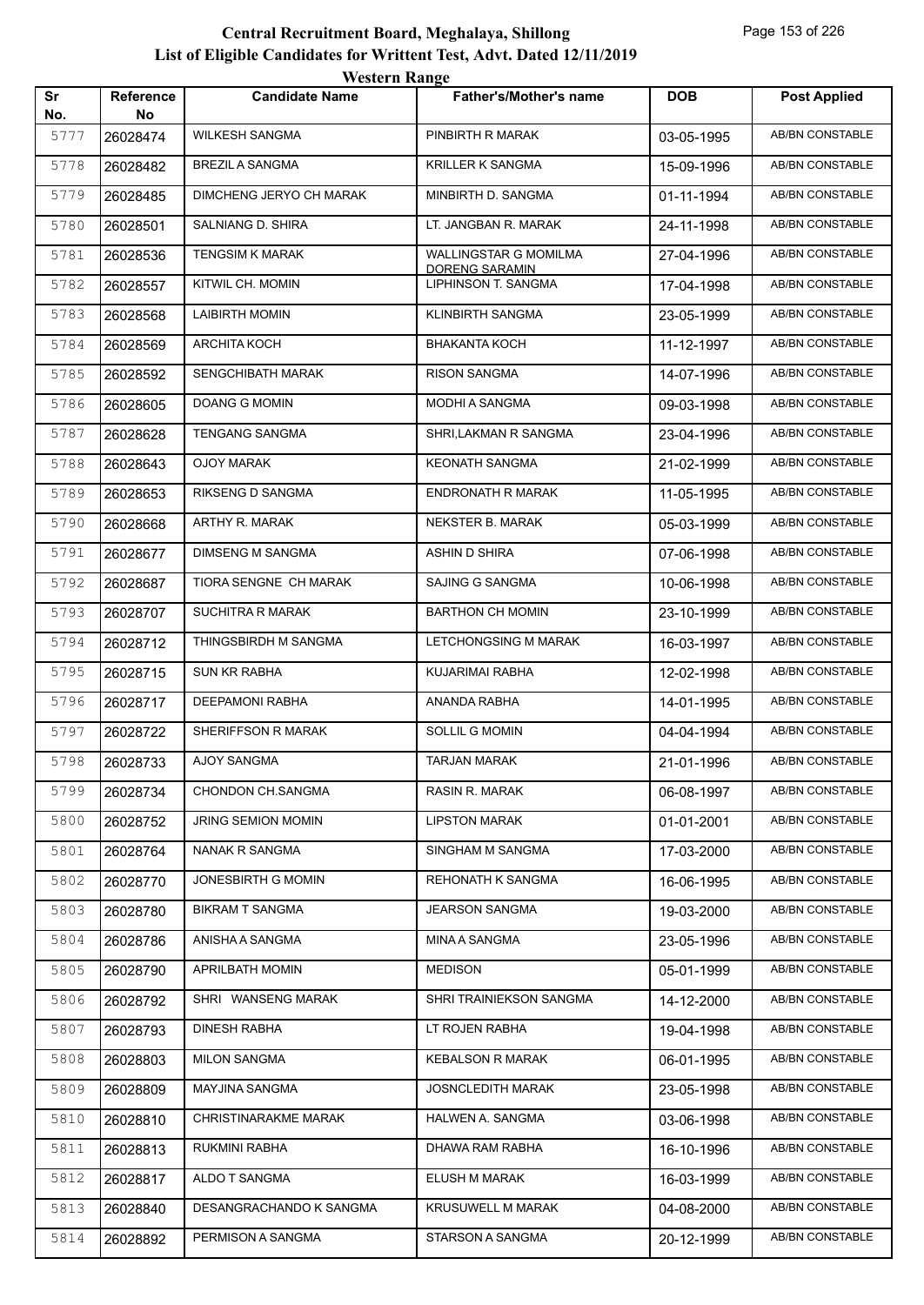|           |                 | <b>TUGILLE IMARGU</b>    |                                                |            |                        |
|-----------|-----------------|--------------------------|------------------------------------------------|------------|------------------------|
| Sr<br>No. | Reference<br>No | <b>Candidate Name</b>    | <b>Father's/Mother's name</b>                  | <b>DOB</b> | <b>Post Applied</b>    |
| 5815      | 26028896        | DIPIKA HAJONG            | DINESH HAJONG                                  | 08-08-2000 | <b>AB/BN CONSTABLE</b> |
| 5816      | 26028897        | PAITHERSON MARAK         | NILLIKSON SANGMA                               | 16-04-1995 | AB/BN CONSTABLE        |
| 5817      | 26028905        | LITHAN CH. MARAK         | <b>BALJAN T SANGMA</b>                         | 08-05-1997 | AB/BN CONSTABLE        |
| 5818      | 26028909        | ARBINA R SANGMA          | <b>CILESTINE M MARAK</b>                       | 29-08-1996 | AB/BN CONSTABLE        |
| 5819      | 26028915        | WASA M SANGMA            | <b>BABLU A SANGMA</b>                          | 05-10-1999 | AB/BN CONSTABLE        |
| 5820      | 26028921        | <b>TENGSRANG M MARAK</b> | PHILLIP N SANGMA                               | 12-03-1993 | AB/BN CONSTABLE        |
| 5821      | 26028926        | TAMJING M SANGMA         | <b>BATJENG CH MARAK</b>                        | 24-10-1997 | AB/BN CONSTABLE        |
| 5822      | 26028948        | ROBINDA A SANGMA         | JASENG B MARAK                                 | 17-01-1998 | AB/BN CONSTABLE        |
| 5823      | 26028962        | <b>KRAIST CH MARAK</b>   | WITHNEWBIRTH MARAK                             | 06-07-1994 | AB/BN CONSTABLE        |
| 5824      | 26028990        | JONTHO CH MARAK          | LEOBIRTH K SANGMA                              | 08-08-1999 | AB/BN CONSTABLE        |
| 5825      | 26029009        | KAIDITHSON A SANGMA      | JANON R MARAK                                  | 30-01-1996 | AB/BN CONSTABLE        |
| 5826      | 26029010        | <b>DILCHANG SANGMA</b>   | LEVERSON ARENGH                                | 02-09-1993 | AB/BN CONSTABLE        |
| 5827      | 26029015        | <b>SUNDAY SANGMA</b>     | <b>WILPRET MOMIN</b>                           | 14-05-1999 | <b>AB/BN CONSTABLE</b> |
| 5828      | 26029021        | TANGRIMCHI N SANGMA      | 794110                                         | 21-10-1999 | AB/BN CONSTABLE        |
| 5829      | 26029030        | <b>CHESAM SANGMA</b>     | NONHENG MARAK                                  | 19-12-2000 | AB/BN CONSTABLE        |
| 5830      | 26029032        | SERIAK CH. MARAK         | MARKUSH CH. SANGMA                             | 15-07-1996 | AB/BN CONSTABLE        |
| 5831      | 26029037        | EDMILLA D. SHIRA         | JENGBIN CH. MARAK                              | 08-08-1994 | AB/BN CONSTABLE        |
| 5832      | 26029055        | NAMSRANG G MOMIN         | <b>HEPNARSON SANGMA</b>                        | 10-01-1999 | AB/BN CONSTABLE        |
| 5833      | 26029062        | EJEKLE MARAK             | MARCUSH SANGMA                                 | 05-02-1996 | AB/BN CONSTABLE        |
| 5834      | 26029069        | <b>CHINKU MOMIN</b>      | PROFULLA SANGMA                                | 21-07-1995 | AB/BN CONSTABLE        |
| 5835      | 26029078        | RIKRAK MARAK             | <b>JECKSTON MOMIN</b>                          | 13-06-1997 | AB/BN CONSTABLE        |
| 5836      | 26029080        | <b>BASITA R SANGMA</b>   | <b>INDRO M MARAK</b>                           | 10-08-1999 | AB/BN CONSTABLE        |
| 5837      | 26029093        | SORNDHOR HAJONG          | RADHAKANTHO HAJONG                             | 03-04-1998 | AB/BN CONSTABLE        |
| 5838      | 26029124        | DIPPU G MOMIN            | <b>HEPNALSON D SANGMA</b>                      | 01-06-1994 | AB/BN CONSTABLE        |
| 5839      | 26029148        | <b>LEANG SANGMA</b>      | JORNASH CH MARAK                               | 08-08-1997 | AB/BN CONSTABLE        |
| 5840      | 26029154        | HANANIEL CH MARAK        | LT. NYKANOL T SANGMA/ELLANI<br><b>CH MARAK</b> | 17-11-1997 | AB/BN CONSTABLE        |
| 5841      | 26029168        | THONANG A SANGMA         | LIVINGSTONE CH SANGMA                          | 02-02-2000 | AB/BN CONSTABLE        |
| 5842      | 26029169        | SUNFREY R MARAK          | PRIPSON SANGMA                                 | 08-02-1996 | AB/BN CONSTABLE        |
| 5843      | 26029198        | SUNDAYBIRTH R MARAK      | PRIPSON SANGMA                                 | 07-05-1997 | AB/BN CONSTABLE        |
| 5844      | 26029205        | LIANGKU M SANGMA         | POMON CH MOMIN                                 | 14-05-1994 | AB/BN CONSTABLE        |
| 5845      | 26029206        | <b>CHIGRIK CH MARAK</b>  | SHRI. APPHEEL M SANGMA                         | 18-02-2000 | AB/BN CONSTABLE        |
| 5846      | 26029214        | NAMSRANG W SANGMA        | <b>MANUEL G MARAK</b>                          | 24-12-1999 | AB/BN CONSTABLE        |
| 5847      | 26029222        | <b>BENRITH K MARAK</b>   | SHRI. BIRTHWILTHON K MARAK                     | 26-09-1999 | AB/BN CONSTABLE        |
| 5848      | 26029223        | SAMTHING G, MOMIN        | WALENSTONE D, MARAK                            | 22-03-1996 | AB/BN CONSTABLE        |
| 5849      | 26029225        | <b>EPRILSON K SANGMA</b> | PRISTON CH MOMIN                               | 10-03-1999 | AB/BN CONSTABLE        |
| 5850      | 26029232        | CHACHAL N.SANGMA         | <b>SENGMAN MARAK</b>                           | 17-10-1999 | AB/BN CONSTABLE        |
| 5851      | 26029243        | RAKIBUL ISLAM            | <b>HUSSAIN SK</b>                              | 20-05-2000 | AB/BN CONSTABLE        |
| 5852      | 26029249        | <b>GRIKCHANG M MARAK</b> | LUTHERSON K MARAK                              | 14-02-1995 | AB/BN CONSTABLE        |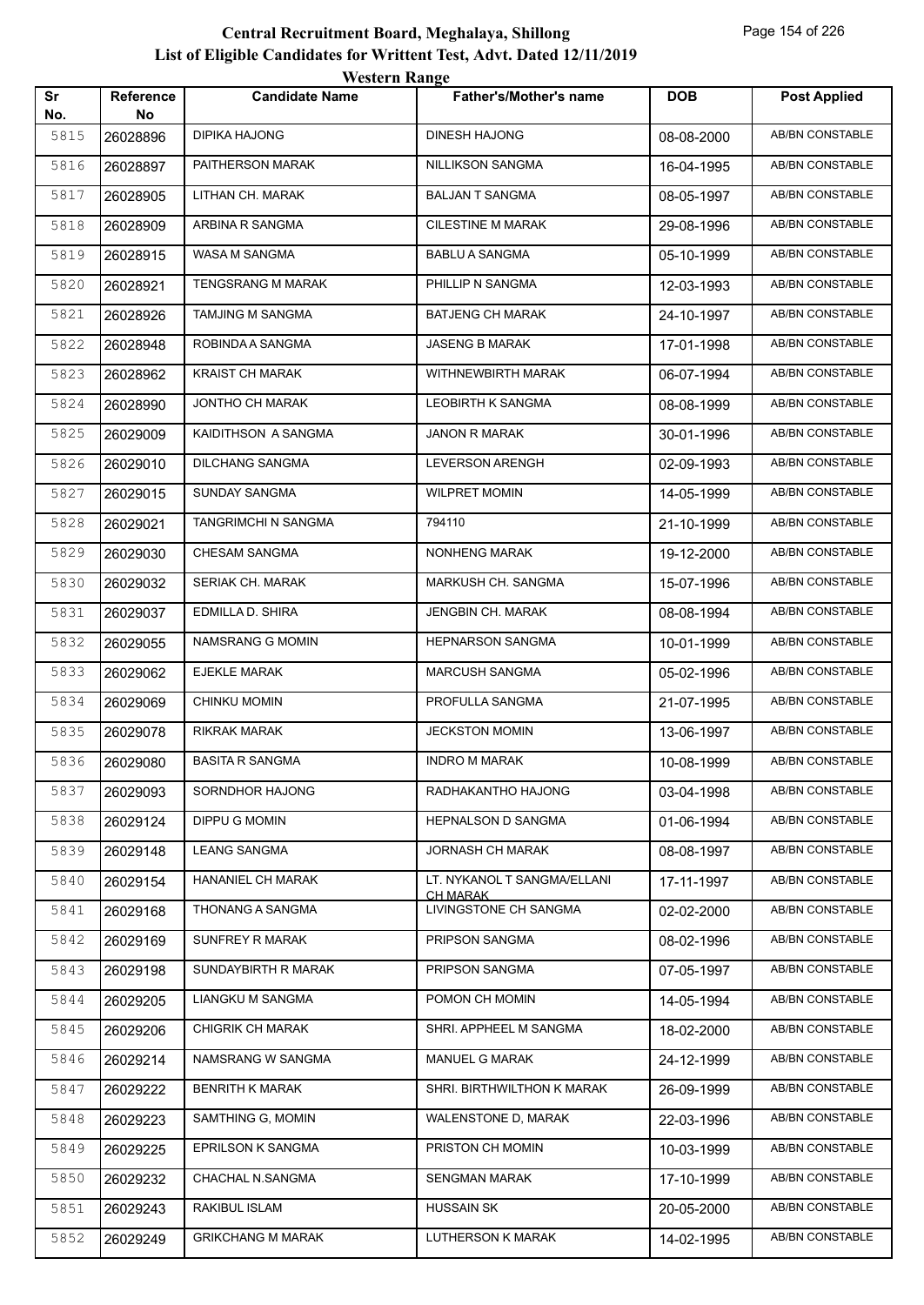|           |                        | <b>Western Range</b>        |                                        |            |                        |
|-----------|------------------------|-----------------------------|----------------------------------------|------------|------------------------|
| Sr<br>No. | <b>Reference</b><br>No | <b>Candidate Name</b>       | <b>Father's/Mother's name</b>          | <b>DOB</b> | <b>Post Applied</b>    |
| 5853      | 26029254               | RAHESWAR HAJONG             | NARESWAR HAJONG                        | 22-03-1997 | <b>AB/BN CONSTABLE</b> |
| 5854      | 26029259               | <b>SEBIUR M SANGMA</b>      | KILLISON N ARENGH                      | 04-10-1996 | AB/BN CONSTABLE        |
| 5855      | 26029288               | PRIDITSON T SANGMA          | <b>MINGJON CH MARAK</b>                | 06-04-1996 | <b>AB/BN CONSTABLE</b> |
| 5856      | 26029289               | <b>BINFIELD D SANGMA</b>    | POLBINSON M MARAK                      | 05-02-2000 | <b>AB/BN CONSTABLE</b> |
| 5857      | 26029294               | STARBIN M SANGMA            | <b>BOBENDRO SANGMA</b>                 | 26-09-2000 | AB/BN CONSTABLE        |
| 5858      | 26029297               | RINGKU .K. SANGMA           | CLINCTON .A. SANGMA                    | 30-03-1999 | <b>AB/BN CONSTABLE</b> |
| 5859      | 26029303               | JARNASH M MARAK             | KALLEKSON B SANGMA                     | 02-08-1994 | AB/BN CONSTABLE        |
| 5860      | 26029304               | DALPINGSTONE N SANGMA       | <b>CAXTON MARAK</b>                    | 07-03-1999 | <b>AB/BN CONSTABLE</b> |
| 5861      | 26029306               | <b>TESENG G MOMIN</b>       | <b>GALLI SANGMA</b>                    | 19-08-1999 | <b>AB/BN CONSTABLE</b> |
| 5862      | 26029310               | <b>MANOB KR HAJONG</b>      | LT. NIRONJON HAJONG                    | 14-03-2000 | AB/BN CONSTABLE        |
| 5863      | 26029311               | NAMSRANG N SANGMA           | <b>LT.CLORINE MARAK</b>                | 24-09-1998 | AB/BN CONSTABLE        |
| 5864      | 26029329               | PRIYAMOY HAJONG             | SUBINDRA HAJONG                        | 08-01-1994 | AB/BN CONSTABLE        |
| 5865      | 26029341               | <b>MINGNAMCHI K MARAK</b>   | SHRI HEMENT G MOMIN                    | 27-01-1995 | <b>AB/BN CONSTABLE</b> |
| 5866      | 26029345               | KOROBI G SANGMA             | TRIPENDRO G SANGMA/RENUKA              | 25-08-1997 | <b>AB/BN CONSTABLE</b> |
| 5867      | 26029346               | <b>LINTON HAJONG</b>        | <b>G SANGMA</b><br><b>HORON HAJONG</b> | 04-01-1995 | AB/BN CONSTABLE        |
| 5868      | 26029380               | ABISUSAMPANG CH MARAK       | JOHN PAJEELARD K MARAK                 | 10-07-1997 | <b>AB/BN CONSTABLE</b> |
| 5869      | 26029407               | ARUN R MARAK                | ALGEN A SANGMA                         | 10-07-1998 | AB/BN CONSTABLE        |
| 5870      | 26029409               | TENGRIMRA A SANGMA          | <b>TANGSENG MARAK</b>                  | 19-08-1999 | <b>AB/BN CONSTABLE</b> |
| 5871      | 26029423               | LIMSTAR D SANGMA            | SARENDRO CH SANGMA                     | 05-09-1993 | <b>AB/BN CONSTABLE</b> |
| 5872      | 26029429               | JACOB CH. MARAK             | NENGJAN CH. SANGMA                     | 06-10-1993 | <b>AB/BN CONSTABLE</b> |
| 5873      | 26029436               | <b>ELESHA MARAK</b>         | KIMJING CH MOMIN                       | 02-11-1998 | <b>AB/BN CONSTABLE</b> |
| 5874      | 26029443               | <b>THORIK M. SANGMA</b>     | <b>MANASH G MOMIN</b>                  | 03-04-2000 | AB/BN CONSTABLE        |
| 5875      | 26029479               | RIKMAN SANGMA               | DANE MARAK                             | 07-02-1998 | AB/BN CONSTABLE        |
| 5876      | 26029484               | NINEVA G MOMIM              | <b>JOLAR R MARAK</b>                   | 12-07-1999 | AB/BN CONSTABLE        |
| 5877      | 26029487               | SENGKAN SANGMA              | POLBEN CH MARAK                        | 21-12-1999 | AB/BN CONSTABLE        |
| 5878      | 26029503               | <b>TANGWITH SHIRA</b>       | <b>GANJAM MARAK</b>                    | 21-10-2000 | AB/BN CONSTABLE        |
| 5879      | 26029511               | CHERAK SANGMA               | <b>THAMBLINE MOMIN</b>                 | 04-09-1998 | AB/BN CONSTABLE        |
| 5880      | 26029575               | <b>BULANGBIRTH CH MARAK</b> | <b>KENEDY A SANGMA</b>                 | 06-01-2000 | AB/BN CONSTABLE        |
| 5881      | 26029578               | PANGRACK D SANGMA           | <b>JOYSON B MARAK</b>                  | 06-04-1998 | AB/BN CONSTABLE        |
| 5882      | 26029581               | <b>GOODMIXTURE MARAK</b>    | JOWELSON M. SANGMA                     | 04-02-1997 | AB/BN CONSTABLE        |
| 5883      | 26029588               | <b>EVERTON CH SANGMA</b>    | SORINDRO CH MARAK                      | 04-02-1997 | AB/BN CONSTABLE        |
| 5884      | 26029594               | SONISON MARAK               | SENGA SANGMA                           | 05-02-1997 | AB/BN CONSTABLE        |
| 5885      | 26029617               | CHANGKIM A SANGMA           | PRODIP D SANGMA                        | 20-09-1996 | AB/BN CONSTABLE        |
| 5886      | 26029625               | SILWIN K SANGMA             | <b>MORMITH MOMIN</b>                   | 26-07-1993 | AB/BN CONSTABLE        |
| 5887      | 26029632               | SURAJ SANGMA                | <b>GOBEN MARAK</b>                     | 21-12-1998 | AB/BN CONSTABLE        |
| 5888      | 26029633               | <b>BOBIUSH CH MARAK</b>     | JOHON N SANGMA                         | 25-03-2000 | AB/BN CONSTABLE        |
| 5889      | 26029643               | <b>JETON RABHA</b>          | RATNA CH RABHA                         | 17-03-1999 | AB/BN CONSTABLE        |
| 5890      | 26029647               | SONIA G MOMIN               | <b>BINAL M SANGMA</b>                  | 14-09-1996 | AB/BN CONSTABLE        |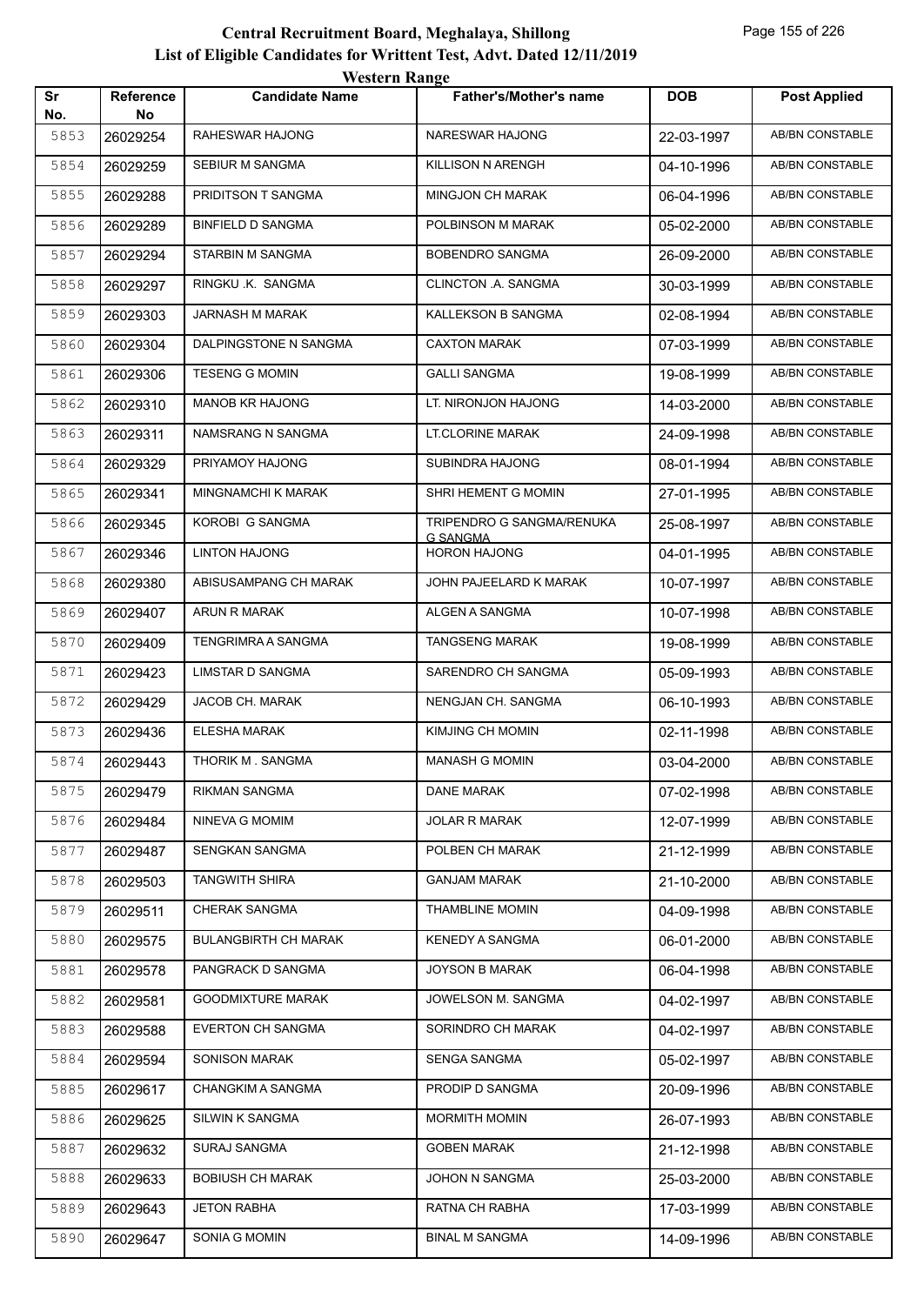|           |                 | western Range              |                               |            |                        |
|-----------|-----------------|----------------------------|-------------------------------|------------|------------------------|
| Sr<br>No. | Reference<br>No | <b>Candidate Name</b>      | <b>Father's/Mother's name</b> | <b>DOB</b> | <b>Post Applied</b>    |
| 5891      | 26029701        | RIKRAK S SANGMA            | PANDIT SANGMA                 | 28-03-1997 | AB/BN CONSTABLE        |
| 5892      | 26029737        | <b>AKHIRUL ISLAM</b>       | SHAHIDUR ISLAM                | 10-05-1999 | AB/BN CONSTABLE        |
| 5893      | 26029741        | <b>KELSON B MARAK</b>      | <b>GANJING K SANGMA</b>       | 23-11-1994 | AB/BN CONSTABLE        |
| 5894      | 26029754        | <b>FAVIJIUSH N SANGMA</b>  | <b>BENEDICT A SANGMA</b>      | 11-06-1994 | <b>AB/BN CONSTABLE</b> |
| 5895      | 26029786        | <b>CHARBISTAR CH MARAK</b> | PROBINSON CH SANGMA           | 05-07-1998 | AB/BN CONSTABLE        |
| 5896      | 26029797        | <b>EDMUND MARAK</b>        | PRINCEBIRTH SANGMA            | 18-09-1999 | AB/BN CONSTABLE        |
| 5897      | 26029799        | CHENGSAN SANGMA            | ARJIBSON MOMIN                | 05-01-1997 | <b>AB/BN CONSTABLE</b> |
| 5898      | 26029813        | <b>TARIMCHI S MARAK</b>    | CONRATH A SANGMA              | 26-12-1998 | AB/BN CONSTABLE        |
| 5899      | 26029815        | <b>SENGCHANG R MARAK</b>   | <b>ONSING SANGMA</b>          | 07-07-1998 | <b>AB/BN CONSTABLE</b> |
| 5900      | 26029822        | <b>LETIUS MOMIN</b>        | <b>KRAISTOPER R MARAK</b>     | 15-09-2000 | AB/BN CONSTABLE        |
| 5901      | 26029842        | ADMUND R MARAK             | <b>TRUSILLA MARAK</b>         | 07-04-1998 | AB/BN CONSTABLE        |
| 5902      | 26029847        | SANOWAR HUSSAIN            | <b>KOSOR ALI</b>              | 31-12-1999 | <b>AB/BN CONSTABLE</b> |
| 5903      | 26029852        | GILOBATH M MARAK           | <b>WILLINDRO D SHIRA</b>      | 14-05-1999 | AB/BN CONSTABLE        |
| 5904      | 26029901        | <b>ARCLEAN MARAK</b>       | PRINCEBIRTH SANGMA            | 24-03-1998 | AB/BN CONSTABLE        |
| 5905      | 26029924        | <b>TOKYO R SANGMA</b>      | <b>SAMUEL S MARAK</b>         | 09-12-1994 | AB/BN CONSTABLE        |
| 5906      | 26029946        | ABANTICA A. SANGMA         | <b>BIREN ROY</b>              | 13-12-1993 | AB/BN CONSTABLE        |
| 5907      | 26029951        | CHERAKNEAR MARAK           | <b>HELLIKSON MOMIN</b>        | 21-10-2000 | AB/BN CONSTABLE        |
| 5908      | 26029970        | RAJU DAS                   | SUBAL CHANDRA DAS             | 31-01-1993 | AB/BN CONSTABLE        |
| 5909      | 26029974        | ZIARUL ISLAM               | ABDUS SALAM                   | 07-07-1998 | <b>AB/BN CONSTABLE</b> |
| 5910      | 26029980        | <b>BALCHI SANGMA</b>       | <b>GULLENDRA SANGMA</b>       | 30-09-1994 | AB/BN CONSTABLE        |
| 5911      | 26029984        | <b>SUMONTA BARMAN</b>      | <b>HEMANTA BARMAN</b>         | 13-12-1999 | AB/BN CONSTABLE        |
| 5912      | 26030003        | TENGKRANG A. SANGMA        | ALLEN CH. MARAK               | 09-02-1993 | AB/BN CONSTABLE        |
| 5913      | 26030004        | <b>TESENG R SANGMA</b>     | <b>KRINPILSTON CH MARAK</b>   | 17-01-1997 | AB/BN CONSTABLE        |
| 5914      | 26030021        | PILLING R MARAK            | <b>LIPSON B MARAK</b>         | 19-08-1998 | AB/BN CONSTABLE        |
| 5915      | 26030040        | JOSONATH A SANGMA          | <b>JOGODISH R MARAK</b>       | 08-05-1996 | AB/BN CONSTABLE        |
| 5916      | 26030043        | <b>JINGLE D SANGMA</b>     | JULIASH R SANGMA              | 18-12-1998 | AB/BN CONSTABLE        |
| 5917      | 26030055        | LASPOL CH MARAK            | MELLEN A. SANGMA              | 14-02-1997 | AB/BN CONSTABLE        |
| 5918      | 26030110        | EMBERO MONGTHING SANGMA    | KOLLENDRO CH MARAK            | 28-03-1996 | AB/BN CONSTABLE        |
| 5919      | 26030124        | MISS. SENGSIME M. SANGMA   | SHRI. NIMOSTING T. SANGMA     | 17-05-1999 | AB/BN CONSTABLE        |
| 5920      | 26030129        | <b>LEDINDRO MARAK</b>      | SATTHENDRO SANGMA             | 18-12-1997 | AB/BN CONSTABLE        |
| 5921      | 26030141        | KILBIRTH SANGMA            | <b>JOSEPH K MARAK</b>         | 13-07-1994 | AB/BN CONSTABLE        |
| 5922      | 26030160        | <b>TECHANG MARAK</b>       | <b>BABILSTONE MARAK</b>       | 15-06-1998 | AB/BN CONSTABLE        |
| 5923      | 26030209        | <b>BINDASH SANGMA</b>      | TINET SANGMA                  | 18-01-2000 | AB/BN CONSTABLE        |
| 5924      | 26030232        | <b>BILSRANG R SANGMA</b>   | THABITHA R SANGMA             | 28-09-1994 | AB/BN CONSTABLE        |
| 5925      | 26030243        | RENYTHA M SANGMA           | DICKSON CH. MARAK             | 21-09-2000 | AB/BN CONSTABLE        |
| 5926      | 26030252        | MAINOSH W SANGMA           | RAJEN SANGMA                  | 06-02-1993 | AB/BN CONSTABLE        |
| 5927      | 26030273        | SNEBAR T.SANGMA            | LT.BACKSTONE CH.MARAK         | 07-08-2000 | AB/BN CONSTABLE        |
| 5928      | 26030297        | RIKSENG CH MARAK           | ARMERICK R MARAK              | 02-12-1995 | AB/BN CONSTABLE        |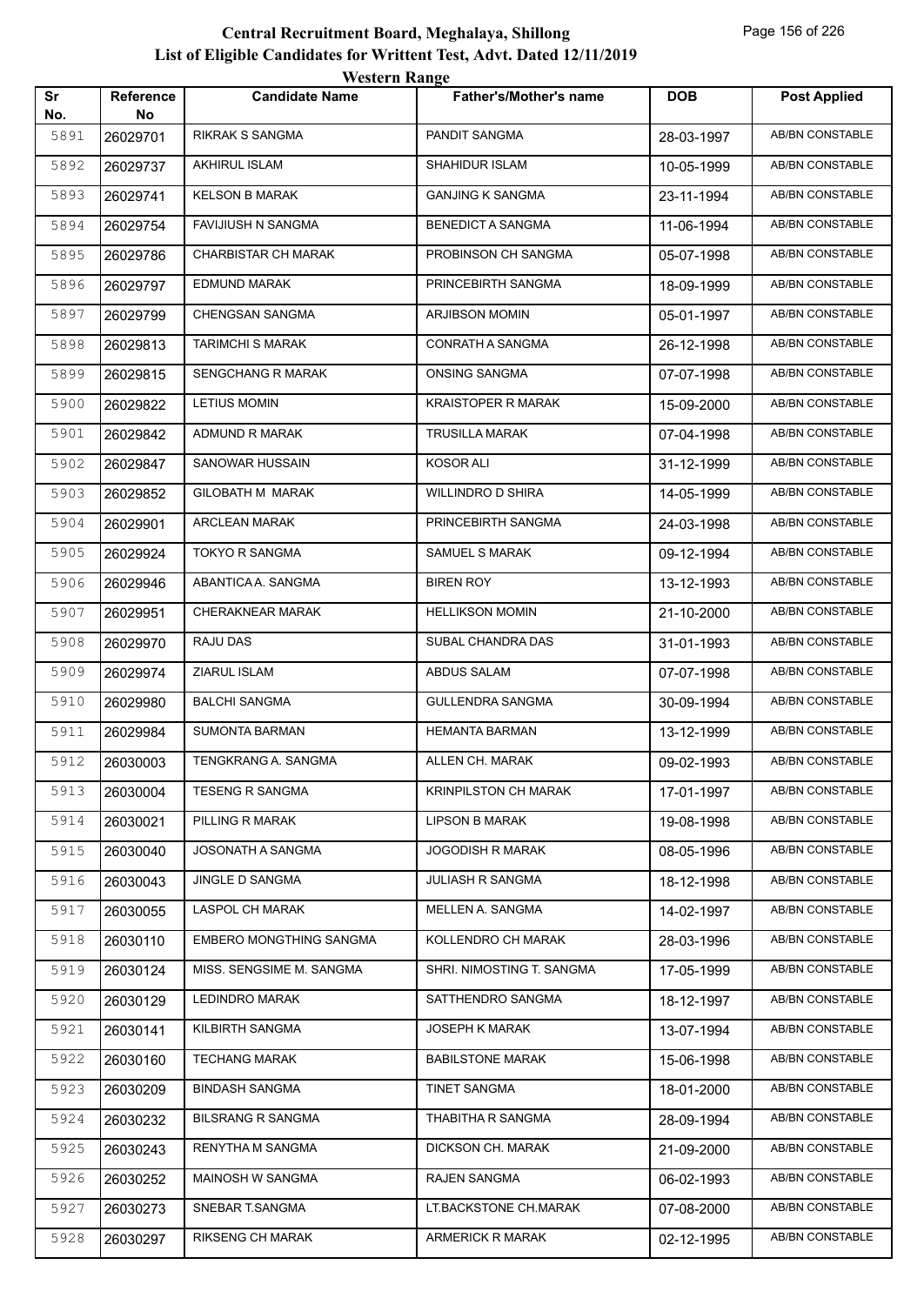|           |                        | WESTEL II INALIZE        |                                             |            |                        |
|-----------|------------------------|--------------------------|---------------------------------------------|------------|------------------------|
| Sr<br>No. | <b>Reference</b><br>No | <b>Candidate Name</b>    | <b>Father's/Mother's name</b>               | <b>DOB</b> | <b>Post Applied</b>    |
| 5929      | 26030345               | <b>MOROMI D MARAK</b>    | SADONA D MARAK                              | 25-12-1999 | <b>AB/BN CONSTABLE</b> |
| 5930      | 26030386               | ELITON CH MARAK          | FATHERS NAME IMPALSON A                     | 05-06-1996 | AB/BN CONSTABLE        |
| 5931      | 26030416               | WALKAM SANGMA            | <b>SANGMA</b><br>NATCHENDRA M MARAK         | 25-04-1993 | AB/BN CONSTABLE        |
| 5932      | 26030487               | LALISTON CH. MARAK       | OTHINDRO D. SANGMA                          | 16-05-1994 | AB/BN CONSTABLE        |
| 5933      | 26030498               | SENGPIL K.MOMIN          | EXBITH K. SANGMA                            | 29-10-1994 | <b>AB/BN CONSTABLE</b> |
| 5934      | 26030507               | <b>KREWIN SANGMA</b>     | NARESWAR MARAK                              | 05-11-1996 | AB/BN CONSTABLE        |
| 5935      | 26030512               | RAJESH M MARAK           | TANGSENG D SANGMA                           | 01-01-1995 | AB/BN CONSTABLE        |
| 5936      | 26030517               | PHILLIUSH MOMIN          | <b>MONINDRO G MARAK</b>                     | 29-08-1997 | AB/BN CONSTABLE        |
| 5937      | 26030528               | <b>MANSENG N MARAK</b>   | ROSTON M SANGMA                             | 11-11-1996 | AB/BN CONSTABLE        |
| 5938      | 26030547               | <b>SALSEN D MARAK</b>    | PRESTON ARENGH                              | 10-02-2000 | <b>AB/BN CONSTABLE</b> |
| 5939      | 26030548               | SANJU HAJONG             | JAWAHARLAL HAJONG                           | 01-09-1999 | AB/BN CONSTABLE        |
| 5940      | 26030551               | <b>SENGJRANG G MOMIN</b> | <b>WILLING A SANGMA</b>                     | 01-01-1996 | AB/BN CONSTABLE        |
| 5941      | 26030552               | NORILLA B MARAK          | LT. BON D SANGMA                            | 17-04-1998 | <b>AB/BN CONSTABLE</b> |
| 5942      | 26030553               | SALGRAK S. SANGMA        | SHRI KOLPOLBINATH D. SANGMA                 | 06-07-1997 | AB/BN CONSTABLE        |
| 5943      | 26030564               | MEROL CH. MOMIN          | PHILLIPSON MARAK                            | 02-03-1994 | <b>AB/BN CONSTABLE</b> |
| 5944      | 26030580               | TONIC W SANGMA           | LAITHINGDRO R MARAK                         | 05-02-2000 | AB/BN CONSTABLE        |
| 5945      | 26030592               | HERLISTAR K. SANGMA      | AGENATH CH. SANGMA                          | 02-12-1999 | AB/BN CONSTABLE        |
| 5946      | 26030597               | TENGSUANG K SANGMA       | CHAVAN N ARENGH                             | 02-08-2000 | AB/BN CONSTABLE        |
| 5947      | 26030606               | LAKISTAR CH MARAK        | PELBA M SANGMA                              | 29-11-1998 | AB/BN CONSTABLE        |
| 5948      | 26030610               | TENGKAI K SANGMA         | <b>CHAVAN N ARENGH</b>                      | 25-03-1998 | AB/BN CONSTABLE        |
| 5949      | 26030614               | PREWIL A SANGMA          | SINDRO CH MARAK                             | 04-03-1996 | AB/BN CONSTABLE        |
| 5950      | 26030643               | <b>GREJET G MOMIN</b>    | OSILIA G MOMIN                              | 14-02-1996 | AB/BN CONSTABLE        |
| 5951      | 26030645               | KARIB NARZARY            | <b>BHOJON NARZARY</b>                       | 27-01-1998 | AB/BN CONSTABLE        |
| 5952      | 26030648               | DONSENG A MARAK          | SONESH A SANGMA                             | 18-12-1993 | AB/BN CONSTABLE        |
| 5953      | 26030651               | SADIP RABHA              | PATMINI RABHA                               | 25-07-1997 | AB/BN CONSTABLE        |
| 5954      | 26030655               | RONIT HAJONG             | <b>BADOL HAJONG</b>                         | 18-04-1997 | AB/BN CONSTABLE        |
| 5955      | 26030663               | SALCHANG T. SANGMA       | <b>BILASH N. MARAK</b>                      | 12-05-1995 | AB/BN CONSTABLE        |
| 5956      | 26030664               | SENGCHON C MARAK         | SURESH N SANGMA                             | 31-10-1993 | AB/BN CONSTABLE        |
| 5957      | 26030670               | JARMENDRA HAJONG         | SUKANDA HAJONG                              | 29-07-1996 | AB/BN CONSTABLE        |
| 5958      | 26030682               | <b>BIKRSH D SANGMA</b>   | <b>BRINATHSON SANGMA</b>                    | 05-11-1997 | AB/BN CONSTABLE        |
| 5959      | 26030688               | SANAM M SANGMA           | KANDURA K MOMN                              | 07-08-1996 | AB/BN CONSTABLE        |
| 5960      | 26030690               | <b>LASWIN CH MARAK</b>   | PROJEN CH SANGMA                            | 12-07-1995 | AB/BN CONSTABLE        |
| 5961      | 26030697               | CHUGAN A SANGMA          | <b>GEORGE R MARAK</b>                       | 27-10-1995 | AB/BN CONSTABLE        |
| 5962      | 26030710               | <b>BILMEN CH. MARAK</b>  | SANGNAN D. SANGMA/ ANJI CH.<br><u>MARAK</u> | 15-06-1998 | AB/BN CONSTABLE        |
| 5963      | 26030721               | <b>GRENOSH M SANGMA</b>  | <b>GAWAN CH MARAK</b>                       | 01-02-2000 | AB/BN CONSTABLE        |
| 5964      | 26030750               | SENGKAM A SANGMA         | <b>COLUMBUSH R MARAK</b>                    | 17-06-2000 | AB/BN CONSTABLE        |
| 5965      | 26030752               | <b>BRINSON M SANGMA</b>  | TISIN M MARAK                               | 12-08-1996 | AB/BN CONSTABLE        |
| 5966      | 26030766               | <b>MANCHANG MARAK</b>    | MARTIUSH N MARAK                            | 26-01-1998 | AB/BN CONSTABLE        |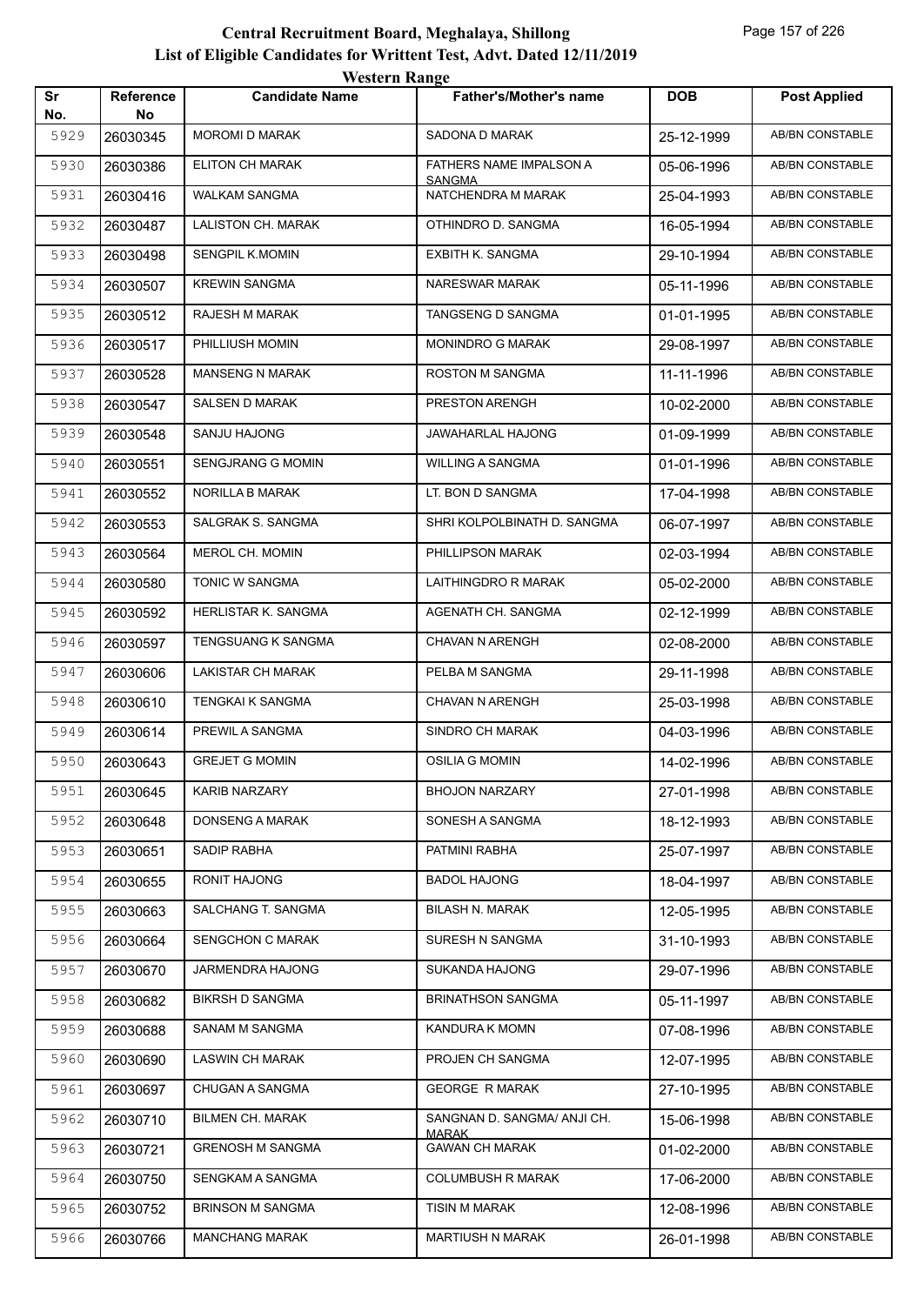|           |                        | <i><b>WEBULL WALLET</b></i> |                                                 |            |                        |
|-----------|------------------------|-----------------------------|-------------------------------------------------|------------|------------------------|
| Sr<br>No. | <b>Reference</b><br>No | <b>Candidate Name</b>       | <b>Father's/Mother's name</b>                   | <b>DOB</b> | <b>Post Applied</b>    |
| 5967      | 26030775               | <b>GENAROSE CH MARAK</b>    | AGAL D SANGMA                                   | 25-03-1999 | AB/BN CONSTABLE        |
| 5968      | 26030779               | <b>KARNING M MARAK</b>      | KAMINGSON S SANGMA                              | 13-04-1999 | <b>AB/BN CONSTABLE</b> |
| 5969      | 26030791               | CHARCHARLIAN CH MARAK       | <b>CHEKSIN A SANGMA</b>                         | 10-06-1999 | <b>AB/BN CONSTABLE</b> |
| 5970      | 26030797               | RAKISH HAJONG               | <b>CHOLENDRA HAJONG</b>                         | 19-06-1997 | <b>AB/BN CONSTABLE</b> |
| 5971      | 26030803               | ROMAN R MARAK               | LT. TITA N MARAK                                | 19-12-1994 | AB/BN CONSTABLE        |
| 5972      | 26030808               | NINGSENG CH SANGMA          | <b>BAJENG CH MARAK</b>                          | 08-08-1995 | AB/BN CONSTABLE        |
| 5973      | 26030820               | <b>CHICHANG K SANGMA</b>    | <b>BENE MARAK</b>                               | 26-08-1997 | AB/BN CONSTABLE        |
| 5974      | 26030831               | ROVIKANTA KOCH              | CHAHALU KOCH                                    | 07-05-1998 | <b>AB/BN CONSTABLE</b> |
| 5975      | 26030848               | TANGSRANG K SANGMA          | RIMJAN G MOMIN                                  | 06-09-1997 | AB/BN CONSTABLE        |
| 5976      | 26030849               | TELPIN M MARAK              | RANNA A SANGMA                                  | 20-11-1995 | AB/BN CONSTABLE        |
| 5977      | 26030852               | RAJENDRO W SANGMA           | MOHON MOMIN                                     | 27-03-1999 | AB/BN CONSTABLE        |
| 5978      | 26030857               | <b>TITUSH SANGMA</b>        | ROMEO M MARAK                                   | 26-06-1998 | <b>AB/BN CONSTABLE</b> |
| 5979      | 26030866               | SANSILLAR M SANGMA          | <b>GILICKSON R MARAK</b>                        | 26-09-1996 | <b>AB/BN CONSTABLE</b> |
| 5980      | 26030871               | KORNAB KOCH                 | <b>NAIRASH KOCH</b>                             | 02-06-1999 | AB/BN CONSTABLE        |
| 5981      | 26030875               | TAIRON M. MARAK             | BETHLESH CH MOMIN                               | 30-12-1994 | AB/BN CONSTABLE        |
| 5982      | 26030886               | ANDREW R MARAK              | DINON CH MARAK                                  | 26-01-1997 | AB/BN CONSTABLE        |
| 5983      | 26030887               | <b>TENGRIK CH MARAK</b>     | CHALLENDRO SANGMA                               | 13-04-1995 | <b>AB/BN CONSTABLE</b> |
| 5984      | 26030891               | JITHU CH SANGMA             | LENUSH R MARAK                                  | 28-02-1999 | <b>AB/BN CONSTABLE</b> |
| 5985      | 26030896               | <b>MORNING B MARAK</b>      | JEJING D SANGMA                                 | 05-10-1998 | AB/BN CONSTABLE        |
| 5986      | 26030898               | <b>BRENALSON M. SANGMA</b>  | DANEL R MARAK                                   | 29-03-2000 | AB/BN CONSTABLE        |
| 5987      | 26030901               | <b>JESDIN MARAK</b>         | ANSEN MARAK                                     | 17-12-1999 | AB/BN CONSTABLE        |
| 5988      | 26030906               | SAHEPING SANGMA             | PORESH G MOMIN                                  | 22-04-2000 | AB/BN CONSTABLE        |
| 5989      | 26030909               | <b>DILSRANG R MARAK</b>     | LIMINGSTONE CH SANGMA                           | 28-09-1997 | AB/BN CONSTABLE        |
| 5990      | 26030923               | SALGRA CH. SANGMA           | EPPERSON A. SANGMA                              | 04-01-1998 | AB/BN CONSTABLE        |
| 5991      | 26030927               | <b>SENJING CH MARAK</b>     | DENONATH G SANGMA                               | 21-04-2000 | AB/BN CONSTABLE        |
| 5992      | 26030929               | SAHINSA M SANGMA            | <b>DEBANON MARAK</b>                            | 23-06-1995 | AB/BN CONSTABLE        |
| 5993      | 26030939               | PREJITH R. MARAK            | <b>BRENJONATH SANGMA</b>                        | 27-11-2000 | AB/BN CONSTABLE        |
| 5994      | 26030941               | JOURNEYSTAR A SANGMA        | REWILLA A SANGMA                                | 22-09-1996 | <b>AB/BN CONSTABLE</b> |
| 5995      | 26030944               | <b>SENGPIL MARAK</b>        | <b>PERISON</b>                                  | 11-07-1996 | AB/BN CONSTABLE        |
| 5996      | 26030947               | BROWNY TEJANG A. SANGMA     | REWILLA A.SANGMA                                | 13-08-2000 | AB/BN CONSTABLE        |
| 5997      | 26030952               | <b>SALRIM MOMIN</b>         | AUGUTIN SANGMA                                  | 13-02-1997 | AB/BN CONSTABLE        |
| 5998      | 26030954               | SINTOSH CH MARAK            | NATJENG B MARAK                                 | 16-01-1998 | AB/BN CONSTABLE        |
| 5999      | 26030960               | ARMAN D.SANGMA              | ARTING M. MARAK                                 | 05-12-2000 | AB/BN CONSTABLE        |
| 6000      | 26030962               | TOCHANG K SANGMA            | AGENDRO SANGMA                                  | 20-10-1997 | AB/BN CONSTABLE        |
| 6001      | 26030966               | RENGBATH A SANGMA           | KUMLENG D MARAK                                 | 10-07-1997 | AB/BN CONSTABLE        |
| 6002      | 26030969               | <b>GREPIL MARAK</b>         | PERISON M SANGMA                                | 26-09-2000 | AB/BN CONSTABLE        |
| 6003      | 26030978               | TENGMAN R MARAK             | NEWLINE A SANGMA \ SOBITHA R<br><b>MARAK</b>    | 12-07-2000 | AB/BN CONSTABLE        |
| 6004      | 26030990               | YANGSTONE A.SANGMA          | KITJING CH MARAK/ WENJILLISH<br><u>A.SANGMA</u> | 05-02-1997 | AB/BN CONSTABLE        |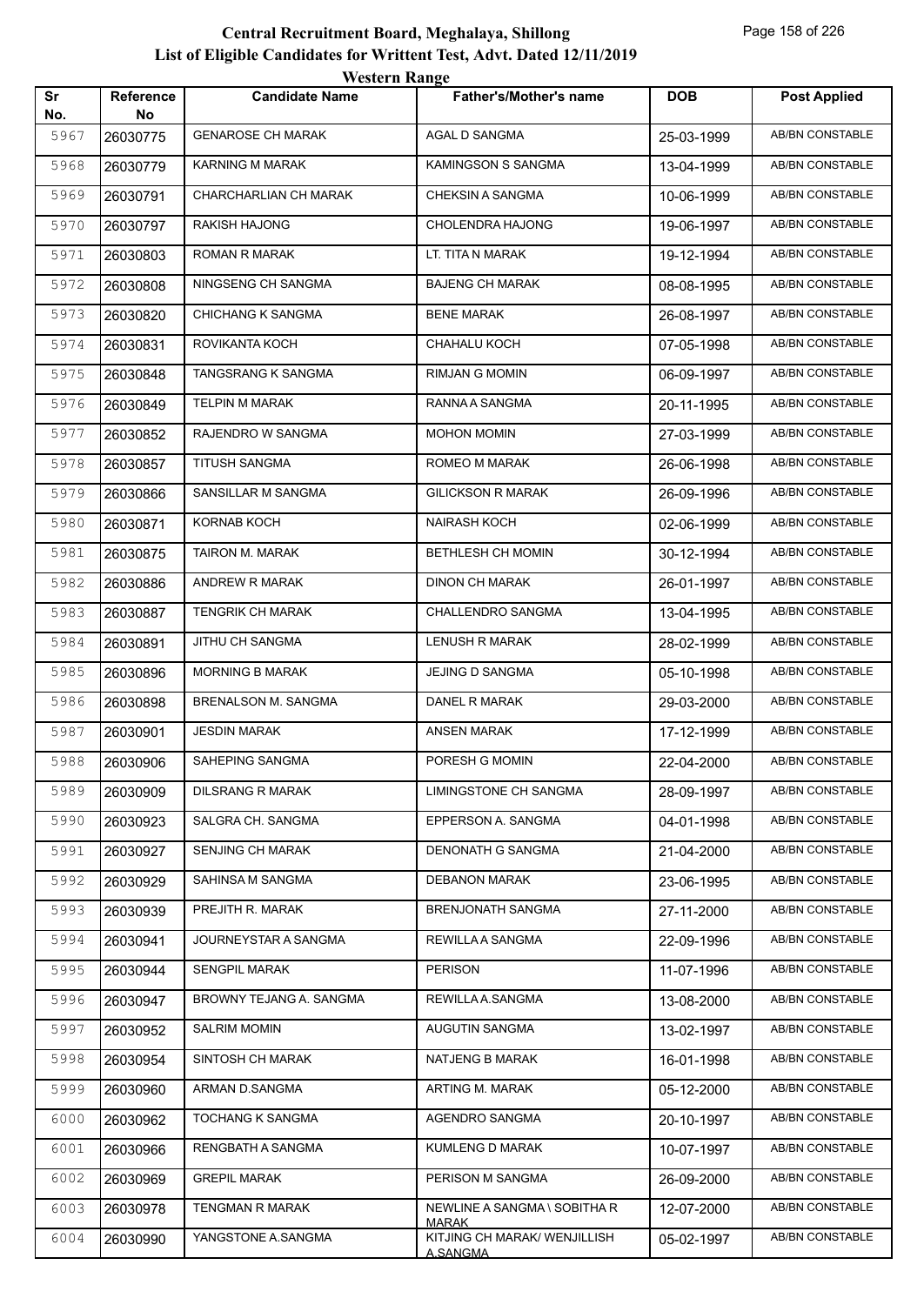|           |                        | western Kange                 |                                          |            |                        |
|-----------|------------------------|-------------------------------|------------------------------------------|------------|------------------------|
| Sr<br>No. | <b>Reference</b><br>No | <b>Candidate Name</b>         | Father's/Mother's name                   | <b>DOB</b> | <b>Post Applied</b>    |
| 6005      | 26030991               | KHELBAN M MARAK               | NANGRIN CH MOMIN                         | 14-10-1998 | AB/BN CONSTABLE        |
| 6006      | 26031007               | <b>BUKAR SANGMA</b>           | <b>BANGBAN MOMIN</b>                     | 02-12-1999 | AB/BN CONSTABLE        |
| 6007      | 26031014               | ANTIRASH M MARAK              | <b>FRAIRING D MARAK</b>                  | 09-01-1998 | AB/BN CONSTABLE        |
| 6008      | 26031015               | RIKRAK A. SANGMA              | MINGJON B. MARAK                         | 05-06-1996 | <b>AB/BN CONSTABLE</b> |
| 6009      | 26031019               | RIMNANG SANGMA                | <b>SENGWAN SANGMA</b>                    | 01-01-1993 | AB/BN CONSTABLE        |
| 6010      | 26031020               | CRYS CH. MARAK                | SISENG R. MARAK                          | 12-01-1998 | AB/BN CONSTABLE        |
| 6011      | 26031044               | <b>LITTIANG M MARAK</b>       | DORIN CH MOMIN                           | 27-09-2000 | AB/BN CONSTABLE        |
| 6012      | 26031051               | SILSIMSTAR M MOMIN            | SEPSON CH MOMIN                          | 26-04-1998 | AB/BN CONSTABLE        |
| 6013      | 26031053               | <b>BAILASH R SANGMA</b>       | <b>NENGRIN R MARAK</b>                   | 03-04-1997 | <b>AB/BN CONSTABLE</b> |
| 6014      | 26031054               | <b>KRANTHINGBIRTH P MARAK</b> | <b>DIMAN M SANGMA</b>                    | 05-03-1994 | AB/BN CONSTABLE        |
| 6015      | 26031055               | <b>GRIKCHANG R MARAK</b>      | <b>KRINTAR MARAK</b>                     | 12-02-2000 | <b>AB/BN CONSTABLE</b> |
| 6016      | 26031073               | WALSING CH SANGMA             | MINJENG CH MARAK                         | 24-09-1998 | AB/BN CONSTABLE        |
| 6017      | 26031081               | <b>SOHIT RABHA</b>            | LT. PEPENDRA RABHA                       | 30-09-1995 | AB/BN CONSTABLE        |
| 6018      | 26031090               | <b>DIPON HAJONG</b>           | KHOKA RAM HAJONG                         | 25-12-2000 | <b>AB/BN CONSTABLE</b> |
| 6019      | 26031092               | <b>TIKENDRA RABHA</b>         | NIDHI SING RABHA                         | 09-06-2000 | AB/BN CONSTABLE        |
| 6020      | 26031094               | <b>BIBEK HAJONG</b>           | KAMESWAR HAJONG                          | 25-03-1998 | AB/BN CONSTABLE        |
| 6021      | 26031099               | <b>MATGRIK MARAK</b>          | PILNATH SANGMA                           | 14-09-2000 | AB/BN CONSTABLE        |
| 6022      | 26031104               | RIKSAM A SANGMA               | RONJON MARAK                             | 10-09-1997 | AB/BN CONSTABLE        |
| 6023      | 26031114               | <b>ENGRASH R.MARAK</b>        | SHRI ROBISON M. MARAK                    | 11-04-1998 | <b>AB/BN CONSTABLE</b> |
| 6024      | 26031127               | JASUSA B MOMIN                | <b>JALLARUDIN K SANGMA</b>               | 05-07-2000 | AB/BN CONSTABLE        |
| 6025      | 26031139               | <b>BENJAMIN SANGMA</b>        | <b>HILLARISH MARAK</b>                   | 23-04-2000 | AB/BN CONSTABLE        |
| 6026      | 26031143               | KONIKA KOCH                   | ANIL KOCH                                | 26-12-1995 | AB/BN CONSTABLE        |
| 6027      | 26031145               | SILJERINA R MARAK             | ARIBSON SANGMA                           | 05-04-1996 | AB/BN CONSTABLE        |
| 6028      | 26031197               | <b>JERA MARAK</b>             | MANJIL D. SHIRA                          | 20-02-1994 | <b>AB/BN CONSTABLE</b> |
| 6029      | 26031229               | CHERICKY G SANGMA             | <b>BILTHON M MARAK</b>                   | 17-08-1993 | AB/BN CONSTABLE        |
| 6030      | 26031232               | PAPPU SANGMA                  | <b>CLARSON MARAK</b>                     | 12-07-2000 | AB/BN CONSTABLE        |
| 6031      | 26031253               | CHUSALSTONE T. SANGMA         | THARJENDRO R MARAK                       | 22-12-1998 | AB/BN CONSTABLE        |
| 6032      | 26031268               | <b>HELTON G MOMIN</b>         | SAMAN SANGMA                             | 02-01-1994 | AB/BN CONSTABLE        |
| 6033      | 26031274               | <b>TENGSIM SANGMA</b>         | F- DEBENDRO SANGMA                       | 26-09-1996 | AB/BN CONSTABLE        |
| 6034      | 26031279               | RAHUL R MARAK                 | PROMUD M SANGMA                          | 15-09-2000 | AB/BN CONSTABLE        |
| 6035      | 26031298               | <b>MERINA SANGMA</b>          | NAMCHANG MARAK                           | 15-01-1994 | AB/BN CONSTABLE        |
| 6036      | 26031320               | <b>BATCHAN R SANGMA</b>       | <b>CLEVER MOMIN</b>                      | 07-05-1993 | AB/BN CONSTABLE        |
| 6037      | 26031364               | JITA MARAK                    | <b>BRENSON SANGMA</b>                    | 22-08-1997 | AB/BN CONSTABLE        |
| 6038      | 26031394               | KAMSRANG D.SANGMA             | MINENG A SANGMA                          | 29-12-1998 | AB/BN CONSTABLE        |
| 6039      | 26031395               | REBEKA K MOMIN                | HOLLINDRO D MARAK                        | 17-08-1997 | AB/BN CONSTABLE        |
| 6040      | 26031427               | TENGRIK M SANGMA              | FTHR/ LAKASON R. MARAK MTHR/             | 20-06-1995 | AB/BN CONSTABLE        |
| 6041      | 26031444               | <b>BALLIT SANGMA</b>          | POBANNI M. SANGMA<br><b>NENNE SANGMA</b> | 01-03-1998 | AB/BN CONSTABLE        |
| 6042      | 26031451               | <b>JANICKIL M SANGMA</b>      | HATDIN R MARAK / SPIN M                  | 10-07-1995 | AB/BN CONSTABLE        |
|           |                        |                               | <b>SANGMA</b>                            |            |                        |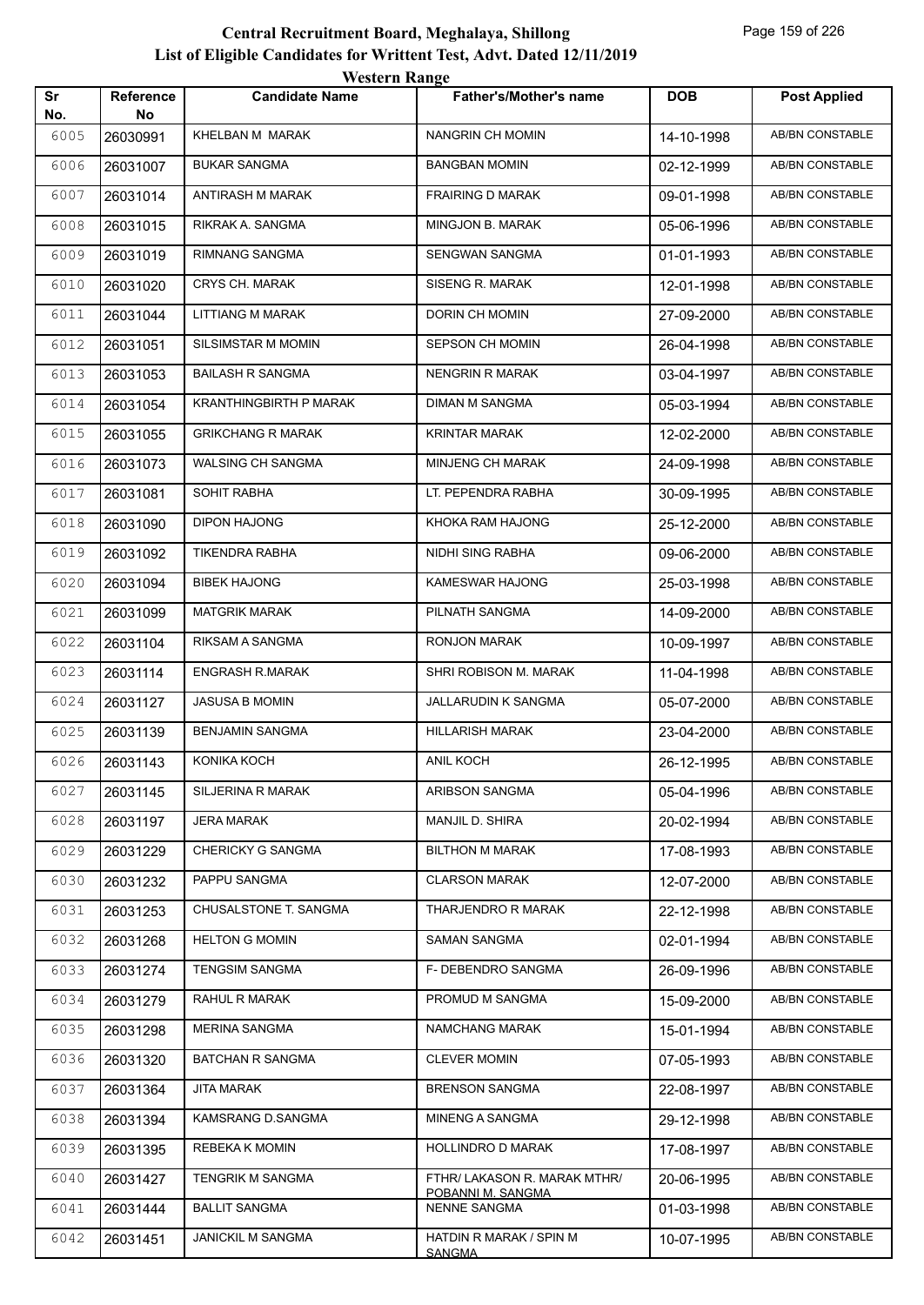| Sr   | Reference | WUSULI RAHEU<br><b>Candidate Name</b> | Father's/Mother's name                                        | <b>DOB</b> | <b>Post Applied</b> |
|------|-----------|---------------------------------------|---------------------------------------------------------------|------------|---------------------|
| No.  | No.       |                                       |                                                               |            |                     |
| 6043 | 26031452  | <b>ENZYO MARAK</b>                    | <b>DIPANKAR RAKSAM</b>                                        | 22-09-1999 | AB/BN CONSTABLE     |
| 6044 | 26031481  | RITU RABHA                            | LT.RAJKUMAR RABHA                                             | 05-12-1998 | AB/BN CONSTABLE     |
| 6045 | 26031490  | BAKAM WEGARA N SANGMA                 | <b>HEDRICK G MOMIN</b>                                        | 16-10-1996 | AB/BN CONSTABLE     |
| 6046 | 26031501  | TENGBATH .D. MARAK                    | FATHER: SHRI. BITHSON S<br>SANGMA. MOTHER: SMTI. BOKDOL       | 18-09-1997 | AB/BN CONSTABLE     |
| 6047 | 26031515  | <b>DISON SANGMA</b>                   | ROLLINGSTON R. MARAK                                          | 16-08-1994 | AB/BN CONSTABLE     |
| 6048 | 26031544  | <b>GREENBAL MARAK</b>                 | <b>GENISON SANGMA</b>                                         | 11-02-1997 | AB/BN CONSTABLE     |
| 6049 | 26031553  | TEJI D SANGMA                         | MONU CH SANGMA                                                | 10-08-1994 | AB/BN CONSTABLE     |
| 6050 | 26031563  | JUDITHA N MARAK                       | PETER R MARAK                                                 | 10-11-1993 | AB/BN CONSTABLE     |
| 6051 | 26031564  | <b>LEJIKAR MARAK</b>                  | <b>OBINGSTON MOMIN</b>                                        | 16-04-1999 | AB/BN CONSTABLE     |
| 6052 | 26031571  | <b>BONSENG R MARAK</b>                | <b>ENTHON N SANGMA</b>                                        | 09-09-1999 | AB/BN CONSTABLE     |
| 6053 | 26031581  | JACKINIAR D SANGMA                    | MONU CH SANGMA                                                | 12-11-1995 | AB/BN CONSTABLE     |
| 6054 | 26031594  | TENGKIM CH MARAK                      | TIMIN CH MOMIN                                                | 22-04-1999 | AB/BN CONSTABLE     |
| 6055 | 26031595  | PRANAB HAJONG                         | SUKROMOHAN HAJONG                                             | 13-02-1998 | AB/BN CONSTABLE     |
| 6056 | 26031604  | NEHERU R MARAK                        | NEPHINATH K SANGMA                                            | 12-06-1998 | AB/BN CONSTABLE     |
| 6057 | 26031615  | LASBEEN M SANGMA                      | LT. JENSING M MARAK                                           | 15-02-1994 | AB/BN CONSTABLE     |
| 6058 | 26031634  | ONIL A SANGMA                         | PALON MARAK                                                   | 17-02-1999 | AB/BN CONSTABLE     |
| 6059 | 26031644  | RAMU HAJONG                           | <b>BIRENDRA HAJONG</b>                                        | 02-03-1998 | AB/BN CONSTABLE     |
| 6060 | 26031647  | <b>GREWIL CH SANGMA</b>               | PROVINSING B MARAK                                            | 16-07-1997 | AB/BN CONSTABLE     |
| 6061 | 26031664  | <b>NOBIL MARAK</b>                    | <b>DIJENG CH SANGMA</b>                                       | 05-07-2000 | AB/BN CONSTABLE     |
| 6062 | 26031670  | PRIZAR R MARAK                        | JOHN MINARTH                                                  | 17-04-2000 | AB/BN CONSTABLE     |
| 6063 | 26031673  | <b>BIKKASH T. SANGMA</b>              | PHINEN A. SANGMA                                              | 01-09-1999 | AB/BN CONSTABLE     |
| 6064 | 26031680  | <b>ENIEUS MARAK</b>                   | <b>SENGNANG MARAK</b>                                         | 02-05-1998 | AB/BN CONSTABLE     |
| 6065 | 26031685  | <b>CHESTERFIELD MARAK</b>             | SHRI KAMIL MOMIN                                              | 03-03-1994 | AB/BN CONSTABLE     |
| 6066 | 26031686  | CHAHRITA RABHA                        | KINESWAR RABHA                                                | 24-08-1996 | AB/BN CONSTABLE     |
| 6067 | 26031699  | ARKASH SANGMA                         | <b>GALITHSON SHIRA</b>                                        | 22-12-1999 | AB/BN CONSTABLE     |
| 6068 | 26031702  | JANERIUSH T.SANGMA                    | SHRI. DIBASH CH.SANGMA                                        | 26-01-1995 | AB/BN CONSTABLE     |
| 6069 | 26031708  | <b>MARCHIN SANGMA</b>                 | <b>EPSING MARAK</b>                                           | 30-10-1998 | AB/BN CONSTABLE     |
| 6070 | 26031711  | BELUBEN M MARAK                       | <b>GUTNIL SANGMA</b>                                          | 13-10-1998 | AB/BN CONSTABLE     |
| 6071 | 26031719  | PRIBANKO RABHA                        | SUDHIR RABHA                                                  | 25-04-1997 | AB/BN CONSTABLE     |
| 6072 | 26031722  | CHINGKU RORING M SANGMA               | <b>MATHIAS SANGMA</b>                                         | 29-10-1995 | AB/BN CONSTABLE     |
| 6073 | 26031726  | <b>TECHANG SANGMA</b>                 | FATHER'S NAME BRONITSON<br><b>MARAK MOTHER'S NAME ASILINA</b> | 12-08-1999 | AB/BN CONSTABLE     |
| 6074 | 26031735  | <b>HEDIT M MARAK</b>                  | JUMEN B MARAK                                                 | 16-08-1999 | AB/BN CONSTABLE     |
| 6075 | 26031746  | LUCKBIRTH D SHIRA                     | CELBINSTONE SANGMA                                            | 05-01-1999 | AB/BN CONSTABLE     |
| 6076 | 26031768  | PREMITON M MOMIN                      | <b>RASON R SANGMA</b>                                         | 28-04-2000 | AB/BN CONSTABLE     |
| 6077 | 26031769  | <b>BALKARIN CH SANGMA</b>             | NAHIN N SANGMA                                                | 22-01-1997 | AB/BN CONSTABLE     |
| 6078 | 26031790  | MONUBIRTH C MARAK                     | ANTHONY A SANGMA                                              | 23-01-1996 | AB/BN CONSTABLE     |
| 6079 | 26031791  | RONGGRIK M MARAK                      | <b>BONGGO B MARAK</b>                                         | 22-09-1998 | AB/BN CONSTABLE     |
| 6080 | 26031798  | SENTHING CH SANGMA                    | LT. NEPOLSING M SANGMA                                        | 22-09-1999 | AB/BN CONSTABLE     |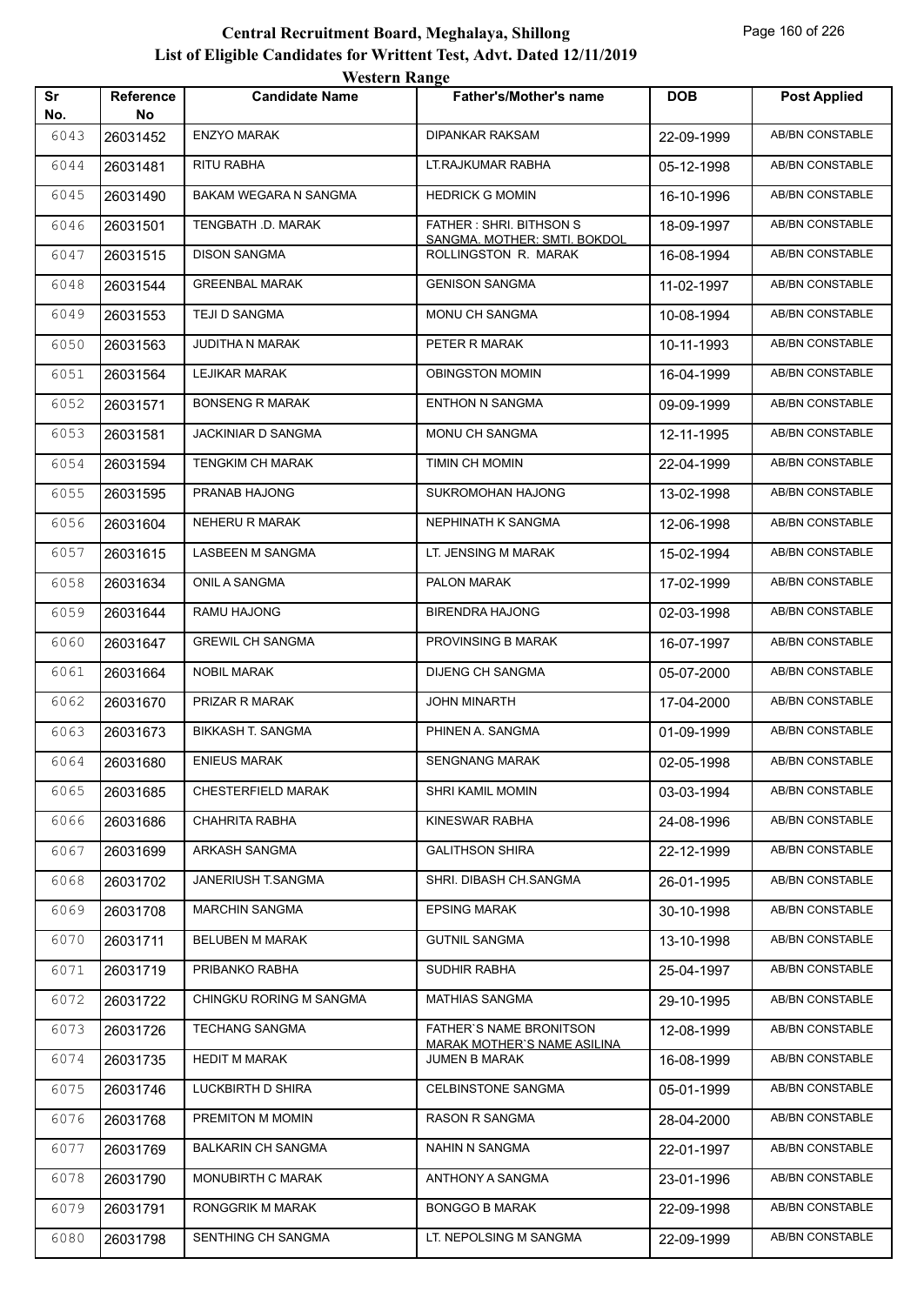| Sr          | Reference      | <b>Candidate Name</b>       | <b>Father's/Mother's name</b> | <b>DOB</b> | <b>Post Applied</b>    |
|-------------|----------------|-----------------------------|-------------------------------|------------|------------------------|
| No.<br>6081 | No<br>26031803 | SIMSIL MARAK                | <b>RENITHSON SANGMA</b>       | 03-09-1995 | AB/BN CONSTABLE        |
| 6082        | 26031805       | <b>BABUL MOMIN</b>          | SIMSENG T. SANGMA             | 13-02-1999 | <b>AB/BN CONSTABLE</b> |
| 6083        | 26031809       | TENINGBIRTH CH MARAK        | NETSING M. SANGMA             | 02-04-2000 | <b>AB/BN CONSTABLE</b> |
| 6084        | 26031814       | CHENINGBIRTH M SANGMA       | SHRI. DIJINDRO R MARAK        | 14-11-1997 | AB/BN CONSTABLE        |
| 6085        | 26031824       | SINGBIRTH R MARAK           | JEPILSON T SANGMA             | 15-05-1998 | AB/BN CONSTABLE        |
| 6086        | 26031837       | SENGCHURA R MARAK           | LENTHINGSON SANGMA            | 23-12-1999 | AB/BN CONSTABLE        |
| 6087        | 26031844       | <b>MENI M SANGMA</b>        | SITONATH W MOMIN              | 07-12-1997 | <b>AB/BN CONSTABLE</b> |
| 6088        | 26031845       | SUMITH R. MARAK             | RONJON M. MARAK               | 11-01-1995 | <b>AB/BN CONSTABLE</b> |
| 6089        | 26031853       | JATHINGBIRTH A SANGMA       | SHRI. WILDITHSON CH MARAK     | 02-01-1998 | AB/BN CONSTABLE        |
| 6090        | 26031862       | RAKRIK R. MARAK             | TOBITH CH. MARAK              | 11-12-2000 | AB/BN CONSTABLE        |
| 6091        | 26031868       | LEOBIRTH D SANGMA           | <b>GALJIN R MARAK</b>         | 16-02-1999 | AB/BN CONSTABLE        |
| 6092        | 26031870       | CHEANGMATGRIK SANGMA        | <b>KRAYDING N MARAK</b>       | 29-10-1995 | <b>AB/BN CONSTABLE</b> |
| 6093        | 26031872       | KAKRIM K MARAK              | TEJA M MARAK                  | 23-04-1999 | <b>AB/BN CONSTABLE</b> |
| 6094        | 26031890       | <b>HILBIRTH MARAK</b>       | <b>HEADCULLAR SANGMA</b>      | 20-04-1995 | AB/BN CONSTABLE        |
| 6095        | 26031894       | SILCHENGBATH D SANGMA       | PROJIN MARAK                  | 07-12-2000 | AB/BN CONSTABLE        |
| 6096        | 26031903       | POBIN T SANGMA              | <b>JORISING G MOMIN</b>       | 23-01-1994 | AB/BN CONSTABLE        |
| 6097        | 26031910       | <b>SENGRAK MARAK</b>        | <b>JEPALSON SHIRA</b>         | 16-04-1998 | AB/BN CONSTABLE        |
| 6098        | 26031913       | <b>MRINMOI MARAK</b>        | <b>SENGMAN MARAK</b>          | 14-11-2000 | <b>AB/BN CONSTABLE</b> |
| 6099        | 26031929       | DIPH RABHA                  | <b>BORUAH RABHA</b>           | 11-12-1995 | AB/BN CONSTABLE        |
| 6100        | 26031949       | ABHIJEET RABHA              | <b>ROMESH RAVA</b>            | 10-01-1998 | AB/BN CONSTABLE        |
| 6101        | 26031954       | JITUPAN RABHA               | THOKENDRA RABHA               | 15-06-1999 | AB/BN CONSTABLE        |
| 6102        | 26031958       | WINKISH T SANGMA            | <b>MAJENDRO SANGMA</b>        | 14-07-1993 | <b>AB/BN CONSTABLE</b> |
| 6103        | 26031970       | HUNSBRITH G MOMIN           | <b>GANNE G MOMIN</b>          | 20-10-1998 | AB/BN CONSTABLE        |
| 6104        | 26031981       | SILNANG CH SANGMA           | <b>SUNIRAM M MARAK</b>        | 09-10-1994 | AB/BN CONSTABLE        |
| 6105        | 26031988       | PILBIRTH MOMIN              | PREBISTONE MARAK              | 15-03-1993 | AB/BN CONSTABLE        |
| 6106        | 26031990       | <b>GREATHINGBIRTH MOMIN</b> | POPPY G MOMIN                 | 17-07-1999 | AB/BN CONSTABLE        |
| 6107        | 26031998       | <b>MATGRIK S MARAK</b>      | CONRATH A SANGMA              | 02-08-2000 | AB/BN CONSTABLE        |
| 6108        | 26031999       | <b>MEGH RABHA</b>           | HARESWAR RABHA                | 18-03-1999 | AB/BN CONSTABLE        |
| 6109        | 26032000       | <b>AUGUSTI RABHA</b>        | <b>BHILNATH RABHA</b>         | 10-05-1995 | AB/BN CONSTABLE        |
| 6110        | 26032003       | <b>JUBIAR M MARAK</b>       | JEPARSON SANGMA               | 19-08-1996 | AB/BN CONSTABLE        |
| 6111        | 26032021       | CHAKRADHAN KR RABHA         | <b>MOHESH RABHA</b>           | 15-04-2000 | AB/BN CONSTABLE        |
| 6112        | 26032022       | HOPPY BARTOO MOMIN          | <b>BONBON K SANGMA</b>        | 17-09-1996 | AB/BN CONSTABLE        |
| 6113        | 26032027       | SAINT HENRY M SANGMA        | <b>EMANUEL T SANGMA</b>       | 07-06-1995 | AB/BN CONSTABLE        |
| 6114        | 26032040       | SENGWAT SANGMA              | KATIK M SANGMA                | 20-07-2000 | AB/BN CONSTABLE        |
| 6115        | 26032041       | ARBI M SANGMA               | <b>DULAL GURI</b>             | 15-02-1999 | AB/BN CONSTABLE        |
| 6116        | 26032044       | SENGGRING J SANGMA          | <b>BRAMISON G MOMIN</b>       | 03-05-2000 | AB/BN CONSTABLE        |
| 6117        | 26032055       | <b>JUNIBATH K MARAK</b>     | RAKJING SANGMA                | 15-06-1999 | AB/BN CONSTABLE        |
| 6118        | 26032059       | <b>ISMEL CH. MARAK</b>      | JENGDON G. SANGMA             | 27-01-1999 | AB/BN CONSTABLE        |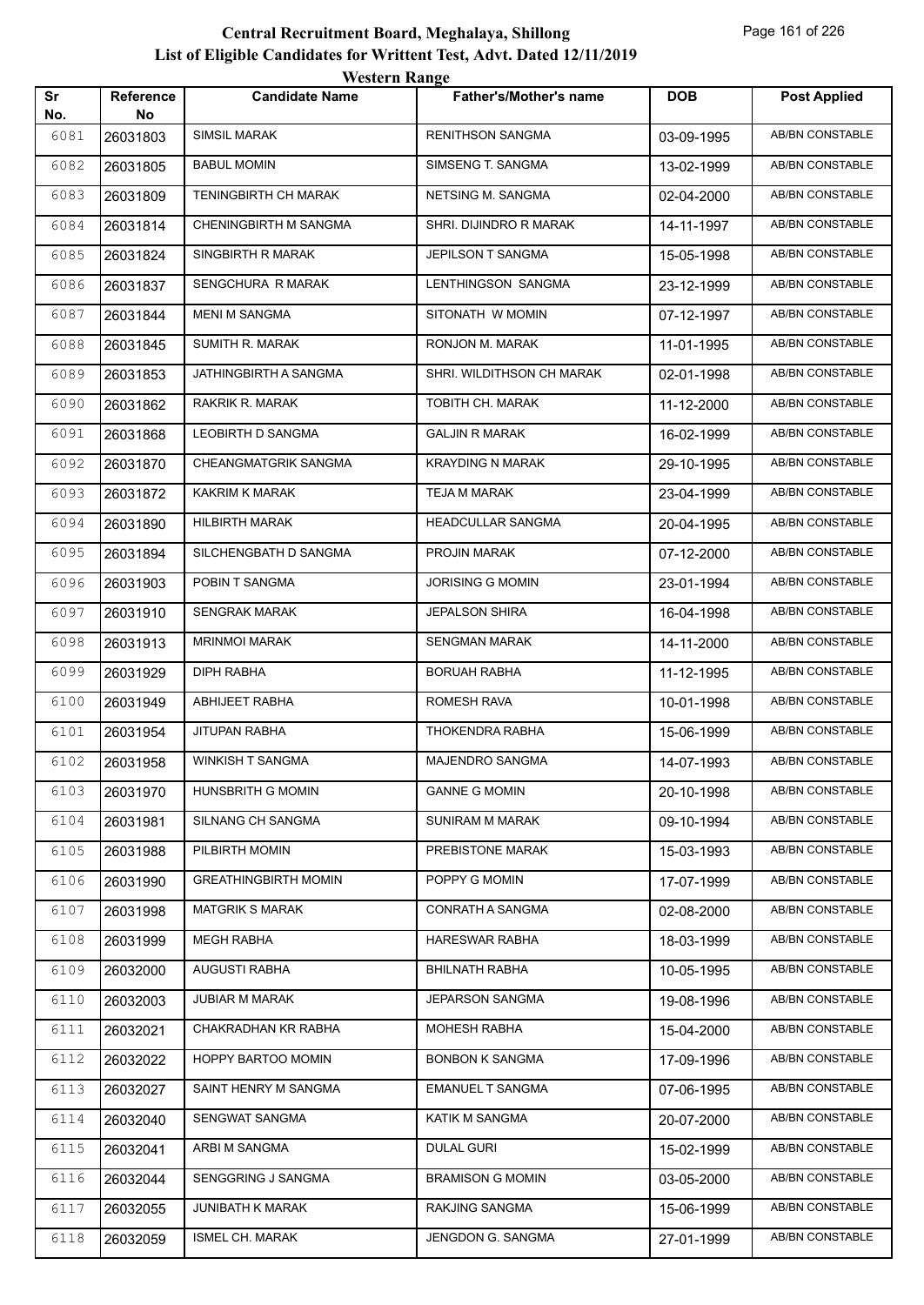| Sr          | Reference      | <b>Candidate Name</b>     | <b>Father's/Mother's name</b>         | <b>DOB</b> | <b>Post Applied</b>    |
|-------------|----------------|---------------------------|---------------------------------------|------------|------------------------|
| No.<br>6119 | No<br>26032061 | PONDITH R MARAK           | PREDIKSON M MARAK                     | 15-12-1996 | AB/BN CONSTABLE        |
| 6120        | 26032065       | RAHIM B MARAK             | SOTDENDRO G MOMIN                     | 01-11-1993 | <b>AB/BN CONSTABLE</b> |
| 6121        | 26032066       | <b>CHOKSAN RABHA</b>      | ROMESH RABHA                          | 01-04-1999 | AB/BN CONSTABLE        |
| 6122        | 26032069       | <b>BREJINATH MOMIN</b>    | ARBISON SANGMA                        | 26-11-1995 | AB/BN CONSTABLE        |
| 6123        | 26032071       | <b>FIVESTAR CH MARAK</b>  | <b>LEBISON B MARAK</b>                | 12-09-1999 | AB/BN CONSTABLE        |
| 6124        | 26032079       | <b>JESILBIRTH M MARAK</b> | KENDUK CH SANGMA                      | 20-11-1999 | AB/BN CONSTABLE        |
| 6125        | 26032096       | LUXWELL CH SANGMA         | SHRI PALINGTON CH MARAK.              | 17-11-1994 | AB/BN CONSTABLE        |
| 6126        | 26032119       | PILAT M SANGMA            | GAWAN CH MARAK                        | 07-09-1998 | AB/BN CONSTABLE        |
| 6127        | 26032124       | <b>RIKJANG MARAK</b>      | PULARSON K MARAK                      | 23-03-1998 | AB/BN CONSTABLE        |
| 6128        | 26032155       | <b>DALIP MARAK</b>        | NANGBATH SANGMA/SOTMILA               | 12-07-1998 | AB/BN CONSTABLE        |
| 6129        | 26032157       | DAVID R MARAK             | <b>MARAK</b><br><b>SUSIL T SANGMA</b> | 01-01-1995 | AB/BN CONSTABLE        |
| 6130        | 26032170       | DUEL N. MARAK             | <b>TIMOSH SANGMA</b>                  | 01-01-1994 | AB/BN CONSTABLE        |
| 6131        | 26032188       | SANJIV N MARAK            | LT HEWITH R SANGMA                    | 29-07-1995 | AB/BN CONSTABLE        |
| 6132        | 26032195       | PUNAM CH MARAK            | <b>MUJEN MARAK</b>                    | 12-06-1998 | AB/BN CONSTABLE        |
| 6133        | 26032197       | RONJOY KR HAJONG          | JOYRAJ HAJONG                         | 18-04-1996 | AB/BN CONSTABLE        |
| 6134        | 26032203       | AFTERLINE D SANGMA        | <b>JEBION SANGMA</b>                  | 03-04-1999 | AB/BN CONSTABLE        |
| 6135        | 26032211       | <b>EXBIRTH N MARAK</b>    | <b>JINGNAN SANGMA</b>                 | 05-05-1996 | AB/BN CONSTABLE        |
| 6136        | 26032219       | <b>BALTIMEAS MOMIN</b>    | LUN A SANGMA                          | 21-04-2000 | AB/BN CONSTABLE        |
| 6137        | 26032222       | <b>CHANANG MOMIN</b>      | PRODIPSON SANGMA                      | 23-09-1999 | AB/BN CONSTABLE        |
| 6138        | 26032225       | <b>BENITHA M SANGMA</b>   | PROBITH R MARAK                       | 08-08-1995 | AB/BN CONSTABLE        |
| 6139        | 26032242       | <b>TORAMUNI RABHA</b>     | JAYANTA RABHA                         | 29-01-1999 | AB/BN CONSTABLE        |
| 6140        | 26032243       | <b>BINDRO M SANGMA</b>    | LATE PENSONATH MARAK                  | 04-01-1996 | AB/BN CONSTABLE        |
| 6141        | 26032249       | SENGDRINGTE D SANGMA      | ROGAR MARSHELL D SHIRA                | 16-05-1995 | <b>AB/BN CONSTABLE</b> |
| 6142        | 26032250       | TIMBIRTH CH MARAK         | SINGGOL A SANGMA                      | 22-02-1997 | AB/BN CONSTABLE        |
| 6143        | 26032263       | CHANGRAK D SANGMA         | <b>JAMEN CH MOMIN</b>                 | 30-11-1994 | AB/BN CONSTABLE        |
| 6144        | 26032264       | KOMIASH N SANGMA          | SOMON G MOMIN                         | 01-01-2001 | AB/BN CONSTABLE        |
| 6145        | 26032274       | <b>GREPPER M MARAK</b>    | RINGCHANG CH MOMIN                    | 08-06-1999 | AB/BN CONSTABLE        |
| 6146        | 26032287       | ASTO KR HAJONG            | RATNESWAR HAJONG                      | 01-02-1997 | AB/BN CONSTABLE        |
| 6147        | 26032291       | <b>CHINAM G MOMIN</b>     | <b>TAKKORE SANGMA</b>                 | 05-11-1998 | AB/BN CONSTABLE        |
| 6148        | 26032296       | DEBA RABHA                | CHINTESWAR RABHA                      | 20-02-1999 | AB/BN CONSTABLE        |
| 6149        | 26032305       | MARKARIASH D SANGMA       | NOELSON MARAK                         | 03-09-1998 | AB/BN CONSTABLE        |
| 6150        | 26032309       | RAKSIL M MARAK            | NATIBALSON B SANGMA                   | 23-01-1998 | AB/BN CONSTABLE        |
| 6151        | 26032317       | SILBATH SANGMA            | <b>MEHIRU MOMIN</b>                   | 27-01-2000 | AB/BN CONSTABLE        |
| 6152        | 26032324       | <b>AMANUR ISLAM</b>       | ANAR ALI                              | 22-03-1998 | AB/BN CONSTABLE        |
| 6153        | 26032347       | <b>TANGSENG R MARAK</b>   | HORITH A SANGMA                       | 18-10-1995 | AB/BN CONSTABLE        |
| 6154        | 26032365       | PANGKIM TORAK CH MOMIN    | JADUSH M SANGMA                       | 10-04-1997 | AB/BN CONSTABLE        |
| 6155        | 26032366       | <b>JINTAL SANGMA</b>      | <b>DANGSIN ARENGH</b>                 | 18-07-1996 | AB/BN CONSTABLE        |
| 6156        | 26032377       | SENMARKIUS MARAK          | <b>RANDIT R MARAK</b>                 | 12-12-1999 | AB/BN CONSTABLE        |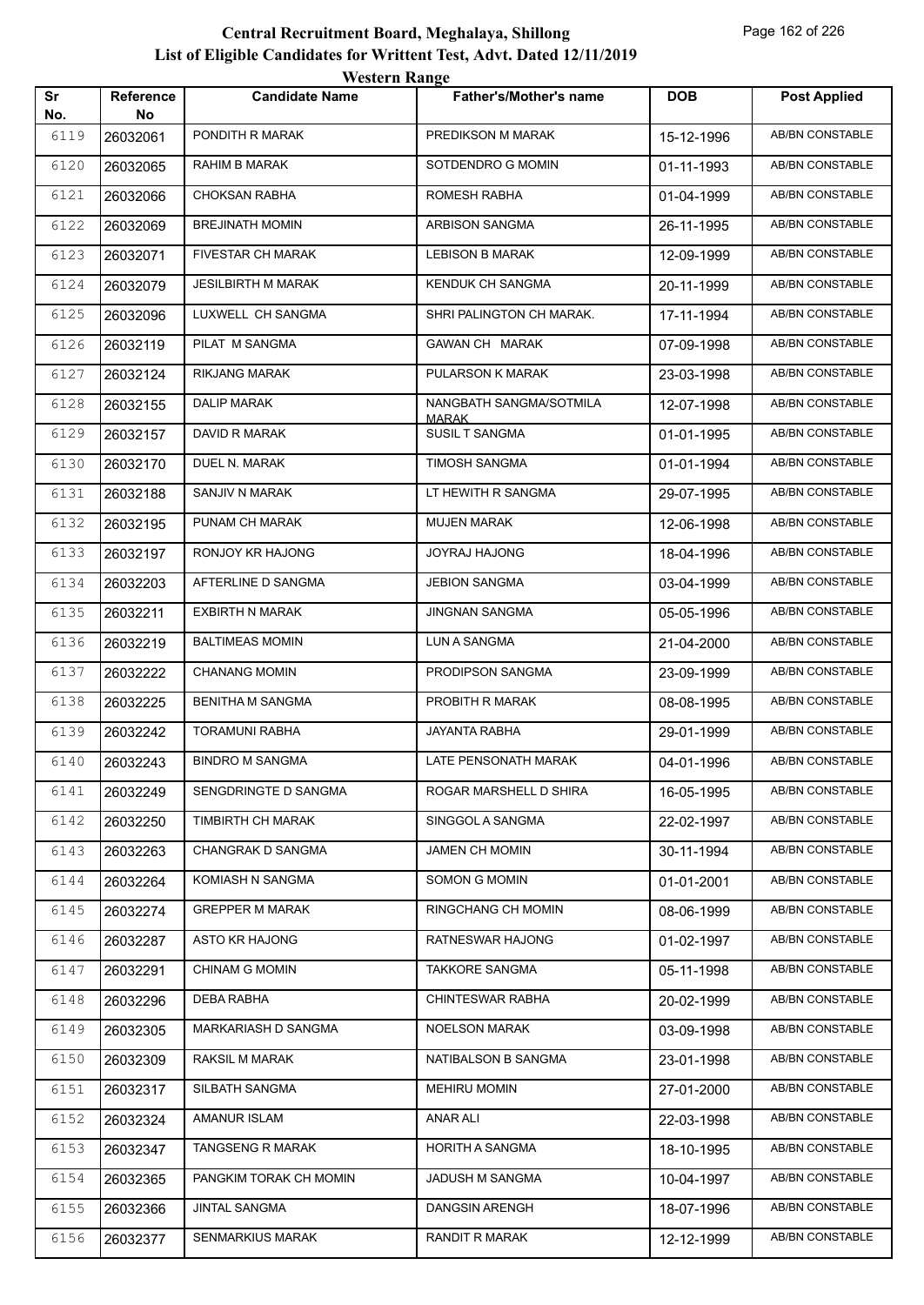|           |                        | WUSULI RAHEU              |                               |            |                        |
|-----------|------------------------|---------------------------|-------------------------------|------------|------------------------|
| Sr<br>No. | <b>Reference</b><br>No | <b>Candidate Name</b>     | <b>Father's/Mother's name</b> | <b>DOB</b> | <b>Post Applied</b>    |
| 6157      | 26032381               | CHERAK D SANGMA           | <b>MANSENG MOMIN</b>          | 09-04-1999 | AB/BN CONSTABLE        |
| 6158      | 26032385               | LINGLING S SANGMA         | LATE. PORNO R MARAK           | 05-11-1999 | AB/BN CONSTABLE        |
| 6159      | 26032406               | SENGRANCHI N SANGMA       | <b>LEWIN G MOMIN</b>          | 15-01-1994 | AB/BN CONSTABLE        |
| 6160      | 26032425               | PIFLINE M SANGMA          | GOBENG CH MOMIN               | 13-07-1999 | AB/BN CONSTABLE        |
| 6161      | 26032426               | <b>CHANGA R MARAK</b>     | LATE ANUKUL SANGMA            | 05-06-1998 | AB/BN CONSTABLE        |
| 6162      | 26032433               | SHRI CHIBIRTH K SANGMA    | SHRI SELBASTER MARAK          | 28-06-1999 | <b>AB/BN CONSTABLE</b> |
| 6163      | 26032449               | <b>DINESH MARAK</b>       | <b>BETAR MOMIN</b>            | 23-01-2000 | AB/BN CONSTABLE        |
| 6164      | 26032450               | CHERAK D SANGMA           | PROJONI D SANGMA              | 23-11-1999 | AB/BN CONSTABLE        |
| 6165      | 26032457               | LUMASH R. MARAK           | AUGUSTIN K. SANGMA            | 20-04-1998 | AB/BN CONSTABLE        |
| 6166      | 26032494               | <b>SENGRIK M MARAK</b>    | ROLLING K SANGMA              | 19-05-1999 | AB/BN CONSTABLE        |
| 6167      | 26032495               | SILCHA MOMIN              | <b>MOTHINAL MARAK</b>         | 10-09-1999 | <b>AB/BN CONSTABLE</b> |
| 6168      | 26032510               | <b>BALPIN A SANGMA</b>    | SUMILLA A SANGMA              | 05-01-1998 | AB/BN CONSTABLE        |
| 6169      | 26032514               | TATIRA K SANGMA           | ANAL G MOMIN                  | 10-03-1997 | AB/BN CONSTABLE        |
| 6170      | 26032520               | <b>GRONITH D SHIRA</b>    | LT. BHIM S MARAK              | 01-03-1994 | <b>AB/BN CONSTABLE</b> |
| 6171      | 26032523               | <b>TECKSON B MARAK</b>    | MOSAN K SANGMA                | 05-01-1996 | AB/BN CONSTABLE        |
| 6172      | 26032525               | <b>TENANG CH MARAK</b>    | LATE WELSTONE N SANGMA        | 30-10-2000 | AB/BN CONSTABLE        |
| 6173      | 26032526               | <b>MONORANJON RABHA</b>   | <b>MONGOL</b>                 | 14-08-1997 | AB/BN CONSTABLE        |
| 6174      | 26032528               | JANGSIME M SANGMA         | <b>JOGESH MOMIN</b>           | 05-11-1998 | AB/BN CONSTABLE        |
| 6175      | 26032542               | MANCHENG K SANGMA         | TRUPILA K SANGMA              | 19-02-1999 | <b>AB/BN CONSTABLE</b> |
| 6176      | 26032548               | <b>JONGKIM W MOMIN</b>    | JULL MARAK                    | 06-04-2000 | AB/BN CONSTABLE        |
| 6177      | 26032549               | TENGKIM N SANGMA          | ARTHAR M SANGMA               | 12-02-1998 | AB/BN CONSTABLE        |
| 6178      | 26032556               | <b>EMANUEL N SANGMA</b>   | <b>NABITHSON B MARAK</b>      | 25-12-1997 | AB/BN CONSTABLE        |
| 6179      | 26032557               | <b>SENGBAN R MARAK</b>    | SAWEN CH SANGMA               | 31-12-1996 | AB/BN CONSTABLE        |
| 6180      | 26032576               | <b>NIKRANG MOMIN</b>      | LT. JANGRAT MARAK             | 13-12-1994 | AB/BN CONSTABLE        |
| 6181      | 26032585               | RAKSRANG M SANGMA         | <b>ITNAL R SANGMA</b>         | 14-08-1999 | AB/BN CONSTABLE        |
| 6182      | 26032588               | <b>KENUBATH MOMIN</b>     | TOMANSING K SANGMA            | 04-04-1994 | AB/BN CONSTABLE        |
| 6183      | 26032596               | NONIN CH SANGMA           | SALLENDRO R MARAK             | 19-08-1999 | AB/BN CONSTABLE        |
| 6184      | 26032600               | <b>GRACEFIAR A SANGMA</b> | PRODUSTON CH SANGMA           | 02-02-1995 | AB/BN CONSTABLE        |
| 6185      | 26032606               | <b>BABITHA D MARAK</b>    | ARUN S MOMIN                  | 01-01-1993 | AB/BN CONSTABLE        |
| 6186      | 26032641               | KEMBERTH M MARAK          | RUGAN CH SANGMA               | 13-10-1998 | AB/BN CONSTABLE        |
| 6187      | 26032680               | ADHIRAJ HAJONG            | SAPENDRA HAJONG               | 15-08-1997 | AB/BN CONSTABLE        |
| 6188      | 26032695               | PURNO RABHA               | SONGKOR RABHA                 | 20-12-1998 | AB/BN CONSTABLE        |
| 6189      | 26032714               | <b>BIDHASH HAJONG</b>     | DHIRENDRA HAJONG              | 25-05-1999 | AB/BN CONSTABLE        |
| 6190      | 26032725               | <b>CHOSENG CH MARAK</b>   | PORENSON D SANGMA             | 08-06-1998 | AB/BN CONSTABLE        |
| 6191      | 26032727               | SAULINBIRTH R MARAK       | PAULINOSH MOMIN               | 27-11-1996 | AB/BN CONSTABLE        |
| 6192      | 26032760               | <b>GREATWILL SANGMA</b>   | <b>GREENSTONE SANGMA</b>      | 28-02-1997 | AB/BN CONSTABLE        |
| 6193      | 26032764               | KULENDRA RABHA            | HAURIA RABHA                  | 02-09-2000 | AB/BN CONSTABLE        |
| 6194      | 26032765               | <b>BALNABAT R MARAK</b>   | SUNIL M SANGMA                | 17-02-1996 | AB/BN CONSTABLE        |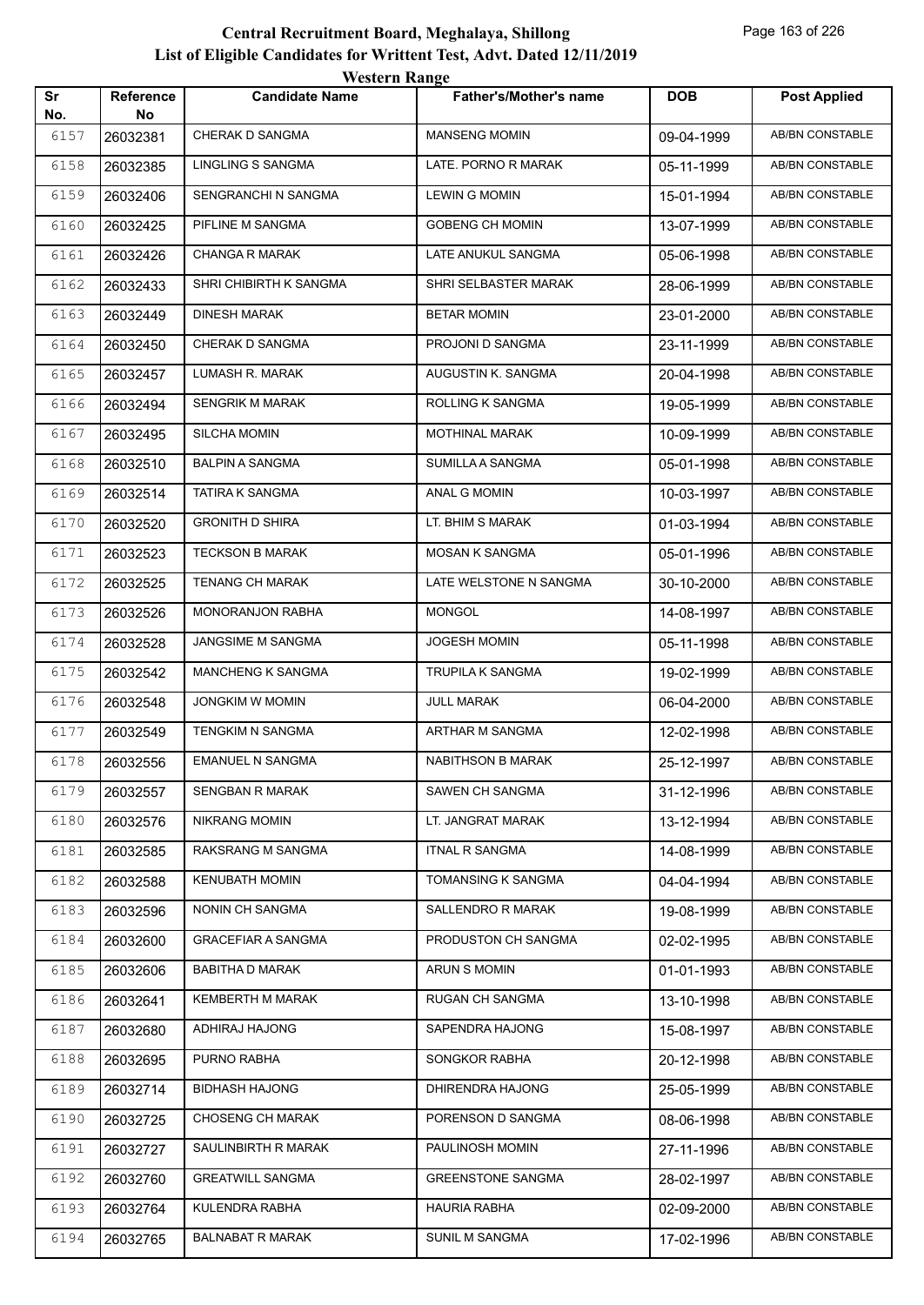|           |                        | <b>Western Range</b>      |                               |            |                        |
|-----------|------------------------|---------------------------|-------------------------------|------------|------------------------|
| Sr<br>No. | <b>Reference</b><br>No | <b>Candidate Name</b>     | <b>Father's/Mother's name</b> | <b>DOB</b> | <b>Post Applied</b>    |
| 6195      | 26032778               | ANROMEDA M MOMIN          | <b>TROLLMEN SANGMA</b>        | 27-06-1998 | <b>AB/BN CONSTABLE</b> |
| 6196      | 26032794               | ALBINUSH CH MARAK         | <b>NENGSIN MOMIN</b>          | 12-02-1998 | <b>AB/BN CONSTABLE</b> |
| 6197      | 26032806               | PULTHIN B SANGMA          | ROTNO B SANGMA                | 10-04-1994 | AB/BN CONSTABLE        |
| 6198      | 26032813               | <b>BISWAJIT RABHA</b>     | NITYANANDA RABHA              | 23-10-1993 | <b>AB/BN CONSTABLE</b> |
| 6199      | 26032840               | <b>SALJONG R MARAK</b>    | <b>ELIASH SANGMA</b>          | 21-02-2000 | AB/BN CONSTABLE        |
| 6200      | 26032845               | <b>WALSRANG MOMIN</b>     | <b>SELINA G MOMIN</b>         | 22-04-1996 | <b>AB/BN CONSTABLE</b> |
| 6201      | 26032860               | PORAN R MARAK             | <b>ELIASH SANGMA</b>          | 25-12-1997 | AB/BN CONSTABLE        |
| 6202      | 26032877               | LATILANDA R MARAK         | SORESH D SANGMA               | 02-02-1999 | <b>AB/BN CONSTABLE</b> |
| 6203      | 26032883               | SANJITH K MARAK           | <b>CHONDON R SANGMA</b>       | 31-01-1994 | <b>AB/BN CONSTABLE</b> |
| 6204      | 26032886               | PARDITHA N. SANGMA        | <b>KEBILTHON N. MARAK</b>     | 19-02-1994 | AB/BN CONSTABLE        |
| 6205      | 26032894               | <b>CHINGSE K SANGMA</b>   | LATE MUMOT D SANGMA           | 16-04-1997 | <b>AB/BN CONSTABLE</b> |
| 6206      | 26032899               | <b>SENGJIM MARAK</b>      | LT. KRETWINSTONE MOMIN        | 03-01-1998 | <b>AB/BN CONSTABLE</b> |
| 6207      | 26032904               | DRELLINGBIRTH MARAK       | <b>DIBISON M MARAK</b>        | 10-03-1996 | <b>AB/BN CONSTABLE</b> |
| 6208      | 26032910               | RAKNANG N SANGMA          | <b>GREPILSON G MOMIN</b>      | 03-04-1999 | <b>AB/BN CONSTABLE</b> |
| 6209      | 26032911               | RANIEL D SANGMA           | SILASH G MOMIN                | 10-10-1997 | AB/BN CONSTABLE        |
| 6210      | 26032948               | <b>HEMUR M. MARAK</b>     | <b>KEBINSON K. MARAK</b>      | 25-08-1996 | AB/BN CONSTABLE        |
| 6211      | 26032962               | SENGKAM K SANGMA          | SOSINDRO M MARAK              | 05-03-1999 | AB/BN CONSTABLE        |
| 6212      | 26032967               | <b>JOSTER CH MARAK</b>    | <b>LIPSON SANGMA</b>          | 10-02-1997 | <b>AB/BN CONSTABLE</b> |
| 6213      | 26032991               | <b>TALLENSON MARAK</b>    | RONGJAN SANGMA                | 13-02-1997 | <b>AB/BN CONSTABLE</b> |
| 6214      | 26033023               | <b>JOSHBAL CH SANGMA</b>  | <b>BITINDRO R. MARAK</b>      | 05-05-1998 | <b>AB/BN CONSTABLE</b> |
| 6215      | 26033030               | <b>TENGNAM M MARAK</b>    | SALGAN S SANGMA               | 01-02-1999 | <b>AB/BN CONSTABLE</b> |
| 6216      | 26033045               | PETER SHELTON SHANGOI     | TOPASTAR WAHLANG              | 01-01-1993 | <b>AB/BN CONSTABLE</b> |
| 6217      | 26033046               | MONOSH MOMIN              | <b>BASUDEV MOMIN</b>          | 14-04-1996 | AB/BN CONSTABLE        |
| 6218      | 26033050               | <b>TUEST R MARAK</b>      | <b>CLIFFORD MARAK</b>         | 20-10-2000 | AB/BN CONSTABLE        |
| 6219      | 26033051               | <b>WALSRANG G MOMIN</b>   | PELHIN N SANGMA               | 15-12-1997 | AB/BN CONSTABLE        |
| 6220      | 26033058               | NAYAN RABHA               | <b>GABEN RABHA</b>            | 02-03-1999 | AB/BN CONSTABLE        |
| 6221      | 26033129               | SUCHITRA KOCH             | <b>BIDRUNATH KOCH</b>         | 11-03-1996 | AB/BN CONSTABLE        |
| 6222      | 26033142               | <b>GOODLUCK B MARAK</b>   | SALENDRO SANGMA               | 23-06-1995 | AB/BN CONSTABLE        |
| 6223      | 26033148               | KISMITA KOCH              | LEKO RAM KOCH                 | 10-01-1994 | AB/BN CONSTABLE        |
| 6224      | 26033196               | <b>JANGBAT K MARAK</b>    | LINGKON D SANGMA              | 08-08-1999 | AB/BN CONSTABLE        |
| 6225      | 26033205               | <b>LEMISON T SANGMA</b>   | LATE BINJANG R MARAK          | 15-03-2000 | AB/BN CONSTABLE        |
| 6226      | 26033211               | <b>BRIANLERRY M MARAK</b> | DELLEN A SANGMA               | 27-03-1999 | AB/BN CONSTABLE        |
| 6227      | 26033219               | <b>BIPLOP PAM</b>         | <b>JOGODISH RABHA</b>         | 20-11-1998 | AB/BN CONSTABLE        |
| 6228      | 26033224               | BETCHITA J. SANGMA        | <b>MOLIN SANGMA</b>           | 07-11-1997 | AB/BN CONSTABLE        |
| 6229      | 26033239               | <b>JIMSERA MARAK</b>      | KURIDIN M SANGMA              | 08-12-1995 | AB/BN CONSTABLE        |
| 6230      | 26033241               | KRIPBILLER R MARAK        | <b>GREPSTAR D SANGMA</b>      | 08-09-1997 | AB/BN CONSTABLE        |
| 6231      | 26033246               | SOMASTIN MARAK            | <b>WELLINGSON MARAK</b>       | 02-07-1999 | AB/BN CONSTABLE        |
| 6232      | 26033256               | SONJITH D SANGMA          | <b>BREMSON M MARAK</b>        | 12-03-1999 | AB/BN CONSTABLE        |
|           |                        |                           |                               |            |                        |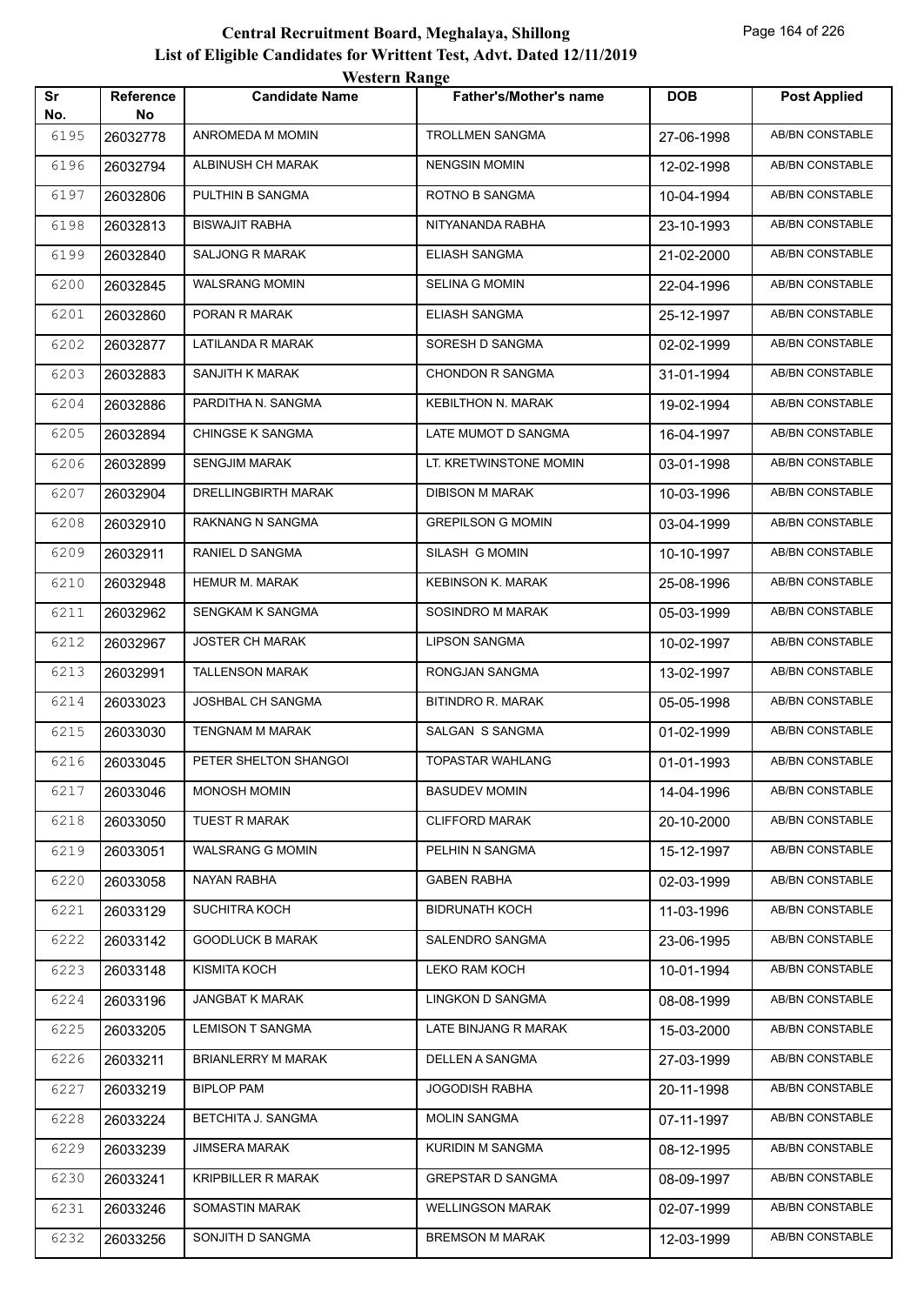|           |                        | <b>Western Range</b>    |                               |            |                        |
|-----------|------------------------|-------------------------|-------------------------------|------------|------------------------|
| Sr<br>No. | <b>Reference</b><br>No | <b>Candidate Name</b>   | <b>Father's/Mother's name</b> | <b>DOB</b> | <b>Post Applied</b>    |
| 6233      | 26033267               | <b>MINGSENG N MARAK</b> | PREMIOTON CH MOMIN            | 03-01-1997 | <b>AB/BN CONSTABLE</b> |
| 6234      | 26033285               | DEJI CH. MARAK          | WALLEN T. SANGMA              | 25-06-1996 | <b>AB/BN CONSTABLE</b> |
| 6235      | 26033308               | <b>BALKAM CH MARAK</b>  | POLASH S SANGMA               | 15-04-1995 | <b>AB/BN CONSTABLE</b> |
| 6236      | 26033318               | <b>MOMOTA RABHA</b>     | <b>BINUDHAR RABHA</b>         | 08-04-1999 | <b>AB/BN CONSTABLE</b> |
| 6237      | 26033339               | MEJONSING CH. MARAK     | LT. NANANG CH.SANGMA          | 26-05-2000 | AB/BN CONSTABLE        |
| 6238      | 26033353               | CHASRAMI K SANGMA       | <b>DEMON K MARAK</b>          | 02-01-2000 | <b>AB/BN CONSTABLE</b> |
| 6239      | 26033356               | SILSRANG D SHIRA        | <b>JONATHON N MARAK</b>       | 21-04-2000 | AB/BN CONSTABLE        |
| 6240      | 26033365               | CHENGCHENG SANGMA       | <b>LOMITA MARAK</b>           | 23-02-1994 | <b>AB/BN CONSTABLE</b> |
| 6241      | 26033392               | KHIRAN RABHA            | <b>DESH RABHA</b>             | 03-04-2000 | <b>AB/BN CONSTABLE</b> |
| 6242      | 26033409               | SAHITDEO RABHA          | PRANESWAR RABHA               | 21-08-1993 | AB/BN CONSTABLE        |
| 6243      | 26033410               | <b>SECRIBIRTH MARAK</b> | LOBESH CH MARAK               | 09-09-1993 | <b>AB/BN CONSTABLE</b> |
| 6244      | 26033422               | <b>BABYLLON MARAK</b>   | <b>BATALENIUS T SANGMA</b>    | 13-04-1995 | AB/BN CONSTABLE        |
| 6245      | 26033443               | PHALISTON R.MARAK       | CHANGWAN CH MOMIN             | 07-11-1996 | <b>AB/BN CONSTABLE</b> |
| 6246      | 26033503               | SILCHANG R. MARAK       | MEKARSON D. SANGMA            | 03-10-1998 | <b>AB/BN CONSTABLE</b> |
| 6247      | 26033536               | ANUPAMA G MOMIN         | <b>BAHUL SAHA</b>             | 01-08-1995 | AB/BN CONSTABLE        |
| 6248      | 26033539               | <b>JACK CH MARAK</b>    | <b>NAMSIN T SANGMA</b>        | 03-02-1999 | <b>AB/BN CONSTABLE</b> |
| 6249      | 26033546               | <b>GRENITHA R MARAK</b> | LT. HONITHSON K SANGMA        | 13-09-1998 | AB/BN CONSTABLE        |
| 6250      | 26033565               | RARIKBIRTH R MARAK      | <b>CLEVER S SANGMA</b>        | 04-04-2000 | <b>AB/BN CONSTABLE</b> |
| 6251      | 26033582               | <b>MILON RABHA</b>      | <b>NOGEN RABHA</b>            | 25-09-1998 | <b>AB/BN CONSTABLE</b> |
| 6252      | 26033612               | PANGKAM MOMIN           | <b>HEJECKIA SANGMA</b>        | 05-04-1997 | <b>AB/BN CONSTABLE</b> |
| 6253      | 26033627               | <b>ERIC G MOMIN</b>     | <b>KREDINSON S SANGMA</b>     | 06-04-1999 | AB/BN CONSTABLE        |
| 6254      | 26033673               | <b>BIKKY MOMIN</b>      | ARBIN MOMIN                   | 18-08-2000 | AB/BN CONSTABLE        |
| 6255      | 26033682               | RIKRAK D SHIRA          | <b>TRITHSON MARAK</b>         | 23-03-1999 | AB/BN CONSTABLE        |
| 6256      | 26033700               | <b>GRIKCHAK MARAK</b>   | DRALLINGNATH MOMIN            | 16-11-1999 | AB/BN CONSTABLE        |
| 6257      | 26033702               | ABU TALEB MIAH          | AZIZAL HAQUE                  | 16-02-2000 | AB/BN CONSTABLE        |
| 6258      | 26033706               | <b>ANTHONY MOMIN</b>    | LYDIA CH MOMIN                | 03-03-1995 | AB/BN CONSTABLE        |
| 6259      | 26033710               | <b>TONY MOMIN</b>       | <b>GRENTI SANGMA</b>          | 12-10-1997 | AB/BN CONSTABLE        |
| 6260      | 26033743               | <b>BRITHARIA SANGMA</b> | <b>DERITHA SANGMA</b>         | 24-05-1999 | AB/BN CONSTABLE        |
| 6261      | 26033772               | LISTONE A SANGMA        | <b>GALSON K MARAK</b>         | 20-06-1994 | AB/BN CONSTABLE        |
| 6262      | 26033816               | ROPON G MOMIN           | SORINNA G MOMIN               | 12-01-1998 | AB/BN CONSTABLE        |
| 6263      | 26033857               | ROLAX G MOMIN           | <b>KRELLA G MOMIN</b>         | 06-11-1999 | AB/BN CONSTABLE        |
| 6264      | 26033914               | SANJAY CH MARAK         | RANSENG D SHIRA               | 16-03-1996 | AB/BN CONSTABLE        |
| 6265      | 26033915               | CHENGNANG D SANGMA      | DONENDRO CH MARAK             | 28-12-2000 | AB/BN CONSTABLE        |
| 6266      | 26033917               | <b>CHISRANG N MARAK</b> | LT SONTOSH MARAK              | 16-08-1997 | AB/BN CONSTABLE        |
| 6267      | 26033946               | KELBINGSTONE N. SANGMA  | <b>HEWILIN R MARAK</b>        | 10-10-1995 | AB/BN CONSTABLE        |
| 6268      | 26033975               | <b>BAPPU M SANGMA</b>   | MARBINA M SANGMA              | 14-12-1994 | AB/BN CONSTABLE        |
| 6269      | 26033994               | RIKBAN D SANGMA         | <b>LEMITHSON CH MARAK</b>     | 25-05-1995 | AB/BN CONSTABLE        |
| 6270      | 26034023               | SALMAN N MARAK          | JONTAL N SANGMA               | 18-09-1994 | AB/BN CONSTABLE        |
|           |                        |                         |                               |            |                        |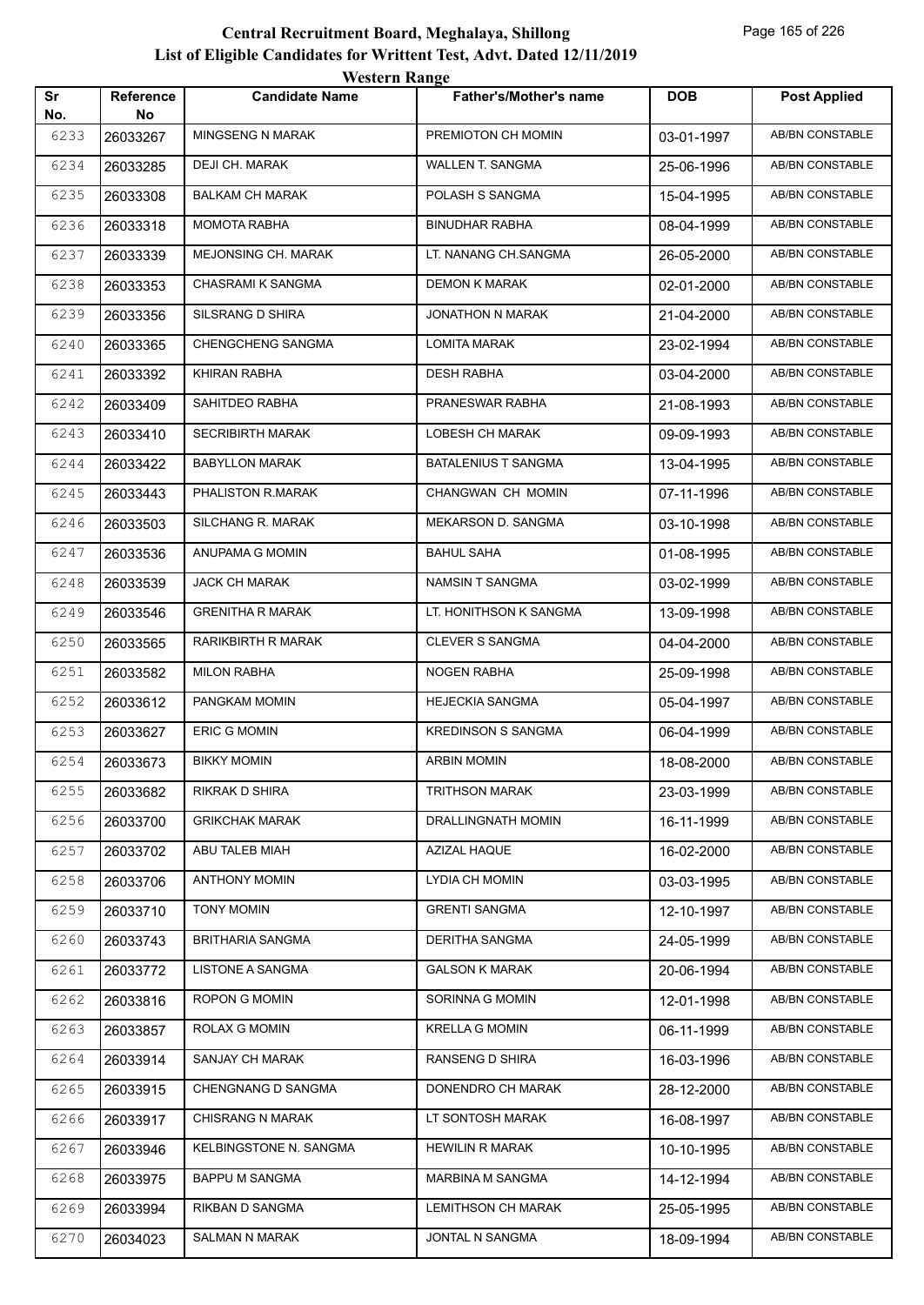|           |                        | <b>Western Range</b>        |                                                 |            |                        |
|-----------|------------------------|-----------------------------|-------------------------------------------------|------------|------------------------|
| Sr<br>No. | <b>Reference</b><br>No | <b>Candidate Name</b>       | <b>Father's/Mother's name</b>                   | <b>DOB</b> | <b>Post Applied</b>    |
| 6271      | 26034038               | PRINGCHANG SANGMA           | NONDUSH N MARAK                                 | 14-09-1999 | AB/BN CONSTABLE        |
| 6272      | 26034076               | KALYAN HAJONG               | LT. PRAFULLA HAJONG                             | 06-11-1993 | AB/BN CONSTABLE        |
| 6273      | 26034087               | SENGMITH S MARAK            | <b>GETAL R SANGMA</b>                           | 21-02-2000 | AB/BN CONSTABLE        |
| 6274      | 26034147               | <b>CHEKAM K MARAK</b>       | <b>CLEARSON A SANGMA</b>                        | 05-09-1998 | AB/BN CONSTABLE        |
| 6275      | 26034157               | SILLANGKHAN G MOMIN         | ARSIP N SANGMA                                  | 28-12-1998 | <b>AB/BN CONSTABLE</b> |
| 6276      | 26034246               | MISS. MERCY SANGMA          | SHRI. BILLEN R. MARAK                           | 09-03-1995 | <b>AB/BN CONSTABLE</b> |
| 6277      | 26034323               | SENGRE T SANGMA             | THUNTUL M SANGMA                                | 14-10-1993 | AB/BN CONSTABLE        |
| 6278      | 26034376               | MANSRANG CH. MARAK          | SHRI MOTINSON M SANGMA                          | 04-02-2000 | AB/BN CONSTABLE        |
| 6279      | 26034377               | <b>MEASUEL R MARAK</b>      | MANOSH K SANGMA                                 | 01-02-2000 | AB/BN CONSTABLE        |
| 6280      | 26034387               | PILBIRTH M MARAK            | <b>OCHETSON M SANGMA</b>                        | 20-06-2000 | AB/BN CONSTABLE        |
| 6281      | 26034391               | ASLINA N SANGMA             | ARBEN MARAK                                     | 21-06-1999 | <b>AB/BN CONSTABLE</b> |
| 6282      | 26034407               | <b>MOLLONG G MOMIN</b>      | LT BEWINDRO S SANGMA                            | 23-12-1993 | AB/BN CONSTABLE        |
| 6283      | 26034418               | <b>HEMON RABHA</b>          | THAKUR CH RABHA                                 | 05-02-1997 | <b>AB/BN CONSTABLE</b> |
| 6284      | 26034437               | <b>JULES MARAK</b>          | <b>BINARSON MARAK</b>                           | 27-02-1994 | AB/BN CONSTABLE        |
| 6285      | 26034441               | <b>TEJANG SANGMA</b>        | <b>SENGJIT G MOMIN</b>                          | 22-12-1993 | AB/BN CONSTABLE        |
| 6286      | 26034466               | <b>GENALSON B MARAK</b>     | <b>GINSAL SANGMA</b>                            | 23-05-1999 | AB/BN CONSTABLE        |
| 6287      | 26034468               | CHADAM CH MARAK             | <b>MISONI CH MARAK</b>                          | 18-12-1995 | AB/BN CONSTABLE        |
| 6288      | 26034483               | <b>KEXTON SANGMA</b>        | ASHOK N. SANGMA                                 | 19-12-1996 | AB/BN CONSTABLE        |
| 6289      | 26034486               | <b>TENGSRAM MARAK</b>       | <b>EMBER R MARAK</b>                            | 31-10-1998 | AB/BN CONSTABLE        |
| 6290      | 26034491               | <b>BARSAMIA G. MARAK</b>    | WITHA SANGMA                                    | 27-09-1999 | AB/BN CONSTABLE        |
| 6291      | 26034493               | <b>TRILLIBIRTH K SANGMA</b> | PREDITSON MARAK                                 | 11-05-1998 | AB/BN CONSTABLE        |
| 6292      | 26034494               | RIKRIK B. MOMIN             | LT. NIMITH R. SANGMA                            | 07-04-1996 | <b>AB/BN CONSTABLE</b> |
| 6293      | 26034495               | NAMJI S. SANGMA             | KORNO CH. MARAK                                 | 14-03-1996 | AB/BN CONSTABLE        |
| 6294      | 26034499               | DILLINGSON A SANGMA         | <b>BASENG R MARAK</b>                           | 16-05-1996 | AB/BN CONSTABLE        |
| 6295      | 26034506               | <b>TENGSAL R MARAK</b>      | JENTHINGSON SANGMA                              | 05-10-1998 | AB/BN CONSTABLE        |
| 6296      | 26034509               | <b>KLIMBER MARAK</b>        | <b>KURILSON SANGMA</b>                          | 26-06-1997 | AB/BN CONSTABLE        |
| 6297      | 26034525               | SEVENSTAR K. MARAK          | <b>LEXINTHON G MOMIN</b>                        | 02-03-1995 | AB/BN CONSTABLE        |
| 6298      | 26034526               | CHURAN SANGMA               | <b>WILLIBAR MARAK</b>                           | 30-04-1996 | AB/BN CONSTABLE        |
| 6299      | 26034533               | <b>BANTE D MARAK</b>        | JOSENDRO D SANGMA                               | 26-05-1996 | AB/BN CONSTABLE        |
| 6300      | 26034535               | BIORA SENSAKU N. SANGMA     | <b>HEDRICK G. MOMIN</b>                         | 06-03-1993 | AB/BN CONSTABLE        |
| 6301      | 26034550               | DONSENG D SANGMA            | ARENGH B MARAK                                  | 23-07-1996 | AB/BN CONSTABLE        |
| 6302      | 26034555               | <b>BAPON HAJONG</b>         | <b>FOLIN HAJONG</b>                             | 16-06-1997 | AB/BN CONSTABLE        |
| 6303      | 26034558               | <b>KEWALI RABHA</b>         | NITEN RABHA                                     | 29-12-1996 | AB/BN CONSTABLE        |
| 6304      | 26034560               | WEPSTAR SANGMA              | <b>BEUTFORTH MARAK</b>                          | 01-02-1997 | AB/BN CONSTABLE        |
| 6305      | 26034575               | <b>SENGJRANG B MARAK</b>    | <b>GALNETH D SANGMA</b>                         | 14-12-1998 | AB/BN CONSTABLE        |
| 6306      | 26034603               | DEVID CH SANGMA             | UPENDRO R MARAK                                 | 07-05-1997 | AB/BN CONSTABLE        |
| 6307      | 26034607               | FEDRICK D SANGMA            | DAVID CH MARAK                                  | 02-04-1997 | AB/BN CONSTABLE        |
| 6308      | 26034613               | CHESRANG M SANGMA           | PROBITH R MARAK / FREBELINDA<br><u>M SANGMA</u> | 08-09-1997 | AB/BN CONSTABLE        |
|           |                        |                             |                                                 |            |                        |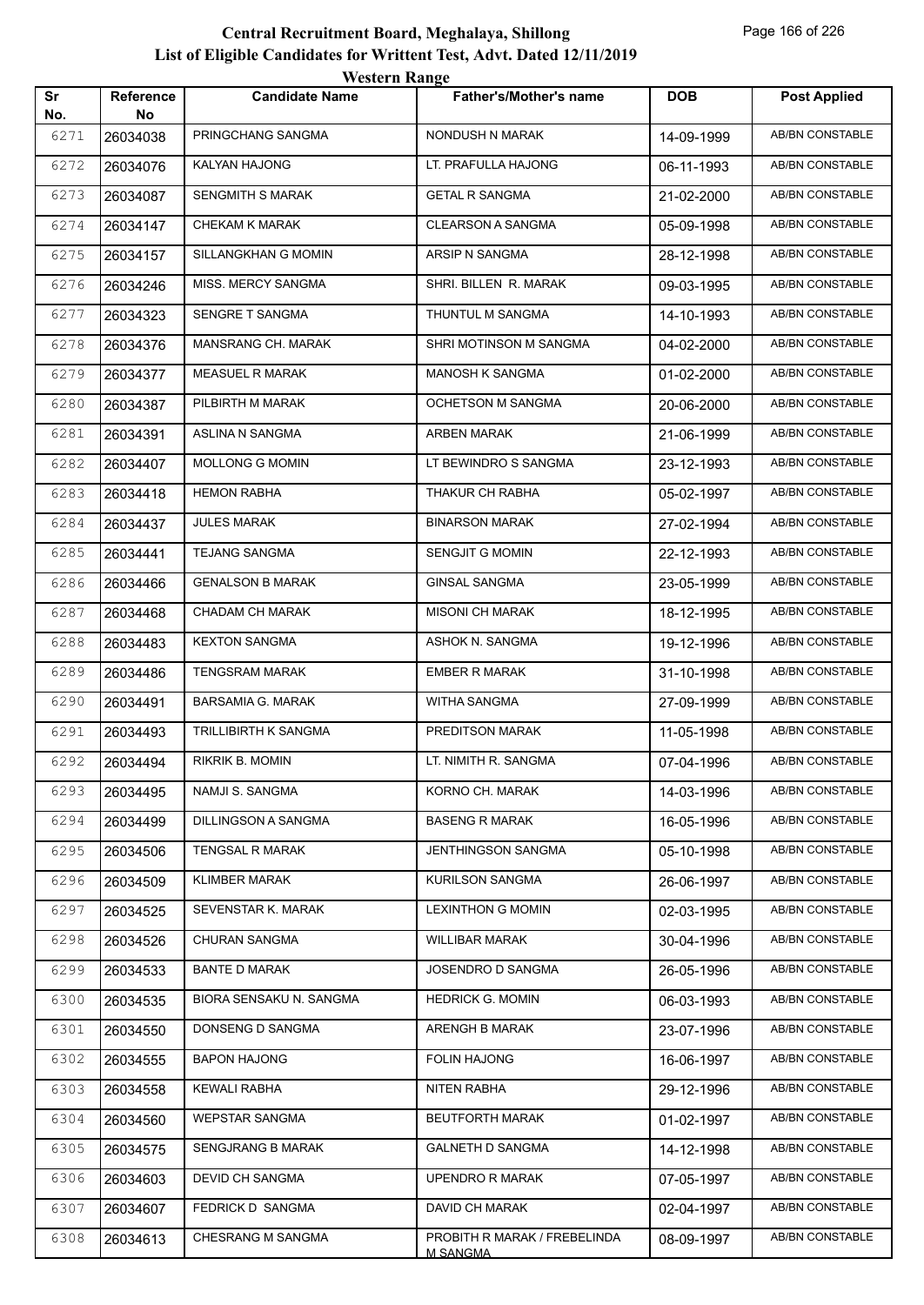|           |                 | $\mathbf{v}$ could negate  |                               |            |                        |
|-----------|-----------------|----------------------------|-------------------------------|------------|------------------------|
| Sr<br>No. | Reference<br>No | <b>Candidate Name</b>      | <b>Father's/Mother's name</b> | <b>DOB</b> | <b>Post Applied</b>    |
| 6309      | 26034647        | <b>HEROLD D MARAK</b>      | PADAM BAHADUR MARAK           | 28-08-1997 | <b>AB/BN CONSTABLE</b> |
| 6310      | 26034655        | DITHINGBIRTH MOMIN         | ROSBELL SANGMA                | 25-02-2000 | AB/BN CONSTABLE        |
| 6311      | 26034666        | ROBINSON MARAK             | <b>NIKJING MARAK</b>          | 18-01-2000 | AB/BN CONSTABLE        |
| 6312      | 26034672        | NIKRAK SALGRING A SANGMA   | JAMMU CH MARAK                | 28-03-2000 | AB/BN CONSTABLE        |
| 6313      | 26034679        | <b>GRIKJANG M SANGMA</b>   | MEBILLA M SANGMA              | 01-05-2000 | AB/BN CONSTABLE        |
| 6314      | 26034691        | BARKHAN R MARAK            | MOTHER'S/ JERUNE R MARAK      | 15-06-1998 | AB/BN CONSTABLE        |
| 6315      | 26034702        | SOIVA RABHA                | DHURUNI RABHA                 | 24-06-1996 | AB/BN CONSTABLE        |
| 6316      | 26034710        | JOHNCHANGHU M. MARAK       | <b>WITHILSON SANGMA</b>       | 07-07-1995 | AB/BN CONSTABLE        |
| 6317      | 26034736        | <b>GREENBIRTH D SANGMA</b> | LT. PRINERSON CH MARAK        | 12-02-1993 | AB/BN CONSTABLE        |
| 6318      | 26034743        | SALMATCHI N SANGMA         | JAN M MARAK                   | 25-10-1996 | AB/BN CONSTABLE        |
| 6319      | 26034763        | NETHUSING M. MARAK         | MODILSON D SANGMA             | 05-01-1996 | AB/BN CONSTABLE        |
| 6320      | 26034767        | <b>LEKSIN CH MOMIN</b>     | <b>CRIPSING T SANGMA</b>      | 20-08-1999 | AB/BN CONSTABLE        |
| 6321      | 26034779        | LILISON M SANGMA           | ROTINDRO CH SANGMA            | 05-08-1997 | AB/BN CONSTABLE        |
| 6322      | 26034791        | RANA BITHU T SANGMA        | <b>GREENING N SANGMA</b>      | 28-07-2000 | AB/BN CONSTABLE        |
| 6323      | 26034803        | ROSALINE R MARAK           | PRADIP D SANGMA               | 02-10-1993 | AB/BN CONSTABLE        |
| 6324      | 26034816        | JEMKIUSH D SHIRA           | <b>BRETONATH SANGMA</b>       | 28-08-1999 | AB/BN CONSTABLE        |
| 6325      | 26034823        | NIMRA G MOMIN              | <b>GRENICK R SANGMA</b>       | 10-06-1998 | AB/BN CONSTABLE        |
| 6326      | 26034838        | AJARINA D SANGMA           | LT. SONDRO G MOMIN            | 13-01-1998 | AB/BN CONSTABLE        |
| 6327      | 26034840        | SENGNINGBIRTH SANGMA       | OBIL SANGMA                   | 15-01-1999 | AB/BN CONSTABLE        |
| 6328      | 26034841        | <b>WILLING MOMIN</b>       | PRISTONE M SANGMA             | 14-11-1996 | AB/BN CONSTABLE        |
| 6329      | 26034843        | TOMENDRO RABHA             | CAPTAIN RABHA                 | 08-05-1997 | AB/BN CONSTABLE        |
| 6330      | 26034848        | SURAJJYOTI RABHA           | NIRANJAN RABHA                | 20-06-1997 | AB/BN CONSTABLE        |
| 6331      | 26034853        | NITTOM HAJONG              | KANTHARAM HAJONG              | 11-02-1995 | AB/BN CONSTABLE        |
| 6332      | 26034857        | TENGKU SANGMA              | <b>ROBIN MARAK</b>            | 13-10-1998 | AB/BN CONSTABLE        |
| 6333      | 26034859        | ROBICO MOMIN               | SAMPILSON ARENG               | 22-02-1995 | AB/BN CONSTABLE        |
| 6334      | 26034873        | SANGGRA S SANGMA           | <b>MODON CH MOMIN</b>         | 10-05-1996 | AB/BN CONSTABLE        |
| 6335      | 26034885        | <b>GONJENG RABHA</b>       | <b>KIROT RABHA</b>            | 22-02-1999 | AB/BN CONSTABLE        |
| 6336      | 26034891        | <b>SENTU K MARAK</b>       | <b>NOLMIN MOMIN</b>           | 25-09-2000 | AB/BN CONSTABLE        |
| 6337      | 26034913        | TEBATH D SANGMA            | SHRI. HENSON M SANGNA         | 15-05-2000 | AB/BN CONSTABLE        |
| 6338      | 26034915        | TENGNANG CH MARAK          | <b>GIRISH A SANGMA</b>        | 01-01-1996 | AB/BN CONSTABLE        |
| 6339      | 26034931        | JOHN KENY CH. SANGMA       | WALSIN B. MARAK               | 10-08-1999 | AB/BN CONSTABLE        |
| 6340      | 26034933        | <b>GRIKJANG CH SANGMA</b>  | <b>MULTON R MARAK</b>         | 24-03-2000 | AB/BN CONSTABLE        |
| 6341      | 26034934        | <b>MANISHA MARAK</b>       | SHRI WALPRESTONE G. MOMIN     | 14-02-1995 | AB/BN CONSTABLE        |
| 6342      | 26034953        | TATTAM NOKATCHI A SANGMA   | NEBILLA A SANGMA              | 06-03-1994 | AB/BN CONSTABLE        |
| 6343      | 26034966        | TELLING A SANGMA           | KIMJENG CH MARAK              | 10-05-1998 | AB/BN CONSTABLE        |
| 6344      | 26034980        | KAMRAM N SANGMA            | MECKPALSON ARENGH             | 29-08-2000 | AB/BN CONSTABLE        |
| 6345      | 26034989        | LASTEN MARAK               | <b>BALEN SANGMA</b>           | 20-02-2000 | AB/BN CONSTABLE        |
| 6346      | 26035001        | CHIRANZI MARAK             | SHRI WALPRESTONE G. MOMIN     | 18-11-2000 | AB/BN CONSTABLE        |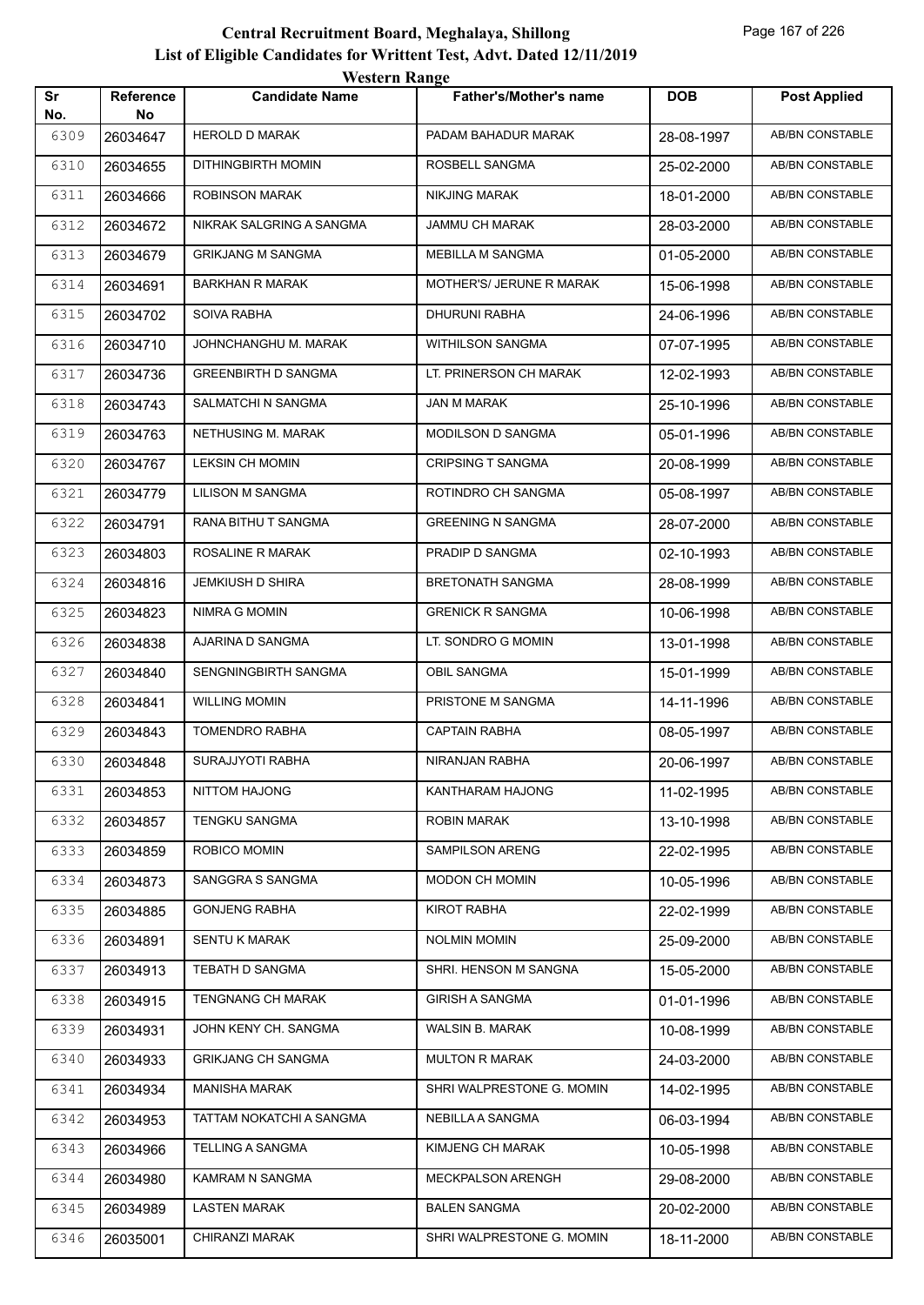|           |                 | western Kange           |                               |            |                        |
|-----------|-----------------|-------------------------|-------------------------------|------------|------------------------|
| Sr<br>No. | Reference<br>No | <b>Candidate Name</b>   | <b>Father's/Mother's name</b> | <b>DOB</b> | <b>Post Applied</b>    |
| 6347      | 26035010        | <b>DEBOJIT RABHA</b>    | PRASON RABHA                  | 20-11-1997 | AB/BN CONSTABLE        |
| 6348      | 26035015        | <b>MANDELLA B MARAK</b> | LT. PROJENGTON CH MOMIN       | 03-11-1999 | AB/BN CONSTABLE        |
| 6349      | 26035018        | ANUNBIRTH MARAK         | <b>BRILLINGTON SANGMA</b>     | 20-06-1999 | AB/BN CONSTABLE        |
| 6350      | 26035041        | AMOSH N SANGMA          | ROKENDRO R MARAK              | 04-04-1997 | AB/BN CONSTABLE        |
| 6351      | 26035054        | SALLINGBATH R MARAK     | <b>GRINATH SANGMA</b>         | 12-02-1998 | AB/BN CONSTABLE        |
| 6352      | 26035057        | <b>JOSEPH RABHA</b>     | LT. DIREN RABHA               | 24-12-1997 | AB/BN CONSTABLE        |
| 6353      | 26035067        | JOHN ENTHONIW M MOMIN   | <b>HERILTHON MARAK</b>        | 12-02-1998 | AB/BN CONSTABLE        |
| 6354      | 26035068        | JET KR RABHA            | <b>ESAY RABHA</b>             | 10-01-1999 | <b>AB/BN CONSTABLE</b> |
| 6355      | 26035075        | <b>GRIPSWELL MARAK</b>  | <b>WILLARSON SANGMA</b>       | 02-03-1995 | AB/BN CONSTABLE        |
| 6356      | 26035082        | ELBISH CH MOMIN         | PIUSH R MARAK                 | 18-11-1996 | AB/BN CONSTABLE        |
| 6357      | 26035090        | SONIAWAL D MARAK        | PRANJITH R MARAK              | 31-12-2000 | AB/BN CONSTABLE        |
| 6358      | 26035102        | <b>SALGRANG MARAK</b>   | <b>JEDINA M MARAK</b>         | 14-04-1994 | AB/BN CONSTABLE        |
| 6359      | 26035107        | PASANG CH SANGMA        | CHEPSON G MOMIN               | 09-02-1997 | AB/BN CONSTABLE        |
| 6360      | 26035109        | <b>RIKREY CH MARAK</b>  | <b>MECKSON G MOMIN</b>        | 17-07-1996 | AB/BN CONSTABLE        |
| 6361      | 26035110        | RAJU CH SANGMA          | ELISH N MARAK                 | 17-06-1994 | AB/BN CONSTABLE        |
| 6362      | 26035112        | <b>BINDU CH MARAK</b>   | WINDAM T SANGMA               | 10-03-1999 | AB/BN CONSTABLE        |
| 6363      | 26035114        | <b>RUSHTOM HAJONG</b>   | <b>ASHOK HAJONG</b>           | 15-02-1998 | AB/BN CONSTABLE        |
| 6364      | 26035121        | <b>GOERA K SANGMA</b>   | SIMBAL SANGMA                 | 26-12-1996 | AB/BN CONSTABLE        |
| 6365      | 26035127        | PILBASTIN D SANGMA      | POUSON R SANGMA               | 22-03-2000 | AB/BN CONSTABLE        |
| 6366      | 26035144        | <b>SENGKU R MARAK</b>   | NIRMAL HAJONG                 | 16-11-1998 | AB/BN CONSTABLE        |
| 6367      | 26035153        | <b>BISHOK RABHA</b>     | SOROT CH RABHA                | 16-11-1999 | <b>AB/BN CONSTABLE</b> |
| 6368      | 26035154        | <b>BRILEND B SANGMA</b> | <b>HELLONI B. SANGMA</b>      | 18-02-1999 | AB/BN CONSTABLE        |
| 6369      | 26035186        | AMRAN K SANGMA          | <b>HADICKSON SANGMA</b>       | 19-05-1995 | AB/BN CONSTABLE        |
| 6370      | 26035189        | <b>CHINGSRANG MARAK</b> | <b>GREWILSON MARAK</b>        | 07-02-1997 | AB/BN CONSTABLE        |
| 6371      | 26035193        | <b>BEALJI B.SANGMA</b>  | <b>GATWIN R. MARAK</b>        | 15-05-1994 | AB/BN CONSTABLE        |
| 6372      | 26035224        | SILANGBARTH M SANGMA    | <b>KALSIN R MARAK</b>         | 07-04-1999 | AB/BN CONSTABLE        |
| 6373      | 26035244        | <b>TESENG R. MARAK</b>  | PREWILSON D. MOMIN            | 04-09-1995 | AB/BN CONSTABLE        |
| 6374      | 26035255        | CHENGKAM CH MARAK       | VIKRAM A SANGMA               | 26-07-1999 | AB/BN CONSTABLE        |
| 6375      | 26035275        | <b>BARNING SANGMA</b>   | <b>KREKSON M MARAK</b>        | 18-02-1999 | AB/BN CONSTABLE        |
| 6376      | 26035277        | SENGWITH R SANGMA       | <b>HOBELSON MOMIN</b>         | 23-03-1994 | AB/BN CONSTABLE        |
| 6377      | 26035278        | EMANUEL N. MARAK        | <b>GREONATH R. MARAK</b>      | 01-06-1994 | AB/BN CONSTABLE        |
| 6378      | 26035283        | <b>WILSENG M MARAK</b>  | <b>KELMITSON SANGMA</b>       | 10-05-1996 | AB/BN CONSTABLE        |
| 6379      | 26035316        | TROBATHMAN SANGMA       | TIJAN R MARAK                 | 16-12-2000 | AB/BN CONSTABLE        |
| 6380      | 26035318        | LAKINSON N. SANGMA      | <b>HOSTEL MOMIN</b>           | 13-03-2000 | AB/BN CONSTABLE        |
| 6381      | 26035325        | <b>CHENANG M SANGMA</b> | PROBITSON R SANGMA            | 22-11-1999 | AB/BN CONSTABLE        |
| 6382      | 26035330        | <b>LACHIT HAJONG</b>    | DOL HAJONG                    | 02-07-1994 | AB/BN CONSTABLE        |
| 6383      | 26035331        | CHALESTAR W MOMIN       | <b>HEDISON K MARAK</b>        | 03-09-1996 | AB/BN CONSTABLE        |
| 6384      | 26035364        | JEROMISH M.SANGMA       | LT.CHIJING CH. MARAK          | 03-01-2000 | AB/BN CONSTABLE        |
|           |                 |                         |                               |            |                        |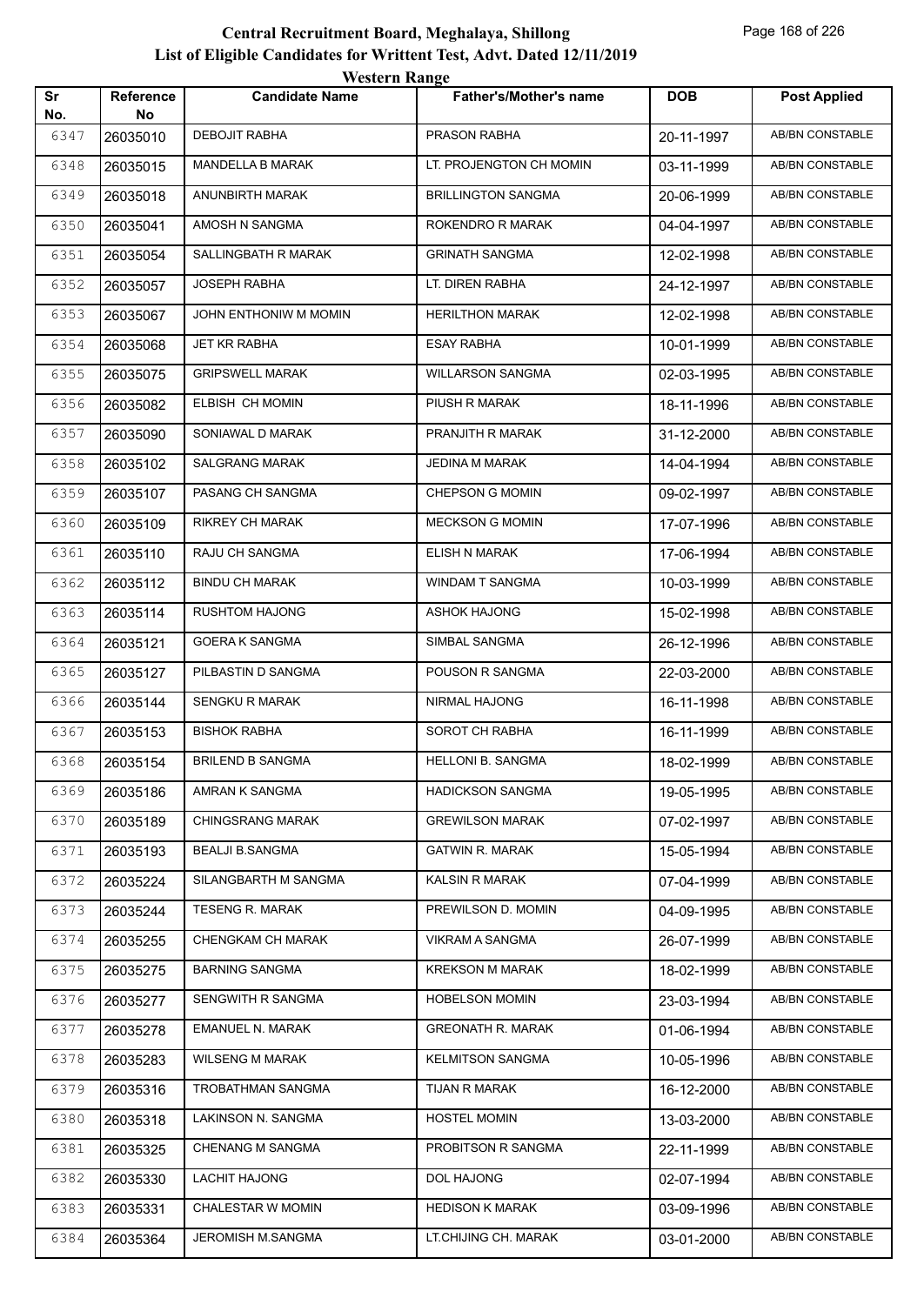|           |                 | western Kange            |                                    |            |                        |
|-----------|-----------------|--------------------------|------------------------------------|------------|------------------------|
| Sr<br>No. | Reference<br>No | <b>Candidate Name</b>    | Father's/Mother's name             | <b>DOB</b> | <b>Post Applied</b>    |
| 6385      | 26035366        | PRINGCHI R MARAK         | <b>OMINDRO N MARAK</b>             | 22-05-1995 | <b>AB/BN CONSTABLE</b> |
| 6386      | 26035379        | <b>WALPRING D SANGMA</b> | <b>WEKARSON R MARAK</b>            | 14-02-1998 | AB/BN CONSTABLE        |
| 6387      | 26035384        | <b>GAYATRI KOCH</b>      | <b>JIBENDRA KOCH</b>               | 02-11-1998 | <b>AB/BN CONSTABLE</b> |
| 6388      | 26035387        | <b>MALGRANG SANGMA</b>   | JIL M. MARAK                       | 22-06-1997 | AB/BN CONSTABLE        |
| 6389      | 26035388        | <b>JEMIASH MOMIN</b>     | <b>ENITH SANGMA</b>                | 02-02-1997 | AB/BN CONSTABLE        |
| 6390      | 26035390        | <b>SENGSRANG SHIRA</b>   | LT RONSING M MARAK                 | 23-03-1994 | AB/BN CONSTABLE        |
| 6391      | 26035392        | SAHIL K SANGMA           | LT, LUTHER CH MARAK. DINAK         | 28-11-2000 | AB/BN CONSTABLE        |
| 6392      | 26035403        | SENGJRANG B. MARAK       | <b>SANGMA</b><br>NIRENDRA R. MARAK | 12-03-1997 | AB/BN CONSTABLE        |
| 6393      | 26035423        | <b>BRENETH B SANGMA</b>  | <b>WENNANG M SANGMA</b>            | 23-09-2000 | AB/BN CONSTABLE        |
| 6394      | 26035453        | <b>SENGPRANG R MARAK</b> | PHILIP MOMIN                       | 16-10-1995 | AB/BN CONSTABLE        |
| 6395      | 26035459        | SAHIL B MARAK            | AJAY RABHA                         | 30-03-1995 | AB/BN CONSTABLE        |
| 6396      | 26035462        | WESTMENTHON CH. SANGMA   | AIJIN R. MARAK                     | 24-06-1994 | <b>AB/BN CONSTABLE</b> |
| 6397      | 26035468        | LIGHTOS G. MOMIN         | <b>KENEDI SANGMA</b>               | 14-03-1993 | AB/BN CONSTABLE        |
| 6398      | 26035472        | SEBASTHIN CH MARAK       | <b>ZEVIERS ARENGH</b>              | 01-10-1999 | AB/BN CONSTABLE        |
| 6399      | 26035485        | <b>AKIRUL ISLAM</b>      | SAIFUL ALOM AHMED                  | 16-05-1999 | AB/BN CONSTABLE        |
| 6400      | 26035504        | <b>MALLISTON ARENGH</b>  | <b>MINJING MARAK</b>               | 03-03-1999 | AB/BN CONSTABLE        |
| 6401      | 26035506        | <b>RIKSRANG R MARAK</b>  | <b>CHANDRA M SANGMA</b>            | 27-03-2000 | <b>AB/BN CONSTABLE</b> |
| 6402      | 26035521        | JENALSON M SANGMA        | SHRI.JINGAN M MARAK                | 01-02-1996 | <b>AB/BN CONSTABLE</b> |
| 6403      | 26035533        | <b>GRINTHOBATH MARAK</b> | RABISON D. SHIRA                   | 03-03-1999 | AB/BN CONSTABLE        |
| 6404      | 26035546        | LAKCHAM CH MOMIN         | SMT.SENGME CH MOMIN                | 20-12-1997 | AB/BN CONSTABLE        |
| 6405      | 26035551        | MONISH KOCH              | ARESH KOCH                         | 04-07-1999 | AB/BN CONSTABLE        |
| 6406      | 26035557        | <b>JENIUSH R SANGMA</b>  | <b>TENJING N ARENGH</b>            | 10-09-1999 | <b>AB/BN CONSTABLE</b> |
| 6407      | 26035564        | RISMA KOCH               | NIRENDRA KOCH                      | 14-04-1996 | AB/BN CONSTABLE        |
| 6408      | 26035571        | JUSTINE R. SANGMA        | ANTHONY R. SANGMA                  | 07-01-1995 | AB/BN CONSTABLE        |
| 6409      | 26035572        | JANE G MOMIN             | <b>HORISH M SANGMA</b>             | 06-01-1996 | AB/BN CONSTABLE        |
| 6410      | 26035600        | <b>BALINDA SANGMA</b>    | <b>BENINGSTON SANGMA</b>           | 01-09-2000 | AB/BN CONSTABLE        |
| 6411      | 26035602        | KISAN D MOMIN            | WINNERSON SANGMA                   | 20-05-2000 | AB/BN CONSTABLE        |
| 6412      | 26035606        | RAKA CHIGASAL T SANGMA   | <b>KRISON M SANGMA</b>             | 30-12-2000 | AB/BN CONSTABLE        |
| 6413      | 26035615        | <b>BUNU D SANGMA</b>     | KURUNA R MARAK                     | 07-12-1997 | AB/BN CONSTABLE        |
| 6414      | 26035625        | SANGBATH D MARAK         | SURESH SANGMA                      | 21-01-1993 | AB/BN CONSTABLE        |
| 6415      | 26035637        | <b>SILSRANG MARAK</b>    | <b>LEMINGSTONE MOMIN</b>           | 07-02-2000 | AB/BN CONSTABLE        |
| 6416      | 26035701        | RONI M MARAK             | ORIPOL T SANGMA                    | 10-10-1997 | AB/BN CONSTABLE        |
| 6417      | 26035710        | KUMAION R SANGMA         | <b>GELONATH G MOMIN</b>            | 28-08-1997 | AB/BN CONSTABLE        |
| 6418      | 26035715        | DANIEL CH. MARAK         | JEPEN CH. MARAK                    | 10-03-1998 | AB/BN CONSTABLE        |
| 6419      | 26035742        | SANISENDIK S SANGMA      | SHRI. ARMIKSON M SANGMA            | 07-05-1999 | AB/BN CONSTABLE        |
| 6420      | 26035743        | LIUSTAR SANGMA           | LUSBEND SANGMA                     | 10-02-1994 | AB/BN CONSTABLE        |
| 6421      | 26035772        | MARBITHA A.SANGMA        | RENGTHI M.MARAK                    | 20-12-1998 | AB/BN CONSTABLE        |
| 6422      | 26035778        | SILSRANG R MARAK         | DIJA K SANGMA                      | 12-05-1995 | AB/BN CONSTABLE        |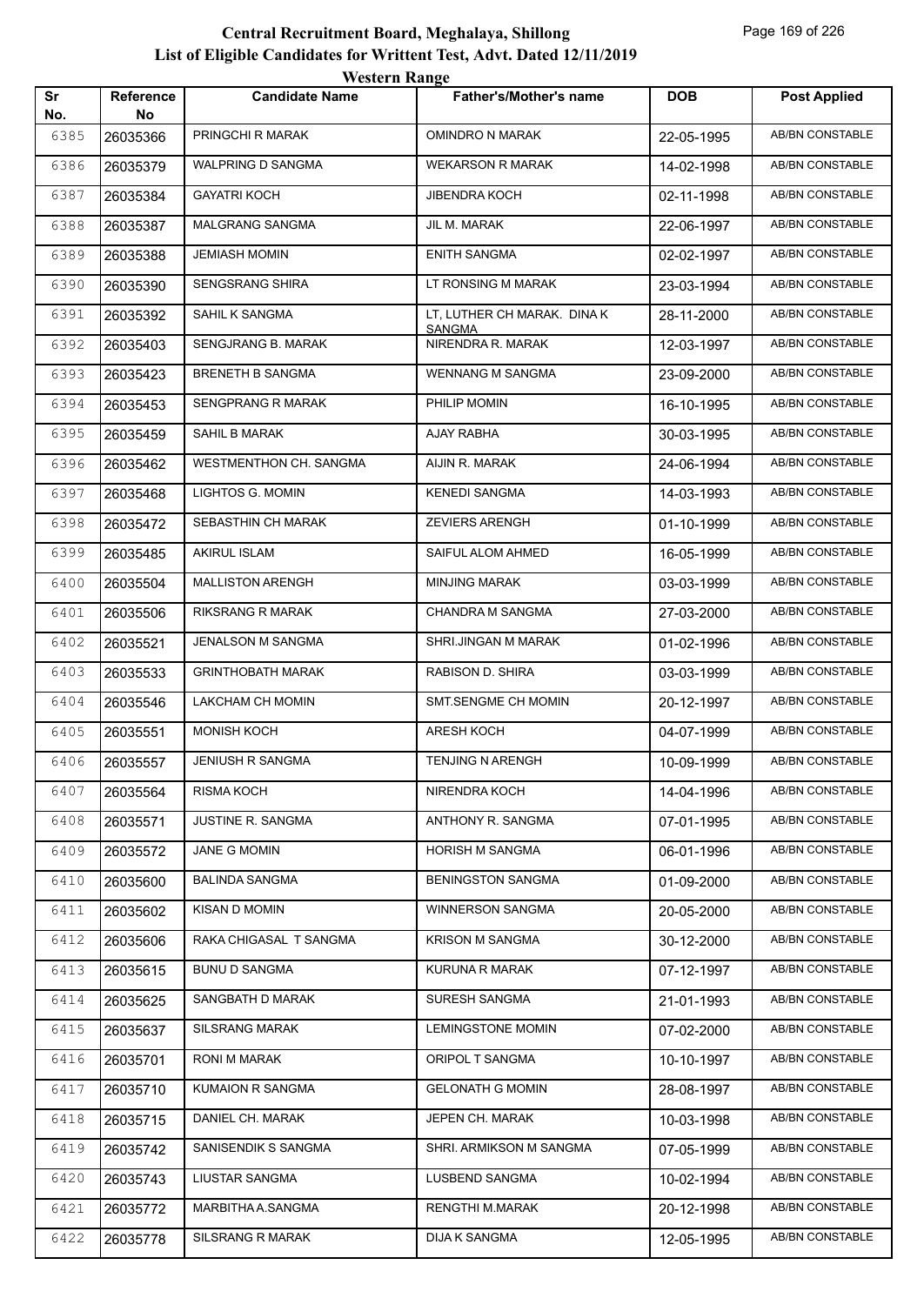|           |                  | <i>Western Kange</i>        |                                  |            |                        |
|-----------|------------------|-----------------------------|----------------------------------|------------|------------------------|
| Sr<br>No. | Reference<br>No. | <b>Candidate Name</b>       | <b>Father's/Mother's name</b>    | <b>DOB</b> | <b>Post Applied</b>    |
| 6423      | 26035811         | <b>SEMPU M SANGMA</b>       | <b>BONU R MARAK</b>              | 20-02-1995 | <b>AB/BN CONSTABLE</b> |
| 6424      | 26035819         | SRITI M. SANGMA             | PUTHUWEL R. MARAK                | 19-08-1997 | AB/BN CONSTABLE        |
| 6425      | 26035822         | SALGRIK CH SANGMA           | AMOL R MARAK                     | 30-12-2000 | <b>AB/BN CONSTABLE</b> |
| 6426      | 26035833         | <b>GAMSRANG CH MARAK</b>    | MARRY DAISY CH MARAK             | 24-06-2000 | AB/BN CONSTABLE        |
| 6427      | 26035839         | MOSE CH SANGMA              | ROBISON R MARAK                  | 02-03-1997 | AB/BN CONSTABLE        |
| 6428      | 26035853         | KAINSON CH SANGMA CH SANGMA | WAJI CH SANGMA                   | 14-03-1999 | AB/BN CONSTABLE        |
| 6429      | 26035854         | <b>BIPUL CH. HAJONG</b>     | DINESH CH.HAJONG                 | 07-12-1999 | AB/BN CONSTABLE        |
| 6430      | 26035889         | KARANCHAND K SANGMA         | <b>BILLASH G.MOMIN</b>           | 23-03-1996 | <b>AB/BN CONSTABLE</b> |
| 6431      | 26035894         | SILSRANG G MOMIN            | SENGBARTH D SHIRA                | 06-11-1998 | AB/BN CONSTABLE        |
| 6432      | 26035904         | <b>TEMUR SANGMA</b>         | SILVANASH R MARAK                | 02-07-1997 | AB/BN CONSTABLE        |
| 6433      | 26035914         | DOMINIC R MARAK             | <b>HELUT G MOMIN</b>             | 18-09-1993 | <b>AB/BN CONSTABLE</b> |
| 6434      | 26035926         | SAYEDULLAH HOQUE            | SAMSUL HOQUE                     | 01-11-1999 | AB/BN CONSTABLE        |
| 6435      | 26035929         | <b>SUSTOM KUMAR HAJONG</b>  | SANTOSH HAJONG                   | 01-07-1998 | <b>AB/BN CONSTABLE</b> |
| 6436      | 26035955         | TUPAN R SANGMA              | <b>GALNETH D SHIRA</b>           | 20-02-1994 | AB/BN CONSTABLE        |
| 6437      | 26035967         | <b>JASILINA N MARAK</b>     | MOTHIAS R SANGMA                 | 02-01-1993 | <b>AB/BN CONSTABLE</b> |
| 6438      | 26035970         | LUCKBIRTH D MARAK           | ROJINGDRO CH MOMIN               | 04-02-1997 | AB/BN CONSTABLE        |
| 6439      | 26036053         | <b>JANU R SANGMA</b>        | <b>ENGRASH CH MOMIN</b>          | 03-08-1998 | AB/BN CONSTABLE        |
| 6440      | 26036055         | RAKMAN G. SANGMA            | OJIN CH. MARAK                   | 17-03-1995 | <b>AB/BN CONSTABLE</b> |
| 6441      | 26036111         | TENGRIK N MARAK             | RUSHBEL CH SANGMA                | 14-12-1997 | AB/BN CONSTABLE        |
| 6442      | 26036124         | TENGRAN G. MARAK            | <b>TERISON CH. MOMIN</b>         | 21-10-1996 | <b>AB/BN CONSTABLE</b> |
| 6443      | 26036133         | MANSENG S. SANGMA           | REMISH D. SANGMA                 | 18-07-1994 | <b>AB/BN CONSTABLE</b> |
| 6444      | 26036136         | SALCHANG CH MARAK           | <b>EMBALISH CH MARAK</b>         | 12-02-1994 | AB/BN CONSTABLE        |
| 6445      | 26036137         | <b>TERAKKI G. MOMIN</b>     | SHRI. BHUPENDRA D. SANGMA        | 07-03-1993 | AB/BN CONSTABLE        |
| 6446      | 26036162         | AMAN T SANGMA               | <b>BALIKSON SANGMA</b>           | 02-08-1999 | AB/BN CONSTABLE        |
| 6447      | 26036187         | TANGSENG T SANGMA           | WATJAK T SANGMA                  | 31-03-1993 | AB/BN CONSTABLE        |
| 6448      | 26036192         | <b>FRIZING MOMIN</b>        | SHRI LEHAN SANGMA                | 01-05-1997 | AB/BN CONSTABLE        |
| 6449      | 26036193         | LIVNATH K MARAK             | ARMITHSON R MARAK/ ARMILLA K     | 14-07-1999 | AB/BN CONSTABLE        |
| 6450      | 26036240         | <b>JIMSRANG K.MARAK</b>     | <b>MARAK</b><br>ARGREATH G.MOMIN | 25-11-1996 | AB/BN CONSTABLE        |
| 6451      | 26036242         | JENSHIP M SANGMA            | OPINGSTON G MOMIN                | 23-02-1995 | AB/BN CONSTABLE        |
| 6452      | 26036256         | <b>MOMINUR ISLAM</b>        | <b>JOHIRUL ISLAM</b>             | 02-02-1998 | AB/BN CONSTABLE        |
| 6453      | 26036258         | LASTBEAR N SANGMA           | THOM D SANGMA                    | 02-11-1999 | AB/BN CONSTABLE        |
| 6454      | 26036275         | <b>SENGCHANG MARAK</b>      | <b>KRENGSON MARAK/ REJONI</b>    | 27-06-1999 | AB/BN CONSTABLE        |
| 6455      | 26036292         | <b>CHINGME S MARAK</b>      | <b>MARAK</b><br>NONDO N MARAK    | 14-08-1999 | AB/BN CONSTABLE        |
| 6456      | 26036305         | <b>KEWAN CH MARAK</b>       | NENGKENG SANGMA                  | 16-06-1999 | AB/BN CONSTABLE        |
| 6457      | 26036314         | <b>TRIMISH SANGMA</b>       | SHEMBALSON SHIRA                 | 24-04-2000 | AB/BN CONSTABLE        |
| 6458      | 26036344         | NAMCHANG MARAK              | JENOSH R SANGMA                  | 01-01-1995 | AB/BN CONSTABLE        |
| 6459      | 26036401         | <b>KRENASH CH. MOMIN</b>    | <b>HENISON SANGMA</b>            | 16-12-1997 | AB/BN CONSTABLE        |
| 6460      | 26036420         | EVERYBAL R. MARAK           | PRITAM M. MARAK                  | 15-05-1997 | AB/BN CONSTABLE        |
|           |                  |                             |                                  |            |                        |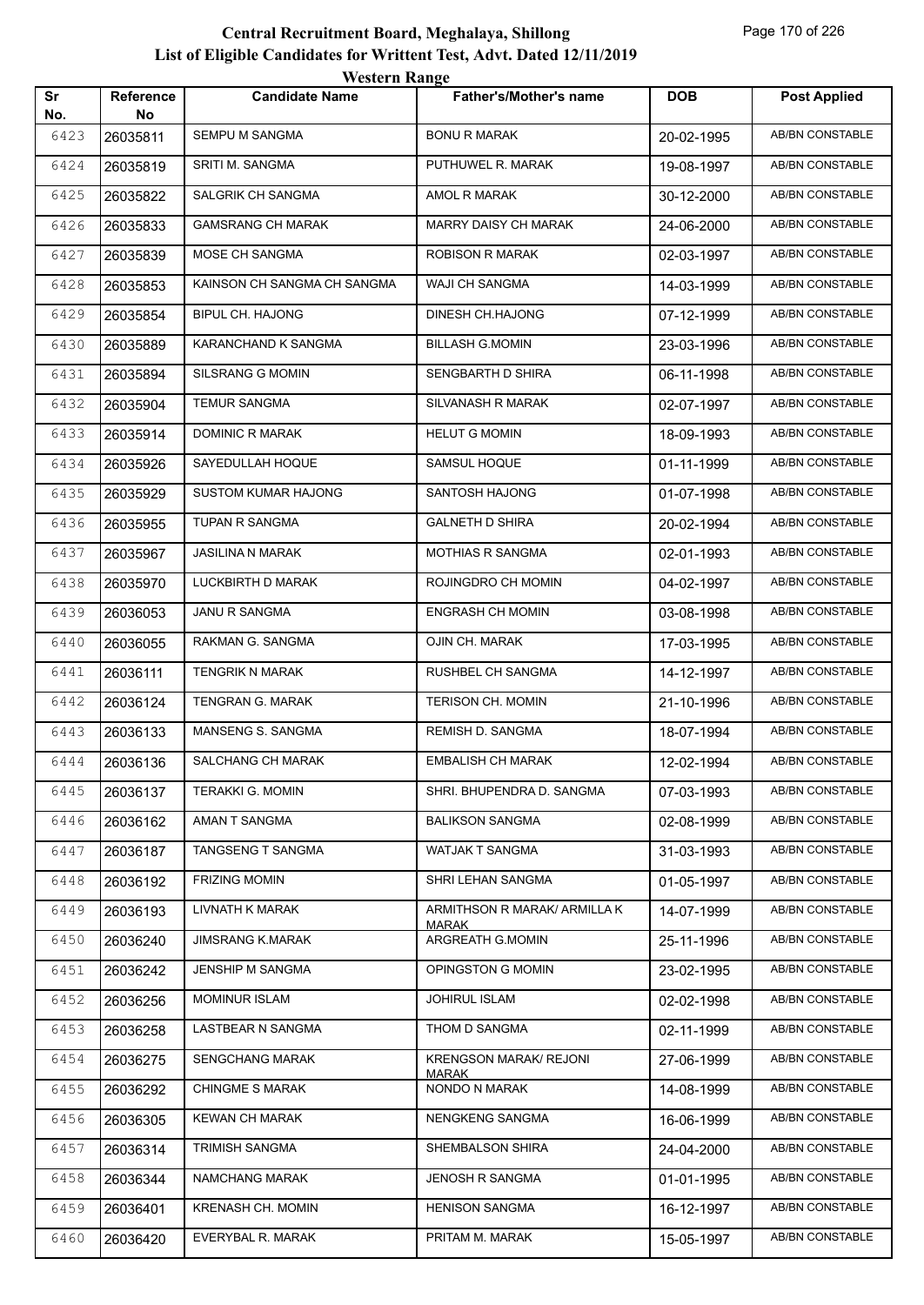| Sr           | <b>Reference</b> | <b>Candidate Name</b>      | <b>Father's/Mother's name</b> | <b>DOB</b> | <b>Post Applied</b>    |
|--------------|------------------|----------------------------|-------------------------------|------------|------------------------|
| No.<br>6461  | No<br>26036490   | TENGKIN D SANGMA           | ARNITHSON R MARAK             | 08-12-1999 | AB/BN CONSTABLE        |
| 6462         | 26036491         | KILTHU R. MARAK            | NEITHIRBIRTH D. SHIRA         | 12-08-1996 | <b>AB/BN CONSTABLE</b> |
| 6463         | 26036522         | LINDRID M SANGMA           | WALE M SANGMA                 | 14-03-1993 | <b>AB/BN CONSTABLE</b> |
| 6464         | 26036540         | <b>GOSANTHING D SANGMA</b> | HIRUPADA MONDOL               | 03-02-1997 | <b>AB/BN CONSTABLE</b> |
| 6465         | 26036550         | <b>BIKKU SANGMA</b>        | <b>MONGOLA MOMIN</b>          | 19-09-1998 | <b>AB/BN CONSTABLE</b> |
| 6466         | 26036570         | ROMUSH M SANGMA            | DINGSAN SANGMA                | 04-07-2000 | <b>AB/BN CONSTABLE</b> |
| 6467         | 26036587         | NILU HAJONG                | KALYAN HAJONG                 | 25-02-1996 | <b>AB/BN CONSTABLE</b> |
| 6468         | 26036616         | <b>DENDRICK SANGMA</b>     | SHRI.WELBILLION R. MARAK      | 01-10-1996 | <b>AB/BN CONSTABLE</b> |
| 6469         | 26036642         | <b>SENGSENG R MARAK</b>    | ROBERTH R SANGMA              | 02-01-1995 | <b>AB/BN CONSTABLE</b> |
| 6470         | 26036650         | RABI MARAK                 | <b>MENGJAN SANGMA</b>         | 04-01-1997 | AB/BN CONSTABLE        |
| 6471         | 26036652         | DHRUBA RABHA               | ANITA RABHA                   | 11-09-1995 | <b>AB/BN CONSTABLE</b> |
| 6472         | 26036668         | SENGSIL A SANGMA           | DONILLA A SANGMA              | 15-07-1997 | <b>AB/BN CONSTABLE</b> |
|              |                  | <b>GONGZEY D SHIRA</b>     | <b>LESTING SANGMA</b>         |            | <b>AB/BN CONSTABLE</b> |
| 6473<br>6474 | 26036671         | <b>MELPIRA MOMIN</b>       | <b>MEMUAR MARAK</b>           | 02-08-1998 | <b>AB/BN CONSTABLE</b> |
|              | 26036672         | <b>BAJRANG K MARAK</b>     | <b>KREDITHSON K MARAK</b>     | 01-01-2001 | AB/BN CONSTABLE        |
| 6475         | 26036677         |                            |                               | 18-12-1993 |                        |
| 6476         | 26036694         | XAVIER D SANGMA            | SOPON D MARAK                 | 21-03-1996 | AB/BN CONSTABLE        |
| 6477         | 26036708         | TENBIRTH MARAK             | PREMIPHSON MARAK              | 10-03-1999 | AB/BN CONSTABLE        |
| 6478         | 26036740         | RIKRANG G MOMIN            | ODINATH MARAK                 | 01-01-2001 | AB/BN CONSTABLE        |
| 6479         | 26036749         | SHAINIKA SANGMA            | SALSENG M SANGMA              | 08-09-1997 | <b>AB/BN CONSTABLE</b> |
| 6480         | 26036750         | TENGSRANG G MOMIN          | <b>ODINATH MARAK</b>          | 17-02-2000 | AB/BN CONSTABLE        |
| 6481         | 26036752         | NITUL RABHA                | DILIP BAKSHOKA                | 09-11-1999 | AB/BN CONSTABLE        |
| 6482         | 26036754         | PLIMON D. MARAK            | <b>GONJING R. SANGMA</b>      | 03-06-2000 | <b>AB/BN CONSTABLE</b> |
| 6483         | 26036758         | <b>ENRICK CH MOMIN</b>     | <b>LIPSON R MARAK</b>         | 10-01-1997 | AB/BN CONSTABLE        |
| 6484         | 26036762         | THOMAS N SANGMA            | PARMENT D MARAK               | 28-02-2000 | AB/BN CONSTABLE        |
| 6485         | 26036770         | <b>NAMRIK MARAK</b>        | CHOKINDRO MOMIN               | 22-02-1994 | AB/BN CONSTABLE        |
| 6486         | 26036777         | <b>CHINGME M SANGMA</b>    | SHRI. PANJING D MARAK         | 05-06-1996 | AB/BN CONSTABLE        |
| 6487         | 26036783         | ANTHONY CHINANG G. MOMIN   | JENGMAN S. SANGMA             | 08-06-1999 | AB/BN CONSTABLE        |
| 6488         | 26036796         | <b>KHAMEN RABHA</b>        | <b>BHIMSING RABHA</b>         | 19-03-1996 | AB/BN CONSTABLE        |
| 6489         | 26036804         | SUNDAYBIRTH N ARENGH       | PRAKASH MOMIN                 | 15-05-1997 | AB/BN CONSTABLE        |
| 6490         | 26036807         | <b>WALSENG R MARAK</b>     | <b>GOVEN K MARAK</b>          | 18-01-1998 | AB/BN CONSTABLE        |
| 6491         | 26036815         | SALCHU T. SANGMA           | SHRI.: SUREN S. SANGMA        | 11-10-1998 | AB/BN CONSTABLE        |
| 6492         | 26036822         | JONITHA A SANGMA           | <b>EWANDING R MARAK</b>       | 25-10-1993 | AB/BN CONSTABLE        |
| 6493         | 26036826         | SINNA M MARAK              | SENFORD D SHIRA               | 11-01-1999 | AB/BN CONSTABLE        |
| 6494         | 26036828         | ELLIUSH SANGMA             | SIM MOMIN                     | 09-05-1995 | AB/BN CONSTABLE        |
| 6495         | 26036844         | NIKSENG R. MARAK           | SHRI. ASIRAM CH. SANGMA       | 07-08-1998 | AB/BN CONSTABLE        |
| 6496         | 26036862         | SUKARTIK DALU              | KHOKAN DALU                   | 04-06-1997 | AB/BN CONSTABLE        |
| 6497         | 26036885         | <b>CHANGLE M SANGMA</b>    | <b>BELNATH B MARAK</b>        | 01-11-1998 | AB/BN CONSTABLE        |
| 6498         | 26036890         | <b>SEMION CH MARAK</b>     | MAICHEAL R SANGMA             | 24-09-1996 | AB/BN CONSTABLE        |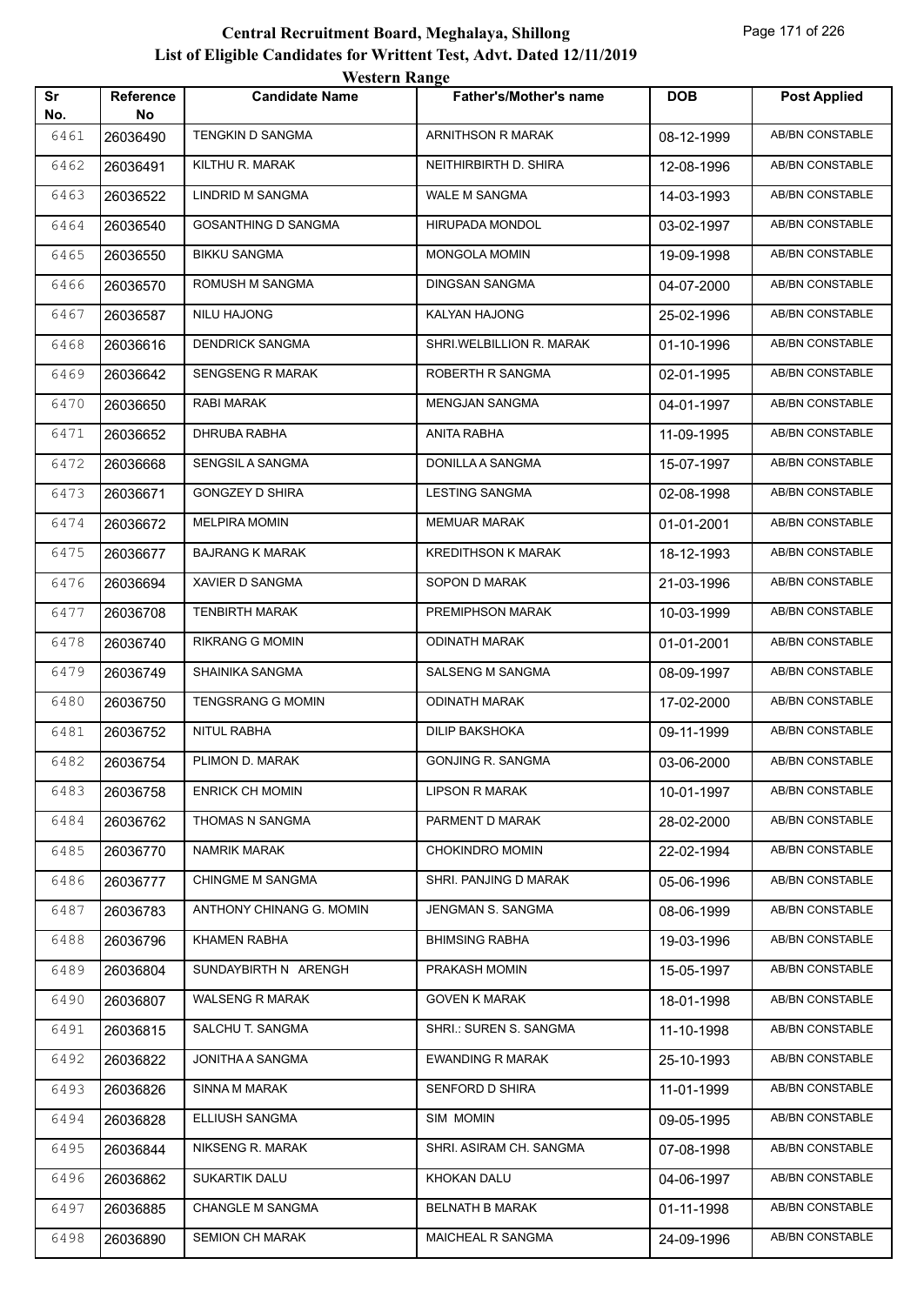|           |                        | western Kange             |                            |            |                        |
|-----------|------------------------|---------------------------|----------------------------|------------|------------------------|
| Sr<br>No. | <b>Reference</b><br>No | <b>Candidate Name</b>     | Father's/Mother's name     | <b>DOB</b> | <b>Post Applied</b>    |
| 6499      | 26036897               | <b>SILCHENG K SANGMA</b>  | <b>WITTINGSON B MARAK</b>  | 09-12-1994 | <b>AB/BN CONSTABLE</b> |
| 6500      | 26036910               | SENGBEKHAN G MOMIN        | <b>ROMEO R SANGMA</b>      | 14-02-1997 | AB/BN CONSTABLE        |
| 6501      | 26036913               | RAJAT RABHA               | <b>JATISH RABHA</b>        | 11-05-1997 | AB/BN CONSTABLE        |
| 6502      | 26036926               | BELSRANG D SANGMA         | ANTHONY CH MARAK           | 23-08-1994 | <b>AB/BN CONSTABLE</b> |
| 6503      | 26036927               | <b>WALSIME SANGMA</b>     | <b>RUREN MARAK</b>         | 07-03-1996 | AB/BN CONSTABLE        |
| 6504      | 26036941               | <b>TENGBIRTH D SANGMA</b> | <b>BINDHAWELL B MARAK</b>  | 26-02-1998 | AB/BN CONSTABLE        |
| 6505      | 26036950               | MEROTHSING CH SANGMA      | <b>WILLISON R MARAK</b>    | 12-06-1999 | AB/BN CONSTABLE        |
| 6506      | 26036964               | TAMSENG A SANGMA          | WASHINGTON CH MARAK        | 19-08-1996 | AB/BN CONSTABLE        |
| 6507      | 26036967               | DRONA SIVIL D. SANGMA     | <b>BROJONATH KOCH</b>      | 13-02-1995 | <b>AB/BN CONSTABLE</b> |
| 6508      | 26036974               | <b>BARNABAS MOMIN</b>     | NICKOLAS SANGMA            | 16-04-1995 | AB/BN CONSTABLE        |
| 6509      | 26036979               | NIHAL HAJONG              | LT. PROBIN HAJONG          | 07-03-1996 | AB/BN CONSTABLE        |
| 6510      | 26036988               | <b>LEARSTONE M MARAK</b>  | <b>MORNINGSTONE SANGMA</b> | 06-01-1994 | AB/BN CONSTABLE        |
| 6511      | 26037000               | <b>DINGME SANGMA</b>      | <b>NIKNEN MARAK</b>        | 28-09-2000 | AB/BN CONSTABLE        |
| 6512      | 26037028               | <b>INSHANIA MARAK</b>     | <b>BANKESTER MARAK</b>     | 08-10-2000 | <b>AB/BN CONSTABLE</b> |
| 6513      | 26037030               | ASRANG MATGRIK M MARAK    | <b>DINGRANG MOMIN</b>      | 03-04-2000 | AB/BN CONSTABLE        |
| 6514      | 26037043               | NAMCHANG G. MOMIN         | SANFORD G. MOMIN           | 14-05-1995 | AB/BN CONSTABLE        |
| 6515      | 26037048               | PUARD CH MARAK            | RAGEN M SANGMA             | 26-10-1995 | AB/BN CONSTABLE        |
| 6516      | 26037057               | <b>GILJRENG G MOMIN</b>   | PIURSON K MARAK            | 05-06-1995 | AB/BN CONSTABLE        |
| 6517      | 26037063               | SONGNATH CH MOMIN         | DOLAI K SANGMA             | 14-05-1998 | AB/BN CONSTABLE        |
| 6518      | 26037068               | JAKRIMRA ARENG            | RICKYWALES MOMIN           | 12-10-2000 | AB/BN CONSTABLE        |
| 6519      | 26037075               | PANAM D MOMIN             | <b>MOJARAM MARAK</b>       | 01-01-2001 | AB/BN CONSTABLE        |
| 6520      | 26037085               | <b>JASWIL M MARAK</b>     | PERISON G SANGMA           | 07-09-1994 | AB/BN CONSTABLE        |
| 6521      | 26037097               | BAROSH D MARAK            | <b>ODISON MARAK</b>        | 12-12-1993 | AB/BN CONSTABLE        |
| 6522      | 26037173               | <b>SAMSON M SANGMA</b>    | NONJANG M MARAK            | 10-05-2000 | AB/BN CONSTABLE        |
| 6523      | 26037183               | PRENSILLA CH SANGMA       | <b>SIMISON SANGMA</b>      | 09-07-1999 | AB/BN CONSTABLE        |
| 6524      | 26037190               | <b>TEJAM SANGMA</b>       | <b>DIGARET MOMIN</b>       | 06-01-1995 | AB/BN CONSTABLE        |
| 6525      | 26037207               | SIJAR K SANGMA            | <b>ATHORLISH MARAK</b>     | 05-11-1997 | AB/BN CONSTABLE        |
| 6526      | 26037209               | SENGDING CH MARAK         | NOBLIN CH MARAK            | 14-05-2000 | AB/BN CONSTABLE        |
| 6527      | 26037213               | THINDA CH MARAK           | MINALSON M SANGMA          | 24-12-1997 | AB/BN CONSTABLE        |
| 6528      | 26037226               | <b>KAMSE MOMIN</b>        | <b>DINGMAN SANGMA</b>      | 05-12-1995 | AB/BN CONSTABLE        |
| 6529      | 26037245               | <b>BHOLANATH RABHA</b>    | PRIONATH RABHA             | 16-02-1998 | AB/BN CONSTABLE        |
| 6530      | 26037251               | PROBIN D. SHIRA           | <b>TIOBALI MARAK</b>       | 01-02-1994 | AB/BN CONSTABLE        |
| 6531      | 26037253               | <b>NIKSRANG MOMIN</b>     | PIONER SANGMA              | 21-07-2000 | AB/BN CONSTABLE        |
| 6532      | 26037258               | RAHUL HAJONG              | SUPENDRA HAJONG            | 23-01-2000 | AB/BN CONSTABLE        |
| 6533      | 26037272               | SENGKHU D SANGMA          | <b>LINGTON SANGMA</b>      | 19-08-1998 | AB/BN CONSTABLE        |
| 6534      | 26037279               | SANIO MARAK               | PROLENEUSH T SANGMA        | 05-04-1997 | AB/BN CONSTABLE        |
| 6535      | 26037294               | KETWIN CH. SANGMA         | MARKUSH M SANGMA           | 14-02-1999 | AB/BN CONSTABLE        |
| 6536      | 26037303               | SENGSRAM G MOMIN          | PREMASH A SANGMA           | 22-09-1996 | AB/BN CONSTABLE        |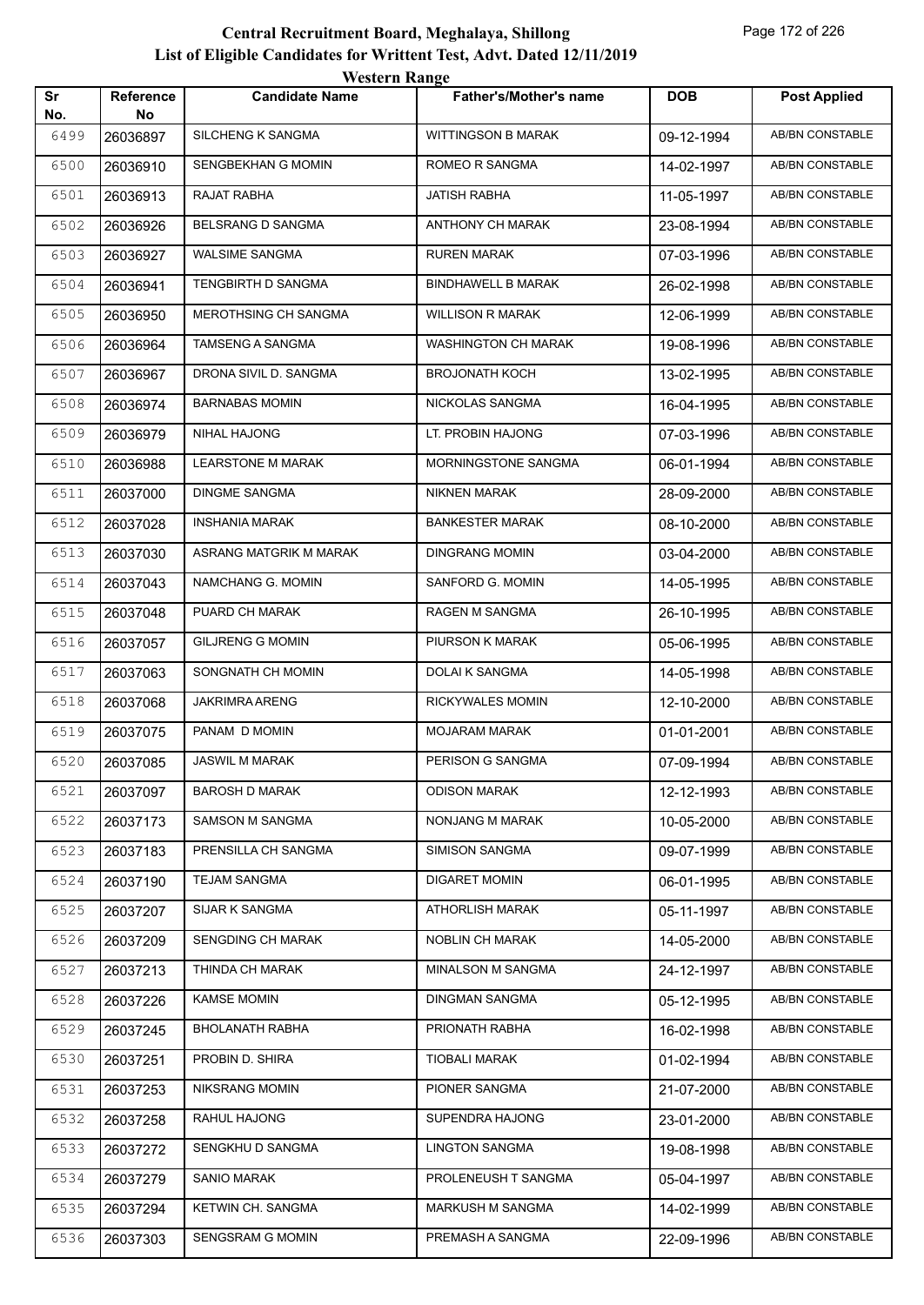| Sr   | Reference | WESTEL II INALIZE<br><b>Candidate Name</b> | <b>Father's/Mother's name</b> | <b>DOB</b> | <b>Post Applied</b>    |
|------|-----------|--------------------------------------------|-------------------------------|------------|------------------------|
| No.  | No.       |                                            |                               |            |                        |
| 6537 | 26037311  | <b>BALSRIK K SANGMA</b>                    | LATE SOLITSON SHIRA           | 23-12-1998 | <b>AB/BN CONSTABLE</b> |
| 6538 | 26037313  | CELLINA SANGMA                             | ROBISON SANGMA                | 15-07-1997 | AB/BN CONSTABLE        |
| 6539 | 26037314  | LUCKYME M. SANGMA                          | MISTONE T. SANGMA             | 16-06-1998 | AB/BN CONSTABLE        |
| 6540 | 26037336  | <b>CHINGKAME MARAK</b>                     | JASINDRO SANGMA               | 14-03-1999 | AB/BN CONSTABLE        |
| 6541 | 26037343  | <b>LEMA N SANGMA</b>                       | PENDANG MARAK                 | 12-05-1998 | <b>AB/BN CONSTABLE</b> |
| 6542 | 26037349  | <b>BENEDICT G MOMIN</b>                    | PRONALSON K SANGMA            | 30-09-1995 | AB/BN CONSTABLE        |
| 6543 | 26037364  | <b>BALDHO CH SANGMA</b>                    | KELJUNATH M MARAK             | 01-07-1993 | AB/BN CONSTABLE        |
| 6544 | 26037371  | SALCHIME CH SANGMA                         | <b>TETENG R MARAK</b>         | 17-05-1997 | AB/BN CONSTABLE        |
| 6545 | 26037372  | WASHINGTON D SANGMA                        | <b>DIPSON SANGMA</b>          | 03-02-1999 | AB/BN CONSTABLE        |
| 6546 | 26037374  | SAMAJITH RABHA                             | <b>HOREKRISNO RABHA</b>       | 06-03-2000 | <b>AB/BN CONSTABLE</b> |
| 6547 | 26037384  | CHANGNAM B. MARAK                          | AMIT K. SANGMA                | 20-12-1996 | AB/BN CONSTABLE        |
| 6548 | 26037439  | NOSANIA A. SANGMA                          | LATE. BITHWIN CH. MARAK       | 29-08-1998 | AB/BN CONSTABLE        |
| 6549 | 26037460  | MANUEL R MARAK                             | <b>JOLDING SANGMA</b>         | 28-11-1999 | AB/BN CONSTABLE        |
| 6550 | 26037503  | <b>SILCHANG S SANGMA</b>                   | SHRI. ROSEPIKHA R MARAK       | 10-02-1997 | AB/BN CONSTABLE        |
| 6551 | 26037506  | JAKRIKRA M MARAK                           | SELDIN D SHIRA                | 16-09-1998 | <b>AB/BN CONSTABLE</b> |
| 6552 | 26037535  | TWINKLE NIGHT MARAK                        | LEWINSON MARAK                | 12-09-1996 | AB/BN CONSTABLE        |
| 6553 | 26037539  | <b>BEPIOUR A SANGMA</b>                    | <b>MIHILSON R MARAK</b>       | 22-07-1998 | AB/BN CONSTABLE        |
| 6554 | 26037553  | SALMINA K SANGMA                           | DIWAN A MARAK                 | 06-09-1999 | AB/BN CONSTABLE        |
| 6555 | 26037572  | SONJOY MARAK                               | MINGJING S SANGMA             | 23-12-1997 | AB/BN CONSTABLE        |
| 6556 | 26037579  | SANGITA HAJONG                             | <b>BRITISH HAJONG</b>         | 13-02-1998 | <b>AB/BN CONSTABLE</b> |
| 6557 | 26037592  | <b>MAXWEL MARAK</b>                        | NOBAN SANGMA                  | 13-12-2000 | AB/BN CONSTABLE        |
| 6558 | 26037606  | POLLINUSH M SANGMA                         | PITTILA M SANGMA              | 20-11-1996 | AB/BN CONSTABLE        |
| 6559 | 26037620  | <b>CHAKRAN R MARAK</b>                     | <b>KRAISTONE B MARAK</b>      | 12-07-1998 | AB/BN CONSTABLE        |
| 6560 | 26037621  | RITHING A SANGMA                           | NIKJAN MARAK                  | 24-01-2000 | AB/BN CONSTABLE        |
| 6561 | 26037623  | <b>SENIBAL MOMIN</b>                       | BRENIAL MARAK/ BOBINA MOMIN   | 15-04-1999 | AB/BN CONSTABLE        |
| 6562 | 26037625  | <b>GRENITH R MARAK</b>                     | <b>GARIK R MARAK</b>          | 13-04-1996 | AB/BN CONSTABLE        |
| 6563 | 26037650  | JARAN N MARAK                              | <b>GATJING D SHIRA</b>        | 23-06-1996 | AB/BN CONSTABLE        |
| 6564 | 26037701  | RAKRIK N MARAK                             | RON D SHIRA                   | 22-01-1994 | AB/BN CONSTABLE        |
| 6565 | 26037726  | SENGSIL N MARAK                            | <b>BRONSON T SANGMA</b>       | 20-12-1997 | AB/BN CONSTABLE        |
| 6566 | 26037738  | ROHITH CH SANGMA                           | RAJENG CH MARAK               | 27-01-2000 | AB/BN CONSTABLE        |
| 6567 | 26037742  | SENGRAK SANGMA                             | PREDINATH MARAK               | 25-06-1996 | AB/BN CONSTABLE        |
| 6568 | 26037769  | <b>STILAR MARAK</b>                        | PHUPENDRO MOMIN               | 14-07-1997 | AB/BN CONSTABLE        |
| 6569 | 26037792  | RAMJIT HAJONG                              | ROBASH HAJONG                 | 12-10-1998 | AB/BN CONSTABLE        |
| 6570 | 26037810  | TUESLUCK R MARAK                           | ANILSON A SANGMA              | 17-03-1995 | AB/BN CONSTABLE        |
| 6571 | 26037817  | BREANSTAR M SANGMA                         | <b>NETHSING MARAK</b>         | 24-07-2000 | AB/BN CONSTABLE        |
| 6572 | 26037852  | NIKANG J. SANGMA                           | ORPHIASH R. MARAK             | 25-10-1996 | AB/BN CONSTABLE        |
| 6573 | 26037858  | EUNIJASH SANGMA                            | SHRI. DINENSON MARAK          | 07-04-1998 | AB/BN CONSTABLE        |
| 6574 | 26037898  | SENGCHU T. SANGMA                          | NIMOS G MOMIN                 | 20-10-1996 | AB/BN CONSTABLE        |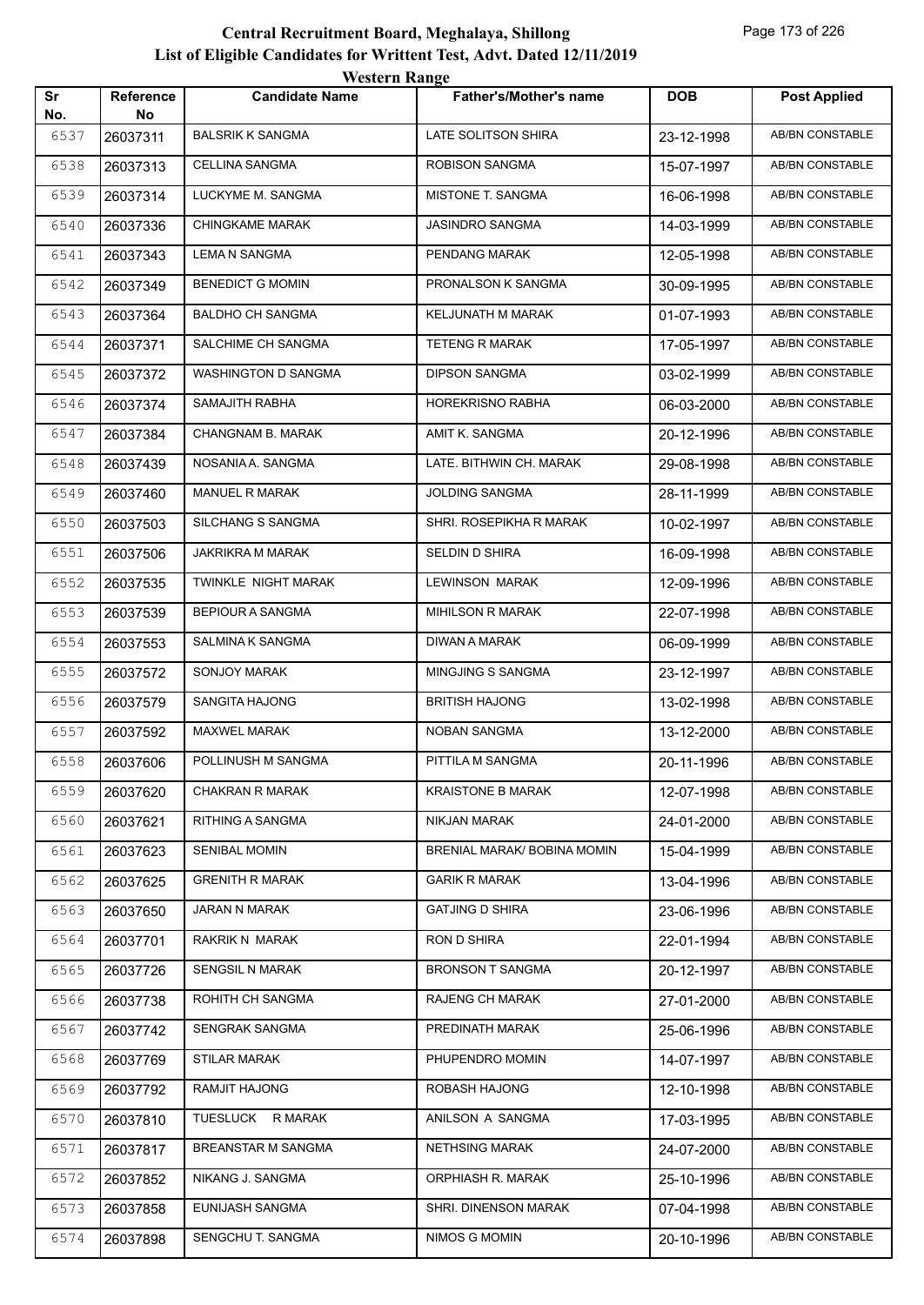| Sr   | <b>Reference</b> | <i><b>WEBULL WALLET</b></i><br><b>Candidate Name</b> | <b>Father's/Mother's name</b>            | <b>DOB</b> | <b>Post Applied</b>    |
|------|------------------|------------------------------------------------------|------------------------------------------|------------|------------------------|
| No.  | No               |                                                      |                                          |            |                        |
| 6575 | 26037924         | <b>WESTER CH MARAK</b>                               | SHRI. ROLLIDSON M SANGMA                 | 03-01-1998 | AB/BN CONSTABLE        |
| 6576 | 26037933         | MARCHBIBIANGTU G MOMIN                               | LT. HAMTON R MARAK                       | 03-03-1997 | AB/BN CONSTABLE        |
| 6577 | 26037950         | LASTDATE M SANGMA                                    | SIKCENT CH MARAK                         | 31-01-1994 | <b>AB/BN CONSTABLE</b> |
| 6578 | 26037954         | PRESTONE A SANGMA                                    | CHANGJING K SANGMA                       | 10-05-1995 | <b>AB/BN CONSTABLE</b> |
| 6579 | 26037957         | <b>EZEKIEL MARAK</b>                                 | <b>WARESTON R MARAK</b>                  | 23-02-1997 | AB/BN CONSTABLE        |
| 6580 | 26037971         | <b>JENIBIUS CH MOMIN</b>                             | <b>CHELLEN CH SANGMA</b>                 | 01-05-1995 | AB/BN CONSTABLE        |
| 6581 | 26037975         | DAVID A. SANGMA                                      | SUBASH R. MARAK                          | 03-01-1996 | AB/BN CONSTABLE        |
| 6582 | 26037980         | YOUNCLE MARAK                                        | <b>WARESTON MARAK</b>                    | 20-04-2000 | <b>AB/BN CONSTABLE</b> |
| 6583 | 26037991         | <b>BITURAM HAJONG</b>                                | ANIL HAJONG                              | 15-10-1997 | AB/BN CONSTABLE        |
| 6584 | 26037999         | SOMJUBIRTH MOMIN                                     | CLEVERSON N SANGMA                       | 23-04-1994 | AB/BN CONSTABLE        |
| 6585 | 26038001         | ANDRUSH MARAK                                        | <b>BUTHARSON SANGMA</b>                  | 19-12-1994 | AB/BN CONSTABLE        |
| 6586 | 26038002         | SENGPANG SANGMA                                      | KAIRUSH T. SANGMA                        | 21-11-1996 | AB/BN CONSTABLE        |
| 6587 | 26038013         | LETHISON M. MARAK                                    | WITHSON D SANGMA                         | 26-07-1994 | <b>AB/BN CONSTABLE</b> |
| 6588 | 26038025         | SABINICKA SANGMA                                     | <b>HIMSCOT G MOMIN</b>                   | 10-04-1995 | AB/BN CONSTABLE        |
| 6589 | 26038026         | SENGBIRA D SHIRA                                     | PAULSON CH MARAK                         | 18-05-2000 | AB/BN CONSTABLE        |
| 6590 | 26038032         | <b>MATOSH B MARAK</b>                                | SHRI. MANSENG A SANGMA                   | 08-03-1999 | AB/BN CONSTABLE        |
| 6591 | 26038050         | <b>KARIMUI ISLAM</b>                                 | DILBAHAR SK                              | 19-03-1999 | <b>AB/BN CONSTABLE</b> |
| 6592 | 26038061         | MANBARTH A SANGMA                                    | LT, TRYBLING D SHIRA                     | 30-05-1998 | <b>AB/BN CONSTABLE</b> |
| 6593 | 26038073         | SUHELBIRTH M. MARAK                                  | MIKAIL R. SANGMA                         | 16-04-2000 | AB/BN CONSTABLE        |
| 6594 | 26038086         | LENBATH SANGMA                                       | <b>MORISON MARAK</b>                     | 13-12-1996 | AB/BN CONSTABLE        |
| 6595 | 26038108         | CHINOVEM G MOMIN                                     | LT. EDMUND G MOMIN                       | 18-08-1998 | AB/BN CONSTABLE        |
| 6596 | 26038127         | SENTU M SANGMA                                       | ETHONSING CH MARAK                       | 25-01-2000 | AB/BN CONSTABLE        |
| 6597 | 26038132         | SILPAN K MARAK                                       | <b>KREWIN G MOMIN</b>                    | 12-02-1997 | AB/BN CONSTABLE        |
| 6598 | 26038141         | LIUTHON M SANGMA                                     | ABIL SANGMA                              | 30-10-1994 | AB/BN CONSTABLE        |
| 6599 | 26038160         | DHARMENDRA KOCH                                      | DHORONI KOCH                             | 16-07-2000 | AB/BN CONSTABLE        |
| 6600 | 26038185         | MUBAROK MIAH SK                                      | AJAD MIAH SK                             | 22-11-1999 | AB/BN CONSTABLE        |
| 6601 | 26038192         | NUAL MOMIN                                           | <b>WILBATHSON MARAK</b>                  | 07-04-1999 | AB/BN CONSTABLE        |
| 6602 | 26038216         | <b>WALSRANG N MARAK</b>                              | POLTAPSON M SANGMA                       | 28-02-1998 | AB/BN CONSTABLE        |
| 6603 | 26038277         | SUNNYFORD MARAK                                      | JEETENDRO A. SANGMA                      | 20-11-1997 | AB/BN CONSTABLE        |
| 6604 | 26038279         | LEWINDRICK D SANGMA                                  | <b>JALLIPSON B MARAK</b>                 | 28-02-1996 | AB/BN CONSTABLE        |
| 6605 | 26038314         | RAKGRIK D. SANGMA                                    | <b>BALJENG CH MOMIN</b>                  | 04-12-2000 | AB/BN CONSTABLE        |
| 6606 | 26038342         | CHENGWA CH MARAK                                     | FATHER'S NAME/METHA G<br>SANGMA MOTHER'S | 01-01-2001 | AB/BN CONSTABLE        |
| 6607 | 26038352         | LITHINGBIRTH SANGMA                                  | <b>KERIDICK SANGMA</b>                   | 21-07-1994 | AB/BN CONSTABLE        |
| 6608 | 26038373         | RAJA M SANGMA                                        | <b>MATHI K SANGMA</b>                    | 24-06-1998 | AB/BN CONSTABLE        |
| 6609 | 26038413         | SUMANJAL M MARAK                                     | JOINTHO SANGMA                           | 15-07-1998 | AB/BN CONSTABLE        |
| 6610 | 26038426         | SENGBRAK D ARENGH                                    | SHRI PRETISON M SANGMA                   | 17-10-1997 | AB/BN CONSTABLE        |
| 6611 | 26038428         | TENGSRANG R. MARAK                                   | BABULU A. SANGMA                         | 15-04-1994 | AB/BN CONSTABLE        |
| 6612 | 26038493         | TUSANMILLAN SANGMA                                   | INDING D SANGMA                          | 19-07-1999 | AB/BN CONSTABLE        |
|      |                  |                                                      |                                          |            |                        |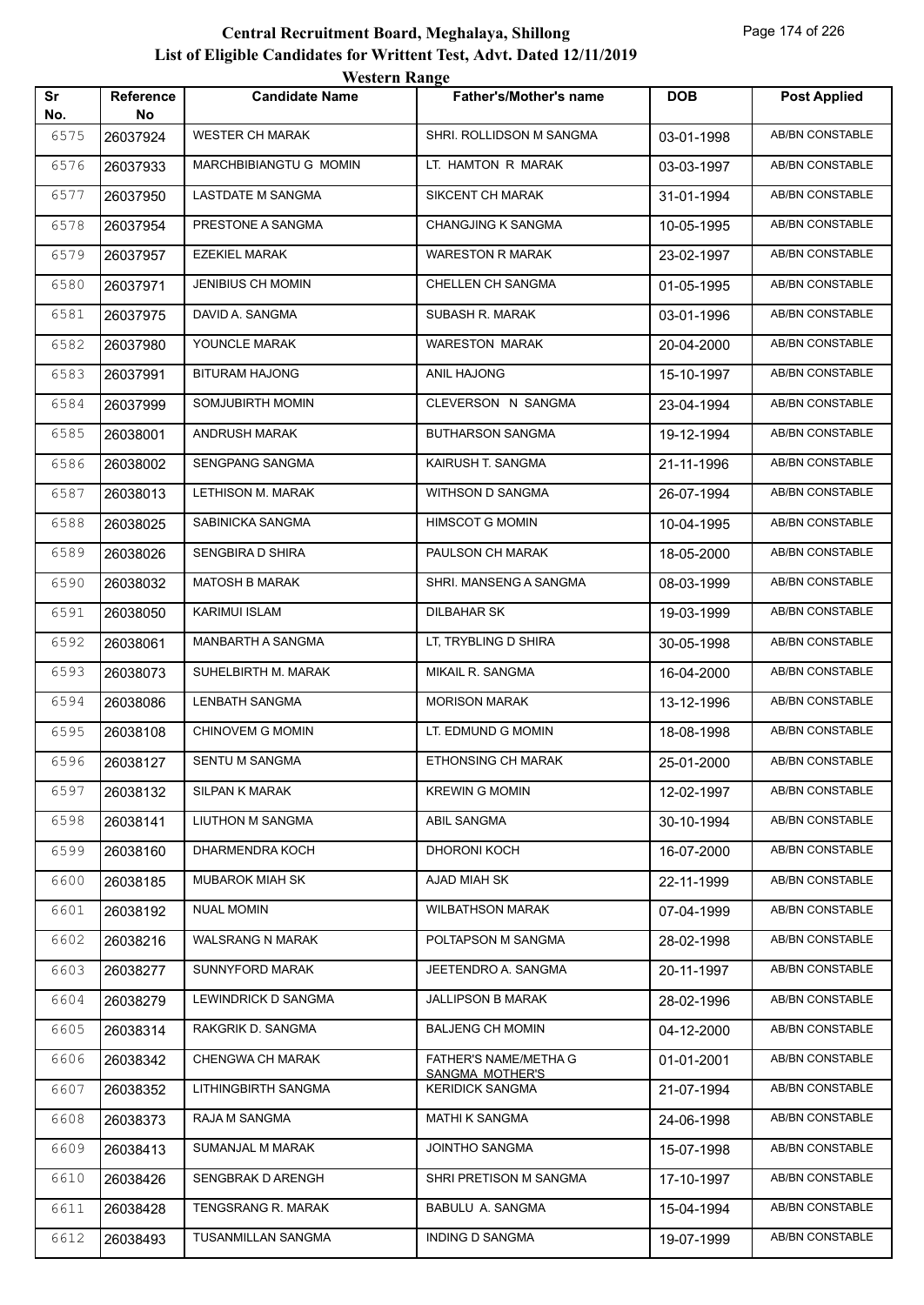| Sr   | <b>Reference</b> | <b><i>HESKLE KAHEC</i></b><br><b>Candidate Name</b> | <b>Father's/Mother's name</b> | <b>DOB</b> | <b>Post Applied</b>    |
|------|------------------|-----------------------------------------------------|-------------------------------|------------|------------------------|
| No.  | No               |                                                     |                               |            |                        |
| 6613 | 26038537         | JOBAB HAJONG HAJONG                                 | <b>OSINATH HAJONG</b>         | 25-11-1998 | <b>AB/BN CONSTABLE</b> |
| 6614 | 26038543         | JENNYBARGK N SANGMA                                 | <b>BLESTONE G MOMIN</b>       | 08-06-1997 | AB/BN CONSTABLE        |
| 6615 | 26038607         | SENGBANA A MOMIN                                    | NIPSON N SANGMA               | 10-05-1996 | AB/BN CONSTABLE        |
| 6616 | 26038609         | SALCHANG K MARAK                                    | <b>BALSENG MOMIN</b>          | 15-08-1997 | AB/BN CONSTABLE        |
| 6617 | 26038635         | JAMSENG G MOMIN                                     | <b>WILLARTH SANGMA</b>        | 18-02-1997 | AB/BN CONSTABLE        |
| 6618 | 26038637         | <b>SENGPHIL B MARAK</b>                             | PENON M MARAK                 | 05-01-2000 | <b>AB/BN CONSTABLE</b> |
| 6619 | 26038640         | PRONALI RABHA                                       | NILTHOS RABHA                 | 19-04-1996 | AB/BN CONSTABLE        |
| 6620 | 26038656         | SEPDEN R MARAK                                      | SREDINATH S SANGMA            | 09-06-1996 | AB/BN CONSTABLE        |
| 6621 | 26038673         | <b>TERAK G MOMIN</b>                                | <b>WILLARTH SANGMA</b>        | 04-11-1996 | AB/BN CONSTABLE        |
| 6622 | 26038674         | WILBIRTH N. MARAK                                   | JOAKIM SANGMA                 | 01-04-1997 | AB/BN CONSTABLE        |
| 6623 | 26038700         | <b>CHERIME SANGMA</b>                               | PREDISON B MARAK              | 20-07-1996 | <b>AB/BN CONSTABLE</b> |
| 6624 | 26038720         | <b>BISHWAJIT RABHA</b>                              | RAMPO RABHA                   | 01-05-1999 | <b>AB/BN CONSTABLE</b> |
| 6625 | 26038739         | JOHNSON M SANGMA                                    | AKALSON R MARAK               | 06-07-2000 | AB/BN CONSTABLE        |
| 6626 | 26038773         | LAKSMI M MARAK                                      | TIROT M SANGMA                | 03-05-1993 | <b>AB/BN CONSTABLE</b> |
| 6627 | 26038784         | RINNA SANGMA                                        | SHRI. ONENDRO MARAK           | 09-06-1993 | <b>AB/BN CONSTABLE</b> |
| 6628 | 26038785         | SENRITHA M. MARAK                                   | <b>BRISHNO SANGMA</b>         | 07-09-1999 | <b>AB/BN CONSTABLE</b> |
| 6629 | 26038818         | DENICIUSH D SANGMA                                  | NIBESH MARAK                  | 25-06-2000 | <b>AB/BN CONSTABLE</b> |
| 6630 | 26038825         | MODHUSUDAN DARNENG                                  | <b>DESENDRA BARCHUNG</b>      | 21-06-1994 | <b>AB/BN CONSTABLE</b> |
| 6631 | 26038837         | SILMONI G MOMIN                                     | SNORAM D SANGMA               | 02-04-1999 | AB/BN CONSTABLE        |
| 6632 | 26038839         | <b>DENITH MARAK</b>                                 | <b>BALDIN MARAK</b>           | 14-12-1996 | AB/BN CONSTABLE        |
| 6633 | 26038846         | LENITHA R SANGMA                                    | ASHU R MARAK                  | 06-08-2000 | <b>AB/BN CONSTABLE</b> |
| 6634 | 26038850         | NOMITHA R SANGMA                                    | ASHU R MARAK                  | 12-01-1999 | AB/BN CONSTABLE        |
| 6635 | 26038866         | <b>JEBIN M MARAK</b>                                | PROBATH B MARAK               | 06-04-1995 | AB/BN CONSTABLE        |
| 6636 | 26038873         | ETMIRA M MARAK                                      | NETJING CH MOMIN              | 12-03-1998 | AB/BN CONSTABLE        |
| 6637 | 26038874         | SANSE R MARAK                                       | PEDERSON SANGMA               | 16-08-1999 | AB/BN CONSTABLE        |
| 6638 | 26038896         | <b>SUBILSON SANGMA</b>                              | <b>MONSING MARAK</b>          | 20-07-1993 | AB/BN CONSTABLE        |
| 6639 | 26038897         | JOVIAN W MOMIN                                      | KAMINGSTONE M SANGMA          | 03-05-1998 | AB/BN CONSTABLE        |
| 6640 | 26038900         | <b>SUSANA MOMIN</b>                                 | JOHN PINATH SANGMA            | 26-09-2000 | <b>AB/BN CONSTABLE</b> |
| 6641 | 26038904         | SUDHIT KOCH                                         | ALINDRA KOCH                  | 12-04-1998 | AB/BN CONSTABLE        |
| 6642 | 26038927         | <b>GEETONATH KOCH</b>                               | NIRESH KOCH                   | 17-09-1998 | AB/BN CONSTABLE        |
| 6643 | 26038938         | SENGGRIK B. MARAK                                   | KILLIP B. MARAK               | 30-11-2000 | AB/BN CONSTABLE        |
| 6644 | 26038939         | LAPBIN CH MARAK                                     | <b>BIROLLIN T SANGMA</b>      | 08-09-1998 | AB/BN CONSTABLE        |
| 6645 | 26038947         | SILLITH M MARAK                                     | <b>BIPSON R SANGMA</b>        | 20-11-1997 | AB/BN CONSTABLE        |
| 6646 | 26038958         | SATCHIN CH MARAK                                    | <b>DILINGSON N MARAK</b>      | 27-08-1994 | AB/BN CONSTABLE        |
| 6647 | 26038966         | WALSRANG CH MARAK                                   | <b>TASIN T SANGMA</b>         | 29-11-1998 | AB/BN CONSTABLE        |
| 6648 | 26038971         | RIKRACHYSAM SANGMA                                  | <b>JIPSON MARAK</b>           | 03-05-1996 | AB/BN CONSTABLE        |
| 6649 | 26038986         | FREDIYEL SANGMA                                     | <b>HENITHSON MARAK</b>        | 23-07-1997 | AB/BN CONSTABLE        |
| 6650 | 26038995         | <b>CLUBIRTH A SANGMA</b>                            | <b>BLEN CH MARAK</b>          | 02-08-1995 | AB/BN CONSTABLE        |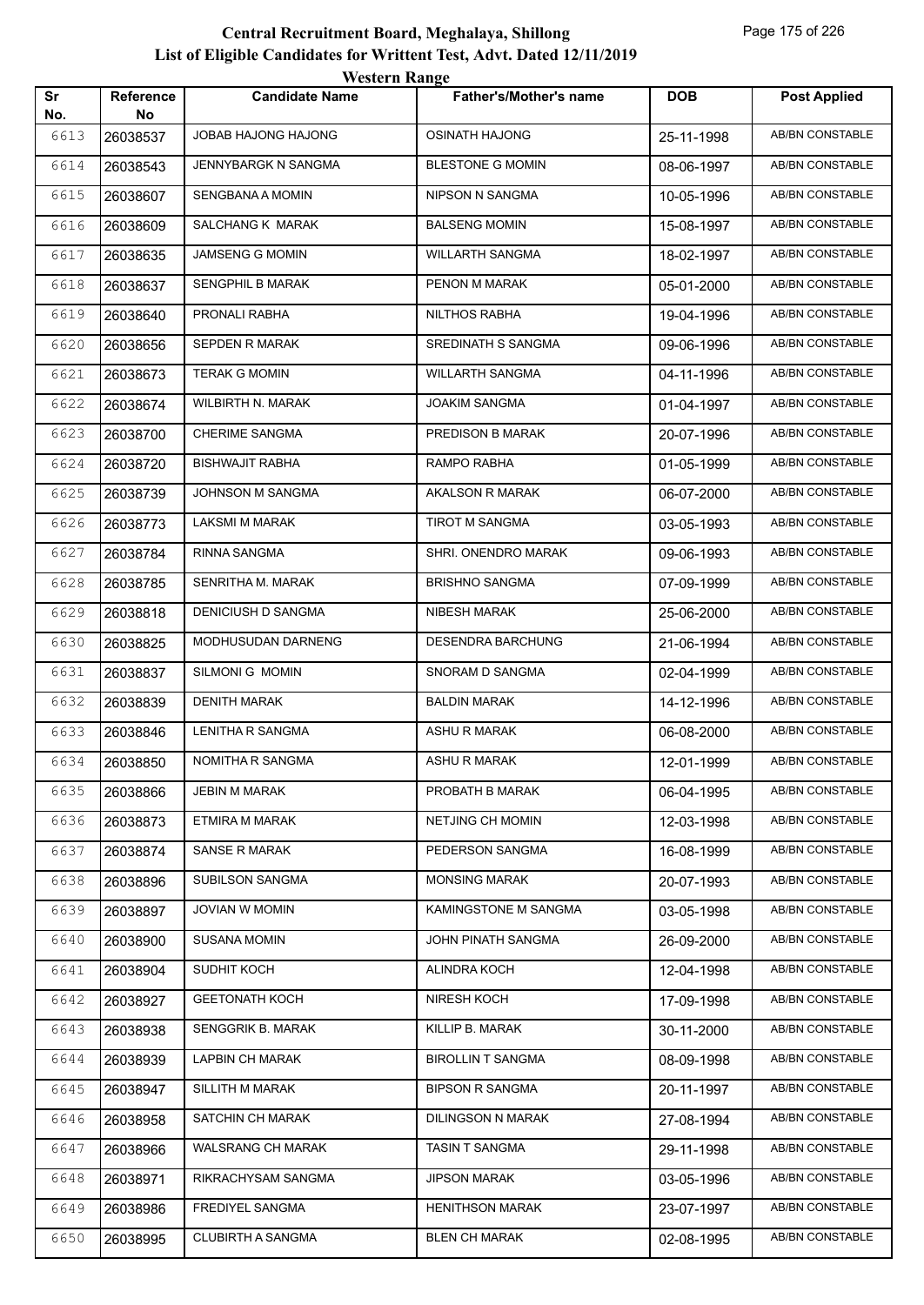| Sr          | Reference      | <b><i>HESKLE KAHEC</i></b><br><b>Candidate Name</b> | <b>Father's/Mother's name</b> | <b>DOB</b> | <b>Post Applied</b>    |
|-------------|----------------|-----------------------------------------------------|-------------------------------|------------|------------------------|
| No.<br>6651 | No<br>26039012 | <b>BIRODHI RABHA</b>                                | <b>BHAITI RAVA</b>            | 15-03-1996 | <b>AB/BN CONSTABLE</b> |
| 6652        | 26039019       | NENGSRANG CH SANGMA                                 | <b>BERENDRO B MARAK</b>       | 09-02-1998 | AB/BN CONSTABLE        |
| 6653        | 26039031       | MINIBARTH SANGMA                                    | <b>CRUSEN MARAK</b>           | 16-06-1996 | AB/BN CONSTABLE        |
| 6654        | 26039034       | <b>BILSEN SANGMA</b>                                | RASEN M SANGMA                | 09-05-1999 | AB/BN CONSTABLE        |
| 6655        |                | <b>JINGRON M MARAK</b>                              | <b>KECHIN CH MOMIN</b>        |            | AB/BN CONSTABLE        |
|             | 26039037       |                                                     |                               | 10-03-1995 |                        |
| 6656        | 26039042       | <b>BENTING CH. SANGMA</b>                           | RITA CH. SANGMA               | 24-08-1999 | <b>AB/BN CONSTABLE</b> |
| 6657        | 26039060       | NEWILL M SANGMA                                     | <b>HEMITHSON M MARAK</b>      | 22-10-2000 | AB/BN CONSTABLE        |
| 6658        | 26039081       | LITHINDRO M. MARAK                                  | PALGAT A. SANGMA              | 03-03-2000 | AB/BN CONSTABLE        |
| 6659        | 26039113       | SIMBARLIN CH MARAK                                  | JESEN CH SANGMA               | 21-11-1998 | AB/BN CONSTABLE        |
| 6660        | 26039119       | DILLINSTONE R MARAK                                 | MEBONATH M SANGMA             | 06-04-1998 | AB/BN CONSTABLE        |
| 6661        | 26039135       | ELIUSH R SANGMA                                     | <b>BEBES CH MOMIN</b>         | 17-04-1994 | <b>AB/BN CONSTABLE</b> |
| 6662        | 26039137       | SILSRANG A SANGMA                                   | NONSENG M MARAK               | 27-07-1998 | AB/BN CONSTABLE        |
| 6663        | 26039170       | SUNDAYBIRTH G MOMIN                                 | PIJIPSON D SANGMA             | 06-07-1999 | AB/BN CONSTABLE        |
| 6664        | 26039177       | LORA D SANGMA                                       | PREDINSON R MARAK             | 02-09-1997 | AB/BN CONSTABLE        |
| 6665        | 26039184       | CHONCHIRA N SANGMA                                  | WILLINGSON D SANGMA           | 04-05-1995 | AB/BN CONSTABLE        |
| 6666        | 26039233       | JASWELL N MARAK NOKREK                              | WINITH MARAK                  | 04-06-1997 | <b>AB/BN CONSTABLE</b> |
| 6667        | 26039277       | PIDAREK CH MOMIN                                    | DONJENG ARENGH                | 08-09-1997 | AB/BN CONSTABLE        |
| 6668        | 26039314       | SENGSRANG CH MOMIN                                  | RAJANSING M SANGMA            | 17-01-1996 | AB/BN CONSTABLE        |
| 6669        | 26039317       | <b>GRIKSRANG R MARAK</b>                            | <b>WILNAT N SANGMA</b>        | 18-08-1994 | AB/BN CONSTABLE        |
| 6670        | 26039367       | <b>GAMCHIRA M SANGMA</b>                            | <b>WILLESH S MARAK</b>        | 18-02-1995 | AB/BN CONSTABLE        |
| 6671        | 26039380       | BRENIBARTH N MARAK                                  | SUBILSON D SHIRA              | 17-10-2000 | <b>AB/BN CONSTABLE</b> |
| 6672        | 26039394       | <b>IGNATIUS M SANGMA</b>                            | PRONILLA SANGMA               | 05-06-1996 | AB/BN CONSTABLE        |
| 6673        | 26039415       | CHOLSIN CH MOMIN                                    | <b>ESIN M MARAK</b>           | 14-11-1997 | AB/BN CONSTABLE        |
| 6674        | 26039421       | TANGSENG CH SANGMA                                  | PIUSH D MARAK                 | 09-08-1999 | AB/BN CONSTABLE        |
| 6675        | 26039437       | <b>DINGCHI MARAK</b>                                | SEMINAL B MARAK               | 02-03-1994 | AB/BN CONSTABLE        |
| 6676        | 26039441       | SENGBATH B MARAK                                    | SUBHA R SANGMA                | 12-04-1996 | AB/BN CONSTABLE        |
| 6677        | 26039454       | SAWAN A SANGMA                                      | <b>MOREN B MARAK</b>          | 13-04-1998 | AB/BN CONSTABLE        |
| 6678        | 26039457       | <b>SENGRAK MARAK</b>                                | <b>GONJENG MARAK</b>          | 05-05-1996 | AB/BN CONSTABLE        |
| 6679        | 26039478       | RICKRAK A SANGMA                                    | SEDINATH N MARAK              | 19-02-1994 | AB/BN CONSTABLE        |
| 6680        | 26039485       | NIKJRANG D SANGMA                                   | <b>GRETING D SHIRA</b>        | 29-01-1995 | AB/BN CONSTABLE        |
| 6681        | 26039492       | CHIKANDO KOCH                                       | KOBISWAR KOCH                 | 05-09-1999 | AB/BN CONSTABLE        |
| 6682        | 26039493       | SUNDAR CH MARAK                                     | SHRI. JEOL A SANGMA           | 13-08-2000 | AB/BN CONSTABLE        |
| 6683        | 26039507       | <b>BALSRANG M SANGMA</b>                            | <b>MERIKSON SANGMA</b>        | 24-12-1996 | AB/BN CONSTABLE        |
| 6684        | 26039520       | EPERWILLIS B MARAK                                  | MINGSON M SANGMA              | 19-05-1998 | AB/BN CONSTABLE        |
| 6685        | 26039582       | <b>TENGSME CH.MARAK</b>                             | JOLFOURSON A MARAK            | 27-02-1993 | AB/BN CONSTABLE        |
| 6686        | 26039586       | SUNITHA SANGMA                                      | <b>BABITHA SANGMA</b>         | 12-05-1997 | AB/BN CONSTABLE        |
| 6687        | 26039602       | JANOKI B. SANGMA                                    | <b>BRONLOW R. MARAK</b>       | 20-06-1997 | AB/BN CONSTABLE        |
| 6688        | 26039611       | <b>SENGKIM B MARAK</b>                              | <b>JINGWAN CH MARAK</b>       | 03-07-1998 | AB/BN CONSTABLE        |
|             |                |                                                     |                               |            |                        |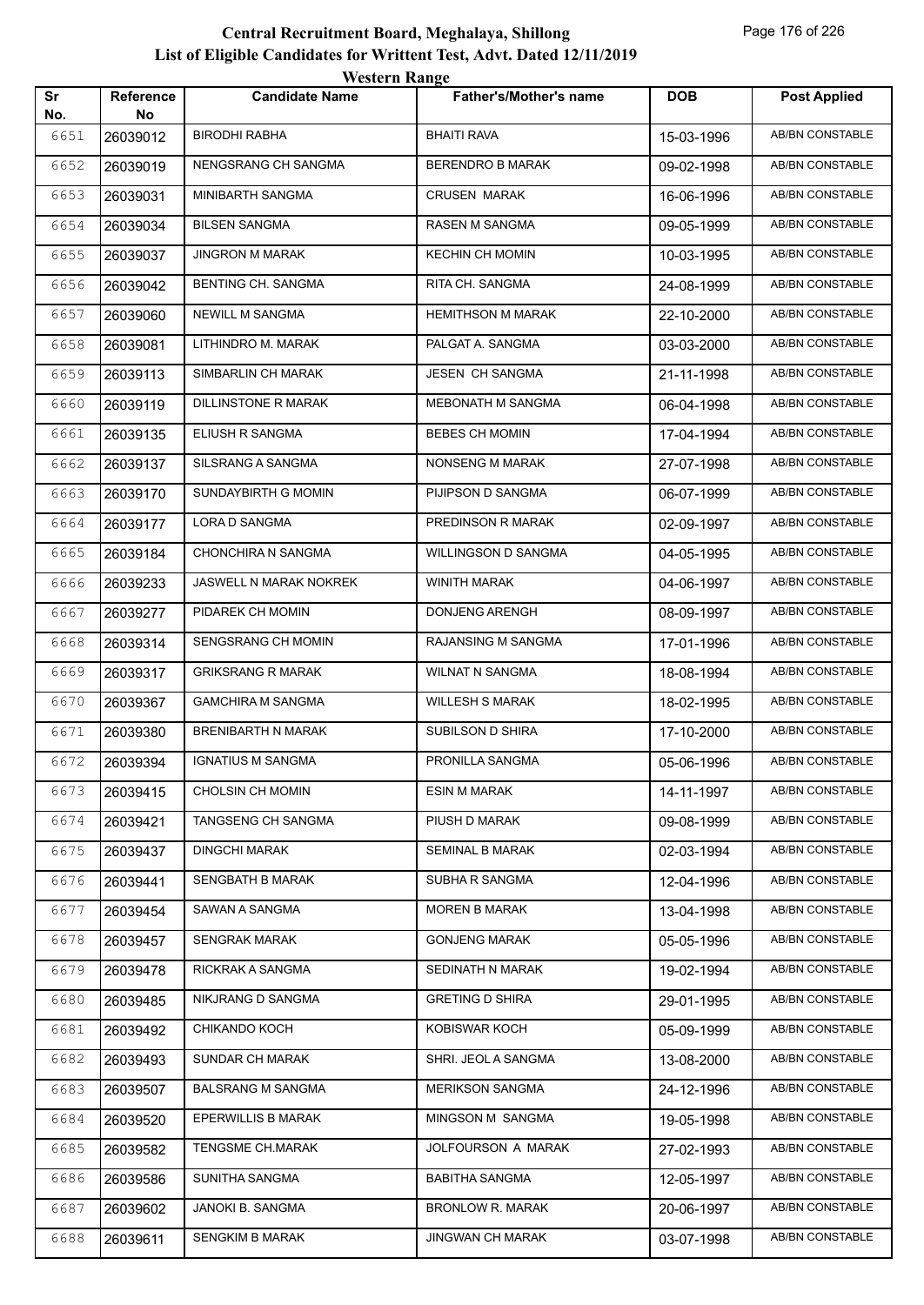|           |                        | western Kange            |                                                |            |                        |
|-----------|------------------------|--------------------------|------------------------------------------------|------------|------------------------|
| Sr<br>No. | <b>Reference</b><br>No | <b>Candidate Name</b>    | Father's/Mother's name                         | <b>DOB</b> | <b>Post Applied</b>    |
| 6689      | 26039635               | JACKIEBERT N SANGMA      | DANIEL R MARAK                                 | 08-04-1994 | AB/BN CONSTABLE        |
| 6690      | 26039656               | ARKRISH M MARAK          | <b>KROJINATH MARAK</b>                         | 12-02-1997 | AB/BN CONSTABLE        |
| 6691      | 26039696               | <b>BIPLAB HAJONG</b>     | <b>BADAL HAJONG</b>                            | 13-07-2000 | <b>AB/BN CONSTABLE</b> |
| 6692      | 26039701               | <b>METCHINA D MARAK</b>  | <b>BINALSING B MARAK</b>                       | 01-04-1998 | <b>AB/BN CONSTABLE</b> |
| 6693      | 26039702               | <b>DIKSENG SANGMA</b>    | MITHERSON T SANGMA                             | 27-11-1996 | AB/BN CONSTABLE        |
| 6694      | 26039742               | NEYANKHU M SANGMA        | <b>SIKSON M SANGMA</b>                         | 24-12-1999 | <b>AB/BN CONSTABLE</b> |
| 6695      | 26039781               | SUCHANTA SANGMA          | <b>MERILSON ARENGH</b>                         | 05-07-1997 | AB/BN CONSTABLE        |
| 6696      | 26039789               | RAKNANGB SANGMA          | <b>EVARSON G MOMIN</b>                         | 27-04-1996 | AB/BN CONSTABLE        |
| 6697      | 26039800               | RAKESH MOMIN             | <b>KATWINSTON SANGMA</b>                       | 07-03-2000 | <b>AB/BN CONSTABLE</b> |
| 6698      | 26039803               | <b>SARASWATI RABHA</b>   | RAMSA RABHA                                    | 07-01-2000 | AB/BN CONSTABLE        |
| 6699      | 26039815               | <b>ARUP RABHA</b>        | <b>ASHOK RABHA</b>                             | 05-06-1997 | AB/BN CONSTABLE        |
| 6700      | 26039892               | <b>CHANANG N.MARAK</b>   | TIL BATH SANGMA                                | 10-02-2000 | AB/BN CONSTABLE        |
| 6701      | 26039901               | <b>SENGMIT MARAK</b>     | <b>MILLIT SANGMA</b>                           | 10-01-2000 | AB/BN CONSTABLE        |
| 6702      | 26039905               | <b>DIMRIK MARAK</b>      | WITHNARSON R SANGMA                            | 14-01-1998 | <b>AB/BN CONSTABLE</b> |
| 6703      | 26039929               | <b>BONRIK MOMIN</b>      | <b>BACKINGHAM SANGMA</b>                       | 01-01-2001 | AB/BN CONSTABLE        |
| 6704      | 26039931               | PANGSRANG R MARAK        | LINGDO SANGMA                                  | 17-09-1993 | AB/BN CONSTABLE        |
| 6705      | 26039950               | DIKKANCHI SANGMA         | PONORAM MOMIN                                  | 27-08-1997 | AB/BN CONSTABLE        |
| 6706      | 26039978               | SENGSRAP A SANGMA        | PRONON M SANGMA                                | 30-03-2000 | AB/BN CONSTABLE        |
| 6707      | 26039979               | <b>BEMBERTH CH MARAK</b> | <b>NEXTON K SANGMA</b>                         | 31-05-1993 | <b>AB/BN CONSTABLE</b> |
| 6708      | 26039990               | PROMIT RABHA             | <b>TATU RABHA</b>                              | 01-01-2001 | AB/BN CONSTABLE        |
| 6709      | 26040014               | <b>MANDHAN RABHA</b>     | PHELDANG RABHA                                 | 21-06-1996 | AB/BN CONSTABLE        |
| 6710      | 26040018               | THYUSBARD MOMIN          | JOHN MAYNARD MARAK                             | 13-11-2000 | AB/BN CONSTABLE        |
| 6711      | 26040029               | HARTAR T SANGMA          | KILATH CH MARAK                                | 08-04-1997 | AB/BN CONSTABLE        |
| 6712      | 26040032               | ASHA M. SANGMA           | ABDESH MARAK                                   | 14-09-1998 | AB/BN CONSTABLE        |
| 6713      | 26040096               | <b>BALSRANG R MARAK</b>  | <b>SENGNANG N SANGMA</b>                       | 21-06-1997 | AB/BN CONSTABLE        |
| 6714      | 26040105               | SILMAN PILLAR MARAK      | HASPIER MARAK/ WAYRINA<br>MARAK                | 15-12-1998 | AB/BN CONSTABLE        |
| 6715      | 26040107               | SENGJRANG A SANGMA       | <b>ODOLSING R MARAK</b>                        | 24-01-1995 | AB/BN CONSTABLE        |
| 6716      | 26040113               | SENGBERA D SANGMA        | DICKY B SANGMA                                 | 05-07-2000 | AB/BN CONSTABLE        |
| 6717      | 26040144               | THERESON N SANGMA        | PODIN D SANGMA                                 | 08-04-1998 | AB/BN CONSTABLE        |
| 6718      | 26040201               | RIKJENG K MARAK          | <b>CLORIN R.MARAK</b>                          | 05-03-1996 | AB/BN CONSTABLE        |
| 6719      | 26040220               | <b>ELYZER R MARAK</b>    | SISEL CH SANGMA                                | 15-01-1999 | AB/BN CONSTABLE        |
| 6720      | 26040241               | SHRI:- SALNANG MARAK     | DOMINIC SANGMA                                 | 15-05-1999 | AB/BN CONSTABLE        |
| 6721      | 26040248               | SENGKIM CH SANGMA        | LATE POBEN R MARAK SUNILLA<br><b>CH SANGMA</b> | 13-03-2000 | AB/BN CONSTABLE        |
| 6722      | 26040290               | TERAK R. MARAK           | DINGSEN N. MARAK                               | 05-08-1996 | AB/BN CONSTABLE        |
| 6723      | 26040297               | APRILLISH SANGMA         | LT. NANGNANG A SANGMA                          | 26-04-1997 | AB/BN CONSTABLE        |
| 6724      | 26040299               | ABILPAANG SANGMA         | NITHERSON R MARAK                              | 05-07-1998 | AB/BN CONSTABLE        |
| 6725      | 26040308               | CHONBERTH SANGMA         | LT. NANGNANG A SANGMA                          | 17-12-1998 | AB/BN CONSTABLE        |
| 6726      | 26040309               | <b>LATIN SANGMA</b>      | ANDHU G MOMIN                                  | 02-02-1995 | AB/BN CONSTABLE        |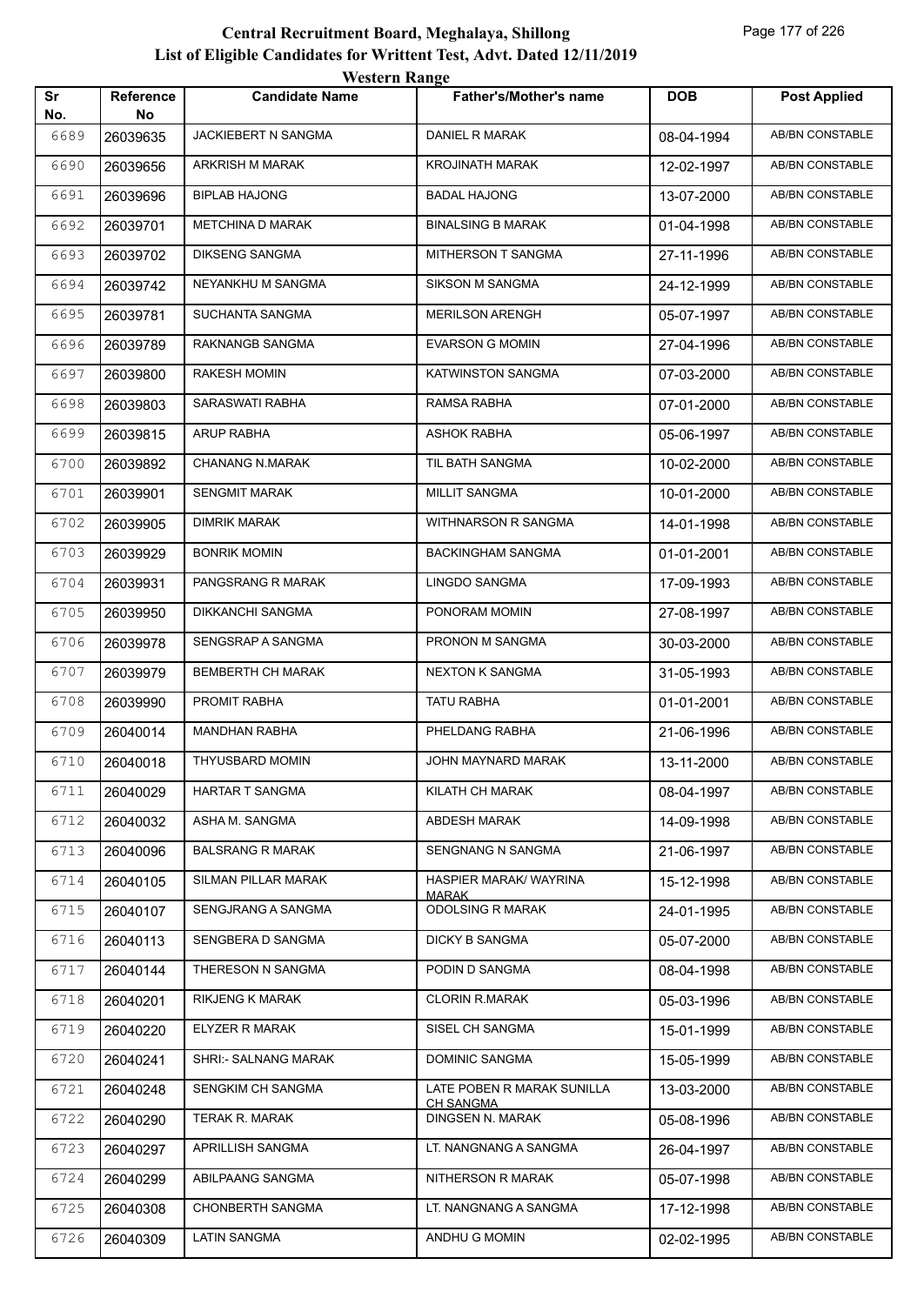|           |                        | western Kange            |                          |            |                        |
|-----------|------------------------|--------------------------|--------------------------|------------|------------------------|
| Sr<br>No. | <b>Reference</b><br>No | <b>Candidate Name</b>    | Father's/Mother's name   | <b>DOB</b> | <b>Post Applied</b>    |
| 6727      | 26040339               | <b>CHIANGKU B SANGMA</b> | <b>JENIUSH R MARAK</b>   | 03-04-1996 | AB/BN CONSTABLE        |
| 6728      | 26040348               | <b>GILBERTH MARAK</b>    | SREDINATH S SANGMA       | 25-01-1999 | AB/BN CONSTABLE        |
| 6729      | 26040383               | <b>BOSH N. ARENGH</b>    | PREBILSON G MOMIN        | 13-06-1993 | AB/BN CONSTABLE        |
| 6730      | 26040412               | <b>KEJAR SANGMA</b>      | <b>BINITHSON MOMIN</b>   | 13-02-1994 | <b>AB/BN CONSTABLE</b> |
| 6731      | 26040439               | <b>NOIASH CH MARAK</b>   | <b>BEROSING B MARAK</b>  | 19-04-1995 | AB/BN CONSTABLE        |
| 6732      | 26040468               | <b>SIMON M MARAK</b>     | KANOA R MARAK            | 21-05-1998 | AB/BN CONSTABLE        |
| 6733      | 26040484               | <b>BIKRAM HAJONG</b>     | MATHURA HAJONG           | 17-03-2000 | AB/BN CONSTABLE        |
| 6734      | 26040504               | TENGKRIM CH MARAK        | KILLI D SANGMA           | 03-08-1999 | AB/BN CONSTABLE        |
| 6735      | 26040516               | <b>DILSRANG K MOMIN</b>  | <b>TAPEN K MOMIN</b>     | 01-07-1998 | <b>AB/BN CONSTABLE</b> |
| 6736      | 26040539               | <b>WIFFIUSH SANGMA</b>   | <b>LEBISON MARAK</b>     | 06-08-1998 | AB/BN CONSTABLE        |
| 6737      | 26040552               | <b>TENGSRANG MARAK</b>   | KODELLA DANGMA           | 15-09-1997 | <b>AB/BN CONSTABLE</b> |
| 6738      | 26040554               | SENGKHAN SANGMA          | PREJITH MOMIN            | 22-09-2000 | AB/BN CONSTABLE        |
| 6739      | 26040565               | <b>METHIAS CH MARAK</b>  | FREBIRTH T SANGMA        | 01-01-2001 | AB/BN CONSTABLE        |
| 6740      | 26040576               | <b>BOBINA KOCH</b>       | <b>RAJEN KOCH</b>        | 17-08-1997 | <b>AB/BN CONSTABLE</b> |
| 6741      | 26040591               | STEPHEN SANGMA           | <b>AITINSON MARAK</b>    | 14-10-2000 | AB/BN CONSTABLE        |
| 6742      | 26040592               | PAITHERPIL M SANGMA      | SINGBALLIN M SANGMA      | 13-04-1998 | AB/BN CONSTABLE        |
| 6743      | 26040610               | <b>KIMKIM SANGMA</b>     | PRETILISH SANGMA         | 01-01-2000 | AB/BN CONSTABLE        |
| 6744      | 26040627               | <b>DISBEN N MARAK</b>    | HENUEL R SANGMA          | 28-01-2000 | AB/BN CONSTABLE        |
| 6745      | 26040636               | SALNITH SANGMA           | <b>ALIPTON MOMIN</b>     | 19-12-1998 | <b>AB/BN CONSTABLE</b> |
| 6746      | 26040674               | <b>WEBSTAR D MARAK</b>   | RAWAN CH. SANGMA         | 12-02-1997 | AB/BN CONSTABLE        |
| 6747      | 26040681               | <b>BONATCHI CH MARAK</b> | NORESH K SANGMA          | 15-11-1999 | AB/BN CONSTABLE        |
| 6748      | 26040692               | <b>BASH CH SANGMA</b>    | <b>TAMDIK CH SANGMA</b>  | 15-03-1999 | AB/BN CONSTABLE        |
| 6749      | 26040708               | <b>WALCHIBATH MOMIN</b>  | <b>HERITH SANGMA</b>     | 27-06-1998 | AB/BN CONSTABLE        |
| 6750      | 26040715               | <b>MERITH SANGMA</b>     | <b>GRESILDA B SANGMA</b> | 05-03-1998 | AB/BN CONSTABLE        |
| 6751      | 26040743               | RAMONSING CH MARAK       | RANJA SANGMA             | 22-12-1994 | AB/BN CONSTABLE        |
| 6752      | 26040755               | <b>JENIANG P MARAK</b>   | <b>BABUL R MOMIN</b>     | 12-11-1995 | AB/BN CONSTABLE        |
| 6753      | 26040759               | JENETH B. MARAK          | HENITHSON T. SANGMA      | 12-03-1998 | AB/BN CONSTABLE        |
| 6754      | 26040788               | WITCHEN S SANGMA         | PULBESH S SANGMA         | 01-01-1998 | AB/BN CONSTABLE        |
| 6755      | 26040790               | JACCARIAS M. MARAK       | SALJENG A.SANGMA         | 05-07-1999 | AB/BN CONSTABLE        |
| 6756      | 26040793               | TWINCEBIRTH MARAK        | MEONATH SAGMA            | 23-01-1997 | AB/BN CONSTABLE        |
| 6757      | 26040794               | <b>BANDENG G MARAK</b>   | <b>RAWIT K SANGMA</b>    | 07-05-2000 | AB/BN CONSTABLE        |
| 6758      | 26040804               | RAKJONG N ARENGH         | REMINA N ARENGH          | 18-04-1996 | AB/BN CONSTABLE        |
| 6759      | 26040805               | PEARSON D SANGMA         | PITISON MOMIN            | 21-06-1996 | AB/BN CONSTABLE        |
| 6760      | 26040809               | UPENDRA KOCH             | RIPENDRA KOCH            | 16-04-1998 | AB/BN CONSTABLE        |
| 6761      | 26040813               | JUBRAJ RABHA             | SHYAMACHARAN RABHA       | 10-03-1999 | AB/BN CONSTABLE        |
| 6762      | 26040832               | NIKGRIP K SANGMA         | <b>NENSING MOMIN</b>     | 11-09-1995 | AB/BN CONSTABLE        |
| 6763      | 26040834               | ALGAM D SANGMA           | ANJENG M MARAK           | 12-01-2000 | AB/BN CONSTABLE        |
| 6764      | 26040843               | <b>KEXTON D. SANGMA</b>  | ASHOK N. SANGMA          | 19-12-1996 | AB/BN CONSTABLE        |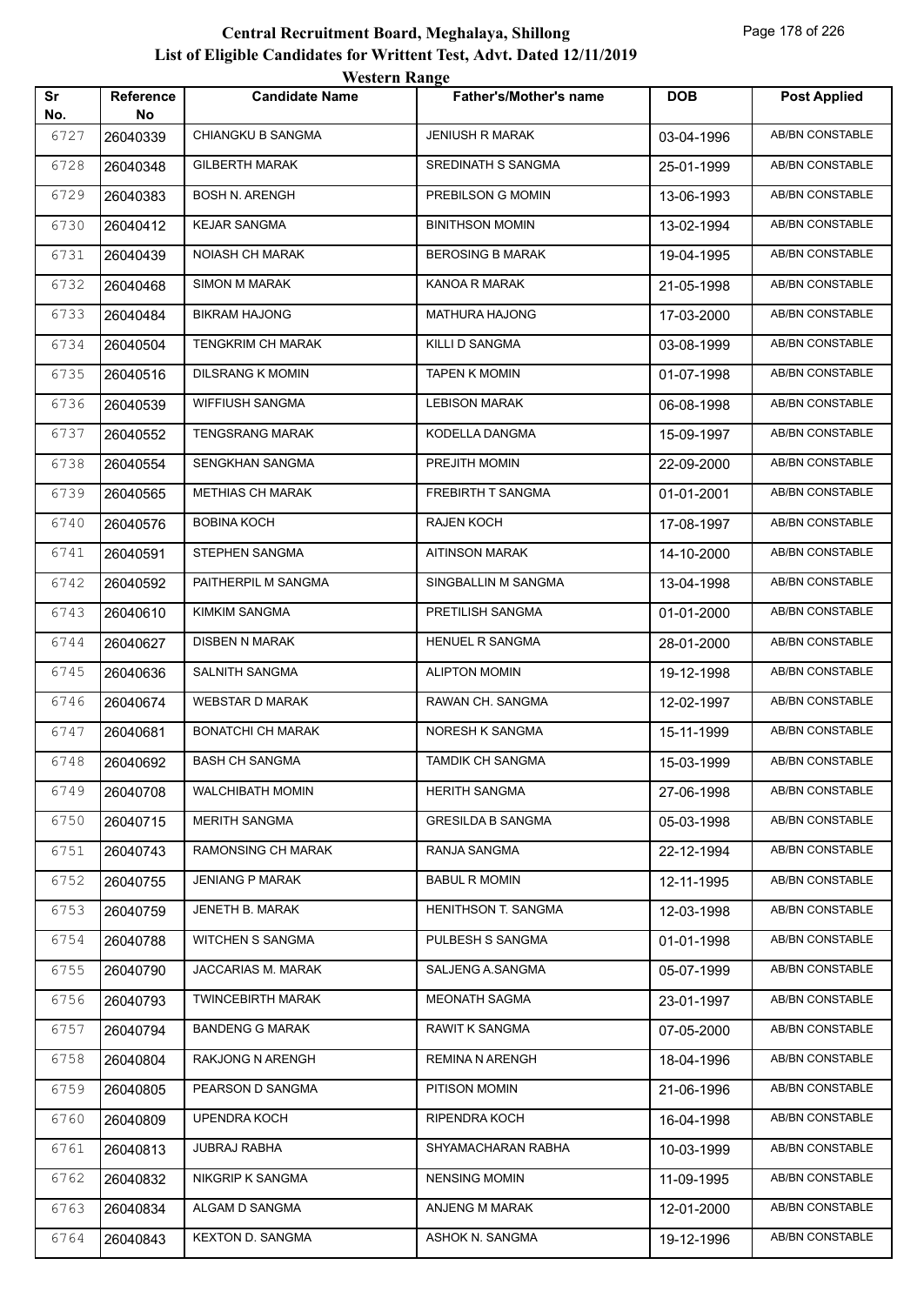| Sr<br>No. | Reference<br>No | <b>Candidate Name</b>      | <b>Father's/Mother's name</b> | <b>DOB</b> | <b>Post Applied</b>    |
|-----------|-----------------|----------------------------|-------------------------------|------------|------------------------|
| 6765      | 26040847        | RATON HAJONG               | HARINATH HAJONG               | 12-10-1997 | AB/BN CONSTABLE        |
| 6766      | 26040856        | AUGUSTIN CH SANGMA         | <b>SONSON R MARAK</b>         | 01-08-1998 | AB/BN CONSTABLE        |
| 6767      | 26040857        | DERASH R SANGMA            | MONJILLA R SANGMA             | 05-02-1995 | <b>AB/BN CONSTABLE</b> |
| 6768      | 26040858        | RAKMAN R MARAK             | PRODIP MARAK                  | 15-03-1999 | <b>AB/BN CONSTABLE</b> |
| 6769      | 26040876        | <b>JEHUT MOMIN</b>         | <b>SING ARENGH</b>            | 07-04-1999 | <b>AB/BN CONSTABLE</b> |
| 6770      | 26040892        | SENGMITSON M SANGMA        | <b>ENALSON S MARAK</b>        | 07-04-2000 | AB/BN CONSTABLE        |
| 6771      | 26040901        | SENGKAN M MARAK            | MITHERSON M SANGMA            | 24-05-1999 | AB/BN CONSTABLE        |
| 6772      | 26040906        | <b>FAMIR K MARAK</b>       | <b>WILTHA SANGMA</b>          | 23-10-1998 | AB/BN CONSTABLE        |
| 6773      | 26040924        | NISIKANTA KOCH             | <b>JOLESWAR KOCH</b>          | 08-11-1999 | AB/BN CONSTABLE        |
| 6774      | 26040926        | <b>GREWITHSON N ARENGH</b> | <b>BILLAND D SHIRA</b>        | 21-03-1995 | <b>AB/BN CONSTABLE</b> |
| 6775      | 26040927        | <b>BILTANG R MARAK</b>     | <b>CHANKE MOMIN</b>           | 29-04-2000 | AB/BN CONSTABLE        |
| 6776      | 26040932        | QUEENDA SANGMA             | WALINGSTON MARAK              | 18-05-1993 | AB/BN CONSTABLE        |
| 6777      | 26040937        | <b>ANISHA MARAK</b>        | <b>LEMITHSON MARAK</b>        | 29-04-2000 | AB/BN CONSTABLE        |
| 6778      | 26040946        | PREJITHSON SANGMA          | <b>SARONATH MOMI</b>          | 09-10-1996 | AB/BN CONSTABLE        |
| 6779      | 26040958        | <b>LENSMIARTH MARAK</b>    | LENTHINGSON SANGMA            | 21-10-1998 | <b>AB/BN CONSTABLE</b> |
| 6780      | 26040983        | AKSAR D. SHIRA SHIRA       | DEVANON S. MARAK              | 23-12-1998 | <b>AB/BN CONSTABLE</b> |
| 6781      | 26041006        | HARKYA WESLIE N ARENGH     | STEVENSON D SANGMA            | 12-03-1996 | AB/BN CONSTABLE        |
| 6782      | 26041007        | ROMEO M SANGMA             | PURNILLA M. SANGMA            | 04-04-1998 | AB/BN CONSTABLE        |
| 6783      | 26041010        | <b>RITSON CH MARAK</b>     | PENALSON D SANGMA             | 01-04-2000 | AB/BN CONSTABLE        |
| 6784      | 26041026        | <b>DITSON A MARAK</b>      | <b>JINGDON MARAK</b>          | 05-02-1996 | AB/BN CONSTABLE        |
| 6785      | 26041031        | <b>BIBITON B MARAK</b>     | <b>LICKTON A SANGMA</b>       | 25-06-2000 | AB/BN CONSTABLE        |
| 6786      | 26041083        | <b>BRITHING M SANGMA</b>   | KELPINATH R MARAK             | 16-03-1996 | AB/BN CONSTABLE        |
| 6787      | 26041088        | MIZAN R MARAK              | RIKMAN N SANGMA               | 20-12-2000 | AB/BN CONSTABLE        |
| 6788      | 26041093        | SALNATH K. SANGMA          | ARAM R MARAK                  | 10-07-1995 | AB/BN CONSTABLE        |
| 6789      | 26041100        | CHENGSRANG CH MOMIN        | PORENDRO SANGMA               | 02-07-1997 | AB/BN CONSTABLE        |
| 6790      | 26041109        | <b>SUKLOJIT HAJONG</b>     | KALPATORU HAJONG              | 15-06-1995 | AB/BN CONSTABLE        |
| 6791      | 26041117        | STRONG SANGMA              | <b>JHONDO MARAK</b>           | 15-03-1996 | AB/BN CONSTABLE        |
| 6792      | 26041122        | AIGASH D MARAK             | SKALIN D MARAK                | 25-08-1997 | AB/BN CONSTABLE        |
| 6793      | 26041131        | TREBENSON B. MARAK         | BIJOY A. SANGMA               | 07-05-2000 | AB/BN CONSTABLE        |
| 6794      | 26041135        | RIKJENG J SANGMA           | <b>TALNIKSON MARAK</b>        | 10-06-2000 | AB/BN CONSTABLE        |
| 6795      | 26041139        | <b>CHEANG R MARAK</b>      | LATE DRONSING N SANGMA        | 05-07-1998 | AB/BN CONSTABLE        |
| 6796      | 26041145        | KORNILIUS R MARAK          | DIVIT CH SANGMA               | 16-07-1993 | AB/BN CONSTABLE        |
| 6797      | 26041146        | <b>TENGNANG MARAK</b>      | PLANSON SANGMA                | 12-03-1994 | AB/BN CONSTABLE        |
| 6798      | 26041176        | <b>EREND ARENGH</b>        | SEVINGSTONE SANGMA            | 24-04-1994 | AB/BN CONSTABLE        |
| 6799      | 26041187        | ROSES T SANGMA             | <b>MAHEN CH MARAK</b>         | 15-09-1999 | AB/BN CONSTABLE        |
| 6800      | 26041190        | ELLISHA M SANGMA           | <b>WILBINGSTONE T SANGMA</b>  | 25-03-1998 | AB/BN CONSTABLE        |
| 6801      | 26041201        | SANSUWEL SANGMA            | <b>GRERHINSON MARAK</b>       | 06-08-1994 | AB/BN CONSTABLE        |
| 6802      | 26041202        | SAPPIELD M. MARAK          | ROLLING M. SANGMA             | 01-10-1996 | AB/BN CONSTABLE        |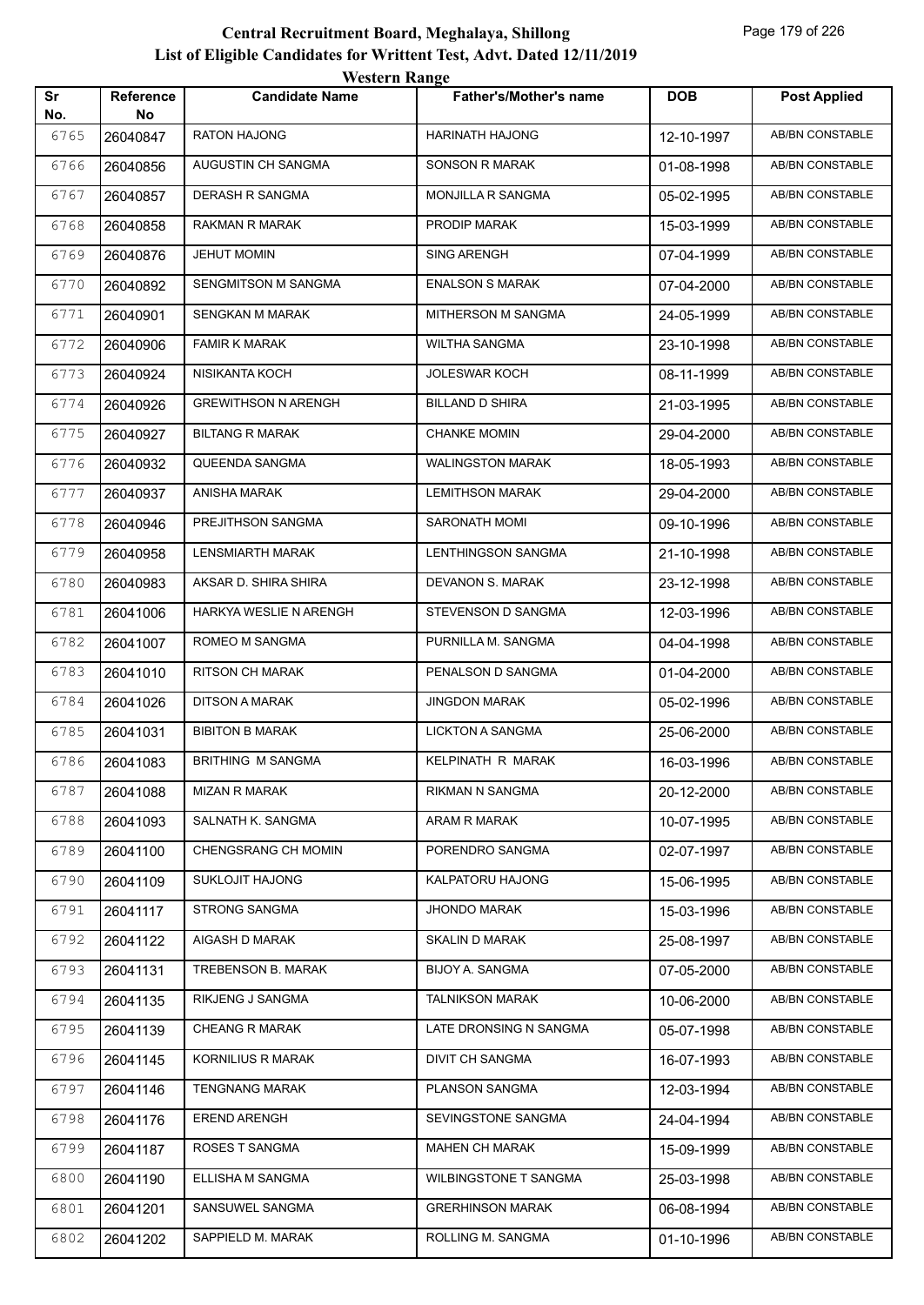|           |                 | <b>TUGILLE IMARGU</b>   |                                     |            |                        |
|-----------|-----------------|-------------------------|-------------------------------------|------------|------------------------|
| Sr<br>No. | Reference<br>No | <b>Candidate Name</b>   | <b>Father's/Mother's name</b>       | <b>DOB</b> | <b>Post Applied</b>    |
| 6803      | 26041225        | <b>JOHNBOS M MARAK</b>  | <b>FRANCISH SANGMA</b>              | 15-07-2000 | <b>AB/BN CONSTABLE</b> |
| 6804      | 26041239        | <b>KRITAN RABHA</b>     | <b>BICHICHARAN RABHA</b>            | 12-06-1997 | <b>AB/BN CONSTABLE</b> |
| 6805      | 26041244        | SENGSAN SANGMA          | <b>WALLISTONE SANGMA</b>            | 03-02-1997 | AB/BN CONSTABLE        |
| 6806      | 26041252        | <b>BENTICK R MARAK</b>  | SUCHINDRO M SANGMA                  | 05-08-1998 | AB/BN CONSTABLE        |
| 6807      | 26041262        | SANJIB MARAK            | APAN MARAK                          | 03-11-1994 | AB/BN CONSTABLE        |
| 6808      | 26041286        | PARESH CH SANGMA        | <b>ENGTI B MARAK</b>                | 22-01-2000 | AB/BN CONSTABLE        |
| 6809      | 26041294        | SENGMEN M SANGMA        | RASENG R MARAK                      | 23-03-1998 | AB/BN CONSTABLE        |
| 6810      | 26041323        | CRAZY M MARAK           | LATE. SHRI. ARBINATH M.             | 09-06-1993 | AB/BN CONSTABLE        |
| 6811      | 26041328        | SANJIT CH. MARAK        | <b>SANGMA</b><br>LT. MEWIL CH MARAK | 14-01-1996 | AB/BN CONSTABLE        |
| 6812      | 26041343        | RIKSENG CH. MARAK       | OMALENDRO D. SANGMA                 | 05-07-1998 | AB/BN CONSTABLE        |
| 6813      | 26041356        | <b>SENGAN MOMIN</b>     | LT. GILLAM ARENGH                   | 03-06-1996 | <b>AB/BN CONSTABLE</b> |
| 6814      | 26041359        | <b>SENGKU R MARAK</b>   | DEVINER K SANGMA                    | 11-09-1999 | AB/BN CONSTABLE        |
| 6815      | 26041393        | TENGSRANG CH MARAK      | <b>DIJENG T SANGMA</b>              | 03-02-1999 | AB/BN CONSTABLE        |
| 6816      | 26041394        | DIPJYOTI RABHA          | RANJIT RABHA                        | 15-01-1998 | AB/BN CONSTABLE        |
| 6817      | 26041403        | CHALLANG A SANGMA       | PINOTSING B MARAK                   | 08-07-1999 | AB/BN CONSTABLE        |
| 6818      | 26041416        | SINNOK D MARAK          | SINGJANN M MARAK                    | 07-06-1993 | AB/BN CONSTABLE        |
| 6819      | 26041422        | STENWELL R MARAK        | JACKSON A SANGMA                    | 12-12-1994 | AB/BN CONSTABLE        |
| 6820      | 26041430        | JEMA CH MARAK           | JANGGIN T SANGMA                    | 22-02-2000 | AB/BN CONSTABLE        |
| 6821      | 26041433        | JOHNSBIRTH M. SANGMA    | <b>HARBISON G MOMIN</b>             | 14-05-1999 | AB/BN CONSTABLE        |
| 6822      | 26041447        | <b>SENGSIM G MOMIN</b>  | <b>BINARSON T SANGMA</b>            | 02-12-1997 | AB/BN CONSTABLE        |
| 6823      | 26041454        | LESBATH SANGMA          | <b>MINITHSON MARAK</b>              | 20-07-1993 | AB/BN CONSTABLE        |
| 6824      | 26041457        | THENGRIK R. MARAK       | LOMINGSTON N. SANGMA                | 16-12-1999 | AB/BN CONSTABLE        |
| 6825      | 26041461        | <b>CHANGKEY G MOMIN</b> | <b>GIBIS R MARAK</b>                | 12-03-1993 | <b>AB/BN CONSTABLE</b> |
| 6826      | 26041479        | SENGPRANG CH MOMIN      | <b>WILBAR D SHIRA</b>               | 05-07-1994 | AB/BN CONSTABLE        |
| 6827      | 26041483        | KHILSENG G MOMIN        | KILANG S SANGMA                     | 03-03-1993 | AB/BN CONSTABLE        |
| 6828      | 26041496        | DIGONTO BASUMATARY      | NORKESWAR BASUMATARY                | 02-02-1996 | AB/BN CONSTABLE        |
| 6829      | 26041497        | SILCHIRA CH MARAK       | PAULSING R MARAK                    | 09-05-1995 | AB/BN CONSTABLE        |
| 6830      | 26041547        | <b>MATGRIK SANGMA</b>   | <b>GATSENG CH MARAK</b>             | 12-05-1998 | AB/BN CONSTABLE        |
| 6831      | 26041582        | AKASH A MARAK           | BRICKONATH D SANGMA                 | 05-10-1996 | AB/BN CONSTABLE        |
| 6832      | 26041620        | CHAMIR M. SANGMA        | ARKULISH M. SANGMA                  | 20-02-1996 | AB/BN CONSTABLE        |
| 6833      | 26041622        | <b>ELPHIN MOMIN</b>     | <b>GREDEM MARAK</b>                 | 29-07-2000 | AB/BN CONSTABLE        |
| 6834      | 26041628        | <b>CHULCHAN R MARAK</b> | ESNUAR K SANGMA                     | 23-04-1996 | AB/BN CONSTABLE        |
| 6835      | 26041655        | DONSENGBIRTH CH MARAK   | <b>JINSEK R MARAK</b>               | 21-09-2000 | AB/BN CONSTABLE        |
| 6836      | 26041657        | TENGWALKAN M SANGMA     | THOMAS R MARAK                      | 04-01-1998 | AB/BN CONSTABLE        |
| 6837      | 26041701        | JEFFREY K SANGMA        | <b>KREPSTAR MOMIN</b>               | 31-03-1998 | AB/BN CONSTABLE        |
| 6838      | 26041779        | SICKNAL R SANGMA        | SONENDRO CH MARAK                   | 08-11-1998 | AB/BN CONSTABLE        |
| 6839      | 26041816        | <b>EMPIL MOMIN</b>      | <b>KRENUWEL MARAK</b>               | 05-05-1997 | AB/BN CONSTABLE        |
| 6840      | 26041823        | SURENDRA D SANGMA       | <b>BRINDAVAN SINKU</b>              | 09-06-1995 | AB/BN CONSTABLE        |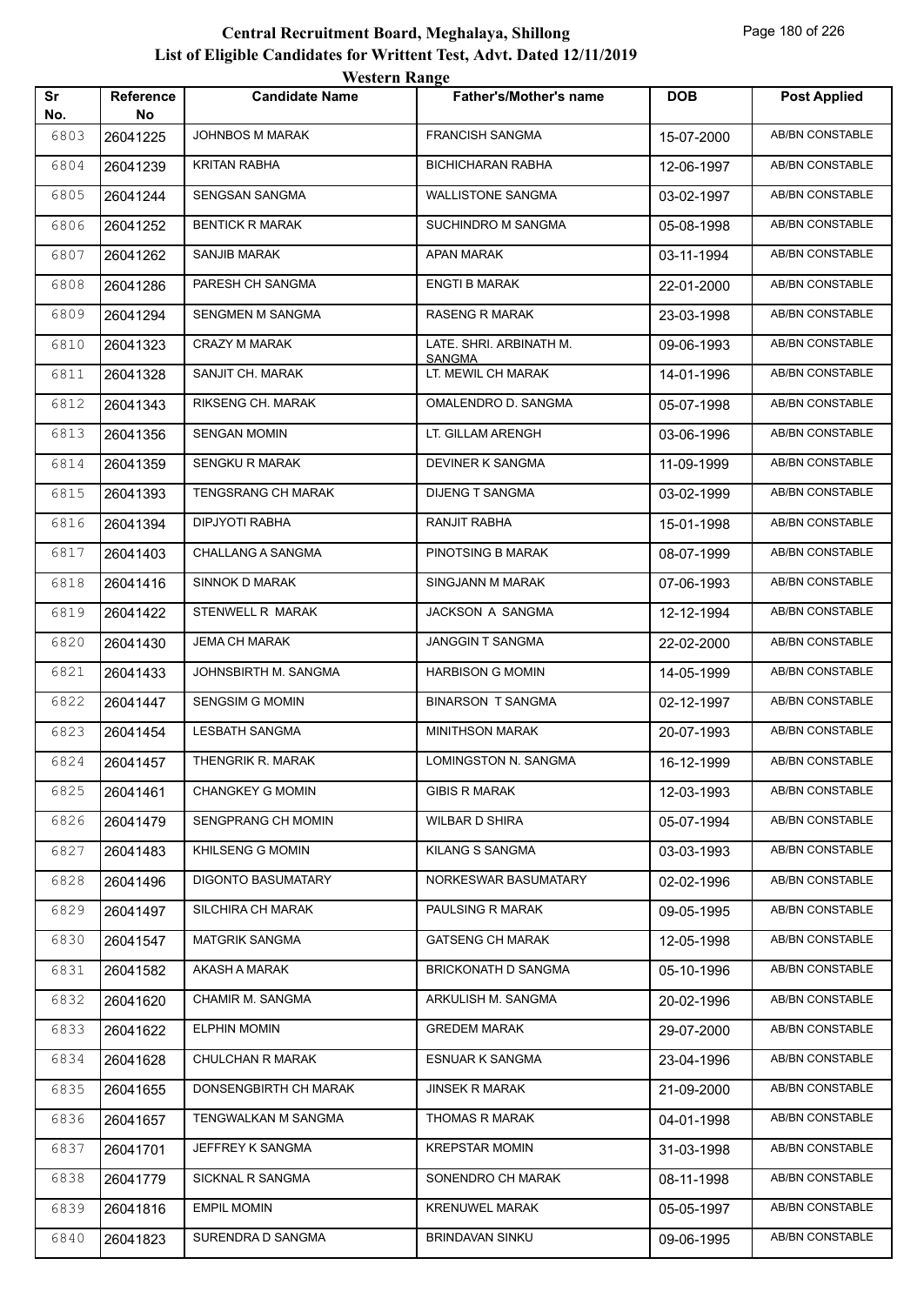|           |                  | <i>western</i> Kange     |                                            |            |                        |
|-----------|------------------|--------------------------|--------------------------------------------|------------|------------------------|
| Sr<br>No. | Reference<br>No. | <b>Candidate Name</b>    | <b>Father's/Mother's name</b>              | <b>DOB</b> | <b>Post Applied</b>    |
| 6841      | 26041837         | SENGWARD T SANGMA        | <b>GELLINGSTONE M MARAK</b>                | 12-09-1998 | <b>AB/BN CONSTABLE</b> |
| 6842      | 26041853         | <b>INSRANG G MOMIN</b>   | LEPSING S SANGMA                           | 13-12-1999 | AB/BN CONSTABLE        |
| 6843      | 26041859         | <b>TANGSRAM MARAK</b>    | <b>BARMIKSON SANGMA</b>                    | 10-08-1997 | AB/BN CONSTABLE        |
| 6844      | 26041880         | <b>LEKSAN N ARENGH</b>   | WALLEN S SANGMA                            | 06-10-1997 | AB/BN CONSTABLE        |
| 6845      | 26041887         | KILJRANG D.SHIRA         | MEATLESS N.MARAK / BEBITHA                 | 14-03-1997 | AB/BN CONSTABLE        |
| 6846      | 26041931         | AZARIKA SANGMA           | D.SHIRA<br><b>BALANKA M SANGMA</b>         | 05-11-1995 | <b>AB/BN CONSTABLE</b> |
| 6847      | 26041962         | <b>BILCHAM M SANGMA</b>  | DOMEN CH SANGMA                            | 03-03-2000 | AB/BN CONSTABLE        |
| 6848      | 26041999         | <b>SILNANG K SANGMA</b>  | NITAI HAJONG                               | 13-11-1993 | <b>AB/BN CONSTABLE</b> |
| 6849      | 26042000         | DALLAN D SANGMA          | ROLLENDRO CH MARAK                         | 29-04-1997 | AB/BN CONSTABLE        |
| 6850      | 26042005         | RIKRAMI SANGMA           | JINGJE RONGMUTHU SANGMA                    | 15-03-1998 | <b>AB/BN CONSTABLE</b> |
| 6851      | 26042055         | SENGKAL D SANGMA         | JINGNEN B MARAK                            | 15-06-1997 | <b>AB/BN CONSTABLE</b> |
| 6852      | 26042071         | <b>TARMING CH MARAK</b>  | NINGWAN CH SANGMA                          | 10-05-1998 | AB/BN CONSTABLE        |
| 6853      | 26042072         | <b>GRIMSENG MARAK</b>    | WITHERSON R MARAK                          | 07-03-1996 | <b>AB/BN CONSTABLE</b> |
| 6854      | 26042077         | <b>TITCHON MARAK</b>     | <b>WILCHANG G SANGMA</b>                   | 07-09-2000 | AB/BN CONSTABLE        |
| 6855      | 26042087         | LITHINGBIRTH SANGMA      | <b>RIKGEN MARAK</b>                        | 15-02-1999 | <b>AB/BN CONSTABLE</b> |
| 6856      | 26042099         | <b>CHALLANG P MARAK</b>  | KILLINGTON D SANGMA                        | 04-07-1997 | <b>AB/BN CONSTABLE</b> |
| 6857      | 26042108         | RIKJRANG MARAK           | <b>WARSON MOMIN</b>                        | 13-05-2000 | AB/BN CONSTABLE        |
| 6858      | 26042110         | LAJARUSH R. MARAK        | LT. SEPEN T. SANGMA                        | 31-01-2000 | <b>AB/BN CONSTABLE</b> |
| 6859      | 26042113         | <b>JESTBIRT A SANGMA</b> | LELLI A SANGMA                             | 25-09-1998 | AB/BN CONSTABLE        |
| 6860      | 26042114         | <b>HAIWIN SANGMA</b>     | <b>KENTING MOMIN</b>                       | 05-05-1999 | <b>AB/BN CONSTABLE</b> |
| 6861      | 26042115         | <b>WALLANG MARAK</b>     | <b>LEWINSON MARAK</b>                      | 12-10-1998 | <b>AB/BN CONSTABLE</b> |
| 6862      | 26042117         | ELSADORA N. MARAK        | <b>DILON SANGMA</b>                        | 10-12-1998 | AB/BN CONSTABLE        |
| 6863      | 26042126         | TENGSRANG B MARAK        | APRING A SANGMA                            | 13-07-2000 | AB/BN CONSTABLE        |
| 6864      | 26042129         | CHESRANG MARAK           | <b>TUENSING A SANGMA</b>                   | 24-11-1997 | AB/BN CONSTABLE        |
| 6865      | 26042140         | <b>KUSRANG N MARAK</b>   | ANJALUSH MOMIN                             | 06-02-2000 | AB/BN CONSTABLE        |
| 6866      | 26042146         | <b>TENGNANG MARAK</b>    | EDENSON D SHIRA                            | 10-12-1994 | AB/BN CONSTABLE        |
| 6867      | 26042152         | RAHUL KUMAR HAJONG       | MRITUNJOY HAJONG/ CHOPOLA<br><b>HAJONG</b> | 11-07-1993 | AB/BN CONSTABLE        |
| 6868      | 26042156         | <b>BONSENG A SANGMA</b>  | ROJAN B MARAK                              | 17-06-1995 | AB/BN CONSTABLE        |
| 6869      | 26042159         | AKSHAY KUMAR HAJONG      | SAPAN KUMAR HAJONG                         | 05-09-1998 | AB/BN CONSTABLE        |
| 6870      | 26042166         | ANJU MARAK               | NIBATHSON R MARAK                          | 12-08-2000 | AB/BN CONSTABLE        |
| 6871      | 26042168         | DHORMODHAN B SANGMA      | <b>BENINGSON G MOMIN</b>                   | 09-09-1997 | AB/BN CONSTABLE        |
| 6872      | 26042176         | LEKKAN CH MARAK          | KILNANG M SANGMA                           | 16-06-2000 | AB/BN CONSTABLE        |
| 6873      | 26042178         | <b>KETNER SANGMA</b>     | <b>DINGSEN MARAK</b>                       | 18-03-1997 | AB/BN CONSTABLE        |
| 6874      | 26042189         | OLIVER SANGMA            | <b>ARBISON MARAK</b>                       | 16-11-1999 | AB/BN CONSTABLE        |
| 6875      | 26042196         | <b>ISENBIRTH MARAK</b>   | DEVID SCOTH MARAK                          | 19-09-1997 | AB/BN CONSTABLE        |
| 6876      | 26042222         | <b>BILBATH D SANGMA</b>  | <b>LEMSON B MARAK</b>                      | 09-12-1998 | AB/BN CONSTABLE        |
| 6877      | 26042229         | <b>GASBAL M MARAK</b>    | PRIMSON CH MOMIN                           | 02-04-1994 | AB/BN CONSTABLE        |
| 6878      | 26042234         | MIWIN B. MARAK           | NAMJENG M. SANGMA                          | 25-06-2000 | AB/BN CONSTABLE        |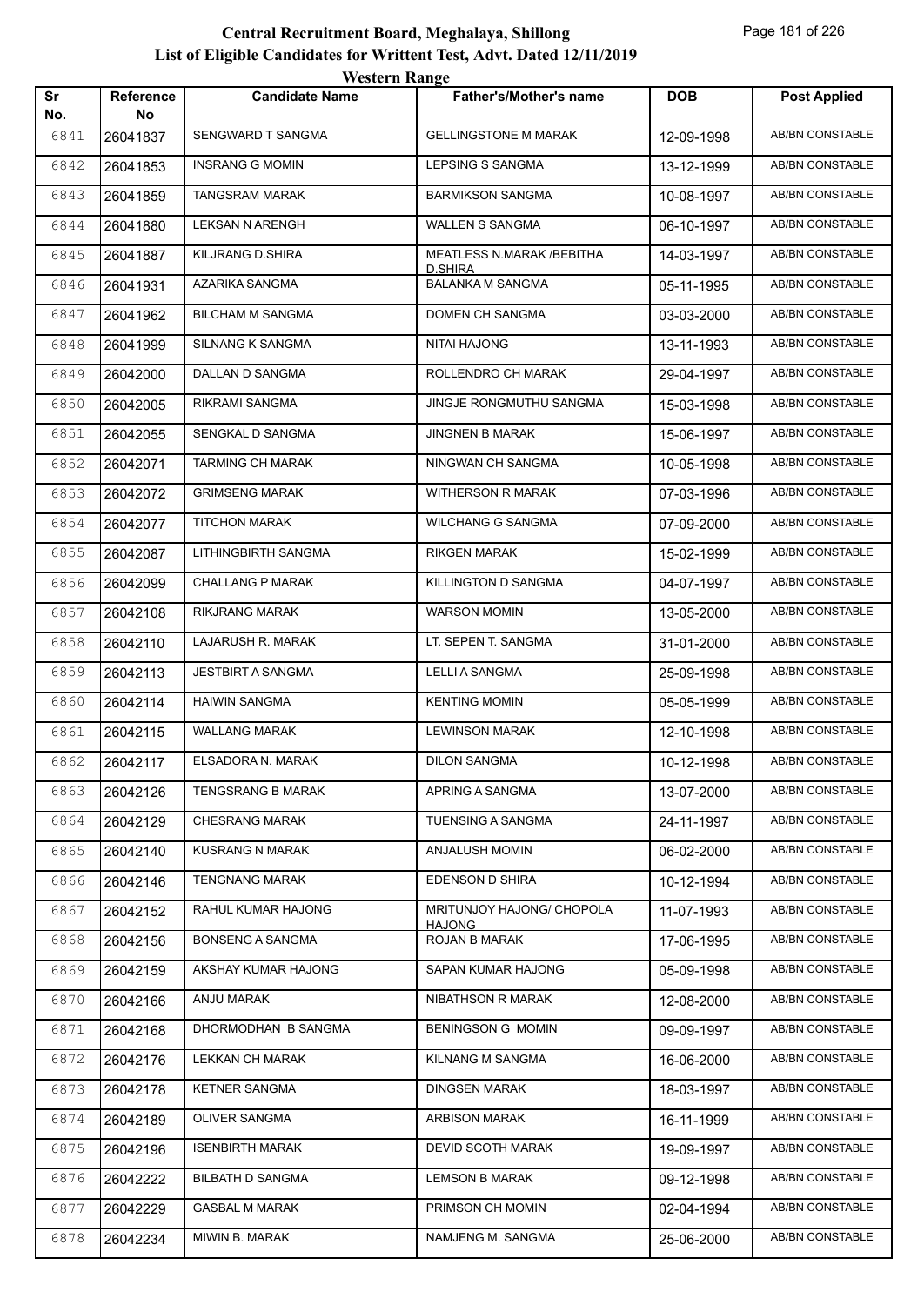|           |                        | WESTEL II INALIZE         |                               |            |                        |
|-----------|------------------------|---------------------------|-------------------------------|------------|------------------------|
| Sr<br>No. | <b>Reference</b><br>No | <b>Candidate Name</b>     | <b>Father's/Mother's name</b> | <b>DOB</b> | <b>Post Applied</b>    |
| 6879      | 26042235               | <b>LAKMIN MARAK</b>       | <b>SALJANG SANGMA</b>         | 01-01-1993 | <b>AB/BN CONSTABLE</b> |
| 6880      | 26042263               | <b>BIJOY HAJONG</b>       | BOTISWAR HAJONG               | 01-01-1993 | <b>AB/BN CONSTABLE</b> |
| 6881      | 26042264               | <b>ROTIL MARAK</b>        | <b>BITON SANGMA</b>           | 03-07-1999 | AB/BN CONSTABLE        |
| 6882      | 26042266               | RAKCHITH CH MOMIN         | NIJEN M MARAK                 | 13-07-1996 | AB/BN CONSTABLE        |
| 6883      | 26042284               | <b>ISAK M MARAK</b>       | SIMISON SANGMA                | 24-03-1995 | AB/BN CONSTABLE        |
| 6884      | 26042288               | <b>BARNABASH CH MARAK</b> | <b>BINALSON M SANGMA</b>      | 15-06-1996 | AB/BN CONSTABLE        |
| 6885      | 26042305               | <b>JAKSRANG CH MOMIN</b>  | <b>BILLING M MARAK</b>        | 20-10-1999 | <b>AB/BN CONSTABLE</b> |
| 6886      | 26042307               | <b>GRETINA CH MARAK</b>   | ROROK CH MARAK                | 15-07-1996 | AB/BN CONSTABLE        |
| 6887      | 26042313               | <b>BHASKAR HAJONG</b>     | RONITA HAJONG                 | 05-12-1995 | <b>AB/BN CONSTABLE</b> |
| 6888      | 26042322               | <b>TUWEST R MARAK</b>     | <b>DEBA S SANGMA</b>          | 19-12-1995 | <b>AB/BN CONSTABLE</b> |
| 6889      | 26042323               | NILBARTH B MARAK          | JEPSON T SANGMA               | 04-11-1998 | AB/BN CONSTABLE        |
| 6890      | 26042324               | PRANESHOR RABHA           | NERESWAR RABHA                | 06-04-2000 | AB/BN CONSTABLE        |
| 6891      | 26042328               | SENGRAK A SANGMA          | <b>RENNA MARAK</b>            | 20-11-1999 | AB/BN CONSTABLE        |
| 6892      | 26042330               | POLBIN M SANGMA           | <b>EJEN CH MARAK</b>          | 23-11-1998 | <b>AB/BN CONSTABLE</b> |
| 6893      | 26042332               | ALDIRITH R MARAK          | SALJANG SANGMA                | 18-09-1997 | <b>AB/BN CONSTABLE</b> |
| 6894      | 26042336               | TRELINGBATH M SANGMA      | PEVERSON MARAK                | 18-06-1998 | AB/BN CONSTABLE        |
| 6895      | 26042353               | <b>BRYTHIAN G MOMIN</b>   | <b>BRONSON D SHIRA</b>        | 20-03-1996 | <b>AB/BN CONSTABLE</b> |
| 6896      | 26042354               | <b>ERALD R MARAK</b>      | SHRI. SAMSON M MARAK          | 05-05-1994 | AB/BN CONSTABLE        |
| 6897      | 26042363               | SANDILBIRTH M SANGMA      | <b>KEPSTONE T SANGMA</b>      | 15-07-2000 | AB/BN CONSTABLE        |
| 6898      | 26042369               | ANILESH N SANGMA          | ARUN R MARAK                  | 31-08-1995 | AB/BN CONSTABLE        |
| 6899      | 26042392               | <b>BRITSAN MARAK</b>      | KOMPRU SANGMA                 | 13-04-2000 | AB/BN CONSTABLE        |
| 6900      | 26042405               | <b>MOHAN HAJONG</b>       | <b>BHAROT HAJONG</b>          | 07-06-1997 | AB/BN CONSTABLE        |
| 6901      | 26042416               | <b>BELA RANI KOCK</b>     | ROHIDAS KOCH                  | 01-01-1993 | AB/BN CONSTABLE        |
| 6902      | 26042433               | NEWBIRTH M SANGMA         | PRODIP G MOMIN                | 10-08-1995 | AB/BN CONSTABLE        |
| 6903      | 26042446               | AKASH G MOMIN             | NANDA SANGMA                  | 15-06-1997 | AB/BN CONSTABLE        |
| 6904      | 26042452               | <b>CHENIKBIRTH ARENGH</b> | <b>WINERSON MARAK</b>         | 03-04-1997 | AB/BN CONSTABLE        |
| 6905      | 26042455               | CHIRIMI M MOMIN           | THUMLIAN S MOMIN              | 20-03-1999 | AB/BN CONSTABLE        |
| 6906      | 26042473               | <b>SEKCHIN MARAK</b>      | <b>WEBING A. MARAK</b>        | 25-07-1994 | AB/BN CONSTABLE        |
| 6907      | 26042478               | SAKHAM CH SANGMA          | <b>MOHITSON M MARAK</b>       | 09-04-1999 | AB/BN CONSTABLE        |
| 6908      | 26042490               | RUTCHINBIRTH K SANGMA     | <b>RUBEN SHIRA</b>            | 24-09-1999 | AB/BN CONSTABLE        |
| 6909      | 26042496               | PABONDEV HAJONG           | <b>GIRIDHAR HAJONG</b>        | 25-04-2000 | AB/BN CONSTABLE        |
| 6910      | 26042507               | <b>BRIANTHO SANGMA</b>    | SHRI. SONJOY M. MARAK         | 04-08-1999 | AB/BN CONSTABLE        |
| 6911      | 26042525               | <b>TARANI RABHA</b>       | KUNJA RABHA                   | 08-02-1998 | AB/BN CONSTABLE        |
| 6912      | 26042528               | SENGSAN M SANGMA          | JEHUS G MOMIN                 | 04-02-1999 | AB/BN CONSTABLE        |
| 6913      | 26042529               | <b>RENDERSON CH MARAK</b> | NAMSENG SANGMA                | 13-06-1993 | AB/BN CONSTABLE        |
| 6914      | 26042535               | CHEKAM CH MARAK           | <b>ILLENGSON A SANGMA</b>     | 05-03-1998 | AB/BN CONSTABLE        |
| 6915      | 26042543               | <b>BIGEST SANGMA</b>      | MEKLINE SANGMA                | 16-02-1999 | AB/BN CONSTABLE        |
| 6916      | 26042545               | NAMBIRTH T SANGMA         | <b>WEBINGSTONE MARAK</b>      | 02-05-1997 | AB/BN CONSTABLE        |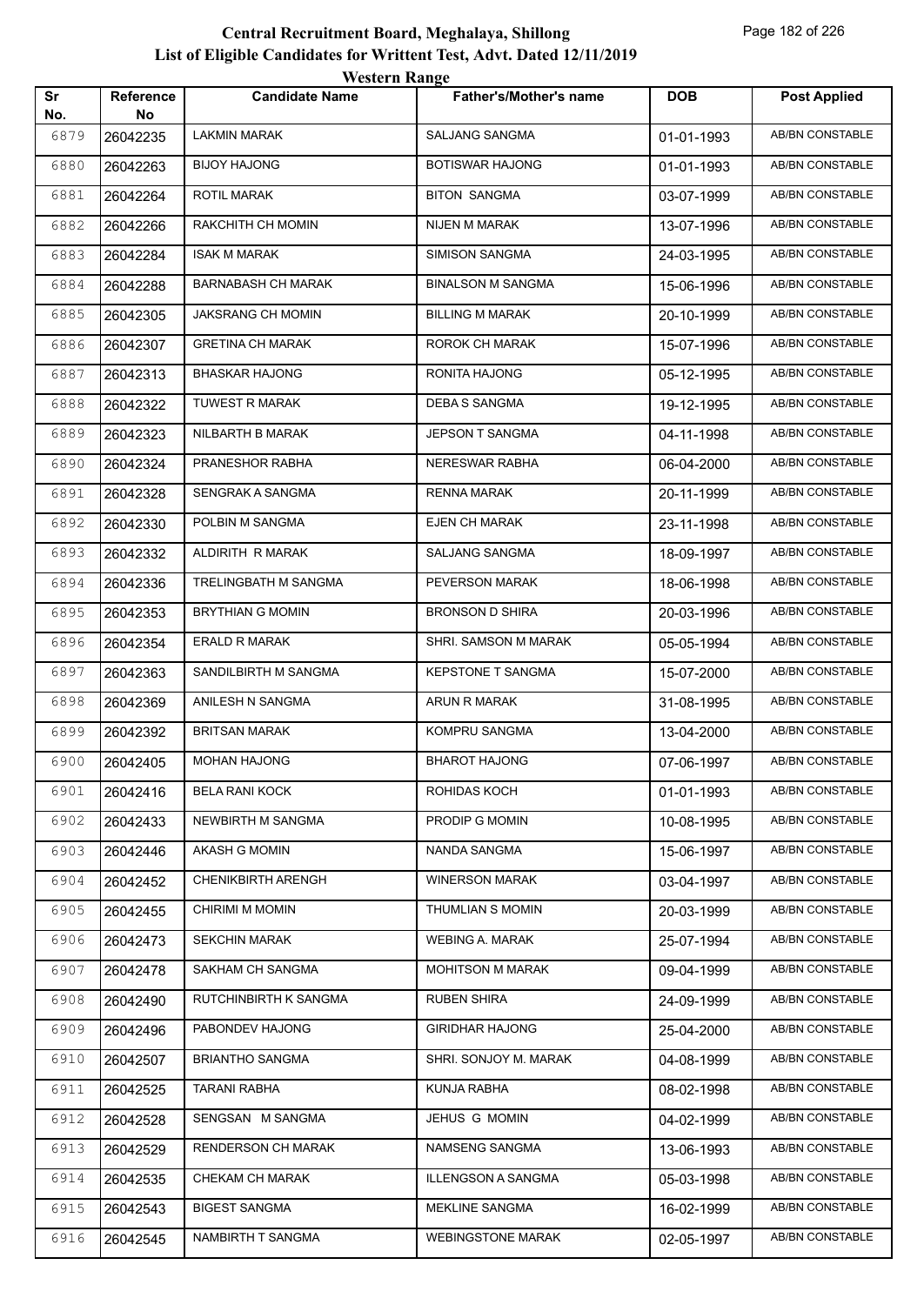|           |                 | western Kange            |                                                     |            |                        |
|-----------|-----------------|--------------------------|-----------------------------------------------------|------------|------------------------|
| Sr<br>No. | Reference<br>No | <b>Candidate Name</b>    | Father's/Mother's name                              | <b>DOB</b> | <b>Post Applied</b>    |
| 6917      | 26042554        | <b>JOPSON SANGMA</b>     | <b>HISTINSON MOMIN</b>                              | 20-09-2000 | <b>AB/BN CONSTABLE</b> |
| 6918      | 26042571        | KILLINGTHON T SANGMA     | <b>ASEN M MARAK</b>                                 | 22-08-2000 | <b>AB/BN CONSTABLE</b> |
| 6919      | 26042584        | <b>DENESH MARAK</b>      | PROSAD CH. SANGMA                                   | 14-11-1997 | AB/BN CONSTABLE        |
| 6920      | 26042587        | <b>NIPON RABHA</b>       | SANIRAM RABHA                                       | 03-10-1998 | <b>AB/BN CONSTABLE</b> |
| 6921      | 26042592        | CHERIKSBIRTH N SANGMA    | <b>MIJANG MARAK</b>                                 | 06-06-1996 | <b>AB/BN CONSTABLE</b> |
| 6922      | 26042596        | <b>RIKSENG MARAK</b>     | JONATH MARAK                                        | 10-03-1994 | AB/BN CONSTABLE        |
| 6923      | 26042611        | SENGRANG SANGMA          | <b>EBARON MARAK</b>                                 | 16-04-1995 | AB/BN CONSTABLE        |
| 6924      | 26042615        | LATHINGSBIRTH MARAK      | PRENITHSON R MARAK/ SAPILA<br><b>MARAK</b>          | 07-03-1995 | <b>AB/BN CONSTABLE</b> |
| 6925      | 26042616        | <b>MOHANDAS RABHA</b>    | PHUKAN RABHA                                        | 20-11-1997 | <b>AB/BN CONSTABLE</b> |
| 6926      | 26042639        | <b>LOSBIN R MARAK</b>    | JANENDRO A SANGMA                                   | 02-02-1994 | AB/BN CONSTABLE        |
| 6927      | 26042671        | AMINUL ISLAM             | SHAHIDUR ISLAM                                      | 19-02-1999 | AB/BN CONSTABLE        |
| 6928      | 26042698        | <b>JINTHU R SANGMA</b>   | <b>MAMINSON CH MARAK</b>                            | 03-03-1993 | <b>AB/BN CONSTABLE</b> |
| 6929      | 26042704        | <b>SENGNING D SANGMA</b> | <b>BECKING G MOMIN</b>                              | 28-11-1995 | AB/BN CONSTABLE        |
| 6930      | 26042709        | <b>WALLANG MARAK</b>     | <b>SEREN SANGMA</b>                                 | 16-05-2000 | <b>AB/BN CONSTABLE</b> |
| 6931      | 26042714        | <b>MECKLIN MARAK</b>     | <b>SEREN SANGMA</b>                                 | 26-07-2000 | AB/BN CONSTABLE        |
| 6932      | 26042721        | <b>GAMSENG N SANGMA</b>  | NOTHJENG M SANGMA                                   | 29-06-2000 | AB/BN CONSTABLE        |
| 6933      | 26042727        | SOFIQUE ISLAM            | <b>ABDUL MALEK</b>                                  | 15-02-1998 | AB/BN CONSTABLE        |
| 6934      | 26042771        | <b>BRUCELISH R MARAK</b> | FATHERNAME MINENDRO T<br>SANGMA MOTHER NAME BALBINA | 29-01-1999 | AB/BN CONSTABLE        |
| 6935      | 26042772        | KAPIL KANTA RABHA        | RAMANI KANTA RABHA                                  | 15-10-1997 | AB/BN CONSTABLE        |
| 6936      | 26042790        | SENGSANDO CH. MARAK      | PANTEK K. SANGMA                                    | 09-10-2000 | AB/BN CONSTABLE        |
| 6937      | 26042822        | <b>CHOGAN T SANGMA</b>   | <b>WENSON A SANGMA</b>                              | 09-03-2000 | AB/BN CONSTABLE        |
| 6938      | 26042823        | <b>GREBITH MARAK</b>     | <b>BILLATSON CH. SANGMA</b>                         | 17-11-1994 | AB/BN CONSTABLE        |
| 6939      | 26042828        | <b>INDAN M MARAK</b>     | SHRI. NETTEN SANGMA                                 | 02-05-2000 | AB/BN CONSTABLE        |
| 6940      | 26042840        | <b>MAJARUL SK</b>        | NURABDIN SK                                         | 01-01-2000 | AB/BN CONSTABLE        |
| 6941      | 26042847        | ALKABEL G MOMIN          | PRIMBERED N ARENGH                                  | 02-01-1999 | AB/BN CONSTABLE        |
| 6942      | 26042849        | <b>LECTUSH SANGMA</b>    | <b>BIGEN MARAK</b>                                  | 12-08-1996 | AB/BN CONSTABLE        |
| 6943      | 26042856        | NENGSAL A SANGMA         | JITENDRO B MARAK                                    | 11-10-1999 | AB/BN CONSTABLE        |
| 6944      | 26042863        | <b>MIKKIL R MARAK</b>    | PISON CH MARAK                                      | 12-11-1996 | AB/BN CONSTABLE        |
| 6945      | 26042867        | SOPING A SANGMA          | PHUELSON M MARAK                                    | 06-11-1997 | AB/BN CONSTABLE        |
| 6946      | 26042924        | SALRIK N SANGMA          | SOMROT CH MARAK                                     | 01-01-1995 | AB/BN CONSTABLE        |
| 6947      | 26042962        | SATTAJEET RABHA          | SUSHUNATH RABHA                                     | 10-01-1999 | AB/BN CONSTABLE        |
| 6948      | 26042997        | <b>JERICO A SANGMA</b>   | <b>EVERTHUS SANGMA</b>                              | 07-03-1994 | AB/BN CONSTABLE        |
| 6949      | 26043038        | RICK RAHUL M SANGMA      | <b>KEARSON A SANGMA</b>                             | 29-03-1994 | AB/BN CONSTABLE        |
| 6950      | 26043048        | SHYLVESTER KHARKONGOR    | SHRI MAHINDRA THONGNI                               | 25-03-1999 | AB/BN CONSTABLE        |
| 6951      | 26043053        | <b>TENGSRANG SANGMA</b>  | LT CLEATUSH S. MARAK                                | 03-07-1998 | AB/BN CONSTABLE        |
| 6952      | 26043076        | SILSRANG A SANGMA        | PROBIL C MARAK                                      | 19-12-1996 | AB/BN CONSTABLE        |
| 6953      | 26043085        | SALIMSBIRTH N MARAK      | CLEVER D SHIRA                                      | 02-02-2000 | AB/BN CONSTABLE        |
| 6954      | 26043100        | <b>MANOSH KR HAJONG</b>  | NITYANANDA HAJONG                                   | 03-07-1998 | AB/BN CONSTABLE        |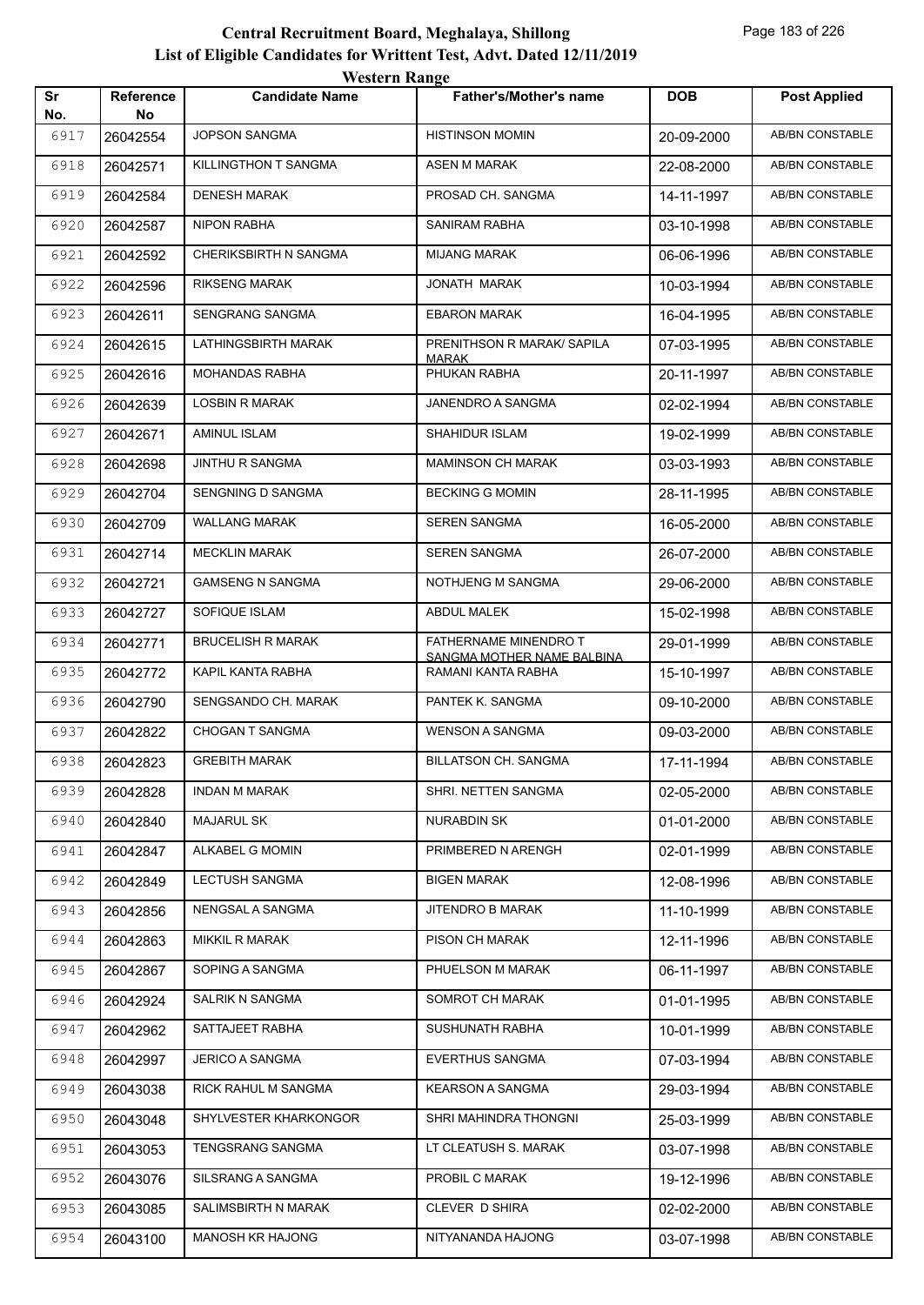| Sr   | Reference | <b><i>HESKLE IMANGU</i></b><br><b>Candidate Name</b> | <b>Father's/Mother's name</b>       | <b>DOB</b> | <b>Post Applied</b>    |
|------|-----------|------------------------------------------------------|-------------------------------------|------------|------------------------|
| No.  | No        |                                                      |                                     |            |                        |
| 6955 | 26043127  | <b>JALLIM G MOMIN</b>                                | <b>ODEN R MARAK</b>                 | 02-12-1997 | <b>AB/BN CONSTABLE</b> |
| 6956 | 26043140  | <b>LISHA MARAK</b>                                   | KARTICK SAHA                        | 01-01-1993 | AB/BN CONSTABLE        |
| 6957 | 26043146  | <b>LEKKIBIRTH SANGMA</b>                             | <b>JOHNSON MOMIN</b>                | 08-08-1997 | AB/BN CONSTABLE        |
| 6958 | 26043147  | CHESRANG M SANGMA                                    | DIGRET CH MOMIN                     | 17-08-1998 | AB/BN CONSTABLE        |
| 6959 | 26043159  | <b>SILJRANG MARAK</b>                                | JENIBIRTH M SANGMA                  | 19-05-1997 | AB/BN CONSTABLE        |
| 6960 | 26043227  | PRETTY SANGMA                                        | AILAPSON M MARAK                    | 08-06-1994 | <b>AB/BN CONSTABLE</b> |
| 6961 | 26043256  | <b>JEKKING M SANGMA</b>                              | <b>SPINSON SANGMA</b>               | 01-01-1996 | AB/BN CONSTABLE        |
| 6962 | 26043268  | DINGSRANG R SANGMA                                   | DILLAR D SANGMA                     | 14-06-1996 | AB/BN CONSTABLE        |
| 6963 | 26043278  | ARMITH CH. MOMIN                                     | <b>GRIPIAR D. SHIRA</b>             | 24-04-1996 | AB/BN CONSTABLE        |
| 6964 | 26043286  | <b>DISON SANGMA</b>                                  | NANGJING S SANGMA                   | 04-08-1998 | AB/BN CONSTABLE        |
| 6965 | 26043293  | MOSTAFIZUR ISLAM                                     | <b>NURUL ISLAM</b>                  | 05-10-2000 | <b>AB/BN CONSTABLE</b> |
| 6966 | 26043325  | <b>KLINGTHON D SANGMA</b>                            | LT. BUTSON SANGMA                   | 17-09-1999 | AB/BN CONSTABLE        |
| 6967 | 26043344  | CHURCHIL CH MARAK                                    | <b>BOSTON R MARAK</b>               | 08-01-1993 | AB/BN CONSTABLE        |
| 6968 | 26043371  | RAJESH B SANGMA                                      | MAHAL K SANGMA                      | 23-07-1997 | <b>AB/BN CONSTABLE</b> |
| 6969 | 26043387  | RAKKASENGSU M MARAK                                  | PHILLICKSO B SANGMA                 | 15-01-1993 | AB/BN CONSTABLE        |
| 6970 | 26043391  | LACKNOWNBIRTH MOMIN                                  | NEWTON MARAK                        | 09-11-1999 | <b>AB/BN CONSTABLE</b> |
| 6971 | 26043394  | MANOAJI MOMIN                                        | LIESH SANGMA                        | 12-02-1995 | AB/BN CONSTABLE        |
| 6972 | 26043399  | TRELLIAN G. MOMIN                                    | <b>GRENICK R. SANGMA</b>            | 09-07-1999 | <b>AB/BN CONSTABLE</b> |
| 6973 | 26043400  | <b>BIDANTO KR HAJONG</b>                             | <b>BISWANATH HAJONG</b>             | 15-04-1995 | AB/BN CONSTABLE        |
| 6974 | 26043401  | <b>GRENATH CH MARAK</b>                              | RIMJING M SANGMA                    | 22-10-1998 | AB/BN CONSTABLE        |
| 6975 | 26043407  | DAILAN MOMIN                                         | TAPAN M. SANGMA                     | 19-01-1998 | <b>AB/BN CONSTABLE</b> |
| 6976 | 26043412  | TITUS G. MOMIN                                       | <b>BARNABAS D.SANGMA</b>            | 02-10-2000 | AB/BN CONSTABLE        |
| 6977 | 26043415  | PURNASWAR RABHA                                      | <b>BHOTENDRA RABHA</b>              | 02-12-1997 | AB/BN CONSTABLE        |
| 6978 | 26043418  | <b>JELSRANG M MARAK</b>                              | <b>CRISTON SANGMA</b>               | 15-07-1995 | AB/BN CONSTABLE        |
| 6979 | 26043424  | TINGSENG B. MARAK                                    | NENSING SANGMA/ NAPJI B.            | 04-01-1997 | AB/BN CONSTABLE        |
| 6980 | 26043433  | AKSHAY RABHA                                         | <u>MARAK</u><br><b>BHARAT RABHA</b> | 09-04-1999 | AB/BN CONSTABLE        |
| 6981 | 26043440  | PENSILLA MARAK                                       | RONGSAN M SANGMA                    | 18-06-2000 | AB/BN CONSTABLE        |
| 6982 | 26043452  | <b>BRITHING M SANGMA</b>                             | NENGGIN D MARAK                     | 01-11-1999 | AB/BN CONSTABLE        |
| 6983 | 26043454  | <b>BULBUL MARAK</b>                                  | <b>BARBINGSTON SHIRA</b>            | 12-02-1998 | AB/BN CONSTABLE        |
| 6984 | 26043467  | <b>TENGKAL SANGMA</b>                                | LATE KOSAN MOMIN                    | 18-05-1996 | AB/BN CONSTABLE        |
| 6985 | 26043469  | <b>SUKUMAR RABHA</b>                                 | <b>BANESWAR RABHA</b>               | 14-04-1998 | AB/BN CONSTABLE        |
| 6986 | 26043474  | <b>WALSON SANGMA</b>                                 | LT, RAJAN CH MARAK                  | 15-03-1999 | AB/BN CONSTABLE        |
| 6987 | 26043475  | AKSHAY RABHA                                         | LATE LAHIT RABHA                    | 14-02-1998 | AB/BN CONSTABLE        |
| 6988 | 26043479  | <b>JREANG MARAK</b>                                  | <b>BARBINGSTON SHIRA</b>            | 17-10-1999 | AB/BN CONSTABLE        |
| 6989 | 26043485  | SELBINGSTONE R MARAK                                 | SABITSON CH SANGMA                  | 22-03-1999 | AB/BN CONSTABLE        |
| 6990 | 26043491  | PURNA DAS                                            | <b>HARILAL DAS</b>                  | 08-02-1999 | AB/BN CONSTABLE        |
| 6991 | 26043501  | SANKOR KOCH                                          | BHAKTA KOCH                         | 01-01-1999 | AB/BN CONSTABLE        |
| 6992 | 26043507  | JAMILSON SANGMA                                      | <b>BIKRAM MOMIN</b>                 | 24-01-1999 | AB/BN CONSTABLE        |
|      |           |                                                      |                                     |            |                        |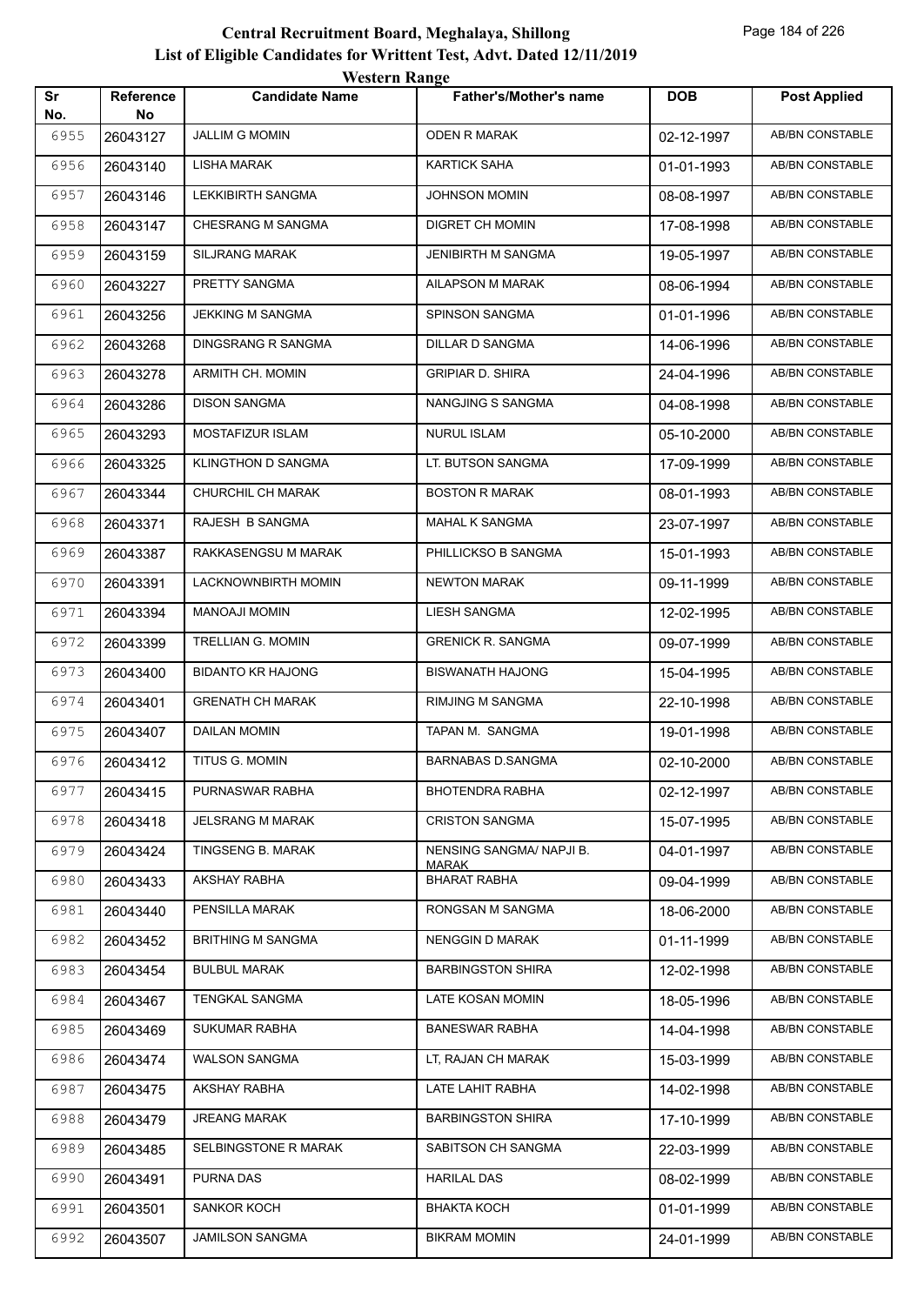|           |                        | western Range              |                                                |            |                        |
|-----------|------------------------|----------------------------|------------------------------------------------|------------|------------------------|
| Sr<br>No. | <b>Reference</b><br>No | <b>Candidate Name</b>      | <b>Father's/Mother's name</b>                  | <b>DOB</b> | <b>Post Applied</b>    |
| 6993      | 26043510               | MOSTAFIZUR AKOND           | ABDUL KHALEK AKOND                             | 10-01-1998 | AB/BN CONSTABLE        |
| 6994      | 26043521               | UTPAL SANGMA               | <b>MATIU SANGMA</b>                            | 01-01-1998 | AB/BN CONSTABLE        |
| 6995      | 26043527               | <b>BRILIAN CH MARAK</b>    | <b>GALJING R MARAK</b>                         | 12-10-1999 | AB/BN CONSTABLE        |
| 6996      | 26043547               | <b>SALMERA CH MARAK</b>    | <b>CHENGSIN T SANGMA</b>                       | 01-03-1993 | <b>AB/BN CONSTABLE</b> |
| 6997      | 26043550               | <b>KREBING CH MARAK</b>    | LATE TRINGSON CH MOMIN                         | 02-08-1995 | AB/BN CONSTABLE        |
| 6998      | 26043556               | <b>GRIKSAL R MARAK</b>     | <b>NEWTON K SANGMA</b>                         | 16-04-1997 | AB/BN CONSTABLE        |
| 6999      | 26043565               | KISHOR CH SANGMA           | <b>CLEMENT G SANGMA</b>                        | 30-04-1998 | AB/BN CONSTABLE        |
| 7000      | 26043574               | BONKAM CH MOMIN            | <b>ISVAIL K SANGMA</b>                         | 03-10-1996 | AB/BN CONSTABLE        |
| 7001      | 26043593               | <b>MENIBIRTH R MARAK</b>   | JAPAN P SANGMA                                 | 27-05-1997 | AB/BN CONSTABLE        |
| 7002      | 26043604               | <b>SAMUEL MARAK</b>        | <b>LATE NEROD SANGMA</b>                       | 19-06-1999 | AB/BN CONSTABLE        |
| 7003      | 26043607               | <b>HAMIL SANGMA</b>        | SATJENG SANGMA                                 | 14-02-1996 | AB/BN CONSTABLE        |
| 7004      | 26043609               | SALSON CH.MOMIN            | SURESH CH. MARAK                               | 09-05-1993 | AB/BN CONSTABLE        |
| 7005      | 26043614               | NIKNANG M SANGMA           | <b>KREDISON G MOMIN</b>                        | 19-08-1996 | AB/BN CONSTABLE        |
| 7006      | 26043619               | SILTERAK CH MARAK          | <b>BIKASH D SANGMA</b>                         | 15-02-2000 | AB/BN CONSTABLE        |
| 7007      | 26043628               | <b>TOKU HAJONG</b>         | <b>HEMEN HAJONG</b>                            | 18-10-1998 | AB/BN CONSTABLE        |
| 7008      | 26043631               | <b>RAKAMSIL MOMIN</b>      | JOHINATH SANGMA                                | 05-02-2000 | AB/BN CONSTABLE        |
| 7009      | 26043635               | <b>RAJIV MARAK</b>         | PROFULA MOMIN/MELLISH MARAK                    | 05-06-1999 | AB/BN CONSTABLE        |
| 7010      | 26043640               | ANAMIKA KOCH               | DAYAL KOCH                                     | 26-08-1993 | AB/BN CONSTABLE        |
| 7011      | 26043644               | RADHA RANI HAJONG          | CHITTARANJAN HAJONG                            | 20-04-1999 | <b>AB/BN CONSTABLE</b> |
| 7012      | 26043652               | SILCHINA CH MOMIN CH MOMIN | <b>SANAN MARAK</b>                             | 04-05-1998 | AB/BN CONSTABLE        |
| 7013      | 26043673               | TENGMAN CH MARAK           | <b>ENENG MARAK</b>                             | 10-12-1994 | AB/BN CONSTABLE        |
| 7014      | 26043684               | <b>DINESH SANGMA</b>       | FATHER.S NAME-KHANESWAR                        | 02-01-1998 | AB/BN CONSTABLE        |
| 7015      | 26043731               | CHERAN .D.MOMIN.           | <u>SANGMA, MOTHER.S.</u><br>CLEANSON.D. MARAJ. | 25-07-1998 | AB/BN CONSTABLE        |
| 7016      | 26043750               | TINGSENG M SANGMA          | <b>MANSENG M MARAK</b>                         | 03-04-1997 | AB/BN CONSTABLE        |
| 7017      | 26043802               | KAPPU D. SANGMA            | MIHIR M. MARAK                                 | 26-07-2000 | AB/BN CONSTABLE        |
| 7018      | 26043804               | SENGMUWER G MOMIN          | <b>WILBARTHSON MARAK</b>                       | 08-06-2000 | AB/BN CONSTABLE        |
| 7019      | 26043812               | ARTIBIRTH D SANGMA         | NIKMI D SANGMA                                 | 12-02-1999 | AB/BN CONSTABLE        |
| 7020      | 26043818               | SENGGRIK B MARAK           | MONA A SANGMA                                  | 29-10-2000 | AB/BN CONSTABLE        |
| 7021      | 26043821               | <b>BONKAM MARAK</b>        | <b>RATJENG G MOMIN</b>                         | 18-10-1995 | AB/BN CONSTABLE        |
| 7022      | 26043829               | WALSRANG MARAK             | JENINGSTONE SANGMA                             | 22-02-1996 | AB/BN CONSTABLE        |
| 7023      | 26043837               | <b>MASHIDUR HUSSAIN</b>    | <b>GOLJAR HUSSAIN</b>                          | 12-03-1999 | AB/BN CONSTABLE        |
| 7024      | 26043839               | RONJON SANGMA              | KORUNA MARAK                                   | 15-12-1999 | AB/BN CONSTABLE        |
| 7025      | 26043845               | <b>GAMSENG R MARAK</b>     | SAMPILSON MOMIN                                | 14-05-1995 | AB/BN CONSTABLE        |
| 7026      | 26043846               | SANJU RABHA                | <b>BILESWAR RABHA</b>                          | 12-09-1999 | AB/BN CONSTABLE        |
| 7027      | 26043867               | <b>CHONSME MOMIN</b>       | PRESILLINE MOMIN                               | 15-10-1999 | AB/BN CONSTABLE        |
| 7028      | 26043875               | JUNU D SANGMA              | KORUNA MARAK                                   | 09-07-1998 | AB/BN CONSTABLE        |
| 7029      | 26043924               | <b>RIKSIN SANGMA</b>       | MAINTAIN M SANGMA                              | 17-04-2000 | AB/BN CONSTABLE        |
| 7030      | 26043929               | SIVA D MARAK               | ANTHONY CH. MARAK                              | 05-02-1996 | AB/BN CONSTABLE        |
|           |                        |                            |                                                |            |                        |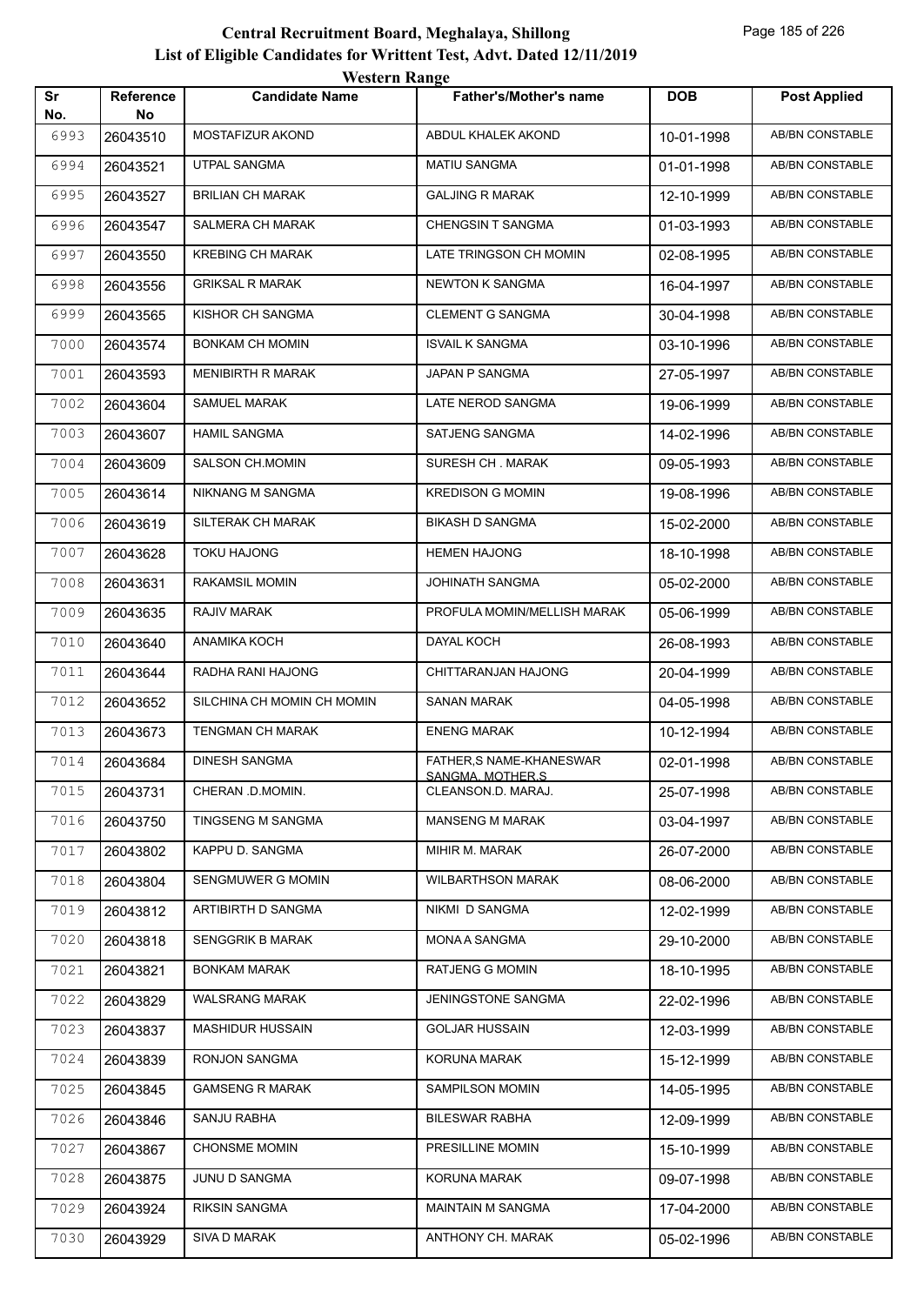|           |                        | WESTEL II INALIZE         |                                  |            |                        |
|-----------|------------------------|---------------------------|----------------------------------|------------|------------------------|
| Sr<br>No. | <b>Reference</b><br>No | <b>Candidate Name</b>     | <b>Father's/Mother's name</b>    | <b>DOB</b> | <b>Post Applied</b>    |
| 7031      | 26043930               | ETNIAR G MOMIN            | <b>TEARSON R MARAK</b>           | 24-04-2000 | <b>AB/BN CONSTABLE</b> |
| 7032      | 26043940               | <b>DIMSENGRIK MARAK</b>   | <b>TRUBIRTHSON SANGMA</b>        | 18-09-1995 | AB/BN CONSTABLE        |
| 7033      | 26043959               | <b>BIBUNSH G MOMIN</b>    | OSWAR K SANGMA                   | 24-08-2000 | AB/BN CONSTABLE        |
| 7034      | 26043984               | <b>SENGCHAT MARAK</b>     | <b>BANGGIN MOMIN</b>             | 13-11-1996 | AB/BN CONSTABLE        |
| 7035      | 26043994               | NEWSEBIUSH R MARAK        | PRANKUMAR S SANGMA               | 28-05-1998 | <b>AB/BN CONSTABLE</b> |
| 7036      | 26044031               | <b>TENGRAM SANGMA</b>     | <b>KRUSENT M. MARAK</b>          | 10-06-1998 | AB/BN CONSTABLE        |
| 7037      | 26044040               | <b>MANEKHA MARAK</b>      | <b>WALPIL MOMIN</b>              | 14-06-1997 | AB/BN CONSTABLE        |
| 7038      | 26044052               | <b>SOMI K MARAK</b>       | APILSON SANGMA                   | 05-08-1997 | AB/BN CONSTABLE        |
| 7039      | 26044057               | <b>BERISTAR MOMIN</b>     | PELBINATH MARAK                  | 28-01-2000 | AB/BN CONSTABLE        |
| 7040      | 26044070               | <b>WISDOM MOMIN</b>       | ROSBELL SANGMA                   | 01-01-2001 | <b>AB/BN CONSTABLE</b> |
| 7041      | 26044084               | <b>RIKCHIBIRTH SANGMA</b> | <b>MAWENG MOMIN</b>              | 07-02-1998 | AB/BN CONSTABLE        |
| 7042      | 26044089               | <b>MOZIDUR ISLAM</b>      | MOHAMMAD HOSSAIN                 | 20-01-1998 | AB/BN CONSTABLE        |
| 7043      | 26044092               | CHUANGCHI M MARAK         | MILLINDRO A SANGMA               | 12-09-1998 | AB/BN CONSTABLE        |
| 7044      | 26044108               | LASMINA K. SANGMA         | LT. WILTHON SANGMA               | 22-08-2000 | AB/BN CONSTABLE        |
| 7045      | 26044110               | SAMANTHING D SANGMA       | KRENITHA D SANGMA                | 22-01-2000 | <b>AB/BN CONSTABLE</b> |
| 7046      | 26044133               | PREMIL R MARAK            | HEMILSON R SANGMA/NENJE R        | 14-03-1998 | AB/BN CONSTABLE        |
| 7047      | 26044146               | CHESRANG D SHIRA          | MARAK<br><b>GIPSENG R SANGMA</b> | 01-01-1999 | AB/BN CONSTABLE        |
| 7048      | 26044151               | <b>RITICK CH SANGMA</b>   | PRINSON M SANGMA                 | 19-03-1999 | AB/BN CONSTABLE        |
| 7049      | 26044157               | WAITINGBIRTH R. MARAK     | MINENDRO SANGMA                  | 05-08-1996 | AB/BN CONSTABLE        |
| 7050      | 26044173               | NOMEN CH KOCH             | ROTNESWAR KOCH                   | 31-08-1997 | AB/BN CONSTABLE        |
| 7051      | 26044186               | SAURAV RABHA              | <b>SUNIRMOL RABHA</b>            | 06-02-1999 | AB/BN CONSTABLE        |
| 7052      | 26044193               | <b>RIKRAK MARAK</b>       | <b>BENARSON CH SANGMA</b>        | 07-08-1995 | AB/BN CONSTABLE        |
| 7053      | 26044196               | <b>KRENASH CH MARAK</b>   | STISON T SANGMA                  | 29-04-1997 | AB/BN CONSTABLE        |
| 7054      | 26044198               | LOGINA CH MOMIN           | <b>KENAN CH MARAK</b>            | 24-01-1998 | AB/BN CONSTABLE        |
| 7055      | 26044213               | ROSBEL MARAK              | <b>DENATH CH MARAK</b>           | 11-03-2000 | AB/BN CONSTABLE        |
| 7056      | 26044225               | <b>MECKRIL SANGMA</b>     | PREDIPSON MARAK                  | 13-03-1995 | AB/BN CONSTABLE        |
| 7057      | 26044228               | RIKSENG K MARAK           | <b>BALWIN K SANGMA</b>           | 16-11-1994 | AB/BN CONSTABLE        |
| 7058      | 26044239               | SILSRANG R. MARAK         | <b>DIRICKSON CH.MARAK</b>        | 06-03-1999 | AB/BN CONSTABLE        |
| 7059      | 26044246               | <b>BHUNJIT RABHA</b>      | <b>DUSTO RABHA</b>               | 06-12-1998 | AB/BN CONSTABLE        |
| 7060      | 26044247               | SHANENDRO M MARAK         | DONENDRO S SANGMA                | 07-01-1997 | AB/BN CONSTABLE        |
| 7061      | 26044254               | MIDUT RABHA               | <b>BHAITI RABHA</b>              | 25-02-1993 | AB/BN CONSTABLE        |
| 7062      | 26044257               | <b>BENUS K MARAK</b>      | <b>KRONITH N SANGMA</b>          | 03-03-1995 | AB/BN CONSTABLE        |
| 7063      | 26044259               | RAKCHISAN SANGMA          | NIRENDRO MARAK                   | 11-09-1994 | AB/BN CONSTABLE        |
| 7064      | 26044268               | <b>BESTIAL CH MARAK</b>   | <b>ENDERSON SANGMA</b>           | 22-08-1996 | AB/BN CONSTABLE        |
| 7065      | 26044269               | LAPIN M MARAK             | NENGBIN G MOMIN                  | 14-06-1998 | AB/BN CONSTABLE        |
| 7066      | 26044293               | KAILASH HAJONG            | LATE SATYENDRA HAJONG            | 08-10-1996 | AB/BN CONSTABLE        |
| 7067      | 26044301               | SENGRAK M SANGMA          | <b>JINO T SANGMA</b>             | 15-02-2000 | AB/BN CONSTABLE        |
| 7068      | 26044306               | <b>BRETHUSH M SANGMA</b>  | <b>HENIAL N ARENGH</b>           | 05-10-1995 | AB/BN CONSTABLE        |
|           |                        |                           |                                  |            |                        |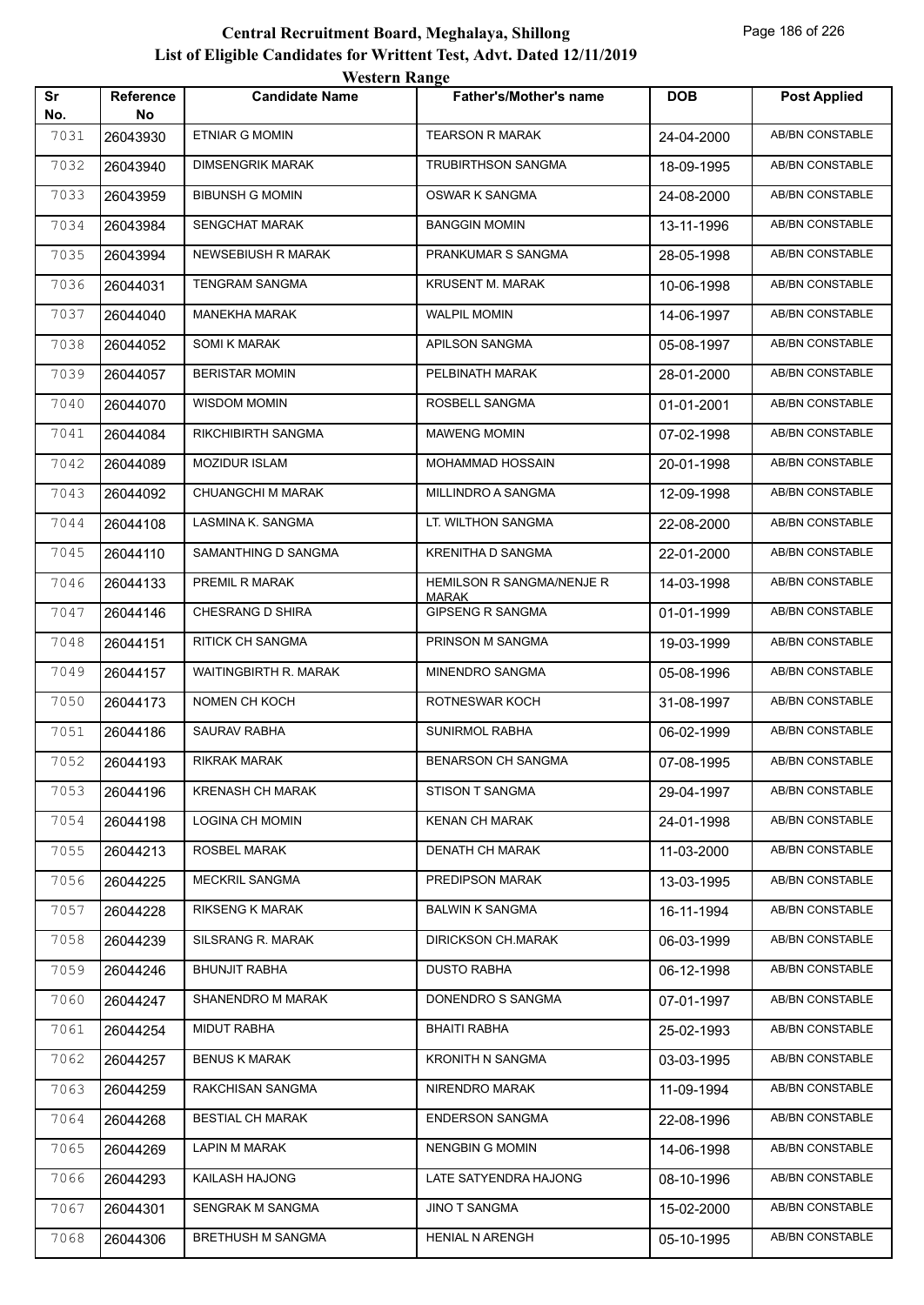|           |                        | <b>Western Range</b>      |                               |            |                        |
|-----------|------------------------|---------------------------|-------------------------------|------------|------------------------|
| Sr<br>No. | <b>Reference</b><br>No | <b>Candidate Name</b>     | <b>Father's/Mother's name</b> | <b>DOB</b> | <b>Post Applied</b>    |
| 7069      | 26044312               | NIKJRANG CH. MARAK        | <b>BILLAN M. SANGMA</b>       | 05-04-1995 | <b>AB/BN CONSTABLE</b> |
| 7070      | 26044318               | <b>JEBIAN G MOMIN</b>     | SONTUSH SANGMA                | 06-01-1997 | <b>AB/BN CONSTABLE</b> |
| 7071      | 26044322               | RAKKIMBER A MARAK         | LT KANSENG M SANGMA           | 16-03-1997 | <b>AB/BN CONSTABLE</b> |
| 7072      | 26044342               | <b>DIKKIMCHI CH MARAK</b> | <b>GONEN M SANGMA</b>         | 07-11-2000 | <b>AB/BN CONSTABLE</b> |
| 7073      | 26044356               | PANGRAK SANGMA            | <b>KESHOR MARAK</b>           | 29-01-1998 | <b>AB/BN CONSTABLE</b> |
| 7074      | 26044361               | SENGBAN T. SANGMA         | MUNNA S. MARAK                | 20-08-1999 | <b>AB/BN CONSTABLE</b> |
| 7075      | 26044366               | <b>BRUNO M SANGMA</b>     | <b>SENGNANG D SANGMA</b>      | 15-10-2000 | AB/BN CONSTABLE        |
| 7076      | 26044375               | CHEANG CH MOMIN           | PREDITH M SANGMA              | 09-07-1997 | <b>AB/BN CONSTABLE</b> |
| 7077      | 26044382               | RADARONJON HAJONG         | <b>GOJANON HAJONG</b>         | 02-10-1997 | <b>AB/BN CONSTABLE</b> |
| 7078      | 26044394               | <b>CLEMENT S SANGMA</b>   | <b>BOISAK CH MOMIN</b>        | 09-07-1996 | AB/BN CONSTABLE        |
| 7079      | 26044401               | NOPANCHI CH MARAK         | <b>NENGMAN G MOMIN</b>        | 28-12-2000 | <b>AB/BN CONSTABLE</b> |
| 7080      | 26044404               | <b>HENDRICK A SANGMA</b>  | <b>BINDU M MARAK</b>          | 05-04-1996 | AB/BN CONSTABLE        |
| 7081      | 26044410               | RETSING S SANGMA          | <b>GENSING M MARAK</b>        | 12-01-1994 | <b>AB/BN CONSTABLE</b> |
| 7082      | 26044422               | SILSENG M SANGMA          | NAMAN D MOMIN                 | 09-11-1998 | <b>AB/BN CONSTABLE</b> |
| 7083      | 26044426               | THERINA S SANGMA          | AKBARSON D SANGMA             | 11-05-1997 | AB/BN CONSTABLE        |
| 7084      | 26044436               | <b>TENGKAM N MARAK</b>    | TOMBELL T SANGMA              | 11-01-2000 | <b>AB/BN CONSTABLE</b> |
| 7085      | 26044444               | <b>TERANI M SANGMA</b>    | <b>MURIN R MARAK</b>          | 15-09-1997 | AB/BN CONSTABLE        |
| 7086      | 26044447               | <b>CHEMERA B MARAK</b>    | LATE DISTAR CH MARAK          | 21-09-1993 | <b>AB/BN CONSTABLE</b> |
| 7087      | 26044480               | <b>HEMTON MARAK</b>       | <b>BILEN SANGMA</b>           | 20-06-1995 | <b>AB/BN CONSTABLE</b> |
| 7088      | 26044482               | BRATNAWELLA SANGMA        | <b>RENNA S MARAK</b>          | 06-03-1994 | <b>AB/BN CONSTABLE</b> |
| 7089      | 26044509               | KRISHAN R MARAK           | <b>BEWITHSON MARAK</b>        | 04-02-1998 | AB/BN CONSTABLE        |
| 7090      | 26044529               | NOERA SANGMA              | ATTENDSING SANGMA             | 23-02-2000 | <b>AB/BN CONSTABLE</b> |
| 7091      | 26044531               | SENGMATH M SANGMA         | <b>DENI M MARAK</b>           | 25-11-1995 | AB/BN CONSTABLE        |
| 7092      | 26044541               | ROMIO R. MARAK            | <b>IUCLIDE N. SANGMA</b>      | 28-03-1999 | AB/BN CONSTABLE        |
| 7093      | 26044557               | <b>HUNUK R MARAK</b>      | ROBEN T SANGMA                | 27-03-2000 | AB/BN CONSTABLE        |
| 7094      | 26044565               | <b>SUSMITA HAJONG</b>     | SUDANGSO HAJONG               | 05-11-1998 | AB/BN CONSTABLE        |
| 7095      | 26044603               | CHEKAM M MARAK            | WATSENG D. SANGMA             | 06-02-1999 | AB/BN CONSTABLE        |
| 7096      | 26044605               | RICKY A SANGMA            | <b>BALWIN MARAK</b>           | 26-06-1994 | AB/BN CONSTABLE        |
| 7097      | 26044626               | RAJU S SANGMA             | DOROTI S SANGMA               | 18-12-1998 | AB/BN CONSTABLE        |
| 7098      | 26044641               | SENGJRANG SANGMA          | SIKENDRO CH MARAK             | 30-10-1996 | AB/BN CONSTABLE        |
| 7099      | 26044648               | ELEGEORGE MARAK           | NABILLEND SANGMA              | 31-12-1996 | AB/BN CONSTABLE        |
| 7100      | 26044659               | <b>BITDHO RABHA</b>       | <b>ERISON RABHA</b>           | 06-06-1998 | AB/BN CONSTABLE        |
| 7101      | 26044660               | ESTER A. SANGMA           | LATE. LUKAS M. SANGMA         | 20-11-1993 | AB/BN CONSTABLE        |
| 7102      | 26044661               | <b>DEVID HAJONG</b>       | SUBHODHAN HAJONG              | 15-01-1997 | AB/BN CONSTABLE        |
| 7103      | 26044669               | KOLLINGBIRTH M SANGMA     | <b>GOMILSON G MOMIN</b>       | 24-09-2000 | AB/BN CONSTABLE        |
| 7104      | 26044682               | <b>TAMSENG CH MOMIN</b>   | POLBATH CH MARAK              | 21-12-1995 | AB/BN CONSTABLE        |
| 7105      | 26044687               | <b>BALITH CH. MARAK</b>   | RONJING SANGMA                | 03-11-1996 | AB/BN CONSTABLE        |
| 7106      | 26044703               | ANANMIKA SANGMA           | <b>GRENINGSTONE O SANGMA</b>  | 11-06-2000 | AB/BN CONSTABLE        |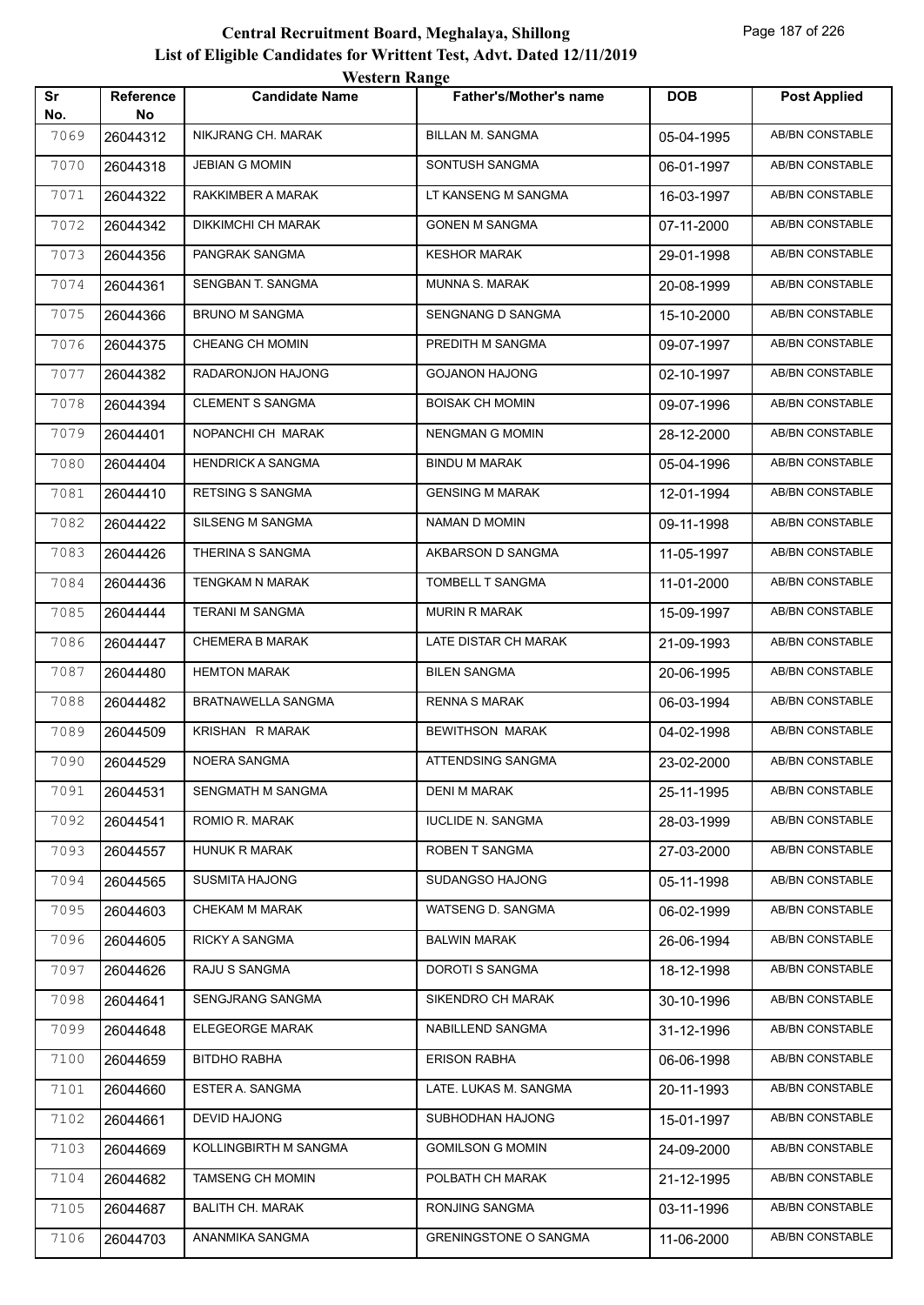| Sr          | Reference      | <b><i>HUSIGER RAREC</i></b><br><b>Candidate Name</b> | <b>Father's/Mother's name</b>              | <b>DOB</b> | <b>Post Applied</b>    |
|-------------|----------------|------------------------------------------------------|--------------------------------------------|------------|------------------------|
| No.<br>7107 | No<br>26044714 | <b>KRISH RABHA</b>                                   | <b>DINESH RABHA</b>                        | 06-04-2000 | <b>AB/BN CONSTABLE</b> |
| 7108        | 26044719       | MINGSENG ARENGH                                      | <b>MALTO SANGMA</b>                        | 09-09-1998 | AB/BN CONSTABLE        |
| 7109        | 26044746       | ANGKARTH MOMIN                                       | <b>KANBAR MARAK</b>                        | 20-06-1997 | AB/BN CONSTABLE        |
| 7110        | 26044752       | ARNIKA M MARAK                                       | SANJING D SANGMA                           | 01-01-1993 | AB/BN CONSTABLE        |
| 7111        | 26044762       | SENGKAN CH MARAK                                     | <b>MERASON A SANGMA</b>                    | 31-12-1999 | <b>AB/BN CONSTABLE</b> |
| 7112        | 26044778       | ARMSTRONG MARAK                                      | LUSITHA MARAK                              | 05-06-1999 | AB/BN CONSTABLE        |
| 7113        | 26044820       | SAPBISH CH MARAK                                     | BORTH D SANGMA                             | 26-01-1995 | AB/BN CONSTABLE        |
| 7114        | 26044823       | SALGIRA CH MOMIN                                     | RINGBAN M MARAK                            | 13-01-1996 | AB/BN CONSTABLE        |
| 7115        | 26044829       | RAKAM B MARAK                                        | SINGJENG CH SANGMA                         | 13-03-1999 | AB/BN CONSTABLE        |
| 7116        | 26044838       | SAKLIN MOSTAQUE HUSSAIN                              | <b>MAHMUD HUSSAIN</b>                      | 29-11-2000 | AB/BN CONSTABLE        |
| 7117        | 26044867       | RANILLA D SANGMA                                     | MONESH D SANGMA                            | 02-07-1994 | AB/BN CONSTABLE        |
|             |                | <b>KREMIN SANGMA</b>                                 | <b>HELIN SANGMA</b>                        |            | AB/BN CONSTABLE        |
| 7118        | 26044892       |                                                      |                                            | 17-04-1998 |                        |
| 7119        | 26044897       | <b>SILSRANG M MARAK</b>                              | <b>JEPARSON</b>                            | 10-04-1995 | AB/BN CONSTABLE        |
| 7120        | 26044908       | <b>BABUL SANGMA</b>                                  | KOLINDRO MARAK                             | 02-01-1996 | AB/BN CONSTABLE        |
| 7121        | 26044912       | <b>JOSTVIEW D SANGMA</b>                             | DRINGWATH D MARAK                          | 29-08-2000 | AB/BN CONSTABLE        |
| 7122        | 26044913       | WALNANG CH SANGMA                                    | NIKASH D SHIRA                             | 03-01-1996 | AB/BN CONSTABLE        |
| 7123        | 26044916       | TENGSIL R. MARAK                                     | JACOB CH. SANGMA/ SELINA R<br><b>MARAK</b> | 05-01-2000 | AB/BN CONSTABLE        |
| 7124        | 26044917       | TRENITH CH SANGMA                                    | KOLNETH CH MARAK                           | 18-11-1996 | AB/BN CONSTABLE        |
| 7125        | 26044941       | LEOCHIN B SANGMA                                     | SHRI. DONEN A SANGMA                       | 14-08-1994 | AB/BN CONSTABLE        |
| 7126        | 26044971       | <b>LYANG CH MARAK</b>                                | KANAI SANGMA                               | 14-09-1998 | AB/BN CONSTABLE        |
| 7127        | 26044975       | BOKARTING M MARAK                                    | NECODEMUS CH MOMIN                         | 03-01-1998 | AB/BN CONSTABLE        |
| 7128        | 26044990       | ALVARITHA K SANGMA                                   | JECKILLSON MOMIN                           | 15-03-1998 | AB/BN CONSTABLE        |
| 7129        | 26044996       | SENGKAR SANGMA                                       | <b>HELIN SANGMA</b>                        | 17-04-2000 | AB/BN CONSTABLE        |
| 7130        | 26045001       | JONYCLEBARTH M MARAK                                 | PERISON SANGMA                             | 28-12-2000 | AB/BN CONSTABLE        |
| 7131        | 26045012       | <b>BATHMESH G.MOMIN</b>                              | ROSHINGTHON N.MARAK                        | 23-05-1999 | AB/BN CONSTABLE        |
| 7132        | 26045016       | <b>GRIKSAL N SANGMA</b>                              | LT, ROSBELT M SANGMA                       | 18-09-1999 | AB/BN CONSTABLE        |
| 7133        | 26045018       | CILMA D SHIRA                                        | <b>MENIKSON N SANGMA</b>                   | 29-10-1997 | AB/BN CONSTABLE        |
| 7134        | 26045021       | SALANGKA N MARAK                                     | SHRI. BICKING M SANGMA                     | 04-08-2000 | AB/BN CONSTABLE        |
| 7135        | 26045022       | <b>BRESUWEL CH MARAK</b>                             | PRODIP D SANGMA                            | 01-01-1993 | AB/BN CONSTABLE        |
| 7136        | 26045096       | <b>HANKY MOMIN</b>                                   | PRIJIPSON SANGMA                           | 05-08-2000 | AB/BN CONSTABLE        |
| 7137        | 26045107       | LAKBATH R. MARAK                                     | TOMANG R. SANGMA                           | 06-02-1994 | AB/BN CONSTABLE        |
| 7138        | 26045109       | <b>GANDIRA D SHIRA</b>                               | PEBITH M SANGMA                            | 02-10-1998 | AB/BN CONSTABLE        |
| 7139        | 26045116       | TENGRIK T SANGMA                                     | HARBIN G MOMIN / NILASH T<br><b>SANGMA</b> | 26-11-1999 | AB/BN CONSTABLE        |
| 7140        | 26045120       | PITILSON S SANGMA                                    | <b>DILJING CH MARAK</b>                    | 10-04-1998 | AB/BN CONSTABLE        |
| 7141        | 26045126       | JECKUIL D SANGMA                                     | PROBINSON MARAK                            | 17-02-1999 | AB/BN CONSTABLE        |
| 7142        | 26045186       | ADWARD CH MARAK                                      | KOPIL T SANGMA                             | 09-07-1996 | AB/BN CONSTABLE        |
| 7143        | 26045189       | JUGAL RABHA                                          | <b>TORGESH RABHA</b>                       | 02-01-1998 | AB/BN CONSTABLE        |
| 7144        | 26045193       | <b>ELBITHA G MOMIN</b>                               | <b>GANSENG M SANGMA</b>                    | 18-01-1993 | AB/BN CONSTABLE        |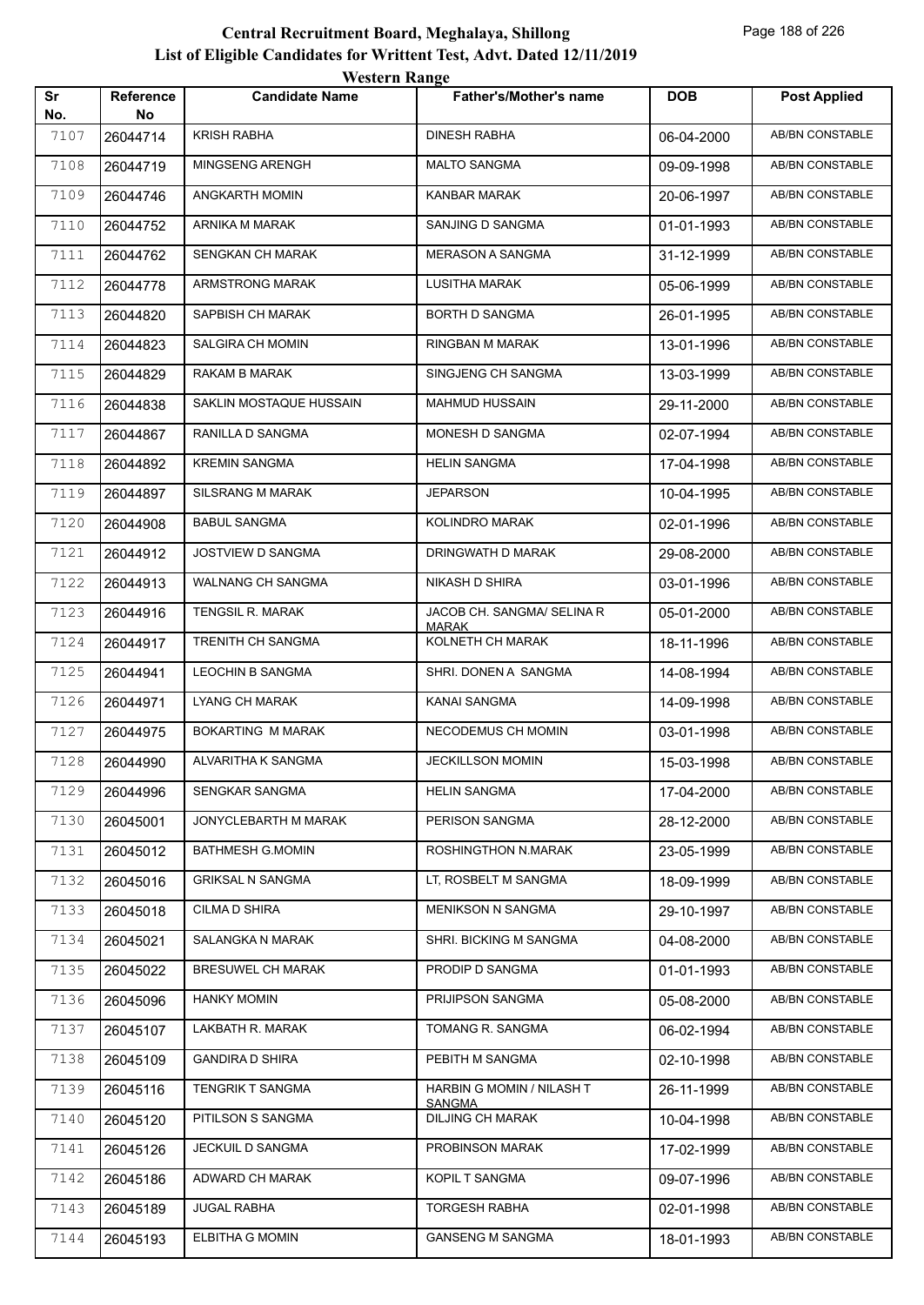| Sr          | <b>Reference</b> | <b>TUGILI IVANEL</b><br><b>Candidate Name</b> | <b>Father's/Mother's name</b>                     | <b>DOB</b> | <b>Post Applied</b>    |
|-------------|------------------|-----------------------------------------------|---------------------------------------------------|------------|------------------------|
| No.<br>7145 | No               | KALIT CH. MARAK                               | MENASON CH. SANGMA                                |            | AB/BN CONSTABLE        |
|             | 26045204         | <b>JINA MARAK</b>                             | GETNA N. SANGMA                                   | 13-09-1998 | AB/BN CONSTABLE        |
| 7146        | 26045209         |                                               |                                                   | 17-12-1993 |                        |
| 7147        | 26045210         | PILAT M. SANGMA                               | ROSENSING D. SANGMA                               | 03-02-1999 | AB/BN CONSTABLE        |
| 7148        | 26045213         | CRINSBIL G MARAK                              | SETNAN R MARAK                                    | 12-09-1996 | AB/BN CONSTABLE        |
| 7149        | 26045218         | AJA A SANGMA                                  | <b>BINESH M MARAK</b>                             | 24-01-1993 | AB/BN CONSTABLE        |
| 7150        | 26045240         | DIKCHE A SANGMA                               | LT HAMILSON D SANGMA                              | 16-12-2000 | <b>AB/BN CONSTABLE</b> |
| 7151        | 26045248         | SALKISBATH D SANGMA                           | <b>LIVING CH MARAK</b>                            | 02-09-2000 | <b>AB/BN CONSTABLE</b> |
| 7152        | 26045252         | MINIMERY R. SANGMA                            | SHRI. ALBINATH M. SANGMA                          | 23-02-1998 | AB/BN CONSTABLE        |
| 7153        | 26045261         | TANGSRANG N                                   | ARENGH                                            | 23-04-1993 | AB/BN CONSTABLE        |
| 7154        | 26045270         | KISON RABHA                                   | BODHIR RABHA                                      | 16-11-1998 | AB/BN CONSTABLE        |
| 7155        | 26045287         | NOANCHI A. SANGMA                             | PRODESH M. SANGMA                                 | 05-01-1998 | AB/BN CONSTABLE        |
| 7156        | 26045295         | BONTERA CH MOMIN                              | GITA CH MOMIN                                     | 30-11-1994 | AB/BN CONSTABLE        |
| 7157        | 26045332         | PHABIAN B SANGMA                              | <b>GINAL M MARAK</b>                              | 03-10-2000 | AB/BN CONSTABLE        |
| 7158        | 26045333         | <b>APILSTON MARAK</b>                         | <b>HASIM MARAK</b>                                | 24-09-1999 | AB/BN CONSTABLE        |
| 7159        | 26045340         | <b>NABIN RABHA</b>                            | NATHENDRA RABHA                                   | 05-04-1999 | AB/BN CONSTABLE        |
| 7160        | 26045361         | ALIAN SALJRANG CH MARAK                       | LT, SUDINDRO SANGMA                               | 05-02-1995 | <b>AB/BN CONSTABLE</b> |
| 7161        | 26045366         | AGRIMCHEAN CH MARAK                           | LT. WALLACE M SANGMA                              | 30-09-1995 | <b>AB/BN CONSTABLE</b> |
| 7162        | 26045367         | NAHUM B MARAK                                 | PROLOY CH SANGMA                                  | 25-06-2000 | <b>AB/BN CONSTABLE</b> |
| 7163        | 26045375         | <b>ARTISH MARAK</b>                           | ARPINATH SANGMA                                   | 24-09-1999 | AB/BN CONSTABLE        |
| 7164        | 26045401         | WALJHAGRING N SANGMA                          | LENIAN MARAK                                      | 26-08-2000 | AB/BN CONSTABLE        |
| 7165        | 26045402         | <b>WETNIBIRTH MARAK</b>                       | <b>NERSON MARAK</b>                               | 10-09-1999 | AB/BN CONSTABLE        |
| 7166        | 26045405         | LASTONE N SANGMA                              | <b>HUSEN R MARAK</b>                              | 30-11-1997 | AB/BN CONSTABLE        |
| 7167        | 26045448         | <b>KIRAN RABHA</b>                            | DHUKURAM RABHA                                    | 14-04-1997 | AB/BN CONSTABLE        |
| 7168        | 26045470         | SALGRAK R. MARAK                              | MANJENG SANGMA                                    | 11-07-1997 | AB/BN CONSTABLE        |
| 7169        | 26045475         | JASENG A SANGMA                               | LASPOTH CH MARAK                                  | 26-04-1999 | AB/BN CONSTABLE        |
| 7170        | 26045508         | ALISHA G MOMIN                                | LETTLE T SANGMA                                   | 03-09-1995 | AB/BN CONSTABLE        |
| 7171        | 26045528         | RAKSAL K MARAK                                | EJECKIEL SANGMA                                   | 16-07-1996 | AB/BN CONSTABLE        |
| 7172        | 26045530         | CHINTU M. SANGMA                              | ROMENDRO N. SANGMA                                | 02-03-2000 | AB/BN CONSTABLE        |
| 7173        | 26045541         | PENITHER MOMIN                                | JOHENDRO MARAK                                    | 05-05-1996 | AB/BN CONSTABLE        |
| 7174        | 26045552         | TENGSU S SANGMA                               | <b>BADID B SANGMA</b>                             | 12-11-1999 | AB/BN CONSTABLE        |
| 7175        | 26045564         | RAKNANG SANGMA                                | <b>GEPTON G. MOMIN(ARMY</b><br><b>RETIREMENT)</b> | 25-02-1997 | AB/BN CONSTABLE        |
| 7176        | 26045567         | <b>FRENCIAL R MARAK</b>                       | FRANCLINE K SANGMA                                | 03-02-1993 | AB/BN CONSTABLE        |
| 7177        | 26045602         | JAJEL N MARAK                                 | NILCHON G MOMIN                                   | 09-12-1997 | AB/BN CONSTABLE        |
| 7178        | 26045645         | JERUBELL N ARENGH                             | <b>AGUTH M MOMIN</b>                              | 10-08-1999 | AB/BN CONSTABLE        |
| 7179        | 26045665         | JIKU W. SANGMA                                | <b>ELBELSON MARAK</b>                             | 11-10-1996 | AB/BN CONSTABLE        |
| 7180        | 26045678         | MUKESH HAJONG                                 | RATNESWAR HAJONG                                  | 17-07-1998 | AB/BN CONSTABLE        |
| 7181        | 26045695         | ANUWAR R MARAK                                | <b>MACKFORD M SANGMA</b>                          | 09-10-1996 | AB/BN CONSTABLE        |
| 7182        | 26045754         | <b>HARDING A SANGMA</b>                       | TIMBI N MARAK                                     | 25-12-1997 | AB/BN CONSTABLE        |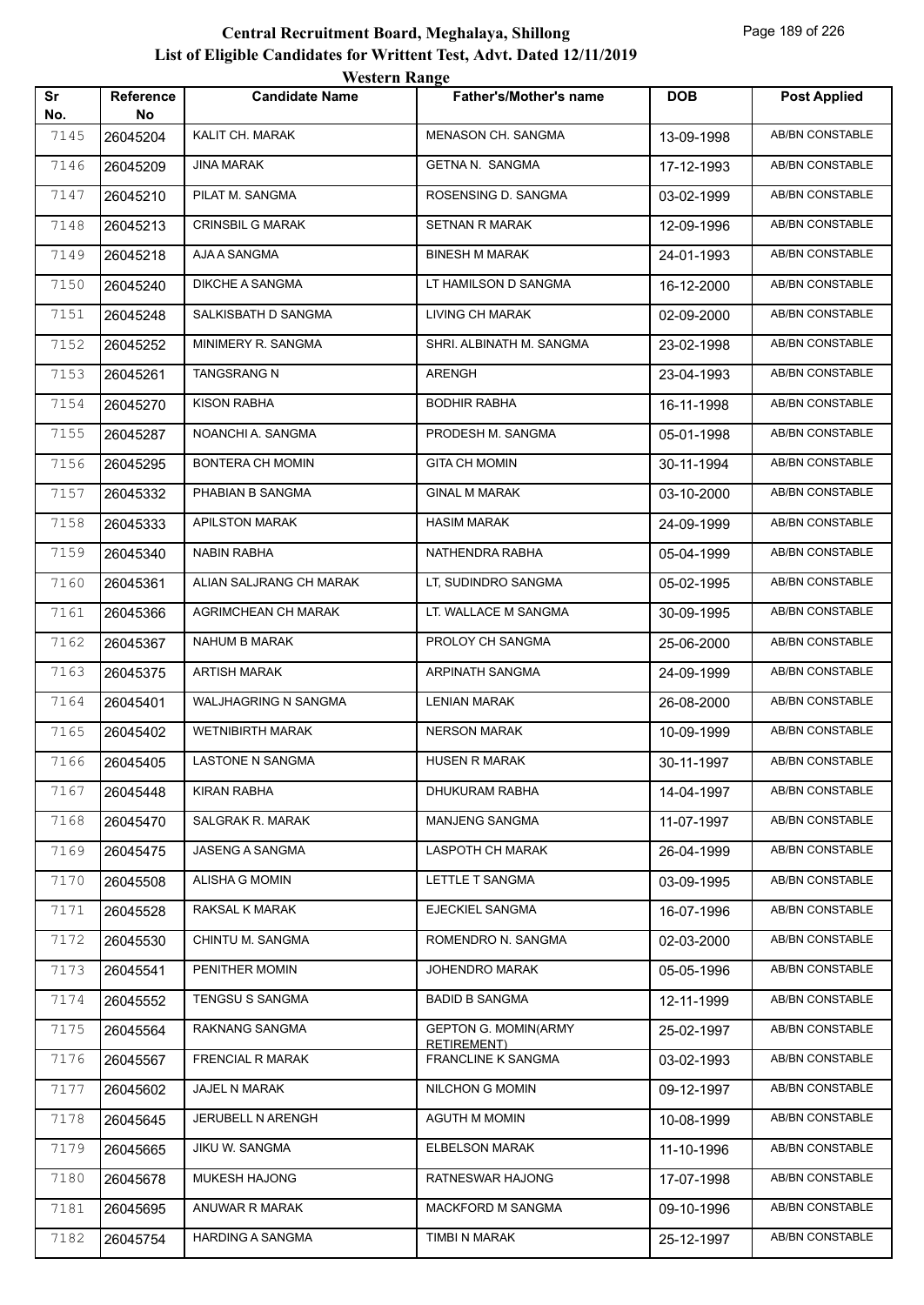| Sr<br>No. | Reference<br>No | <i>Western Kange</i><br><b>Candidate Name</b> | <b>Father's/Mother's name</b>             | <b>DOB</b> | <b>Post Applied</b>    |
|-----------|-----------------|-----------------------------------------------|-------------------------------------------|------------|------------------------|
| 7183      | 26045773        | <b>BIPLOB KOCH</b>                            | LT RAMENDRA CH KOCH                       | 01-02-1994 | <b>AB/BN CONSTABLE</b> |
| 7184      | 26045792        | ARKIN R MARAK                                 | TIPARSON CH MARAK                         | 05-10-1997 | AB/BN CONSTABLE        |
| 7185      | 26045794        | ROBIN CH MARAK                                | <b>WILAN M SANGMA</b>                     | 01-06-1995 | AB/BN CONSTABLE        |
| 7186      | 26045808        | <b>TRESINGBIRTH R MARAK</b>                   | JOHN MARAK                                | 30-08-1999 | AB/BN CONSTABLE        |
| 7187      | 26045812        | <b>BALNANG R MARAK</b>                        | <b>MINCHANG M SANGMA</b>                  | 06-06-1995 | <b>AB/BN CONSTABLE</b> |
| 7188      | 26045813        | SILSRANG G. MOMIN                             | <b>LESENDRO MARAK</b>                     | 13-06-1993 | AB/BN CONSTABLE        |
| 7189      | 26045819        | SAHANA A. SANGMA                              | (LT) SHRI LOLIN .D. SANGMA                | 26-10-1996 | AB/BN CONSTABLE        |
| 7190      | 26045855        | CHRISTAR A SANGMA SANGMA                      | <b>HAMILSON D SANGMA</b>                  | 30-01-1997 | AB/BN CONSTABLE        |
| 7191      | 26045868        | RIKCHAK N SANGMA                              | <b>LEVISON SANGMA</b>                     | 09-03-1999 | AB/BN CONSTABLE        |
| 7192      | 26045877        | <b>CHONRAM SANGMA</b>                         | <b>KRUSENT M. MARAK</b>                   | 20-05-1999 | AB/BN CONSTABLE        |
| 7193      | 26045878        | AMBRUSH D MOMIN                               | POLESON R MARAK/ENELLIA D                 | 24-04-2000 | AB/BN CONSTABLE        |
| 7194      | 26045887        | RINGRANG T SANGMA                             | <b>MOMIN</b><br><b>GATJENSON CH MARAK</b> | 08-03-1997 | AB/BN CONSTABLE        |
| 7195      | 26045948        | <b>RONIT HAJONG</b>                           | <b>SUDEP HAJONG</b>                       | 11-09-2000 | AB/BN CONSTABLE        |
| 7196      | 26046007        | <b>SIMRAT MARAK</b>                           | KILLINGSTON SANGMA                        | 22-03-1999 | AB/BN CONSTABLE        |
| 7197      | 26046029        | <b>METHIL SANGMA</b>                          | BAGAN.S.MARAK                             | 18-08-2000 | AB/BN CONSTABLE        |
| 7198      | 26046044        | REAL TANGKAN MOMIN                            | JEMSTER SANGMA/ PRECILINA<br><b>MOMIN</b> | 09-05-1994 | AB/BN CONSTABLE        |
| 7199      | 26046067        | CHEJANG BILCHAM M. SANGMA                     | <b>BENEDIK MARAK</b>                      | 30-09-1999 | AB/BN CONSTABLE        |
| 7200      | 26046080        | RIKRAK N MARAK                                | KIOLIN A SANGMA                           | 14-04-1998 | AB/BN CONSTABLE        |
| 7201      | 26046085        | DILLAMBER MARAK                               | RANJITH N SANGMA                          | 07-08-1996 | AB/BN CONSTABLE        |
| 7202      | 26046094        | TANGRAK SANGMA                                | <b>JONY A SANGMA</b>                      | 26-08-1996 | AB/BN CONSTABLE        |
| 7203      | 26046104        | JEBULUN SANGMA                                | <b>JOMICKSON A SANGMA</b>                 | 23-03-1999 | AB/BN CONSTABLE        |
| 7204      | 26046118        | <b>SINGSENG B MARAK</b>                       | RINGSON A SANGMA                          | 15-04-1993 | AB/BN CONSTABLE        |
| 7205      | 26046131        | SENGSRANG A SANGMA                            | NONJILISH A SANGMA                        | 09-05-1999 | AB/BN CONSTABLE        |
| 7206      | 26046147        | <b>SENGRIK R MARAK</b>                        | <b>GRINATH SANGMA</b>                     | 15-10-1997 | AB/BN CONSTABLE        |
| 7207      | 26046158        | MICKYBIRTH K. MARAK                           | PISHIN CH. MARAK                          | 13-09-2000 | AB/BN CONSTABLE        |
| 7208      | 26046161        | PITTOR M SANGMA                               | <b>GAWAN MARAK</b>                        | 02-03-1997 | AB/BN CONSTABLE        |
| 7209      | 26046163        | AHAD ALOM                                     | <b>AMIRUL ISLAM</b>                       | 20-12-1999 | AB/BN CONSTABLE        |
| 7210      | 26046172        | <b>GASENG B. MARAK</b>                        | <b>HEBITHSON SANGMA</b>                   | 01-10-1998 | AB/BN CONSTABLE        |
| 7211      | 26046183        | PRINCEBIRTH B MARAK                           | <b>HENSON A SANGMA</b>                    | 12-02-1998 | AB/BN CONSTABLE        |
| 7212      | 26046193        | SANDILLA B. MARAK                             | <b>HEBITHSON SANGMA</b>                   | 08-12-1998 | AB/BN CONSTABLE        |
| 7213      | 26046211        | SONOK RABHA                                   | LT PROFULLA RABHA                         | 25-04-1994 | AB/BN CONSTABLE        |
| 7214      | 26046220        | SENGKAM S``` SANGMA                           | OMATH M MARAK                             | 16-02-1997 | AB/BN CONSTABLE        |
| 7215      | 26046227        | SANTE D SANGMA                                | WAISON A SANGMA                           | 05-02-1996 | AB/BN CONSTABLE        |
| 7216      | 26046228        | CHERAK CH. MARAK                              | REGNATH N. MARAK                          | 01-01-1996 | AB/BN CONSTABLE        |
| 7217      | 26046274        | SILCHIRA K MARAK                              | AKASH C MARAK                             | 26-11-2000 | AB/BN CONSTABLE        |
| 7218      | 26046309        | TRUWING R MARAK                               | <b>OLINDRA MOMIN</b>                      | 07-05-1993 | AB/BN CONSTABLE        |
| 7219      | 26046317        | <b>EJICK SANGMA</b>                           | JOLENDRO SANGMA                           | 23-12-1998 | AB/BN CONSTABLE        |
| 7220      | 26046335        | TAKKIM D MARAK                                | ORUN S MOMIN                              | 03-05-1999 | AB/BN CONSTABLE        |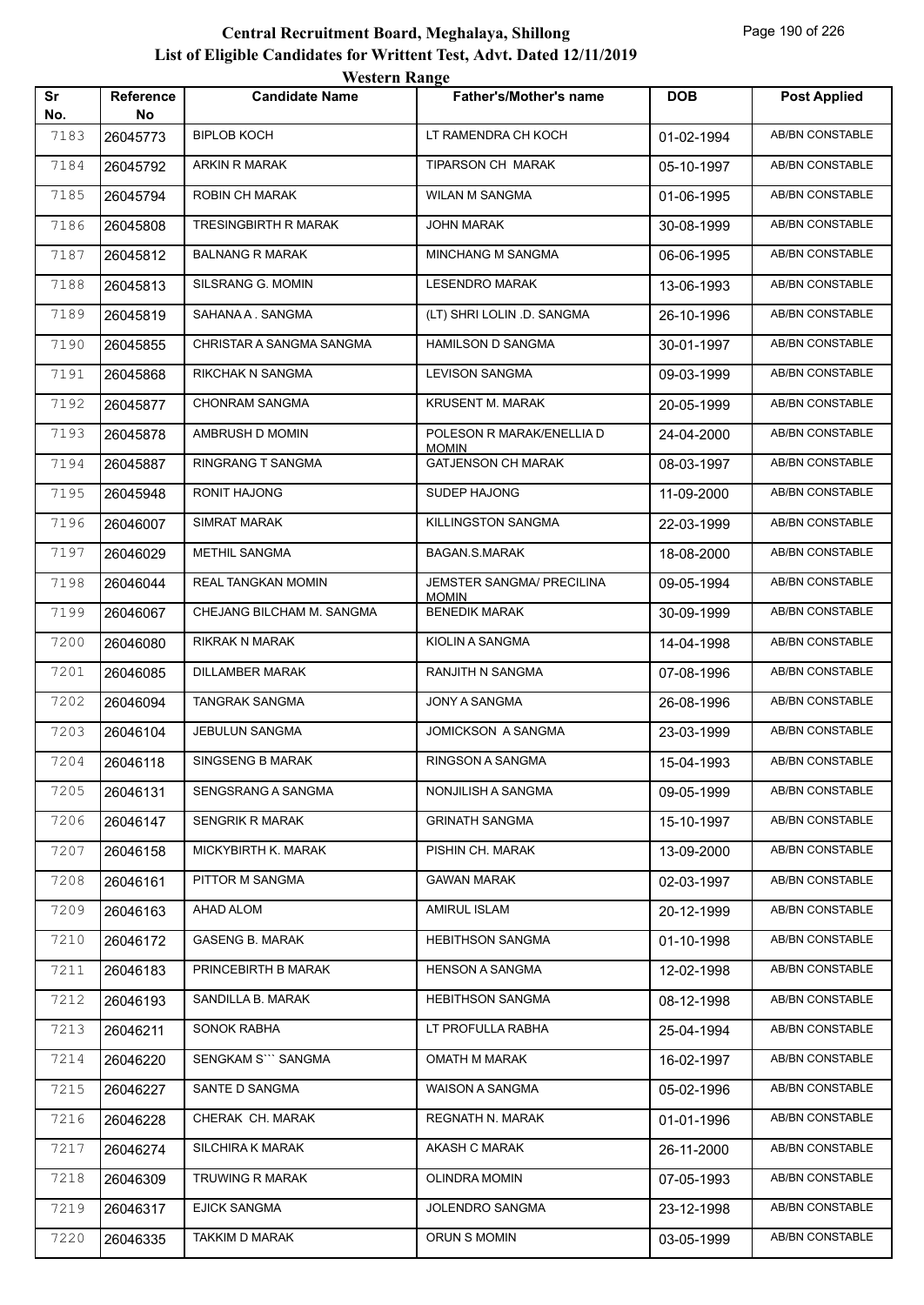|           |                        | <b>Western Range</b>           |                                               |            |                        |  |  |
|-----------|------------------------|--------------------------------|-----------------------------------------------|------------|------------------------|--|--|
| Sr<br>No. | <b>Reference</b><br>No | <b>Candidate Name</b>          | <b>Father's/Mother's name</b>                 | <b>DOB</b> | <b>Post Applied</b>    |  |  |
| 7221      | 26046344               | PRENSILINA CH. SANGMA          | SIMON A MARAK/ PREJOLINA CH.<br><b>SANGMA</b> | 02-03-1999 | <b>AB/BN CONSTABLE</b> |  |  |
| 7222      | 26046356               | <b>BALSENG MARAK</b>           | <b>GONJING R SANGMA</b>                       | 10-10-1997 | AB/BN CONSTABLE        |  |  |
| 7223      | 26046376               | CHENIA K. SANGMA               | SABITA SANGMA                                 | 11-04-1993 | <b>AB/BN CONSTABLE</b> |  |  |
| 7224      | 26046382               | PEACHPEAR M SANGMA             | <b>JESHIL M SANGMA</b>                        | 23-01-1998 | <b>AB/BN CONSTABLE</b> |  |  |
| 7225      | 26046398               | <b>CHENGSIN CH MARAK</b>       | <b>LEONATH D SANGMA</b>                       | 04-06-1994 | <b>AB/BN CONSTABLE</b> |  |  |
| 7226      | 26046410               | SENGSIL B. MARAK               | KRAIBI CH. SANGMA                             | 16-08-2000 | AB/BN CONSTABLE        |  |  |
| 7227      | 26046424               | <b>JOKSANA RABHA</b>           | <b>GOHINDRO RABHA</b>                         | 16-06-1997 | AB/BN CONSTABLE        |  |  |
| 7228      | 26046432               | <b>XAVIER CH MARAK</b>         | LATE PITER D. SANGMA                          | 10-05-1995 | <b>AB/BN CONSTABLE</b> |  |  |
| 7229      | 26046451               | WILLIAM CARRY R MARAK          | <b>BLONATH M SANGMA</b>                       | 01-03-2000 | <b>AB/BN CONSTABLE</b> |  |  |
| 7230      | 26046463               | RITCHARD CH SANGMA             | <b>JOSEPH D SHIRA</b>                         | 02-01-1998 | AB/BN CONSTABLE        |  |  |
| 7231      | 26046477               | <b>ALNATH CH MARAK</b>         | <b>NIKKIL A SANGMA</b>                        | 21-03-1997 | AB/BN CONSTABLE        |  |  |
| 7232      | 26046480               | MAXWELL D MARAK                | ABARSON M SANGMA                              | 27-10-1997 | <b>AB/BN CONSTABLE</b> |  |  |
| 7233      | 26046488               | TENGMERA M SANGMA              | <b>WILLITSON CH MARAK</b>                     | 04-06-1995 | <b>AB/BN CONSTABLE</b> |  |  |
| 7234      | 26046511               | LUCYANA CH MOMIN               | BRITINGTONE D MARAK                           | 13-02-1998 | <b>AB/BN CONSTABLE</b> |  |  |
| 7235      | 26046524               | <b>KRETERSON BOLWARI MARAK</b> | <b>LIPTON G SANGMA</b>                        | 18-01-1999 | AB/BN CONSTABLE        |  |  |
| 7236      | 26046540               | <b>RAJESHOR MARAK</b>          | <b>JINDRO SANGMA</b>                          | 15-03-1998 | <b>AB/BN CONSTABLE</b> |  |  |
| 7237      | 26046562               | <b>TREJITH CH MARAK</b>        | <b>WALLISTON D SANGMA</b>                     | 13-09-1999 | AB/BN CONSTABLE        |  |  |
| 7238      | 26046573               | <b>KRISBINA CH MARAK</b>       | <b>MUJEN M SANGMA</b>                         | 23-10-1997 | <b>AB/BN CONSTABLE</b> |  |  |
| 7239      | 26046583               | NIDHO CH. MOMIN                | LILLINGSTONE A. SANGMA                        | 06-12-2000 | <b>AB/BN CONSTABLE</b> |  |  |
| 7240      | 26046587               | <b>SENGRIK SANGMA</b>          | CORNERPRAYER SANGMA                           | 07-04-1995 | AB/BN CONSTABLE        |  |  |
| 7241      | 26046626               | <b>SUNIL SANGMA</b>            | <b>SOMIK MARAK</b>                            | 15-02-1995 | <b>AB/BN CONSTABLE</b> |  |  |
| 7242      | 26046629               | SAMITHA M SANGMA               | <b>LESSIN CH MARAK</b>                        | 15-03-1999 | AB/BN CONSTABLE        |  |  |
| 7243      | 26046638               | RIKSAN SANGMA                  | MANUEL G MOMIN                                | 02-09-1995 | AB/BN CONSTABLE        |  |  |
| 7244      | 26046655               | DINGJILLA M SANGMA             | SENGBOT CH MARAK                              | 03-10-1998 | AB/BN CONSTABLE        |  |  |
| 7245      | 26046657               | KILSENG M SANGMA               | <b>KEDIK B MARAK</b>                          | 12-05-1998 | AB/BN CONSTABLE        |  |  |
| 7246      | 26046673               | <b>BHULBUL ARENGH</b>          | ADMOLLINA N. ARENGH                           | 10-11-1994 | AB/BN CONSTABLE        |  |  |
| 7247      | 26046724               | SULITHA B SANGMA               | <b>RUNIN M MARAK</b>                          | 06-07-1996 | AB/BN CONSTABLE        |  |  |
| 7248      | 26046731               | <b>GITCHO CH MARAK</b>         | SHAMU R MARAK                                 | 05-06-1994 | AB/BN CONSTABLE        |  |  |
| 7249      | 26046746               | RABI N SANGMA                  | PROLIP A SANGMA                               | 30-08-1997 | AB/BN CONSTABLE        |  |  |
| 7250      | 26046764               | PONITA HAJONG                  | CHITARANJAN HAJONG                            | 11-10-1996 | AB/BN CONSTABLE        |  |  |
| 7251      | 26046787               | <b>BALSRANG SANGMA</b>         | <b>GASUK SANGMA</b>                           | 03-08-2000 | AB/BN CONSTABLE        |  |  |
| 7252      | 26046819               | JUNCHI M SANGMA                | LT. MENTILSON CH MARAK                        | 26-08-1995 | AB/BN CONSTABLE        |  |  |
| 7253      | 26046833               | KANIL SANGMA                   | <b>BETHINGSON G MOMIN</b>                     | 24-12-1998 | AB/BN CONSTABLE        |  |  |
| 7254      | 26046834               | <b>GRENI D SANGMA</b>          | SOTJENG CH MARAK                              | 17-07-1998 | AB/BN CONSTABLE        |  |  |
| 7255      | 26046840               | CHENGKAM MARAK                 | PRILLIANT MOMIN                               | 03-09-2000 | AB/BN CONSTABLE        |  |  |
| 7256      | 26046847               | CHEKAN CH MARAK                | LIMBATH A SANGMA                              | 19-08-1998 | AB/BN CONSTABLE        |  |  |
| 7257      | 26046850               | SOLITSON R MARAK               | <b>MEDING MARAK</b>                           | 18-02-2000 | AB/BN CONSTABLE        |  |  |
| 7258      | 26046852               | NIKRINGBATH MARAK              | NATJILLA M. MARAK                             | 14-08-2000 | AB/BN CONSTABLE        |  |  |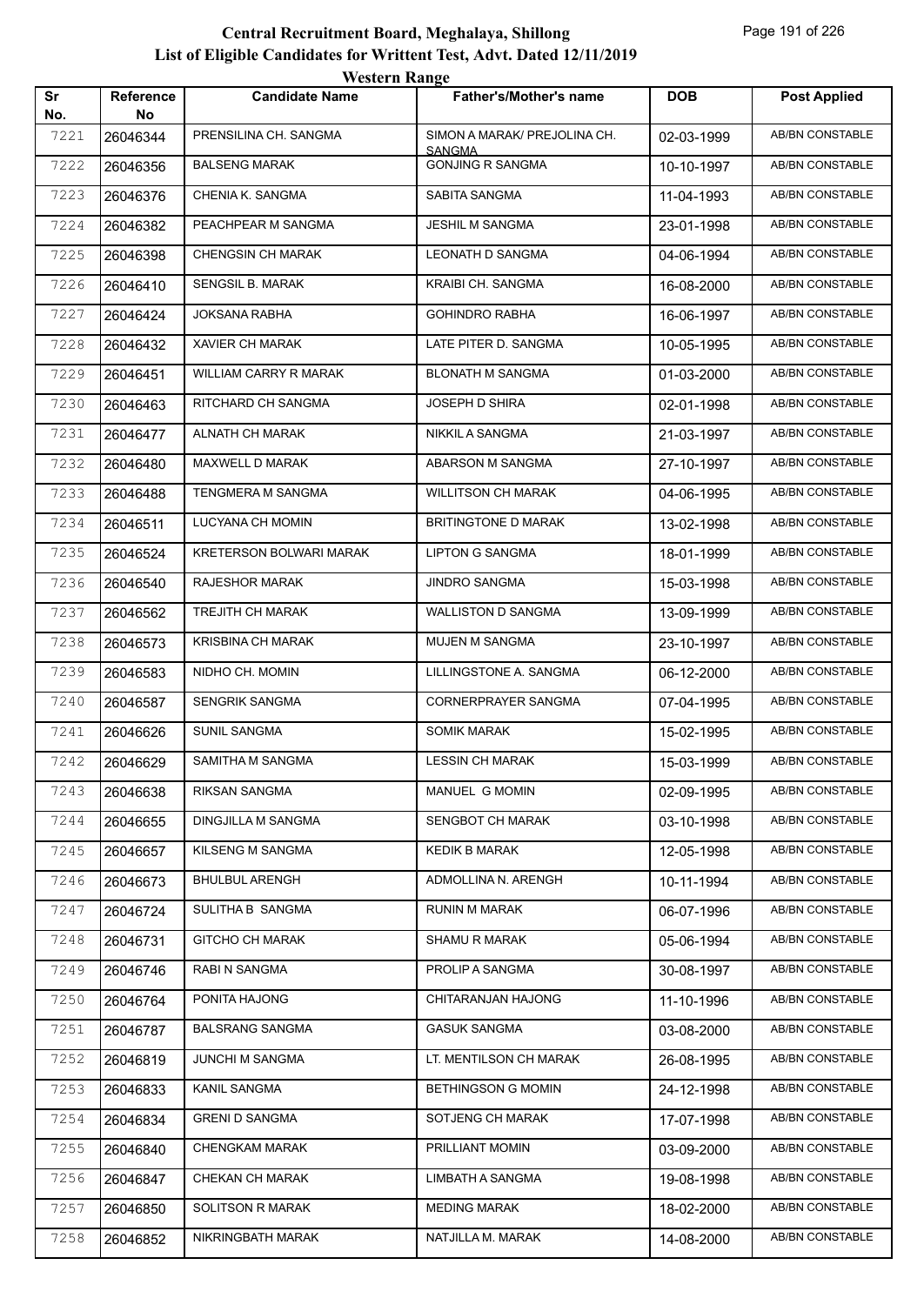|           |                        | WESTEL II INALIZE         |                                             |            |                        |
|-----------|------------------------|---------------------------|---------------------------------------------|------------|------------------------|
| Sr<br>No. | <b>Reference</b><br>No | <b>Candidate Name</b>     | <b>Father's/Mother's name</b>               | <b>DOB</b> | <b>Post Applied</b>    |
| 7259      | 26046909               | CHEMBERLNE CH MOMIN       | WATNANG T SANGMA                            | 23-08-1996 | <b>AB/BN CONSTABLE</b> |
| 7260      | 26046917               | PREMSING G MOMIN          | PRODIP D SANGMA                             | 05-05-1997 | AB/BN CONSTABLE        |
| 7261      | 26046929               | <b>MATSRAM CH MOMIN</b>   | <b>LEKINSON R MARAK</b>                     | 09-03-1996 | AB/BN CONSTABLE        |
| 7262      | 26046930               | ONODON D. SANGMA          | OJIT R SANGMA                               | 15-06-1998 | AB/BN CONSTABLE        |
| 7263      | 26046944               | PRESILITHA G MARAK        | SETNAN R MARAK                              | 28-09-1997 | AB/BN CONSTABLE        |
| 7264      | 26046979               | LUISHALIMA D MARAK        | <b>BERNARD CH SANGMA</b>                    | 12-06-1999 | AB/BN CONSTABLE        |
| 7265      | 26047017               | SIXTEENBIRTH MARAK        | <b>JINDERSON SANGMA</b>                     | 16-09-2000 | AB/BN CONSTABLE        |
| 7266      | 26047036               | <b>BIPHUL SANGMA</b>      | PULIN MARAK                                 | 09-04-1996 | AB/BN CONSTABLE        |
| 7267      | 26047045               | NIKJRANGBIRTH D. MOMIN    | <b>SIMRANG B MARAK</b>                      | 18-04-1999 | AB/BN CONSTABLE        |
| 7268      | 26047073               | OVER R.MARAK              | JOBAN.A. SANGMA                             | 01-01-2001 | <b>AB/BN CONSTABLE</b> |
| 7269      | 26047079               | <b>GRESHBARTH M MARAK</b> | PRINGSON SANGMA                             | 22-05-1996 | AB/BN CONSTABLE        |
| 7270      | 26047107               | <b>TARIP MONDAL</b>       | ROSTIK MONDAL                               | 21-02-2000 | AB/BN CONSTABLE        |
| 7271      | 26047148               | NEWVER S MARAK            | <b>GATHER R SANGMA</b>                      | 04-10-1995 | AB/BN CONSTABLE        |
| 7272      | 26047184               | <b>KATSEN MOMIN</b>       | <b>LEARSON SANGMA</b>                       | 17-11-1995 | <b>AB/BN CONSTABLE</b> |
| 7273      | 26047216               | <b>BERKIM CH SANGMA</b>   | <b>DIBEN CH MARAK</b>                       | 01-01-1993 | <b>AB/BN CONSTABLE</b> |
| 7274      | 26047228               | <b>CHELIAR M MOMIN</b>    | JOHNSON J SANGMA                            | 12-01-1996 | AB/BN CONSTABLE        |
| 7275      | 26047235               | ZACKARIASH CH MARAK       | <b>GOMA MOMIN</b>                           | 08-07-1997 | AB/BN CONSTABLE        |
| 7276      | 26047250               | <b>WINGSTONE SANGMA</b>   | <b>BHUPEN MARAK</b>                         | 19-09-1993 | AB/BN CONSTABLE        |
| 7277      | 26047253               | ALINGSTAR B MARAK         | THIBITSON CH MOMIN                          | 13-11-1995 | AB/BN CONSTABLE        |
| 7278      | 26047283               | <b>GINSENG MARAK</b>      | ELPHINSON M MARAK                           | 09-03-1998 | AB/BN CONSTABLE        |
| 7279      | 26047332               | SENGDINA B MARAK          | PONEN CH SANGMA                             | 23-10-1996 | AB/BN CONSTABLE        |
| 7280      | 26047344               | DUKMERA R MARAK           | LT. HEROLLINE R. SANGMA                     | 27-10-1997 | AB/BN CONSTABLE        |
| 7281      | 26047358               | <b>BABLU HAJONG</b>       | <b>GADILA HAJONG</b>                        | 18-05-1997 | AB/BN CONSTABLE        |
| 7282      | 26047360               | <b>BALGRIK D SANGMA</b>   | UJINATH R MARAK                             | 23-10-1998 | AB/BN CONSTABLE        |
| 7283      | 26047369               | PULONDEVI RABHA           | HORENDRO RABHA                              | 18-09-1995 | AB/BN CONSTABLE        |
| 7284      | 26047381               | NOWASH MARAK              | <b>MARTIN SANGMA</b>                        | 01-01-1995 | AB/BN CONSTABLE        |
| 7285      | 26047421               | SILTERA CH MARAK          | KARSING D ARENGH/ ROMONY CH<br><b>MARAK</b> | 19-12-2000 | AB/BN CONSTABLE        |
| 7286      | 26047427               | SANJI MALA R MARAK        | SHRI TIPARSON CH MARAK                      | 06-06-2000 | AB/BN CONSTABLE        |
| 7287      | 26047440               | JAMPING T SANGMA          | <b>ENDARSON CH MARAK</b>                    | 13-10-1994 | AB/BN CONSTABLE        |
| 7288      | 26047468               | <b>TIMECHI MOMIN</b>      | PITHER SANGMA.                              | 07-02-2000 | AB/BN CONSTABLE        |
| 7289      | 26047472               | TERAN A MARAK             | MARKESH J SANGMA                            | 22-10-1996 | AB/BN CONSTABLE        |
| 7290      | 26047482               | <b>LOCKING S MARAK</b>    | <b>CARBEN G MOMIN</b>                       | 27-05-1994 | AB/BN CONSTABLE        |
| 7291      | 26047490               | JENUWAR CH SANGMA         | <b>JOAKIM S MARAK</b>                       | 16-04-1999 | AB/BN CONSTABLE        |
| 7292      | 26047540               | JENUSH SANGMA             | <b>BROMILA SANGMA</b>                       | 15-07-1996 | AB/BN CONSTABLE        |
| 7293      | 26047541               | AKKRA MARAK               | <b>GREENBIRTH T SANGMA</b>                  | 14-11-1995 | AB/BN CONSTABLE        |
| 7294      | 26047548               | <b>HENDRICK MARAK</b>     | <b>GABRIEL RONGRIN</b>                      | 30-08-1995 | AB/BN CONSTABLE        |
| 7295      | 26047549               | PRASENJIT BORO            | PRATAP BORO                                 | 15-12-1996 | AB/BN CONSTABLE        |
| 7296      | 26047579               | ATMERAL SANGMA            | PRETHINGSON MARAK                           | 12-03-1993 | AB/BN CONSTABLE        |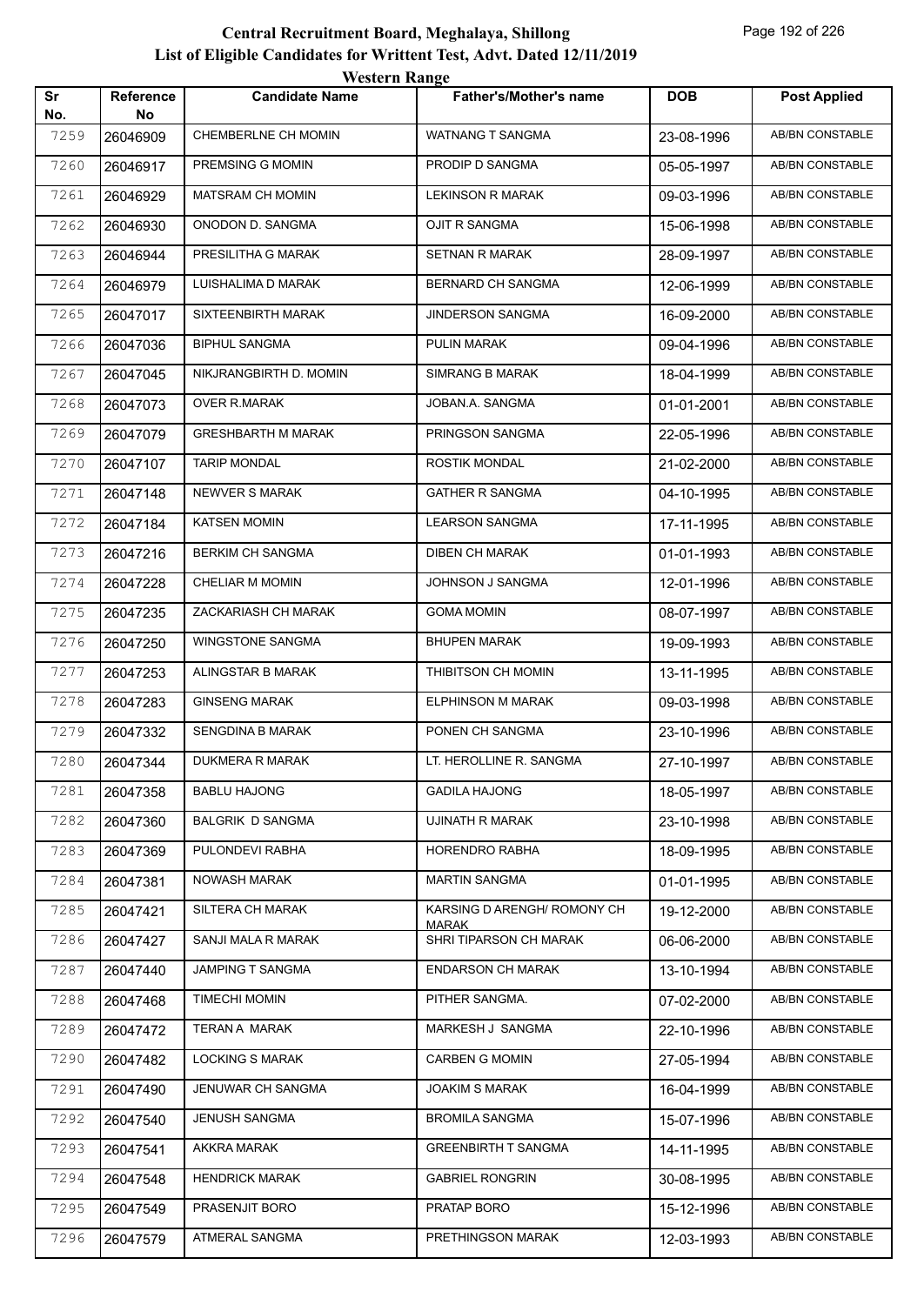| Sr          | Reference | <b>WESTER INANGE</b><br><b>Candidate Name</b> | Father's/Mother's name   | <b>DOB</b> | <b>Post Applied</b>    |
|-------------|-----------|-----------------------------------------------|--------------------------|------------|------------------------|
| No.<br>7297 | No        | <b>TUSBATH SANGMA</b>                         | <b>DILIPSON MOMIN</b>    |            | AB/BN CONSTABLE        |
|             | 26047583  |                                               | <b>JONALI RABHA</b>      | 21-02-1999 |                        |
| 7298        | 26047592  | DULARAM RABHA                                 |                          | 01-11-1993 | AB/BN CONSTABLE        |
| 7299        | 26047595  | SUMAN MIAH                                    | SUROZ ZAMAL              | 28-03-1999 | AB/BN CONSTABLE        |
| 7300        | 26047600  | NIKSRANG G MOMIN                              | KILLER IN G MOMIN        | 17-04-1999 | AB/BN CONSTABLE        |
| 7301        | 26047645  | <b>REKSON ARENGH</b>                          | TIBAN SANGMA             | 15-10-1998 | AB/BN CONSTABLE        |
| 7302        | 26047692  | TENGRAN S SANGMA                              | <b>JONGMIN D MARAK</b>   | 24-04-1995 | AB/BN CONSTABLE        |
| 7303        | 26047708  | SILKAN A. SANGMA                              | ALBAN M. SANGMA          | 05-04-2000 | AB/BN CONSTABLE        |
| 7304        | 26047742  | SAN CH MARAK                                  | LT.CHARLINGSTON R MARAK  | 30-01-1994 | AB/BN CONSTABLE        |
| 7305        | 26047743  | <b>MATGRIK N SANGMA</b>                       | LT BELICK CH SANGMA      | 01-04-1999 | AB/BN CONSTABLE        |
| 7306        | 26047855  | ANISHA G MOMIN                                | CROSWEL M SANGMA         | 07-05-2000 | AB/BN CONSTABLE        |
| 7307        | 26047860  | <b>CHELWINBIRTH MOMIN</b>                     | <b>SENGNAP MARAK</b>     | 06-01-2000 | AB/BN CONSTABLE        |
| 7308        | 26047866  | <b>JANUS MARAK</b>                            | <b>HERENDRO M MOMIN</b>  | 12-04-1994 | AB/BN CONSTABLE        |
| 7309        | 26047878  | SENGKENG CH. MOMIN                            | PARSON M. MARAK          | 31-10-1998 | AB/BN CONSTABLE        |
| 7310        | 26047887  | <b>LEMINATH MARAK</b>                         | <b>NEKGEN MARAK</b>      | 15-03-2000 | AB/BN CONSTABLE        |
| 7311        | 26047902  | <b>WESTER R MARAK</b>                         | <b>BANRON CH MARAK</b>   | 28-01-1998 | AB/BN CONSTABLE        |
| 7312        | 26047916  | ESAK MARAK                                    | PARSON D SANGMA          | 17-06-1999 | AB/BN CONSTABLE        |
| 7313        | 26047924  | <b>SENGJRIM MARAK</b>                         | PICKERSON MOMIN          | 21-04-2000 | AB/BN CONSTABLE        |
| 7314        | 26047926  | <b>HELBIN N ARENGH</b>                        | SUN B MARAK              | 08-01-1998 | AB/BN CONSTABLE        |
| 7315        | 26047947  | TROYNATH R MARAK                              | LATE MILLINSON G MOMIN   | 18-03-1995 | AB/BN CONSTABLE        |
| 7316        | 26047962  | <b>TAMSENG CH MOMIN</b>                       | HOMELSON G SANGMA        | 14-10-1993 | AB/BN CONSTABLE        |
| 7317        | 26047971  | KHARKAM CH MOMIN                              | ARNITHSON M SANGMA       | 04-02-2000 | AB/BN CONSTABLE        |
| 7318        | 26047973  | SINGBATH M MARAK                              | RENAN R MARAK            | 11-03-1997 | AB/BN CONSTABLE        |
| 7319        | 26047993  | SUNNYA CHIMA G MOMIN                          | <b>EFTINTON M SANGMA</b> | 25-04-2000 | <b>AB/BN CONSTABLE</b> |
| 7320        | 26047997  | DRAFTHINGBIRTH MARAK                          | RATHERSON SANGMA         | 07-07-1996 | AB/BN CONSTABLE        |
| 7321        | 26048009  | <b>SENGNIK B MARAK</b>                        | BELASON D SANGMA         | 08-02-1998 | AB/BN CONSTABLE        |
| 7322        | 26048022  | <b>WILLIAM CH MARAK</b>                       | ARON M SANGMA            | 16-04-1996 | AB/BN CONSTABLE        |
| 7323        | 26048024  | LANUSH CH MOMIN                               | <b>BEGINATH CH MARAK</b> | 10-01-1998 | AB/BN CONSTABLE        |
| 7324        | 26048026  | RIKCHI CH. MOMIN                              | PETERSON M. MOMIN        | 15-04-1998 | AB/BN CONSTABLE        |
| 7325        | 26048038  | FIROZ ALOM                                    | <b>GOLZAR HUSSAIN</b>    | 26-11-1999 | AB/BN CONSTABLE        |
| 7326        | 26048039  | <b>DESRANG D MARAK</b>                        | RUJENG A SANGMA          | 05-06-1999 | AB/BN CONSTABLE        |
| 7327        | 26048040  | <b>TONY SANGMA</b>                            | <b>ALBATH S MARAK</b>    | 10-12-1993 | AB/BN CONSTABLE        |
| 7328        | 26048045  | LASTIN M MARAK                                | DUKKENI M MARAK          | 19-05-1998 | AB/BN CONSTABLE        |
| 7329        | 26048059  | <b>BRILLIANT N SANGMA</b>                     | MANEK R SANGMA           | 07-03-1998 | AB/BN CONSTABLE        |
| 7330        | 26048064  | <b>KERAN MARAK</b>                            | NENGJAN A SANGMA         | 02-03-1999 | AB/BN CONSTABLE        |
| 7331        | 26048068  | <b>CHERISH D SANGMA</b>                       | PREMONY D SANGMA         | 19-02-1995 | AB/BN CONSTABLE        |
| 7332        | 26048069  | <b>TAIKIL A SANGMA</b>                        | SANOL G MOMIN            | 20-12-1995 | AB/BN CONSTABLE        |
| 7333        | 26048072  | KILLEBARTH D MARAK                            | DIMAN B SANGMA           | 05-07-1996 | AB/BN CONSTABLE        |
| 7334        | 26048073  | SILMAN S SANGMA                               | <b>GOTIRAM R MARAK</b>   | 31-12-1994 | AB/BN CONSTABLE        |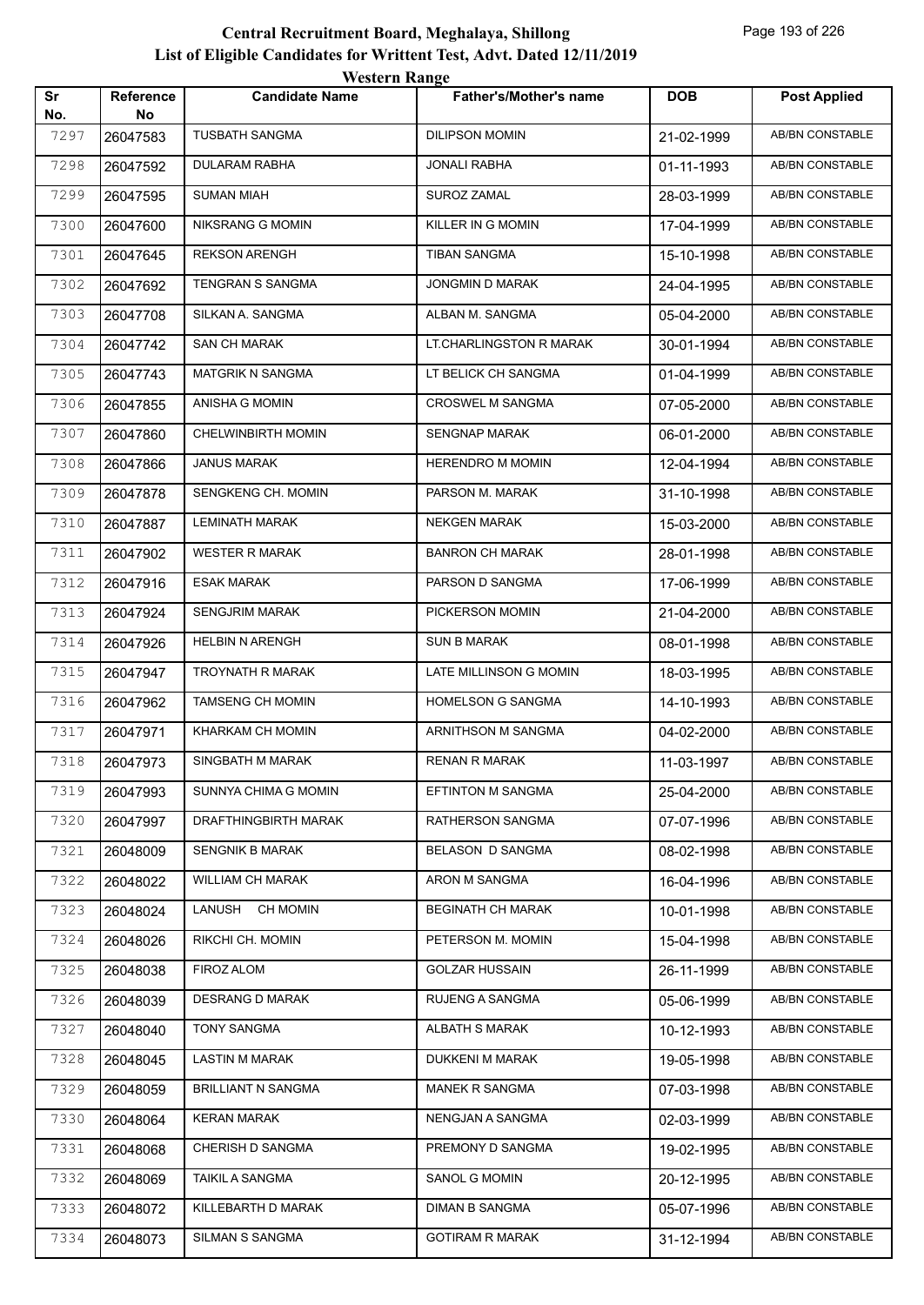| western Kange                                                                                        |                        |
|------------------------------------------------------------------------------------------------------|------------------------|
| Sr<br><b>DOB</b><br>Reference<br><b>Candidate Name</b><br><b>Father's/Mother's name</b><br>No.<br>No | <b>Post Applied</b>    |
| 7335<br>SENGBA SALJONG A SANGMA<br>REMILA A SANGMA<br>26048083<br>29-11-1998                         | <b>AB/BN CONSTABLE</b> |
| 7336<br><b>JOSEPH MARAK</b><br>JULIANA R MARAK<br>26048088<br>19-10-1999                             | <b>AB/BN CONSTABLE</b> |
| 7337<br>CHECHIANG SANGMA<br><b>CROSSFIELD B MARAK</b><br>26048112<br>07-05-2000                      | <b>AB/BN CONSTABLE</b> |
| 7338<br>26048115<br>ROBERT G MOMIN<br>PROBISTON D SANGMA<br>12-01-1999                               | AB/BN CONSTABLE        |
| 7339<br>PITTOR M MARAK<br>LT EVARES CH MARAK<br>26048125<br>07-08-1997                               | AB/BN CONSTABLE        |
| <b>BOUTROSH G MOMIN</b><br>RONATH R MARAK<br>7340<br>26048131<br>05-01-2000                          | AB/BN CONSTABLE        |
| CHARLES CARRY R MARAK<br><b>JINATHSON SANGMA</b><br>7341<br>26048132<br>31-01-1995                   | AB/BN CONSTABLE        |
| 7342<br><b>BENITH R MARAK</b><br>NIKWAT S SANGMA<br>26048165<br>12-07-1993                           | <b>AB/BN CONSTABLE</b> |
| <b>MONGERA R MARAK</b><br><b>JABESH G MOMIN</b><br>7343<br>26048181<br>15-12-2000                    | AB/BN CONSTABLE        |
| MIRTUNJOY HAJONG<br><b>BIJOY HAJONG</b><br>7344<br>26048188<br>06-03-1996                            | AB/BN CONSTABLE        |
| RIPAMCHI D MARAK<br><b>ELI MOMIN</b><br>7345<br>26048189<br>15-12-2000                               | AB/BN CONSTABLE        |
| SMART N SANGMA<br><b>HELJINA N SANGMA</b><br>7346<br>26048197<br>01-01-1996                          | <b>AB/BN CONSTABLE</b> |
| RONITH K SANGMA<br><b>BINDA SANGMA</b><br>7347<br>26048199<br>02-01-1997                             | AB/BN CONSTABLE        |
| 7348<br>AIBIRA CH SANGMA<br><b>KESOLSING M MARAK</b><br>26048202<br>26-06-1996                       | AB/BN CONSTABLE        |
| DALWIN N MARAK<br><b>EMERSON M. SANGMA</b><br>7349<br>26048203<br>17-09-1998                         | AB/BN CONSTABLE        |
| <b>ESAI D MARAK</b><br>FATHERS NAME SOMJING G<br>7350<br>26048224<br>26-12-1999                      | AB/BN CONSTABLE        |
| <b>SANGMA</b><br><b>JANGWAN SANGMA</b><br>RITJAN R MARAK<br>7351<br>26048225<br>17-10-1993           | <b>AB/BN CONSTABLE</b> |
| 7352<br><b>SALMAN K MARAK</b><br>PINDARSON G MOMIN<br>26048278<br>15-12-1999                         | AB/BN CONSTABLE        |
| 7353<br>ROBINA M SANGMA<br>LT RONGGAM G MOMIN<br>26048290<br>08-03-1997                              | AB/BN CONSTABLE        |
| 7354<br><b>MANSENG MARAK</b><br>MINGNAN SANGMA<br>26048292<br>17-05-1998                             | AB/BN CONSTABLE        |
| 7355<br>SENGPOT D. SANGMA<br>MOLLEN CH. MARAK<br>26048296<br>26-06-1997                              | AB/BN CONSTABLE        |
| 7356<br>CHUBAME R MARAK<br><b>HAJENG R SANGMA</b><br>26048308<br>12-07-1995                          | AB/BN CONSTABLE        |
| <b>JENGSIN CH MARAK</b><br>7357<br><b>SMAIL R MARAK</b><br>26048311<br>08-04-1994                    | AB/BN CONSTABLE        |
| <b>HALLINA MARAK</b><br><b>JAISON SHIRA</b><br>7358<br>26048315<br>08-04-1995                        | AB/BN CONSTABLE        |
| ALTRONIO G. MOMIN<br>JOLLAR R. MARAK<br>7359<br>26048318<br>10-04-1995                               | AB/BN CONSTABLE        |
| CHICHENG CH MARAK<br>SEMISON A. SANGMA<br>7360<br>01-03-1993<br>26048350                             | AB/BN CONSTABLE        |
| <b>AMIT KOCH</b><br>PARIMAL KOCH<br>7361<br>12-06-1997<br>26048368                                   | AB/BN CONSTABLE        |
| NAMBE MARAK<br>NITOSH SANGMA<br>7362<br>26048373<br>21-11-2000                                       | AB/BN CONSTABLE        |
| PUPU A SANGMA<br><b>WARTHAR MOMIN</b><br>7363<br>26048385<br>15-08-1999                              | AB/BN CONSTABLE        |
| 7364<br>PRODUM KOCH<br>CHITTARANJAN KOCH<br>29-08-1999<br>26048403                                   | AB/BN CONSTABLE        |
| JOSEPH K MARAK<br>ANDOL SANGMA<br>7365<br>26048414<br>26-07-2000                                     | AB/BN CONSTABLE        |
| ROBISON SANGMA<br>7366<br>26048423<br>SHRI. DINENDRO MARAK<br>27-10-1996                             | AB/BN CONSTABLE        |
| <b>SATCHI MOMIN</b><br>7367<br><b>BINATH SANGMA</b><br>26048425<br>26-07-2000                        | AB/BN CONSTABLE        |
| RANGCHI MARAK<br><b>BIMEN A SANGMA</b><br>7368<br>26048430<br>21-10-1994                             | AB/BN CONSTABLE        |
| PHILJON A SANGMA<br>LATE.GANON R MARAK<br>7369<br>26048436<br>19-02-1998                             | AB/BN CONSTABLE        |
| ANANDA RABHA<br><b>ATUL RABHA</b><br>7370<br>13-08-1999<br>26048463                                  | AB/BN CONSTABLE        |
|                                                                                                      |                        |
| LAKSBIRTH SANGMA<br>NITHENSING MOMIN<br>7371<br>05-01-1996<br>26048469                               | AB/BN CONSTABLE        |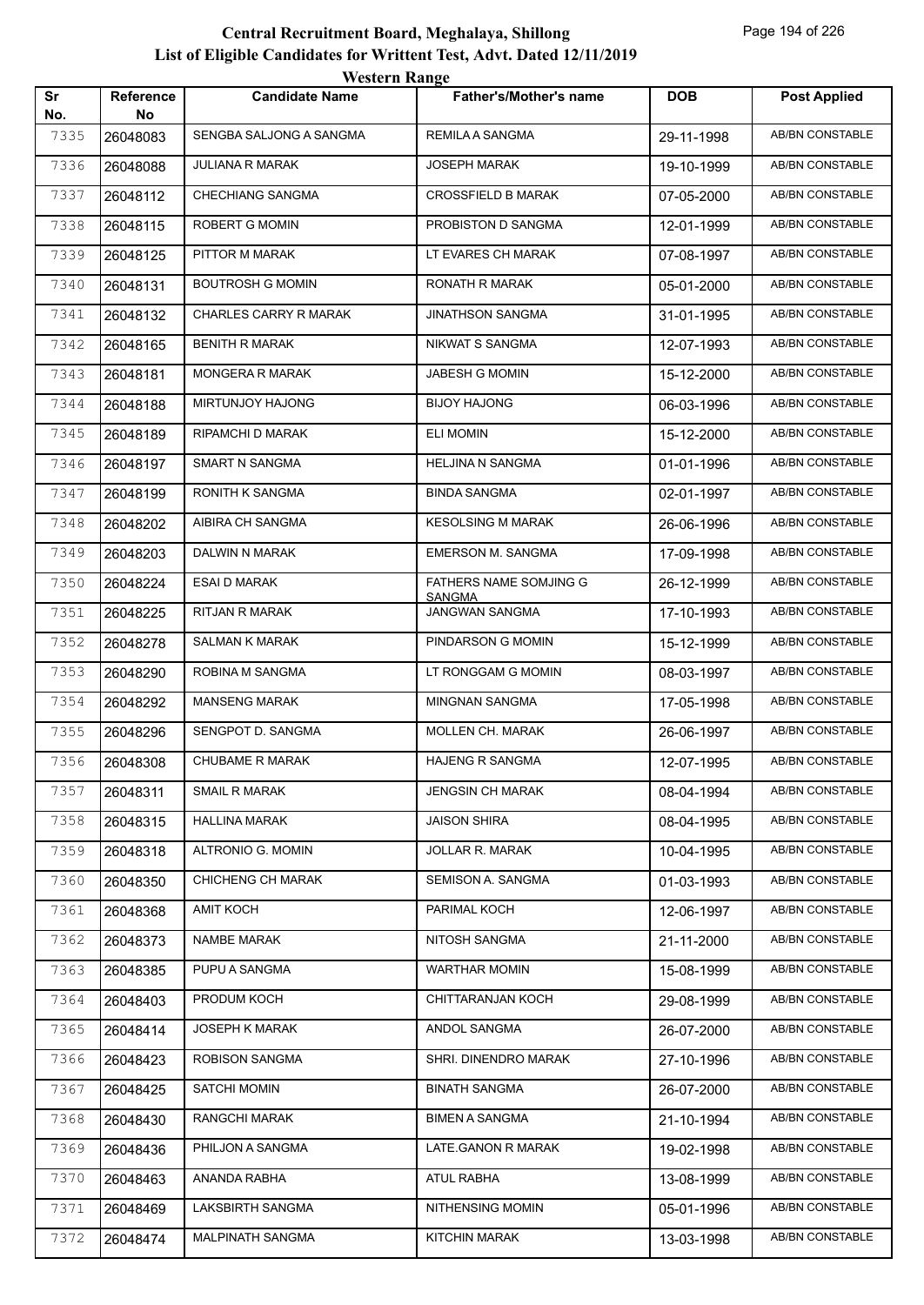|           |                        | western Range            |                                       |            |                        |
|-----------|------------------------|--------------------------|---------------------------------------|------------|------------------------|
| Sr<br>No. | <b>Reference</b><br>No | <b>Candidate Name</b>    | <b>Father's/Mother's name</b>         | <b>DOB</b> | <b>Post Applied</b>    |
| 7373      | 26048480               | TENGMAN M. SANGMA        | SHRI. DIWITH M. MARAK                 | 27-11-1997 | AB/BN CONSTABLE        |
| 7374      | 26048489               | <b>SENGGRIM MARAK</b>    | <b>KELWIN SANGMA</b>                  | 19-12-2000 | AB/BN CONSTABLE        |
| 7375      | 26048494               | LEUVARTH G MOMIN         | <b>JIBON SING SANGMA</b>              | 19-08-1994 | AB/BN CONSTABLE        |
| 7376      | 26048511               | <b>BLUCHAR R. MARAK</b>  | <b>MOSOROT MARAK</b>                  | 19-08-1997 | <b>AB/BN CONSTABLE</b> |
| 7377      | 26048543               | <b>TENGKAN G MOMIN</b>   | <b>SELBINA G MOMIN</b>                | 03-08-1997 | AB/BN CONSTABLE        |
| 7378      | 26048544               | KALWEEN M MARAK          | <b>JENGSIN M SANGMA</b>               | 08-05-1998 | AB/BN CONSTABLE        |
| 7379      | 26048545               | <b>TINTIN R MARAK</b>    | HERINSON CH SANGMA                    | 06-07-1993 | <b>AB/BN CONSTABLE</b> |
| 7380      | 26048553               | <b>SILNANG MARAK</b>     | TESENG M SANGMA/LAIJASH               | 07-11-2000 | AB/BN CONSTABLE        |
| 7381      | 26048556               | <b>JOSE D SANGMA</b>     | <b>MARAK</b><br><b>LEMSON B MARAK</b> | 11-12-1997 | <b>AB/BN CONSTABLE</b> |
| 7382      | 26048569               | SENGCHANG R MARAK        | <b>KLEIBAR R SANGMA</b>               | 18-12-1999 | AB/BN CONSTABLE        |
| 7383      | 26048571               | CHEKIM M. MARAK          | PRIMSON CH. MOMIN                     | 12-04-1999 | AB/BN CONSTABLE        |
| 7384      | 26048581               | <b>BANJAI B MARAK</b>    | <b>GOVIND M SANGMA</b>                | 01-03-2000 | <b>AB/BN CONSTABLE</b> |
| 7385      | 26048584               | BETHNE CH MARAK          | <b>GELLEN P SANGMA</b>                | 31-07-1998 | AB/BN CONSTABLE        |
| 7386      | 26048594               | <b>KEUBIRTH T SANGMA</b> | PREDISON B MARAK                      | 14-12-1994 | <b>AB/BN CONSTABLE</b> |
| 7387      | 26048596               | <b>JENSHY CH MARAK</b>   | SELASTIN M SANGMA                     | 29-08-2000 | AB/BN CONSTABLE        |
| 7388      | 26048597               | RASTOGI HAJONG           | LATE MUKANDA HAJONG                   | 02-06-2000 | AB/BN CONSTABLE        |
| 7389      | 26048618               | RAPIUSH CH SANGMA        | PEDRASH B MARAK                       | 12-08-1997 | AB/BN CONSTABLE        |
| 7390      | 26048619               | APARNATH HAJONG          | SAGAR HAJONG                          | 25-11-1997 | AB/BN CONSTABLE        |
| 7391      | 26048626               | <b>BANTHERA CH MARAK</b> | <b>GELEN P SANGMA</b>                 | 25-03-1995 | <b>AB/BN CONSTABLE</b> |
| 7392      | 26048631               | <b>SAMSON D.MARAK</b>    | MONGKESH K.SANGMA                     | 21-07-1996 | AB/BN CONSTABLE        |
| 7393      | 26048641               | <b>SHANKAR HAJONG</b>    | <b>BAIDANATH HAJONG</b>               | 16-12-1994 | AB/BN CONSTABLE        |
| 7394      | 26048664               | <b>SENGRIK MARAK</b>     | <b>WASINGTON SANGMA</b>               | 14-06-1997 | AB/BN CONSTABLE        |
| 7395      | 26048685               | SHRI, AFHYL B. SANGMA    | SHRI. ARWIN MOMIN                     | 23-08-1998 | AB/BN CONSTABLE        |
| 7396      | 26048688               | <b>TENGSANG MARAK</b>    | RONATH MARAK                          | 31-01-1994 | AB/BN CONSTABLE        |
| 7397      | 26048690               | LASME M SANGMA           | LT. JOBANNI SANGMA                    | 25-03-1996 | AB/BN CONSTABLE        |
| 7398      | 26048702               | <b>JANTIL SANGMA</b>     | SHRI RENITHSON MARAK                  | 29-09-1998 | AB/BN CONSTABLE        |
| 7399      | 26048728               | SENGGRA R MARAK          | FATHERS NAME PEARSON A                | 05-03-1998 | AB/BN CONSTABLE        |
| 7400      | 26048737               | CHARLIANFIELD K MARAK    | <b>SANGMA</b><br>WILBAR CH MARAK      | 06-01-1994 | AB/BN CONSTABLE        |
| 7401      | 26048752               | <b>SURAB KOCH</b>        | NOMAL KOCH                            | 09-09-1998 | AB/BN CONSTABLE        |
| 7402      | 26048762               | WALLANG SANGMA           | <b>TENGSIM SANGMA</b>                 | 03-06-2000 | AB/BN CONSTABLE        |
| 7403      | 26048763               | RAHUL R MARAK            | PANJITH MOMIN                         | 07-11-1999 | AB/BN CONSTABLE        |
| 7404      | 26048767               | RAKBATH N SANGMA         | JINJINNA N SANGMA                     | 05-02-1999 | AB/BN CONSTABLE        |
| 7405      | 26048768               | <b>DIMSENG MOMIN</b>     | RAMIBALLA MOMIN                       | 17-09-1998 | AB/BN CONSTABLE        |
| 7406      | 26048770               | <b>RANGSIL G MOMIN</b>   | LATE PINGIEN S MARAK                  | 25-06-2000 | AB/BN CONSTABLE        |
| 7407      | 26048783               | <b>MATCHILLA G MOMIN</b> | NENGSAN CH MARAK                      | 17-04-1997 | AB/BN CONSTABLE        |
| 7408      | 26048808               | SANKOY SANGMA            | PIPARSON MARAK                        | 10-06-1995 | AB/BN CONSTABLE        |
| 7409      | 26048818               | <b>DIPJON MARAK</b>      | MIGANSON SANGMA                       | 16-05-1998 | AB/BN CONSTABLE        |
| 7410      | 26048835               | JEREMIA R MARAK          | <b>HEROTH R SANGMA</b>                | 20-03-1998 | AB/BN CONSTABLE        |
|           |                        |                          |                                       |            |                        |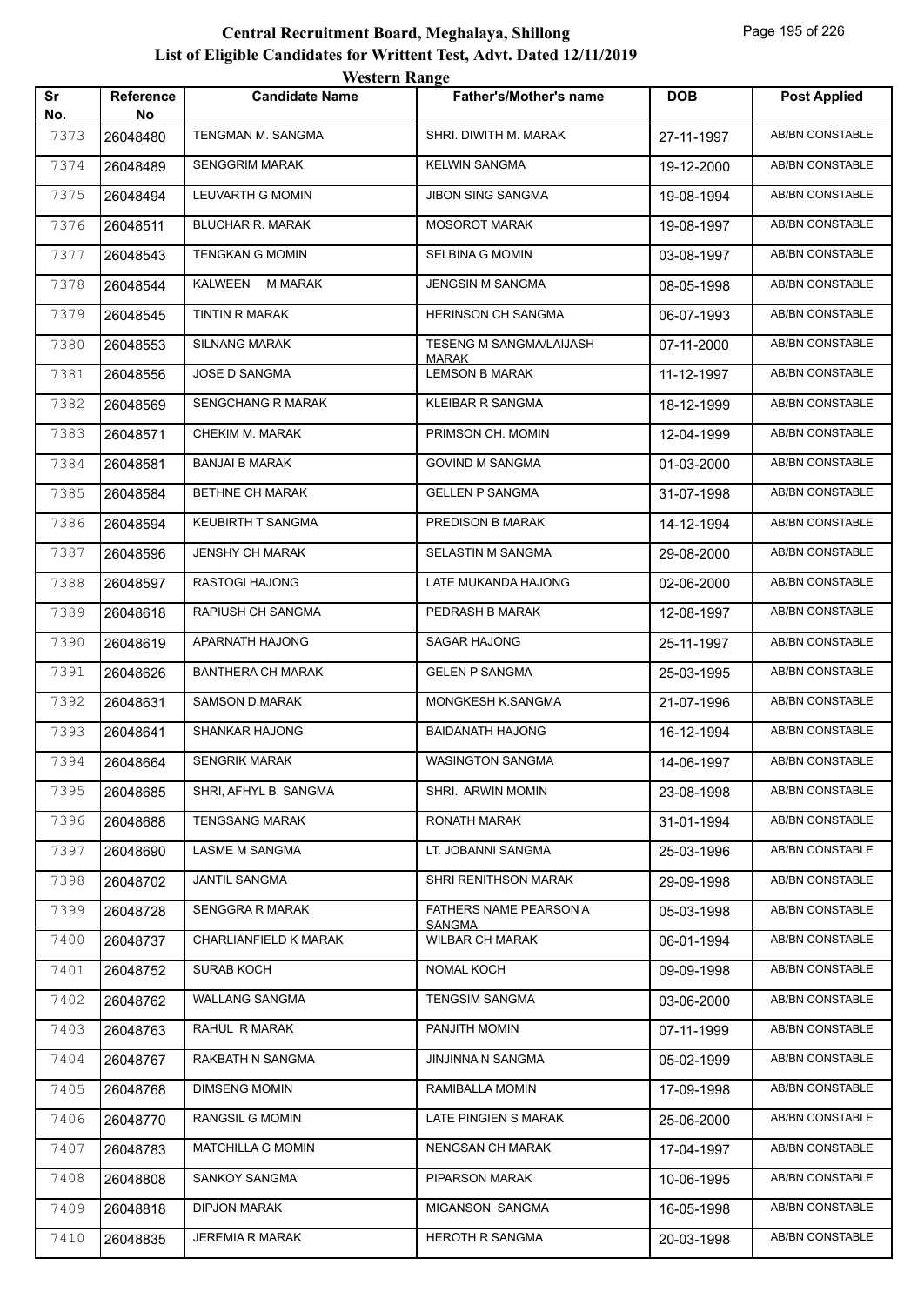| Sr   | <b>Reference</b> | <b>Western Range</b><br><b>Candidate Name</b> | <b>Father's/Mother's name</b> | <b>DOB</b> | <b>Post Applied</b>    |
|------|------------------|-----------------------------------------------|-------------------------------|------------|------------------------|
| No.  | No               |                                               |                               |            |                        |
| 7411 | 26048846         | LUCHANG CH SANGMA                             | KINGSTONE R MARAK             | 22-09-1997 | <b>AB/BN CONSTABLE</b> |
| 7412 | 26048856         | <b>KRIDITH A SANGMA</b>                       | <b>SPINSON MARAK</b>          | 03-07-1995 | <b>AB/BN CONSTABLE</b> |
| 7413 | 26048869         | AMOSH R MARAK                                 | <b>GRABIEL SANGMA</b>         | 18-11-1999 | <b>AB/BN CONSTABLE</b> |
| 7414 | 26048872         | SHAVERLINE T. SANGMA                          | MINGSENG B. MARAK             | 29-09-1996 | <b>AB/BN CONSTABLE</b> |
| 7415 | 26048876         | <b>ALFIROSH ISLAM</b>                         | MOFIDUR ISLAM/ APURBHAN BIBI  | 02-01-2000 | AB/BN CONSTABLE        |
| 7416 | 26048885         | <b>FABIAN CH MARAK</b>                        | SANTHONA CH MARAK             | 14-01-1998 | AB/BN CONSTABLE        |
| 7417 | 26048889         | <b>GENITHA PENANG</b>                         | KUNJO B RABHA                 | 22-03-1997 | AB/BN CONSTABLE        |
| 7418 | 26048916         | SAPIUL ISLAM                                  | <b>ABDUL BATEN</b>            | 22-11-1999 | <b>AB/BN CONSTABLE</b> |
| 7419 | 26048917         | CHUNGCHUNGLEY CH MARAK                        | SOPPOLSING SANGMA             | 25-12-1999 | <b>AB/BN CONSTABLE</b> |
| 7420 | 26048936         | <b>CROSSBEL M SANGMA</b>                      | LATE. NOVILLENDRO R MARAK     | 18-11-1994 | <b>AB/BN CONSTABLE</b> |
| 7421 | 26048947         | <b>TENGRAN G. MOMIN</b>                       | LT. KEBINDRO SANGMA           | 26-03-1997 | AB/BN CONSTABLE        |
| 7422 | 26048963         | <b>EMANWEL M SANGMA</b>                       | LATE. NOVILLENDRO R MARAK     | 10-11-1998 | AB/BN CONSTABLE        |
| 7423 | 26049015         | <b>BREWING T SANGMA</b>                       | SURJYA KANTA NEOG             | 31-05-1998 | AB/BN CONSTABLE        |
| 7424 | 26049029         | WISDON CH. MARAK                              | JENGSON D SANGMA              | 31-12-1995 | <b>AB/BN CONSTABLE</b> |
| 7425 | 26049039         | <b>JUSTWILL CH MARAK</b>                      | RONJENG B.MARAK               | 23-10-1994 | AB/BN CONSTABLE        |
| 7426 | 26049044         | <b>JEANBERGH G MOMIN</b>                      | MARTHIN LUTHER B SANGMA       | 05-12-1998 | <b>AB/BN CONSTABLE</b> |
| 7427 | 26049050         | <b>CHARITY SANGMA</b>                         | <b>KRILLER K SANGMA</b>       | 02-05-1999 | AB/BN CONSTABLE        |
| 7428 | 26049056         | PRINGSENG SANGMA                              | <b>LEWITHSON MOMIN</b>        | 01-01-2001 | <b>AB/BN CONSTABLE</b> |
| 7429 | 26049063         | <b>WILNATH T SANGMA</b>                       | SMT. DEBILLA T SANGMA         | 12-12-1993 | <b>AB/BN CONSTABLE</b> |
| 7430 | 26049078         | <b>SILCHENG B MARAK</b>                       | <b>RIPNING MARAK</b>          | 10-06-1997 | <b>AB/BN CONSTABLE</b> |
| 7431 | 26049168         | <b>JEKAMSTAR CH MOMIN</b>                     | LIVINGSTON M SANGMA           | 26-01-1999 | AB/BN CONSTABLE        |
| 7432 | 26049170         | DILMAN M SANGMA                               | <b>HASTING R MARAK</b>        | 02-12-1999 | AB/BN CONSTABLE        |
| 7433 | 26049200         | RAKRAK MARAK                                  | <b>GANDING MARAK</b>          | 13-07-1993 | AB/BN CONSTABLE        |
| 7434 | 26049215         | SALPA R. MARAK                                | LT. GAGONSING SANGMA          | 22-12-1997 | AB/BN CONSTABLE        |
| 7435 | 26049226         | <b>SENGKIUSH MARAK</b>                        | <b>HENOLSING MOMIN</b>        | 12-02-2000 | AB/BN CONSTABLE        |
| 7436 | 26049264         | <b>DILLINDRO MARAK</b>                        | PARAMSING M. SANGMA           | 29-03-1997 | AB/BN CONSTABLE        |
| 7437 | 26049319         | SHRI TITUSH CH MOMIN                          | SHRI ROPINDRO N MARAK         | 09-10-1999 | AB/BN CONSTABLE        |
| 7438 | 26049355         | PREMUEL P SANGMA                              | SANGUN CH MOMIN               | 14-04-1994 | AB/BN CONSTABLE        |
| 7439 | 26049356         | SANJU MARAK                                   | APAN MARAK                    | 03-11-1996 | AB/BN CONSTABLE        |
| 7440 | 26049366         | ANDREWS M.SANGMA                              | JETHROSH R. MARAK             | 08-01-1999 | AB/BN CONSTABLE        |
| 7441 | 26049377         | RANGKAME MOMIN                                | (L) WINJING M MARAK           | 19-05-1999 | AB/BN CONSTABLE        |
| 7442 | 26049483         | SENGGRIM SANGMA NENGMINZA                     | LONIKA                        | 28-12-1999 | AB/BN CONSTABLE        |
| 7443 | 26049493         | MARIA J SANGMA                                | NERUBALLA J SANGMA            | 25-12-1996 | AB/BN CONSTABLE        |
| 7444 | 26049545         | SENGBAL M MARAK                               | PRENSON N MARAK               | 03-12-1999 | AB/BN CONSTABLE        |
| 7445 | 26049568         | <b>JECKUT N MARAK</b>                         | LABISON D SANGMA              | 03-04-1998 | AB/BN CONSTABLE        |
| 7446 | 26049631         | SENGCHAN SANGMA                               | SALIVERY D SANGMA             | 19-05-2000 | AB/BN CONSTABLE        |
| 7447 | 26049647         | TETEANA CH MARAK                              | ROMESH SANGMA                 | 21-11-1996 | AB/BN CONSTABLE        |
| 7448 | 26049651         | <b>TERIMBATH K MARAK</b>                      | <b>JERAM MOMIN</b>            | 15-02-1999 | AB/BN CONSTABLE        |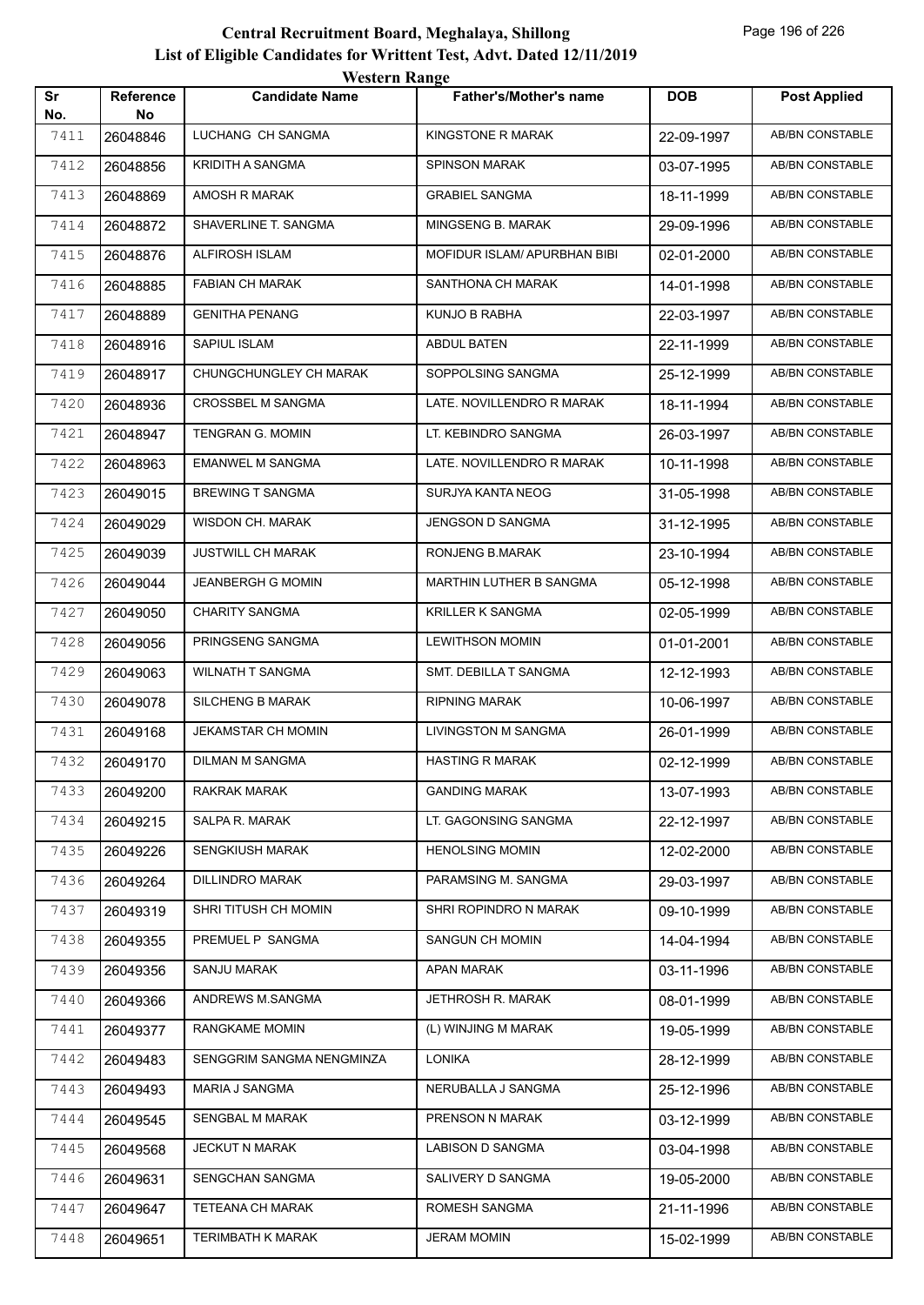| Sr          | Reference      | <b>WESTER INANGE</b><br><b>Candidate Name</b> | <b>Father's/Mother's name</b> | <b>DOB</b> | <b>Post Applied</b>    |
|-------------|----------------|-----------------------------------------------|-------------------------------|------------|------------------------|
| No.<br>7449 | No<br>26049662 | <b>AKSHAY RABHA</b>                           | <b>VENDAR RABHA</b>           | 15-02-2000 | AB/BN CONSTABLE        |
| 7450        | 26049677       | <b>WALSRAM R MARAK</b>                        | SMT. INSILA R MARAK           | 08-03-1993 | AB/BN CONSTABLE        |
| 7451        | 26049690       | JOSITHA M SANGMA                              | <b>SEARSON CH MOMIN</b>       | 05-11-1999 | AB/BN CONSTABLE        |
| 7452        | 26049706       | SENGGRIK S SANGMA                             | <b>JENGGAN CH MOMIN</b>       | 26-04-1999 | AB/BN CONSTABLE        |
| 7453        | 26049709       | <b>NETHAJI MOMIN</b>                          | <b>MECKING SANGMA</b>         | 12-04-2000 | AB/BN CONSTABLE        |
| 7454        | 26049714       | <b>TAPOSH HAJONG</b>                          | <b>MEGANATH HAJONG</b>        | 02-01-2000 | AB/BN CONSTABLE        |
| 7455        | 26049737       | SABIRTON .M. SANGMA                           | STON .D. SANGMA               | 25-11-1998 | AB/BN CONSTABLE        |
| 7456        | 26049747       | TANGCHENG N SANGMA                            | LT. SUBEN D SANGMA            | 28-10-1999 | AB/BN CONSTABLE        |
| 7457        | 26049760       | MIKSRANG A SANGMA                             | <b>SECONDSON M MARAK</b>      | 26-08-2000 | AB/BN CONSTABLE        |
| 7458        |                | <b>MONOHAR RABHA</b>                          | <b>DALIM RABHA</b>            |            | AB/BN CONSTABLE        |
|             | 26049763       | <b>DEDICART M SANGMA</b>                      | JONMUNATH R MARAK             | 02-05-1996 |                        |
| 7459        | 26049768       |                                               |                               | 05-11-1998 | <b>AB/BN CONSTABLE</b> |
| 7460        | 26049785       | <b>NAMCHIRIK SANGMA</b>                       | KARWIN MARAK                  | 07-01-1995 | AB/BN CONSTABLE        |
| 7461        | 26049787       | <b>BALKAMBE MARAK</b>                         | ARMITHSON A SANGMA            | 29-09-1996 | <b>AB/BN CONSTABLE</b> |
| 7462        | 26049809       | BETLIN M MARAK                                | LT.GREDITH D SANGMA           | 24-11-1994 | AB/BN CONSTABLE        |
| 7463        | 26049833       | REZAUL ISLAM                                  | ABDUL KADER                   | 10-06-1998 | AB/BN CONSTABLE        |
| 7464        | 26049839       | TENGSENG MARAK                                | <b>MINGJIN SANGMA</b>         | 17-08-1995 | AB/BN CONSTABLE        |
| 7465        | 26049851       | CHEDIA A SANGMA                               | <b>CHAINAN ARENGH</b>         | 18-06-2000 | AB/BN CONSTABLE        |
| 7466        | 26049869       | SENGTEY M MARAK                               | NANJING ARENGH                | 07-03-1994 | AB/BN CONSTABLE        |
| 7467        | 26049875       | JITHINGBIRTH CH MOMIN                         | PALJAN M MARAK                | 30-11-1995 | AB/BN CONSTABLE        |
| 7468        | 26049878       | SANTHING SANGMA                               | <b>KALLISON MARAK</b>         | 15-06-1997 | AB/BN CONSTABLE        |
| 7469        | 26049884       | <b>WASENG SANGMA</b>                          | MIGAT MARAK                   | 17-02-1996 | AB/BN CONSTABLE        |
| 7470        | 26049885       | SENGKAL K MARAK                               | <b>ANTHON MARAK</b>           | 09-03-1993 | AB/BN CONSTABLE        |
| 7471        | 26049917       | RAKNANG CH MOMIN                              | LATE PALMEN T SANGMA          | 12-05-1997 | AB/BN CONSTABLE        |
| 7472        | 26049922       | <b>APRISA MARAK</b>                           | <b>KRIPSTON D MOMIN</b>       | 21-04-1996 | AB/BN CONSTABLE        |
| 7473        | 26049928       | SENGCHANG CH MOMIN                            | LT, SULKEP W SANGMA           | 26-11-2000 | AB/BN CONSTABLE        |
| 7474        | 26049954       | <b>BILSRANG D SANGMA</b>                      | <b>HEMSON SANGMA</b>          | 22-12-1996 | AB/BN CONSTABLE        |
| 7475        | 26049971       | SALCHU R MARAK                                | SUNITHA R MARAK               | 21-07-1999 | AB/BN CONSTABLE        |
| 7476        | 26049976       | SIMSENG M SANGMA                              | LOHINATH T SANGMA             | 08-06-1996 | AB/BN CONSTABLE        |
| 7477        | 26049982       | MANSRANG T. SANGMA                            | SENJING D. SHIRA              | 05-07-1995 | AB/BN CONSTABLE        |
| 7478        | 26049984       | KAMANSING B MARAK                             | NENGJING M SANGMA             | 15-10-1993 | AB/BN CONSTABLE        |
| 7479        | 26049992       | PRINITH B MARAK                               | POLJEN B SANGMA               | 02-03-1994 | AB/BN CONSTABLE        |
| 7480        | 26050033       | JANSENG SANGMA                                | <b>DIGARET MOMIN</b>          | 12-05-1996 | AB/BN CONSTABLE        |
| 7481        | 26050036       | <b>RICKY SANGMA</b>                           | <b>EMSIE MOMIN</b>            | 13-03-2000 | AB/BN CONSTABLE        |
| 7482        | 26050039       | <b>GALANG MARAK</b>                           | DEVASHAY MARAK                | 17-05-1997 | AB/BN CONSTABLE        |
| 7483        | 26050040       | SALJARIKA CH MARAK                            | ALLISON R SANGMA              | 07-02-2000 | AB/BN CONSTABLE        |
| 7484        | 26050042       | <b>MARPHIUS R MARAK</b>                       | <b>MARK M SANGMA</b>          | 09-03-1997 | AB/BN CONSTABLE        |
| 7485        | 26050049       | <b>GRACEDALLIN G SANGMA</b>                   | ALLISON M MARAK               | 13-06-1995 | AB/BN CONSTABLE        |
| 7486        | 26050059       | BAITIA CH. MARAK                              | SOYON A. SANGMA               | 16-04-1996 | AB/BN CONSTABLE        |
|             |                |                                               |                               |            |                        |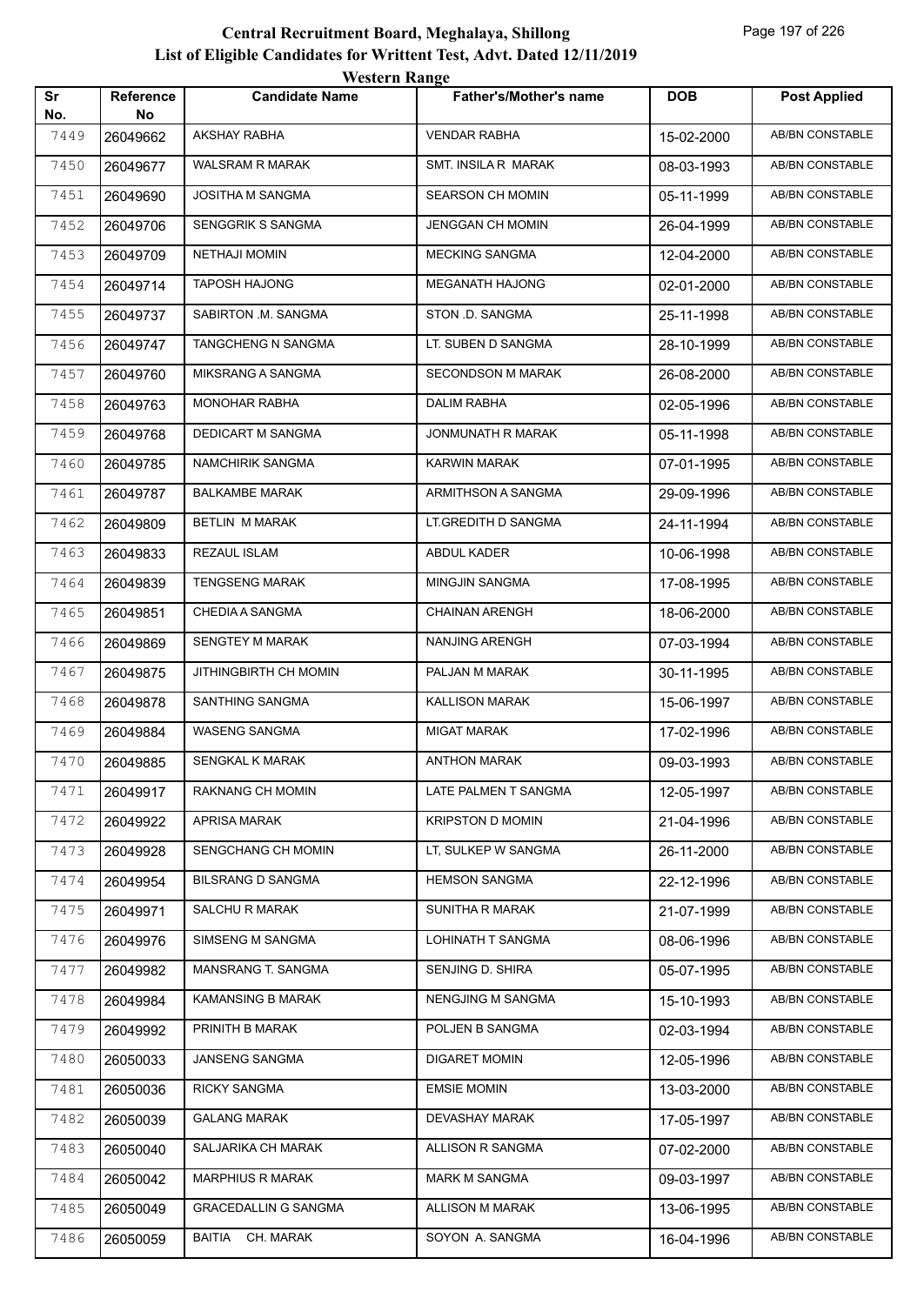|           |                        | western Range               |                               |            |                        |
|-----------|------------------------|-----------------------------|-------------------------------|------------|------------------------|
| Sr<br>No. | <b>Reference</b><br>No | <b>Candidate Name</b>       | <b>Father's/Mother's name</b> | <b>DOB</b> | <b>Post Applied</b>    |
| 7487      | 26050085               | <b>SENGSRANG R.MARAK</b>    | <b>CECILIA R.MARAK</b>        | 14-09-1994 | AB/BN CONSTABLE        |
| 7488      | 26050095               | <b>DIPON KR HAJONG</b>      | <b>LAKINDRA HAJONG</b>        | 07-07-1996 | AB/BN CONSTABLE        |
| 7489      | 26050100               | <b>TOPAN HAJONG</b>         | LAKINDRA HAJONG               | 25-12-1997 | AB/BN CONSTABLE        |
| 7490      | 26050104               | PRAYANGKAR S SANGMA         | <b>SHAMJING CH MARAK</b>      | 08-08-1999 | <b>AB/BN CONSTABLE</b> |
| 7491      | 26050115               | TENGOTH M SANGMA            | RIMBAN B. MARAK               | 10-06-1998 | AB/BN CONSTABLE        |
| 7492      | 26050116               | SHRI. SENGPAL G MOMIN       | SHRI. MINGWAN SANGMA          | 30-03-2000 | AB/BN CONSTABLE        |
| 7493      | 26050119               | PRITAM KOCH                 | <b>SATRUGHANA</b>             | 13-09-1998 | AB/BN CONSTABLE        |
| 7494      | 26050123               | SALGRA CH SANGMA            | LT. AMBARITH CH MARAK         | 16-08-1997 | AB/BN CONSTABLE        |
| 7495      | 26050126               | LENITHA R MARAK             | <b>MENNI MARAK</b>            | 14-04-1995 | AB/BN CONSTABLE        |
| 7496      | 26050128               | <b>MATRIXBIRTH CH MARAK</b> | JENEUSTON M SANGMA            | 18-05-1997 | AB/BN CONSTABLE        |
| 7497      | 26050138               | <b>SONON RABHA</b>          | PRATES RAVA                   | 01-02-1998 | AB/BN CONSTABLE        |
| 7498      | 26050147               | <b>STAR CH MARAK</b>        | JAMESFORT CH SANGMA           | 30-01-2000 | <b>AB/BN CONSTABLE</b> |
| 7499      | 26050153               | RAM KOCH                    | <b>DOSORATH KOCH</b>          | 16-04-1999 | <b>AB/BN CONSTABLE</b> |
| 7500      | 26050156               | NIKCHENG R SANGMA           | <b>TINUSH R SANGMA</b>        | 19-09-1999 | AB/BN CONSTABLE        |
| 7501      | 26050171               | TANGCHI M SANGMA            | <b>TEPSON MARAK</b>           | 07-01-1999 | AB/BN CONSTABLE        |
| 7502      | 26050173               | <b>CHONME R MARAK</b>       | WONDER CH SANGMA              | 17-11-2000 | AB/BN CONSTABLE        |
| 7503      | 26050178               | <b>BALSRANG M MARAK</b>     | PRINCEBIRTH SANGMA            | 16-04-1999 | AB/BN CONSTABLE        |
| 7504      | 26050205               | TRINGBARTH CH MARAK         | DIL R MARAK                   | 04-04-1996 | AB/BN CONSTABLE        |
| 7505      | 26050210               | <b>CHIBASAL MARAK</b>       | <b>OSMOLLINE B MARAK</b>      | 10-08-1997 | <b>AB/BN CONSTABLE</b> |
| 7506      | 26050217               | <b>TAJA MOMIN</b>           | <b>GILSON SANGMA</b>          | 14-09-2000 | AB/BN CONSTABLE        |
| 7507      | 26050230               | WALSRANG D SANGMA           | LT.BARMITHSON T SANGMA        | 02-12-1997 | AB/BN CONSTABLE        |
| 7508      | 26050243               | <b>TEZANG R MARAK</b>       | <b>HASINA R MARAK</b>         | 30-09-1996 | AB/BN CONSTABLE        |
| 7509      | 26050267               | SALGRIKRA A SANGMA          | <b>WALSENG CH MARAK</b>       | 18-09-2000 | AB/BN CONSTABLE        |
| 7510      | 26050335               | <b>BRENING MARAK</b>        | LT. OBINGSTONE MOMIN          | 01-07-1999 | AB/BN CONSTABLE        |
| 7511      | 26050341               | RONJON RABHA                | KAREN RABHA                   | 25-11-1998 | AB/BN CONSTABLE        |
| 7512      | 26050364               | <b>IRINASH M SANGMA</b>     | <b>MARTIN CH MOMIN</b>        | 08-04-2000 | AB/BN CONSTABLE        |
| 7513      | 26050366               | JANAL SANGMA                | MENIBALLA SANGMA              | 08-01-1996 | AB/BN CONSTABLE        |
| 7514      | 26050369               | <b>TENGSRANG SANGMA</b>     | NANGMAN MARAK                 | 13-03-1998 | AB/BN CONSTABLE        |
| 7515      | 26050379               | <b>GREACEWELL G MOMIN</b>   | ROVERSON SANGMA               | 07-03-1997 | AB/BN CONSTABLE        |
| 7516      | 26050387               | PRIYASENGQUEENCHI CH MARAK  | <b>CHINGME CH MARAK</b>       | 31-01-1997 | AB/BN CONSTABLE        |
| 7517      | 26050388               | CHELIANDIRA SANGMA          | <b>WILLIPSON M SANGMA</b>     | 24-04-2000 | AB/BN CONSTABLE        |
| 7518      | 26050397               | SALMRANG SANGMA             | MASAN CH. MARAK               | 24-05-2000 | AB/BN CONSTABLE        |
| 7519      | 26050467               | KRELIN R SANGMA             | PRONATH A MARAK               | 17-08-1999 | AB/BN CONSTABLE        |
| 7520      | 26050486               | WARNISBATH M MARAK          | <b>GALSIN R SANGMA</b>        | 17-01-1999 | AB/BN CONSTABLE        |
| 7521      | 26050489               | SILRAK MARAK                | <b>WILIPSON SANGMA</b>        | 13-02-1997 | AB/BN CONSTABLE        |
| 7522      | 26050509               | JOHNKEY T SANGMA            | LATE FILATH B MARAK           | 19-07-2000 | AB/BN CONSTABLE        |
| 7523      | 26050523               | <b>JECKLIN SANGMA</b>       | <b>JITOL MARAK</b>            | 03-02-1998 | AB/BN CONSTABLE        |
| 7524      | 26050590               | SENGSAL SAMUEL CH SANGMA    | STEPHENSON B MARAK            | 22-11-1994 | AB/BN CONSTABLE        |
|           |                        |                             |                               |            |                        |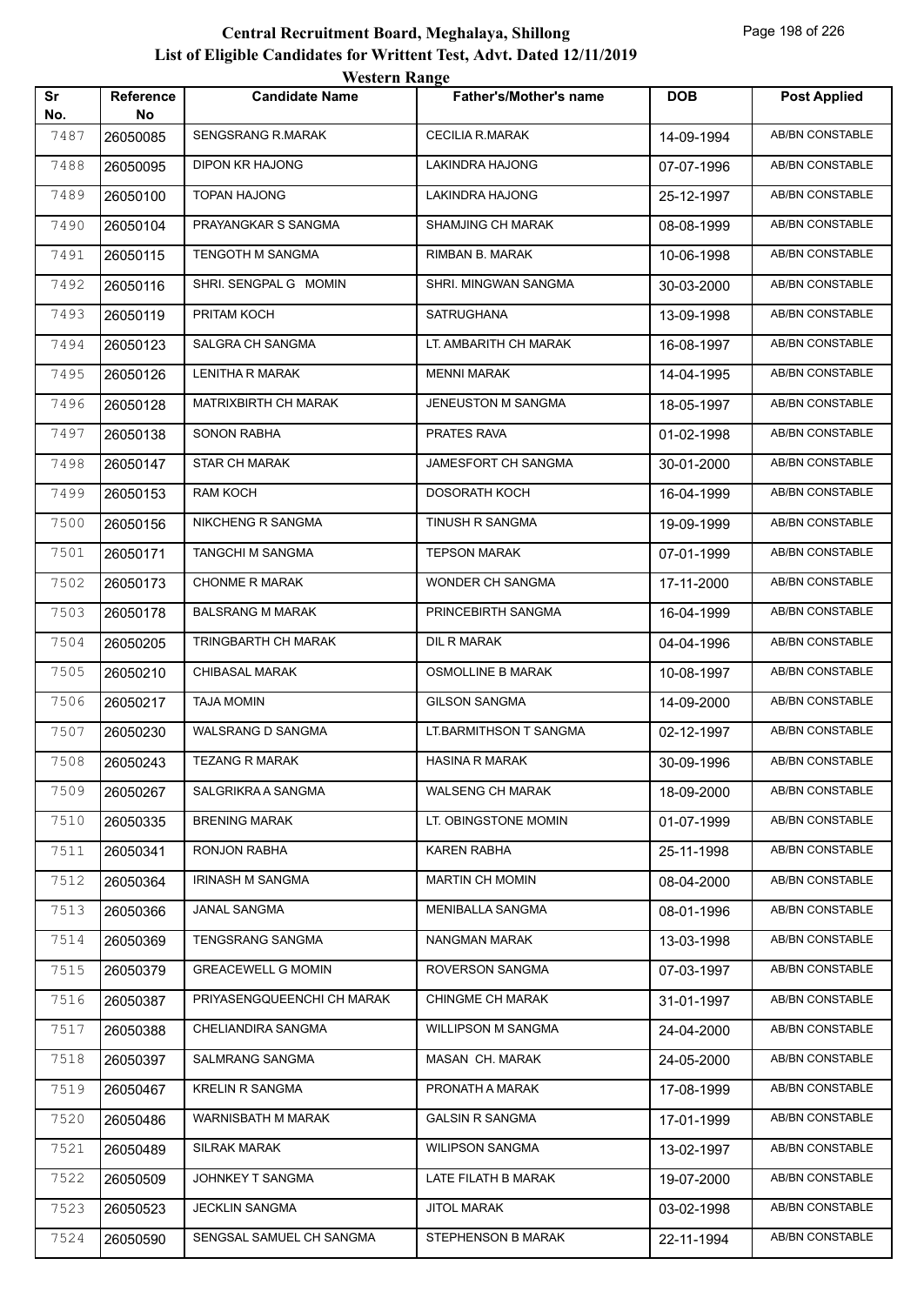|           |                        | <b>Western Range</b>     |                                        |            |                        |
|-----------|------------------------|--------------------------|----------------------------------------|------------|------------------------|
| Sr<br>No. | <b>Reference</b><br>No | <b>Candidate Name</b>    | <b>Father's/Mother's name</b>          | <b>DOB</b> | <b>Post Applied</b>    |
| 7525      | 26050596               | MOMBERSON A SANGMA       | FATHERS NAME SILASH CH<br><b>MARAK</b> | 05-02-1994 | <b>AB/BN CONSTABLE</b> |
| 7526      | 26050610               | <b>TENGKAL MARAK</b>     | PILLINATH N. ARENGH                    | 01-09-1997 | <b>AB/BN CONSTABLE</b> |
| 7527      | 26050621               | BENJING M SANGMA         | <b>TRASON CH MARAK</b>                 | 04-04-1994 | <b>AB/BN CONSTABLE</b> |
| 7528      | 26050622               | JHONY M. MARAK           | <b>GRINDER CH. MARAK</b>               | 14-01-1994 | <b>AB/BN CONSTABLE</b> |
| 7529      | 26050630               | <b>DELINA G MOMIN</b>    | JANGKU D SANGMA                        | 25-09-1993 | <b>AB/BN CONSTABLE</b> |
| 7530      | 26050635               | <b>NANGSENG G MOMIN</b>  | MINGJAN T. SANGMA                      | 18-02-1998 | <b>AB/BN CONSTABLE</b> |
| 7531      | 26050649               | JACKSON M. SANGMA        | ETISON CH. MARAK                       | 05-02-1997 | AB/BN CONSTABLE        |
| 7532      | 26050682               | <b>AFTAB HUSSAIN</b>     | <b>CHAN MIAH SHEIKH</b>                | 25-10-2000 | <b>AB/BN CONSTABLE</b> |
| 7533      | 26050695               | <b>MEBULLUN MOMIN</b>    | <b>HEARTEDID MARAK</b>                 | 17-04-1998 | <b>AB/BN CONSTABLE</b> |
| 7534      | 26050700               | ANDREW CH MARAK          | <b>KOLANI CH MARAK</b>                 | 08-06-1999 | <b>AB/BN CONSTABLE</b> |
| 7535      | 26050718               | THANYAROBERT SANGMA      | <b>LICKINSON R MARAK</b>               | 12-12-1998 | AB/BN CONSTABLE        |
| 7536      | 26050721               | <b>STRANG T SANGMA</b>   | <b>BETNAL M MARAK</b>                  | 12-06-1996 | AB/BN CONSTABLE        |
| 7537      | 26050736               | <b>SAMAR D SANGMA</b>    | <b>TIKRA CH SANGMA</b>                 | 27-07-2000 | AB/BN CONSTABLE        |
| 7538      | 26050748               | <b>EVILIN A SANGMA</b>   | <b>NELJIN CH MARAK</b>                 | 22-04-1996 | AB/BN CONSTABLE        |
| 7539      | 26050751               | <b>HAMIL A SANGMA</b>    | SATJENG B SANGMA                       | 14-02-1996 | <b>AB/BN CONSTABLE</b> |
| 7540      | 26050767               | LAKINSTON M. MARAK       | JUNI J. SANGMA                         | 24-11-1996 | <b>AB/BN CONSTABLE</b> |
| 7541      | 26050769               | RAKKIM M MARAK           | BETHYEL R MARAK                        | 19-03-1995 | <b>AB/BN CONSTABLE</b> |
| 7542      | 26050793               | <b>ABON KOCH</b>         | DEPENDRA KOCH                          | 09-11-2000 | <b>AB/BN CONSTABLE</b> |
| 7543      | 26050801               | <b>HANDIT A SANGMA</b>   | <b>BEIJIN CH MARAK</b>                 | 20-10-1998 | <b>AB/BN CONSTABLE</b> |
| 7544      | 26050804               | <b>KAKIM D SANGMA</b>    | <b>BINASH N MAMAK</b>                  | 20-03-2000 | AB/BN CONSTABLE        |
| 7545      | 26050845               | <b>GILSRANG N SANGMA</b> | MONINDRO D SHIRA                       | 06-02-1998 | AB/BN CONSTABLE        |
| 7546      | 26050868               | SALBIN M. MARAK          | <b>JINGRAN CH. MOMIN</b>               | 30-06-1997 | <b>AB/BN CONSTABLE</b> |
| 7547      | 26050881               | SALSEN M SANGMA          | NONSENG M MARAK                        | 14-10-1996 | AB/BN CONSTABLE        |
| 7548      | 26050890               | KIND BIRTH SANGMA        | JONA N MARAK                           | 04-10-2000 | <b>AB/BN CONSTABLE</b> |
| 7549      | 26050912               | SAILAND M SANGMA         | PANJING CH. MARAK                      | 04-05-1999 | AB/BN CONSTABLE        |
| 7550      | 26050943               | JOSPIL K. SANGMA         | RANJIT SHIRA                           | 17-04-1998 | AB/BN CONSTABLE        |
| 7551      | 26050947               | <b>ENRIQUE MOMIN</b>     | <b>MONOJ</b>                           | 23-05-1998 | AB/BN CONSTABLE        |
| 7552      | 26050982               | MOHESWAR HAJONG          | MOHODOY HAJONG                         | 28-01-1998 | AB/BN CONSTABLE        |
| 7553      | 26050987               | LAPYNHUNLANG PARIONG     | <b>HIGHCOMAN MARWEIN</b>               | 09-02-1997 | AB/BN CONSTABLE        |
| 7554      | 26050996               | AJUDHYA HAJONG           | <b>NORESH HAJONG</b>                   | 08-02-1996 | AB/BN CONSTABLE        |
| 7555      | 26051075               | DIPON RABHA              | ANITA RABHA                            | 06-05-1999 | AB/BN CONSTABLE        |
| 7556      | 26051080               | SENGKAL B MOMIN          | PROBITSON J SANGMA                     | 25-06-1998 | AB/BN CONSTABLE        |
| 7557      | 26051081               | HAMUEL M. SANGMA         | <b>INRISH M SANGMA</b>                 | 06-05-2000 | AB/BN CONSTABLE        |
| 7558      | 26051103               | HALWITH R. MARAK         | RATNENG SANGMA                         | 16-04-1995 | AB/BN CONSTABLE        |
| 7559      | 26051113               | SENGKU K SANGMA          | <b>KRISHNA M SANGMA</b>                | 14-08-1998 | AB/BN CONSTABLE        |
| 7560      | 26051119               | <b>FOURSENG D MARAK</b>  | KHOLONDRO D SANGMA                     | 17-07-1999 | AB/BN CONSTABLE        |
| 7561      | 26051165               | SIMSERITHA D SANGMA      | <b>LINUSH A MARAK</b>                  | 01-12-1999 | AB/BN CONSTABLE        |
| 7562      | 26051170               | <b>JEBIN N MARAK</b>     | MANSENG M SANGMA                       | 13-01-2000 | AB/BN CONSTABLE        |
|           |                        |                          |                                        |            |                        |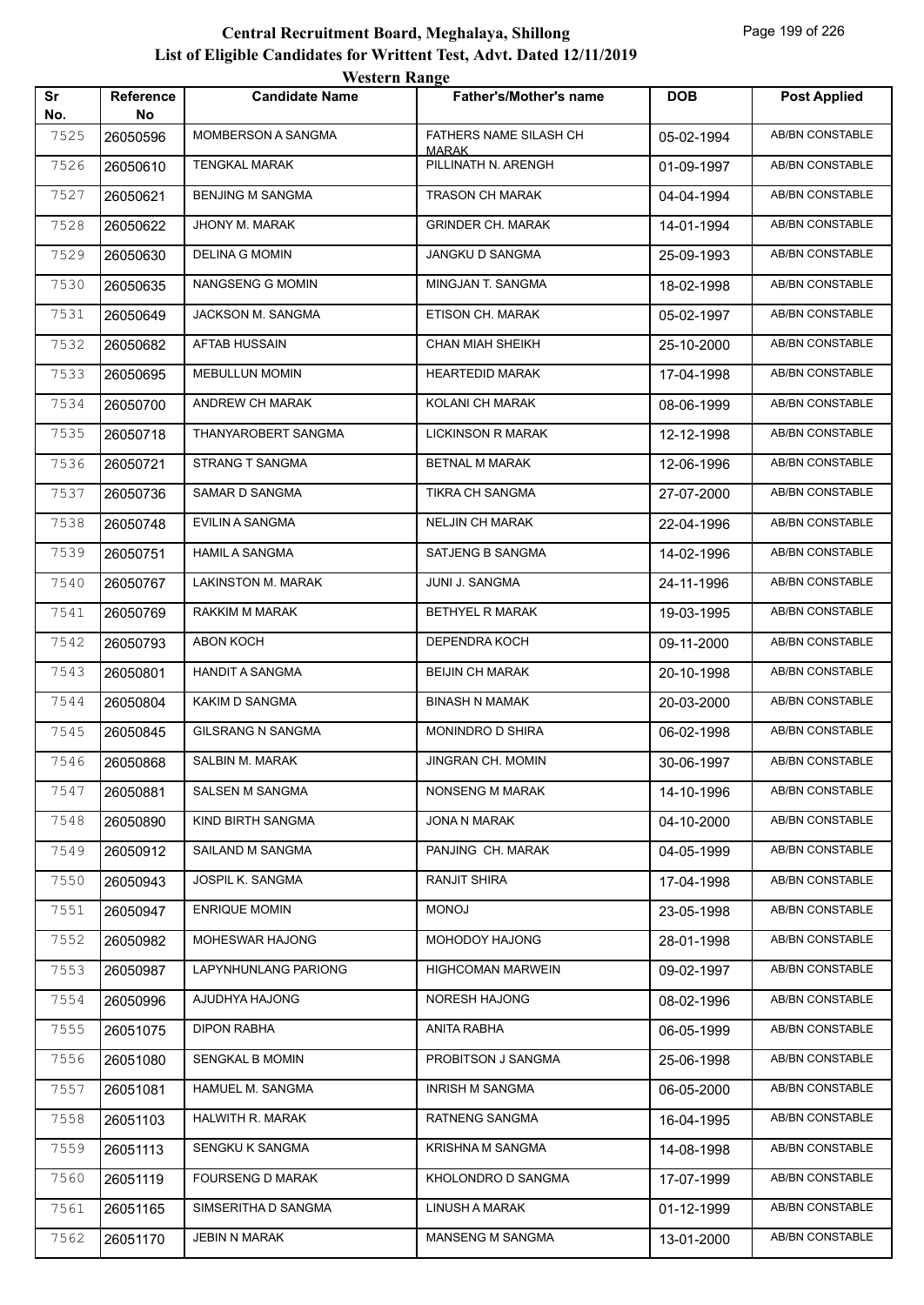|           |                        | western Range              |                               |            |                        |
|-----------|------------------------|----------------------------|-------------------------------|------------|------------------------|
| Sr<br>No. | <b>Reference</b><br>No | <b>Candidate Name</b>      | <b>Father's/Mother's name</b> | <b>DOB</b> | <b>Post Applied</b>    |
| 7563      | 26051179               | ROBLUN M MARAK             | PROJITHSON A SANGMA           | 03-03-1998 | AB/BN CONSTABLE        |
| 7564      | 26051182               | <b>TENYSON D SANGMA</b>    | WITHINGSON M MARAK            | 23-12-1996 | AB/BN CONSTABLE        |
| 7565      | 26051186               | <b>DIBOSH RABHA</b>        | <b>AGHON RABHA</b>            | 16-03-1998 | AB/BN CONSTABLE        |
| 7566      | 26051231               | ESTERBIRTH R SANGMA        | <b>MUKKERJI MOMIN</b>         | 13-04-2000 | <b>AB/BN CONSTABLE</b> |
| 7567      | 26051241               | <b>SUBONATH RABHA</b>      | <b>MOHADOY RABHA</b>          | 28-03-2000 | AB/BN CONSTABLE        |
| 7568      | 26051249               | TANGSRAM MARAK             | GOODMENDRO SANGMA             | 12-09-1998 | AB/BN CONSTABLE        |
| 7569      | 26051251               | MYANCHANGKY B SANGMA       | LT. DILLIP K MARAK            | 27-02-1997 | AB/BN CONSTABLE        |
| 7570      | 26051254               | LASTEN CH SANGMA           | <b>ALBATH S MARAK</b>         | 28-10-2000 | AB/BN CONSTABLE        |
| 7571      | 26051290               | <b>GRACEFIELD M SANGMA</b> | <b>MERINA M SANGMA</b>        | 19-06-1997 | AB/BN CONSTABLE        |
| 7572      | 26051294               | MOHESH HAJONG              | JOGODISH HAJONG               | 28-05-1995 | AB/BN CONSTABLE        |
| 7573      | 26051296               | CHIBAM R. MARAK            | BENJAMIN S. SANGMA            | 18-11-1993 | AB/BN CONSTABLE        |
| 7574      | 26051298               | SENGSIME MOMIN             | <b>BATDING SANGMA</b>         | 27-07-1998 | AB/BN CONSTABLE        |
| 7575      | 26051318               | MITHO M SANGMA             | HILLARISH N MARAK             | 05-01-1997 | AB/BN CONSTABLE        |
| 7576      | 26051333               | <b>NIWAT MOMIN</b>         | <b>MECKSON SANGMA</b>         | 13-02-1999 | AB/BN CONSTABLE        |
| 7577      | 26051335               | <b>BALGITH M SANGMA</b>    | NANGSON G SANGMA              | 05-11-1999 | AB/BN CONSTABLE        |
| 7578      | 26051338               | <b>FRIAPRIL G MOMIN</b>    | <b>KRONILLA G MOMIN</b>       | 27-04-2000 | AB/BN CONSTABLE        |
| 7579      | 26051344               | SENGKAL A SANGMA           | <b>GAJIN R MARAK</b>          | 07-06-1998 | AB/BN CONSTABLE        |
| 7580      | 26051359               | SALMON D MARAK             | KOILASH M SANGMA              | 10-01-1997 | AB/BN CONSTABLE        |
| 7581      | 26051370               | <b>BONSENG CH SANGMA</b>   | WITHINATH G MOMIN             | 28-10-1998 | AB/BN CONSTABLE        |
| 7582      | 26051371               | CHECHENG SANGMA            | SENGRAK CH MARAK              | 04-05-2000 | AB/BN CONSTABLE        |
| 7583      | 26051372               | RIKSANG M MARAK            | <b>GREMITHSON G SANGMA</b>    | 07-04-1998 | AB/BN CONSTABLE        |
| 7584      | 26051380               | LISTERWYNI A. SANGMA       | <b>BENJAMIN M SANGMA</b>      | 22-10-1998 | AB/BN CONSTABLE        |
| 7585      | 26051435               | SENGKAM S. SANGMA          | RASING M.MARAK                | 04-04-1993 | AB/BN CONSTABLE        |
| 7586      | 26051457               | PALLISTIN SANGMA           | NORINGSTON D SANGMA           | 13-09-2000 | AB/BN CONSTABLE        |
| 7587      | 26051467               | SADDAM HOSSAIN MOLLAH      | ABUL HUSSAIN MOLLAH           | 27-02-1998 | AB/BN CONSTABLE        |
| 7588      | 26051476               | <b>WENSIAR MARAK</b>       | PAUL SANGMA                   | 21-03-1997 | AB/BN CONSTABLE        |
| 7589      | 26051487               | JAGAM D MARAK              | JENOBA D MARAK                | 10-01-1996 | AB/BN CONSTABLE        |
| 7590      | 26051495               | <b>JEMSON G SANGMA</b>     | PREMA A MARAK                 | 18-12-1999 | AB/BN CONSTABLE        |
| 7591      | 26051499               | <b>VIKASH SANGMA</b>       | SOMITHSON MARAK               | 26-05-2000 | AB/BN CONSTABLE        |
| 7592      | 26051503               | SILKULIN A SANGMA          | LIUSH A SANGMA                | 13-11-1998 | AB/BN CONSTABLE        |
| 7593      | 26051510               | <b>WICKEN N SANGMA</b>     | <b>STARSON G MOMIN</b>        | 03-01-1996 | AB/BN CONSTABLE        |
| 7594      | 26051515               | HOSEA CH MOMIN             | <b>LMPRITHSON CH MARAK</b>    | 25-09-1995 | AB/BN CONSTABLE        |
| 7595      | 26051517               | <b>JHONMASFIEL MARAK</b>   | <b>CLEARSON SANGMA</b>        | 01-01-1994 | AB/BN CONSTABLE        |
| 7596      | 26051524               | <b>BARNABAS A SANGMA</b>   | TIKENDRO CH MARAK             | 22-05-2000 | AB/BN CONSTABLE        |
| 7597      | 26051530               | <b>KEN SANGMA</b>          | ARMINATH G MOMIN              | 24-07-1994 | AB/BN CONSTABLE        |
| 7598      | 26051542               | PRIANGCHI K MARAK          | <b>ROHIN MARAK</b>            | 01-08-1999 | AB/BN CONSTABLE        |
| 7599      | 26051543               | RAKSHIK T SANGMA           | <b>MATHUL R MARAK</b>         | 30-12-1999 | AB/BN CONSTABLE        |
| 7600      | 26051548               | SENGBRAK R MARAK           | POBILSON MARAK                | 13-01-2000 | AB/BN CONSTABLE        |
|           |                        |                            |                               |            |                        |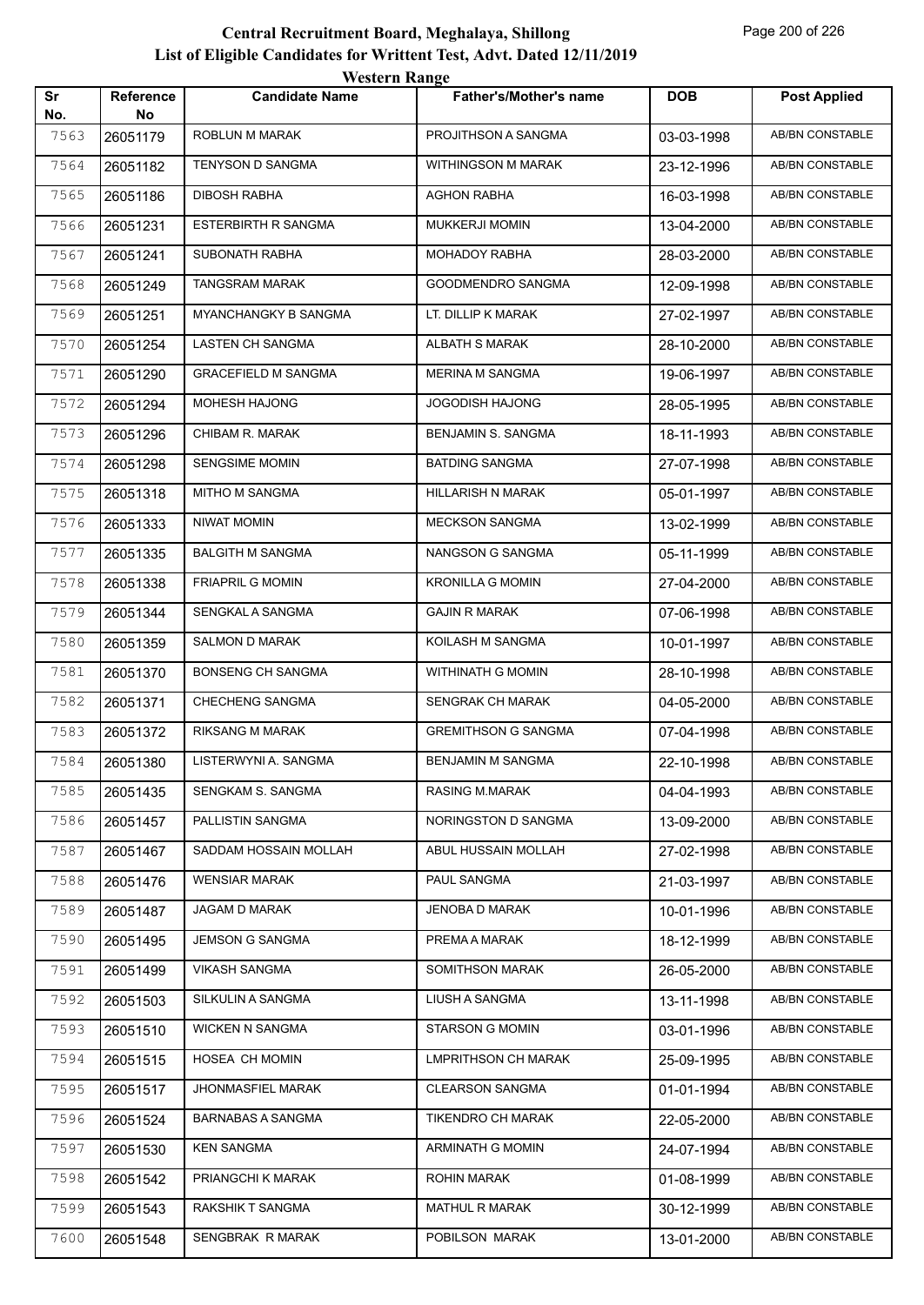| Sr<br>No. | Reference<br>No | <b>Candidate Name</b>   | <b>Father's/Mother's name</b>               | <b>DOB</b> | <b>Post Applied</b>    |
|-----------|-----------------|-------------------------|---------------------------------------------|------------|------------------------|
| 7601      | 26051565        | <b>BILSHAA SANGMA</b>   | SAMUEL SANGMA                               | 06-04-1998 | <b>AB/BN CONSTABLE</b> |
| 7602      | 26051567        | JALLIM M SANGMA         | <b>KRANSON M MARAK</b>                      | 05-06-1997 | AB/BN CONSTABLE        |
| 7603      | 26051580        | SHAHINUR ISLAM SARKAR   | ABU BAKKAR SIDDIQUE                         | 12-01-2000 | <b>AB/BN CONSTABLE</b> |
| 7604      | 26051583        | <b>XAVIER R MARAK</b>   | <b>HENDRICK R SANGMA</b>                    | 13-01-1999 | AB/BN CONSTABLE        |
| 7605      | 26051596        | RAKBIAR M MARAK         | HINBATH N SANGMA                            | 19-06-2000 | AB/BN CONSTABLE        |
| 7606      | 26051611        | PANGKIM CH MARAK        | <b>MAIKEL B MARAK</b>                       | 09-03-1998 | AB/BN CONSTABLE        |
| 7607      | 26051614        | <b>BANAN G. MOMIN</b>   | STONESING T. SANGMA                         | 02-01-2000 | AB/BN CONSTABLE        |
| 7608      | 26051623        | <b>STARSON MARAK</b>    | <b>GANDING R MARAK</b>                      | 07-09-1998 | <b>AB/BN CONSTABLE</b> |
| 7609      | 26051632        | <b>LENDITH MARAK</b>    | <b>GANDING R MARAK</b>                      | 27-10-1999 | AB/BN CONSTABLE        |
| 7610      | 26051639        | SIBO KOCH               | <b>RIBIN KOCH</b>                           | 28-12-1996 | AB/BN CONSTABLE        |
| 7611      | 26051650        | RAHUL KOCH              | DEPENDRO KOCH                               | 04-03-2000 | <b>AB/BN CONSTABLE</b> |
| 7612      | 26051681        | NAMSRANG MOMIN          | <b>HEMISON MARAK</b>                        | 13-11-1999 | AB/BN CONSTABLE        |
| 7613      | 26051692        | <b>BAISON CH MARAK</b>  | SOHIT M SANGMA                              | 22-08-1995 | <b>AB/BN CONSTABLE</b> |
| 7614      | 26051703        | <b>LUTAN SANGMA</b>     | <b>MANLIUSH G MOMIN</b>                     | 07-09-1995 | AB/BN CONSTABLE        |
| 7615      | 26051717        | <b>SENGMAT MARAK</b>    | <b>INOSH SANGMA</b>                         | 10-08-1996 | AB/BN CONSTABLE        |
| 7616      | 26051737        | NAGRA MATHEW R MARAK    | JORENDRO MARAK                              | 12-11-2000 | AB/BN CONSTABLE        |
| 7617      | 26051740        | CHEANA MARAK            | SMT QUILINE R MARAK                         | 05-01-1999 | AB/BN CONSTABLE        |
| 7618      | 26051777        | <b>JAKSILCHI MARAK</b>  | <b>GREGOLISH D. SANGMA</b>                  | 08-01-1997 | AB/BN CONSTABLE        |
| 7619      | 26051799        | SAJIRUL ISLAM           | SAYBASSAH SK                                | 16-08-2000 | AB/BN CONSTABLE        |
| 7620      | 26051810        | SILSENG A SANGMA        | KAWEN M MARAK                               | 22-10-1993 | AB/BN CONSTABLE        |
| 7621      | 26051858        | ROBIRTH CH MARAK        | POLJENG B MARAK                             | 11-05-1994 | AB/BN CONSTABLE        |
| 7622      | 26051888        | KINGSTON CH MARAK       | FATHERS NAME DUALSON T<br><b>SANGMA</b>     | 27-08-2000 | AB/BN CONSTABLE        |
| 7623      | 26051923        | CHINGCHANG CH SANGMA    | PANJI CH SANGMA                             | 23-12-1999 | AB/BN CONSTABLE        |
| 7624      | 26051928        | JUINDAL TORID B MARAK   | <b>JEPLIN CH MARAK</b>                      | 17-07-1995 | AB/BN CONSTABLE        |
| 7625      | 26051952        | <b>BRONOY MARAK</b>     | AJENDRO MARAK                               | 16-11-1998 | AB/BN CONSTABLE        |
| 7626      | 26051959        | PREDITHA M SANGMA       | JEWEN CH. MARAK                             | 13-11-1995 | AB/BN CONSTABLE        |
| 7627      | 26051984        | RIPSHENG M SANGMA       | WATDEN A SANGMA                             | 26-08-1999 | AB/BN CONSTABLE        |
| 7628      | 26051991        | NILAKHI RABHA           | NIRMAL RABHA                                | 14-12-2000 | AB/BN CONSTABLE        |
| 7629      | 26052057        | SENGKAN G MOMIN         | PINTOSH A SANGMA/PEBORINE G<br><b>MOMIN</b> | 24-09-2000 | AB/BN CONSTABLE        |
| 7630      | 26052061        | ORBINATH SANGMA         | <b>GALJING K SANGMA</b>                     | 23-04-1994 | AB/BN CONSTABLE        |
| 7631      | 26052074        | SALMAN N SANGMA         | NABITHSON B MARAK                           | 21-06-1994 | AB/BN CONSTABLE        |
| 7632      | 26052097        | MAYABI M MARAK          | <b>SEKHAR R MARAK</b>                       | 09-09-1994 | AB/BN CONSTABLE        |
| 7633      | 26052137        | KRETH M SANGMA          | PEDISON CH MARAK                            | 25-06-2000 | AB/BN CONSTABLE        |
| 7634      | 26052148        | <b>TERAK R MARAK</b>    | ROMILLA R MARAK]                            | 11-04-1995 | AB/BN CONSTABLE        |
| 7635      | 26052152        | SENGGITTING M. MARAK    | <b>GRENINGSON R MARAK</b>                   | 01-04-1996 | AB/BN CONSTABLE        |
| 7636      | 26052163        | RONALD REGAN N MARAK    | BEBEKNG A. SANGMA                           | 05-05-1999 | AB/BN CONSTABLE        |
| 7637      | 26052168        | RITCHICORRIER CH SANGMA | <b>GRETING R MARAK</b>                      | 25-02-1994 | AB/BN CONSTABLE        |
| 7638      | 26052192        | CHIANG T SANGMA         | ROSING N SANGMA                             | 06-08-1998 | AB/BN CONSTABLE        |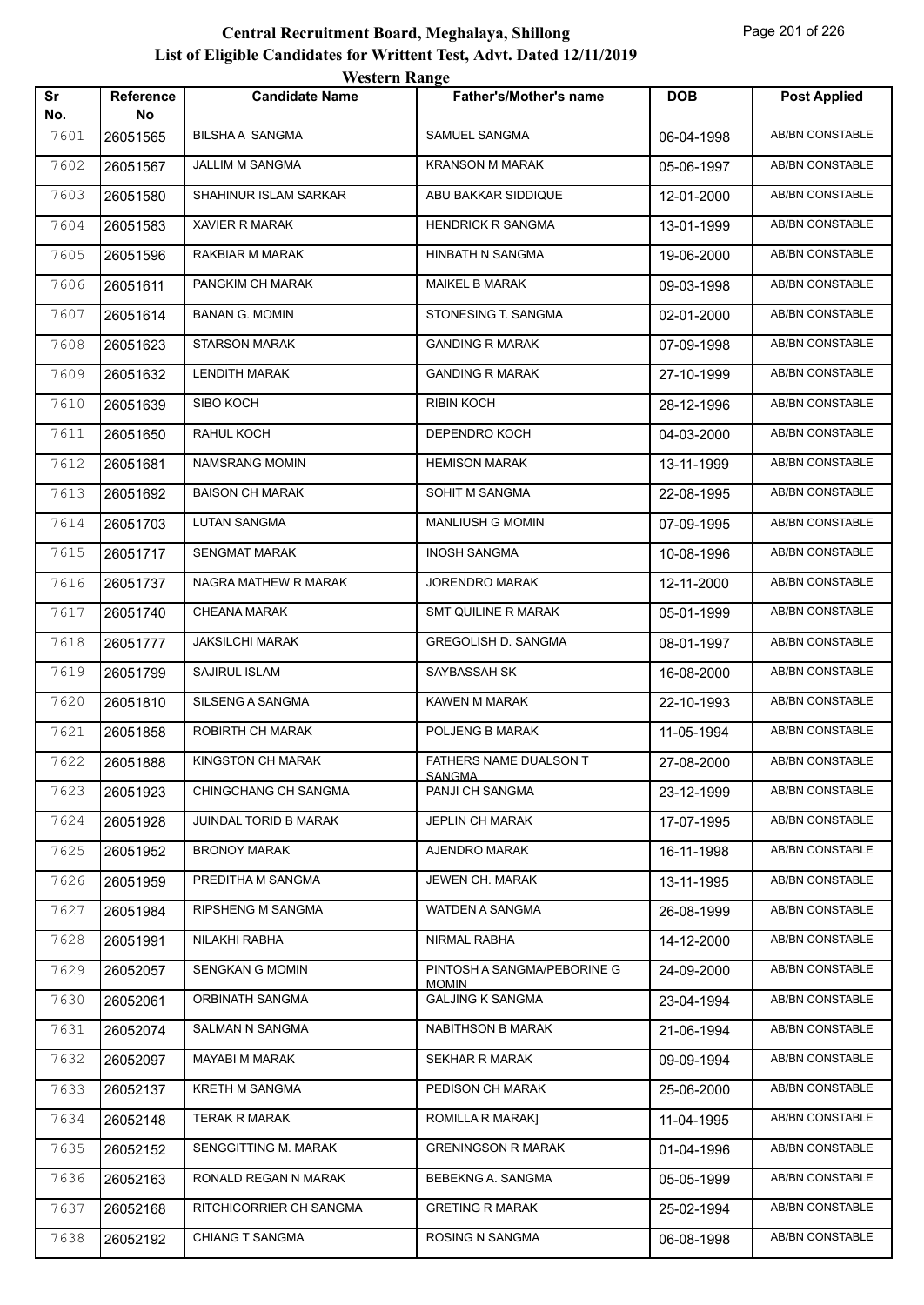|           |                 | <i>W</i> USIUL IVANGU       |                                    |            |                        |
|-----------|-----------------|-----------------------------|------------------------------------|------------|------------------------|
| Sr<br>No. | Reference<br>No | <b>Candidate Name</b>       | <b>Father's/Mother's name</b>      | <b>DOB</b> | <b>Post Applied</b>    |
| 7639      | 26052199        | <b>KRONIBAR D SANGMA</b>    | PILTING CH SANGMA                  | 09-08-2000 | <b>AB/BN CONSTABLE</b> |
| 7640      | 26052206        | SENGSRANG MARAK             | MORNING SANGMA                     | 08-04-1995 | AB/BN CONSTABLE        |
| 7641      | 26052250        | KALDI D SANGMA              | DIPSON CH. SANGMA                  | 01-10-1996 | AB/BN CONSTABLE        |
| 7642      | 26052260        | SAPARIUSH SANGMA            | <b>BISADINI SANGMA</b>             | 03-08-2000 | AB/BN CONSTABLE        |
| 7643      | 26052263        | ULLYBIRTH T SANGMA          | <b>ENDERSON CH MARAK</b>           | 25-03-1998 | AB/BN CONSTABLE        |
| 7644      | 26052395        | <b>UTPOL HAJONG</b>         | <b>JILMONI HAJONG</b>              | 25-03-1994 | AB/BN CONSTABLE        |
| 7645      | 26052455        | NEKSHON CH SANGMA           | JEPSON D SANGMA, SURILLA CH        | 17-03-1999 | AB/BN CONSTABLE        |
| 7646      | 26052519        | TERINGRANG D SHIRA          | <b>SANGMA</b><br>ABELLARD K SANGMA | 03-10-1999 | AB/BN CONSTABLE        |
| 7647      | 26052524        | <b>ABIJA MARAK</b>          | <b>DINGWEN SANGMA</b>              | 08-11-2000 | AB/BN CONSTABLE        |
| 7648      | 26052525        | <b>ESTARSON MARAK</b>       | <b>BABUL SANGMA</b>                | 03-11-1999 | AB/BN CONSTABLE        |
| 7649      | 26052560        | <b>JUNOSA MARAK</b>         | <b>ERENDRO MOMIN</b>               | 01-06-2000 | AB/BN CONSTABLE        |
| 7650      | 26052573        | CARLOS G. MOMIN             | <b>KENNEDY MARAK</b>               | 16-02-2000 | AB/BN CONSTABLE        |
| 7651      | 26052591        | SELLIRIOUSH K SANGMA        | <b>GREMPIL MOMIN</b>               | 05-12-1997 | AB/BN CONSTABLE        |
| 7652      | 26052606        | <b>DIKKI D SANGMA</b>       | PRENSON K MARAK                    | 01-01-2001 | AB/BN CONSTABLE        |
| 7653      | 26052607        | <b>LESINDAR G MOMIN</b>     | <b>LEDISH G MOMIN</b>              | 19-04-1996 | AB/BN CONSTABLE        |
| 7654      | 26052609        | LEBOJIN R MARAK             | SISTONE M SANGMA                   | 28-11-1994 | <b>AB/BN CONSTABLE</b> |
| 7655      | 26052620        | PROMUTH SANGMA              | <b>AERINGTHON MOMIN</b>            | 17-11-1993 | AB/BN CONSTABLE        |
| 7656      | 26052626        | JESPER CH SANGMA            | ALBATH S MARAK                     | 08-07-1995 | AB/BN CONSTABLE        |
| 7657      | 26052631        | <b>KRIPIL MARAK</b>         | CHANDRA SANGMA                     | 17-09-1997 | AB/BN CONSTABLE        |
| 7658      | 26052642        | <b>BIBEK HAJONG</b>         | <b>TULSING CH HAJONG</b>           | 26-02-1998 | AB/BN CONSTABLE        |
| 7659      | 26052643        | <b>BIKRAM MARAK</b>         | POLBONI MARAK                      | 09-12-1997 | AB/BN CONSTABLE        |
| 7660      | 26052644        | <b>JONI MARAK</b>           | PITOR SANGMA                       | 05-01-1996 | AB/BN CONSTABLE        |
| 7661      | 26052651        | SUBAM MARAK                 | PROJESH G MOMIN                    | 23-09-1996 | AB/BN CONSTABLE        |
| 7662      | 26052687        | TABIN J MARAK               | ALEN N ARENGH                      | 03-09-1994 | AB/BN CONSTABLE        |
| 7663      | 26052699        | DAIDITH CH SANGMA           | UHIR K SANGMA                      | 26-12-1998 | AB/BN CONSTABLE        |
| 7664      | 26052705        | <b>UPIN CH MARAK</b>        | PITISON M SANGMA                   | 06-03-2000 | AB/BN CONSTABLE        |
| 7665      | 26052734        | SILBE R SANGMA              | PRERITH G SANGMA                   | 14-09-1995 | AB/BN CONSTABLE        |
| 7666      | 26052751        | <b>CHAGRANG P MARAK</b>     | SINGNAN M MARAK                    | 20-02-2000 | AB/BN CONSTABLE        |
| 7667      | 26052805        | SWARBOJITH RABHA            | <b>BINOD RABHA</b>                 | 12-04-2000 | AB/BN CONSTABLE        |
| 7668      | 26052818        | <b>CHIJANG MOMIN</b>        | ROBLEN MARAK                       | 14-11-2000 | AB/BN CONSTABLE        |
| 7669      | 26052834        | <b>SILCHANG MOMIN</b>       | SENALSTONE MOMIN                   | 21-02-1997 | AB/BN CONSTABLE        |
| 7670      | 26052839        | TANGRIK CH SANGMA           | <b>BULBUL CH SANGMA</b>            | 05-11-1999 | AB/BN CONSTABLE        |
| 7671      | 26052876        | LECHU R MARAK               | <b>REJINA R MARAK</b>              | 10-09-1999 | AB/BN CONSTABLE        |
| 7672      | 26052880        | <b>GREATHINER A. SANGMA</b> | MICKIL D. SHIRA                    | 11-01-1999 | AB/BN CONSTABLE        |
| 7673      | 26052893        | JEMPALLIN D MARAK           | <b>TAKIL SANGMA</b>                | 07-08-2000 | AB/BN CONSTABLE        |
| 7674      | 26052903        | SALMON CH MARAK             | SEBEING A SANGMA                   | 11-07-1994 | AB/BN CONSTABLE        |
| 7675      | 26052906        | PANGSENG CH MARAK           | WINDALSON CH SANGMA                | 04-06-1999 | AB/BN CONSTABLE        |
| 7676      | 26052930        | DAIRUS R MARAK              | SHRI. RENGSON R MARAK              | 07-04-1999 | AB/BN CONSTABLE        |
|           |                 |                             |                                    |            |                        |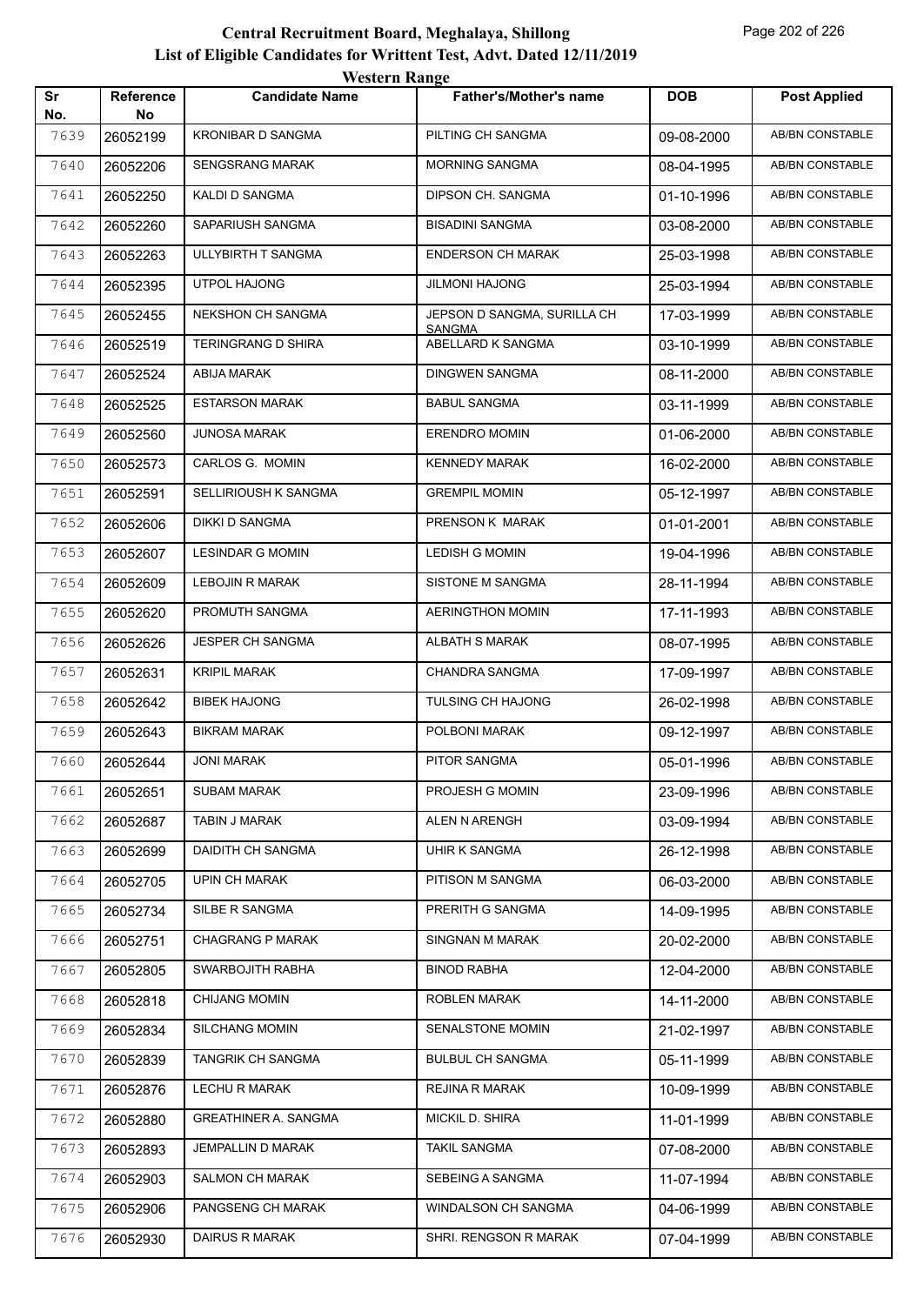| Sr   |                 | <i>Western Kange</i>    | <b>Father's/Mother's name</b>         | <b>DOB</b> |                        |
|------|-----------------|-------------------------|---------------------------------------|------------|------------------------|
| No.  | Reference<br>No | <b>Candidate Name</b>   |                                       |            | <b>Post Applied</b>    |
| 7677 | 26052932        | SILNANG N SANGMA        | <b>JORAM MARAK</b>                    | 12-02-1995 | <b>AB/BN CONSTABLE</b> |
| 7678 | 26052942        | SENGCHANG SANGMA        | KOLLINDRO MARAK                       | 23-12-1995 | AB/BN CONSTABLE        |
| 7679 | 26052954        | CHINGCHANG CH SANGMA    | <b>BRENAT CH MARAK</b>                | 31-10-1998 | <b>AB/BN CONSTABLE</b> |
| 7680 | 26052963        | PONSAL D SANGMA         | <b>OVERSON G MOMIN</b>                | 02-01-2000 | AB/BN CONSTABLE        |
| 7681 | 26053003        | <b>JACK MARAK</b>       | <b>NESTONE CH MOMIN</b>               | 06-12-1994 | AB/BN CONSTABLE        |
| 7682 | 26053012        | <b>GRIKSRANG SANGMA</b> | HENSTAR SANGMA                        | 12-07-1993 | AB/BN CONSTABLE        |
| 7683 | 26053018        | <b>NILON HAJONG</b>     | PRABIN HAJONG                         | 09-01-1998 | AB/BN CONSTABLE        |
| 7684 | 26053029        | SAMSON A. SANGMA        | <b>BIREN N MARAK</b>                  | 13-03-1993 | AB/BN CONSTABLE        |
| 7685 | 26053049        | METROLIOUS D. SANGMA    | <b>SUBIL SANGMA</b>                   | 10-03-2000 | AB/BN CONSTABLE        |
| 7686 | 26053086        | EDWARD D. SANGMA        | ANTHON R. MARAK                       | 21-03-1999 | AB/BN CONSTABLE        |
| 7687 | 26053113        | SENGMAN D SANGMA        | <b>MAIRAM K SANGMA</b>                | 25-10-1999 | AB/BN CONSTABLE        |
| 7688 | 26053116        | <b>BALKAM SANGMA</b>    | <b>LIPSON R MARAK</b>                 | 25-05-2000 | AB/BN CONSTABLE        |
| 7689 | 26053120        | ARKUSH M MARAK          | <b>WENSON M SANGMA</b>                | 05-02-1997 | AB/BN CONSTABLE        |
| 7690 | 26053172        | PRIYONI R. SANGMA       | <b>MATHILSON CH. MARAK</b>            | 14-03-1997 | AB/BN CONSTABLE        |
| 7691 | 26053199        | <b>CHANGRIK B MARAK</b> | DEGRETH G MOMIN                       | 03-05-1996 | <b>AB/BN CONSTABLE</b> |
| 7692 | 26053257        | SANJAY B SANGMA         | <b>WILLENDRO M MARAK</b>              | 02-08-1995 | AB/BN CONSTABLE        |
| 7693 | 26053270        | MENPUSH N. SANGMA       | CAMINGSON MOMIN /WALMILLA N.          | 07-01-1997 | AB/BN CONSTABLE        |
| 7694 | 26053278        | ROBITH CH. MARAK        | <b>SANGMA</b><br><b>TANGSON MARAK</b> | 05-02-2000 | AB/BN CONSTABLE        |
| 7695 | 26053300        | <b>BENING CH SANGMA</b> | <b>BRONEN CH MARAK</b>                | 01-02-1995 | AB/BN CONSTABLE        |
| 7696 | 26053314        | <b>LENIAN R MARAK</b>   | <b>LIPSON S SANGMA</b>                | 10-11-1994 | AB/BN CONSTABLE        |
| 7697 | 26053347        | SALSRANG K MARAK        | LUCKSTONE G MOMIN                     | 02-10-1998 | <b>AB/BN CONSTABLE</b> |
| 7698 | 26053443        | DELLINGTON R. MARAK     | SANKAR G. MOMIN                       | 06-10-2000 | AB/BN CONSTABLE        |
| 7699 | 26053456        | <b>KRESOL MARAK</b>     | AJENDRO MARAK/NALITA MARAK            | 13-07-2000 | AB/BN CONSTABLE        |
| 7700 | 26053531        | RAJIV KOCH              | KANAK KOCH                            | 16-11-1997 | AB/BN CONSTABLE        |
| 7701 | 26053536        | LEBISH D SHIRA          | NANGBAN MARAK                         | 03-01-1993 | AB/BN CONSTABLE        |
| 7702 | 26053539        | <b>CHURA MARAK</b>      | SAMILSON SANGMA                       | 12-05-1997 | AB/BN CONSTABLE        |
| 7703 | 26053585        | SANDAS N SANGMA         | <b>SIMSON K MARAK</b>                 | 18-12-1999 | AB/BN CONSTABLE        |
| 7704 | 26053637        | <b>LEBHARTH G MOMIN</b> | KANJING K MARAK                       | 15-04-1995 | AB/BN CONSTABLE        |
| 7705 | 26053665        | <b>IJIT HAJONG</b>      | MATINDRA HAJONG                       | 07-08-1995 | AB/BN CONSTABLE        |
| 7706 | 26053682        | ONIL M MARAK            | JOSPIN D SANGMA                       | 26-03-1999 | AB/BN CONSTABLE        |
| 7707 | 26053699        | SENGRIK D SHIRA         | LIMBERSON K SANGMA                    | 14-12-1997 | AB/BN CONSTABLE        |
| 7708 | 26053707        | MAIRAK SANGMA           | SABILLA A. SANGMA                     | 15-10-1998 | AB/BN CONSTABLE        |
| 7709 | 26053718        | RAKTIBOR CH MARAK       | HARMING K SANGMA                      | 01-10-1997 | AB/BN CONSTABLE        |
| 7710 | 26053719        | <b>HISLAR P MARAK</b>   | SHRI. DIUSON D SHIRA                  | 10-05-1998 | AB/BN CONSTABLE        |
| 7711 | 26053731        | WILLINGBATH CH MARAK    | BREMBUDHO S SANGMA                    | 28-08-1996 | AB/BN CONSTABLE        |
| 7712 | 26053733        | CHRISTOBAR M SANGMA     | SPITSON S SANGMA                      | 16-12-1993 | AB/BN CONSTABLE        |
| 7713 | 26053743        | SENGCHANG R MARAK       | WITHNOL SANGMA                        | 17-05-1998 | AB/BN CONSTABLE        |
| 7714 | 26053759        | ANUPAM RABHA            | RATNESWAR RABHA                       | 10-12-2000 | AB/BN CONSTABLE        |
|      |                 |                         |                                       |            |                        |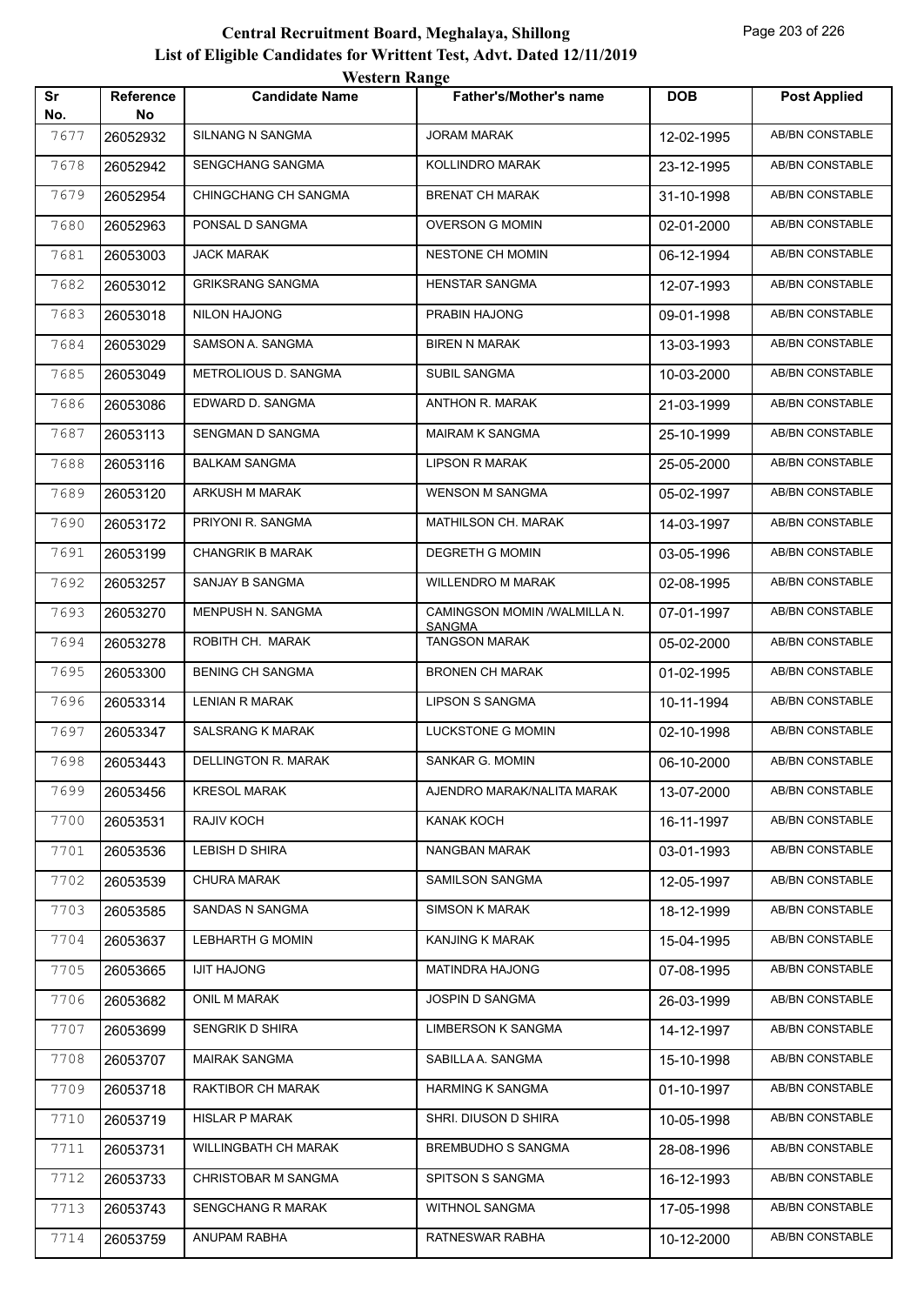|           |                        | western Range              |                                       |            |                        |
|-----------|------------------------|----------------------------|---------------------------------------|------------|------------------------|
| Sr<br>No. | <b>Reference</b><br>No | <b>Candidate Name</b>      | <b>Father's/Mother's name</b>         | <b>DOB</b> | <b>Post Applied</b>    |
| 7715      | 26053761               | <b>TESRANG SANGMA</b>      | SALSENG M. SANGMA                     | 16-06-1995 | AB/BN CONSTABLE        |
| 7716      | 26053766               | <b>ALKRIUSH MOMIN</b>      | <b>TENILLA MOMIN</b>                  | 10-07-1997 | <b>AB/BN CONSTABLE</b> |
| 7717      | 26053768               | <b>BIGGYAN HAJONG</b>      | SOPEN HAJONG                          | 13-05-1997 | AB/BN CONSTABLE        |
| 7718      | 26053775               | RODALI RABHA               | LT BROJONATH RABHA                    | 05-03-1997 | <b>AB/BN CONSTABLE</b> |
| 7719      | 26053777               | JISANA AKIME R MARAK       | LOBESH D SANGMA                       | 15-12-2000 | AB/BN CONSTABLE        |
| 7720      | 26053791               | NATUAL M MARAK             | <b>JETRO A SANGMA</b>                 | 08-02-1997 | AB/BN CONSTABLE        |
| 7721      | 26053800               | ELTHIY D SANGMA            | ARBINSON MARAK                        | 10-01-1996 | AB/BN CONSTABLE        |
| 7722      | 26053808               | ALSRANG ARENGH             | <b>BALENG R MARAK</b>                 | 25-10-1999 | AB/BN CONSTABLE        |
| 7723      | 26053809               | PIADASA K MOMIN            | <b>KEBELSING R MARAK</b>              | 26-03-1997 | <b>AB/BN CONSTABLE</b> |
| 7724      | 26053815               | DURJODHON RABHA            | <b>KOMAL RABHA</b>                    | 19-04-1994 | AB/BN CONSTABLE        |
| 7725      | 26053818               | <b>MALLANG A SANGMA</b>    | LATE GONSENG M MARAK                  | 01-01-1995 | AB/BN CONSTABLE        |
| 7726      | 26053824               | RIKRANG N. MARAK           | LINGBATH CH. SANGMA                   | 21-05-1999 | AB/BN CONSTABLE        |
| 7727      | 26053827               | PRAFULLA KR. RABHA         | KHAGEN RABHA                          | 15-11-1997 | AB/BN CONSTABLE        |
| 7728      | 26053828               | PRITSON M SANGMA           | <b>STARSON MOMIN</b>                  | 12-06-1994 | <b>AB/BN CONSTABLE</b> |
| 7729      | 26053834               | <b>TWISBIRTH R MARAK</b>   | <b>TILBARTH MOMIN</b>                 | 14-11-2000 | AB/BN CONSTABLE        |
| 7730      | 26053836               | DERAK D SHIRA              | <b>HABILLA CH MARAK</b>               | 18-09-1996 | AB/BN CONSTABLE        |
| 7731      | 26053841               | CHANGKY M. SANGMA          | JOHN WASHINGTON MOMIN                 | 21-04-1997 | AB/BN CONSTABLE        |
| 7732      | 26053847               | SMARTHKING MARAK           | STEWARSON MARAK                       | 18-01-1997 | AB/BN CONSTABLE        |
| 7733      | 26053853               | NIKCHENG A MARAK           | MOHENG SANGMA                         | 23-11-2000 | <b>AB/BN CONSTABLE</b> |
| 7734      | 26053857               | <b>TRAISTIN SANGMA</b>     | <b>JELINA B SANGMA</b>                | 23-09-1996 | AB/BN CONSTABLE        |
| 7735      | 26053863               | APOLIASH D SHIRA           | <b>ROSEN R MARAK</b>                  | 11-04-1997 | AB/BN CONSTABLE        |
| 7736      | 26053874               | PRINGSAL MARAK             | <b>ERVINSTONE SANGMA</b>              | 12-06-1997 | AB/BN CONSTABLE        |
| 7737      | 26053885               | JIMREEVES SANGMA           | <b>EPROSH MOMIN</b>                   | 28-09-1997 | AB/BN CONSTABLE        |
| 7738      | 26053886               | <b>WALRAK MARAK</b>        | PRINSTON SANGMA                       | 16-05-1993 | AB/BN CONSTABLE        |
| 7739      | 26053898               | WOWOOD R SANGMA            | <b>SURESH S MARAK</b>                 | 23-04-1993 | AB/BN CONSTABLE        |
| 7740      | 26053901               | TIMU G SANGMA              | RATJENG CH MARAK                      | 10-04-1996 | AB/BN CONSTABLE        |
| 7741      | 26053905               | LAKMINATH R MARAK          | MINUEL M SANGMA                       | 18-08-1996 | AB/BN CONSTABLE        |
| 7742      | 26053907               | MARTY HUENER D. SHIRA      | HAROLD MACK MILLAN S. MARAK           | 18-01-1998 | AB/BN CONSTABLE        |
| 7743      | 26053913               | PELSUS A SANGMA            | <b>FEVERSON MARAK</b>                 | 10-02-1999 | AB/BN CONSTABLE        |
| 7744      | 26053931               | NIKJANG K SANGMA           | <b>FICKWILSON MOMIN</b>               | 19-10-1998 | AB/BN CONSTABLE        |
| 7745      | 26053946               | <b>JEALAL SANGMA</b>       | <b>GREMPILSTONE MARAK</b>             | 18-02-1997 | AB/BN CONSTABLE        |
| 7746      | 26053948               | APPRILDHA S MARAK          | <b>KRENILSON S SANGMA</b>             | 26-04-1997 | AB/BN CONSTABLE        |
| 7747      | 26053949               | <b>TENGKAMCHI MARAK</b>    | INSENG SANGMA/ SAPJONI                | 10-12-1999 | AB/BN CONSTABLE        |
| 7748      | 26053964               | <b>EMANUEL B MARAK</b>     | <b>MARAK</b><br><b>JONI B MARAK</b>   | 20-05-1997 | AB/BN CONSTABLE        |
| 7749      | 26053970               | SALGRA MOMIN               | JOWELSON MARAK/ ESILLA                | 01-01-2000 | AB/BN CONSTABLE        |
| 7750      | 26053972               | GIPSRANG D SANGMA D SANGMA | <b>MOMIN</b><br><b>MELLISON MARAK</b> | 02-04-1997 | AB/BN CONSTABLE        |
| 7751      | 26053974               | <b>GRIKJANG M SANGMA</b>   | <b>ITHARSON MARAK</b>                 | 15-03-1999 | AB/BN CONSTABLE        |
| 7752      | 26054027               | KAMPONSING W SANGMA        | LT PORESH MARAK                       | 15-08-1997 | AB/BN CONSTABLE        |
|           |                        |                            |                                       |            |                        |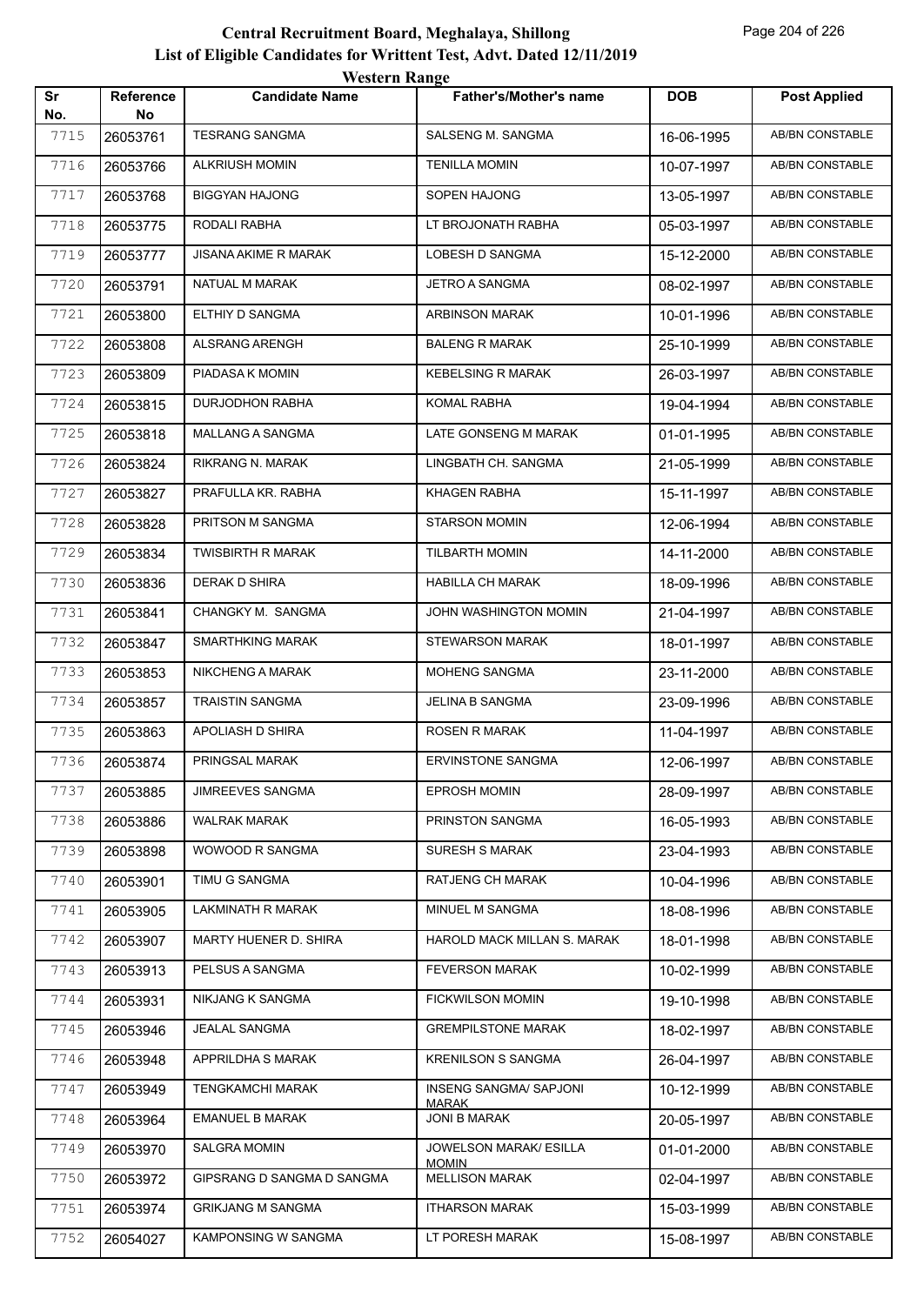|           |                        | <b>Western Range</b>       |                                        |            |                        |
|-----------|------------------------|----------------------------|----------------------------------------|------------|------------------------|
| Sr<br>No. | <b>Reference</b><br>No | <b>Candidate Name</b>      | <b>Father's/Mother's name</b>          | <b>DOB</b> | <b>Post Applied</b>    |
| 7753      | 26054029               | DRAIMSTAR SANGMA           | <b>NERITHSON MARAK</b>                 | 23-09-1997 | <b>AB/BN CONSTABLE</b> |
| 7754      | 26054033               | <b>TILPAR SANGMA</b>       | DILLIP M. MARAK                        | 07-10-1993 | AB/BN CONSTABLE        |
| 7755      | 26054052               | CHEGILSRANG K SANGMA       | LUTTER D MARAK                         | 08-10-1995 | <b>AB/BN CONSTABLE</b> |
| 7756      | 26054067               | <b>BALKAN M MARAK</b>      | <b>JEROSH MARAK</b>                    | 12-08-1994 | <b>AB/BN CONSTABLE</b> |
| 7757      | 26054077               | <b>JEKIUS M MARAK</b>      | <b>BINATHSON B MARAK</b>               | 27-05-1999 | <b>AB/BN CONSTABLE</b> |
| 7758      | 26054078               | <b>BISAL M MARAK</b>       | <b>JEROSH M MARAK</b>                  | 16-04-1997 | <b>AB/BN CONSTABLE</b> |
| 7759      | 26054082               | PARAKCHICHANG G MOMIN      | LIVINGSTONE N SANGMA                   | 06-03-1997 | AB/BN CONSTABLE        |
| 7760      | 26054087               | <b>GILBATSTONE B MARAK</b> | PRODITSON A SANGMA                     | 12-07-1999 | <b>AB/BN CONSTABLE</b> |
| 7761      | 26054089               | <b>RIKKIME M MARAK</b>     | <b>HARINA M MARAK</b>                  | 14-03-2000 | <b>AB/BN CONSTABLE</b> |
| 7762      | 26054090               | PIWINBATH MARAK            | <b>LEBINGSTON MARAK</b>                | 10-03-2000 | AB/BN CONSTABLE        |
| 7763      | 26054091               | <b>SENGMAN M MARAK</b>     | <b>BINATH B MARAK</b>                  | 01-03-1994 | <b>AB/BN CONSTABLE</b> |
| 7764      | 26054105               | <b>TICHANG MOMIN</b>       | TIRENDRO SANGMA/KEWILA<br><b>MOMIN</b> | 26-01-1997 | AB/BN CONSTABLE        |
| 7765      | 26054125               | JIUBATH MARAK              | <b>KREDINATH SANGMA</b>                | 13-02-1997 | <b>AB/BN CONSTABLE</b> |
| 7766      | 26054139               | <b>NENGKRIMCHI MOMIN</b>   | PISTILLA MOMIN                         | 28-01-2000 | <b>AB/BN CONSTABLE</b> |
| 7767      | 26054171               | <b>BARAM T. SANGMA</b>     | <b>BOLMON CH. MARAK</b>                | 17-02-1998 | AB/BN CONSTABLE        |
| 7768      | 26054191               | <b>BABUL MIAH</b>          | <b>FAZAL HAQUE</b>                     | 17-10-1999 | <b>AB/BN CONSTABLE</b> |
| 7769      | 26054195               | SIXBIRTH SANGMA            | <b>WESPAR MARAK</b>                    | 15-11-1999 | AB/BN CONSTABLE        |
| 7770      | 26054197               | TRINIKA R MARAK            | LATE HEMITHSON R MARAK                 | 18-06-1997 | <b>AB/BN CONSTABLE</b> |
| 7771      | 26054201               | <b>MARWIN SANGMA</b>       | <b>GRELLINGSTONE MARAK</b>             | 29-01-1999 | <b>AB/BN CONSTABLE</b> |
| 7772      | 26054217               | <b>ARKUSH MARAK</b>        | <b>HENSON K SANGMA</b>                 | 07-04-2000 | AB/BN CONSTABLE        |
| 7773      | 26054264               | <b>KURONGDIK M MARAK</b>   | MICHAEL HARVEY A SANGMA                | 19-06-1993 | AB/BN CONSTABLE        |
| 7774      | 26054278               | <b>JESSEY G SANGMA</b>     | <b>GRIPER M MARAK</b>                  | 13-04-2000 | AB/BN CONSTABLE        |
| 7775      | 26054285               | <b>JANU G SANGMA</b>       | <b>TANGSIN M MARAK</b>                 | 06-08-2000 | AB/BN CONSTABLE        |
| 7776      | 26054296               | PRONAM KOCH                | SMT. AROTI KOCH                        | 01-01-1993 | AB/BN CONSTABLE        |
| 7777      | 26054313               | <b>NIKMAN MARAK</b>        | <b>KENITH D SANGMA</b>                 | 07-03-1995 | AB/BN CONSTABLE        |
| 7778      | 26054348               | LANGKEY B MARAK            | <b>BALMEN T SANGMA</b>                 | 06-01-1999 | AB/BN CONSTABLE        |
| 7779      | 26054390               | JINGJANGRIKCHAK R MARAK    | <b>HELLETH T SANGMA</b>                | 11-04-1995 | AB/BN CONSTABLE        |
| 7780      | 26054396               | SILCHAN MOMIN              | <b>ROBIN MARAK</b>                     | 09-08-2000 | AB/BN CONSTABLE        |
| 7781      | 26054401               | NIRJONI HAJONG             | ALLOKA HAJONG                          | 17-08-1997 | AB/BN CONSTABLE        |
| 7782      | 26054403               | PINKY CH MARAK             | TRUMEN A SANGMA                        | 05-03-2000 | AB/BN CONSTABLE        |
| 7783      | 26054411               | <b>CRISHWIL MARAK</b>      | KAIARSON B MARAK                       | 07-03-1999 | AB/BN CONSTABLE        |
| 7784      | 26054443               | MANSENG SANGMA             | ROHIRAM MARAK                          | 08-09-1996 | AB/BN CONSTABLE        |
| 7785      | 26054445               | <b>BALWAN G MOMIN</b>      | SUBOSH R MARAK                         | 24-02-1999 | AB/BN CONSTABLE        |
| 7786      | 26054449               | <b>JIMJIM MARAK</b>        | <b>BREWINSON MARAK</b>                 | 27-07-1997 | AB/BN CONSTABLE        |
| 7787      | 26054450               | <b>BRICKIASH SANGMA</b>    | ARPILLA A SANGMA                       | 18-05-2000 | AB/BN CONSTABLE        |
| 7788      | 26054455               | <b>TENGSENG SANGMA</b>     | <b>TRENSON SANGMA</b>                  | 14-05-1996 | AB/BN CONSTABLE        |
| 7789      | 26054456               | ALEX SANGMA                | <b>WILSON R. MARAK</b>                 | 18-11-1995 | AB/BN CONSTABLE        |
| 7790      | 26054459               | CHESRANG D SANGMA          | <b>JERENG B MARAK</b>                  | 27-05-1997 | AB/BN CONSTABLE        |
|           |                        |                            |                                        |            |                        |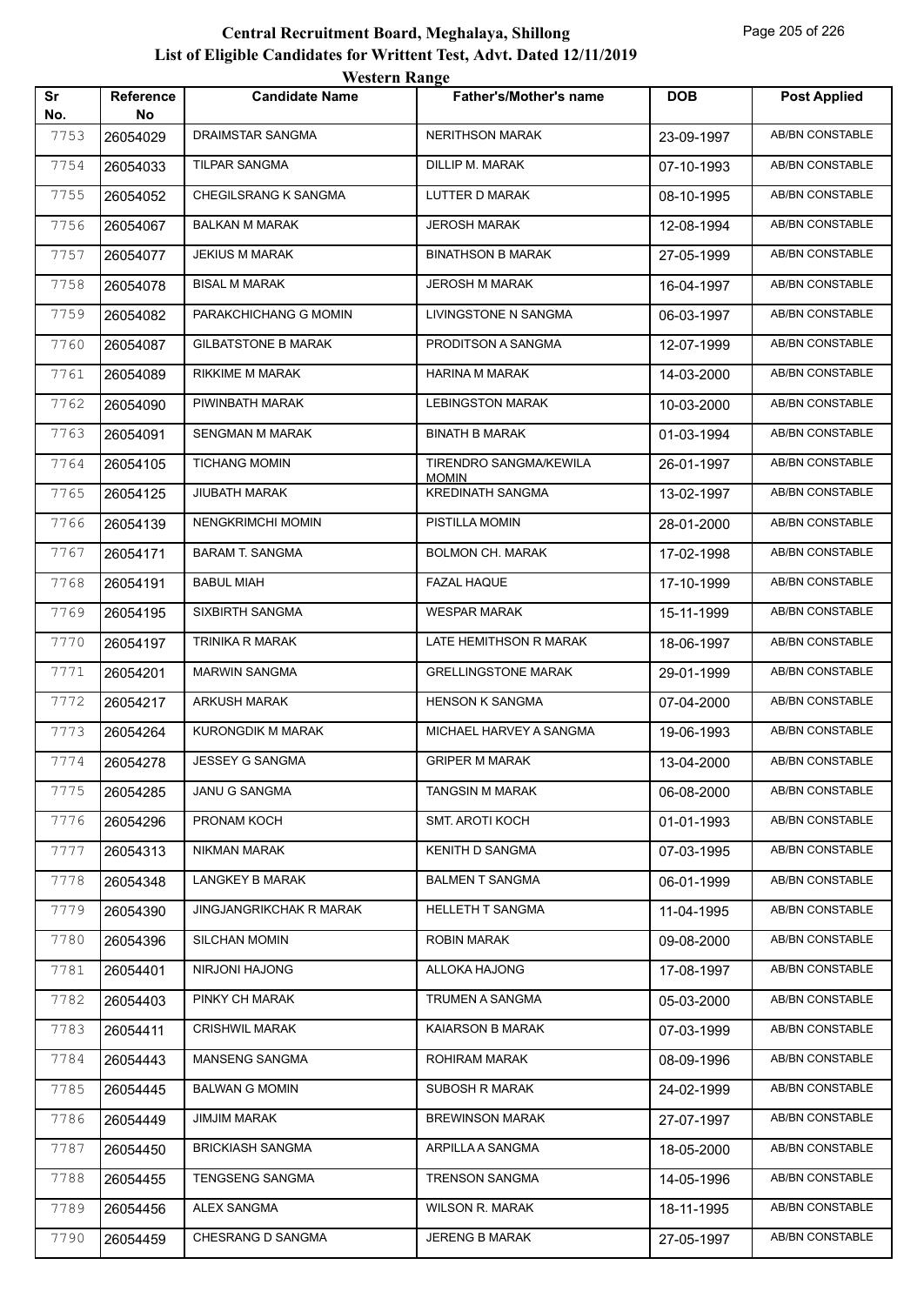|           |                        | western Kange                |                             |            |                        |
|-----------|------------------------|------------------------------|-----------------------------|------------|------------------------|
| Sr<br>No. | <b>Reference</b><br>No | <b>Candidate Name</b>        | Father's/Mother's name      | <b>DOB</b> | <b>Post Applied</b>    |
| 7791      | 26054475               | STROM NIGHT CH MOMIN         | JOHANSING D SANGMA          | 17-04-1998 | <b>AB/BN CONSTABLE</b> |
| 7792      | 26054497               | RIKNANG CH MOMIN             | MIREN CH MOMIN              | 24-05-1998 | AB/BN CONSTABLE        |
| 7793      | 26054523               | <b>RIKSEN MARAK</b>          | WILLSENCE MARAK             | 22-08-1999 | AB/BN CONSTABLE        |
| 7794      | 26054524               | LENIBIANCE K. MARAK          | <b>BRITHENSON CH SANGMA</b> | 02-06-1996 | <b>AB/BN CONSTABLE</b> |
| 7795      | 26054533               | <b>KRENINGBIRTH CH MOMIN</b> | <b>MINOR M SANGMA</b>       | 02-07-1999 | AB/BN CONSTABLE        |
| 7796      | 26054545               | RAKSMART MARAK               | <b>HIGHDEED MARAK</b>       | 15-01-2000 | AB/BN CONSTABLE        |
| 7797      | 26054585               | <b>BELSON LIPON</b>          | <b>KROOS SHYLLA</b>         | 15-05-1999 | AB/BN CONSTABLE        |
| 7798      | 26054589               | <b>WALSRANG R SANGMA</b>     | SEMPPILA R SANGMA           | 30-11-1997 | AB/BN CONSTABLE        |
| 7799      | 26054590               | <b>FRANCIS B MARAK</b>       | NATJENG A SANGMA            | 01-01-1996 | <b>AB/BN CONSTABLE</b> |
| 7800      | 26054593               | <b>MIKJRANG M SANGMA</b>     | KALJENG M SANGMA            | 14-03-1997 | AB/BN CONSTABLE        |
| 7801      | 26054610               | <b>JARAM MARAK</b>           | NIREN D MOMIN               | 14-10-1998 | AB/BN CONSTABLE        |
| 7802      | 26054612               | <b>BILCHA M MARAK</b>        | <b>GREMINGTON W SANGMA</b>  | 01-03-1995 | AB/BN CONSTABLE        |
| 7803      | 26054626               | <b>SALNIANG K MARAK</b>      | PHILIPSON M MARAK           | 03-10-2000 | AB/BN CONSTABLE        |
| 7804      | 26054635               | BRAI MARAK                   | LT. DONDON M MARAK          | 12-09-1996 | <b>AB/BN CONSTABLE</b> |
| 7805      | 26054641               | SIDARTHA RABHA               | <b>MUKUL RABHA</b>          | 09-04-1996 | AB/BN CONSTABLE        |
| 7806      | 26054643               | <b>DIMSRANG MOMIN</b>        | <b>SEVINSON CH MARAK</b>    | 17-03-1994 | AB/BN CONSTABLE        |
| 7807      | 26054646               | <b>MOLLIN R MARAK</b>        | SALNEN A SANGMA             | 12-02-2000 | AB/BN CONSTABLE        |
| 7808      | 26054648               | <b>JOGESH RABHA</b>          | MUKUNDO RABHA               | 30-10-1999 | AB/BN CONSTABLE        |
| 7809      | 26054650               | <b>SENGNAK G MOMIN</b>       | PRINSTONE T SANGMA          | 12-11-1998 | <b>AB/BN CONSTABLE</b> |
| 7810      | 26054656               | PROSENJIT HAJONG             | <b>JUGANANDA HAJONG</b>     | 20-02-1993 | AB/BN CONSTABLE        |
| 7811      | 26054666               | <b>CHOSRANG SANGMA</b>       | <b>MINJENG B MARAK</b>      | 11-10-1999 | AB/BN CONSTABLE        |
| 7812      | 26054678               | <b>BALJRANG A SANGMA</b>     | <b>SENGRAK MOMIN</b>        | 13-09-2000 | AB/BN CONSTABLE        |
| 7813      | 26054681               | JULESH MANN                  | <b>GOGAI MANN</b>           | 20-02-1996 | AB/BN CONSTABLE        |
| 7814      | 26054683               | <b>MATGRIK CH MOMIN</b>      | MINENDRO N SANGMA           | 11-01-1999 | AB/BN CONSTABLE        |
| 7815      | 26054691               | <b>ATTAMCHI K MARAK</b>      | LT. JOHN BARTISH SANGMA     | 14-12-1994 | AB/BN CONSTABLE        |
| 7816      | 26054703               | SHRI, TESIM N ARENGH         | SHRI, CLIVE SANGMA          | 24-12-2000 | AB/BN CONSTABLE        |
| 7817      | 26054747               | SALBIN CH MOMIN              | <b>NAJAN SANGMA</b>         | 24-04-1999 | AB/BN CONSTABLE        |
| 7818      | 26054754               | <b>CHINGME G MOMIN</b>       | RAJESH K SANGMA             | 28-03-1999 | AB/BN CONSTABLE        |
| 7819      | 26054758               | JAKSRAMBIRTH N ARENGH        | JOHNSTAR M MARAK            | 29-10-1997 | AB/BN CONSTABLE        |
| 7820      | 26054772               | <b>TENGCHONG S SANGMA</b>    | ELBISTAR N MARAK            | 08-03-1994 | AB/BN CONSTABLE        |
| 7821      | 26054791               | <b>SILMAN G MOMIN</b>        | SADON D SANGMA              | 18-04-1999 | AB/BN CONSTABLE        |
| 7822      | 26054813               | SENPLAIN D SANGMA            | <b>MONSING M MARAK</b>      | 26-06-1995 | AB/BN CONSTABLE        |
| 7823      | 26054815               | PROSHONO HAJONG              | SHRIDHOR HAJONG             | 20-06-1994 | AB/BN CONSTABLE        |
| 7824      | 26054822               | ARMEN M MARAK                | PIUSH P MARAK               | 27-10-1995 | AB/BN CONSTABLE        |
| 7825      | 26054833               | <b>BIJOY CH MARAK</b>        | POLIN HAJONG                | 28-12-1999 | AB/BN CONSTABLE        |
| 7826      | 26054861               | <b>TAKRENG G MOMIN</b>       | <b>DEJANG MARAK</b>         | 10-09-1994 | AB/BN CONSTABLE        |
| 7827      | 26054865               | JANGSENG R MARAK             | SONJITH N SANGMA            | 16-08-1993 | AB/BN CONSTABLE        |
| 7828      | 26054870               | EPHIUSH N MARAK              | SOMRASH D SHIRA             | 14-05-1999 | AB/BN CONSTABLE        |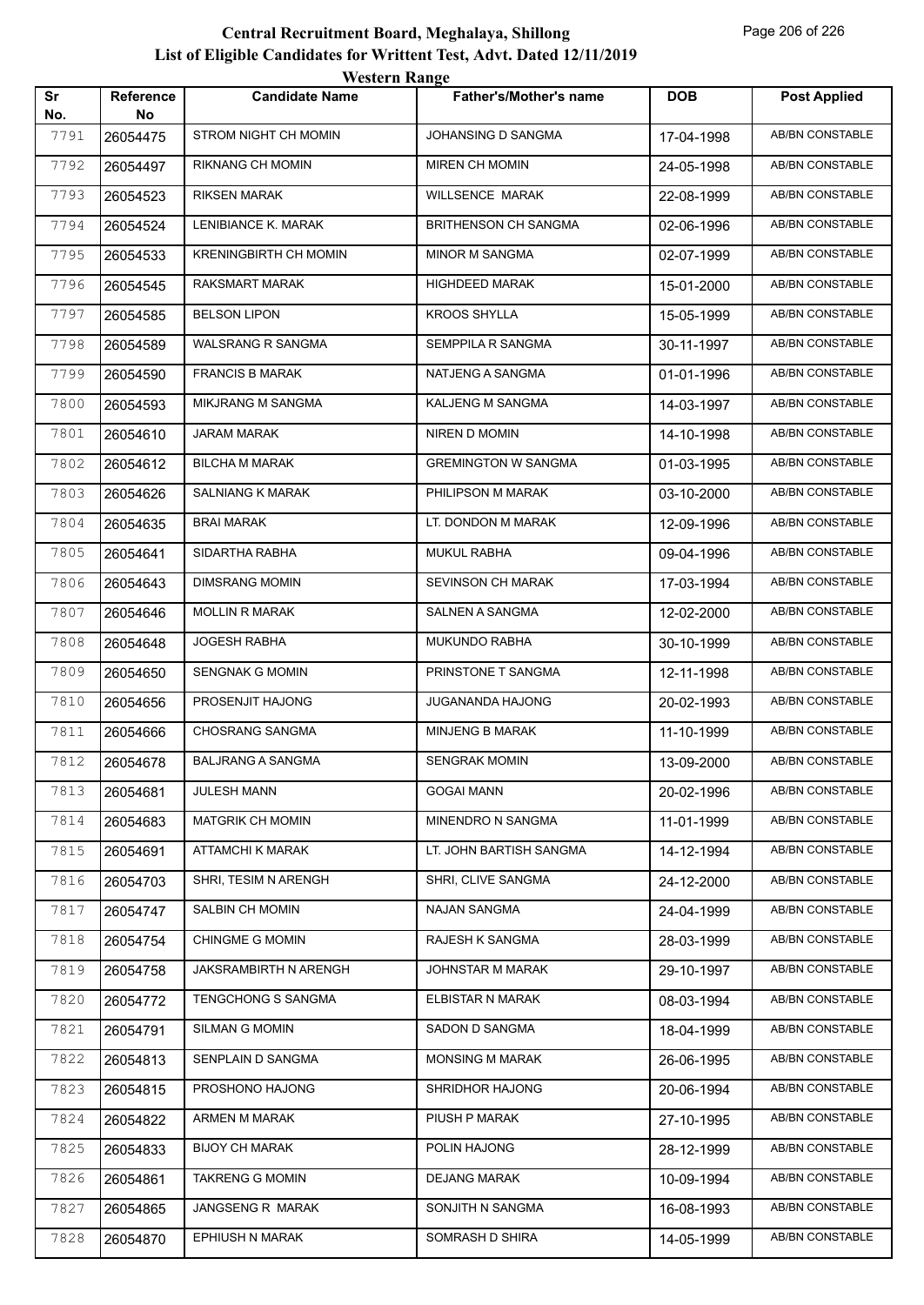|           |                 | <i>Western Kange</i>     |                               |            |                        |
|-----------|-----------------|--------------------------|-------------------------------|------------|------------------------|
| Sr<br>No. | Reference<br>No | <b>Candidate Name</b>    | <b>Father's/Mother's name</b> | <b>DOB</b> | <b>Post Applied</b>    |
| 7829      | 26054875        | <b>ELIASH B SANGMA</b>   | <b>TOPON R MARAK</b>          | 11-09-2000 | <b>AB/BN CONSTABLE</b> |
| 7830      | 26054882        | WILCHANG K SANGMA        | <b>WILNASH R MARAK</b>        | 07-01-1999 | AB/BN CONSTABLE        |
| 7831      | 26054892        | <b>SENGCHANG K MARAK</b> | RAKBAN MOMIN                  | 02-03-1999 | <b>AB/BN CONSTABLE</b> |
| 7832      | 26054896        | KRESITH M MARAK          | DILLIPSON SANGMA              | 01-07-1999 | AB/BN CONSTABLE        |
| 7833      | 26054898        | <b>BAPBUN MARAK</b>      | PROBENSING MOMIN              | 23-07-1998 | <b>AB/BN CONSTABLE</b> |
| 7834      | 26054909        | <b>BISWAJIT HAJONG</b>   | <b>BATISH HAJONG</b>          | 13-10-1995 | <b>AB/BN CONSTABLE</b> |
| 7835      | 26054911        | LINJA R MARAK            | QUITER SANGMA                 | 09-09-1996 | AB/BN CONSTABLE        |
| 7836      | 26054937        | <b>WALLITH R MARAK</b>   | KINJING R SANGMA              | 15-08-1994 | <b>AB/BN CONSTABLE</b> |
| 7837      | 26054965        | EDWARD A SANGMA          | PARMITHSON K SANGMA           | 29-04-1995 | AB/BN CONSTABLE        |
| 7838      | 26054992        | SIMPO M SANGMA           | BEHENDRO CH MARAK             | 03-06-1998 | <b>AB/BN CONSTABLE</b> |
| 7839      | 26055001        | SILJRANG M SANGMA        | MINITLIN M. SANGMA            | 18-05-1998 | <b>AB/BN CONSTABLE</b> |
| 7840      | 26055008        | SUNCHILLA CH MARAK       | NAGAN S SANGMA                | 07-04-2000 | AB/BN CONSTABLE        |
| 7841      | 26055010        | LOBATH A SANGMA          | <b>SINJING MOMIN</b>          | 05-06-1996 | <b>AB/BN CONSTABLE</b> |
| 7842      | 26055011        | <b>BELLEOUS B MARAK</b>  | NOJENDRO A SANGMA             | 25-10-1996 | AB/BN CONSTABLE        |
| 7843      | 26055024        | WALBIRTH A SANGMA        | PRISMILLA A SANGMA            | 14-04-1998 | <b>AB/BN CONSTABLE</b> |
| 7844      | 26055027        | <b>KREWIL B MARAK</b>    | <b>HELNATH T SANGMA</b>       | 10-10-1998 | <b>AB/BN CONSTABLE</b> |
| 7845      | 26055033        | <b>DIMSRANG SANGMA</b>   | <b>CRYSTONE MOMIN</b>         | 20-08-1999 | AB/BN CONSTABLE        |
| 7846      | 26055044        | MELIBIN M SANGMA         | KLINDER K SANGMA              | 11-05-1999 | <b>AB/BN CONSTABLE</b> |
| 7847      | 26055068        | JOHNSTAR CH MARAK        | <b>GROMEN M SANGMA</b>        | 10-07-2000 | AB/BN CONSTABLE        |
| 7848      | 26055075        | AUGUSTINE SANGMA         | RANJITH SANGLA                | 29-03-1997 | AB/BN CONSTABLE        |
| 7849      | 26055077        | RIKKI M SANGMA           | PRESIDENT MARAK               | 15-04-1993 | <b>AB/BN CONSTABLE</b> |
| 7850      | 26055106        | <b>TENGBATH MARAK</b>    | TIMOTHY A. SANGMA             | 27-09-1993 | AB/BN CONSTABLE        |
| 7851      | 26055124        | AKRISTON R MARAK         | <b>DENY M MARAK</b>           | 25-12-1993 | AB/BN CONSTABLE        |
| 7852      | 26055133        | NENCY D SANGMA           | RUSMEL D MARAK                | 10-01-1996 | AB/BN CONSTABLE        |
| 7853      | 26055156        | <b>BRUJIT RABHA</b>      | <b>GANESH RABHA</b>           | 12-02-1998 | AB/BN CONSTABLE        |
| 7854      | 26055167        | <b>EMAN A MARAK</b>      | AMOSH SANGMA                  | 19-07-1993 | AB/BN CONSTABLE        |
| 7855      | 26055180        | LASTON D SANGMA          | <b>GANJING R MARAK</b>        | 30-09-1993 | AB/BN CONSTABLE        |
| 7856      | 26055182        | MINAKSHI RABHA           | KAMAL RABHA                   | 07-01-1993 | AB/BN CONSTABLE        |
| 7857      | 26055192        | ANUPOM RABHA             | <b>SUSILA RABHA</b>           | 12-03-1996 | AB/BN CONSTABLE        |
| 7858      | 26055201        | <b>GRAPHNER D MARAK</b>  | NENGJING R MARAK              | 04-02-1998 | AB/BN CONSTABLE        |
| 7859      | 26055214        | JECKSON T SANGMA         | <b>BOLLEN S SANGMA</b>        | 19-09-1999 | AB/BN CONSTABLE        |
| 7860      | 26055225        | <b>BILGRAK B SANGMA</b>  | PRANCIS SANGMA                | 06-02-1999 | AB/BN CONSTABLE        |
| 7861      | 26055231        | LATESBIRTH D SANGMA      | <b>JOYDRICK K SANGMA</b>      | 15-09-2000 | AB/BN CONSTABLE        |
| 7862      | 26055241        | OSILINDA G MOMIN         | SUKUMAR S SANGMA              | 16-10-2000 | AB/BN CONSTABLE        |
| 7863      | 26055258        | <b>JOMOSH CH MARAK</b>   | <b>GINJENG CH MARAK</b>       | 08-08-1998 | AB/BN CONSTABLE        |
| 7864      | 26055266        | <b>BIBILINDU KOCH</b>    | <b>LONDAN KOCH</b>            | 25-02-1998 | AB/BN CONSTABLE        |
| 7865      | 26055276        | JONJILLA M SANGMA        | <b>WATJING CH MARAK</b>       | 07-01-1998 | AB/BN CONSTABLE        |
| 7866      | 26055295        | EIGHTBIRTH CH SANGMA     | <b>ESTER CH MARAK</b>         | 17-05-2000 | AB/BN CONSTABLE        |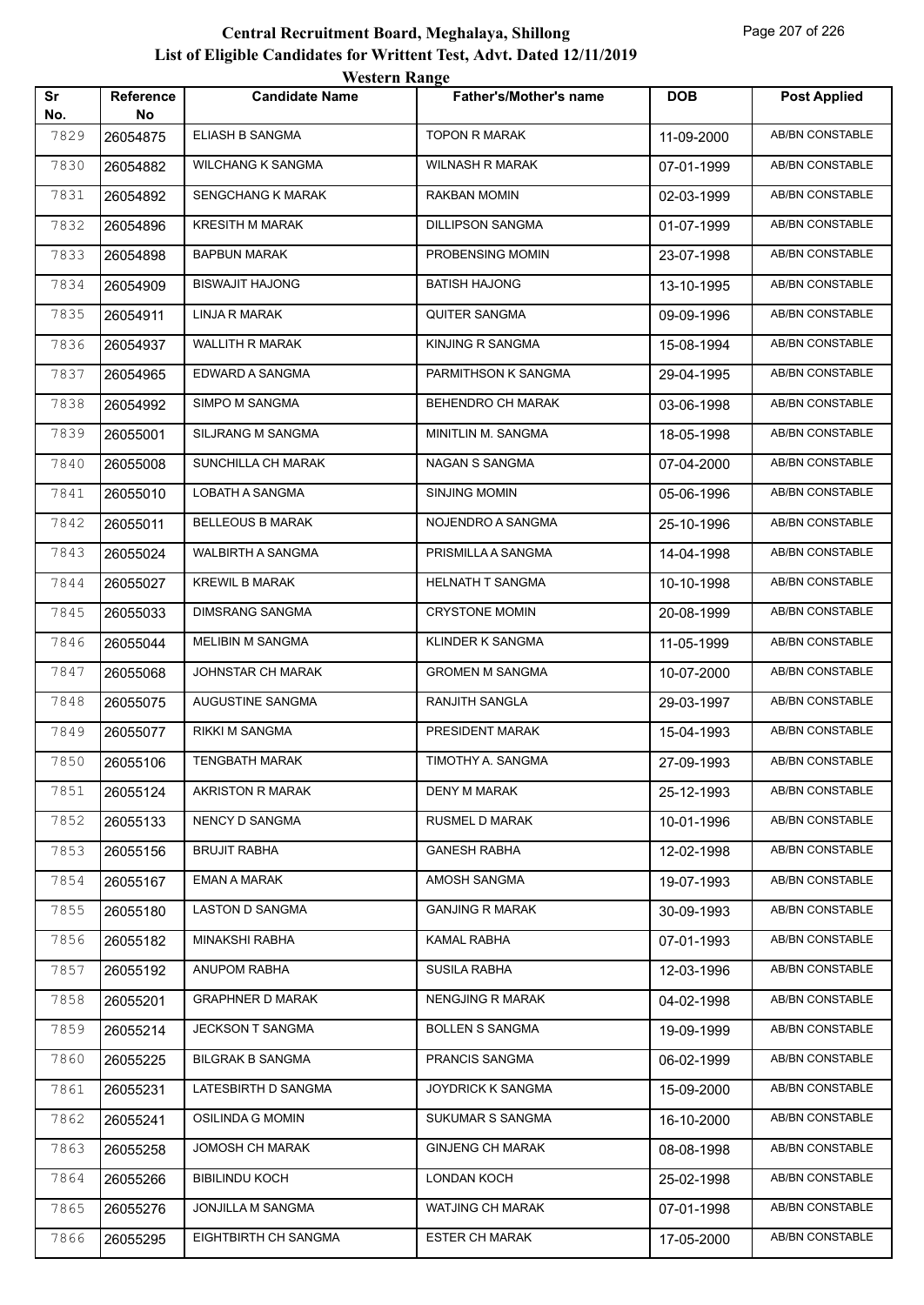|           |                        | western Kange             |                              |            |                        |
|-----------|------------------------|---------------------------|------------------------------|------------|------------------------|
| Sr<br>No. | <b>Reference</b><br>No | <b>Candidate Name</b>     | Father's/Mother's name       | <b>DOB</b> | <b>Post Applied</b>    |
| 7867      | 26055308               | <b>GALCHI M MARAK</b>     | <b>SMT. LASHMERY M MARAK</b> | 07-07-1993 | <b>AB/BN CONSTABLE</b> |
| 7868      | 26055316               | <b>CHANDRA R SANGMA</b>   | <b>TAPERSON CH MARAK</b>     | 06-04-2000 | AB/BN CONSTABLE        |
| 7869      | 26055325               | KINGBIRTH CH MARAK        | <b>NEXTON K SANGMA</b>       | 23-09-1996 | AB/BN CONSTABLE        |
| 7870      | 26055353               | <b>LORENSPIL CH MARAK</b> | SENTHOMAS R MARAK            | 08-06-1998 | <b>AB/BN CONSTABLE</b> |
| 7871      | 26055383               | ALAN JACOB CH SANGMA      | SHRI. UPENDRA MOTHEY         | 02-11-2000 | AB/BN CONSTABLE        |
| 7872      | 26055401               | <b>RAKSENG MARAK</b>      | <b>CHIJEN A SANGMA</b>       | 15-12-2000 | AB/BN CONSTABLE        |
| 7873      | 26055406               | <b>BELSON M. MARAK</b>    | SALGAN S. SANGMA             | 15-06-1996 | AB/BN CONSTABLE        |
| 7874      | 26055408               | <b>MALPIN D MARAK</b>     | NANJENG CH MARAK             | 14-04-1998 | AB/BN CONSTABLE        |
| 7875      | 26055414               | <b>SENGBAN G MOMIN</b>    | <b>TIJENDRO B MOMIN</b>      | 14-05-1993 | <b>AB/BN CONSTABLE</b> |
| 7876      | 26055428               | RAKING A SANGMA           | <b>MERINA SANGMA</b>         | 27-10-1994 | AB/BN CONSTABLE        |
| 7877      | 26055437               | JOHN SHAME AWAR G MOMIN   | HEROCLEVER K SSANGMA         | 18-09-2000 | AB/BN CONSTABLE        |
| 7878      | 26055439               | <b>ATUL HAJONG</b>        | ROJONI KAUTA HAJONG          | 10-05-2000 | AB/BN CONSTABLE        |
| 7879      | 26055478               | <b>TENGBAT SANGMA</b>     | <b>BRONTON SANGMA</b>        | 08-07-1995 | AB/BN CONSTABLE        |
| 7880      | 26055484               | <b>BONSENG K. SANGMA</b>  | MECKLISTER D. SANGMA         | 07-01-1999 | <b>AB/BN CONSTABLE</b> |
| 7881      | 26055491               | <b>TAPSIL T SANGMA</b>    | MONOLSING A SANGMA           | 10-04-1999 | AB/BN CONSTABLE        |
| 7882      | 26055494               | <b>MAIKEL MARAK</b>       | SMT. KETARINE MARAK          | 19-09-1995 | AB/BN CONSTABLE        |
| 7883      | 26055520               | <b>BAMAN N MARAK</b>      | <b>GRINGTHON R SANGMA</b>    | 11-05-1998 | AB/BN CONSTABLE        |
| 7884      | 26055524               | <b>JAMKISH K SANGMA</b>   | <b>ARTISH M MOMIN</b>        | 04-02-2000 | AB/BN CONSTABLE        |
| 7885      | 26055530               | ROBIRTH B MARAK           | JOELISH A SANGMA             | 12-04-2000 | <b>AB/BN CONSTABLE</b> |
| 7886      | 26055548               | <b>CHYWWANG S MARAK</b>   | DIRENDRO A SANGMA            | 21-02-1993 | AB/BN CONSTABLE        |
| 7887      | 26055592               | <b>BENIBIRTH R MARAK</b>  | OMENDRO MOMIN                | 10-05-1996 | AB/BN CONSTABLE        |
| 7888      | 26055598               | LAKMEN R. MARAK           | <b>TISON MARAK</b>           | 25-03-1998 | AB/BN CONSTABLE        |
| 7889      | 26055610               | DAVID R MARAK             | SADIL T SANGMA               | 01-07-1995 | AB/BN CONSTABLE        |
| 7890      | 26055614               | LUNNSTAR MARAK            | POGOTH D SHIRA               | 21-08-1997 | AB/BN CONSTABLE        |
| 7891      | 26055644               | LIANA CH SANGMA           | NETTLE R MARAK               | 16-03-1995 | AB/BN CONSTABLE        |
| 7892      | 26055656               | SURELY CH MARAK           | SMTI SIMPELA CH MARAK        | 15-01-1998 | AB/BN CONSTABLE        |
| 7893      | 26055663               | SHENINGSTAR R. MARAK      | CHOKING D. MOMIN             | 06-10-1993 | AB/BN CONSTABLE        |
| 7894      | 26055671               | FOURNA A SANGMA           | <b>JION CH MARAK</b>         | 19-11-1993 | AB/BN CONSTABLE        |
| 7895      | 26055675               | NOGAME CH MARAK           | <b>BEROSING B MARAK</b>      | 02-12-1996 | AB/BN CONSTABLE        |
| 7896      | 26055763               | <b>MEKSIDUR RAHMAN</b>    | AMZAD HUSSAIN                | 31-12-2000 | AB/BN CONSTABLE        |
| 7897      | 26055764               | <b>NAJIL MARAK</b>        | <b>HELTINA MARAK</b>         | 09-02-1999 | AB/BN CONSTABLE        |
| 7898      | 26055790               | SENGKAMO CH SANGMA        | KUSILLA CH SANGMA            | 27-11-1999 | AB/BN CONSTABLE        |
| 7899      | 26055821               | JAMCHENG M SANGMA         | SUBASH R MARAK               | 15-03-1997 | AB/BN CONSTABLE        |
| 7900      | 26055825               | TAME M MARAK              | JOHNBIRTH N MARAK            | 22-12-1999 | AB/BN CONSTABLE        |
| 7901      | 26055831               | <b>BALSRAM MOMIN</b>      | <b>BRAN SANGMA</b>           | 09-08-1995 | AB/BN CONSTABLE        |
| 7902      | 26055839               | <b>HEROD M MARAK</b>      | MINSING D SANGMA             | 22-03-1999 | AB/BN CONSTABLE        |
| 7903      | 26055848               | NAMCHI D SANGMA           | KETCHALLIN D SANGMA          | 30-12-1999 | AB/BN CONSTABLE        |
| 7904      | 26055868               | <b>BACHAN B SANGMA</b>    | RAJING M SANGMA              | 19-09-1999 | AB/BN CONSTABLE        |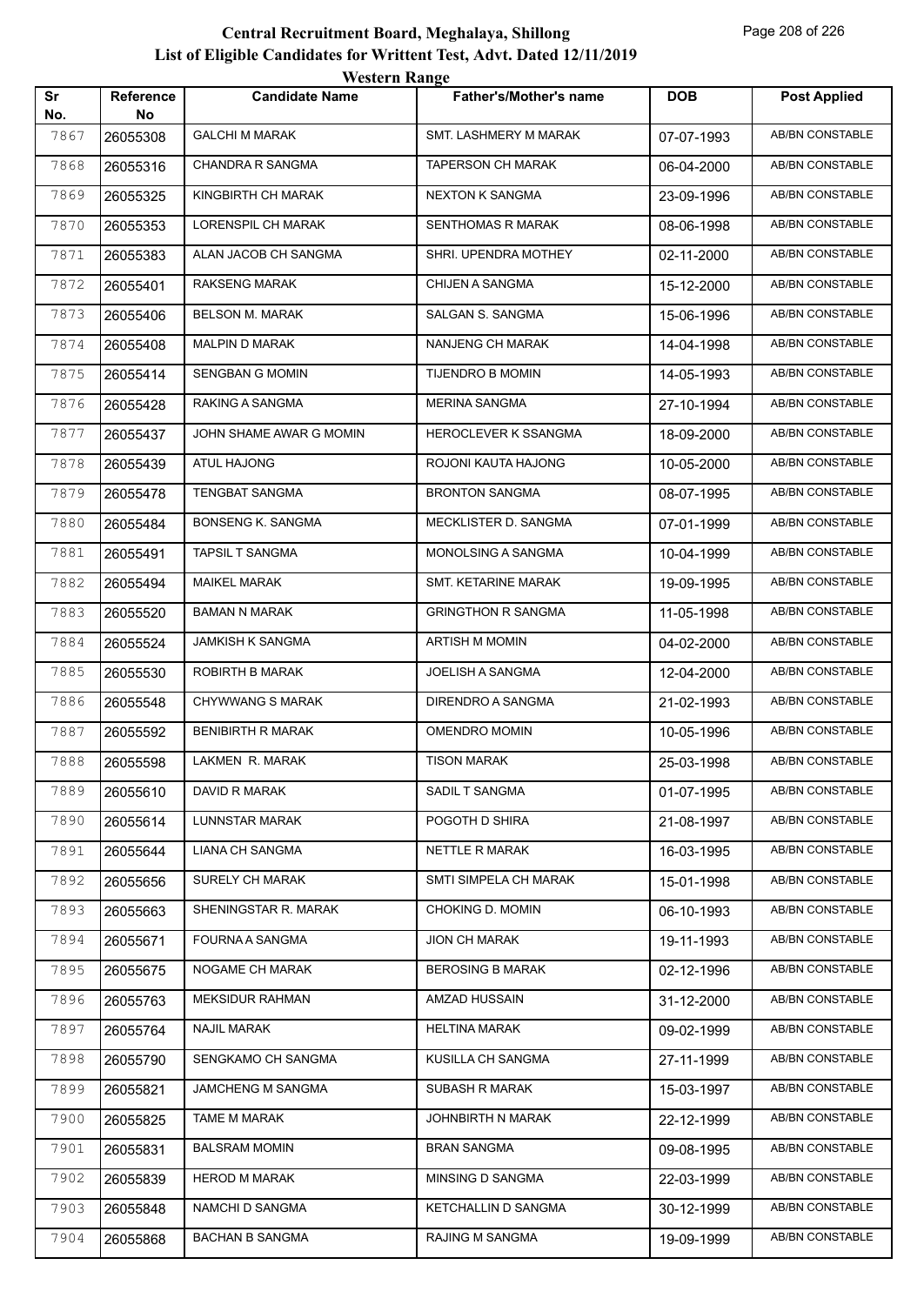| Sr<br>No. | <b>Reference</b><br>No | <b>Candidate Name</b>          | <b>Father's/Mother's name</b> | <b>DOB</b> | <b>Post Applied</b>    |
|-----------|------------------------|--------------------------------|-------------------------------|------------|------------------------|
| 7905      | 26055901               | <b>HASSAN SHEIKH</b>           | <b>MOYNAL SK</b>              | 21-10-1998 | <b>AB/BN CONSTABLE</b> |
| 7906      | 26055914               | JUNUNSTONE MOMIN               | <b>MODON PAUL</b>             | 17-06-2000 | AB/BN CONSTABLE        |
| 7907      | 26055930               | <b>GEGONG MARAK</b>            | VICTOR MOMIN                  | 30-06-1997 | AB/BN CONSTABLE        |
| 7908      | 26056014               | DEVDHAN SUTRADHAR              | LATE PADMALOCHAN SUTRADHAR    | 27-06-1998 | AB/BN CONSTABLE        |
| 7909      | 26056072               | SENGGAN SANGMA                 | RANDAK SANGMA                 | 20-04-1996 | <b>AB/BN CONSTABLE</b> |
| 7910      | 26056115               | SILRAK G MOMIN                 | LONES K SANGMA                | 19-01-1998 | <b>AB/BN CONSTABLE</b> |
| 7911      | 26056146               | <b>TWOSENG M SANGMA</b>        | <b>DENIERSON R MARAK</b>      | 07-03-1999 | AB/BN CONSTABLE        |
| 7912      | 26056151               | <b>TENGSAN R MARAK</b>         | <b>ONSING M MARAK</b>         | 25-06-1997 | AB/BN CONSTABLE        |
| 7913      | 26056171               | SENGAN CH MARAK                | <b>RENSIN SANGMA</b>          | 25-11-1994 | AB/BN CONSTABLE        |
| 7914      | 26056224               | <b>CHANSENG R MARAK</b>        | MOJINDAL G SANGMA             | 05-05-1997 | AB/BN CONSTABLE        |
| 7915      | 26056266               | KILLINGBIRTH SANGMA            | <b>SPRINGTON SANGMA</b>       | 13-04-1994 | <b>AB/BN CONSTABLE</b> |
| 7916      | 26056335               | YETNINE M SANGMA               | <b>GRICKWELL MOMIN</b>        | 12-04-1994 | AB/BN CONSTABLE        |
| 7917      | 26056462               | ARUNASANJU K SANGMA            | <b>KREPSTAR MOMIN</b>         | 12-09-1996 | AB/BN CONSTABLE        |
| 7918      | 26056471               | <b>NENGSON MARAK</b>           | DODIRAM SANGMA                | 06-03-1997 | AB/BN CONSTABLE        |
| 7919      | 26056472               | SILSRANG B. SANGMA             | <b>MAHAMUD MOMIN</b>          | 13-05-2000 | <b>AB/BN CONSTABLE</b> |
| 7920      | 26056494               | VISRAL K SANGMA                | <b>HAPPY D SHIRA</b>          | 05-04-1996 | <b>AB/BN CONSTABLE</b> |
| 7921      | 26056509               | <b>CHIAM C MARAK</b>           | DILLIRAM R SANGMA             | 31-03-2000 | AB/BN CONSTABLE        |
| 7922      | 26056518               | <b>TENGKIM C MARAK</b>         | PLUSON SANGMA                 | 25-05-1998 | AB/BN CONSTABLE        |
| 7923      | 26056519               | RITU RAJ RABHA                 | THAKUR SING RABHA             | 04-12-1999 | AB/BN CONSTABLE        |
| 7924      | 26056526               | PULSENDA T MOMIN               | <b>LEKKINSTON MOMIN</b>       | 21-06-1994 | AB/BN CONSTABLE        |
| 7925      | 26056602               | RAJIKA MARAK                   | <b>KALISON MOMIN</b>          | 20-10-1995 | AB/BN CONSTABLE        |
| 7926      | 26056603               | ALEX M. SANGMA                 | <b>BODUL MARAK</b>            | 01-12-1999 | AB/BN CONSTABLE        |
| 7927      | 26056623               | <b>JOSHUWELL M MOMIN</b>       | <b>GREPILSON N ARENGH</b>     | 21-10-1998 | AB/BN CONSTABLE        |
| 7928      | 26056629               | <b>JENTHIRA MOMIN</b>          | PRELLINA MOMIN                | 08-11-1995 | AB/BN CONSTABLE        |
| 7929      | 26056646               | JOJRANG A. SANGMA              | LT. NINTINSON A. MARAK        | 01-01-1993 | <b>AB/BN CONSTABLE</b> |
| 7930      | 26056660               | <b>DEDETH MARAK</b>            | RALJING SANGMA                | 24-04-1999 | AB/BN CONSTABLE        |
| 7931      | 26056665               | SILBIRTH D SANGMA              | <b>FRANCIS S MARAK</b>        | 20-12-1994 | AB/BN CONSTABLE        |
| 7932      | 26056666               | SALCHANG CH MARAK              | LT.THERANSING A SANGMA        | 21-02-1995 | AB/BN CONSTABLE        |
| 7933      | 26056684               | MUR M SANGMA                   | PREBEN R MARAK                | 26-02-1995 | AB/BN CONSTABLE        |
| 7934      | 26056693               | RAKSRANG M SANGMA              | PREBENSTON R MARAK            | 05-04-2000 | AB/BN CONSTABLE        |
| 7935      | 26056696               | <b>DECHANG R MARAK</b>         | HONETH K SANGMA               | 19-12-1994 | AB/BN CONSTABLE        |
| 7936      | 26056705               | <b>GREATSON LIMBIRTH MARAK</b> | SHRI KARNITHSON A SANGMA      | 28-03-1993 | AB/BN CONSTABLE        |
| 7937      | 26056707               | <b>HIRMAN CH MARAK</b>         | PROBESH S SANGMA              | 23-12-1996 | AB/BN CONSTABLE        |
| 7938      | 26056722               | <b>JEHELSON M. MARAK</b>       | RAJENDRA N SANGMA             | 02-03-1996 | AB/BN CONSTABLE        |
| 7939      | 26056724               | MATSRAM CH. MARAK              | ONATH T. SANGMA               | 14-01-1999 | AB/BN CONSTABLE        |
| 7940      | 26056748               | REBIKA A SANGMA                | MOJENDRO M MARAK              | 06-11-1999 | AB/BN CONSTABLE        |
| 7941      | 26056749               | LAKHA K SANGMA                 | MAHADEP MARAK                 | 07-05-1999 | AB/BN CONSTABLE        |
| 7942      | 26056780               | <b>NUR ALOM</b>                | AMIR HUSSAIN                  | 17-03-2000 | AB/BN CONSTABLE        |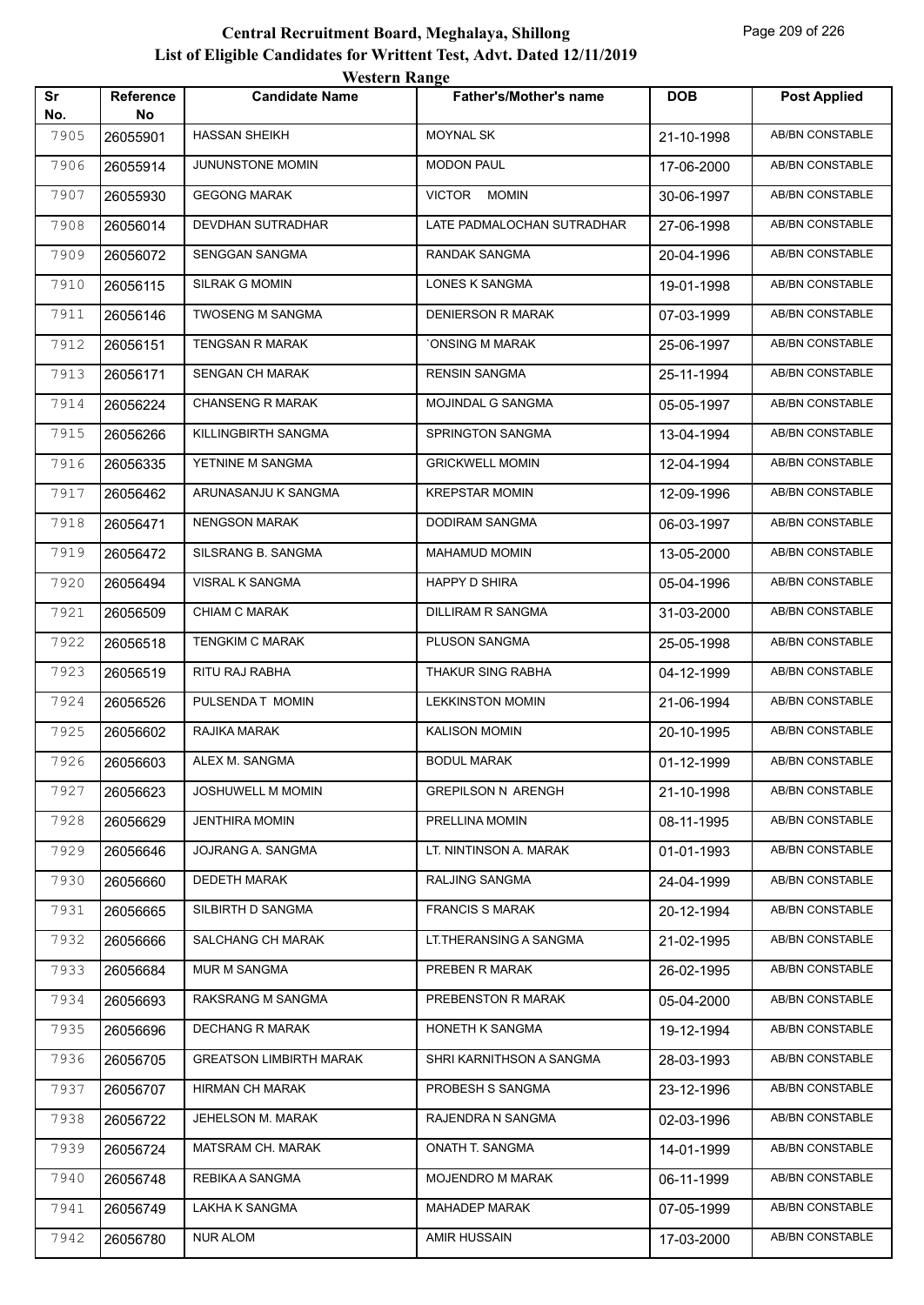|           |                 | <i>Western Kange</i>      |                               |            |                        |
|-----------|-----------------|---------------------------|-------------------------------|------------|------------------------|
| Sr<br>No. | Reference<br>No | <b>Candidate Name</b>     | <b>Father's/Mother's name</b> | <b>DOB</b> | <b>Post Applied</b>    |
| 7943      | 26056815        | <b>ESSAU N SANGMA</b>     | SETHINGTON D MARAK            | 12-01-1996 | <b>AB/BN CONSTABLE</b> |
| 7944      | 26056837        | RASEL M SANGMA            | <b>SKAULEE A MARAK</b>        | 26-01-1995 | AB/BN CONSTABLE        |
| 7945      | 26056947        | PROTASH G MOMIN           | AGURA D SANGMA                | 20-05-1997 | AB/BN CONSTABLE        |
| 7946      | 26056952        | <b>BANALAKKI K SANGMA</b> | MENITHA K SANGMA              | 06-12-1996 | AB/BN CONSTABLE        |
| 7947      | 26056966        | <b>BALCHIT SANGMA</b>     | SHRI GRENING N SANGMA         | 07-11-1994 | AB/BN CONSTABLE        |
| 7948      | 26056968        | TENGRAK SANGMA            | <b>MECKLIN SANGMA</b>         | 02-05-1997 | <b>AB/BN CONSTABLE</b> |
| 7949      | 26056991        | TENGBIRTH M SANGMA        | TARJAN CH MARAK               | 08-04-1997 | AB/BN CONSTABLE        |
| 7950      | 26057017        | <b>GRIKWATH S SANGMA</b>  | TEN ON BATH G MOMIN           | 25-08-1996 | AB/BN CONSTABLE        |
| 7951      | 26057019        | <b>CLIMBIRTH CH MARAK</b> | AILLISH CH MARAK              | 09-03-1996 | AB/BN CONSTABLE        |
| 7952      | 26057022        | RAKSENG R MARAK           | <b>FLORENCE R MARAK</b>       | 13-03-1996 | AB/BN CONSTABLE        |
| 7953      | 26057026        | ARMISON R MARAK           | <b>HOREN MARAK</b>            | 22-06-1997 | <b>AB/BN CONSTABLE</b> |
| 7954      | 26057037        | TANGSENG R MARAK          | <b>NENGNENG T SANGMA</b>      | 07-01-1994 | AB/BN CONSTABLE        |
| 7955      | 26057049        | <b>JIMILA R MARAK</b>     | <b>NENGNENG T SANGMA</b>      | 11-12-1996 | <b>AB/BN CONSTABLE</b> |
| 7956      | 26057060        | CHRISTINA R MARAK         | RONEN M SANGMA                | 22-07-1999 | AB/BN CONSTABLE        |
| 7957      | 26057069        | WALBATH N. SANGMA         | <b>CLEMENT MARAK</b>          | 17-07-1997 | AB/BN CONSTABLE        |
| 7958      | 26057083        | MEBORINA M. SANGMA        | WITHNILLA M. SANGMA           | 11-06-1999 | <b>AB/BN CONSTABLE</b> |
| 7959      | 26057088        | THIANA CH MARAK           | SUJOY A SANGMA                | 17-05-1996 | AB/BN CONSTABLE        |
| 7960      | 26057095        | THOBIASH D. SANGMA        | <b>BETRI N SANGMA</b>         | 02-12-1993 | AB/BN CONSTABLE        |
| 7961      | 26057103        | <b>SENGSIMAN MARAK</b>    | JAHAN CH MARAK                | 16-10-1995 | AB/BN CONSTABLE        |
| 7962      | 26057159        | <b>BALCHENG MARAK</b>     | <b>DEBAN SANGMA</b>           | 24-08-1998 | <b>AB/BN CONSTABLE</b> |
| 7963      | 26057160        | <b>CHANGRAN MOMIN</b>     | ROLLINDRO R MARAK             | 06-05-2000 | <b>AB/BN CONSTABLE</b> |
| 7964      | 26057165        | <b>JIMTUSH SANGMA</b>     | <b>TRUILSON MARAK</b>         | 15-08-2000 | AB/BN CONSTABLE        |
| 7965      | 26057166        | TAMBUSING R MARAK         | <b>LESAN D SHIRA</b>          | 14-02-1995 | AB/BN CONSTABLE        |
| 7966      | 26057191        | <b>DECEMBIRTH G MOMIN</b> | FRIENTSON M MARAK             | 01-12-1998 | AB/BN CONSTABLE        |
| 7967      | 26057231        | JOHNTUBIRTH N MARAK       | NOLLINDRO A SANGMA            | 15-03-1999 | AB/BN CONSTABLE        |
| 7968      | 26057238        | MISIMA R SANGMA           | KULCHEP P MARAK               | 07-03-1997 | AB/BN CONSTABLE        |
| 7969      | 26057241        | <b>INLOBATH SANGMA</b>    | NENGSON CH MARAK              | 08-10-1995 | AB/BN CONSTABLE        |
| 7970      | 26057249        | CHIBANGCHI K SANGMA       | <b>MARNESH K MARAK</b>        | 07-09-2000 | AB/BN CONSTABLE        |
| 7971      | 26057250        | <b>JENSING K SANGMA</b>   | <b>MANSENG K MARAK</b>        | 05-03-1996 | AB/BN CONSTABLE        |
| 7972      | 26057260        | NORINGCHI CH MARAK        | LT. NANISON SANGMA            | 27-03-1998 | AB/BN CONSTABLE        |
| 7973      | 26057278        | SEBIKA T SANGMA           | PIPILIKA T SANGMA             | 17-03-1993 | AB/BN CONSTABLE        |
| 7974      | 26057285        | JULYBATH MARAK            | SHRI. HEMITHSON R MARAK       | 25-07-1995 | AB/BN CONSTABLE        |
| 7975      | 26057310        | <b>TENANG A SANGMA</b>    | SHRI. ELBING R MARAK          | 16-04-1995 | AB/BN CONSTABLE        |
| 7976      | 26057312        | AIBILSON N SANGMA         | <b>TARPIN CH MARAK</b>        | 21-05-1997 | AB/BN CONSTABLE        |
| 7977      | 26057317        | <b>DIMCHONG SANGMA</b>    | SENGRE A SANGMA               | 26-01-1996 | AB/BN CONSTABLE        |
| 7978      | 26057377        | CHEBA SHIRA               | <b>JENGBIN CH MARAK</b>       | 09-09-1999 | AB/BN CONSTABLE        |
| 7979      | 26057378        | SOKACHAKSORA SANGMA       | SMT, TEJIBALA P. SANGMA       | 16-03-2000 | AB/BN CONSTABLE        |
| 7980      | 26057401        | <b>HAMSENG SANGMA</b>     | <b>LUNA M SANGMA</b>          | 28-11-1996 | AB/BN CONSTABLE        |
|           |                 |                           |                               |            |                        |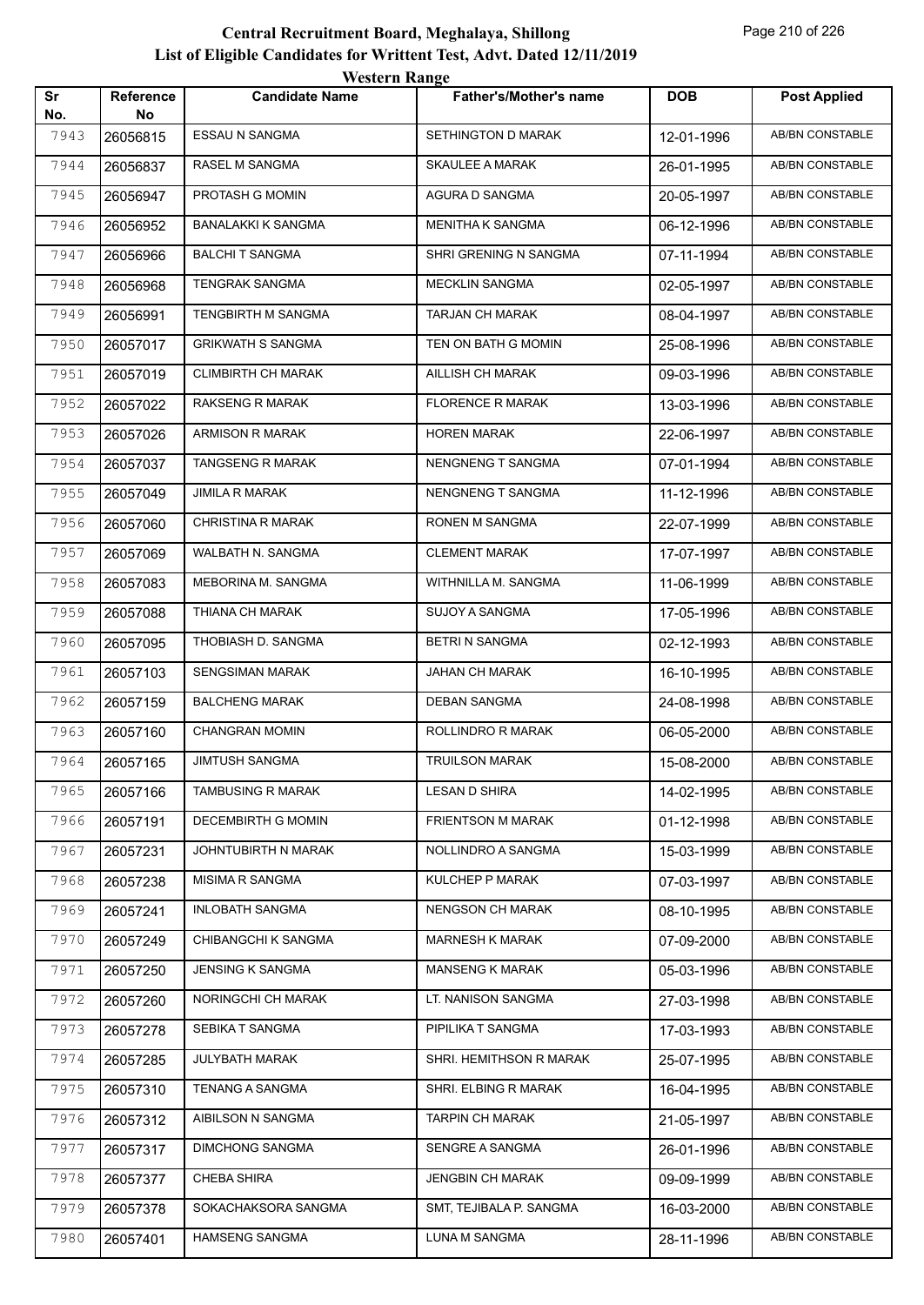|           |                 | <i><b>WEBULL WALLET</b></i>  |                                       |            |                        |
|-----------|-----------------|------------------------------|---------------------------------------|------------|------------------------|
| Sr<br>No. | Reference<br>No | <b>Candidate Name</b>        | <b>Father's/Mother's name</b>         | <b>DOB</b> | <b>Post Applied</b>    |
| 7981      | 26057412        | <b>CHONJIME P MARAK</b>      | <b>GENISON SANGMA</b>                 | 05-06-2000 | <b>AB/BN CONSTABLE</b> |
| 7982      | 26057438        | CHINGPANG SANGMA             | SHRI.HARBANSING SANGMA                | 15-08-1993 | <b>AB/BN CONSTABLE</b> |
| 7983      | 26057474        | <b>IDION MOMIN</b>           | <b>KOLLITSON MOMIN</b>                | 16-05-2000 | <b>AB/BN CONSTABLE</b> |
| 7984      | 26057486        | SANDAYBATH MOMIN             | <b>BIRASH SANGMA</b>                  | 05-07-2000 | <b>AB/BN CONSTABLE</b> |
| 7985      | 26057499        | TANGCHINA MARAK              | <b>BIBILLA MARAK</b>                  | 19-10-1996 | AB/BN CONSTABLE        |
| 7986      | 26057526        | LESINA SHIRA                 | TILLING MARAK                         | 23-04-1996 | AB/BN CONSTABLE        |
| 7987      | 26057532        | <b>SENGAN MOMIN</b>          | <b>MENIAL SANGMA</b>                  | 06-02-2000 | <b>AB/BN CONSTABLE</b> |
| 7988      | 26057540        | <b>TANISHA SANGMA</b>        | <b>MACKLIN SANGMA</b>                 | 01-01-2000 | <b>AB/BN CONSTABLE</b> |
| 7989      | 26057556        | ARNIKA M MARAK               | WITHSON CH SANGMA                     | 31-10-2000 | AB/BN CONSTABLE        |
| 7990      | 26057560        | <b>MANSRAM K MARAK</b>       | BRITHONATH MOMIN/HEROLINE K           | 23-11-2000 | AB/BN CONSTABLE        |
| 7991      | 26057574        | WAJEN B MARAK                | <b>MARAK</b><br><b>BALJING SANGMA</b> | 14-07-1997 | AB/BN CONSTABLE        |
| 7992      | 26057622        | <b>MARMINATH MARAK</b>       | RONATH MARAK                          | 29-12-1999 | <b>AB/BN CONSTABLE</b> |
| 7993      | 26057641        | MEBATH M SANGMA              | REPJAN M MARAK                        | 14-12-1996 | AB/BN CONSTABLE        |
| 7994      | 26057645        | NIKSENG SANGMA               | <b>SIMON MARAK</b>                    | 02-11-2000 | AB/BN CONSTABLE        |
| 7995      | 26057646        | <b>DHONOSH RABHA</b>         | LATE URDHO RABHA                      | 16-02-1997 | AB/BN CONSTABLE        |
| 7996      | 26057657        | LUKENDRO ARENGH              | <b>WINISH ARENGH</b>                  | 17-02-1994 | AB/BN CONSTABLE        |
| 7997      | 26057658        | <b>SUNIT HAJONG</b>          | SORIBA HAJONG                         | 09-10-1995 | <b>AB/BN CONSTABLE</b> |
| 7998      | 26057673        | <b>NITWIN SANGMA</b>         | NICKOLASH B SANGMA                    | 21-10-1998 | AB/BN CONSTABLE        |
| 7999      | 26057676        | AIBAN N. MARAK               | KENETH D. SHIRA                       | 25-01-1993 | AB/BN CONSTABLE        |
| 8000      | 26057681        | <b>SANTONA MARAK</b>         | <b>LEONATH MARAK</b>                  | 17-03-1999 | AB/BN CONSTABLE        |
| 8001      | 26057687        | TANGSRANG B. SANGMA          | CLEPTONE M. MOMIN                     | 07-08-1998 | AB/BN CONSTABLE        |
| 8002      | 26057708        | <b>GREPSILBIRTH R SANGMA</b> | SALJONI R SANGMA                      | 12-06-2000 | <b>AB/BN CONSTABLE</b> |
| 8003      | 26057726        | SONORAM CH SANGMA            | PENALSON D SANGMA                     | 09-04-1997 | AB/BN CONSTABLE        |
| 8004      | 26057740        | ROCKING BILZER MARAK         | <b>CLEVER SANGMA</b>                  | 17-11-1996 | AB/BN CONSTABLE        |
| 8005      | 26057751        | CLEVER K SANGMA              | THOMAS S ASANGMA                      | 21-03-2000 | AB/BN CONSTABLE        |
| 8006      | 26057756        | NIKU M SANGMA                | NITISH A MARAK                        | 12-04-1997 | AB/BN CONSTABLE        |
| 8007      | 26057794        | ZAKARIAS S MARAK             | SOPENDRO G SANGMA                     | 31-05-1999 | AB/BN CONSTABLE        |
| 8008      | 26057795        | SILNAM D. MOMIN              | LIMFORT R. SANGMA                     | 03-07-2000 | AB/BN CONSTABLE        |
| 8009      | 26057796        | MAIBATH A SANGMA             | <b>ROBISON M MARAK</b>                | 01-05-1996 | AB/BN CONSTABLE        |
| 8010      | 26057809        | MATHIAS N. MARAK             | <b>HEDRING R. MARAK</b>               | 15-03-1995 | AB/BN CONSTABLE        |
| 8011      | 26057815        | DOMINIC SAVIO M SANGMA       | <b>GEORGE K SANGMA</b>                | 09-02-1994 | AB/BN CONSTABLE        |
| 8012      | 26057821        | TRIDIP RABHA                 | <b>MODON RABHA</b>                    | 29-04-2000 | AB/BN CONSTABLE        |
| 8013      | 26057823        | <b>EDY RABHA</b>             | NANDA RABHA                           | 19-06-1997 | AB/BN CONSTABLE        |
| 8014      | 26057851        | PORAN R MARAK                | ELISH SANGMA                          | 25-12-1997 | AB/BN CONSTABLE        |
| 8015      | 26057852        | SALMERA D SANGMA             | DIPTEN M MARAK                        | 16-01-1993 | AB/BN CONSTABLE        |
| 8016      | 26057858        | <b>KOBIR ALOM</b>            | MOZIAL HOQUE                          | 15-02-2000 | AB/BN CONSTABLE        |
| 8017      | 26057865        | BIKRAM G SANGMA              | LT. NOREN N MARAK                     | 16-02-1999 | AB/BN CONSTABLE        |
| 8018      | 26057873        | ALEXIOUS D MARAK             | NAZIM D MARAK                         | 09-09-1997 | AB/BN CONSTABLE        |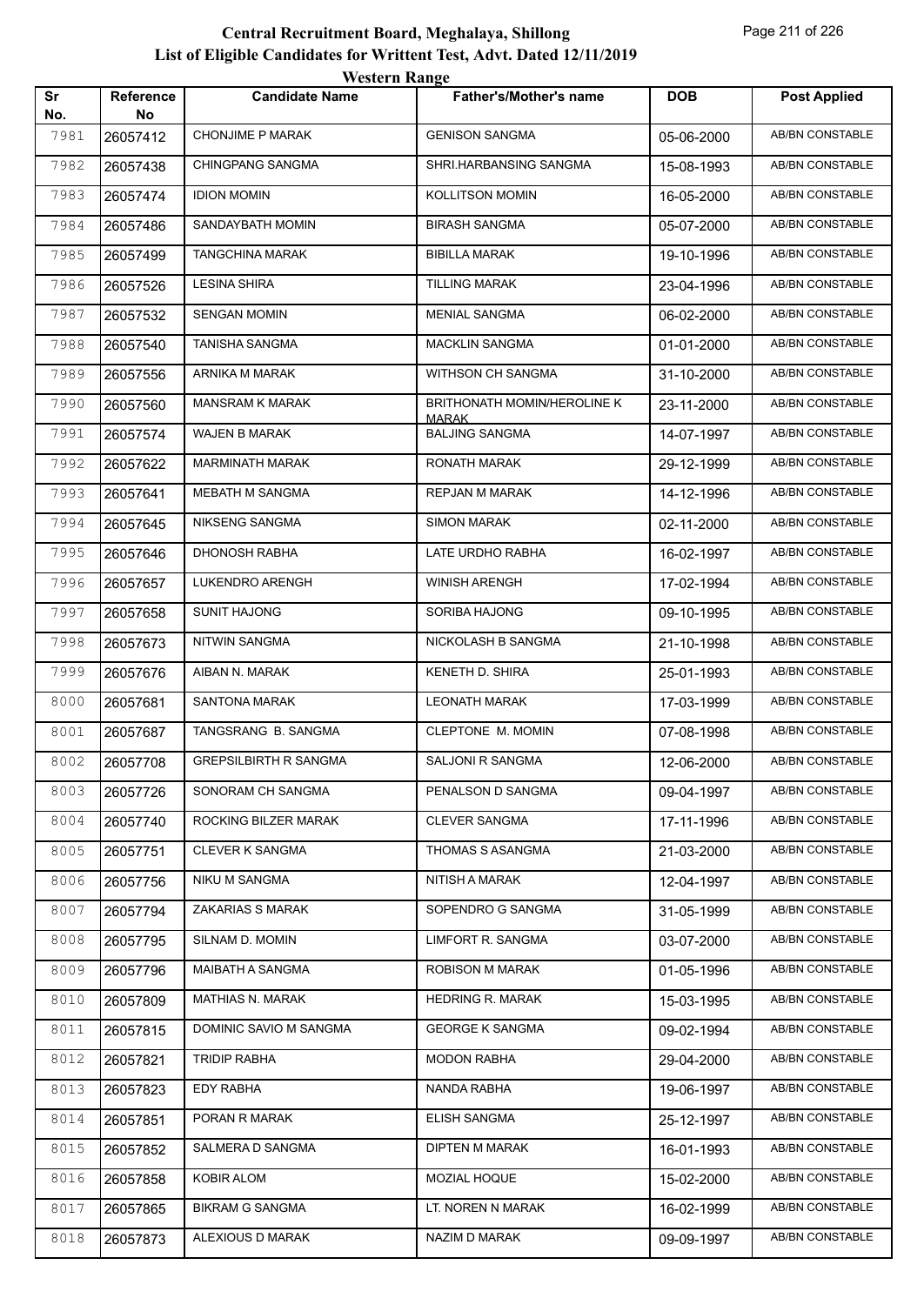|           |                 | <i>Western Kange</i>     |                               |            |                        |
|-----------|-----------------|--------------------------|-------------------------------|------------|------------------------|
| Sr<br>No. | Reference<br>No | <b>Candidate Name</b>    | <b>Father's/Mother's name</b> | <b>DOB</b> | <b>Post Applied</b>    |
| 8019      | 26057879        | NAINA DOLLY M SANGMA     | <b>HITLER D MARAK</b>         | 24-06-2000 | <b>AB/BN CONSTABLE</b> |
| 8020      | 26057888        | WASENG K SANGMA          | <b>ARJISON MOMIN</b>          | 15-08-1993 | AB/BN CONSTABLE        |
| 8021      | 26057892        | SALJIME K SANGMA         | <b>KUREN R MARAK</b>          | 21-04-1999 | <b>AB/BN CONSTABLE</b> |
| 8022      | 26057907        | TENGSIME CH. MOMIN       | ELIGEORGE D SHIRA             | 22-02-1997 | AB/BN CONSTABLE        |
| 8023      | 26057948        | AKSHILLY D SANGMA        | <b>BEFORESON N MARAK</b>      | 29-12-1995 | <b>AB/BN CONSTABLE</b> |
| 8024      | 26057952        | <b>HEMARSON R SANGMA</b> | RASENG CH MARAK               | 28-02-1995 | <b>AB/BN CONSTABLE</b> |
| 8025      | 26057955        | JOBINATH D. MARAK        | ARBLEND CH. MARAK             | 23-09-2000 | AB/BN CONSTABLE        |
| 8026      | 26057974        | RAKHAL KOCH              | <b>MISHUL KOCH</b>            | 12-01-2000 | AB/BN CONSTABLE        |
| 8027      | 26057976        | <b>MORDEKKAI MOMIN</b>   | NORMILLA MOMIN                | 15-02-1999 | AB/BN CONSTABLE        |
| 8028      | 26057990        | RANJIT ARENGH            | <b>MODI CH MARAK</b>          | 29-09-1997 | AB/BN CONSTABLE        |
| 8029      | 26058007        | NILAMJYOTI RABHA         | <b>DILIP RABHA</b>            | 30-05-1999 | <b>AB/BN CONSTABLE</b> |
| 8030      | 26058008        | NIKJANGRING M SANGMA     | <b>MARWIN MARAK</b>           | 27-09-2000 | AB/BN CONSTABLE        |
| 8031      | 26058017        | SENGCHAM D SANGMA        | MINGWAN CH MARAK              | 10-10-1996 | <b>AB/BN CONSTABLE</b> |
| 8032      | 26058050        | <b>BREANIL A SANGMAN</b> | <b>JOBAB R MARAK</b>          | 14-11-1998 | AB/BN CONSTABLE        |
| 8033      | 26058065        | <b>ARFIUSH MARAK</b>     | <b>HEBOL SANGMA</b>           | 15-06-1996 | <b>AB/BN CONSTABLE</b> |
| 8034      | 26058080        | <b>TENGRIK MARAK</b>     | <b>MOJEN SANGMA</b>           | 12-03-1994 | <b>AB/BN CONSTABLE</b> |
| 8035      | 26058087        | <b>CHASENG B MARAK</b>   | <b>MANGGAN MARAK</b>          | 28-02-1995 | AB/BN CONSTABLE        |
| 8036      | 26058093        | <b>SANJOY MOMIN</b>      | SANENDRO SANGMA               | 22-12-1997 | AB/BN CONSTABLE        |
| 8037      | 26058106        | LEO M MARAK              | ANTHONY R SANGMA              | 03-03-1999 | AB/BN CONSTABLE        |
| 8038      | 26058109        | <b>JUNSIKA MARAK</b>     | SALJANG SANGMA                | 01-01-1998 | <b>AB/BN CONSTABLE</b> |
| 8039      | 26058176        | <b>CRYBILLA M SANGMA</b> | MACKWISE B MARAK              | 27-08-1994 | <b>AB/BN CONSTABLE</b> |
| 8040      | 26058188        | <b>SWITY A SANGMA</b>    | <b>LODITSON MOMIN</b>         | 06-05-1997 | <b>AB/BN CONSTABLE</b> |
| 8041      | 26058226        | THECHON D MARAK          | PIRISON CH MARAK              | 14-11-1994 | AB/BN CONSTABLE        |
| 8042      | 26058228        | JOSHUA SANGMA            | LT WINARSTON R MARAK          | 15-01-2000 | AB/BN CONSTABLE        |
| 8043      | 26058247        | <b>KRASH MOMIN</b>       | CLEVER D SANGMA               | 01-01-2001 | AB/BN CONSTABLE        |
| 8044      | 26058264        | TENGSRANG R MARAK        | <b>BATCHU SANGMA</b>          | 29-10-1998 | AB/BN CONSTABLE        |
| 8045      | 26058269        | RONALTONA A SANGMA       | JINGSTON M. SANGMA            | 12-03-1998 | AB/BN CONSTABLE        |
| 8046      | 26058281        | <b>DIMAL M SANGMA</b>    | PITAL CH MARAK                | 26-04-1998 | AB/BN CONSTABLE        |
| 8047      | 26058284        | WINJARINE R MARAK        | RIKRANSON N SANGMA            | 28-12-1994 | <b>AB/BN CONSTABLE</b> |
| 8048      | 26058303        | <b>KEDAR SANGMA</b>      | NEKKAL CH MARAK               | 01-01-1999 | AB/BN CONSTABLE        |
| 8049      | 26058310        | BYGREEN D SANGMA         | NARIN CH MARAK                | 23-02-1999 | AB/BN CONSTABLE        |
| 8050      | 26058314        | <b>SHARNICK MOMIN</b>    | SELLISH K SANGMA              | 03-02-1998 | AB/BN CONSTABLE        |
| 8051      | 26058327        | DALCHUANG MARAK          | <b>GRATWINSTONE MOMIN</b>     | 07-03-1998 | AB/BN CONSTABLE        |
| 8052      | 26058334        | JOST A SANGMA            | MILENDRO MOMIN                | 27-07-2000 | AB/BN CONSTABLE        |
| 8053      | 26058363        | <b>CHUGAN R MARAK</b>    | KURSHID ALLOM                 | 28-10-2000 | AB/BN CONSTABLE        |
| 8054      | 26058398        | <b>HAJALINA R MARAK</b>  | WINGSANG D SANGMA             | 13-12-2000 | AB/BN CONSTABLE        |
| 8055      | 26058401        | PANCHIANG MARAK          | PHILDASH CH MARAK             | 07-10-1998 | AB/BN CONSTABLE        |
| 8056      | 26058431        | PRATTAPSON G SANGMA      | <b>DIREN ARENGH</b>           | 13-10-1994 | AB/BN CONSTABLE        |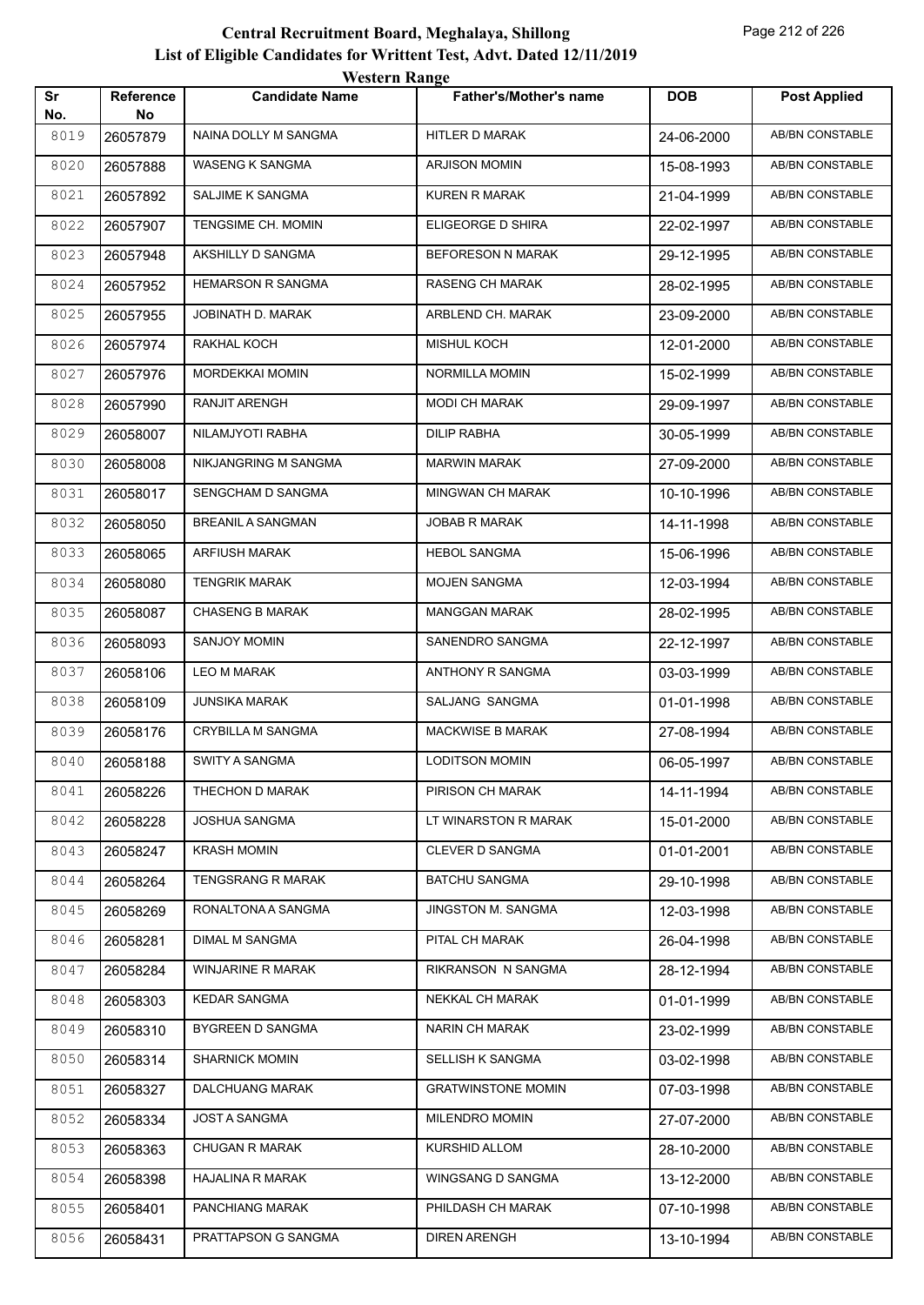|           |                        | WESTEL II INALIZE        |                               |            |                        |
|-----------|------------------------|--------------------------|-------------------------------|------------|------------------------|
| Sr<br>No. | <b>Reference</b><br>No | <b>Candidate Name</b>    | <b>Father's/Mother's name</b> | <b>DOB</b> | <b>Post Applied</b>    |
| 8057      | 26058451               | <b>BICKSBIRTH MOMIN</b>  | <b>WINSTONE K MARAK</b>       | 12-12-1998 | <b>AB/BN CONSTABLE</b> |
| 8058      | 26058454               | RAKESH SANGMA            | <b>SELWIN MARAK</b>           | 02-06-2000 | AB/BN CONSTABLE        |
| 8059      | 26058483               | RIKRAK SANGMA            | <b>BABAK SANGMA</b>           | 14-04-1996 | AB/BN CONSTABLE        |
| 8060      | 26058513               | <b>JIAR G MOMIN</b>      | LT, KEWINSON S SANGMA         | 14-02-1995 | <b>AB/BN CONSTABLE</b> |
| 8061      | 26058524               | ACHOT CH MARAK           | <b>MINISON B SANGMA</b>       | 18-12-1996 | <b>AB/BN CONSTABLE</b> |
| 8062      | 26058528               | TENGBA R MARAK           | OHENDRO M SANGMA              | 31-03-2000 | <b>AB/BN CONSTABLE</b> |
| 8063      | 26058535               | NILBA G MOMIN            | DRISON SANGMA                 | 20-08-1998 | <b>AB/BN CONSTABLE</b> |
| 8064      | 26058545               | <b>ESAK SANGMA</b>       | PON SANGMA                    | 20-04-1993 | AB/BN CONSTABLE        |
| 8065      | 26058558               | SALTEN CH MARAK          | SOM D SANGMA                  | 05-08-1996 | <b>AB/BN CONSTABLE</b> |
| 8066      | 26058584               | <b>DEMPLE MARAK</b>      | MIJENG M. SANGMA              | 05-03-1998 | AB/BN CONSTABLE        |
| 8067      | 26058602               | EASTER CH MARAK          | <b>CLEVER T SANGMA</b>        | 09-04-1998 | <b>AB/BN CONSTABLE</b> |
| 8068      | 26058626               | WASHINGTON T SANGMA      | SIMRING T SANGMA              | 24-12-1997 | <b>AB/BN CONSTABLE</b> |
| 8069      | 26058627               | ARBATH R MARAK           | <b>ARJISH MARAK</b>           | 31-01-2000 | AB/BN CONSTABLE        |
| 8070      | 26058640               | CHINGKAM N SANGMA        | ARBHIT M MARAK                | 05-02-2000 | <b>AB/BN CONSTABLE</b> |
| 8071      | 26058665               | RIPAMCHI CH MOMIN        | <b>EVERLIN MOMIN</b>          | 19-09-1996 | AB/BN CONSTABLE        |
| 8072      | 26058715               | ANDROW S SANGMA          | OTILSON M SANGMA              | 18-06-1998 | <b>AB/BN CONSTABLE</b> |
| 8073      | 26058723               | DONI D SANGMA            | JUEL G MOMIN                  | 08-11-2000 | AB/BN CONSTABLE        |
| 8074      | 26058729               | MOUNTETHEND G MOMIN      | <b>CHANGAN MARAK</b>          | 16-05-1994 | AB/BN CONSTABLE        |
| 8075      | 26058758               | RIKCHINA R. MARAK        | SHRI. SONON R. MARAK          | 12-06-2000 | AB/BN CONSTABLE        |
| 8076      | 26058782               | <b>IBARITHA SANGMA</b>   | <b>MONGOL SORKAR</b>          | 05-02-1998 | <b>AB/BN CONSTABLE</b> |
| 8077      | 26058791               | <b>HELKIA SANGMA</b>     | MODI M. SANGMA                | 03-09-1997 | AB/BN CONSTABLE        |
| 8078      | 26058792               | <b>MENCHU MARAK</b>      | <b>HAMIT SANGMA</b>           | 13-02-1998 | AB/BN CONSTABLE        |
| 8079      | 26058804               | <b>NERISHA MARAK</b>     | <b>GREENSON MARAK</b>         | 12-05-1995 | AB/BN CONSTABLE        |
| 8080      | 26058805               | WITHME M MARAK           | PHILLIPSON MARAK              | 15-02-1993 | AB/BN CONSTABLE        |
| 8081      | 26058807               | <b>MIKTESIL P SANGMA</b> | <b>TEWALSON R MARAK</b>       | 31-01-2000 | AB/BN CONSTABLE        |
| 8082      | 26058812               | SAMJIT M. MARAK          | RAPJENG D. SHIRA              | 09-09-1994 | AB/BN CONSTABLE        |
| 8083      | 26058815               | PIJU G MOMIN             | <b>GREBILLISH G MOMIN</b>     | 18-10-1994 | AB/BN CONSTABLE        |
| 8084      | 26058827               | PRINGNANG D SANGMA       | <b>GRIMIN M MARAK</b>         | 29-10-1999 | AB/BN CONSTABLE        |
| 8085      | 26058835               | <b>CHANKE SHIRA</b>      | <b>KRIMSON MARAK</b>          | 10-12-2000 | AB/BN CONSTABLE        |
| 8086      | 26058841               | <b>BILLU D SANGMA</b>    | <b>JANIKA SANGMA</b>          | 09-06-1996 | AB/BN CONSTABLE        |
| 8087      | 26058854               | CHELLASH MARAK           | SMT. PRONITHA R. MARAK        | 16-07-1997 | AB/BN CONSTABLE        |
| 8088      | 26058872               | NOSALLISH MARAK          | <b>DIJESH R MARK</b>          | 12-01-1999 | AB/BN CONSTABLE        |
| 8089      | 26058877               | LETHILBIRTH SANGMA       | SENGBA M SANGMA               | 19-02-1994 | AB/BN CONSTABLE        |
| 8090      | 26058897               | <b>LEBATH MARAK</b>      | KODOROT MOMIN                 | 05-02-1996 | AB/BN CONSTABLE        |
| 8091      | 26058916               | SHEEMA KOCH              | OJITH KOCH                    | 10-02-2000 | AB/BN CONSTABLE        |
| 8092      | 26058920               | SENGKAM CH MARAK         | <b>GAMARSING R MARAK</b>      | 05-02-1995 | AB/BN CONSTABLE        |
| 8093      | 26058939               | RIKKI D SHIRA            | <b>RANGKIL R MARAK</b>        | 12-01-1996 | AB/BN CONSTABLE        |
| 8094      | 26058947               | PENGCHENG CH MOMIN       | JELBAN M SANGMA               | 02-04-1996 | AB/BN CONSTABLE        |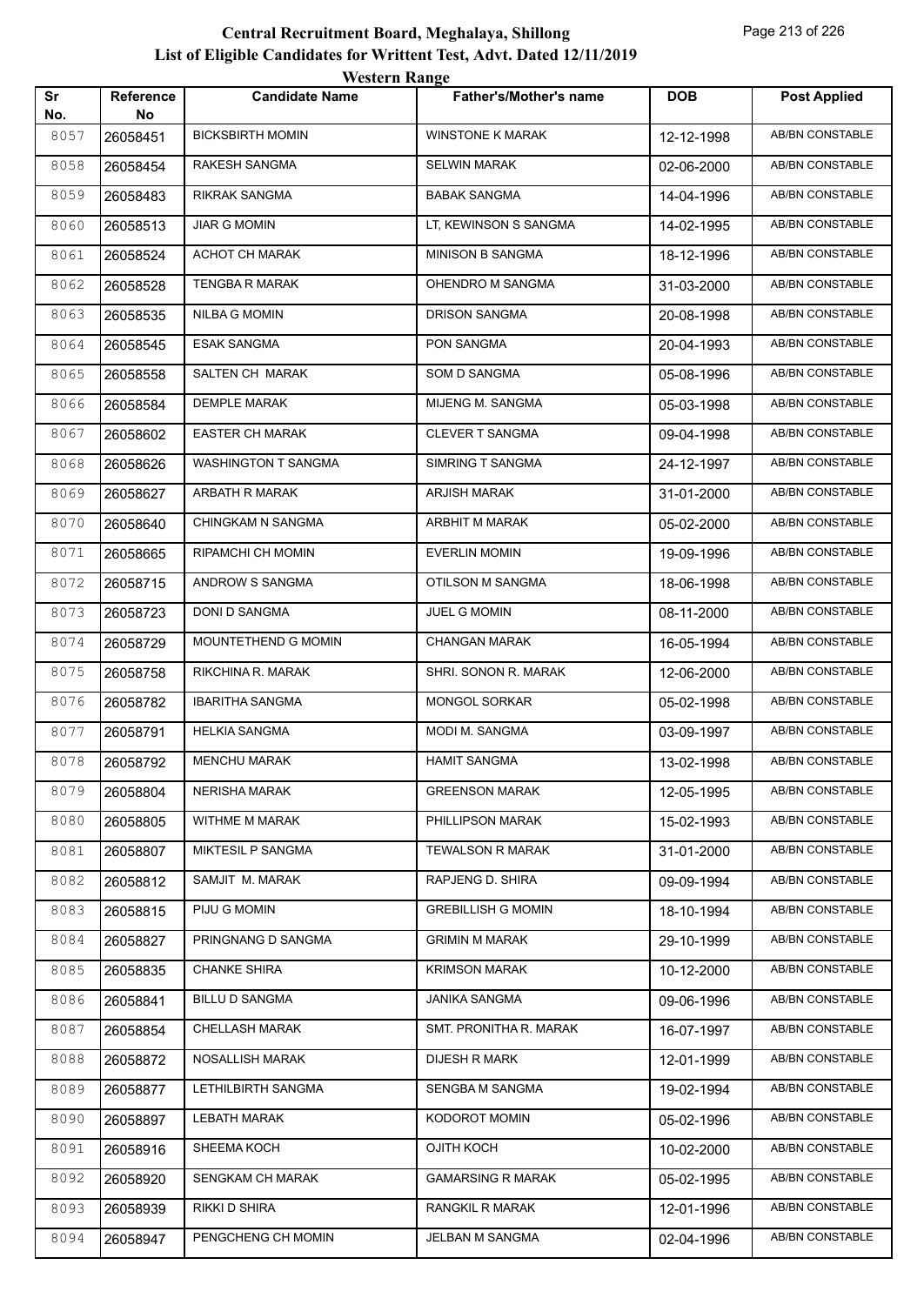|           |                         | WESTEL II INALIZE        |                               |            |                        |
|-----------|-------------------------|--------------------------|-------------------------------|------------|------------------------|
| Sr<br>No. | <b>Reference</b><br>No. | <b>Candidate Name</b>    | <b>Father's/Mother's name</b> | <b>DOB</b> | <b>Post Applied</b>    |
| 8095      | 26058970                | <b>LYOUNG G MOMIN</b>    | <b>STINDRO MARAK</b>          | 12-07-2000 | <b>AB/BN CONSTABLE</b> |
| 8096      | 26058975                | SANCLEAR M SANGMA        | PUJINGSON M MARAK             | 08-01-1994 | AB/BN CONSTABLE        |
| 8097      | 26059034                | <b>KREJISON SANGMA</b>   | <b>DELSING MARAK</b>          | 16-05-1999 | AB/BN CONSTABLE        |
| 8098      | 26059055                | SARITHA CH MARAK         | JAMEN M SANGMA                | 12-02-1997 | AB/BN CONSTABLE        |
| 8099      | 26059068                | ZIDAN MARAK              | JOHNHITLE MARAK               | 10-01-2000 | <b>AB/BN CONSTABLE</b> |
| 8100      | 26059080                | JOHN METUSH MARAK        | RONANSHING MOMIN              | 01-03-2000 | AB/BN CONSTABLE        |
| 8101      | 26059094                | POYLOBI BALA MANN        | SOMRAJ MANN                   | 02-03-2000 | AB/BN CONSTABLE        |
| 8102      | 26059100                | RAJ KISHAN BAITHA        | HARI KISHAN BAITHA            | 08-03-1995 | AB/BN CONSTABLE        |
| 8103      | 26059123                | ARBIN B MARAK            | NOWEL CH SANGMA               | 31-12-1995 | AB/BN CONSTABLE        |
| 8104      | 26059146                | AMRIT RABHA              | DASARATH RABHA                | 29-10-1998 | <b>AB/BN CONSTABLE</b> |
| 8105      | 26059156                | STONE M. MOMIN           | WALET S. SANGMA               | 23-07-1996 | AB/BN CONSTABLE        |
| 8106      | 26059157                | <b>CHERIK SANGMA</b>     | LABINSTONE CH MOMIN           | 03-10-1994 | AB/BN CONSTABLE        |
| 8107      | 26059227                | SENGCHANG G MOMIN        | <b>STINDRO MARAK</b>          | 20-09-2000 | AB/BN CONSTABLE        |
| 8108      | 26059241                | <b>GRENITHA M.SANGMA</b> | <b>BARNINGSON MARAK</b>       | 24-03-1996 | AB/BN CONSTABLE        |
| 8109      | 26059261                | <b>CRUSFIELD D MARAK</b> | MAWAL CH MOMIN                | 29-11-1999 | AB/BN CONSTABLE        |
| 8110      | 26059262                | <b>JESKIL B MARAK</b>    | BLEART WASHING MOMIN          | 08-03-1999 | AB/BN CONSTABLE        |
| 8111      | 26059269                | SHRI, SURASH SANGMA      | SMT, HEROSH SANGMA            | 11-04-1994 | AB/BN CONSTABLE        |
| 8112      | 26059322                | SNEBAR T SANGMA          | LATE BACKSTONE CH MARAK       | 07-08-2000 | AB/BN CONSTABLE        |
| 8113      | 26059333                | OMEGA LIPON              | SHALMON RYNGKHLEM             | 25-03-1999 | AB/BN CONSTABLE        |
| 8114      | 26059372                | <b>BHOBESH KR KOCH</b>   | <b>BISAWARI KOCH</b>          | 25-01-2000 | <b>AB/BN CONSTABLE</b> |
| 8115      | 26059416                | MEJANBIRTH MARAK         | NIBALSTONE SANGMA             | 09-02-1997 | AB/BN CONSTABLE        |
| 8116      | 26059420                | CARTHER M. SANGMA        | <b>SEMSON M. SANGMA</b>       | 28-08-1998 | AB/BN CONSTABLE        |
| 8117      | 26059432                | <b>CLEVER M MARAK</b>    | <b>HEDITH D SANGMA</b>        | 08-01-1997 | AB/BN CONSTABLE        |
| 8118      | 26059437                | MANBOKLANG WANNIANG      | SHYNSHAR LYNGDOH              | 12-02-1997 | AB/BN CONSTABLE        |
| 8119      | 26059445                | <b>BROWNY CH.MOMIN</b>   | LT.MOTDASING MARAK            | 12-02-1995 | AB/BN CONSTABLE        |
| 8120      | 26059478                | SINDU R MARAK            | <b>LUCY R MARAK</b>           | 06-06-1995 | AB/BN CONSTABLE        |
| 8121      | 26059479                | CHEKAM D SANGMA          | <b>SENGNANG G MOMIN</b>       | 21-10-2000 | AB/BN CONSTABLE        |
| 8122      | 26059528                | TENGRIK D SANGMA         | <b>KENINGSTONE MOMIN</b>      | 05-08-1993 | AB/BN CONSTABLE        |
| 8123      | 26059534                | <b>RINGNEN R.MARAK</b>   | RONGMIN D SANGMA              | 02-03-1995 | AB/BN CONSTABLE        |
| 8124      | 26059554                | KUMAR SANGMA             | <b>JHON SANGMA</b>            | 15-02-1997 | AB/BN CONSTABLE        |
| 8125      | 26059573                | <b>NESFIELD MOMIN</b>    | <b>DILLIPSON G MOMIN</b>      | 28-05-2000 | AB/BN CONSTABLE        |
| 8126      | 26059574                | AKSHAY M SANGMA          | <b>KRANJU MARAK</b>           | 19-05-1998 | AB/BN CONSTABLE        |
| 8127      | 26059575                | CHIKKU MARAK             | <b>DISHA M MARAK</b>          | 08-05-1997 | AB/BN CONSTABLE        |
| 8128      | 26059577                | AFFER SANGMA             | <b>JOJESH MARAK</b>           | 14-06-2000 | AB/BN CONSTABLE        |
| 8129      | 26059645                | TENGSRANG N SANGMA       | PITTING R MARAK               | 11-04-2000 | AB/BN CONSTABLE        |
| 8130      | 26059676                | JOSHWINTON N MARAK       | JOLLINDRO MARAK               | 08-11-1994 | AB/BN CONSTABLE        |
| 8131      | 26059707                | SENGJAN D MOMIN          | <b>WITHERSON MARAK</b>        | 15-01-2000 | AB/BN CONSTABLE        |
| 8132      | 26059716                | ALBIRTH M SANGMA         | <b>ALTHON M MARAK</b>         | 15-06-1996 | AB/BN CONSTABLE        |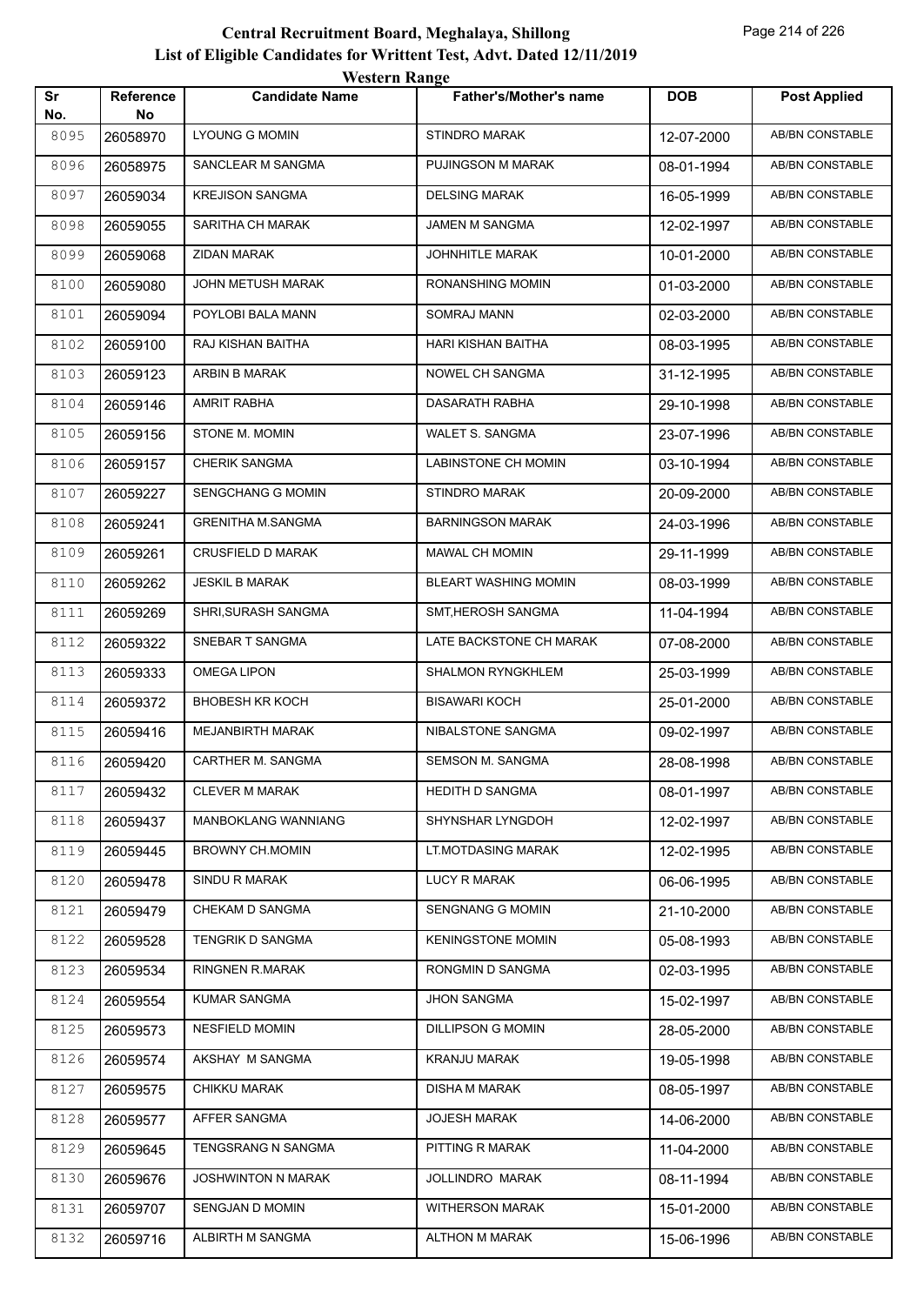| Sr          | Reference      | <b>Candidate Name</b>       | Father's/Mother's name     | <b>DOB</b> | <b>Post Applied</b>    |
|-------------|----------------|-----------------------------|----------------------------|------------|------------------------|
| No.<br>8133 | No<br>26059736 | RAKSE G MOMIN               | JEBILSON M SANGMA          | 27-09-1998 | AB/BN CONSTABLE        |
| 8134        | 26059777       | <b>BAKSENG MOMIN</b>        | PULSIA G. MOMIN            | 16-04-2000 | AB/BN CONSTABLE        |
| 8135        | 26059778       | SILKAR B MARAK              | TRAINQUIL SANGMA           | 29-07-1998 | <b>AB/BN CONSTABLE</b> |
| 8136        | 26059807       | TEREBIRTH K SANGMA          | <b>GELE N ARENGH</b>       | 04-09-1999 | AB/BN CONSTABLE        |
| 8137        | 26059816       | <b>BISWAJIT BORO</b>        | PROTAP BORO                | 07-12-1998 | AB/BN CONSTABLE        |
| 8138        | 26059823       | SWORBESWAR RABHA            | <b>GOGEN RABHA</b>         | 28-04-1994 | AB/BN CONSTABLE        |
| 8139        | 26059830       | <b>TENGRENG MARAK</b>       | <b>WILLIPSON A SANGMA</b>  | 06-09-1998 | AB/BN CONSTABLE        |
| 8140        | 26059831       | SILBATH CH SANGMA           | RONJIT MARAK               | 01-01-1994 | AB/BN CONSTABLE        |
| 8141        | 26059848       | SENGBA B. MARAK             | BOTNALSON M. SANGMA        | 11-01-1996 | AB/BN CONSTABLE        |
| 8142        | 26059851       | <b>IMRAN SANGMA</b>         | PAIROPSING MARAK           | 16-07-1995 | AB/BN CONSTABLE        |
| 8143        | 26059875       | TENGRAK P MARAK             | LAKSTON CH SANGMA          | 27-03-1994 | AB/BN CONSTABLE        |
| 8144        | 26059881       | PINTU HAJONG                | RAJUDHAR HAJONG            | 09-05-1999 | <b>AB/BN CONSTABLE</b> |
| 8145        | 26059884       | RAKSRANG D SANGMA           | <b>HEMSON SANGMA</b>       | 12-04-1995 | AB/BN CONSTABLE        |
| 8146        | 26059918       | SENGSRANG SANGMA            | <b>MARKESH MOMIN</b>       | 13-09-2000 | AB/BN CONSTABLE        |
| 8147        | 26059928       | HALLWINSTONE SOHLANG        | <b>WEDINGSTONE NONGREM</b> | 02-10-1994 | AB/BN CONSTABLE        |
| 8148        | 26059931       | <b>BILDON CH MARAK</b>      | MIKJENG B MARAK            | 26-06-1996 | AB/BN CONSTABLE        |
| 8149        | 26059934       | PEARSON B MARAK             | <b>MIDISON A SANGMA</b>    | 13-01-2000 | AB/BN CONSTABLE        |
| 8150        | 26059939       | <b>DESILLIASH MOMIN</b>     | LIKARSON MARAK             | 10-07-2000 | AB/BN CONSTABLE        |
| 8151        | 26059957       | TINGKU M SANGMA             | <b>TEJAN CH MARAK</b>      | 09-02-1996 | AB/BN CONSTABLE        |
| 8152        | 26059958       | <b>GRETER M MARAK</b>       | SOTJENG SANGMA             | 02-02-1996 | <b>AB/BN CONSTABLE</b> |
| 8153        | 26059961       | CHIANG JERICHO SANGMA       | SMT.RINKU I. SANGMA        | 09-12-1997 | AB/BN CONSTABLE        |
| 8154        | 26059969       | <b>HENARSON M SANGMA</b>    | SATIRAM B MARAK            | 20-07-1996 | AB/BN CONSTABLE        |
| 8155        | 26059970       | SILJE CH MOMIN              | SALGIRA M SANGMA           | 10-11-1993 | AB/BN CONSTABLE        |
| 8156        | 26059972       | <b>HIROHITTO K SANGMA</b>   | PANTOM R MARAK             | 02-07-2000 | AB/BN CONSTABLE        |
| 8157        | 26059989       | <b>BILGRAK A SANGMA</b>     | <b>KLISON CH MARAK</b>     | 02-02-1999 | AB/BN CONSTABLE        |
| 8158        | 26060000       | LAJO K SANGMA               | LATE KALURAM R MARAK       | 16-02-1995 | AB/BN CONSTABLE        |
| 8159        | 26060001       | ROSHAN BASFOR               | <b>KUNTAL BASFOR</b>       | 15-02-1997 | AB/BN CONSTABLE        |
| 8160        | 26060012       | <b>NEKSIL R MARAK</b>       | EPALSON SANGMA             | 14-06-1997 | AB/BN CONSTABLE        |
| 8161        | 26060026       | <b>MITHUN RABHA</b>         | <b>MISRO RABHA</b>         | 13-06-1997 | AB/BN CONSTABLE        |
| 8162        | 26060031       | <b>GRIKSRANGBIRTH MARAK</b> | <b>WILARSON MOMIN</b>      | 01-08-1998 | AB/BN CONSTABLE        |
| 8163        | 26060039       | CHUBAM CH MARAK             | <b>LIPINATH G MOMIN</b>    | 08-09-1999 | AB/BN CONSTABLE        |
| 8164        | 26060040       | LINGBIRTH D MOMIN           | WALPINGSTON R SANGMA       | 13-06-2000 | AB/BN CONSTABLE        |
| 8165        | 26060047       | AKHIM RABHA                 | DHANBAR RABHA              | 11-10-1998 | AB/BN CONSTABLE        |
| 8166        | 26060052       | TERAN R MARAK               | JOSHNATH B MOMIN           | 15-11-1999 | AB/BN CONSTABLE        |
| 8167        | 26060062       | ROMAN SANGMA                | ROBALSON SANGMA            | 28-01-1998 | AB/BN CONSTABLE        |
| 8168        | 26060064       | ROCKY A.SANGMA              | MARCY A. SANGMA            | 26-08-1999 | AB/BN CONSTABLE        |
| 8169        | 26060065       | LOISE PINKERTON M SANGMA    | DINGBON CH. MARAK          | 09-07-1995 | AB/BN CONSTABLE        |
| 8170        | 26060066       | CHANDILAL HAJONG            | LT. DEBENDRA HAJONG        | 21-11-1997 | AB/BN CONSTABLE        |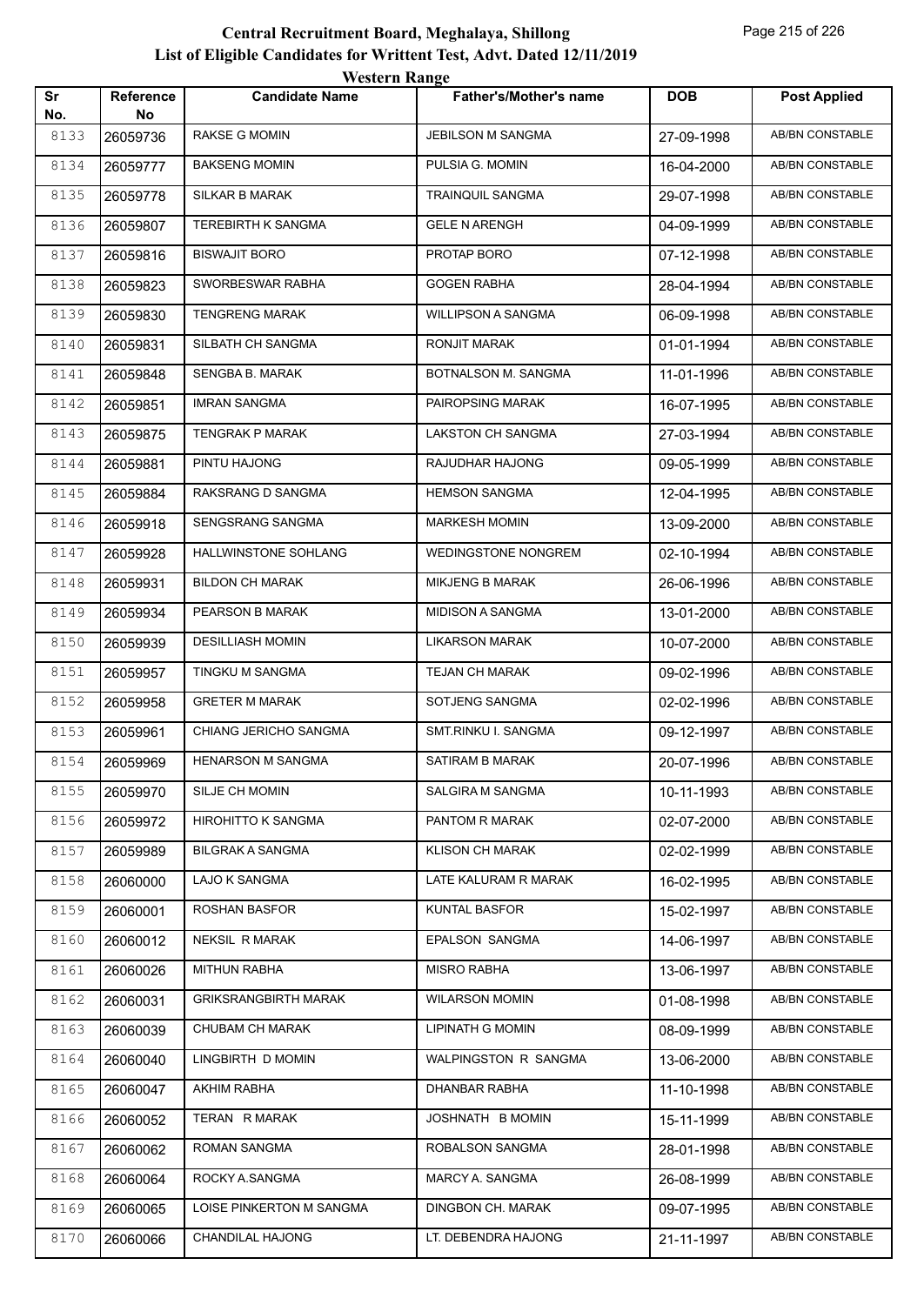| Sr<br>No. | Reference<br>No | <b>Candidate Name</b>    | <b>Father's/Mother's name</b> | <b>DOB</b> | <b>Post Applied</b>    |
|-----------|-----------------|--------------------------|-------------------------------|------------|------------------------|
| 8171      | 26060067        | LEWILINE M. SANGMA       | SPILSON G. MOMIN              | 26-10-1999 | AB/BN CONSTABLE        |
| 8172      | 26060096        | <b>WALCHERA R MARAK</b>  | ALBERTH T SANGMA              | 14-11-1997 | AB/BN CONSTABLE        |
| 8173      | 26060103        | JOYCHANG CH SANGMA       | PEMALSON R MARAK              | 26-10-1999 | <b>AB/BN CONSTABLE</b> |
| 8174      | 26060131        | GRESBAN CH MARAK         | <b>HELATH M MARAK</b>         | 24-12-2000 | AB/BN CONSTABLE        |
| 8175      | 26060149        | PURUSAR HAJONG           | MANTU HAJONG                  | 10-09-1996 | AB/BN CONSTABLE        |
| 8176      | 26060150        | <b>JUNESRANG R MARAK</b> | SONJITH N SANGMA              | 15-06-1999 | AB/BN CONSTABLE        |
| 8177      | 26060159        | NIKJENG M SANGMA         | <b>BALCHON R MARAK</b>        | 15-12-1996 | AB/BN CONSTABLE        |
| 8178      | 26060162        | SUNDAYRAK T SANGMA       | NEPBILSON B. MARAK            | 10-04-1998 | AB/BN CONSTABLE        |
| 8179      | 26060175        | <b>HELPIUSH SANGMA</b>   | <b>JONENDRO MARAK</b>         | 15-03-1995 | AB/BN CONSTABLE        |
| 8180      | 26060176        | <b>SIMCHIRA MARAK</b>    | KALENDRO M SANGMA             | 12-07-1996 | AB/BN CONSTABLE        |
| 8181      | 26060188        | JASPAR M SANGMA          | NURSINGH G MOMIN              | 13-03-1995 | AB/BN CONSTABLE        |
| 8182      | 26060196        | <b>LAPSAN G MOMIN</b>    | ROCKET M. SANGMA              | 18-03-1998 | AB/BN CONSTABLE        |
| 8183      | 26060200        | <b>LIMBUSH N SANGMA</b>  | <b>MONGGOL N MARAK</b>        | 28-02-1999 | AB/BN CONSTABLE        |
| 8184      | 26060201        | <b>JASENG MARAK</b>      | <b>CLEARSON SANGMA</b>        | 24-05-1999 | AB/BN CONSTABLE        |
| 8185      | 26060220        | <b>DEVIDKING SANGMA</b>  | CHANGDING A SANGMA            | 04-06-1993 | AB/BN CONSTABLE        |
| 8186      | 26060237        | SUNDAY CHAYA S MARAK     | SANIRAM T SANGMA              | 17-01-1995 | AB/BN CONSTABLE        |
| 8187      | 26060257        | <b>BALCHIRA R MARAK</b>  | DICKENDRO MARAK               | 25-10-1998 | AB/BN CONSTABLE        |
| 8188      | 26060278        | LOTHERFIELD CH SANGMA    | TANGWAN SANGMA                | 13-06-1997 | AB/BN CONSTABLE        |
| 8189      | 26060279        | JITH CH MARAK            | <b>JAILIND R MARAK</b>        | 15-06-1996 | AB/BN CONSTABLE        |
| 8190      | 26060281        | <b>TAKKIM CH MARAK</b>   | DIJENG A SANGMA               | 19-09-1998 | AB/BN CONSTABLE        |
| 8191      | 26060309        | MOMOTA D KOCH            | NABA KUMAR KOCH               | 26-11-1997 | AB/BN CONSTABLE        |
| 8192      | 26060310        | <b>ENATH T SANGMA</b>    | <b>DENISH CH MOMIN</b>        | 05-05-1997 | AB/BN CONSTABLE        |
| 8193      | 26060329        | ELIOTH N MARAK           | <b>MEJARSH CH MOMIN</b>       | 12-07-2000 | AB/BN CONSTABLE        |
| 8194      | 26060330        | <b>BIETBAL T SANGMA</b>  | <b>DENISH CH MOMIN</b>        | 14-06-1999 | AB/BN CONSTABLE        |
| 8195      | 26060331        | SENGSAL CH SANGMA        | POMILSON D SANGMA             | 12-02-1993 | AB/BN CONSTABLE        |
| 8196      | 26060346        | SILRENG M SANGMA         | MONENDRO N SANGMA             | 19-05-1993 | AB/BN CONSTABLE        |
| 8197      | 26060351        | <b>JIMBIRTH MARAK</b>    | PREMSON SANGMA                | 09-05-1995 | AB/BN CONSTABLE        |
| 8198      | 26060361        | <b>TENGKAN SANGMA</b>    | SINJAK A SANGMA               | 10-01-1998 | AB/BN CONSTABLE        |
| 8199      | 26060363        | CHONSRANG S SANGMA       | <b>KESHOB MARAK</b>           | 14-11-1999 | AB/BN CONSTABLE        |
| 8200      | 26060364        | <b>KENNEDY S SANGMA</b>  | <b>KESHOP MARAK</b>           | 01-07-1994 | AB/BN CONSTABLE        |
| 8201      | 26060366        | <b>TENGJRA MARAK</b>     | TALINDRO SANGMA               | 02-08-1996 | AB/BN CONSTABLE        |
| 8202      | 26060384        | <b>JERUSH R MARAK</b>    | <b>UMA G MOMIN</b>            | 04-07-1997 | AB/BN CONSTABLE        |
| 8203      | 26060401        | <b>JERIA D SANGMA</b>    | JIMGAN M. MARAK.              | 24-09-2000 | AB/BN CONSTABLE        |
| 8204      | 26060407        | <b>BISHOWJIT ROY</b>     | <b>BHOBESH ROY</b>            | 02-07-1998 | AB/BN CONSTABLE        |
| 8205      | 26060432        | MALTHIOUS G. MOMIN       | GITHAN M. SANGMA              | 06-03-2000 | AB/BN CONSTABLE        |
| 8206      | 26060436        | <b>JUSTIN G MOMIN</b>    | PHILLING N.SANGMA             | 17-10-2000 | AB/BN CONSTABLE        |
| 8207      | 26060444        | PEDIT SANGMA             | SIJENG MARAK                  | 07-09-1999 | AB/BN CONSTABLE        |
| 8208      | 26060451        | SALCHING K SANGMA        | MEDIRAM R MARAK               | 17-07-2000 | AB/BN CONSTABLE        |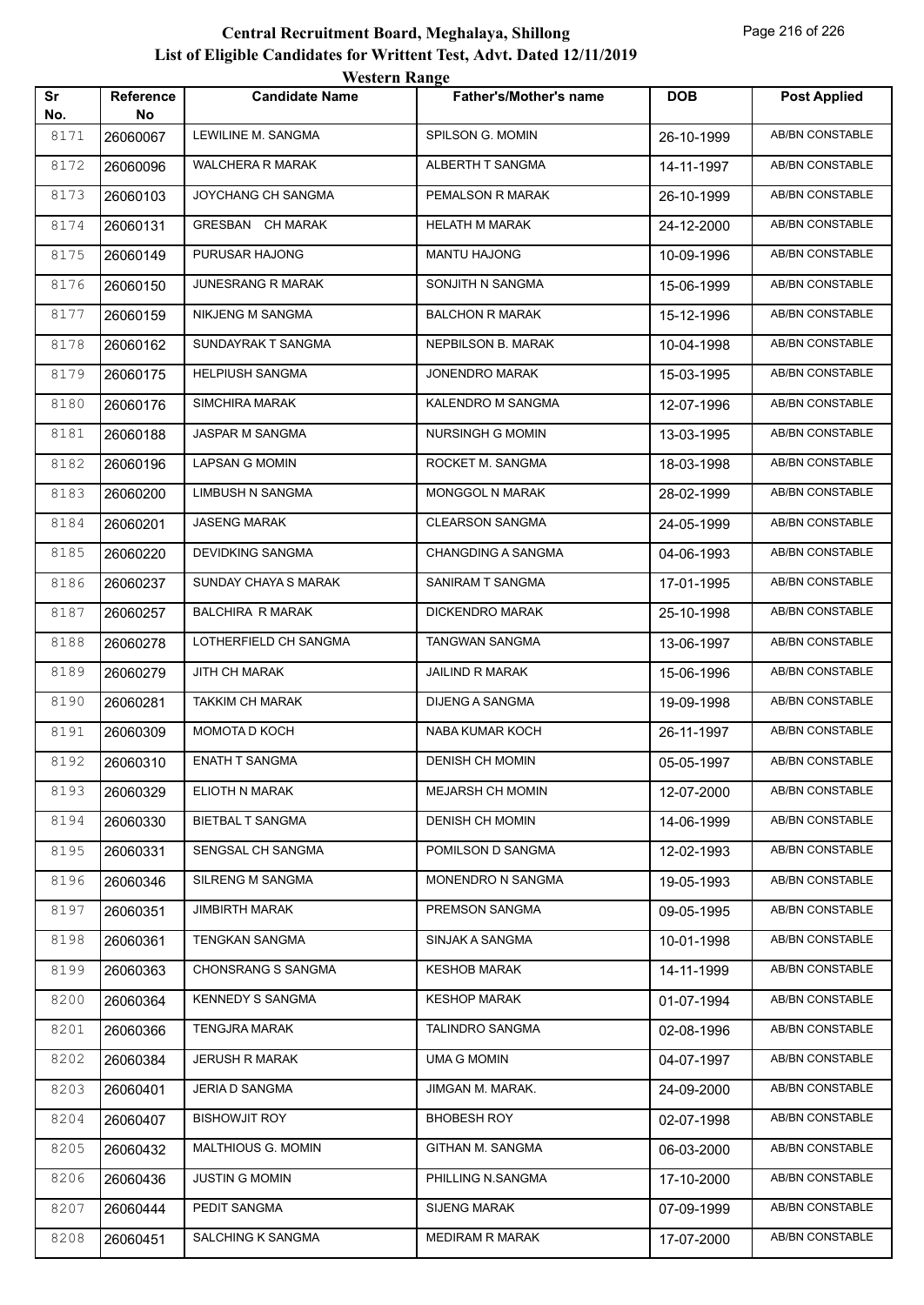| Sr          | <b>Reference</b><br>No | <b>Candidate Name</b>     | <b>Father's/Mother's name</b> | <b>DOB</b> | <b>Post Applied</b>    |
|-------------|------------------------|---------------------------|-------------------------------|------------|------------------------|
| No.<br>8209 | 26060459               | RANU A SANGMA             | <b>GINSENG R MARAK</b>        | 01-04-1993 | AB/BN CONSTABLE        |
| 8210        | 26060472               | WALSENG T. SANGMA         | LT. ALDIT M SANGMA            | 24-07-1996 | AB/BN CONSTABLE        |
| 8211        | 26060484               | <b>WALCHANG M MARAK</b>   | <b>WILLINGSTONE CH MARAK</b>  | 07-03-2000 | AB/BN CONSTABLE        |
| 8212        | 26060490               | <b>SENGGRIK MARAK</b>     | <b>BILLINGSON SANGMA</b>      | 01-01-2001 | AB/BN CONSTABLE        |
| 8213        | 26060491               | <b>JENICKA MOMIN</b>      | PITHER SANGMA                 | 05-06-1998 | AB/BN CONSTABLE        |
| 8214        | 26060495               | <b>MANNA S MARAK</b>      | ASHOK J SANGMA                | 22-01-1994 | AB/BN CONSTABLE        |
| 8215        | 26060527               | <b>GRESTHING CH MARAK</b> | MINJAK CH MARAK               | 04-03-1999 | AB/BN CONSTABLE        |
| 8216        | 26060540               | PANGSRANG SANGMA          | <b>NEGORAM CH MARAK</b>       | 13-08-2000 | AB/BN CONSTABLE        |
| 8217        | 26060544               | TENGSAN R SANGMA          | <b>MEROTSING MARAK</b>        | 01-02-2000 | AB/BN CONSTABLE        |
| 8218        | 26060551               | <b>DIMCHI A SANGMA</b>    | LINBARTH R MARAK              | 17-03-1996 | AB/BN CONSTABLE        |
| 8219        | 26060555               | <b>TENGRIK M MARAK</b>    | <b>DIJI MARAK</b>             | 12-10-1997 | <b>AB/BN CONSTABLE</b> |
| 8220        | 26060557               | <b>QUBARTH R MARAK</b>    | PAULINA R MARAK               | 15-10-1998 | <b>AB/BN CONSTABLE</b> |
| 8221        | 26060558               | <b>KOSAN S MARAK</b>      | TARZAN N SANGMA               | 19-04-1997 | AB/BN CONSTABLE        |
| 8222        | 26060563               | SALGRAK D SANGMA          | KINGWEL CH MARAK              | 22-11-1996 | AB/BN CONSTABLE        |
| 8223        | 26060572               | WALITH R MARAK            | GATSENG SANGMA                | 04-06-1995 | AB/BN CONSTABLE        |
| 8224        | 26060573               | SENGKAR D SHIRA           | <b>JENG M MARAK</b>           | 12-03-2000 | AB/BN CONSTABLE        |
| 8225        | 26060576               | <b>BROSIL CH SANGMA</b>   | LARKINSON G SANGMA            | 01-12-1999 | AB/BN CONSTABLE        |
| 8226        | 26060592               | <b>TEKSIME CH MARAK</b>   | <b>WINDERSON N SANGMA</b>     | 15-03-1997 | AB/BN CONSTABLE        |
| 8227        | 26060599               | <b>BESTER CH MARAK</b>    | DONITH D SANGMA               | 27-03-1996 | AB/BN CONSTABLE        |
| 8228        | 26060600               | TIMOTI M MARAK            | ABINASH CH, SANGMA            | 20-05-1996 | AB/BN CONSTABLE        |
| 8229        | 26060601               | RINGKU A SANGMA           | LIKHI KINTU SINGH             | 26-02-2000 | AB/BN CONSTABLE        |
| 8230        | 26060620               | MOKLESUR HOQUE            | MOJIAL HOQUE                  | 31-12-2000 | AB/BN CONSTABLE        |
| 8231        | 26060625               | <b>GOERA B. MARAK</b>     | AIRINGTON D. MARAK            | 14-02-2000 | AB/BN CONSTABLE        |
| 8232        | 26060635               | MOSE M SANGMA             | NONJANG M MARAK               | 10-04-2000 | AB/BN CONSTABLE        |
| 8233        | 26060660               | WISIN A SANGMA            | SANJENG M MARAK               | 09-03-1994 | AB/BN CONSTABLE        |
| 8234        | 26060693               | <b>MARJONA G MOMIN</b>    | MOTISH CH SANGMA              | 05-10-1994 | AB/BN CONSTABLE        |
| 8235        | 26060700               | <b>LAMEK D MARAK</b>      | ODIL R MARAK                  | 06-05-1997 | AB/BN CONSTABLE        |
| 8236        | 26060715               | <b>FRENSITHA B MARAK</b>  | PUNDER M SANGMA               | 10-04-2000 | AB/BN CONSTABLE        |
| 8237        | 26060717               | <b>ALSON R MARAK</b>      | SOTJING M SANGMA              | 12-04-1997 | AB/BN CONSTABLE        |
| 8238        | 26060723               | AMRUSH K MARAK            | LT MOHON N SANGMA             | 09-02-1999 | AB/BN CONSTABLE        |
| 8239        | 26060747               | LIMBERTH C. MARAK         | RENUSH R. SANGMA              | 12-12-1993 | AB/BN CONSTABLE        |
| 8240        | 26060751               | NOKANCHI D. MARAK         | <b>SALJAK MARAK</b>           | 17-03-1998 | AB/BN CONSTABLE        |
| 8241        | 26060757               | TRENDSTONE M MARAK        | <b>EMARSON M SANGMA</b>       | 10-03-1993 | AB/BN CONSTABLE        |
| 8242        | 26060768               | KOFSAR ALI                | <b>BADHSAR ALI</b>            | 11-02-2000 | AB/BN CONSTABLE        |
| 8243        | 26060779               | KINGBATH G MOMIN          | <b>HEKINSON SANGMA</b>        | 15-12-1999 | AB/BN CONSTABLE        |
| 8244        | 26060818               | <b>WALSRANG T SANGMA</b>  | <b>JERON SANGMA</b>           | 31-05-1999 | AB/BN CONSTABLE        |
| 8245        | 26060826               | SUBANGKAR HAJONG          | <b>SACHIN HAJONG</b>          | 11-09-1994 | AB/BN CONSTABLE        |
| 8246        | 26060833               | JOHN KENNEDY SANGMA       | PAUL K MARAK                  | 15-11-1994 | AB/BN CONSTABLE        |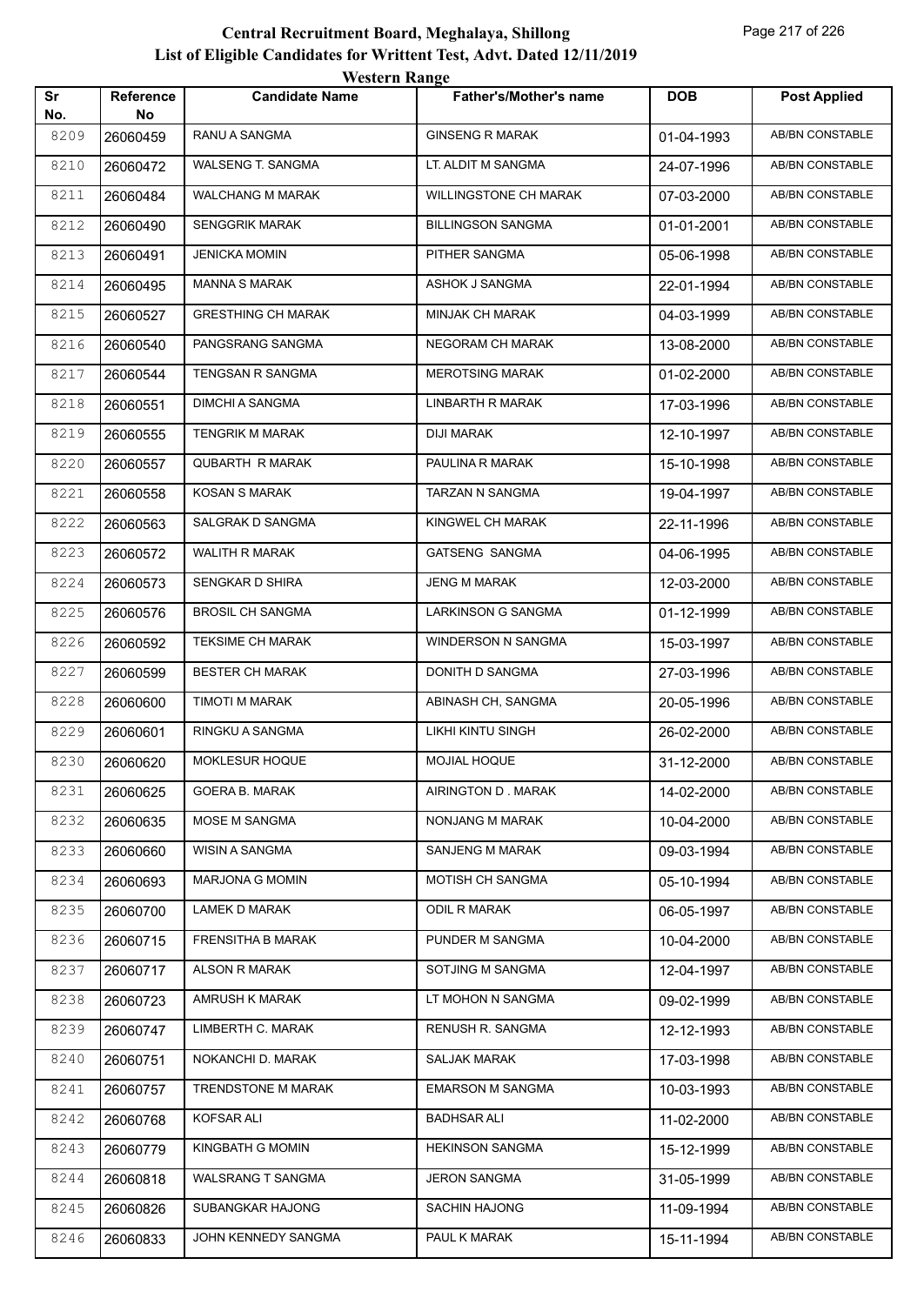|           |                        | <i>Western Kange</i>     |                                                |            |                        |
|-----------|------------------------|--------------------------|------------------------------------------------|------------|------------------------|
| Sr<br>No. | <b>Reference</b><br>No | <b>Candidate Name</b>    | <b>Father's/Mother's name</b>                  | <b>DOB</b> | <b>Post Applied</b>    |
| 8247      | 26060840               | <b>TENIBIRTH N MARAK</b> | <b>ARTHAR M SANGMA</b>                         | 08-08-1999 | <b>AB/BN CONSTABLE</b> |
| 8248      | 26060861               | ARNAN A SANGMA           | <b>WITHARSON MARAK</b>                         | 06-07-1994 | AB/BN CONSTABLE        |
| 8249      | 26060883               | <b>GOBIND HAJONG</b>     | <b>HILISH HAJONG</b>                           | 30-11-1997 | AB/BN CONSTABLE        |
| 8250      | 26060886               | <b>MANARANJON RABHA</b>  | <b>HEMEN CH RABHA</b>                          | 29-08-1998 | AB/BN CONSTABLE        |
| 8251      | 26060889               | <b>MEGAM R. MARAK</b>    | MANUEL SANGMA                                  | 03-03-2000 | AB/BN CONSTABLE        |
| 8252      | 26060899               | ROBITH CH MARAK          | WINJANG CH MOMIN                               | 02-04-1997 | AB/BN CONSTABLE        |
| 8253      | 26060924               | JUNEBIRTH M MARAK        | <b>HERUT P SANGMA</b>                          | 15-06-1996 | AB/BN CONSTABLE        |
| 8254      | 26060942               | <b>DIPANKAR HAJONG</b>   | LATE KASHINATH HAJONG                          | 12-04-1995 | AB/BN CONSTABLE        |
| 8255      | 26060951               | TANGRANGCHI MOMIN        | TARZAN M SANGMA                                | 16-12-1994 | AB/BN CONSTABLE        |
| 8256      | 26060958               | DATTILSON D SANGMA       | <b>GLADSTONE MOMIN</b>                         | 16-04-1998 | AB/BN CONSTABLE        |
| 8257      | 26060962               | MACKINGSTONE M SANGMA    | <b>MARKUSH A MARAK</b>                         | 20-01-1996 | AB/BN CONSTABLE        |
| 8258      | 26060977               | JENTIKKAR R. MARAK       | <b>OBINGSTON MOMIN</b>                         | 04-04-2000 | AB/BN CONSTABLE        |
| 8259      | 26060995               | SALKIMCHI M SANGMA       | <b>HOCHORON PRASAD</b>                         | 25-10-1998 | AB/BN CONSTABLE        |
| 8260      | 26061003               | KOKIL HAJONG             | <b>HILISH HAJONG</b>                           | 03-02-2000 | AB/BN CONSTABLE        |
| 8261      | 26061028               | <b>MONISH HAJONG</b>     | <b>ISWAR HAJONG</b>                            | 01-01-2000 | AB/BN CONSTABLE        |
| 8262      | 26061044               | ANTHONY G MARAK          | LT.HEMALOT M SANGMA                            | 04-05-1994 | <b>AB/BN CONSTABLE</b> |
| 8263      | 26061055               | SELBASTIN A MARAK        | <b>GLEXTON D SANGMA</b>                        | 19-04-2000 | <b>AB/BN CONSTABLE</b> |
| 8264      | 26061138               | KAYO CH SANGMA           | PREDHI G MOMIN                                 | 20-05-1993 | <b>AB/BN CONSTABLE</b> |
| 8265      | 26061139               | <b>MENSON CH MARAK</b>   | <b>BENDAK CH MARAK</b>                         | 17-02-2000 | AB/BN CONSTABLE        |
| 8266      | 26061147               | <b>BONISH SANGMA</b>     | <b>BOLLEN B SANGMA</b>                         | 18-06-2000 | <b>AB/BN CONSTABLE</b> |
| 8267      | 26061154               | DIANA CH SANGMA          | <b>KEWILSON G MOMIN</b>                        | 14-05-1997 | <b>AB/BN CONSTABLE</b> |
| 8268      | 26061171               | PANGSRANG D SHIRA        | ONINDRO N SANGMA                               | 09-12-2000 | <b>AB/BN CONSTABLE</b> |
| 8269      | 26061311               | JEHAN N SANGMA           | <b>BIBASH R SANGMA</b>                         | 29-03-1996 | AB/BN CONSTABLE        |
| 8270      | 26061331               | LEDRIM R MARAK           | <b>GALDINSON G MOMIN</b>                       | 01-01-1998 | AB/BN CONSTABLE        |
| 8271      | 26061427               | CHENGKAM MARAK           | <b>KRAIPILLING M SANGMA</b>                    | 24-09-1996 | AB/BN CONSTABLE        |
| 8272      | 26061428               | CHRISTIAN RAKRING SHIRA  | LORENCE A. SANGMA                              | 27-10-1995 | AB/BN CONSTABLE        |
| 8273      | 26061466               | ROHIM ISLAM              | EUNUSH ALI                                     | 16-05-1998 | AB/BN CONSTABLE        |
| 8274      | 26061469               | <b>ISHAIA D SHIRA</b>    | <b>JULIUS SANGMA</b>                           | 18-07-1999 | AB/BN CONSTABLE        |
| 8275      | 26061479               | JULIUS RAKIM T SANGMA    | <b>BERONICA T SANGMA</b>                       | 04-10-1998 | AB/BN CONSTABLE        |
| 8276      | 26061481               | MATGRIK N. MARAK         | PIOUS D. SHIRA                                 | 12-03-1995 | AB/BN CONSTABLE        |
| 8277      | 26061483               | <b>BASIL CH MOMIN</b>    | SUSANTHO R MARAK                               | 12-02-1996 | AB/BN CONSTABLE        |
| 8278      | 26061514               | <b>BALSRANG R MARAK</b>  | <b>EMSTAR CH MARAK</b>                         | 16-07-1996 | AB/BN CONSTABLE        |
| 8279      | 26061525               | JOYRASH D SANGMA         | PROBITSON MARAK                                | 27-12-1997 | AB/BN CONSTABLE        |
| 8280      | 26061566               | CHENANG CH MOMIN         | WILISTONE CH SANGMA /DIPALY<br><b>CH MOMIN</b> | 27-03-2000 | AB/BN CONSTABLE        |
| 8281      | 26061568               | <b>MAKING B MARAK</b>    | <b>TILIPSON MARAK</b>                          | 14-11-1999 | AB/BN CONSTABLE        |
| 8282      | 26061581               | MAHAMSING D SANGMA       | <b>HOLENATH G MOMIN</b>                        | 14-08-1997 | AB/BN CONSTABLE        |
| 8283      | 26061599               | CHANGSAN PANGCHAK MARAK  | MARGRESH MARAK                                 | 17-11-1997 | AB/BN CONSTABLE        |
| 8284      | 26061601               | JERRY S SANGMA           | SENGKAL M MARAK                                | 11-10-2000 | AB/BN CONSTABLE        |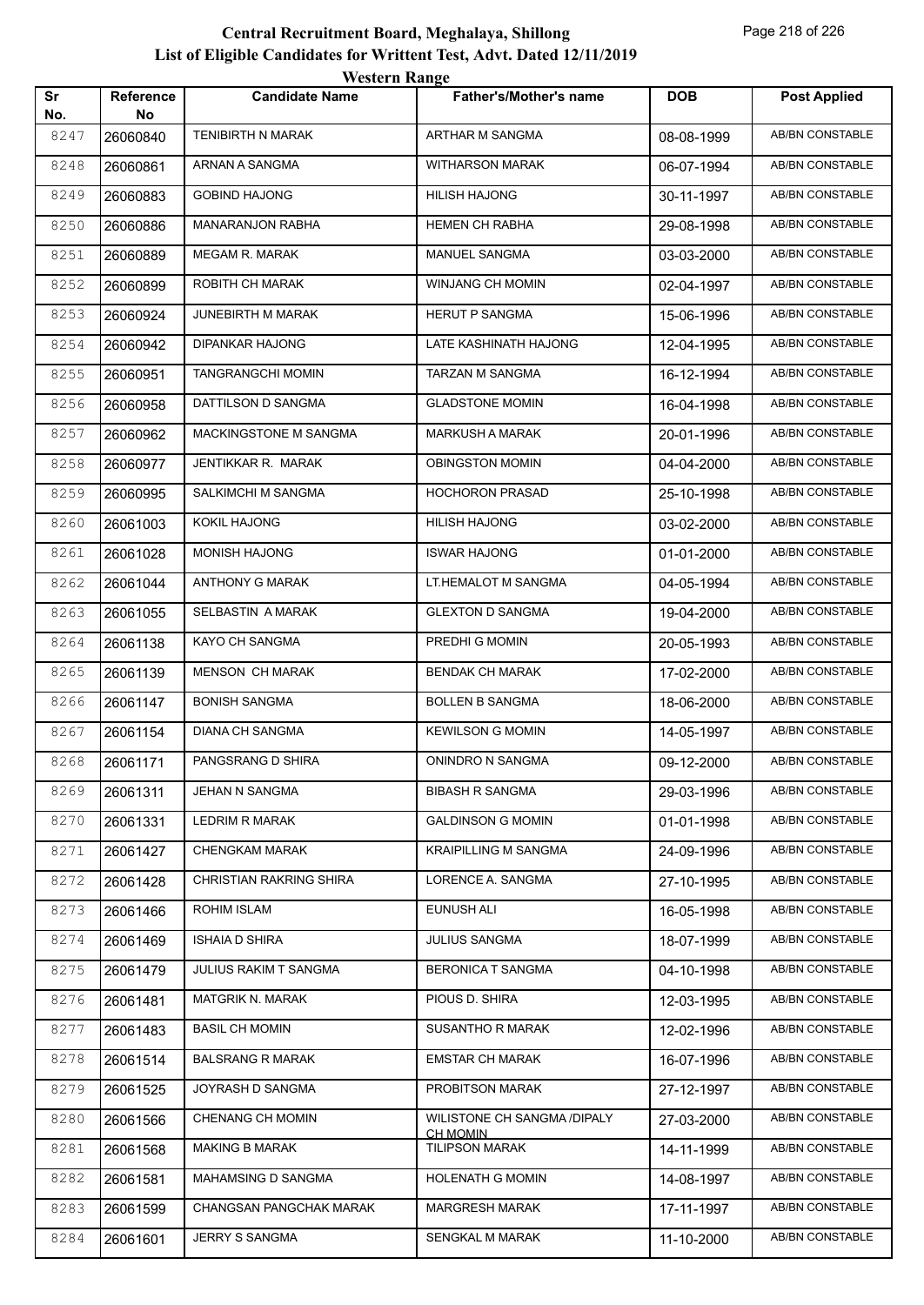|           |                 | western Range              |                               |            |                        |
|-----------|-----------------|----------------------------|-------------------------------|------------|------------------------|
| Sr<br>No. | Reference<br>No | <b>Candidate Name</b>      | <b>Father's/Mother's name</b> | <b>DOB</b> | <b>Post Applied</b>    |
| 8285      | 26061602        | <b>DALNANG R MARAK</b>     | LT. GENDEN T. SANGMA          | 12-05-1999 | AB/BN CONSTABLE        |
| 8286      | 26061608        | TRESYKA N ARENGH           | LATE GONDO M SANGMA           | 05-12-1993 | AB/BN CONSTABLE        |
| 8287      | 26061621        | DIPPOLJISH M SANGMA        | <b>BINATHSING MARAK</b>       | 01-08-1994 | AB/BN CONSTABLE        |
| 8288      | 26061651        | SILJAK G SANGMA            | RANGJING M MARAK              | 06-07-1997 | <b>AB/BN CONSTABLE</b> |
| 8289      | 26061677        | <b>KARAN HAJONG</b>        | MATHURA HAJONG                | 02-02-1996 | AB/BN CONSTABLE        |
| 8290      | 26061696        | RIKHAN SANGMA              | RIMRANG MARAK                 | 16-04-1998 | AB/BN CONSTABLE        |
| 8291      | 26061739        | CHENSIPBIRTH R MARAK       | <b>JOHN MOMIN</b>             | 02-01-1996 | AB/BN CONSTABLE        |
| 8292      | 26061758        | THONEY CH MARAK            | LEJINGSTONE R MARAK           | 08-08-1998 | AB/BN CONSTABLE        |
| 8293      | 26061808        | <b>MESIAT SANGMA</b>       | ANENG R MARAK                 | 12-06-1995 | <b>AB/BN CONSTABLE</b> |
| 8294      | 26061826        | HILNATH K SANGMA           | <b>LITINSON MOMIN</b>         | 29-07-2000 | AB/BN CONSTABLE        |
| 8295      | 26061831        | <b>TAIBIRUSE R MARAK</b>   | ROLLINGSTONE D MARAK          | 28-03-1998 | AB/BN CONSTABLE        |
| 8296      | 26061853        | MECHE D SHIRA              | SOHIT M SANGMA                | 13-04-1996 | AB/BN CONSTABLE        |
| 8297      | 26061854        | SILGRANG K SANGMA          | <b>KRAWIL MOMIN</b>           | 23-04-2000 | AB/BN CONSTABLE        |
| 8298      | 26061869        | <b>ARJINTIN MARAK</b>      | PARSIUSH MOMIN                | 16-06-1999 | <b>AB/BN CONSTABLE</b> |
| 8299      | 26061885        | <b>LASMI RABHA</b>         | <b>THANCHA RABHA</b>          | 01-01-2000 | AB/BN CONSTABLE        |
| 8300      | 26061894        | <b>CLINTON M SANGMA</b>    | <b>ERAN M MARAK</b>           | 05-01-1996 | AB/BN CONSTABLE        |
| 8301      | 26061900        | <b>BEAUTY RABHA</b>        | <b>MAJNU RABHA</b>            | 28-05-1995 | AB/BN CONSTABLE        |
| 8302      | 26061903        | <b>KUSIKI RABHA</b>        | <b>BHODRESWAR RABHA</b>       | 20-04-2000 | AB/BN CONSTABLE        |
| 8303      | 26061930        | <b>TENGSU CH MARAK</b>     | ARJIT G MOMIN                 | 11-08-1997 | <b>AB/BN CONSTABLE</b> |
| 8304      | 26061960        | <b>BISHAL BARMAN</b>       | LATE. SUBASH BARMAN           | 20-02-1999 | <b>AB/BN CONSTABLE</b> |
| 8305      | 26061986        | TERENDHA I MARAK           | HARLINGSTONE R. SANGMA        | 15-05-1998 | AB/BN CONSTABLE        |
| 8306      | 26062051        | RUPA M. SANGMA             | <b>WISEBILL D MARAK</b>       | 15-06-1995 | AB/BN CONSTABLE        |
| 8307      | 26062067        | MULTI M. SANGMA            | <b>REWENI M SANGMA</b>        | 08-02-1995 | AB/BN CONSTABLE        |
| 8308      | 26062070        | MASBUL M. MARAK            | EDING A. SANGMA               | 18-03-2000 | AB/BN CONSTABLE        |
| 8309      | 26062072        | SALMIT M. MARAK            | <b>DILLIP SANGMA</b>          | 02-05-2000 | AB/BN CONSTABLE        |
| 8310      | 26062096        | <b>GRIKSAL A SANGMA</b>    | KADIL R MARAK                 | 21-03-1998 | AB/BN CONSTABLE        |
| 8311      | 26062137        | SAKMILLA R SANGMA          | SIMPIL M SANGMA               | 25-05-1994 | AB/BN CONSTABLE        |
| 8312      | 26062155        | MICHAEL SANGMA             | <b>SINRING R MARAK</b>        | 10-01-1994 | AB/BN CONSTABLE        |
| 8313      | 26062167        | <b>RAKSIL MOMIN</b>        | <b>SUNITY MOMIN</b>           | 28-02-1996 | AB/BN CONSTABLE        |
| 8314      | 26062191        | JUDHA B MARAK              | DONOTH A SANGMA               | 16-10-1996 | AB/BN CONSTABLE        |
| 8315      | 26062206        | <b>SARMAN R MARAK</b>      | (L) VICTOR R MARAK            | 27-11-1997 | AB/BN CONSTABLE        |
| 8316      | 26062233        | NIKRANG CH SANGMA          | ROBENDRO B MARAK              | 20-10-1995 | AB/BN CONSTABLE        |
| 8317      | 26062238        | RANO N SANGMA              | <b>JEHANGIR D SHIRA</b>       | 01-02-2000 | AB/BN CONSTABLE        |
| 8318      | 26062246        | NOBINASH SANGMA            | <b>LUIN MARAK</b>             | 10-06-1999 | AB/BN CONSTABLE        |
| 8319      | 26062293        | CHAVAN CH MOMIN            | PRODIPSON A SANGMA            | 15-06-1994 | AB/BN CONSTABLE        |
| 8320      | 26062296        | <b>TWENGBIRTH CH MARAK</b> | PALLEN M SANGMA               | 16-04-2000 | AB/BN CONSTABLE        |
| 8321      | 26062298        | SEPONSON A. SANGMA         | <b>BIKRAM MOMIN</b>           | 05-09-1997 | AB/BN CONSTABLE        |
| 8322      | 26062325        | <b>BARNING S SANGMA</b>    | POTUSH R MARAK                | 29-10-1993 | AB/BN CONSTABLE        |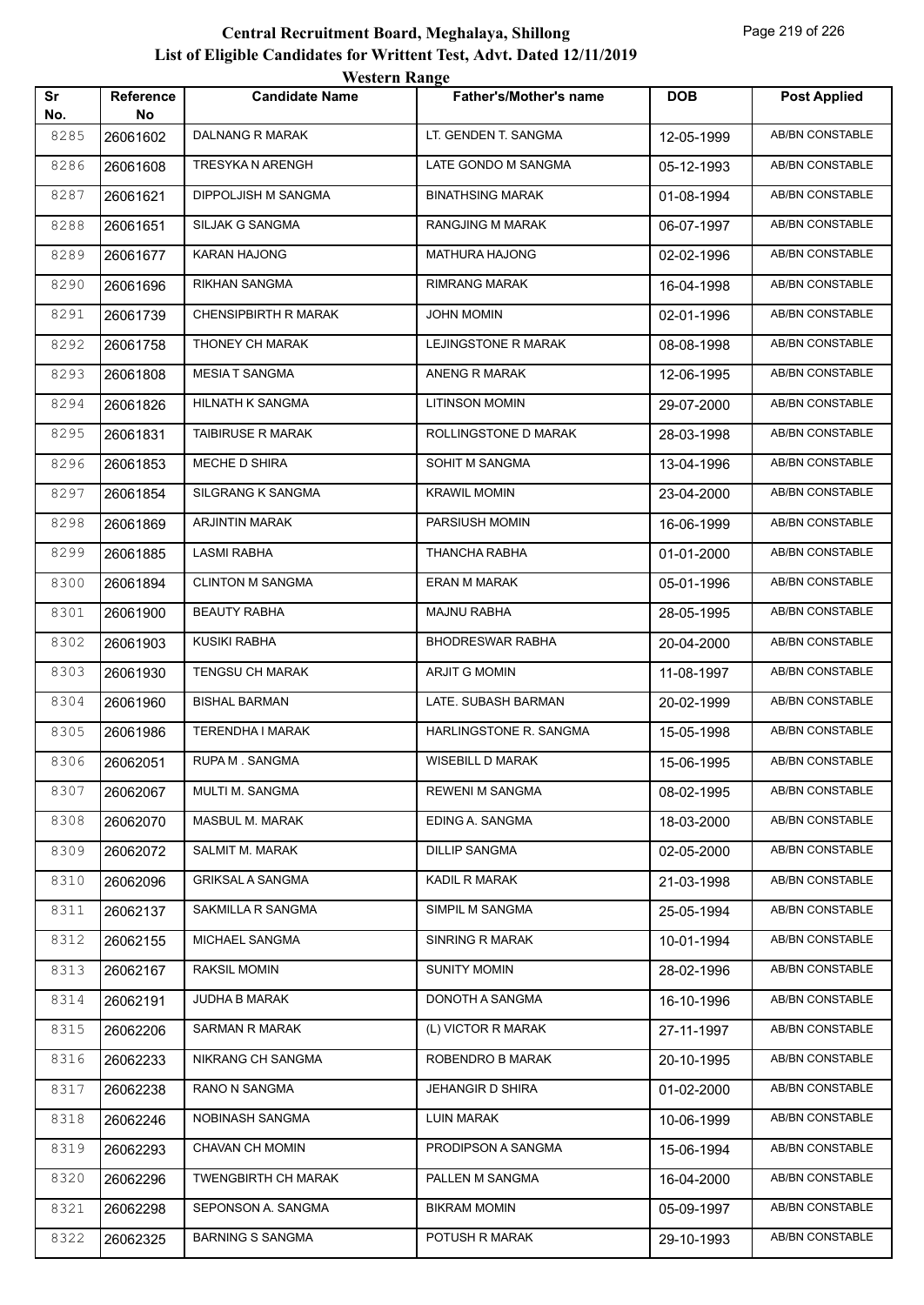|           |                         | WESTEL II INALIZE         |                               |            |                        |
|-----------|-------------------------|---------------------------|-------------------------------|------------|------------------------|
| Sr<br>No. | <b>Reference</b><br>No. | <b>Candidate Name</b>     | <b>Father's/Mother's name</b> | <b>DOB</b> | <b>Post Applied</b>    |
| 8323      | 26062334                | YOUNG GANDHI M MARAK      | <b>EZONAL N SANGMA</b>        | 05-03-1997 | <b>AB/BN CONSTABLE</b> |
| 8324      | 26062335                | <b>CHEVA R MARAK</b>      | KILLIPSON R SANGMA            | 03-04-1997 | AB/BN CONSTABLE        |
| 8325      | 26062338                | <b>MILKIT MARAK</b>       | EZONAL N SANGMA               | 05-11-1997 | AB/BN CONSTABLE        |
| 8326      | 26062347                | RIKMAN MARAK              | PAIROLINA M MARAK             | 11-11-1995 | <b>AB/BN CONSTABLE</b> |
| 8327      | 26062406                | RAJIBUL RAHMAN            | <b>EKKABOR RAHMAN</b>         | 01-03-2000 | <b>AB/BN CONSTABLE</b> |
| 8328      | 26062436                | <b>GONANG M MARAK</b>     | SENGGIN A SANGMA              | 14-08-1999 | <b>AB/BN CONSTABLE</b> |
| 8329      | 26062446                | WAISLO SANGMA             | KAIARSON B MARAK              | 17-01-1998 | <b>AB/BN CONSTABLE</b> |
| 8330      | 26062487                | POROHIT HAJONG            | POLIN HAJONG                  | 06-11-1998 | AB/BN CONSTABLE        |
| 8331      | 26062496                | JAS I MARAK               | PRINCEBIRTH SANGMA            | 01-01-2001 | <b>AB/BN CONSTABLE</b> |
| 8332      | 26062520                | RAHUL HAMJA FEROZ         | SAMSUL HOQUE                  | 11-01-1998 | <b>AB/BN CONSTABLE</b> |
| 8333      | 26062574                | NIKSRANG M SANGMA         | LATE WITHRICOM R MARAK        | 16-09-2000 | <b>AB/BN CONSTABLE</b> |
| 8334      | 26062576                | <b>CHENGNANG SANGMA</b>   | <b>TREBILSON MARAK</b>        | 28-12-1993 | AB/BN CONSTABLE        |
| 8335      | 26062583                | LICKU N. ARENGH           | CLIVE A. SANGMA               | 03-02-1996 | AB/BN CONSTABLE        |
| 8336      | 26062716                | RAKKESH R MARAK           | <b>NEARSON SANGMA</b>         | 05-11-1999 | AB/BN CONSTABLE        |
| 8337      | 26062724                | <b>CHIMEN MARAK</b>       | MOLSEN A SANGMA               | 09-04-1999 | AB/BN CONSTABLE        |
| 8338      | 26062736                | <b>TENGMAN SANGMA</b>     | <b>MIKJANG B MARAK</b>        | 03-06-1999 | AB/BN CONSTABLE        |
| 8339      | 26062738                | RICKSRANG MRONG MARAK     | JOHINDRO D SANGMA             | 05-04-1999 | AB/BN CONSTABLE        |
| 8340      | 26062874                | SAMUBIRTH MARAK           | JARNESH MARAK                 | 04-08-2000 | AB/BN CONSTABLE        |
| 8341      | 26062894                | RAKRIK MARAK              | WITHDENSON SANGMA             | 20-04-1999 | AB/BN CONSTABLE        |
| 8342      | 26062935                | RINGKU D. SANGMA          | <b>NIREN RABHA</b>            | 03-07-1995 | <b>AB/BN CONSTABLE</b> |
| 8343      | 26062968                | <b>BRELDIASH G MOMIN</b>  | <b>JIBONSING M SANGMA</b>     | 20-04-1996 | AB/BN CONSTABLE        |
| 8344      | 26062976                | <b>SENGGAN G MOMIN</b>    | <b>WEVEING R SANGMA</b>       | 08-02-1995 | AB/BN CONSTABLE        |
| 8345      | 26062982                | <b>BARRISTER D SANGMA</b> | <b>KRUILSON G MOMIN</b>       | 26-07-1999 | AB/BN CONSTABLE        |
| 8346      | 26062997                | <b>EAMASH MARAK</b>       | <b>NEKSON SANGMA</b>          | 01-03-1998 | <b>AB/BN CONSTABLE</b> |
| 8347      | 26063009                | <b>ILCHAND SANGMA</b>     | SABINDRA A SANGMA             | 17-09-1994 | AB/BN CONSTABLE        |
| 8348      | 26063010                | <b>BIJOY R MARAK</b>      | <b>DIMCHI MARAK</b>           | 10-08-1998 | AB/BN CONSTABLE        |
| 8349      | 26063025                | <b>BERNARD SANGMA</b>     | <b>WILSON M SANGMA</b>        | 01-01-2001 | AB/BN CONSTABLE        |
| 8350      | 26063029                | TEWING D SANGMA           | <b>SUJIT M MARAK</b>          | 13-04-2000 | AB/BN CONSTABLE        |
| 8351      | 26063030                | RAMKE A MARAK             | <b>WILBERT MARAK</b>          | 07-05-2000 | AB/BN CONSTABLE        |
| 8352      | 26063031                | NIKASH MARAK              | <b>MONTU SANGMA</b>           | 14-10-2000 | AB/BN CONSTABLE        |
| 8353      | 26063063                | JOEL R SANGMA             | LIPPINDRO R MARAK             | 30-12-1997 | AB/BN CONSTABLE        |
| 8354      | 26063090                | <b>BATHINGS M SANGMA</b>  | JIMALSON D SANGMA             | 15-08-2000 | AB/BN CONSTABLE        |
| 8355      | 26063094                | CHANCHILDA MARAK          | <b>LINGBIRTH MARAK</b>        | 18-10-1997 | AB/BN CONSTABLE        |
| 8356      | 26063101                | NEWBIRTH CH MARAK         | TIWAN D SANGMA                | 03-10-1997 | AB/BN CONSTABLE        |
| 8357      | 26063107                | JECKARSON D SANGMA        | DEBANON M MARAK               | 10-02-2000 | AB/BN CONSTABLE        |
| 8358      | 26063114                | MUNNU B. SANGMA           | TRUMEN G. MOMIN               | 29-07-1995 | AB/BN CONSTABLE        |
| 8359      | 26063125                | JAKSENG T SANGMA          | <b>TIALSON M MARAK</b>        | 26-04-1999 | AB/BN CONSTABLE        |
| 8360      | 26063129                | KUSANSHA K. SANGMA        | LUDGAR N. MARAK               | 27-07-1999 | AB/BN CONSTABLE        |
|           |                         |                           |                               |            |                        |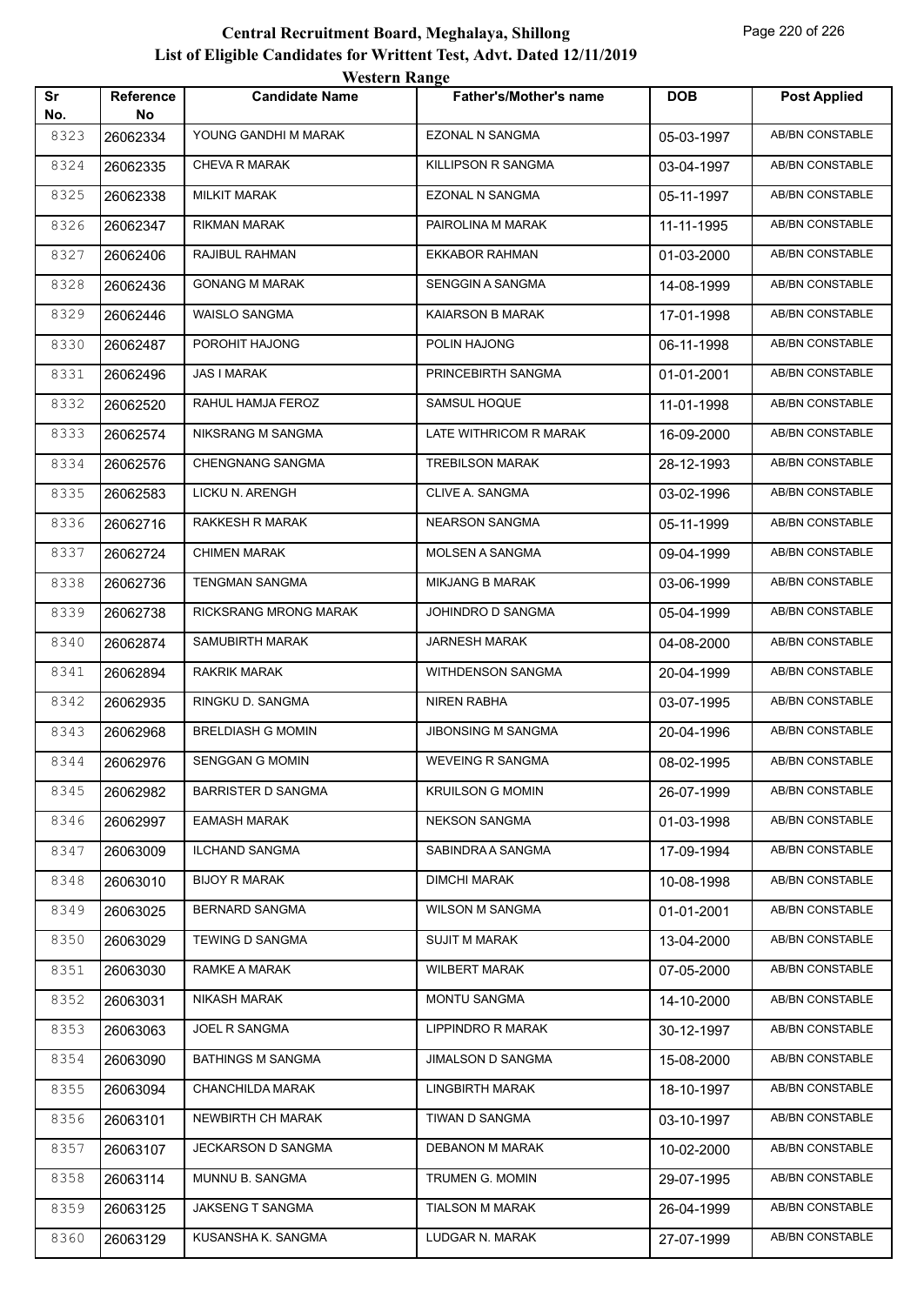|           |                 | WUSULI RAHEU              |                                            |            |                        |
|-----------|-----------------|---------------------------|--------------------------------------------|------------|------------------------|
| Sr<br>No. | Reference<br>No | <b>Candidate Name</b>     | <b>Father's/Mother's name</b>              | <b>DOB</b> | <b>Post Applied</b>    |
| 8361      | 26063192        | WITHSELPOTH MOMIN         | <b>NIPSON ARENGH</b>                       | 19-11-1996 | AB/BN CONSTABLE        |
| 8362      | 26063198        | <b>MATHEW R SANGMA</b>    | RUPALI R SANGMA                            | 23-12-1999 | AB/BN CONSTABLE        |
| 8363      | 26063202        | <b>BEGAN D SHIRA</b>      | <b>HARESH SANGMA</b>                       | 01-09-1998 | AB/BN CONSTABLE        |
| 8364      | 26063231        | MUKESH R MARAK            | JOHONSING A MARAK                          | 10-05-1996 | AB/BN CONSTABLE        |
| 8365      | 26063243        | TAYABALA ARENGH           | <b>BIRILSON MOMIN</b>                      | 09-11-1996 | AB/BN CONSTABLE        |
| 8366      | 26063263        | PENEL CH SANGMA           | PRINSON M SANGMA                           | 28-02-1999 | <b>AB/BN CONSTABLE</b> |
| 8367      | 26063265        | DOMBINA A SANGMA          | SINGNAN D SANGMA                           | 01-05-1998 | AB/BN CONSTABLE        |
| 8368      | 26063281        | JERUSHA M SANGMA          | <b>JENMI CH MARAK</b>                      | 28-07-1999 | AB/BN CONSTABLE        |
| 8369      | 26063296        | ROKKIME T. SANGMA         | SHRI CLINGBIRTH S. SANGMA                  | 20-07-1995 | AB/BN CONSTABLE        |
| 8370      | 26063300        | JANTWOBIRTH SANGMA        | <b>KERITSON MOMIN</b>                      | 02-01-2000 | <b>AB/BN CONSTABLE</b> |
| 8371      | 26063303        | <b>BABULUN M SANGMA</b>   | KILLAN CH MARAK                            | 13-01-1997 | <b>AB/BN CONSTABLE</b> |
| 8372      | 26063304        | TATARA R MARAK            | <b>JORENDRO MARAK</b>                      | 12-02-1999 | AB/BN CONSTABLE        |
| 8373      | 26063306        | ANAY KR NIBARI            | PROFULLA CH. RABHA                         | 02-08-2000 | AB/BN CONSTABLE        |
| 8374      | 26063307        | SANJESH D MARAK           | PARSHI SANGMA                              | 06-07-1994 | AB/BN CONSTABLE        |
| 8375      | 26063309        | DUKLESWAR RABHA           | PATUK RABHA                                | 16-07-1999 | AB/BN CONSTABLE        |
| 8376      | 26063342        | RAKRIK MARAK              | <b>DEBOLSING SANGMA</b>                    | 09-01-2000 | AB/BN CONSTABLE        |
| 8377      | 26063354        | <b>WALLECKSON MARAK</b>   | RAMJON A SANGMA                            | 13-02-1999 | AB/BN CONSTABLE        |
| 8378      | 26063358        | AMINUR ISLAM              | KHOLIL SK                                  | 20-11-1999 | AB/BN CONSTABLE        |
| 8379      | 26063359        | TANGKAN R MARAK           | <b>DILLIPSON G MOMIN</b>                   | 23-06-1997 | <b>AB/BN CONSTABLE</b> |
| 8380      | 26063360        | <b>CHARMINGSTAR MARAK</b> | RAMJING SANGMA                             | 22-07-1994 | AB/BN CONSTABLE        |
| 8381      | 26063365        | PISENG CH. SANGMA         | LEBEN R. MARAK                             | 29-11-1995 | AB/BN CONSTABLE        |
| 8382      | 26063368        | WASTE K. SANGMA           | <b>BIPIN M. SANGMA</b>                     | 04-02-1998 | AB/BN CONSTABLE        |
| 8383      | 26063375        | LUCKWIN R. MARAK          | PHILLIPSON CH MARAK                        | 21-12-2000 | AB/BN CONSTABLE        |
| 8384      | 26063388        | <b>DINGRAK R MARAK</b>    | JOSEPH SANGMA                              | 01-01-1998 | AB/BN CONSTABLE        |
| 8385      | 26063397        | RAKSONBIRTH S SANGMA      | SENGWAN M SANGMA                           | 05-09-2000 | AB/BN CONSTABLE        |
| 8386      | 26063409        | ARIT KUNAR KOCH           | <b>HEMANTO KOCH</b>                        | 05-02-1998 | AB/BN CONSTABLE        |
| 8387      | 26063440        | DERIAN N SANGMA           | <b>HEMINDRO K MARAK</b>                    | 18-05-1999 | AB/BN CONSTABLE        |
| 8388      | 26063445        | FREWAT R MARAK            | SONARAM D SANGMA                           | 19-02-2000 | AB/BN CONSTABLE        |
| 8389      | 26063452        | SARLSE S. SANGMA          | SPITSON M. SANGMA                          | 12-07-1995 | <b>AB/BN CONSTABLE</b> |
| 8390      | 26063453        | SIMON M SANGMA            | <b>MARIUSH CH MARAK</b>                    | 04-10-1998 | AB/BN CONSTABLE        |
| 8391      | 26063454        | <b>NENGMAN MARAK</b>      | <b>SUMESH MOMIN</b>                        | 16-04-1999 | AB/BN CONSTABLE        |
| 8392      | 26063478        | LAKHSMAN G MOMIN          | LT KOGEN SANGMA                            | 26-05-1999 | AB/BN CONSTABLE        |
| 8393      | 26063479        | <b>SELLIAR K MOMIN</b>    | <b>LIMBARTH R MARAK</b>                    | 20-08-1999 | AB/BN CONSTABLE        |
| 8394      | 26063484        | RANGKU R MARAK            | <b>CHARINGCROSS K MARAK</b>                | 02-03-2000 | AB/BN CONSTABLE        |
| 8395      | 26063485        | <b>BOLORAM HAJONG</b>     | MOJENDRA HAJONG/ NIVARANI<br><b>HAJONG</b> | 01-07-2000 | AB/BN CONSTABLE        |
| 8396      | 26063490        | CLEVER M SANGMA           | <b>NENJING MARAK</b>                       | 06-10-1997 | AB/BN CONSTABLE        |
| 8397      | 26063493        | LODISH KOCH               | LOKKON KOCH                                | 12-08-1996 | AB/BN CONSTABLE        |
| 8398      | 26063513        | PRASANTA KOCH             | LATE. OLESWAR KOCH                         | 12-05-1995 | AB/BN CONSTABLE        |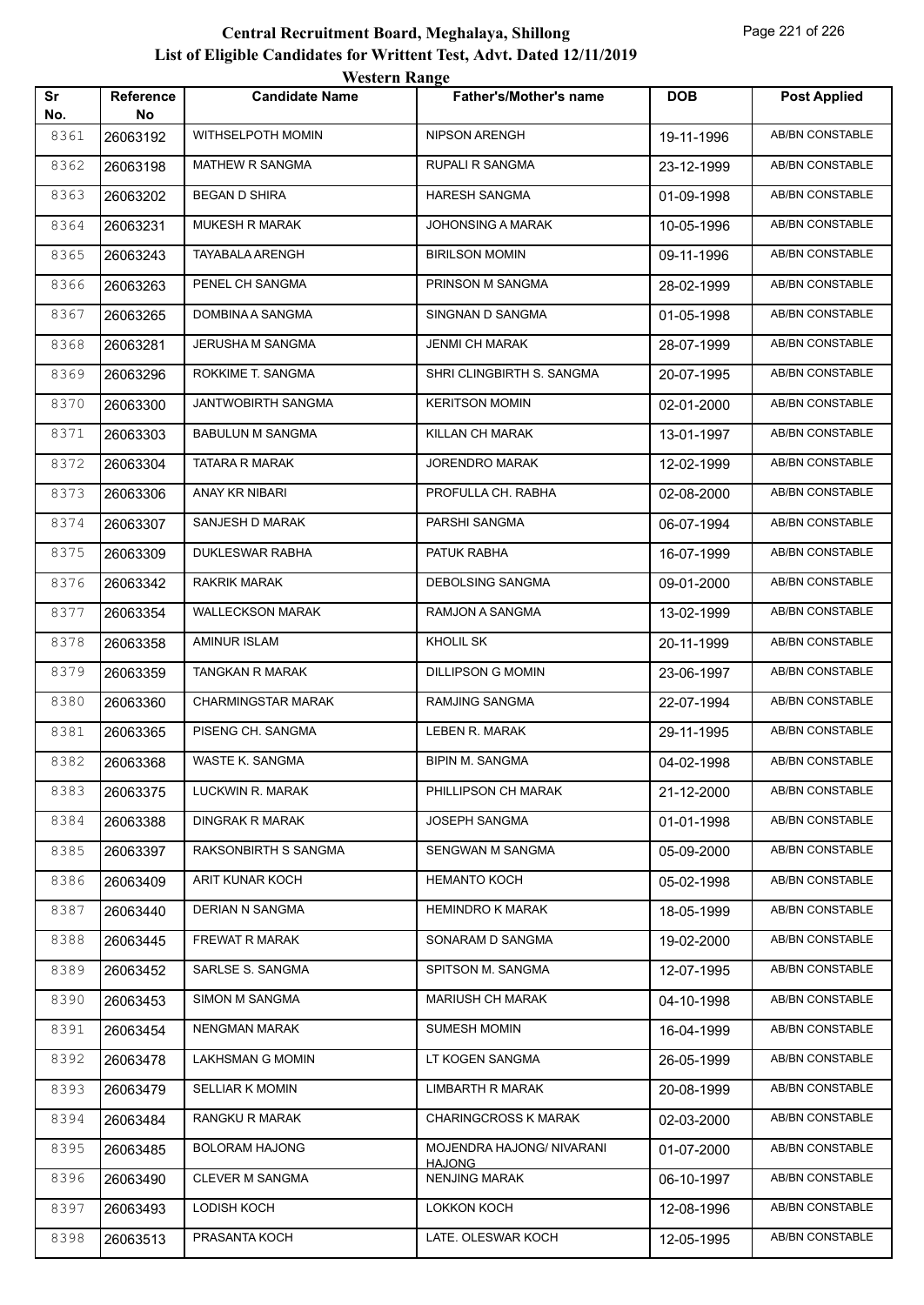| Sr<br>No. | <b>Reference</b><br>No | <b><i>HESKLE KAHEC</i></b><br><b>Candidate Name</b> | <b>Father's/Mother's name</b> | <b>DOB</b> | <b>Post Applied</b>    |
|-----------|------------------------|-----------------------------------------------------|-------------------------------|------------|------------------------|
| 8399      | 26063515               | NIKJHERA R SANGMA                                   | ARKUSH A MARAK                | 28-02-2000 | <b>AB/BN CONSTABLE</b> |
| 8400      | 26063523               | <b>BALSRANG CH MARAK</b>                            | <b>OMETH R MARAK</b>          | 10-12-1999 | AB/BN CONSTABLE        |
| 8401      | 26063546               | RIPRANCHI M. MARAK                                  | TITUSH D SHIRA                | 06-03-1999 | AB/BN CONSTABLE        |
| 8402      | 26063554               | DECLARE CH MARAK                                    | <b>DISON CH MARAK</b>         | 08-08-1997 | AB/BN CONSTABLE        |
| 8403      | 26063586               | <b>ISAK G SANGMA</b>                                | LUTI R MARAK                  | 02-05-1997 | AB/BN CONSTABLE        |
| 8404      | 26063587               | <b>SILSENG N ARENGH</b>                             | <b>JACKUISH G MOMIN</b>       | 23-03-1999 | <b>AB/BN CONSTABLE</b> |
| 8405      | 26063591               | NATANIEL WALLANG MARAK                              | <b>VICTOR MOMIN</b>           | 02-09-1994 | AB/BN CONSTABLE        |
| 8406      | 26063626               | SENGKAP A SANGMA                                    | NEJONI A SANGMA               | 14-06-1997 | AB/BN CONSTABLE        |
| 8407      | 26063641               | DONISH SANGMA                                       | <b>CARSPIN G MOMIN</b>        | 30-07-2000 | AB/BN CONSTABLE        |
| 8408      | 26063666               | RINGRANG CH SANGMA                                  | <b>GONOTSING R MARAK</b>      | 12-04-1995 | AB/BN CONSTABLE        |
| 8409      | 26063686               | <b>MARKUSH SANGMA</b>                               | JOHINDRO MOMIN                | 20-03-1998 | <b>AB/BN CONSTABLE</b> |
| 8410      | 26063693               | <b>BABLUE CH</b>                                    | MARAK                         | 10-02-1996 | AB/BN CONSTABLE        |
| 8411      | 26063696               | <b>MILLAR K MARAK</b>                               | HEDINATH N SANGMA             | 23-02-1993 | AB/BN CONSTABLE        |
| 8412      | 26063709               | CHIMCHERA G SANGMA                                  | PRESH K SANGMA                | 09-03-1995 | AB/BN CONSTABLE        |
| 8413      | 26063717               | DROLNING CH MARAK                                   | ROHINDRO CH MOMIN             | 31-12-2000 | AB/BN CONSTABLE        |
| 8414      | 26063723               | RUUTSING R MARAK                                    | <b>CHAJING D MARAK</b>        | 05-08-1999 | <b>AB/BN CONSTABLE</b> |
| 8415      | 26063808               | POLLINA N MARAK                                     | <b>SUJOY G SANGMA</b>         | 18-04-1996 | <b>AB/BN CONSTABLE</b> |
| 8416      | 26063827               | MATASIM R. MARAK                                    | NELSON M. MARAK               | 14-12-1994 | AB/BN CONSTABLE        |
| 8417      | 26063831               | <b>CHERAK R MARAK</b>                               | DRALLINGNATH MOMIN            | 14-11-1996 | AB/BN CONSTABLE        |
| 8418      | 26063835               | SILGRAK D SANGMA                                    | <b>WITHIGTON N SANGMA</b>     | 25-02-1994 | AB/BN CONSTABLE        |
| 8419      | 26063840               | <b>BRISALLIKIM T SANGMA</b>                         | <b>KHOSIM G MOMIN</b>         | 28-09-1998 | <b>AB/BN CONSTABLE</b> |
| 8420      | 26063844               | SIRSUN SANGMA                                       | DHIRMENDRO MARAK              | 21-10-1994 | AB/BN CONSTABLE        |
| 8421      | 26063848               | TANTAN MARAK                                        | DAVID SCOTH R MARAK           | 06-02-2000 | AB/BN CONSTABLE        |
| 8422      | 26063868               | <b>JASENG G MARAK</b>                               | <b>BIREN M SANGMA</b>         | 26-01-1994 | AB/BN CONSTABLE        |
| 8423      | 26063877               | RICHARD HADLEE G MOMIN                              | LT. AJIT D SANGMA             | 13-11-1995 | AB/BN CONSTABLE        |
| 8424      | 26063897               | SENGSILBIRTH T SANGMA                               | MONEN N SANGMA                | 08-06-1995 | AB/BN CONSTABLE        |
| 8425      | 26063928               | <b>TWEBIRTH SANGMA</b>                              | <b>MERISON MOMIN</b>          | 23-09-2000 | AB/BN CONSTABLE        |
| 8426      | 26063930               | PANGSRANG SANGMA                                    | <b>TOMBA SINGH MARAK</b>      | 09-05-1996 | AB/BN CONSTABLE        |
| 8427      | 26063937               | MANUEL CH MARAK                                     | <b>GOHENDRO M SANGMA</b>      | 24-11-1995 | AB/BN CONSTABLE        |
| 8428      | 26063940               | PIMPIM MOMIN                                        | LT. RUTHERFORD R MARAK        | 02-07-1994 | AB/BN CONSTABLE        |
| 8429      | 26063953               | <b>CHERAK R MARAK</b>                               | ROGENDRO A SANGMA             | 09-11-1997 | AB/BN CONSTABLE        |
| 8430      | 26063965               | SALNANG S SANGMA                                    | PIUSH K SANGMA                | 24-03-1993 | AB/BN CONSTABLE        |
| 8431      | 26063988               | <b>RAKRAN R MARAK</b>                               | <b>KRAISTON B MARAK</b>       | 12-07-1997 | AB/BN CONSTABLE        |
| 8432      | 26064004               | <b>EFPIASH MARAK</b>                                | <b>ENDERSON SANGMA</b>        | 13-09-1996 | AB/BN CONSTABLE        |
| 8433      | 26064027               | <b>SILNANG MOMIN</b>                                | <b>WITHERSON MARAK</b>        | 24-11-1997 | AB/BN CONSTABLE        |
| 8434      | 26064080               | JANAK CH RABHA                                      | DHARANI RABHA                 | 05-03-2000 | AB/BN CONSTABLE        |
| 8435      | 26064091               | AMRIT KOCH                                          | RANJAN KOCH                   | 16-12-1996 | AB/BN CONSTABLE        |
| 8436      | 26064107               | NEMPING CH MARAK                                    | KILLINGSTONE SANGMA           | 22-06-1994 | AB/BN CONSTABLE        |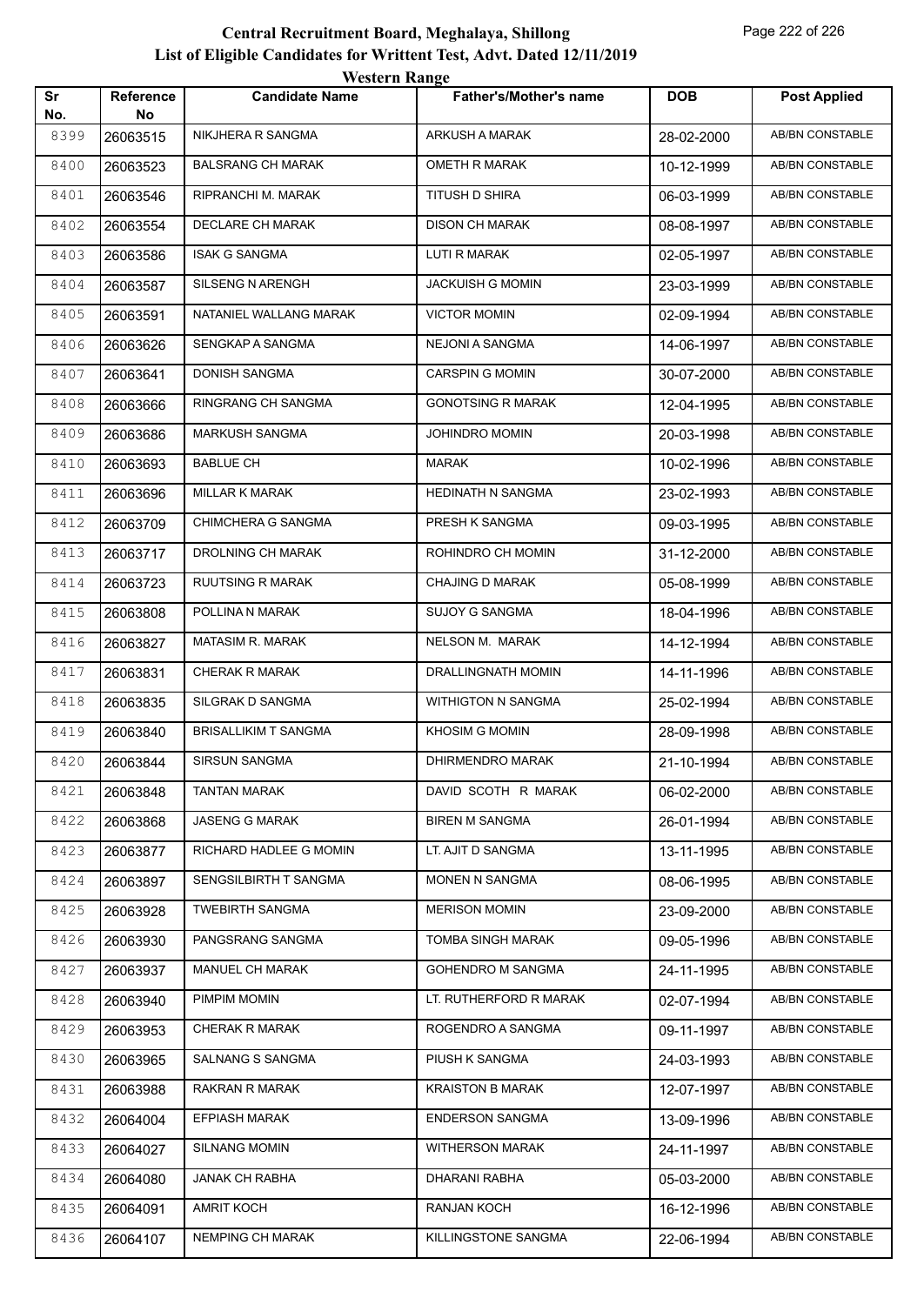| Sr          | Reference      | <b>Candidate Name</b>      | <b>Father's/Mother's name</b>    | <b>DOB</b> | <b>Post Applied</b>    |
|-------------|----------------|----------------------------|----------------------------------|------------|------------------------|
| No.<br>8437 | No<br>26064177 | <b>BALKAM MARAK</b>        | <b>GATHJING MARAK</b>            | 03-09-2000 | AB/BN CONSTABLE        |
| 8438        | 26064187       | <b>TENGSALCHI MARAK</b>    | LIGHTJESPER MARAK                | 18-01-1994 | <b>AB/BN CONSTABLE</b> |
| 8439        | 26064193       | <b>TERISA SANGMA</b>       | KORNENSON N MARAK                | 17-08-1997 | <b>AB/BN CONSTABLE</b> |
| 8440        | 26064197       | <b>BINSEN D SHIRA</b>      | ELBIN K SANGMA                   | 17-02-2000 | AB/BN CONSTABLE        |
| 8441        | 26064251       | LEZRA M SANGMA             | <b>MARTHIN CH MARAK</b>          | 10-09-1998 | AB/BN CONSTABLE        |
| 8442        | 26064333       | SAMITH M SANGMA            | SAWEN CH MARAK                   | 12-03-2000 | AB/BN CONSTABLE        |
| 8443        | 26064476       | JOHN CH MARAK              | MONSING MARAK SOMJILA CH         | 22-11-1993 | <b>AB/BN CONSTABLE</b> |
| 8444        | 26064490       | PENUEL A SANGMA            | <b>MARAK</b><br>WILLISH M SANGMA | 01-03-2000 | <b>AB/BN CONSTABLE</b> |
| 8445        | 26064585       | PANSENG D MARAK            | JOHNCLIVE G MOMIN                | 02-01-1999 | AB/BN CONSTABLE        |
| 8446        | 26064658       | <b>SOLNEN R MARAK</b>      | <b>INSENG A SANGMA</b>           | 05-11-1997 | AB/BN CONSTABLE        |
| 8447        | 26064696       | PRAKASH HAJONG             | PURNENDU HAJONG                  | 20-01-1996 | AB/BN CONSTABLE        |
| 8448        | 26064701       | NAMBAN G MOMIN             | <b>OMILLINE SANGMA</b>           | 05-01-1996 | AB/BN CONSTABLE        |
| 8449        | 26064705       | <b>HEBILSON T SANGMA</b>   | <b>FRANCIS S SANGMA</b>          | 24-05-1993 | <b>AB/BN CONSTABLE</b> |
| 8450        | 26064809       | HILBERTH B MARAK           | <b>HARISON A SANGMA</b>          | 08-07-1997 | AB/BN CONSTABLE        |
| 8451        | 26064833       | RAMBO R MARAK              | STICKSON SANGMA                  | 20-11-1994 | AB/BN CONSTABLE        |
| 8452        | 26064837       | JANURINA M SANGMA          | NITHERSON D MARAK                | 16-10-1997 | AB/BN CONSTABLE        |
| 8453        | 26064839       | <b>WEETY S SANGMA</b>      | ROBERT R MARAK                   | 08-01-1993 | AB/BN CONSTABLE        |
| 8454        | 26064861       | RINGKU R MARAK             | NEPOL SANGMA                     | 18-06-1996 | <b>AB/BN CONSTABLE</b> |
| 8455        | 26064872       | SENGMATCHI D SANGMA        | <b>KRISTER A SANGMA</b>          | 30-12-1993 | AB/BN CONSTABLE        |
| 8456        | 26064882       | ROBIN S SANGMA             | AIRINA SANGMA                    | 28-05-2000 | <b>AB/BN CONSTABLE</b> |
| 8457        | 26064883       | <b>SILNANG MARAK</b>       | <b>JUJING M SANGMA</b>           | 13-09-2000 | AB/BN CONSTABLE        |
| 8458        | 26064887       | PREMALIN R MARAK           | <b>BIDIPH D SANGMA</b>           | 21-07-1995 | <b>AB/BN CONSTABLE</b> |
| 8459        | 26064892       | <b>BANDHINIZUM R MARAK</b> | <b>BIDIPH D SANGMA</b>           | 07-01-2000 | AB/BN CONSTABLE        |
| 8460        | 26064904       | <b>TAMINA B MARAK</b>      | <b>LEOPOL S MARAK</b>            | 03-05-2000 | AB/BN CONSTABLE        |
| 8461        | 26064918       | <b>SALRAK SANGMA</b>       | <b>CLEARSON MARAK</b>            | 10-10-1998 | AB/BN CONSTABLE        |
| 8462        | 26064922       | <b>GALSRANG R MARAK</b>    | <b>WILTON ARENGH</b>             | 05-10-1997 | AB/BN CONSTABLE        |
| 8463        | 26064930       | <b>MARKUSH R MARAK</b>     | PRANTON M SANGMA                 | 20-10-1994 | AB/BN CONSTABLE        |
| 8464        | 26064941       | PANGJRANG T SANGMA         | <b>HEMBARSON G MOMIN</b>         | 26-02-1999 | AB/BN CONSTABLE        |
| 8465        | 26064955       | WILLIAN SANTHE B. MARAK    | <b>DININ M SANGMA</b>            | 16-05-1997 | AB/BN CONSTABLE        |
| 8466        | 26064961       | RASSUEL M SANGMA           | NONDOLAL R SANGMA                | 24-01-2000 | AB/BN CONSTABLE        |
| 8467        | 26065011       | <b>CHIKKUBIRTH MOMIN</b>   | PRODIPSON K SANGMA               | 10-12-1997 | AB/BN CONSTABLE        |
| 8468        | 26065017       | SIMBARTH SANGMA            | <b>ALINSON K MARAK</b>           | 03-03-1999 | AB/BN CONSTABLE        |
| 8469        | 26065018       | SPROWLLEY R MARAK          | <b>SOLLIL MOMIN</b>              | 28-01-1999 | AB/BN CONSTABLE        |
| 8470        | 26065036       | SATSON B. MARAK            | CHAN A. MARAK                    | 15-01-1998 | AB/BN CONSTABLE        |
| 8471        | 26065044       | RIKRANG M SANGMA           | PREDISON M MARAK                 | 22-09-1999 | AB/BN CONSTABLE        |
| 8472        | 26065064       | TENGSRANG CH. MARAK        | RANEN A SANGMA                   | 26-11-1998 | AB/BN CONSTABLE        |
| 8473        | 26065084       | <b>JASENG CH MARAK</b>     | <b>BALSILLA MARAK</b>            | 20-01-1997 | AB/BN CONSTABLE        |
| 8474        | 26065132       | PREWIL N MARAK             | TRUMONI N MARAK                  | 05-05-1994 | AB/BN CONSTABLE        |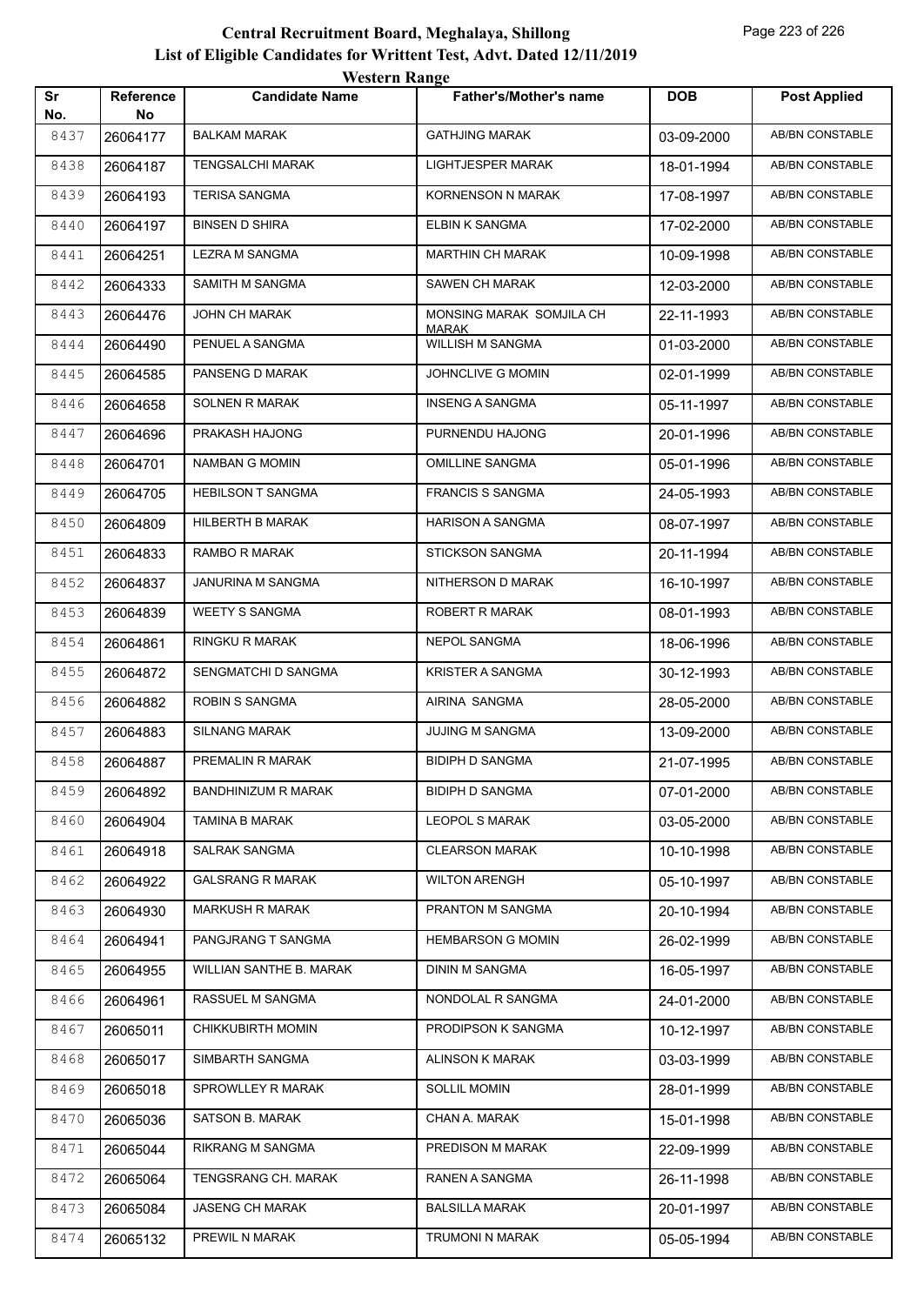| Sr   | <b>Reference</b> | <i><b>WEBULL WATER</b></i><br><b>Candidate Name</b> | <b>Father's/Mother's name</b>               | <b>DOB</b> | <b>Post Applied</b>    |
|------|------------------|-----------------------------------------------------|---------------------------------------------|------------|------------------------|
| No.  | No               |                                                     |                                             |            |                        |
| 8475 | 26065138         | <b>CHASENG K SANGMA</b>                             | AMEJANG MARAK                               | 08-01-2000 | AB/BN CONSTABLE        |
| 8476 | 26065154         | BINJAMIN N MARAK                                    | TENJSIN A SANGMA                            | 14-02-1999 | AB/BN CONSTABLE        |
| 8477 | 26065176         | <b>RUPEN R MARAK</b>                                | SHRI JENENSON SHIRA                         | 15-01-1993 | <b>AB/BN CONSTABLE</b> |
| 8478 | 26065190         | ARJUN D SANGMA                                      | OJINDRO R MARAK                             | 29-05-1997 | AB/BN CONSTABLE        |
| 8479 | 26065210         | LUD M SANGMA                                        | SPITSON S SANGMA                            | 27-09-1999 | AB/BN CONSTABLE        |
| 8480 | 26065257         | DILBIRTH M MARAK                                    | NETJINDRO A SANGMA/ BASURIN<br>M MARAK      | 16-01-2000 | AB/BN CONSTABLE        |
| 8481 | 26065267         | <b>CHISAN MARAK</b>                                 | BIPBARSON MARAK/ KRAYNOLISH<br>MARAK        | 03-05-2000 | AB/BN CONSTABLE        |
| 8482 | 26065303         | <b>BONSENG M MARAK</b>                              | <b>WILSON CH MOMIN</b>                      | 19-02-2000 | AB/BN CONSTABLE        |
| 8483 | 26065313         | <b>TAPCHIRA MARAK</b>                               | SUBASH D SANGMA                             | 15-09-1993 | AB/BN CONSTABLE        |
| 8484 | 26065317         | <b>BITUSH MARAK</b>                                 | MARK D SANGMA                               | 20-10-2000 | AB/BN CONSTABLE        |
| 8485 | 26065337         | BALKRIM MARAK                                       | <b>ENDARSON G MOMIN</b>                     | 01-12-2000 | AB/BN CONSTABLE        |
| 8486 | 26065342         | <b>SEMBER MARAK</b>                                 | SIMISON T SANGMA                            | 05-02-1994 | AB/BN CONSTABLE        |
| 8487 | 26065359         | SILJENG N SANGMA                                    | SHRI MALBIN R. MARAK                        | 12-03-1994 | AB/BN CONSTABLE        |
| 8488 | 26065434         | <b>COMBATH MARAK</b>                                | SHRI.TROMAM MARAK                           | 30-08-1996 | AB/BN CONSTABLE        |
| 8489 | 26065437         | MARCHEL N ARENG                                     | <b>BARNATH MARAK</b>                        | 16-11-1995 | AB/BN CONSTABLE        |
| 8490 | 26065441         | DRABEST MARAK                                       | PRINCIPAL M MOMIN                           | 14-08-2000 | AB/BN CONSTABLE        |
| 8491 | 26065445         | LEARYPOM A SANGMA                                   | SMT. RATJI A SANGMA                         | 02-09-1996 | AB/BN CONSTABLE        |
| 8492 | 26065456         | BRIGHTSWELL A SANGMA                                | LOHANDRO CH MARAK                           | 05-10-1997 | AB/BN CONSTABLE        |
| 8493 | 26065459         | KARANG T SANGMA                                     | <b>BIDI CH MARAK</b>                        | 09-05-1998 | AB/BN CONSTABLE        |
| 8494 | 26065465         | ASRANG T SANGMA                                     | JANAN                                       | 10-02-2000 | AB/BN CONSTABLE        |
| 8495 | 26065473         | <b>BOUSBART T. SANGMA</b>                           | SERIL CH. MARAK                             | 14-03-1998 | AB/BN CONSTABLE        |
| 8496 | 26065497         | PANGSRANG R MARAK                                   | <b>HAMLET D ARENGH</b>                      | 05-09-1999 | AB/BN CONSTABLE        |
| 8497 | 26065498         | <b>SILKAM R MARAK</b>                               | LT PRESINGTON K SANGMA                      | 02-03-2000 | AB/BN CONSTABLE        |
| 8498 | 26065501         | PANEL M SANGMA                                      | KRANSON M MARAK / KILJAK M<br><b>SANGMA</b> | 01-04-2000 | AB/BN CONSTABLE        |
| 8499 | 26065508         | <b>ELASH R MARAK</b>                                | <b>NENGGIN S SANGMA</b>                     | 24-12-1995 | AB/BN CONSTABLE        |
| 8500 | 26065537         | <b>TENGSUANG SANGMA</b>                             | <b>DOBINSON SANGMA</b>                      | 01-03-2000 | AB/BN CONSTABLE        |
| 8501 | 26065550         | <b>SANEM MARAK</b>                                  | PRINSON MARAK                               | 05-03-1996 | AB/BN CONSTABLE        |
| 8502 | 26065559         | CLAVEN G. SANGMA                                    | MINGJA N. MARAK                             | 17-06-1998 | AB/BN CONSTABLE        |
| 8503 | 26065575         | SILJAR M MARAK                                      | <b>EDISON S SANGMA</b>                      | 01-12-1995 | AB/BN CONSTABLE        |
| 8504 | 26065595         | SALSENG D SANGMA                                    | PALJAN MARAK                                | 14-03-1995 | AB/BN CONSTABLE        |
| 8505 | 26065604         | <b>SILCHANG MARAK</b>                               | NETHINEL M MARAK                            | 18-04-1996 | AB/BN CONSTABLE        |
| 8506 | 26065631         | HALDARIN G. MOMIN                                   | PROBINATH B MARAK                           | 16-07-1994 | AB/BN CONSTABLE        |
| 8507 | 26065641         | BETHUEL SANGMA                                      | PRONTITH A SANGMA                           | 04-11-1999 | AB/BN CONSTABLE        |
| 8508 | 26065651         | <b>MASTINA SHIRA</b>                                | SAMUEL MARAK                                | 16-03-1996 | AB/BN CONSTABLE        |
| 8509 | 26065665         | <b>BALKANBIRTH CH MARAK</b>                         | DIRANG CH SANGMA                            | 24-03-1998 | AB/BN CONSTABLE        |
| 8510 | 26065676         | PRABISON M MARAK                                    | MOMESH CH MARAK                             | 20-04-1995 | AB/BN CONSTABLE        |
| 8511 | 26065689         | WITSENG CH MARAK                                    | <b>CHON CH SANGMA</b>                       | 26-02-1997 | AB/BN CONSTABLE        |
| 8512 | 26065697         | <b>SENGJRANG CH MARAK</b>                           | <b>BALSA T SANGMA</b>                       | 02-10-2000 | AB/BN CONSTABLE        |
|      |                  |                                                     |                                             |            |                        |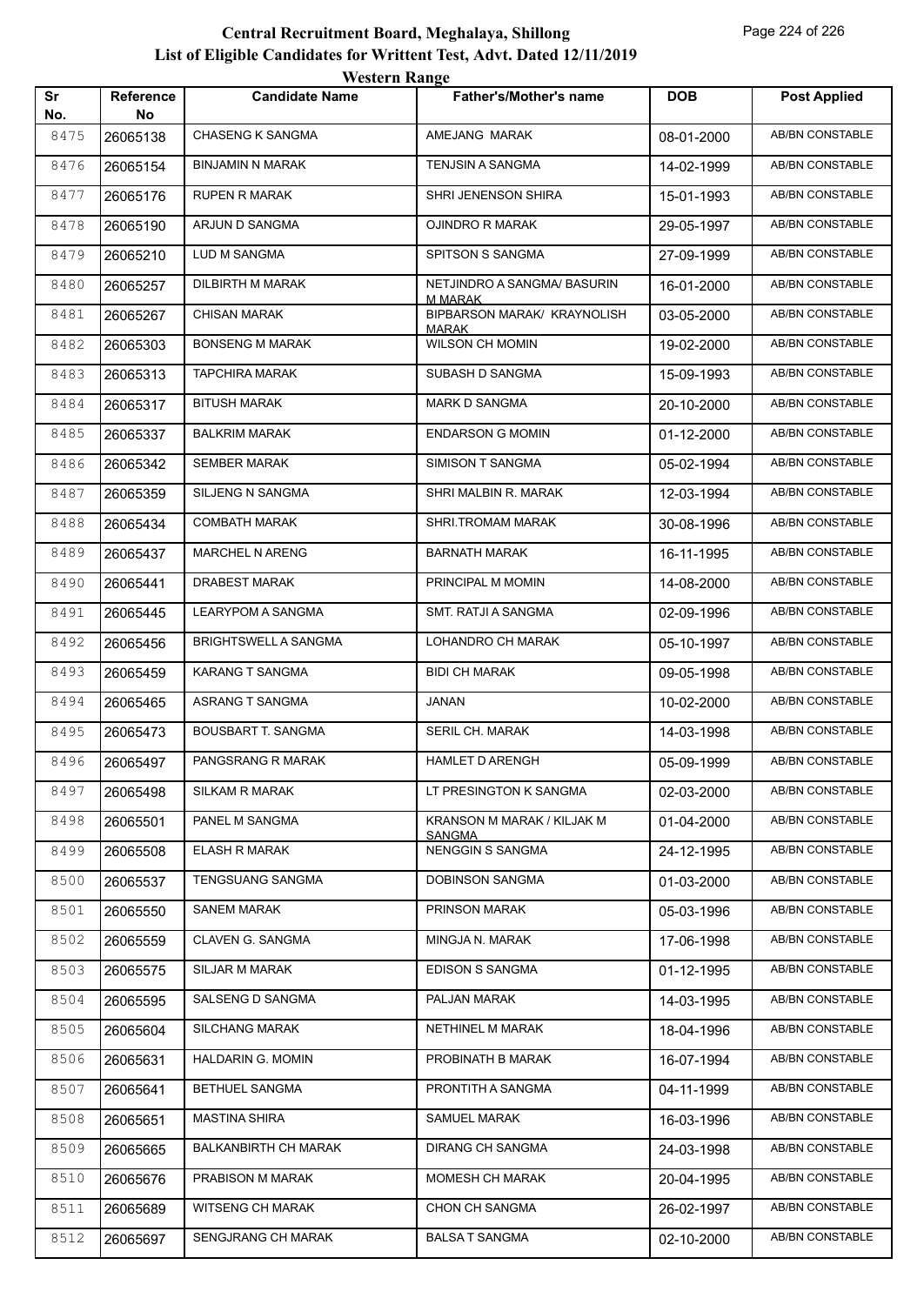|           |                 | <i>Western Kange</i>         |                               |            |                        |
|-----------|-----------------|------------------------------|-------------------------------|------------|------------------------|
| Sr<br>No. | Reference<br>No | <b>Candidate Name</b>        | <b>Father's/Mother's name</b> | <b>DOB</b> | <b>Post Applied</b>    |
| 8513      | 26065705        | <b>BILGRAK CH SANGMA</b>     | KARMITH R MARAK               | 24-02-1998 | <b>AB/BN CONSTABLE</b> |
| 8514      | 26065706        | HIRAMOON MOMIN               | <b>GOLDSENICK MARAK</b>       | 05-08-2000 | AB/BN CONSTABLE        |
| 8515      | 26065742        | <b>KRISTIBIRTH T SANGMA</b>  | <b>BALDITH CH MARAK</b>       | 10-05-1999 | <b>AB/BN CONSTABLE</b> |
| 8516      | 26065757        | <b>WALSRANG SANGMA</b>       | LOLENG T SANGMA               | 12-11-1994 | AB/BN CONSTABLE        |
| 8517      | 26065761        | DIDIFUL M. SANGMA            | TENZING K. SANGMA             | 17-03-2000 | <b>AB/BN CONSTABLE</b> |
| 8518      | 26065794        | CHIRIAN D SANGMA             | <b>CHANDI D SANGMA</b>        | 16-06-2000 | <b>AB/BN CONSTABLE</b> |
| 8519      | 26065808        | LAMPE CH MARAK               | <b>NEKENSING N MARAK</b>      | 14-11-1999 | AB/BN CONSTABLE        |
| 8520      | 26065809        | <b>HERVEY SANGMA</b>         | <b>MITHIN SANGMA</b>          | 15-05-1994 | <b>AB/BN CONSTABLE</b> |
| 8521      | 26065818        | <b>ASTHINE R MARAK</b>       | WIKINSTAR R SANGMA            | 15-07-1996 | AB/BN CONSTABLE        |
| 8522      | 26065822        | LEDISHTER CH SANGMA          | <b>WENJING CH MARAK</b>       | 27-01-1996 | <b>AB/BN CONSTABLE</b> |
| 8523      | 26065823        | <b>KRIBEL CH MOMIN</b>       | PILTON M SANGMA               | 17-01-1996 | <b>AB/BN CONSTABLE</b> |
| 8524      | 26065841        | <b>SALSENG N MARAK</b>       | RINDIKSON G. MOMIN            | 09-03-1993 | AB/BN CONSTABLE        |
| 8525      | 26065851        | MATHEW SANGMA                | ROSALINA A SANGMA             | 31-12-1996 | AB/BN CONSTABLE        |
| 8526      | 26065862        | ROBISON M SANGMASD           | <b>DINENDRO MARAK</b>         | 27-10-1996 | AB/BN CONSTABLE        |
| 8527      | 26065888        | <b>GEMBIRTH D SANGMA</b>     | <b>LETWINSON MARAK</b>        | 16-04-1995 | <b>AB/BN CONSTABLE</b> |
| 8528      | 26065905        | <b>GRITSENGBATH N SANGMA</b> | <b>WALBERTH R MARAK</b>       | 15-02-1999 | <b>AB/BN CONSTABLE</b> |
| 8529      | 26065915        | <b>HEBIASH D MARAK</b>       | <b>RIMSENG M SANGMA</b>       | 04-03-1996 | AB/BN CONSTABLE        |
| 8530      | 26065934        | <b>BIJOY MOMIN</b>           | RAKRAN B. SANGMA              | 23-02-1999 | AB/BN CONSTABLE        |
| 8531      | 26065939        | AFREEONE T SANGMA            | SENGNIK S. MARAK              | 01-04-1998 | AB/BN CONSTABLE        |
| 8532      | 26065949        | ELWAT CH MARAK               | ELSCENAT M SANGMA             | 15-04-1997 | AB/BN CONSTABLE        |
| 8533      | 26065950        | <b>TEKAM CH MARAK</b>        | PARMINGSTON CH MOMIN          | 29-05-1998 | <b>AB/BN CONSTABLE</b> |
| 8534      | 26065951        | NOPENDRO B MARAK             | ASEN K MARAK                  | 02-11-1995 | AB/BN CONSTABLE        |
| 8535      | 26065966        | <b>NIKRANG MARAK</b>         | <b>KUWING MARAK</b>           | 10-06-1996 | AB/BN CONSTABLE        |
| 8536      | 26065971        | HARIMOHAN RABHA              | <b>ASAI RABHA</b>             | 12-03-1995 | AB/BN CONSTABLE        |
| 8537      | 26066009        | EXBIRTH A SANGMA             | FATHER/ RIKSIL W SANGMA       | 26-02-2000 | AB/BN CONSTABLE        |
| 8538      | 26066046        | LINGDO MARAK                 | <b>HENDILATH</b>              | 14-05-1999 | AB/BN CONSTABLE        |
| 8539      | 26066072        | WALESA T SANGMA              | <b>MATUL R MARAK</b>          | 06-05-1997 | AB/BN CONSTABLE        |
| 8540      | 26066100        | SILBAT M SANGMA              | SMT. SOMOLA M SANGMA          | 13-03-1999 | AB/BN CONSTABLE        |
| 8541      | 26066159        | <b>MALLISHA R MARAK</b>      | KILLOCKSING D SANGMA          | 30-10-1999 | AB/BN CONSTABLE        |
| 8542      | 26066182        | CHEYIAN D SANGMA             | JAKME D SANGMMA               | 19-06-2000 | AB/BN CONSTABLE        |
| 8543      | 26066183        | SEVASTHIN R MARAK            | <b>BRANSON K SANGMA</b>       | 15-06-1995 | AB/BN CONSTABLE        |
| 8544      | 26066184        | RIKNANG CH.MARAK             | PREBITH .R . MARAK            | 11-02-2000 | AB/BN CONSTABLE        |
| 8545      | 26066215        | TENGGRAK D SHIRA             | BATNAGAR CH SANGMA            | 20-10-2000 | AB/BN CONSTABLE        |
| 8546      | 26066224        | <b>TENGKAM G MOMIN</b>       | <b>BLINDA G MOMIN</b>         | 07-02-1995 | AB/BN CONSTABLE        |
| 8547      | 26066232        | <b>BALITHA G MOMIN</b>       | KALSAN D MOMIN                | 21-05-1995 | AB/BN CONSTABLE        |
| 8548      | 26066261        | <b>TEANG D SANGNA</b>        | <b>RENDIL MOMIN</b>           | 18-02-1994 | AB/BN CONSTABLE        |
| 8549      | 26066311        | CHEANGKU R MARAK             | <b>KEBAN SANGMA</b>           | 07-10-1994 | AB/BN CONSTABLE        |
| 8550      | 26066319        | <b>GRAEL SANGMA</b>          | <b>BILSENG CH MOMIN</b>       | 30-04-1995 | AB/BN CONSTABLE        |